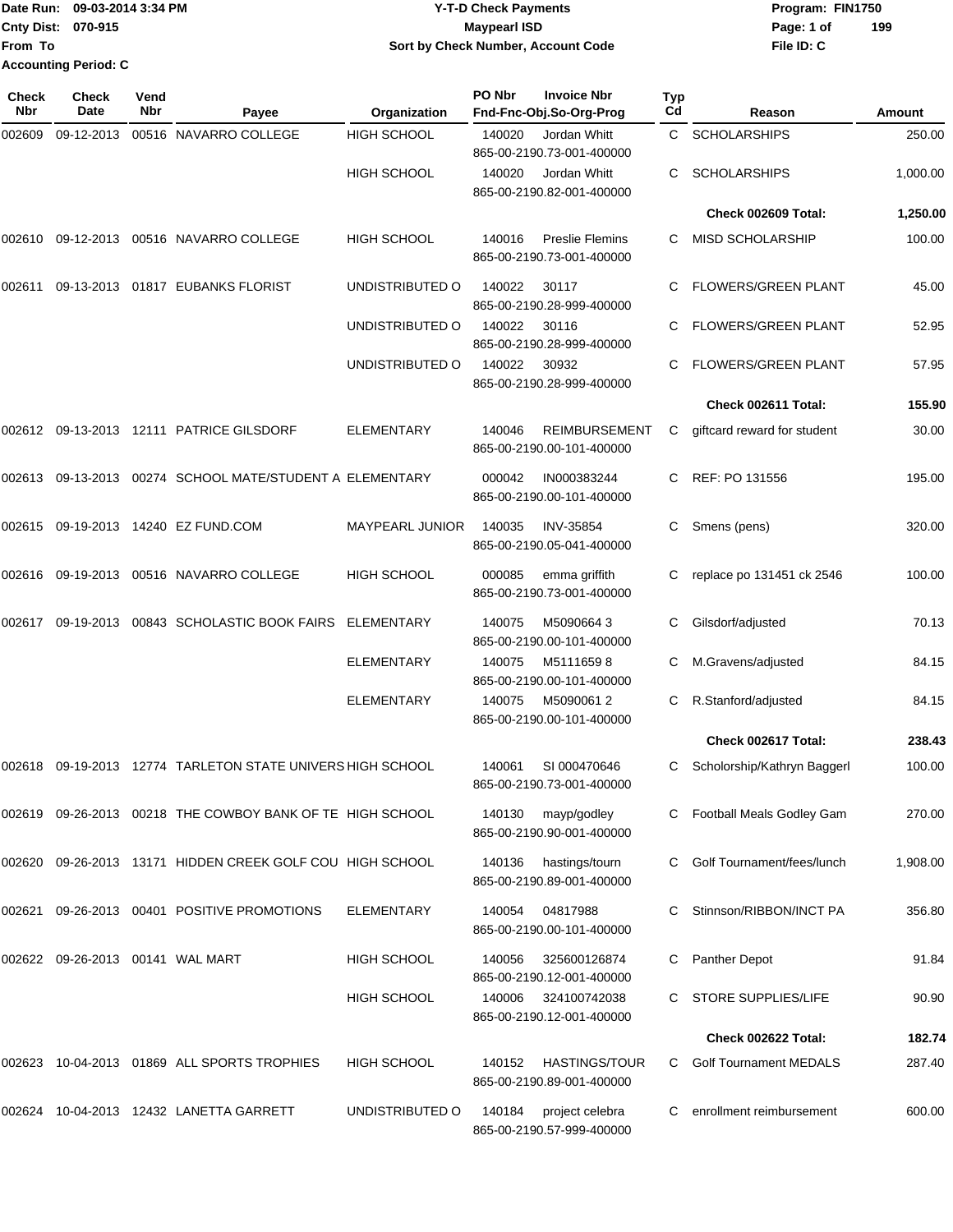**Date Run: Program: FIN1750 Cnty Dist: Page: 2 of From To Sort by Check Number, Account Code Accounting Period: C**

**File ID: C 199**

**Check Nbr Check Date Reason Fnd-Fnc-Obj.So-Org-Prog Typ Reason Amount Vend Payee Organization PO Nbr Invoice Nbr** 002625 10-04-2013 13057 KAREN HARRIS ELEMENTARY 140157 REFUND- C REIMBURSE B/DROP/MAT 18.90 865-00-2190.00-101-400000 002626 10-04-2013 00516 NAVARRO COLLEGE HIGH SCHOOL 140168 BOUDREAU, C SCHOLARSHIP/TIM BOUD 100.00 865-00-2190.73-001-400000 002627 10-04-2013 14013 SYSTEMS GO HIGH SCHOOL 140154 1626 C Support Fee 1,500.00 865-00-2190.04-001-400000 002628 10-10-2013 15493 STEVEN ADAIR HIGH SCHOOL 140252 maypearlisd C Speaker 286.00 865-00-2190.08-001-400000 HIGH SCHOOL 140252 maypearlisd C Speaker 214.00 865-00-2190.22-001-400000 **Check 002628 Total: 500.00** 002629 10-10-2013 00493 BALFOUR HIGH SCHOOL 140235 maypearls depos C Deposit 13/14 yearbooks 3,600.00 865-00-2190.02-001-400000 002630 10-10-2013 14851 PAUL BOWMAN HIGH SCHOOL 140221 sams/refund C Reimbursement/Jr class FR 33.48 865-00-2190.06-001-400000 002631 10-10-2013 15451 JEFFREY COOK HIGH SCHOOL 140230 sams/refund C refund Jr Class supplies 116.78 865-00-2190.06-001-400000 002632 10-10-2013 14088 KIRBIE DAY HIGH SCHOOL 140217 softball camp C Softball Tourney Worker 300.00 865-00-2190.88-001-400000 002633 10-10-2013 01817 EUBANKS FLORIST UNDISTRIBUTED O 140022 30163 C FLOWERS/GREEN PLANT 47.00 865-00-2190.28-999-400000 UNDISTRIBUTED O 140124 30082 C PO Created by Req: 001702 50.00 865-00-2190.28-999-400000 **Check 002633 Total: 97.00** 002634 10-10-2013 00287 OFFICE DEPOT UNDISTRIBUTED O 140131 678058674001 C coffee/admin 172.57 865-00-2190.57-999-400000 002635 10-10-2013 15317 WATCH D.O.G.S. ELEMENTARY 140189 W1009214 C T-SHIRTS 144.23 865-00-2190.00-101-400000 002636 10-17-2013 00493 TAYLOR PUBLISHING CO. HIGH SCHOOL 140283 33008277 C Balance 12-13 SCHOOL YE 527.48 865-00-2190.02-001-400000 002637 10-17-2013 00493 TAYLOR PUBLISHING CO. HIGH SCHOOL 140280 MAYPEARL C Deposit 13/14 YEARBOOKS 1,300.00 865-00-2190.02-001-400000 002638 10-17-2013 13840 FOUR STORY GRAPHICS HIGH SCHOOL 140312 2632 C Shirts - SENIOR CLASS 201 490.05 865-00-2190.05-001-400000 002639 10-17-2013 13171 HIDDEN CREEK GOLF COU HIGH SCHOOL 140309 100235 C GOLF TOURNEY FEES BA 172.00 865-00-2190.89-001-400000 002640 10-17-2013 12704 REBEKAH HYATT HIGH SCHOOL 140300 HYATT/HS C Reimbursement/SCIENCE C 85.46 865-00-2190.04-001-400000 HIGH SCHOOL 140294 HYATT/HS C Supplies/JR. FUNDRAISER 94.78 865-00-2190.06-001-400000 **Check 002640 Total: 180.24** 002641 10-17-2013 14924 KAYLOR DESIGN HIGH SCHOOL 140304 155 C FOR CLUB TSHIRTS 540.00 865-00-2190.11-001-400000 002642 10-17-2013 12717 MANSFIELD NATIONAL GOL HIGH SCHOOL 140310 102113MAYPEARL C Golf Tournament/fees/lunch 2,365.20

865-00-2190.89-001-400000

**2-T-D Check Payments 070-915 Maypearl ISD**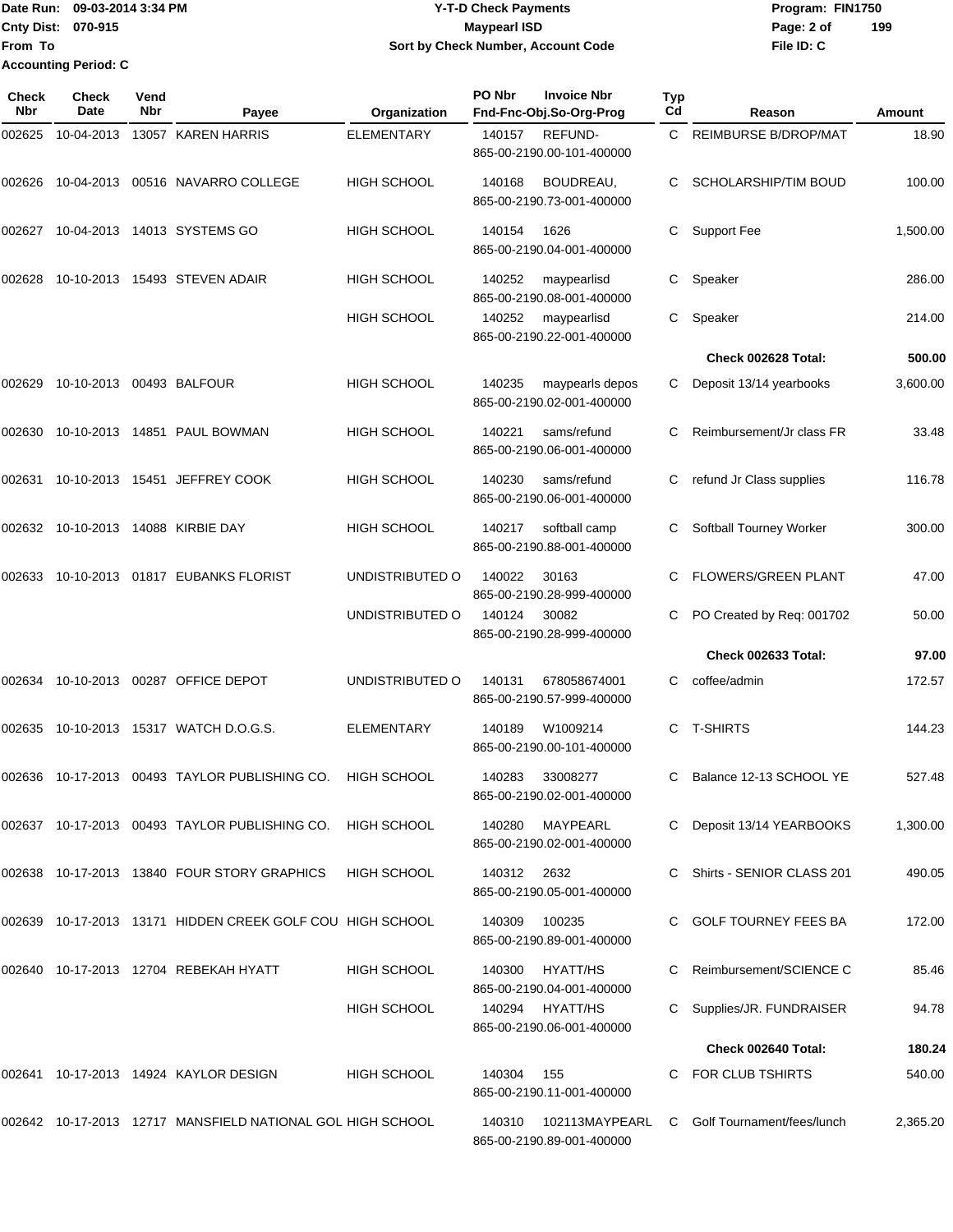Date Run: 09-03-2014 3:34 PM **Program:** FIN1750 **Cnty Dist:** 070-915 **Page: 3 of Page: 3 of MaypearI ISD File ID: C From To 09-03-2014 3:34 PM Y-T-D Check Payments 070-915 Maypearl ISD Sort by Check Number, Account Code 199 Accounting Period: C**

| Check<br><b>Nbr</b> | Check<br>Date | Vend<br>Nbr | Payee                                                      | Organization       | PO Nbr | <b>Invoice Nbr</b><br>Fnd-Fnc-Obj.So-Org-Prog | <b>Typ</b><br>Cd | Reason                          | <b>Amount</b> |
|---------------------|---------------|-------------|------------------------------------------------------------|--------------------|--------|-----------------------------------------------|------------------|---------------------------------|---------------|
| 002643              | 10-17-2013    |             | 13425 MIDLOTHIAN CONFERENCE HIGH SCHOOL                    |                    | 140279 | MAYP/PROM<br>865-00-2190.06-001-400000        | C                | Deposit FOR 13-14 PROM          | 500.00        |
| 002644              | 10-17-2013    |             | 00843 SCHOLASTIC BOOK FAIRS MAYPEARL JUNIOR                |                    | 140268 | W3227165BF<br>865-00-2190.05-041-400000       |                  | MS BOOK FAIR PYMNT OL           | 982.07        |
| 002645              | 10-17-2013    |             | 00843 SCHOLASTIC BOOK FAIRS                                | ELEMENTARY         | 140306 | W3144485BF<br>865-00-2190.00-101-400000       |                  | ELEM BOOK F PYMNT-BO            | 7,013.23      |
| 002646              |               |             | 10-17-2013  14013  SYSTEMS GO                              | <b>HIGH SCHOOL</b> | 140237 | 1655<br>865-00-2190.04-001-400000             | C                | Rocket Engeering/HYATT          | 171.40        |
| 002647              |               |             | 10-24-2013 14126 GANDY INK SCREEN PRINTI ELEMENTARY        |                    | 140191 | 287136<br>865-00-2190.00-101-400000           |                  | Stinson - TSHIRTS               | 970.00        |
| 002648              | 10-24-2013    |             | 00843 SCHOLASTIC BOOK FAIRS                                | ELEMENTARY         | 140074 | M52611704<br>865-00-2190.00-101-400000        |                  | 2nd Grade-SCHOLASTIC N          | 493.90        |
| 002649              |               |             | 10-24-2013 00141 WAL MART                                  | <b>HIGH SCHOOL</b> | 140236 | 000478<br>865-00-2190.12-001-400000           | C                | Store supplies/FOWLER           | 197.43        |
| 002650              |               |             | 10-31-2013  15158  ATHLETES WORLD                          | <b>HIGH SCHOOL</b> | 140263 | BBL004612-BK07<br>865-00-2190.91-001-400000   | C                | <b>VB THSIRTS</b>               | 729.00        |
| 002651              |               |             | 10-31-2013 14960 EDUCATIONAL THEATER A HIGH SCHOOL         |                    | 140405 | 620747<br>865-00-2190.94-001-400000           | C                | Dues-HS TROUPE                  | 70.00         |
|                     |               |             | 002652 10-31-2013 14126 GANDY INK SCREEN PRINTI ELEMENTARY |                    | 140200 | 286614<br>865-00-2190.00-101-400000           | C                | mom T-SHIRTS - FORTIZ           | 668.25        |
| 002653              |               |             | 10-31-2013  15494  THE PINK ZEBRA                          | <b>HIGH SCHOOL</b> | 140254 | 10292013<br>865-00-2190.05-001-400000         |                  | SR. POWDER PUFF TSHIR           | 174.00        |
|                     |               |             |                                                            | HIGH SCHOOL        | 140256 | 10292013<br>865-00-2190.06-001-400000         |                  | JR. POWDER PUFF TSHIR           | 204.00        |
|                     |               |             |                                                            |                    |        |                                               |                  | Check 002653 Total:             | 378.00        |
| 002654              |               |             | 10-31-2013  15498  U.S. SPORTS VIDEO                       | <b>HIGH SCHOOL</b> | 140297 | 13162<br>865-00-2190.90-001-400000            | C                | Football End zone Camera        | 791.00        |
|                     |               |             | 002655 11-07-2013 14487 BLOOMS & MORE                      | <b>HIGH SCHOOL</b> | 140368 | 004072<br>865-00-2190.64-001-400000           | C                | FFA SWEEHEART/SASH/B            | 47.00         |
|                     |               |             | 002656 11-07-2013 01817 EUBANKS FLORIST                    | UNDISTRIBUTED O    | 140305 | 5686<br>865-00-2190.28-999-400000             |                  | Flowers                         | 52.95         |
|                     |               |             |                                                            | UNDISTRIBUTED O    | 140325 | 30394<br>865-00-2190.57-999-400000            | C                | Flowers                         | 60.00         |
|                     |               |             |                                                            |                    |        |                                               |                  | Check 002656 Total:             | 112.95        |
|                     |               |             | 002657 11-07-2013 13763 GOLF TEAM PRODUCTS IN HIGH SCHOOL  |                    | 140396 | 134256A<br>865-00-2190.89-001-400000          |                  | Golf Supplies-womens polos      | 235.00        |
|                     |               |             | 002658 11-07-2013 15516 GORDON JORDAN                      | <b>HIGH SCHOOL</b> | 140429 | <b>REFUND-</b><br>865-00-2190.90-001-400000   |                  | <b>Football Cleats/RB SPORT</b> | 31.36         |
|                     |               |             |                                                            | <b>HIGH SCHOOL</b> | 140428 | REFUND-MEALS<br>865-00-2190.90-001-400000     |                  | Football Meals/J.CARINOS        | 263.79        |
|                     |               |             |                                                            |                    |        |                                               |                  | Check 002658 Total:             | 295.15        |
|                     |               |             |                                                            | UNDISTRIBUTED O    | 140383 | 680345084001<br>865-00-2190.57-999-400000     |                  | C COFFEE FOR STAFF              | 195.04        |
|                     |               |             | 002660 11-07-2013 15317 WATCH D.O.G.S.                     | ELEMENTARY         | 140413 | W1011210<br>865-00-2190.00-101-400000         | C.               | Stinson - TSHIRTS               | 100.65        |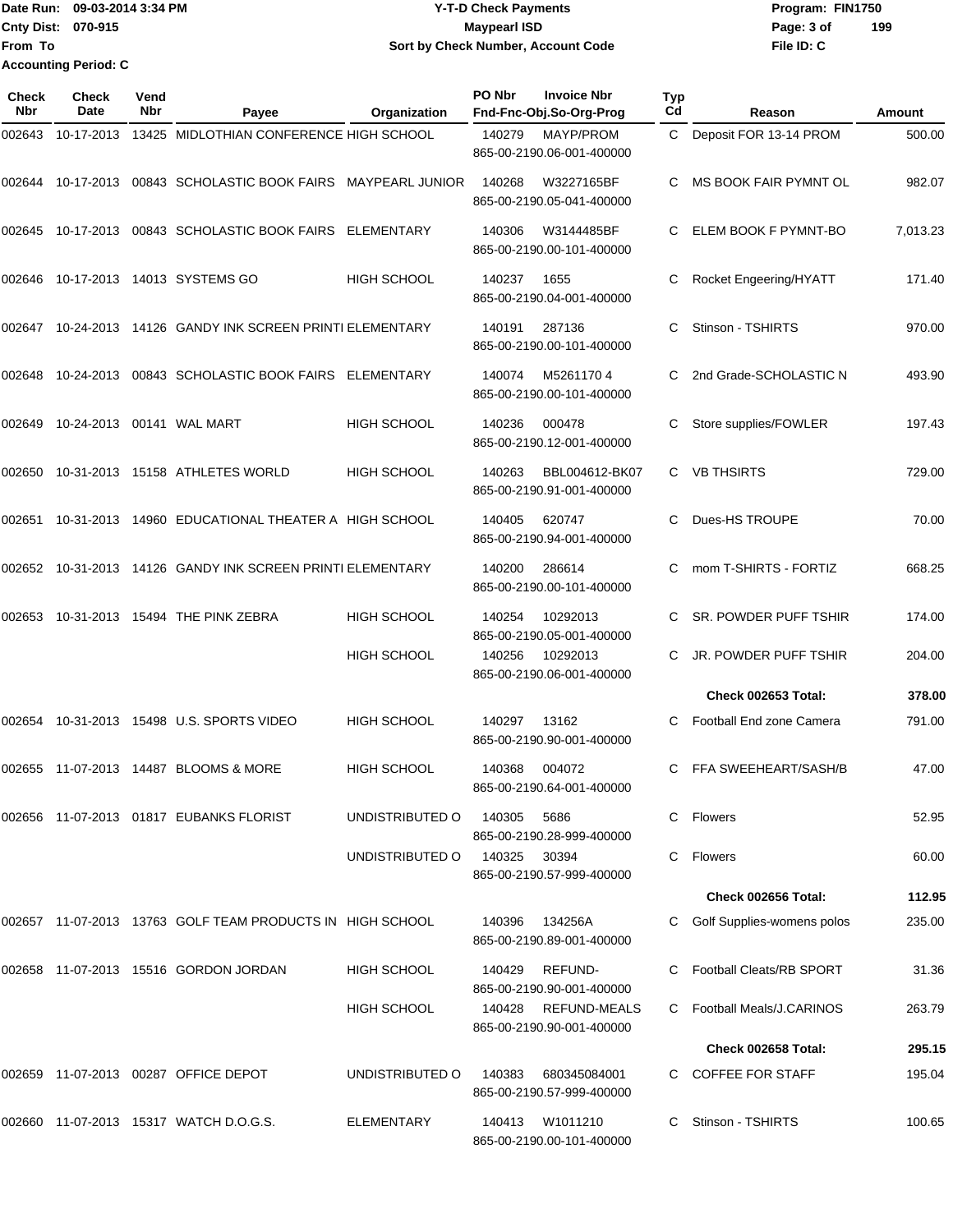Date Run: 09-03-2014 3:34 PM **Program:** FIN1750 **Cnty Dist:** 070-915 **Page: 4 of Page: 4 of Page: 4 of Page: 4 of Page: 4 of Page: 4 of File ID: C From To Y-T-D Check Payments 070-915 Maypearl ISD Sort by Check Number, Account Code 199 Accounting Period: C**

| Check<br>Nbr | <b>Check</b><br>Date | Vend<br>Nbr | Payee                                                       | Organization                  | PO Nbr        | <b>Invoice Nbr</b><br>Fnd-Fnc-Obj.So-Org-Prog      | <b>Typ</b><br>Cd | Reason                           | Amount   |
|--------------|----------------------|-------------|-------------------------------------------------------------|-------------------------------|---------------|----------------------------------------------------|------------------|----------------------------------|----------|
| 002661       |                      |             | 11-07-2013 15517 GARREN WHITE                               | <b>HIGH SCHOOL</b>            | 140445        | <b>REFUND TUITION</b><br>865-00-2190.73-001-400000 | C.               | MISD/L.M.BOONE SCHOLA            | 350.00   |
|              |                      |             | 002662 11-14-2013 15525 ENTITY PRODUCTIONS, INC HIGH SCHOOL |                               | 140493        | 17111<br>865-00-2190.70-001-400000                 | C                | MUSIC LICENS FEE THRU            | 500.00   |
| 002663       |                      |             | 11-14-2013  15520 THE G.I. GO FUND                          | <b>ELEMENTARY</b>             | 140453        | PICK UP ORDER<br>865-00-2190.67-101-400000         | C                | SUPPORT FOR TROOPS/S             | 160.00   |
| 002664       |                      |             | 11-14-2013 14126 GANDY INK SCREEN PRINTI HIGH SCHOOL        |                               | 140342        | 289201<br>865-00-2190.84-001-400000                | C                | <b>BASKETBALL SHIRTS/JF</b>      | 595.00   |
| 002665       |                      |             | 11-14-2013 15527 LA QUINTA INN AND SUITES HIGH SCHOOL       |                               | 140490        | <b>J.WALLEN</b><br>865-00-2190.84-001-400000       | C                | Girls BB Winnsboro Tour/roo      | 771.72   |
| 002666       | 11-14-2013           |             | 00401 POSITIVE PROMOTIONS                                   | <b>ELEMENTARY</b>             | 140334        | 04869543<br>865-00-2190.67-101-400000              | C                | PEWTER KEY TAG/HYLES             | 177.70   |
|              |                      |             | 002667  11-14-2013  12327  SEITZ GIFT FRUIT                 | <b>HIGH SCHOOL</b>            | 140475        | 15328-1<br>865-00-2190.64-001-400000               | C                | FFA FUNDRAISER/K.VINE            | 134.80   |
| 002668       |                      |             | 11-14-2013 12123 TEXAS FFA ASSOCIATION                      | <b>HIGH SCHOOL</b>            | 140474        | FFA STATE DUES<br>865-00-2190.64-001-400000        | C                | FFA-S TATE DUES                  | 417.00   |
| 002669       |                      |             | 11-14-2013 15510 TX ASSOC. FCCLA LOCK BOHIGH SCHOOL         |                               | 140482        | STATE/NATN'L DU<br>865-00-2190.10-001-400000       | C                | <b>FCCLA STATE &amp; NATIONA</b> | 224.00   |
| 002670       |                      |             | 11-21-2013  15158  ATHLETES WORLD                           | <b>HIGH SCHOOL</b>            | 140415        | BBL004762-BK08<br>865-00-2190.91-001-400000        | C                | Volleyball Playoff T Shirts      | 816.00   |
| 002671       | 11-21-2013           |             | 00067 LEIGHANNE MCALISTER                                   | UNDISTRIBUTED O               | 140501        | REFUND/RECEIPT<br>865-00-2190.57-999-400000        | C                | <b>ATTENDANCE INCENTIVE</b>      | 300.00   |
|              |                      |             | 002672  11-21-2013  00681  PEPWEAR LLC                      | <b>HIGH SCHOOL</b>            | 140488        | 25383<br>865-00-2190.84-001-400B00                 | С                | Boys Basketball T Shirts         | 2,239.00 |
| 002673       |                      |             | 11-21-2013 15533 PEROT MUSEUM OF NATUR MAYPEARL JUNIOR      |                               | 140529        | 1302750 12/5/13<br>865-00-2190.05-041-400000       | С                | 7th grade field trip/RODRIG      | 891.00   |
| 002674       |                      |             | 11-21-2013  00371  PROFIT PLUS, INC.                        | <b>HIGH SCHOOL</b>            | 140485        | 6020<br>865-00-2190.90-001-400000                  | C                | Football Fundraiser/JORDA        | 5,692.75 |
|              |                      |             |                                                             | UNDISTRIBUTED O               | 140432 25598  | 865-00-2190.28-999-400000                          |                  | C FLOWER ORDER                   | 57.95    |
|              |                      |             |                                                             | UNDISTRIBUTED O               | 140450 25631  | 865-00-2190.28-999-400000                          |                  | C FLOWER ORDER                   | 57.95    |
|              |                      |             |                                                             | UNDISTRIBUTED O               | 140550 KOR243 | 865-00-2190.28-999-400000                          |                  | C FLOWER ORDER                   | 57.95    |
|              |                      |             |                                                             | UNDISTRIBUTED 0 140500 JOE252 |               | 865-00-2190.28-999-400000                          |                  | C FLOWER ORDER                   | 67.95    |
|              |                      |             |                                                             |                               |               |                                                    |                  | Check 002675 Total:              | 241.80   |
|              |                      |             | 002676  12-05-2013  12327  SEITZ GIFT FRUIT                 | HIGH SCHOOL                   |               | 140586 15326-1<br>865-00-2190.64-001-400000        |                  | C MEAT/FRUIT FR/R.VINES/F        | 826.00   |
|              |                      |             |                                                             | <b>HIGH SCHOOL</b>            |               | 140586 15324-1<br>865-00-2190.64-001-400000        |                  | C MEAT/FRUIT FR/R.VINES/F        | 2,861.65 |
|              |                      |             |                                                             |                               |               |                                                    |                  | Check 002676 Total:              | 3,687.65 |
|              |                      |             | 002677 12-05-2013 13035 TRACY SHEFFER                       | MAYPEARL JUNIOR 140542 REFUND |               | 865-00-2190.09-041-400000                          |                  | C Cheerleaders dinner - 18       | 72.00    |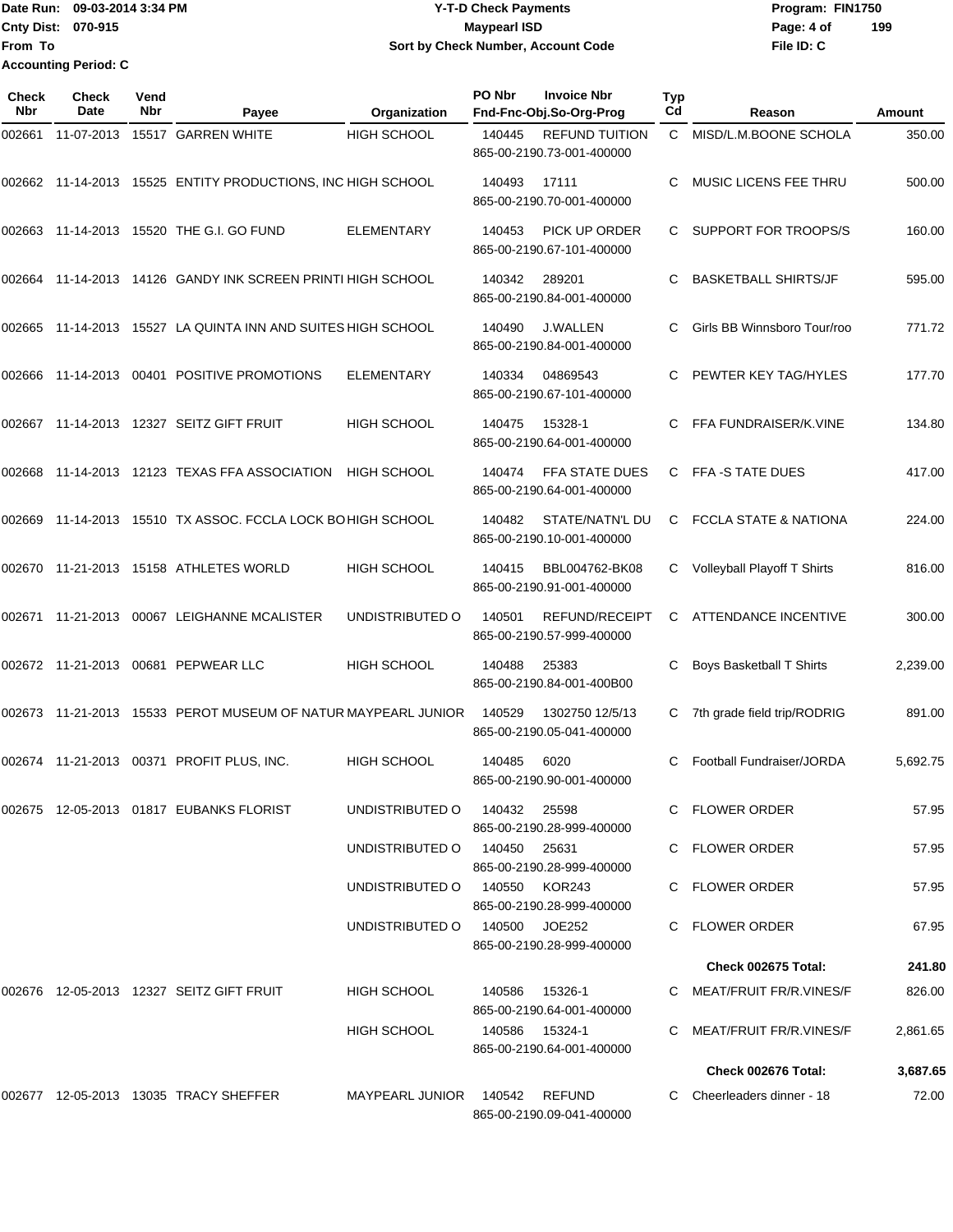Date Run: 09-03-2014 3:34 PM **Program:** FIN1750 **Cnty Dist:** 070-915 **Page: 5 of Page: 5 of Page: 5 of Page: 5 of File ID: C From To Y-T-D Check Payments 070-915 Maypearl ISD Sort by Check Number, Account Code 199 Accounting Period: C**

| Check<br><b>Nbr</b> | <b>Check</b><br>Date | Vend<br>Nbr | Payee                                                       | Organization           | PO Nbr        | <b>Invoice Nbr</b><br>Fnd-Fnc-Obj.So-Org-Prog     | <b>Typ</b><br>Cd | Reason                         | Amount |
|---------------------|----------------------|-------------|-------------------------------------------------------------|------------------------|---------------|---------------------------------------------------|------------------|--------------------------------|--------|
| 002678              | 12-05-2013           |             | 13789 TEXAS A & M UNIVERSITY                                | <b>HIGH SCHOOL</b>     | 140567        | <b>JONATHAN LONG</b><br>865-00-2190.73-001-400000 | C.               | MISD SCHOLORSHIP/J.LO          | 100.00 |
|                     |                      |             | 002679 12-12-2013 00847 CLIFTON ISD                         | UNDISTRIBUTED O        | 140604        | <b>MEMORIAL</b><br>865-00-2190.28-999-400000      | С                | <b>MEMORIAL DONATION/ST</b>    | 50.00  |
| 002680              |                      |             | 12-12-2013 00218 THE COWBOY BANK OF TE HIGH SCHOOL          |                        | 140593        | <b>BB TOURNEY</b><br>865-00-2190.84-001-400B00    | С                | <b>Boys Basketball Meals</b>   | 464.00 |
| 002681              | 12-12-2013           |             | 15539 ECONO LODGE                                           | <b>HIGH SCHOOL</b>     | 140594        | ROOMS/WHITE<br>865-00-2190.84-001-400B00          | С                | Boys Basketball Rooms/2NI      | 781.80 |
|                     |                      |             | 002682 12-12-2013 01233 MILFORD ISD                         | UNDISTRIBUTED O        | 140603        | <b>MEMORIAL</b><br>865-00-2190.28-999-400000      | С                | <b>MEMORIAL DONATION/ST</b>    | 50.00  |
| 002683              |                      |             | 12-12-2013 01194 SPAGHETTI WAREHOUSE                        | <b>MAYPEARL JUNIOR</b> | 140539        | MEALS/01-07-14<br>865-00-2190.05-041-400000       | C.               | 7th grade field trip/RODRIG    | 740.00 |
| 002684              |                      |             | 12-12-2013  15018  STACEY TIGUE                             | <b>HIGH SCHOOL</b>     | 140599        | REFUND/DOMINO<br>865-00-2190.84-001-400000        | С                | Meal Reimbursement for To      | 51.16  |
| 002685              |                      |             | 12-12-2013  14463  JASON WALLEN                             | <b>HIGH SCHOOL</b>     | 140598        | <b>REFUND</b><br>865-00-2190.84-001-400000        | С                | <b>Reimbursement for Meals</b> | 481.27 |
| 002686              |                      |             | 12-18-2013  15542  CASA OF ELLIS COUNTY                     | UNDISTRIBUTED O        | 140632        | MAYPEARL/DONA<br>865-00-2190.28-999-400000        | С                | <b>MEMORIAL DONATION/BE</b>    | 50.00  |
| 002687              |                      |             | 12-18-2013 00218 THE COWBOY BANK OF TE HIGH SCHOOL          |                        | 140644        | <b>MEALS TOURNEY</b><br>865-00-2190.84-001-400000 | С                | Meals for McDonalds Tourne     | 516.00 |
| 002688              |                      |             | 12-18-2013 13394 MAYPEARL EDUCATION FO UNDISTRIBUTED O      |                        | 140631        | MAYPEARL/DONA<br>865-00-2190.28-999-400000        | С                | <b>MEMORIAL DONATION/BE</b>    | 50.00  |
| 002689              |                      |             | 12-18-2013 00287 OFFICE DEPOT                               | UNDISTRIBUTED O        | 140570        | 685288684001<br>865-00-2190.57-999-400000         | С                | ADMIN/COFFEE/TEA               | 146.28 |
| 002690              |                      |             | 12-18-2013  12327  SEITZ GIFT FRUIT                         | <b>HIGH SCHOOL</b>     | 140614        | 16033-1<br>865-00-2190.64-001-400000              | С                | <b>FUNDRAISER - MEAT RE-</b>   | 45.00  |
|                     |                      |             |                                                             | <b>HIGH SCHOOL</b>     | 140614        | 16094-1<br>865-00-2190.64-001-400000              | C                | <b>FUNDRAISER - MEAT RE-</b>   | 18.50  |
|                     |                      |             |                                                             | <b>HIGH SCHOOL</b>     | 140614        | 16093-1<br>865-00-2190.64-001-400000              |                  | C FUNDRAISER - MEAT RE-        | 121.75 |
|                     |                      |             |                                                             |                        |               |                                                   |                  | Check 002690 Total:            | 185.25 |
|                     |                      |             | 002691 01-09-2014 01817 EUBANKS FLORIST                     | UNDISTRIBUTED O        | 140607        | 25929<br>865-00-2190.28-999-400000                |                  | C PLANT                        | 47.00  |
|                     |                      |             |                                                             | UNDISTRIBUTED O        | 140658 OAL845 | 865-00-2190.28-999-400000                         |                  | C TEL OUTGOING PLANT           | 57.95  |
|                     |                      |             |                                                             |                        |               |                                                   |                  | Check 002691 Total:            | 104.95 |
|                     |                      |             | 002692 01-09-2014 15532 THE GOLF WAREHOUSE, IN HIGH SCHOOL  |                        | 140528        | P069905901012<br>865-00-2190.89-001-400000        |                  | C Golf Equipment               | 79.69  |
|                     |                      |             | 002693 01-09-2014 14038 LISA HYLES                          | <b>ELEMENTARY</b>      | 140656        | REFUND HYLES<br>865-00-2190.00-101-400000         |                  | C REFUND/MISC.                 | 25.65  |
|                     |                      |             | 002694  01-09-2014  00063  LAKESHORE EQUIPMENT C ELEMENTARY |                        | 140591        | 4030881213<br>865-00-2190.00-101-400000           |                  | C C/R ACTIVITY                 | 69.62  |
|                     |                      |             | 002695 01-09-2014 00153 NATIONAL FFA ORGANIZATI HIGH SCHOOL |                        | 140472        | ORD0558891<br>865-00-2190.64-001-400000           |                  | C FFA JACKETS/PARTIAL          | 358.00 |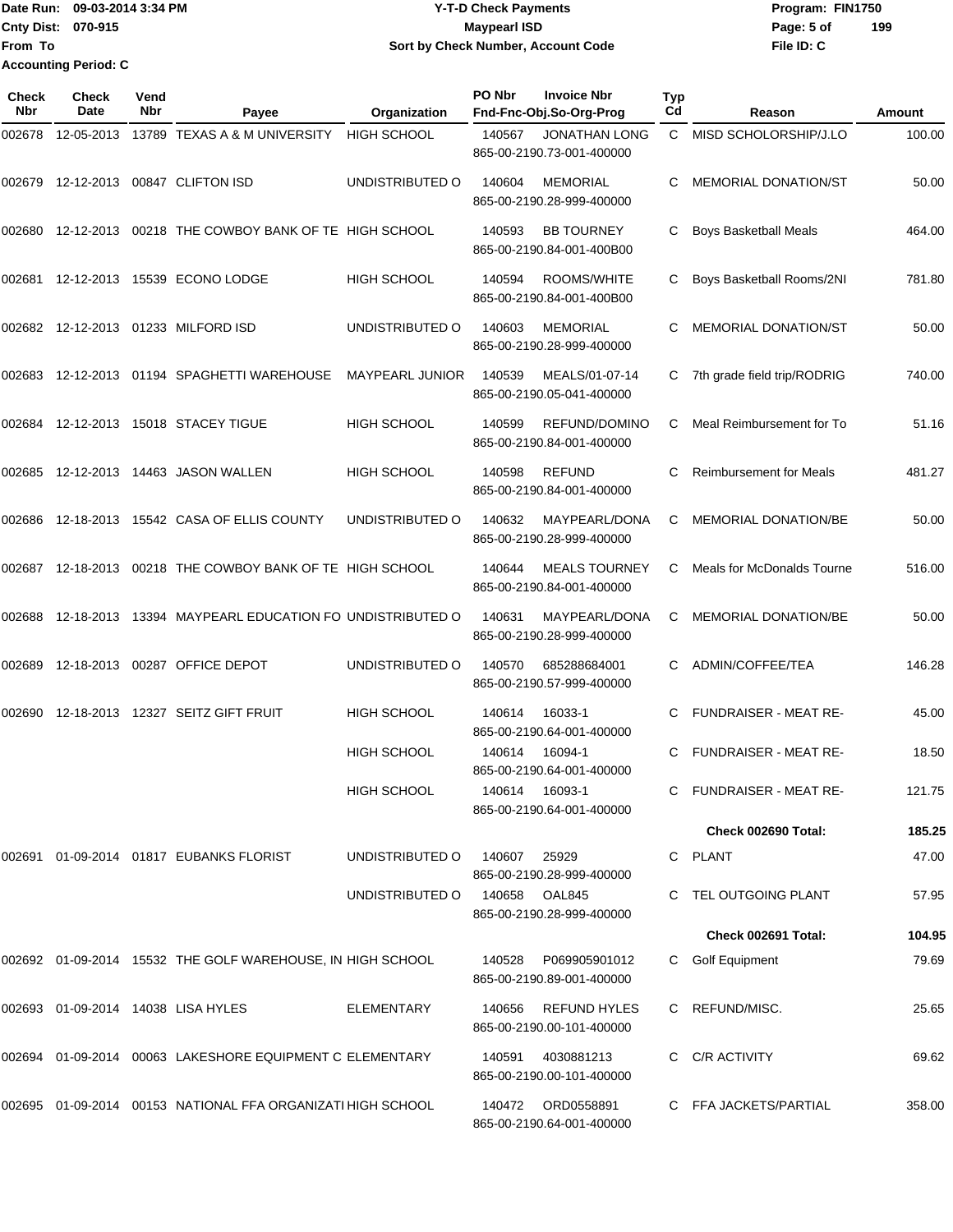Date Run: 09-03-2014 3:34 PM **Program:** FIN1750 **Cnty Dist:** 070-915 **Page: 6 of Page: 6 of Page: 6 of Page: 6 of Page: 6 of Page: 6 of File ID: C From To Y-T-D Check Payments 070-915 Maypearl ISD Sort by Check Number, Account Code 199 Accounting Period: C**

| Check<br>Nbr | <b>Check</b><br>Date | Vend<br>Nbr | Payee                                                       | Organization           | PO Nbr | <b>Invoice Nbr</b><br>Fnd-Fnc-Obj.So-Org-Prog    | Typ<br>Cd | Reason                        | Amount   |
|--------------|----------------------|-------------|-------------------------------------------------------------|------------------------|--------|--------------------------------------------------|-----------|-------------------------------|----------|
| 002696       | 01-09-2014           |             | 00997 TAMMY ODGERS                                          | <b>ELEMENTARY</b>      | 140662 | REFUND/WALMAR<br>865-00-2190.00-101-400000       | C         | <b>REFUND UIL AWARDS CE</b>   | 48.86    |
|              |                      |             |                                                             | <b>ELEMENTARY</b>      | 140659 | REFUND/AWARDS<br>865-00-2190.00-101-400000       | C         | <b>REFUND MISC UIL AWARD</b>  | 205.34   |
|              |                      |             |                                                             |                        |        |                                                  |           | Check 002696 Total:           | 254.20   |
|              |                      |             | 002697  01-09-2014  13315  REALLY GOOD STUFF                | <b>ELEMENTARY</b>      | 140578 | 4573473<br>865-00-2190.00-101-400000             | C         | <b>HOOK MAGNET/WHITE BO</b>   | 42.84    |
| 002698       | 01-09-2014           |             | 00843 SCHOLASTIC BOOK FAIRS MAYPEARL JUNIOR                 |                        | 140688 | W3303453BF<br>865-00-2190.05-041-400000          | C         | Book fair - OLDHAM            | 405.42   |
| 002699       |                      |             | 01-09-2014 13035 TRACY SHEFFER                              | <b>MAYPEARL JUNIOR</b> | 140655 | <b>PIZZA REFUND</b><br>865-00-2190.05-041-400000 | C         | winter dance - PIZZA          | 89.05    |
|              |                      |             | 002700  01-09-2014  14463  JASON WALLEN                     | <b>HIGH SCHOOL</b>     | 140695 | 1 RM BEST<br>865-00-2190.84-001-400000           | C         | Reimburse for room at Tourn   | 158.00   |
| 002701       |                      |             | 01-16-2014 14126 GANDY INK SCREEN PRINTI HIGH SCHOOL        |                        | 140610 | 293684<br>865-00-2190.84-001-400000              | C         | LONG SLEEVE TSHIRTS-J.        | 340.00   |
|              | 002702 01-16-2014    |             | 00067 LEIGHANNE MCALISTER                                   | UNDISTRIBUTED O        | 140704 | <b>REFUND-GIFT</b><br>865-00-2190.57-999-400000  | C         | ATTENDANCE INCENTIVE          | 100.00   |
| 002703       |                      |             | 01-16-2014 12135 STEPHEN F. AUSTIN STATE HIGH SCHOOL        |                        | 140700 | McGINN 20029343<br>865-00-2190.77-001-400000     | C         | W.G.ROESLER SCHOLARS          | 500.00   |
|              |                      |             | 002704  01-16-2014  14578  TABITHA WILLBORN                 | <b>ELEMENTARY</b>      | 140717 | <b>REFUND</b><br>865-00-2190.00-101-400000       | C         | <b>ITUNE G/C FOR STUDENT</b>  | 25.00    |
| 002705       |                      |             | 01-23-2014 14400 ALLEY CATS                                 | <b>ELEMENTARY</b>      | 140778 | FIELD TRIP DEPO<br>865-00-2190.00-101-400000     | C         | DEPOSIT FIELD TRIP/A.DA       | 50.00    |
| 002706       |                      |             | 01-23-2014 15556 WESTLEY HUNTER JORDAN HIGH SCHOOL          |                        | 140742 | 09/0 - 10/18/13<br>865-00-2190.90-001-400000     | C         | <b>Scouting Reimbursement</b> | 500.00   |
|              |                      |             | 002707  01-23-2014  14924  KAYLOR DESIGN                    | <b>HIGH SCHOOL</b>     | 140774 | 200<br>865-00-2190.88-001-400000                 | C         | Softball Tee Shirts-TIGUE     | 2,020.00 |
| 002708       | 01-23-2014           |             | 00153 NATIONAL FFA ORGANIZATI HIGH SCHOOL                   |                        | 140675 | OE-710207<br>865-00-2190.64-001-400000           | C         | FFA JACKETS/SHIPPING          | 10.00    |
|              |                      |             |                                                             | HIGH SCHOOL            |        | 140674 OE-710207<br>865-00-2190.64-001-400000    |           | C FFA JACKETS/2               | 100.00   |
|              |                      |             |                                                             |                        |        |                                                  |           | Check 002708 Total:           | 110.00   |
|              |                      |             | 002709  01-23-2014  13325  NATIONAL GEOGRAPHIC S ELEMENTARY |                        |        | 140194 01087140194<br>865-00-2190.00-101-400000  |           | C MTHLY MAG-YOUNG EXP-        | 167.47   |
|              |                      |             | 002710  01-23-2014  14262  MALLORY PETTY                    | HIGH SCHOOL            |        | 140740 01132014<br>865-00-2190.89-001-400000     |           | C Golf Club Sale              | 100.00   |
|              |                      |             | 002711 01-23-2014 12687 JEREMY WALKER                       | <b>HIGH SCHOOL</b>     |        | 140756 01212014-<br>865-00-2190.85-001-400000    |           | C REIMBURSE LINE UP CAR       | 42.00    |
|              |                      |             | 002712 01-23-2014 01443 WAXAHACHIE COUNTRY CL HIGH SCHOOL   |                        | 140741 | 56407<br>865-00-2190.89-001-400000               |           | C PRACT FEES-09/09-10/28/1    | 880.00   |
|              |                      |             | 002713 01-29-2014 15158 ATHLETES WORLD                      | <b>HIGH SCHOOL</b>     | 140171 | BBK004784-BK02<br>865-00-2190.85-001-400000      | C         | Baseball Caps                 | 1,875.00 |
|              |                      |             | 002714 01-29-2014 13840 FOUR STORY GRAPHICS                 | MAYPEARL JUNIOR        | 140784 | 2771<br>865-00-2190.05-041-400000                | C.        | <b>FOR CLUB</b>               | 228.00   |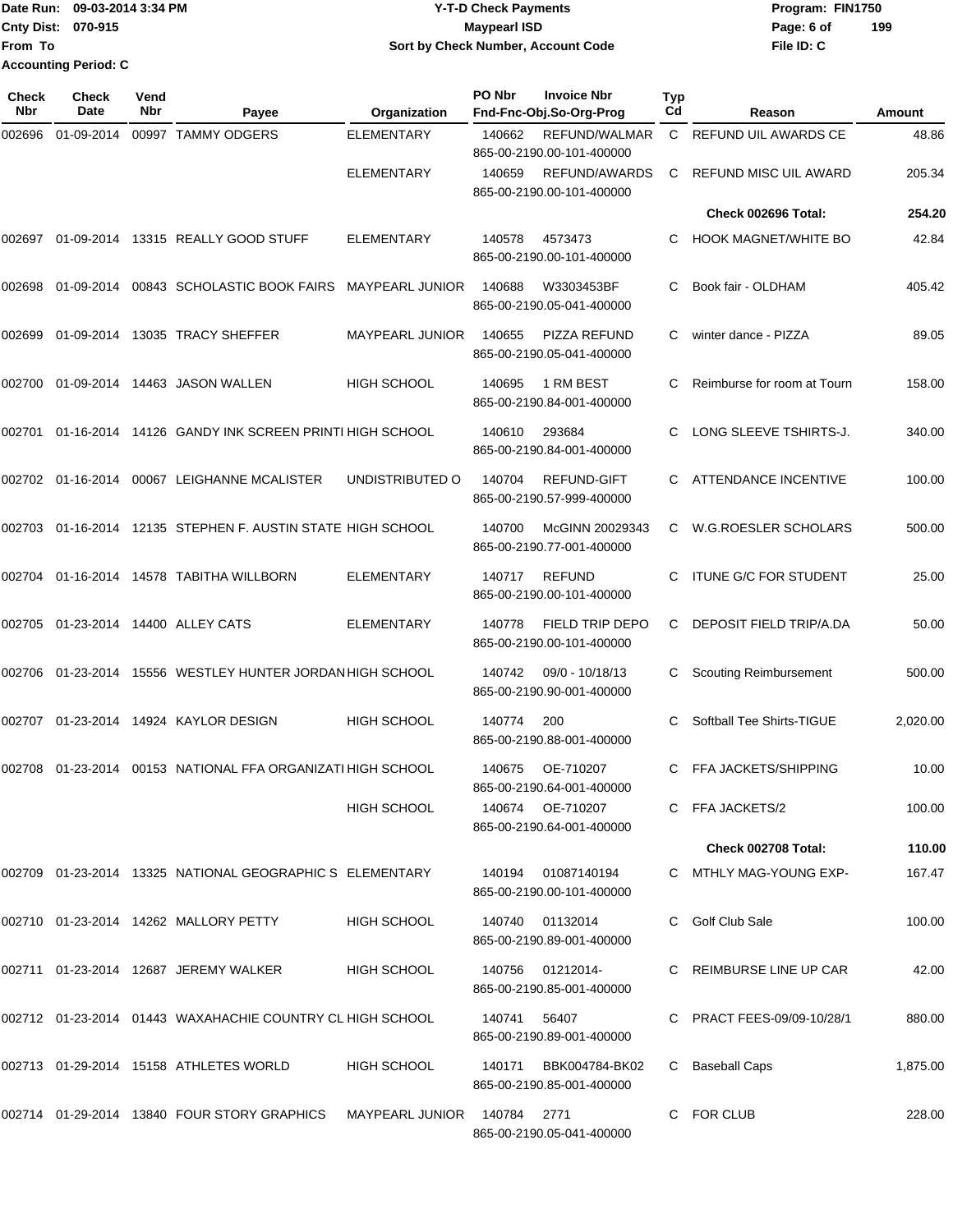|                             | Date Run: 09-03-2014 3:34 PM | <b>Y-T-D Check Payments</b>               | Program: FIN1750  |
|-----------------------------|------------------------------|-------------------------------------------|-------------------|
| <b>Cnty Dist: 070-915</b>   |                              | <b>Mavpearl ISD</b>                       | 199<br>Page: 7 of |
| <b>From To</b>              |                              | <b>Sort by Check Number, Account Code</b> | File ID: C        |
| <b>Accounting Period: C</b> |                              |                                           |                   |

| Check<br>Nbr | <b>Check</b><br>Date | Vend<br>Nbr | Payee                                                        | Organization       | PO Nbr | <b>Invoice Nbr</b><br>Fnd-Fnc-Obj.So-Org-Prog    | Typ<br>Cd | Reason                          | Amount   |
|--------------|----------------------|-------------|--------------------------------------------------------------|--------------------|--------|--------------------------------------------------|-----------|---------------------------------|----------|
| 002715       | 01-29-2014           |             | 01291 REGION 7 UIL MUSIC                                     | <b>HIGH SCHOOL</b> | 140785 | 865-00-2190.70-001-400000                        | C         | <b>SOLO &amp; ENSEMBE MEMBE</b> | 96.00    |
|              |                      |             | 002716 02-06-2014 15536 DS WATERS OF AMERICA, I HIGH SCHOOL  |                    | 140605 | 13389006 012114<br>865-00-2190.68-001-400000     | С         | <b>Monthly Service</b>          | 113.07   |
|              |                      |             |                                                              | <b>HIGH SCHOOL</b> | 140605 | 13389006 122413<br>865-00-2190.68-001-400000     | C         | <b>Monthly Service</b>          | 348.82   |
|              |                      |             |                                                              |                    |        |                                                  |           | Check 002716 Total:             | 461.89   |
| 002717       |                      |             | 02-06-2014 13840 FOUR STORY GRAPHICS                         | <b>HIGH SCHOOL</b> | 140824 | 2766<br>865-00-2190.84-001-400000                | C         | <b>Gym Banners</b>              | 520.00   |
|              |                      |             |                                                              | <b>HIGH SCHOOL</b> | 140825 | 2772<br>865-00-2190.84-001-400B00                | C.        | <b>Gym Banners</b>              | 160.00   |
|              |                      |             |                                                              |                    |        |                                                  |           | Check 002717 Total:             | 680.00   |
| 002718       |                      |             | 02-06-2014 15533 PEROT MUSEUM OF NATUR ELEMENTARY            |                    | 140836 | 865-00-2190.00-101-400000                        |           | RESERVATION DEPOSIT F           | 100.00   |
| 002719       |                      |             | 02-14-2014 00871 CARD SERVICE CENTER                         | UNDISTRIBUTED O    | 140753 | 2424760D52XJ2H<br>865-00-2190.57-999-400000      | C         | <b>INSERVICE MEAL - DOVE'</b>   | 93.95    |
|              |                      |             |                                                              | UNDISTRIBUTED O    | 140697 | 2416407QP2LR75<br>865-00-2190.57-999-400000      | C.        | ATTENDANCE INCENTIVE            | 330.00   |
|              |                      |             |                                                              |                    |        |                                                  |           | Check 002719 Total:             | 423.95   |
| 002720       |                      |             | 02-14-2014   01817   EUBANKS FLORIST                         | UNDISTRIBUTED O    | 140843 | 27312<br>865-00-2190.28-999-400000               | C         | <b>PLANT</b>                    | 47.95    |
| 002721       |                      |             | 02-14-2014 14924 KAYLOR DESIGN                               | <b>HIGH SCHOOL</b> | 140790 | 201<br>865-00-2190.09-001-400000                 |           | CLASS2016 SHIRTS/HOOD           | 850.00   |
|              |                      |             |                                                              | <b>HIGH SCHOOL</b> | 140853 | 203<br>865-00-2190.84-001-400000                 | С         | Playoff T Shirts                | 1,452.00 |
|              |                      |             |                                                              | <b>HIGH SCHOOL</b> | 140856 | 202<br>865-00-2190.85-001-400000                 | C         | <b>Baseball T Shirts</b>        | 3,568.00 |
|              |                      |             |                                                              |                    |        |                                                  |           | Check 002721 Total:             | 5,870.00 |
|              |                      |             | 002722 02-14-2014 00153 NATIONAL FFA ORGANIZATI HIGH SCHOOL  |                    | 140472 | OE-711331<br>865-00-2190.64-001-400000           | C         | FFA                             | 36.50    |
| 002723       |                      |             | 02-14-2014 00316 SCHOOL SPECIALTY INC.                       | ELEMENTARY         | 140573 | 208111988082<br>865-00-2190.00-101-400000        | C         | SONY MINI HIFI SYSTEM           | 99.99    |
|              |                      |             |                                                              | ELEMENTARY         |        | 140573 208111988082<br>865-00-2190.00-101-400000 |           | D WRONG AMOUNT                  | -99.99   |
|              |                      |             |                                                              |                    |        |                                                  |           | Check 002723 Total:             | .00      |
|              |                      |             | 002724  02-20-2014  14487  BLOOMS & MORE                     | <b>HIGH SCHOOL</b> | 140919 | 004128<br>865-00-2190.64-001-400000              |           | C FLOWERS                       | 64.50    |
|              |                      |             | 002725 02-20-2014 15571 COLLIN COUNTY COMMUNI HIGH SCHOOL    |                    | 140872 | 865-00-2190.73-001-400000                        |           | MISD SCHOLARSHIP                | 100.00   |
|              |                      |             |                                                              | <b>HIGH SCHOOL</b> | 140872 | 865-00-2190.95-001-400000                        |           | <b>KARLA FORD</b>               | 1,000.00 |
|              |                      |             |                                                              |                    |        |                                                  |           | Check 002725 Total:             | 1,100.00 |
|              |                      |             | 002726  02-20-2014  13531  DEBBIE GRIFFIN                    | <b>HIGH SCHOOL</b> | 140935 | 865-00-2190.22-001-400000                        |           | C REIMB FOR MICROWAVES          | 201.00   |
|              |                      |             | 002727  02-20-2014  01717  FT. WORTH MUSEUM SCIEN ELEMENTARY |                    |        | 140926 991253<br>865-00-2190.00-101-400000       |           | C 4th Grade FIELD TRIP          | 1,348.50 |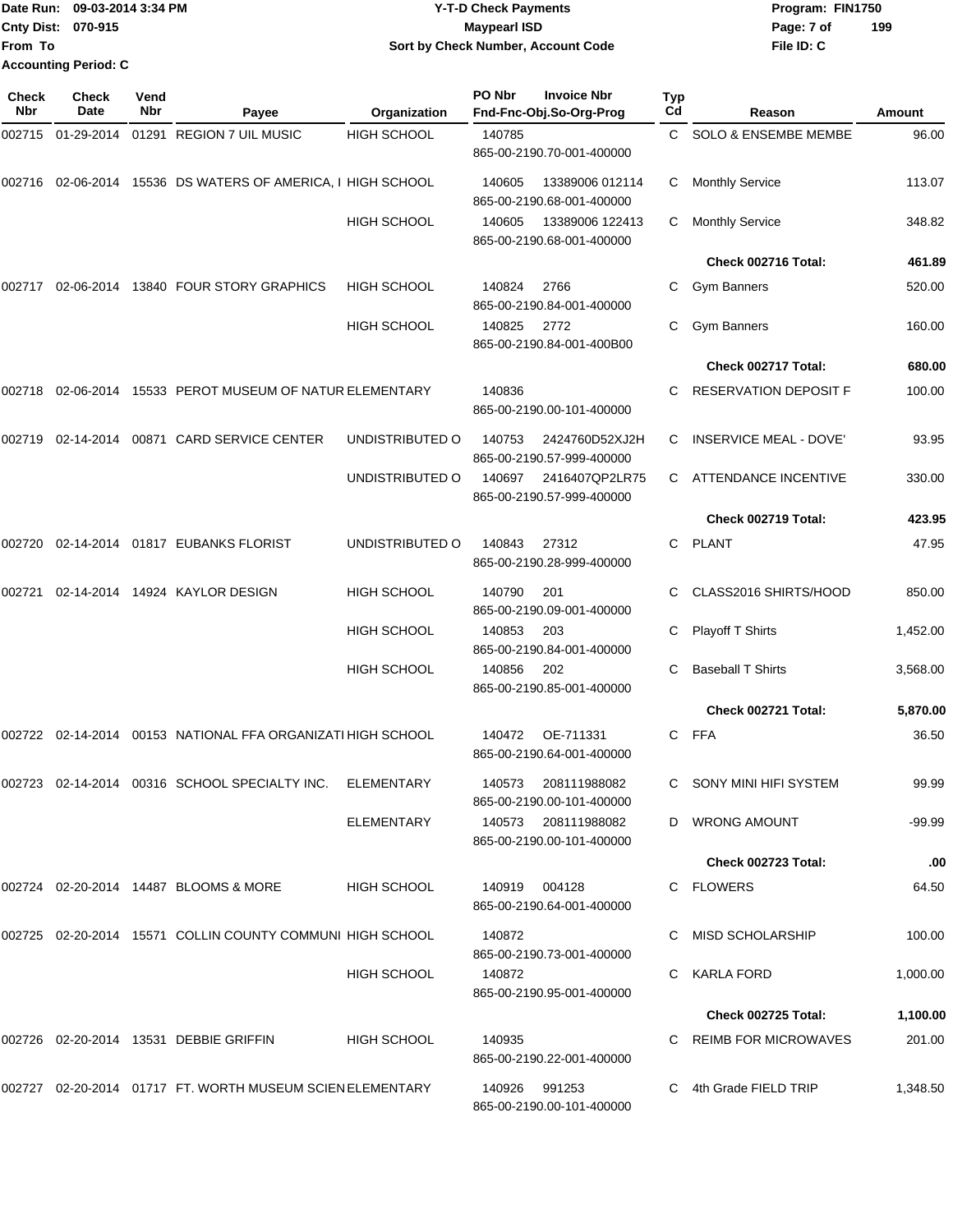Date Run: 09-03-2014 3:34 PM **Program:** FIN1750 **Cnty Dist:** 070-915 **Page: 8 of Page: 8 of Page: 8 of Page: 8 of Page: 8 of From To Accounting Period: C**

# **Y-T-D Check Payments 070-915 Maypearl ISD Sort by Check Number, Account Code**

| <b>Check</b><br><b>Nbr</b> | Check<br>Date                    | Vend<br>Nbr | Payee                                                        | Organization       | PO Nbr        | <b>Invoice Nbr</b><br>Fnd-Fnc-Obj.So-Org-Prog | <b>Typ</b><br>Cd | Reason                     | Amount   |
|----------------------------|----------------------------------|-------------|--------------------------------------------------------------|--------------------|---------------|-----------------------------------------------|------------------|----------------------------|----------|
| 002728                     | 02-20-2014                       |             | 15572 HOPE SPRINGS                                           | UNDISTRIBUTED O    | 140904        | 865-00-2190.57-999-400000                     |                  | C DONATION IN LIEU OF FL   | 50.00    |
| 002729                     | 02-20-2014                       |             | 00252 SCHOOL SPECIALTY                                       | <b>ELEMENTARY</b>  | 000531        | 208111988082<br>865-00-2190.00-101-400000     | С                | SONY MINI HIFI             | 66.49    |
| 002731                     |                                  |             | 02-28-2014 01869 ALL SPORTS TROPHIES                         | <b>HIGH SCHOOL</b> | 140908        | 7833<br>865-00-2190.89-001-400000             | C                | golf trophies              | 718.20   |
|                            |                                  |             | 002732 02-28-2014 15158 ATHLETES WORLD                       | <b>HIGH SCHOOL</b> | 140789        | BBH004127-BK06<br>865-00-2190.89-001-400000   | C                | <b>Golf Supplies</b>       | 132.00   |
| 002733                     |                                  |             | 02-28-2014 15579 ATT STADIUM                                 | <b>HIGH SCHOOL</b> | 140987        | 865-00-2190.22-001-400000                     | C                | <b>FIELD TRIP</b>          | 330.00   |
|                            |                                  |             | 002734 02-28-2014 01811 CASA MANANA                          | <b>ELEMENTARY</b>  | 140958        | 865-00-2190.00-101-400000                     |                  | 2nd Grade FIELD TRIP       | 975.00   |
| 002735                     |                                  |             | 02-28-2014 15536 SPARKLETTS & SIERRA SP HIGH SCHOOL          |                    | 140605        | 13550176 021814<br>865-00-2190.68-001-400000  | C                | <b>Monthly Service</b>     | 297.87   |
|                            |                                  |             | 002736 02-28-2014 13171 HIDDEN CREEK GOLF COU HIGH SCHOOL    |                    | 140964        | 865-00-2190.89-001-400000                     | С                | <b>Golf Tourney</b>        | 2,120.00 |
| 002737                     |                                  |             | 02-28-2014 13174 LAURIE BOTTELBERGHE                         | <b>ELEMENTARY</b>  | 140978        | 865-00-2190.00-101-400000                     |                  | Bottleberghe - MEMORIAL B  | 17.53    |
| 002738                     |                                  |             | 02-28-2014 15577 MICHAEL SCRIVNER                            | <b>HIGH SCHOOL</b> | 140942        | 865-00-2190.06-001-400000                     | C                | PROM DJ                    | 200.00   |
| 002739                     |                                  |             | 02-28-2014 15577 MICHAEL SCRIVNER                            | <b>HIGH SCHOOL</b> | 140945        | 865-00-2190.06-001-400000                     | C                | <b>PROM DJ</b>             | 400.00   |
| 002740                     |                                  |             | 02-28-2014 00287 OFFICE DEPOT                                | UNDISTRIBUTED O    | 140842        | 697804850001<br>865-00-2190.57-999-400000     |                  | OFFICE TEA/COFFEE          | 155.87   |
| 002741                     |                                  |             | 02-28-2014 12775 PENDERS MUSIC CO.                           | <b>HIGH SCHOOL</b> | 140866        | 77460<br>865-00-2190.70-001-400000            | C                | <b>MUSIC</b>               | 990.35   |
|                            |                                  |             | 002742 02-28-2014 15580 SUNDAY HOUSE INN                     | <b>HIGH SCHOOL</b> | 140985        | 865-00-2190.04-001-400000                     | C                | ROCKET LAUNCH LODGIN       | 721.98   |
|                            | 002743 02-28-2014 00141 WAL MART |             |                                                              | <b>HIGH SCHOOL</b> | 140787 006691 | 865-00-2190.12-001-400000                     |                  | C PANTHER DEPOT SUPPLI     | 99.68    |
|                            |                                  |             | 002744 03-06-2014 15056 CICI'S PIZZA                         | ELEMENTARY         | 140959        | 865-00-2190.00-101-400000                     |                  | C 2nd Grade FIELD TRIP MEA | 528.00   |
|                            |                                  |             | 002745  03-06-2014  14217  COUNTRY VIEW GOLF COU HIGH SCHOOL |                    | 141048        | 865-00-2190.89-001-400000                     |                  | Golf' Tourney              | 2,715.00 |
|                            |                                  |             | 002746 03-06-2014 00580 ELLIS COUNTY YOUTH EXP HIGH SCHOOL   |                    | 141059        | 865-00-2190.64-001-400000                     | C.               | Entries                    | 100.00   |
|                            |                                  |             |                                                              | HIGH SCHOOL        | 141059        | 865-00-2190.64-001-400000                     |                  | C Entries                  | 1,029.00 |
|                            |                                  |             |                                                              |                    |               |                                               |                  | Check 002746 Total:        | 1,129.00 |
|                            |                                  |             | 002747  03-06-2014  01817  EUBANKS FLORIST                   | UNDISTRIBUTED O    | 140906  27431 | 865-00-2190.57-999-400000                     |                  | C PLANT                    | 50.00    |
|                            |                                  |             | 002748 03-06-2014 15533 PEROT MUSEUM OF NATUR ELEMENTARY     |                    |               | 865-00-2190.00-101-400000                     |                  | C First Grade FIELD TRIP   | 1,620.00 |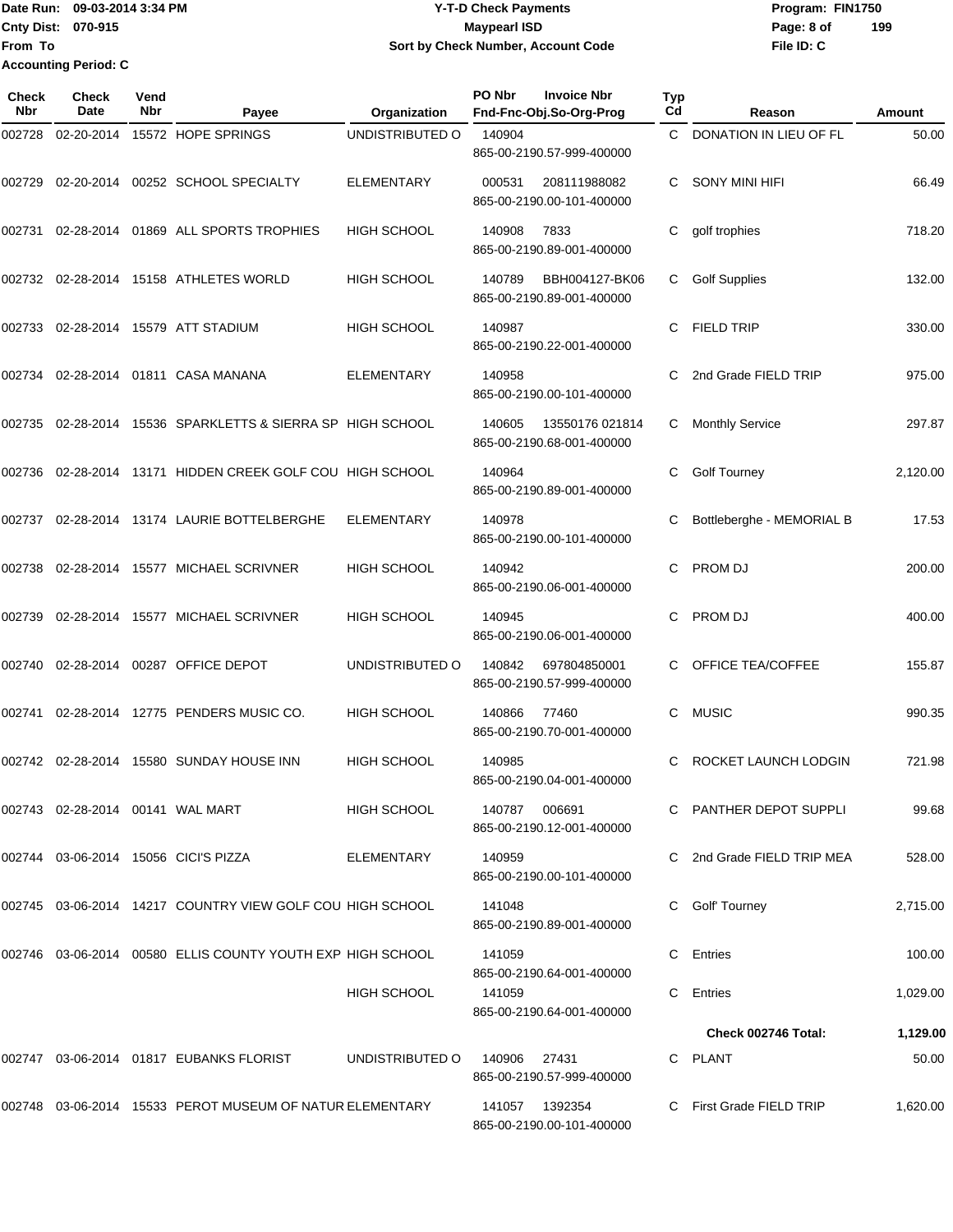Date Run: 09-03-2014 3:34 PM **Program:** FIN1750 **Cnty Dist:** 070-915 **Page: 9 of Page: 9 of MaypearI ISD From To Accounting Period: C**

# **Y-T-D Check Payments 070-915 Maypearl ISD Sort by Check Number, Account Code**

**File ID: C 199**

| Check<br>Nbr | <b>Check</b><br>Date | Vend<br>Nbr | Payee                                                      | Organization         | PO Nbr       | <b>Invoice Nbr</b><br>Fnd-Fnc-Obj.So-Org-Prog | Typ<br>Cd | Reason                        | Amount   |
|--------------|----------------------|-------------|------------------------------------------------------------|----------------------|--------------|-----------------------------------------------|-----------|-------------------------------|----------|
| 002749       | 03-06-2014           |             | 12327 SEITZ GIFT FRUIT                                     | <b>HIGH SCHOOL</b>   | 141005       | 17936-1<br>865-00-2190.64-001-400000          | C.        | <b>FUNDRAISER - SNACK STI</b> | 134.80   |
| 002750       |                      |             | 03-06-2014 15018 STACEY TIGUE                              | <b>HIGH SCHOOL</b>   | 141055       | 865-00-2190.88-001-400000                     | С         | Meal Reimbursement from T     | 95.16    |
| 002751       |                      |             | 03-21-2014 00871 CARD SERVICE CENTER                       | <b>HIGH SCHOOL</b>   | 140984       | 2427539EABSJLR<br>865-00-2190.06-001-400000   | C         | <b>PROM - BLACK GIFT BAGS</b> | 88.45    |
|              |                      |             |                                                            | UNDISTRIBUTED O      | 140497       | 2416407E73LR7N3<br>865-00-2190.57-999-400000  | C         | <b>ATTENDANCE INCENTIVE</b>   | 300.00   |
|              |                      |             |                                                            | UNDISTRIBUTED O      | 000578       | 2442733DJLYJQY<br>865-00-2190.57-999-400000   | C         | MEF TEACHER GRANT PR          | 8.57     |
|              |                      |             |                                                            |                      |              |                                               |           | Check 002751 Total:           | 397.02   |
| 002752       |                      |             | 03-21-2014 13840 FOUR STORY GRAPHICS                       | <b>HIGH SCHOOL</b>   | 141010       | 2828<br>865-00-2190.94-001-400000             | C         | THEATER SHIRTS                | 398.95   |
| 002753       |                      |             | 03-21-2014 14924 KAYLOR DESIGN                             | <b>HIGH SCHOOL</b>   | 141003       | 205<br>865-00-2190.85-001-400000              | C         | <b>T-SHIRTS &amp; HOODIES</b> | 1,003.00 |
| 002754       |                      |             | 03-21-2014 15281 MINERVA PROMOTIONS                        | <b>HIGH SCHOOL</b>   | 140969       | 156748<br>865-00-2190.64-001-400000           | С         | TEE SHIRTS                    | 382.00   |
| 002755       | 03-21-2014           |             | 00153 NATIONAL FFA ORGANIZATI HIGH SCHOOL                  |                      | 140970       | OE-717792<br>865-00-2190.64-001-400000        | C         | <b>JACKETS</b>                | 55.00    |
| 002756       |                      |             | 03-21-2014  13541  NORCOSTCO                               | <b>HIGH SCHOOL</b>   | 141023       | T407781<br>865-00-2190.94-001-400000          | C.        | THEATER SUPPLIES              | 154.29   |
| 002757       |                      |             | 03-21-2014 00735 VERNIER SOFTWARE & TECHIGH SCHOOL         |                      | 140968       | 5128412<br>865-00-2190.04-001-400000          | C         | <b>MOTION DETECTOR/LABQ</b>   | 998.43   |
| 002758       |                      |             | 03-28-2014 13962 APOGEE COMPONENTS                         | <b>HIGH SCHOOL</b>   | 141069       | 00061183<br>865-00-2190.04-001-400000         | C         | <b>SCIENCE SUPPLIES</b>       | 167.13   |
| 002759       |                      |             | 03-28-2014 12530 CHICK-FIL-A                               | <b>ELEMENTARY</b>    | 141151       | 865-00-2190.67-101-400000                     |           | STAAR TESTING BOX LUN         | 295.88   |
| 002760       | 03-28-2014           |             | 15536 SPARKLETTS & SIERRA SP HIGH SCHOOL                   |                      | 140605       | 13550176 031814<br>865-00-2190.68-001-400000  | С         | <b>Monthly Service</b>        | 118.78   |
|              |                      |             | 002761 03-28-2014 00140 FT. WORTH ZOO                      | ELEMENTARY           | 141128       | 865-00-2190.00-101-400000                     |           | C Kindergarten FIELD TRIP     | 404.00   |
|              |                      |             | 002762 03-28-2014 13837 THE HAMILTON COMPANY ELEMENTARY    |                      | 141153       | 865-00-2190.67-101-400000                     |           | C STAAR TESTING LUNCHE        | 204.00   |
|              |                      |             | 002763 03-28-2014 00612 HOME DEPOT CREDIT SER HIGH SCHOOL  |                      |              | 140972 3042293<br>865-00-2190.04-001-400000   |           | C SCIENCE SUPPLIES            | 132.86   |
|              |                      |             | 002764 03-28-2014 12717 MANSFIELD NATIONAL GOL HIGH SCHOOL |                      |              | 141155 03291743<br>865-00-2190.89-001-400000  |           | <b>Golf Tournament</b>        | 3,853.40 |
|              |                      |             | 002765 03-28-2014 13425 MIDLOTHIAN CONFERENCE HIGH SCHOOL  |                      | 141165       | 865-00-2190.06-001-400000                     | C.        | PROM                          | 2,020.00 |
|              |                      |             | 002766  03-28-2014  15585  JAMES L. RASMUSSEN              | HIGH SCHOOL          | 141156       | 865-00-2190.89-001-400000                     | C.        | Golf Balls                    | 350.00   |
|              |                      |             | 002767  04-03-2014  01817  EUBANKS FLORIST                 | DISTRICT WIDE        | 141094 27292 | 865-00-2190.57-999-400000                     |           | Y GREEN PLANT                 | 45.00    |
|              |                      |             |                                                            | <b>DISTRICT WIDE</b> | 141149 29014 | 865-00-2190.57-999-400000                     |           | Y GREEN PLANT                 | 57.00    |
|              |                      |             |                                                            | <b>DISTRICT WIDE</b> | 141020 26895 |                                               |           | Y GREEN PLANT                 | 57.95    |

865-00-2190.57-999-400000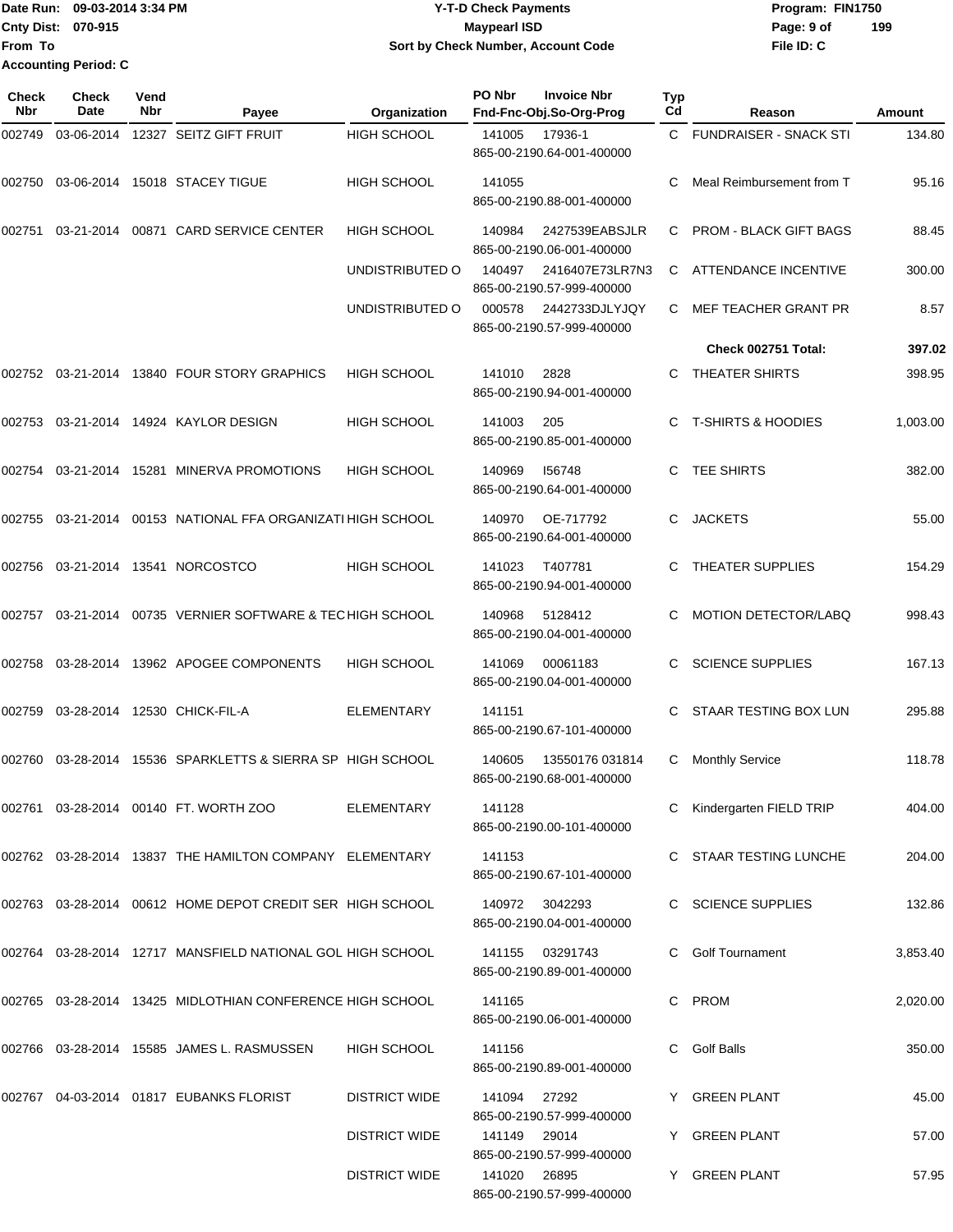| Date Run: 09-03-2014 3:34 PM |                             |             | <b>Y-T-D Check Payments</b>                                     | Program: FIN1750       |                     |                                               |                  |                             |          |
|------------------------------|-----------------------------|-------------|-----------------------------------------------------------------|------------------------|---------------------|-----------------------------------------------|------------------|-----------------------------|----------|
| From To                      | Cnty Dist: 070-915          |             |                                                                 |                        | <b>Maypearl ISD</b> | Sort by Check Number, Account Code            |                  | Page: 10 of<br>File ID: C   | 199      |
|                              | <b>Accounting Period: C</b> |             |                                                                 |                        |                     |                                               |                  |                             |          |
| <b>Check</b><br><b>Nbr</b>   | <b>Check</b><br>Date        | Vend<br>Nbr | Payee                                                           | Organization           | PO Nbr              | <b>Invoice Nbr</b><br>Fnd-Fnc-Obj.So-Org-Prog | <b>Typ</b><br>Cd | Reason                      | Amount   |
|                              |                             |             |                                                                 |                        |                     |                                               |                  | Check 002767 Total:         | 159.95   |
|                              |                             |             | 002768 04-03-2014 14126   GANDY INK SCREEN PRINTI DISTRICT WIDE |                        | 141130              | 300163<br>865-00-2190.67-101-400000           |                  | SPIRIT SLEEVES 16"          | 180.00   |
|                              |                             |             |                                                                 | <b>DISTRICT WIDE</b>   | 141130              | 300162<br>865-00-2190.67-101-400000           |                  | <b>STAARS TSHIRTS</b>       | 434.50   |
|                              |                             |             |                                                                 |                        |                     |                                               |                  | Check 002768 Total:         | 614.50   |
| 002769                       |                             |             | 04-03-2014  00590  ORIENTAL TRADING COMP  DISTRICT WIDE         |                        | 141031              | 662636149-01<br>865-00-2190.06-001-400000     | Y.               | <b>PROM SUPPLIES</b>        | 172.66   |
|                              |                             |             | 002770 04-11-2014 12704 REBEKAH HYATT                           | <b>HIGH SCHOOL</b>     | 141233              | 865-00-2190.04-001-400000                     | С                | <b>REIMBURSE ROCKET SUP</b> | 698.94   |
| 002771                       |                             |             | 04-11-2014 00287 OFFICE DEPOT                                   | UNDISTRIBUTED O        | 141148              | 702477892001<br>865-00-2190.57-999-400000     | C                | <b>COFFEE</b>               | 62.28    |
|                              |                             |             |                                                                 | <b>HIGH SCHOOL</b>     | 141045              | 8206630<br>865-00-2190.06-001-400000          | С                | <b>PROM SUPPLIES</b>        | 459.36   |
|                              |                             |             |                                                                 | <b>MAYPEARL JUNIOR</b> | 141204              | W3276694BF<br>865-00-2190.05-041-400000       |                  | MIDDLE SCHOOL BOOK F        | 492.43   |
|                              |                             |             |                                                                 | HIGH SCHOOL            | 140971              | W25702470001<br>865-00-2190.06-001-400000     |                  | PROM COURT SASHES           | 100.88   |
|                              |                             |             | 002775 04-17-2014 15160  BALLOONS & HELIUM                      | <b>HIGH SCHOOL</b>     | 141272              | 24493<br>865-00-2190.06-001-400000            | C                | PROM                        | 850.00   |
|                              |                             |             | 002776 04-17-2014 00871  CARD SERVICE CENTER                    | <b>HIGH SCHOOL</b>     | 140955              | 2430137EG3DWM<br>865-00-2190.94-001-400000    | C                | 2 BOLTS - WATERFALL CH      | 225.97   |
|                              |                             |             |                                                                 | <b>MAYPEARL JUNIOR</b> | 141294              | 865-00-2190.04-041-400000                     |                  | WASHINGTON D.C. TRIP        | 213.00   |
|                              |                             |             | 002778 04-17-2014 00205 MEDIEVAL TIMES                          | <b>HIGH SCHOOL</b>     | 141302 50204        | 865-00-2190.70-001-400000                     |                  | C 41 TICKETS/GRATUITY       | 1,202.09 |
|                              |                             |             | 002779  04-17-2014  15537  OVATION MUSIC FESTIVAL  HIGH SCHOOL  |                        | 141296              | 14210<br>865-00-2190.70-001-400000            |                  | C MAY 2ND PERFORMANCE       | 680.00   |
|                              |                             |             | 002780 04-17-2014 14346 PRIDE OF TEXAS MUSIC FE HIGH SCHOOL     |                        | 141297              | 865-00-2190.70-001-400000                     |                  | C 26 PERFORMERS             | 650.00   |
|                              |                             |             |                                                                 | <b>MAYPEARL JUNIOR</b> | 141317              | 865-00-2190.05-041-400000                     |                  | 8th grade field trip        | 590.00   |
|                              |                             |             |                                                                 |                        | 141154              | 1393262<br>865-00-2190.00-101-400000          |                  | C 5TH GRADE FIELD TRIP-0    | 1,580.00 |
|                              |                             |             | 002783 04-23-2014 12827  THOMAS CREATIVE APPAR  ELEMENTARY      |                        | 141280 47780        | 865-00-2190.01-101-400000                     |                  | C MINIGRAD CAP & TASSEL     | 308.85   |
|                              |                             |             | 002784 04-30-2014 15158  ATHLETES WORLD                         | <b>HIGH SCHOOL</b>     | 141200              | BBE003707-KL01<br>865-00-2190.85-001-400000   |                  | C BASEBALL BALL CART        | 200.00   |
|                              |                             |             |                                                                 | <b>HIGH SCHOOL</b>     | 141199              | BBE003708-KL01<br>865-00-2190.85-001-400000   |                  | C PRACTICE BASEBALLS        | 150.00   |
|                              |                             |             |                                                                 |                        |                     |                                               |                  | Check 002784 Total:         | 350.00   |
|                              |                             |             | 002785 04-30-2014 15536  SPARKLETTS & SIERRA SP  HIGH SCHOOL    |                        | 140605              | 13550176 041514<br>865-00-2190.68-001-400000  | C.               | Monthly Service/ TEA, COFF  | 330.82   |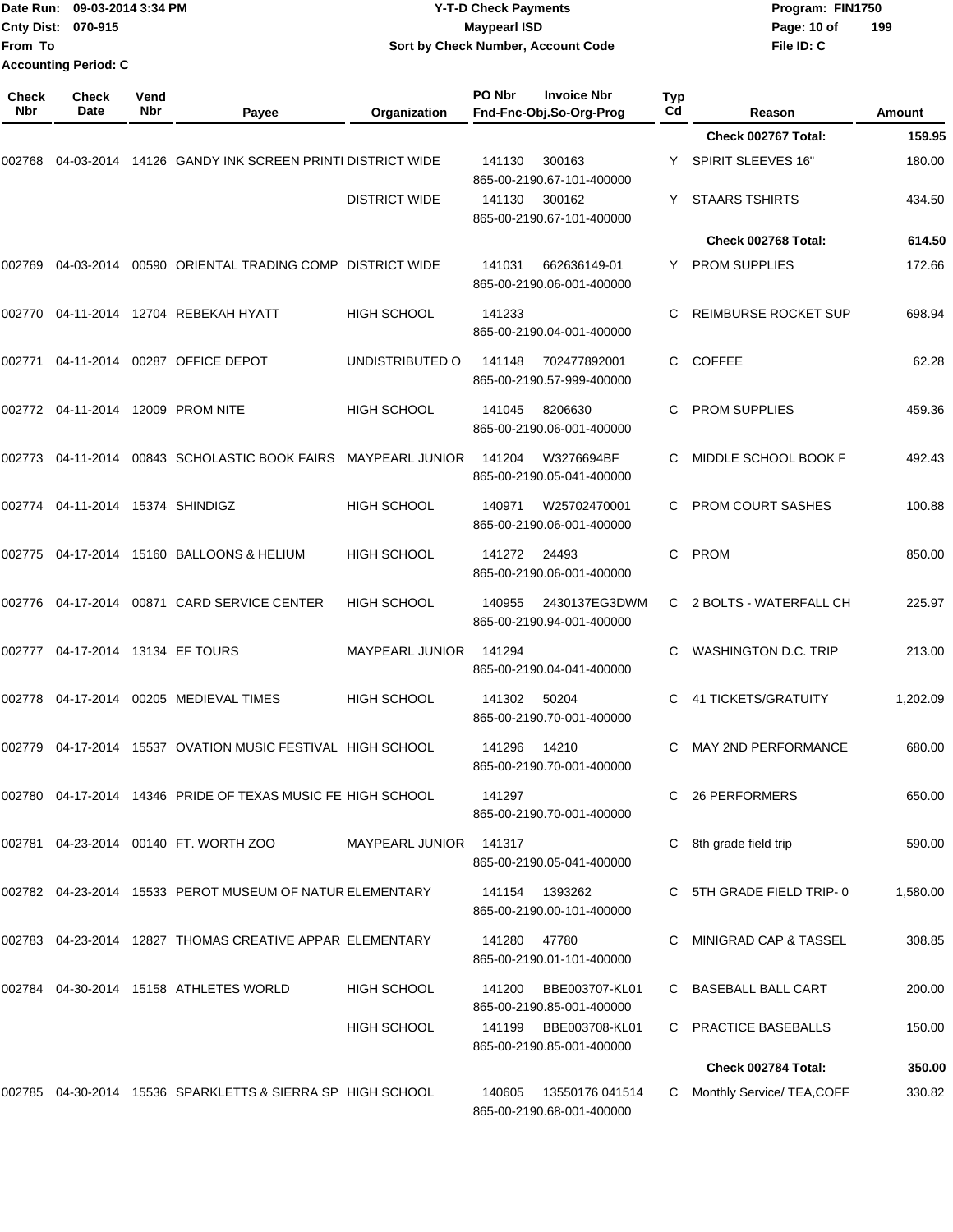|                             | Date Run: 09-03-2014 3:34 PM | <b>Y-T-D Check Payments</b>               | Program: FIN1750   |
|-----------------------------|------------------------------|-------------------------------------------|--------------------|
| <b>Cnty Dist: 070-915</b>   |                              | Maypearl ISD                              | 199<br>Page: 11 of |
| <b>IFrom To</b>             |                              | <b>Sort by Check Number, Account Code</b> | File ID: C         |
| <b>Accounting Period: C</b> |                              |                                           |                    |

| <b>Check</b><br><b>Nbr</b> | <b>Check</b><br>Date             | Vend<br>Nbr | Payee                                                     | Organization           | PO Nbr | <b>Invoice Nbr</b><br>Fnd-Fnc-Obj.So-Org-Prog     | <b>Typ</b><br>Cd | Reason                       | Amount   |
|----------------------------|----------------------------------|-------------|-----------------------------------------------------------|------------------------|--------|---------------------------------------------------|------------------|------------------------------|----------|
| 002786                     | 04-30-2014                       |             | 13837 THE HAMILTON COMPANY                                | <b>ELEMENTARY</b>      | 141327 | 865-00-2190.67-101-400000                         | C                | <b>BAR-B-QUE LUNCHES</b>     | 16.00    |
| 002787                     | 04-30-2014                       |             | 12704 REBEKAH HYATT                                       | HIGH SCHOOL            | 141346 | <b>REIMBURSEMENT</b><br>865-00-2190.04-001-400000 | С                | <b>REIMBURSEMENT</b>         | 110.88   |
| 002788                     | 04-30-2014                       |             | 14924 KAYLOR DESIGN                                       | <b>HIGH SCHOOL</b>     | 141315 | 207<br>865-00-2190.88-001-400000                  | С                | Softball Playoff T Shirts    | 1,800.00 |
| 002789                     | 04-30-2014                       |             | 14676 MESQUITE CHAMPIONSHIP ELEMENTARY                    |                        | 141342 | <b>SCHOOL RODEO</b><br>865-00-2190.00-101-400000  | С                | <b>3RD GRADE FIELD TRIP</b>  | 1,356.00 |
| 002790                     | 04-30-2014                       |             | 00681 PEPWEAR LLC                                         | <b>HIGH SCHOOL</b>     | 141295 | 29584<br>865-00-2190.70-001-400000                | C                | <b>JH BAND POLO SHIRTS</b>   | 365.00   |
|                            |                                  |             |                                                           | <b>HIGH SCHOOL</b>     | 141295 | 29586<br>865-00-2190.70-001-400000                | C                | 6TH GRADE BEGINNER BA        | 241.80   |
|                            |                                  |             |                                                           |                        |        |                                                   |                  | Check 002790 Total:          | 606.80   |
| 002791                     | 04-30-2014                       |             | 12774 TARLETON STATE UNIVERS MAYPEARL JUNIOR              |                        | 141341 | <b>CHEER DEPOSIT</b><br>865-00-2190.09-041-400000 | C.               | CHEER CAMP DEPOSIT           | 1,975.00 |
| 002792                     | 05-08-2014                       |             | 12788 DEBBIE SHAUNFIELD                                   | <b>MAYPEARL JUNIOR</b> | 141388 | 865-00-2190.69-041-400000                         | С                | Reimbursement for Teacher    | 219.98   |
| 002793                     | 05-08-2014                       |             | 14960 EDUCATIONAL THEATER A HIGH SCHOOL                   |                        | 141363 | 640544<br>865-00-2190.94-001-400000               | C                | <b>TROUPE DUES</b>           | 75.00    |
| 002794                     | 05-08-2014                       |             | 13840 FOUR STORY GRAPHICS                                 | <b>HIGH SCHOOL</b>     | 141338 | 2898<br>865-00-2190.94-001-400000                 | С                | <b>DRAMA SHIRTS - OAP</b>    | 272.00   |
| 002795                     | 05-08-2014                       |             | 00375 GTM SPORTSWEAR                                      | <b>HIGH SCHOOL</b>     | 141344 | 7603439<br>865-00-2190.01-001-400000              | С                | <b>PINK POM - AWARENESS</b>  | 216.00   |
| 002796                     | 05-08-2014                       |             | 13837 THE HAMILTON COMPANY                                | <b>MAYPEARL JUNIOR</b> | 141401 | 865-00-2190.69-041-400000                         | С                | Teacher Appre. week lunch    | 64.95    |
| 002797                     | 05-08-2014                       |             | 13171 HIDDEN CREEK GOLF COU HIGH SCHOOL                   |                        | 141411 | 865-00-2190.89-001-400000                         | С                | <b>DISTRICT GOLF TOURNA</b>  | 1,968.00 |
| 002798                     | 05-08-2014                       |             | 14924 KAYLOR DESIGN                                       | <b>HIGH SCHOOL</b>     | 141354 | 208<br>865-00-2190.85-001-400000                  | С                | <b>BASEBALL PLAYOFF SHIR</b> | 1,638.00 |
| 002799                     |                                  |             | 05-08-2014 00287 OFFICE DEPOT                             | UNDISTRIBUTED O        | 141350 | 711122919001<br>865-00-2190.57-999-400000         |                  | C OFFICE COFFEE              | 85.33    |
|                            |                                  |             | 002800 05-08-2014 15619 PICABOO YEARBOOKS                 | <b>MAYPEARL JUNIOR</b> | 141443 | 296<br>865-00-2190.00-041-400000                  |                  | C SOFTCOVER YEARBOOKS        | 4,343.30 |
|                            | 002801 05-08-2014 15374 SHINDIGZ |             |                                                           | <b>HIGH SCHOOL</b>     | 141018 | W25853580101<br>865-00-2190.06-001-400000         |                  | C PROM - 1920'S CAR STAN     | 58.94    |
|                            |                                  |             | 002802 05-08-2014 01616 VONA HOPKINS                      | MAYPEARL JUNIOR 141387 |        | 865-00-2190.69-041-400000                         | С                | Teacher Appreciation week    | 52.12    |
|                            |                                  |             |                                                           | MAYPEARL JUNIOR        | 141419 | 865-00-2190.69-041-400000                         |                  | Teacher App.week             | 17.25    |
|                            |                                  |             |                                                           |                        |        |                                                   |                  | Check 002802 Total:          | 69.37    |
|                            |                                  |             | 002803  05-08-2014  12687  JEREMY WALKER                  | <b>HIGH SCHOOL</b>     | 141423 | WHATABURGER<br>865-00-2190.85-001-400000          |                  | C MEAL REIMBURSEMENT         | 144.21   |
|                            |                                  |             | 002804 05-08-2014 01443 WAXAHACHIE COUNTRY CL HIGH SCHOOL |                        | 141410 | 865-00-2190.89-001-400000                         |                  | <b>PRACTICE GREEN FEES</b>   | 250.00   |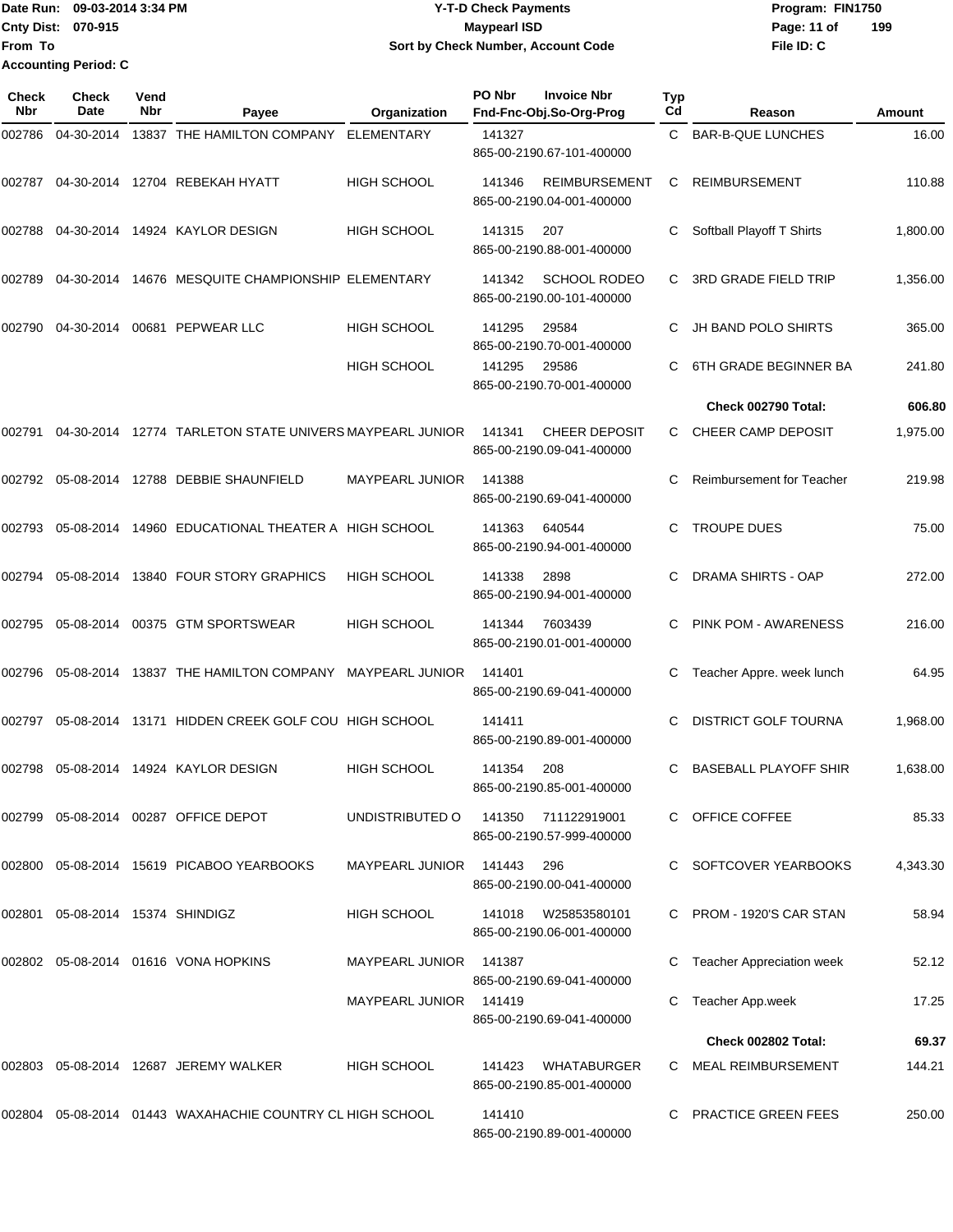Date Run: 09-03-2014 3:34 PM **Program:** FIN1750 **Cnty Dist:** 070-915 **Page: 12 of** Maypearl ISD **CONTEX 12 of** Maypearl ISD **File ID: C From To Y-T-D Check Payments 070-915 Maypearl ISD Sort by Check Number, Account Code 199 Accounting Period: C**

| Check<br><b>Nbr</b> | <b>Check</b><br>Date        | Vend<br>Nbr | Payee                                                              | Organization           | PO Nbr | <b>Invoice Nbr</b><br>Fnd-Fnc-Obj.So-Org-Prog     | <b>Typ</b><br>Cd | Reason                       | Amount   |
|---------------------|-----------------------------|-------------|--------------------------------------------------------------------|------------------------|--------|---------------------------------------------------|------------------|------------------------------|----------|
| 002805              | 05-08-2014                  |             | 01885 LINDA ZWICK                                                  | <b>HIGH SCHOOL</b>     | 141413 | 865-00-2190.70-001-400000                         |                  | C REIMBURSEMENT              | 38.00    |
| 002806              |                             |             | 05-15-2014 14400 ALLEY CATS                                        | <b>ELEMENTARY</b>      | 141441 | <b>LSK AGREEMENT</b><br>865-00-2190.00-101-400000 |                  | C AR TRIP FOR GRADES 3,4,    | 4,069.71 |
| 002807              |                             |             | 05-15-2014 00851 BURGERS LAKE                                      | <b>HIGH SCHOOL</b>     | 141493 | 865-00-2190.05-001-400000                         | C                | SR TRIP                      | 180.00   |
| 002808              |                             |             | 05-15-2014 01492 BUSY B'S BAKERY                                   | UNDISTRIBUTED O        | 141486 | 865-00-2190.57-999-400000                         | C.               | RETIREMENT CELEBRATI         | 75.00    |
| 002809              |                             |             | 05-15-2014 00871 CARD SERVICE CENTER                               | <b>MAYPEARL JUNIOR</b> | 141308 | 2420785G07R0BN<br>865-00-2190.05-041-400000       | C.               | 8TH GRADE FIELD TRIP L       | 360.00   |
|                     |                             |             |                                                                    | <b>MAYPEARL JUNIOR</b> | 141293 | 2469216FV0074DA<br>865-00-2190.05-041-400000      | C                | AR TRIP TO MAIN EVENT        | 538.50   |
|                     |                             |             |                                                                    | UNDISTRIBUTED O        | 141225 | 2444500FF2XJQF3<br>865-00-2190.78-999-400000      | C                | <b>ECBU RETIRED BUSINESS</b> | 25.09    |
|                     |                             |             |                                                                    |                        |        |                                                   |                  | Check 002809 Total:          | 923.59   |
| 002810              |                             |             | 05-15-2014 01615 CICI'S PIZZA                                      | <b>ELEMENTARY</b>      | 141483 | AR REWARD<br>865-00-2190.00-101-400000            |                  | AR REWARD PARTY              | 38.94    |
|                     |                             |             |                                                                    | <b>HIGH SCHOOL</b>     | 141439 | 865-00-2190.85-001-400000                         |                  | <b>BASEBALL MEAL</b>         | 122.74   |
|                     |                             |             |                                                                    |                        |        |                                                   |                  | Check 002810 Total:          | 161.68   |
| 002811              |                             |             | 05-15-2014  14354  DORALENE WIGGINS                                | <b>MAYPEARL JUNIOR</b> | 141488 | 865-00-2190.05-041-400000                         |                  | <b>REIMBURSEMENT - PLYW</b>  | 157.05   |
|                     |                             |             | 002812 05-15-2014 13840 FOUR STORY GRAPHICS                        | <b>HIGH SCHOOL</b>     | 141481 | 2917<br>865-00-2190.94-001-400000                 |                  | <b>STATE OAP SHIRTS</b>      | 393.75   |
|                     | 002813 05-15-2014 15528 IMS |             |                                                                    | <b>HIGH SCHOOL</b>     | 140494 | 5404<br>865-00-2190.64-001-400000                 |                  | <b>GRAY'S PARLIAMENTARY</b>  | 28.00    |
| 002814              |                             |             | 05-15-2014  00274  SCHOOL MATE/STUDENT A ELEMENTARY                |                        | 141353 | IN000389966<br>865-00-2190.00-101-400000          | C                | <b>ELA - PLANNERS</b>        | 660.00   |
|                     |                             |             | 002815  05-15-2014  15624  SEA LIFE GRAPEVINE AQUA MAYPEARL JUNIOR |                        | 141448 | 182908<br>865-00-2190.05-041-400000               | C                | 6th grade field trip         | 725.00   |
|                     |                             |             | 002816  05-15-2014  14013  SYSTEMS  GO                             | <b>HIGH SCHOOL</b>     | 141422 | 1697<br>865-00-2190.04-001-400000                 |                  | C MOTOR SYSTEM/TUBING/       | 802.34   |
|                     |                             |             | 002817  05-15-2014  12774  TARLETON STATE UNIVERS HIGH SCHOOL      |                        | 141454 | CHEER CAMP<br>865-00-2190.01-001-400000           |                  | C CHEER CAMP DEPOSIT         | 2.200.00 |
|                     |                             |             | 002818  05-15-2014  13605  TERRY'S CAKES AND CATE HIGH SCHOOL      |                        | 141463 | DRAMA BANQUET<br>865-00-2190.94-001-400000        |                  | C THEATER BANQUET            | 900.00   |
|                     |                             |             | 002819 05-15-2014 15611 BETH THOMAS                                | MAYPEARL JUNIOR        | 141490 | 865-00-2190.05-041-400000                         |                  | C 8th grade awards           | 253.51   |
|                     |                             |             | 002820  05-15-2014  01616  VONA HOPKINS                            | MAYPEARL JUNIOR 141392 |        | 865-00-2190.69-041-400000                         |                  | Reimbursement Teacher Ap     | 30.10    |
| 002821              |                             |             | 05-20-2014 00868 INNER CAMPUS DR. MAIN B HIGH SCHOOL               |                        | 141480 | 865-00-2190.94-001-400000                         |                  | OAP STATE TICKETS            | 556.00   |
|                     |                             |             | 002822 05-22-2014 13962 APOGEE COMPONENTS                          | <b>HIGH SCHOOL</b>     | 141457 | 00062609<br>865-00-2190.04-001-400000             |                  | C ROCKET TUBE/COUPLER        | 104.82   |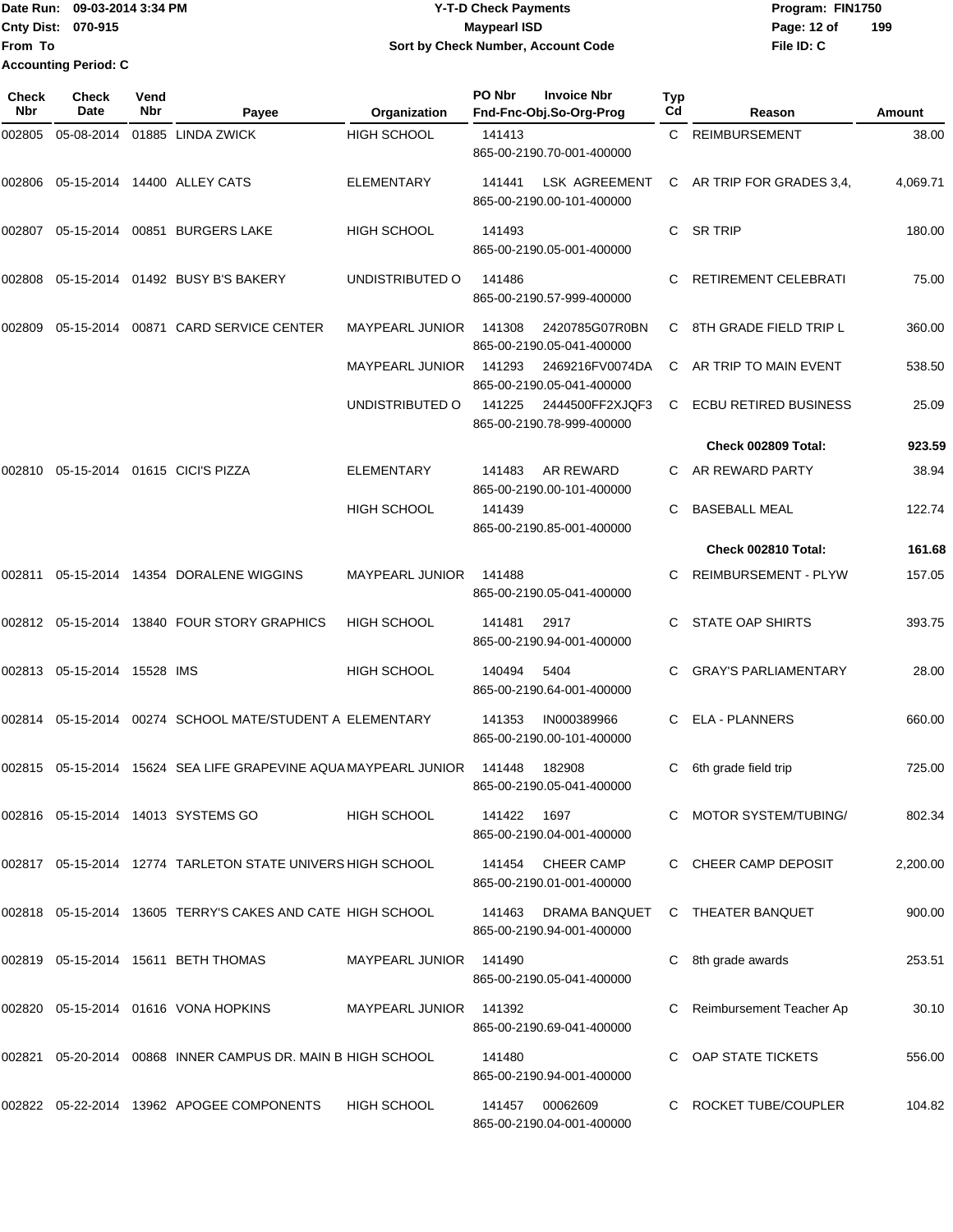Date Run: 09-03-2014 3:34 PM **Program:** FIN1750 **Cnty Dist:** 070-915 **Page: 13 of MaypearI ISD Page: 13 of File ID: C From To Y-T-D Check Payments 070-915 Maypearl ISD Sort by Check Number, Account Code 199 Accounting Period: C**

| Check<br>Nbr | <b>Check</b><br>Date | Vend<br>Nbr | Payee                                                           | Organization           | PO Nbr       | <b>Invoice Nbr</b><br>Fnd-Fnc-Obj.So-Org-Prog | Typ<br>Cd | Reason                           | Amount   |
|--------------|----------------------|-------------|-----------------------------------------------------------------|------------------------|--------------|-----------------------------------------------|-----------|----------------------------------|----------|
| 002823       | 05-22-2014           |             | 13640 LESLEY AUSTIN                                             | MAYPEARL JUNIOR        | 141506       | 865-00-2190.05-041-400000                     | C         | 8th Banquet/Awards               | 49.79    |
|              |                      |             | 002824 05-22-2014 15342 COTTON PATCH CAFE                       | <b>MAYPEARL JUNIOR</b> | 141530       | 865-00-2190.05-041-400000                     | С         | 8th gr. Awards/Banquet           | 936.00   |
| 002825       |                      |             | 05-22-2014 15536 SPARKLETTS & SIERRA SP HIGH SCHOOL             |                        | 140605       | 13550176 051314<br>865-00-2190.68-001-400000  | C         | Monthly Service/ HOT/COLD        | 74.37    |
| 002826       | 05-22-2014           |             | 13336 ELLIS COUNTY MUSIC CEN HIGH SCHOOL                        |                        | 141421       | 19405<br>865-00-2190.70-001-400000            |           | TENOR SAX #870646 REP            | 100.00   |
|              |                      |             |                                                                 | <b>HIGH SCHOOL</b>     | 141421       | 19404<br>865-00-2190.70-001-400000            | C.        | <b>TENOR SAX #108035 REP</b>     | 200.00   |
|              |                      |             |                                                                 | <b>HIGH SCHOOL</b>     | 141421       | 19407<br>865-00-2190.70-001-400000            | C.        | TENOR SAX #77265 REPAI           | 250.00   |
|              |                      |             |                                                                 |                        |              |                                               |           | Check 002826 Total:              | 550.00   |
| 002827       |                      |             | 05-22-2014  14071  EVENTOS SILVA                                | <b>MAYPEARL JUNIOR</b> | 141491       | 2<br>865-00-2190.05-041-400000                | C         | End of Year Celebration          | 500.00   |
| 002828       | 05-22-2014           |             | 13840 FOUR STORY GRAPHICS                                       | HIGH SCHOOL            | 141340       | 2926<br>865-00-2190.04-001-400000             |           | <b>ENGINEERING CLASS SHI</b>     | 348.00   |
|              |                      |             |                                                                 | <b>MAYPEARL JUNIOR</b> | 141466       | 2924<br>865-00-2190.05-041-400000             | C         | <b>Panther Challange Tshirts</b> | 402.00   |
|              |                      |             |                                                                 | <b>MAYPEARL JUNIOR</b> | 141471       | 2924<br>865-00-2190.69-041-400000             | C.        | Panther Challenge T-SHIRT        | 78.00    |
|              |                      |             |                                                                 |                        |              |                                               |           | Check 002828 Total:              | 828.00   |
| 002829       |                      |             | 05-22-2014 14262 MALLORY PETTY                                  | HIGH SCHOOL            | 141516       | 865-00-2190.04-001-400000                     | C         | <b>MEALS FOR ROCKET LAU</b>      | 66.50    |
| 002830       |                      |             | 05-22-2014 01830 STUMP PRINTING COMP., I HIGH SCHOOL            |                        | 141458       | 0068624196<br>865-00-2190.94-001-400000       |           | THEATER BANQUET                  | 238.80   |
| 002831       |                      |             | 05-22-2014    00141    WAL MART                                 | <b>HIGH SCHOOL</b>     | 141487       | P927300GQ01F2N<br>865-00-2190.05-001-400000   | C         | PHOTO ALBUM/STICKERS             | 29.75    |
|              |                      |             |                                                                 | UNDISTRIBUTED O        | 141381       | P927300GG01GSB<br>865-00-2190.57-999-400000   | C         | <b>MINI IPADS</b>                | 897.00   |
|              |                      |             |                                                                 |                        |              |                                               |           | Check 002831 Total:              | 926.75   |
|              |                      |             | 002832 05-22-2014 12687 JEREMY WALKER                           | HIGH SCHOOL            | 141510       | 865-00-2190.85-001-400000                     |           | C 4 CYCLE GAS EDGER              | 199.00   |
|              |                      |             | 002833 05-28-2014 14594 ANN KIEFER                              | MAYPEARL JUNIOR 141564 |              | 865-00-2190.05-041-400000                     |           | 8th gr awards/banquet            | 51.89    |
|              |                      |             | 002834 05-28-2014 13640 LESLEY AUSTIN                           | MAYPEARL JUNIOR 141563 |              | 865-00-2190.05-041-400000                     |           | 8th grade awards/banquet         | 44.91    |
|              |                      |             | 002835 05-28-2014 00493 TAYLOR PUBLISHING CO. HIGH SCHOOL       |                        |              | 141578 34001420<br>865-00-2190.02-001-400000  |           | C ELEMENTARY YEARBOOK            | 2,999.88 |
|              |                      |             | 002836 05-28-2014 14487 BLOOMS & MORE                           | HIGH SCHOOL            | 141575 49497 | 865-00-2190.05-001-400000                     |           | <b>GRADUATION FLOWERS</b>        | 335.00   |
|              |                      |             | 002837  05-28-2014  13254  CLAY EWELL EDUCATIONA  HIGH SCHOOL   |                        | 141587       | 865-00-2190.64-001-400000                     | C.        | <b>COMPETITION FEES</b>          | 360.00   |
|              |                      |             | 002838  05-28-2014  00150  CORSICANA  DISTRICT FFA  HIGH SCHOOL |                        | 141588       | 865-00-2190.64-001-400000                     |           | C LATE FEE FOR DUES              | 55.50    |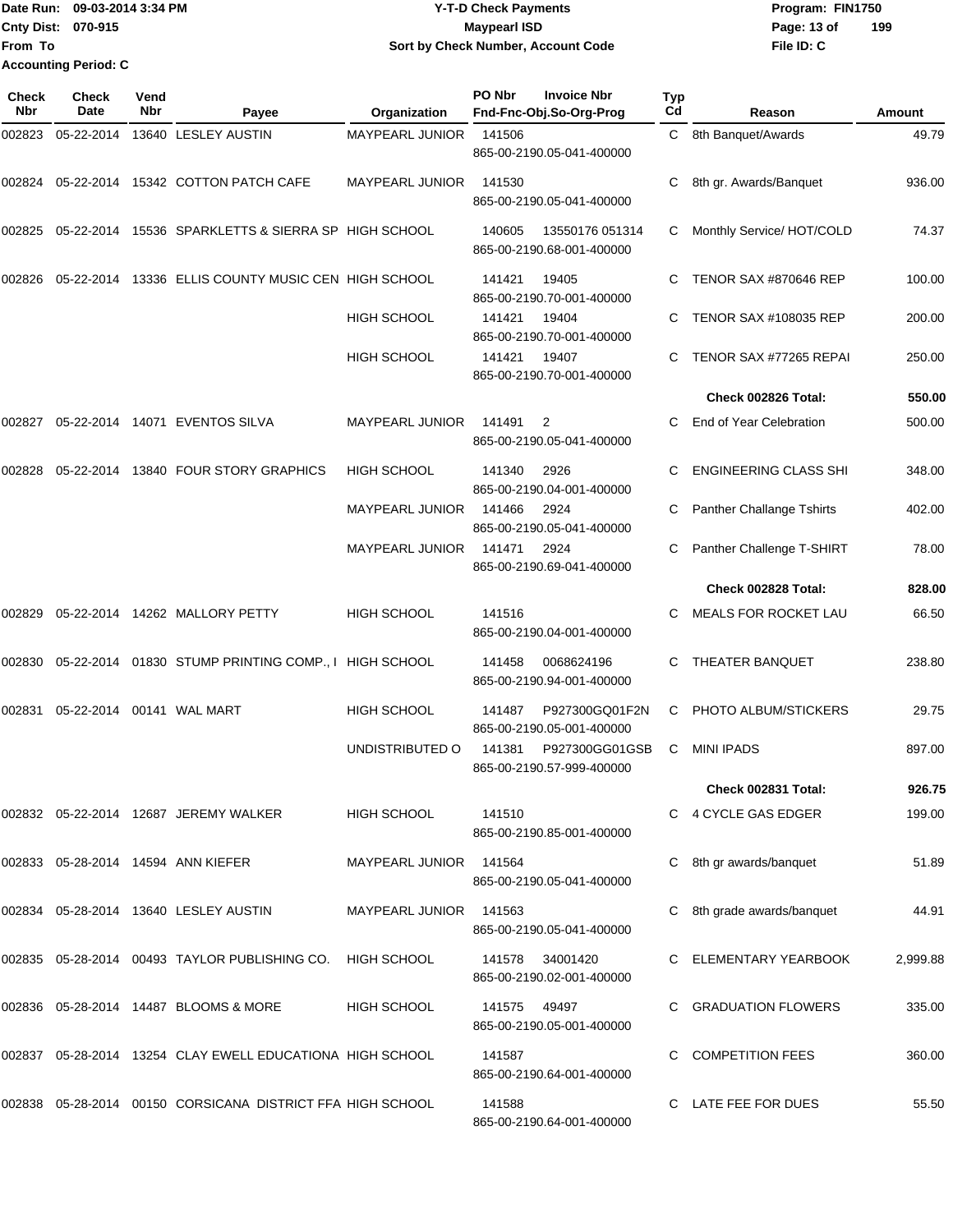Date Run: 09-03-2014 3:34 PM **Program:** FIN1750 **Cnty Dist:** 070-915 **Page: 14 of** Maypearl ISD **CONTEX 150 Page: 14 of File ID: C From To Y-T-D Check Payments 070-915 Maypearl ISD Sort by Check Number, Account Code 199 Accounting Period: C**

| <b>Check</b><br><b>Nbr</b> | Check<br>Date | Vend<br>Nbr | Payee                                                      | Organization                | PO Nbr       | <b>Invoice Nbr</b><br>Fnd-Fnc-Obj.So-Org-Prog       | Typ<br>Cd | Reason                      | Amount   |
|----------------------------|---------------|-------------|------------------------------------------------------------|-----------------------------|--------------|-----------------------------------------------------|-----------|-----------------------------|----------|
| 002839                     | 05-28-2014    |             | 13336 ELLIS COUNTY MUSIC CEN HIGH SCHOOL                   |                             | 141318       | 64953<br>865-00-2190.70-001-400000                  |           | C REEDS/OIL/BOOKS           | 369.11   |
| 002840                     | 05-28-2014    |             | 15520 THE G.I. GO FUND                                     | <b>MAYPEARL JUNIOR</b>      | 141568       | 865-00-2190.69-041-400000                           | C         | JEANS FOR TROOPS DAY        | 60.00    |
| 002841                     |               |             | 05-28-2014 12704 REBEKAH HYATT                             | <b>HIGH SCHOOL</b>          | 141577       | 865-00-2190.04-001-400000                           | С         | <b>ROCKET CAMP</b>          | 432.60   |
| 002842                     | 05-28-2014    |             | 14924 KAYLOR DESIGN                                        | <b>HIGH SCHOOL</b>          | 141584       | 209<br>865-00-2190.84-001-400B00                    | С         | PANTHER PRIDE TSHIRTS       | 1,938.00 |
| 002843                     |               |             | 05-28-2014 12111 PATRICE GILSDORF                          | <b>ELEMENTARY</b>           | 141561       | 865-00-2190.00-101-400000                           | C         | <b>BOX TOP PARTY</b>        | 12.25    |
| 002844                     | 05-28-2014    |             | 00274 SCHOOL MATE/STUDENT A MAYPEARL JUNIOR                |                             | 141330       | IN000391247<br>865-00-2190.05-041-400000            | C         | Student Planners 2014-15    | 512.00   |
| 002845                     | 05-28-2014    |             | 15632 SOLID ROCK RESOURCES                                 | <b>MAYPEARL JUNIOR</b>      | 141574       | <b>SCHOOL</b><br>865-00-2190.05-041-400000          | С         | Game Day Challenge ASSE     | 500.00   |
| 002846                     | 05-28-2014    |             | 12123 TEXAS FFA ASSOCIATION                                | <b>HIGH SCHOOL</b>          | 141586       | 865-00-2190.64-001-400000                           | C.        | LATE FEE ON DUES            | 49.00    |
| 002847                     | 05-28-2014    |             | 15637 Valerie Johnson                                      | <b>ELEMENTARY</b>           | 141590       | <b>FUNDRAISER</b><br>865-00-2190.00-101-400000      | C.        | <b>LEMONADE FUNDRAISER</b>  | 575.00   |
| 002848                     | 05-28-2014    |             | 01616 VONA HOPKINS                                         | MAYPEARL JUNIOR             | 141562       | 865-00-2190.05-041-400000                           | С         | 8th gr dance/banquet        | 11.00    |
| 002849                     |               |             | 06-05-2014 14574 PERMA-BOUND BOOKS                         | ELEMENTARY                  | 141529       | 1590245-00<br>865-00-2190.83-101-400000             | С         | <b>BOOKS</b>                | 65.35    |
| 002850                     | 06-05-2014    |             | 15632 SOLID ROCK RESOURCES                                 | HIGH SCHOOL                 | 141522       | <b>HIGH SCHOOL</b><br>865-00-2190.22-001-400000     | C.        | <b>CAMPUS ASSEMBLY</b>      | 500.00   |
| 002851                     | 06-05-2014    |             | 12774 TARLETON STATE UNIVERS HIGH SCHOOL                   |                             | 141610       | <b>JV/ VARSITY BAL</b><br>865-00-2190.01-001-400000 | C         | <b>BALANCE DUE - SUMMER</b> | 4,230.00 |
| 002852                     | 06-11-2014    |             | 00871 CARD SERVICE CENTER                                  | <b>MAYPEARL JUNIOR</b>      | 141391       | 2469216GE0041W<br>865-00-2190.05-041-400000         | C.        | AR Main Event Trip          | 718.00   |
|                            |               |             |                                                            | UNDISTRIBUTED O             |              | 141375  2416407GD2LR7N<br>865-00-2190.57-999-400000 |           | C ATTENDANCE INCENTIVE      | 300.00   |
|                            |               |             |                                                            |                             |              |                                                     |           | Check 002852 Total:         | 1,018.00 |
|                            |               |             | 002853 06-11-2014 14960 EDUCATIONAL THEATER A HIGH SCHOOL  |                             | 000737       | 646644<br>865-00-2190.94-001-400000                 |           | C 3 MEMBER INDUCTIONS       | 69.00    |
|                            |               |             | 002854 06-11-2014 14240 EZ FUND.COM                        | ELEMENTARY                  |              | 141620 INV-39077<br>865-00-2190.00-101-400000       |           | SMENCILS                    | 275.00   |
|                            |               |             | 002855 06-11-2014 13840 FOUR STORY GRAPHICS                | <b>HIGH SCHOOL</b>          | 141593 2958  | 865-00-2190.04-001-400000                           |           | C ROCKET CAMP TSHIRTS       | 249.00   |
|                            |               |             |                                                            | MAYPEARL JUNIOR 141499 2936 |              | 865-00-2190.05-041-400000                           |           | C PANTHER CHALLENGE TS      | 60.00    |
|                            |               |             |                                                            |                             |              |                                                     |           | Check 002855 Total:         | 309.00   |
|                            |               |             | 002856 06-11-2014 12480 ROLAND'S NURSERY & LAN HIGH SCHOOL |                             | 141571 11173 | 865-00-2190.05-001-400000                           |           | C SR. GIFT TO MHS           | 275.00   |
|                            |               |             | 002857 06-11-2014 00316 SCHOOL SPECIALTY INC. ELEMENTARY   |                             |              | 141447 208112373335<br>865-00-2190.01-101-400000    |           | C PAPER/CARD STOCK/PAIN     | 292.66   |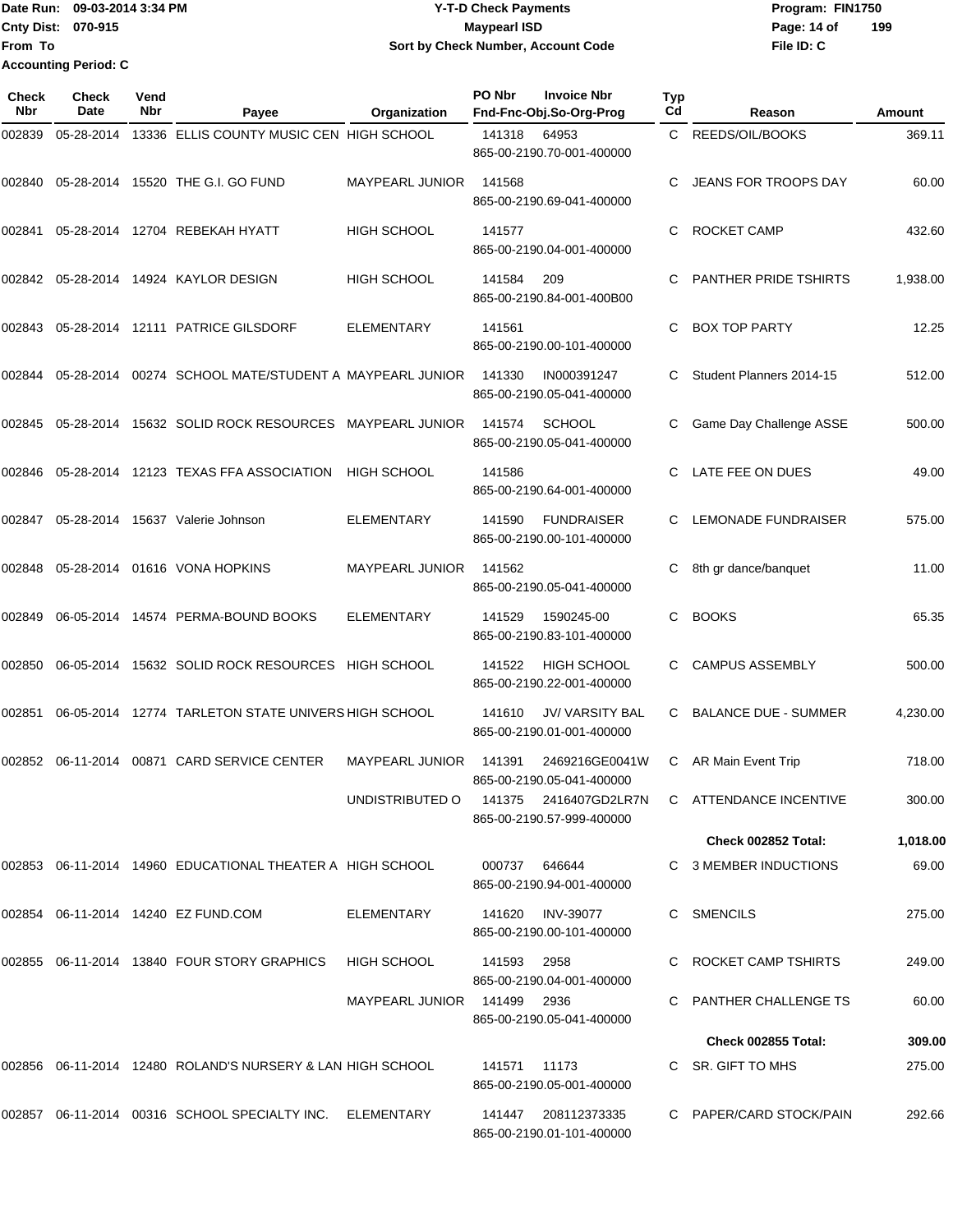|                           | Date Run: 09-03-2014 3:34 PM | <b>Y-T-D Check Payments</b>        | Program: FIN1750 |     |  |  |  |
|---------------------------|------------------------------|------------------------------------|------------------|-----|--|--|--|
| <b>Cnty Dist: 070-915</b> |                              | <b>Mavpearl ISD</b>                | Page: 15 of      | 199 |  |  |  |
| <b>From To</b>            |                              | Sort by Check Number, Account Code | File ID: C       |     |  |  |  |
|                           | <b>Accounting Period: C</b>  |                                    |                  |     |  |  |  |

| Check<br>Nbr | <b>Check</b><br>Date | Vend<br>Nbr | Payee                                                              | Organization       | PO Nbr | <b>Invoice Nbr</b><br>Fnd-Fnc-Obj.So-Org-Prog     | <b>Typ</b><br>Cd | Reason                         | Amount   |
|--------------|----------------------|-------------|--------------------------------------------------------------------|--------------------|--------|---------------------------------------------------|------------------|--------------------------------|----------|
| 002858       | 06-11-2014           |             | 12774 TARLETON STATE UNIVERS HIGH SCHOOL                           |                    | 141636 | JV CHEER<br>865-00-2190.01-001-400000             | C                | JV CHEER CAMP                  | 210.00   |
| 002859       |                      |             | 06-11-2014 12774 TARLETON STATE UNIVERS MAYPEARL JUNIOR            |                    | 141638 | <b>CHEER CAMP</b><br>865-00-2190.09-041-400000    | C                | <b>CHEER CAMP</b>              | 1,665.00 |
| 002860       |                      |             | 06-11-2014 15643 CRAIG VARGAS                                      | HIGH SCHOOL        | 141640 | 865-00-2190.70-001-400000                         | C.               | <b>Reimbursment FOR TSHIRT</b> | 22.00    |
| 002861       |                      |             | 06-17-2014 15649 Adam Tyler Adams                                  | HIGH SCHOOL        | 141682 | <b>BASKETBALL</b><br>865-00-2190.84-001-400000    |                  | <b>BASKETBALL CAMP</b>         | 175.00   |
|              |                      |             | 002862 06-17-2014 13462 APPE'TEASER CATERING, L HIGH SCHOOL        |                    | 141467 | 80680<br>865-00-2190.05-001-400000                | C.               | <b>SR AWARDS RECEPTION</b>     | 736.00   |
| 002863       |                      |             | 06-17-2014 15158 ATHLETES WORLD                                    | HIGH SCHOOL        | 141352 | BBE003737-LA02<br>865-00-2190.86-001-400B00       | С                | regional track shirts          | 396.00   |
|              |                      |             |                                                                    | <b>HIGH SCHOOL</b> | 141678 | BBL004438-LA03<br>865-00-2190.90-001-400000       | C                | <b>TECHFIT COMPRESSION</b>     | 34.00    |
|              |                      |             |                                                                    | <b>HIGH SCHOOL</b> | 141668 | BBL004449-LA04<br>865-00-2190.91-001-400000       | C                | SHORTS/KNEE PADS/SHIR          | 373.50   |
|              |                      |             |                                                                    |                    |        |                                                   |                  | Check 002863 Total:            | 803.50   |
| 002864       |                      |             | 06-17-2014 15439 BRADY RIBINSKAS                                   | <b>HIGH SCHOOL</b> | 141687 | <b>BASKETBALL</b><br>865-00-2190.84-001-400B00    | C.               | <b>BASKETBALL CAMP</b>         | 275.00   |
| 002865       |                      |             | 06-17-2014 14983 BRIAN BILBREY                                     | <b>HIGH SCHOOL</b> | 141679 | <b>BASEBALL CAMP</b><br>865-00-2190.85-001-400000 | C                | <b>BASEBALL CAMP</b>           | 475.00   |
| 002866       |                      |             | 06-17-2014 15440 CALVIN UNDERWOOD                                  | HIGH SCHOOL        | 141688 | <b>BASKETBALL</b><br>865-00-2190.84-001-400B00    | C                | <b>BASKETBALL CAMP</b>         | 175.00   |
| 002867       |                      |             | 06-17-2014 00871 CARD SERVICE CENTER                               | UNDISTRIBUTED O    | 141548 | 2401339GV018H8L<br>865-00-2190.57-999-400000      | C                | OAP MEAL TAX                   | 13.12    |
|              |                      |             |                                                                    | UNDISTRIBUTED O    | 000743 | 2461043GX03T4P<br>865-00-2190.57-999-400000       | C                | OAP - COURTYARD MARRI          | 7.20     |
|              |                      |             |                                                                    |                    |        |                                                   |                  | Check 002867 Total:            | 20.32    |
| 002868       |                      |             | 06-17-2014 12581 TELINA CHAVEZ                                     | <b>HIGH SCHOOL</b> | 141690 | SOFTBALL CAMP<br>865-00-2190.88-001-400000        | C                | SOFTBALL CAMP                  | 200.00   |
|              |                      |             | 002869 06-17-2014 15652 Compassion International                   | UNDISTRIBUTED O    | 141691 | <b>MEMORIAL GIFT</b><br>865-00-2190.78-999-400000 | C                | <b>MEMORIAL GIFT</b>           | 75.00    |
|              |                      |             | 002870 06-17-2014 15536 SPARKLETTS & SIERRA SP HIGH SCHOOL         |                    | 140605 | 13550176 061014<br>865-00-2190.68-001-400000      |                  | C MONTHLY SERVICE/COFF         | 201.61   |
| 002871       |                      |             | 06-17-2014 13840 FOUR STORY GRAPHICS                               | HIGH SCHOOL        | 141651 | 2970<br>865-00-2190.84-001-400000                 | C                | Camp Shirts                    | 26.13    |
|              |                      |             |                                                                    | <b>HIGH SCHOOL</b> | 141651 | 2961<br>865-00-2190.84-001-400000                 |                  | Camp Shirts                    | 287.01   |
|              |                      |             |                                                                    | <b>HIGH SCHOOL</b> | 141654 | 2959<br>865-00-2190.85-001-400000                 |                  | Summer League                  | 370.00   |
|              |                      |             |                                                                    | <b>HIGH SCHOOL</b> | 141654 | 2960<br>865-00-2190.85-001-400000                 | C                | <b>CAMP SHIRTS</b>             | 280.00   |
|              |                      |             |                                                                    |                    |        |                                                   |                  | Check 002871 Total:            | 963.14   |
|              |                      |             | 002872  06-17-2014  15651  MILFORD SENIOR CITIZENS UNDISTRIBUTED O |                    | 141683 | <b>MEMORIAL GIFT</b><br>865-00-2190.57-999-400000 | C                | DONATION IN LIEU OF FL         | 50.00    |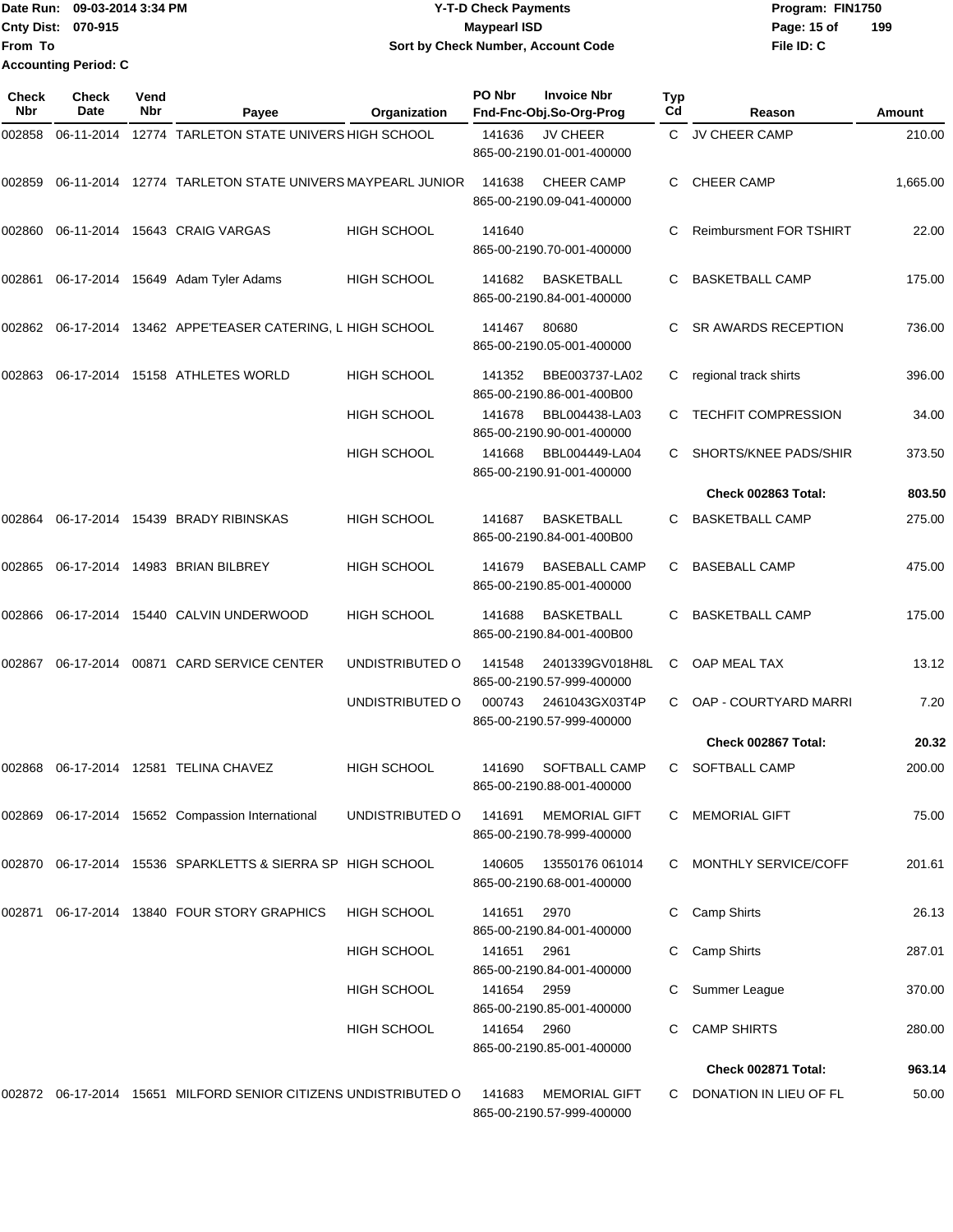Date Run: 09-03-2014 3:34 PM **Program:** FIN1750 **Cnty Dist:** 070-915 **Page: 16 of MaypearI ISD Page: 16 of File ID: C From To Y-T-D Check Payments 070-915 Maypearl ISD Sort by Check Number, Account Code 199 Accounting Period: C**

| <b>Check</b><br>Nbr | Check<br>Date          | Vend<br>Nbr | Payee                                                         | Organization       | PO Nbr       | <b>Invoice Nbr</b><br>Fnd-Fnc-Obj.So-Org-Prog     | Typ<br>Cd | Reason                      | Amount      |
|---------------------|------------------------|-------------|---------------------------------------------------------------|--------------------|--------------|---------------------------------------------------|-----------|-----------------------------|-------------|
| 002873              |                        |             | 06-17-2014 15423 TAYLOR DAUGHERTY                             | <b>HIGH SCHOOL</b> | 141680       | <b>BASKETBALL</b><br>865-00-2190.84-001-400000    | C.        | <b>BASKETBALL CAMP</b>      | 175.00      |
| 002874              |                        |             | 06-17-2014 15018 STACEY TIGUE                                 | HIGH SCHOOL        | 141689       | SOFTBALL CAMP<br>865-00-2190.88-001-400000        | C.        | <b>SOFTBALL CAMP</b>        | 200.00      |
| 002875              |                        |             | 06-17-2014 12687 JEREMY WALKER                                | <b>HIGH SCHOOL</b> | 141653       | <b>BASEBALL CAMP</b><br>865-00-2190.85-001-400000 | С         | Working Baseball Camp       | 475.00      |
| 002876              | 06-26-2014             |             | 00612 HOME DEPOT CREDIT SER HIGH SCHOOL                       |                    | 141644       | 6080131<br>865-00-2190.01-001-400000              | С         | <b>PAINT</b>                | 145.00      |
| 002877              |                        |             | 06-26-2014 01844 J.W. PEPPER & SON, INC.                      | <b>HIGH SCHOOL</b> | 141611       | 05823235<br>865-00-2190.94-001-400000             | С         | <b>CDS - THEATER</b>        | 411.87      |
|                     |                        |             |                                                               | HIGH SCHOOL        | 141611       | 05824651<br>865-00-2190.94-001-400000             | С         | <b>CDS - THEATER</b>        | 170.93      |
|                     |                        |             |                                                               |                    |              |                                                   |           | Check 002877 Total:         | 582.80      |
| 002878              |                        |             | 06-26-2014 14924 KAYLOR DESIGN                                | <b>HIGH SCHOOL</b> | 141692       | 212<br>865-00-2190.88-001-400000                  | С         | <b>CAMP T-SHIRTS</b>        | 130.00      |
| 002879              |                        |             | 06-26-2014 13394 MAYPEARL EDUCATION FO UNDISTRIBUTED O        |                    | 141717       | <b>MEMORIAL GIFT</b><br>865-00-2190.57-999-400000 | C         | DONATION IN LIEU OF FL      | 50.00       |
| 002880              | 06-26-2014             |             | 00287 OFFICE DEPOT                                            | UNDISTRIBUTED O    | 141627       | 716854374001<br>865-00-2190.57-999-400000         | С         | OFFICE COFFE                | 121.90      |
| 002881              | 06-26-2014             |             | 00655 VARSITY SPIRIT FASHIONS HIGH SCHOOL                     |                    | 141356       | 17700303<br>865-00-2190.01-001-400000             | С         | SKIRTS/SHORTS/SHELL T       | 4,589.27    |
| 002882              |                        |             | 06-26-2014 00141 WAL MART                                     | <b>HIGH SCHOOL</b> | 141494       | H101PA6L9E<br>865-00-2190.05-001-400000           | С         | FOOD & DRINKS FOR SR T      | 212.87      |
| 002883              | 06-26-2014 15639 YIPES |             |                                                               | HIGH SCHOOL        | 141601       | 36776<br>865-00-2190.01-001-400000                | С         | DUFFELS/FAME JERSEY/B       | 1,211.05    |
| 002884              |                        |             | 07-10-2014 13336 ELLIS COUNTY MUSIC CEN HIGH SCHOOL           |                    | 141629       | 18642<br>865-00-2190.70-001-400000                | С         | <b>BASS CLAIRNET REPAIR</b> | 25.00       |
|                     |                        |             |                                                               | <b>HIGH SCHOOL</b> | 141629       | 19406<br>865-00-2190.70-001-400000                | С         | <b>BASS CLARINET REPAIR</b> | 26.00       |
|                     |                        |             |                                                               | <b>HIGH SCHOOL</b> | 141629 18714 | 865-00-2190.70-001-400000                         |           | C BASS TROMBONE REPAIR      | 75.00       |
|                     |                        |             |                                                               | <b>HIGH SCHOOL</b> | 141629 19408 | 865-00-2190.70-001-400000                         |           | C BARI SAX REPAIR           | 275.00      |
|                     |                        |             |                                                               | HIGH SCHOOL        | 141629 66038 | 865-00-2190.70-001-400000                         |           | C SNARE STICKS/REEDS/BO     | 107.75      |
|                     |                        |             |                                                               |                    |              |                                                   |           | Check 002884 Total:         | 508.75      |
|                     |                        |             | 002885 07-10-2014 15657 MICHAEL SCOTT-TEAM SPI HIGH SCHOOL    |                    | 141734       | 1009<br>865-00-2190.84-001-400B00                 |           | C SOCKS                     | 200.00      |
|                     |                        |             | 002886  07-10-2014  15390  UNIVERSITY OF TEXAS AT HIGH SCHOOL |                    | 141731       | J. GONZALES<br>865-00-2190.73-001-400000          |           | C MISD SCHOLARSHIP          | 100.00      |
|                     |                        |             |                                                               | <b>HIGH SCHOOL</b> | 141731       | J. GONZALES<br>865-00-2190.73-001-400000          |           | D WRONG VENDOR              | $-100.00$   |
|                     |                        |             |                                                               | HIGH SCHOOL        |              | 141731 J. GONZALES<br>865-00-2190.75-001-400000   |           | C CHARLES HICKS SCHOLA      | 1,000.00    |
|                     |                        |             |                                                               | <b>HIGH SCHOOL</b> |              | 141731 J. GONZALES<br>865-00-2190.75-001-400000   |           | D WRONG VENDOR              | $-1,000.00$ |
|                     |                        |             |                                                               | <b>HIGH SCHOOL</b> |              | 141731 J. GONZALES<br>865-00-2190.77-001-400000   |           | C W.G. ROESLER SCHOLAR      | 500.00      |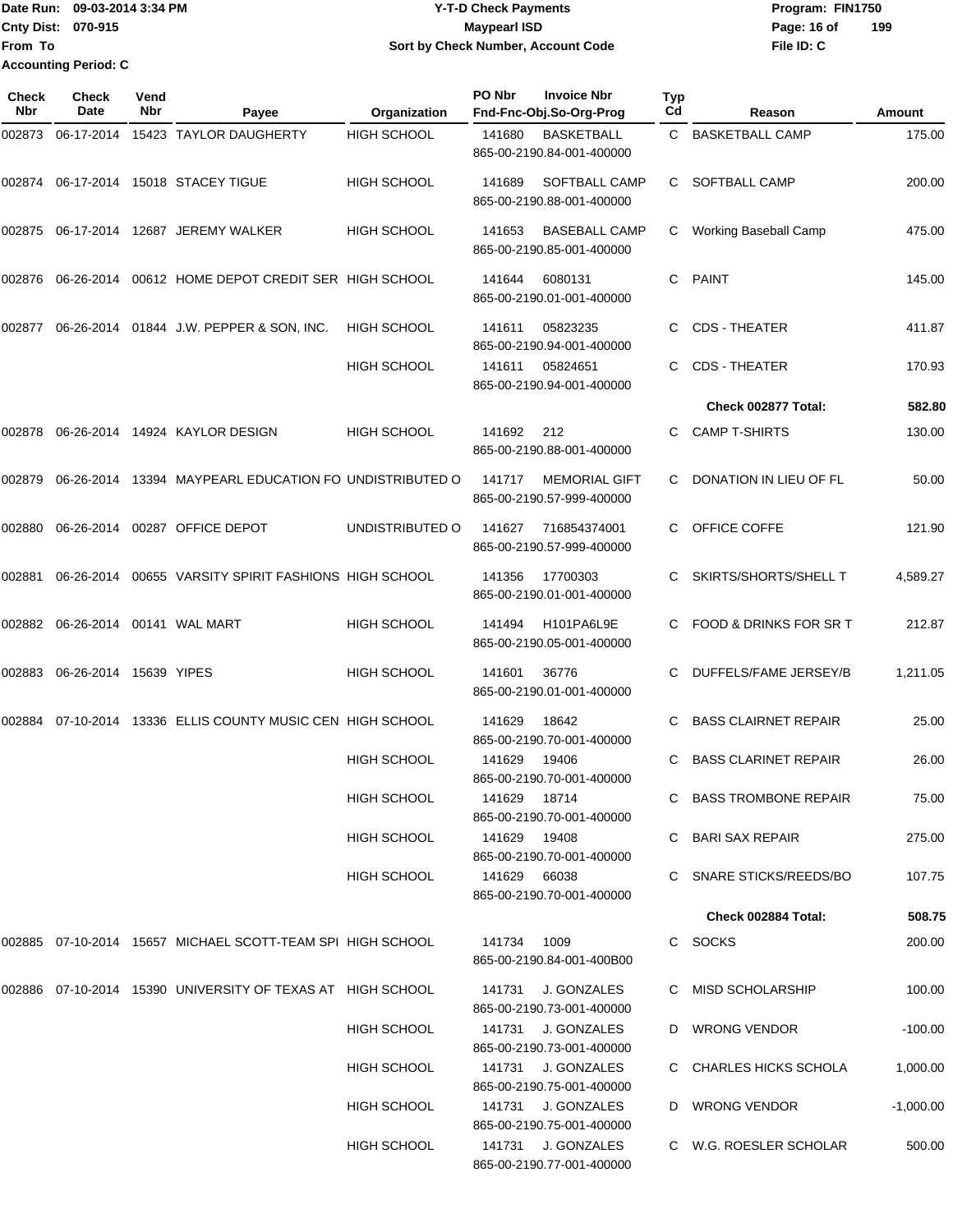#### Date Run: 09-03-2014 3:34 PM **Program:** FIN1750 **Cnty Dist:** 070-915 **Page: 17 of Page: 17 of Page: 17 of Y-T-D Check Payments 070-915 Maypearl ISD Sort by Check Number, Account Code**

| <b>Check</b><br><b>Nbr</b> | Check<br>Date | Vend<br><b>Nbr</b> | Payee                                                      | Organization           | PO Nbr | <b>Invoice Nbr</b><br>Fnd-Fnc-Obj.So-Org-Prog   | <b>Typ</b><br>Cd | Reason                     | Amount   |
|----------------------------|---------------|--------------------|------------------------------------------------------------|------------------------|--------|-------------------------------------------------|------------------|----------------------------|----------|
|                            |               |                    |                                                            | <b>HIGH SCHOOL</b>     | 141731 | J. GONZALES<br>865-00-2190.77-001-400000        |                  | D WRONG VENDOR             | -500.00  |
|                            |               |                    |                                                            |                        |        |                                                 |                  | Check 002886 Total:        | .00      |
| 002887                     |               |                    | 07-17-2014 13962 APOGEE COMPONENTS                         | <b>HIGH SCHOOL</b>     | 141188 | 00061629<br>865-00-2190.04-001-400000           | C.               | <b>BLUE TUBE/COUPLER</b>   | 85.77    |
| 002888                     |               |                    | 07-17-2014 15536 SPARKLETTS & SIERRA SP HIGH SCHOOL        |                        | 140605 | 13550176 070814<br>865-00-2190.68-001-400000    | С                | <b>Monthly Service</b>     | 16.23    |
| 002889                     |               |                    | 07-17-2014 00186 TIME FOR KIDS                             | <b>ELEMENTARY</b>      | 141619 | 3396648218<br>865-00-2190.00-101-400000         |                  | TX STUDIES WEEKLY - 4T     | 334.50   |
| 002890                     |               |                    | 07-17-2014 00655 VARSITY SPIRIT FASHIONS HIGH SCHOOL       |                        | 141356 | 17700305<br>865-00-2190.01-001-400000           | C.               | <b>HS CHEERLEADING</b>     | 2,252.42 |
|                            |               |                    |                                                            | <b>MAYPEARL JUNIOR</b> | 141489 | 17700299<br>865-00-2190.09-041-400000           | C.               | MS-SHELL TOP/LETTERIN      | 1,159.00 |
|                            |               |                    |                                                            | <b>MAYPEARL JUNIOR</b> | 141489 | 17700299<br>865-00-2190.09-041-400000           |                  | <b>MS CHEERLEADERS</b>     | 1,730.12 |
|                            |               |                    |                                                            | <b>MAYPEARL JUNIOR</b> | 141489 | 17700299<br>865-00-2190.09-041-400000           |                  | SHIPPING/HANDLING MS       | 419.50   |
|                            |               |                    |                                                            | <b>MAYPEARL JUNIOR</b> | 141615 | 17700299<br>865-00-2190.09-041-400000           | С                | <b>MS CHEERLEADERS</b>     | 2,087.52 |
|                            |               |                    |                                                            | <b>MAYPEARL JUNIOR</b> | 141521 | 17700299<br>865-00-2190.09-041-400000           |                  | <b>MS CHEERLEADERS</b>     | 1,031.68 |
|                            |               |                    |                                                            | <b>HIGH SCHOOL</b>     | 141356 | 17700305<br>865-00-2190.22-001-400000           | C.               | HS CHEERLEADING            | 628.26   |
|                            |               |                    |                                                            |                        |        |                                                 |                  | Check 002890 Total:        | 9,308.50 |
| 002891                     |               |                    | 07-24-2014 15661 HOWARD PAYNE UNIVERSI HIGH SCHOOL         |                        | 141767 | K. SHEFFIELD<br>865-00-2190.73-001-400000       | C.               | <b>MISD SCHOLARSHIP</b>    | 100.00   |
|                            |               |                    |                                                            | <b>HIGH SCHOOL</b>     | 141767 | <b>FALL 2014</b><br>865-00-2190.73-001-400000   | C.               | ATHLETIC BOOSTER - FAL     | 500.00   |
|                            |               |                    |                                                            |                        |        |                                                 |                  | Check 002891 Total:        | 600.00   |
| 002892                     | 07-24-2014    |                    | 00868 UNIVERSITY OF TEXAS AT HIGH SCHOOL                   |                        | 141772 | J. GONZALES<br>865-00-2190.73-001-400000        | С                | <b>MISD SCHOLARSHIP</b>    | 100.00   |
|                            |               |                    |                                                            | HIGH SCHOOL            |        | 141772 J. GONZALES<br>865-00-2190.75-001-400000 |                  | C CHARLES HICKS SCHOLA     | 1,000.00 |
|                            |               |                    |                                                            | <b>HIGH SCHOOL</b>     |        | 141772 FALL 2014<br>865-00-2190.77-001-400000   |                  | C W.G. ROESLER SCHOLAR     | 500.00   |
|                            |               |                    |                                                            |                        |        |                                                 |                  | Check 002892 Total:        | 1,600.00 |
|                            |               |                    | 002893 07-24-2014 15660 UNIVERSITY OF TEXAS AT HIGH SCHOOL |                        | 141769 | M. PETTY<br>865-00-2190.73-001-400000           |                  | C MISD SCHOLARSHIP         | 100.00   |
|                            |               |                    |                                                            | <b>HIGH SCHOOL</b>     |        | 141769 FALL 2014<br>865-00-2190.73-001-400000   |                  | C ATHLETIC BOOSTER         | 500.00   |
|                            |               |                    |                                                            | <b>HIGH SCHOOL</b>     |        | 141769 M. PETTY<br>865-00-2190.95-001-400000    |                  | C KARLA FORD               | 1,000.00 |
|                            |               |                    |                                                            |                        |        |                                                 |                  | <b>Check 002893 Total:</b> | 1,600.00 |
|                            |               |                    | 002894 07-31-2014 12581 TELINA CHAVEZ                      | <b>HIGH SCHOOL</b>     |        | 141806 VOLLEYBALL<br>865-00-2190.91-001-400000  |                  | C VOLLEYBALL CAMP          | 100.00   |
|                            |               |                    | 002895  07-31-2014  15667  JACLYN COOPER                   | <b>HIGH SCHOOL</b>     |        | 141811 VOLLEYBALL<br>865-00-2190.91-001-400000  |                  | C VOLLEYBALL CAMP          | 100.00   |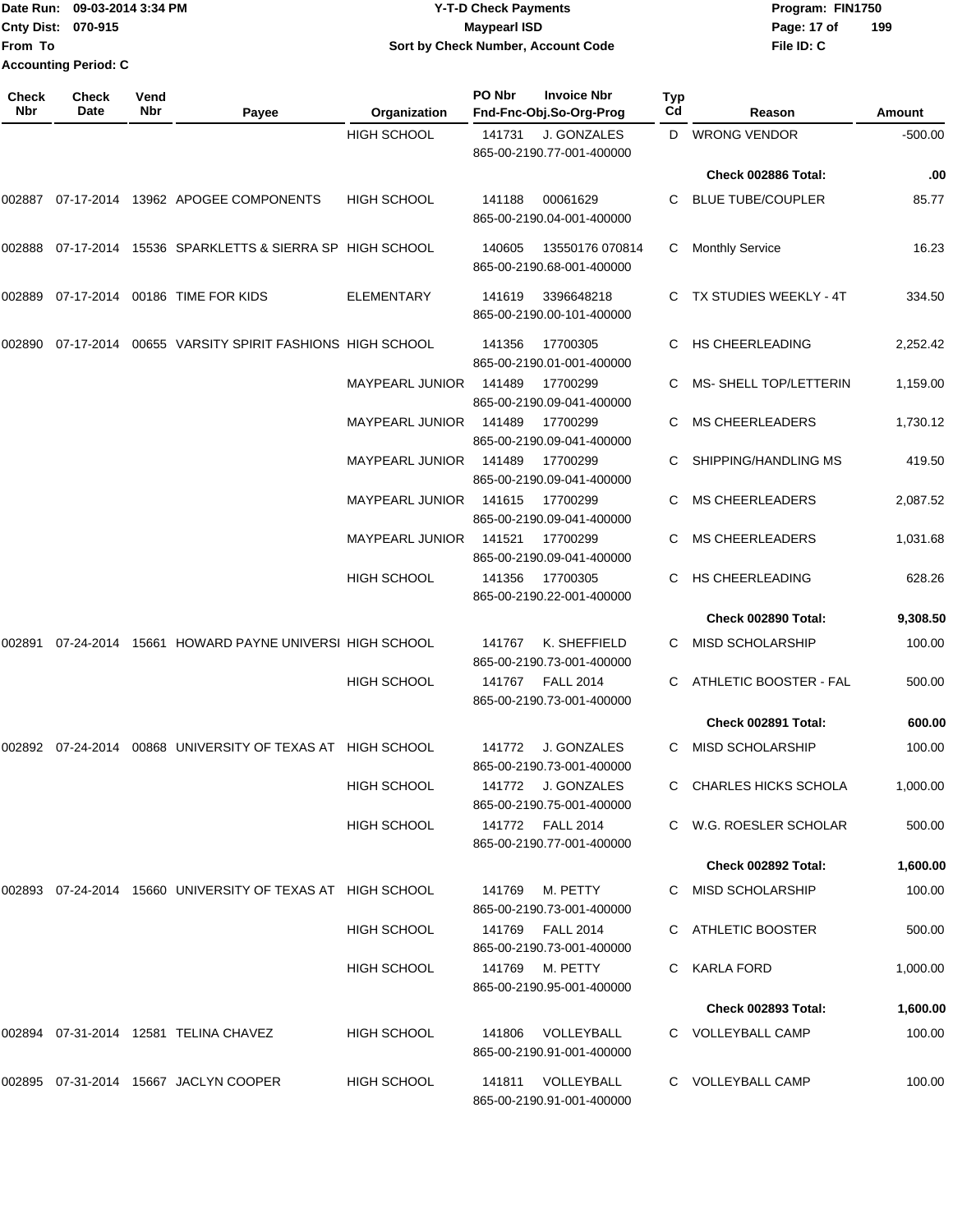| Date Run:                   | 09-03-2014 3:34 PM | <b>Y-T-D Check Payments</b>        | Program: FIN1750 |     |
|-----------------------------|--------------------|------------------------------------|------------------|-----|
| <b>Cnty Dist: 070-915</b>   |                    | Maypearl ISD                       | Page: 18 of      | 199 |
| <b>IFrom To</b>             |                    | Sort by Check Number, Account Code | File ID: C       |     |
| <b>Accounting Period: C</b> |                    |                                    |                  |     |

| <b>Check</b><br>Nbr | <b>Check</b><br>Date | Vend<br>Nbr | Payee                                                       | Organization       | PO Nbr | <b>Invoice Nbr</b><br>Fnd-Fnc-Obj.So-Org-Prog      | Typ<br>Cd | Reason                         | Amount   |
|---------------------|----------------------|-------------|-------------------------------------------------------------|--------------------|--------|----------------------------------------------------|-----------|--------------------------------|----------|
| 002896              | 07-31-2014           |             | 14808 MELISSA RIBINSKAS                                     | <b>HIGH SCHOOL</b> | 141807 | VOLLEYBALL<br>865-00-2190.91-001-400000            |           | C VOLLEYBALL CAMP              | 200.00   |
| 002897              |                      |             | 07-31-2014 00287 OFFICE DEPOT                               | UNDISTRIBUTED O    | 141756 | 720796815001<br>865-00-2190.57-999-400000          | C.        | <b>OFFICE COFFEE &amp; TEA</b> | 97.52    |
| 002898              | 07-31-2014           |             | 15666 STACEY WHITE                                          | <b>HIGH SCHOOL</b> | 141810 | VOLLEYBALL<br>865-00-2190.87-001-400000            | C         | VOLLEYBALL CAMP                | 100.00   |
| 002899              | 07-31-2014           |             | 15423 TAYLOR DAUGHERTY                                      | <b>HIGH SCHOOL</b> | 141805 | VOLLEYBALL<br>865-00-2190.91-001-400000            | С         | <b>VOLLEYBALL CAMP</b>         | 50.00    |
| 002900              |                      |             | 07-31-2014 15668 UNIVERSITY OF TEXAS TYL HIGH SCHOOL        |                    | 141812 | KATELYN<br>865-00-2190.73-001-400000               | C         | <b>MISD SCHOLARSHIP</b>        | 100.00   |
|                     |                      |             |                                                             | <b>HIGH SCHOOL</b> | 141812 | KATELYN<br>865-00-2190.82-001-400000               | С         | <b>MIKA TERRY</b>              | 1,000.00 |
|                     |                      |             |                                                             |                    |        |                                                    |           | Check 002900 Total:            | 1,100.00 |
| 002901              |                      |             | 07-31-2014 15668 UNIVERSITY OF TEXAS TYL HIGH SCHOOL        |                    | 141813 | <b>SHELBI CORDER</b><br>865-00-2190.76-001-400000  | C         | LISA MILLER SCHOLARSHI         | 1,200.00 |
| 002902              | 07-31-2014           |             | 15668 UNIVERSITY OF TEXAS TYL HIGH SCHOOL                   |                    | 141813 | SHELBI CORDER<br>865-00-2190.73-001-400000         | С         | MISD SCHOLARSHIP               | 100.00   |
| 002903              |                      |             | 08-06-2014  01817  EUBANKS FLORIST                          | UNDISTRIBUTED O    | 141776 | 27938<br>865-00-2190.57-999-400000                 | С         | PLANT                          | 50.00    |
|                     |                      |             |                                                             | UNDISTRIBUTED O    | 141781 | 27818<br>865-00-2190.57-999-400000                 | С         | PLANT                          | 52.95    |
|                     |                      |             |                                                             |                    |        |                                                    |           | Check 002903 Total:            | 102.95   |
| 002904              | 08-06-2014           |             | 15661 HOWARD PAYNE UNIVERSI HIGH SCHOOL                     |                    | 141819 | LOGAN HYLES<br>865-00-2190.73-001-400000           | С         | <b>MISD SCHOLARSHIP</b>        | 100.00   |
|                     |                      |             |                                                             | <b>HIGH SCHOOL</b> | 141819 | <b>LOGAN HYLES</b><br>865-00-2190.73-001-400000    | С         | ATHLETIC BOOSTER SCH           | 500.00   |
|                     |                      |             |                                                             |                    |        |                                                    |           | Check 002904 Total:            | 600.00   |
| 002905              |                      |             | 08-06-2014  00516  NAVARRO COLLEGE                          | <b>HIGH SCHOOL</b> | 141828 | <b>LOGAN RIVAS</b><br>865-00-2190.73-001-400000    | С         | MISD SCHOLARSHIP               | 100.00   |
|                     |                      |             |                                                             | <b>HIGH SCHOOL</b> | 141828 | <b>LOGAN RIVAS</b><br>865-00-2190.73-001-400000    | С         | LAKEVIEW SCHOLARSHIP           | 500.00   |
|                     |                      |             |                                                             |                    |        |                                                    |           | <b>Check 002905 Total:</b>     | 600.00   |
|                     |                      |             | 002906 08-06-2014 12135 STEPHEN F. AUSTIN STATE HIGH SCHOOL |                    | 141820 | <b>KAYLIN BUCKNER</b><br>865-00-2190.73-001-400000 | C         | <b>MISD SCHOLARSHIP</b>        | 100.00   |
|                     |                      |             |                                                             | <b>HIGH SCHOOL</b> | 141820 | KAYLIN BUCKNER<br>865-00-2190.73-001-400000        |           | C ATHLETIC BOOSTER SCH         | 500.00   |
|                     |                      |             |                                                             |                    |        |                                                    |           | Check 002906 Total:            | 600.00   |
| 002907              |                      |             | 08-06-2014 12774 TARLETON STATE UNIVERS HIGH SCHOOL         |                    | 141829 | DARHYL EUBANK<br>865-00-2190.73-001-400000         | C         | MISD SCHOLARSHIP               | 100.00   |
|                     |                      |             |                                                             | HIGH SCHOOL        | 141829 | DARHYL EUBANK<br>865-00-2190.73-001-400000         |           | C ATHLETIC BOOSTER SCH         | 500.00   |
|                     |                      |             |                                                             | <b>HIGH SCHOOL</b> | 141829 | DARHYL EUBANK<br>865-00-2190.73-001-400000         |           | C L.M. BOONE SCHOLARSHI        | 250.00   |
|                     |                      |             |                                                             | <b>HIGH SCHOOL</b> | 141829 | DARHYL EUBANK<br>865-00-2190.95-001-400000         | C         | KARLA FORD                     | 1,000.00 |
|                     |                      |             |                                                             |                    |        |                                                    |           | Check 002907 Total:            | 1,850.00 |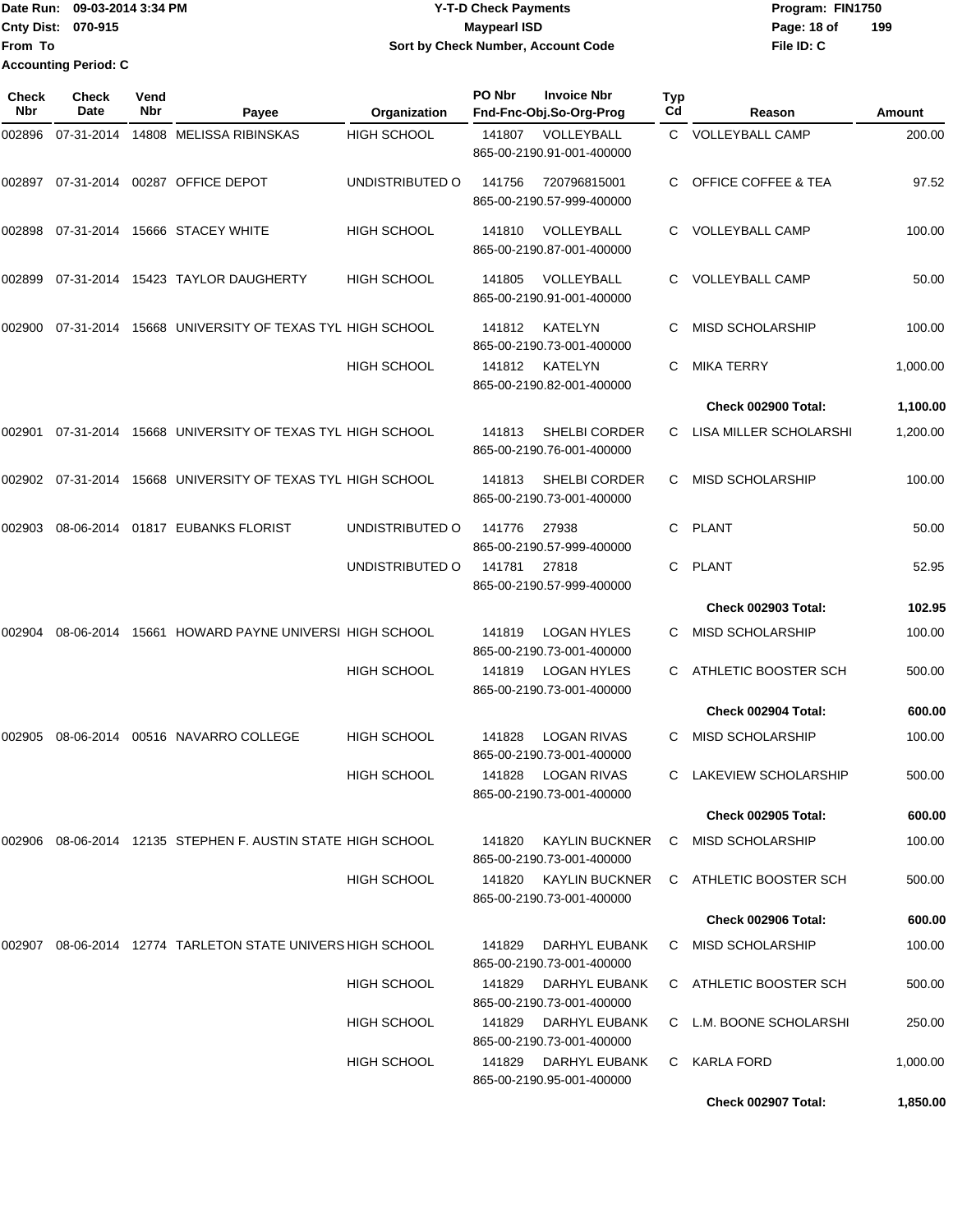| <b>I</b> Date Run:          | 09-03-2014 3:34 PM | <b>Y-T-D Check Payments</b>        | Program: FIN1750 |     |
|-----------------------------|--------------------|------------------------------------|------------------|-----|
| <b>Cnty Dist: 070-915</b>   |                    | Maypearl ISD                       | Page: 19 of      | 199 |
| <b>From To</b>              |                    | Sort by Check Number, Account Code | File ID: C       |     |
| <b>Accounting Period: C</b> |                    |                                    |                  |     |

| Check<br>Nbr | <b>Check</b><br>Date             | Vend<br>Nbr | Payee                                                             | Organization           | PO Nbr | <b>Invoice Nbr</b><br>Fnd-Fnc-Obj.So-Org-Prog       | <b>Typ</b><br>Cd | Reason                      | Amount   |
|--------------|----------------------------------|-------------|-------------------------------------------------------------------|------------------------|--------|-----------------------------------------------------|------------------|-----------------------------|----------|
| 002908       | 08-14-2014                       |             | 15672 HILL COLLEGE                                                | <b>HIGH SCHOOL</b>     | 141847 | <b>STERLING</b><br>865-00-2190.73-001-400000        | C.               | <b>MISD SCHOLARSHIP</b>     | 100.00   |
|              |                                  |             |                                                                   | <b>HIGH SCHOOL</b>     | 141847 | <b>STERLING</b><br>865-00-2190.73-001-400000        |                  | JIM BEAM SR. CHURCH O       | 1,000.00 |
|              |                                  |             |                                                                   | <b>HIGH SCHOOL</b>     | 141847 | <b>STERLING</b><br>865-00-2190.75-001-400000        |                  | <b>CHARLES HICKS MEMORI</b> | 500.00   |
|              |                                  |             |                                                                   | <b>HIGH SCHOOL</b>     | 141847 | <b>STERLING</b><br>865-00-2190.75-001-400000        |                  | <b>CHARLES HICKS DARTCO</b> | 1,000.00 |
|              |                                  |             |                                                                   |                        |        |                                                     |                  | Check 002908 Total:         | 2,600.00 |
| 002909       |                                  |             | 08-14-2014 14038 LISA HYLES                                       | <b>ELEMENTARY</b>      | 141844 | <b>REIMBURSEMENT</b><br>865-00-2190.67-101-400000   | C.               | <b>TEACHER INCENTIVES</b>   | 100.00   |
| 002910       | 08-14-2014                       |             | 12903 MAYPEARL'S DONUTS "N" D ELEMENTARY                          |                        | 141863 | 865-00-2190.67-101-400000                           |                  | <b>TEACHER BREAKFAST</b>    | 78.50    |
| 002911       | 08-14-2014                       |             | 12135 STEPHEN F. AUSTIN STATE HIGH SCHOOL                         |                        | 141853 | <b>TIA HAYLES</b><br>865-00-2190.73-001-400000      | C                | <b>MISD SCHOLARSHIP</b>     | 100.00   |
|              |                                  |             |                                                                   | <b>HIGH SCHOOL</b>     | 141853 | <b>TIA HAYLES</b><br>865-00-2190.73-001-400000      |                  | <b>BOB WEATHERFORD SCH</b>  | 500.00   |
|              |                                  |             |                                                                   | <b>HIGH SCHOOL</b>     | 141853 | <b>TIA HAYLES</b><br>865-00-2190.73-001-400000      |                  | ATHLETIC BOOSTER SCH        | 500.00   |
|              |                                  |             |                                                                   | <b>HIGH SCHOOL</b>     | 141853 | <b>TIA HAYLES</b><br>865-00-2190.95-001-400000      | C.               | <b>KARLA FORD</b>           | 1,000.00 |
|              |                                  |             |                                                                   |                        |        |                                                     |                  | Check 002911 Total:         | 2,100.00 |
| 002912       |                                  |             | 08-14-2014 15349 UNIVERSITY OF NORTH TE HIGH SCHOOL               |                        | 141841 | <b>ERIN</b><br>865-00-2190.73-001-400000            | C                | <b>MISD SCHOLARSHIP</b>     | 100.00   |
|              |                                  |             |                                                                   | <b>HIGH SCHOOL</b>     | 141841 | <b>ERIN</b><br>865-00-2190.73-001-400000            | C.               | ATHLETIC BOOSTER SCH        | 500.00   |
|              |                                  |             |                                                                   |                        |        |                                                     |                  | Check 002912 Total:         | 600.00   |
| 002913       |                                  |             | 08-21-2014 13640 LESLEY AUSTIN                                    | <b>MAYPEARL JUNIOR</b> | 141866 | <b>STAFF MEETING</b><br>865-00-2190.69-041-400000   | C.               | STAFF MEETING/BREAKF        | 107.80   |
| 002914       |                                  |             | 08-21-2014 13840 FOUR STORY GRAPHICS                              | <b>HIGH SCHOOL</b>     | 141804 | 3086<br>865-00-2190.91-001-400000                   | C                | <b>CAMP T-SHIRTS</b>        | 224.04   |
|              |                                  |             | 002915 08-21-2014 12903   MAYPEARL'S DONUTS "N" D MAYPEARL JUNIOR |                        | 141864 | 0750-13<br>865-00-2190.69-041-400000                |                  | C DONUTS FOR TEACHER I      | 21.80    |
|              |                                  |             | 002916 08-21-2014 15349 UNIVERSITY OF NORTH TE HIGH SCHOOL        |                        | 141881 | <b>ASHLAN PICARD</b><br>865-00-2190.73-001-400000   |                  | MISD SCHOLARSHIP            | 100.00   |
|              |                                  |             |                                                                   | <b>HIGH SCHOOL</b>     |        | 141881 ASHLAN PICARD<br>865-00-2190.73-001-400000   |                  | C LAKEVIEW SCHOLARSHIP      | 500.00   |
|              |                                  |             |                                                                   | <b>HIGH SCHOOL</b>     |        | 141881 FALL 2014<br>865-00-2190.77-001-400000       |                  | C W.G. ROESLER SCHOLAR      | 500.00   |
|              |                                  |             |                                                                   |                        |        |                                                     |                  | Check 002916 Total:         | 1,100.00 |
|              | 002917 08-21-2014 00141 WAL MART |             |                                                                   | <b>HIGH SCHOOL</b>     | 141825 | F01VJ96R6<br>865-00-2190.12-001-400000              |                  | C PANTHER DEPOT SUPPLI      | 386.84   |
|              |                                  |             | 002918 08-22-2014 15241 DALLAS DEES                               | MAYPEARL JUNIOR        | 141886 | REIMBURSEMENT<br>865-00-2190.05-041-400000          |                  | C UIL STUDY MATERIALS       | 59.75    |
|              |                                  |             | 002919 08-22-2014 15678 DODY WIGGINS                              | MAYPEARL JUNIOR 141885 |        | REIMBURSEMENT C LIGHTS<br>865-00-2190.05-041-400000 |                  |                             | 99.80    |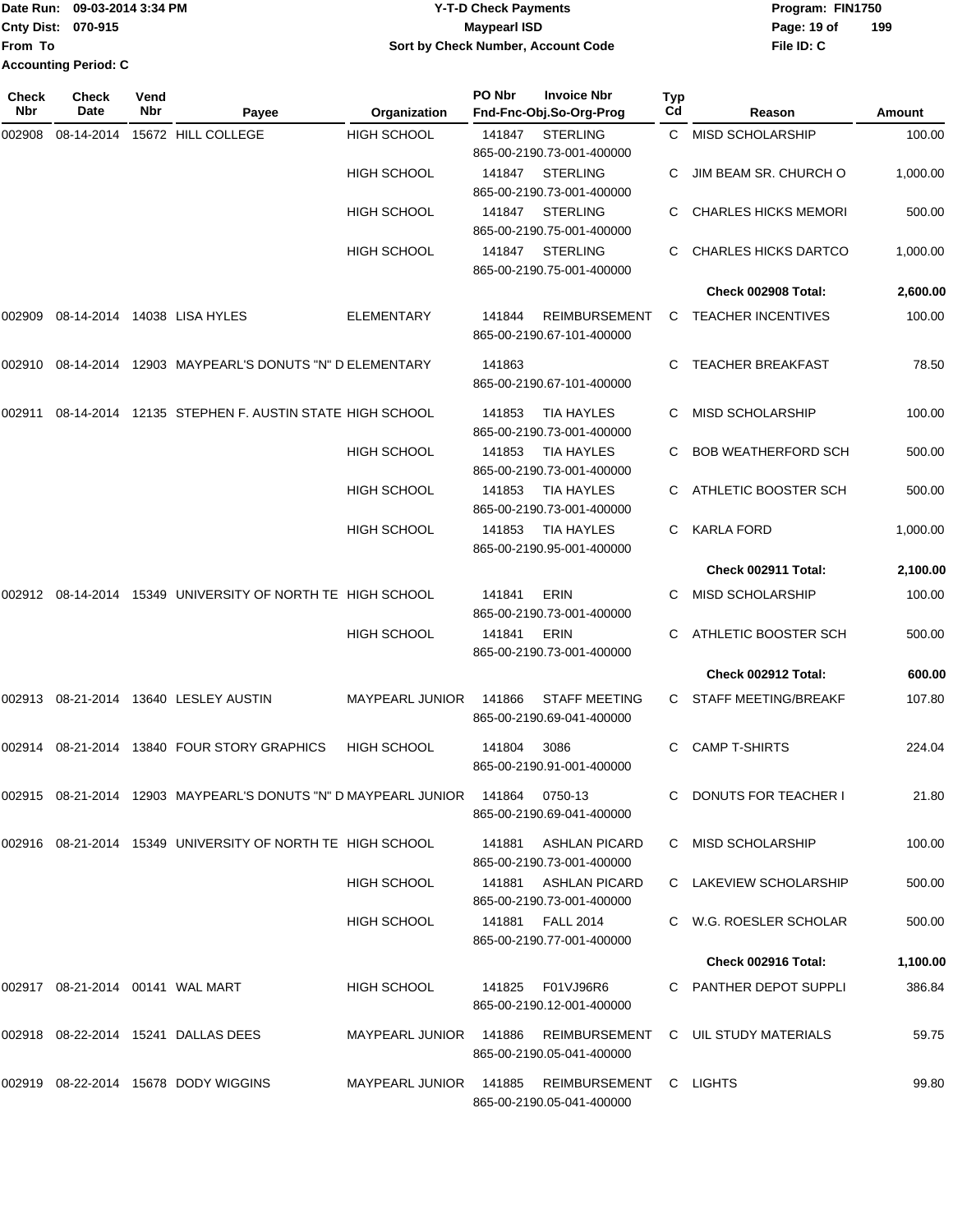**Date Run: Program: FIN1750 Cnty Dist: Page: 20 of From To Y-T-D Check Payments 070-915 Maypearl ISD Sort by Check Number, Account Code Accounting Period: C**

**File ID: C 199**

| Check<br>Nbr | Check<br>Date     | Vend<br>Nbr | Payee                                                            | Organization                          | PO Nbr       | <b>Invoice Nbr</b><br>Fnd-Fnc-Obj.So-Org-Prog    | <b>Typ</b><br>Cd | Reason                      | Amount   |
|--------------|-------------------|-------------|------------------------------------------------------------------|---------------------------------------|--------------|--------------------------------------------------|------------------|-----------------------------|----------|
| 002920       | 08-27-2014        |             | 01097 PASCO                                                      | <b>HIGH SCHOOL</b>                    | 141884       | 14-1440<br>865-00-2190.83-001-400000             |                  | C ICE MAKER                 | 2,215.00 |
| 002921       | 08-29-2014        |             | 00493 TAYLOR PUBLISHING CO.                                      | <b>HIGH SCHOOL</b>                    | 141897       | 34007679<br>865-00-2190.02-001-400000            | С                | 2014 YEARBOOKS              | 4,811.66 |
| 002922       | 08-29-2014        |             | 00168 COACH COMM                                                 | <b>HIGH SCHOOL</b>                    | 141880       | 295472<br>865-00-2190.90-001-400000              | С                | <b>HEADSETS</b>             | 2,034.00 |
| 002923       | 08-29-2014        |             | 00516 NAVARRO COLLEGE                                            | <b>HIGH SCHOOL</b>                    | 141898       | <b>DUSTIN HICKS</b><br>865-00-2190.73-001-400000 | С                | MISD SCHOLARSHIP            | 100.00   |
| 011414       | 01-14-2014        |             | 00200 CLAIMS ADMINISTRATIVE S HIGH SCHOOL                        |                                       | 000429       | 01092014<br>199-11-6143.00-001-411000            | D                | <b>Workers Compensation</b> | 325.00   |
|              |                   |             |                                                                  | <b>MAYPEARL JUNIOR</b>                | 000429       | 01092014<br>199-11-6143.00-041-411000            | D                | <b>Workers Compensation</b> | 324.00   |
|              |                   |             |                                                                  | <b>ELEMENTARY</b>                     | 000429       | 01092014<br>199-11-6143.00-101-411000            | D                | <b>Workers Compensation</b> | 324.00   |
|              |                   |             |                                                                  |                                       |              |                                                  |                  | Check 011414 Total:         | 973.00   |
|              | 011614 01-16-2014 |             | 00200 CLAIMS ADMINISTRATIVE S HIGH SCHOOL                        |                                       | 000472       | 199-11-6143.00-001-411000                        | D                | <b>Workers Compensation</b> | 157.90   |
| 012114       | 01-21-2014        |             | 00200 CLAIMS ADMINISTRATIVE S MAYPEARL JUNIOR                    |                                       | 000471       | 199-11-6143.00-041-411000                        | D                | <b>Workers Compensation</b> | 181.49   |
| 013114       |                   |             | 01-31-2014 15276 MONERIS SOLUTIONS                               | <b>DISTRICT WIDE</b>                  | 000479       | 01032014<br>240-00-5749.00-000-400000            | D                | <b>Monthly Charge</b>       | 101.38   |
| 019095       |                   |             | 09-13-2013 00326 GM DATA PRODUCTS                                | <b>ADMINISTRATIVE</b>                 | 000025       | 130418-00<br>199-41-6399.01-701-499000           | С                | A/P VOUCHERS                | 548.21   |
|              |                   |             |                                                                  | <b>ADMINISTRATIVE</b>                 | 000025       | 130417-00<br>199-41-6399.01-701-499000           | С                | PAYROLL VOUCHERS            | 205.77   |
|              |                   |             |                                                                  |                                       |              |                                                  |                  | Check 019095 Total:         | 753.98   |
| 019096       |                   |             | 09-13-2013 14693 AGILE SPORTS TECHNOLO UNDISTRIBUTED O           |                                       | 140009       | 3860-1G-94065<br>199-36-6399.02-999-499000       | С                | HUDL Upgrade for Football   | 1,000.00 |
|              |                   |             | 019097 09-13-2013 15209 AIR CLINIC ELLIS COUNTY LUNDISTRIBUTED O |                                       | 000001       | 1045<br>199-51-6249.01-999-499000                | С                | HVAC SC/DIAG 3 UNITS A      | 250.00   |
|              |                   |             |                                                                  | UNDISTRIBUTED O                       | 000001       | 1043<br>199-51-6249.01-999-499000                |                  | C HVAC SC/COMPRESS          | 1,250.00 |
|              |                   |             |                                                                  | UNDISTRIBUTED O                       | 000001 1046  | 199-51-6249.01-999-499000                        |                  | C 5 TON UNIT MS LIBRARY     | 2,050.00 |
|              |                   |             |                                                                  | UNDISTRIBUTED O                       | 000001 1047  | 199-51-6249.01-999-499000                        |                  | C 5 TON UNIT MIDDLE SCHO    | 2,050.00 |
|              |                   |             |                                                                  | UNDISTRIBUTED O 000001 1044           |              | 199-51-6249.01-999-499000                        |                  | C HVAC SC/CONDESFAN/LS      | 510.72   |
|              |                   |             |                                                                  |                                       |              |                                                  |                  | Check 019097 Total:         | 6,110.72 |
|              |                   |             | 019098 09-13-2013 14927 ALLIED WASTE                             | UNDISTRIBUTED O 000003 0794-008777393 |              | 199-51-6259.03-999-499000                        |                  | C GARBAGE/AUGUST            | 1,170.72 |
|              |                   |             | 019099 09-13-2013 12783 AMANDA STINSON                           | ELEMENTARY                            | 140043 93261 | 199-31-6499.00-101-499000                        |                  | C Refund Member dues renew  | 105.00   |
|              |                   |             | 019100 09-13-2013 00069 ATMOS ENERGY                             | UNDISTRIBUTED O                       |              | 000004 3030318181<br>199-51-6259.00-999-499000   |                  | C MMS/METER 145352 08/03-   | 67.10    |
|              |                   |             |                                                                  | UNDISTRIBUTED O                       |              | 000004 3030380238<br>199-51-6259.00-999-499000   |                  | C ADM/METER 117485883 08    | 46.28    |
|              |                   |             |                                                                  | UNDISTRIBUTED O                       |              | 000004 3030380470                                |                  | C HS/METER 925333 08/03-0   | 99.36    |

199-51-6259.00-999-499000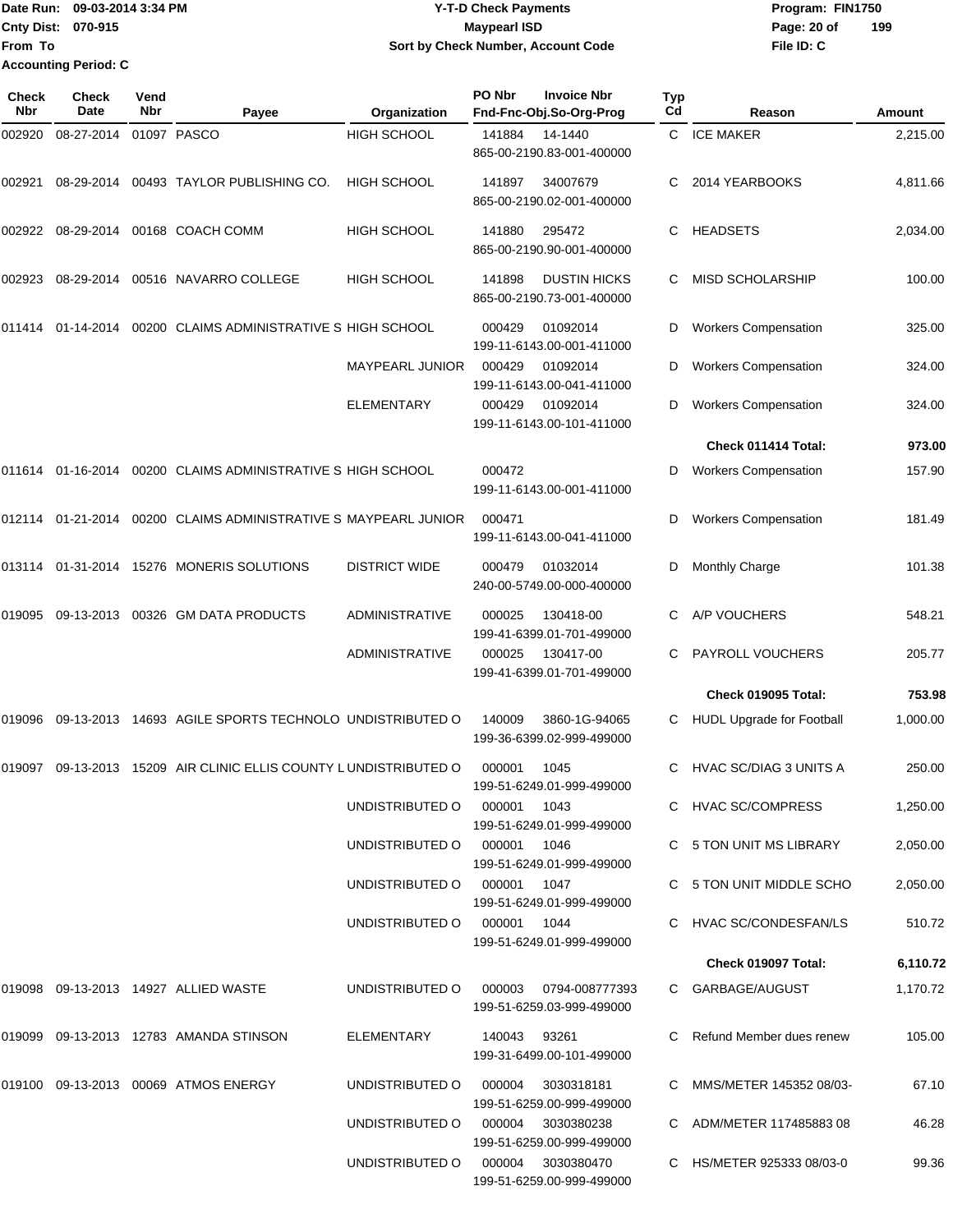|              | Date Run: 09-03-2014 3:34 PM                      |                    |                                                              |                          | <b>Y-T-D Check Payments</b> | Program: FIN1750                              |                  |                               |          |
|--------------|---------------------------------------------------|--------------------|--------------------------------------------------------------|--------------------------|-----------------------------|-----------------------------------------------|------------------|-------------------------------|----------|
| From To      | Cnty Dist: 070-915<br><b>Accounting Period: C</b> |                    |                                                              |                          | <b>Maypearl ISD</b>         | Sort by Check Number, Account Code            |                  | Page: 21 of<br>File ID: C     | 199      |
| Check<br>Nbr | <b>Check</b><br>Date                              | Vend<br><b>Nbr</b> | Payee                                                        | Organization             | PO Nbr                      | <b>Invoice Nbr</b><br>Fnd-Fnc-Obj.So-Org-Prog | <b>Typ</b><br>Cd | Reason                        | Amount   |
|              |                                                   |                    |                                                              | UNDISTRIBUTED O          | 000004                      | 3030318485<br>199-51-6259.00-999-499000       | C.               | LSK/METER 622831 08/03-       | 83.91    |
|              |                                                   |                    |                                                              |                          |                             |                                               |                  | Check 019100 Total:           | 296.65   |
| 019101       |                                                   |                    | 09-13-2013  14251  BRADLEY THOMPSON                          | UNDISTRIBUTED O          | 000053                      | MAYPEARL/ITASC<br>199-36-6219.00-999-499000   | C.               | <b>OFFICIAL VARSITY/MILEA</b> | 85.00    |
|              |                                                   |                    | 019102 09-13-2013 00871  CARD SERVICE CENTER                 | UNDISTRIBUTED O          | 000008                      | 2422638782LR44<br>199-13-6299.00-999-499000   | C.               | CANDY/TEACHER APPRE           | 131.87   |
|              |                                                   |                    |                                                              | <b>DIR COST- ADMINIS</b> | 000008                      | 24493987F5E513A<br>199-41-6411.01-720-499000  | C                | <b>BUSINESS LEADERS LUN</b>   | 20.00    |
|              |                                                   |                    |                                                              |                          |                             |                                               |                  | Check 019102 Total:           | 151.87   |
|              |                                                   |                    | 019103 09-13-2013 15033  CHARLES BROWN                       | UNDISTRIBUTED O          | 000007                      | MAYPEARL/ITALY<br>199-36-6219.00-999-499000   |                  | C OFFICIAL JV FTBALL/MILE     | 73.90    |
|              |                                                   |                    | 019104 09-13-2013 00217  CITY OF MAYPEARL                    | UNDISTRIBUTED O          | 000009                      | 09/13 ACCT 1394<br>199-51-6259.01-999-499000  | C.               | NEW CONCESSION 07/30-         | 51.00    |
|              |                                                   |                    |                                                              | UNDISTRIBUTED O          | 000009                      | 09/13 ACCT 574<br>199-51-6259.01-999-499000   | C.               | 4TH & PHILLIPS 07/30-08/2     | 59.00    |
|              |                                                   |                    |                                                              | UNDISTRIBUTED O          | 000009                      | 09/13 ACCT 383<br>199-51-6259.01-999-499000   | C.               | 600 PHILLIPS 07/30-08-28      | 63.00    |
|              |                                                   |                    |                                                              | UNDISTRIBUTED O          | 000009                      | 09/13 ACCT 595<br>199-51-6259.01-999-499000   |                  | 1025 W 4TH ST 07/30-08/28     | 97.80    |
|              |                                                   |                    |                                                              | UNDISTRIBUTED O          | 000009                      | 09/13 ACCT 1081<br>199-51-6259.01-999-499000  | C                | 1024 W 4TH ST 07/30-08/28     | 502.30   |
|              |                                                   |                    |                                                              | UNDISTRIBUTED O          | 000009                      | 09/13 ACCT 1080<br>199-51-6259.01-999-499000  | C                | 1024 W 4TH ST 07/30-08/28     | 701.40   |
|              |                                                   |                    |                                                              | UNDISTRIBUTED O          | 000009                      | 09/13 ACCT 82<br>199-51-6259.01-999-499000    |                  | 400 PANTHER LN 07/30-08/      | 121.80   |
|              |                                                   |                    |                                                              | UNDISTRIBUTED O          | 000009                      | 09/13 ACCT 80<br>199-51-6259.01-999-499000    | C                | BALLF/PHILL 07/30-08/28       | 173.95   |
|              |                                                   |                    |                                                              |                          |                             |                                               |                  | Check 019104 Total:           | 1,770.25 |
|              |                                                   |                    | 019105 09-13-2013 00200  CLAIMS ADMINISTRATIVE S HIGH SCHOOL |                          | 000010                      | 113742<br>199-11-6143.00-001-411000           |                  | C 1ST QUARTER INSTALLME       | 3,313.34 |
|              |                                                   |                    |                                                              | <b>MAYPEARL JUNIOR</b>   | 000010 113742               | 199-11-6143.00-041-411000                     |                  | C 1ST QUARTER INSTALLME       | 3,313.33 |
|              |                                                   |                    |                                                              | ELEMENTARY               | 000010 113742               | 199-11-6143.00-101-411000                     |                  | C 1ST QUARTER INSTALLME       | 3,313.33 |

|        |            |                                             |                 |        |                           |    | <b>Check 019105 Total:</b>  | 9,940.00 |
|--------|------------|---------------------------------------------|-----------------|--------|---------------------------|----|-----------------------------|----------|
| 019106 | 09-13-2013 | 00168 COACH COMM                            | UNDISTRIBUTED O | 140005 | 289337                    | C. | <b>HEADSETS</b>             | 699.00   |
|        |            |                                             |                 |        | 199-36-6399.02-999-499000 |    |                             |          |
| 019107 | 09-13-2013 | 13566 CONNIE D. HAGEN. INC.                 | UNDISTRIBUTED O | 000013 | 140414                    | C. | dot pre-employment drug tes | 57.50    |
|        |            |                                             |                 |        | 199-34-6219.01-999-499000 |    |                             |          |
|        |            |                                             | UNDISTRIBUTED O | 000013 | 140098                    | C. | dot pre-employment dtrug te | 115.00   |
|        |            |                                             |                 |        | 199-34-6219.01-999-499000 |    |                             |          |
|        |            |                                             |                 |        |                           |    | Check 019107 Total:         | 172.50   |
| 019108 | 09-13-2013 | 13279 CROSS COUNTRY PEST CO UNDISTRIBUTED O |                 | 000014 | 19751                     | C. | INSPECT/SPRAY/GLUEBO        | 315.00   |
|        |            |                                             |                 |        | 199-51-6249.00-999-499000 |    |                             |          |
|        |            |                                             | UNDISTRIBUTED O | 000014 | 19751                     | C. | <b>MONTHLY SPRAY</b>        | 250.00   |
|        |            |                                             |                 |        | 199-51-6319.02-999-499000 |    |                             |          |
|        |            |                                             |                 |        |                           |    | Check 019108 Total:         | 565.00   |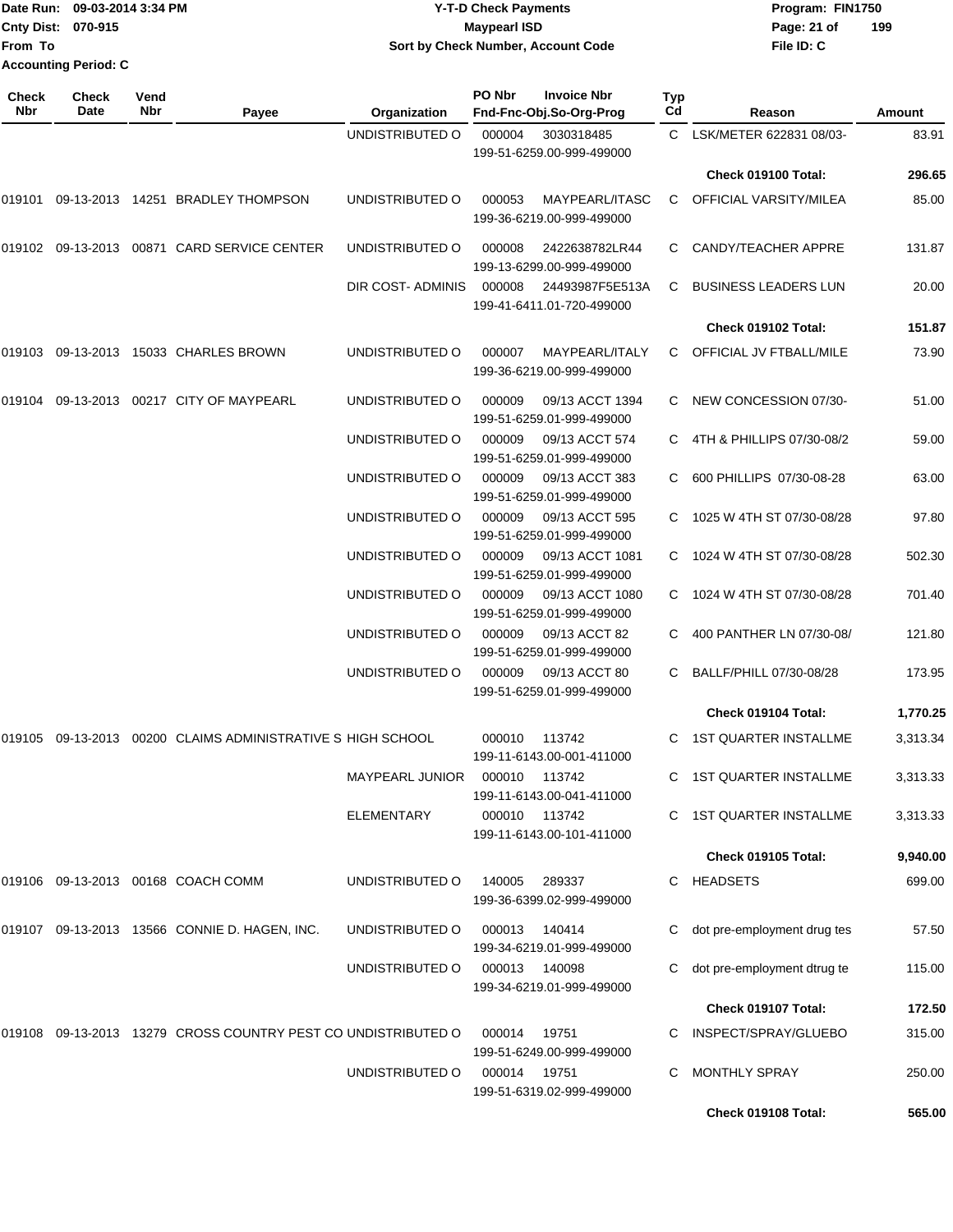|                    | Date Run: 09-03-2014 3:34 PM | <b>Y-T-D Check Payments</b>        | Program: FIN1750   |
|--------------------|------------------------------|------------------------------------|--------------------|
| Cnty Dist: 070-915 |                              | <b>Mavpearl ISD</b>                | 199<br>Page: 22 of |
| lFrom To           |                              | Sort by Check Number, Account Code | File ID: C         |
|                    | <b>Accounting Period: C</b>  |                                    |                    |

| Check<br>Nbr | <b>Check</b><br>Date | Vend<br>Nbr | Payee                                                         | Organization           | PO Nbr | <b>Invoice Nbr</b><br>Fnd-Fnc-Obj.So-Org-Prog | Typ<br>Cd | Reason                         | Amount   |
|--------------|----------------------|-------------|---------------------------------------------------------------|------------------------|--------|-----------------------------------------------|-----------|--------------------------------|----------|
| 019109       | 09-13-2013           |             | 13742 DANA ELAINE ROBINSON                                    | UNDISTRIBUTED O        | 000040 | MAYPEARL/KEEN<br>199-36-6219.00-999-499000    |           | C VOLLEYBALL                   | 100.00   |
| 019110       |                      |             | 09-13-2013  01242  DAVID J. LOPEZ                             | UNDISTRIBUTED O        | 000030 | MAYPEARL/ITASC<br>199-36-6219.00-999-499000   | C         | VARSITY FB/OFFICIAL/MIL        | 94.21    |
|              |                      |             | 019111 09-13-2013 14250 DAVID P. THOMAS                       | UNDISTRIBUTED O        | 000052 | MAYPEARL/ITASC<br>199-36-6219.00-999-499000   | C         | <b>VARSITY FB/OFFICIAL/MIL</b> | 93.00    |
|              |                      |             | 019112 09-13-2013 12536 DESOTO JANITORIAL                     | UNDISTRIBUTED O        | 000015 | 152789<br>199-51-6319.01-999-499000           | С         | ebg-20 grip face supplies      | 174.38   |
|              |                      |             |                                                               | UNDISTRIBUTED O        | 000015 | 153060<br>199-51-6319.01-999-499000           | С         | mops/covers/etc                | 350.43   |
|              |                      |             |                                                               | UNDISTRIBUTED O        | 000015 | 152993<br>199-51-6319.01-999-499000           | С         | bldg maint cleaning supplies   | 5,787.64 |
|              |                      |             |                                                               |                        |        |                                               |           | Check 019112 Total:            | 6,312.45 |
|              |                      |             | 019113 09-13-2013 12885 DIRECT ENERGY                         | UNDISTRIBUTED O        | 000016 | 132410018830036<br>199-51-6259.04-999-499000  | C         | electric - downtown bldg       | 460.48   |
|              |                      |             | 019114 09-13-2013 14884 DIRECT SERVICE COMPAN UNDISTRIBUTED O |                        | 000017 | 58323<br>199-51-6249.00-999-499000            |           | service call/labor/lks kitchen | 316.28   |
|              |                      |             |                                                               | UNDISTRIBUTED O        | 000017 | 58122<br>199-51-6249.01-999-499000            | C         | ac service/supplies            | 723.39   |
|              |                      |             |                                                               |                        |        |                                               |           | Check 019114 Total:            | 1,039.67 |
| 019115       | 09-13-2013           |             | 13639 EAST TEXAS COPY SYSTE HIGH SCHOOL                       |                        | 000018 | 196931<br>199-11-6269.00-001-411000           | С         | mthly group billing hs         | 93.90    |
|              |                      |             |                                                               | <b>HIGH SCHOOL</b>     | 000018 | 196931<br>199-11-6269.00-001-411000           | С         | mthly group billing hs         | 93.90    |
|              |                      |             |                                                               | <b>HIGH SCHOOL</b>     | 000018 | 197104<br>199-11-6269.00-001-411000           | С         | overage on copier hs           | 297.84   |
|              |                      |             |                                                               | MAYPEARL JUNIOR        | 000018 | 196931<br>199-11-6269.00-041-411000           | С         | mthly group billing ms         | 93.90    |
|              |                      |             |                                                               | <b>MAYPEARL JUNIOR</b> | 000018 | 196931<br>199-11-6269.00-041-411000           | С         | mthly group billing ms         | 93.90    |
|              |                      |             |                                                               | <b>MAYPEARL JUNIOR</b> | 000018 | 197104<br>199-11-6269.00-041-411000           | С         | overage on copier ms           | 483.14   |
|              |                      |             |                                                               | <b>ELEMENTARY</b>      | 000018 | 196931<br>199-11-6269.00-101-411000           |           | C mthly group billing Isk      | 93.90    |
|              |                      |             |                                                               | ELEMENTARY             | 000018 | 197104<br>199-11-6269.00-101-411000           |           | C overage on copier Isk        | 468.52   |
|              |                      |             |                                                               | ELEMENTARY             | 000018 | 196931<br>199-11-6269.00-101-499000           |           | mthly group billing Isk        | 93.90    |
|              |                      |             |                                                               | DIR COST- ADMINIS      | 000018 | 196931<br>199-41-6249.00-720-499000           |           | mthly group billing adm        | 93.88    |
|              |                      |             |                                                               | DIR COST-ADMINIS       | 000018 | 197104<br>199-41-6249.00-720-499000           | C         | overage on copier admin        | 328.11   |
|              |                      |             |                                                               |                        |        |                                               |           | Check 019115 Total:            | 2,234.89 |
|              |                      |             | 019116 09-13-2013 00099 EDUCATION SERVICE CENT ADMINISTRATIVE |                        | 000019 | 119683<br>199-41-6219.10-701-499000           | C.        | DCS QUICK CK SER COUR          | 633.60   |
|              |                      |             | 019117 09-13-2013 12186 ELLIOTT ELECTRIC                      | UNDISTRIBUTED O        | 000059 | 09-48634-01<br>199-51-6319.04-999-499000      |           | <b>CONSTRUCTION SUPPLIE</b>    | 7.25     |
|              |                      |             |                                                               | UNDISTRIBUTED O        | 000062 | 09-48545-02<br>199-51-6319.04-999-499000      | C         | football field                 | 367.17   |
|              |                      |             |                                                               | UNDISTRIBUTED O        | 000059 | 09-48545-01<br>199-51-6319.04-999-499000      | C         | <b>CONSTRUCTION SUPPLIE</b>    | 361.31   |
|              |                      |             |                                                               |                        |        |                                               |           | Check 019117 Total:            | 735.73   |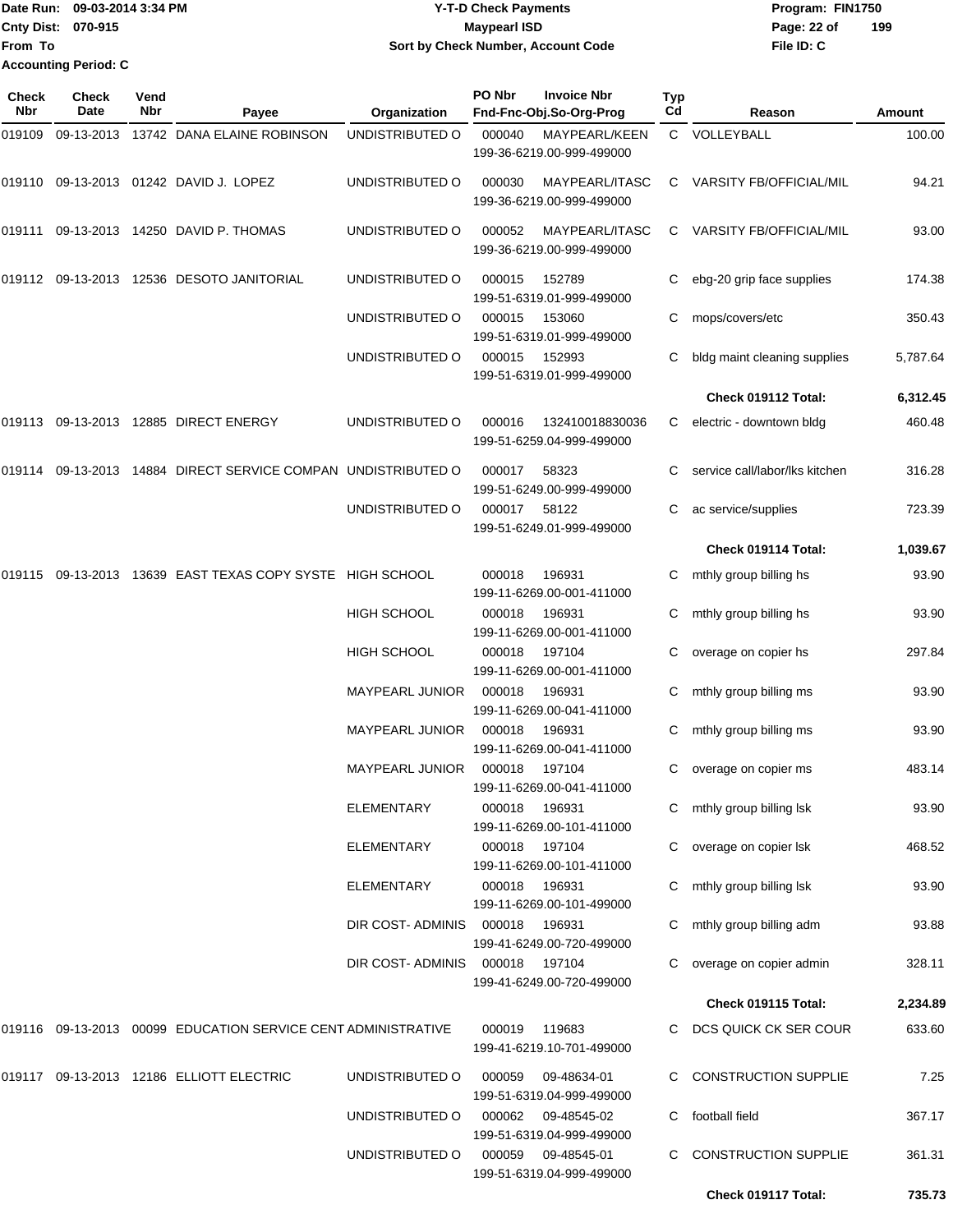|                           | Date Run: 09-03-2014 3:34 PM | <b>Y-T-D Check Payments</b>        | Program: FIN1750   |
|---------------------------|------------------------------|------------------------------------|--------------------|
| <b>Cnty Dist: 070-915</b> |                              | <b>Mavpearl ISD</b>                | 199<br>Page: 23 of |
| <b>From To</b>            |                              | Sort by Check Number, Account Code | File ID: C         |
|                           | <b>Accounting Period: C</b>  |                                    |                    |

| Check<br>Nbr | <b>Check</b><br>Date           | Vend<br>Nbr | Payee                                                  | Organization                         | PO Nbr        | <b>Invoice Nbr</b><br>Fnd-Fnc-Obj.So-Org-Prog | Typ<br>Cd | Reason                       | Amount   |
|--------------|--------------------------------|-------------|--------------------------------------------------------|--------------------------------------|---------------|-----------------------------------------------|-----------|------------------------------|----------|
| 019118       | 09-13-2013                     |             | 00038 ELLIS APPRAISAL DISTRICT TAX COLLECTION          |                                      | 000020        | 2013-4-159<br>199-41-6213.00-703-499000       | C         | 4TH QTR PYMNT BUDGET         | 7,709.88 |
| 019119       | 09-13-2013 12474 ENVIVA        |             |                                                        | UNDISTRIBUTED O                      | 000021        | 27229<br>199-34-6219.01-999-499000            | С         | dot pre-employment drug tes  | 82.00    |
|              |                                |             |                                                        | UNDISTRIBUTED O                      | 000021        | 27187<br>199-34-6219.01-999-499000            | С         | dot pre-employ drug test/phy | 227.00   |
|              |                                |             |                                                        |                                      |               |                                               |           | Check 019119 Total:          | 309.00   |
| 019120       |                                |             | 09-13-2013 15463 HALEY E. PATTON                       | UNDISTRIBUTED O                      | 000036        | MAYPEARL/BROC<br>199-36-6219.00-999-499000    | C         | VOLLEYBALL                   | 60.00    |
|              |                                |             |                                                        | UNDISTRIBUTED O                      | 000036        | MAYPEARL/KEEN<br>199-36-6219.00-999-499000    | C         | VOLLEYBALL/MILEAGE           | 131.97   |
|              |                                |             |                                                        |                                      |               |                                               |           | Check 019120 Total:          | 191.97   |
| 019121       |                                |             | 09-13-2013  13940  JOHN E. MARTINEZ                    | UNDISTRIBUTED O                      | 000032        | MAYPEARL/ITASC<br>199-36-6219.00-999-499000   | C         | <b>VARSITY FB/ANNOUNCER</b>  | 25.00    |
| 019122       |                                |             | 09-13-2013 00591 KAREN COLSON                          | UNDISTRIBUTED O                      | 000012        | MAYPEARL/ITASC<br>199-36-6219.00-999-499000   | C         | <b>VARSITY FB/GATE DUTY</b>  | 25.00    |
| 019123       |                                |             | 09-13-2013 15467 KATHRYN COMTE                         | <b>HIGH SCHOOL</b>                   | 140041        | FCS 0729/0802<br>199-11-6411.04-001-422000    | C         | <b>REIMBURSEMENT</b>         | 43.36    |
|              |                                |             |                                                        | HIGH SCHOOL                          | 140050        | WS 07/12-07/13<br>199-11-6411.04-001-422000   | C         | mileage                      | 193.07   |
|              |                                |             |                                                        |                                      |               |                                               |           | Check 019123 Total:          | 236.43   |
| 019124       |                                |             | 09-13-2013 15447 KELLY-MOORE PAINT COM UNDISTRIBUTED O |                                      | 000027        | 180700000173976<br>199-51-6319.02-999-499000  | С         | paint supplies               | 42.10    |
| 019125       |                                |             | 09-13-2013 15231 KEVIN COFFEY                          | UNDISTRIBUTED O                      | 000011        | MAYPEARL/ITASC<br>199-52-6259.01-999-499000   | C         | SECURITY/HOMECOMING          | 100.00   |
| 019126       |                                |             | 09-13-2013 15248 JACQUELYN KOCH                        | UNDISTRIBUTED O                      | 140025        | 08292013<br>224-31-6219.00-999-423000         | C         | <b>SPED SERVICES</b>         | 3,611.11 |
| 019127       |                                |             | 09-13-2013 00929 L & D GREASE TRAP                     | UNDISTRIBUTED O                      | 000028        | 7449<br>199-51-6249.00-999-499000             | C         | <b>GREASE TRAP</b>           | 350.00   |
|              |                                |             | 019128 09-13-2013 15462 LEE'S KEYS                     | UNDISTRIBUTED O                      | 140042 000520 | 199-51-6249.00-999-499000                     |           | ELEMENTARY SECURITY          | 250.00   |
|              |                                |             |                                                        | UNDISTRIBUTED O 000029 000503        |               | 199-51-6249.00-999-499000                     |           | C KEYS/LOCK/PADLOCK AG       | 161.00   |
|              |                                |             |                                                        | UNDISTRIBUTED O 000029 000505        |               | 199-51-6249.00-999-499000                     |           | C DUPLICATE KEYS PER RE      | 296.24   |
|              |                                |             |                                                        | UNDISTRIBUTED O 000029 000506        |               | 199-51-6249.00-999-499000                     |           | C KEYS/DEAD BOLT/ADM         | 225.75   |
|              |                                |             |                                                        | UNDISTRIBUTED O 140042 000520        |               | 199-51-6319.02-999-499000                     |           | C ELEMENTARY SECURITY        | 4,950.00 |
|              |                                |             |                                                        |                                      |               |                                               |           | Check 019128 Total:          | 5,882.99 |
|              |                                |             | 019129 09-13-2013 13640 LESLEY AUSTIN                  | MAYPEARL JUNIOR 140049 10031157      |               | 199-23-6499.00-041-499000                     |           | C Workshop-Reimbursement     | 65.00    |
|              |                                |             | 019130 09-13-2013 00411 LINDA POLLEY                   | UNDISTRIBUTED O 000039 MAYPEARL/BROC |               | 199-36-6219.00-999-499000                     |           | C VOLLEYBALL/MILEAGE         | 123.23   |
|              | 019131 09-13-2013 15098 LOWE'S |             |                                                        | UNDISTRIBUTED O                      | 000031 01199  | 199-51-6319.02-999-499000                     |           | C SUPPLIES                   | 61.67    |
|              |                                |             |                                                        | UNDISTRIBUTED O 000031 01551         |               | 199-51-6319.02-999-499000                     |           | C SUPPLIES                   | 22.72    |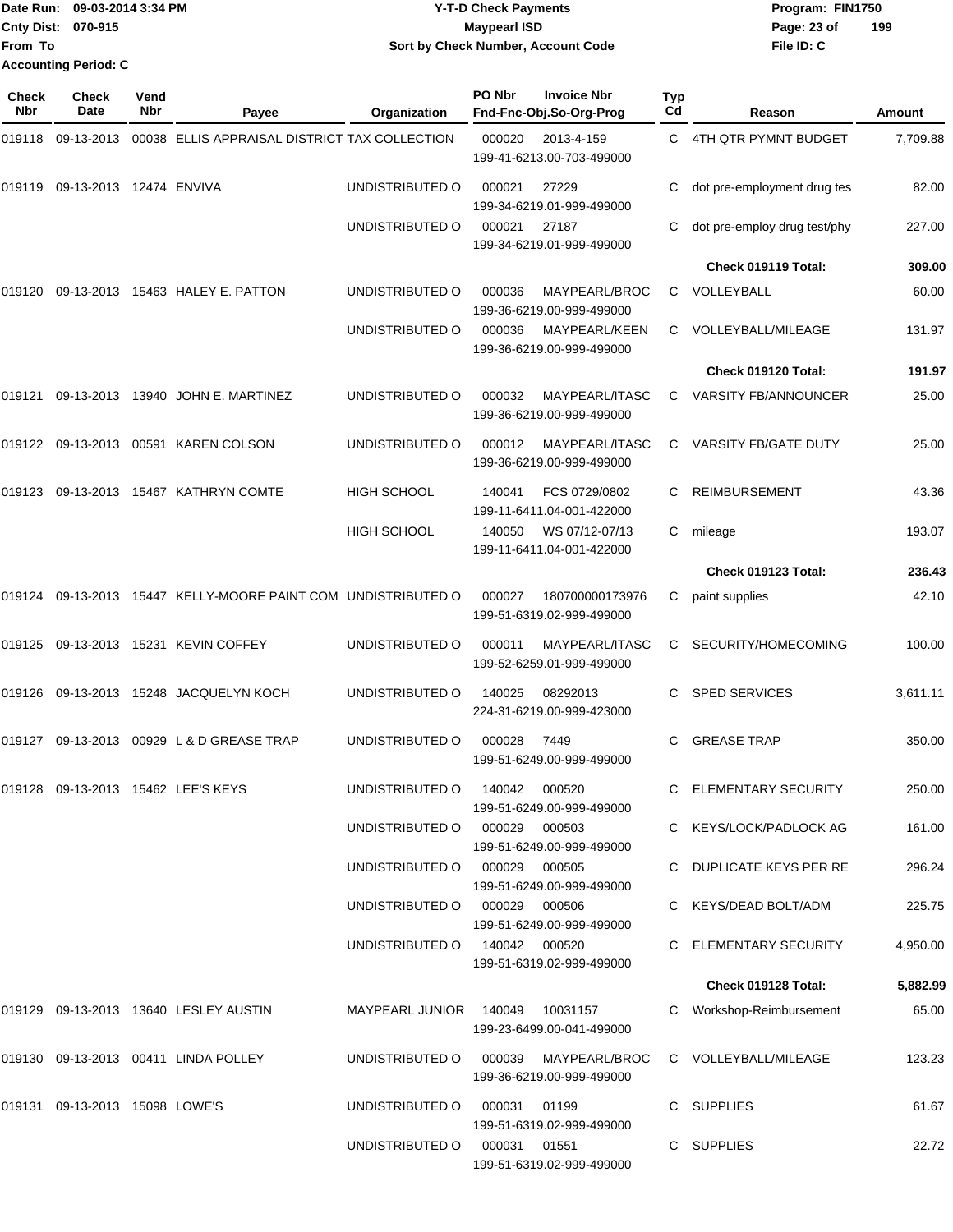#### Date Run: 09-03-2014 3:34 PM **Program:** FIN1750 **Cnty Dist:** 070-915 **Page: 24 of MaypearI ISD Page: 24 of Y-T-D Check Payments 070-915 Maypearl ISD Sort by Check Number, Account Code**

| Check<br>Nbr | <b>Check</b><br>Date | Vend<br>Nbr | Payee                                                          | Organization       | PO Nbr       | <b>Invoice Nbr</b><br>Fnd-Fnc-Obj.So-Org-Prog       | Typ<br>Cd | Reason                     | Amount   |
|--------------|----------------------|-------------|----------------------------------------------------------------|--------------------|--------------|-----------------------------------------------------|-----------|----------------------------|----------|
|              |                      |             |                                                                | UNDISTRIBUTED O    | 000031       | 01767<br>199-51-6319.02-999-499000                  |           | C SUPPLIES                 | 136.00   |
|              |                      |             |                                                                | UNDISTRIBUTED O    | 000031       | 01093<br>199-51-6319.02-999-499000                  |           | <b>SUPPLIES</b>            | 408.23   |
|              |                      |             |                                                                | UNDISTRIBUTED O    | 000031       | 01326<br>199-51-6319.02-999-499000                  | C         | <b>SUPPLIES</b>            | 252.35   |
|              |                      |             |                                                                | UNDISTRIBUTED O    | 000031       | 02735<br>199-51-6319.02-999-499000                  | C         | bldg maintenance supplies  | 163.47   |
|              |                      |             |                                                                | UNDISTRIBUTED O    | 000031       | 02549<br>199-51-6319.02-999-499000                  |           | bldg maintenance supplies  | 173.79   |
|              |                      |             |                                                                | UNDISTRIBUTED O    | 000031       | 02414<br>199-51-6319.03-999-499000                  | C         | <b>SUPPLIES</b>            | 63.98    |
|              |                      |             |                                                                | UNDISTRIBUTED O    | 000031       | 02464<br>199-51-6319.03-999-499000                  | C         | SUPPLIES                   | 522.52   |
|              |                      |             |                                                                |                    |              |                                                     |           | Check 019131 Total:        | 1,804.73 |
|              |                      |             | 019132 09-13-2013 14262 MALLORY PETTY                          | UNDISTRIBUTED O    | 000037       | MAYPEARL/ITASC<br>199-36-6219.00-999-499000         | C         | VARSITY FB/GATE DUTY       | 25.00    |
|              |                      |             |                                                                | UNDISTRIBUTED O    | 000033       | 08638700105-08<br>199-51-6259.02-999-499000         |           | MTHLY LONG DISTANCE S      | 140.09   |
|              |                      |             | 019134 09-13-2013 01700 MIDLOTHIAN ISD                         | <b>HIGH SCHOOL</b> | 140058       | entry fee<br>199-36-6499.05-001-499000              | C         | High School JSI Cross Coun | 175.00   |
|              |                      |             | 019135 09-13-2013 13306 MOUNTAIN PEAK SPECIAL UNDISTRIBUTED O  |                    | 000035       | 11-0788-00-08<br>199-51-6259.79-999-422000          |           | AG FACILITY - WATER        | 67.48    |
|              |                      |             | 019136 09-13-2013 12657 PAM FUCHS                              | UNDISTRIBUTED O    | 000022       | MAYPEARL/BROC<br>199-36-6219.00-999-499000          | C         | VOLLEYBALL/MILEAGE         | 80.00    |
|              |                      |             | 019137 09-13-2013 15465 PINNACLE OFFICE GROUP, UNDISTRIBUTED O |                    | 000038       | 83077<br>199-41-6219.07-999-499000                  | С         | copier rental              | 73.54    |
| 019138       |                      |             | 09-13-2013 15464 RAKEL R. BRANDT                               | UNDISTRIBUTED O    | 000006       | MAYPEARL/BROC<br>199-36-6219.00-999-499000          | C         | VOLLEYBALL/MILEAGE         | 67.20    |
|              |                      |             | 019139 09-13-2013 13799   REGINAL ALBERT                       | UNDISTRIBUTED O    | 000002       | MAYPEARL/ITASC<br>199-36-6219.00-999-499000         | C         | OFFICIAL VARSITY/MILEA     | 118.90   |
|              |                      |             | 019140 09-13-2013 15219 RICHARD MICHAEL TERRY, UNDISTRIBUTED O |                    | 000050       | MAYPEARL/ITASC<br>199-36-6219.00-999-499000         |           | C VARSITY FB/CLOCK/SCOR    | 25.00    |
|              |                      |             |                                                                | UNDISTRIBUTED O    | 000050 23849 | 199-51-6319.04-999-499000                           |           | C REFUND CONST SUPPLIE     | 14.80    |
|              |                      |             |                                                                |                    |              |                                                     |           | Check 019140 Total:        | 39.80    |
|              |                      |             | 019141   09-13-2013   14940   ROBERT GARCIA                    | UNDISTRIBUTED O    | 140037       | <b>RGARCIA</b><br>199-51-6319.02-999-499000         |           | C REIMBURSEMENT            | 122.54   |
|              |                      |             | 019142 09-13-2013 12984 ROGER GRANTHAM                         | UNDISTRIBUTED O    | 000026       | MAYPEARL/BURL<br>199-36-6219.00-999-499000          |           | C VOLLEYBALL/MILEAGE       | 115.60   |
|              |                      |             | 019143 09-13-2013 14340 SHANNON BACHMAN                        | UNDISTRIBUTED O    | 000005       | MAYPEARL/ITASC<br>199-52-6259.01-999-499000         |           | C SECURITY/HOMECOMING      | 100.00   |
|              |                      |             | 019144 09-13-2013 15292 SHANNON SAMPLES                        | UNDISTRIBUTED O    | 000041       | 830-1230<br>199-31-6219.04-999-423000               |           | C SCHED/ADM/SET UP MOT     | 200.00   |
|              |                      |             | 019145 09-13-2013 13383 SKYBEAM TEXAS                          | UNDISTRIBUTED O    |              | 000043 813710001004619<br>199-53-6249.04-999-499000 |           | C INTERNET SER 09/08/13-1  | 3,000.00 |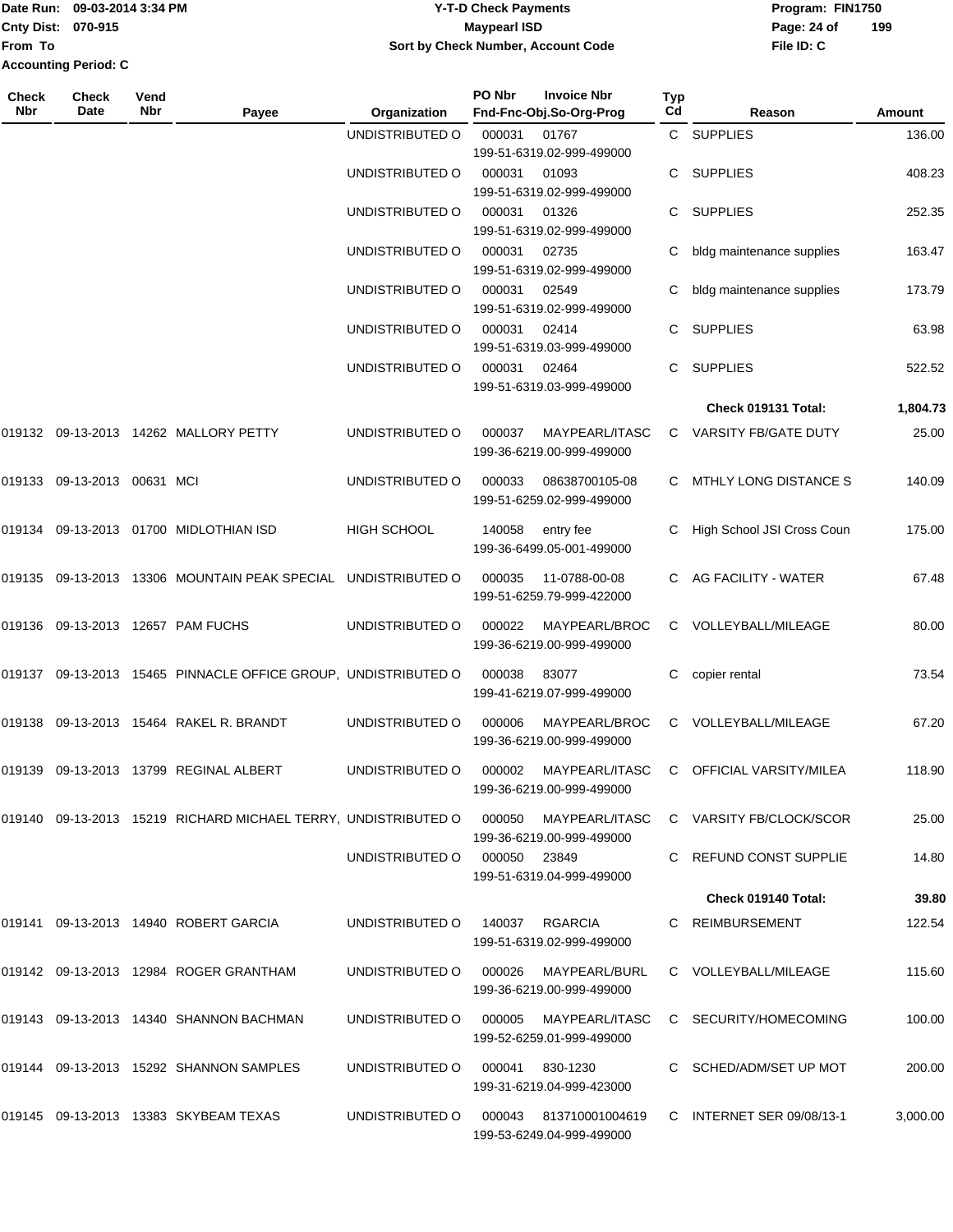Date Run: 09-03-2014 3:34 PM **Program:** FIN1750 **Cnty Dist:** 070-915 **Page: 25 of Page:** 25 of **From To Y-T-D Check Payments 070-915 Maypearl ISD Sort by Check Number, Account Code Accounting Period: C**

| <b>Check</b><br><b>Nbr</b> | Check<br>Date               | Vend<br>Nbr | Payee                                                             | Organization        | PO Nbr | <b>Invoice Nbr</b><br>Fnd-Fnc-Obj.So-Org-Prog   | Typ<br>Cd | Reason                         | Amount   |
|----------------------------|-----------------------------|-------------|-------------------------------------------------------------------|---------------------|--------|-------------------------------------------------|-----------|--------------------------------|----------|
| 019146                     | 09-13-2013                  |             | 12813 STORM LAWN AND GARDE UNDISTRIBUTED O                        |                     | 000044 | 138676<br>199-51-6630.00-999-499000             | C.        | CANOPY TS TH BLACK             | 250.00   |
| 019147                     |                             |             | 09-13-2013  01781  SYLVIA MILLER                                  | UNDISTRIBUTED O     | 000034 | MAYPEARL/BURL<br>199-36-6219.00-999-499000      | C.        | VOLLEYBALL/MILEAGE             | 92.88    |
| 019148                     | 09-13-2013 15468 TASB, INC. |             |                                                                   | UNDISTRIBUTED O     | 140044 | 450459<br>199-51-6239.01-999-499000             | С         | MEMBERSHIP                     | 1,465.00 |
| 019149                     | 09-13-2013 15468 TASB, INC. |             |                                                                   | DIR COST- ADMINIS   | 000046 | 525<br>199-41-6219.04-720-499000                | С         | ANN SUB RENEW HR SER           | 1,100.00 |
| 019150                     | 09-13-2013 15468 TASB, INC. |             |                                                                   | DIR COST- ADMINIS   | 000048 | 452704<br>199-41-6219.02-720-499000             | С         | <b>BOARD/BOOK ANNUANL</b>      | 800.00   |
| 019151                     | 09-13-2013 15468 TASB, INC. |             |                                                                   | DIR COST-ADMINIS    | 000047 | 545<br>199-41-6219.02-720-499000                | С         | POLICY SERVICE MEM RE          | 650.00   |
|                            |                             |             | 019152 09-13-2013 00043 TASB, RISK MANAGEMENT UNDISTRIBUTED O     |                     | 000049 | 448130<br>199-41-6429.00-999-499000             | С         | UNEMPLOY COMP COV 10           | 5,576.00 |
| 019153                     | 09-13-2013 00784 TASBO      |             |                                                                   | <b>IND COST-ADM</b> | 000045 | L. MCALISTER<br>199-41-6499.00-750-499000       |           | <b>TASBO MEMBERSHIP DUE</b>    | 130.00   |
| 019154                     |                             |             | 09-13-2013 00777 TEXAS COUNSELING ASSO ELEMENTARY                 |                     | 140015 | 11/20-11/23<br>199-31-6399.00-101-499000        |           | A. Stinson - registration conf | 175.00   |
| 019155                     |                             |             | 09-13-2013 15235 TEXAS STATE BILLING SER UNDISTRIBUTED O          |                     | 000051 | 12861<br>199-31-6299.00-999-423000              | С         | CLAIM 08-09-13                 | 18.79    |
| 019156                     |                             |             | 09-13-2013 00479 TRACTOR SUPPLY COMPA UNDISTRIBUTED O             |                     | 000054 | 192068<br>199-51-6630.00-999-499000             | С         | ASSEMBLY WITH DRIVE LI         | 299.99   |
| 019157                     | 09-13-2013 13063 US BANK    |             |                                                                   | UNDISTRIBUTED O     | 000055 | 3475705<br>599-71-6599.00-999-499000            | С         | <b>ADMINISTRATION FEES</b>     | 431.00   |
| 019158                     |                             |             | 09-13-2013  00253  VERIZON SOUTHWEST                              | UNDISTRIBUTED O     | 000056 | 416580372500039<br>199-51-6259.02-999-499000    | С         | <b>TELEPHONE &amp; MARQUE</b>  | 801.06   |
| 019159                     |                             |             | 09-13-2013 15218 VICTORY MARKETING SOL UNDISTRIBUTED O            |                     | 000057 | 9454<br>199-36-6399.05-999-499000               | C         | PRINT/ARTWORK/DESIGN           | 108.00   |
|                            |                             |             | 019160  09-13-2013  00460  VINEYARD'S AUTO SUPPLY UNDISTRIBUTED O |                     | 000058 | D367446<br>199-51-6639.00-999-499000            |           | C WIPER RESERVOIR              | 30.33    |
|                            |                             |             | 019161  09-13-2013  00144  WAXAHACHIE DAILY LIGHT UNDISTRIBUTED O |                     | 000060 | 136740<br>199-41-6219.02-999-499000             | C         | tax notice/internet            | 876.00   |
|                            |                             |             |                                                                   | UNDISTRIBUTED O     |        | 140051 c1574580<br>199-41-6219.02-999-499000    |           | <b>NEWSPAPER AD/Tennis</b>     | 199.32   |
|                            |                             |             |                                                                   |                     |        |                                                 |           | Check 019161 Total:            | 1,075.32 |
|                            |                             |             | 019162 09-13-2013 15165 WAXAHACHIE GLASS CORP UNDISTRIBUTED O     |                     | 000061 | 3100<br>199-34-6219.00-999-499000               |           | windshield/service call/labor  | 122.50   |
|                            |                             |             | 019163  09-13-2013  15466  WILLIAM RUSSELL GARDIN UNDISTRIBUTED O |                     | 000024 | MAYPEARL/ITASC<br>199-36-6219.00-999-499000     |           | C VARSITY FB/OFFICIAL/MIL      | 130.37   |
| 019164                     |                             |             | 09-19-2013 15074 ABIBOW RECYCLING LLC                             | UNDISTRIBUTED O     | 000063 | 813-1074819<br>199-51-6259.03-999-499000        |           | C recycling - mms              | 17.24    |
|                            |                             |             |                                                                   | UNDISTRIBUTED O     | 000063 | 813-1074819<br>199-51-6259.03-999-499000        | С         | recycling - admin              | 35.34    |
|                            |                             |             |                                                                   | UNDISTRIBUTED O     | 000063 | 813-1074819<br>199-51-6259.03-999-499000        |           | recycling - ag facility        | 22.36    |
|                            |                             |             |                                                                   | UNDISTRIBUTED O     |        | 000063 813-1074819<br>199-51-6259.03-999-499000 |           | recycling - 600 phillips       | 15.87    |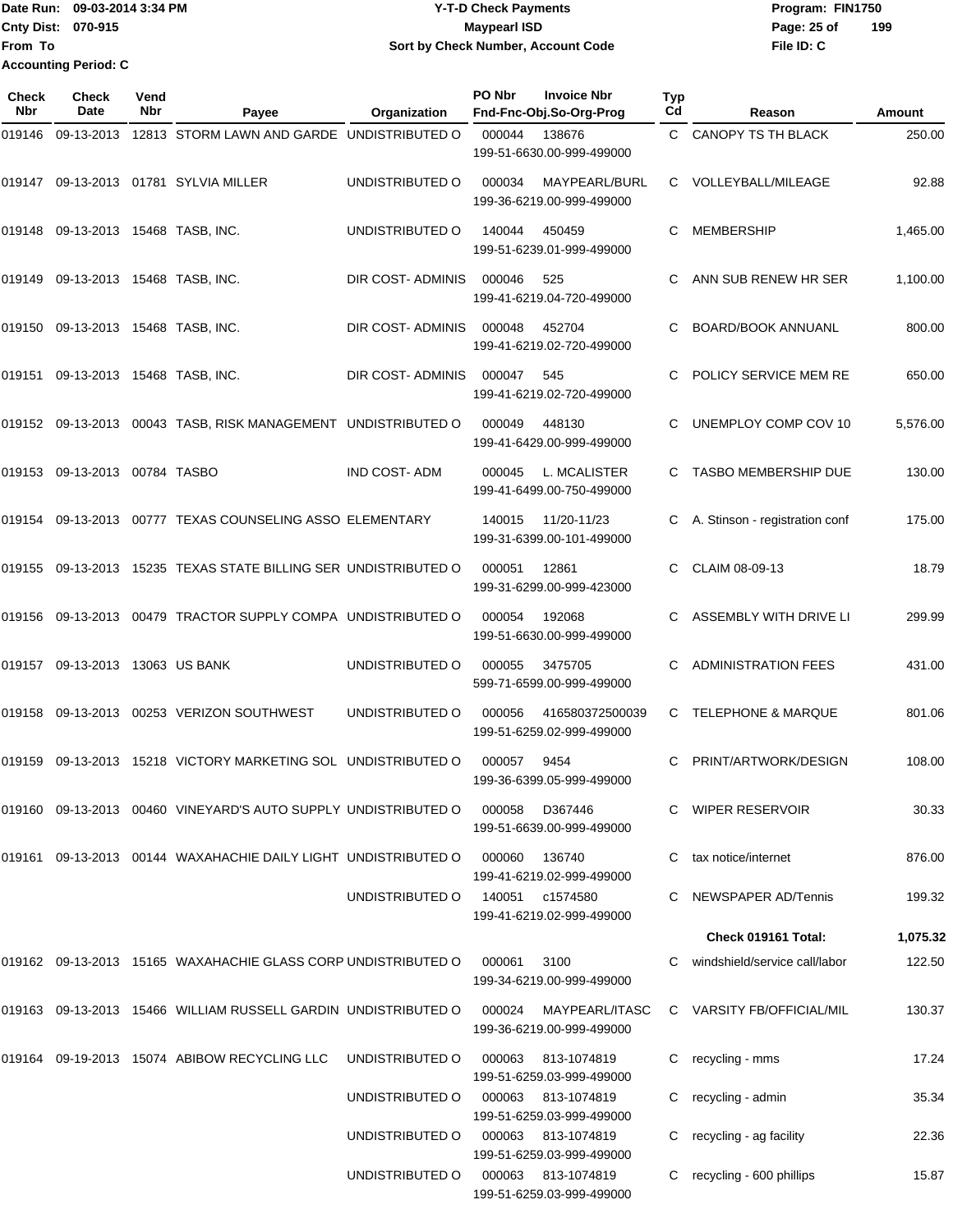|              | Date Run: 09-03-2014 3:34 PM<br><b>Cnty Dist:</b><br>070-915<br>From To |             |                                                           |                        | <b>Y-T-D Check Payments</b><br><b>Maypearl ISD</b> | Sort by Check Number, Account Code         |           | Program: FIN1750<br>Page: 26 of<br>File ID: C | 199           |
|--------------|-------------------------------------------------------------------------|-------------|-----------------------------------------------------------|------------------------|----------------------------------------------------|--------------------------------------------|-----------|-----------------------------------------------|---------------|
|              | <b>Accounting Period: C</b>                                             |             |                                                           |                        | PO Nbr                                             | <b>Invoice Nbr</b>                         |           |                                               |               |
| Check<br>Nbr | <b>Check</b><br>Date                                                    | Vend<br>Nbr | Payee                                                     | Organization           |                                                    | Fnd-Fnc-Obj.So-Org-Prog                    | Typ<br>Cd | Reason                                        | <b>Amount</b> |
|              |                                                                         |             |                                                           | UNDISTRIBUTED O        | 000063                                             | 813-1074819<br>199-51-6259.03-999-499000   | C         | recycling - Isk                               | 59.93         |
|              |                                                                         |             |                                                           |                        |                                                    |                                            |           | Check 019164 Total:                           | 150.74        |
| 019165       | 09-19-2013                                                              |             | 12211 ADVANCE PIERRE FOODS                                | <b>MAYPEARL JUNIOR</b> | 000064                                             | 965995<br>240-35-6341.00-041-499000        | С         | msic beef products                            | 76.00         |
|              |                                                                         |             |                                                           | <b>MAYPEARL JUNIOR</b> | 000064                                             | 963676<br>240-35-6341.00-041-499000        | С         | misc beef products                            | 137.00        |
|              |                                                                         |             |                                                           | <b>MAYPEARL JUNIOR</b> | 000064                                             | 966037<br>240-35-6341.00-041-499000        | С         | misc beef products                            | 137.00        |
|              |                                                                         |             |                                                           | <b>ELEMENTARY</b>      | 000064                                             | 963676<br>240-35-6341.00-101-499000        | С         | misc beef products                            | 137.00        |
|              |                                                                         |             |                                                           | <b>ELEMENTARY</b>      | 000064                                             | 966037<br>240-35-6341.00-101-499000        | С         | misc beef products                            | 137.28        |
|              |                                                                         |             |                                                           | <b>HIGH SCHOOL</b>     | 000064                                             | 966037<br>240-35-6341.01-001-499000        | С         | misc beef products                            | 137.00        |
|              |                                                                         |             |                                                           | <b>HIGH SCHOOL</b>     | 000064                                             | 963676<br>240-35-6341.01-001-499000        | С         | misc beef products                            | 137.28        |
|              |                                                                         |             |                                                           |                        |                                                    |                                            |           | Check 019165 Total:                           | 898.56        |
| 019166       |                                                                         |             | 09-19-2013 15209 AIR CLINIC ELLIS COUNTY LUNDISTRIBUTED O |                        | 140031                                             | 1095<br>199-51-6249.01-999-499000          | C         | OPEN PO/admin/pump                            | 100.00        |
|              |                                                                         |             |                                                           | UNDISTRIBUTED O        | 140031                                             | 1096<br>199-51-6249.01-999-499000          |           | OPEN PO/LSK/diag/labor                        | 84.95         |
|              |                                                                         |             |                                                           | UNDISTRIBUTED O        | 140031                                             | 1091<br>199-51-6249.01-999-499000          | C         | OPEN PO/Ag Bldg/cleaning                      | 150.00        |
|              |                                                                         |             |                                                           | UNDISTRIBUTED O        | 140031                                             | 1097<br>199-51-6249.01-999-499000          |           | OPEN PO/compress/kitchen                      | 350.00        |
|              |                                                                         |             |                                                           | UNDISTRIBUTED O        | 140031                                             | 1087<br>199-51-6249.01-999-499000          | С         | OPEN PO/main st/capps offi                    | 306.79        |
|              |                                                                         |             |                                                           | UNDISTRIBUTED O        | 140031                                             | 1093<br>199-51-6249.01-999-499000          | С         | <b>OPEN PO/diagnostic</b>                     | 119.90        |
|              |                                                                         |             |                                                           | UNDISTRIBUTED O        | 140031                                             | 1089<br>199-51-6249.01-999-499000          |           | C OPEN PO/MS/diagnostic                       | 119.90        |
|              |                                                                         |             |                                                           | UNDISTRIBUTED O        | 140031                                             | 1088<br>199-51-6249.01-999-499000          |           | C OPEN PO/HS/freon/diagnost                   | 369.92        |
|              |                                                                         |             |                                                           | UNDISTRIBUTED O        | 140031                                             | 1092<br>199-51-6249.01-999-499000          |           | OPEN PO/Ag Bldg/diag/part                     | 109.95        |
|              |                                                                         |             |                                                           | UNDISTRIBUTED O        | 140031                                             | 1090<br>199-51-6249.01-999-499000          |           | OPEN PO/Girls varsity/diagn                   | 109.95        |
|              |                                                                         |             |                                                           | UNDISTRIBUTED O        | 140031                                             | 1094<br>199-51-6249.01-999-499000          |           | OPEN PO/HS gym concessi                       | 124.95        |
|              |                                                                         |             |                                                           |                        |                                                    |                                            |           | Check 019166 Total:                           | 1,946.31      |
|              |                                                                         |             | 019167 09-19-2013 00004 ALERT SERVICES                    | UNDISTRIBUTED O        | 140001                                             | 49640800<br>199-36-6399.02-999-499000      | C.        | <b>KNEE BRACE</b>                             | 106.85        |
|              |                                                                         |             | 019168 09-19-2013 13654 ALLANA FINLAY                     | <b>MAYPEARL JUNIOR</b> | 140048                                             | REFUND-<br>199-11-6399.03-041-411000       |           | Supplies for Brain Games                      | 151.63        |
|              |                                                                         |             |                                                           | <b>MAYPEARL JUNIOR</b> | 140053                                             | REFUND-TRAVEL<br>199-11-6411.05-041-411000 |           | C Workshop                                    | 116.24        |
|              |                                                                         |             |                                                           | MAYPEARL JUNIOR        | 140053                                             | <b>REFUND</b>                              |           | C Workshop                                    | 116.24        |

199-36-6399.12-041-499000

**Check 019168 Total: 384.11**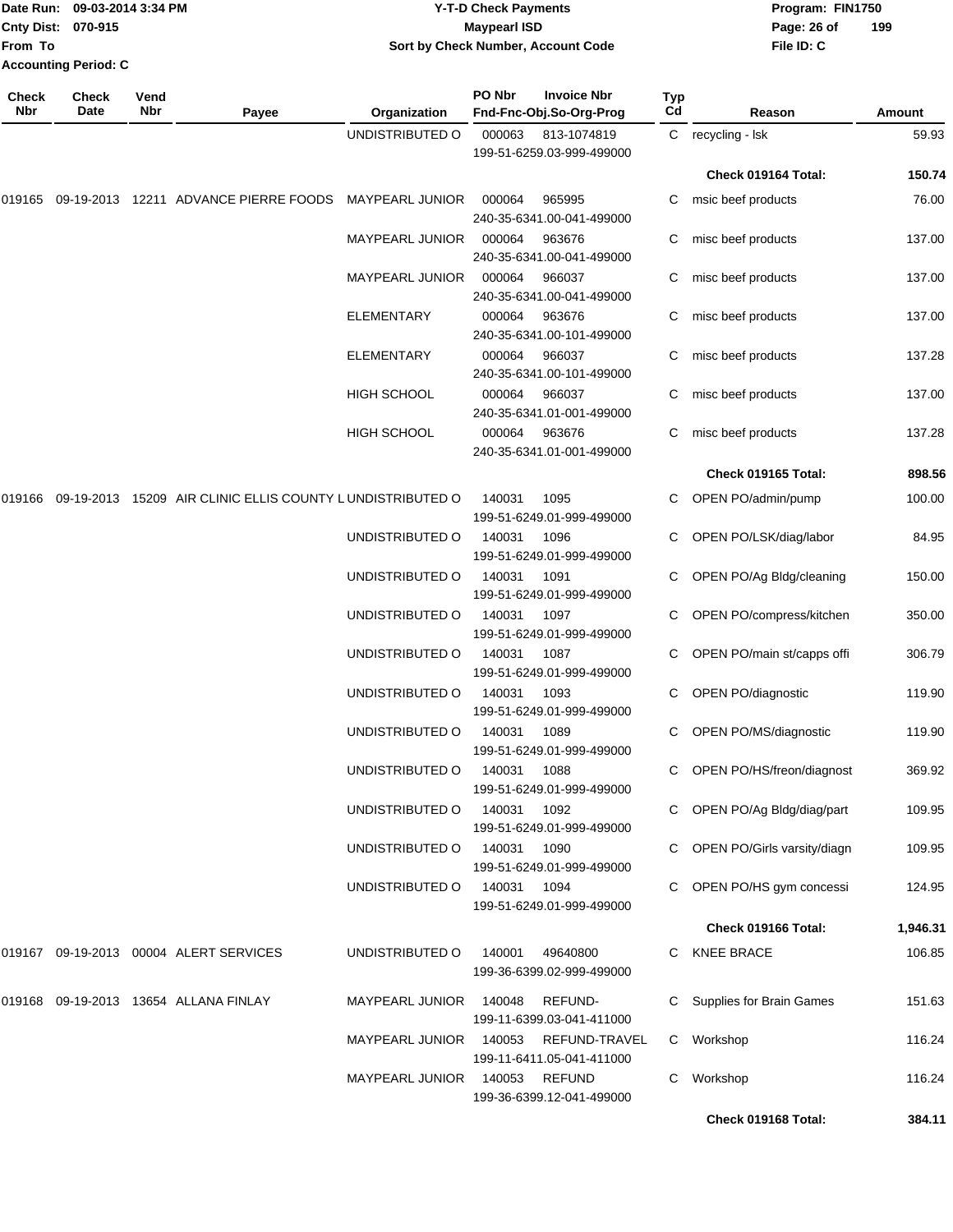Date Run: 09-03-2014 3:34 PM **Program:** FIN1750 **Cnty Dist:** 070-915 **Page: 27 of Page: 27 of File ID: C From To Y-T-D Check Payments 070-915 Maypearl ISD Sort by Check Number, Account Code Accounting Period: C**

**199**

| <b>Check</b><br>Nbr | <b>Check</b><br>Date | Vend<br>Nbr | Payee                                                          | Organization             | PO Nbr | <b>Invoice Nbr</b><br>Fnd-Fnc-Obj.So-Org-Prog       | <b>Typ</b><br>Cd | Reason                                     | Amount   |
|---------------------|----------------------|-------------|----------------------------------------------------------------|--------------------------|--------|-----------------------------------------------------|------------------|--------------------------------------------|----------|
| 019169              |                      |             | 09-19-2013 12797 ANDERSON EVENTS                               | <b>HIGH SCHOOL</b>       | 140002 | 5839520<br>199-36-6399.10-001-499000                | C.               | <b>HOMECOMING SUPPLIES</b>                 | 249.16   |
|                     |                      |             | 019170 09-19-2013 15247 ANTHONY JEFFERSON                      | UNDISTRIBUTED O          | 000077 | maypearl/venus<br>199-36-6219.00-999-499000         |                  | official - sub varsity/mileage             | 58.65    |
| 019171              |                      |             | 09-19-2013 01256 AT&T MOBILITY                                 | UNDISTRIBUTED O          | 000066 | 824711164-sept<br>199-52-6259.00-999-499000         |                  | Bus Cell 08-03-09-02-13                    | 124.72   |
|                     |                      |             | 019172 09-19-2013 00901 AVENUE FUEL DISTRIBUTO UNDISTRIBUTED O |                          | 000067 | 53289<br>199-34-6311.01-999-499000                  | C                | 1033 fuel                                  | 3,490.51 |
|                     |                      |             | 019173 09-19-2013 13185 BEST BUY GOV LLC                       | UNDISTRIBUTED O          | 140038 | 1397021<br>199-51-6639.03-999-499000                |                  | tv for board rm/2yr warranty               | 1,779.98 |
| 019174              |                      |             | 09-19-2013 15043 BLACKBOARD                                    | UNDISTRIBUTED O          | 140068 | 724773<br>199-11-6399.45-999-499000                 | C                | web hosting renewal/13-14 y                | 4,800.00 |
| 019175              |                      |             | 09-19-2013 00956 BORDENS, INC.                                 | MAYPEARL JUNIOR          | 000068 | 151818<br>240-35-6341.00-041-499000                 |                  | milk - middle school                       | 220.50   |
|                     |                      |             |                                                                | ELEMENTARY               | 000068 | 151818<br>240-35-6341.00-101-499000                 | С                | milk - elementary                          | 441.00   |
|                     |                      |             |                                                                | <b>HIGH SCHOOL</b>       | 000068 | 151818<br>240-35-6341.01-001-499000                 | C                | milk - hs                                  | 279.30   |
|                     |                      |             |                                                                |                          |        |                                                     |                  | Check 019175 Total:                        | 940.80   |
| 019176              |                      |             | 09-19-2013 13576 CANON FINANCIAL SERVIC HIGH SCHOOL            |                          | 000069 | 13084918<br>199-11-6269.00-001-411000               | C                | mtlh copier rental (2) hs                  | 841.50   |
|                     |                      |             |                                                                | MAYPEARL JUNIOR          | 000069 | 13084918<br>199-11-6269.00-041-411000               | C                | mthly copier rental (2) ms                 | 841.50   |
|                     |                      |             |                                                                | <b>ELEMENTARY</b>        | 000069 | 13084918<br>199-11-6269.00-101-411000               | С                | mthly copier rental-lsk                    | 420.75   |
|                     |                      |             |                                                                | ELEMENTARY               | 000069 | 13084918<br>199-11-6269.00-101-499000               | C                | mtlh copier rental -princ lsk              | 420.75   |
|                     |                      |             |                                                                | <b>DIR COST- ADMINIS</b> | 000069 | 13084918<br>199-41-6249.00-720-499000               | С                | mthly copier rental -adm                   | 420.77   |
|                     |                      |             |                                                                |                          |        |                                                     |                  | Check 019176 Total:                        | 2,945.27 |
|                     |                      |             | 019177    09-19-2013    00871    CARD SERVICE CENTER           | UNDISTRIBUTED O          | 140067 | 199-11-6639.50-999-499000                           |                  | 24692167A00GL4V C Hardware replace/Netgear | 49.90    |
|                     |                      |             |                                                                | <b>ADMINISTRATIVE</b>    |        | 000070 24493986X6122FY<br>199-41-6499.04-701-499000 |                  | C ref PO 131540/lunch                      | 34.53    |
|                     |                      |             |                                                                | UNDISTRIBUTED O          |        | 000070 24445746Y2XF4SZ<br>199-53-6399.05-999-499000 |                  | C ref PO 131541/office supplie             | 249.43   |
|                     |                      |             |                                                                |                          |        |                                                     |                  | Check 019177 Total:                        | 333.86   |
|                     |                      |             | 019178 09-19-2013 15058 CASTLEBERRY HIGH SCHO HIGH SCHOOL      |                          | 140080 | VB 09-28-13<br>199-36-6499.05-001-499000            |                  | JV Volleyball Tournament                   | 150.00   |
|                     |                      |             | 019179 09-19-2013 15282 COLORADO BOXED BEEF C UNDISTRIBUTED O  |                          | 000071 | 6474081<br>240-35-6344.00-999-499000                | С                | commodities                                | 77.14    |
|                     |                      |             | 019180 09-19-2013 00235 CORSICANA ISD                          | <b>HIGH SCHOOL</b>       | 140063 | 11/14-11/16<br>199-36-6499.05-001-499000            |                  | Jane Blitz Girls Basketball                | 275.00   |
|                     |                      |             | 019181 09-19-2013 15469 CURTIS E. MANNING                      | UNDISTRIBUTED O          | 000083 | MAYPEARL/ITALY<br>199-36-6219.00-999-499000         | C.               | official - sub varsity/mileage             | 68.48    |
|                     |                      |             | 019182 09-19-2013 14020 DALLAS COUNTY SCHOOLS UNDISTRIBUTED O  |                          | 140066 | 9542378<br>199-11-6399.45-999-499000                |                  | DCS video renewal                          | 1,290.00 |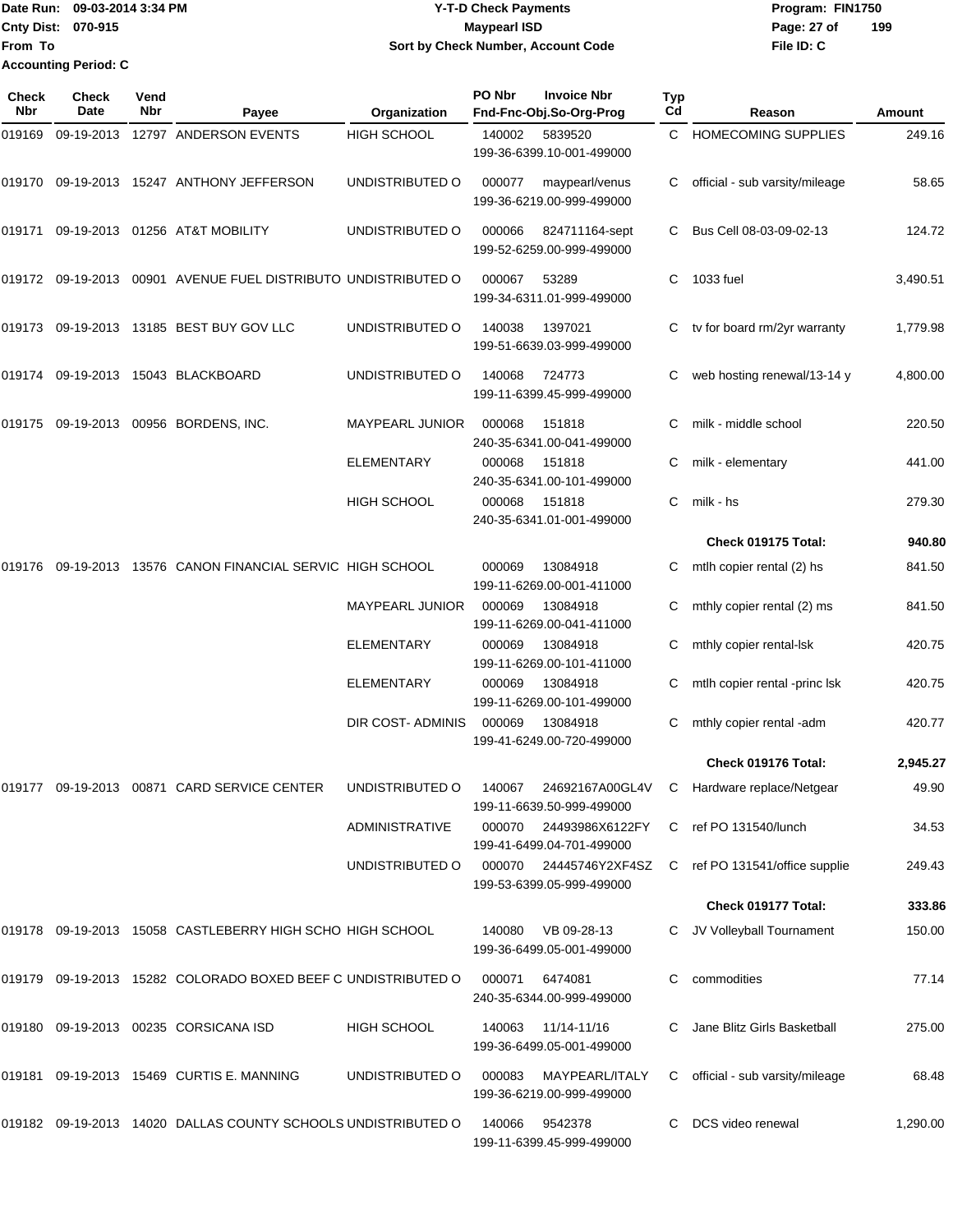|                             | Date Run: 09-03-2014 3:34 PM | <b>Y-T-D Check Payments</b>        | Program: FIN1750 |     |
|-----------------------------|------------------------------|------------------------------------|------------------|-----|
| <b>Cnty Dist: 070-915</b>   |                              | <b>Mavpearl ISD</b>                | Page: 28 of      | 199 |
| <b>From To</b>              |                              | Sort by Check Number, Account Code | File ID: C       |     |
| <b>Accounting Period: C</b> |                              |                                    |                  |     |

| <b>Check</b><br><b>Nbr</b> | <b>Check</b><br>Date          | Vend<br>Nbr | Payee                                                  | Organization           | PO Nbr        | <b>Invoice Nbr</b><br>Fnd-Fnc-Obj.So-Org-Prog | Typ<br>Cd | Reason                      | <b>Amount</b> |
|----------------------------|-------------------------------|-------------|--------------------------------------------------------|------------------------|---------------|-----------------------------------------------|-----------|-----------------------------|---------------|
| 019183                     | 09-19-2013                    |             | 00031 DE SOTO JANITORIAL SUPP UNDISTRIBUTED O          |                        | 140017        | 153539<br>199-51-6319.01-999-499000           |           | C Open PO                   | 777.85        |
|                            |                               |             | 019184 09-19-2013 00242 DEMCO, INC.                    | <b>MAYPEARL JUNIOR</b> | 140011        | 5076156<br>199-11-6399.07-041-411000          |           | Laminator Film              | 409.08        |
| 019185                     |                               |             | 09-19-2013 14884 DIRECT SERVICE COMPAN UNDISTRIBUTED O |                        | 000072        | 58250<br>199-51-6249.00-999-499000            |           | S/N 1HC72061 test           | 250.00        |
|                            |                               |             |                                                        | UNDISTRIBUTED O        | 000072        | 58381<br>199-51-6249.00-999-499000            | C         | repair copper line/mech roo | 1,369.18      |
|                            |                               |             |                                                        | UNDISTRIBUTED O        | 000072        | 58364<br>199-51-6249.00-999-499000            |           | repair/athletic field house | 364.19        |
|                            |                               |             |                                                        | UNDISTRIBUTED O        | 000072        | 58486<br>199-51-6249.00-999-499000            | С         | indoor golf bldg            | 207.25        |
|                            |                               |             |                                                        | UNDISTRIBUTED O        | 000072        | 61164<br>199-51-6249.00-999-499000            |           | walk in freezer repair      | 313.83        |
|                            |                               |             |                                                        | UNDISTRIBUTED O        | 000072        | 58340<br>199-51-6249.00-999-499000            |           | furnish/install pump hs     | 1,484.95      |
|                            |                               |             |                                                        |                        |               |                                               |           | Check 019185 Total:         | 3,989.40      |
|                            |                               |             | 019186 09-19-2013 12186 ELLIOTT ELECTRIC               | UNDISTRIBUTED O        | 140018        | 09-49019-01<br>199-51-6319.02-999-499000      | C         | Open PO                     | 55.24         |
|                            |                               |             | 019187 09-19-2013 15127 GLEN ROSE HS                   | <b>HIGH SCHOOL</b>     | 140064        | 09/13/13<br>199-36-6499.05-001-499000         |           | PO Created by Req: 001638   | 170.00        |
| 019188                     |                               |             | 09-19-2013  12005  GLEN ROSE ISD                       | <b>MAYPEARL JUNIOR</b> | 140082        | ENTRY FEE 09/28<br>199-36-6499.00-041-499000  |           | C JH Volleyball Tournament  | 300.00        |
|                            |                               |             |                                                        | <b>HIGH SCHOOL</b>     | 140077        | 08/22-08/24<br>199-36-6499.05-001-499000      | C.        | Volleyball Tourney          | 250.00        |
|                            |                               |             |                                                        |                        |               |                                               |           | Check 019188 Total:         | 550.00        |
| 019189                     |                               |             | 09-19-2013 14120 HARRIS COMPUTER SYSTE DISTRICT WIDE   |                        | 000092        | XT00082704<br>240-00-5749.00-000-400000       |           | EZschlpay transfee08/01-08/ | 43.75         |
| 019190                     |                               |             | 09-19-2013 14935 HEART OF TEXAS PRODUC MAYPEARL JUNIOR |                        | 000075        | 371201<br>240-35-6341.00-041-499000           | C         | fresh produce - ms          | 275.00        |
|                            |                               |             |                                                        | ELEMENTARY             | 000075 371895 | 240-35-6341.00-101-499000                     |           | C fresh produce - elem      | 69.50         |
|                            |                               |             |                                                        | ELEMENTARY             | 000075 371511 | 240-35-6341.00-101-499000                     |           | C fresh produce - elem      | 262.00        |
|                            |                               |             |                                                        | ELEMENTARY             | 000075 371773 | 240-35-6341.00-101-499000                     |           | C fresh produce - elem      | 207.25        |
|                            |                               |             |                                                        | ELEMENTARY             | 000075        | 371748<br>240-35-6341.00-101-499000           |           | C fresh produce - elem      | 120.25        |
|                            |                               |             |                                                        | <b>HIGH SCHOOL</b>     | 000075        | 371896<br>240-35-6341.01-001-499000           |           | C fresh produce - hs        | 126.00        |
|                            |                               |             |                                                        | <b>HIGH SCHOOL</b>     | 000075        | 371200<br>240-35-6341.01-001-499000           |           | C fresh produce - hs        | 450.10        |
|                            |                               |             |                                                        | <b>HIGH SCHOOL</b>     | 000075        | 371512<br>240-35-6341.01-001-499000           |           | C fresh produce - hs        | 149.75        |
|                            |                               |             |                                                        | HIGH SCHOOL            | 000075 371774 | 240-35-6341.01-001-499000                     |           | C fresh produce - hs        | 154.75        |
|                            |                               |             |                                                        |                        |               |                                               |           | Check 019190 Total:         | 1,814.60      |
|                            | 019191 09-19-2013 00243 HILCO |             |                                                        | UNDISTRIBUTED O        | 000076        | 4706839800 - 09<br>199-51-6259.04-999-499000  | C.        | electric - marque           | 59.57         |
|                            |                               |             |                                                        | UNDISTRIBUTED O        | 000076        | 4705273700 - 09<br>199-51-6259.04-999-499000  |           | C electric - fuel tank      | 30.63         |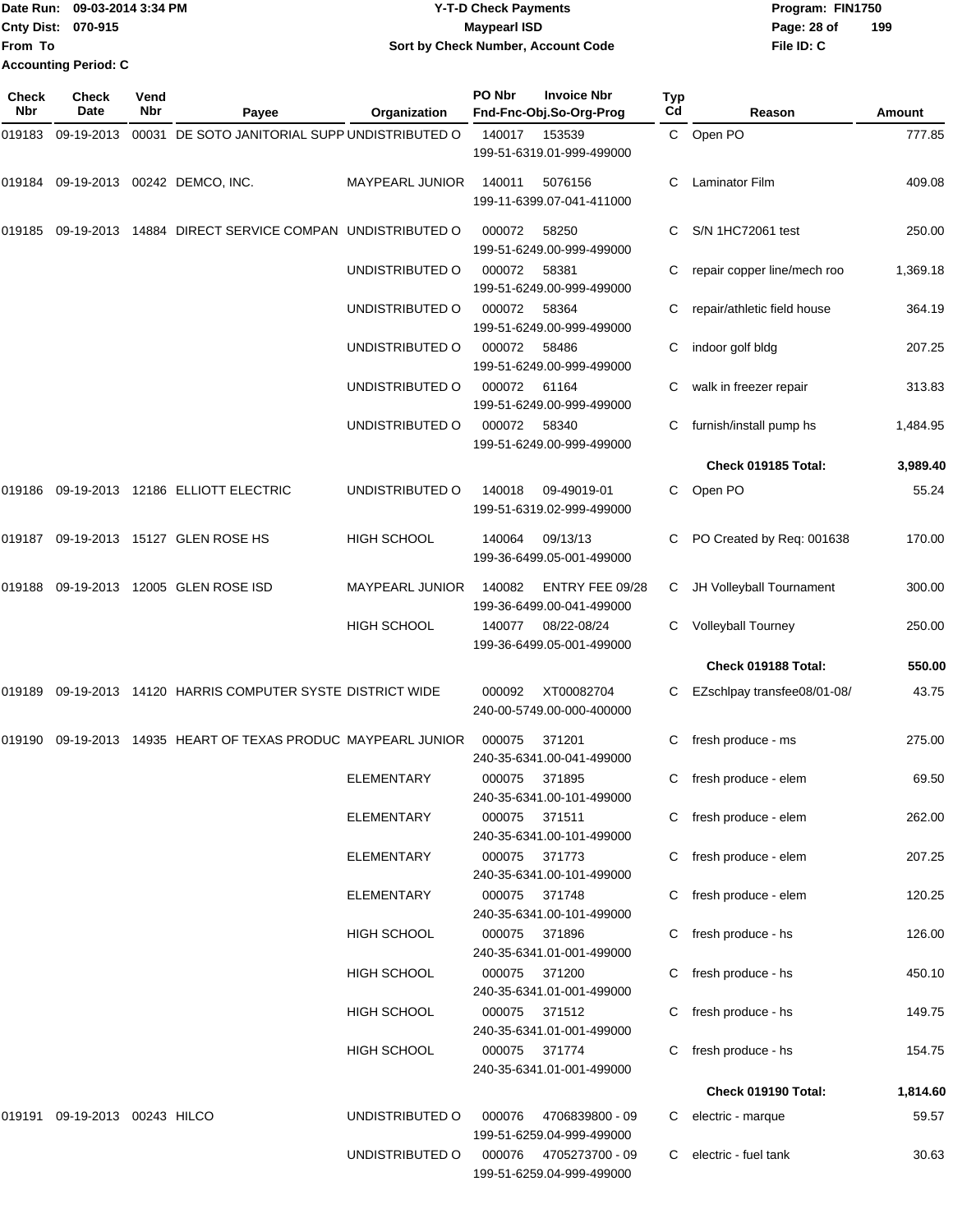### Date Run: 09-03-2014 3:34 PM **Program:** FIN1750 **Cnty Dist:** 070-915 **Page: 29 of MaypearI ISD Page: 29 of Y-T-D Check Payments 070-915 Maypearl ISD Sort by Check Number, Account Code**

| <b>Check</b><br>Nbr | Check<br>Date                     | Vend<br><b>Nbr</b> | Payee                                                          | Organization           | PO Nbr | <b>Invoice Nbr</b><br>Fnd-Fnc-Obj.So-Org-Prog | <b>Typ</b><br>Cd | Reason                         | Amount    |
|---------------------|-----------------------------------|--------------------|----------------------------------------------------------------|------------------------|--------|-----------------------------------------------|------------------|--------------------------------|-----------|
|                     |                                   |                    |                                                                | UNDISTRIBUTED O        | 000076 | 4705171500 - 09<br>199-51-6259.04-999-499000  |                  | C electric - security light    | 31.68     |
|                     |                                   |                    |                                                                | UNDISTRIBUTED O        | 000076 | 4705335301 - 09<br>199-51-6259.04-999-499000  | C                | electric - mms                 | 3,882.07  |
|                     |                                   |                    |                                                                | UNDISTRIBUTED O        | 000076 | 4602266500 - 09<br>199-51-6259.04-999-499000  |                  | electric - athletic facility   | 1,340.55  |
|                     |                                   |                    |                                                                | UNDISTRIBUTED O        | 000076 | 4706312901 - 09<br>199-51-6259.04-999-499000  | C.               | electric - Isk                 | 4,512.63  |
|                     |                                   |                    |                                                                | UNDISTRIBUTED O        | 000076 | 4602563301 - 09<br>199-51-6259.04-999-499000  | C.               | electric - hs                  | 3,481.92  |
|                     |                                   |                    |                                                                | UNDISTRIBUTED O        | 000076 | 4706783900 - 09<br>199-51-6259.78-999-422000  |                  | electric - ag facility         | 670.02    |
|                     |                                   |                    |                                                                |                        |        |                                               |                  | Check 019191 Total:            | 14,009.07 |
|                     |                                   |                    | 019192 09-19-2013 15473 JAMES B. RILEY                         | UNDISTRIBUTED O        | 000087 | maypearl homeco<br>199-36-6219.00-999-499000  |                  | C VARSITY FB/CLOCK/SCOR        | 25.00     |
|                     |                                   |                    | 019193 09-19-2013 15472 JOHN HATLEY                            | UNDISTRIBUTED O        | 000074 | maypearl/venus<br>199-36-6219.00-999-499000   |                  | official - sub varsity/mileage | 50.00     |
|                     | 019194 09-19-2013 00184 KEENE ISD |                    |                                                                | <b>HIGH SCHOOL</b>     | 140062 | maypearl/keene<br>199-36-6499.05-001-499000   | C.               | <b>Cross Country Meet</b>      | 100.00    |
|                     |                                   |                    | 019195 09-19-2013 15264 KURZ AND COMPANY                       | <b>MAYPEARL JUNIOR</b> | 000078 | 304112400017<br>240-35-6341.00-041-499000     |                  | bread products                 | 16.33     |
|                     |                                   |                    |                                                                | <b>HIGH SCHOOL</b>     | 000078 | 304112400018<br>240-35-6341.01-001-499000     |                  | bread products                 | 94.33     |
|                     |                                   |                    |                                                                |                        |        |                                               |                  | Check 019195 Total:            | 110.66    |
| 019196              |                                   |                    | 09-19-2013 01048 LABATT FOOD SERVICE                           | <b>MAYPEARL JUNIOR</b> | 000079 | 08253311                                      | C                | groceries - mms                | 485.03    |
|                     |                                   |                    |                                                                |                        |        | 240-35-6341.00-041-499000                     |                  |                                |           |
|                     |                                   |                    |                                                                | MAYPEARL JUNIOR        | 000079 | 08188592<br>240-35-6341.00-041-499000         | С                | groceries - mms                | 636.76    |
|                     |                                   |                    |                                                                | <b>ELEMENTARY</b>      | 000079 | 08188591<br>240-35-6341.00-101-499000         | C                | groceries - Isk                | 1,597.19  |
|                     |                                   |                    |                                                                | <b>ELEMENTARY</b>      | 000079 | 08253310<br>240-35-6341.00-101-499000         | C                | groceries - Isk                | 926.84    |
|                     |                                   |                    |                                                                | <b>HIGH SCHOOL</b>     | 000079 | 08188593<br>240-35-6341.01-001-499000         | C.               | groceries - hs                 | 1,529.19  |
|                     |                                   |                    |                                                                | <b>HIGH SCHOOL</b>     |        | 000079 08253312<br>240-35-6341.01-001-499000  |                  | groceries - hs                 | 1,625.42  |
|                     |                                   |                    |                                                                |                        |        |                                               |                  | Check 019196 Total:            | 6,800.43  |
|                     |                                   |                    | 019197 09-19-2013 14204 LANDMARK EQUIPMENT RE UNDISTRIBUTED O  |                        | 000080 | rw7826 01<br>199-51-6319.03-999-499000        |                  | C rental - 09/05 - 09/10/13    | 895.20    |
|                     |                                   |                    | 019198 09-19-2013 15474 LAURA POTTER                           | <b>DISTRICT WIDE</b>   | 000093 | Ethan/Eli Harri<br>240-00-5751.00-000-400000  |                  | C refund school lunch acct     | 33.03     |
|                     |                                   |                    | 019199 09-19-2013 15462 LEE'S KEYS                             | UNDISTRIBUTED O        | 000081 | 000517<br>199-51-6249.00-999-499000           |                  | C KEYS/LOCK/PADLOCK/hs/        | 390.40    |
|                     |                                   |                    | 019200 09-19-2013 00067 LEIGHANNE MCALISTER                    | DIR COST-ADMINIS       | 140083 | REFUND-TRAVEL<br>199-41-6411.01-720-499000    |                  | C PO Created by Req: 001659    | 57.60     |
|                     |                                   |                    | 019201 09-19-2013 00060 LUCKIES AUTO AND TRUCK UNDISTRIBUTED O |                        | 140032 | 000079040<br>199-34-6219.00-999-499000        | C.               | OPEN PO/auto repair            | 250.00    |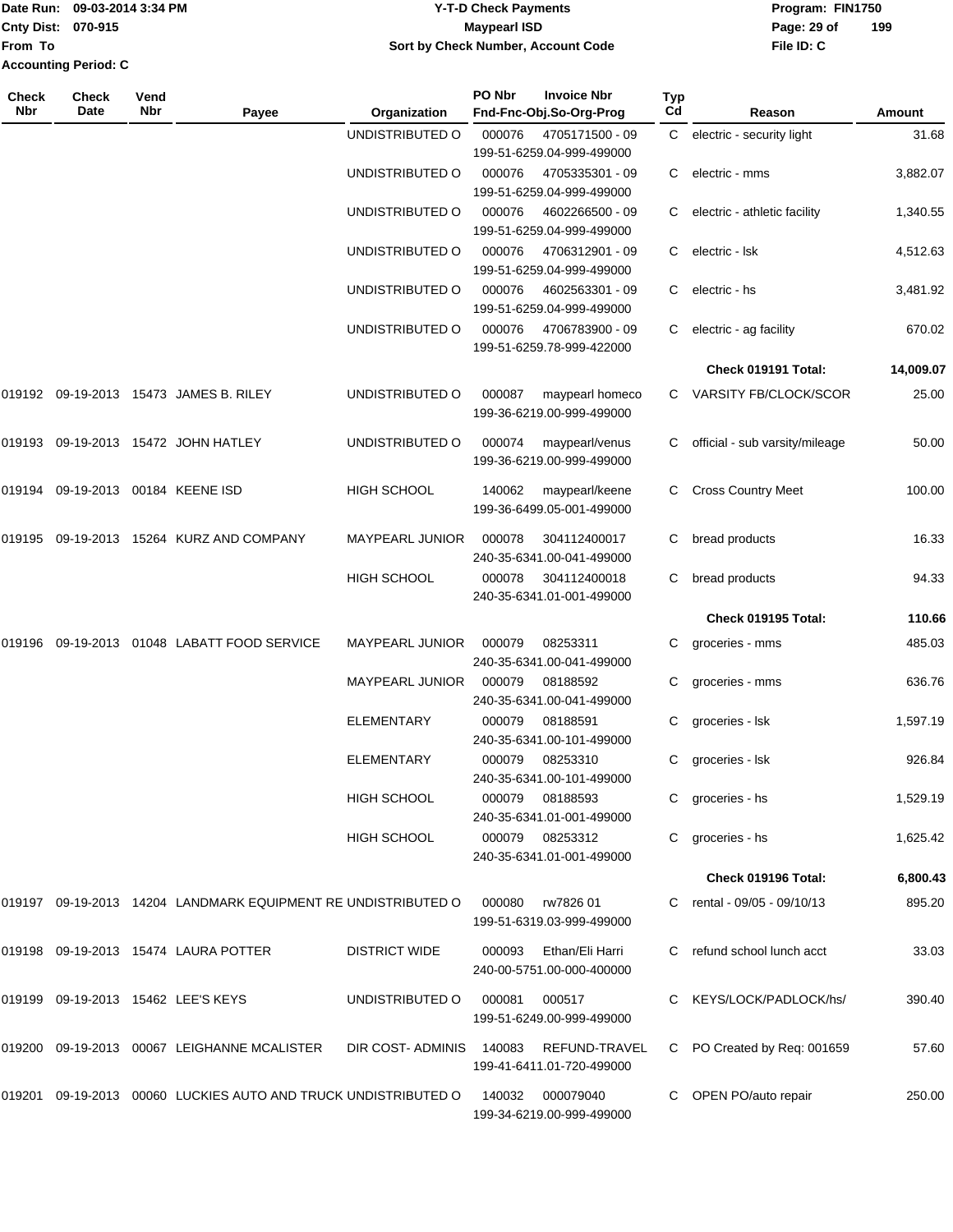|                             | IDate Run: 09-03-2014 3:34 PM | <b>Y-T-D Check Payments</b>        | Program: FIN1750 |     |
|-----------------------------|-------------------------------|------------------------------------|------------------|-----|
| Cnty Dist: 070-915          |                               | <b>Maypearl ISD</b>                | Page: 30 of      | 199 |
| From To                     |                               | Sort by Check Number, Account Code | File ID: C       |     |
| <b>Accounting Period: C</b> |                               |                                    |                  |     |

| Check<br>Nbr | <b>Check</b><br>Date     | Vend<br>Nbr | Payee                                                         | Organization           | PO Nbr | <b>Invoice Nbr</b><br>Fnd-Fnc-Obj.So-Org-Prog                    | Typ<br>Cd | Reason                             | Amount   |
|--------------|--------------------------|-------------|---------------------------------------------------------------|------------------------|--------|------------------------------------------------------------------|-----------|------------------------------------|----------|
| 019202       | 09-19-2013               |             | 00297 NARDONE BROS. BAKING C MAYPEARL JUNIOR                  |                        | 000084 | 110361<br>240-35-6341.00-041-499000                              |           | C pizza                            | 149.72   |
|              |                          |             |                                                               | <b>ELEMENTARY</b>      | 000084 | 110361                                                           | С         | pizza                              | 149.72   |
|              |                          |             |                                                               | <b>HIGH SCHOOL</b>     | 000084 | 240-35-6341.00-101-499000<br>110361<br>240-35-6341.01-001-499000 | С         | pizza                              | 149.72   |
|              |                          |             |                                                               |                        |        |                                                                  |           | Check 019202 Total:                | 449.16   |
| 019203       |                          |             | 09-19-2013 14226 NIMCO, INC.                                  | <b>MAYPEARL JUNIOR</b> | 140039 | 440472<br>199-31-6399.00-041-499000                              | С         | Red Ribbon/prices                  | 284.57   |
| 019204       |                          |             | 09-19-2013 12436 PAM WILSON                                   | DIR COST- ADMINIS      | 140090 | REFUND-TRAVEL<br>199-41-6411.01-720-499000                       | С         | mileage/TRAQS training             | 53.30    |
| 019205       |                          |             | 09-19-2013 15059 PEASTER HIGH SCHOOL                          | <b>HIGH SCHOOL</b>     | 140079 | VB 0905-0907<br>199-36-6499.05-001-499000                        | С         | <b>Volleyball Tournament Entry</b> | 185.00   |
| 019206       |                          |             | 09-19-2013 00854 PURCHASE POWER                               | UNDISTRIBUTED O        | 000086 | 15614051884-09<br>199-41-6399.02-999-499000                      | С         | postage refill 09/2013             | 1,000.00 |
| 019207       |                          |             | 09-19-2013 15471 QUANSETTA W. GRIMA                           | UNDISTRIBUTED O        | 000073 | maypear/venus<br>199-36-6219.00-999-499000                       | С         | official - sub varsity/mileage     | 70.17    |
| 019208       |                          |             | 09-19-2013 15299 RB DESIGN                                    | UNDISTRIBUTED O        | 000088 | 2158<br>240-35-6342.00-999-499000                                | C         | child nutrition t-shirts           | 176.00   |
| 019209       |                          |             | 09-19-2013 13799 REGINAL ALBERT                               | UNDISTRIBUTED O        | 000065 | maypearl/venus<br>199-36-6219.00-999-499000                      | С         | official - sub varsity/mileage     | 60.34    |
| 019210       |                          |             | 09-19-2013  01291  REGION 7 UIL MUSIC                         | <b>HIGH SCHOOL</b>     | 140088 | entry fee<br>199-11-6499.01-001-411000                           | С         | marching band UIL entry fee        | 280.00   |
| 019211       | 09-19-2013 13150 RIDDELL |             |                                                               | UNDISTRIBUTED O        | 140004 | 60226491<br>199-36-6399.02-999-499000                            | C         | FB helmet/shoulder pads            | 411.03   |
|              |                          |             |                                                               | MAYPEARL JUNIOR        | 140081 | entry fee 0921<br>199-36-6499.00-041-499000                      | С         | JH Volleyball Tournament           | 300.00   |
| 019213       |                          |             | 09-19-2013 15246 SUNRISE ROTARY                               | <b>HIGH SCHOOL</b>     | 140078 | entry fee 08/05<br>199-36-6499.05-001-499000                     |           | Varsity Volleyball Tourname        | 200.00   |
|              |                          |             | 019214 09-19-2013 12471 TEXAS DEPARTMENT OF P ADMINISTRATIVE  |                        | 000089 | crs201308020754<br>199-41-6219.10-701-499000                     | C.        | clearinghouse record retriev       | 20.00    |
|              |                          |             | 019215 09-19-2013 00218 THE COWBOY BANK OF TE UNDISTRIBUTED O |                        | 140102 | open gas card<br>199-34-6311.01-999-499000                       | С         | gas/district travel                | 500.00   |
| 019216       |                          |             | 09-19-2013 13497 THE LINCOLN NAT. LIFE INS UNDISTRIBUTED O    |                        | 000082 | TASBMISDBL5955<br>199-41-6429.01-999-499000                      | C         | coverage 10-01-10-31-13            | 781.00   |
|              |                          |             | 019217 09-19-2013 15211 THOMAS SOUTHALL ELECT UNDISTRIBUTED O |                        | 000090 | 09032013<br>199-51-6249.00-999-499000                            | С         | repairs/district                   | 680.00   |
| 019218       |                          |             | 09-19-2013 01049 THYSSENKRUPP ELEVATO UNDISTRIBUTED O         |                        | 140026 | 3000696017<br>199-51-6319.02-999-499000                          |           | elevator 0901-0930 HS              | 289.50   |
|              |                          |             |                                                               | UNDISTRIBUTED O        | 140026 | 3000696018<br>199-51-6319.02-999-499000                          |           | elevator 0901-0930 lsk             | 289.50   |
|              |                          |             |                                                               |                        |        |                                                                  |           | Check 019218 Total:                | 579.00   |
| 019219       |                          |             | 09-19-2013  00781  TYSON FOOD, INC                            | <b>MAYPEARL JUNIOR</b> | 000091 | 9743010<br>240-35-6341.00-041-499000                             | С         | chicken products - ms              | 244.00   |
|              |                          |             |                                                               | <b>ELEMENTARY</b>      | 000091 | 9743010<br>240-35-6341.00-101-499000                             | C         | chicken products - Isk             | 245.16   |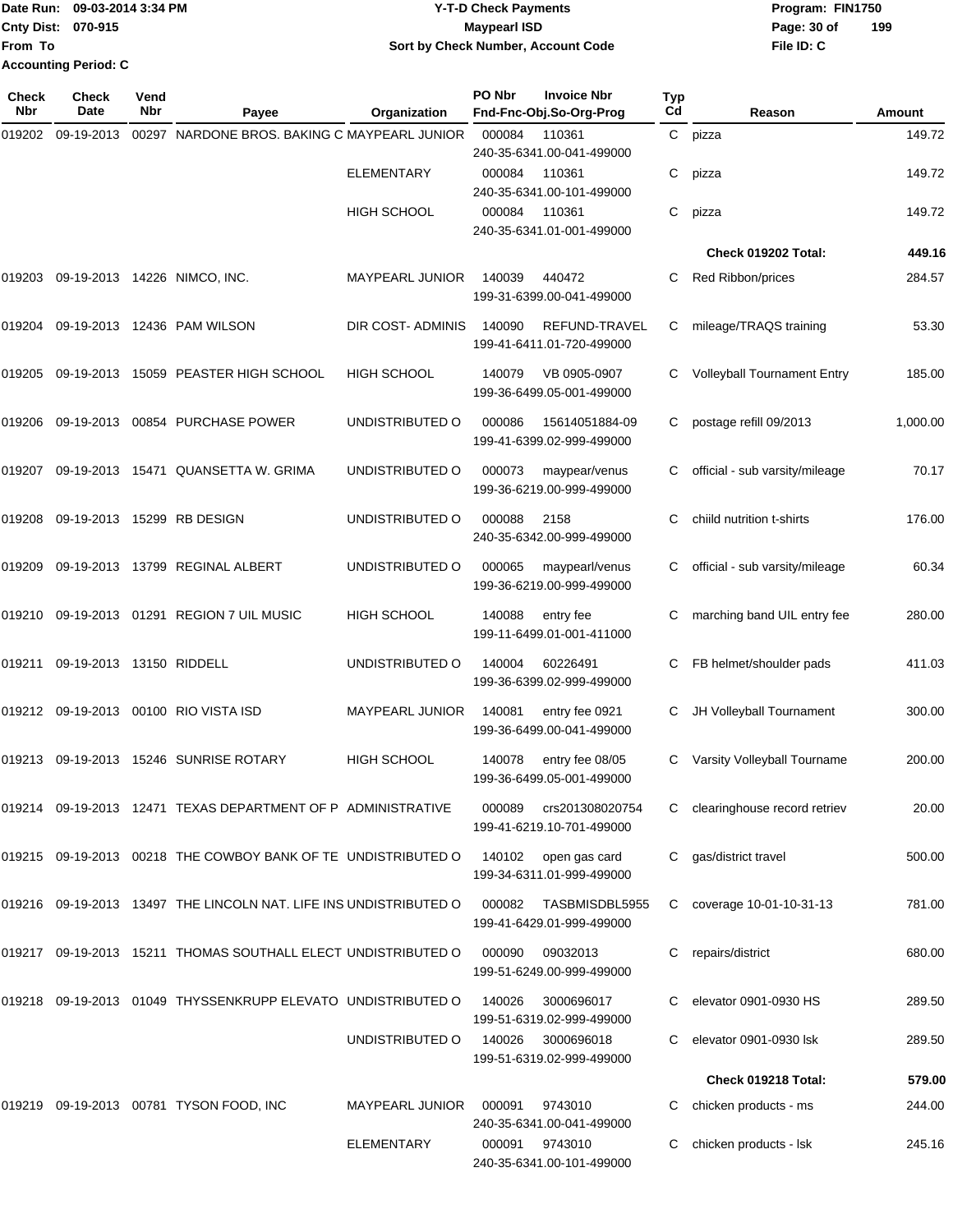### Date Run: 09-03-2014 3:34 PM **Program:** FIN1750 **Cnty Dist:** 070-915 **Page: 31 of Page: 31 of Y-T-D Check Payments 070-915 Maypearl ISD Sort by Check Number, Account Code**

| Check<br>Nbr | <b>Check</b><br>Date      | Vend<br><b>Nbr</b> | Payee                                                            | Organization       | PO Nbr | <b>Invoice Nbr</b><br>Fnd-Fnc-Obj.So-Org-Prog | <b>Typ</b><br>Cd | Reason                         | Amount   |
|--------------|---------------------------|--------------------|------------------------------------------------------------------|--------------------|--------|-----------------------------------------------|------------------|--------------------------------|----------|
|              |                           |                    |                                                                  | <b>HIGH SCHOOL</b> | 000091 | 9743010<br>240-35-6341.01-001-499000          | C                | chicken products - hs          | 244.00   |
|              |                           |                    |                                                                  |                    |        |                                               |                  | Check 019219 Total:            | 733.16   |
| 019220       | 09-19-2013                |                    | 00298 WHITNEY ISD                                                | HIGH SCHOOL        | 140065 | entry fee 09/25<br>199-36-6499.05-001-499000  | C                | Whitney XC Meet                | 220.00   |
| 019221       | 09-26-2013 00391 ACT PLAN |                    |                                                                  | <b>HIGH SCHOOL</b> | 140115 | 265454378<br>199-31-6399.01-001-421000        | C                | PLAN Testing 10th grade        | 650.00   |
|              |                           |                    |                                                                  | <b>HIGH SCHOOL</b> | 140115 | 265454378<br>199-31-6399.01-001-499000        | C                | PLAN Testing 10th grade        | 450.75   |
|              |                           |                    |                                                                  |                    |        |                                               |                  | Check 019221 Total:            | 1,100.75 |
|              | 019222 09-26-2013         |                    | 13799 REGINAL ALBERT                                             | UNDISTRIBUTED O    | 000094 | mayp/sunnyvale<br>199-36-6219.00-999-499000   | C                | offical-sub varsity/mileage    | 60.00    |
| 019223       | 09-26-2013                |                    | 12185 AMPLIFY EDUCATION, INC. UNDISTRIBUTED O                    |                    | 140069 | 38588<br>199-11-6399.45-999-499000            | С                | renewal mclass/software sub    | 1,625.00 |
| 019224       |                           |                    | 09-26-2013 13663 ARTS EDUCATION IDEAS                            | <b>ELEMENTARY</b>  | 140084 | 25833<br>199-11-6399.13-101-411000            | С                | music memory/pkg/cd            | 187.00   |
| 019225       |                           |                    | 09-26-2013 00677 ASW ENTERPRISES                                 | <b>ELEMENTARY</b>  | 140085 | 24343<br>199-11-6399.13-101-411000            | С                | computer spelling tests/cds    | 104.40   |
| 019226       | 09-26-2013                |                    | 15355 BRYAN COLLEGE STATION HIGH SCHOOL                          |                    | 140128 | dominique powel<br>199-36-6499.05-001-499000  | C                | Girls BB Tourney Remaining     | 100.00   |
| 019227       |                           |                    | 09-26-2013 15477 SCOTT COTTON                                    | UNDISTRIBUTED O    | 000095 | mayp/sunnyvale<br>199-36-6219.00-999-499000   | C                | official - sub varsity/mileage | 73.22    |
| 019228       | 09-26-2013                |                    | 15479 DECATUR HIGH SCHOOL                                        | <b>HIGH SCHOOL</b> | 140129 | fee/1212-1214<br>199-36-6499.05-001-499000    |                  | Boys Varsity Basketball Tour   | 200.00   |
| 019229       | 09-26-2013                |                    | 15241 DALLAS DEES                                                | <b>HIGH SCHOOL</b> | 140117 | refund/supplies<br>199-11-6399.22-001-411000  | C                | refund/invoice 31187           | 158.75   |
| 019230       | 09-26-2013                |                    | 14952 DOWN SYNDROME GUILD OMAYPEARL JUNIOR                       |                    | 140094 | austin/hopkins<br>199-11-6411.00-041-423000   | С                | Down Syndrome Guild            | 80.00    |
|              |                           |                    | 019231 09-26-2013 00557 EPS/School Specialty Literacy ELEMENTARY |                    | 140047 | 10743539<br>199-11-6399.00-101-423000         | С                | touchphonics student wb        | 97.90    |
|              |                           |                    | 019232 09-26-2013 00315 EPS/School Specialty Literacy ELEMENTARY |                    | 140073 | 10744601<br>199-11-6399.06-101-424000         | С                | dyslexia student books/teach   | 681.67   |
| 019233       | 09-26-2013 15210 FED EX   |                    |                                                                  | UNDISTRIBUTED O    | 000096 | 2-405-74682<br>199-36-6399.05-999-499000      | С                | overnight return/coach.com     | 168.39   |
|              |                           |                    | 019234 09-26-2013 00040 FLATT STATIONERS, INC.                   | <b>ELEMENTARY</b>  | 140091 | 241103-00<br>199-11-6399.11-101-411000        | С                | Maldonado/supplies             | 273.02   |
|              |                           |                    |                                                                  | <b>ELEMENTARY</b>  | 140101 | 241216-00<br>199-31-6399.00-101-499000        | С                | supplies/stinson               | 68.94    |
|              |                           |                    |                                                                  |                    |        |                                               |                  | Check 019234 Total:            | 341.96   |
| 019235       |                           |                    | 09-26-2013 13743 DON FORD                                        | UNDISTRIBUTED O    | 000097 | maypearl/whitne<br>199-36-6219.00-999-499000  |                  | official-JV/VB/line judge/mile | 96.25    |
| 019236       |                           |                    | 09-26-2013 00626 GALE GROUP                                      | <b>HIGH SCHOOL</b> | 140121 | 311162<br>199-12-6329.00-001-499000           | С                | subscription/10/22/13-10/21-   | 815.57   |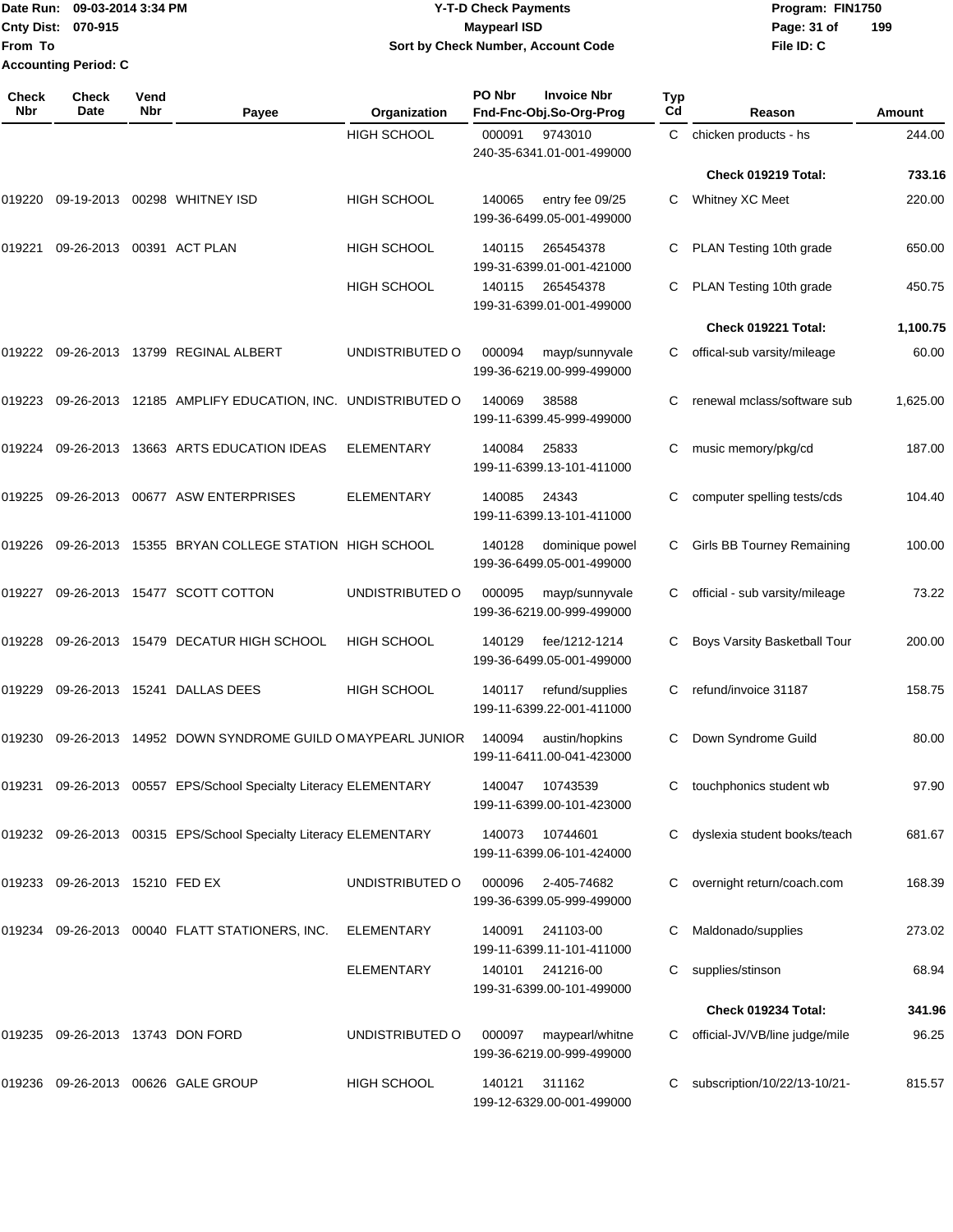Date Run: 09-03-2014 3:34 PM **Program:** FIN1750 **Cnty Dist:** 070-915 **Page: 32 of Page:** 32 of **From To Accounting Period: C**

# **09-03-2014 3:34 PM Y-T-D Check Payments 070-915 Maypearl ISD Sort by Check Number, Account Code**

| Check<br><b>Nbr</b> | <b>Check</b><br>Date           | Vend<br>Nbr | Payee                                                     | Organization       | PO Nbr | <b>Invoice Nbr</b><br>Fnd-Fnc-Obj.So-Org-Prog    | Typ<br>Cd | Reason                        | Amount    |
|---------------------|--------------------------------|-------------|-----------------------------------------------------------|--------------------|--------|--------------------------------------------------|-----------|-------------------------------|-----------|
| 019237              | 09-26-2013                     |             | 00339 Godley ISD                                          | <b>HIGH SCHOOL</b> | 000098 | 2014<br>199-36-6499.01-001-499000                | C         | District 10AA 2013/2014 star  | 4,000.00  |
| 019238              | 09-26-2013                     |             | 12984 ROGER GRANTHAM                                      | UNDISTRIBUTED O    | 000099 | maypearl/whitne<br>199-36-6219.00-999-499000     | С         | official/VB/V/linejudge/rider | 90.00     |
|                     |                                |             |                                                           | UNDISTRIBUTED O    | 000099 | maypl/rio vista<br>199-36-6219.00-999-499000     | С         | official/VB/V/sub V/mileage   | 114.75    |
|                     |                                |             |                                                           |                    |        |                                                  |           | Check 019238 Total:           | 204.75    |
| 019239              |                                |             | 09-26-2013 15249 MARIA ISABEL GREEN                       | UNDISTRIBUTED O    | 000100 | mayp/rio vista<br>199-36-6219.00-999-499000      | С         | official/VB/subV/Line/miles   | 72.71     |
|                     |                                |             |                                                           | UNDISTRIBUTED O    | 000100 | mayp/whitney<br>199-36-6219.00-999-499000        |           | official/VB/subV/line/miles   | 72.71     |
|                     |                                |             |                                                           |                    |        |                                                  |           | Check 019239 Total:           | 145.42    |
| 019240              | 09-26-2013                     |             | 13837 THE HAMILTON COMPANY                                | UNDISTRIBUTED O    | 140112 | 09302013/Kiefer<br>199-11-6399.03-999-423000     | С         | lunch for meeting             | 85.00     |
| 019241              |                                |             | 09-26-2013 14894 ANGIE HUGHES                             | UNDISTRIBUTED O    | 000101 | maypearl/whitne<br>199-36-6219.00-999-499000     |           | official-VB-V/subV-mileage    | 91.02     |
|                     |                                |             |                                                           | UNDISTRIBUTED O    | 000101 | mayp/rio vista<br>199-36-6219.00-999-499000      | С         | official-VB/V/subV-mileage    | 91.02     |
|                     |                                |             |                                                           |                    |        |                                                  |           | Check 019241 Total:           | 182.04    |
| 019242              |                                |             | 09-26-2013 15371 KK MUSIC STORE                           | <b>ELEMENTARY</b>  | 140045 | 10147637<br>199-11-6399.10-101-411000            | С         | 5 solid wood student violins  | 449.95    |
| 019243              |                                |             | 09-26-2013 01242 DAVID J. LOPEZ                           | UNDISTRIBUTED O    | 000102 | mayp/sunnyvale<br>199-36-6219.00-999-499000      | С         | official/FB/subV/rider fee    | 50.00     |
| 019244              |                                |             | 09-26-2013 14075 NATIONAL TELESYSTEMS, I UNDISTRIBUTED O  |                    | 000103 | 305311<br>199-51-6249.02-999-499000              | С         | PNONE REPAIR/TRIP CHA         | 536.50    |
| 019245              |                                |             | 09-26-2013 00516 NAVARRO COLLEGE                          | <b>HIGH SCHOOL</b> | 140027 | 15831<br>199-11-6223.00-001-431000               | С         | DUAL CREDIT TUITION/13-       | 19,214.00 |
| 019246              | 09-26-2013                     |             | 12087 OAK CLIFF OFFICE SUPPLY MAYPEARL JUNIOR             |                    | 140059 | 332095-0<br>199-11-6219.04-041-411000            | С         | Supplies/SIGNATURE STA        | 20.00     |
|                     |                                |             |                                                           | MAYPEARL JUNIOR    | 140060 | 331967-0<br>199-11-6399.07-041-411000            | С         | Binders for lesson plans      | 118.53    |
|                     |                                |             |                                                           |                    |        |                                                  |           | Check 019246 Total:           | 138.53    |
|                     |                                |             | 019247 09-26-2013 00287 OFFICE DEPOT                      | MAYPEARL JUNIOR    |        | 140012 675619866001<br>199-23-6399.03-041-499000 | C         | Keyboard for mini ipad        | 79.99     |
|                     | 019248 09-26-2013 14314 RAPTOR |             |                                                           | <b>HIGH SCHOOL</b> | 140118 | PROPOSAL 6578<br>199-11-6399.12-001-411000       | C         | <b>ID Scanner</b>             | 495.00    |
| 019249              |                                |             | 09-26-2013 15473 JAMES B. RILEY                           | UNDISTRIBUTED O    | 000104 | JV FB 09/12/13<br>199-36-6219.00-999-499000      |           | OFFICIAL/SCOREBOARD/          | 25.00     |
|                     |                                |             | 019250 09-26-2013 13742 DANA ELAINE ROBINSON              | UNDISTRIBUTED O    | 000105 | mayp/rio vista<br>199-36-6219.00-999-499000      |           | OFFICIAL/VB/SUBV/LINE J       | 60.00     |
|                     |                                |             | 019251 09-26-2013 01057 SCHOOL NURSE SUPPLY, I ELEMENTARY |                    | 140052 | 0451810-IN<br>199-33-6399.00-101-499000          | С         | Fortiz/medical supplies       | 307.84    |
|                     | 019252 09-26-2013 00777 TCA    |             |                                                           | HIGH SCHOOL        | 140119 | 11/20-11/23/FAR<br>199-31-6499.00-001-499000     |           | Conference/MEMBER/STUD        | 260.00    |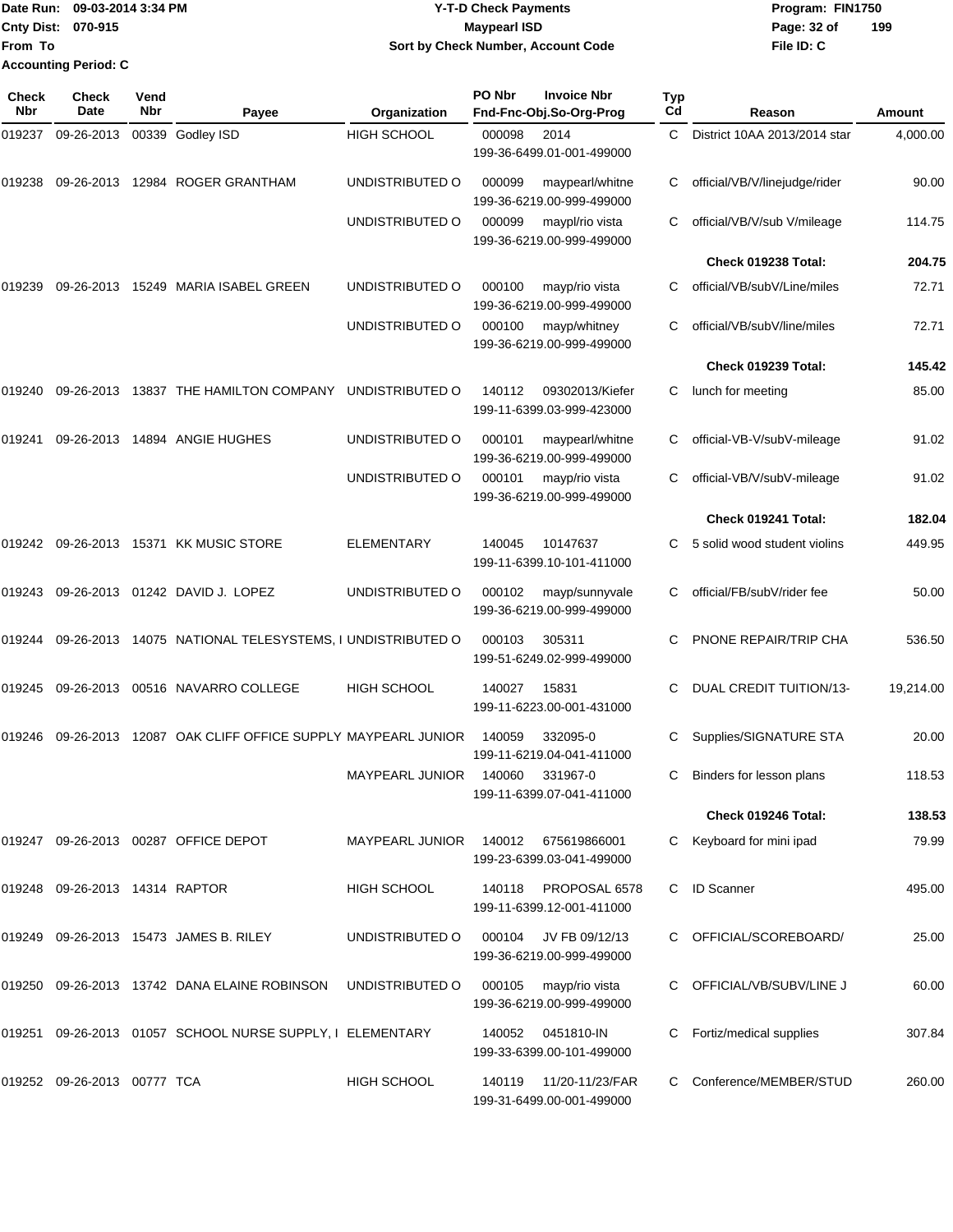|                           | Date Run: 09-03-2014 3:34 PM | <b>Y-T-D Check Payments</b>        | Program: FIN1750   |  |  |  |
|---------------------------|------------------------------|------------------------------------|--------------------|--|--|--|
| <b>Cnty Dist: 070-915</b> |                              | <b>Mavpearl ISD</b>                | 199<br>Page: 33 of |  |  |  |
| <b>From To</b>            |                              | Sort by Check Number, Account Code | File ID: C         |  |  |  |
|                           | <b>Accounting Period: C</b>  |                                    |                    |  |  |  |

| <b>Check</b><br><b>Nbr</b> | Check<br>Date             | Vend<br>Nbr | Payee                                                     | Organization                       | PO Nbr | <b>Invoice Nbr</b><br>Fnd-Fnc-Obj.So-Org-Prog                          | <b>Typ</b><br>$_{\rm Cd}$ | Reason                                                  | <b>Amount</b>    |
|----------------------------|---------------------------|-------------|-----------------------------------------------------------|------------------------------------|--------|------------------------------------------------------------------------|---------------------------|---------------------------------------------------------|------------------|
| 019253                     | 09-26-2013                |             | 14251 BRADLEY THOMPSON                                    | UNDISTRIBUTED O                    | 000106 | MAYP/SUNNYVAL<br>199-36-6219.00-999-499000                             | C.                        | OFFICIAL/FB/SUBV/MILES                                  | 58.98            |
| 019254                     |                           |             | 09-26-2013 00134 TXU ENERGY                               | UNDISTRIBUTED O                    | 000107 | 900012111737/09<br>199-51-6259.04-999-499000                           | C                         | <b>SECURITY LIGHTS</b>                                  | 333.08           |
| 019255                     | 09-26-2013                |             | 12092 UIL ORDER DEPT.                                     | <b>HIGH SCHOOL</b>                 | 140109 | <b>FEE/OVERTON</b><br>199-36-6499.01-001-499000                        | C                         | Waiver Office/SAMMIE OVE                                | 100.00           |
|                            |                           |             |                                                           | HIGH SCHOOL                        | 140109 | <b>FEE/OVERTON</b><br>199-36-6499.01-001-499000                        | D                         | ORDER WAS NO LONGER                                     | $-100.00$        |
|                            |                           |             |                                                           |                                    |        |                                                                        |                           | Check 019255 Total:                                     | .00              |
| 019256                     |                           |             | 09-26-2013  00141  WAL MART                               | HIGH SCHOOL                        | 140055 | 325600475848<br>199-11-6399.12-001-423000                              | С                         | <b>Cooking Supplies</b>                                 | 96.12            |
| 019257                     |                           |             | 09-26-2013  01078  WILLIAM V. MACGILL & CO. ELEMENTARY    |                                    | 140019 | ORD0915355<br>199-33-6399.00-101-499000                                | С                         | Fortiz/medical supplies                                 | 416.77           |
| 019258                     |                           |             | 10-04-2013 15487 A Plus Cabling                           | UNDISTRIBUTED O                    | 140202 | 1002<br>199-51-6249.00-999-499000                                      |                           | SOUND SYSTEM/HDMI/SP                                    | 1,897.96         |
| 019259                     |                           |             | 10-04-2013 15376 ALL ABOUT TIRES, LLC                     | UNDISTRIBUTED O                    | 000120 | 30679<br>199-34-6219.00-999-499000                                     | С                         | <b>REPAIR FLAT</b>                                      | 65.00            |
|                            |                           |             |                                                           | UNDISTRIBUTED O                    | 000120 | 30711<br>199-34-6219.00-999-499000                                     | C                         | TRAILER/DM/MOUNTS                                       | 346.00           |
|                            |                           |             |                                                           |                                    |        |                                                                        |                           | Check 019259 Total:                                     | 411.00           |
| 019260                     |                           |             | 10-04-2013 00901 AVENUE FUEL DISTRIBUTO UNDISTRIBUTED O   |                                    | 000134 | 53286<br>199-34-6311.01-999-499000                                     | C                         | unleaded/diesel 09/26                                   | 5,050.73         |
| 019261                     |                           |             | 10-04-2013 14882 BETSY ROSS FLAG GIRLS                    | HIGH SCHOOL                        | 140140 | 808441-T<br>199-11-6399.12-001-411000                                  | С                         | Flags                                                   | 276.70           |
| 019262                     |                           |             | 10-04-2013 15405 BUS AIR MANUFACTURING UNDISTRIBUTED O    |                                    | 000135 | 67324<br>199-34-6219.00-999-499000                                     | С                         | a/c repair bus #22                                      | 187.00           |
| 019263                     | 10-04-2013 15242 JOY BUSH |             |                                                           | UNDISTRIBUTED O                    | 140176 | 09302013/KIEFER<br>199-31-6219.01-999-423000                           | C                         | CONTRACT LPC-INTERN 0                                   | 1,150.00         |
|                            |                           |             | 019264 10-04-2013 00217 CITY OF MAYPEARL                  | UNDISTRIBUTED O                    | 000121 | 108 - 09/13<br>199-51-6259.01-999-499000                               | C                         | 1024 W. FOURTH 08/28-09/                                | 26.00            |
|                            |                           |             |                                                           | UNDISTRIBUTED O                    | 000121 | 82 - 09/13<br>199-51-6259.01-999-499000                                |                           | C 400 PANTHER LN 08/28-09/                              | 372.00           |
|                            |                           |             |                                                           | UNDISTRIBUTED O                    |        | 000121 383 - 09/13<br>199-51-6259.01-999-499000                        |                           | C 600 PHILLIPS 08/28-09/30/                             | 121.20           |
|                            |                           |             |                                                           | UNDISTRIBUTED O                    |        | 000121  1080 - 09/13<br>199-51-6259.01-999-499000                      |                           | C 1024 W FOURTH 08/28-09/                               | 232.20           |
|                            |                           |             |                                                           | UNDISTRIBUTED O                    |        | 000121 574 - 09/13<br>199-51-6259.01-999-499000                        |                           | C 4TH & PHILLIPS 08/28-09/3                             | 151.40           |
|                            |                           |             |                                                           | UNDISTRIBUTED O<br>UNDISTRIBUTED O |        | 000121  1394 - 09/13<br>199-51-6259.01-999-499000<br>000121 80 - 09/13 |                           | C NEW CONCESS 08/28-09/3<br>C BFIELD 4/PHILL 08/28-09/3 | 257.40<br>444.55 |
|                            |                           |             |                                                           | UNDISTRIBUTED O                    | 000121 | 199-51-6259.01-999-499000<br>595 - 09/13                               |                           | C 1025 W FOURTH 08/28-09/                               | 222.60           |
|                            |                           |             |                                                           |                                    |        | 199-51-6259.01-999-499000                                              |                           |                                                         |                  |
|                            |                           |             |                                                           |                                    |        |                                                                        |                           | Check 019264 Total:                                     | 1,827.35         |
|                            |                           |             | 019265 10-04-2013 15484 CORSICANA HIGH SCHOOL HIGH SCHOOL |                                    | 140177 | SB TOURN 09/13<br>199-36-6499.05-001-499000                            |                           | C HS Softball Tournament                                | 300.00           |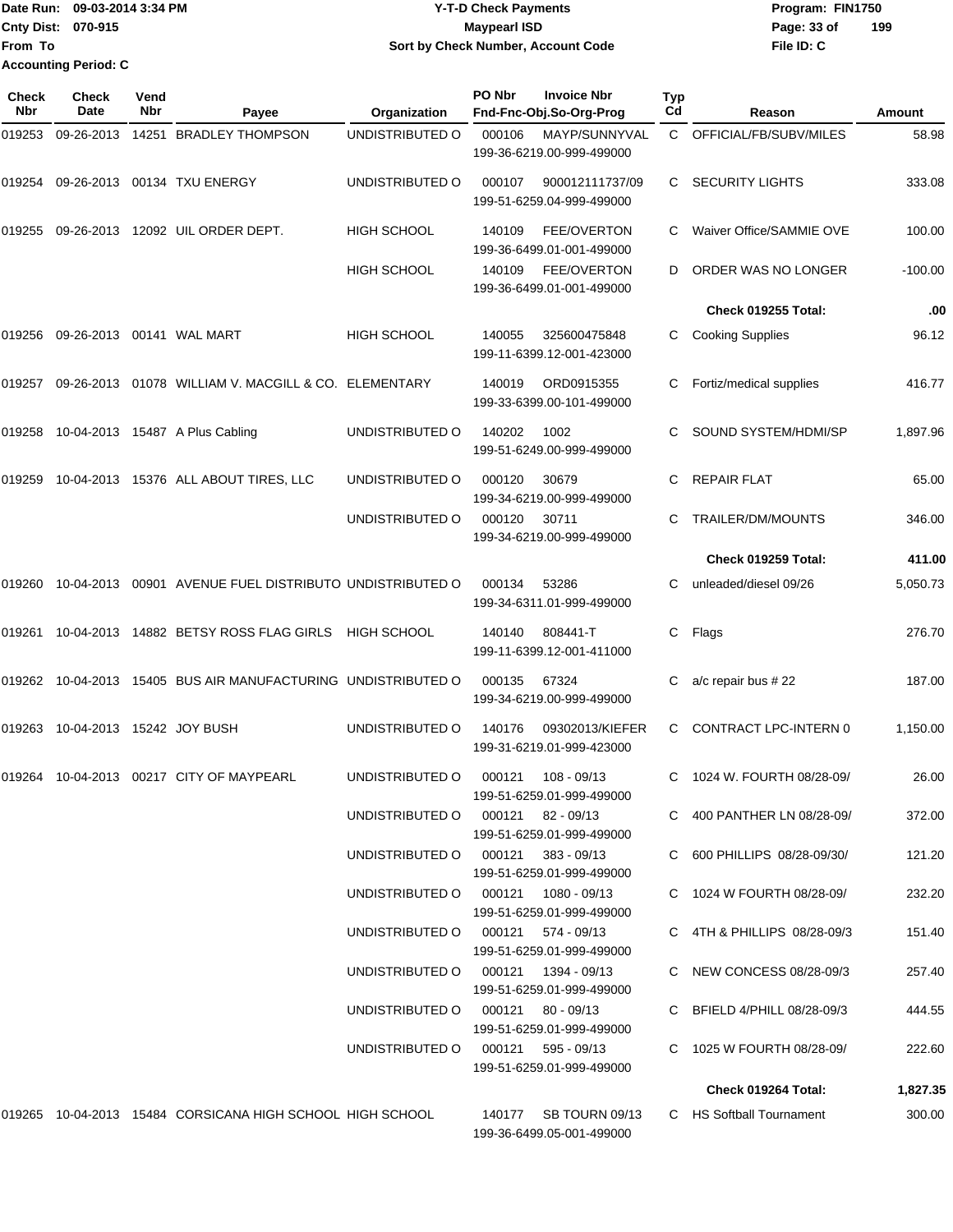|                           | Date Run: 09-03-2014 3:34 PM | <b>Y-T-D Check Payments</b>        | Program: FIN1750   |
|---------------------------|------------------------------|------------------------------------|--------------------|
| <b>Cnty Dist: 070-915</b> |                              | <b>Mavpearl ISD</b>                | 199<br>Page: 34 of |
| <b>From To</b>            |                              | Sort by Check Number, Account Code | File ID: C         |
|                           | <b>Accounting Period: C</b>  |                                    |                    |

| Check<br>Nbr | Check<br>Date | Vend<br>Nbr | Payee                                                     | Organization           | PO Nbr     | <b>Invoice Nbr</b><br>Fnd-Fnc-Obj.So-Org-Prog      | Typ<br>Cd | Reason                         | <b>Amount</b> |
|--------------|---------------|-------------|-----------------------------------------------------------|------------------------|------------|----------------------------------------------------|-----------|--------------------------------|---------------|
| 019266       | 10-04-2013    |             | 13279 CROSS COUNTRY PEST CO UNDISTRIBUTED O               |                        | 000122     | 22003<br>199-51-6249.00-999-499000                 |           | C GRASSHOPPERS/LSK             | 130.00        |
|              |               |             |                                                           | UNDISTRIBUTED O        | 000122     | 22065<br>199-51-6249.00-999-499000                 |           | <b>MONTHLY SPRAY</b>           | 250.00        |
|              |               |             |                                                           |                        |            |                                                    |           | Check 019266 Total:            | 380.00        |
| 019267       |               |             | 10-04-2013 00031 DE SOTO JANITORIAL SUPP UNDISTRIBUTED O  |                        | 140017     | 152993-1<br>199-51-6319.01-999-499000              | C.        | Open PO                        | 720.00        |
|              |               |             |                                                           | UNDISTRIBUTED O        | 140017     | 153540<br>199-51-6319.01-999-499000                | C.        | Open PO                        | 285.00        |
|              |               |             |                                                           | UNDISTRIBUTED O        | 140017     | 153683<br>199-51-6319.01-999-499000                | C         | Open PO                        | 1,675.05      |
|              |               |             |                                                           |                        |            |                                                    |           | Check 019267 Total:            | 2,680.05      |
| 019268       |               |             | 10-04-2013  15241  DALLAS DEES                            | <b>HIGH SCHOOL</b>     | 140192     | <b>ED ENTERPRISES</b><br>199-11-6399.22-001-411000 | C         | REIM/ALL STATE REHEAR          | 158.75        |
|              |               |             |                                                           | <b>HIGH SCHOOL</b>     | 140192     | ED ENTERPRISES<br>199-11-6399.22-001-411000        | D         | DUPLICATE PO 140192            | $-158.75$     |
|              |               |             |                                                           | <b>HIGH SCHOOL</b>     | 140147 FEE | 199-11-6499.01-001-411000                          | C         | ATSSTS - MEMBERSHIP            | 35.00         |
|              |               |             |                                                           | <b>HIGH SCHOOL</b>     | 140146     | <b>BAND FEES</b><br>199-11-6499.01-001-411000      |           | TMEA/REGISTRATION/FEE          | 150.00        |
|              |               |             |                                                           | <b>HIGH SCHOOL</b>     | 140147 FEE | 199-11-6499.01-001-411000                          | D         | DUPLICATE PO 140192            | $-35.00$      |
|              |               |             |                                                           | <b>HIGH SCHOOL</b>     | 140146     | <b>BAND FEES</b><br>199-11-6499.01-001-411000      | D         | DUPLICATE PO 140192            | $-150.00$     |
|              |               |             |                                                           |                        |            |                                                    |           | Check 019268 Total:            | .00           |
| 019269       |               |             | 10-04-2013  12885  DIRECT ENERGY                          | UNDISTRIBUTED O        | 000123     | 132650019021114<br>199-51-6259.04-999-499000       | C         | C/N storate 08/14-09/12//13    | 11.45         |
|              |               |             |                                                           | UNDISTRIBUTED O        | 000123     | 132650019021114<br>199-51-6259.04-999-499000       | C         | old elem 08/14-09/12/13        | 9.54          |
|              |               |             |                                                           | UNDISTRIBUTED O        | 000123     | 132650019021114<br>199-51-6259.04-999-499000       | C.        | old elem port 08/14-09/12/13   | 64.72         |
|              |               |             |                                                           | UNDISTRIBUTED O        | 000123     | 132650019021114<br>199-51-6259.04-999-499000       | C         | old ele cafe 08/14-09/12/13    | 11.99         |
|              |               |             |                                                           | UNDISTRIBUTED O        | 000123     | 132650019021114<br>199-51-6259.04-999-499000       | C.        | bus barn 08/14-09/12/13        | 275.17        |
|              |               |             |                                                           | UNDISTRIBUTED O        | 000123     | 132650019021114<br>199-51-6259.04-999-499000       |           | C elec-old pt hs 08/14-09/12/1 | 4,042.29      |
|              |               |             |                                                           | UNDISTRIBUTED O        | 000123     | 132650019021114<br>199-51-6259.04-999-499000       | C         | elec-hs ballprk 08/14-09/12/   | 289.49        |
|              |               |             |                                                           | UNDISTRIBUTED O        | 000123     | 132650019021114<br>199-51-6259.04-999-499000       | C         | admin 08/14-09/12/13           | 1,506.61      |
|              |               |             |                                                           | UNDISTRIBUTED O        | 000123     | 132630019002568<br>199-51-6259.04-999-499000       | C         | elec-dwntown 08/14-09/12/1     | 469.82        |
|              |               |             |                                                           | UNDISTRIBUTED O        | 000123     | 132650019021114<br>199-51-6259.04-999-499000       |           | C hs portable 08/14-09/12/13   | 212.98        |
|              |               |             |                                                           |                        |            |                                                    |           | Check 019269 Total:            | 6,894.06      |
| 019270       |               |             | 10-04-2013 12885 DIRECT ENERGY                            | UNDISTRIBUTED O        | 000124     | 131990018469894<br>199-51-6259.04-999-499000       |           | C replace ck 018886 08/01/13   | 6,728.01      |
|              |               |             | 019271 10-04-2013 13639 EAST TEXAS COPY SYSTE HIGH SCHOOL |                        | 000125     | 199829<br>199-11-6269.00-001-411000                | С         | mthly copier rental hs (2)     | 204.94        |
|              |               |             |                                                           | <b>MAYPEARL JUNIOR</b> | 000125     | 199829<br>199-11-6269.00-041-411000                |           | mthly copier rental (2) ms     | 204.94        |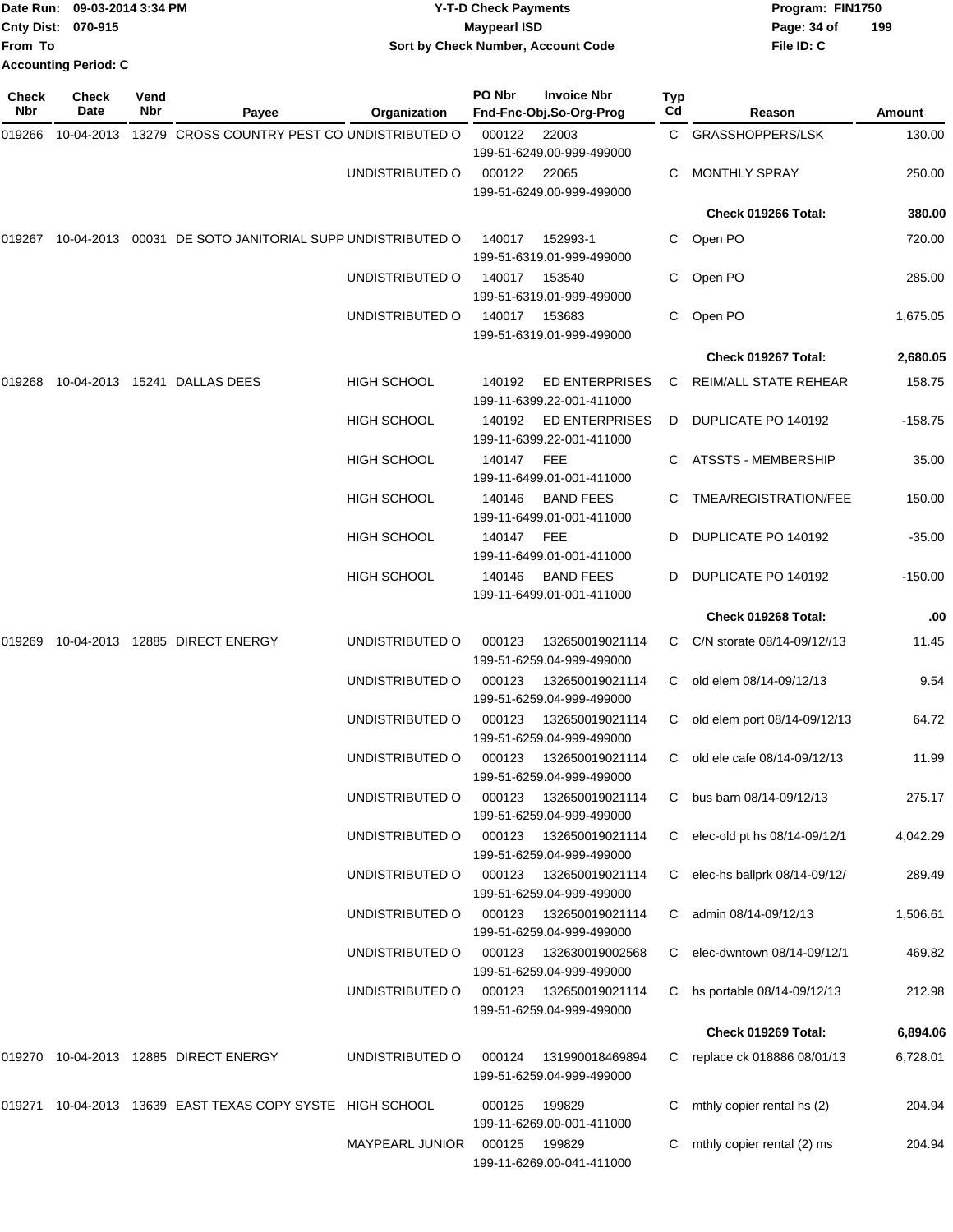### Date Run: 09-03-2014 3:34 PM **Program:** FIN1750 **Cnty Dist:** 070-915 **Page: 35 of MaypearI ISD Page: 35 of Y-T-D Check Payments 070-915 Maypearl ISD Sort by Check Number, Account Code**

**File ID: C 199**

| <b>Check</b><br><b>Nbr</b> | Check<br>Date               | Vend<br><b>Nbr</b> | Payee                                                                                             | Organization                     | PO Nbr | <b>Invoice Nbr</b><br>Fnd-Fnc-Obj.So-Org-Prog     | <b>Typ</b><br>Cd | Reason                       | <b>Amount</b> |
|----------------------------|-----------------------------|--------------------|---------------------------------------------------------------------------------------------------|----------------------------------|--------|---------------------------------------------------|------------------|------------------------------|---------------|
|                            |                             |                    |                                                                                                   | <b>ELEMENTARY</b>                | 000125 | 199829<br>199-11-6269.00-101-411000               | C                | mthly copier rental-lsk      | 102.47        |
|                            |                             |                    |                                                                                                   | <b>ELEMENTARY</b>                | 000125 | 199829<br>199-11-6269.00-101-499000               | C                | mthly copier rental elementa | 102.47        |
|                            |                             |                    |                                                                                                   | DIR COST- ADMINIS                | 000125 | 199829<br>199-41-6249.00-720-499000               |                  | mthly copier rental - adm    | 102.46        |
|                            |                             |                    |                                                                                                   |                                  |        |                                                   |                  | Check 019271 Total:          | 717.28        |
|                            |                             |                    | 019272  10-04-2013  12186  ELLIOTT ELECTRIC                                                       | UNDISTRIBUTED O                  | 140018 | 09-49495-01<br>199-51-6319.02-999-499000          | C                | Open PO                      | 52.20         |
| 019273                     |                             |                    | 10-04-2013  15291  DALAINE FLETCHER                                                               | UNDISTRIBUTED O                  | 140174 | <b>CONTRACT OT</b><br>199-31-6219.04-999-423000   |                  | <b>CONTRACT SERVICE 09/1</b> | 770.00        |
| 019274                     | 10-04-2013  13743  DON FORD |                    |                                                                                                   | UNDISTRIBUTED O                  | 000126 | mayp/rio vista<br>199-36-6219.00-999-499000       |                  | OFFICIAL/JH/4MATCH GA        | 130.94        |
| 019275                     |                             |                    | 10-04-2013 12341 GRAINGER INDUSTRIAL SU UNDISTRIBUTED O                                           |                                  | 000136 | 9247316590<br>199-51-6319.02-999-499000           |                  | reg repair kit/water cooler  | 645.72        |
| 019276                     |                             |                    | 10-04-2013  15249  MARIA ISABEL GREEN                                                             | UNDISTRIBUTED O                  | 000127 | mayp/rio vista<br>199-36-6219.00-999-499000       |                  | <b>VB/JH/4 MATCH/MILEAGE</b> | 113.14        |
| 019277                     |                             |                    | 10-04-2013  14289  TRUDIE HEAD                                                                    | UNDISTRIBUTED O                  | 140153 | <b>SEPT CONTRACT</b><br>224-11-6219.00-999-423000 | C                | <b>CONTRACT SERVICE 09/1</b> | 2,493.75      |
| 019278                     |                             |                    | 10-04-2013  14229  EMILY JETT                                                                     | <b>HIGH SCHOOL</b>               | 140142 | WALMART<br>199-31-6399.00-001-499000              | C                | Fish Camp Snacks             | 132.72        |
| 019279                     | 10-04-2013                  |                    | 00909 SUSAN KEARBEY                                                                               | ELEMENTARY                       | 140158 | <b>REFUND</b><br>199-11-6399.02-101-411000        |                  | <b>REFUND SUPPLIES</b>       | 38.57         |
| 019280                     |                             |                    | 10-04-2013 15086 Kimbell Midwest                                                                  | UNDISTRIBUTED O                  | 140126 | 3187829<br>199-51-6319.02-999-499000              | C                | <b>SUPPLIES</b>              | 205.88        |
| 019281                     |                             |                    | 10-04-2013  15248  JACQUELYN KOCH                                                                 | UNDISTRIBUTED O                  | 140185 | AUG/SEPT 2013<br>224-31-6219.00-999-423000        |                  | CONTRA SERVICE 08/13-0       | 3,611.11      |
| 019282                     | 10-04-2013                  |                    | 00060 LUCKIES AUTO AND TRUCK UNDISTRIBUTED O                                                      |                                  | 140032 | 000079085<br>199-34-6219.00-999-499000            | C                | OPEN PO/AIR TANKS            | 75.00         |
|                            |                             |                    |                                                                                                   | UNDISTRIBUTED O 140032 000079111 |        | 199-34-6219.00-999-499000                         |                  | C OPEN PO/STATE INSPECT      | 39.75         |
|                            |                             |                    |                                                                                                   | UNDISTRIBUTED O 140032 000079071 |        | 199-34-6219.00-999-499000                         |                  | C OPEN PO/FUEL LEAK          | 172.10        |
|                            |                             |                    |                                                                                                   | UNDISTRIBUTED O 140032 000079100 |        | 199-34-6219.00-999-499000                         |                  | C OPEN PO/DIAGNOSTICS        | 2,353.17      |
|                            |                             |                    |                                                                                                   | UNDISTRIBUTED O                  |        | 140032 000079077<br>199-34-6219.00-999-499000     |                  | C OPEN PO/FLOWER MOTO        | 235.22        |
|                            |                             |                    |                                                                                                   | UNDISTRIBUTED O 140032 000079070 |        | 199-34-6219.00-999-499000                         |                  | C OPEN PO/AIR CONDITIONI     | 540.40        |
|                            |                             |                    |                                                                                                   | UNDISTRIBUTED O 140032 000079097 |        | 199-34-6219.00-999-499000                         |                  | C OPEN PO/GUAGES             | 299.73        |
|                            |                             |                    |                                                                                                   | UNDISTRIBUTED O 140032 000079038 |        | 199-34-6219.00-999-499000                         |                  | C OPEN PO/ELECTRICAL         | 499.80        |
|                            |                             |                    |                                                                                                   |                                  |        |                                                   |                  | Check 019282 Total:          | 4,215.17      |
|                            |                             |                    | 019283 10-04-2013 15225 MANSFIELD BAND BOOSTE HIGH SCHOOL 140156 MAYPEAR ENTRY C Entry Fee - BAND |                                  |        |                                                   |                  |                              | 300.00        |

199-11-6499.01-001-411000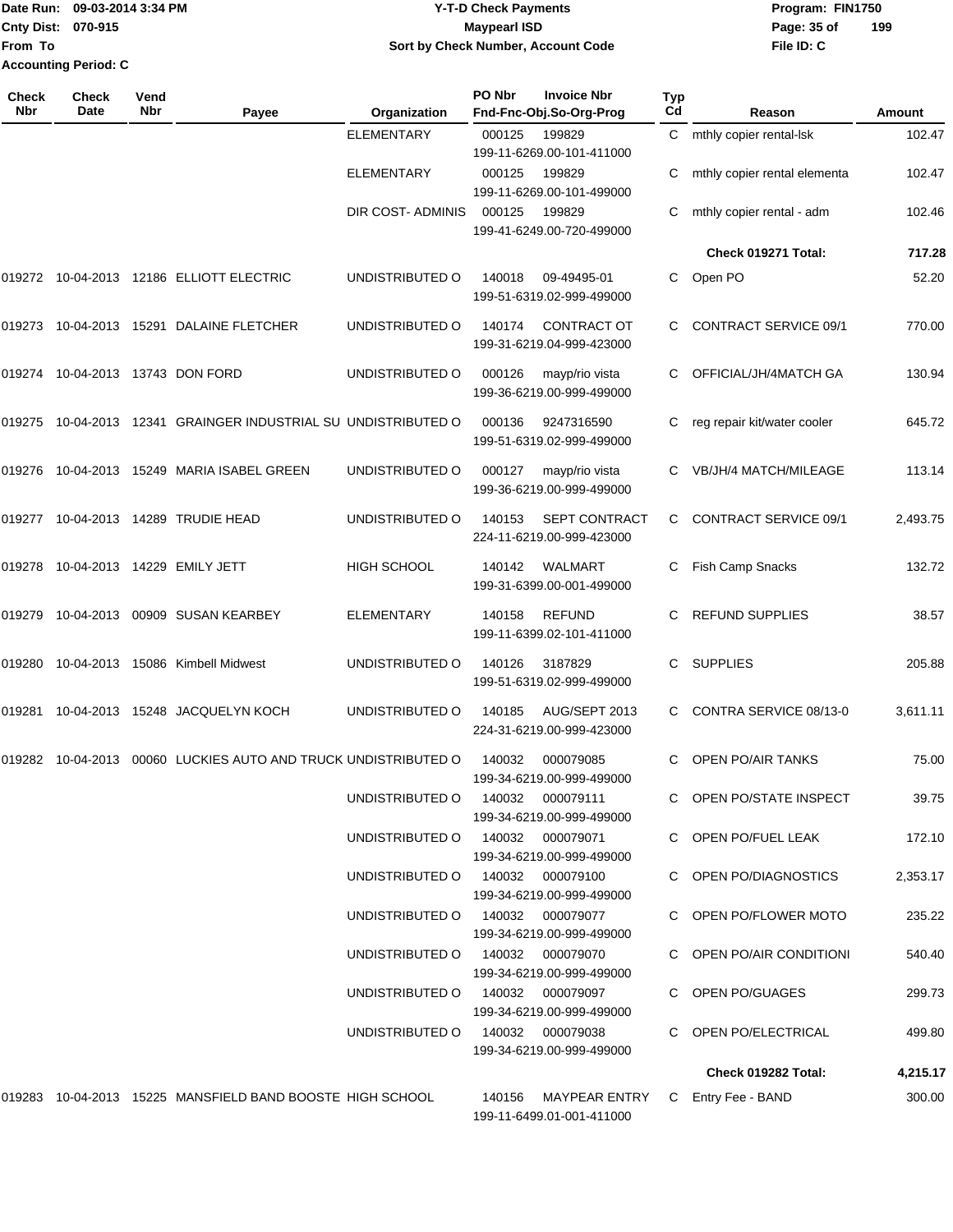Date Run: 09-03-2014 3:34 PM **Program:** FIN1750 **Cnty Dist:** 070-915 **Page: 36 of MaypearI ISD Page: 36 of File ID: C From To 09-03-2014 3:34 PM Y-T-D Check Payments 070-915 Maypearl ISD Sort by Check Number, Account Code 199 Accounting Period: C**

| Check<br><b>Nbr</b> | <b>Check</b><br>Date | Vend<br>Nbr | Payee                                                         | Organization       | PO Nbr        | <b>Invoice Nbr</b><br>Fnd-Fnc-Obj.So-Org-Prog     | <b>Typ</b><br>Cd | Reason                       | Amount   |
|---------------------|----------------------|-------------|---------------------------------------------------------------|--------------------|---------------|---------------------------------------------------|------------------|------------------------------|----------|
| 019284              | 10-04-2013           | 00631 MCI   |                                                               | UNDISTRIBUTED O    | 000128        | 08638700105-09<br>199-51-6259.02-999-499000       | C.               | MTHLY LONG DISTANCE S        | 216.59   |
| 019285              | 10-04-2013           |             | 13306 MOUNTAIN PEAK SPECIAL UNDISTRIBUTED O                   |                    | 000129        | 11-0788-00 - 09<br>199-51-6259.04-999-499000      |                  | WATER AG FAC - 08/07-09/     | 169.69   |
| 019286              |                      |             | 10-04-2013 13929 MULTI-HEALTH SYSTEMS, I UNDISTRIBUTED O      |                    | 140076        | 1712711<br>199-31-6399.00-999-423000              | C                | ARES SCORING SOFTWA          | 333.72   |
| 019287              |                      |             | 10-04-2013 15482 OVILLA CHRISTIAN SCHOO HIGH SCHOOL           |                    | 140178        | 10/12/13 MEET<br>199-36-6499.05-001-499000        | C                | Cross Country Meet-10/12/1   | 150.00   |
| 019288              |                      |             | 10-04-2013 01084 PEARMAN OIL & GAS                            | UNDISTRIBUTED O    | 000130        | 148315<br>199-51-6319.01-999-499000               | C.               | 20 GAL GAS                   | 30.00    |
| 019289              | 10-04-2013           |             | 15258 ALLAN D. PERKINGS                                       | MAYPEARL JUNIOR    | 140160        | МS<br>199-11-6219.00-041-411000                   | C                | <b>PIANO TUNING/MS</b>       | 130.00   |
|                     |                      |             |                                                               | <b>HIGH SCHOOL</b> | 140139        | HS<br>199-11-6219.01-001-411000                   | C.               | Piano Tuning/HS              | 130.00   |
|                     |                      |             |                                                               |                    |               |                                                   |                  | Check 019289 Total:          | 260.00   |
| 019290              |                      |             | 10-04-2013 15115 Education Service Center, Re UNDISTRIBUTED O |                    | 140180        | 119946<br>199-11-6399.45-999-499000               | C                | 13-14 discovery streaming s  | 1,000.00 |
| 019291              |                      |             | 10-04-2013 15292 SHANNON SAMPLES                              | UNDISTRIBUTED O    | 140161        | CONTRACT COTA<br>199-31-6219.04-999-423000        | C                | <b>CONTRACT SERVICE 09/1</b> | 1,000.00 |
| 019292              |                      |             | 10-04-2013 13383 SKYBEAM TEXAS                                | UNDISTRIBUTED O    | 000131        | 813710001004619<br>199-53-6249.04-999-499000      | С                | MTHLY INTERNET 10/08-        | 3,000.00 |
| 019293              | 10-04-2013           |             | 00234 SOUTHWEST INTERNATION UNDISTRIBUTED O                   |                    | 000137        | HP3397<br>199-34-6311.00-999-499000               | С                | switches for bus             | 153.85   |
| 019294              |                      |             | 10-04-2013 15483 SPORTS ADVISORY COUNC HIGH SCHOOL            |                    | 140179        | COWTOWN<br>199-36-6499.05-001-499000              | С                | Softball Tourn 03/13&03/15/  | 225.00   |
| 019295              | 10-04-2013           |             | 15444 SUNSTATE EQUIPMENT CO. UNDISTRIBUTED O                  |                    | 000139        | 5549846-001<br>199-51-6319.03-999-499000          | C                | backhoe rental 08/27-09/24/  | 2,060.12 |
| 019296              |                      |             | 10-04-2013  14013  SYSTEMS GO                                 | <b>HIGH SCHOOL</b> | 140154        | 1626<br>199-11-6499.03-001-422000                 | C                | <b>Support Fee</b>           | 1,500.00 |
|                     |                      |             | 019297 10-04-2013 15485 THERAPY FROM THE HEAR UNDISTRIBUTED O |                    | 140190        | <b>SEPT CONTRACT</b><br>199-31-6219.02-999-423000 | C                | DEANA WRIGHT                 | 140.00   |
|                     |                      |             |                                                               | UNDISTRIBUTED O    |               | 140190 SEPT CONTRACT<br>199-31-6219.02-999-423000 | C.               | <b>CAITLIN WRIGHT</b>        | 162.50   |
|                     |                      |             |                                                               |                    |               |                                                   |                  | Check 019297 Total:          | 302.50   |
| 019298              |                      |             | 10-04-2013  00135  TMEA REGION VII-VOCAL DI HIGH SCHOOL       |                    | 140135        | <b>ENTRY FEE</b><br>199-11-6412.29-001-411000     | C.               | Late Entry Fees              | 35.00    |
|                     |                      |             | 019299 10-04-2013 00479 TRACTOR SUPPLY COMPA UNDISTRIBUTED O  |                    | 000132 177016 | 199-51-6319.02-999-499000                         |                  | C PRT A COOL VERT TANK       | 2,109.94 |
| 019300              |                      |             | 10-04-2013  13537  CRISTIN VOTAW                              | ELEMENTARY         | 140159        | AUSTIN<br>199-23-6411.05-101-499000               |                  | REFUND TRAVEL 09/19-09/      | 172.40   |
|                     |                      |             | 019301 10-04-2013 15165 WAXAHACHIE GLASS CORP UNDISTRIBUTED O |                    | 000138        | 3120<br>199-51-6249.00-999-499000                 |                  | service call/labor           | 85.00    |
|                     |                      |             |                                                               | UNDISTRIBUTED O    | 000138        | 3120<br>199-51-6319.04-999-499000                 | C                | safety glass                 | 66.00    |
|                     |                      |             |                                                               |                    |               |                                                   |                  | Check 019301 Total:          | 151.00   |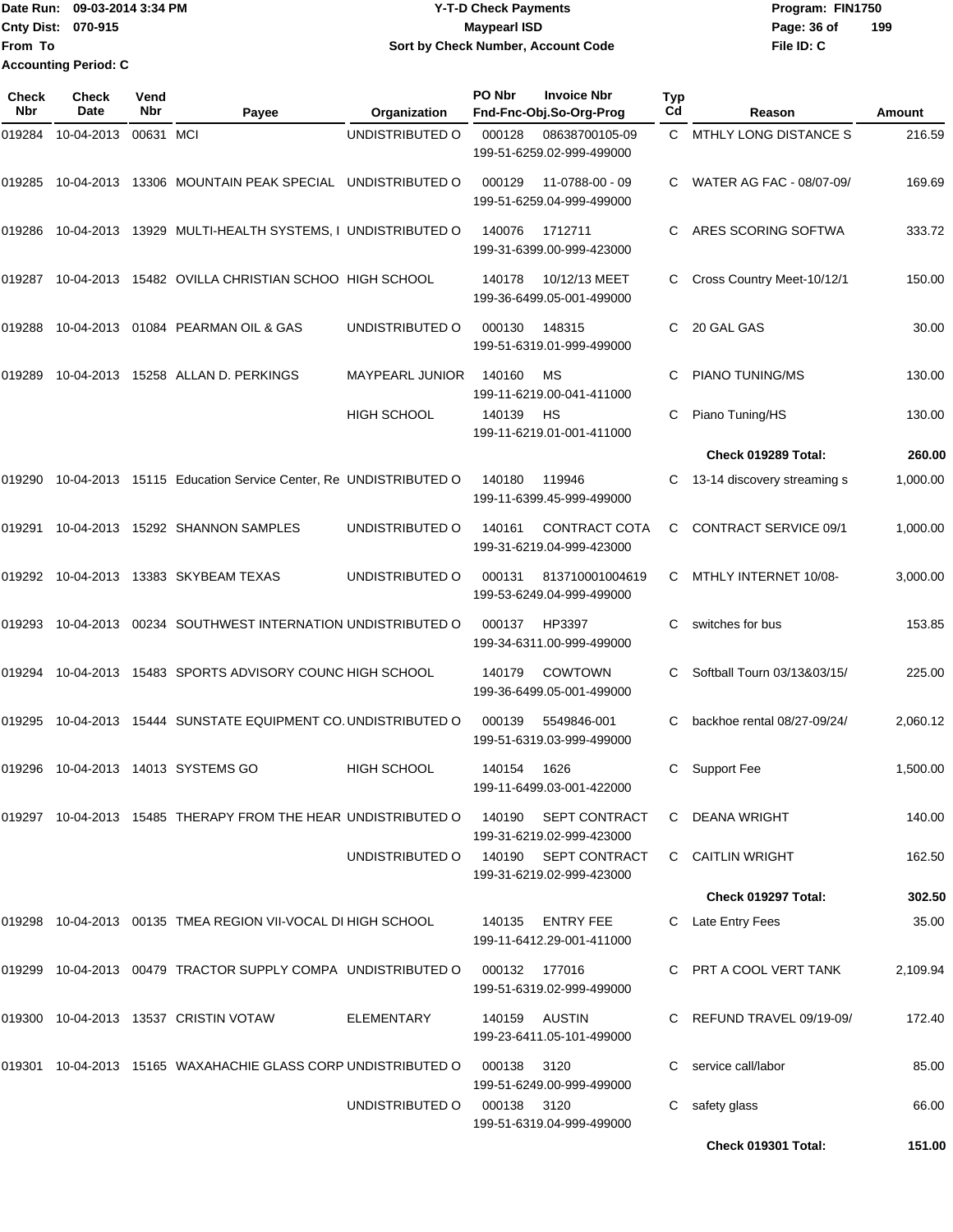|                           | Date Run: 09-03-2014 3:34 PM | <b>Y-T-D Check Payments</b>        | Program: FIN1750 |     |
|---------------------------|------------------------------|------------------------------------|------------------|-----|
| <b>Cnty Dist: 070-915</b> |                              | <b>Mavpearl ISD</b>                | Page: 37 of      | 199 |
| <b>From To</b>            |                              | Sort by Check Number, Account Code | File ID: C       |     |
|                           | <b>Accounting Period: C</b>  |                                    |                  |     |

| Check<br>Nbr | <b>Check</b><br><b>Date</b>       | Vend<br><b>Nbr</b> | Payee                                                     | Organization           | PO Nbr   | <b>Invoice Nbr</b><br>Fnd-Fnc-Obj.So-Org-Prog       | <b>Typ</b><br>Cd | Reason                         | <b>Amount</b> |
|--------------|-----------------------------------|--------------------|-----------------------------------------------------------|------------------------|----------|-----------------------------------------------------|------------------|--------------------------------|---------------|
| 019302       | 10-04-2013                        |                    | 01145 WELDERS WAREHOUSE CO HIGH SCHOOL                    |                        | 000133   | 20764<br>199-11-6399.09-001-422000                  | C.               | CYLINDERS/19                   | 76.00         |
| 019303       |                                   |                    | 10-10-2013  13799  REGINAL ALBERT                         | UNDISTRIBUTED O        | 000140   | mayp/grandview<br>199-36-6219.00-999-499000         | C.               | official-JH/7th&8th/mileage    | 90.00         |
| 019304       |                                   |                    | 10-10-2013  14927  ALLIED WASTE                           | UNDISTRIBUTED O        | 000141   | 0794008833278<br>199-51-6259.03-999-499000          | C.               | basic & non sch sept & oct     | 2,701.41      |
| 019305       |                                   |                    | 10-10-2013  15158  ATHLETES WORLD, INC.                   | UNDISTRIBUTED O        | 140010   | bbl004479-bk12<br>199-36-6399.02-999-499000         | C                | <b>Football Supplies</b>       | 2,462.00      |
|              |                                   |                    |                                                           | UNDISTRIBUTED O        | 140172   | bbl004588-bk03<br>199-36-6399.06-999-499HS0         | C                | <b>Cross Country Shoes</b>     | 45.00         |
|              |                                   |                    |                                                           | UNDISTRIBUTED O        | 140100   | BBL004588-BK02<br>199-36-6399.06-999-499HS0         | C                | <b>XC Shoes</b>                | 675.00        |
|              |                                   |                    |                                                           |                        |          |                                                     |                  | <b>Check 019305 Total:</b>     | 3,182.00      |
| 019306       |                                   |                    | 10-10-2013 00069 ATMOS ENERGY                             | UNDISTRIBUTED O        | 000142   | 117485883 10/13<br>199-51-6259.00-999-499000        | C.               | 400 PANTER LN 09/04-10/0       | 45.80         |
|              |                                   |                    |                                                           | UNDISTRIBUTED O        | 000142   | 925333 10/2013<br>199-51-6259.00-999-499000         | C                | 600 PHILLIPS 09/04-10/02/1     | 161.07        |
|              |                                   |                    |                                                           | UNDISTRIBUTED O        | 000142   | 145352 10/2013<br>199-51-6259.00-999-499000         | С                | 1025 W 4TH 09/04-10/02/13      | 104.12        |
|              |                                   |                    |                                                           | UNDISTRIBUTED O        | 000142   | 622831 10/2013<br>199-51-6259.00-999-499000         | C.               | 1024 W 4TH ST 09/04-10/02      | 134.31        |
|              |                                   |                    |                                                           |                        |          |                                                     |                  | <b>Check 019306 Total:</b>     | 445.30        |
| 019307       |                                   |                    | 10-10-2013 15489 ROYCE L. BANKS                           | UNDISTRIBUTED O        | 000143   | MAYPEARL/GODL<br>199-36-6219.00-999-499000          | C.               | official - sub varsity/RIDER   | 50.00         |
| 019308       |                                   |                    | 10-10-2013 15217 BAYLOR INSTITUTE OF REH UNDISTRIBUTED O  |                        | 000144   | 13212<br>199-36-6219.00-999-499000                  | C.               | <b>ATHLETIC TRAINING/SEPT</b>  | 1,455.00      |
| 019309       |                                   |                    | 10-10-2013  15491  AARON BLACK                            | UNDISTRIBUTED O        | 000145   | MAYP/GRANDVIE<br>199-36-6219.00-999-499000          | C.               | <b>VARSITY FB/OFFICIAL/MIL</b> | 89.66         |
|              |                                   |                    | 019310 10-10-2013 14487 BLOOMS & MORE                     | <b>HIGH SCHOOL</b>     | 140003   | 003971<br>199-36-6399.10-001-499000                 | С                | <b>HOMECOMING FLOWERS</b>      | 95.00         |
|              |                                   |                    | 019311 10-10-2013 15365 BWI COMPANIES, INC                | UNDISTRIBUTED O        | 140248   | 12101326<br>199-51-6319.03-999-499000               |                  | C Seed for SB and BB fields    | 3,384.93      |
|              |                                   |                    | 019312 10-10-2013 13444 DARRELL CARDELL                   | UNDISTRIBUTED O        | 000146   | MAYP/GRANDVIE<br>199-36-6219.00-999-499000          |                  | C VARSITY FB/OFFICIAL/MIL      | 95.43         |
|              | 019313 10-10-2013 00527 CDWG INC. |                    |                                                           | HIGH SCHOOL            | 140166   | GD17568<br>199-11-6639.48-001-411000                |                  | C HP CLJ PRO 400 PRINTER       | 391.02        |
|              |                                   |                    |                                                           | <b>MAYPEARL JUNIOR</b> |          | 140166 GD17568<br>199-11-6639.48-041-411000         |                  | C HP CLJ PRO 400 PRINTER       | 391.02        |
|              |                                   |                    |                                                           |                        |          |                                                     |                  | Check 019313 Total:            | 782.04        |
|              |                                   |                    | 019314 10-10-2013 00501 CHANNING BETE COMPANY HIGH SCHOOL |                        | 140155   | 52708117<br>199-33-6399.00-001-499000               |                  | C Replacement Mannequin        | 114.70        |
|              |                                   |                    | 019315 10-10-2013 15303 KARA COCKERHAM                    | HIGH SCHOOL            | 140216 1 | 199-11-6219.29-001-411000                           |                  | C WINTERGUARD 08/01-08/3       | 600.00        |
|              |                                   |                    | 019316 10-10-2013 15068 CROCKETT HOTEL                    | <b>HIGH SCHOOL</b>     | 140214   | CUPP/0212-15/14<br>199-11-6411.29-001-411B00        |                  | C B.CUPP TMEA HOTEL FEB        | 255.00        |
|              |                                   |                    |                                                           | <b>HIGH SCHOOL</b>     |          | 140214 CUPP/0212-15/14<br>199-11-6411.29-001-411B00 |                  | D CK CUT TOO SOON.REISS        | $-255.00$     |
|              |                                   |                    |                                                           |                        |          |                                                     |                  | Check 019316 Total:            | .00           |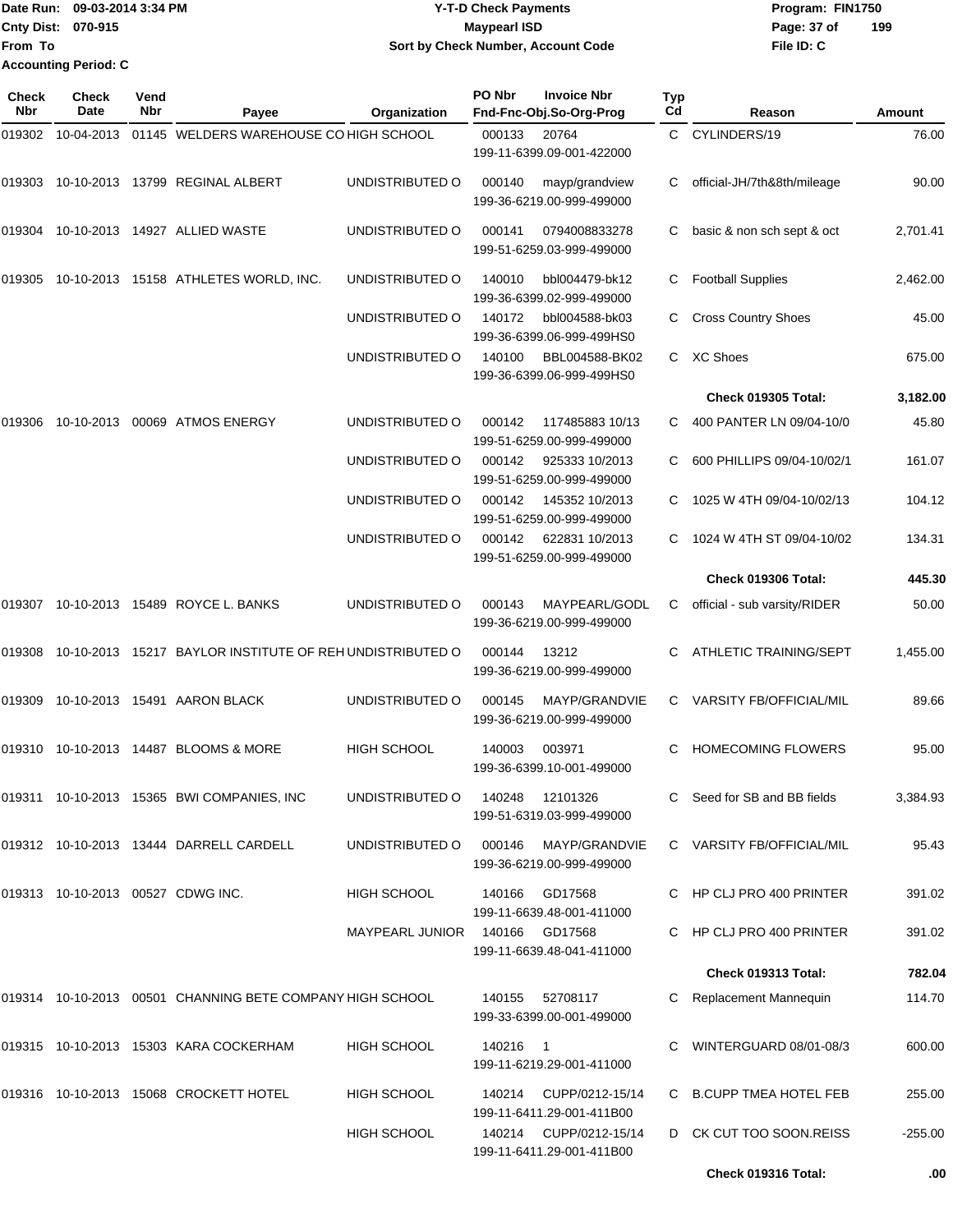|                           | Date Run: 09-03-2014 3:34 PM | <b>Y-T-D Check Payments</b>               | Program: FIN1750 |     |
|---------------------------|------------------------------|-------------------------------------------|------------------|-----|
| <b>Cnty Dist: 070-915</b> |                              | Maypearl ISD                              | Page: 38 of      | 199 |
| <b>From To</b>            |                              | <b>Sort by Check Number, Account Code</b> | File ID: C       |     |
|                           | <b>Accounting Period: C</b>  |                                           |                  |     |

| Check<br>Nbr | <b>Check</b><br>Date | Vend<br>Nbr | Payee                                                                 | <b>Organization</b>           | PO Nbr        | <b>Invoice Nbr</b><br>Fnd-Fnc-Obj.So-Org-Prog    | <b>Typ</b><br>Cd | Reason                         | Amount   |
|--------------|----------------------|-------------|-----------------------------------------------------------------------|-------------------------------|---------------|--------------------------------------------------|------------------|--------------------------------|----------|
|              |                      |             | 019317 10-10-2013 14221 BRIAN CUPP                                    | <b>HIGH SCHOOL</b>            | 140257        | <b>REFUND/FEES</b><br>199-11-6499.01-001-411000  |                  | C REFUND/TMEA DUES/CON         | 100.00   |
|              |                      |             | 019318 10-10-2013 12952 D & H EDUCATIONAL SALES HIGH SCHOOL           |                               | 140120        | 49847894<br>199-11-6399.42-001-411000            | C                | Calculators                    | 2,000.00 |
|              |                      |             |                                                                       | <b>HIGH SCHOOL</b>            | 140120        | 49847894<br>199-12-6399.02-001-499000            | C                | Calculators                    | 100.60   |
|              |                      |             |                                                                       |                               |               |                                                  |                  | Check 019318 Total:            | 2,100.60 |
|              |                      |             | 019319 10-10-2013 00011 PATRICK DADE                                  | UNDISTRIBUTED O               | 000147        | MAYPEARL/GODL<br>199-36-6219.00-999-499000       | C.               | official - sub varsity/mileage | 59.32    |
| 019320       |                      |             | 10-10-2013 15241 DALLAS DEES                                          | <b>HIGH SCHOOL</b>            | 000171        | <b>REPLACE V CK</b><br>199-11-6499.01-001-411000 |                  | C REF PO140147/REFMEMB         | 35.00    |
|              |                      |             |                                                                       | <b>HIGH SCHOOL</b>            | 000171        | <b>REPLACE V CK</b><br>199-11-6499.01-001-411000 |                  | C REF P 140146/REFREG/ME       | 150.00   |
|              |                      |             |                                                                       |                               |               |                                                  |                  | Check 019320 Total:            | 185.00   |
| 019321       |                      |             | 10-10-2013 13639 EAST TEXAS COPY SYSTE HIGH SCHOOL                    |                               | 000148        | 202123<br>199-11-6269.00-001-411000              | C.               | <b>COPIER-HS</b>               | 413.35   |
|              |                      |             |                                                                       | <b>MAYPEARL JUNIOR</b>        | 000148        | 202123<br>199-11-6269.00-041-411000              | C.               | <b>COPIER-MS</b>               | 986.54   |
|              |                      |             |                                                                       | <b>ELEMENTARY</b>             | 000148        | 202123<br>199-11-6269.00-101-411000              |                  | <b>COPIER-LSK</b>              | 997.14   |
|              |                      |             |                                                                       | <b>ELEMENTARY</b>             | 140173        | 201387<br>199-11-6399.40-101-411000              |                  | Maldonado/TONER CARTRI         | 55.00    |
|              |                      |             |                                                                       | DIR COST-ADMINIS              | 000148        | 202123<br>199-41-6249.00-720-499000              | C.               | <b>COPIER-ADMIN</b>            | 134.56   |
|              |                      |             |                                                                       |                               |               |                                                  |                  | Check 019321 Total:            | 2,586.59 |
|              |                      |             | 019322 10-10-2013 15476 ED BROWN DISTRIBUTORS UNDISTRIBUTED O         |                               | 140125        | 13203670<br>199-36-6639.00-999-499000            | C                | Dryer for Middle School        | 3,168.00 |
| 019323       |                      |             | 10-10-2013 00099 EDUCATION SERVICE CENT HIGH SCHOOL                   |                               | 000149        | 120356<br>199-12-6239.00-001-499000              |                  | C 13-14 LIBRARY 07/01-06/30    | 200.00   |
|              |                      |             |                                                                       | <b>MAYPEARL JUNIOR</b>        | 000149        | 120356<br>199-12-6239.00-041-499000              |                  | 13-14 LIBRARY 07/01-06/30      | 200.00   |
|              |                      |             |                                                                       | <b>ELEMENTARY</b>             | 000149 120356 | 199-12-6239.00-101-499000                        |                  | C 13-14 LIBRARY 07/01-06/30    | 200.00   |
|              |                      |             |                                                                       | <b>HIGH SCHOOL</b>            | 000149 120239 | 199-31-6239.00-001-499000                        |                  | C 13-14 COUNSELOR              | 2,000.00 |
|              |                      |             |                                                                       | UNDISTRIBUTED O               | 000149 120340 | 255-13-6239.00-999-499000                        |                  | C 13-14 TITLE 2 1ST QTR PY     | 526.00   |
|              |                      |             |                                                                       |                               |               |                                                  |                  | Check 019323 Total:            | 3,126.00 |
|              |                      |             | 019324 10-10-2013 01547 EICHELBAUM WARDELL HA DIR COST-ADMINIS 000150 |                               |               | 45436<br>199-41-6211.00-720-499000               |                  | C LEGAL SERVICE 08/05/13       | 45.00    |
|              |                      |             |                                                                       | DIR COST-ADMINIS 000150 45831 |               | 199-41-6211.00-720-499000                        |                  | C LEGA SERVICE 08/16-09/1      | 142.50   |
|              |                      |             |                                                                       |                               |               |                                                  |                  | Check 019324 Total:            | 187.50   |
|              |                      |             | 019325  10-10-2013  12816  ELLIS COUNTY TREASURE  UNDISTRIBUTED O     |                               | 000151        | INSPECT 13/14<br>199-51-6249.00-999-499000       |                  | C ANNUAL FIRE INSPECTIO        | 75.00    |
|              |                      |             | 019326 10-10-2013 00315 EPS/School Specialty Literacy ELEMENTARY      |                               |               | 140164 10747126<br>199-11-6399.06-101-424000     |                  | C TOUCHPHONICS-HYLES           | 1,826.66 |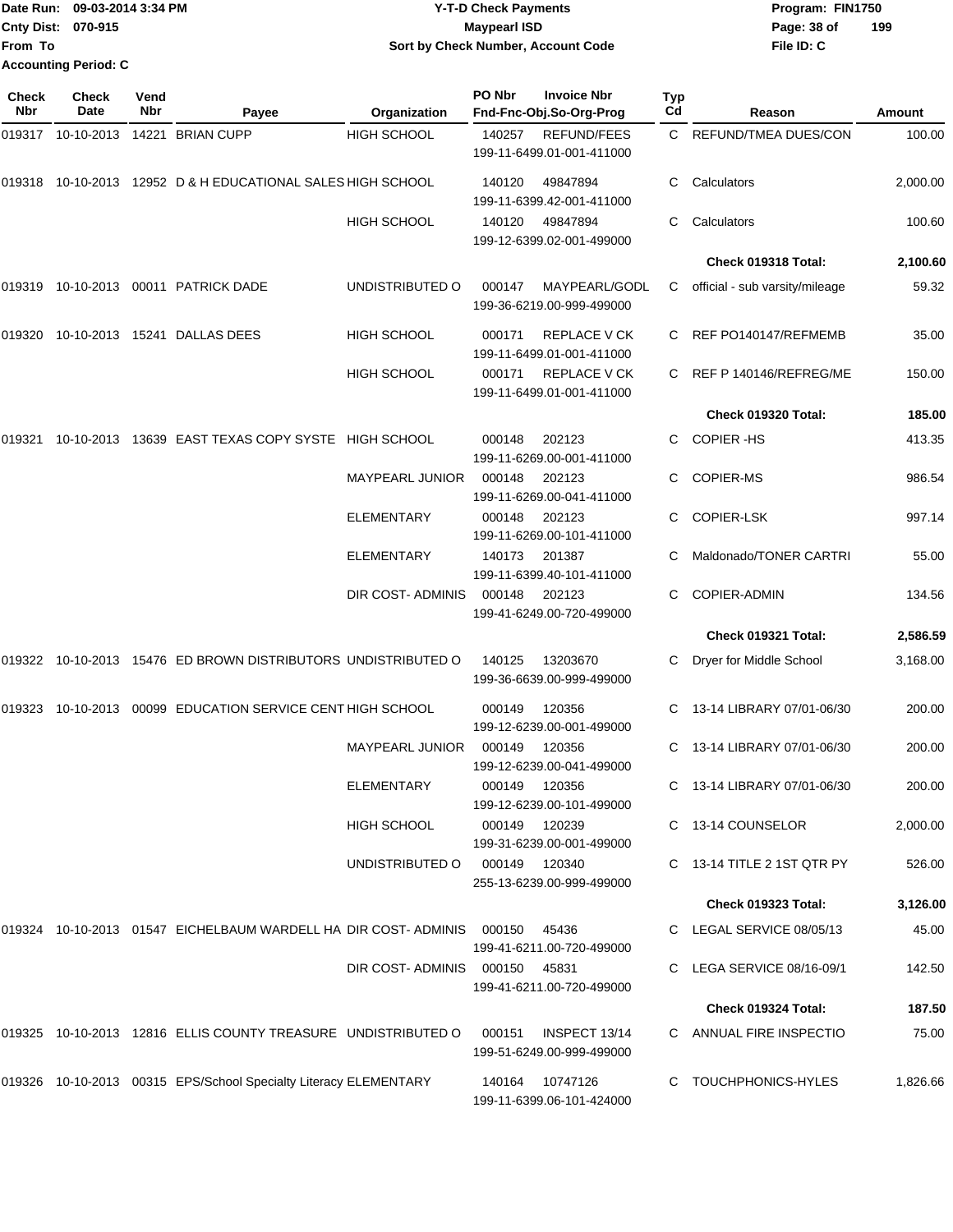|                             | Date Run: 09-03-2014 3:34 PM | <b>Y-T-D Check Payments</b>        | Program: FIN1750 |     |
|-----------------------------|------------------------------|------------------------------------|------------------|-----|
| <b>Cnty Dist: 070-915</b>   |                              | <b>Maypearl ISD</b>                | Page: 39 of      | 199 |
| From To                     |                              | Sort by Check Number, Account Code | File ID: C       |     |
| <b>Accounting Period: C</b> |                              |                                    |                  |     |

| <b>Check</b><br>Nbr | <b>Check</b><br>Date           | Vend<br>Nbr | Payee                                                         | Organization                 | PO Nbr       | <b>Invoice Nbr</b><br>Fnd-Fnc-Obj.So-Org-Prog     | Typ<br>Cd | Reason                         | Amount    |
|---------------------|--------------------------------|-------------|---------------------------------------------------------------|------------------------------|--------------|---------------------------------------------------|-----------|--------------------------------|-----------|
| 019327              |                                |             | 10-10-2013 00557 EPS/School Specialty Literacy ELEMENTARY     |                              | 140165       | 10747504<br>199-11-6399.06-101-424000             |           | C TOUCHPHONICS-HYLES           | 913.33    |
|                     |                                |             | 019328 10-10-2013 00040 FLATT STATIONERS, INC.                | <b>HIGH SCHOOL</b>           | 140145       | 241701-00<br>199-11-6399.12-001-411000            | C         | Supplies/GRIFFIN               | 120.05    |
|                     |                                |             |                                                               | <b>ADMINISTRATIVE</b>        | 140040       | 240402-00<br>199-41-6399.01-701-499000            | C         | supplies.V. WILLIAMS           | 233.86    |
|                     |                                |             |                                                               |                              |              |                                                   |           | Check 019328 Total:            | 353.91    |
| 019329              |                                |             | 10-10-2013 12341 GRAINGER INDUSTRIAL SU UNDISTRIBUTED O       |                              | 000152       | 9255471469<br>199-51-6319.02-999-499000           | C.        | ELECTRONIC BALLAST/LA          | 222.30    |
| 019330              |                                |             | 10-10-2013 12984 ROGER GRANTHAM                               | UNDISTRIBUTED O              | 000153       | MAYP/GRANDVIE<br>199-36-6219.00-999-499000        |           | C VOLLEYBALL/V&Sv/MILEA        | 111.79    |
| 019331              |                                |             | 10-10-2013 00255 HARRIS RATINGS WEEKLY UNDISTRIBUTED O        |                              | 140260       | 2560<br>199-36-6399.02-999-499000                 | C         | <b>Football Newsletter</b>     | 99.00     |
| 019332              |                                |             | 10-10-2013  14610  TIMOTHY T. HAYASHI                         | UNDISTRIBUTED O              | 000154       | MAYP/GRANDVIE<br>199-36-6219.00-999-499000        | C         | FB official-JH/7th&8th/milea   | 86.95     |
|                     | 019333 10-10-2013 00243 HILCO  |             |                                                               | UNDISTRIBUTED O              | 000155       | 4705273700 - 10<br>199-51-6259.04-999-499000      |           | ELEC/FUEL TANK 09/03-          | 31.35     |
|                     |                                |             |                                                               | UNDISTRIBUTED O              | 000155       | 4706839800 - 10<br>199-51-6259.04-999-499000      | C         | ELEC-MARQ 09/03-10/02/1        | 57.64     |
|                     |                                |             |                                                               | UNDISTRIBUTED O              | 000155       | 4705171500 - 10<br>199-51-6259.04-999-499000      |           | ELEC/SECLIGHT/09/03-10/        | 31.90     |
|                     |                                |             |                                                               | UNDISTRIBUTED O              | 000155       | 4602266500 - 10<br>199-51-6259.04-999-499000      |           | ELEC/ATH FAC/09/02-10/02       | 1,364.46  |
|                     |                                |             |                                                               | UNDISTRIBUTED O              | 000155       | 4705335301 - 10<br>199-51-6259.04-999-499000      | C.        | ELEC - MMS 09/03-10/02/13      | 4,225.74  |
|                     |                                |             |                                                               | UNDISTRIBUTED O              | 000155       | 4706312901 - 10<br>199-51-6259.04-999-499000      | C         | ELEC - LSK 09/03 - 10/02/1     | 4,983.79  |
|                     |                                |             |                                                               | UNDISTRIBUTED O              | 000155       | 4602563301 - 10<br>199-51-6259.04-999-499000      |           | ELEC/H.S./09/03-10/02/13       | 3,354.92  |
|                     |                                |             |                                                               | UNDISTRIBUTED O              | 000155       | 4706783900 - 10<br>199-51-6259.78-999-422000      | C         | ELEC - ag facility 09-03-02/1  | 663.28    |
|                     |                                |             |                                                               |                              |              |                                                   |           | Check 019333 Total:            | 14,713.08 |
|                     |                                |             | 019334 10-10-2013 14399 ROBERT HODGE JR.                      | UNDISTRIBUTED O              |              | 000156 MAYP/GRANDVIE<br>199-36-6219.00-999-499000 |           | C VARSITY FB/OFFICIAL/RID      | 80.00     |
|                     |                                |             | 019335 10-10-2013 15247 ANTHONY JEFFERSON                     | UNDISTRIBUTED O              |              | 000157 MAYP/GRANDVIE<br>199-36-6219.00-999-499000 |           | C FB official-JH/7th&8th/milea | 88.65     |
|                     |                                |             | 019336 10-10-2013 15447 KELLY-MOORE PAINT COM UNDISTRIBUTED O |                              | 000158       | 175486<br>199-51-6319.02-999-499000               |           | C PAINT SUPPLIES               | 142.35    |
|                     |                                |             | 019337 10-10-2013 12014 KENNEDALE HIGH SCHOOL HIGH SCHOOL     |                              |              | 140212 GROFF/FEES<br>199-36-6499.05-001-499000    |           | C JV Boys BB tourney           | 175.00    |
|                     |                                |             | 019338 10-10-2013 00063 LAKESHORE EQUIPMENT C ELEMENTARY      |                              |              | 140182 2163061013<br>199-11-6399.01-101-423000    |           | C FLOOR PUZZLES/PPCD           | 43.96     |
|                     | 019339 10-10-2013 15098 LOWE'S |             |                                                               | UNDISTRIBUTED O              | 140024       | 01306<br>199-51-6319.02-999-499000                |           | C OPEN PO-SUPPLIES/CLOS        | 525.27    |
|                     |                                |             |                                                               | UNDISTRIBUTED O 140096 01802 |              | 199-51-6319.03-999-499000                         | C         | athletics                      | 45.52     |
|                     |                                |             |                                                               | UNDISTRIBUTED O              | 140014 96397 | 199-51-6319.03-999-499000                         |           | Open PO/ATHLETICS/CLO          | 3.56      |
|                     |                                |             |                                                               | UNDISTRIBUTED O              | 140096 01679 | 199-51-6319.03-999-499000                         |           | <b>OPEN PO/ATHLETICS</b>       | 87.56     |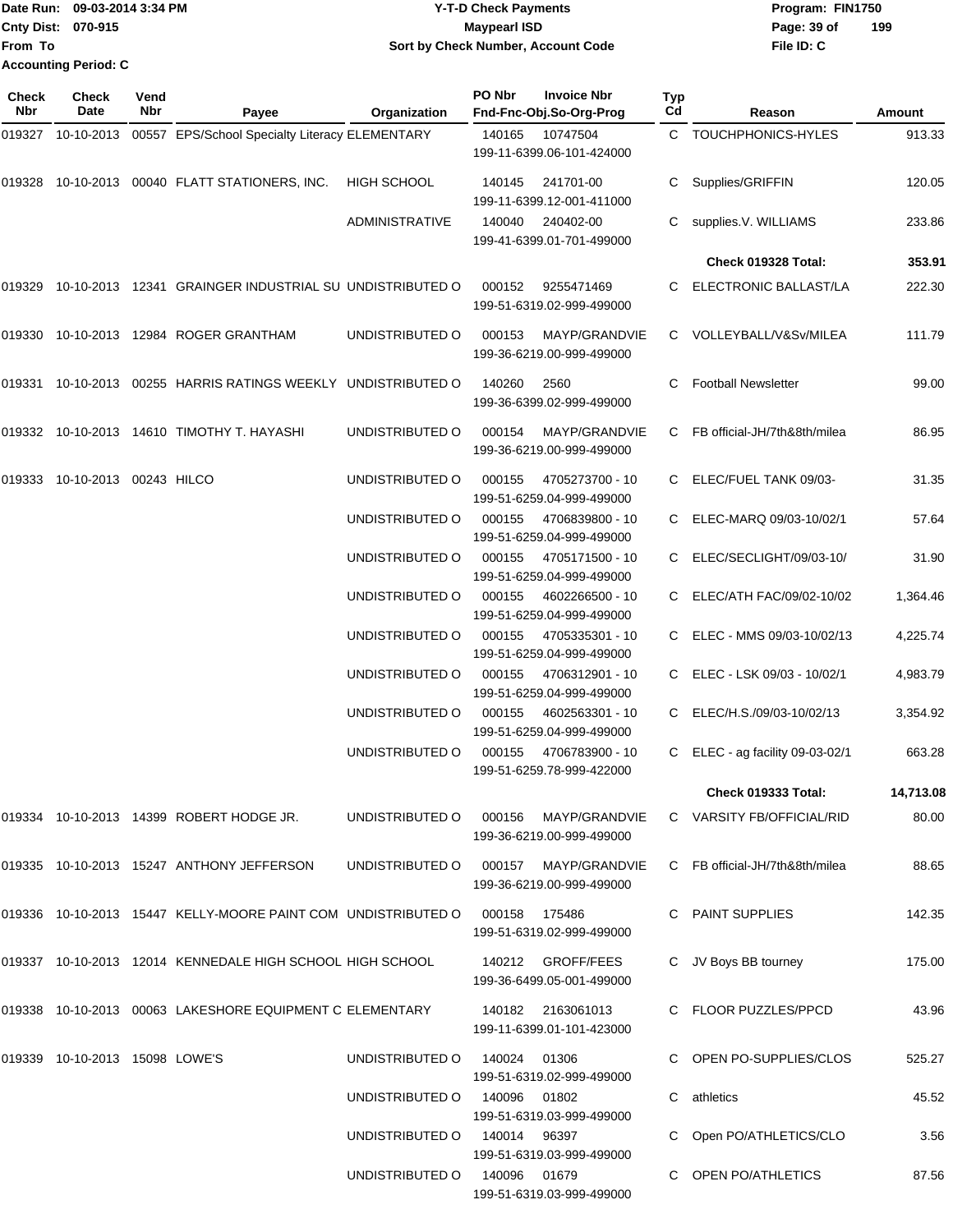## Date Run: 09-03-2014 3:34 PM **Program:** FIN1750 **Cnty Dist:** 070-915 **Page:** 40 of **Y-T-D Check Payments 070-915 Maypearl ISD Sort by Check Number, Account Code**

| Check<br>Nbr | Check<br>Date                | Vend<br>Nbr | Payee                                                           | Organization           | PO Nbr | <b>Invoice Nbr</b><br>Fnd-Fnc-Obj.So-Org-Prog     | Typ<br>Cd | Reason                       | Amount   |
|--------------|------------------------------|-------------|-----------------------------------------------------------------|------------------------|--------|---------------------------------------------------|-----------|------------------------------|----------|
|              |                              |             |                                                                 | UNDISTRIBUTED O        | 140014 | 01313<br>199-51-6319.03-999-499000                | C.        | Open PO/ATHLETICS/CLO        | 155.60   |
|              |                              |             |                                                                 | UNDISTRIBUTED O        | 140014 | 01504<br>199-51-6319.03-999-499000                |           | Open PO/ATHLETICS/CLO        | 202.62   |
|              |                              |             |                                                                 | UNDISTRIBUTED O        | 140033 | 01545<br>199-51-6319.04-999-499000                |           | OPEN PO//CONST/CLOSE         | 25.62    |
|              |                              |             |                                                                 | UNDISTRIBUTED O        | 140033 | 01543<br>199-51-6319.04-999-499000                |           | OPEN PO/CONST/CLOSED         | 165.19   |
|              |                              |             |                                                                 | UNDISTRIBUTED O        | 000159 | 02624<br>199-51-6319.04-999-499000                |           | PO 140033/OPEN PO            | 105.45   |
|              |                              |             |                                                                 | UNDISTRIBUTED O        | 140033 | 01575<br>199-51-6319.04-999-499000                |           | OPEN PO/CONST/CLOSED         | 902.48   |
|              |                              |             |                                                                 |                        |        |                                                   |           | Check 019339 Total:          | 2,218.87 |
|              |                              |             | 019340 10-10-2013 13940 JOHN E. MARTINEZ                        | UNDISTRIBUTED O        | 000160 | MAYP/GRANDIVE<br>199-36-6219.00-999-499000        |           | C FB VARSITY/CLOCK/SCOR      | 25.00    |
| 019341       |                              |             | 10-10-2013 15302 MEGAN LEANN CUNNIFF M HIGH SCHOOL              |                        | 140215 | 0801-083013<br>199-11-6219.29-001-411000          |           | Winterguard Instr 13/14 scho | 600.00   |
|              |                              |             | 019342 10-10-2013 15226 MIDLOTHIAN BAND BOOST HIGH SCHOOL       |                        | 140244 | <b>ENTRY FEE</b><br>199-11-6499.01-001-411000     |           | <b>Marching Showcase</b>     | 300.00   |
|              | 019343 10-10-2013 13608 NELI |             |                                                                 | <b>MAYPEARL JUNIOR</b> | 140196 | 3809<br>199-11-6399.06-041-424000                 |           | Folders/HOPKINS              | 72.95    |
| 019344       |                              |             | 10-10-2013 00287 OFFICE DEPOT                                   | <b>ADMINISTRATIVE</b>  | 140127 | 678032085001<br>199-41-6399.01-701-499000         | C         | supplies/SHAW                | 162.18   |
|              |                              |             |                                                                 | <b>ADMINISTRATIVE</b>  | 140127 | 678031972001<br>199-41-6399.01-701-499000         | C.        | supplies/SHAW                | 485.70   |
|              |                              |             |                                                                 | UNDISTRIBUTED O        | 140137 | 678189488001<br>199-51-6639.03-999-499000         |           | coffee makers/ADMIN          | 458.13   |
|              |                              |             |                                                                 |                        |        |                                                   |           | Check 019344 Total:          | 1,106.01 |
|              |                              |             | 019345 10-10-2013 12230 OFFICE OF THE SECRETAR SCHOOL BOARD     |                        | 140262 | REG. 14787<br>199-41-6439.00-702-499000           | C         | Election Seminar/C. SHAW     | 155.00   |
|              |                              |             | 019346 10-10-2013 00907 THE OLD BRICKYARD GC/E HIGH SCHOOL      |                        |        | 140258 HASTINGS/GOLF<br>199-36-6499.05-001-499000 |           | C Golf Tourney               | 205.00   |
|              |                              |             | 019347 10-10-2013 14543 RENAISSANCE LEARNING, I UNDISTRIBUTED O |                        |        | 140170 4040266<br>199-11-6399.45-999-499000       | C         | subscription renewal/STAR    | 787.50   |
|              |                              |             | 019348 10-10-2013 15473 JAMES B. RILEY                          | UNDISTRIBUTED O        | 000161 | MAYP/SUNNYVAL<br>199-36-6219.00-999-499000        |           | C FB/JV/CLOCK/SCOREBOA       | 25.00    |
|              |                              |             |                                                                 | UNDISTRIBUTED O        | 000161 | MAYPEARL/GODL<br>199-36-6219.00-999-499000        |           | C FB/JV/CLOCK/SCOREBOA       | 25.00    |
|              |                              |             |                                                                 |                        |        |                                                   |           | <b>Check 019348 Total:</b>   | 50.00    |
|              |                              |             | 019349 10-10-2013 13742 DANA ELAINE ROBINSON                    | UNDISTRIBUTED O        | 000162 | MAYP/GRANDVIE<br>199-36-6219.00-999-499000        |           | C VARSITY/JV/VOLLEYBALL/     | 104.16   |
|              |                              |             | 019350 10-10-2013 14929 TIMOTHY J. SOMMERS                      | UNDISTRIBUTED O        | 000163 | MAYP/GRANDVIE<br>199-36-6219.00-999-499000        |           | C FB/VARSITY/OFFICIAL/MIL    | 121.87   |
|              |                              |             | 019351 10-10-2013 15391 SOUTHERN TIRE MART                      | UNDISTRIBUTED O        | 000164 | 50459136<br>199-34-6311.00-999-499000             | C         | <b>SUPPLIES</b>              | 1,330.85 |
|              |                              |             | 019352 10-10-2013 15486 SPIRIT OF JOSHUA BAND                   | HIGH SCHOOL            | 140220 | <b>ENTRY FEE</b><br>199-11-6499.01-001-411000     |           | Entry Fee/MARCH CONTES       | 300.00   |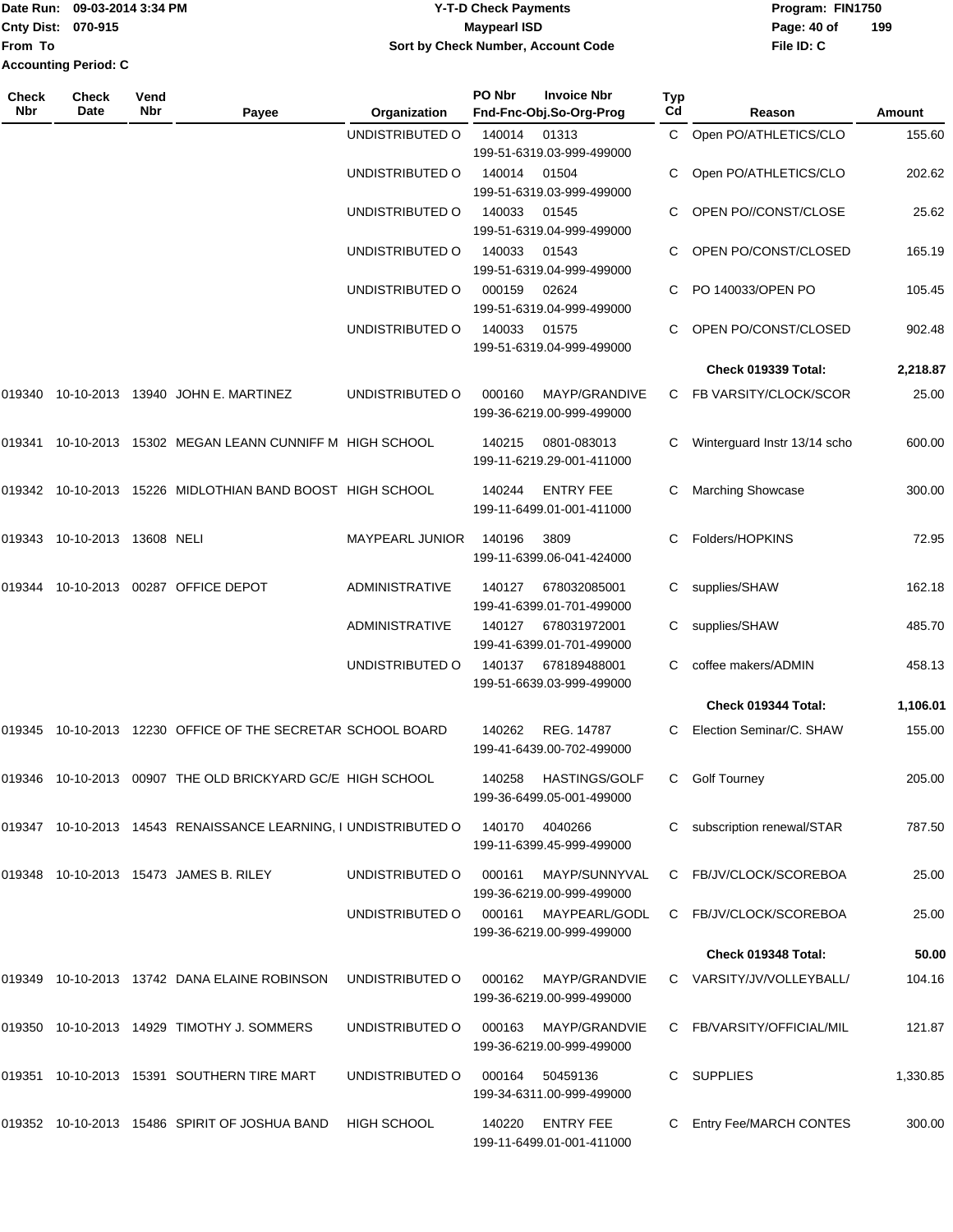Date Run: 09-03-2014 3:34 PM **Program:** FIN1750 **Cnty Dist:** 070-915 **Page: 41 of** Maypearl ISD Maypearl ISD **From To Y-T-D Check Payments 070-915 Maypearl ISD Sort by Check Number, Account Code Accounting Period: C**

| <b>Check</b><br>Nbr | <b>Check</b><br>Date | Vend<br>Nbr | Payee                                                         | Organization       | PO Nbr | <b>Invoice Nbr</b><br>Fnd-Fnc-Obj.So-Org-Prog    | Typ<br>Cd | Reason                     | Amount   |
|---------------------|----------------------|-------------|---------------------------------------------------------------|--------------------|--------|--------------------------------------------------|-----------|----------------------------|----------|
| 019353              | 10-10-2013           |             | 13067 SCOTT SUTHERLAND                                        | UNDISTRIBUTED O    | 000165 | MAYP/GRANDVIE<br>199-36-6219.00-999-499000       |           | C VARSITY FB/OFFICIAL/RID  | 80.00    |
| 019354              | 10-10-2013           |             | 14947 TIGER PRIDE BAND BOOST HIGH SCHOOL                      |                    | 140243 | <b>ENTRY FEE</b><br>199-11-6499.01-001-411000    | C.        | PALUXY VALLEY MARCH F      | 300.00   |
|                     |                      |             | 019355 10-10-2013 15490 DARRYL TUCKER                         | UNDISTRIBUTED O    | 000166 | MAYPEARL/GODL<br>199-36-6219.00-999-499000       | C.        | JV FB/OFFICIAL/MILEAGE     | 60.34    |
|                     | 019356 10-10-2013    |             | 00418 TUNE IN                                                 | <b>ELEMENTARY</b>  | 140086 | 937496<br>199-11-6399.13-101-411000              |           | ART SUPPLIES/ODGERS        | 198.35   |
| 019357              | 10-10-2013           |             | 00969 UPSTART BOOKS/EDUPRES ELEMENTARY                        |                    | 140175 | 5099505<br>199-11-6399.36-101-411000             |           | 3 PC ROCKER CHAIR/VOT      | 124.84   |
| 019358              | 10-10-2013           |             | 00091 VENUS ISD                                               | <b>HIGH SCHOOL</b> | 140211 | <b>VHS BB ENTRY</b><br>199-36-6499.05-001-499000 |           | Boys Basketball Tourney    | 175.00   |
| 019359              | 10-10-2013           |             | 00253 VERIZON SOUTHWEST                                       | UNDISTRIBUTED O    | 000167 | 416580372500039<br>199-51-6259.02-999-499000     | C         | PHONES/09/28-10/27         | 801.06   |
| 019360              | 10-10-2013           |             | 00735 VERNIER SOFTWARE & TECHIGH SCHOOL                       |                    | 140143 | 5114121<br>244-11-6399.00-001-422000             |           | Go Link TEACHER PACK/H     | 486.35   |
| 019361              | 10-10-2013           |             | 15495 WAXAHACHIE AUTOPLEX                                     | UNDISTRIBUTED O    | 140250 | 2003CHEVYLS4X2<br>199-51-6639.00-999-499000      | С         | 1GNEC13Z43R282227 TAH      | 7,500.00 |
| 019362              | 10-10-2013           |             | 15495 WAXAHACHIE AUTOPLEX                                     | UNDISTRIBUTED O    | 140251 | 2003CHEVY1500L<br>199-51-6639.00-999-499000      | C.        | 1GCEC14V43Z168376 SILV     | 6,500.00 |
|                     |                      |             | 019363 10-10-2013 15470 WOLVERTON COMPANY, IN UNDISTRIBUTED O |                    | 000170 | 109862<br>199-51-6249.01-999-499000              |           | LABOR/JOB 20428-614        | 1,332.00 |
|                     |                      |             |                                                               | UNDISTRIBUTED O    | 000170 | 109862<br>199-51-6399.05-999-499000              | C         | EQUIP/MATERIAL/JOB2042     | 5,661.42 |
|                     |                      |             |                                                               |                    |        |                                                  |           | Check 019363 Total:        | 6,993.42 |
| 019364              | 10-10-2013           |             | 01229 JENIFER ZIPP                                            | <b>HIGH SCHOOL</b> | 140228 | 853938/ZIPP<br>199-33-6399.00-001-499000         | С         | Reimbursement/AHA CLAS     | 102.00   |
|                     |                      |             | 019365    10-17-2013    15074    ABIBOW RECYCLING LLC         | UNDISTRIBUTED O    | 000172 | 913-1074819<br>199-51-6259.03-999-499000         | C         | TRASH PU 09/13 HS          | 15.14    |
|                     |                      |             |                                                               | UNDISTRIBUTED O    |        | 000172 913-1074819<br>199-51-6259.03-999-499000  |           | C TRASH PU 09/13 MS        | 17.16    |
|                     |                      |             |                                                               | UNDISTRIBUTED O    |        | 000172 913-1074819<br>199-51-6259.03-999-499000  |           | C TRASH PU 09/13 ELEM      | 48.18    |
|                     |                      |             |                                                               | UNDISTRIBUTED O    |        | 000172 913-1074819<br>199-51-6259.03-999-499000  |           | C TRASH PU ADMIN           | 33.21    |
|                     |                      |             |                                                               | UNDISTRIBUTED O    |        | 000172 913-1074819<br>199-51-6259.03-999-499000  |           | C TRASH PU 09/13 AG FACIL  | 23.58    |
|                     |                      |             |                                                               |                    |        |                                                  |           | <b>Check 019365 Total:</b> | 137.27   |
|                     |                      |             | 019366 10-17-2013 01256 AT&T MOBILITY                         | UNDISTRIBUTED O    | 000173 | 824711164X10102<br>199-52-6259.00-999-499000     |           | C BUS CELL 09-03-10-02-13  | 130.72   |
|                     |                      |             | 019367 10-17-2013 00931 D.J. BESEDA                           | UNDISTRIBUTED O    | 000174 | MAYPEARL/TOLA<br>199-36-6219.00-999-499000       |           | C VOLLEYBALL/V&Sv/MILEA    | 116.87   |
|                     |                      |             | 019368 10-17-2013 15464 RAKEL R. BRANDT                       | UNDISTRIBUTED O    | 000175 | MAYPEARL/GRAN<br>199-36-6219.00-999-499000       |           | C VOLLEYBALL/V&Sv/MILEA    | 73.99    |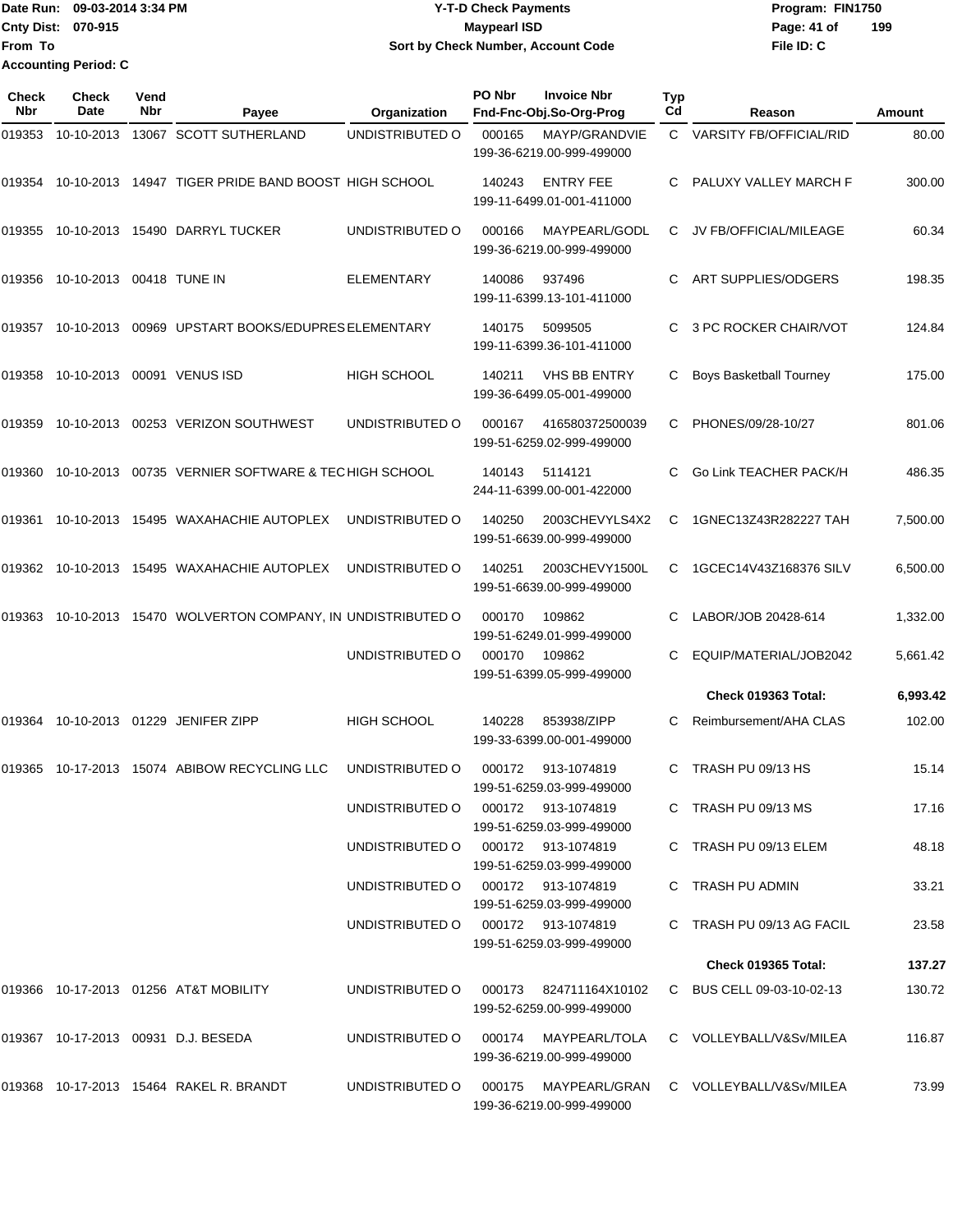Date Run: 09-03-2014 3:34 PM **Program:** FIN1750 **Cnty Dist:** 070-915 **Page: 42 of MaypearI ISD Page: 42 of From To Y-T-D Check Payments 070-915 Maypearl ISD Sort by Check Number, Account Code Accounting Period: C**

| Check<br><b>Nbr</b> | Check<br>Date                     | Vend<br><b>Nbr</b> | Payee                                                            | Organization           | PO Nbr | <b>Invoice Nbr</b><br>Fnd-Fnc-Obj.So-Org-Prog     | <b>Typ</b><br>Cd | Reason                    | Amount   |
|---------------------|-----------------------------------|--------------------|------------------------------------------------------------------|------------------------|--------|---------------------------------------------------|------------------|---------------------------|----------|
| 019369              | 10-17-2013                        |                    | 00524 BUREAU OF EDUCATION & HIGH SCHOOL                          |                        | 140198 | 4469216<br>255-13-6411.00-001-424000              | C.               | Registration/HYATT/TIGUE  | 458.00   |
|                     |                                   |                    | 019370    10-17-2013    00017    C    A    WILSON COMPANY        | UNDISTRIBUTED O        | 000176 | 41691<br>199-51-6319.02-999-499000                | C                | <b>FILTER CARTRIDGE</b>   | 55.80    |
|                     |                                   |                    |                                                                  | <b>HIGH SCHOOL</b>     | 140302 | 09/2013<br>199-11-6219.29-001-411000              |                  | September colorguard      | 600.00   |
|                     |                                   |                    | 019372 10-17-2013 13193 CONTEMPORARY DRAMA S HIGH SCHOOL         |                        | 140222 | 940660(59809)<br>199-11-6399.07-001-411000        |                  | PLAYKITS/COLE & BROWN     | 53.61    |
|                     |                                   |                    | 019373 10-17-2013 14221 BRIAN CUPP                               | <b>HIGH SCHOOL</b>     | 140241 | REFUND/DUES<br>199-11-6499.01-001-411000          | C.               | Reimbursement/ATSSB DU    | 35.00    |
|                     |                                   |                    | 019374 10-17-2013 00031 DE SOTO JANITORIAL SUPP UNDISTRIBUTED O  |                        | 140017 | 153920<br>199-51-6319.01-999-499000               | C                | Open PO                   | 2,447.47 |
| 019375              |                                   |                    | 10-17-2013  14884  DIRECT SERVICE COMPAN  UNDISTRIBUTED O        |                        | 140106 | 58526<br>199-51-6249.00-999-499000                |                  | Open PO CONTRACT MAIN     | 444.44   |
| 019376              |                                   |                    | 10-17-2013 00950 DRAMATIC PUBLISHING                             | <b>HIGH SCHOOL</b>     | 140141 | 1401531<br>199-11-6399.07-001-411000              | С                | <b>Theater Supplies</b>   | 30.66    |
| 019377              |                                   |                    | 10-17-2013 13639 EAST TEXAS COPY SYSTE HIGH SCHOOL               |                        | 000177 | 202889<br>199-11-6269.00-001-411000               |                  | COPIER-HS-09/09 - 10/08/1 | 194.94   |
|                     |                                   |                    |                                                                  | <b>MAYPEARL JUNIOR</b> | 000177 | 202889<br>199-11-6269.00-041-411000               |                  | COPIER-MS-09/09 - 10/08/1 | 194.94   |
|                     |                                   |                    |                                                                  | <b>ELEMENTARY</b>      | 000177 | 202889<br>199-11-6269.00-101-411000               |                  | COPIER-LSK-09/09-10/08/1  | 97.47    |
|                     |                                   |                    |                                                                  | ELEMENTARY             | 000177 | 202889<br>199-11-6269.00-101-411000               |                  | COPIER-LSK-09/09 - 10/08/ | 97.47    |
|                     |                                   |                    |                                                                  | DIR COST- ADMINIS      | 000177 | 202889<br>199-41-6249.00-720-499000               |                  | COPIER-ADMIN-09/09 - 10/  | 97.51    |
|                     |                                   |                    |                                                                  |                        |        |                                                   |                  | Check 019377 Total:       | 682.33   |
| 019378              |                                   |                    | 10-17-2013  12186  ELLIOTT ELECTRIC                              | UNDISTRIBUTED O        | 140018 | 09-50210-01<br>199-51-6319.02-999-499000          |                  | C Open PO                 | 396.00   |
|                     |                                   |                    |                                                                  | UNDISTRIBUTED O        |        | 140018 09-50109-01<br>199-51-6319.02-999-499000   |                  | C Open PO                 | 239.80   |
|                     |                                   |                    |                                                                  |                        |        |                                                   |                  | Check 019378 Total:       | 635.80   |
|                     |                                   |                    | 019379 10-17-2013 00315 EPS/School Specialty Literacy ELEMENTARY |                        | 140247 | 10748824<br>199-11-6399.06-101-424000             | C                | PO Created by Req: 001825 | 1,909.69 |
|                     |                                   |                    |                                                                  | <b>ELEMENTARY</b>      |        | 140247 10748824<br>199-11-6399.23-101-425000      |                  | PO Created by Req: 001825 | 830.30   |
|                     |                                   |                    |                                                                  |                        |        |                                                   |                  | Check 019379 Total:       | 2,739.99 |
|                     |                                   |                    | 019380 10-17-2013 14295 FRONTLINE TECHNOLOGIE UNDISTRIBUTED O    |                        | 140307 | <b>INVUS22513</b><br>199-11-6399.45-999-499000    |                  | C VERITIME 13-14 ANNUAL S | 2,000.00 |
| 019381              |                                   |                    | 10-17-2013  14894  ANGIE HUGHES                                  | UNDISTRIBUTED O        | 000180 | MAYPEARL/GRAN<br>199-36-6219.00-999-499000        |                  | C VOLLEYBALL/V&Sv/MILEA   | 91.02    |
|                     | 019382 10-17-2013 00184 KEENE ISD |                    |                                                                  | <b>HIGH SCHOOL</b>     | 140272 | MAYPEARL JV BB<br>199-36-6499.05-001-499000       | C                | JV Boys Basketball Tourn  | 150.00   |
|                     |                                   |                    |                                                                  | <b>HIGH SCHOOL</b>     | 140329 | <b>MAYPEARL BOYS</b><br>199-36-6499.05-001-499000 |                  | C 7 & 8TH GRD BOYS-A BB T | 250.00   |
|                     |                                   |                    |                                                                  |                        |        |                                                   |                  | Check 019382 Total:       | 400.00   |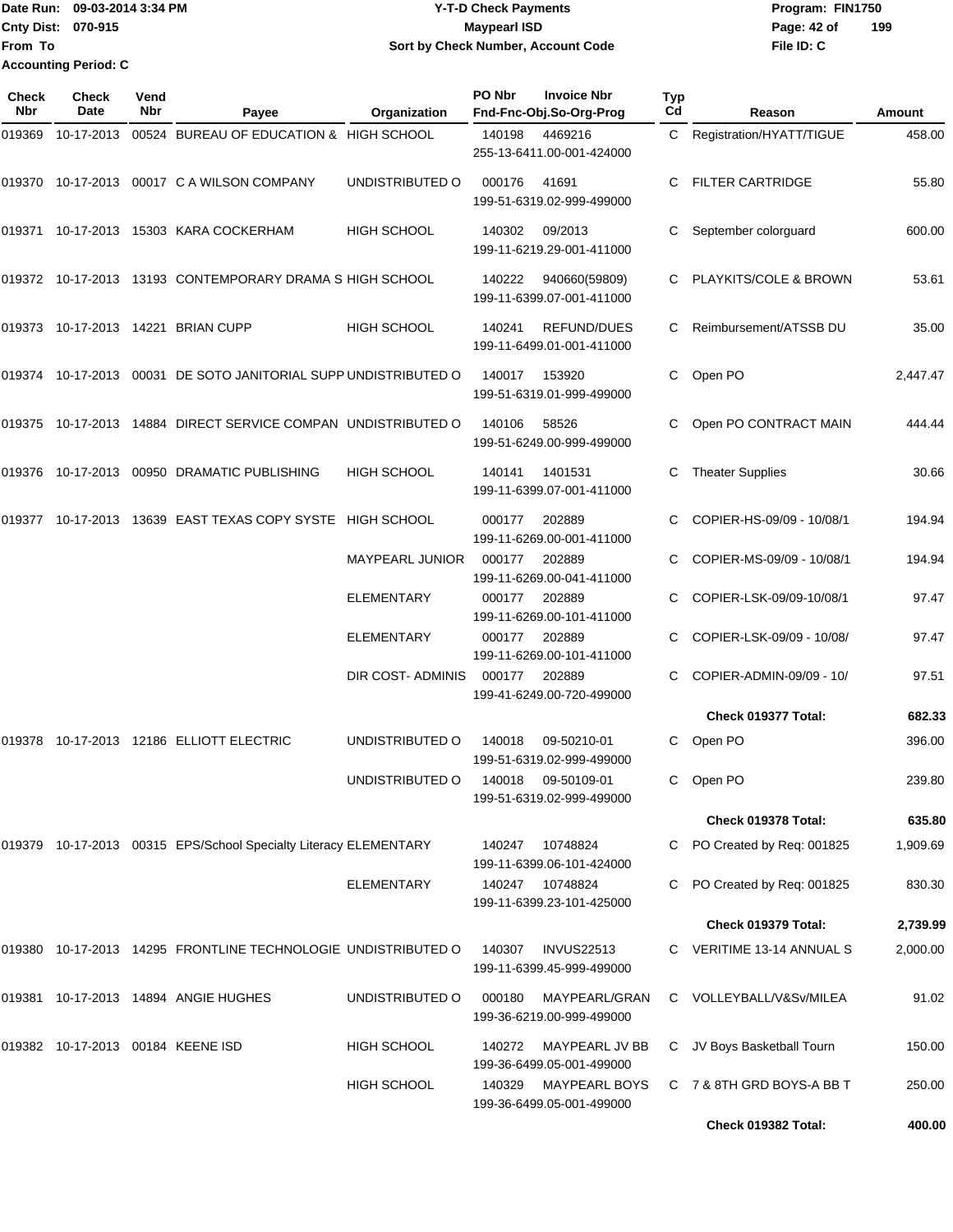Date Run: 09-03-2014 3:34 PM **Program:** FIN1750 **Cnty Dist:** 070-915 **Page: 43 of MaypearI ISD Page: 43 of File ID: C From To 09-03-2014 3:34 PM Y-T-D Check Payments 070-915 Maypearl ISD Sort by Check Number, Account Code 199 Accounting Period: C**

| Check<br>Nbr | <b>Check</b><br>Date | Vend<br>Nbr | Payee                                                     | Organization           | PO Nbr | <b>Invoice Nbr</b><br>Fnd-Fnc-Obj.So-Org-Prog      | Typ<br>Cd | Reason                       | Amount    |
|--------------|----------------------|-------------|-----------------------------------------------------------|------------------------|--------|----------------------------------------------------|-----------|------------------------------|-----------|
| 019383       | 10-17-2013           |             | 15499 LAMAR HIGH SCHOOL                                   | <b>HIGH SCHOOL</b>     | 140311 | TESTER@CHEST<br>199-36-6499.05-001-499000          | C         | <b>Boys Golf Entry Fee</b>   | 180.00    |
| 019384       |                      |             | 10-17-2013 00060 LUCKIES AUTO AND TRUCK UNDISTRIBUTED O   |                        | 140032 | 000079160<br>199-34-6219.00-999-499000             | C         | STATE INSPECT/97 FORD        | 39.75     |
| 019385       |                      |             | 10-17-2013  01099  MACKIN LIBRARY MEDIA                   | <b>MAYPEARL JUNIOR</b> | 140013 | 366338<br>199-12-6399.05-041-499000                |           | Books/PARTIAL ORDER          | 1,157.78  |
| 019386       |                      |             | 10-17-2013  13717  MAKEMUSIC                              | <b>HIGH SCHOOL</b>     | 140285 | 1682733<br>199-11-6399.29-001-411BAN               | С         | Subscriptions/SMART MUSI     | 300.00    |
|              |                      |             | 019387 10-17-2013 15302 MEGAN LEANN CUNNIFF M HIGH SCHOOL |                        | 140303 | <b>SEPT 1-30</b><br>199-11-6219.29-001-411000      | С         | Sept Colorguard              | 600.00    |
| 019388       |                      |             | 10-17-2013 15092 MCLENNAN COMMUNITY C HIGH SCHOOL         |                        | 140277 | MAYPEARL/BROW<br>199-11-6399.27-001-411000         | C         | 2 CLINICIANS 2014 OAP        | 200.00    |
| 019389       |                      |             | 10-17-2013  15463  HALEY E. PATTON                        | UNDISTRIBUTED O        | 000181 | MAYPEARL/WHIT<br>199-36-6219.00-999-499000         | C.        | VOLLEYBALL JH 8TH 4 GA       | 123.31    |
| 019390       |                      |             | 10-17-2013  14093  PC & MACEXCHANGE                       | UNDISTRIBUTED O        | 140265 | 78702<br>199-11-6639.50-999-499000                 |           | <b>CISCO SG300-10P</b>       | 818.00    |
|              |                      |             |                                                           | <b>ADMINISTRATIVE</b>  | 140169 | 78647<br>199-53-6399.00-701-499000                 | С         | supplies/COMPUTER            | 827.00    |
|              |                      |             |                                                           | <b>ADMINISTRATIVE</b>  | 140169 | 78387<br>199-53-6399.00-701-499000                 | С         | supplies/COMPUTER            | 275.80    |
|              |                      |             |                                                           |                        |        |                                                    |           | Check 019390 Total:          | 1,920.80  |
|              |                      |             | 019391  10-17-2013  12775  PENDERS MUSIC CO.              | <b>HIGH SCHOOL</b>     | 140218 | 37946<br>199-11-6399.29-001-411BAN                 | C         | Music                        | 968.30    |
|              |                      |             | 019392 10-17-2013 15258 ALLAN D. PERKINGS                 | <b>MAYPEARL JUNIOR</b> | 140290 | 664153<br>199-11-6399.28-041-411000                | С         | <b>MS Choir/IIANO REPAIR</b> | 100.00    |
| 019393       |                      |             | 10-17-2013 15492 CARMEN PRICE                             | HIGH SCHOOL            | 140281 | <b>CORALEIGH KEYS</b><br>199-11-6399.38-001-411000 | C         | Reimbursement/TEXTBOOK       | 75.52     |
| 019394       | 10-17-2013           |             | 00099 REGION 10/EDUCATION SE UNDISTRIBUTED O              |                        | 000179 | 120788<br>199-11-6399.45-999-499000                | C.        | ANNUAL EDUPHORIA SUB         | 4,950.00  |
|              |                      |             |                                                           | UNDISTRIBUTED O        | 000178 | 120912<br>199-11-6399.45-999-499000                |           | <b>ANNUAL VIDEO</b>          | 5,150.00  |
|              |                      |             |                                                           |                        |        |                                                    |           | Check 019394 Total:          | 10,100.00 |
|              |                      |             | 019395 10-17-2013 00252 SCHOOL SPECIALTY                  | <b>ELEMENTARY</b>      | 000183 | 208110768425<br>199-11-6399.00-101-411000          | C         | po 130619/clear old invoice  | 12.52     |
|              |                      |             |                                                           | <b>ELEMENTARY</b>      | 140246 | 308101815988<br>199-11-6399.00-101-423000          | С         | SUPPLIES/ROESLER             | 54.38     |
|              |                      |             |                                                           | <b>ELEMENTARY</b>      |        | 208109661535<br>199-11-6399.00-101-423000          |           | M CLEAR OFF OLD CREDIT 1     | $-115.16$ |
|              |                      |             |                                                           | <b>ELEMENTARY</b>      |        | 208110062738<br>199-11-6399.01-101-411000          |           | CLEAR OFF OLD CREDIT 0       | $-83.31$  |
|              |                      |             |                                                           | <b>ELEMENTARY</b>      | 000182 | 208110794328<br>199-11-6399.01-101-423000          | C.        | PO 131011 supplies           | 26.09     |
|              |                      |             |                                                           | ELEMENTARY             | 000182 | 208110065518<br>199-11-6399.01-101-423000          | C         | PO 131011 supplies           | 103.44    |
|              |                      |             |                                                           | <b>MAYPEARL JUNIOR</b> | 140093 | 208111454785<br>199-11-6399.07-041-423000          |           | HIWRITE NOTEBK PR/KEIF       | 53.94     |
|              |                      |             |                                                           | <b>ELEMENTARY</b>      | 140072 | 308101800328<br>199-11-6399.08-101-423000          | С         | Willborn-supplies            | 223.94    |
|              |                      |             |                                                           | <b>HIGH SCHOOL</b>     | 140231 | 208111578417<br>199-11-6399.39-001-422000          | C         | Supplies/JAMES               | 48.08     |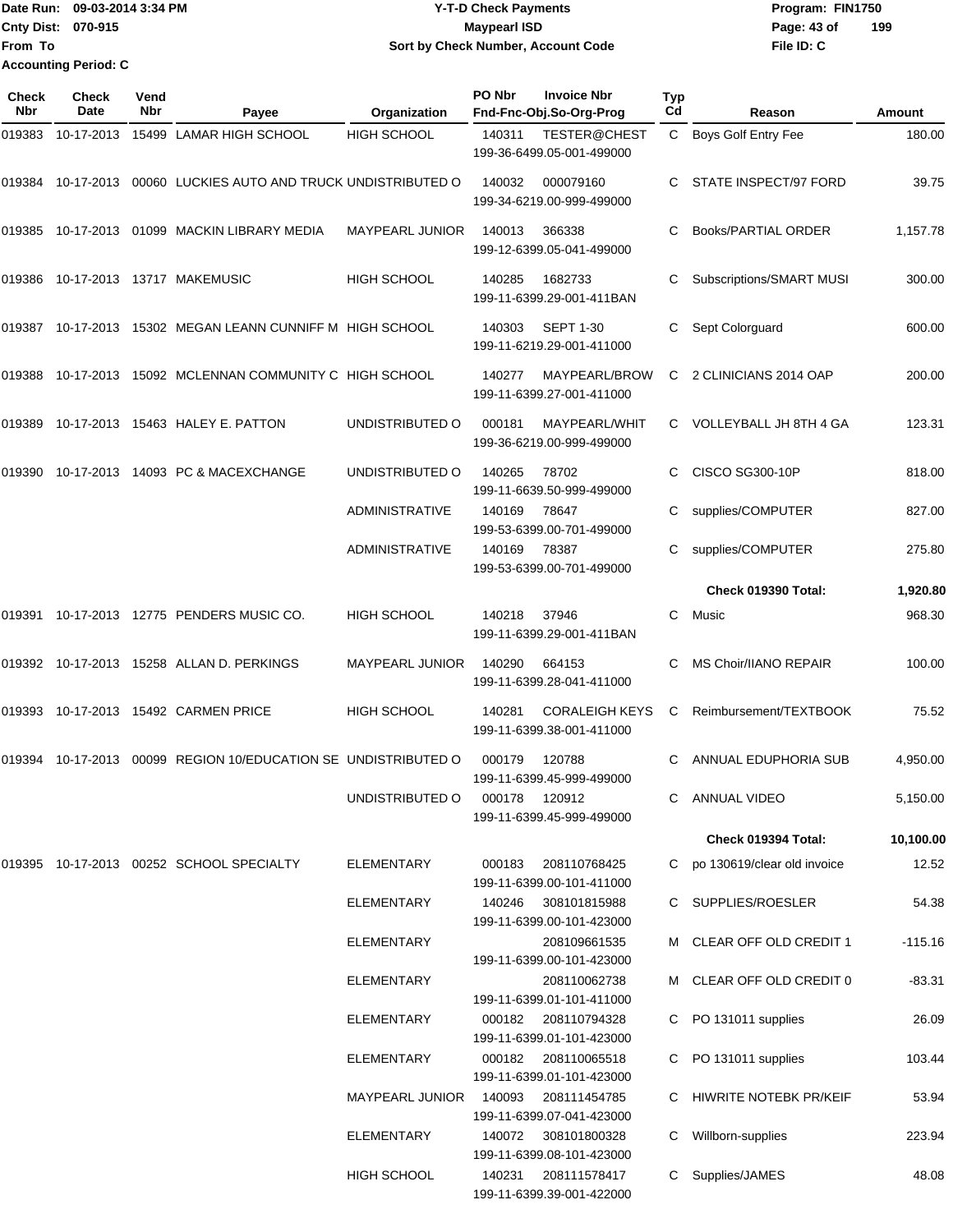|                     | Date Run: 09-03-2014 3:34 PM     |                    |                                                                 |                        | <b>Y-T-D Check Payments</b> |                                                  |           | Program: FIN1750             |         |  |
|---------------------|----------------------------------|--------------------|-----------------------------------------------------------------|------------------------|-----------------------------|--------------------------------------------------|-----------|------------------------------|---------|--|
| From To             | Cnty Dist: 070-915               |                    |                                                                 |                        | <b>Maypearl ISD</b>         | Sort by Check Number, Account Code               |           | Page: 44 of<br>File ID: C    | 199     |  |
|                     | <b>Accounting Period: C</b>      |                    |                                                                 |                        |                             |                                                  |           |                              |         |  |
| <b>Check</b><br>Nbr | Check<br>Date                    | Vend<br><b>Nbr</b> | Payee                                                           | Organization           | PO Nbr                      | <b>Invoice Nbr</b><br>Fnd-Fnc-Obj.So-Org-Prog    | Typ<br>Cd | Reason                       | Amount  |  |
|                     |                                  |                    |                                                                 | <b>ELEMENTARY</b>      |                             | 208107720988                                     | M         | CLEAR OFF OLD CREDIT 0       | $-3.16$ |  |
|                     |                                  |                    |                                                                 |                        |                             | 199-11-6399.39-101-411000                        |           |                              |         |  |
|                     |                                  |                    |                                                                 |                        |                             |                                                  |           | Check 019395 Total:          | 320.76  |  |
| 019396              |                                  |                    | 10-17-2013 00316 SCHOOL SPECIALTY INC.                          | <b>MAYPEARL JUNIOR</b> | 140223                      | 208111578416<br>199-11-6399.02-041-411000        | С         | <b>THOMAS/SUPPLIES</b>       | 140.50  |  |
|                     |                                  |                    |                                                                 | <b>ELEMENTARY</b>      | 140199                      | 208111555610<br>199-11-6399.05-101-411000        |           | Stanley-WALL PAD             | 226.74  |  |
|                     |                                  |                    |                                                                 |                        |                             |                                                  |           | Check 019396 Total:          | 367.24  |  |
| 019397              |                                  |                    | 10-17-2013 13741 SCRIPPS NATIONAL SPELLI ELEMENTARY             |                        | 140317                      | SK32-196774<br>199-11-6399.13-101-411000         | C         | <b>ENROLLMENT SPELLING</b>   | 123.75  |  |
|                     |                                  |                    |                                                                 | <b>MAYPEARL JUNIOR</b> | 140317                      | SK32-196774<br>199-11-6399.27-041-411000         |           | <b>ENROLLMENT SPELLING</b>   | 123.75  |  |
|                     |                                  |                    |                                                                 |                        |                             |                                                  |           | Check 019397 Total:          | 247.50  |  |
|                     |                                  |                    | 019398 10-17-2013 14122 LAURI ANN SPRADLING                     | <b>MAYPEARL JUNIOR</b> | 140324                      | <b>SPRADLING</b><br>199-36-6399.12-041-499000    | С         | NJHS SUPPLIES REFUND         | 38.83   |  |
| 019399              |                                  |                    | 10-17-2013  12774  TARLETON STATE UNIVERS HIGH SCHOOL           |                        | 140314                      | <b>REGISTRATION</b><br>199-11-6499.01-001-411000 | C         | Band Festival 03/28-29/2014  | 250.00  |  |
| 019400              | 10-17-2013 00131 TASA            |                    |                                                                 | UNDISTRIBUTED O        | 140261                      | 10080018647<br>199-21-6411.01-999-499000         |           | 2014 CONFERENCE TASA-        | 125.00  |  |
|                     |                                  |                    |                                                                 | UNDISTRIBUTED O        | 140261                      | 10080018653<br>199-21-6411.01-999-499000         | C         | 2014 TASA CONFERENCE-        | 125.00  |  |
|                     |                                  |                    |                                                                 | UNDISTRIBUTED O        | 140261                      | 10080018642<br>199-21-6411.01-999-499000         | C.        | <b>TASA CONF-HOPKINS/STI</b> | 250.00  |  |
|                     |                                  |                    |                                                                 |                        |                             |                                                  |           | Check 019400 Total:          | 500.00  |  |
|                     | 019401  10-17-2013  00784  TASBO |                    |                                                                 | DIR COST-ADMINIS       | 140299                      | 243806<br>199-41-6411.01-720-499000              | C         | 13-14 BUSINESS MGR ACA       | 260.00  |  |
|                     |                                  |                    |                                                                 | DIR COST- ADMINIS      | 140299                      | 243807<br>199-41-6411.01-720-499000              |           | 13-14 BUSINESS MGR ACA       | 260.00  |  |
|                     |                                  |                    |                                                                 | <b>IND COST-ADM</b>    | 140270                      | <b>PAM WILSON</b><br>199-41-6499.00-750-499000   |           | Institutional membership/13- | 110.00  |  |
|                     |                                  |                    |                                                                 |                        |                             |                                                  |           | Check 019401 Total:          | 630.00  |  |
|                     |                                  |                    | 019402 10-17-2013 12471 TEXAS DEPARTMENT OF P ADMINISTRATIVE    |                        | 000184                      | CRS201309024226<br>199-41-6219.10-701-499000     | C         | clearinghouse record retriev | 1.00    |  |
|                     |                                  |                    | 019403 10-17-2013 15235 TEXAS STATE BILLING SER UNDISTRIBUTED O |                        | 000185                      | 12959<br>199-31-6299.00-999-423000               |           | C CLAIM 09-27-13             | 23.48   |  |
|                     |                                  |                    | 019404 10-17-2013 00959 TEXAS TECH UNIVERSITY HIGH SCHOOL       |                        | 140071                      | 437486<br>199-31-6399.00-001-499000              |           | C TT Online/B. Chastain      | 19.00   |  |
|                     |                                  |                    | 019405 10-17-2013 01049 THYSSENKRUPP ELEVATO UNDISTRIBUTED O    |                        | 140026                      | 3000719195<br>199-51-6319.02-999-499000          |           | C ELEVATOR 1001-1031 HS      | 289.50  |  |
|                     |                                  |                    |                                                                 | UNDISTRIBUTED O        | 140026                      | 3000719196<br>199-51-6319.02-999-499000          |           | C ELEVATOR 1001-1031 LSK     | 289.50  |  |
|                     |                                  |                    |                                                                 |                        |                             |                                                  |           | Check 019405 Total:          | 579.00  |  |
|                     |                                  |                    | 019406 10-17-2013 00135 TMEA REGION VII-VOCAL DI HIGH SCHOOL    |                        | 140245                      | MAYPEARL/CHOI<br>199-11-6499.01-001-411000       |           | C LATE ENTRY FEE 1           | 10.00   |  |
|                     |                                  |                    |                                                                 | HIGH SCHOOL            |                             | 140240 MAYPEARL/CHOI                             |           | C LATE REGISTRATION 1 ST     | 25.00   |  |

199-11-6499.01-001-411000

**Check 019406 Total: 35.00**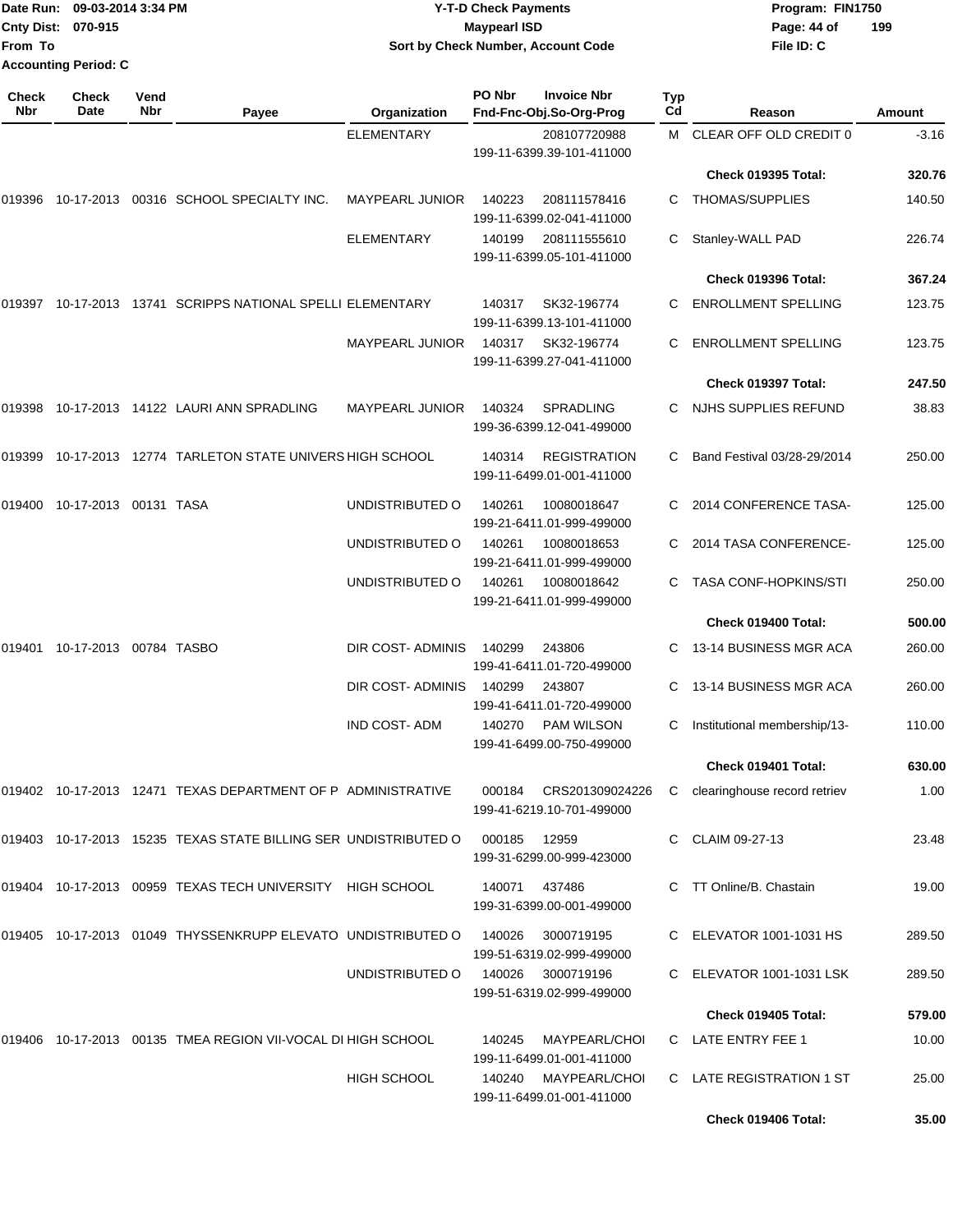Date Run: 09-03-2014 3:34 PM **Program:** FIN1750 **Cnty Dist:** 070-915 **Page: 45 of Page: 45 of Page: 45 of From To 09-03-2014 3:34 PM Y-T-D Check Payments 070-915 Maypearl ISD Sort by Check Number, Account Code Accounting Period: C**

| Check<br>Nbr | <b>Check</b><br>Date  | Vend<br>Nbr | Payee                                                                               | Organization                          | PO Nbr | <b>Invoice Nbr</b><br>Fnd-Fnc-Obj.So-Org-Prog      | Typ<br>Cd | Reason                   | <b>Amount</b> |
|--------------|-----------------------|-------------|-------------------------------------------------------------------------------------|---------------------------------------|--------|----------------------------------------------------|-----------|--------------------------|---------------|
| 019407       | 10-17-2013 15500 TSHA |             |                                                                                     | <b>ELEMENTARY</b>                     | 140328 | WAGNON,<br>199-11-6411.00-101-423000               |           | C 13-14 MEMBERSHIP APP   | 95.00         |
| 019408       |                       |             | 10-17-2013 01800 BRUCE W. URBANOVSKY                                                | UNDISTRIBUTED O                       | 000186 | MAYPEARL/HILLS<br>199-36-6219.00-999-499000        |           | C VOLLEYBALL JH 8TH 4 GA | 123.31        |
|              |                       |             | 019409 10-17-2013 00460 VINEYARD'S AUTO SUPPLY UNDISTRIBUTED O                      |                                       | 140030 | D368270<br>199-34-6311.00-999-499000               |           | C PLUG/RADIAL SEAL/SQUE  | 65.41         |
|              |                       |             |                                                                                     | UNDISTRIBUTED O                       | 140030 | D369111<br>199-34-6311.00-999-499000               |           | MIRROR HEAD/DOOR HAN     | 32.58         |
|              |                       |             |                                                                                     | UNDISTRIBUTED O                       | 140030 | D368296<br>199-34-6311.00-999-499000               | C.        | <b>GREASE 14 OZ CART</b> | 33.90         |
|              |                       |             |                                                                                     | UNDISTRIBUTED O                       | 140030 | D368346<br>199-34-6311.00-999-499000               |           | C 12V HIGH NOTE          | 37.90         |
|              |                       |             |                                                                                     | UNDISTRIBUTED O                       | 140030 | D368271<br>199-34-6311.00-999-499000               |           | <b>BATTERY TERMINAL</b>  | 7.98          |
|              |                       |             |                                                                                     | UNDISTRIBUTED O                       | 140030 | D368297<br>199-34-6311.00-999-499000               | C.        | <b>88 FORD PARTS</b>     | 304.07        |
|              |                       |             |                                                                                     | UNDISTRIBUTED O                       | 140030 | D368364<br>199-34-6311.00-999-499000               |           | C VALVES                 | 114.12        |
|              |                       |             |                                                                                     | UNDISTRIBUTED O                       | 140030 | D368582<br>199-34-6311.00-999-499000               |           | PP PLATINUM 40M          | 247.30        |
|              |                       |             |                                                                                     | UNDISTRIBUTED O                       |        | D368582<br>199-34-6311.00-999-499000               |           | RETURNED PARTS PO 140    | $-37.40$      |
|              |                       |             |                                                                                     | UNDISTRIBUTED O                       |        | D268297<br>199-34-6311.00-999-499000               |           | M RETURNED PARTS PO 140  | $-126.34$     |
|              |                       |             |                                                                                     |                                       |        |                                                    |           | Check 019409 Total:      | 679.52        |
|              |                       |             | 019410 10-17-2013 01145 WELDERS WAREHOUSE CO HIGH SCHOOL                            |                                       | 140226 | 562365<br>199-11-6399.09-001-422000                | С         | <b>Welding Supplies</b>  | 1,400.60      |
|              |                       |             | 019411 10-17-2013 01885 LINDA ZWICK                                                 | <b>DISTRICT WIDE</b>                  | 000187 | ZACK ZWICK<br>199-00-5749.00-000-400000            |           | C REFUND LIBRARY FINE    | 14.79         |
|              |                       |             | 019412 10-24-2013 15158 STADIUM SPORTS                                              | UNDISTRIBUTED O                       | 140097 | BBH003898-BK04<br>199-36-6399.01-999-499GHS        | C.        | Girls Basketball-SHOES   | 858.00        |
|              |                       |             |                                                                                     | UNDISTRIBUTED O                       |        | 140098 BBL004576-BK08<br>199-36-6399.01-999-499GHS |           | C Girls BB Supplies      | 1,585.00      |
|              |                       |             |                                                                                     | UNDISTRIBUTED O 140151 BBL004599-BK02 |        | 199-36-6399.06-999-499HS0                          |           | C Reflective Vests-CATE  | 288.00        |
|              |                       |             |                                                                                     |                                       |        |                                                    |           | Check 019412 Total:      | 2,731.00      |
|              |                       |             | 019413  10-24-2013  00901  AVENUE FUEL DISTRIBUTO UNDISTRIBUTED O  140343  23389    |                                       |        | 199-34-6311.01-999-499000                          |           | C 894 GAL LS DIESEL      | 2,949.31      |
|              |                       |             | 019414 10-24-2013 12519 B & H PHOTO-VIDEO                                           | HIGH SCHOOL                           |        | 140233 75699955<br>199-11-6399.39-001-422000       |           | C LENS CASE - JAMES      | 9.79          |
|              |                       |             | 019415 10-24-2013 12521 BAND SHOPPE                                                 | HIGH SCHOOL                           | 140286 | 594611-01<br>199-11-6649.29-001-411000             |           | C BLACK GAUNTLET         | 782.90        |
|              |                       |             | 019416 10-24-2013 15488 BEYOND PLAY                                                 | ELEMENTARY                            | 140255 | 765761<br>199-11-6399.01-101-423000                |           | C EDUTRAY-BLUE-PPCD      | 97.69         |
|              |                       |             | 019417 10-24-2013 00593 BLUE BELL CREAMERIES MAYPEARL JUNIOR 000188 09/30/13 STATEM |                                       |        | 240-35-6341.00-041-499000                          |           | C ICE CREAM - MS         | 704.88        |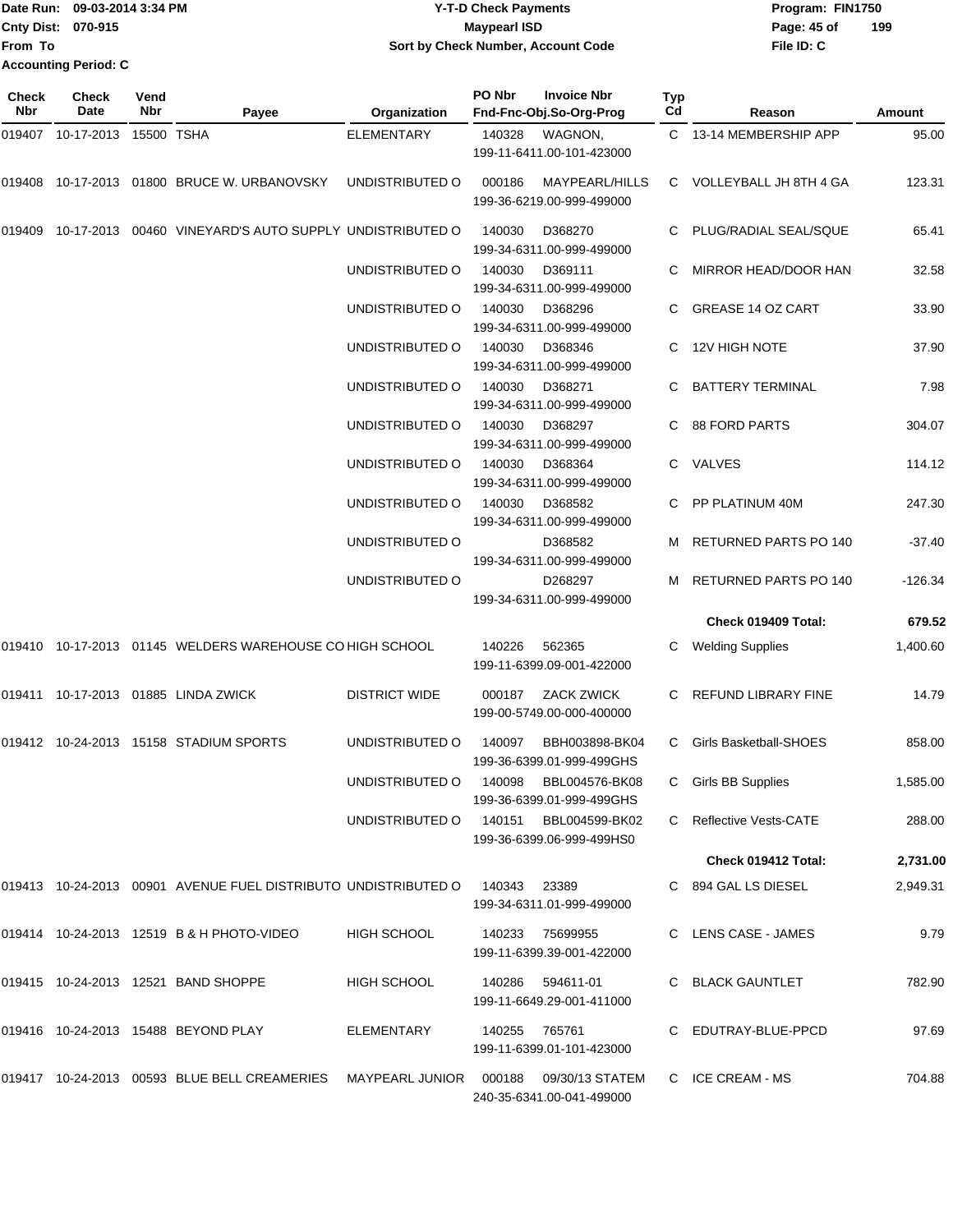|                           | Date Run: 09-03-2014 3:34 PM | <b>Y-T-D Check Payments</b>        | Program: FIN1750   |
|---------------------------|------------------------------|------------------------------------|--------------------|
| <b>Cnty Dist: 070-915</b> |                              | Maypearl ISD                       | 199<br>Page: 46 of |
| lFrom To                  |                              | Sort by Check Number, Account Code | File ID: C         |
|                           | <b>Accounting Period: C</b>  |                                    |                    |

| Check<br>Nbr | Check<br>Date | Vend<br>Nbr | Payee                                                            | Organization           | PO Nbr        | <b>Invoice Nbr</b><br>Fnd-Fnc-Obj.So-Org-Prog    | <b>Typ</b><br>Cd | Reason                       | Amount   |
|--------------|---------------|-------------|------------------------------------------------------------------|------------------------|---------------|--------------------------------------------------|------------------|------------------------------|----------|
| 019418       | 10-24-2013    |             | 00956 BORDENS, INC.                                              | <b>MAYPEARL JUNIOR</b> | 000189        | 208704 09/30/13<br>240-35-6341.00-041-499000     | C.               | milk - middle school         | 1,180.21 |
|              |               |             |                                                                  | <b>ELEMENTARY</b>      | 000189        | 208704 09/30/13<br>240-35-6341.00-101-499000     | С                | milk - elementary            | 1,408.13 |
|              |               |             |                                                                  | <b>HIGH SCHOOL</b>     | 000189        | 208704 09/30/13<br>240-35-6341.01-001-499000     | C                | milk - hs                    | 705.60   |
|              |               |             |                                                                  |                        |               |                                                  |                  | Check 019418 Total:          | 3,293.94 |
| 019419       | 10-24-2013    |             | 15033 CHARLES BROWN                                              | UNDISTRIBUTED O        | 000190        | <b>MAYP/WHITNEY</b><br>199-36-6219.00-999-499000 | C.               | FB OFFICIAL/SV/8TH&7TH/      | 139.49   |
| 019420       | 10-24-2013    |             | 15405 BUS AIR MANUFACTURING UNDISTRIBUTED O                      |                        | 140350        | 67615<br>199-34-6219.00-999-499000               | С                | <b>BUS REPAIR #22</b>        | 611.00   |
| 019421       | 10-24-2013    |             | 13576 CANON FINANCIAL SERVIC HIGH SCHOOL                         |                        | 000191        | 13172825<br>199-11-6269.00-001-411000            | C                | mthly copier rental hs (2)   | 841.50   |
|              |               |             |                                                                  | <b>MAYPEARL JUNIOR</b> | 000191        | 13172825<br>199-11-6269.00-041-411000            | С                | mthly copier rental (2) ms   | 841.50   |
|              |               |             |                                                                  | <b>ELEMENTARY</b>      | 000191        | 13172825<br>199-11-6269.00-101-411000            | С                | mthly copier rental-lsk      | 420.75   |
|              |               |             |                                                                  | <b>ELEMENTARY</b>      | 000191        | 13172825<br>199-11-6269.00-101-499000            | С                | mthly copier rental elementa | 420.75   |
|              |               |             |                                                                  | DIR COST-ADMINIS       | 000191        | 13172825<br>199-41-6249.00-720-499000            | С                | mthly copier rental - adm    | 420.77   |
|              |               |             |                                                                  |                        |               |                                                  |                  | Check 019421 Total:          | 2,945.27 |
| 019422       | 10-24-2013    |             | 13620 JOHNNY CARINOS                                             | <b>ADMINISTRATIVE</b>  | 140353        | 10/25/2013 EVEN<br>199-41-6399.01-701-499000     | C                | <b>BALANCE HALL OF FAME</b>  | 1,133.43 |
| 019423       | 10-24-2013    |             | 14076 CDI COMPUTER DEALERS I ELEMENTARY                          |                        | 140195        | 383622<br>199-11-6639.45-101-411000              | С                | REFURBISHED HPDC7900/        | 2,708.80 |
| 019424       | 10-24-2013    |             | 00527 CDWG INC.                                                  | UNDISTRIBUTED O        | 140116        | GK61510<br>199-11-6399.45-999-499000             | С                | backup support               | 2,500.00 |
| 019425       | 10-24-2013    |             | 15496 CENTRAL TEXAS FRAME/AL UNDISTRIBUTED O                     |                        | 140346        | 18915<br>199-34-6219.00-999-499000               | C.               | ALIGNMENT/BALANCE/LA         | 340.00   |
|              |               |             | 019426 10-24-2013 00501 CHANNING BETE COMPANY HIGH SCHOOL        |                        | 140278        | 52714053<br>199-33-6399.00-001-499000            |                  | Supplies/ZIPP                | 92.60    |
|              |               |             | 019427 10-24-2013 15502 CHASE FIRE & SAFETY, LLC UNDISTRIBUTED O |                        | 140336        | 3865<br>199-51-6249.00-999-499000                |                  | ANNUAL SERVICE - MS          | 951.25   |
|              |               |             |                                                                  | UNDISTRIBUTED O        | 140336        | 3864<br>199-51-6249.00-999-499000                |                  | ANNUAL SERVICE - LSK         | 202.50   |
|              |               |             |                                                                  |                        |               |                                                  |                  | Check 019427 Total:          | 1,153.75 |
|              |               |             | 019428  10-24-2013  14453  CIPA FILTER                           | UNDISTRIBUTED O        | 140070        | 223800<br>199-53-6249.04-999-499000              |                  | C filter renewal             | 3,300.00 |
|              |               |             | 019429 10-24-2013 00217 CITY OF MAYPEARL                         | UNDISTRIBUTED O        | 000192        | MAYPL/GRANDVI<br>199-52-6259.01-999-499000       |                  | C SECURITY/PENNINGTON/       | 225.00   |
| 019430       |               |             | 10-24-2013 00200 CLAIMS ADMINISTRATIVE S HIGH SCHOOL             |                        | 000193        | 115563<br>199-11-6143.00-001-411000              |                  | C WORKERS COMP-2ND QT        | 1,656.34 |
|              |               |             |                                                                  | <b>MAYPEARL JUNIOR</b> | 000193 115563 | 199-11-6143.00-041-411000                        |                  | C WORKERS COMP-2ND QT        | 1,656.33 |
|              |               |             |                                                                  | ELEMENTARY             | 000193 115563 | 199-11-6143.00-101-411000                        |                  | <b>WORKERS COMP-2ND QT</b>   | 1,656.33 |
|              |               |             |                                                                  |                        |               |                                                  |                  | Check 019430 Total:          | 4,969.00 |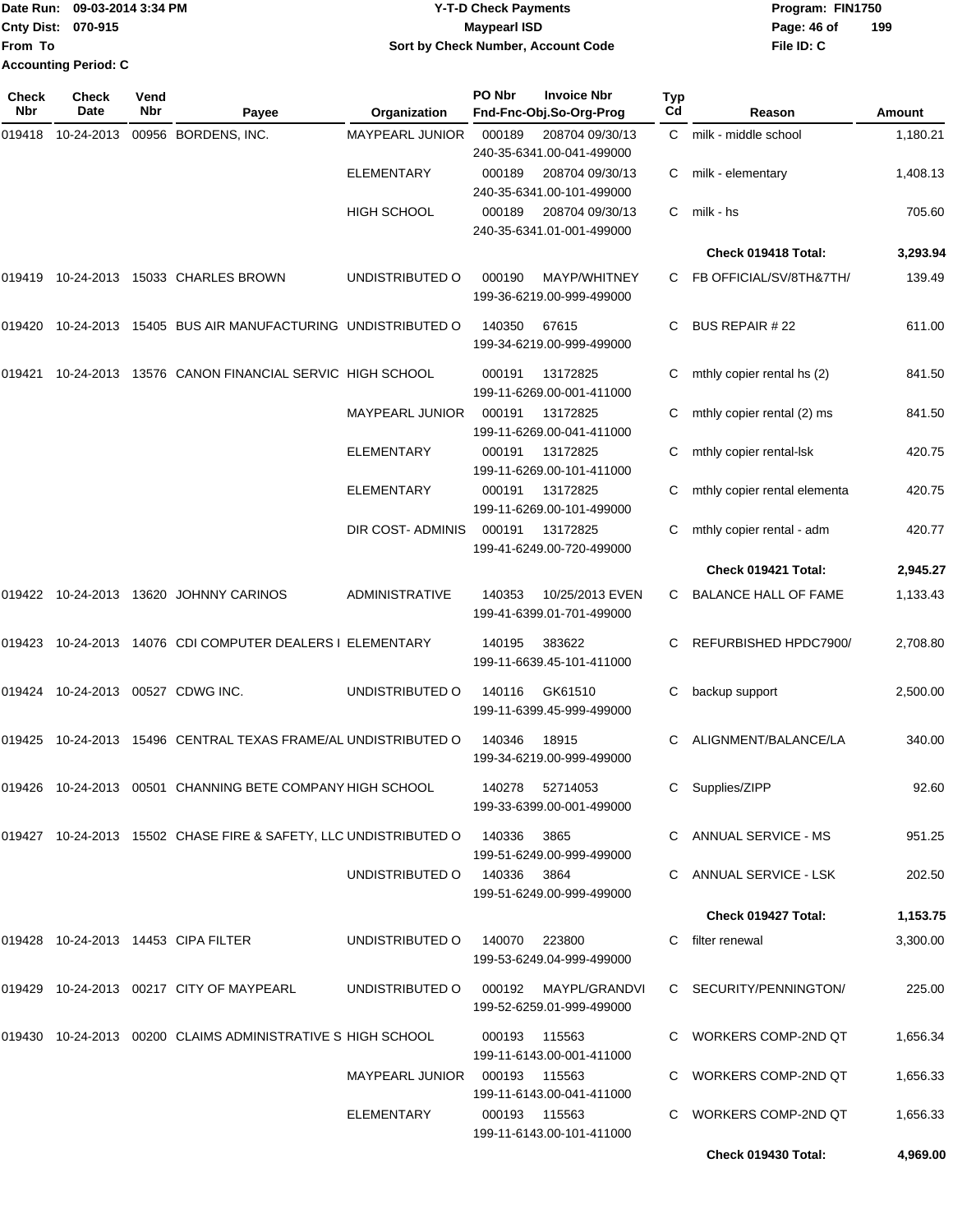|                           | Date Run: 09-03-2014 3:34 PM | <b>Y-T-D Check Payments</b>        | Program: FIN1750   |
|---------------------------|------------------------------|------------------------------------|--------------------|
| <b>Cnty Dist: 070-915</b> |                              | <b>Mavpearl ISD</b>                | 199<br>Page: 47 of |
| <b>IFrom To</b>           |                              | Sort by Check Number, Account Code | File ID: C         |
|                           | <b>Accounting Period: C</b>  |                                    |                    |

**PO Nbr Invoice Nbr**

**Check**

**Check**

| Check<br>Nbr | <b>Check</b><br>Date           | Vend<br>Nbr | Payee                                                                    | Organization       | PO Nbr | <b>Invoice Nbr</b><br>Fnd-Fnc-Obj.So-Org-Prog       | <b>Typ</b><br>Cd | Reason                      | Amount   |
|--------------|--------------------------------|-------------|--------------------------------------------------------------------------|--------------------|--------|-----------------------------------------------------|------------------|-----------------------------|----------|
| 019431       | 10-24-2013                     |             | 15282 COLORADO BOXED BEEF C UNDISTRIBUTED O                              |                    | 000194 | 6504322                                             |                  | C COMMODITIES - LSK         | 100.00   |
|              |                                |             |                                                                          |                    |        | 240-35-6344.00-999-499000                           |                  |                             |          |
|              |                                |             |                                                                          | UNDISTRIBUTED O    | 000194 | 6504322                                             |                  | <b>COMMODITIES - MS</b>     | 61.28    |
|              |                                |             |                                                                          |                    |        | 240-35-6344.00-999-499000                           |                  |                             |          |
|              |                                |             |                                                                          | UNDISTRIBUTED O    | 000194 | 6504324<br>240-35-6344.00-999-499000                | C.               | <b>COMMODITIES - HS</b>     | 118.50   |
|              |                                |             |                                                                          |                    |        |                                                     |                  | Check 019431 Total:         | 279.78   |
|              |                                |             | 019432 10-24-2013 13566 CONNIE D. HAGEN, INC.                            | UNDISTRIBUTED O    | 000195 | 142368T                                             | C.               | RADOM TESTING/MILEAG        | 39.55    |
|              |                                |             |                                                                          |                    |        | 199-34-6219.01-999-499000                           |                  |                             |          |
|              |                                |             | 019433 10-24-2013 14884 DIRECT SERVICE COMPAN UNDISTRIBUTED O            |                    | 140106 | 58589<br>199-51-6249.00-999-499000                  |                  | Open - 400 PHILLIPS WK      | 702.85   |
| 019434       | 10-24-2013 12474 ENVIVA        |             |                                                                          | UNDISTRIBUTED O    | 000196 | 27726<br>199-34-6219.01-999-499000                  |                  | DOT PRE-EMPL PHYSICAL       | 63.00    |
|              |                                |             |                                                                          | UNDISTRIBUTED O    | 000196 | 27689                                               |                  | DOT PRE-EMPL DRUG/PH        | 82.00    |
|              |                                |             |                                                                          |                    |        | 199-34-6219.01-999-499000                           |                  |                             |          |
|              |                                |             |                                                                          | UNDISTRIBUTED O    | 000196 | 27716<br>199-34-6219.01-999-499000                  |                  | DOT PRE-EMPL DRUG/PH        | 82.00    |
|              |                                |             |                                                                          |                    |        |                                                     |                  | Check 019434 Total:         | 227.00   |
|              | 019435 10-24-2013 15210 FED EX |             |                                                                          | UNDISTRIBUTED O    | 000197 | 2-435-30091<br>199-36-6399.05-999-499000            |                  | C RETURN 09/16 & 10/03 CO   | 120.49   |
| 019436       |                                |             | 10-24-2013 00040 FLATT STATIONERS, INC.                                  | <b>HIGH SCHOOL</b> | 140148 | 241702-00<br>199-11-6399.06-001-424000              | C                | Shredder                    | 840.00   |
|              |                                |             |                                                                          | <b>HIGH SCHOOL</b> | 140148 | 241702-00<br>199-11-6399.12-001-411000              | C.               | Shredder                    | 1,264.99 |
|              |                                |             |                                                                          | <b>HIGH SCHOOL</b> | 140148 | 241702-00<br>199-11-6399.23-001-425000              | C                | Shredder                    | 300.00   |
|              |                                |             |                                                                          | <b>ELEMENTARY</b>  | 140293 | 243331-00<br>199-11-6399.36-101-411000              |                  | Stacey White-TASK CHAIR     | 102.99   |
|              |                                |             |                                                                          |                    |        |                                                     |                  | Check 019436 Total:         | 2,507.98 |
| 019437       |                                |             | 10-24-2013 12341 GRAINGER INDUSTRIAL SU UNDISTRIBUTED O                  |                    | 140340 | 9271778079<br>199-51-6319.02-999-499000             |                  | KEEP GATE CLOSED SIGN       | 29.52    |
|              |                                |             |                                                                          | UNDISTRIBUTED O    |        | 140340 9271963218<br>199-51-6319.02-999-499000      |                  | CARTRIDGE                   | 93.80    |
|              |                                |             |                                                                          | UNDISTRIBUTED O    |        | 140348 9251754447<br>199-51-6319.02-999-499000      |                  | C CHROME KIT/STRAINER/O     | 107.79   |
|              |                                |             |                                                                          | UNDISTRIBUTED O    |        | 140348 9250999191<br>199-51-6319.02-999-499000      |                  | C FIRE ALARM BREAK GLAS     | 122.86   |
|              |                                |             |                                                                          |                    |        |                                                     |                  | Check 019437 Total:         | 353.97   |
|              |                                |             | 019438 10-24-2013 15471 QUANSETTA W. GRIMA                               | UNDISTRIBUTED O    | 000198 | MAYP/WHITNEY<br>199-36-6219.00-999-499000           |                  | C FB OFFICIAL/SV/8TH&7TH/   | 140.17   |
|              |                                |             | 019439  10-24-2013  14120  HARRIS COMPUTER SYSTE DISTRICT WIDE           |                    | 000199 | XT00083681<br>240-00-5749.00-000-400000             | C.               | EZschlpay transf09/01-09/30 | 75.00    |
|              |                                |             | 019440  10-24-2013  14935  HEART OF TEXAS PRODUC MAYPEARL JUNIOR  000200 |                    |        | 372056<br>240-35-6341.00-041-499000                 |                  | C FRESH PRODUCE -MS         | 153.75   |
|              |                                |             |                                                                          | <b>ELEMENTARY</b>  |        | 000200 371773 / 372054<br>240-35-6341.00-101-499000 |                  | <b>FRESH PRODUCE -LSK</b>   | 245.34   |
|              |                                |             |                                                                          | <b>HIGH SCHOOL</b> |        | 000200 371896 / 372057<br>240-35-6341.01-001-499000 |                  | C FRESH PRODUCE - HS        | 203.90   |
|              |                                |             |                                                                          |                    |        |                                                     |                  | Check 019440 Total:         | 602.99   |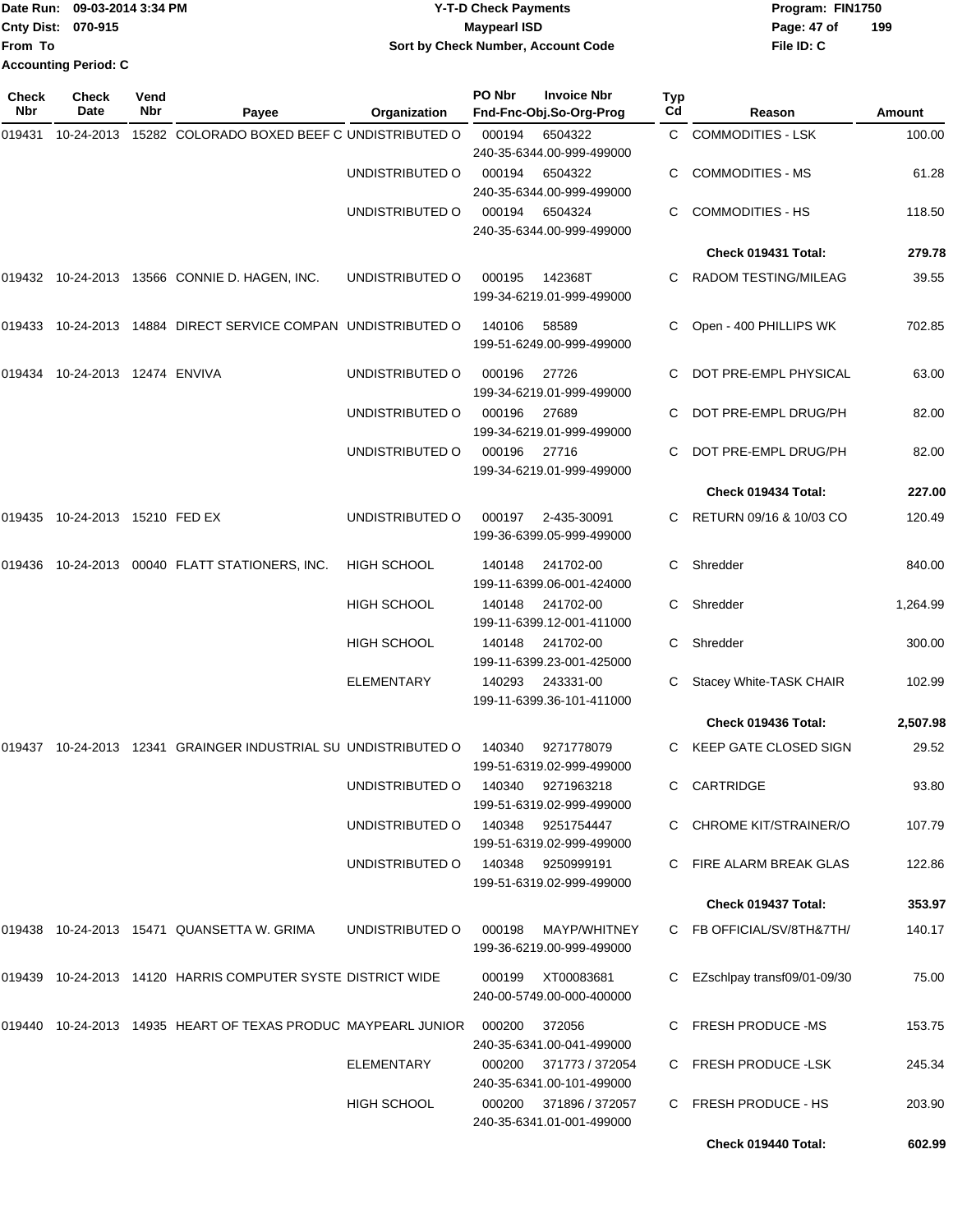| Date Run: 09-03-2014 3:34 PM |                             | <b>Y-T-D Check Payments</b>        | Program: FIN1750   |  |  |  |
|------------------------------|-----------------------------|------------------------------------|--------------------|--|--|--|
| <b>Cnty Dist: 070-915</b>    |                             | <b>Mavpearl ISD</b>                | 199<br>Page: 48 of |  |  |  |
| <b>From To</b>               |                             | Sort by Check Number, Account Code | File ID: C         |  |  |  |
|                              | <b>Accounting Period: C</b> |                                    |                    |  |  |  |

**PO Nbr Invoice Nbr**

| Check<br><b>Nbr</b> | <b>Check</b><br>Date | Vend<br>Nbr | Payee                                                          | Organization                  | PO Nbr | <b>Invoice Nbr</b><br>Fnd-Fnc-Obj.So-Org-Prog   | Typ<br>Cd | Reason                     | Amount    |
|---------------------|----------------------|-------------|----------------------------------------------------------------|-------------------------------|--------|-------------------------------------------------|-----------|----------------------------|-----------|
| 019441              | 10-24-2013           |             | 13773 CLINTON J. HENDRICKS                                     | UNDISTRIBUTED O               | 000201 | MAYPEARL/ITALY<br>199-36-6219.00-999-499000     |           | C FB SUB                   | 63.05     |
|                     |                      |             |                                                                | UNDISTRIBUTED O               | 000201 | MAYPEARL/GODL<br>199-36-6219.00-999-499000      | C         | <b>FB SUB</b>              | 63.05     |
|                     |                      |             |                                                                |                               |        |                                                 |           | Check 019441 Total:        | 126.10    |
| 019442              |                      |             | 10-24-2013 15504 ALEENA HINOJOSA                               | UNDISTRIBUTED O               | 140366 | <b>REFUND/TEST</b><br>199-34-6219.01-999-499000 | C.        | REFUND BUS DRIVING TE      | 57.00     |
| 019443              |                      |             | 10-24-2013 14399 ROBERT HODGE JR.                              | UNDISTRIBUTED O               | 000202 | MAYPEARL/WHIT<br>199-36-6219.00-999-499000      | C         | FB OFFICIAL/SV/8TH&7TH/    | 120.00    |
| 019444              | 10-24-2013           |             | 14644 HOLIDAY INN EXPRESS-CHI HIGH SCHOOL                      |                               | 140327 | 11/08-11/10/13<br>199-11-6411.04-001-422000     | C         | HOTEL ROOMS/R.MYERS/       | 332.00    |
| 019445              |                      |             | 10-24-2013 00612 HOME DEPOT CREDIT SER UNDISTRIBUTED O         |                               | 140021 | 2013318<br>199-51-6319.02-999-499000            | C         | NAIL/LATHE/BUMPERS/BR      | 345.52    |
|                     |                      |             |                                                                | UNDISTRIBUTED O               | 140021 | 4014753<br>199-51-6319.04-999-499000            | С         | OAK PLY/4X4/6"PSA          | 153.82    |
|                     |                      |             |                                                                |                               |        |                                                 |           | Check 019445 Total:        | 499.34    |
| 019446              |                      |             | 10-24-2013 15108 JTM PROVISIONS CO. INC.                       | <b>HIGH SCHOOL</b>            | 000203 | 372572<br>240-35-6341.01-001-499000             | C.        | <b>BEEF COMMODITIES-HS</b> | 93.75     |
| 019447              |                      |             | 10-24-2013 15418 KORDSMEIER SPORTS                             | UNDISTRIBUTED O               | 140341 | 101513<br>199-51-6249.00-999-499000             | C.        | SAND/SEAL/FINISH ADM B     | 2,585.25  |
| 019448              |                      |             | 10-24-2013 15264 KURZ AND COMPANY                              | <b>MAYPEARL JUNIOR</b>        | 000204 | 09/04-09/25 STA<br>240-35-6341.00-041-499000    | C         | <b>BREAD PRODUCTS -MS</b>  | 153.64    |
|                     |                      |             |                                                                | <b>ELEMENTARY</b>             | 000204 | 09/04-09/25 STA<br>240-35-6341.00-101-499000    | C         | <b>BREAD PRODUCTS-LSK</b>  | 226.44    |
|                     |                      |             |                                                                | <b>HIGH SCHOOL</b>            | 000204 | 09/04-09/25 STA<br>240-35-6341.01-001-499000    | C         | <b>BREADK PRODUCS-HS</b>   | 247.76    |
|                     |                      |             |                                                                |                               |        |                                                 |           | Check 019448 Total:        | 627.84    |
| 019449              |                      |             | 10-24-2013 01048 LABATT FOOD SERVICE                           | <b>MAYPEARL JUNIOR</b>        | 000205 | <b>VARIOUS</b><br>240-35-6341.00-041-499000     | C         | <b>GROCERIES-MS</b>        | 4,566.45  |
|                     |                      |             |                                                                | ELEMENTARY                    | 000205 | <b>VARIOUS</b><br>240-35-6341.00-101-499000     | C         | <b>GROCERIES - LSK</b>     | 4,992.93  |
|                     |                      |             |                                                                | HIGH SCHOOL                   |        | 000205 VARIOUS<br>240-35-6341.01-001-499000     |           | C GROCERIES-HS             | 6,558.37  |
|                     |                      |             |                                                                |                               |        |                                                 |           | Check 019449 Total:        | 16,117.75 |
|                     |                      |             | 019450 10-24-2013 15462 LEE'S KEYS                             | UNDISTRIBUTED O 140345 000521 |        | 199-51-6249.00-999-499000                       |           | C HINGES/KEYS/MS           | 120.00    |
|                     |                      |             |                                                                | UNDISTRIBUTED O 140345 000538 |        | 199-51-6249.00-999-499000                       |           | C REPAIR HANDLES/CLOSE     | 140.00    |
|                     |                      |             |                                                                | UNDISTRIBUTED O 140345 000537 |        | 199-51-6249.00-999-499000                       |           | C KEYS/DOOR CLOSER/LSK     | 696.73    |
|                     |                      |             |                                                                |                               |        |                                                 |           | Check 019450 Total:        | 956.73    |
|                     |                      |             | 019451 10-24-2013 13411 LINCOLN FINANCIAL GROU UNDISTRIBUTED O |                               | 000206 | MISD59557511/13<br>199-41-6429.01-999-499000    |           | C COVERAGE 11/01 - 11/30/1 | 837.10    |
|                     |                      |             | 019452 10-24-2013 15311 LONE STAR PERCUSSION HIGH SCHOOL       |                               | 140287 | INV-23236<br>199-11-6399.29-001-411BAN          |           | C MARCHING EQUIPMENT       | 335.20    |
|                     |                      |             | 019453 10-24-2013 14885 MCDOWELL COMPANY                       | UNDISTRIBUTED 0 140344 2921   |        | 199-51-6249.00-999-499000                       |           | C LABOR - HS KITCHEN       | 484.00    |
|                     |                      |             |                                                                | UNDISTRIBUTED O 140344 2921   |        | 199-51-6319.02-999-499000                       |           | C PARTS - HS KITCHEN       | 193.00    |
|                     |                      |             |                                                                |                               |        |                                                 |           | Check 019453 Total:        | 677.00    |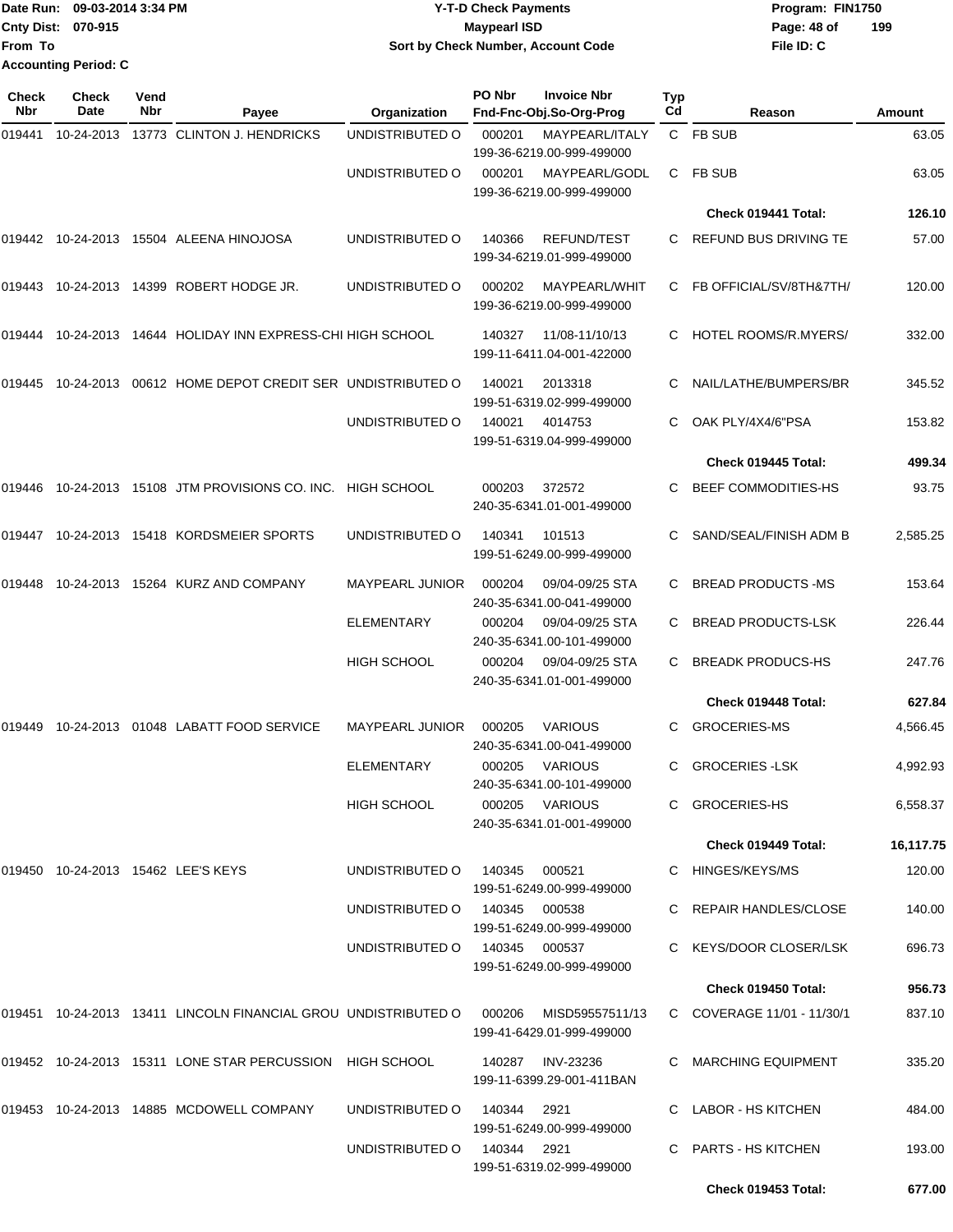| Date Run: 09-03-2014 3:34 PM |                             | <b>Y-T-D Check Payments</b>        | Program: FIN1750   |  |  |  |
|------------------------------|-----------------------------|------------------------------------|--------------------|--|--|--|
| <b>Cnty Dist: 070-915</b>    |                             | <b>Mavpearl ISD</b>                | 199<br>Page: 49 of |  |  |  |
| <b>From To</b>               |                             | Sort by Check Number, Account Code | File ID: C         |  |  |  |
|                              | <b>Accounting Period: C</b> |                                    |                    |  |  |  |
|                              |                             |                                    |                    |  |  |  |

| Check<br>Nbr | Check<br>Date                | Vend<br>Nbr | Payee                                        | <b>Organization</b>   | PO Nbr       | <b>Invoice Nbr</b><br>Fnd-Fnc-Obj.So-Org-Prog  | Typ<br>Cd | Reason                      | Amount    |
|--------------|------------------------------|-------------|----------------------------------------------|-----------------------|--------------|------------------------------------------------|-----------|-----------------------------|-----------|
| 019454       | 10-24-2013  14745  N2Y, INC. |             |                                              | UNDISTRIBUTED O       | 140318       | S22558<br>199-11-6399.01-999-423000            | C.        | UNIQUE LEARN 1 YR REN       | 848.00    |
|              |                              |             |                                              | UNDISTRIBUTED O       | 140318       | S22558<br>199-11-6399.01-999-423000            | C.        | NEWS2YOU 1 YR RENEW         | 288.00    |
|              |                              |             |                                              |                       |              |                                                |           | Check 019454 Total:         | 1,136.00  |
| 019455       | 10-24-2013                   |             | 00297 NARDONE BROS. BAKING C MAYPEARL JUNIOR |                       | 000207       | 110493<br>240-35-6341.00-041-499000            |           | C PIZZA - MS                | 149.72    |
|              |                              |             |                                              | <b>ELEMENTARY</b>     | 000207       | 110493<br>240-35-6341.00-101-499000            | C.        | PIZZA - LSK                 | 149.72    |
|              |                              |             |                                              | <b>HIGH SCHOOL</b>    | 000207       | 110493<br>240-35-6341.01-001-499000            | C.        | PIZZA - HS                  | 149.72    |
|              |                              |             |                                              |                       |              |                                                |           | Check 019455 Total:         | 449.16    |
| 019456       |                              |             | 10-24-2013  00516  NAVARRO COLLEGE           | <b>HIGH SCHOOL</b>    | 140036       | <b>DUALCREDIT</b><br>199-11-6223.00-001-431000 |           | C PANTHER ACADEMY TEXT      | 15,086.00 |
|              |                              |             | 019457 10-24-2013 00331 RONNIE NEILL         | <b>ADMINISTRATIVE</b> | 140331       | <b>WALMART</b><br>199-41-6399.01-701-499000    | C.        | REFUND/EASELS/CENTER        | 122.11    |
| 019458       |                              |             | 10-24-2013 00287 OFFICE DEPOT                | <b>HIGH SCHOOL</b>    | 140232       | 674045394001<br>199-11-6399.39-001-422000      | C.        | SUPPLIES/HS/JAMES           | 161.88    |
|              |                              |             |                                              | <b>ELEMENTARY</b>     | 140209       | 673831966001<br>199-23-6399.02-101-499000      | C         | <b>WIRELESS KEYBOARD/IP</b> | 79.99     |
|              |                              |             |                                              | UNDISTRIBUTED O       | 140206       | 673834765001<br>199-31-6399.01-999-423000      | C         | SUPPLIES/KELLY P/ADMIN      | 9.00      |
|              |                              |             |                                              | UNDISTRIBUTED O       | 140206       | 673834764001<br>199-31-6399.01-999-423000      | C.        | SUPPLIES/KELLY P/ADMIN      | 17.90     |
|              |                              |             |                                              | UNDISTRIBUTED O       | 140274       | 678722842001<br>199-31-6399.01-999-423000      |           | 8 SURGE OUTLET/TRIPP L      | 46.94     |
|              |                              |             |                                              | UNDISTRIBUTED O       | 140206       | 673834766001<br>199-31-6399.01-999-423000      | C.        | SUPPLIES/KELLY P/ADMIN      | 3.99      |
|              |                              |             |                                              | UNDISTRIBUTED O       | 140274       | 678722777001<br>199-31-6399.01-999-423000      | C         | 5 OUTLET SURGE              | 12.99     |
|              |                              |             |                                              | UNDISTRIBUTED O       | 140206       | 673834707001<br>199-31-6399.01-999-423000      | C.        | SUPPLIES/KELLY P/ADMIN      | 359.41    |
|              |                              |             |                                              | <b>ADMINISTRATIVE</b> | 140201       | 673678536001<br>199-41-6399.01-701-499000      |           | C supplies/ADMIN            | 60.96     |
|              |                              |             |                                              | <b>ADMINISTRATIVE</b> | 140204       | 673678536001<br>199-41-6399.01-701-499000      |           | Supplies/ADMIN              | 37.98     |
|              |                              |             |                                              | ADMINISTRATIVE        | 140201       | 673678287001<br>199-41-6399.01-701-499000      |           | C STEP STOOL/ADMIN          | 35.99     |
|              |                              |             |                                              |                       |              |                                                |           | Check 019458 Total:         | 827.03    |
|              |                              |             | 019459 10-24-2013 14093 PC & MACEXCHANGE     | ELEMENTARY            | 140188       | 78827<br>199-11-6639.45-101-411000             |           | C IPAD MINI HOLDER          | 48.00     |
|              |                              |             |                                              | <b>ELEMENTARY</b>     | 140188 78952 | 199-11-6639.45-101-411000                      |           | C LAMP & HOUSING            | 745.00    |
|              |                              |             |                                              | <b>ELEMENTARY</b>     | 140188 78852 | 199-11-6639.45-101-411000                      |           | C EPSON 425W LCD PROJE      | 2,960.00  |
|              |                              |             |                                              | <b>ADMINISTRATIVE</b> | 140169 78854 | 199-53-6399.00-701-499000                      |           | supplies/COMPUTER           | 313.25    |
|              |                              |             |                                              |                       |              |                                                |           | Check 019459 Total:         | 4,066.25  |
|              |                              |             | 019460 10-24-2013 00854 PURCHASE POWER       | DIR COST-ADMINIS      | 000208       | 9619198-OCT13<br>199-41-6269.00-720-499000     |           | C LEASE 07/30 - 10/30/2013  | 447.00    |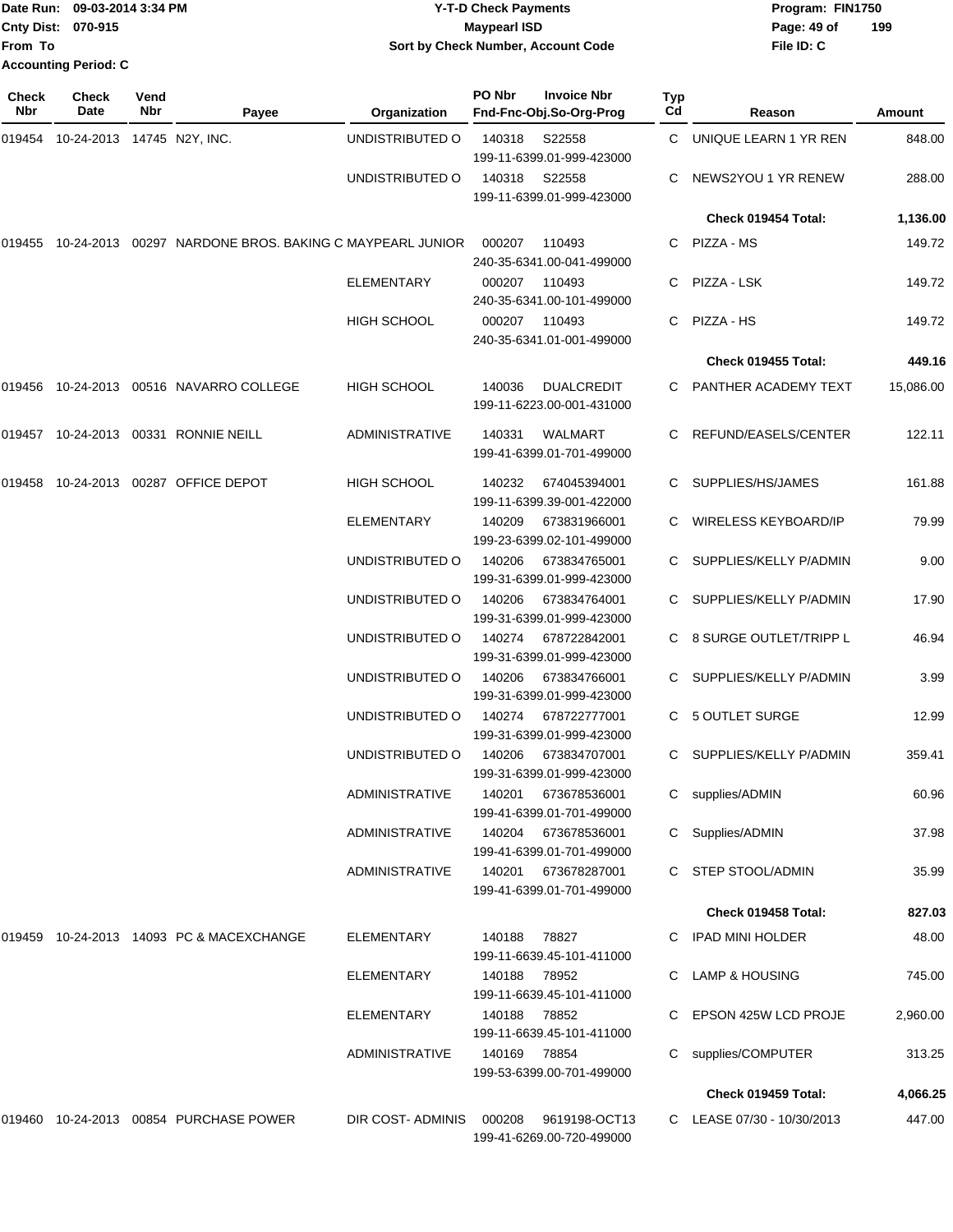## Date Run: 09-03-2014 3:34 PM **Program:** FIN1750 **Cnty Dist:** 070-915 **Page: 50 of MaypearI ISD Page: 50 of Y-T-D Check Payments 070-915 Maypearl ISD Sort by Check Number, Account Code**

| Check<br>Nbr | Check<br>Date                 | Vend<br>Nbr | Payee                                                                     | Organization                      | PO Nbr        | <b>Invoice Nbr</b><br>Fnd-Fnc-Obj.So-Org-Prog | <b>Typ</b><br>Cd | Reason                       | Amount    |
|--------------|-------------------------------|-------------|---------------------------------------------------------------------------|-----------------------------------|---------------|-----------------------------------------------|------------------|------------------------------|-----------|
| 019461       | 10-24-2013                    |             | 00824 PRO-ED                                                              | ELEMENTARY                        | 140259        | 2154520<br>199-11-6399.06-101-424000          | C.               | <b>GORT PROF EXAM FORM</b>   | 68.20     |
| 019462       | 10-24-2013                    |             | 00099 REGION 10/EDUCATION SE UNDISTRIBUTED O                              |                                   | 000209        | 120979<br>199-53-6239.00-999-499000           | C.               | 13-14 TXEIS S/W&SUPP B       | 11,402.00 |
|              |                               |             |                                                                           | UNDISTRIBUTED O                   | 000209        | 120979<br>199-53-6239.00-999-499000           | C.               | 13-14 TXEIS S/W&SUPP ST      | 10,465.00 |
|              |                               |             |                                                                           |                                   |               |                                               |                  | Check 019462 Total:          | 21,867.00 |
| 019463       | 10-24-2013                    |             | 00099 REGION 10/EDUCATION SE ELEMENTARY                                   |                                   | 140034        | 121021<br>199-11-6399.00-101-423000           | C                | MATERIALS/ROESLER/10/        | 50.00     |
| 019464       | 10-24-2013                    |             | 14913 HOUGHTON MIFFLIN HARC UNDISTRIBUTED O                               |                                   | 140092        | 949968440<br>199-31-6399.00-999-423000        | С                | WJ111NU COGN TEST RE         | 130.90    |
| 019465       |                               |             | 10-24-2013 00252 SCHOOL SPECIALTY                                         | <b>HIGH SCHOOL</b>                | 140275        | 208111608721<br>199-11-6399.00-001-411SUP     | С                | Refills-LAMINATING FILM      | 170.90    |
| 019466       |                               |             | 10-24-2013 15505 SOUTHERN STAR ELECTRI UNDISTRIBUTED O                    |                                   | 140367        | M-2001<br>199-51-6249.00-999-499000           | С                | <b>LABOR DRYER INSTALL</b>   | 50.00     |
|              |                               |             |                                                                           | UNDISTRIBUTED O                   | 140367        | M-2001<br>199-51-6319.02-999-499000           |                  | <b>MATERIALS DRYER INSTA</b> | 25.00     |
|              |                               |             |                                                                           |                                   |               |                                               |                  | Check 019466 Total:          | 75.00     |
| 019467       | 10-24-2013                    |             | 15444 SUNSTATE EQUIPMENT CO. UNDISTRIBUTED O                              |                                   | 140203        | 5576528-001<br>199-51-6319.03-999-499000      | C.               | 24' ELEC MANLIFT RENTA       | 401.30    |
|              |                               |             |                                                                           | UNDISTRIBUTED O                   | 140349        | 5549846-002<br>199-51-6319.03-999-499000      | C                | <b>BACKHOE DIESEL FUEL/P</b> | 269.50    |
|              |                               |             |                                                                           | UNDISTRIBUTED O                   | 140349        | 5571803-001<br>199-51-6319.03-999-499000      | C                | RENT DRILL&BIT 09/19-10/     | 1,229.84  |
|              |                               |             |                                                                           |                                   |               |                                               |                  | Check 019467 Total:          | 1,900.64  |
| 019468       |                               |             | 10-24-2013 01721 SUPER DUPER PUBLICATIO UNDISTRIBUTED O                   |                                   | 140316        | 1914306A<br>199-11-6399.00-999-423000         | C                | <b>SPEC ED/TEACH SUPPLIE</b> | 694.70    |
| 019469       | 10-24-2013                    |             | 00050 THE LIBRARY STORE, INC. HIGH SCHOOL                                 |                                   | 140282        | 75733<br>199-12-6399.00-001-499000            | С                | Supplies/PINSON              | 185.54    |
|              |                               |             | 019470    10-24-2013    15211    THOMAS SOUTHALL ELECT UNDISTRIBUTED    O |                                   | 140363        | 10142013<br>199-51-6249.00-999-499000         | C                | LABOR/HS/CAFETERIA           | 300.00    |
|              |                               |             |                                                                           | UNDISTRIBUTED O                   |               | 140363 10142013<br>199-51-6249.00-999-499000  |                  | C LABOR/BUS BARN/AC/HS/      | 750.00    |
|              |                               |             |                                                                           | UNDISTRIBUTED O                   |               | 140363 10142013<br>199-51-6319.02-999-499000  |                  | C MATERIALS                  | 170.00    |
|              |                               |             |                                                                           |                                   |               |                                               |                  | Check 019470 Total:          | 1,220.00  |
|              |                               |             | 019471 10-24-2013 01211 TIRE TOWN                                         | UNDISTRIBUTED O                   | 140362 473813 | 199-34-6311.00-999-499000                     |                  | C 3 15" WHEELS               | 120.00    |
|              | 019472 10-24-2013 13882 TRANE |             |                                                                           | UNDISTRIBUTED O                   | 140347        | 32602635<br>199-51-6249.00-999-499000         |                  | C REPAIR/INSTAL/LABOR        | 615.00    |
|              |                               |             |                                                                           | UNDISTRIBUTED O                   |               | 140347 32628061<br>199-51-6249.00-999-499000  |                  | C AC REPAIR/MS               | 480.00    |
|              |                               |             |                                                                           |                                   |               |                                               |                  | Check 019472 Total:          | 1,095.00  |
|              |                               |             | 019473 10-24-2013 00134 TXU ENERGY                                        | UNDISTRIBUTED O                   | 000210        | 054226233140<br>199-51-6259.04-999-499000     |                  | C SECURITY LIGHTS            | 333.08    |
|              |                               |             | 019474 10-24-2013 00781 TYSON FOOD, INC                                   | MAYPEARL JUNIOR 000211            |               | 09873628<br>240-35-6341.00-041-499000         |                  | C COMMODITY CHICKEN ITE      | 244.38    |
|              |                               |             |                                                                           | MAYPEARL JUNIOR  000211  09873628 |               | 240-35-6341.00-041-499000                     |                  | C COMMODITY CHICKEN ITE      | 244.38    |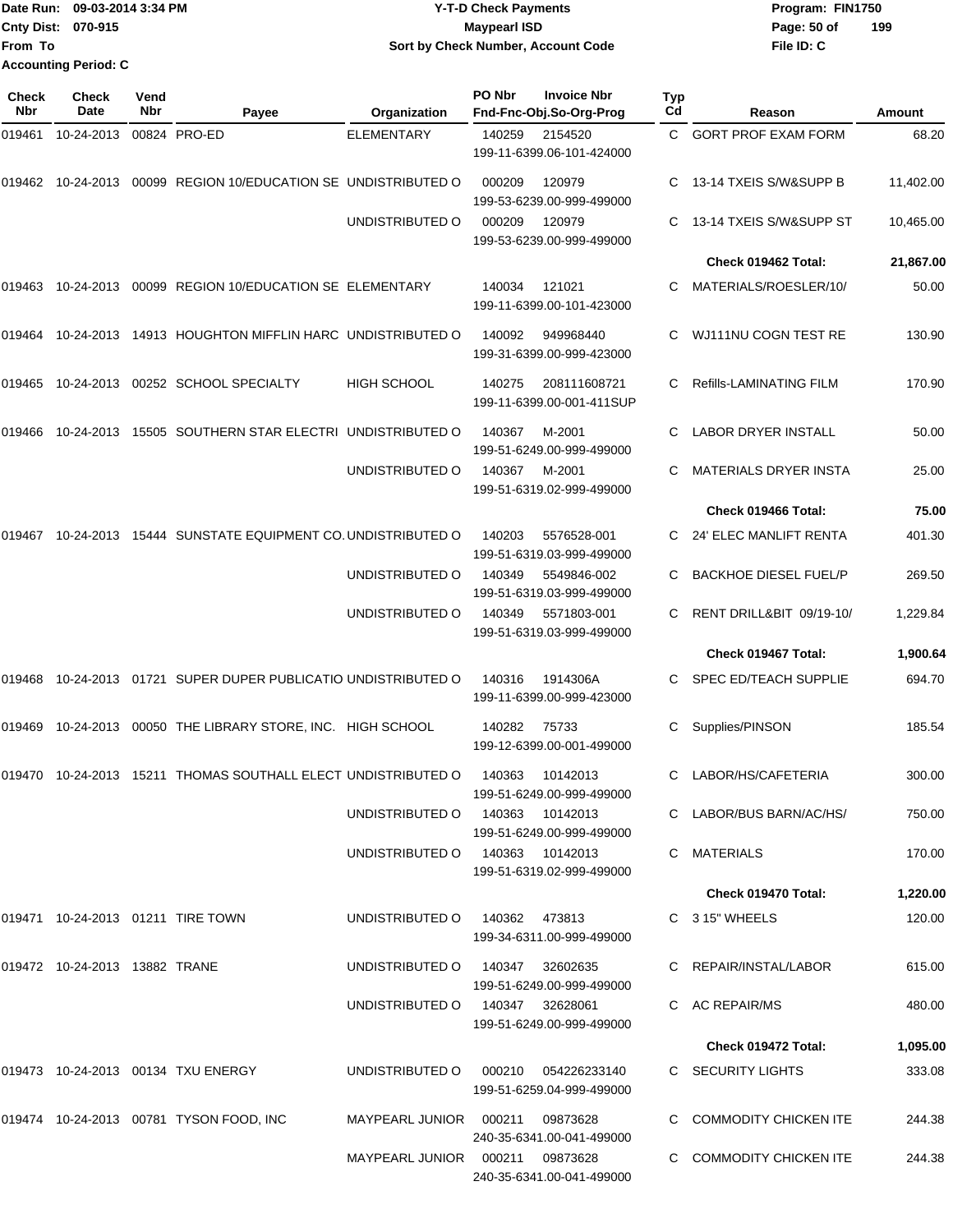|                             | Date Run: 09-03-2014 3:34 PM |  |  |  |  |
|-----------------------------|------------------------------|--|--|--|--|
| Cnty Dist: 070-915          |                              |  |  |  |  |
| <b>From To</b>              |                              |  |  |  |  |
| <b>Accounting Period: C</b> |                              |  |  |  |  |

## **Date Run: Program: FIN1750 09-03-2014 3:34 PM Y-T-D Check Payments Cnty Dist: Page: 51 of 070-915 Maypearl ISD Sort by Check Number, Account Code**

| <b>Check</b><br>Nbr | <b>Check</b><br>Date             | Vend<br>Nbr | Payee                                                                    | Organization                        | PO Nbr | <b>Invoice Nbr</b><br>Fnd-Fnc-Obj.So-Org-Prog | <b>Typ</b><br>Cd | Reason                                                        | Amount   |
|---------------------|----------------------------------|-------------|--------------------------------------------------------------------------|-------------------------------------|--------|-----------------------------------------------|------------------|---------------------------------------------------------------|----------|
|                     |                                  |             |                                                                          | <b>MAYPEARL JUNIOR</b>              | 000211 | 09838378<br>240-35-6341.00-041-499000         | C.               | <b>COMMODITY CHICKEN ITE</b>                                  | 269.80   |
|                     |                                  |             |                                                                          | <b>ELEMENTARY</b>                   | 000211 | 09838378<br>240-35-6341.00-101-499000         | C.               | <b>COMMODITY CHICKEN ITE</b>                                  | 269.80   |
|                     |                                  |             |                                                                          | <b>HIGH SCHOOL</b>                  | 000211 | 09873628<br>240-35-6341.01-001-499000         | C.               | <b>COMMODITY CHICKEN ITE</b>                                  | 244.40   |
|                     |                                  |             |                                                                          | <b>HIGH SCHOOL</b>                  | 000211 | 09838378<br>240-35-6341.01-001-499000         | C.               | <b>COMMODITY CHICKEN ITE</b>                                  | 269.81   |
|                     |                                  |             |                                                                          |                                     |        |                                               |                  | Check 019474 Total:                                           | 1,542.57 |
| 019475              | 10-24-2013                       |             | 15503 UNIVERSITY BUILDING SPE UNDISTRIBUTED O                            |                                     | 140364 | 0662521-IN<br>199-51-6319.02-999-499000       | C.               | <b>HINGE REPAIR SCREWS</b>                                    | 50.00    |
| 019476              |                                  |             | 10-24-2013 00141 WAL MART                                                | <b>HIGH SCHOOL</b>                  | 140132 | 000362<br>199-11-6399.10-001-422000           | C                | FCS Lab                                                       | 19.04    |
|                     |                                  |             |                                                                          | <b>HIGH SCHOOL</b>                  | 140193 | 004324<br>199-11-6399.10-001-422000           |                  | SUPPLIES/COMTE                                                | 106.73   |
|                     |                                  |             |                                                                          | UNDISTRIBUTED O                     | 140149 | 003383<br>199-36-6399.05-999-499000           | C.               | TV's for boys fieldhouse                                      | 1,154.00 |
|                     |                                  |             |                                                                          |                                     |        |                                               |                  | Check 019476 Total:                                           | 1,279.77 |
| 019477              |                                  |             | 10-31-2013 00050 THE LIBRARY STORE, INC. HIGH SCHOOL                     |                                     | 140282 | 76850<br>199-12-6399.00-001-499000            | C.               | Supplies/3 STEP LAD/PINS                                      | 189.69   |
|                     |                                  |             | 019478 10-31-2013 13880 A.M. SOLUTIONS INC.                              | UNDISTRIBUTED O                     | 000214 | 5880<br>199-51-6319.02-999-499000             | C.               | <b>REPAIRS IN KITCHEN HS</b>                                  | 180.00   |
|                     |                                  |             | 019479 10-31-2013 00004 ALERT SERVICES                                   | UNDISTRIBUTED O                     | 140360 | 50124600<br>199-36-6399.05-999-499000         | C                | Ath Med Supplies - WALLEN                                     | 313.97   |
| 019480              |                                  |             | 10-31-2013  15158  ATHLETES WORLD                                        | UNDISTRIBUTED O                     | 140114 | BBH003926-BK10<br>199-36-6399.07-999-499000   | C                | RAIN JACK/PANT/UNIFOR                                         | 1,914.00 |
| 019481              |                                  |             | 10-31-2013 12519 B & H PHOTO-VIDEO                                       | <b>HIGH SCHOOL</b>                  | 140326 | 76026304<br>199-11-6399.39-001-422000         | C                | CANON 85MM LENS - JAM                                         | 368.95   |
| 019482              |                                  |             | 10-31-2013  14641  MICKEY BARBA                                          | UNDISTRIBUTED O                     | 000215 | MAYP/REDOAKLIF<br>199-36-6219.00-999-499000   | C                | <b>VARSITY FB/OFFICIAL/MIL</b>                                | 98.90    |
|                     |                                  |             | 019483  10-31-2013  15217  BAYLOR INSTITUTE OF REH UNDISTRIBUTED  000216 |                                     |        | 13196<br>199-36-6219.00-999-499000            |                  | C ATHLETIC TRAINING/AUG                                       | 682.50   |
|                     |                                  |             | 019484 10-31-2013 14287 BOWMAN H2O L.L.C.                                | UNDISTRIBUTED 0 140408 3789         |        | 199-51-6259.79-999-422000                     |                  | C AEROBIC SYSTEM                                              | 85.00    |
|                     |                                  |             |                                                                          | UNDISTRIBUTED O 140408 3789         |        | 199-51-6259.79-999-422000                     |                  | C AEROBIC SYSTEM                                              | 85.00    |
|                     |                                  |             |                                                                          | UNDISTRIBUTED O 140408 3789         |        | 199-51-6259.79-999-422000                     |                  | C AEROBIC SYSTEM                                              | 85.00    |
|                     |                                  |             |                                                                          | UNDISTRIBUTED O 140408 3789         |        | 199-51-6259.79-999-422000                     |                  | C AEROBIC SYSTEM                                              | 85.00    |
|                     |                                  |             |                                                                          |                                     |        |                                               |                  | Check 019484 Total:                                           | 340.00   |
|                     | 019485 10-31-2013 15242 JOY BUSH |             |                                                                          | UNDISTRIBUTED O 140412 OCTOBER 2013 |        | 199-31-6219.01-999-423000                     |                  | C COUCELING SERVICE OC                                        | 1,300.00 |
|                     |                                  |             | 019486 10-31-2013 00527 CDWG INC.                                        | ELEMENTARY                          |        | 140267 GL26595<br>199-11-6639.45-101-411000   |                  | C LASOR JET PRO 400 - LSK                                     | 399.00   |
|                     |                                  |             | 019487 10-31-2013 00217 CITY OF MAYPEARL                                 |                                     |        | 199-52-6259.01-999-499000                     |                  | UNDISTRIBUTED O 000217 MAYP/REDOAKLIF C SECURITY/K.INGRAM/J.W | 175.00   |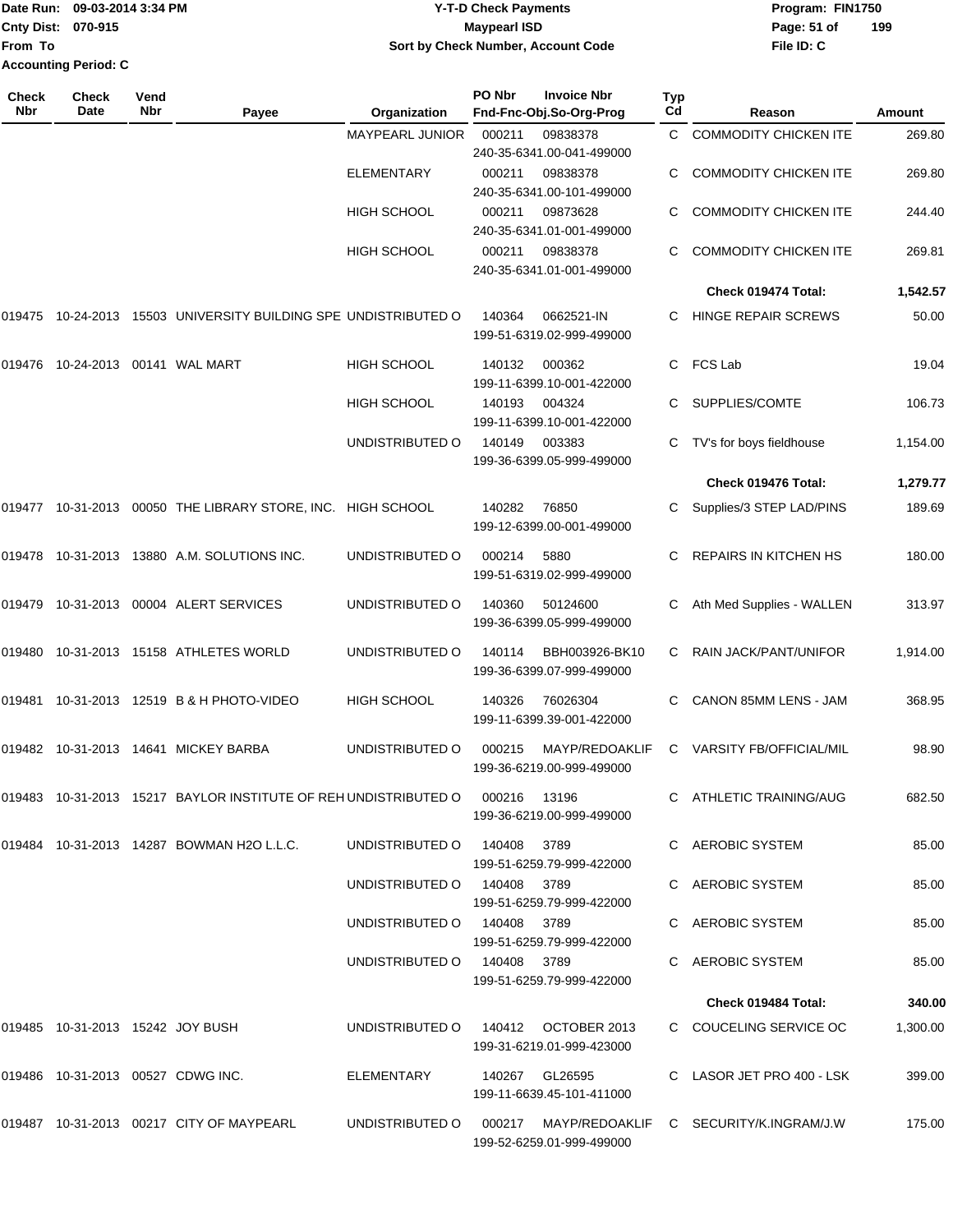|                           | Date Run: 09-03-2014 3:34 PM | <b>Y-T-D Check Payments</b>        | Program: FIN1750   |
|---------------------------|------------------------------|------------------------------------|--------------------|
| <b>Cnty Dist: 070-915</b> |                              | Maypearl ISD                       | 199<br>Page: 52 of |
| <b>IFrom To</b>           |                              | Sort by Check Number, Account Code | File ID: C         |
|                           | Accounting Period: C         |                                    |                    |

| Check<br><b>Nbr</b> | <b>Check</b><br>Date            | Vend<br>Nbr | Payee                                              | Organization           | PO Nbr | <b>Invoice Nbr</b><br>Fnd-Fnc-Obj.So-Org-Prog     | <b>Typ</b><br>Cd | Reason                       | Amount    |
|---------------------|---------------------------------|-------------|----------------------------------------------------|------------------------|--------|---------------------------------------------------|------------------|------------------------------|-----------|
| 019488              | 10-31-2013                      |             | 00218 THE COWBOY BANK OF TE HIGH SCHOOL            |                        | 140387 | <b>XCOUNTRY/CATE</b><br>199-36-6499.05-001-499000 |                  | C Regional Cross Country Mea | 66.00     |
| 019489              |                                 |             | 10-31-2013 00218 THE COWBOY BANK OF TE HIGH SCHOOL |                        | 140386 | <b>VB/TIGUE</b><br>199-36-6499.05-001-499000      | C                | <b>VB Playoff Meals</b>      | 158.00    |
|                     | 019490  10-31-2013  13421  DFOA |             |                                                    | UNDISTRIBUTED O        | 000218 | MAYP/CORSICAN<br>199-36-6219.00-999-499000        | C                | FB OFFICIALS/SCRIMMAG        | 100.00    |
| 019491              |                                 |             | 10-31-2013    15241    DALLAS DEES                 | <b>HIGH SCHOOL</b>     | 140404 | D.DEES/LOWES<br>199-11-6399.07-001-411000         | С                | Reimbursement/FLOODLIG       | 9.98      |
| 019492              |                                 |             | 10-31-2013  12885  DIRECT ENERGY                   | UNDISTRIBUTED O        | 000220 | 132900019239239<br>199-51-6259.04-999-499000      | C.               | ELEC - OLD ELEM 09/13-10     | 20.06     |
|                     |                                 |             |                                                    | UNDISTRIBUTED O        | 000220 | 132900019239239<br>199-51-6259.04-999-499000      |                  | C ELEC- JR HIGH 09/13-10/13  | 68.20     |
|                     |                                 |             |                                                    | UNDISTRIBUTED O        | 000220 | 132900019239239<br>199-51-6259.04-999-499000      |                  | C ELEC - C/N STORAGE 09/1    | 11.54     |
|                     |                                 |             |                                                    | UNDISTRIBUTED O        | 000220 | 132900019239239<br>199-51-6259.04-999-499000      | C                | ELEC-OLD ELEM CAFE 09/       | 13.93     |
|                     |                                 |             |                                                    | UNDISTRIBUTED O        | 000220 | 132900019239239<br>199-51-6259.04-999-499000      | C                | ELECTRIC - HS PORT 09/1      | 266.10    |
|                     |                                 |             |                                                    | UNDISTRIBUTED O        | 000220 | 132900019239239<br>199-51-6259.04-999-499000      | C                | ELECTRIC - OLD HS 09/13-     | 3,526.11  |
|                     |                                 |             |                                                    | UNDISTRIBUTED O        | 000220 | 132900019239239<br>199-51-6259.04-999-499000      | C                | ELECTRIC - BALL PARK 09      | 298.11    |
|                     |                                 |             |                                                    | UNDISTRIBUTED O        | 000220 | 132900019239239<br>199-51-6259.04-999-499000      | C.               | ELECTRIC - HS 09/13-10/13    | 1,269.47  |
|                     |                                 |             |                                                    | UNDISTRIBUTED O        | 000220 | 132900019239239<br>199-51-6259.04-999-499000      | C                | ELEC- BUS BARN 09/13-10/     | 189.66    |
|                     |                                 |             |                                                    | UNDISTRIBUTED O        | 000219 | 132890019234747<br>199-51-6259.04-999-499000      | C                | ELECTRIC - DOWNTOWN          | 412.79    |
|                     |                                 |             |                                                    |                        |        |                                                   |                  | Check 019492 Total:          | 6,075.97  |
| 019493              |                                 |             | 10-31-2013 00950 DRAMATIC PUBLISHING               | <b>MAYPEARL JUNIOR</b> | 140322 | 5185029<br>199-11-6399.13-041-411000              | C                | MS theatre - COP & ANTHE     | 10.02     |
|                     |                                 |             | 019494  10-31-2013  12186  ELLIOTT ELECTRIC        | UNDISTRIBUTED O        |        | 140018 09-50568-01<br>199-51-6319.02-999-499000   |                  | C Open PO/480V BOLTON        | 451.00    |
|                     |                                 |             |                                                    | UNDISTRIBUTED O        |        | 140018 09-50572-01<br>199-51-6319.02-999-499000   |                  | Open PO/28W T5 3500K 85      | 275.60    |
|                     |                                 |             |                                                    | UNDISTRIBUTED O        |        | 140018 09-51103-01<br>199-51-6319.02-999-499000   | C.               | Open PO/LED EMER FIX         | 154.67    |
|                     |                                 |             |                                                    | UNDISTRIBUTED O        |        | 140018 09-51103-01<br>199-51-6319.02-999-499000   | C.               | Open PO/16W R30 FLOOD        | 287.70    |
|                     |                                 |             |                                                    | UNDISTRIBUTED O        |        | 199-51-6319.02-999-499000                         |                  | RETURNED PARTS PO 140        | $-482.15$ |
|                     |                                 |             |                                                    |                        |        |                                                   |                  | Check 019494 Total:          | 686.82    |
|                     | 019495 10-31-2013 12474 ENVIVA  |             |                                                    | UNDISTRIBUTED O        | 000221 | 27799<br>199-34-6219.01-999-499000                |                  | dot pre-employment drug tes  | 82.00     |
|                     |                                 |             | 019496 10-31-2013 15291 DALAINE FLETCHER           | UNDISTRIBUTED O        |        | 140392 OCTOBER 2013<br>199-31-6219.04-999-423000  | C                | OCTOBER CONTRACT OT          | 385.00    |
|                     |                                 |             | 019497 10-31-2013 12657 PAM FUCHS                  | UNDISTRIBUTED O        | 000222 | MAYPEARL/GODL<br>199-36-6219.00-999-499000        | C                | OFFICIAL-VB/V/SUBV/NO        | 80.00     |
|                     |                                 |             |                                                    | UNDISTRIBUTED O        |        | 000222 MAYPEARL/KEEN<br>199-36-6219.00-999-499000 |                  | C OFFICIAL VB/VARSITY/SU     | 103.73    |
|                     |                                 |             |                                                    |                        |        |                                                   |                  | Check 019497 Total:          | 183.73    |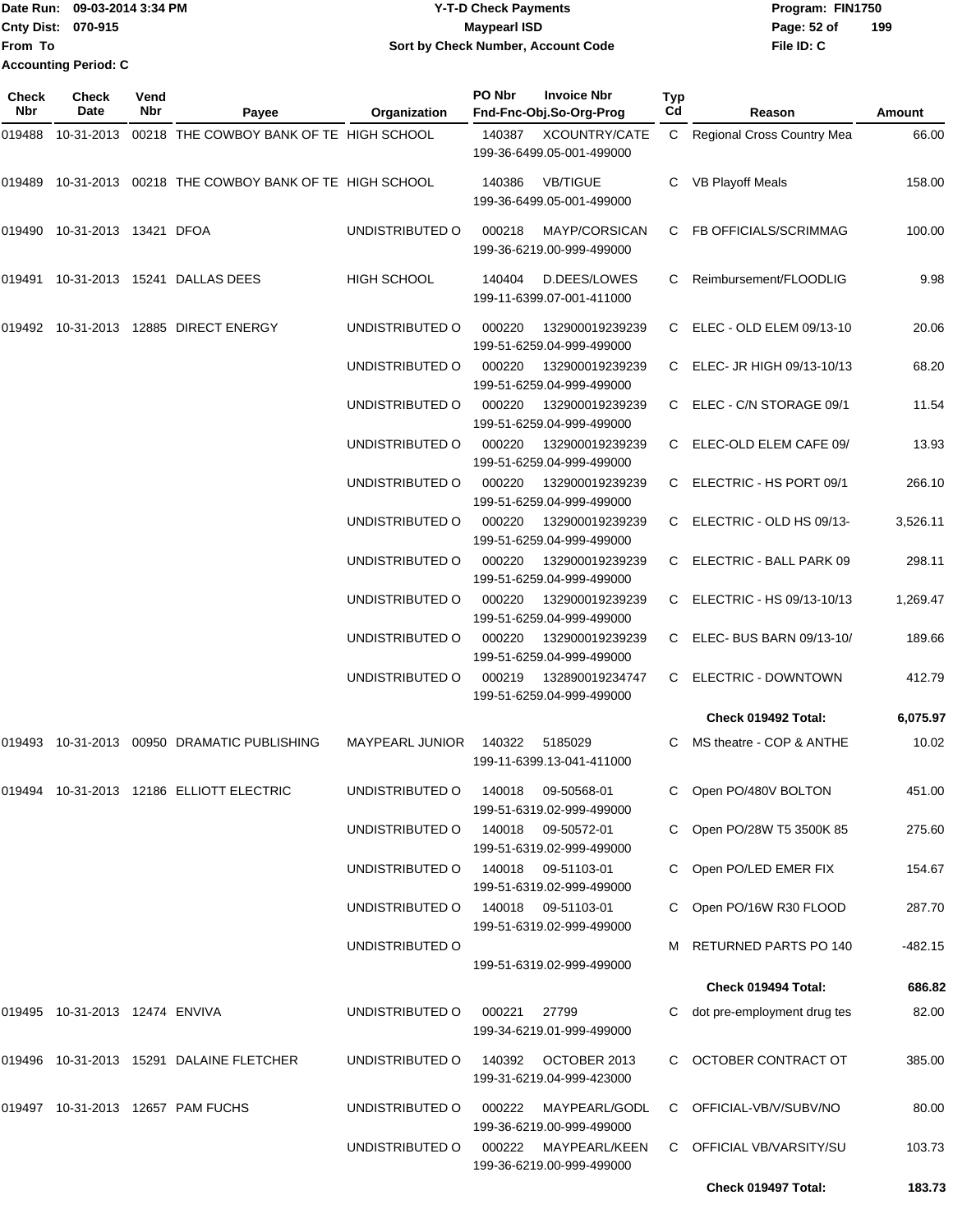|                             | Date Run: 09-03-2014 3:34 PM | <b>Y-T-D Check Payments</b>        | Program: FIN1750   |
|-----------------------------|------------------------------|------------------------------------|--------------------|
| Cnty Dist: 070-915          |                              | <b>Mavpearl ISD</b>                | 199<br>Page: 53 of |
| lFrom To                    |                              | Sort by Check Number, Account Code | File ID: C         |
| <b>Accounting Period: C</b> |                              |                                    |                    |

| Check<br>Nbr | <b>Check</b><br>Date | Vend<br>Nbr | Payee                                                                   | Organization       | PO Nbr | <b>Invoice Nbr</b><br>Fnd-Fnc-Obj.So-Org-Prog     | Typ<br>Cd | Reason                        | Amount   |
|--------------|----------------------|-------------|-------------------------------------------------------------------------|--------------------|--------|---------------------------------------------------|-----------|-------------------------------|----------|
| 019498       |                      |             | 10-31-2013 13464 TOM GIBBONS                                            | UNDISTRIBUTED O    | 000223 | MAYP/REDOAKLIF<br>199-36-6219.00-999-499000       | C.        | OFFICIAL FB/VARSITY/RID       | 75.00    |
| 019499       |                      |             | 10-31-2013  12984  ROGER GRANTHAM                                       | UNDISTRIBUTED O    | 000224 | MAYPEARL/KEEN<br>199-36-6219.00-999-499000        | C         | <b>FB OFFICIAL/V/SUB</b>      | 111.79   |
| 019500       |                      |             | 10-31-2013 14886 HEALTH SPECIAL RISK, INC HIGH SCHOOL                   |                    | 140410 | SB20CC-P-100444<br>199-36-6499.05-001-499000      | C         | 2013/14 STUDENT INS. PR       | 1,668.44 |
| 019501       |                      |             | 10-31-2013 15086 Kimbell Midwest                                        | UNDISTRIBUTED O    | 140321 | 04395709<br>199-51-6319.02-999-499000             | C         | SUPPLIES - R. GARCIA          | 476.39   |
|              |                      |             | 019502 10-31-2013 15248 JACQUELYN KOCH                                  | UNDISTRIBUTED O    | 140393 | OCTOBER 2013<br>224-31-6219.00-999-423000         | C         | OCTOBER PAY DIAG SER          | 3,611.11 |
| 019503       |                      |             | 10-31-2013 00063 LAKESHORE EQUIPMENT C ELEMENTARY                       |                    | 140332 | 2514361013<br>199-11-6399.06-101-424000           | C         | SUPPLIES - WILLBORN           | 95.61    |
| 019504       |                      |             | 10-31-2013 15311 LONE STAR PERCUSSION                                   | <b>HIGH SCHOOL</b> | 140183 | <b>INV-23238</b><br>199-11-6399.29-001-411BAN     |           | <b>MARCHING EQUIPMENT</b>     | 114.50   |
|              |                      |             |                                                                         | <b>HIGH SCHOOL</b> | 140183 | <b>INV-22886</b><br>199-11-6399.29-001-411BAN     | C.        | <b>MARCHING EQUPMENT</b>      | 207.70   |
|              |                      |             |                                                                         |                    |        |                                                   |           | Check 019504 Total:           | 322.20   |
| 019505       |                      |             | 10-31-2013  00060 LUCKIES AUTO AND TRUCK UNDISTRIBUTED O                |                    | 140032 | 000079236<br>199-34-6219.00-999-499000            | C         | <b>BLOWER MOTOR/CHECK</b>     | 440.60   |
| 019506       |                      |             | 10-31-2013    00441    VIRGIL MAJORS                                    | UNDISTRIBUTED O    | 000225 | MAYP/ITASCA/LA<br>199-36-6219.00-999-499000       | C         | <b>BASKETBALL SCRIMMAGE</b>   | 50.00    |
| 019507       |                      |             | 10-31-2013 12975 MARTIN HS                                              | HIGH SCHOOL        | 140390 | <b>HASTINGS/GOLF</b><br>199-36-6499.05-001-499000 | C         | <b>GOLF-MARTIN INVITATION</b> | 150.00   |
| 019508       |                      |             | 10-31-2013  13940  JOHN E. MARTINEZ                                     | UNDISTRIBUTED O    | 000226 | MAYP/REDOAKLIF<br>199-36-6219.00-999-499000       | C         | <b>VARSITY FB/GATE DUTY</b>   | 25.00    |
|              |                      |             |                                                                         | UNDISTRIBUTED O    | 000226 | MAYP/WHITNEY<br>199-36-6219.00-999-499000         | C         | FB SUBV/8TH/7TH/CLOCK         | 25.00    |
|              |                      |             |                                                                         | UNDISTRIBUTED O    | 000226 | MAYP/REDOAKLIF<br>199-36-6219.00-999-499000       | C         | FB SUBV/8TH/7TH/CLOCK         | 25.00    |
|              |                      |             |                                                                         |                    |        |                                                   |           | Check 019508 Total:           | 75.00    |
|              |                      |             | 019509 10-31-2013 15417 MAXIM FIRE SYSTEMS,. LLC UNDISTRIBUTED O 140373 |                    |        | MAYPEAL ISD<br>199-51-6319.02-999-499000          |           | C MODIFY FIRE SYSTEM/EL       | 475.00   |
|              |                      |             | 019510 10-31-2013 01781 SYLVIA MILLER                                   | UNDISTRIBUTED O    | 000227 | MAYPEARL/GODL<br>199-36-6219.00-999-499000        |           | C OFFICIAL VB/V/SUB V/MIL     | 93.14    |
|              |                      |             | 019511 10-31-2013 14075 NATIONAL TELESYSTEMS, I UNDISTRIBUTED O         |                    | 000228 | 209929-11<br>199-51-6249.02-999-499000            |           | C TELEPHONE SYSTEM/REC        | 258.50   |
|              |                      |             | 019512 10-31-2013 12087 OAK CLIFF OFFICE SUPPLY MAYPEARL JUNIOR 140358  |                    |        | 333850-0<br>199-11-6399.02-041-411000             |           | SUPPLIES/THOMAS               | 131.94   |
|              |                      |             | 019513 10-31-2013 00287 OFFICE DEPOT                                    | HIGH SCHOOL        |        | 140335 679292989001<br>199-23-6399.04-001-499000  |           | C WIRELESS KEYPAD IPAD        | 79.99    |
|              |                      |             |                                                                         | UNDISTRIBUTED O    |        | 140274 678722843001<br>199-31-6399.01-999-423000  |           | C OIL, SHREDDER 16 OZ         | 46.28    |
|              |                      |             |                                                                         | ADMINISTRATIVE     |        | 140335 679292989001<br>199-41-6399.01-701-499000  |           | C WIRELESS KEYPAD IPAD        | 79.99    |
|              |                      |             |                                                                         |                    |        |                                                   |           | Check 019513 Total:           | 206.26   |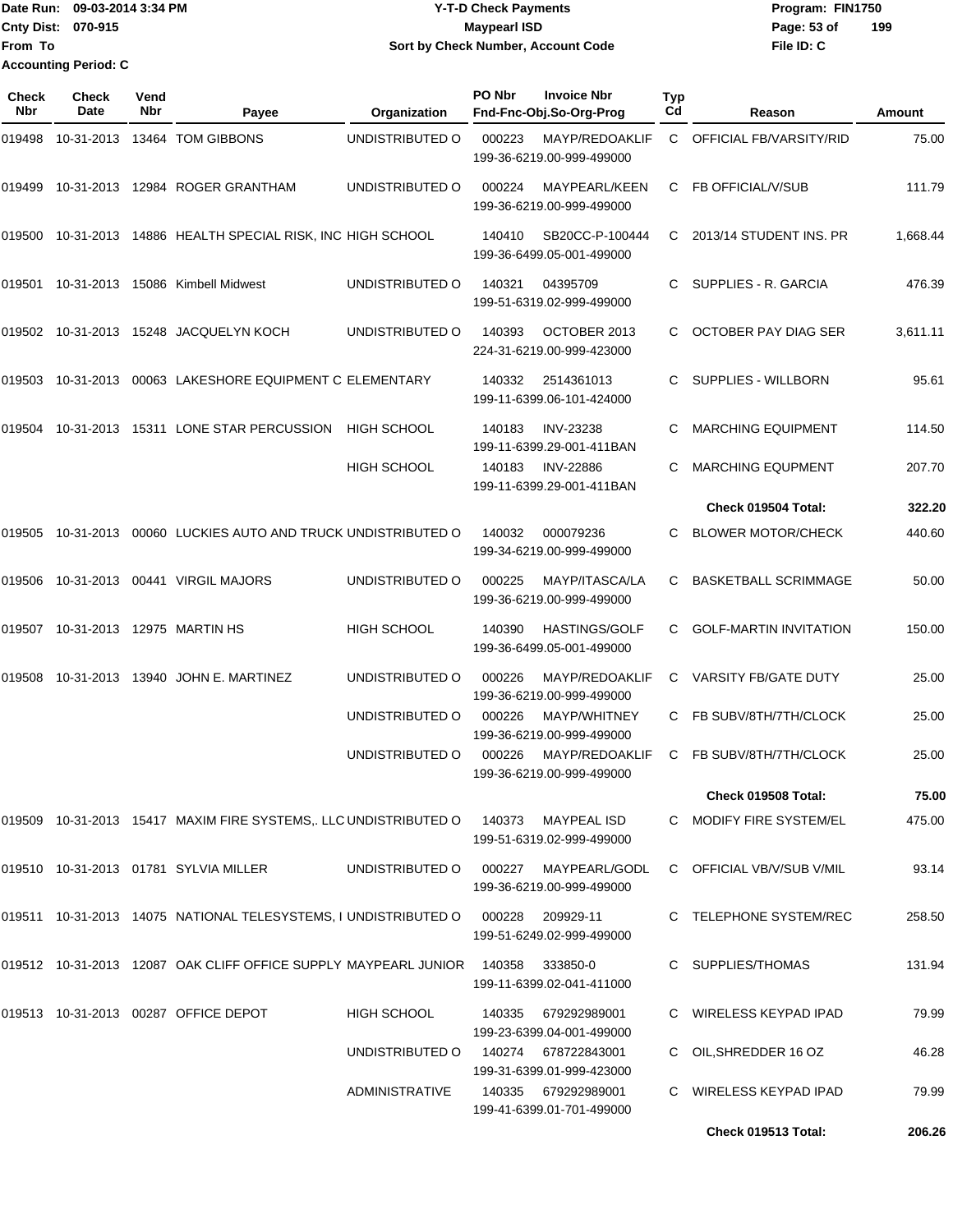|                             | Date Run: 09-03-2014 3:34 PM | <b>Y-T-D Check Payments</b>        | Program: FIN1750   |  |
|-----------------------------|------------------------------|------------------------------------|--------------------|--|
| <b>Cnty Dist: 070-915</b>   |                              | Maypearl ISD                       | 199<br>Page: 54 of |  |
| <b>IFrom To</b>             |                              | Sort by Check Number, Account Code | File ID: C         |  |
| <b>Accounting Period: C</b> |                              |                                    |                    |  |

| <b>Check</b><br><b>Nbr</b> | <b>Check</b><br>Date | Vend<br><b>Nbr</b> | Payee                                                          | Organization          | PO Nbr        | <b>Invoice Nbr</b><br>Fnd-Fnc-Obj.So-Org-Prog     | <b>Typ</b><br>Cd | Reason                           | <b>Amount</b> |
|----------------------------|----------------------|--------------------|----------------------------------------------------------------|-----------------------|---------------|---------------------------------------------------|------------------|----------------------------------|---------------|
| 019514                     | 10-31-2013           |                    | 12594 PADDLE TRAMPS                                            | <b>ELEMENTARY</b>     | 140113        | 1P113126<br>199-11-6399.11-101-411000             | C.               | <b>ACCOUNTABILITY PLAQU</b>      | 246.00        |
| 019515                     |                      |                    | 10-31-2013  15463  HALEY E. PATTON                             | UNDISTRIBUTED O       | 000229        | MAYPEARL/GODL<br>199-36-6219.00-999-499000        | C                | <b>VB OFFICIAL/LINE JUDGE/</b>   | 83.73         |
|                            |                      |                    | 019516 10-31-2013 14093 PC & MACEXCHANGE                       | <b>ADMINISTRATIVE</b> | 140354        | 79026<br>199-53-6399.00-701-499000                |                  | <b>EPSON LAMPS/UPCHURC</b>       | 745.00        |
| 019517                     |                      |                    | 10-31-2013 12775 PENDERS MUSIC CO.                             | <b>HIGH SCHOOL</b>    | 140224        | 31990<br>199-11-6399.22-001-411000                | C                | choir/MUSIC/D.DEES               | 364.09        |
|                            |                      |                    |                                                                | <b>HIGH SCHOOL</b>    | 140224        | 41265<br>199-11-6399.22-001-411000                |                  | choir/MUSIC/D.DEES               | 192.10        |
|                            |                      |                    |                                                                |                       |               |                                                   |                  | Check 019517 Total:              | 556.19        |
| 019518                     |                      |                    | 10-31-2013  14574  PERMA-BOUND BOOKS                           | <b>ELEMENTARY</b>     | 140103        | 1549723-00<br>199-12-6399.06-101-499000           |                  | Bottleberghe/PARTIAL BOO         | 3,280.17      |
|                            |                      |                    |                                                                | <b>ELEMENTARY</b>     | 140103        | 1549723-01<br>199-12-6399.06-101-499000           | С                | Bottleberghe/2ND SHIPMEN         | 544.50        |
|                            |                      |                    |                                                                | <b>ELEMENTARY</b>     | 140103        | 1549723-02<br>199-12-6399.06-101-499000           | C                | Bottleberghe/3RD SHIPMEN         | 285.52        |
|                            |                      |                    |                                                                |                       |               |                                                   |                  | Check 019518 Total:              | 4,110.19      |
| 019519                     |                      |                    | 10-31-2013 13117 PIEPER ENTERPRISES, INC. UNDISTRIBUTED O      |                       | 140411        | 30601<br>199-51-6249.00-999-499000                | C.               | <b>GRASS SEED FOR SB &amp; B</b> | 510.00        |
| 019520                     |                      |                    | 10-31-2013 00974 PSAT/NMSQT                                    | <b>HIGH SCHOOL</b>    | 140403        | <b>MAYPEARL PSAT</b><br>199-11-6399.00-001-421000 | C.               | TESTS - H.S.                     | 500.00        |
|                            |                      |                    |                                                                | <b>HIGH SCHOOL</b>    | 140403        | <b>MAYPEARL PSAT</b><br>199-31-6339.00-001-499000 | C                | Tests - H.S.                     | 146.00        |
|                            |                      |                    |                                                                | <b>HIGH SCHOOL</b>    | 140403        | <b>MAYPEARL PSAT</b><br>199-31-6399.01-001-421000 | C                | Tests - H.S.                     | 600.00        |
|                            |                      |                    |                                                                |                       |               |                                                   |                  | Check 019520 Total:              | 1,246.00      |
| 019521                     |                      |                    | 10-31-2013  15435  PURVIS INDUSTRIES                           | UNDISTRIBUTED O       | 000230        | 6144678<br>199-51-6249.00-999-499000              | C                | <b>TIMKEN 17 X 40 X 7</b>        | 9.40          |
|                            |                      |                    | 019522 10-31-2013 00099 REGION 10/EDUCATION SE UNDISTRIBUTED O |                       | 140210        | 121144<br>199-34-6219.01-999-499000               |                  | 20 HR BUS DR - M. CABUT          | 105.00        |
|                            |                      |                    |                                                                | UNDISTRIBUTED O       | 140319 121144 | 199-34-6219.01-999-499000                         |                  | C 20 HR BUS DR - A. HINOJO       | 105.00        |
|                            |                      |                    |                                                                |                       |               |                                                   |                  | Check 019522 Total:              | 210.00        |
|                            |                      |                    | 019523 10-31-2013 15292 SHANNON SAMPLES                        | UNDISTRIBUTED O       | 140391        | OCTOBER 2013<br>199-31-6219.04-999-423000         |                  | C OCTOBER PAY COTA SER           | 1,000.00      |
|                            |                      |                    | 019524 10-31-2013 00316 SCHOOL SPECIALTY INC.                  | <b>ELEMENTARY</b>     | 140333        | 208111630939<br>199-11-6399.08-101-423000         |                  | C SUPPLIES/WILLBORN              | 106.61        |
|                            |                      |                    |                                                                | <b>HIGH SCHOOL</b>    | 140301        | 208111620385<br>199-11-6399.39-001-422000         |                  | C TOTE TRAYS/GRIFFIN             | 56.20         |
|                            |                      |                    |                                                                |                       |               |                                                   |                  | Check 019524 Total:              | 162.81        |
|                            |                      |                    | 019525 10-31-2013 15025 LAURI SPRADLING                        | MAYPEARL JUNIOR       | 140371        | REFUND/SPRADLI<br>199-36-6399.12-041-499000       |                  | C NJHS SUPPLIES REFUND           | 28.24         |
|                            |                      |                    | 019526 10-31-2013 15444 SUNSTATE EQUIPMENT CO. UNDISTRIBUTED O |                       | 140409        | 5585325-001<br>199-51-6319.03-999-499000          |                  | C LOADER RENT 10/03-10/18        | 2,825.55      |
|                            |                      |                    |                                                                |                       | 140414        | 2897<br>199-21-6219.00-999-423000                 |                  | C PART B FORMULA/PRESC           | 3,941.00      |
|                            |                      |                    |                                                                | ELEMENTARY            | 140414 2897   | 211-21-6219.00-101-424000                         |                  | C TITLE 1, PART A                | 1,445.00      |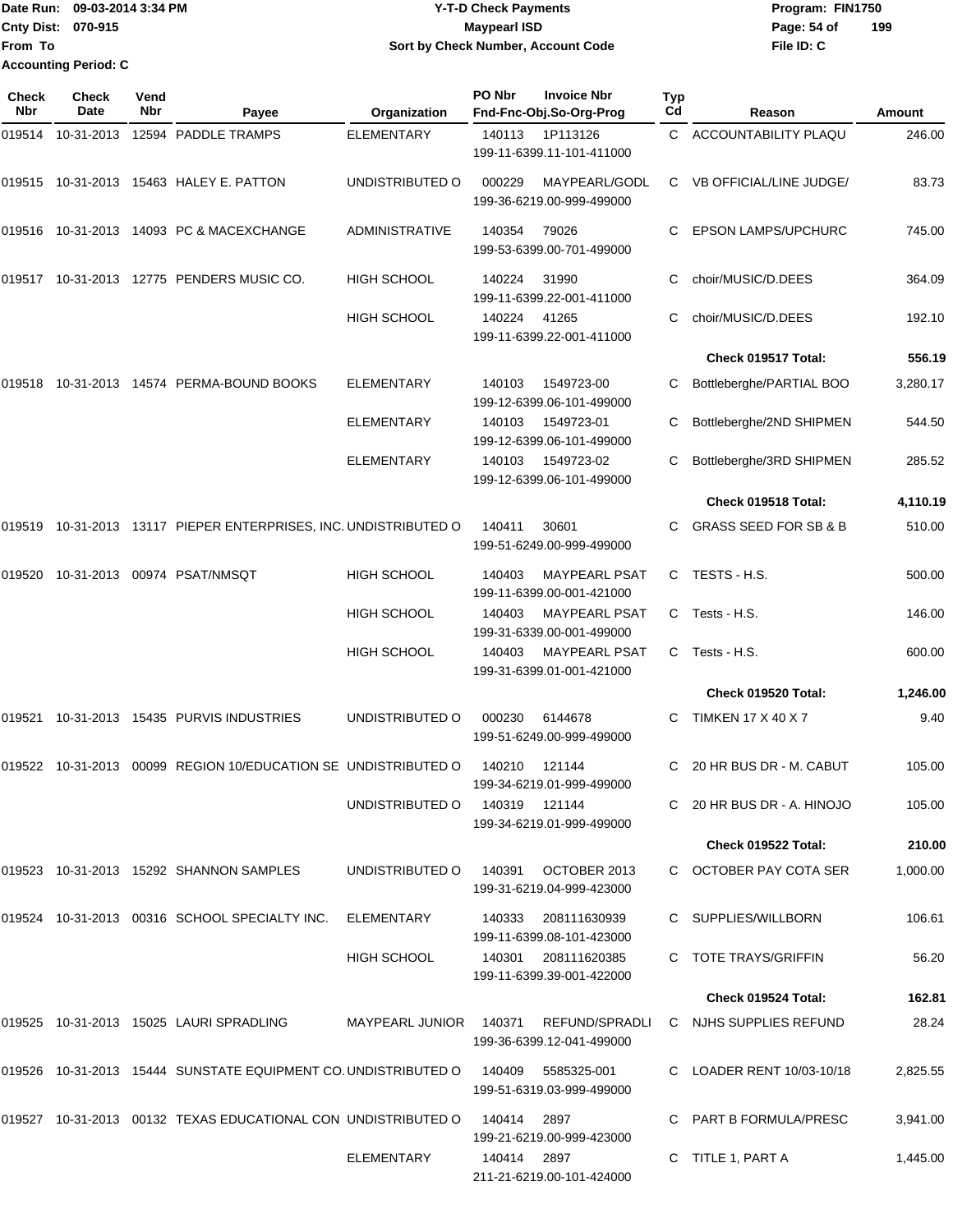## Date Run: 09-03-2014 3:34 PM **Program:** FIN1750 **Cnty Dist:** 070-915 **Page: 55 of Y-T-D Check Payments 070-915 Maypearl ISD Sort by Check Number, Account Code**

| Check<br>Nbr | <b>Check</b><br>Date    | Vend<br>Nbr | Payee                                                          | Organization           | PO Nbr | <b>Invoice Nbr</b><br>Fnd-Fnc-Obj.So-Org-Prog     | <b>Typ</b><br>Cd | Reason                     | Amount   |
|--------------|-------------------------|-------------|----------------------------------------------------------------|------------------------|--------|---------------------------------------------------|------------------|----------------------------|----------|
|              |                         |             |                                                                | <b>ELEMENTARY</b>      | 140414 | 2897<br>255-21-6219.00-101-424000                 |                  | C TITLE II PART A          | 477.00   |
|              |                         |             |                                                                |                        |        |                                                   |                  | Check 019527 Total:        | 5,863.00 |
| 019528       |                         |             | 10-31-2013 00959 TEXAS TECH UNIVERSITY                         | <b>HIGH SCHOOL</b>     | 140133 | 439171<br>199-31-6399.00-001-499000               | C.               | TT Online/C. CRANK         | 19.00    |
| 019529       | 10-31-2013 00174 THSBCA |             |                                                                | <b>HIGH SCHOOL</b>     | 140388 | <b>BB REG 1/9-11</b><br>199-36-6499.05-001-499000 | C                | BILBREY, WALKER, ROBIN     | 195.00   |
| 019530       |                         |             | 10-31-2013 00479 TRACTOR SUPPLY COMPA UNDISTRIBUTED O          |                        | 140028 | 184361<br>199-51-6319.02-999-499000               |                  | SUPPLIES/R.GARCIA          | 72.96    |
| 019531       |                         |             | 10-31-2013 15218 VICTORY MARKETING SOL UNDISTRIBUTED O         |                        | 000231 | 9453<br>199-36-6399.05-999-499000                 | C                | <b>FALL SPORTS PROGRAM</b> | 1,401.00 |
|              |                         |             | 019532 10-31-2013 13465 JEFF WALSH                             | UNDISTRIBUTED O        | 000232 | MAYP/REDOAKLIF<br>199-36-6219.00-999-499000       | C                | OFFICE FB/V/MILEAGE        | 103.31   |
| 019533       |                         |             | 10-31-2013 01145 WELDERS WAREHOUSE CO HIGH SCHOOL              |                        | 000233 | 21000<br>199-11-6399.09-001-422000                | С                | CYLINDERS/19/AG 09/01-0    | 76.00    |
| 019534       |                         |             | 10-31-2013 13466 RAY YATES                                     | UNDISTRIBUTED O        | 000234 | MAYP/REDOAKLIF<br>199-36-6219.00-999-499000       | C                | FB OFFICIAL V/RIDER FEE    | 75.00    |
| 019535       |                         |             | 10-31-2013 15509 SEAN YATES                                    | UNDISTRIBUTED O        | 000235 | MAYP/REDOAKLIF<br>199-36-6219.00-999-499000       | C                | FB OFFICIAL/V/MILEAGE      | 106.02   |
| 019536       |                         |             | 11-07-2013  14927  ALLIED WASTE                                | UNDISTRIBUTED O        | 000241 | 0794-008887889<br>199-51-6259.03-999-499000       | C.               | BASIC 1101-1130/RECY092    | 1,969.30 |
| 019537       | 11-07-2013 15512 ASHA   |             |                                                                | <b>ELEMENTARY</b>      | 140418 | DUES/C.WAGNON<br>199-11-6411.00-101-423000        | C                | 2014 MEM/DUES/C.WAGN       | 225.00   |
| 019538       |                         |             | 11-07-2013  13640  LESLEY AUSTIN                               | <b>MAYPEARL JUNIOR</b> | 140430 | REFUND/MATERI<br>199-11-6399.02-041-411000        | C                | TRAIL OF BREADCRUMBS       | 150.79   |
|              |                         |             |                                                                | <b>MAYPEARL JUNIOR</b> | 140430 | REFUND/MEALS<br>199-11-6411.05-041-411000         |                  | Workshop/AUSTIN/MEALS      | 35.05    |
|              |                         |             |                                                                |                        |        |                                                   |                  | <b>Check 019538 Total:</b> | 185.84   |
|              |                         |             | 019539 11-07-2013 00901 AVENUE FUEL DISTRIBUTO UNDISTRIBUTED O |                        | 000242 | 53506<br>199-34-6311.01-999-499000                |                  | C 755 GAL DIESEL FUEL      | 2,453.00 |
|              |                         |             | 019540 11-07-2013 15515 CHRISTOPHER BIZOR                      | UNDISTRIBUTED O        | 000243 | MAYPEARL/PALM<br>199-36-6219.00-999-499000        |                  | C FB OFFICIAL/SV/8TH&7TH/  | 134.40   |
|              |                         |             | 019541 11-07-2013 13142 BRAINPOP LLC                           | ELEMENTARY             | 140320 | US98377<br>199-11-6639.48-101-411000              | C                | math subscription/ONLINE   | 2,095.00 |
|              |                         |             | 019542 11-07-2013 00035 BUCK'S WHEEL & EQUIPME UNDISTRIBUTED O |                        | 140421 | 32476<br>199-34-6311.00-999-499000                |                  | C LED WARNING LIGHT        | 98.00    |
|              |                         |             |                                                                | UNDISTRIBUTED O        | 140421 | 32371<br>199-34-6311.00-999-499000                |                  | C LED WARNING              | 124.29   |
|              |                         |             |                                                                | UNDISTRIBUTED O        | 140421 | 32342<br>199-34-6311.00-999-499000                |                  | C LED WARNING              | 244.78   |
|              |                         |             |                                                                |                        |        |                                                   |                  | Check 019542 Total:        | 467.07   |
|              |                         |             | 019543 11-07-2013 00871 CARD SERVICE CENTER                    | <b>ADMINISTRATIVE</b>  | 140384 | <b>BRIARPATCH</b><br>199-41-6399.01-701-499000    |                  | C REGISTRATION BOOK        | 16.18    |
|              |                         |             |                                                                | ADMINISTRATIVE         |        | 140352 CARINOS<br>199-41-6399.01-701-499000       |                  | HALL OF FAME DINNER        | 377.81   |
|              |                         |             |                                                                |                        |        |                                                   |                  | Check 019543 Total:        | 393.99   |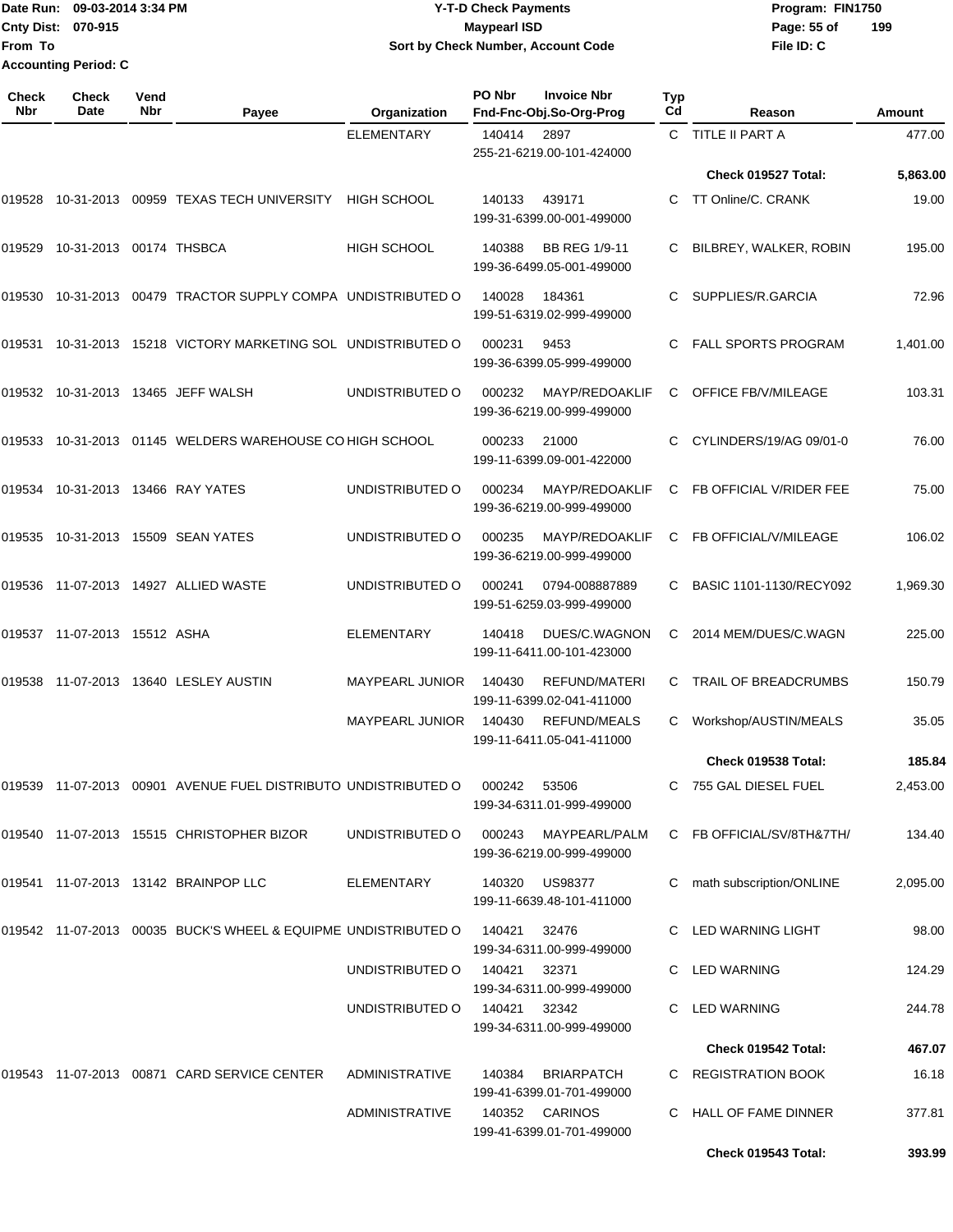## Date Run: 09-03-2014 3:34 PM **Program:** FIN1750 **Cnty Dist:** 070-915 **Page: 56 of MaypearI ISD Page: 56 of Y-T-D Check Payments 070-915 Maypearl ISD Sort by Check Number, Account Code**

| <b>Check</b><br>Nbr | Check<br>Date                | Vend<br>Nbr | Payee                                                           | Organization           | PO Nbr         | <b>Invoice Nbr</b><br>Fnd-Fnc-Obj.So-Org-Prog | Typ<br>Cd | Reason                      | Amount    |
|---------------------|------------------------------|-------------|-----------------------------------------------------------------|------------------------|----------------|-----------------------------------------------|-----------|-----------------------------|-----------|
|                     | 019544 11-07-2013            |             | 00527 CDWG INC.                                                 | UNDISTRIBUTED O        | 140380         | GS77091                                       |           | C MICROSOFT OVE DT EDU      | 7,533.44  |
|                     |                              |             |                                                                 |                        |                | 199-11-6399.45-999-499000                     |           |                             |           |
|                     |                              |             |                                                                 | <b>HIGH SCHOOL</b>     | 140400         | GS16798                                       |           | HP LJ MY602DN               | 1,087.76  |
|                     |                              |             |                                                                 |                        |                | 199-11-6639.48-001-411000                     |           |                             |           |
|                     |                              |             |                                                                 | <b>MAYPEARL JUNIOR</b> | 140167         | GR06407                                       |           | ADO INDESIGN CS6 MED        | 15.91     |
|                     |                              |             |                                                                 |                        |                | 199-11-6639.48-041-411000                     |           |                             |           |
|                     |                              |             |                                                                 | <b>MAYPEARL JUNIOR</b> | 140167         | CR60923                                       |           | <b>INDESIGN CS6 SOFTWAR</b> | 521.10    |
|                     |                              |             |                                                                 |                        |                | 199-11-6639.48-041-411000                     |           |                             |           |
|                     |                              |             |                                                                 | <b>MAYPEARL JUNIOR</b> | 140419         | GR60923                                       |           | INDESIGN CS6 SOFTWAR        | 521.10    |
|                     |                              |             |                                                                 |                        |                | 199-11-6639.48-041-411000                     |           |                             |           |
|                     |                              |             |                                                                 | ADMINISTRATIVE         | 140400         | GS16798<br>199-53-6399.00-701-499000          |           | C TRIPP SURGE STRIPS/30     | 232.20    |
|                     |                              |             |                                                                 | UNDISTRIBUTED O        | 140400         | GS16798                                       |           | C LED 22 MONITOR/3          | 403.44    |
|                     |                              |             |                                                                 |                        |                | 199-53-6399.00-999-499000                     |           |                             |           |
|                     |                              |             |                                                                 | <b>IND COST-ADM</b>    | 140400         | GS16798                                       | C.        | <b>HDMI CONVERTER</b>       | 93.26     |
|                     |                              |             |                                                                 |                        |                | 199-53-6399.05-750-499000                     |           |                             |           |
|                     |                              |             |                                                                 |                        |                |                                               |           | Check 019544 Total:         | 10,408.21 |
|                     | 019545 11-07-2013 14580 CESD |             |                                                                 | <b>MAYPEARL JUNIOR</b> | 140399         | 19429                                         |           | CESD REGISTER/SPRALDI       | 260.00    |
|                     |                              |             |                                                                 |                        |                | 199-11-6411.00-041-423000                     |           |                             |           |
|                     |                              |             |                                                                 |                        |                |                                               |           |                             |           |
| 019546              |                              |             | 11-07-2013  00217  CITY OF MAYPEARL                             | UNDISTRIBUTED O        | 000245         | 10/30/13 # 1081                               | C.        | 09/30/13-10/30/13 LSK YAR   | 26.00     |
|                     |                              |             |                                                                 |                        |                | 199-51-6259.01-999-499000                     |           |                             |           |
|                     |                              |             |                                                                 | UNDISTRIBUTED O        | 000245         | 10/30/13 # 574<br>199-51-6259.01-999-499000   |           | 09/30-10/30/13 4TH&PHILLI   | 56.25     |
|                     |                              |             |                                                                 | UNDISTRIBUTED O        | 000244         | 10/30/2013 #80                                |           | 09/30-10/30/2013 BALLFIEL   | 31.50     |
|                     |                              |             |                                                                 |                        |                | 199-51-6259.01-999-499000                     |           |                             |           |
|                     |                              |             |                                                                 | UNDISTRIBUTED O        | 000245         | 10/30/13 # 383                                |           | 09/30-10/30/13 600 PHILLIP  | 336.00    |
|                     |                              |             |                                                                 |                        |                | 199-51-6259.01-999-499000                     |           |                             |           |
|                     |                              |             |                                                                 | UNDISTRIBUTED O        | 000245         | 10/30/13 # 595                                |           | 09/30-10/30/13 1025 W.      | 181.20    |
|                     |                              |             |                                                                 |                        |                | 199-51-6259.01-999-499000                     |           |                             |           |
|                     |                              |             |                                                                 | UNDISTRIBUTED O        | 000245         | 10/30/13 # 82                                 |           | 09/30-10/30/2013 400 PANT   | 111.60    |
|                     |                              |             |                                                                 |                        |                | 199-51-6259.01-999-499000                     |           |                             |           |
|                     |                              |             |                                                                 | UNDISTRIBUTED O        | 000245         | 10/30/13 # 1080                               | C.        | 09/30-10/30/13 1024 W. FO   | 127.80    |
|                     |                              |             |                                                                 |                        |                | 199-51-6259.01-999-499000                     |           |                             |           |
|                     |                              |             |                                                                 | UNDISTRIBUTED O        | 000245         | 10/30/13 # 1394                               |           | C 09/30-10/30/13 NEW CONC   | 184.80    |
|                     |                              |             |                                                                 |                        |                | 199-51-6259.01-999-499000                     |           |                             |           |
|                     |                              |             |                                                                 |                        |                |                                               |           | Check 019546 Total:         | 1,055.15  |
|                     |                              |             | 019547 11-07-2013 15513 ANTHONY R. COLEMAN                      | UNDISTRIBUTED O        | 000246         | MAYPEARL/PALM<br>199-36-6219.00-999-499000    |           | C FB OFFICIAL/SV/8TH&7TH/   | 120.00    |
|                     |                              |             |                                                                 |                        |                |                                               |           |                             |           |
|                     |                              |             | 019548 11-07-2013 13566 CONNIE D. HAGEN, INC.                   | UNDISTRIBUTED O        | 000247         | 142861                                        |           | C DOT P/E D/T-              | 115.00    |
|                     |                              |             |                                                                 |                        |                | 199-34-6219.01-999-499000                     |           |                             |           |
|                     |                              |             | 019549 11-07-2013 14605 COVER ONE                               | <b>ELEMENTARY</b>      | 140398         | 8469                                          |           | C STRIPS/BOOK REPAIR/BO     | 112.90    |
|                     |                              |             |                                                                 |                        |                | 199-12-6399.00-101-499000                     |           |                             |           |
|                     |                              |             |                                                                 |                        |                |                                               |           |                             |           |
|                     |                              |             | 019550 11-07-2013 00218 THE COWBOY BANK OF TE HIGH SCHOOL       |                        | 140440         | <b>DEBIT CARD/TIGU</b>                        | C.        | playoff meals VB/TIGUE      | 150.00    |
|                     |                              |             |                                                                 |                        |                | 199-36-6499.05-001-499000                     |           |                             |           |
|                     |                              |             | 019551 11-07-2013 13279 CROSS COUNTRY PEST CO UNDISTRIBUTED O   |                        | 000248         | 20860                                         |           | C MTHLY PEST CONTROL        | 250.00    |
|                     |                              |             |                                                                 |                        |                | 199-51-6249.00-999-499000                     |           |                             |           |
|                     |                              |             | 019552 11-07-2013 00031 DE SOTO JANITORIAL SUPP UNDISTRIBUTED O |                        | 140017         | 154509                                        |           | Open PO/DUST MOP TREA       | 66.85     |
|                     |                              |             |                                                                 |                        |                | 199-51-6319.01-999-499000                     |           |                             |           |
|                     |                              |             |                                                                 | UNDISTRIBUTED O        | 140017  154412 |                                               |           | Open PO/HANDSOAP/DUS        | 340.59    |
|                     |                              |             |                                                                 |                        |                | 199-51-6319.01-999-499000                     |           |                             |           |
|                     |                              |             |                                                                 |                        |                |                                               |           | Check 019552 Total:         | 407.44    |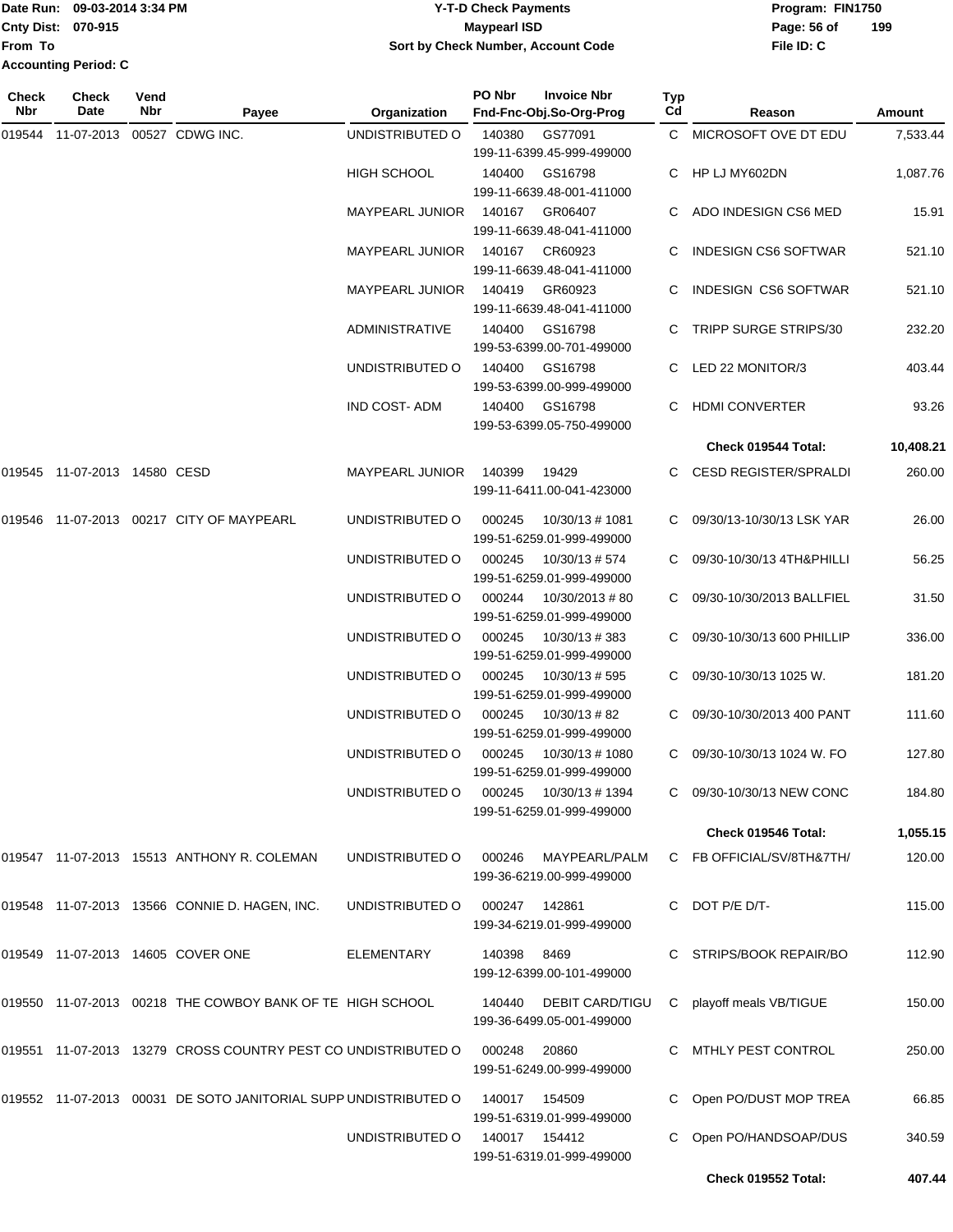|                           | Date Run: 09-03-2014 3:34 PM | <b>Y-T-D Check Payments</b>        | Program: FIN1750   |
|---------------------------|------------------------------|------------------------------------|--------------------|
| <b>Cnty Dist: 070-915</b> |                              | <b>Mavpearl ISD</b>                | 199<br>Page: 57 of |
| <b>From To</b>            |                              | Sort by Check Number, Account Code | File ID: C         |
|                           | <b>Accounting Period: C</b>  |                                    |                    |

| Check<br>Nbr | <b>Check</b><br>Date | Vend<br>Nbr | Payee                                                           | Organization                    | PO Nbr       | <b>Invoice Nbr</b><br>Fnd-Fnc-Obj.So-Org-Prog | Typ<br>Cd | Reason                      | Amount   |
|--------------|----------------------|-------------|-----------------------------------------------------------------|---------------------------------|--------------|-----------------------------------------------|-----------|-----------------------------|----------|
|              | 019553 11-07-2013    |             | 00242 DEMCO, INC.                                               | MAYPEARL JUNIOR                 | 140370       | 5121158<br>199-12-6399.00-041-499000          |           | C Library Supplies/OLDHAM   | 76.04    |
|              |                      |             | 019554    11-07-2013    12536    DESOTO JANITORIAL              | UNDISTRIBUTED O                 | 140446       | 154331<br>199-51-6319.01-999-499000           |           | MISC. CLEANING SUPPLIE      | 5,386.79 |
|              | 019555 11-07-2013    |             | 13639 EAST TEXAS COPY SYSTE                                     | HIGH SCHOOL                     | 000249       | 206640<br>199-11-6269.00-001-411000           |           | MTHLY COPY RENTAL/10/       | 295.61   |
|              |                      |             |                                                                 | <b>MAYPEARL JUNIOR</b>          | 000249       | 206640<br>199-11-6269.00-041-411000           |           | MTHLY COPY RENTAL-10/       | 864.71   |
|              |                      |             |                                                                 | <b>ELEMENTARY</b>               | 000249       | 206640<br>199-11-6269.00-101-411000           |           | MTHLY COPY RENTAL/10/       | 907.34   |
|              |                      |             |                                                                 | DIR COST- ADMINIS               | 000249       | 206640<br>199-41-6249.00-720-499000           | C.        | MTHLY COPY RENTAL/10/       | 170.30   |
|              |                      |             |                                                                 |                                 |              |                                               |           | Check 019555 Total:         | 2,237.96 |
|              |                      |             | 019556 11-07-2013 15319 EDMENTUM, INC                           | UNDISTRIBUTED O                 | 140351       | <b>INV019109</b><br>199-11-6399.45-999-499000 | C.        | MS SUB RENEW 09/25/13-      | 4,705.20 |
|              |                      |             |                                                                 | UNDISTRIBUTED O                 | 140219       | <b>INV019265</b><br>199-11-6399.45-999-499000 |           | SUB RENEW 10/25/13-10/2     | 1,721.40 |
|              |                      |             |                                                                 |                                 |              |                                               |           | Check 019556 Total:         | 6,426.60 |
|              |                      |             | 019557 11-07-2013 01547 EICHELBAUM WARDELL HA DIR COST- ADMINIS |                                 | 000250       | 46149<br>199-41-6211.00-720-499000            |           | LEAGL FEES 09/18-10/15/2    | 1,669.50 |
|              |                      |             | 019558 11-07-2013 00337 JOHN BRIDGES                            | <b>TAX COLLECTION</b>           | 140431       | ACCT 165132<br>199-41-6213.00-703-499000      |           | 400 MAIN ST/TAXES           | 2,662.82 |
|              |                      |             | 019559  11-07-2013  15514  FRANK EVANS                          | UNDISTRIBUTED O                 | 000251       | MAYPEARL/PALM<br>199-36-6219.00-999-499000    | C.        | FB OFFICIAL/SV/8TH&7TH/     | 131.69   |
| 019560       |                      |             | 11-07-2013  14661  FRANKIE JOE GARCIA                           | UNDISTRIBUTED O                 | 000252       | MAYPEARL/WACO<br>199-36-6219.00-999-499000    | C         | G.BASKEBALL/V/JV/MILEA      | 108.56   |
|              |                      |             | 019561 11-07-2013 15251 DON REE GLASCO, JR.                     | UNDISTRIBUTED O                 | 000253       | MAYPEARL/PALM<br>199-36-6219.00-999-499000    | C.        | FB OFFICIAL/SV/8TH&7TH/     | 133.39   |
|              |                      |             | 019562  11-07-2013  14289  TRUDIE HEAD                          | UNDISTRIBUTED O                 | 140424       | 10312013<br>224-11-6219.00-999-423000         | C         | CONTRACT RTI/OCTOBER        | 2,493.75 |
|              |                      |             |                                                                 | UNDISTRIBUTED O                 | 140095       | 74624<br>199-36-6399.01-999-499GHS            |           | C 4X6 WHITEBOARD/METAL      | 780.00   |
|              |                      |             |                                                                 | UNDISTRIBUTED O                 | 140150 74623 | 199-36-6399.02-999-499000                     |           | C Depth Chart Board         | 495.00   |
|              |                      |             |                                                                 | UNDISTRIBUTED O                 | 140095       | 74624<br>199-36-6399.05-999-499000            |           | C Dry Erase Board and Signs | 35.00    |
|              |                      |             |                                                                 |                                 |              |                                               |           | Check 019563 Total:         | 1,310.00 |
|              |                      |             | 019564 11-07-2013 12551 INTERQUEST DETECTION C UNDISTRIBUTED O  |                                 | 000254       | 108604<br>199-11-6219.01-999-424000           |           | C CANINE DET SER/HS.10/22   | 520.00   |
|              |                      |             | 019565 11-07-2013 01844 J.W. PEPPER & SON, INC.                 | <b>HIGH SCHOOL</b>              | 140369       | 05784013<br>199-11-6399.38-001-411000         |           | C MMS & MHS Textbooks       | 27.49    |
|              |                      |             |                                                                 | HIGH SCHOOL                     |              | 140369 05784649<br>199-11-6399.38-001-411000  |           | MMS & MHS Textbooks         | 105.00   |
|              |                      |             |                                                                 | MAYPEARL JUNIOR 140369 05784013 |              | 199-11-6399.38-041-411000                     |           | MMS & MHS Textbooks         | 27.48    |
|              |                      |             |                                                                 | <b>MAYPEARL JUNIOR</b>          |              | 199-11-6399.38-041-411000                     |           | MMS & MHS Textbooks         | 105.00   |
|              |                      |             |                                                                 |                                 |              |                                               |           | Check 019565 Total:         | 264.97   |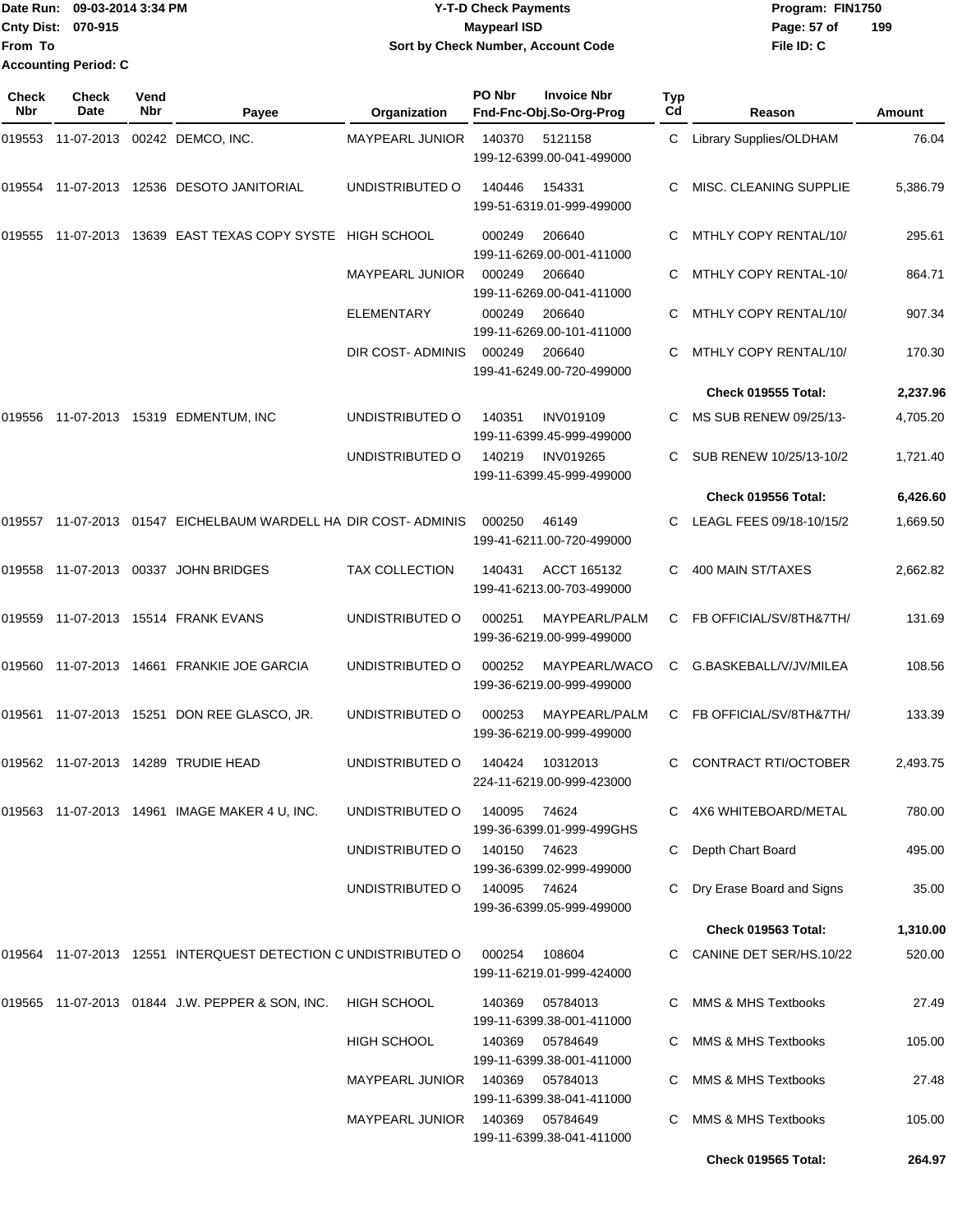Date Run: 09-03-2014 3:34 PM **Program:** FIN1750 **Cnty Dist:** 070-915 **Page:** 58 of **From To Accounting Period: C**

# **Y-T-D Check Payments 070-915 Maypearl ISD Sort by Check Number, Account Code**

| Check<br><b>Nbr</b> | <b>Check</b><br>Date        | Vend<br>Nbr | Payee                                                          | Organization           | PO Nbr | <b>Invoice Nbr</b><br>Fnd-Fnc-Obj.So-Org-Prog    | <b>Typ</b><br>Cd | Reason                         | Amount   |
|---------------------|-----------------------------|-------------|----------------------------------------------------------------|------------------------|--------|--------------------------------------------------|------------------|--------------------------------|----------|
| 019566              | 11-07-2013                  |             | 15501 WHITNEY GAYLE JOHNS                                      | UNDISTRIBUTED O        | 140423 | 10312013<br>199-31-6219.01-999-423000            | C                | <b>CONTRACT LPC-INTERN 1</b>   | 1,512.50 |
|                     |                             |             | 019567 11-07-2013 00050 THE LIBRARY STORE, INC. HIGH SCHOOL    |                        | 140282 | 77521<br>199-12-6329.00-001-499000               | С                | LASER BAR CODE LABELS          | 38.06    |
| 019568              |                             |             | 11-07-2013 14143 LONE STAR FURNISHINGS UNDISTRIBUTED O         |                        | 140253 | 20130487<br>199-51-6639.03-999-499000            | С                | board room furniture           | 7,564.46 |
| 019569              |                             |             | 11-07-2013 01099 MACKIN LIBRARY MEDIA                          | <b>MAYPEARL JUNIOR</b> | 140013 | 368434<br>199-12-6399.05-041-499000              | С                | Books/COMPLETE ORDER           | 369.28   |
| 019570              |                             |             | 11-07-2013  12994  MASTER SOUND                                | UNDISTRIBUTED O        | 000255 | 40013<br>199-51-6249.00-999-499000               | С                | FIRE ALARM INSP/LSK/10/        | 617.50   |
|                     |                             |             |                                                                | UNDISTRIBUTED O        | 000255 | 40014<br>199-51-6249.00-999-499000               | С                | FIRE ALARM INSP/AGBLD/         | 292.50   |
|                     |                             |             |                                                                |                        |        |                                                  |                  | Check 019570 Total:            | 910.00   |
| 019571              |                             |             | 11-07-2013 00067 LEIGHANNE MCALISTER                           | DIR COST- ADMINIS      | 140416 | <b>REFUND-</b><br>199-41-6411.01-720-499000      | С                | <b>REGION 10/FERRIS ISD/MI</b> | 203.95   |
|                     | 019572 11-07-2013 00631 MCI |             |                                                                | UNDISTRIBUTED O        | 000256 | 08638700105-10<br>199-51-6259.02-999-499000      | С                | MTHLY LONG DIST/09/24-1        | 245.16   |
|                     |                             |             | 019573 11-07-2013 14268 THOMAS JAMES MCLEMOR UNDISTRIBUTED O   |                        | 000257 | MAYPEARL/PALM<br>199-36-6219.00-999-499000       | С                | FB OFFICIAL/SV/8TH/RIDE        | 85.00    |
|                     |                             |             | 019574 11-07-2013 14906 MORRISON SUPPLY                        | UNDISTRIBUTED O        | 000258 | 063047659<br>199-51-6319.02-999-499000           |                  | <b>MAINTENANCE SUPPLIES</b>    | 68.87    |
| 019575              |                             |             | 11-07-2013 13306 MOUNTAIN PEAK SPECIAL                         | UNDISTRIBUTED O        | 000259 | 11-0788-00 - 10<br>199-51-6259.79-999-422000     | С                | WATER AG FAC -09/07-10/        | 68.02    |
|                     |                             |             | 019576 11-07-2013 13896 JOE NIMOCK                             | UNDISTRIBUTED O        | 000260 | MAYPEARL/WHIT<br>199-36-6219.00-999-499000       | С                | BB OFFICIAL/MILEAGE/12/        | 150.51   |
| 019577              |                             |             | 11-07-2013 00287 OFFICE DEPOT                                  | <b>MAYPEARL JUNIOR</b> | 140375 | 680126595001<br>199-11-6399.07-041-411000        |                  | Office Shredder./LUBRICAN      | 13.49    |
|                     |                             |             |                                                                | UNDISTRIBUTED O        | 140359 | 679937881001<br>199-31-6399.01-999-423000        | C                | <b>BALANCE OF SUPPLIES/K</b>   | 84.43    |
|                     |                             |             |                                                                | UNDISTRIBUTED O        |        | 140359 679937810001<br>199-31-6399.01-999-423000 |                  | C DRAWER TRAY                  | 12.87    |
|                     |                             |             |                                                                | ADMINISTRATIVE         |        | 140383 680345084001<br>199-41-6399.01-701-499000 |                  | C SUPPLIES                     | 45.00    |
|                     |                             |             |                                                                |                        |        |                                                  |                  | Check 019577 Total:            | 155.79   |
|                     |                             |             | 019578  11-07-2013  00590  ORIENTAL TRADING COMP  ELEMENTARY   |                        |        | 140357 660038598-01<br>199-12-6399.00-101-499000 |                  | Bottleberghe/BRACELETS/B       | 147.85   |
|                     |                             |             | 019579 11-07-2013 14093 PC & MACEXCHANGE                       | MAYPEARL JUNIOR        | 140266 | 79303<br>199-53-6249.00-041-499000               |                  | C REPLACEMENT LCD SCRE         | 98.45    |
|                     |                             |             | 019580 11-07-2013 15465 PINNACLE OFFICE GROUP, UNDISTRIBUTED O |                        | 000261 | 638<br>199-41-6219.07-999-499000                 |                  | C COPIER LEASE/ADM/09/01       | 30.28    |
|                     |                             |             | 019581 11-07-2013 00252 SCHOOL SPECIALTY                       | ELEMENTARY             | 140376 | 208111663414<br>199-11-6399.01-101-423000        |                  | C MISC SUPPLIES/PPCD           | 47.68    |
|                     |                             |             | 019582 11-07-2013 15262 SHI GOVERNMENT SOLUTI UNDISTRIBUTED O  |                        | 140381 | GB00094216<br>199-11-6399.45-999-499000          |                  | C TECH SUP REN/10/18/13-1      | 120.00   |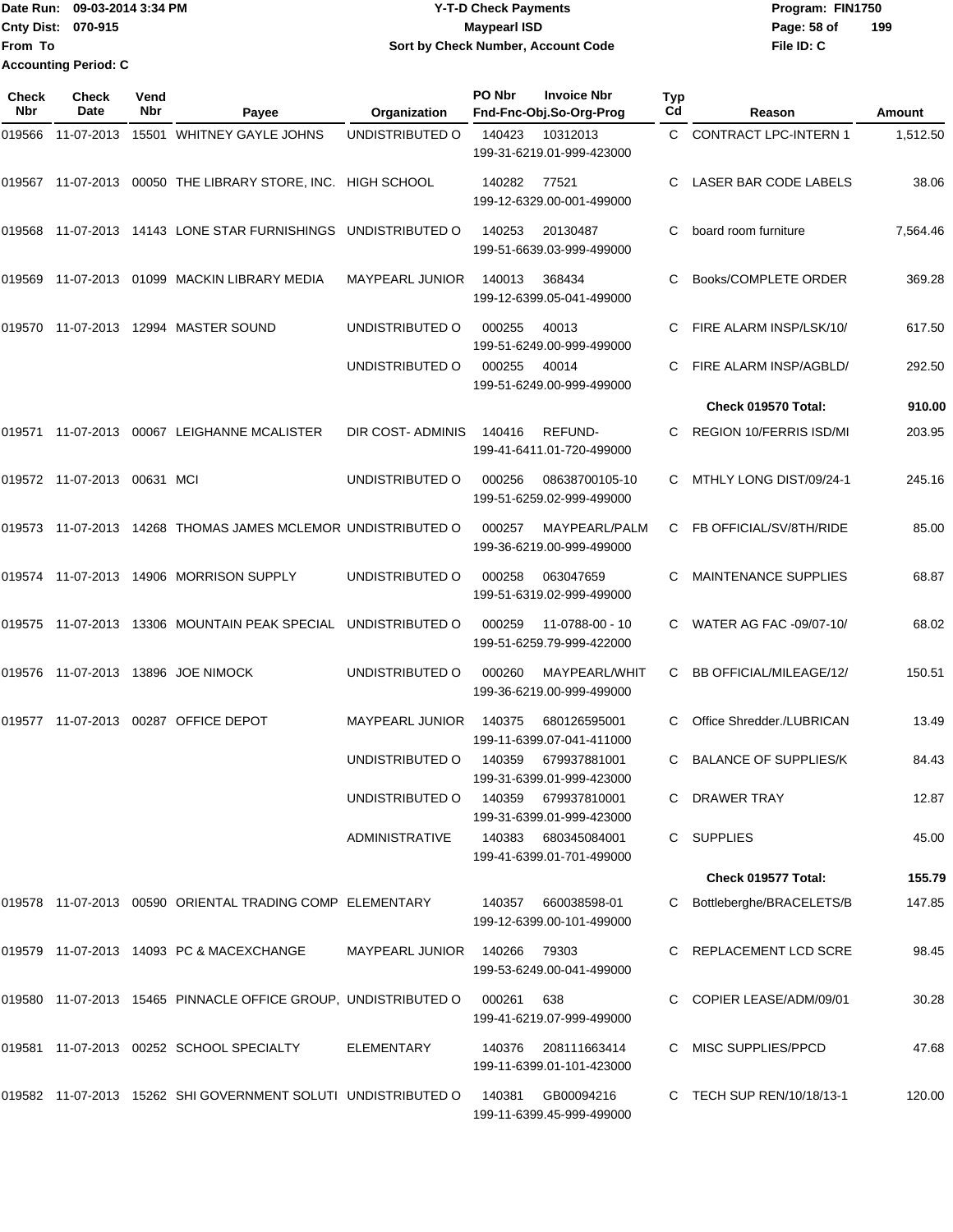|                           | Date Run: 09-03-2014 3:34 PM | <b>Y-T-D Check Payments</b>        | Program: FIN1750   |
|---------------------------|------------------------------|------------------------------------|--------------------|
| <b>Cnty Dist: 070-915</b> |                              | <b>Maypearl ISD</b>                | 199<br>Page: 59 of |
| <b>From To</b>            |                              | Sort by Check Number, Account Code | File ID: C         |
|                           | <b>Accounting Period: C</b>  |                                    |                    |

| Check<br><b>Nbr</b> | Check<br>Date            | Vend<br>Nbr | Payee                                                         | Organization       | PO Nbr         | <b>Invoice Nbr</b><br>Fnd-Fnc-Obj.So-Org-Prog     | <b>Typ</b><br>Cd | Reason                             | Amount   |
|---------------------|--------------------------|-------------|---------------------------------------------------------------|--------------------|----------------|---------------------------------------------------|------------------|------------------------------------|----------|
| 019583              | 11-07-2013               |             | 13383 SKYBEAM TEXAS                                           | UNDISTRIBUTED O    | 000262         | 813710001004619<br>199-53-6249.04-999-499000      |                  | C MTHLY INTERNET 11/08-            | 3,000.00 |
| 019584              |                          |             | 11-07-2013 15485 THERAPY FROM THE HEAR UNDISTRIBUTED O        |                    | 140425         | D.WRIGHT/C.<br>199-31-6219.02-999-423000          | C.               | CONTRACT PT/LPTA 10/20             | 540.00   |
| 019585              |                          |             | 11-07-2013 15211 THOMAS SOUTHALL ELECT UNDISTRIBUTED O        |                    | 140422         | 10292013<br>199-51-6249.00-999-499000             | C                | <b>SCHOOL BOARD ROOM &amp;</b>     | 600.00   |
|                     |                          |             |                                                               | UNDISTRIBUTED O    | 140422         | 10222013<br>199-51-6249.00-999-499000             | C.               | 8 ALARMS INSTALL/LABO              | 1,050.00 |
|                     |                          |             |                                                               | UNDISTRIBUTED O    | 140422         | 10222013<br>199-51-6319.02-999-499000             | С                | MATERIALS/ALARMS                   | 90.00    |
|                     |                          |             |                                                               |                    |                |                                                   |                  | Check 019585 Total:                | 1,740.00 |
| 019586              |                          |             | 11-07-2013 01049 THYSSENKRUPP ELEVATO UNDISTRIBUTED O         |                    | 140026         | 3000782299<br>199-51-6319.02-999-499000           | C                | <b>ELEVATOR 1101-1130 HS</b>       | 298.19   |
|                     |                          |             |                                                               | UNDISTRIBUTED O    | 140026         | 3000782300<br>199-51-6319.02-999-499000           | C.               | <b>ELEVATOR 1101-1130 LSK</b>      | 298.19   |
|                     |                          |             |                                                               |                    |                |                                                   |                  | Check 019586 Total:                | 596.38   |
| 019587              |                          |             | 11-07-2013  15490  DARRYL TUCKER                              | UNDISTRIBUTED O    | 000263         | MAYPEARL/PALM<br>199-36-6219.00-999-499000        | C.               | FB OFFICIAL/SV/8TH&7TH/            | 120.00   |
| 019588              | 11-07-2013 13063 US BANK |             |                                                               | UNDISTRIBUTED O    | 000264         | 3523092<br>599-71-6599.00-999-499000              |                  | ADMIN FEES 10/01/13-09/3           | 400.00   |
|                     |                          |             |                                                               | UNDISTRIBUTED O    | 000264         | 3523093<br>599-71-6599.00-999-499000              |                  | ADMIN FEES 10/01/13-09/3           | 400.00   |
|                     |                          |             |                                                               |                    |                |                                                   |                  | Check 019588 Total:                | 800.00   |
| 019589              |                          |             | 11-07-2013  15519  LOETTA VAUGHN                              | ELEMENTARY         | 140448         | refund/supplies<br>199-11-6399.10-101-411000      |                  | C Vaughn/refund supplies           | 67.75    |
| 019590              | 11-07-2013               |             | 00460 VINEYARD'S AUTO SUPPLY UNDISTRIBUTED O                  |                    | 140030         | D370617<br>199-34-6311.00-999-499000              | C                | MAX LIFE GAS CHARGED               | 47.28    |
|                     |                          |             |                                                               | UNDISTRIBUTED O    | 140030         | D370203<br>199-34-6311.00-999-499000              | C                | <b>PMF AIRFILTER</b>               | 8.59     |
|                     |                          |             |                                                               | UNDISTRIBUTED O    | 140030         | D370793<br>199-34-6311.00-999-499000              | C                | <b>KEY BLANK/BUS</b>               | 1.79     |
|                     |                          |             |                                                               | UNDISTRIBUTED O    | 140030         | D370791<br>199-34-6311.00-999-499000              |                  | C FUEL PUMP/LINER/AIR              | 357.61   |
|                     |                          |             |                                                               |                    |                |                                                   |                  | <b>Check 019590 Total:</b>         | 415.27   |
|                     |                          |             | 019591 11-07-2013 15495 WAXAHACHIE DODGE, LLC UNDISTRIBUTED O |                    | 140361         | PD15451<br>199-34-6219.00-999-499000              |                  | C LABOR/CHEVY TAHOE                | 453.60   |
|                     |                          |             |                                                               | UNDISTRIBUTED O    | 140361 PD15451 | 199-34-6311.00-999-499000                         |                  | C PARTS/CHEVY TAHOE                | 534.78   |
|                     |                          |             |                                                               |                    |                |                                                   |                  | Check 019591 Total:                | 988.38   |
|                     |                          |             | 019592 11-07-2013 13498 KENNETH WILLIAMS                      | UNDISTRIBUTED O    | 000265         | MAYPEARL/WACO<br>199-36-6219.00-999-499000        |                  | C BB OFFICIAL/V/JV/MILEAG          | 128.48   |
|                     |                          |             | 019593  11-07-2013  15518  WINNSBORO ISD                      | <b>HIGH SCHOOL</b> | 140449         | MAYPEARL<br>199-36-6499.05-001-499000             |                  | <b>Girls Basketball Tournament</b> | 200.00   |
|                     |                          |             | 019594 11-07-2013 12969 WOODWIND & BRASSWIND HIGH SCHOOL      |                    | 140227         | ARINV19167998<br>199-11-6399.29-001-411BAN        |                  | Band/CX AIRFRAM BASS D             | 819.96   |
|                     |                          |             |                                                               | <b>HIGH SCHOOL</b> |                | 140227 ARINV19052219<br>199-11-6399.29-001-411BAN | C.               | Band/CX AIRFRAME SNAR              | 204.99   |
|                     |                          |             |                                                               |                    |                |                                                   |                  | Check 019594 Total:                | 1,024.95 |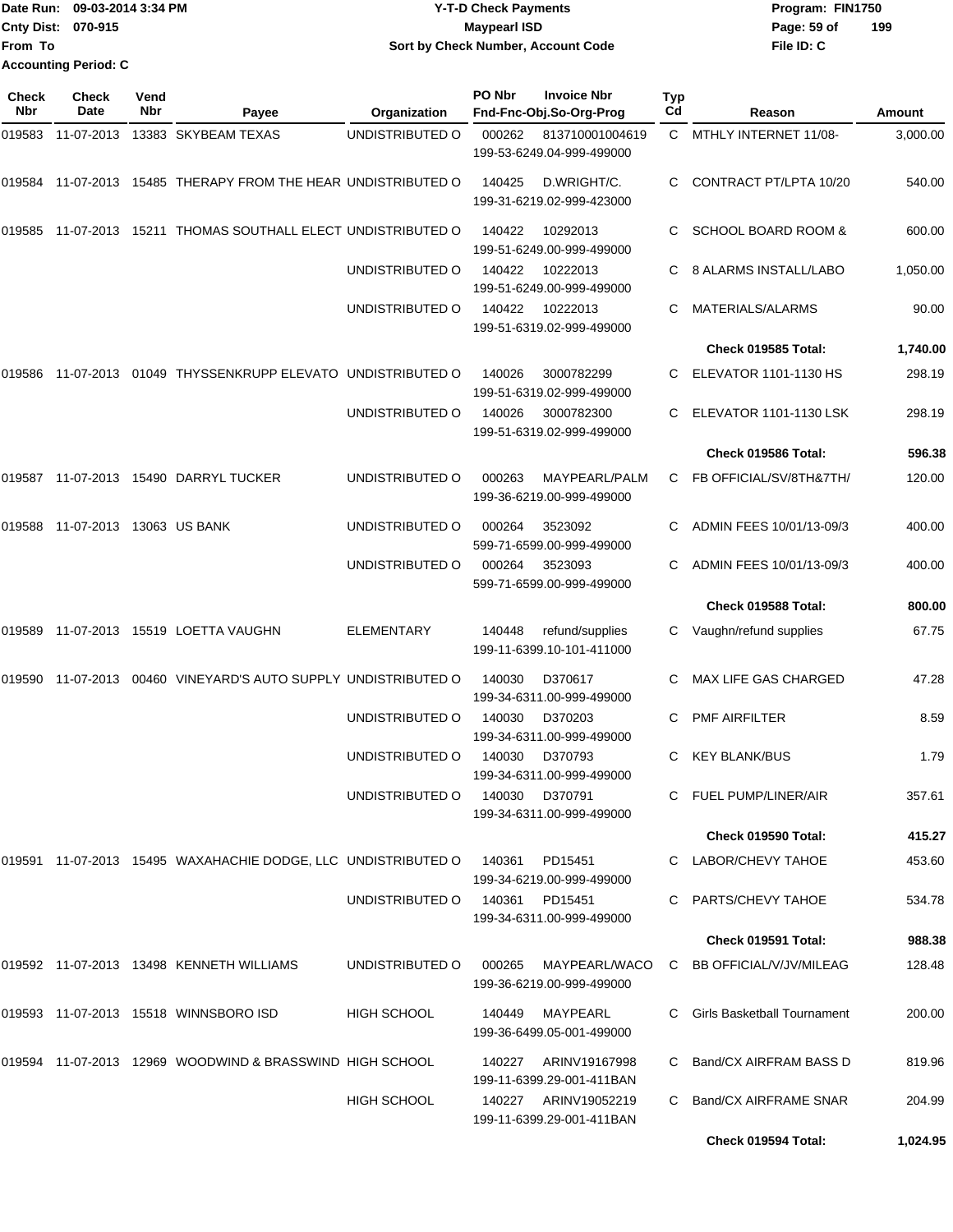| 'Date Run:                | 09-03-2014 3:34 PM | <b>Y-T-D Check Payments</b>        | Program: FIN1750   |
|---------------------------|--------------------|------------------------------------|--------------------|
| <b>Cnty Dist: 070-915</b> |                    | Maypearl ISD                       | 199<br>Page: 60 of |
| lFrom To                  |                    | Sort by Check Number, Account Code | File ID: C         |
| Accounting Period: C      |                    |                                    |                    |

**PO Nbr Invoice Nbr**

| Check<br>Nbr | <b>Check</b><br>Date                 | Vend<br>Nbr | Payee                                                           | Organization           | PO Nbr | <b>Invoice Nbr</b><br>Fnd-Fnc-Obj.So-Org-Prog    | <b>Typ</b><br>Cd | Reason                         | Amount    |
|--------------|--------------------------------------|-------------|-----------------------------------------------------------------|------------------------|--------|--------------------------------------------------|------------------|--------------------------------|-----------|
| 019595       |                                      |             | 11-14-2013 01530 ANDERSON, MARX & BOHL, DIR COST-ADMINIS        |                        | 140487 | 29926                                            | C.               | Audit/Advisement 08/31/13      | 13,495.00 |
|              |                                      |             |                                                                 |                        |        | 199-41-6212.00-720-499000                        |                  |                                |           |
|              |                                      |             | 019596  11-14-2013  00149  AREA VIII FFA                        | <b>HIGH SCHOOL</b>     | 140473 | <b>MAYPEARL FFA</b><br>199-11-6412.00-001-422000 | C.               | 2013-14 FFA AREA VII ME        | 58.50     |
|              |                                      |             | 019597 11-14-2013 01256 AT&T MOBILITY                           | UNDISTRIBUTED O        | 000267 | 824711164X11102<br>199-52-6259.00-999-499000     | C.               | BUS CELL 10-03-11-02-13        | 125.72    |
| 019598       |                                      |             | 11-14-2013 00069 ATMOS ENERGY                                   | UNDISTRIBUTED O        | 000266 | 3030380238 10<br>199-51-6259.00-999-499000       |                  | GAS/10/03-11/01/13 400 PA      | 67.92     |
|              |                                      |             |                                                                 | UNDISTRIBUTED O        | 000266 | 3030380470 10<br>199-51-6259.00-999-499000       | C                | GAS/10/03-11/01/13 600 PH      | 163.14    |
|              |                                      |             |                                                                 | UNDISTRIBUTED O        | 000266 | 3030318485 10<br>199-51-6259.00-999-499000       | C                | GAS/10/03-11/01/13 1024 W      | 550.52    |
|              |                                      |             |                                                                 | UNDISTRIBUTED O        | 000266 | 3030318181 10<br>199-51-6259.00-999-499000       |                  | GAS/10/03-11/01/13 1025 W      | 120.73    |
|              |                                      |             |                                                                 |                        |        |                                                  |                  | Check 019598 Total:            | 902.31    |
|              |                                      |             | 019599  11-14-2013  15523  GARY BURCH                           | UNDISTRIBUTED O        | 000268 | MAYPEARL/CLIFT<br>199-36-6219.00-999-499000      | C                | <b>VARSITY FB/OFFICIAL/RID</b> | 75.00     |
| 019600       |                                      |             | 11-14-2013  00871  CARD SERVICE CENTER                          | <b>ELEMENTARY</b>      | 140377 | 2449398995SR1LA<br>199-23-6411.02-101-499000     | C                | LAW CONFERENCE/HYLE            | 175.00    |
|              |                                      |             |                                                                 | <b>HIGH SCHOOL</b>     | 140377 | 2449398995SR1LA<br>199-23-6411.03-001-499000     | C                | LAW CONFERENCE/GRIFF           | 175.00    |
|              |                                      |             |                                                                 | <b>MAYPEARL JUNIOR</b> | 140377 | 2449398995SR1LA<br>199-23-6411.04-041-499000     | C                | LAW CONFERENCE/AUSTI           | 175.00    |
|              |                                      |             |                                                                 | UNDISTRIBUTED O        | 140355 | 24224439730VG32<br>199-34-6219.01-999-499000     | C                | FINGERPRINGINT/A.HINOJ         | 48.77     |
|              |                                      |             |                                                                 | <b>ADMINISTRATIVE</b>  | 140491 | 2449388S6121PH5<br>199-41-6411.01-701-499000     | C                | <b>BUSINESS LUNCH/AUDITO</b>   | 63.08     |
|              |                                      |             |                                                                 | <b>ADMINISTRATIVE</b>  | 140377 | 2449398995SR1LA<br>199-41-6411.01-701-499000     | C                | LAW CONFERENCE/NEILL           | 175.00    |
|              |                                      |             |                                                                 |                        |        |                                                  |                  | Check 019600 Total:            | 811.85    |
|              | 019601  11-14-2013  00527  CDWG INC. |             |                                                                 | <b>HIGH SCHOOL</b>     | 140389 | GV74039<br>410-11-6321.00-001-411000             | C                | wireless connect-CISCO AIR     | 13,977.79 |
|              |                                      |             | 019602 11-14-2013 15303 KARA COCKERHAM                          | <b>HIGH SCHOOL</b>     | 140468 | OCTOBER 2013<br>199-11-6219.29-001-411000        |                  | C WINTERGUARD INST             | 600.00    |
|              |                                      |             | 019603 11-14-2013 00150 CORSICANA DISTRICT FFA HIGH SCHOOL      |                        | 140479 | <b>MAYPEARL FFA</b><br>199-11-6412.00-001-422000 |                  | C FFA - DISTRICT DUES 13/1     | 13.00     |
|              |                                      |             | 019604 11-14-2013 00218 THE COWBOY BANK OF TE HIGH SCHOOL       |                        | 140483 | G.JORDAN/CARD<br>199-36-6499.05-001-499000       | C                | <b>Football Playoff Meals</b>  | 426.00    |
|              |                                      |             | 019605  11-14-2013  12276  CREATIVE MATHEMATICS  ELEMENTARY     |                        | 140427 | WS46913<br>199-11-6399.17-101-411000             | C                | ARLINGTON W/S-D. MATH          | 215.00    |
|              |                                      |             | 019606 11-14-2013 00242 DEMCO, INC.                             | ELEMENTARY             |        | 140397 5131549<br>199-12-6399.00-101-499000      | C                | SHELF ORGANIZE/BOTTL           | 448.65    |
|              |                                      |             | 019607 11-14-2013 00950 DRAMATIC PUBLISHING                     | <b>MAYPEARL JUNIOR</b> |        | 140394  2107316<br>199-11-6399.13-041-411000     |                  | MS Theater/DEES                | 53.20     |
|              |                                      |             | 019608 11-14-2013 00319 ECS LEARNING SYSTEMS, I MAYPEARL JUNIOR |                        | 140438 | 200016<br>199-11-6399.09-041-411000              | C                | STAAR Supplies/SHEFFER         | 555.88    |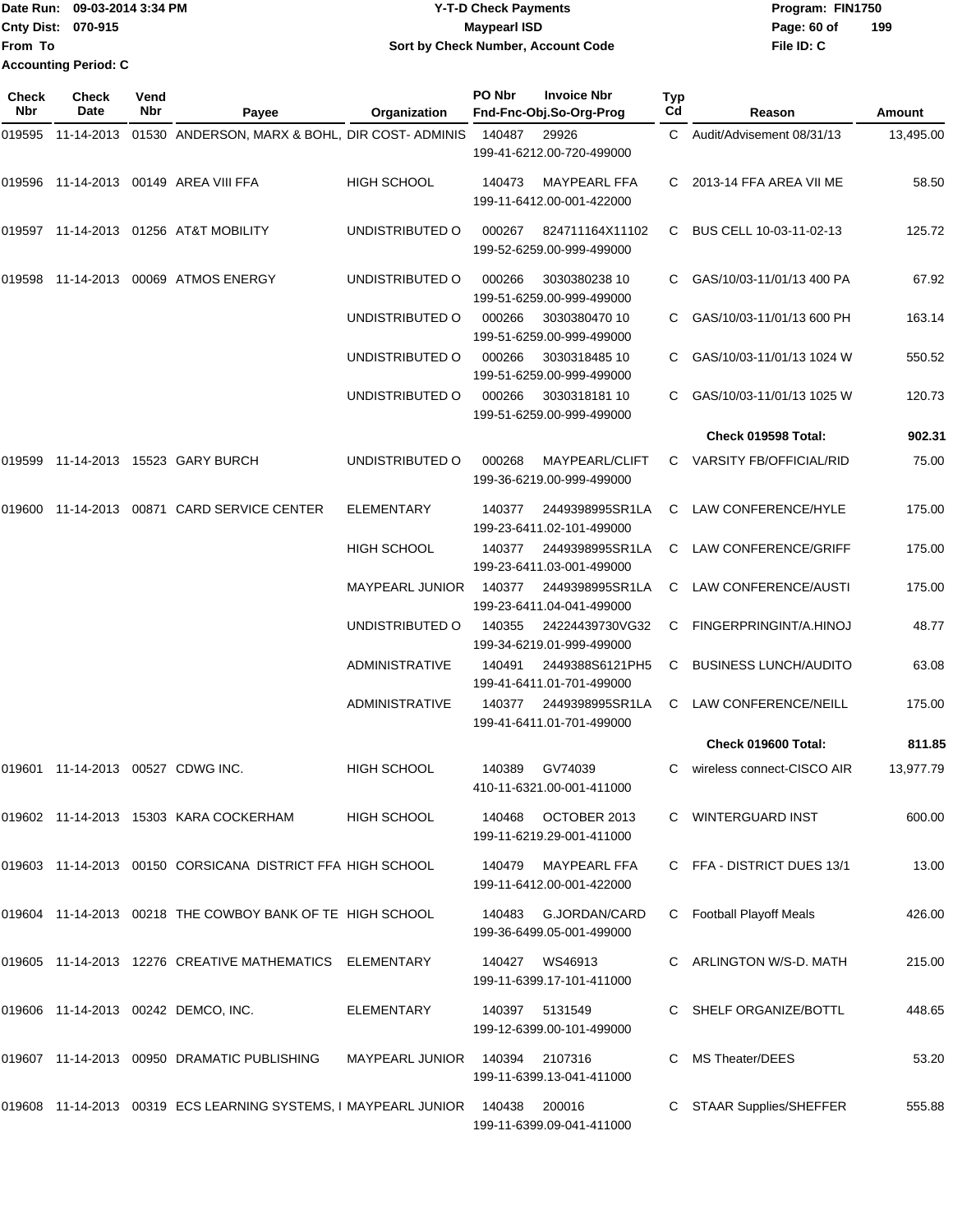Date Run: 09-03-2014 3:34 PM **Program:** FIN1750 **Cnty Dist:** 070-915 **Page: 61 of** Maypearl ISD **Contract ISD File ID: C From To 2-T-D Check Payments 070-915 Maypearl ISD Sort by Check Number, Account Code 199 Accounting Period: C**

| <b>Check</b><br><b>Nbr</b> | Check<br>Date                  | Vend<br><b>Nbr</b> | Payee                                                             | Organization       | PO Nbr       | <b>Invoice Nbr</b><br>Fnd-Fnc-Obj.So-Org-Prog       | <b>Typ</b><br>Cd | Reason                           | Amount    |
|----------------------------|--------------------------------|--------------------|-------------------------------------------------------------------|--------------------|--------------|-----------------------------------------------------|------------------|----------------------------------|-----------|
| 019609                     | 11-14-2013                     |                    | 00040 FLATT STATIONERS, INC.                                      | <b>HIGH SCHOOL</b> | 140407       | 244609-00<br>199-31-6399.00-001-499000              |                  | C SUPPLIES/EASTWOOD              | 588.77    |
| 019610                     |                                |                    | 11-14-2013  12216  GOPHER SPORT                                   | <b>ELEMENTARY</b>  | 140426       | 8704318<br>199-11-6399.12-101-411000                |                  | C C.Cate-SUPPLIES                | 585.50    |
|                            |                                |                    |                                                                   | ELEMENTARY         | 140426       | 8704318<br>199-11-6399.23-101-425000                |                  | C.Cate-SUPPLIES                  | 107.00    |
|                            |                                |                    |                                                                   |                    |              |                                                     |                  | Check 019610 Total:              | 692.50    |
|                            |                                |                    | 019611 11-14-2013 01782 GRANDVIEW ISD                             | <b>HIGH SCHOOL</b> | 140462       | ONE ACT PLAY FE<br>199-11-6399.27-001-411000        |                  | C ONE ACT PLAY-CLINIC FE         | 350.00    |
|                            |                                |                    |                                                                   | <b>HIGH SCHOOL</b> |              | 140462 ONE ACT PLAY FE<br>199-11-6399.27-001-411000 |                  | D CLINIC WAS CANCELLED-          | $-350.00$ |
|                            |                                |                    |                                                                   |                    |              |                                                     |                  | Check 019611 Total:              | .00       |
|                            |                                |                    | 019612 11-14-2013 13773 CLINTON J. HENDRICKS                      | UNDISTRIBUTED O    | 000270       | MAYPEARL/CLIFT<br>199-36-6219.00-999-499000         |                  | C FB OFFICIAL/7TH&8TH/MIL        | 103.05    |
|                            | 019613 11-14-2013 00243 HILCO  |                    |                                                                   | UNDISTRIBUTED O    | 000269       | 4706839800 - 11<br>199-51-6259.04-999-499000        |                  | C ELEC - MARQUE 10/02-11/        | 60.12     |
|                            |                                |                    |                                                                   | UNDISTRIBUTED O    | 000269       | 4705273700 - 11<br>199-51-6259.04-999-499000        |                  | C ELEC-FUEL TANKS 10/02-1        | 31.18     |
|                            |                                |                    |                                                                   | UNDISTRIBUTED O    | 000269       | 4705171500 - 11<br>199-51-6259.04-999-499000        |                  | C ELEC-SEC.LITES 10/02-11/       | 31.96     |
|                            |                                |                    |                                                                   | UNDISTRIBUTED O    | 000269       | 4602266500 - 11<br>199-51-6259.04-999-499000        |                  | C ELEC-ATHL FAC 10/02-11/0       | 944.10    |
|                            |                                |                    |                                                                   | UNDISTRIBUTED O    | 000269       | 4602563301 - 11<br>199-51-6259.04-999-499000        |                  | C ELEC-H.S. 10/02-11/01/13       | 2,476.12  |
|                            |                                |                    |                                                                   | UNDISTRIBUTED O    | 000269       | 4705335301 - 11<br>199-51-6259.04-999-499000        |                  | C ELEC-MS 10/02-11/01/13         | 3,333.60  |
|                            |                                |                    |                                                                   | UNDISTRIBUTED O    | 000269       | 4706312901 - 11<br>199-51-6259.04-999-499000        |                  | C ELEC - ELEM 10/02-11/01/1      | 3,773.93  |
|                            |                                |                    |                                                                   | UNDISTRIBUTED O    | 000269       | 4706783900 - 11<br>199-51-6259.78-999-422000        |                  | C ELEC-AG FACILITY 10/02-1       | 742.12    |
|                            |                                |                    |                                                                   |                    |              |                                                     |                  | Check 019613 Total:              | 11,393.13 |
|                            |                                |                    | 019614 11-14-2013 15478 HYATT REGENCY RIVER W HIGH SCHOOL         |                    |              | 140134 E.JETT/L.FARDA<br>199-31-6411.01-001-499000  |                  | C TCA Conference Room Rent       | 300.00    |
|                            |                                |                    | 019615  11-14-2013  15447  KELLY-MOORE PAINT COM  UNDISTRIBUTED O |                    | 000271       | 180700000176496<br>199-51-6319.02-999-499000        |                  | C PAINT-CONFERENCE ROO           | 111.71    |
|                            |                                |                    | 019616 11-14-2013 15521 JEFFERY KING                              | UNDISTRIBUTED O    | 000272       | MAYPEARL/PALM<br>199-36-6219.00-999-499000          | C                | FB/JV/RIDER FEE                  | 50.00     |
|                            |                                |                    | 019617 11-14-2013 14792 LA QUINTA INN CONVENTIO ELEMENTARY        |                    |              | 140162 A.STINSON<br>199-31-6411.01-101-499000       |                  | 11/20-11/22 HOTEL - A.STI        | 170.00    |
|                            | 019618 11-14-2013 15098 LOWE'S |                    |                                                                   | UNDISTRIBUTED O    | 140096       | 01309<br>199-51-6319.03-999-499000                  |                  | TRIMMER/FUEL/M.TERRY             | 150.81    |
|                            |                                |                    |                                                                   | UNDISTRIBUTED O    | 140105 01808 | 199-51-6319.04-999-499000                           |                  | <b>Const/Repairs Supplies/GA</b> | 60.76     |
|                            |                                |                    |                                                                   | UNDISTRIBUTED O    | 140105 01511 | 199-51-6319.04-999-499000                           |                  | <b>Const/Repairs Supplies/GA</b> | 430.59    |
|                            |                                |                    |                                                                   | UNDISTRIBUTED O    | 140105       | 01226<br>199-51-6319.04-999-499000                  | С                | <b>Const/Repairs Supplies/GA</b> | 384.60    |
|                            |                                |                    |                                                                   | UNDISTRIBUTED O    | 140105       | 01741<br>199-51-6319.04-999-499000                  |                  | <b>Const/Repairs Supplies/GA</b> | 113.88    |
|                            |                                |                    |                                                                   | UNDISTRIBUTED O    | 140105 01685 | 199-51-6319.04-999-499000                           |                  | <b>Const/Repairs Supplies/GA</b> | 405.89    |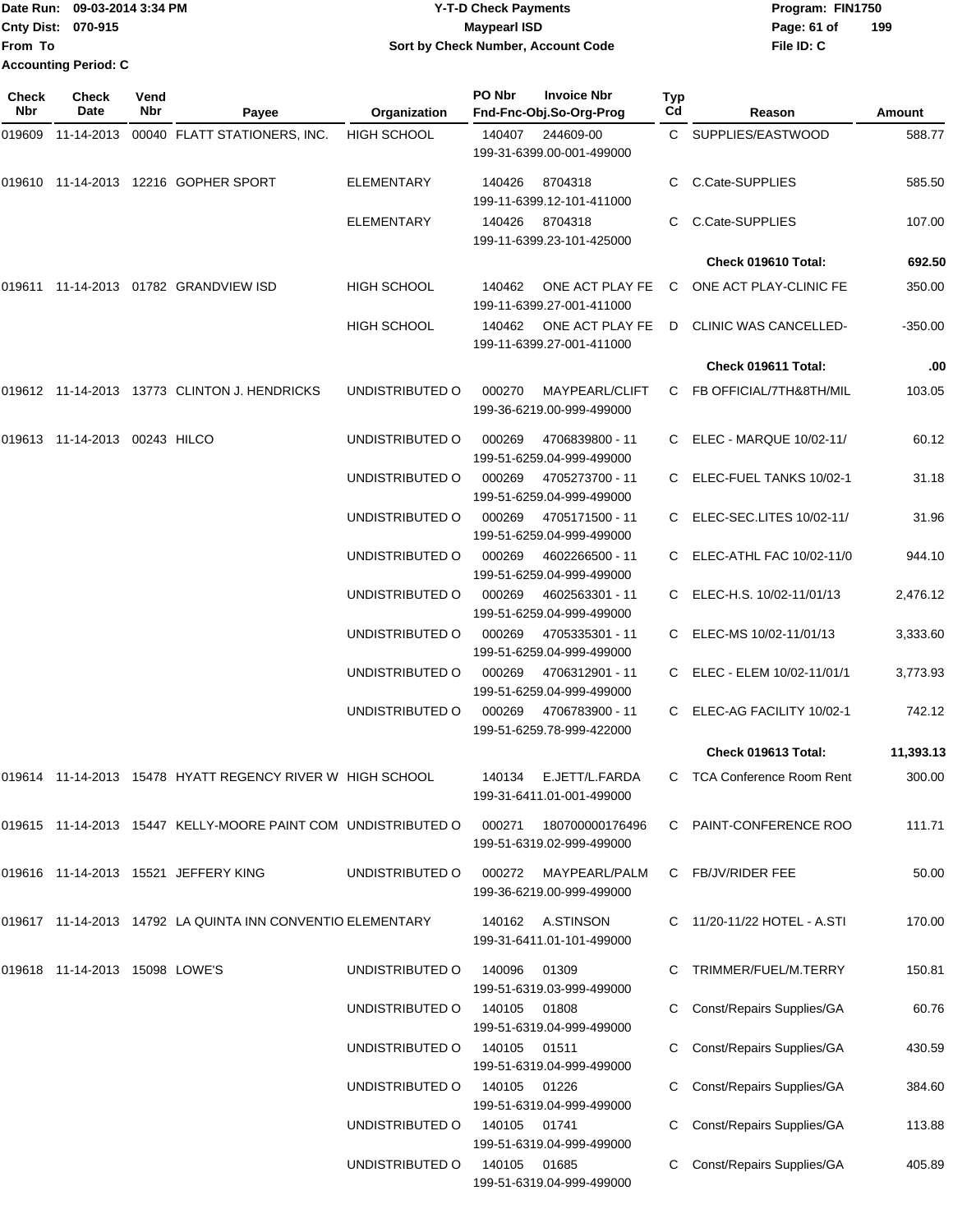## Date Run: 09-03-2014 3:34 PM **Program:** FIN1750 **Cnty Dist:** 070-915 **Page: 62 of MaypearI ISD Page: 62 of Y-T-D Check Payments 070-915 Maypearl ISD Sort by Check Number, Account Code**

| Check<br>Nbr | <b>Check</b><br>Date               | Vend<br>Nbr | Payee                                                           | Organization                        | PO Nbr          | <b>Invoice Nbr</b><br>Fnd-Fnc-Obj.So-Org-Prog       | Typ<br>Cd | Reason                           | Amount   |
|--------------|------------------------------------|-------------|-----------------------------------------------------------------|-------------------------------------|-----------------|-----------------------------------------------------|-----------|----------------------------------|----------|
|              |                                    |             |                                                                 | UNDISTRIBUTED O                     | 140105          | 01156                                               | C         | <b>Const/Repairs Supplies/GA</b> | 945.95   |
|              |                                    |             |                                                                 | UNDISTRIBUTED O                     |                 | 199-51-6319.04-999-499000<br>1685                   |           | RETURNED PARTS PO 140            | $-91.08$ |
|              |                                    |             |                                                                 |                                     |                 | 199-51-6319.04-999-499000                           |           |                                  |          |
|              |                                    |             |                                                                 | UNDISTRIBUTED O                     | 140205          | 01055<br>199-51-6319.05-999-499000                  | С         | <b>FENCING SUPPLIES/M.TE</b>     | 244.09   |
|              |                                    |             |                                                                 |                                     |                 |                                                     |           | Check 019618 Total:              | 2,645.49 |
| 019619       |                                    |             | 11-14-2013  13940  JOHN E. MARTINEZ                             | UNDISTRIBUTED O                     | 000273          | MAYPEARL/<br>199-36-6219.00-999-499000              | C         | FB SUB VARSITY/GATE              | 25.00    |
|              |                                    |             | 019620 11-14-2013 15302 MEGAN LEANN CUNNIFF M HIGH SCHOOL       |                                     | 140469          | OCTOBER 2013<br>199-11-6219.29-001-411000           | С         | COLORGUARD INST/10/01-           | 600.00   |
| 019621       |                                    |             | 11-14-2013  14628  DARNELL MCCOY                                | UNDISTRIBUTED O                     | 000274          | MAYPEARL/CLIFT<br>199-36-6219.00-999-499000         | С         | FB VARSITY/MILEAGE               | 86.35    |
|              |                                    |             | 019622 11-14-2013 15524 GARY MILES                              | UNDISTRIBUTED O                     | 000275          | MAYPEARL/CLIFT<br>199-36-6219.00-999-499000         | C.        | FB/VARSITY/OFFICIAL/RID          | 75.00    |
|              | 019623 11-14-2013 12730 NAEIR      |             |                                                                 | <b>HIGH SCHOOL</b>                  | 140476          | M061361<br>199-11-6399.12-001-411000                | C         | MEMBERSHIP/DEBBIE GRI            | 59.00    |
|              |                                    |             | 019624 11-14-2013 14075 NATIONAL TELESYSTEMS, I UNDISTRIBUTED O |                                     | 000276          | 306056<br>199-51-6249.02-999-499000                 | С         | 2 REFURBISHED ASPIRE             | 310.95   |
|              |                                    |             | 019625 11-14-2013 13489 NORTH TEXAS COLORGUA HIGH SCHOOL        |                                     | 140478          | 2014 NTCA MEM F<br>199-11-6219.29-001-411000        | C         | <b>WINTERGUARD REG FEE/</b>      | 1,300.00 |
|              |                                    |             | 019626 11-14-2013 12087 OAK CLIFF OFFICE SUPPLY MAYPEARL JUNIOR |                                     | 140437          | 334531-0<br>199-11-6399.07-041-411000               | С         | supplies/SHAUNFIELD              | 314.24   |
| 019627       |                                    |             | 11-14-2013  00287  OFFICE DEPOT                                 | ADMINISTRATIVE                      | 140401          | 680667110001<br>199-41-6399.01-701-499000           | С         | DESK TOP REF/C.SHAW              | 103.72   |
| 019628       |                                    |             | 11-14-2013  15522  PHILLIP M. PACKER                            | UNDISTRIBUTED O                     | 000277          | MAYPEARL/CLIFT<br>199-36-6219.00-999-499000         | C         | FB/VARSITY/OFFICIAL/MIL          | 88.05    |
| 019629       | 11-14-2013  14314  RAPTOR          |             |                                                                 | UNDISTRIBUTED O                     | 140455          | 33192 RN<br>199-11-6399.45-999-499000               | С         | 2014 LIC RAPTOR SOFTW            | 1,440.00 |
|              |                                    |             | 019630 11-14-2013 13808 MICHAEL W. SCOTT                        | UNDISTRIBUTED O                     |                 | 000278 MAYPEARL/CLIFT<br>199-36-6219.00-999-499000  |           | C FB/VARSITY/OFFICIAL/MIL        | 98.90    |
|              | 019631 11-14-2013 12319 TETA, INC. |             |                                                                 | HIGH SCHOOL                         | 140461 R.       | 199-11-6412.01-001-411000                           |           | C CONV REG/MEM DUE/R.B           | 175.00   |
|              |                                    |             | 019632 11-14-2013 12092 UNIVERSITY OF TEXAS AT ELEMENTARY       |                                     | 140087  14-0548 | 199-11-6399.13-101-411000                           |           | C ELEM SUPPLIES/ODGERS           | 60.75    |
|              |                                    |             | 019633 11-14-2013 00253 VERIZON SOUTHWEST                       | UNDISTRIBUTED O                     |                 | 000279 416580372500036<br>199-51-6259.02-999-499000 |           | C PHONE SERVICE 10/28-11/        | 795.15   |
|              |                                    |             | 019634 11-14-2013 15284 KRISTA WALLEN                           | HIGH SCHOOL                         |                 | 140484 REFUND/DUES/R<br>199-11-6411.04-001-411000   |           | C TCASE DUES/CONFEREN            | 215.00   |
|              |                                    |             | 019635 11-21-2013 15074 ABIBOW RECYCLING LLC                    | UNDISTRIBUTED O                     | 000281          | 1013-1074819<br>199-51-6259.03-999-499000           |           | C RECYCLING - AG FACILITY        | 29.08    |
|              |                                    |             |                                                                 | UNDISTRIBUTED O                     |                 | 000281 1013-1074819<br>199-51-6259.03-999-499000    |           | C RECYCLING - M.S.               | 26.25    |
|              |                                    |             |                                                                 | UNDISTRIBUTED O 000281 1013-1074819 |                 | 199-51-6259.03-999-499000                           |           | C RECYCLING - ADMIN              | 47.39    |
|              |                                    |             |                                                                 | UNDISTRIBUTED O 000281 1013-1074819 |                 | 199-51-6259.03-999-499000                           |           | C RECYCLING - LSK                | 71.54    |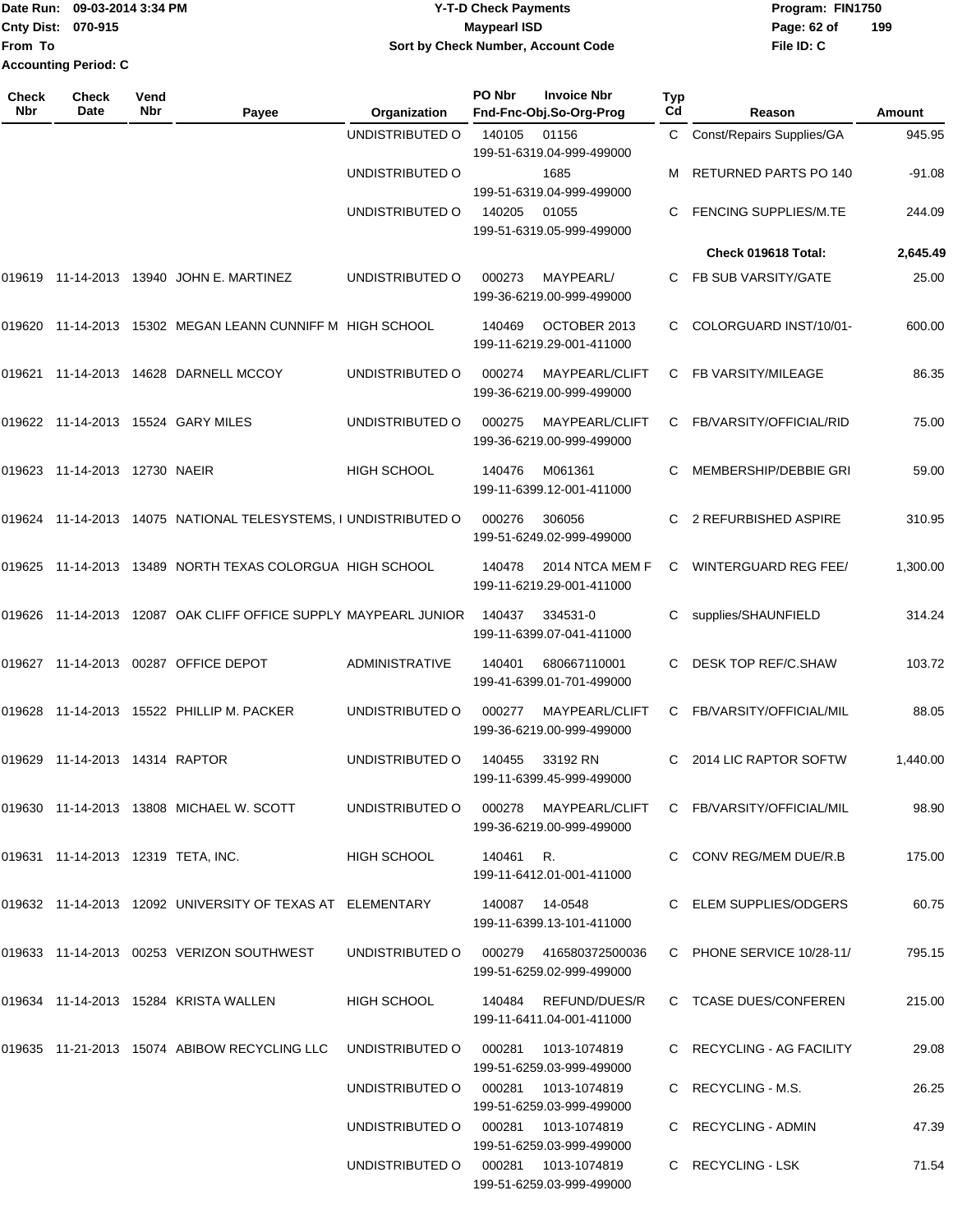| From To      | Date Run: 09-03-2014 3:34 PM<br>Cnty Dist: 070-915<br><b>Accounting Period: C</b> |                    |                                                                  | Sort by Check Number, Account Code | <b>Y-T-D Check Payments</b><br><b>Maypearl ISD</b> |                                                     |           | Program: FIN1750<br>Page: 63 of<br>File ID: C  | 199                |
|--------------|-----------------------------------------------------------------------------------|--------------------|------------------------------------------------------------------|------------------------------------|----------------------------------------------------|-----------------------------------------------------|-----------|------------------------------------------------|--------------------|
| Check<br>Nbr | <b>Check</b><br>Date                                                              | Vend<br><b>Nbr</b> | Payee                                                            | Organization                       | PO Nbr                                             | <b>Invoice Nbr</b><br>Fnd-Fnc-Obj.So-Org-Prog       | Typ<br>Cd | Reason                                         | <b>Amount</b>      |
|              |                                                                                   |                    |                                                                  | UNDISTRIBUTED O                    | 000281                                             | 1013-1074819<br>199-51-6259.03-999-499000           |           | C RECYCLING - H.S.                             | 15.83              |
|              |                                                                                   |                    |                                                                  |                                    |                                                    |                                                     |           | Check 019635 Total:                            | 190.09             |
| 019636       |                                                                                   |                    | 11-21-2013 12211 ADVANCE PIERRE FOODS                            | <b>MAYPEARL JUNIOR</b>             | 000282                                             | 1316251<br>240-35-6341.00-041-499000                | C         | <b>BEEF COMMODITIES - MS</b>                   | 137.00             |
|              |                                                                                   |                    |                                                                  | <b>MAYPEARL JUNIOR</b>             | 000282                                             | 1300425<br>240-35-6341.00-041-499000                | C         | <b>BEEF COMMODITIES - MS</b>                   | 194.76             |
|              |                                                                                   |                    |                                                                  | ELEMENTARY                         | 000282                                             | 1316251<br>240-35-6341.00-101-499000                |           | <b>BEEF COMMODITIES - ELE</b>                  | 137.00             |
|              |                                                                                   |                    |                                                                  | ELEMENTARY                         | 000282                                             | 1300425<br>240-35-6341.00-101-499000                |           | <b>BEEF COMMODITIES - ELE</b>                  | 194.76             |
|              |                                                                                   |                    |                                                                  | <b>HIGH SCHOOL</b>                 | 000282                                             | 1316251<br>240-35-6341.01-001-499000                | C         | <b>BEEF COMMODITIES - HS</b>                   | 137.28             |
|              |                                                                                   |                    |                                                                  | <b>HIGH SCHOOL</b>                 | 000282                                             | 1300425<br>240-35-6341.01-001-499000                |           | <b>BEEF COMMODITIES - HS</b>                   | 194.76             |
|              |                                                                                   |                    |                                                                  |                                    |                                                    |                                                     |           | Check 019636 Total:                            | 995.56             |
|              |                                                                                   |                    | 019637 11-21-2013 15209 AIR CLINIC ELLIS COUNTY LUNDISTRIBUTED O |                                    | 140031                                             | 1174<br>199-51-6249.01-999-499000                   |           | OPEN PO/MS DIAG RM 221                         | 59.95              |
|              |                                                                                   |                    |                                                                  | UNDISTRIBUTED O                    | 140031                                             | 1171<br>199-51-6249.01-999-499000                   |           | OPEN PO/GIRLS VB LOCK                          | 59.95              |
|              |                                                                                   |                    |                                                                  | UNDISTRIBUTED O<br>UNDISTRIBUTED O | 140031<br>140031                                   | 1176<br>199-51-6249.01-999-499000<br>1172           |           | OPEN PO/FILTERS/INSTAL<br>OPEN PO/OLD LUNCH RO | 2,350.00<br>424.10 |
|              |                                                                                   |                    |                                                                  | UNDISTRIBUTED O                    | 140031                                             | 199-51-6249.01-999-499000<br>1173                   |           | OPEN PO/V BOYS LOCKE                           | 119.90             |
|              |                                                                                   |                    |                                                                  |                                    |                                                    | 199-51-6249.01-999-499000                           |           |                                                |                    |
|              |                                                                                   |                    |                                                                  | UNDISTRIBUTED O                    | 140031                                             | 1175<br>199-51-6249.01-999-499000                   | C         | OPEN PO/MS CAFE DRAIN                          | 124.95             |
|              |                                                                                   |                    |                                                                  |                                    |                                                    |                                                     |           | Check 019637 Total:                            | 3,138.85           |
|              |                                                                                   |                    | 019638 11-21-2013 14657 APPLE, INC.                              | MAYPEARL JUNIOR 140443 4261469628  |                                                    | 199-11-6639.45-041-411000                           |           | C ipads for new staff                          | 2,395.00           |
|              |                                                                                   |                    | 019639 11-21-2013 15158 ATHLETES WORLD                           | UNDISTRIBUTED O                    |                                                    | 140382 BBL004769-BK02<br>199-36-6399.02-999-499000  |           | C GST GAME FOOTBALL                            | 560.00             |
|              |                                                                                   |                    |                                                                  | <b>HIGH SCHOOL</b>                 |                                                    | 140338 BBL004718-BK03<br>199-36-6399.13-001-499000  |           | C TENNIS BALLS                                 | 49.00              |
|              |                                                                                   |                    |                                                                  |                                    |                                                    |                                                     |           | Check 019639 Total:                            | 609.00             |
|              |                                                                                   |                    | 019640 11-21-2013 00901 AVENUE FUEL DISTRIBUTO UNDISTRIBUTED O   |                                    | 000283                                             | 53572<br>199-34-6311.01-999-499000                  |           | C 500 UNLEADED/895 DIESE                       | 4,205.76           |
|              |                                                                                   |                    | 019641 11-21-2013 15530 VERNON BALDWIN                           | UNDISTRIBUTED O                    | 000284                                             | MAYPEARL/WHIT<br>199-36-6219.00-999-499000          |           | C FB OFFICIAL/SV/8TH&7TH/                      | 124.92             |
|              |                                                                                   |                    | 019642 11-21-2013 01580 BLICK ART MATERIALS                      | <b>HIGH SCHOOL</b>                 | 140273  2266779                                    | 199-11-6399.39-001-422000                           |           | C SUPPLIES/HS/JAMES                            | 277.33             |
|              |                                                                                   |                    | 019643 11-21-2013 00593 BLUE BELL CREAMERIES                     | MAYPEARL JUNIOR 000285             |                                                    | 133201-10/2013<br>240-35-6341.00-041-499000         |           | C ICE CREAM - MS                               | 558.39             |
|              |                                                                                   |                    |                                                                  | <b>HIGH SCHOOL</b>                 |                                                    | 000285  133201-10/2013<br>240-35-6341.01-001-499000 |           | C ICE CREAM - HS                               | 231.21             |
|              |                                                                                   |                    |                                                                  |                                    |                                                    |                                                     |           | Check 019643 Total:                            | 789.60             |
|              |                                                                                   |                    | 019644 11-21-2013 00956 BORDENS, INC.                            | MAYPEARL JUNIOR 000286             |                                                    | 263919<br>240-35-6341.00-041-499000                 |           | C MILK-MS                                      | 1,307.79           |
|              |                                                                                   |                    |                                                                  | ELEMENTARY                         | 000286 263919                                      | 240-35-6341.00-101-499000                           |           | C MILK - ELEM                                  | 1,869.45           |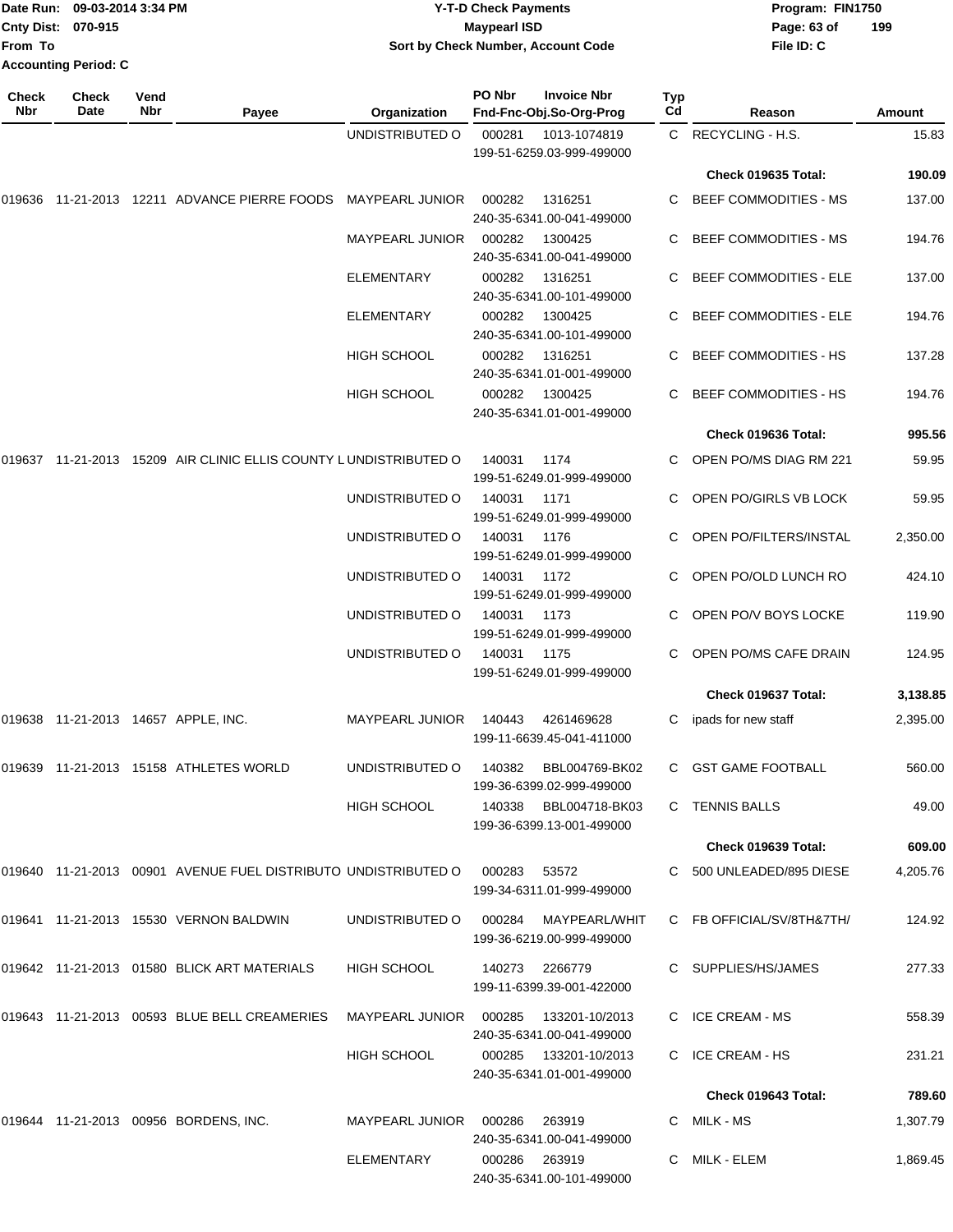|                             |              | Date Run: 09-03-2014 3:34 PM | <b>Y-T-D Check Payments</b>        | Program: FIN1750   |     |            |  |  |
|-----------------------------|--------------|------------------------------|------------------------------------|--------------------|-----|------------|--|--|
| Cnty Dist: 070-915          |              |                              |                                    | Maypearl ISD       |     |            |  |  |
| From To                     |              |                              | Sort by Check Number, Account Code |                    |     | File ID: C |  |  |
| <b>Accounting Period: C</b> |              |                              |                                    |                    |     |            |  |  |
| Check                       | <b>Check</b> | Vend                         | PO Nbr                             | <b>Invoice Nbr</b> | Typ |            |  |  |

| Nbr | Date                        | Nbr | Payee                                                           | Organization                    | Fnd-Fnc-Obj.So-Org-Prog                     |                | Cd | Reason                                      | <b>Amount</b> |
|-----|-----------------------------|-----|-----------------------------------------------------------------|---------------------------------|---------------------------------------------|----------------|----|---------------------------------------------|---------------|
|     |                             |     |                                                                 | <b>HIGH SCHOOL</b>              | 000286<br>240-35-6341.01-001-499000         | 263919         |    | C MILK-HS                                   | 808.50        |
|     |                             |     |                                                                 |                                 |                                             |                |    | Check 019644 Total:                         | 3,985.74      |
|     |                             |     | 019645 11-21-2013 15332 TODD N. BRUNER                          | UNDISTRIBUTED O                 | 000287<br>199-36-6219.00-999-499000         | MAYP/GLENROSE  |    | C BAASKETBALL OFFICIAL/V                    | 112.37        |
|     |                             |     | 019646 11-21-2013 13764 C&P PUMP SERVICES, INC. UNDISTRIBUTED O |                                 | 140514<br>199-51-6249.00-999-499000         | 28366          |    | LABOR FOR BLADDER TA                        | 840.00        |
|     |                             |     |                                                                 | UNDISTRIBUTED O                 | 140514<br>199-51-6319.02-999-499000         | 28366          |    | NEW 185 GAL/REPAIR WA                       | 3,208.00      |
|     |                             |     |                                                                 |                                 |                                             |                |    | Check 019646 Total:                         | 4,048.00      |
|     |                             |     | 019647 11-21-2013 13576 CANON FINANCIAL SERVIC HIGH SCHOOL      |                                 | 000288<br>199-11-6269.00-001-411000         | 13260604       |    | C COPIER/HS/11/2013                         | 841.50        |
|     |                             |     |                                                                 | <b>MAYPEARL JUNIOR</b>          | 000288<br>199-11-6269.00-041-411000         | 13260604       | C  | COPIER/MS/11/2013                           | 841.50        |
|     |                             |     |                                                                 | <b>ELEMENTARY</b>               | 000288<br>199-11-6269.00-101-411000         | 13260604       |    | COPIER/ELEM/11/2013                         | 420.75        |
|     |                             |     |                                                                 | <b>ELEMENTARY</b>               | 000288<br>199-11-6269.00-101-499000         | 13260604       |    | COPIER/ELEM/11/2013                         | 420.75        |
|     |                             |     |                                                                 | DIR COST- ADMINIS               | 000288<br>199-41-6249.00-720-499000         | 13260604       |    | COPIER/ADMIN/11/2013                        | 420.77        |
|     |                             |     |                                                                 |                                 |                                             |                |    | Check 019647 Total:                         | 2,945.27      |
|     |                             |     | 019648 11-21-2013 15496 CENTRAL TEXAS FRAME/AL UNDISTRIBUTED O  |                                 | 140512<br>199-34-6219.00-999-499000         | 19111          | C. | LABOR/2002 BUS # 17                         | 970.00        |
|     |                             |     |                                                                 | UNDISTRIBUTED O                 | 140512<br>199-34-6311.00-999-499000         | 19111          | C. | PARTS/2002 BUS # 17                         | 641.50        |
|     |                             |     |                                                                 |                                 |                                             |                |    | Check 019648 Total:                         | 1,611.50      |
|     |                             |     | 019649 11-21-2013 00217 CITY OF MAYPEARL                        | UNDISTRIBUTED O                 | 000289<br>199-52-6259.01-999-499000         | MAYPEARL/CLIFT |    | C SEC/J.WESTMORELAND/K                      | 200.00        |
|     |                             |     | 019650 11-21-2013 15282 COLORADO BOXED BEEF C UNDISTRIBUTED O   |                                 | 000290<br>240-35-6344.00-999-499000         | 6541739        |    | <b>COMMODITIES - HS</b>                     | 69.06         |
|     |                             |     |                                                                 | UNDISTRIBUTED O                 | 000290<br>240-35-6344.00-999-499000         | 6541739        | C  | <b>COMMODITIES - MS</b>                     | 69.07         |
|     |                             |     |                                                                 | UNDISTRIBUTED O                 | 000290 6541739<br>240-35-6344.00-999-499000 |                |    | C COMMODITIES - ELEM                        | 69.07         |
|     |                             |     |                                                                 | UNDISTRIBUTED O 000290 6541732  | 240-35-6344.00-999-499000                   |                |    | C COMMODITIES/LSK                           | 60.48         |
|     |                             |     |                                                                 | UNDISTRIBUTED O 000290 6541732  | 240-35-6344.00-999-499000                   |                |    | C COMMODITIES - HS                          | 60.48         |
|     |                             |     |                                                                 | UNDISTRIBUTED O 000290 6541732  | 240-35-6344.00-999-499000                   |                |    | C COMMODITIES - MS                          | 60.48         |
|     |                             |     |                                                                 |                                 |                                             |                |    | Check 019650 Total:                         | 388.64        |
|     |                             |     | 019651 11-21-2013 13566 CONNIE D. HAGEN, INC.                   | UNDISTRIBUTED O                 | 000291 143305<br>199-34-6219.01-999-499000  |                |    | C PRE-EMPL DRUG/HINOJO                      | 57.50         |
|     | 019652 11-21-2013 15168 CPI |     |                                                                 | UNDISTRIBUTED O 140452 CUS13420 | 199-11-6399.03-999-423000                   |                |    | C CIP WORKBOOK/SHIPPIN                      | 82.60         |
|     |                             |     | 019653 11-21-2013 13487 EAGLE MOUNTAIN-SAGINA HIGH SCHOOL       |                                 | 199-36-6499.01-001-499000                   |                |    | 140508 FACILITY RENTAL C VOLLEYBALL PLAYOFF | 328.34        |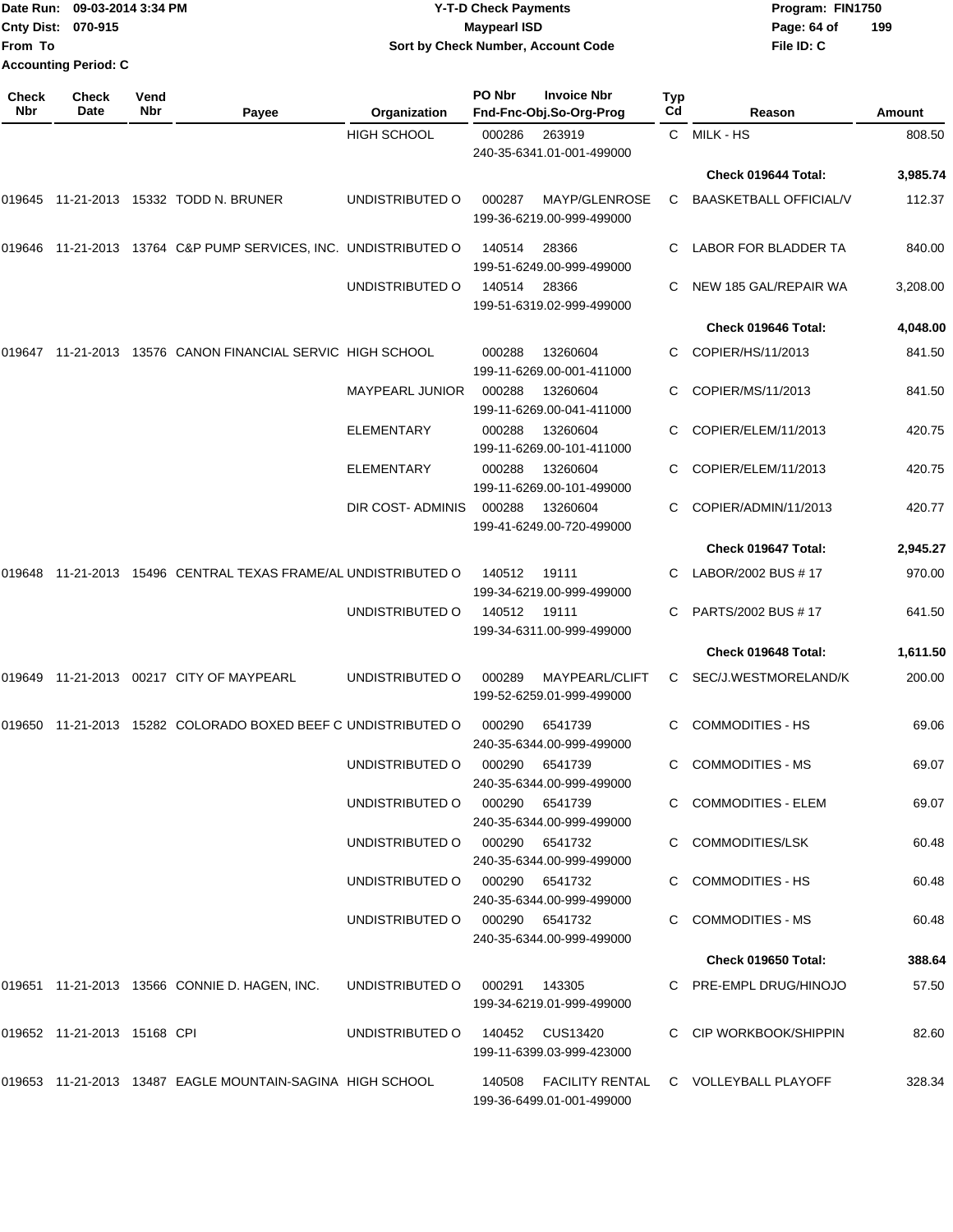## Date Run: 09-03-2014 3:34 PM **Program:** FIN1750 **Cnty Dist:** 070-915 **Page: 65 of MaypearI ISD Page: 65 of Y-T-D Check Payments 070-915 Maypearl ISD Sort by Check Number, Account Code**

**File ID: C 199**

| <b>Check</b><br><b>Nbr</b> | Check<br>Date | Vend<br>Nbr | Payee                                                                     | Organization           | PO Nbr | <b>Invoice Nbr</b><br>Fnd-Fnc-Obj.So-Org-Prog    | <b>Typ</b><br>Cd | Reason                      | <b>Amount</b> |
|----------------------------|---------------|-------------|---------------------------------------------------------------------------|------------------------|--------|--------------------------------------------------|------------------|-----------------------------|---------------|
| 019654                     | 11-21-2013    |             | 13639 EAST TEXAS COPY SYSTE MAYPEARL JUNIOR                               |                        | 140496 | 208372<br>199-11-6399.42-041-411000              |                  | C STAPLES/LIBRARY/K.OLD     | 66.50         |
|                            |               |             | 019655 11-21-2013 13336 ELLIS COUNTY MUSIC CEN HIGH SCHOOL                |                        | 140471 | 18170<br>199-11-6249.01-001-411000               |                  | C REPAIR/BASS CLARINET 1    | 60.00         |
|                            |               |             | 019656 11-21-2013 00040 FLATT STATIONERS, INC.                            | <b>ELEMENTARY</b>      | 140477 | 245721-00<br>199-11-6399.11-101-411000           |                  | SUPPLIES/Maldonado          | 382.83        |
|                            |               |             |                                                                           | <b>ELEMENTARY</b>      | 140513 | 246132-00<br>199-11-6399.36-101-411000           | C                | <b>Barker/TASK CHAIR</b>    | 102.99        |
|                            |               |             |                                                                           |                        |        |                                                  |                  | Check 019656 Total:         | 485.82        |
|                            |               |             | 019657  11-21-2013  01044  FOLLETT EDUCATIONAL SE HIGH SCHOOL             |                        | 140313 | 1572405A<br>199-11-6399.04-001-411000            |                  | C Books/HASTINGS            | 349.75        |
|                            |               |             | 019658  11-21-2013  00454  FOLLETT SOFTWARE COMP UNDISTRIBUTED O          |                        | 140495 | 1097365<br>199-11-6399.45-999-499000             |                  | software license/RENEWAL    | 3,719.10      |
|                            |               |             | 019659 11-21-2013 12540 FREESTYLE PHOTOGRAPHI HIGH SCHOOL                 |                        | 140470 | 1001484<br>199-11-6399.39-001-422000             |                  | C ART SUPPLIES              | 165.85        |
|                            |               |             | 019660 11-21-2013 14120 HARRIS COMPUTER SYSTE DISTRICT WIDE               |                        | 000292 | XT00085082<br>240-00-5749.00-000-400000          |                  | C EZSCHPAY TRANS 10/01-1    | 98.75         |
|                            |               |             | 019661  11-21-2013  12728  JENNIE-O TURKEY STORE  MAYPEARL JUNIOR         |                        | 000293 | 1636392<br>240-35-6341.00-041-499000             |                  | TURKEY COMMODITIES-M        | 335.50        |
|                            |               |             |                                                                           | <b>MAYPEARL JUNIOR</b> | 000293 | 1647133<br>240-35-6341.00-041-499000             |                  | <b>TURKEY COMMODITIES-M</b> | 335.50        |
|                            |               |             |                                                                           | <b>ELEMENTARY</b>      | 000293 | 1636392<br>240-35-6341.00-101-499000             | C                | <b>TURKEY COMMODITIES-E</b> | 335.50        |
|                            |               |             |                                                                           | ELEMENTARY             | 000293 | 1647133<br>240-35-6341.00-101-499000             |                  | C TURKEY COMMODITIES-E      | 335.50        |
|                            |               |             |                                                                           | HIGH SCHOOL            | 000293 | 1636392<br>240-35-6341.01-001-499000             | C.               | <b>TURKEY COMMODITIES-H</b> | 335.50        |
|                            |               |             |                                                                           | <b>HIGH SCHOOL</b>     | 000293 | 1647133<br>240-35-6341.01-001-499000             | C                | <b>TURKEY COMMODITIES-H</b> | 335.50        |
|                            |               |             |                                                                           |                        |        |                                                  |                  | Check 019661 Total:         | 2,013.00      |
|                            |               |             | 019662 11-21-2013 15108 JTM PROVISIONS CO. INC. MAYPEARL JUNIOR    000294 |                        |        | 374925<br>240-35-6341.00-041-499000              |                  | BEEF COMMODITIES - MS       | 75.00         |
|                            |               |             | 019663  11-21-2013  15264  KURZ AND COMPANY                               | MAYPEARL JUNIOR 000295 |        | OCTOBER 2013<br>240-35-6341.00-041-499000        |                  | C BREAD PRODUCTS -MS        | 234.40        |
|                            |               |             |                                                                           | ELEMENTARY             |        | 000295 OCTOBER 2013<br>240-35-6341.00-101-499000 |                  | C BREAD PRODUCTS-LSK        | 265.34        |
|                            |               |             |                                                                           | <b>HIGH SCHOOL</b>     |        | 000295 OCTOBER 2013<br>240-35-6341.01-001-499000 |                  | C BREADK PRODUCS-HS         | 334.22        |
|                            |               |             |                                                                           |                        |        |                                                  |                  | <b>Check 019663 Total:</b>  | 833.96        |
|                            |               |             | 019664  11-21-2013  01048  LABATT FOOD SERVICE                            | MAYPEARL JUNIOR        | 000296 | OCTOBER 2013<br>240-35-6341.00-041-499000        |                  | C GROCERIES-MS              | 3,978.79      |
|                            |               |             |                                                                           | ELEMENTARY             | 000296 | OCTOBER 2013<br>240-35-6341.00-101-499000        |                  | C GROCERIES-LSK             | 3,918.67      |
|                            |               |             |                                                                           | HIGH SCHOOL            |        | 240-35-6341.01-001-499000                        |                  | C GROCERIES-HS              | 4,764.65      |
|                            |               |             |                                                                           |                        |        |                                                  |                  | Check 019664 Total:         | 12,662.11     |
|                            |               |             | 019665 11-21-2013 13411 LINCOLN FINANCIAL GROU UNDISTRIBUTED O            |                        |        | 000297 TASBMISDBL5955                            |                  | C COVERAGE 12/01-12/31/20   | 828.30        |

199-41-6429.01-999-499000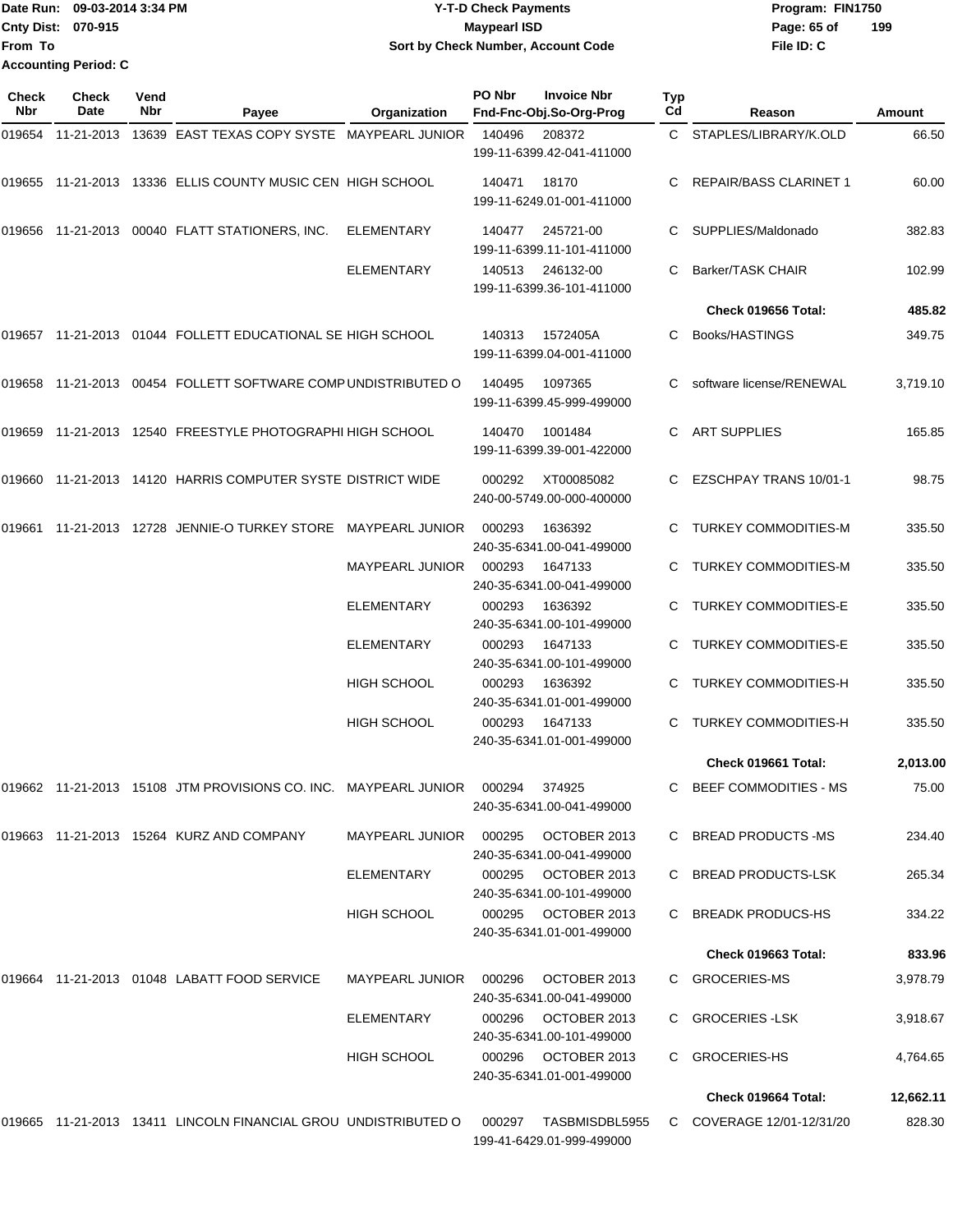|                           | Date Run: 09-03-2014 3:34 PM | <b>Y-T-D Check Payments</b>        | Program: FIN1750   |
|---------------------------|------------------------------|------------------------------------|--------------------|
| <b>Cnty Dist: 070-915</b> |                              | Maypearl ISD                       | 199<br>Page: 66 of |
| lFrom To                  |                              | Sort by Check Number, Account Code | File ID: C         |
|                           | <b>Accounting Period: C</b>  |                                    |                    |

| Check<br>Nbr | <b>Check</b><br><b>Date</b>  | Vend<br>Nbr | Payee                                                          | Organization           | PO Nbr   | <b>Invoice Nbr</b><br>Fnd-Fnc-Obj.So-Org-Prog       | Typ<br>Cd | Reason                         | Amount |
|--------------|------------------------------|-------------|----------------------------------------------------------------|------------------------|----------|-----------------------------------------------------|-----------|--------------------------------|--------|
| 019666       | 11-21-2013                   |             | 15098 LOWE'S                                                   | UNDISTRIBUTED O        | 140024   | 1418 1*1<br>199-51-6319.03-999-499000               |           | C OPEN PO/SUPPLIES/CLOS        | 200.00 |
|              |                              |             |                                                                | UNDISTRIBUTED O        | 140105   | 1418 1*1<br>199-51-6319.04-999-499000               |           | Const/Repairs Supplies/GA      | 770.80 |
|              |                              |             |                                                                |                        |          |                                                     |           | Check 019666 Total:            | 970.80 |
|              |                              |             | 019667 11-21-2013 00067 LEIGHANNE MCALISTER                    | DIR COST- ADMINIS      | 140519   | 11/10-11/12/201<br>199-41-6411.01-720-499000        |           | C TASBO Business Manager       | 166.80 |
| 019668       |                              |             | 11-21-2013  14906  MORRISON SUPPLY                             | UNDISTRIBUTED O        | 140510   | 063048054<br>199-51-6319.02-999-499000              |           | MISC FITTINGS/GARCIA           | 23.41  |
|              |                              |             |                                                                | UNDISTRIBUTED O        | 140510   | 063048052<br>199-51-6319.02-999-499000              |           | B-0665-BSTR 8CC W-MNT/         | 133.99 |
|              |                              |             |                                                                |                        |          |                                                     |           | Check 019668 Total:            | 157.40 |
| 019669       |                              |             | 11-21-2013 00297 NARDONE BROS, BAKING C MAYPEARL JUNIOR        |                        | 000298   | 113660<br>240-35-6341.00-041-499000                 | C.        | PIZZA - MS                     | 149.72 |
|              |                              |             |                                                                | <b>ELEMENTARY</b>      | 000298   | 113660<br>240-35-6341.00-101-499000                 | C         | PIZZA - LSK                    | 149.72 |
|              |                              |             |                                                                | <b>HIGH SCHOOL</b>     | 000298   | 113660<br>240-35-6341.01-001-499000                 | C.        | PIZZA - HS                     | 149.72 |
|              |                              |             |                                                                |                        |          |                                                     |           | Check 019669 Total:            | 449.16 |
| 019670       | 11-21-2013 13608 NELI        |             |                                                                | <b>ELEMENTARY</b>      | 140454   | 3828<br>199-11-6399.01-101-423000                   | C         | <b>RTI FOLDERS//PIETERSE</b>   | 36.73  |
|              |                              |             |                                                                | MAYPEARL JUNIOR        | 140454   | 3828<br>199-11-6399.07-041-423000                   |           | RTI FOLDERS/PIETERSE           | 36.61  |
|              |                              |             |                                                                | <b>HIGH SCHOOL</b>     | 140454   | 3828<br>199-11-6399.12-001-423000                   |           | RTI FOLDERS/PIETERSE           | 36.61  |
|              |                              |             |                                                                |                        |          |                                                     |           | Check 019670 Total:            | 109.95 |
|              | 019671 11-21-2013 13608 NELI |             |                                                                | <b>MAYPEARL JUNIOR</b> | 140526   | CONF 12/03/13<br>199-11-6411.00-041-423000          |           | C 21st Annual disabilities law | 680.00 |
|              |                              |             | 019672 11-21-2013 00287 OFFICE DEPOT                           | UNDISTRIBUTED O        | 140436   | 681885299001<br>199-31-6399.01-999-423000           |           | OFFICE SUPPLIES/PIETRE         | 55.16  |
|              |                              |             |                                                                | UNDISTRIBUTED O        | 140436   | 681885356001<br>199-31-6399.01-999-423000           |           | OFFICE SUPPLIES/PIETRE         | 5.47   |
|              |                              |             |                                                                |                        |          |                                                     |           | Check 019672 Total:            | 60.63  |
|              |                              |             | 019673 11-21-2013 14604 PEARSON CLINICAL ASSES UNDISTRIBUTED O |                        | 140435   | 4192929<br>199-31-6399.00-999-423000                |           | C KABC-II COMPLETE KIT/PI      | 971.25 |
|              |                              |             | 019674 11-21-2013 00372 RENAISSANCE AUSTIN HOT SCHOOL BOARD    |                        |          | 140264  12/03-12/06/13<br>199-41-6439.00-702-499000 |           | C Election Seminar Housing/S   | 392.40 |
|              |                              |             | 019675 11-21-2013 15529 SAM HOUSTON HIGH SCHO HIGH SCHOOL      |                        | 140516 2 | 199-36-6499.05-001-499000                           |           | Golf Tourney ENTRY FEE         | 395.00 |
|              |                              |             | 019676 11-21-2013 00252 SCHOOL SPECIALTY                       | ELEMENTARY             | 140181   | 208111541450<br>199-11-6399.01-101-423000           |           | C SUPPLIES/PPCD                | 93.55  |
|              |                              |             | 019677 11-21-2013 15506 SHERATON AUSTIN HOTEL ELEMENTARY       |                        | 140379   | 12/10-12/11/13<br>199-23-6411.02-101-499000         |           | C HOTEL CONF/HYLES             | 76.30  |
|              |                              |             |                                                                | <b>HIGH SCHOOL</b>     | 140379   | 12/10-12/11/13<br>199-23-6411.03-001-499000         |           | <b>HOTEL CONF/GRIFFIN</b>      | 76.30  |
|              |                              |             |                                                                | <b>MAYPEARL JUNIOR</b> | 140379   | 12/10-12/11/13<br>199-23-6411.04-041-499000         |           | <b>HOTEL CONF/AUSTIN</b>       | 76.30  |
|              |                              |             |                                                                | <b>ADMINISTRATIVE</b>  |          | 140379  12/10-12/11/13<br>199-41-6411.01-701-499000 | C.        | HOTEL CONF/NEILL               | 76.30  |
|              |                              |             |                                                                |                        |          |                                                     |           | Check 019677 Total:            | 305.20 |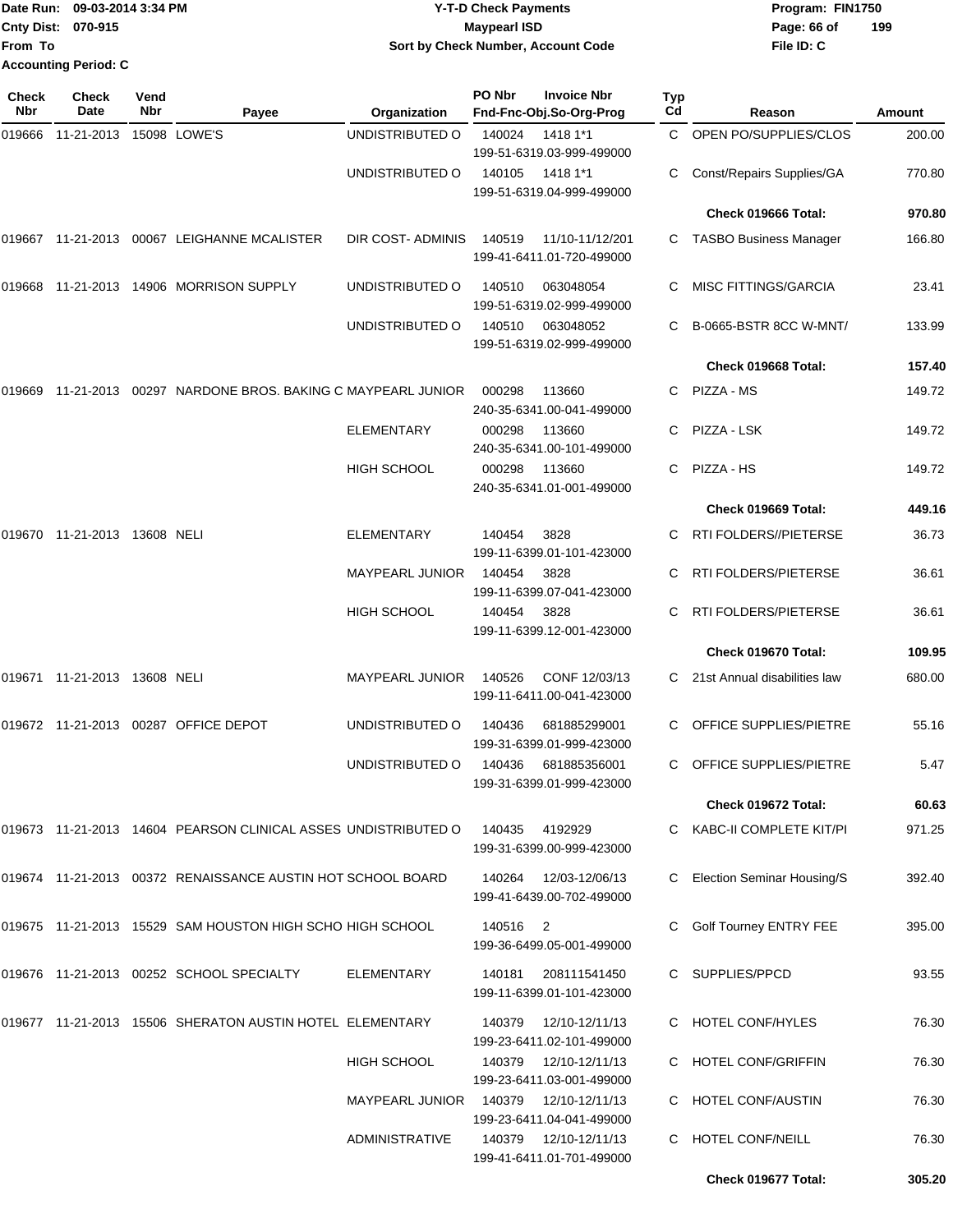|                           | Date Run: 09-03-2014 3:34 PM | <b>Y-T-D Check Payments</b>        | Program: FIN1750   |
|---------------------------|------------------------------|------------------------------------|--------------------|
| <b>Cnty Dist: 070-915</b> |                              | <b>Mavpearl ISD</b>                | 199<br>Page: 67 of |
| lFrom To                  |                              | Sort by Check Number, Account Code | File ID: C         |
|                           | <b>Accounting Period: C</b>  |                                    |                    |

| Check<br>Nbr | <b>Check</b><br>Date               | Vend<br>Nbr | Payee                                                          | Organization           | PO Nbr | <b>Invoice Nbr</b><br>Fnd-Fnc-Obj.So-Org-Prog    | Typ<br>Cd | Reason                       | Amount   |
|--------------|------------------------------------|-------------|----------------------------------------------------------------|------------------------|--------|--------------------------------------------------|-----------|------------------------------|----------|
|              |                                    |             | 019678 11-21-2013 15313 CARROLL MARVIN SMITH                   | UNDISTRIBUTED O        | 000299 | MAYP/GLENROSE<br>199-36-6219.00-999-499000       | C.        | <b>GIRLS BB/CLOCK/SCORE</b>  | 20.00    |
|              |                                    |             | 019679 11-21-2013 13874 DEMARRIO STEWARD                       | UNDISTRIBUTED O        | 000300 | MAYP/GLENROSE<br>199-36-6219.00-999-499000       | C.        | BASKETBALL/V/JV/MILES        | 116.19   |
|              |                                    |             | 019680 11-21-2013 15444 SUNSTATE EQUIPMENT CO. UNDISTRIBUTED O |                        | 140511 | 5571803-002<br>199-51-6319.02-999-499000         |           | DIAMOND CORE DRILL/GA        | 1,154.84 |
| 019681       | 11-21-2013 00131 TASA              |             |                                                                | <b>HIGH SCHOOL</b>     | 140527 | <b>REGISTRATION</b><br>199-11-6411.04-001-422000 | C         | CONFERENCE/K.WALLEN          | 125.00   |
|              | 019682 11-21-2013 15468 TASB, INC. |             |                                                                | DIR COST-ADMINIS       | 000301 | 455719<br>199-41-6219.02-720-499000              | C         | TASB LOCAL UPDATE 98         | 595.00   |
|              |                                    |             |                                                                | UNDISTRIBUTED O        | 000301 | 455719<br>199-41-6219.02-999-499000              | C         | <b>UPDATE PRINTING</b>       | 66.48    |
|              |                                    |             |                                                                |                        |        |                                                  |           | Check 019682 Total:          | 661.48   |
|              | 019683 11-21-2013 00477 TCEA       |             |                                                                | UNDISTRIBUTED O        | 140444 | 4299550<br>199-53-6499.01-999-499000             | С         | membership renewal/C.UPC     | 235.00   |
|              |                                    |             | 019684 11-21-2013 12471 TEXAS DEPARTMENT OF P ADMINISTRATIVE   |                        | 000302 | CRS201310026163<br>199-41-6219.10-701-499000     | C         | CLEARING HOUSE10/01-1        | 3.00     |
| 019685       |                                    |             | 11-21-2013 00134 TXU ENERGY                                    | UNDISTRIBUTED O        | 000306 | 055526128914<br>199-51-6259.04-999-499000        |           | SECLIGHT/LSK 10/14-11/11     | 69.11    |
|              |                                    |             |                                                                | UNDISTRIBUTED O        | 000306 | 055526128914<br>199-51-6259.04-999-499000        |           | SECLIGHT/WPABLD 10/14-       | 63.41    |
|              |                                    |             |                                                                | UNDISTRIBUTED O        | 000306 | 055526128914<br>199-51-6259.04-999-499000        |           | SECLIGHT/AGBLD1 10/14-       | 31.69    |
|              |                                    |             |                                                                | UNDISTRIBUTED O        | 000306 | 055526128914<br>199-51-6259.04-999-499000        |           | SECLIGHT/BUS BAR 10/14-      | 27.70    |
|              |                                    |             |                                                                | UNDISTRIBUTED O        | 000306 | 055526128914<br>199-51-6259.04-999-499000        |           | SECLIGHT/AGBLD2 10/14-       | 141.17   |
|              |                                    |             |                                                                |                        |        |                                                  |           | Check 019685 Total:          | 333.08   |
| 019686       |                                    |             | 11-21-2013  00781  TYSON FOOD, INC                             | <b>MAYPEARL JUNIOR</b> | 000303 | 09943972<br>240-35-6341.00-041-499000            | C.        | <b>COMMODITY CHICKEN - M</b> | 269.80   |
|              |                                    |             |                                                                | <b>ELEMENTARY</b>      | 000303 | 09943972<br>240-35-6341.00-101-499000            |           | C COMMODITY CHICKEN-EL       | 269.80   |
|              |                                    |             |                                                                | <b>HIGH SCHOOL</b>     | 000303 | 09943972<br>240-35-6341.01-001-499000            | C.        | <b>COMMODITY CHICKEN - H</b> | 269.81   |
|              |                                    |             |                                                                |                        |        |                                                  |           | Check 019686 Total:          | 809.41   |
|              | 019687 11-21-2013 00141 WAL MART   |             |                                                                | HIGH SCHOOL            | 140460 | 331700005756<br>199-11-6399.07-001-411000        |           | Fall Show supplies/R.BROW    | 162.18   |
|              |                                    |             |                                                                | <b>MAYPEARL JUNIOR</b> | 140249 | 328800401555<br>199-11-6399.14-041-411000        |           | Tech App supplies/WIGGIN     | 380.84   |
|              |                                    |             |                                                                | UNDISTRIBUTED O        | 000307 | PO 140149<br>199-36-6399.05-999-499000           |           | FEE FOR WALMART CARD         | 1.39     |
|              |                                    |             |                                                                |                        |        |                                                  |           | Check 019687 Total:          | 544.41   |
|              |                                    |             | 019688 11-21-2013 00144 WAXAHACHIE DAILY LIGHT UNDISTRIBUTED O |                        | 000304 | C116535 11/2013<br>199-41-6219.02-999-499000     |           | C ADD 11/07-11/14/2013       | 96.64    |
|              |                                    |             | 019689  11-21-2013  15531  WOODCRAFT                           | UNDISTRIBUTED O        | 140525 | QUOTE 4603<br>199-51-6630.00-999-499000          |           | C XACTA SAW DELUX 3HP        | 2,212.49 |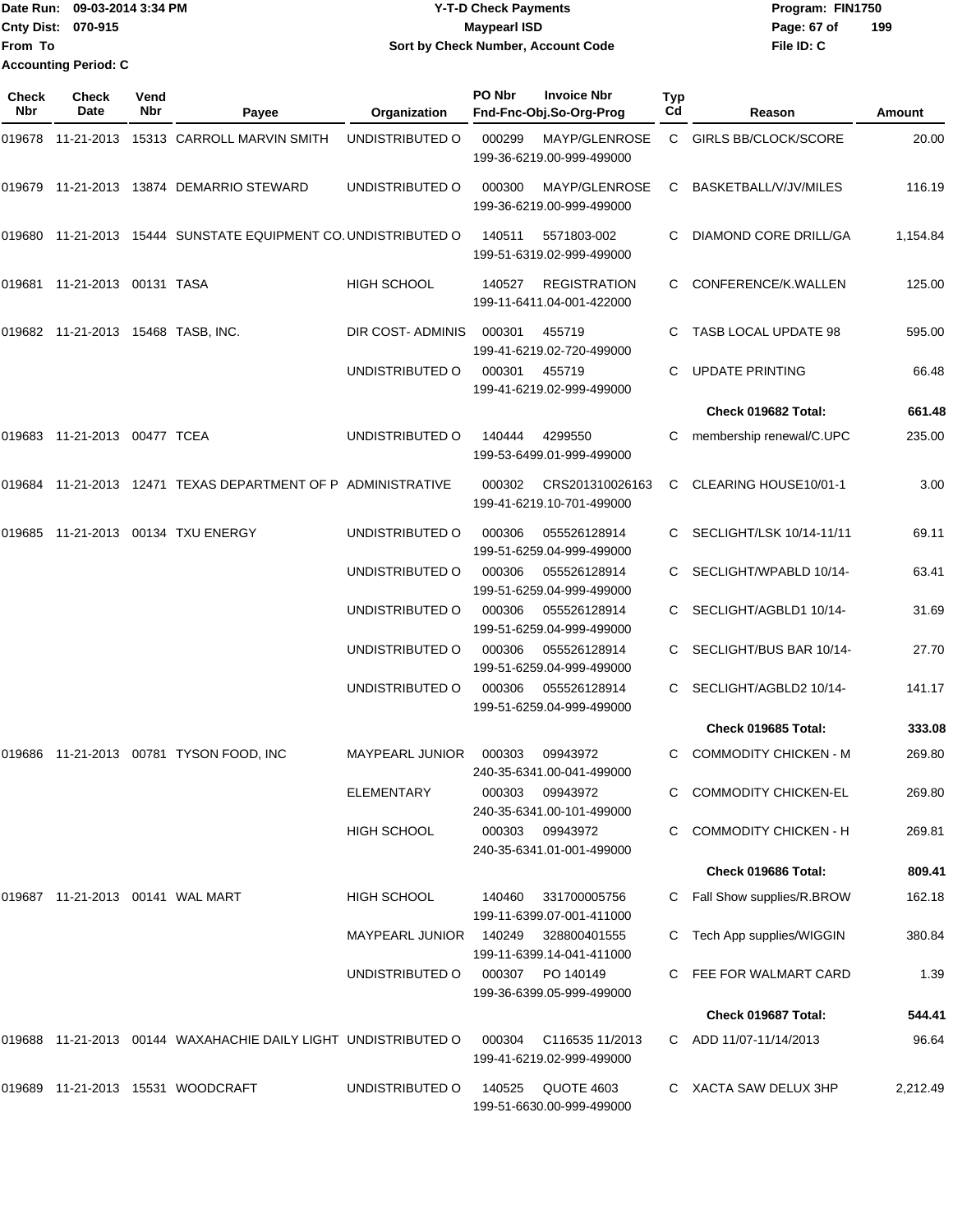Date Run: 09-03-2014 3:34 PM **Program:** FIN1750 **Cnty Dist:** 070-915 **Page: 68 of MaypearI ISD Page: 68 of From To Y-T-D Check Payments Sort by Check Number, Account Code Accounting Period: C**

**File ID: C 199**

| <b>Check</b><br><b>Nbr</b> | Check<br>Date     | Vend<br>Nbr | Payee                                                           | Organization         | PO Nbr | <b>Invoice Nbr</b><br>Fnd-Fnc-Obj.So-Org-Prog | <b>Typ</b><br>C <sub>d</sub> | Reason                         | <b>Amount</b> |
|----------------------------|-------------------|-------------|-----------------------------------------------------------------|----------------------|--------|-----------------------------------------------|------------------------------|--------------------------------|---------------|
| 019690                     | 11-21-2013        |             | 15534 CHRISTINA ZEAGLER                                         | <b>DISTRICT WIDE</b> | 000305 | AIDEN/ELEM<br>240-00-5751.00-000-400000       | C.                           | <b>REFUND/STUDENT LUNC</b>     | 24.75         |
| 019691                     |                   |             | 12-05-2013 14693 AGILE SPORTS TECHNOLO UNDISTRIBUTED O          |                      | 140557 | 3860-1S-75767<br>199-36-6399.01-999-499BHS    | C                            | <b>Basketball HUDL renew</b>   | 200.00        |
|                            |                   |             |                                                                 | UNDISTRIBUTED O      | 140557 | 3860-1S-75767<br>199-36-6399.01-999-499GHS    |                              | Basketball HUDL renew          | 200.00        |
|                            |                   |             |                                                                 |                      |        |                                               |                              | Check 019691 Total:            | 400.00        |
|                            |                   |             | 019692 12-05-2013 00004 ALERT SERVICES                          | UNDISTRIBUTED O      | 140517 | 50299500<br>199-36-6399.01-999-499GHS         | C                            | knee brace                     | 59.63         |
| 019693                     |                   |             | 12-05-2013  14927  ALLIED WASTE                                 | UNDISTRIBUTED O      | 000320 | 0794-0088941725<br>199-51-6259.03-999-499000  | C.                           | SERVICE 12/01-12/31/13         | 1,193.25      |
|                            |                   |             | 019694 12-05-2013 15244 ALVARADO HIGH SCHOOL HIGH SCHOOL        |                      | 140551 | <b>TOURN FEE</b><br>199-36-6499.05-001-499000 | C.                           | JV TENNIS TOURN 02/04/1        | 125.00        |
|                            |                   |             | 019695 12-05-2013 14657 APPLE, INC.                             | <b>ELEMENTARY</b>    | 140532 | 4263580677<br>199-11-6399.00-101-411MEF       |                              | <b>IPAD MINI 16GBWIFI/KIND</b> | 897.00        |
|                            |                   |             |                                                                 | <b>ELEMENTARY</b>    | 140532 | 4263580677<br>199-11-6399.01-101-411MEF       |                              | IPAD MIN 16GBWIFI/KINDE        | 897.00        |
|                            |                   |             |                                                                 |                      |        |                                               |                              | Check 019695 Total:            | 1,794.00      |
| 019696                     |                   |             | 12-05-2013  15158  ATHLETES WORLD                               | UNDISTRIBUTED O      | 140296 | BBL004678-BK02<br>199-36-6399.01-999-499GHS   |                              | C 2 PR RUNNING SHOES/WA        | 143.00        |
|                            |                   |             |                                                                 | <b>HIGH SCHOOL</b>   | 140372 | BBE003557-BK04<br>199-36-6399.02-001-499000   | C                            | <b>BATTERS HELMET/TIGUE</b>    | 226.00        |
|                            |                   |             |                                                                 | UNDISTRIBUTED O      | 140110 | BBL004577-BK03<br>199-36-6399.02-999-499000   | C                            | SHORT W/EXTENDED/JOR           | 45.00         |
|                            |                   |             |                                                                 | UNDISTRIBUTED O      | 140225 | BBE003544-BK02<br>199-36-6399.06-999-499HS0   | C.                           | TENT/WALLS/BAG - WALL          | 1,240.00      |
|                            |                   |             |                                                                 | <b>HIGH SCHOOL</b>   | 140372 | BBE003557-BK04<br>199-36-6399.13-001-499000   | C.                           | <b>BATTERS HELMET/TIGUE</b>    | 359.00        |
|                            |                   |             |                                                                 |                      |        |                                               |                              | Check 019696 Total:            | 2,013.00      |
|                            | 019697 12-05-2013 |             | 00901 AVENUE FUEL DISTRIBUTO UNDISTRIBUTED O                    |                      | 000321 | 53676<br>199-34-6311.01-999-499000            | C.                           | 600 DIESEL                     | 1,913.40      |
|                            |                   |             | 019698 12-05-2013 12519 B & H PHOTO-VIDEO                       | <b>HIGH SCHOOL</b>   | 140465 | 76747446<br>199-11-6399.39-001-422000         |                              | C CAMERA SUPPLIES              | 181.97        |
|                            |                   |             | 019699 12-05-2013 13109 CHRISTINE M. BAKER                      | UNDISTRIBUTED O      | 000322 | MAYPEARL/ITASC<br>199-36-6219.00-999-499000   |                              | C BB OFFICIAL/7TH&8THGIR       | 138.00        |
|                            |                   |             | 019700 12-05-2013 15217 BAYLOR INSTITUTE OF REH UNDISTRIBUTED O |                      | 140579 | 13266<br>199-36-6219.00-999-499000            |                              | C ATHLETIC TRAINING/NOV        | 870.00        |
|                            |                   |             | 019701 12-05-2013 13185 BEST BUY BUSINESS ADVA HIGH SCHOOL      |                      |        | 140505  1455762<br>199-53-6249.00-001-499000  |                              | GOOGLE CHROMECAST H            | 350.00        |
|                            |                   |             | 019702  12-05-2013  15043  BLACKBOARD                           | UNDISTRIBUTED O      | 140549 | 1145352<br>199-11-6399.45-999-499000          |                              | CONN/SERV K-12 11/01-10/       | 2,649.45      |
|                            |                   |             | 019703 12-05-2013 01580 BLICK ART MATERIALS                     | HIGH SCHOOL          | 140273 | 2374748<br>199-11-6399.39-001-422000          |                              | Supplies/PO BALANCE/CO         | 35.28         |
|                            |                   |             | 019704 12-05-2013 00887 BSN SPORTS                              | UNDISTRIBUTED O      | 140330 | 95702751<br>199-51-6399.04-999-499000         |                              | Windscreen for Stadium         | 4,192.65      |

**070-915 Maypearl ISD**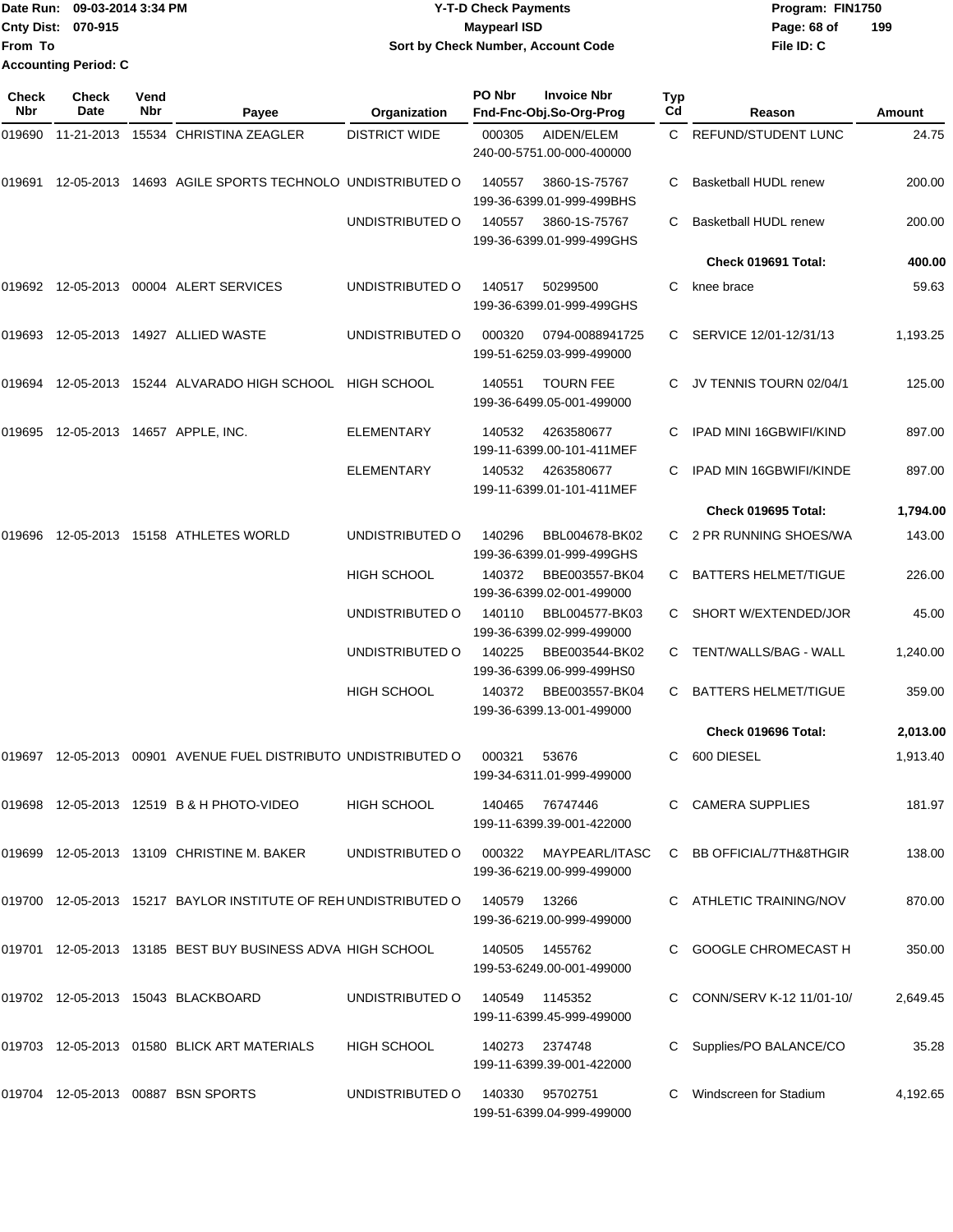|                             | Date Run: 09-03-2014 3:34 PM | <b>Y-T-D Check Payments</b>        | Program: FIN1750 |     |
|-----------------------------|------------------------------|------------------------------------|------------------|-----|
| <b>Cnty Dist: 070-915</b>   |                              | Maypearl ISD                       | Page: 69 of      | 199 |
| lFrom To                    |                              | Sort by Check Number, Account Code | File ID: C       |     |
| <b>Accounting Period: C</b> |                              |                                    |                  |     |

| Check<br>Nbr | Check<br>Date | Vend<br>Nbr | Payee                                                                           | Organization                    | PO Nbr          | <b>Invoice Nbr</b><br>Fnd-Fnc-Obj.So-Org-Prog | Typ<br>Cd | Reason                    | Amount   |
|--------------|---------------|-------------|---------------------------------------------------------------------------------|---------------------------------|-----------------|-----------------------------------------------|-----------|---------------------------|----------|
| 019705       | 12-05-2013    |             | 15475 BUCK TERRELL ATHLETICS UNDISTRIBUTED O                                    |                                 | 140122          | 16296                                         |           | C Agility Mat             | 196.00   |
|              |               |             |                                                                                 |                                 |                 | 199-36-6399.01-999-499BHS                     |           |                           |          |
|              |               |             |                                                                                 | UNDISTRIBUTED O                 | 140122          | 16296                                         |           | C Agility Mat             | 196.00   |
|              |               |             |                                                                                 |                                 |                 | 199-36-6399.01-999-499GHS                     |           |                           |          |
|              |               |             |                                                                                 | UNDISTRIBUTED O                 | 140122          | 16296                                         | C.        | Agility Mat               | 500.00   |
|              |               |             |                                                                                 |                                 |                 | 199-36-6399.02-999-499000                     |           |                           |          |
|              |               |             |                                                                                 | UNDISTRIBUTED O                 | 140122          | 16296                                         | C         | <b>Agility Mat</b>        | 196.00   |
|              |               |             |                                                                                 |                                 |                 | 199-36-6399.03-999-499BHS                     |           |                           |          |
|              |               |             |                                                                                 | UNDISTRIBUTED O                 | 140122          | 16296<br>199-36-6399.03-999-499GHS            | C         | <b>Agility Mat</b>        | 196.00   |
|              |               |             |                                                                                 | UNDISTRIBUTED O                 | 140122          | 16296                                         | C.        | Agility Mat               | 196.00   |
|              |               |             |                                                                                 |                                 |                 | 199-36-6399.04-999-499000                     |           |                           |          |
|              |               |             |                                                                                 | UNDISTRIBUTED O                 | 140122          | 16296                                         | C         | Agility Mat               | 1,500.00 |
|              |               |             |                                                                                 |                                 |                 | 199-36-6399.05-999-499000                     |           |                           |          |
|              |               |             |                                                                                 | <b>HIGH SCHOOL</b>              | 140122          | 16296                                         |           | C Agility Mat             | 196.00   |
|              |               |             |                                                                                 |                                 |                 | 199-36-6399.11-001-499000                     |           |                           |          |
|              |               |             |                                                                                 | <b>HIGH SCHOOL</b>              | 140122          | 16296                                         |           | C Agility Mat             | 108.00   |
|              |               |             |                                                                                 |                                 |                 | 199-36-6399.13-001-499000                     |           |                           |          |
|              |               |             |                                                                                 | HIGH SCHOOL                     | 140122          | 16296                                         | C         | Agility Mat               | 196.00   |
|              |               |             |                                                                                 |                                 |                 | 199-36-6399.14-001-499000                     |           |                           |          |
|              |               |             |                                                                                 | UNDISTRIBUTED O                 | 140122          | 16296                                         | C.        | <b>Agility Mat</b>        | 450.00   |
|              |               |             |                                                                                 |                                 |                 | 199-36-6399.15-999-499000                     |           |                           |          |
|              |               |             |                                                                                 |                                 |                 |                                               |           | Check 019705 Total:       | 3,930.00 |
|              |               |             | 019706 12-05-2013 15365 BWI COMPANIES, INC                                      | UNDISTRIBUTED O                 | 140509          | 12171252                                      | C.        | SB and BSB field supplies | 4,036.50 |
|              |               |             |                                                                                 |                                 |                 | 199-51-6319.03-999-499000                     |           |                           |          |
| 019707       |               |             | 12-05-2013  00527  CDWG INC.                                                    | UNDISTRIBUTED O                 | 140457          | HJ81102                                       |           | ACAD VMWARE SUPPORT       | 2,320.56 |
|              |               |             |                                                                                 |                                 |                 | 199-11-6399.45-999-499000                     |           |                           |          |
|              |               |             |                                                                                 | UNDISTRIBUTED O                 | 140457          | HH35196                                       |           | MS OVE WIN LIC SUPPOR     | 136.95   |
|              |               |             |                                                                                 |                                 |                 | 199-11-6399.45-999-499000                     |           |                           |          |
|              |               |             |                                                                                 |                                 |                 |                                               |           | Check 019707 Total:       | 2,457.51 |
|              |               |             | 019708 12-05-2013 13110 LEGRANT CLARK                                           | UNDISTRIBUTED O                 | 000323          | MAYPEARL/BROC                                 | C.        | BB OFFICIAL/V/JV/FLATRA   | 110.00   |
|              |               |             |                                                                                 |                                 |                 | 199-36-6219.00-999-499000                     |           |                           |          |
|              |               |             | 019709 12-05-2013 00031 DE SOTO JANITORIAL SUPP UNDISTRIBUTED O 140017 154812   |                                 |                 |                                               |           | C OPEN PO/MISC SUPPLIES/  | 1,301.13 |
|              |               |             |                                                                                 |                                 |                 | 199-51-6319.01-999-499000                     |           |                           |          |
|              |               |             |                                                                                 |                                 |                 |                                               |           |                           |          |
|              |               |             | 019710 12-05-2013 00242 DEMCO, INC.                                             | UNDISTRIBUTED O 140492 5141298  |                 |                                               |           | C LABELS/PROTECTORS/LK    | 53.61    |
|              |               |             |                                                                                 |                                 |                 | 199-31-6399.01-999-423000                     |           |                           |          |
|              |               |             | 019711 12-05-2013 12776 DEVELOPMENTAL RESOUR MAYPEARL JUNIOR 140451 140451      |                                 |                 |                                               |           | C WIRED DIFFERENT/WS-C    | 139.00   |
|              |               |             |                                                                                 |                                 |                 | 199-11-6411.00-041-423000                     |           |                           |          |
|              |               |             | 019712  12-05-2013  00950  DRAMATIC PUBLISHING                                  | HIGH SCHOOL                     | 140467  1706692 |                                               |           | C PLAYBOOK/ROYALTY FEE    | 780.98   |
|              |               |             |                                                                                 |                                 |                 | 199-11-6399.06-001-411000                     |           |                           |          |
|              |               |             |                                                                                 |                                 |                 |                                               |           |                           |          |
|              |               |             | 019713 12-05-2013 01588 DRAMATISTS PLAY SERVIC MAYPEARL JUNIOR 140556 WEB143483 |                                 |                 |                                               |           | C NONPROF UIL             | 40.00    |
|              |               |             |                                                                                 |                                 |                 | 199-11-6399.13-041-411000                     |           |                           |          |
|              |               |             | 019714 12-05-2013 13639 EAST TEXAS COPY SYSTE HIGH SCHOOL                       |                                 | 000324  208879  |                                               |           | C COPIER LEASE/HS/10/09-1 | 206.69   |
|              |               |             |                                                                                 |                                 |                 | 199-11-6269.00-001-411000                     |           |                           |          |
|              |               |             |                                                                                 | MAYPEARL JUNIOR  000324  208879 |                 |                                               |           | C COPIER LEASE/MS/10/09-1 | 206.69   |
|              |               |             |                                                                                 |                                 |                 | 199-11-6269.00-041-411000                     |           |                           |          |
|              |               |             |                                                                                 | ELEMENTARY                      | 000324 208879   |                                               |           | C COPIER LEASE/ELE10/09-  | 103.34   |
|              |               |             |                                                                                 | ELEMENTARY                      | 000324 208879   | 199-11-6269.00-101-411000                     |           | C COPIER LEASE/ELE10/09-  | 103.34   |
|              |               |             |                                                                                 |                                 |                 | 199-11-6269.00-101-499000                     |           |                           |          |
|              |               |             |                                                                                 |                                 |                 |                                               |           |                           |          |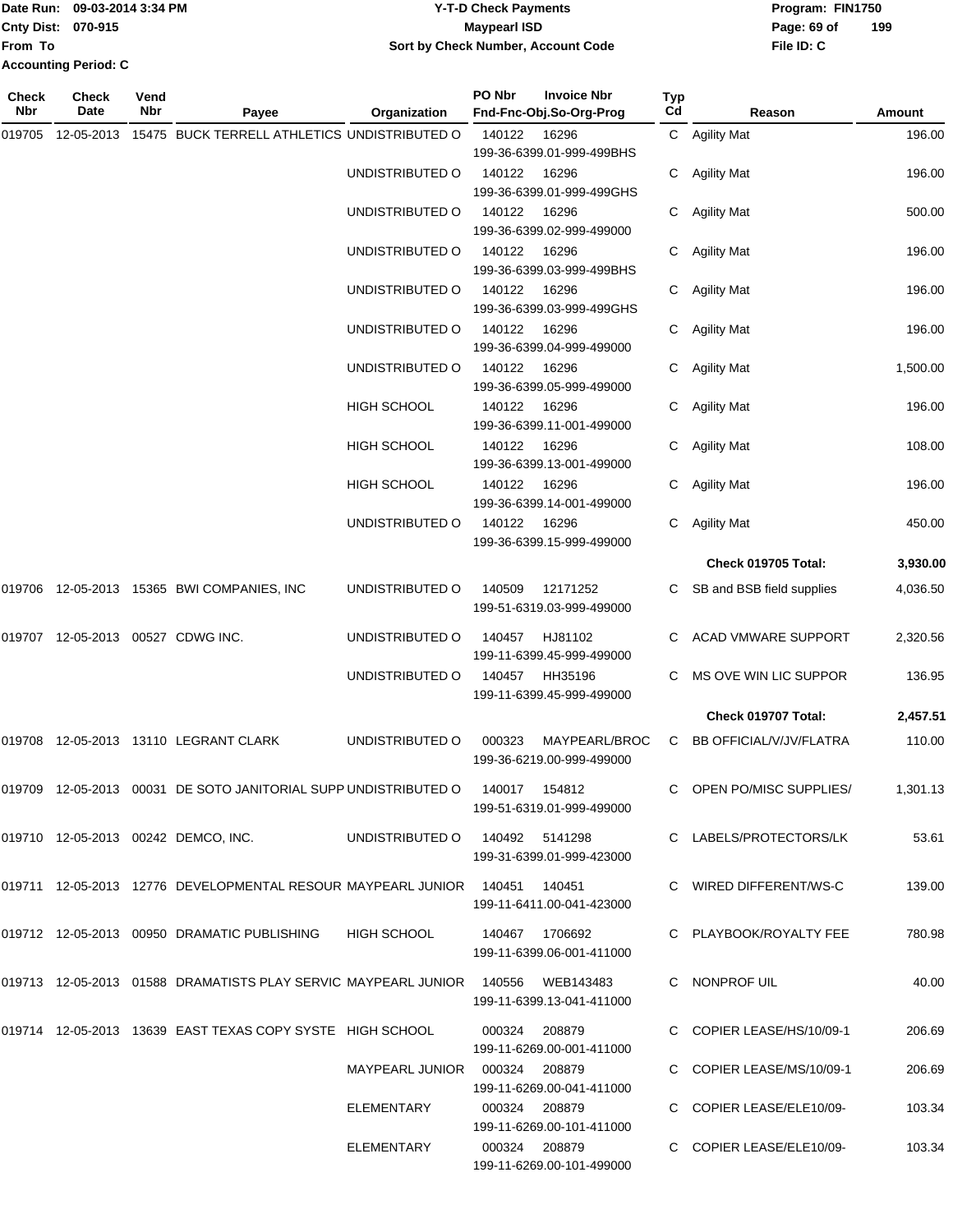|                             | Date Run: 09-03-2014 3:34 PM | <b>Y-T-D Check Payments</b>        | Program: FIN1750 |     |
|-----------------------------|------------------------------|------------------------------------|------------------|-----|
| <b>Cnty Dist: 070-915</b>   |                              | Maypearl ISD                       | Page: 70 of      | 199 |
| From To                     |                              | Sort by Check Number, Account Code | File ID: C       |     |
| <b>Accounting Period: C</b> |                              |                                    |                  |     |
|                             |                              |                                    |                  |     |

**PO Nbr Invoice Nbr**

| <b>Check</b><br>Nbr | <b>Check</b><br>Date          | Vend<br>Nbr | Payee                                                         | Organization            | PO Nbr | <b>Invoice Nbr</b><br>Fnd-Fnc-Obj.So-Org-Prog     | <b>Typ</b><br>Cd | Reason                         | Amount   |
|---------------------|-------------------------------|-------------|---------------------------------------------------------------|-------------------------|--------|---------------------------------------------------|------------------|--------------------------------|----------|
|                     |                               |             |                                                               | <b>DIR COST-ADMINIS</b> | 000324 | 208879<br>199-41-6249.00-720-499000               | $\mathsf{C}$     | COPIER LEASE/ADM10/09-         | 103.34   |
|                     |                               |             |                                                               |                         |        |                                                   |                  | Check 019714 Total:            | 723.40   |
|                     | 019715 12-05-2013 12695 ECBOP |             |                                                               | UNDISTRIBUTED O         | 000325 | MAYPEARL/ITASC<br>199-36-6219.00-999-499000       | C.               | SCRIMAGE FEE/11/22/13          | 50.00    |
|                     | 019716 12-05-2013             |             | 01547 EICHELBAUM WARDELL HA DIR COST-ADMINIS                  |                         | 000326 | 46388<br>199-41-6211.00-720-499000                | C.               | LEGAL FEES/MILE/MEAL/P         | 6,346.48 |
|                     | 019717 12-05-2013             |             | 00038 ELLIS APPRAISAL DISTRICT TAX COLLECTION                 |                         | 140534 | 2014--13-1<br>199-41-6213.00-703-499000           | C.               | 1ST QTR 2014 EAD BUD A         | 7,611.31 |
|                     |                               |             | 019718 12-05-2013 15107 ENNIS ISD TENNIS TEAM                 | <b>HIGH SCHOOL</b>      | 140552 | <b>MAYPEARL FEE</b><br>199-36-6499.05-001-499000  |                  | JV POLARBEAR TENNIS T          | 150.00   |
|                     |                               |             |                                                               | <b>HIGH SCHOOL</b>      | 140553 | <b>MAYPEARL FEE</b><br>199-36-6499.05-001-499000  | C.               | JV ELITE 8 TENNIS/01/30/1      | 150.00   |
|                     |                               |             |                                                               |                         |        |                                                   |                  | Check 019718 Total:            | 300.00   |
| 019719              |                               |             | 12-05-2013  12897  LEAH FARDA                                 | <b>HIGH SCHOOL</b>      | 140585 | <b>REIMBURSEMENT</b><br>199-31-6411.01-001-499000 | C.               | <b>REIMB - MEALS - TCA CON</b> | 44.74    |
| 019720              | 12-05-2013 15210 FED EX       |             |                                                               | UNDISTRIBUTED O         | 000327 | 2-472-11410<br>199-36-6399.05-999-499000          | C.               | RETURN 10/16/13COACHC          | 63.65    |
|                     |                               |             |                                                               | UNDISTRIBUTED O         | 000327 | 2-472-11410<br>199-41-6399.02-999-499000          |                  | <b>COURIER/LEMONS AUCTI</b>    | 33.56    |
|                     |                               |             |                                                               |                         |        |                                                   |                  | Check 019720 Total:            | 97.21    |
| 019721              |                               |             | 12-05-2013  15291  DALAINE FLETCHER                           | UNDISTRIBUTED O         | 140568 | NOVEMBER 2013<br>199-31-6219.04-999-423000        | C.               | NOVEMBER CONTRACT O            | 525.00   |
| 019722              | 12-05-2013                    |             | 01044 FOLLETT EDUCATIONAL SE HIGH SCHOOL                      |                         | 140313 | 1572405B<br>199-11-6399.04-001-411000             | C                | <b>BOOKS/PARTIAL ORDER</b>     | 67.76    |
|                     |                               |             |                                                               | <b>HIGH SCHOOL</b>      | 140313 | 1572405C<br>199-11-6399.04-001-411000             | C.               | Books/COMPLETE ORDER           | 16.94    |
|                     |                               |             |                                                               |                         |        |                                                   |                  | Check 019722 Total:            | 84.70    |
| 019723              | 12-05-2013                    |             | 00454 FOLLETT SOFTWARE COMP HIGH SCHOOL                       |                         | 140284 | 301486F-4<br>199-12-6399.04-001-499000            | C                | Books/PINSON/COMPLETE          | 1,717.44 |
|                     |                               |             | 019724 12-05-2013 12540 FREESTYLE PHOTOGRAPHI HIGH SCHOOL     |                         | 140470 | 1004402<br>199-11-6399.39-001-422000              |                  | 400 ISO B/W FILM/PHOTO         | 26.90    |
|                     |                               |             |                                                               | <b>HIGH SCHOOL</b>      | 140470 | 1002351<br>199-11-6399.39-001-422000              |                  | LIQUID FILM DEVL/PHOTO         | 32.98    |
|                     |                               |             |                                                               |                         |        |                                                   |                  | Check 019724 Total:            | 59.88    |
|                     |                               |             | 019725 12-05-2013 14661 FRANKIE JOE GARCIA                    | UNDISTRIBUTED O         | 000329 | MAYPEARL/KERE<br>199-36-6219.00-999-499000        |                  | C BASKETBALL/V BOYS/GIR        | 125.00   |
|                     |                               |             | 019726 12-05-2013 01015 DONALD GARRISON                       | UNDISTRIBUTED O         | 000328 | MAYPEARL/BROC<br>199-36-6219.00-999-499000        |                  | C BASKETBALL/V/JV/FLAT R       | 110.00   |
|                     |                               |             | 019727 12-05-2013 14289 TRUDIE HEAD                           | UNDISTRIBUTED O         | 140541 | NOVEMBER 2013<br>224-11-6219.00-999-423000        |                  | C CONTRACT RTI/NOVEMBE         | 2,493.75 |
|                     |                               |             | 019728 12-05-2013 12375 BETH HOLMSTROM                        | <b>ELEMENTARY</b>       | 140577 | <b>REIMBURSEMENT</b><br>199-11-6399.00-101-423000 |                  | C Holmstrom PPCD/COMMOD        | 30.54    |
|                     |                               |             | 019729 12-05-2013 00612 HOME DEPOT CREDIT SER UNDISTRIBUTED O |                         | 140308 | 3413733<br>199-36-6399.05-999-499000              |                  | Supplies for Athletics/M.TER   | 292.79   |
|                     |                               |             |                                                               | UNDISTRIBUTED O         | 140308 | 8413806<br>199-36-6399.05-999-499000              |                  | Supplies for Athletics/M.TER   | 111.88   |
|                     |                               |             |                                                               | UNDISTRIBUTED O         | 140023 | 2024985<br>199-51-6319.02-999-499000              |                  | <b>BLD SUPPLIES/ATH/M.TER</b>  | 31.91    |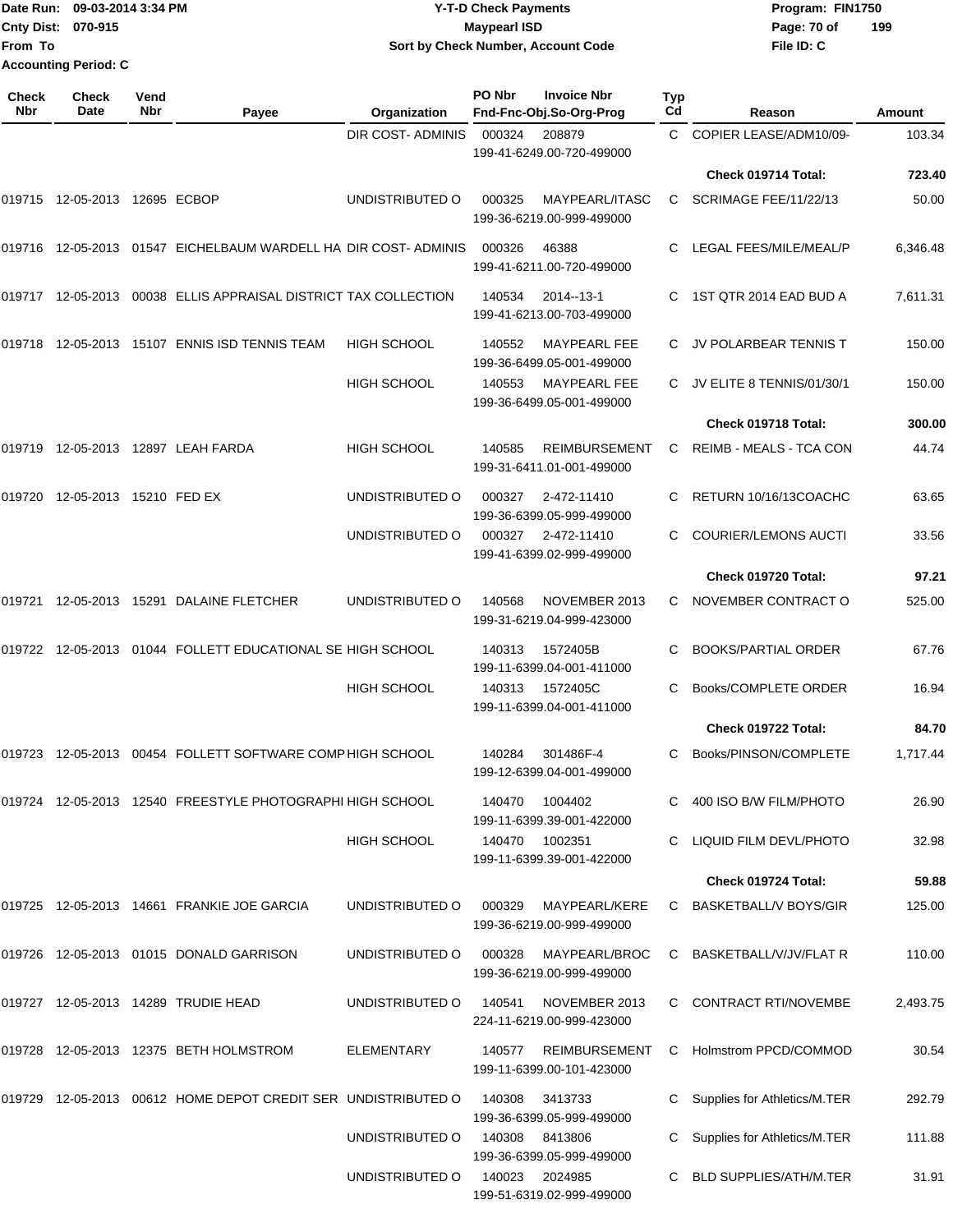|                     | Date Run: 09-03-2014 3:34 PM<br>Cnty Dist: 070-915 |             |                                                                           | <b>Y-T-D Check Payments</b> | Program: FIN1750<br>199 |                                                   |                           |                              |           |
|---------------------|----------------------------------------------------|-------------|---------------------------------------------------------------------------|-----------------------------|-------------------------|---------------------------------------------------|---------------------------|------------------------------|-----------|
| From To             |                                                    |             |                                                                           |                             | <b>Maypearl ISD</b>     | Sort by Check Number, Account Code                | Page: 71 of<br>File ID: C |                              |           |
|                     | <b>Accounting Period: C</b>                        |             |                                                                           |                             |                         |                                                   |                           |                              |           |
| <b>Check</b><br>Nbr | Check<br>Date                                      | Vend<br>Nbr | Payee                                                                     | Organization                | PO Nbr                  | <b>Invoice Nbr</b><br>Fnd-Fnc-Obj.So-Org-Prog     | Typ<br>Cd                 | Reason                       | Amount    |
|                     |                                                    |             |                                                                           |                             |                         |                                                   |                           | Check 019729 Total:          | 436.58    |
| 019730              |                                                    |             | 12-05-2013  01844  J.W. PEPPER & SON, INC.                                | <b>HIGH SCHOOL</b>          | 140402                  | 05788290<br>199-11-6399.07-001-411000             | С                         | Supplies/MUSICALS            | 372.50    |
|                     |                                                    |             |                                                                           | <b>HIGH SCHOOL</b>          | 140402                  | 05785733<br>199-11-6399.07-001-411000             | C                         | SUPPLIES/MUSICALS            | 106.90    |
|                     |                                                    |             |                                                                           | <b>HIGH SCHOOL</b>          | 140402                  | 05784858<br>199-11-6399.07-001-411000             | С                         | Supplies/MUSICALS            | 988.98    |
|                     |                                                    |             |                                                                           |                             |                         |                                                   |                           | Check 019730 Total:          | 1,468.38  |
| 019731              |                                                    |             | 12-05-2013  14229  EMILY JETT                                             | <b>HIGH SCHOOL</b>          | 140584                  | <b>REIMBURSEMENT</b><br>199-31-6411.01-001-499000 | С                         | MEALS TCA CONF/NOVEM         | 69.35     |
|                     |                                                    |             | 019732  12-05-2013  15501  WHITNEY GAYLE JOHNS                            | UNDISTRIBUTED O             | 140563                  | NOVEMBER 2013<br>199-31-6219.01-999-423000        | C                         | <b>CONTRACT LPC-INTERN 1</b> | 2,100.00  |
|                     |                                                    |             | 019733 12-05-2013  01533  KAMICO INSTRUCTION MED ELEMENTARY               |                             | 140503                  | 103020<br>199-11-6399.22-101-411000               | C                         | STAAR CONN DIAG/GRD          | 715.00    |
|                     |                                                    |             | 019734 12-05-2013 15248 JACQUELYN KOCH                                    | UNDISTRIBUTED O             | 140545                  | NOVEMBER 2013<br>224-31-6219.00-999-423000        | C                         | <b>CONTRACT SERVICE 11/2</b> | 3,611.11  |
| 019735              |                                                    |             | 12-05-2013  00441  VIRGIL MAJORS                                          | UNDISTRIBUTED O             | 000330                  | MAYP/DALLASLIF<br>199-36-6219.00-999-499000       | C                         | BASKETBALL/V/FLAT RAT        | 67.00     |
|                     |                                                    |             | 019736 12-05-2013 15538 JEFF DUNAWAY MCGREGO UNDISTRIBUTED O              |                             | 000331                  | MAYPEARL/VENU<br>199-36-6219.00-999-499000        | С                         | BASEKTBALL/JV/FLAT RAT       | 52.00     |
|                     |                                                    |             |                                                                           | UNDISTRIBUTED O             | 000331                  | MAYPEARL/KERE<br>199-36-6219.00-999-499000        | C                         | BASKETBALL/JV/FLAT RAT       | 52.00     |
|                     |                                                    |             |                                                                           | UNDISTRIBUTED O             | 000331                  | MAYP/GRANDVIE<br>199-36-6219.00-999-499000        | С                         | BASKETBALL/7TH/8TH/FLA       | 72.00     |
|                     |                                                    |             |                                                                           | UNDISTRIBUTED O             | 000331                  | MAYPEARL/ITASC<br>199-36-6219.00-999-499000       | C                         | BASKETBALL/7TH/8TH/FLA       | 132.00    |
|                     |                                                    |             |                                                                           |                             |                         |                                                   |                           | Check 019736 Total:          | 308.00    |
|                     | 019737 12-05-2013 00631 MCI                        |             |                                                                           | UNDISTRIBUTED O             | 000332                  | 08638700105-11<br>199-51-6259.02-999-499000       |                           | C MTHLY LONG DIST/10/24-1    | 207.44    |
|                     |                                                    |             | 019738 12-05-2013 15079  JEREMY MORGAN                                    | UNDISTRIBUTED O             | 000333                  | MAYPEARL/KERE<br>199-36-6219.00-999-499000        | C.                        | BASKETBALL/V/JV/FLAT R       | 110.00    |
|                     |                                                    |             |                                                                           | UNDISTRIBUTED O             | 000333                  | MAYPEARL/KERE<br>199-36-6219.00-999-499000        |                           | D WRONG AMOUNT               | $-110.00$ |
|                     |                                                    |             |                                                                           |                             |                         |                                                   |                           | Check 019738 Total:          | .00       |
|                     |                                                    |             | 019739 12-05-2013 13306 MOUNTAIN PEAK SPECIAL UNDISTRIBUTED O             |                             | 000334                  | 11-0788-00 - 11<br>199-51-6259.79-999-422000      |                           | C WATER AG FAC - 10/07-11/   | 63.84     |
|                     | 019740  12-05-2013  00079  NASCO                   |             |                                                                           | <b>MAYPEARL JUNIOR</b>      | 140521                  | 625640<br>199-11-6399.32-041-411000               |                           | C Art supplies/CASANA/STAN   | 160.72    |
|                     |                                                    |             | 019741 12-05-2013 12087 OAK CLIFF OFFICE SUPPLY MAYPEARL JUNIOR    140546 |                             |                         | 335380-0<br>199-12-6249.02-041-411000             |                           | headphones for istation/THO  | 76.16     |
|                     |                                                    |             |                                                                           | HIGH SCHOOL                 | 140406                  | 334872-0<br>199-31-6399.00-001-499000             |                           | SELFINKING STAMP/GRIF        | 34.00     |
|                     |                                                    |             |                                                                           |                             |                         |                                                   |                           | Check 019741 Total:          | 110.16    |
|                     |                                                    |             | 019742  12-05-2013  00287  OFFICE DEPOT                                   | HIGH SCHOOL                 | 140464                  | 682972300001<br>199-11-6399.39-001-422000         |                           | C INK CARTRIDGE/TONER/G      | 999.67    |
|                     |                                                    |             |                                                                           | <b>ADMINISTRATIVE</b>       | 140530                  | 687688367001                                      |                           | C FILE FRAMS/POPUP NOTE      | 54.49     |

199-41-6399.01-701-499000

**Check 019742 Total: 1,054.16**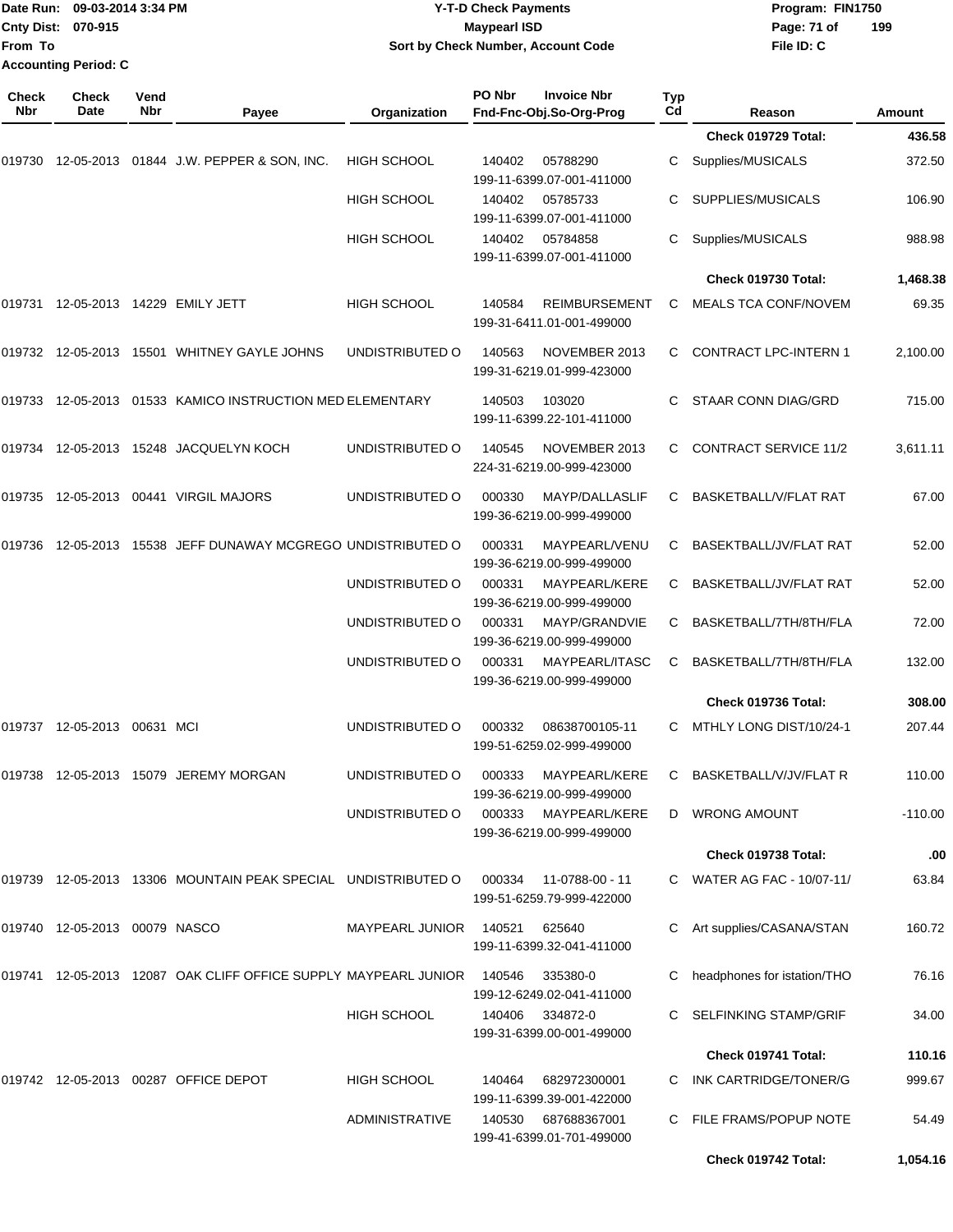## Date Run: 09-03-2014 3:34 PM **Program:** FIN1750 **Cnty Dist:** 070-915 **Page: 72 of** Maypearl ISD **CONTEX 150 Page: 72 of Y-T-D Check Payments 070-915 Maypearl ISD Sort by Check Number, Account Code**

| Check<br><b>Nbr</b> | <b>Check</b><br><b>Date</b> | Vend<br>Nbr | Payee                                                          | Organization      | PO Nbr       | <b>Invoice Nbr</b><br>Fnd-Fnc-Obj.So-Org-Prog   | Typ<br>Cd | Reason                       | Amount    |
|---------------------|-----------------------------|-------------|----------------------------------------------------------------|-------------------|--------------|-------------------------------------------------|-----------|------------------------------|-----------|
| 019743              | 12-05-2013                  |             | 15537 OVATION MUSIC FESTIVAL MAYPEARL JUNIOR                   |                   | 140561       | 14010<br>199-11-6499.01-041-411000              | C         | Music festival/commitment fe | 150.00    |
| 019744              | 12-05-2013                  |             | 14093 PC & MACEXCHANGE                                         | <b>ELEMENTARY</b> | 140520       | 80008<br>199-53-6399.00-101-499000              | C.        | NETBOOK SLIPCASE/UPC         | 35.25     |
|                     |                             |             |                                                                | <b>ELEMENTARY</b> | 140520       | 80009<br>199-53-6399.00-101-499000              | С         | APC BACK-UPS/UPCHURC         | 410.00    |
|                     |                             |             |                                                                | <b>ELEMENTARY</b> | 140520       | 79989<br>199-53-6399.00-101-499000              | C         | DELL ADAPTER/UPCHURC         | 117.00    |
|                     |                             |             |                                                                |                   |              |                                                 |           | Check 019744 Total:          | 562.25    |
| 019745              |                             |             | 12-05-2013 15465 PINNACLE OFFICE GROUP, UNDISTRIBUTED O        |                   | 000335       | 1183<br>199-41-6219.07-999-499000               | C.        | COPIER LEASE/10/01-10/3      | 6.70      |
| 019746              | 12-05-2013                  |             | 00401 POSITIVE PROMOTIONS                                      | <b>ELEMENTARY</b> | 140356       | 04878295<br>199-12-6399.00-101-499000           | С         | BACKPACK/TROPHY/BOTT         | 136.20    |
| 019747              | 12-05-2013                  |             | 12718 DONALD PRICE                                             | UNDISTRIBUTED O   | 000336       | MAYP/OAKCLIFLIF<br>199-36-6219.00-999-499000    | C         | <b>BASKETBALL/V/FLAT RAT</b> | 67.00     |
|                     |                             |             |                                                                | UNDISTRIBUTED O   | 000336       | MAYPEARL/WHIT<br>199-36-6219.00-999-499000      | C         | BASKETBALL/7TH/8TH/FLA       | 102.00    |
|                     |                             |             |                                                                |                   |              |                                                 |           | Check 019747 Total:          | 169.00    |
| 019748              | 12-05-2013                  |             | 14346 PRIDE OF TEXAS MUSIC FE MAYPEARL JUNIOR                  |                   | 140547       | MAYPEARL<br>199-11-6499.01-041-411000           | С         | Beginner Band/REGISTRAT      | 145.00    |
| 019749              | 12-05-2013                  |             | 00367 PROMAXIMA MANUFACTUR UNDISTRIBUTED O                     |                   | 140502       | 0065408-IN<br>199-36-6399.15-999-499000         | С         | WEIGHT ROOM/WEIGHTS/         | 2,983.10  |
| 019750              |                             |             | 12-05-2013 14543 RENAISSANCE LEARNING, I UNDISTRIBUTED O       |                   | 140531       | INV4052438<br>199-11-6399.45-999-499000         | С         | AM SUBSCRIP RENEW/MA         | 1,320.00  |
| 019751              |                             |             | 12-05-2013  15292  SHANNON SAMPLES                             | UNDISTRIBUTED O   | 140575       | NOVEMBER 2013<br>199-31-6219.04-999-423000      | C         | CONTRACT COTA/NOVEM          | 800.00    |
| 019752              |                             |             | 12-05-2013  00252  SCHOOL SPECIALTY                            | <b>ELEMENTARY</b> | 140181       | 208111782826<br>199-11-6399.01-101-423000       |           | 4 CUBE CHAIRS/COMPLET        | 193.96    |
| 019753              |                             |             | 12-05-2013 00316 SCHOOL SPECIALTY INC.                         | <b>ELEMENTARY</b> | 140458       | 208111739857<br>199-11-6399.39-101-411000       | C         | ART SUPPLIES/K.HARRIS        | 628.29    |
|                     |                             |             | 019754 12-05-2013 15480 SECURE TECH SYSTEMS, I UNDISTRIBUTED O |                   | 140138       | 3672<br>199-52-6639.02-999-499000               |           | C Security Syst/CONTRACT 1   | 58,695.00 |
|                     |                             |             | 019755 12-05-2013 13383 SKYBEAM TEXAS                          | UNDISTRIBUTED O   | 000339       | 813710001004619<br>199-53-6249.04-999-499000    |           | C MTHLY INTERNET 12/08-      | 3,000.00  |
|                     |                             |             | 019756 12-05-2013 15313 CARROLL MARVIN SMITH                   | UNDISTRIBUTED O   | 000338       | <b>BROCK &amp;</b><br>199-36-6219.00-999-499000 |           | CLOCK/SCOREBOARD/11/         | 50.00     |
|                     |                             |             | 019757 12-05-2013 15381 SPORTSCAPES CONSTRUC UNDISTRIBUTED O   |                   | 000337       | 13-25<br>199-51-6629.01-999-499000              |           | C FIELD DRAIN/UTILITIES      | 7,700.00  |
|                     |                             |             |                                                                | UNDISTRIBUTED O   | 000337 13-24 | 199-51-6629.01-999-499000                       |           | LONG JUMP R/W&SAND C         | 8,800.00  |
|                     |                             |             |                                                                |                   |              |                                                 |           | Check 019757 Total:          | 16,500.00 |
|                     |                             |             | 019758  12-05-2013  12783  AMANDA STINSON                      | ELEMENTARY        | 140565       | REIMBURSEMENT<br>199-31-6411.01-101-499000      |           | C MEAL/PARKING/TCA/STIN      | 30.22     |
|                     |                             |             | 019759 12-05-2013 15097 SUPER TEACHER WORKSH ELEMENTARY        |                   | 140576       | DEBORAH<br>199-11-6399.00-101-423000            |           | D.MARTIN/MEMBERSHIP/1        | 19.95     |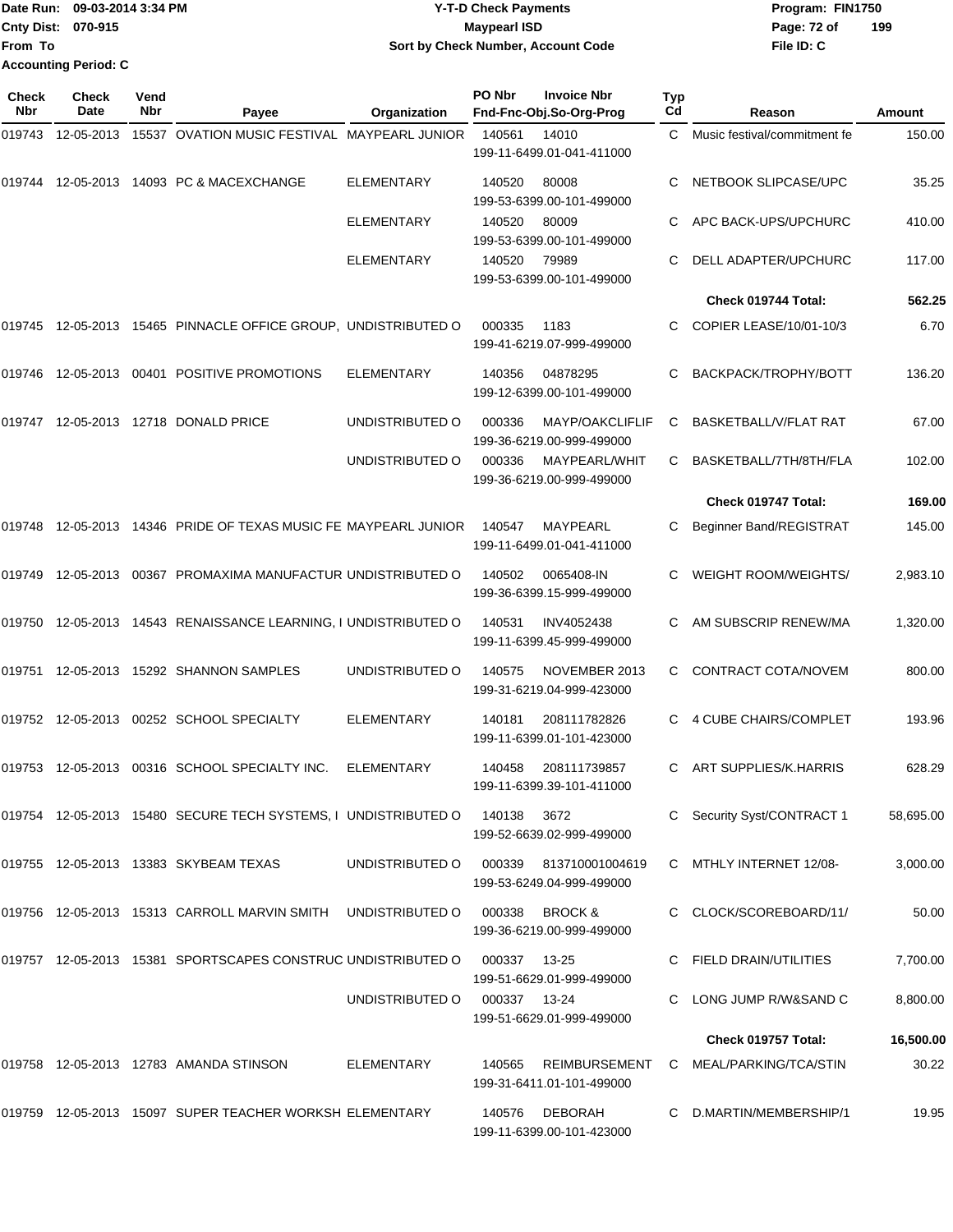Date Run: 09-03-2014 3:34 PM **Program:** FIN1750 **Cnty Dist:** 070-915 **Page: 73 of MaypearI ISD Page: 73 of From To Y-T-D Check Payments 070-915 Maypearl ISD Sort by Check Number, Account Code Accounting Period: C**

| <b>Check</b><br>Nbr | Check<br>Date                 | Vend<br>Nbr | Payee                                                            | Organization             | PO Nbr | <b>Invoice Nbr</b><br>Fnd-Fnc-Obj.So-Org-Prog    | <b>Typ</b><br>Cd | Reason                      | <b>Amount</b> |
|---------------------|-------------------------------|-------------|------------------------------------------------------------------|--------------------------|--------|--------------------------------------------------|------------------|-----------------------------|---------------|
| 019760              | 12-05-2013                    |             | 15468 TASB, INC.                                                 | <b>DIR COST- ADMINIS</b> | 000340 | 457996<br>199-41-6211.00-720-499000              | C                | LEGAL ASSIST FUND 2014      | 200.00        |
| 019761              | 12-05-2013  15468  TASB, INC. |             |                                                                  | <b>SCHOOL BOARD</b>      | 000341 | 459041<br>199-41-6419.00-702-499000              | C.               | 2014 TASB MEMBERSHIP        | 1,594.54      |
|                     | 019762 12-05-2013 00784 TASBO |             |                                                                  | <b>IND COST-ADM</b>      | 140433 | 244959<br>199-41-6499.00-750-499000              |                  | 2014 ANNUAL CONF/WILS       | 310.00        |
|                     |                               |             |                                                                  | <b>IND COST-ADM</b>      | 140433 | 244922<br>199-41-6499.00-750-499000              |                  | 2014 ANNUAL CONF/MCAL       | 310.00        |
|                     |                               |             |                                                                  | <b>IND COST-ADM</b>      | 140560 | 246820<br>199-41-6499.00-750-499000              |                  | <b>BUDGET ACADEMY-ROCK</b>  | 260.00        |
|                     |                               |             |                                                                  |                          |        |                                                  |                  | Check 019762 Total:         | 880.00        |
|                     |                               |             | 019763 12-05-2013 01031 TEXAS PARKS AND WILDLIF MAYPEARL JUNIOR  |                          | 140548 | MAYPEARL/CERTI<br>199-11-6399.01-041-411000      | C                | Hunters Ed CERTIFICATIO     | 200.00        |
| 019764              |                               |             | 12-05-2013  14799  TEXAS TOLLWAYS                                | UNDISTRIBUTED O          | 000342 | <b>ISD MAYPEARL</b><br>199-51-6411.00-999-499000 | C                | TOLL FEES FOR 1137824 L     | 3.87          |
|                     |                               |             | 019765  12-05-2013  15485  THERAPY FROM THE HEAR UNDISTRIBUTED O |                          | 140580 | NOVEMBER 2013<br>199-31-6219.02-999-423000       | C                | CONTRACT PT/LPTA NOV        | 295.00        |
| 019766              |                               |             | 12-05-2013    13517    ALAN TITTLE                               | UNDISTRIBUTED O          | 000343 | MAYPEARLS/KER<br>199-36-6219.00-999-499000       | C                | BASKETBALL/V/JV/FLAT R      | 107.00        |
|                     |                               |             | 019767 12-05-2013 13547 TRIUMPH LEARNING                         | <b>ELEMENTARY</b>        | 140504 | IV963688<br>199-11-6399.20-101-411000            | C                | SUPPLIES/A.CATE             | 1,090.54      |
|                     |                               |             | 019768 12-05-2013 00571 WALSH, ANDERSON, BROWN ADMINISTRATIVE    |                          | 140562 | <b>MCALISTER</b><br>199-41-6499.00-701-499000    | C.               | HR SYMPOSIUM/REGION1        | 125.00        |
| 019769              |                               |             | 12-05-2013 01145 WELDERS WAREHOUSE CO HIGH SCHOOL                |                          | 000344 | 21230<br>199-11-6399.09-001-422000               |                  | CYLINDR/RENT/AG/10/01-1     | 76.00         |
|                     |                               |             | 019770 12-05-2013 01538 WESTERN PSYCHOLOGICA UNDISTRIBUTED O     |                          | 140434 | WPS-034132<br>199-31-6399.00-999-423000          | С                | SRS2/4-18 & 2.5-4.5 YRS/K.  | 110.00        |
| 019771              |                               |             | 12-05-2013  13498  KENNETH WILLIAMS                              | UNDISTRIBUTED O          | 000345 | MAYPEARL/KERE<br>199-36-6219.00-999-499000       | C                | BASKETBALL/V/JV/FLAT R      | 168.00        |
|                     |                               |             | 019772 12-12-2013 00004 ALERT SERVICES                           | UNDISTRIBUTED O          | 140581 | 50352600<br>199-36-6399.01-999-499GHS            |                  | C Shoulder Brace            | 61.05         |
|                     |                               |             | 019773 12-12-2013 00069 ATMOS ENERGY                             | UNDISTRIBUTED O          | 000346 | 3030318485 11<br>199-51-6259.00-999-499000       |                  | C GAS/11-2-12-2-13/1024 W.  | 642.19        |
|                     |                               |             |                                                                  | UNDISTRIBUTED O          | 000346 | 3030380238 11<br>199-51-6259.00-999-499000       |                  | C GAS11-2-12-2-13/400 PANT  | 480.21        |
|                     |                               |             |                                                                  | UNDISTRIBUTED O          | 000346 | 3030318181 11<br>199-51-6259.00-999-499000       |                  | C GAS/11-2-12-2-13/1025 W 4 | 475.86        |
|                     |                               |             |                                                                  | UNDISTRIBUTED O          | 000346 | 3030380470 11<br>199-51-6259.00-999-499000       |                  | C GAS/11-2-12-2-13/600 PHIL | 898.87        |
|                     |                               |             |                                                                  |                          |        |                                                  |                  | Check 019773 Total:         | 2,497.13      |
|                     |                               |             | 019774 12-12-2013 13109 CHRISTINE M. BAKER                       | UNDISTRIBUTED O          | 000351 | MAYPEARL/GRAN<br>199-36-6219.00-999-499000       |                  | C BB OFFICIAL/7TH/8TH/MET   | 78.00         |
|                     |                               |             |                                                                  | UNDISTRIBUTED O          | 000351 | MAYPEARL/WHIT<br>199-36-6219.00-999-499000       |                  | C BB OFFICIAL/7TH/8TH/MET   | 108.00        |
|                     |                               |             |                                                                  |                          |        |                                                  |                  | Check 019774 Total:         | 186.00        |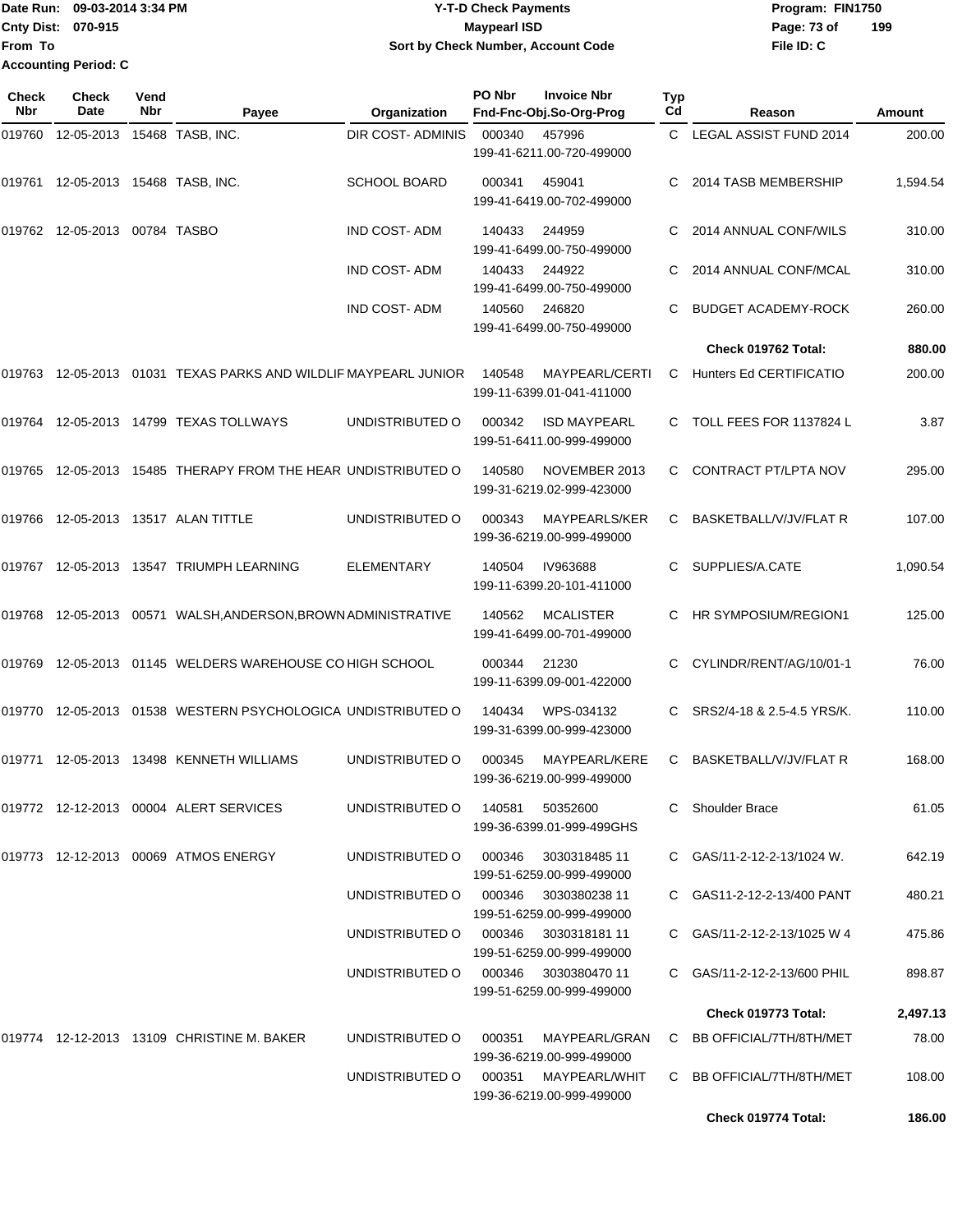|                           | Date Run: 09-03-2014 3:34 PM | <b>Y-T-D Check Payments</b>        | Program: FIN1750   |
|---------------------------|------------------------------|------------------------------------|--------------------|
| <b>Cnty Dist: 070-915</b> |                              | <b>Mavpearl ISD</b>                | 199<br>Page: 74 of |
| <b>From To</b>            |                              | Sort by Check Number, Account Code | File ID: C         |
|                           | <b>Accounting Period: C</b>  |                                    |                    |

| Check<br>Nbr | <b>Check</b><br>Date              | Vend<br>Nbr | Payee                                                          | Organization           | PO Nbr        | <b>Invoice Nbr</b><br>Fnd-Fnc-Obj.So-Org-Prog     | Typ<br>Cd | Reason                     | Amount   |
|--------------|-----------------------------------|-------------|----------------------------------------------------------------|------------------------|---------------|---------------------------------------------------|-----------|----------------------------|----------|
|              |                                   |             | 019775 12-12-2013 14888 BRAZOS VALLEY EQUIPME UNDISTRIBUTED O  |                        | 140515        | 02 2061877<br>199-34-6311.00-999-499000           |           | C MAKE JD/MODEL 460/PAR    | 783.50   |
|              |                                   |             | 019776 12-12-2013 15332 TODD N. BRUNER                         | UNDISTRIBUTED O        | 000347        | MAYPEARL/REDO<br>199-36-6219.00-999-499000        | C         | BB OFFICIAL/V/JV/FLATRA    | 107.00   |
|              |                                   |             | 019777 12-12-2013 15475 BUCK TERRELL ATHLETICS UNDISTRIBUTED O |                        | 140123        | 16315<br>199-36-6639.00-999-499000                |           | Pole Vault Mat Recondition | 7,945.00 |
|              |                                   |             | 019778 12-12-2013 00592 CADDO MILLS ISD                        | <b>HIGH SCHOOL</b>     | 000348        | 12042013<br>199-36-6499.01-001-499000             | C         | TROPHY/REG.2 AREA VOL      | 20.00    |
| 019779       |                                   |             | 12-12-2013  00871  CARD SERVICE CENTER                         | <b>MAYPEARL JUNIOR</b> | 140480        | 2469216A400FPD<br>199-11-6399.02-041-411000       |           | C AMAZON ORDER/A.SHELL/    | 30.40    |
|              |                                   |             |                                                                | <b>MAYPEARL JUNIOR</b> | 140522        | 2469216AA00WWZ<br>199-12-6399.05-041-499000       | C         | AMAZON ORDER/L.AUSTI       | 24.29    |
|              |                                   |             |                                                                | <b>MAYPEARL JUNIOR</b> | 140533        | 240710592ZWPQL<br>199-53-6399.00-041-499000       | C         | AMAZON ORDER/C.SHAW/       | 4.75     |
|              |                                   |             |                                                                | <b>MAYPEARL JUNIOR</b> | 140533        | 2469216A6009HNF<br>199-53-6399.00-041-499000      | C         | AMAZON ORDER/C.SHAW/       | 322.35   |
|              |                                   |             |                                                                | <b>MAYPEARL JUNIOR</b> | 140533        | 2469216A700P1S<br>199-53-6399.00-041-499000       |           | AMAZON ORDER/C.SHAW/       | 191.85   |
|              |                                   |             |                                                                |                        |               |                                                   |           | Check 019779 Total:        | 573.64   |
| 019780       |                                   |             | 12-12-2013  12581  TELINA CHAVEZ                               | <b>MAYPEARL JUNIOR</b> | 140592        | <b>REIMBURSEMENT</b><br>199-11-6411.00-041-423000 | C         | REFUND/HOTEL/MEALS         | 510.73   |
|              |                                   |             |                                                                | <b>MAYPEARL JUNIOR</b> | 140595        | <b>REIMBURSEMENT</b><br>199-11-6411.05-041-411000 | C         | Gas for Workshop IN AUSTI  | 52.01    |
|              |                                   |             |                                                                |                        |               |                                                   |           | Check 019780 Total:        | 562.74   |
|              |                                   |             | 019781 12-12-2013 00217 CITY OF MAYPEARL                       | UNDISTRIBUTED O        | 000349        | ACCT 1081 NOV<br>199-51-6259.01-999-499000        | C.        | 10/30-11-26 1024 W. FOUR   | 26.00    |
|              |                                   |             |                                                                | UNDISTRIBUTED O        | 000349        | ACCT 1394 NOV<br>199-51-6259.01-999-499000        |           | 10/30-11/26 NEW CONCES     | 51.00    |
|              |                                   |             |                                                                | UNDISTRIBUTED O        | 000349        | ACCT 80 NOV<br>199-51-6259.01-999-499000          | C         | 10/30-11/26 BALLFIELD      | 32.05    |
|              |                                   |             |                                                                | UNDISTRIBUTED O        | 000349        | ACCT 574 NOV<br>199-51-6259.01-999-499000         | C         | 10/30-11/26 4TH & PHILLIP  | 105.20   |
|              |                                   |             |                                                                | UNDISTRIBUTED O        |               | 000349 ACCT 1080 NOV<br>199-51-6259.01-999-499000 |           | C 10/30-11/26 1024 W. FOUR | 131.40   |
|              |                                   |             |                                                                | UNDISTRIBUTED O        |               | 000349 ACCT 82 NOV<br>199-51-6259.01-999-499000   |           | C 10/30-11/26 400 PANTHER  | 150.60   |
|              |                                   |             |                                                                | UNDISTRIBUTED O        |               | 000349 ACCT 595 NOV<br>199-51-6259.01-999-499000  |           | C 10/30-11-26 1025 W. FOUR | 178.80   |
|              |                                   |             |                                                                | UNDISTRIBUTED O        |               | 000349 ACCT 383 NOV<br>199-51-6259.01-999-499000  |           | 10/30-11-26 600 PHILLIPS   | 190.80   |
|              |                                   |             |                                                                |                        |               |                                                   |           | Check 019781 Total:        | 865.85   |
|              |                                   |             | 019782 12-12-2013 13566 CONNIE D. HAGEN, INC.                  | UNDISTRIBUTED O        | 000350        | 143961<br>199-34-6219.01-999-499000               |           | C 10 PANEL/50 MILES FEE/R  | 63.25    |
|              |                                   |             |                                                                | UNDISTRIBUTED O        | 000350 144095 | 199-34-6219.01-999-499000                         |           | C 2014 ANNUAL RANDOM P     | 5,290.00 |
|              |                                   |             |                                                                |                        |               |                                                   |           | Check 019782 Total:        | 5,353.25 |
|              | 019783  12-12-2013  12474  ENVIVA |             |                                                                | UNDISTRIBUTED O        | 000353        | 28184<br>199-34-6219.01-999-499000                |           | C PRE-EMPL DRUG/K.VINES    | 82.00    |
|              |                                   |             |                                                                | UNDISTRIBUTED O        | 000353 28106  | 199-34-6219.01-999-499000                         |           | C PRE-EMPL DRUG/ANTHON     | 145.00   |
|              |                                   |             |                                                                |                        |               |                                                   |           | Check 019783 Total:        | 227.00   |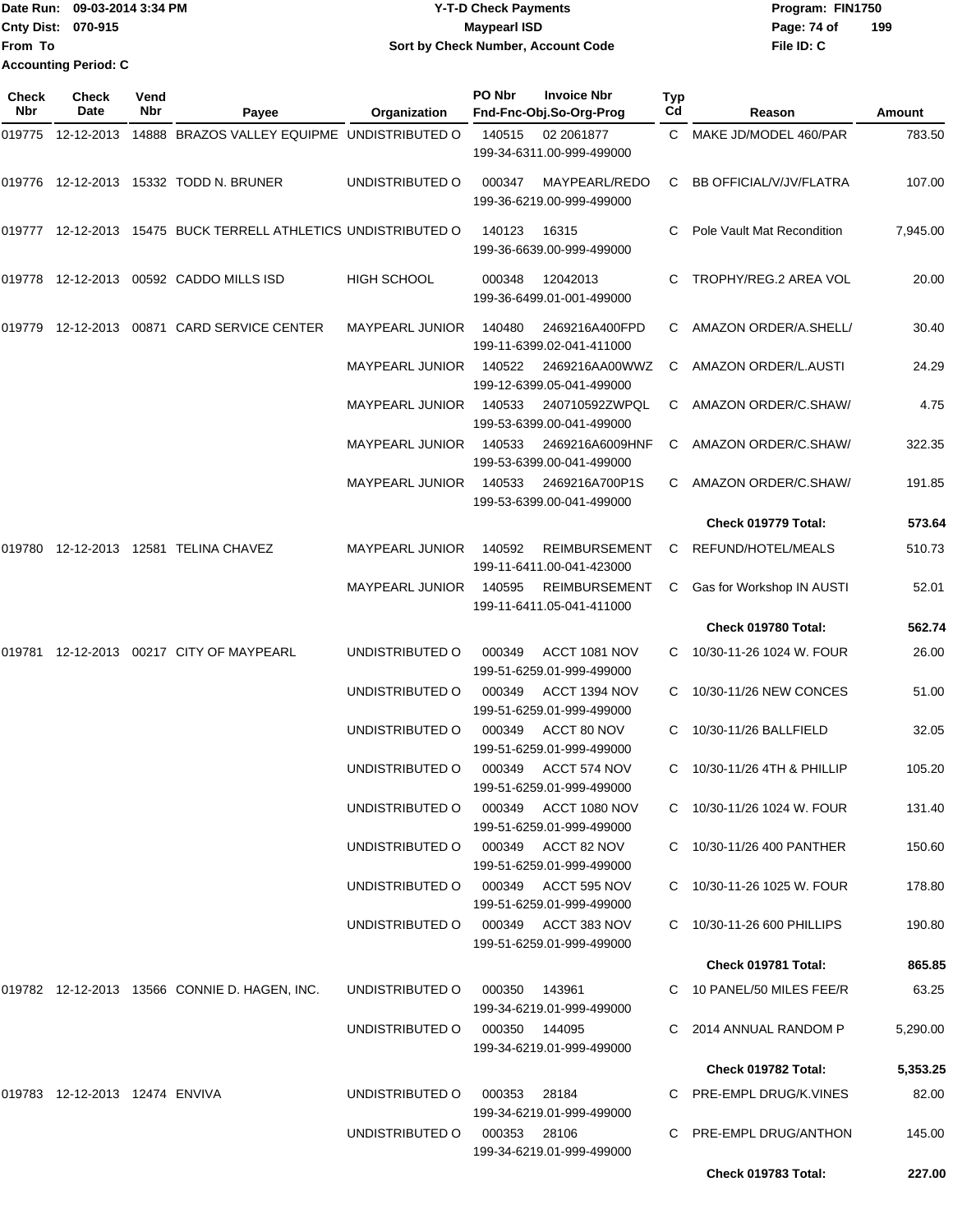|                           | ∎Date Run: 09-03-2014 3:34 PM | <b>Y-T-D Check Payments</b>        | Program: FIN1750   |  |  |  |
|---------------------------|-------------------------------|------------------------------------|--------------------|--|--|--|
| <b>Cnty Dist: 070-915</b> |                               | <b>Mavpearl ISD</b>                | 199<br>Page: 75 of |  |  |  |
| <b>IFrom To</b>           |                               | Sort by Check Number, Account Code | File ID: C         |  |  |  |
|                           | <b>Accounting Period: C</b>   |                                    |                    |  |  |  |

| <b>Check</b><br>Nbr | <b>Check</b><br>Date | Vend<br>Nbr | Payee                                                             | Organization           | PO Nbr | <b>Invoice Nbr</b><br>Fnd-Fnc-Obj.So-Org-Prog     | Typ<br>Cd | Reason                          | Amount   |
|---------------------|----------------------|-------------|-------------------------------------------------------------------|------------------------|--------|---------------------------------------------------|-----------|---------------------------------|----------|
| 019784              |                      |             | 12-12-2013 01015 DONALD GARRISON                                  | UNDISTRIBUTED O        | 000354 | MAYPEARL/REDO<br>199-36-6219.00-999-499000        |           | C BB OFFICIAL/VG/VB/FLAT        | 125.00   |
| 019785              |                      |             | 12-12-2013  14399  ROBERT HODGE JR.                               | UNDISTRIBUTED O        | 000355 | MAYPEARL/VENU<br>199-36-6219.00-999-499000        | C         | <b>BB OFFICIAL/JV/FLAT RAT</b>  | 55.00    |
|                     |                      |             | 019786 12-12-2013 12551 INTERQUEST DETECTION C UNDISTRIBUTED O    |                        | 000356 | 108705<br>199-11-6219.01-999-424000               |           | CANINE DET SER/HD11/5&          | 520.00   |
|                     |                      |             | 019787 12-12-2013 15079 JEREMY MORGAN                             | UNDISTRIBUTED O        | 000357 | MAYPEARL/KERE<br>199-36-6219.00-999-499000        | C         | <b>BB OFFICIAL/JV/FLAT RAT</b>  | 55.00    |
| 019788              |                      |             | 12-12-2013 00287 OFFICE DEPOT                                     | <b>MAYPEARL JUNIOR</b> | 140375 | 680126549001<br>199-11-6399.07-041-411000         |           | <b>Office Shredder</b>          | 805.12   |
|                     |                      |             |                                                                   | <b>MAYPEARL JUNIOR</b> | 140375 | 680126549001<br>199-11-6399.41-041-411000         |           | Office Shredder                 | 1,000.00 |
|                     |                      |             |                                                                   |                        |        |                                                   |           | Check 019788 Total:             | 1,805.12 |
| 019789              |                      |             | 12-12-2013  14093  PC & MACEXCHANGE                               | <b>ELEMENTARY</b>      | 140537 | 80465<br>199-11-6399.00-101-411MEF                |           | Kinder/PK - IPAD MINI-CAS       | 59.85    |
|                     |                      |             |                                                                   | <b>ELEMENTARY</b>      | 140537 | 80465<br>199-11-6399.01-101-411MEF                | С         | Kinder/PK - IPAD MINI-CAS       | 59.85    |
|                     |                      |             |                                                                   |                        |        |                                                   |           | Check 019789 Total:             | 119.70   |
|                     |                      |             | 019790  12-12-2013  00099  REGION 10/EDUCATION SE UNDISTRIBUTED O |                        | 000352 | 121903<br>199-41-6239.02-999-499000               | C.        | 13-14 ADMINISTRATIVE SE         | 7,510.00 |
| 019791              |                      |             | 12-12-2013 01203 CINDY SHAW                                       | <b>SCHOOL BOARD</b>    | 140602 | <b>REIMBURSEMENT</b><br>199-41-6439.00-702-499000 | C         | REFUND/MILEAGE/MEALS            | 190.76   |
|                     |                      |             | 019792 12-12-2013 15313 CARROLL MARVIN SMITH                      | UNDISTRIBUTED O        | 000358 | MAYPEARL/KERE<br>199-36-6219.00-999-499000        | C         | BB/CLOCK/SCORE/2GAME            | 50.00    |
|                     |                      |             |                                                                   | UNDISTRIBUTED O        | 000358 | MAYP/REDOAK/V<br>199-36-6219.00-999-499000        | C         | BB/CLOCK/SCORE/3GAME            | 75.00    |
|                     |                      |             |                                                                   | UNDISTRIBUTED O        | 000358 | MAYPEARL/KERE<br>199-36-6219.00-999-499000        | D         | <b>PAID WRONG AMOUNT</b>        | $-50.00$ |
|                     |                      |             |                                                                   | UNDISTRIBUTED O        | 000358 | MAYP/REDOAK/V<br>199-36-6219.00-999-499000        | D         | <b>PAID WRONG AMOUNT</b>        | $-75.00$ |
|                     |                      |             |                                                                   |                        |        |                                                   |           | Check 019792 Total:             | .00      |
|                     |                      |             | 019793 12-12-2013 01049 THYSSENKRUPP ELEVATO UNDISTRIBUTED O      |                        | 140026 | 3000805773<br>199-51-6319.02-999-499000           |           | <b>ELEVATOR 1201-1231 HS</b>    | 298.19   |
|                     |                      |             |                                                                   | UNDISTRIBUTED O        | 140026 | 3000805774<br>199-51-6319.02-999-499000           | C         | <b>ELEVATOR 1201-1231 LSK</b>   | 298.19   |
|                     |                      |             |                                                                   |                        |        |                                                   |           | Check 019793 Total:             | 596.38   |
|                     |                      |             | 019794 12-12-2013 15497 TRAIL OF BREADCRUMBS, MAYPEARL JUNIOR     |                        | 140271 | 213249373<br>199-11-6399.02-041-411000            | С         | Workshop/A. SHELL               | 215.00   |
|                     |                      |             |                                                                   | MAYPEARL JUNIOR 140271 |        | 212880909<br>199-11-6399.02-041-411000            |           | Workshop/E.THOMAS               | 215.00   |
|                     |                      |             |                                                                   | <b>MAYPEARL JUNIOR</b> | 140271 | 213247469<br>199-23-6499.00-041-499000            |           | Workshop/L.AUSTIN               | 215.00   |
|                     |                      |             |                                                                   |                        |        |                                                   |           | Check 019794 Total:             | 645.00   |
|                     |                      |             | 019795 12-12-2013 00253 VERIZON SOUTHWEST                         | UNDISTRIBUTED O        | 000360 | 416580372500039<br>199-51-6259.02-999-499000      | C.        | PHONE SERVICE 11/28-12/         | 799.84   |
|                     |                      |             | 019796  12-12-2013  14463  JASON WALLEN                           | HIGH SCHOOL            | 140596 | REIMBURSEMENT<br>199-36-6499.01-001-499000        | C         | <b>Reimbursement for Travel</b> | 529.86   |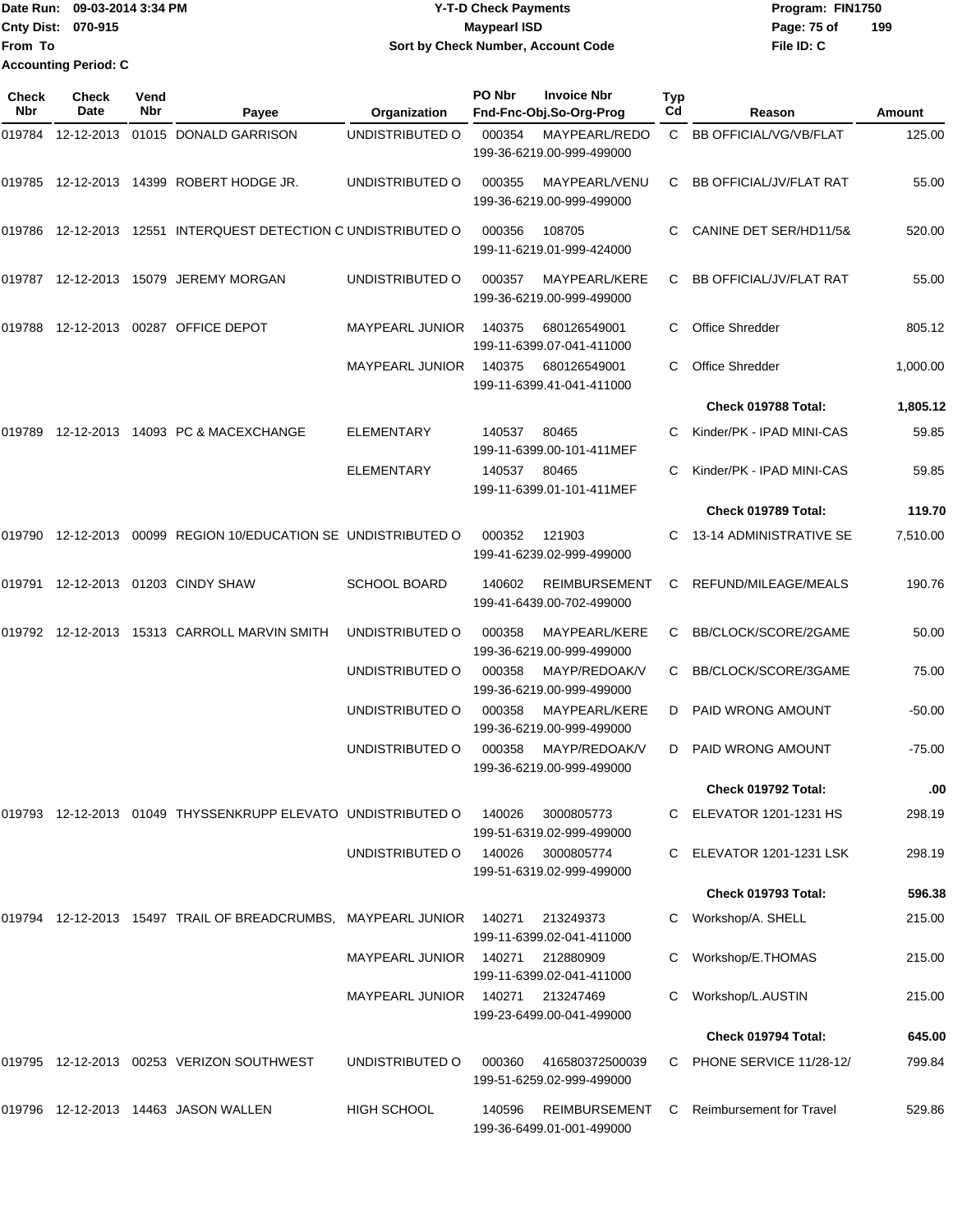|                           | Date Run: 09-03-2014 3:34 PM | <b>Y-T-D Check Payments</b>        | Program: FIN1750   |  |  |  |
|---------------------------|------------------------------|------------------------------------|--------------------|--|--|--|
| <b>Cnty Dist: 070-915</b> |                              | <b>Mavpearl ISD</b>                | 199<br>Page: 76 of |  |  |  |
| lFrom To                  |                              | Sort by Check Number, Account Code | File ID: C         |  |  |  |
|                           | <b>Accounting Period: C</b>  |                                    |                    |  |  |  |

| <b>Check</b><br>Nbr | Check<br>Date | Vend<br>Nbr | Payee                                                     | <b>Organization</b>         | PO Nbr      | <b>Invoice Nbr</b><br>Fnd-Fnc-Obj.So-Org-Prog                           | <b>Typ</b><br>Cd | Reason                        | Amount |
|---------------------|---------------|-------------|-----------------------------------------------------------|-----------------------------|-------------|-------------------------------------------------------------------------|------------------|-------------------------------|--------|
|                     |               |             | 14329 RICHARD WASHINGTON                                  | UNDISTRIBUTED O             | 000361      | MAYP/REDOAK/V                                                           | $\mathbf{C}$     | BB OFFICIAL/V/JV/FLAT         | 113.00 |
|                     |               |             |                                                           | UNDISTRIBUTED O             | 000361      | 199-36-6219.00-999-499000<br>MAYPEARL/KERE<br>199-36-6219.00-999-499000 | C                | <b>BB OFFICIAL/V/JV/FLAT</b>  | 113.00 |
|                     |               |             |                                                           |                             |             |                                                                         |                  | Check 019797 Total:           | 226.00 |
|                     |               |             | 019798 12-12-2013 13510 ROBERT WHITE                      | UNDISTRIBUTED O             | 000362      | MAYPEARL/KERE<br>199-36-6219.00-999-499000                              | C                | <b>BB OFFICIAL/V/JV/FLAT</b>  | 107.00 |
| 019799              |               |             | 12-12-2013  12436  PAM WILSON                             | DIR COST-ADMINIS            | 140601      | <b>REIMBURSEMENT</b><br>199-41-6411.01-720-499000                       | C                | Reimbursement for mileage     | 53.30  |
| 019800              |               |             | 12-18-2013 15074 ABIBOW RECYCLING LLC                     | UNDISTRIBUTED O             | 000381      | 1113-1074819<br>199-51-6259.03-999-499000                               |                  | RECYCLING-ELEM/11/2013        | 41.01  |
|                     |               |             |                                                           | UNDISTRIBUTED O             | 000381      | 1113-1074819<br>199-51-6259.03-999-499000                               | C.               | RECYCLING-ADMIN/11/201        | 22.32  |
|                     |               |             |                                                           | UNDISTRIBUTED O             | 000381      | 1113-1074819<br>199-51-6259.03-999-499000                               | C.               | RECYCLING-H.S/11/2013         | 13.33  |
|                     |               |             |                                                           | UNDISTRIBUTED O             | 000381      | 1113-1074819<br>199-51-6259.03-999-499000                               |                  | RECYCLING-AG FAC/11/20        | 17.73  |
|                     |               |             |                                                           | UNDISTRIBUTED O             | 000381      | 1113-1074819<br>199-51-6259.03-999-499000                               | C.               | RECYCLING-MS/11/2013          | 11.84  |
|                     |               |             |                                                           |                             |             |                                                                         |                  | Check 019800 Total:           | 106.23 |
| 019801              |               |             | 12-18-2013  12211  ADVANCE PIERRE FOODS  MAYPEARL JUNIOR  |                             | 000363      | 1328787<br>240-35-6341.00-041-499000                                    | C.               | BEEF COMMODITIES - MS         | 137.00 |
|                     |               |             |                                                           | <b>ELEMENTARY</b>           | 000363      | 1328787<br>240-35-6341.00-101-499000                                    |                  | <b>BEEF COMMODITIES - ELE</b> | 137.00 |
|                     |               |             |                                                           | HIGH SCHOOL                 | 000363      | 1328787<br>240-35-6341.01-001-499000                                    | C.               | <b>BEEF COMMODITIES - HS</b>  | 137.28 |
|                     |               |             |                                                           |                             |             |                                                                         |                  | Check 019801 Total:           | 411.28 |
| 019802              |               |             | 12-18-2013 15209 AIR CLINIC ELLIS COUNTY LUNDISTRIBUTED O |                             | 140638      | 1228<br>199-51-6249.01-999-499000                                       |                  | NEW FAN BLADE W/I COO         | 92.91  |
|                     |               |             |                                                           | UNDISTRIBUTED O             | 140638      | 1233<br>199-51-6249.01-999-499000                                       | C.               | ADMIN AH 18 HEAT              | 59.95  |
|                     |               |             |                                                           | UNDISTRIBUTED O             | 140638      | 1230<br>199-51-6249.01-999-499000                                       | C.               | ELEM RTU48 TRAINE COM         | 59.95  |
|                     |               |             |                                                           | UNDISTRIBUTED O             | 140638 1232 | 199-51-6249.01-999-499000                                               |                  | C ADMIN UNWIRED HEAT ST       | 84.95  |
|                     |               |             |                                                           | UNDISTRIBUTED 0 140638 1229 |             | 199-51-6249.01-999-499000                                               |                  | C DIRT DOBBER NEST IN M       | 84.95  |
|                     |               |             |                                                           | UNDISTRIBUTED O             | 140638 1234 | 199-51-6249.01-999-499000                                               |                  | C ADMIN AH15                  | 84.95  |
|                     |               |             |                                                           | UNDISTRIBUTED O             | 140638 1227 | 199-51-6249.01-999-499000                                               |                  | C REP DEFROST SENSOR W        | 191.02 |
|                     |               |             |                                                           | UNDISTRIBUTED O             | 140637 1235 | 199-51-6249.01-999-499000                                               |                  | C ADMIN AH1 REPLACE TRA       | 124.95 |
|                     |               |             |                                                           | UNDISTRIBUTED O             | 140638 1231 | 199-51-6249.01-999-499000                                               |                  | C ELEM RTU4 REPL HOT SU       | 159.95 |
|                     |               |             |                                                           |                             |             |                                                                         |                  | Check 019802 Total:           | 943.58 |
|                     |               |             | 019803 12-18-2013 15376 ALL ABOUT TIRES, LLC              | UNDISTRIBUTED O             | 000383      | 30953<br>199-34-6219.00-999-499000                                      |                  | C FLAT REPAIR FORD F250       | 65.00  |
|                     |               |             | 019804 12-18-2013 01256 AT&T MOBILITY                     | UNDISTRIBUTED O             |             | 000364 82471116X11/13<br>199-52-6259.00-999-499000                      |                  | C BUS CELL 11/03-12/02 201    | 129.52 |
|                     |               |             |                                                           |                             |             |                                                                         |                  |                               |        |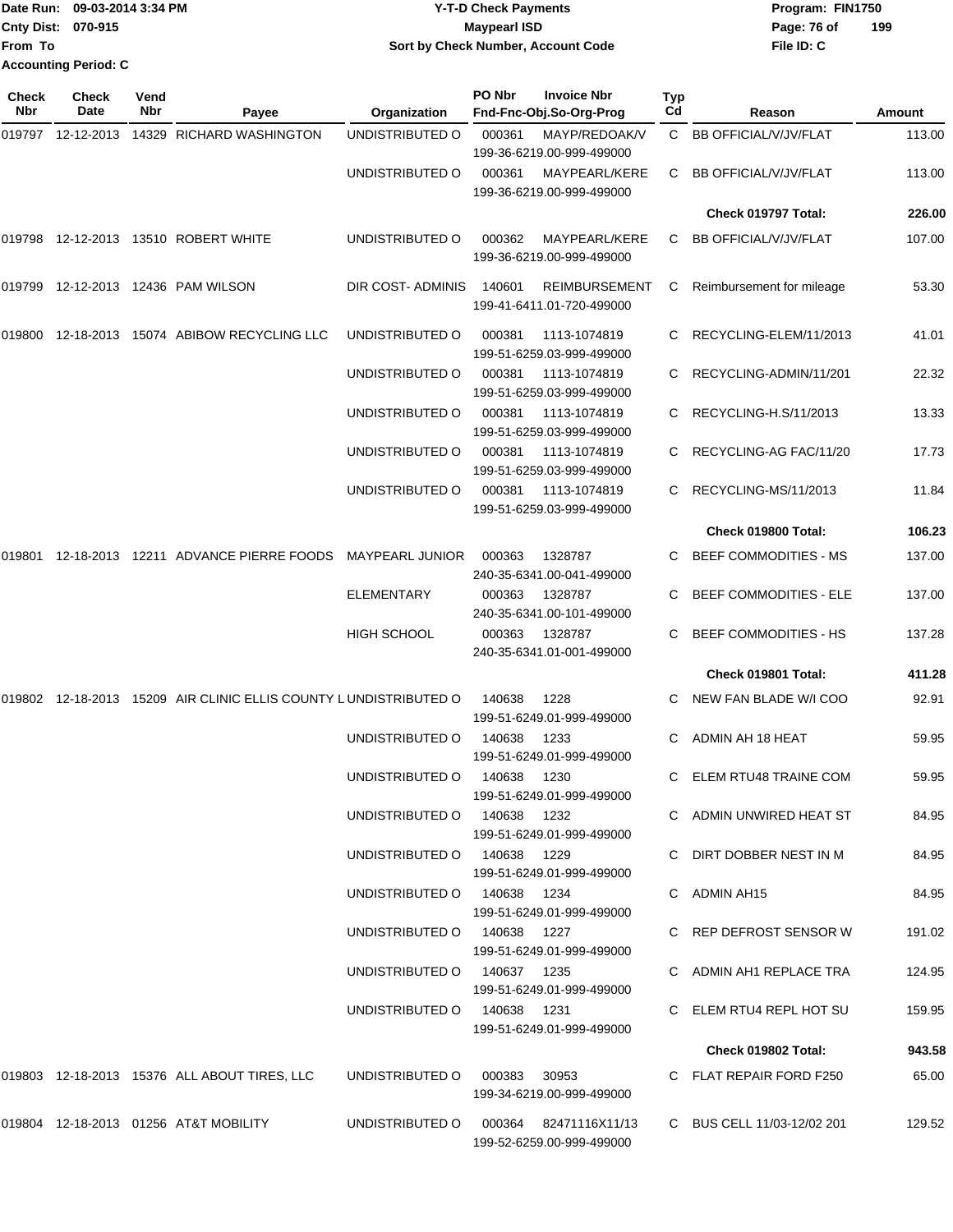| Cnty Dist: 070-915<br><b>Maypearl ISD</b><br>Page: 77 of<br>Sort by Check Number, Account Code<br>File ID: C<br>From To | Program: FIN1750 |
|-------------------------------------------------------------------------------------------------------------------------|------------------|
|                                                                                                                         | 199              |
|                                                                                                                         |                  |
| <b>Accounting Period: C</b>                                                                                             |                  |

| Check<br>Nbr | <b>Check</b><br>Date | Vend<br>Nbr | Payee                                                           | Organization                           | PO Nbr | <b>Invoice Nbr</b><br>Fnd-Fnc-Obj.So-Org-Prog     | Typ<br>Cd | Reason                           | Amount    |
|--------------|----------------------|-------------|-----------------------------------------------------------------|----------------------------------------|--------|---------------------------------------------------|-----------|----------------------------------|-----------|
| 019805       |                      |             | 12-18-2013  15158  ATHLETES WORLD                               | <b>HIGH SCHOOL</b>                     | 140099 | BBL004544-BK02<br>199-36-6399.00-001-499000       | C.        | <b>Girls Basketball Uniforms</b> | 3,420.00  |
|              |                      |             |                                                                 | <b>HIGH SCHOOL</b>                     | 140111 | BBL004558-BK02<br>199-36-6399.01-001-499000       | C         | <b>Boys Basketball Uniforms</b>  | 3,420.00  |
|              |                      |             |                                                                 | UNDISTRIBUTED O                        | 140507 | BBE003567-BK01<br>199-36-6399.01-999-499BHS       | С         | <b>BOYS BASKETBALL SOCK</b>      | 108.00    |
|              |                      |             |                                                                 | UNDISTRIBUTED O                        | 140107 | BBH003927-BK13<br>199-36-6399.01-999-499BHS       | C         | <b>Boys Basketball PRACTICE</b>  | 2,294.00  |
|              |                      |             |                                                                 | <b>HIGH SCHOOL</b>                     | 140365 | BBL004706-BK12<br>199-36-6399.02-001-499000       | С         | <b>Softball Uniforms</b>         | 3,774.00  |
|              |                      |             |                                                                 | UNDISTRIBUTED O                        | 140295 | BBL004705-BK01<br>199-36-6399.02-999-499000       | C         | Football Supplies/OPEN CH        | 1,540.00  |
|              |                      |             |                                                                 |                                        |        |                                                   |           | Check 019805 Total:              | 14,556.00 |
| 019806       |                      |             | 12-18-2013  00901  AVENUE FUEL DISTRIBUTO UNDISTRIBUTED O       |                                        | 000382 | 53781<br>199-34-6311.01-999-499000                | C.        | 26690/UNLEADED/32500/DI          | 3,357.19  |
|              |                      |             | 019807 12-18-2013 15217 BAYLOR INSTITUTE OF REH UNDISTRIBUTED O |                                        | 140647 | 13244<br>199-36-6219.00-999-499000                | C         | PYMNT TRAINING/OCTOB             | 425.00    |
| 019808       |                      |             | 12-18-2013 00593 BLUE BELL CREAMERIES                           | MAYPEARL JUNIOR                        | 000365 | <b>MISC INVOICES</b><br>240-35-6341.00-041-499000 | C         | <b>ICE CREAM - MS</b>            | 260.52    |
|              |                      |             |                                                                 | <b>HIGH SCHOOL</b>                     | 000365 | <b>MISC INVOICES</b><br>240-35-6341.01-001-499000 | C         | <b>ICE CREAM - HS</b>            | 214.59    |
|              |                      |             |                                                                 |                                        |        |                                                   |           | Check 019808 Total:              | 475.11    |
| 019809       |                      |             | 12-18-2013 00956 BORDENS, INC.                                  | MAYPEARL JUNIOR                        | 000366 | 331215<br>240-35-6341.00-041-499000               | C         | MILK - MS                        | 890.63    |
|              |                      |             |                                                                 | <b>ELEMENTARY</b>                      | 000366 | 331215<br>240-35-6341.00-101-499000               | C         | MILK - ELEM                      | 1,582.35  |
|              |                      |             |                                                                 | HIGH SCHOOL                            | 000366 | 331215<br>240-35-6341.01-001-499000               | C.        | MILK - HS                        | 749.70    |
|              |                      |             |                                                                 |                                        |        |                                                   |           | Check 019809 Total:              | 3,222.68  |
|              |                      |             | 019810 12-18-2013 13764 C&P PUMP SERVICES, INC. UNDISTRIBUTED O |                                        | 140622 | 28391<br>199-51-6249.00-999-499000                | C         | PARTS FOR 5HP WATER P            | 650.00    |
|              |                      |             |                                                                 | UNDISTRIBUTED O                        | 140622 | 28391<br>199-51-6319.02-999-499000                | C         | LABOR FOR 5HP WATER P            | 2,500.00  |
|              |                      |             |                                                                 |                                        |        |                                                   |           | Check 019810 Total:              | 3,150.00  |
|              |                      |             | 019811 12-18-2013 00871 CARD SERVICE CENTER                     | <b>MAYPEARL JUNIOR</b>                 | 140481 | 2469216A300WP5<br>199-11-6399.01-041-423000       |           | C LIFE SKILLS ACTIVITIES         | 151.24    |
|              |                      |             |                                                                 |                                        |        | 199-12-6399.05-041-499000                         |           | C AMAZON ORDER/STRATE            | 33.80     |
|              |                      |             |                                                                 | UNDISTRIBUTED O                        | 140291 | 24906049V15E1T<br>199-21-6411.01-999-499000       | C         | Stinson/Votaw Jett/Hopkins       | 224.25    |
|              |                      |             |                                                                 | DIR COST-ADMINIS 140498 24610439X03TZQ |        | 199-41-6411.01-720-499000                         |           | C HOTEL/MCALISTER/2NIGH          | 292.76    |
|              |                      |             |                                                                 |                                        |        |                                                   |           | Check 019811 Total:              | 702.05    |
|              |                      |             | 019812  12-18-2013  15303  KARA COCKERHAM                       | <b>HIGH SCHOOL</b>                     | 140612 | NOVEMBER 2013<br>199-11-6219.29-001-411000        |           | C W/GUARD INSTR $11/01-11/$      | 800.00    |
|              |                      |             | 019813 12-18-2013 15282 COLORADO BOXED BEEF C UNDISTRIBUTED O   |                                        | 000367 | 6573568<br>240-35-6344.00-999-499000              |           | <b>COMMODITIES</b>               | 286.23    |
|              |                      |             |                                                                 | UNDISTRIBUTED O                        | 000367 | 6573578<br>240-35-6344.00-999-499000              | C         | <b>COMMODITIES</b>               | 161.28    |
|              |                      |             |                                                                 |                                        |        |                                                   |           | Check 019813 Total:              | 447.51    |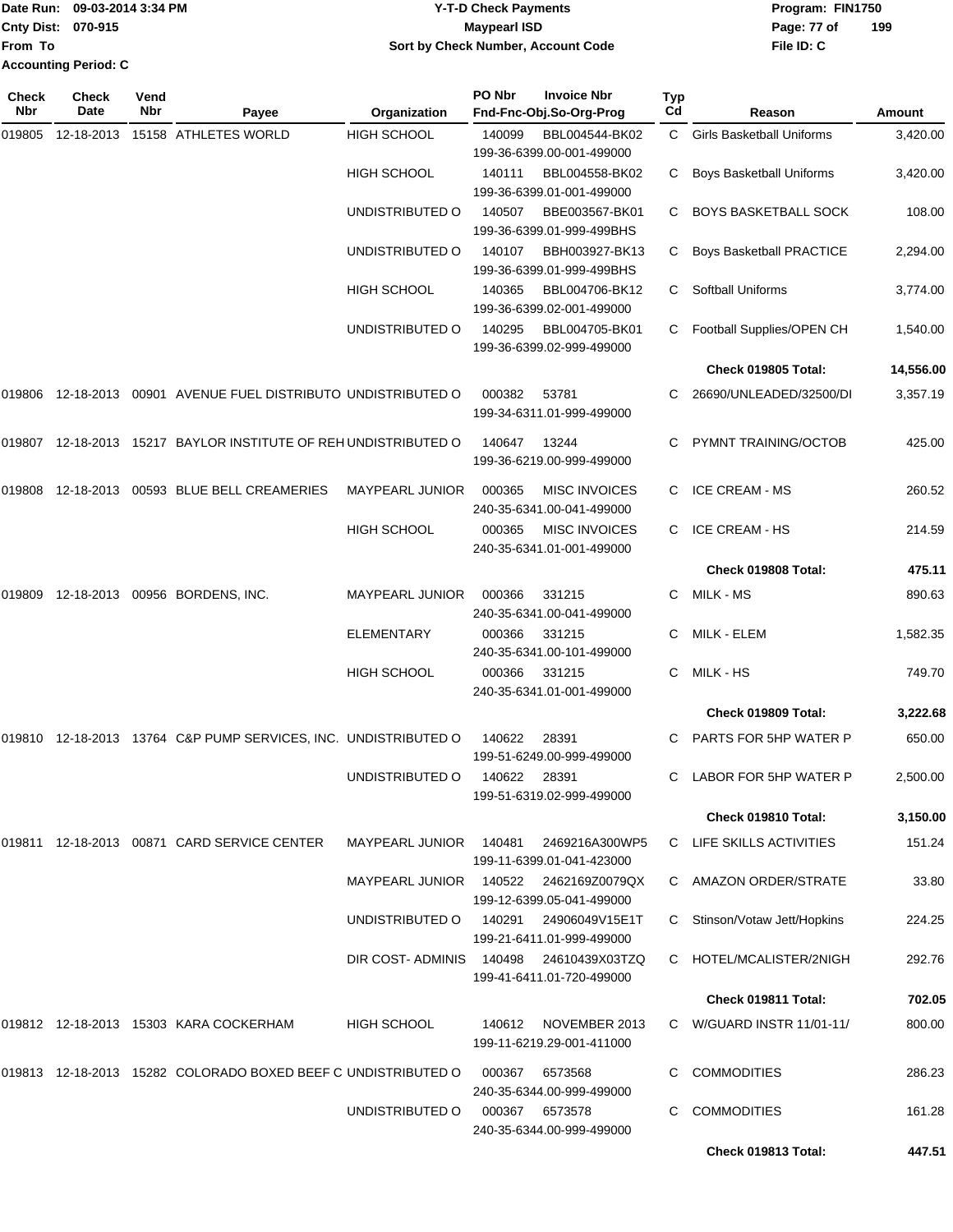|                           | Date Run: 09-03-2014 3:34 PM | <b>Y-T-D Check Payments</b>        | Program: FIN1750 |     |
|---------------------------|------------------------------|------------------------------------|------------------|-----|
| <b>Cnty Dist: 070-915</b> |                              | <b>Mavpearl ISD</b>                | Page: 78 of      | 199 |
| <b>From To</b>            |                              | Sort by Check Number, Account Code | File ID: C       |     |
|                           | <b>Accounting Period: C</b>  |                                    |                  |     |

| Check<br>Nbr | Check<br>Date | Vend<br>Nbr | Payee                                                              | <b>Organization</b> | PO Nbr        | <b>Invoice Nbr</b><br>Fnd-Fnc-Obj.So-Org-Prog        | Typ<br>Cd | Reason                      | Amount   |
|--------------|---------------|-------------|--------------------------------------------------------------------|---------------------|---------------|------------------------------------------------------|-----------|-----------------------------|----------|
|              |               |             | 019814 12-18-2013 13279 CROSS COUNTRY PEST CO UNDISTRIBUTED O      |                     | 000384        | 22746<br>199-51-6249.00-999-499000                   |           | C MTHLY PEST CONTROL N      | 250.00   |
|              |               |             | 019815  12-18-2013  00031  DE SOTO JANITORIAL SUPP UNDISTRIBUTED O |                     | 140017        | 154416<br>199-51-6319.01-999-499000                  | C         | Open PO/BRUSH ROLL          | 69.90    |
|              |               |             |                                                                    | UNDISTRIBUTED O     | 140017        | 154881<br>199-51-6319.01-999-499000                  |           | Open PO/ENVIROX CONC        | 806.95   |
|              |               |             |                                                                    |                     |               |                                                      |           | Check 019815 Total:         | 876.85   |
|              |               |             | 019816  12-18-2013  12536  DESOTO JANITORIAL                       | UNDISTRIBUTED O     | 140617        | 154921<br>199-51-6319.01-999-499000                  | C.        | <b>FRESH SUPERSORB ABS</b>  | 85.79    |
|              |               |             |                                                                    | UNDISTRIBUTED O     | 140617        | 154812<br>199-51-6319.01-999-499000                  |           | OPEN PO/JANITORIAL SU       | 1,941.13 |
|              |               |             |                                                                    | UNDISTRIBUTED O     | 140617        | 155098<br>199-51-6319.01-999-499000                  |           | <b>WINDOW SCRUB/BRUCH/</b>  | 313.32   |
|              |               |             |                                                                    | UNDISTRIBUTED O     | 140617        | 155194<br>199-51-6319.01-999-499000                  |           | <b>JANITORIAL SUPPLIES</b>  | 1,942.46 |
|              |               |             |                                                                    | UNDISTRIBUTED O     | 140617        | 153997<br>199-51-6319.01-999-499000                  |           | <b>JANITORIAL SUPPLIES</b>  | 949.59   |
|              |               |             |                                                                    | UNDISTRIBUTED O     | 140617        | 154947<br>199-51-6319.01-999-499000                  | C         | <b>VOMIT CONTROL</b>        | 189.60   |
|              |               |             |                                                                    | UNDISTRIBUTED O     | 140617        | 155093<br>199-51-6319.01-999-499000                  | C         | <b>WIPES</b>                | 175.80   |
|              |               |             |                                                                    |                     |               |                                                      |           | Check 019816 Total:         | 5,597.69 |
|              |               |             | 019817 12-18-2013 12885 DIRECT ENERGY                              | UNDISTRIBUTED O     | 000385        | 133210019515045<br>199-51-6259.04-999-499000         | C         | ELEC-MS 10/14-11/11         | 64.16    |
|              |               |             |                                                                    | UNDISTRIBUTED O     | 000385        | 133210019515045<br>199-51-6259.04-999-499000         |           | C ELEC-300 PANTHER 10/14-   | 25.27    |
|              |               |             |                                                                    | UNDISTRIBUTED O     | 000385        | 133210019515045<br>199-51-6259.04-999-499000         |           | C ELEC-PORTABLE BLD 10/1    | 11.44    |
|              |               |             |                                                                    | UNDISTRIBUTED O     | 000385        | 133210019515045<br>199-51-6259.04-999-499000         |           | C ELEC-BUS BARN 10/14-11/   | 87.51    |
|              |               |             |                                                                    | UNDISTRIBUTED O     | 000385        | 133210019515045<br>199-51-6259.04-999-499000         | C         | ELEC-ELEM CAFE 10/14-11     | 61.59    |
|              |               |             |                                                                    | UNDISTRIBUTED O     | 000385        | 133180019495275<br>199-51-6259.04-999-499000         |           | C ELECTRIC - DOWNTOWN       | 255.08   |
|              |               |             |                                                                    | UNDISTRIBUTED O     | 000385        | 133210019515045<br>199-51-6259.04-999-499000         |           | C ELEC - H.S.AG 10/14-11/11 | 1,035.35 |
|              |               |             |                                                                    | UNDISTRIBUTED O     |               | 000385  133210019515045<br>199-51-6259.04-999-499000 |           | C ELEC - H.S. BAND 10/14-11 | 208.50   |
|              |               |             |                                                                    | UNDISTRIBUTED O     | 000385        | 133210019515045<br>199-51-6259.04-999-499000         |           | C ELEC-HS BALL PARK 10/14   | 281.60   |
|              |               |             |                                                                    | UNDISTRIBUTED O     | 000385        | 133210019515045<br>199-51-6259.04-999-499000         |           | C ELEC-H.S. 10/14-11/11     | 2,900.68 |
|              |               |             |                                                                    | UNDISTRIBUTED O     |               | 199-51-6259.04-999-499000                            |           | C ELECTRIC-DOWNTOWN B       | 396.87   |
|              |               |             |                                                                    |                     |               |                                                      |           | Check 019817 Total:         | 5,328.05 |
|              |               |             | 019818 12-18-2013 14884 DIRECT SERVICE COMPAN UNDISTRIBUTED O      |                     | 140106 58717  | 199-51-6249.00-999-499000                            |           | C Open PO-1024 W. 4TH/MA    | 222.66   |
|              |               |             | 019819  12-18-2013  13639  EAST TEXAS COPY SYSTE  HIGH SCHOOL      |                     |               | 000368 212205<br>199-11-6269.00-001-411000           |           | C COPIER LEASE 11/04-12/0   | 214.60   |
|              |               |             |                                                                    | MAYPEARL JUNIOR     | 000368 212205 | 199-11-6269.00-041-411000                            |           | COPIER LEASE 11/04-12/0     | 735.24   |
|              |               |             |                                                                    | ELEMENTARY          |               | 000368 212205<br>199-11-6269.00-101-411000           |           | C COPIER LEASE 11/04-12/0   | 995.56   |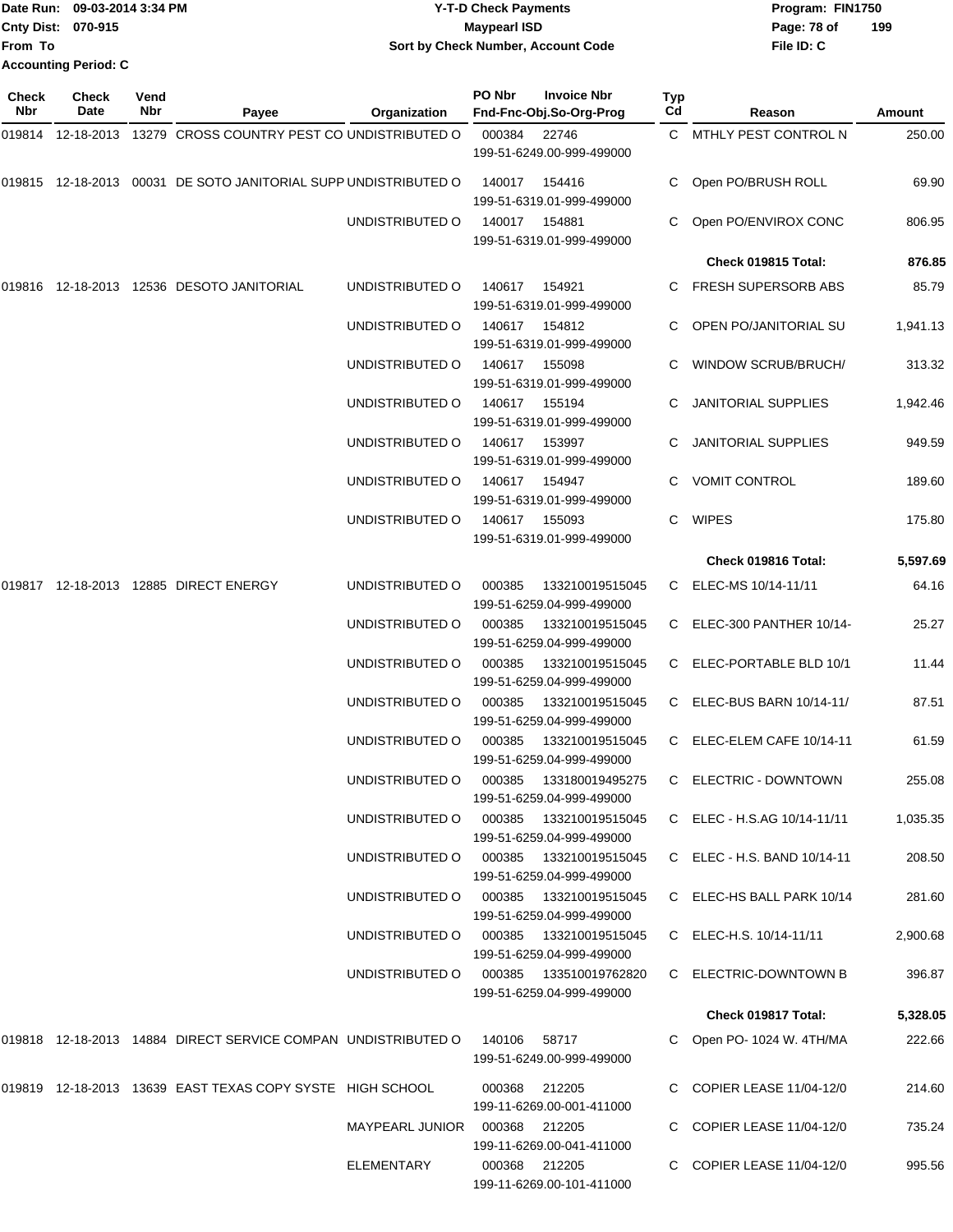### Date Run: 09-03-2014 3:34 PM **Program:** FIN1750 **Cnty Dist:** 070-915 **Page: 79 of Page: 79 of Page: 79 of Y-T-D Check Payments 070-915 Maypearl ISD Sort by Check Number, Account Code**

| Check<br><b>Nbr</b> | <b>Check</b><br>Date          | Vend<br>Nbr | Payee                                                          | Organization                        | PO Nbr | <b>Invoice Nbr</b><br>Fnd-Fnc-Obj.So-Org-Prog    | Typ<br>Cd | Reason                        | <b>Amount</b> |
|---------------------|-------------------------------|-------------|----------------------------------------------------------------|-------------------------------------|--------|--------------------------------------------------|-----------|-------------------------------|---------------|
|                     |                               |             |                                                                | DIR COST- ADMINIS                   | 000368 | 212205<br>199-41-6249.00-720-499000              |           | C COPIER LEASE 11/04-12/0     | 430.55        |
|                     |                               |             |                                                                |                                     |        |                                                  |           | Check 019819 Total:           | 2,375.95      |
|                     |                               |             | 019820 12-18-2013 13336 ELLIS COUNTY MUSIC CEN HIGH SCHOOL     |                                     | 140378 | 12162013<br>199-11-6649.29-001-411000            | C.        | TUBA/CLARINET                 | 7,743.96      |
| 019821              |                               |             | 12-18-2013 15107 ENNIS ISD TENNIS TEAM                         | HIGH SCHOOL                         | 140554 | MAYPEARL/ENTR<br>199-36-6499.05-001-499000       | C         | Tourn Entry Fee - TENNIS      | 150.00        |
|                     |                               |             | 019822 12-18-2013 13700 THE FISH PHYSICIAN                     | ELEMENTARY                          | 140641 | 15882<br>199-11-6399.11-101-411000               | C.        | AQUARIUM SERVICE/ELE          | 91.85         |
|                     |                               |             | 019823 12-18-2013 15291 DALAINE FLETCHER                       | UNDISTRIBUTED O                     | 140630 | DECEMBER 2013<br>199-31-6219.04-999-423000       | C         | CONTRACT OT/DECEMBE           | 490.00        |
|                     |                               |             | 019824 12-18-2013 12341 GRAINGER INDUSTRIAL SU UNDISTRIBUTED O |                                     | 140619 | 9302992822<br>199-51-6319.02-999-499000          | C.        | WIRE GUARD/R.GARCIA           | 104.04        |
|                     |                               |             | 019825 12-18-2013 14120 HARRIS COMPUTER SYSTE DISTRICT WIDE    |                                     | 000369 | XT00086292<br>240-00-5749.00-000-400000          | C.        | <b>EZSCHPAY TRANS 11/01-1</b> | 82.50         |
|                     |                               |             | 019826 12-18-2013 14289 TRUDIE HEAD                            | UNDISTRIBUTED O                     | 140646 | DECEMBER 2013<br>224-11-6219.00-999-423000       | C.        | <b>CONTRACT RTI/DECEMBE</b>   | 2,493.75      |
|                     | 019827 12-18-2013 00243 HILCO |             |                                                                | UNDISTRIBUTED O                     | 000370 | 4602266500 - 12<br>199-51-6259.04-999-499000     |           | C ELEC - MARQUE 11/01-12/     | 59.60         |
|                     |                               |             |                                                                | UNDISTRIBUTED O                     | 000370 | 4602266500 - 12<br>199-51-6259.04-999-499000     | C.        | ELEC-FUEL TANKS 11/01-1       | 30.65         |
|                     |                               |             |                                                                | UNDISTRIBUTED O                     | 000370 | 4602266500 - 12<br>199-51-6259.04-999-499000     |           | ELEC-SEC.LITES 11/01-12/      | 31.96         |
|                     |                               |             |                                                                | UNDISTRIBUTED O                     | 000370 | 4602266500 - 12<br>199-51-6259.04-999-499000     | C         | ELE/ATHL FAC 11/01-           | 635.41        |
|                     |                               |             |                                                                | UNDISTRIBUTED O                     | 000370 | 4602266500 - 12<br>199-51-6259.04-999-499000     | C         | ELEC - LSK 11/01-12/02/13     | 2,851.51      |
|                     |                               |             |                                                                | UNDISTRIBUTED O                     | 000370 | 4602266500 - 12<br>199-51-6259.04-999-499000     |           | ELEC-H.S. 11/01-12/02/13      | 2,178.86      |
|                     |                               |             |                                                                | UNDISTRIBUTED O                     | 000370 | 4602266500 - 12<br>199-51-6259.04-999-499000     | C.        | ELEC - MS 11/01-12/02/13      | 3,367.89      |
|                     |                               |             |                                                                | UNDISTRIBUTED O                     | 000370 | 4602266500 - 12<br>199-51-6259.78-999-422000     |           | C ELEC - AG FAC 11/01-12/02   | 1,363.31      |
|                     |                               |             |                                                                |                                     |        |                                                  |           | Check 019827 Total:           | 10,519.19     |
|                     |                               |             | 019828 12-18-2013 15501 WHITNEY GAYLE JOHNS                    | UNDISTRIBUTED O                     | 140634 | DECEMBER 2013<br>199-31-6219.01-999-423000       |           | C CONTRACT LPC-INTERN 1       | 2,000.00      |
|                     |                               |             | 019829 12-18-2013 15248 JACQUELYN KOCH                         | UNDISTRIBUTED O                     | 140627 | DECEMBER 2013<br>224-31-6219.00-999-423000       |           | C CONTRACT SERVICE 12/2       | 3,611.11      |
|                     |                               |             | 019830 12-18-2013 15264 KURZ AND COMPANY                       | MAYPEARL JUNIOR 000371              |        | NOVEMBER INV<br>240-35-6341.00-041-499000        |           | C BREAD PRODUCTS - MS         | 236.66        |
|                     |                               |             |                                                                | MAYPEARL JUNIOR 000371 NOVEMBER INV |        | 240-35-6341.00-041-499000                        |           | D NOT RECEIVED BY VEND        | $-236.66$     |
|                     |                               |             |                                                                | ELEMENTARY                          | 000371 | NOVEMBER INV<br>240-35-6341.00-101-499000        |           | C BREAD PRODUCTS - LSK        | 257.35        |
|                     |                               |             |                                                                | ELEMENTARY                          | 000371 | NOVEMBER INV<br>240-35-6341.00-101-499000        |           | D NOT RECEIVED BY VEND        | $-257.35$     |
|                     |                               |             |                                                                | HIGH SCHOOL                         | 000371 | NOVEMBER INV<br>240-35-6341.01-001-499000        |           | C BREAD PRODUCTS - HS         | 248.34        |
|                     |                               |             |                                                                | HIGH SCHOOL                         |        | 000371 NOVEMBER INV<br>240-35-6341.01-001-499000 |           | D NOT RECEIVED BY VEND        | -248.34       |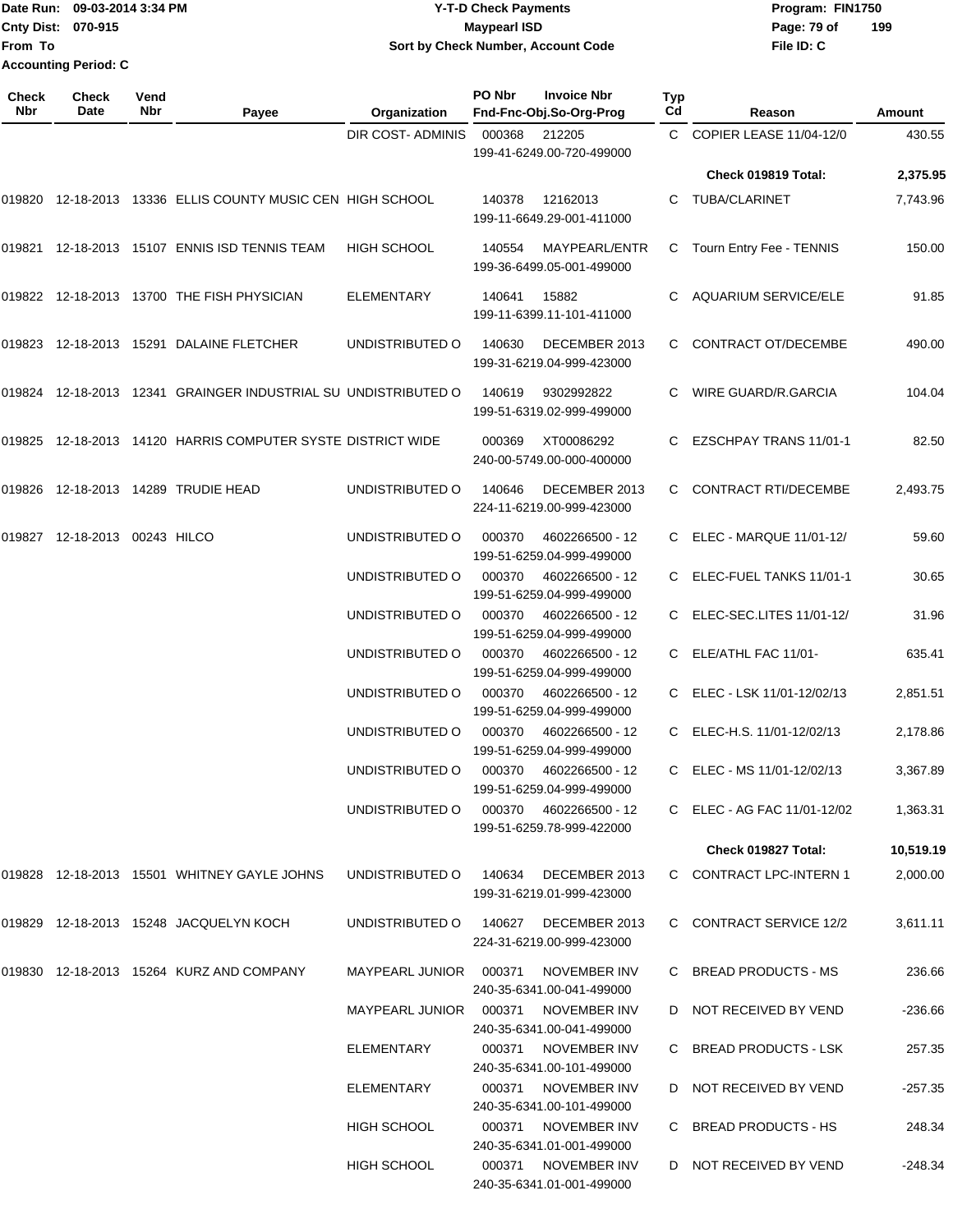| From To             | Date Run: 09-03-2014 3:34 PM<br>Cnty Dist: 070-915 |             |                                                                | Sort by Check Number, Account Code | <b>Y-T-D Check Payments</b><br><b>Maypearl ISD</b> |                                                  |           | Program: FIN1750<br>Page: 80 of<br>File ID: C | 199                  |
|---------------------|----------------------------------------------------|-------------|----------------------------------------------------------------|------------------------------------|----------------------------------------------------|--------------------------------------------------|-----------|-----------------------------------------------|----------------------|
|                     | <b>Accounting Period: C</b>                        |             |                                                                |                                    |                                                    |                                                  |           |                                               |                      |
| <b>Check</b><br>Nbr | Check<br>Date                                      | Vend<br>Nbr |                                                                |                                    | PO Nbr                                             | <b>Invoice Nbr</b>                               | Typ<br>Cd |                                               |                      |
|                     |                                                    |             | Payee                                                          | Organization                       |                                                    | Fnd-Fnc-Obj.So-Org-Prog                          |           | Reason<br>Check 019830 Total:                 | <b>Amount</b><br>.00 |
| 019831              | 12-18-2013                                         |             | 01048 LABATT FOOD SERVICE                                      | <b>MAYPEARL JUNIOR</b>             | 000372                                             | NOVEMBER 2013                                    | C         | <b>GROCERIES - MS</b>                         | 3,559.92             |
|                     |                                                    |             |                                                                |                                    |                                                    | 240-35-6341.00-041-499000                        |           |                                               |                      |
|                     |                                                    |             |                                                                | <b>ELEMENTARY</b>                  | 000372                                             | NOVEMBER 2013<br>240-35-6341.00-101-499000       | C.        | <b>GROCERIES - LSK</b>                        | 3,493.49             |
|                     |                                                    |             |                                                                | <b>HIGH SCHOOL</b>                 | 000372                                             | NOVEMBER 2013<br>240-35-6341.01-001-499000       | C.        | <b>GROCERIES - HS</b>                         | 3,911.89             |
|                     |                                                    |             |                                                                |                                    |                                                    |                                                  |           | Check 019831 Total:                           | 10,965.30            |
|                     | 019832 12-18-2013 15098 LOWE'S                     |             |                                                                | UNDISTRIBUTED O                    | 140447                                             | 998712<br>199-51-6639.03-999-499000              | C         | BLINDS FOR BOARDROO                           | 1,608.59             |
|                     |                                                    |             |                                                                |                                    |                                                    |                                                  |           |                                               |                      |
| 019833              | 12-18-2013                                         |             | 00060 LUCKIES AUTO AND TRUCK UNDISTRIBUTED O                   |                                    | 140208                                             | 000079362<br>199-34-6219.00-999-499000           | C         | WORK 01 CHEVY SUB 150                         | 380.88               |
| 019834              |                                                    |             | 12-18-2013  14906  MORRISON SUPPLY                             | UNDISTRIBUTED O                    | 000386                                             | 063048412<br>199-51-6319.02-999-499000           | C         | 1 QT RECTRORSEAL CEM                          | 8.09                 |
|                     |                                                    |             |                                                                | UNDISTRIBUTED O                    | 140621                                             | 063048269<br>199-51-6319.02-999-499000           | C         | WATER SAVER KIT/400 PA                        | 56.32                |
|                     |                                                    |             |                                                                | UNDISTRIBUTED O                    | 140621                                             | 063048250<br>199-51-6319.02-999-499000           | C         | MISC REPAIR KITS/400 PA                       | 300.44               |
|                     |                                                    |             |                                                                |                                    |                                                    |                                                  |           | Check 019834 Total:                           | 364.85               |
| 019835              | 12-18-2013                                         |             | 00297 NARDONE BROS. BAKING C MAYPEARL JUNIOR                   |                                    | 000373                                             | 110734<br>240-35-6341.00-041-499000              | C         | PIZZA - MS                                    | 149.72               |
|                     |                                                    |             |                                                                | <b>ELEMENTARY</b>                  | 000373                                             | 110734<br>240-35-6341.00-101-499000              | C         | PIZZA - LSK                                   | 149.72               |
|                     |                                                    |             |                                                                | <b>HIGH SCHOOL</b>                 | 000373                                             | 110734<br>240-35-6341.01-001-499000              | C         | PIZZA - HS                                    | 149.72               |
|                     |                                                    |             |                                                                |                                    |                                                    |                                                  |           | Check 019835 Total:                           | 449.16               |
|                     |                                                    |             | 019836 12-18-2013 00287 OFFICE DEPOT                           | <b>ADMINISTRATIVE</b>              | 140569                                             | 685288143001<br>199-41-6399.01-701-499000        | C         | STAPLES FOR LARGE STA                         | 5.39                 |
|                     |                                                    |             |                                                                | <b>ADMINISTRATIVE</b>              | 140569                                             | 685288025002<br>199-41-6399.01-701-499000        |           | C HEAVY DUTY STAPLER                          | 59.62                |
|                     |                                                    |             |                                                                | <b>ADMINISTRATIVE</b>              | 140569                                             | 685288025001<br>199-41-6399.01-701-499000        |           | C WIPES/COVERS/LUBRICA                        | 106.39               |
|                     |                                                    |             |                                                                | ADMINISTRATIVE                     | 140569                                             | 685506055001<br>199-41-6399.01-701-499000        |           | C COPY PAPER                                  | 258.78               |
|                     |                                                    |             |                                                                |                                    |                                                    |                                                  |           | Check 019836 Total:                           | 430.18               |
|                     |                                                    |             | 019837 12-18-2013 14093 PC & MACEXCHANGE                       | IND COST-ADM                       | 140608 80658                                       | 199-53-6399.05-750-499000                        |           | C REPLACEMENT KEYBOAR                         | 232.25               |
|                     |                                                    |             | 019838 12-18-2013 15465 PINNACLE OFFICE GROUP, UNDISTRIBUTED O |                                    | 000374                                             | 1598<br>199-41-6219.07-999-499000                |           | C COPIER LEASE 11/01-11/3                     | 3.73                 |
|                     |                                                    |             | 019839 12-18-2013 00854 PITNEY BOWES INC.                      | UNDISTRIBUTED O                    | 140524                                             | 800090000328417<br>199-41-6399.02-999-499000     |           | C POSTAGE REFILL 11/19/20                     | 1,000.00             |
|                     |                                                    |             | 019840 12-18-2013 12836 R B SPORTING GOODS                     | UNDISTRIBUTED O                    | 140558                                             | 0428206-IN<br>199-36-6399.00-999-499000          |           | laundry straps                                | 400.00               |
|                     |                                                    |             |                                                                | UNDISTRIBUTED O                    |                                                    | 140337   0427789-IN<br>199-36-6399.01-999-499BHS |           | C BOYS BB/SHIRTS/PANTS/                       | 944.00               |
|                     |                                                    |             |                                                                | UNDISTRIBUTED O                    | 140441                                             | 0426149-IN<br>199-36-6399.01-999-499BHS          |           | C BOYS BB/BASKEBALL/BOA                       | 477.10               |
|                     |                                                    |             |                                                                | UNDISTRIBUTED O                    | 140506                                             | 0429435-IN<br>199-36-6399.02-999-499000          |           | <b>Boys Sweats</b>                            | 1,024.00             |
|                     |                                                    |             |                                                                | UNDISTRIBUTED O                    | 140506                                             | 0429435-IN<br>199-36-6399.03-999-499BHS          | C.        | <b>Boys Sweats</b>                            | 866.00               |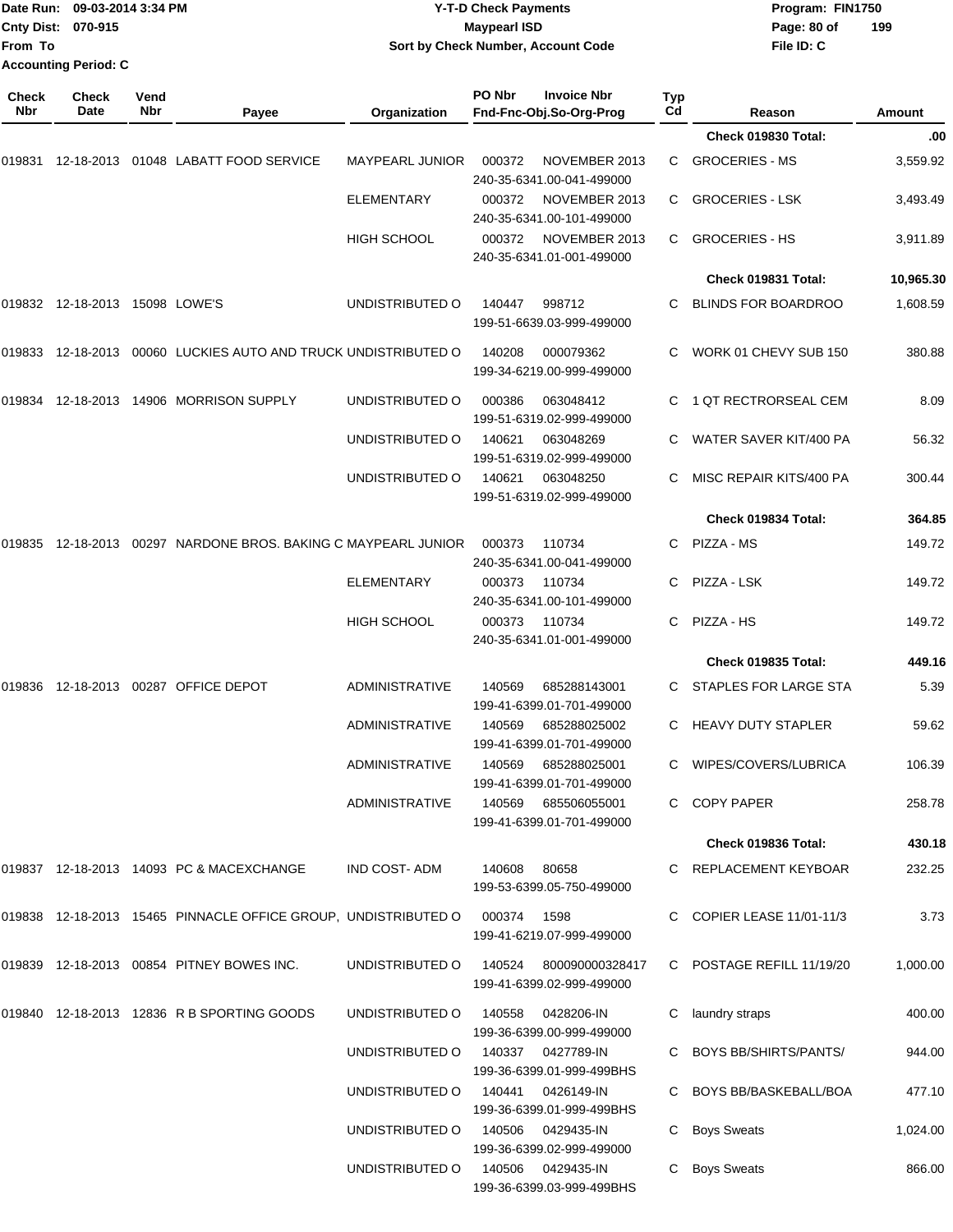| From To             | Cnty Dist: 070-915                   | Date Run: 09-03-2014 3:34 PM |                                                                              |                        | <b>Y-T-D Check Payments</b><br><b>Maypearl ISD</b><br>Sort by Check Number, Account Code |           | Program: FIN1750<br>Page: 81 of<br>File ID: C | 199      |
|---------------------|--------------------------------------|------------------------------|------------------------------------------------------------------------------|------------------------|------------------------------------------------------------------------------------------|-----------|-----------------------------------------------|----------|
|                     | <b>Accounting Period: C</b>          |                              |                                                                              |                        |                                                                                          |           |                                               |          |
| <b>Check</b><br>Nbr | <b>Check</b><br>Date                 | Vend<br>Nbr                  | Payee                                                                        | Organization           | PO Nbr<br><b>Invoice Nbr</b><br>Fnd-Fnc-Obj.So-Org-Prog                                  | Typ<br>Cd | Reason                                        | Amount   |
|                     |                                      |                              |                                                                              |                        |                                                                                          |           | Check 019840 Total:                           | 3,711.10 |
|                     |                                      |                              |                                                                              |                        |                                                                                          |           |                                               |          |
|                     |                                      |                              | 019841   12-18-2013   00099   REGION   10/EDUCATION   SE   UNDISTRIBUTED   O |                        | 122124<br>000388<br>240-35-6219.00-999-499000                                            | C         | 13-14 MULTI REG COOP F                        | 250.00   |
|                     | 019842  12-18-2013  01726  REGION XI |                              |                                                                              | UNDISTRIBUTED O        | 243077<br>140007<br>199-34-6219.01-999-499000                                            | C.        | 8 HR BUS DR/T.FISHER                          | 60.00    |
|                     |                                      |                              | 019843  12-18-2013  15292  SHANNON SAMPLES                                   | UNDISTRIBUTED O        | 140635<br>DECEMBER 2013<br>199-31-6219.04-999-423000                                     | C.        | CONTRACT COTA/DECEM                           | 900.00   |
| 019844              |                                      |                              | 12-18-2013 15313 CARROLL MARVIN SMITH                                        | UNDISTRIBUTED O        | 000376<br>MAYPEARL/KERE<br>199-36-6219.00-999-499000                                     | C         | CLOCK/SCOREBOARD/2 G                          | 20.00    |
|                     |                                      |                              |                                                                              | UNDISTRIBUTED O        | MAYP/REDOAK/V<br>000376<br>199-36-6219.00-999-499000                                     | С         | CLOCK/SCOREBOARD/3 G                          | 25.00    |
|                     |                                      |                              |                                                                              |                        |                                                                                          |           | Check 019844 Total:                           | 45.00    |
|                     |                                      |                              | 019845 12-18-2013 15505 SOUTHERN STAR ELECTRI UNDISTRIBUTED O                |                        | 140600<br>MP-5001<br>199-36-6639.01-999-499000                                           | C         | Golf Facility/GROUNDING                       | 2,250.00 |
|                     |                                      |                              |                                                                              | UNDISTRIBUTED O        | 140544<br>mp-5000<br>199-36-6639.01-999-499000                                           |           | <b>Golf Facility Upgrades (lights</b>         | 6,950.00 |
|                     |                                      |                              |                                                                              |                        |                                                                                          |           | Check 019845 Total:                           | 9,200.00 |
|                     |                                      |                              | 019846  12-18-2013  14122  LAURI ANN SPRADLING                               | <b>MAYPEARL JUNIOR</b> | 140613<br><b>REIMBURSEMENT</b><br>199-11-6411.05-041-411000                              | C         | Food REIMBURSE/NELI CO                        | 22.61    |
|                     |                                      |                              | 019847 12-18-2013 12813 STORM LAWN AND GARDE UNDISTRIBUTED O                 |                        | 140420<br>148692<br>199-51-6319.03-999-499000                                            | C         | <b>BLOWER/BELT</b>                            | 764.18   |
|                     |                                      |                              |                                                                              | UNDISTRIBUTED O        | 140420<br>141903<br>199-51-6319.03-999-499000                                            | С         | <b>SMALL PARTS</b>                            | 137.93   |
|                     |                                      |                              |                                                                              | UNDISTRIBUTED O        | 136530<br>199-51-6319.03-999-499000                                                      | м         | <b>BALANCE OF CREDIT ME</b>                   | -44.00   |
|                     |                                      |                              |                                                                              |                        |                                                                                          |           | Check 019847 Total:                           | 858.11   |
|                     | 019848 12-18-2013 00784 TASBO        |                              |                                                                              | UNDISTRIBUTED O        | 000377<br>ID 20874/R.LEAL<br>240-35-6411.00-999-499000                                   |           | C RENEWAL MEMBERSHIP/                         | 110.00   |
|                     |                                      |                              | 019849 12-18-2013 15235 TEXAS STATE BILLING SER UNDISTRIBUTED O              |                        | 000378<br>13243<br>199-31-6299.00-999-423000                                             |           | C CLAIM 11/15/13                              | 148.41   |
|                     |                                      |                              | 019850 12-18-2013 15532 THE GOLF WAREHOUSE, IN UNDISTRIBUTED O 140528        |                        | P069827201012<br>199-36-6399.07-999-499000                                               |           | C Golf Equipment 1 BAG ONL                    | 45.94    |
|                     |                                      |                              | 019851  12-18-2013  15211  THOMAS SOUTHALL ELECT UNDISTRIBUTED O             |                        | 140624<br>12/02/2013 # 2<br>199-51-6249.00-999-499000                                    |           | C LABOR/MAINT/OLD GYM                         | 525.00   |
|                     |                                      |                              |                                                                              | UNDISTRIBUTED O        | 140624 11/18/2013#1<br>199-51-6249.00-999-499000                                         |           | C LABOR/ADMIN MEETING R                       | 525.00   |
|                     |                                      |                              |                                                                              |                        | UNDISTRIBUTED O 140624 11/18/2013 #1<br>199-51-6319.02-999-499000                        |           | C MATERIAL ADMIN MEETIN                       | 20.00    |
|                     |                                      |                              |                                                                              |                        |                                                                                          |           | Check 019851 Total:                           | 1,070.00 |
|                     |                                      |                              | 019852 12-18-2013 15293 SNOOPY THOMPSON                                      | UNDISTRIBUTED O        | MAYPEARL/GODL<br>000379<br>199-36-6219.00-999-499000                                     |           | C OFFICAL/JH/8TH/7THAB/FL                     | 108.00   |
|                     | 019853 12-18-2013 13882 TRANE        |                              |                                                                              | UNDISTRIBUTED O        | 140626<br>32789363<br>199-51-6249.01-999-499000                                          |           | C REPAIR/LABOR/ELEM UNI                       | 2,439.00 |
|                     |                                      |                              |                                                                              | UNDISTRIBUTED O        | 140618<br>32781687<br>199-51-6249.01-999-499000                                          |           | C REPAIR/LABOR/TECH SUP                       | 675.00   |
|                     |                                      |                              |                                                                              |                        | UNDISTRIBUTED O 140618 32723000<br>199-51-6249.01-999-499000                             |           | C REPAIR/LABOR/JH UNIT                        | 480.00   |
|                     |                                      |                              |                                                                              |                        | UNDISTRIBUTED O 140618 32711222                                                          |           | C REPAIR/LABOR/ADMIN GY                       | 1,593.23 |

199-51-6249.01-999-499000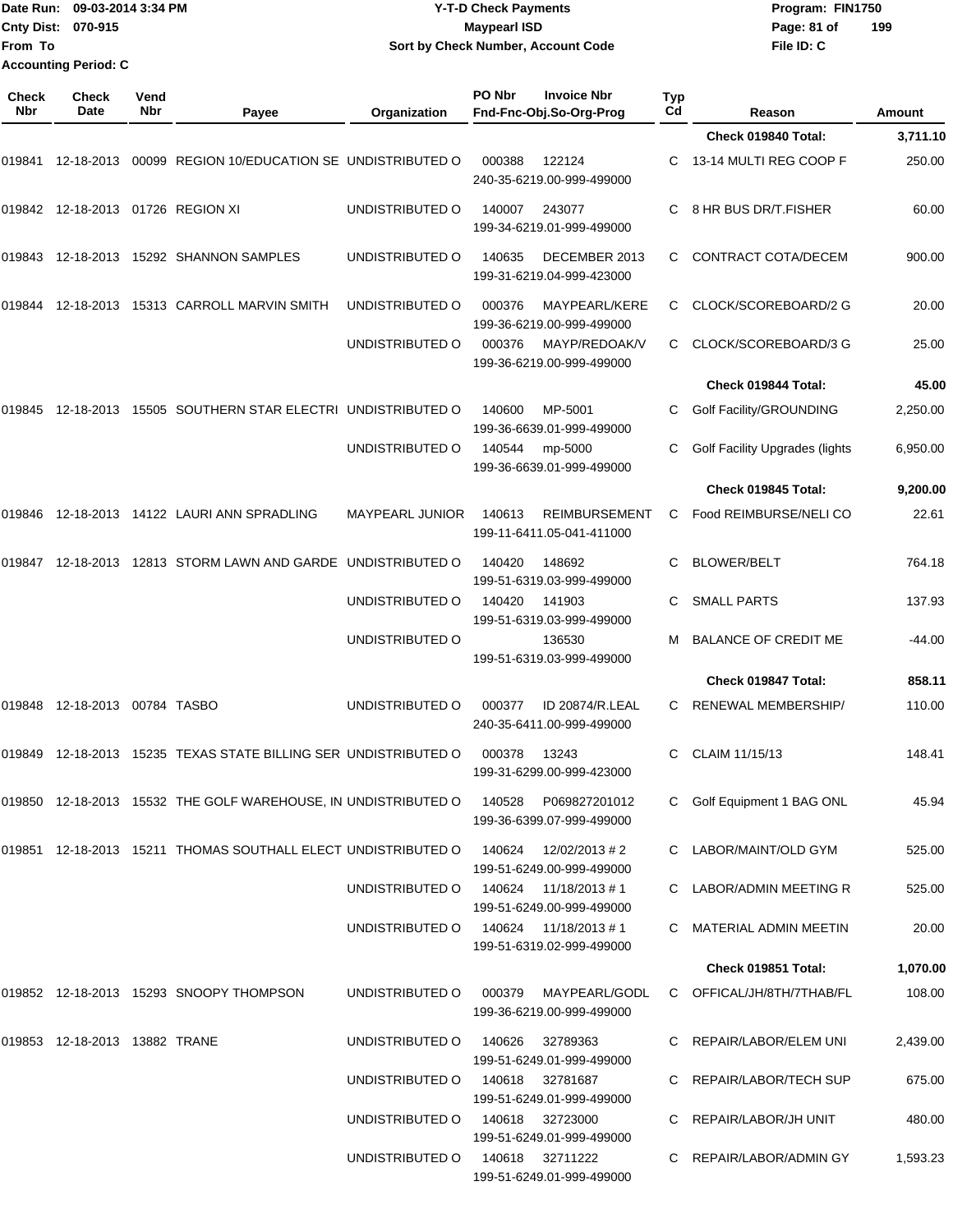|                             | Date Run: 09-03-2014 3:34 PM | <b>Y-T-D Check Payments</b>        | Program: FIN1750   |
|-----------------------------|------------------------------|------------------------------------|--------------------|
| Cnty Dist: 070-915          |                              | <b>Mavpearl ISD</b>                | 199<br>Page: 82 of |
| <b>IFrom To</b>             |                              | Sort by Check Number, Account Code | File ID: C         |
| <b>Accounting Period: C</b> |                              |                                    |                    |

**PO Nbr Invoice Nbr**

| Check<br>Nbr | Check<br>Date | Vend<br>Nbr | Payee                                                      | Organization                         | PO Nbr        | <b>Invoice Nbr</b><br>Fnd-Fnc-Obj.So-Org-Prog     | Typ<br>Cd | Reason                       | Amount   |
|--------------|---------------|-------------|------------------------------------------------------------|--------------------------------------|---------------|---------------------------------------------------|-----------|------------------------------|----------|
|              |               |             |                                                            | UNDISTRIBUTED O                      | 140618        | 32722802<br>199-51-6249.01-999-499000             |           | C REPAIR/LABOR/ADMIN/JH      | 2,400.34 |
|              |               |             |                                                            | UNDISTRIBUTED O                      | 140618        | 32742530<br>199-51-6249.01-999-499000             |           | REPAIR/LABOR/JH UNIT         | 1,106.68 |
|              |               |             |                                                            |                                      |               |                                                   |           | Check 019853 Total:          | 8,694.25 |
| 019854       |               |             | 12-18-2013  01058  UIL WAIVER OFFICE                       | <b>HIGH SCHOOL</b>                   | 140276        | 14-1604<br>199-11-6399.27-001-411000              | C         | Supplies/BROWN               | 472.50   |
| 019855       |               |             | 12-18-2013 00460 VINEYARD'S AUTO SUPPLY UNDISTRIBUTED O    |                                      | 140030        | D371841<br>199-34-6311.00-999-499000              | C         | <b>CLAMPS</b>                | 84.62    |
|              |               |             |                                                            | UNDISTRIBUTED O                      | 140030        | D371631<br>199-34-6311.00-999-499000              |           | LAMP/BATTERY/BATTERY         | 44.83    |
|              |               |             |                                                            |                                      |               |                                                   |           | Check 019855 Total:          | 129.45   |
| 019856       |               |             | 12-18-2013  15541  DENECIA D. WATSON                       | UNDISTRIBUTED O                      | 140633        | DECEMBER 2013<br>199-31-6219.04-999-423000        | C.        | <b>CONTRACT SERVICE</b>      | 190.00   |
| 019857       |               |             | 12-18-2013  13926  WAXAHACHIE FORD MERC  UNDISTRIBUTED O   |                                      | 140625        | 42079<br>199-34-6311.00-999-499000                | C         | SOP CONNE/PUMP               | 290.32   |
| 019858       |               |             | 12-18-2013 15165 WAXAHACHIE GLASS CORP UNDISTRIBUTED O     |                                      | 140623        | 315<br>199-51-6249.00-999-499000                  |           | <b>SERVICE CALL/LABOR</b>    | 85.00    |
|              |               |             |                                                            | UNDISTRIBUTED O                      | 140623        | 3158<br>199-51-6249.00-999-499000                 | C.        | SERVICE CALL/LABOR           | 85.00    |
|              |               |             |                                                            | UNDISTRIBUTED O                      | 140623        | 3158<br>199-51-6319.02-999-499000                 |           | 32X32 GREY LAMI SAFETY       | 135.00   |
|              |               |             |                                                            | UNDISTRIBUTED O                      | 140623        | 315<br>199-51-6319.02-999-499000                  |           | 26X67 GREY LAMI              | 198.30   |
|              |               |             |                                                            |                                      |               |                                                   |           | Check 019858 Total:          | 503.30   |
| 019859       |               |             | 12-18-2013  13498  KENNETH WILLIAMS                        | UNDISTRIBUTED O                      | 000380        | MAYPEARL/GODL<br>199-36-6219.00-999-499000        | C         | BB OFFICIAL/8TH/7THAB/F      | 108.00   |
| 019860       |               |             | 01-09-2014  14927  ALLIED WASTE                            | UNDISTRIBUTED O                      | 000396        | 0794-008997335<br>199-51-6259.03-999-499000       | C         | TRASH PU 01/01/14-           | 1,521.75 |
|              |               |             | 00069 ATMOS ENERGY                                         | UNDISTRIBUTED O                      | 000397        | 3030318485 12<br>199-51-6259.00-999-499000        | C         | GAS/12/3/13-1/2/14 1024 W    | 37.27    |
|              |               |             |                                                            | UNDISTRIBUTED O 000397 3030318181 12 |               | 199-51-6259.00-999-499000                         |           | C GAS/12/3/13-1/2/14 1025 W  | 1,038.04 |
|              |               |             |                                                            | UNDISTRIBUTED O 000397 3030380238 12 |               | 199-51-6259.00-999-499000                         |           | C GAS/12/3/13-1/2/14 400 PA  | 1,038.04 |
|              |               |             |                                                            | UNDISTRIBUTED O 000397 3030380470 12 |               | 199-51-6259.00-999-499000                         |           | C GAS/12/3/13-1/2/14 600 PHI | 2,068.34 |
|              |               |             |                                                            |                                      |               |                                                   |           | Check 019861 Total:          | 4,181.69 |
|              |               |             | 019862 01-09-2014 13109 CHRISTINE M. BAKER                 | UNDISTRIBUTED O                      | 000398        | MAYP/GRANDVIE<br>199-36-6219.00-999-499000        |           | C BB OFFICIAL/JV/FLAT RAT    | 68.00    |
|              |               |             | 019863 01-09-2014 15488 BEYOND PLAY                        | ELEMENTARY                           | 140590 780785 | 199-11-6399.00-101-423000                         |           | C EDUTRAY/BLUE/HOLMSTR       | 97.69    |
|              |               |             | 019864 01-09-2014 15332 TODD N. BRUNER                     | UNDISTRIBUTED O                      |               | 000399 MAYP/GRANDVIE<br>199-36-6219.00-999-499000 |           | C BB OFFICIAL/JV/V/FLAT      | 107.00   |
|              |               |             | 019865 01-09-2014 13576 CANON FINANCIAL SERVIC HIGH SCHOOL |                                      |               | 000400 13349171<br>199-11-6269.00-001-411000      |           | C COPIER LEASE/12/13/HS      | 841.51   |
|              |               |             |                                                            | MAYPEARL JUNIOR  000400  13349171    |               | 199-11-6269.00-041-411000                         |           | C COPIER LEASE/12/13/MS      | 841.51   |
|              |               |             |                                                            | ELEMENTARY                           |               | 000400 13349171<br>199-11-6269.00-101-411000      |           | C COPIER LEASE/12/13/ELE     | 420.75   |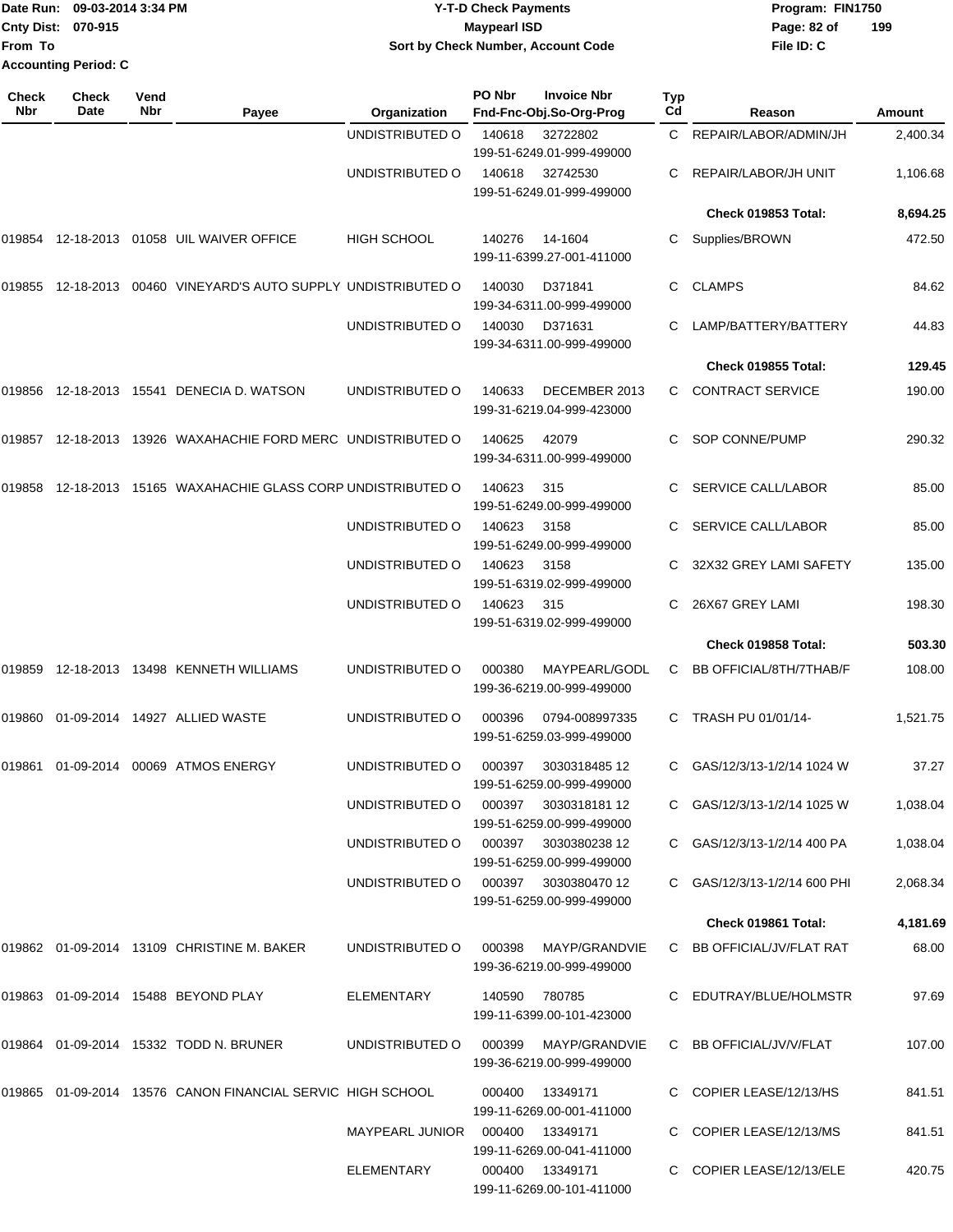|                             | Date Run: 09-03-2014 3:34 PM | Y-T-D Check Payments               | Program: FIN1750 |     |
|-----------------------------|------------------------------|------------------------------------|------------------|-----|
| Cnty Dist: 070-915          |                              | <b>Maypearl ISD</b>                | Page: 83 of      | 199 |
| From To                     |                              | Sort by Check Number, Account Code | File ID: C       |     |
| <b>Accounting Period: C</b> |                              |                                    |                  |     |

| Check<br>Nbr | <b>Check</b><br>Date                 | Vend<br>Nbr | Payee                                                         | <b>Organization</b>                    | PO Nbr | <b>Invoice Nbr</b><br>Fnd-Fnc-Obj.So-Org-Prog                      | <b>Typ</b><br>Cd | Reason                      | Amount   |
|--------------|--------------------------------------|-------------|---------------------------------------------------------------|----------------------------------------|--------|--------------------------------------------------------------------|------------------|-----------------------------|----------|
|              |                                      |             |                                                               | <b>ELEMENTARY</b>                      | 000400 | 13349171                                                           | C.               | COPIER LEASE/12/13/ELE      | 420.75   |
|              |                                      |             |                                                               | DIR COST- ADMINIS                      | 000400 | 199-11-6269.00-101-499000<br>13349171<br>199-41-6249.00-720-499000 | C.               | COPIER LEASE/ADMIN/12/      | 420.75   |
|              |                                      |             |                                                               |                                        |        |                                                                    |                  | Check 019865 Total:         | 2,945.27 |
|              | 019866  01-09-2014  00527  CDWG INC. |             |                                                               | MAYPEARL JUNIOR                        | 140566 | HQ30659<br>199-53-6249.00-041-499000                               | C                | replacement parts           | 42.39    |
| 019867       |                                      |             | 01-09-2014 00217 CITY OF MAYPEARL                             | UNDISTRIBUTED O                        | 000401 | 80 DEC<br>199-51-6259.01-999-499000                                |                  | WATER 11/26-12/27/13 BFL    | 26.00    |
|              |                                      |             |                                                               | UNDISTRIBUTED O                        | 000401 | 1081 DEC<br>199-51-6259.01-999-499000                              |                  | WATER 11/26/12/27/13 102    | 26.00    |
|              |                                      |             |                                                               | UNDISTRIBUTED O                        | 000401 | 1394 DEC<br>199-51-6259.01-999-499000                              | C.               | WATER 11/26-12/27/13 N.C    | 51.00    |
|              |                                      |             |                                                               | UNDISTRIBUTED O                        | 000401 | 1080 DEC<br>199-51-6259.01-999-499000                              |                  | WATER 11/26-12/27/13 102    | 86.40    |
|              |                                      |             |                                                               | UNDISTRIBUTED O                        | 000401 | 383 DEC<br>199-51-6259.01-999-499000                               |                  | WATER 11/26-12/27/13 600    | 84.60    |
|              |                                      |             |                                                               | UNDISTRIBUTED O                        | 000401 | 82 DEC<br>199-51-6259.01-999-499000                                |                  | WATER 11/26-12/27/13 400    | 234.60   |
|              |                                      |             |                                                               | UNDISTRIBUTED O                        | 000401 | 574 DEC<br>199-51-6259.01-999-499000                               |                  | WATER 11/26-12/27/13 4TH    | 247.65   |
|              |                                      |             |                                                               | UNDISTRIBUTED O                        | 000401 | 595 DEC<br>199-51-6259.01-999-499000                               |                  | WATER 11/26-12/27/13 102    | 133.80   |
|              |                                      |             |                                                               |                                        |        |                                                                    |                  | Check 019867 Total:         | 890.05   |
| 019868       |                                      |             | 01-09-2014 13254 CLAY EWELL EDUCATIONA HIGH SCHOOL            |                                        | 140667 | 517:MAYPEARL<br>244-11-6399.00-001-422000                          |                  | C FFA Record Book Software/ | 250.00   |
|              |                                      |             | 019869 01-09-2014 13566 CONNIE D. HAGEN, INC.                 | UNDISTRIBUTED O                        | 000403 | 144954<br>199-34-6219.01-999-499000                                | C.               | DOT DRUG/KR VINES           | 57.50    |
|              |                                      |             | 019870 01-09-2014 13279 CROSS COUNTRY PEST CO UNDISTRIBUTED O |                                        | 000402 | 22999<br>199-51-6249.00-999-499000                                 | C                | MTHLY PEST CONTROL D        | 250.00   |
| 019871       |                                      |             | 01-09-2014 15241 DALLAS DEES                                  | <b>HIGH SCHOOL</b>                     | 140671 | 33892249/REFUN<br>199-11-6399.07-001-411000                        | C                | Reimbursement for repairs   | 50.59    |
|              |                                      |             | 019872  01-09-2014  12536  DESOTO JANITORIAL                  | UNDISTRIBUTED 0 140617 155224          |        | 199-51-6319.01-999-499000                                          |                  | C 33X40 MIC LINERS          | 370.25   |
|              |                                      |             | 019873  01-09-2014  12885  DIRECT ENERGY                      | UNDISTRIBUTED O 000404 133530019782631 |        | 199-51-6259.04-999-499000                                          |                  | C ELEC-HS BLL PARK/11/12-   | 55.13    |
|              |                                      |             |                                                               | UNDISTRIBUTED O 000404 133530019782631 |        | 199-51-6259.04-999-499000                                          |                  | C ELEC-MS 11/12-12/12/13    | 64.19    |
|              |                                      |             |                                                               | UNDISTRIBUTED O 000404 133530019782631 |        | 199-51-6259.04-999-499000                                          |                  | C ELEC-300 PANTHER 11/12-   | 25.30    |
|              |                                      |             |                                                               | UNDISTRIBUTED O 000404 133530019782631 |        | 199-51-6259.04-999-499000                                          |                  | C ELEC-PORTABLE BLD 11/1    | 11.52    |
|              |                                      |             |                                                               | UNDISTRIBUTED O 000404 133530019782631 |        | 199-51-6259.04-999-499000                                          |                  | C ELEC-BUS BARN 11/12-12/   | 94.75    |
|              |                                      |             |                                                               | UNDISTRIBUTED O 000404 133530019782631 |        | 199-51-6259.04-999-499000                                          |                  | C ELEC-ELEM CAFE/11/12-12   | 118.34   |
|              |                                      |             |                                                               | UNDISTRIBUTED O 000404 133530019782631 |        | 199-51-6259.04-999-499000                                          |                  | C ELEC-H.S. AG 11/12-12/12/ | 2,829.50 |
|              |                                      |             |                                                               | UNDISTRIBUTED O 000404 133530019782631 |        | 199-51-6259.04-999-499000                                          |                  | C ELEC-H.S. BAND 11/12-12/  | 149.90   |
|              |                                      |             |                                                               | UNDISTRIBUTED O                        |        | 199-51-6259.04-999-499000                                          |                  | C ELEC/1024 W 4TH/11/12-12  | 3,632.92 |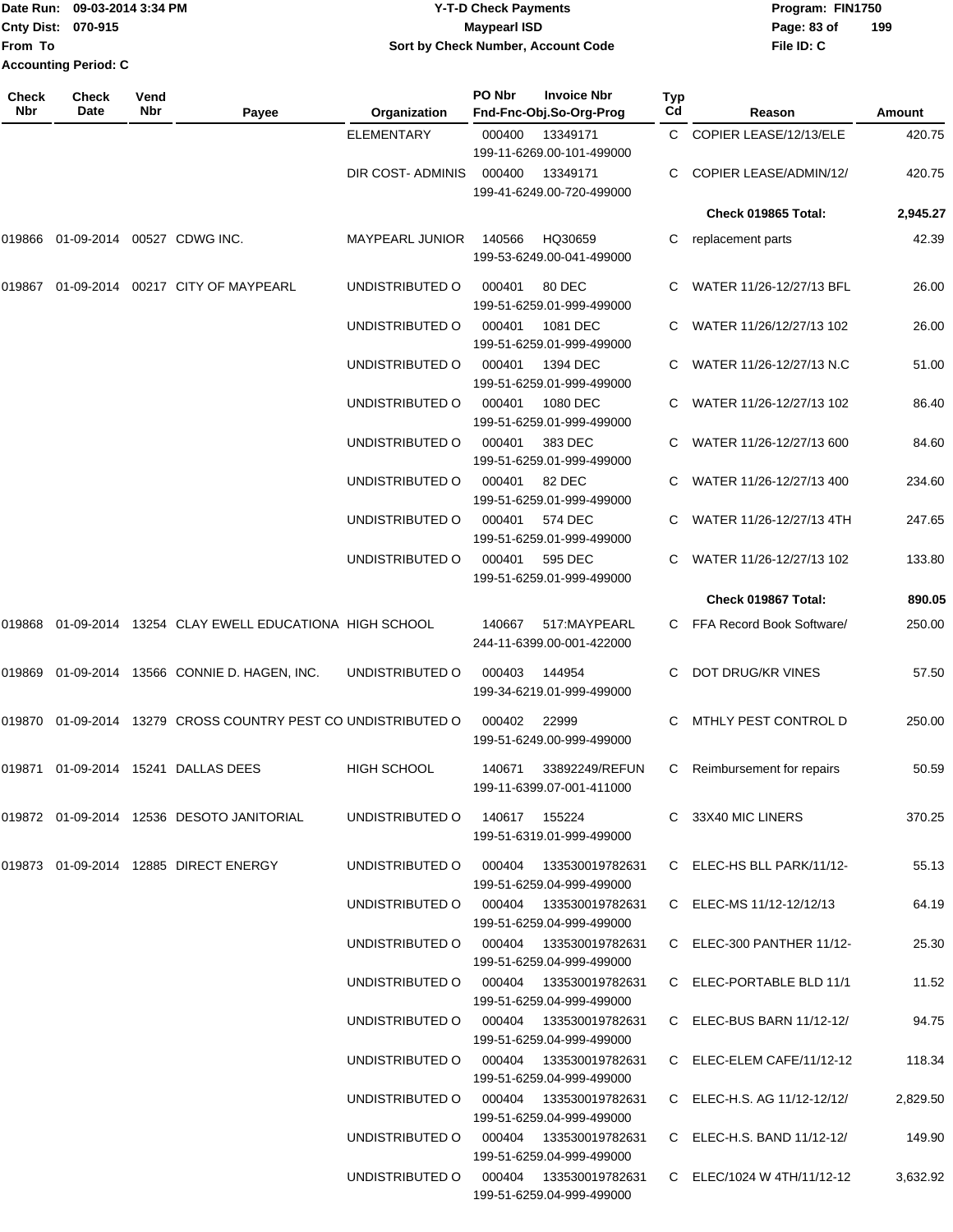| From To             | Date Run: 09-03-2014 3:34 PM<br>Cnty Dist: 070-915<br><b>Accounting Period: C</b> |             |                                                                                                  | Sort by Check Number, Account Code | <b>Y-T-D Check Payments</b><br><b>Maypearl ISD</b> |                                                  |                       | Program: FIN1750<br>Page: 84 of<br>File ID: C | 199      |
|---------------------|-----------------------------------------------------------------------------------|-------------|--------------------------------------------------------------------------------------------------|------------------------------------|----------------------------------------------------|--------------------------------------------------|-----------------------|-----------------------------------------------|----------|
| Check<br><b>Nbr</b> | Check<br>Date                                                                     | Vend<br>Nbr | Payee                                                                                            | Organization                       | PO Nbr                                             | <b>Invoice Nbr</b><br>Fnd-Fnc-Obj.So-Org-Prog    | Typ<br>C <sub>d</sub> | Reason                                        | Amount   |
|                     |                                                                                   |             |                                                                                                  |                                    |                                                    |                                                  |                       | Check 019873 Total:                           | 6,981.55 |
| 019874              | 01-09-2014                                                                        |             | 13639 EAST TEXAS COPY SYSTE HIGH SCHOOL                                                          |                                    | 000405                                             | 213091<br>199-11-6269.00-001-411000              |                       | COPIER LEASE/11/09-12/0                       | 245.18   |
|                     |                                                                                   |             |                                                                                                  | <b>MAYPEARL JUNIOR</b>             | 000405                                             | 213091<br>199-11-6269.00-041-411000              | C                     | COPIER LEASE/11/09-12/0                       | 245.18   |
|                     |                                                                                   |             |                                                                                                  | ELEMENTARY                         | 000405                                             | 213091<br>199-11-6269.00-101-411000              |                       | COPIER LEASE/11/09-12/0                       | 122.58   |
|                     |                                                                                   |             |                                                                                                  | ELEMENTARY                         | 000405                                             | 213091<br>199-11-6269.00-101-499000              |                       | COPIER LEASE/11/09-12/0                       | 122.58   |
|                     |                                                                                   |             |                                                                                                  | DIR COST-ADMINIS                   | 000405                                             | 213091<br>199-41-6249.00-720-499000              |                       | COPIER LEASE/11/09-12/0                       | 122.58   |
|                     |                                                                                   |             |                                                                                                  |                                    |                                                    |                                                  |                       | Check 019874 Total:                           | 858.10   |
| 019875              |                                                                                   |             | 01-09-2014 01547 EICHELBAUM WARDELL HA DIR COST-ADMINIS                                          |                                    | 000406                                             | 46557<br>199-41-6211.00-720-499000               | C                     | LEGAL FEES/11/18/13                           | 21.50    |
|                     |                                                                                   |             | 019876   01-09-2014   12186   ELLIOTT   ELECTRIC                                                 | UNDISTRIBUTED O                    | 140018                                             | 09-54467-01<br>199-51-6319.02-999-499000         | С                     | Open PO/SUPPLIES                              | 293.07   |
|                     |                                                                                   |             |                                                                                                  | UNDISTRIBUTED O                    | 140018                                             | 09-54467-01<br>199-51-6319.04-999-499000         |                       | Open PO/SUPPLIES                              | 199.40   |
|                     |                                                                                   |             |                                                                                                  |                                    |                                                    |                                                  |                       | Check 019876 Total:                           | 492.47   |
|                     |                                                                                   |             | 019877  01-09-2014  00337  JOHN BRIDGES                                                          | <b>TAX COLLECTION</b>              | 140661                                             | <b>VALOREM TX</b><br>199-41-6219.04-703-499000   |                       | 2013 TAX ROLL/2755 TAX                        | 2,755.00 |
| 019878              | 01-09-2014 12474 ENVIVA                                                           |             |                                                                                                  | UNDISTRIBUTED O                    | 000407                                             | 28342<br>199-34-6219.01-999-499000               | C.                    | DOT DRUG/PRE EMP/J BE                         | 82.00    |
|                     |                                                                                   |             | 019879  01-09-2014  15547  FLOWER MOUND HS DEBAT HIGH SCHOOL                                     |                                    | 140693                                             | MAYPEARL<br>199-11-6399.27-001-411000            | С                     | HS UIL DEBATE ENTRY FE                        | 165.00   |
| 019880              |                                                                                   |             | 01-09-2014 12540 FREESTYLE PHOTOGRAPHI HIGH SCHOOL                                               |                                    | 140640                                             | 1009117<br>199-11-6399.39-001-422000             |                       | ART SUPPLIES/K.JAMES                          | 93.38    |
|                     |                                                                                   |             | 019881  01-09-2014  01015  DONALD GARRISON                                                       | UNDISTRIBUTED O                    | 000408                                             | MAYP/GRANDVIE<br>199-36-6219.00-999-499000       |                       | C BB OFFICAL/VG/VB/FLAT                       | 128.00   |
|                     |                                                                                   |             | 019882  01-09-2014  15532 THE GOLF WAREHOUSE, IN UNDISTRIBUTED O                                 |                                    | 140528                                             | P069905901012<br>199-36-6399.07-999-499000       |                       | C Golf Equipment                              | 115.06   |
|                     |                                                                                   |             | 019883  01-09-2014  14405  HOLIDAY INN EXPRESS                                                   | <b>HIGH SCHOOL</b>                 | 140620                                             | <b>B.CUPP/HOTEL</b><br>199-11-6412.29-001-411000 |                       | C HOTEL ALL REGION JAZZ                       | 317.79   |
|                     |                                                                                   |             | 019884  01-09-2014  14405  HOLIDAY INN EXPRESS                                                   | <b>HIGH SCHOOL</b>                 |                                                    | 140678 B.CUPP/HOTEL<br>199-11-6412.29-001-411000 |                       | C HOTEL/ALL REGION CONC                       | 211.86   |
|                     |                                                                                   |             | 019885  01-09-2014  00612  HOME                                 DEPOT CREDIT SER UNDISTRIBUTED O |                                    | 140023                                             | FCH-005164097<br>199-51-6319.02-999-499000       |                       | C OPEN PO/ATH.M.TERRY                         | 20.00    |
|                     |                                                                                   |             |                                                                                                  | UNDISTRIBUTED O                    | 140023                                             | 4022993<br>199-51-6319.02-999-499000             |                       | <b>BLD SUPPLIES/ATH/M.TER</b>                 | 45.93    |
|                     |                                                                                   |             |                                                                                                  | UNDISTRIBUTED O                    | 140023 2414144                                     | 199-51-6319.02-999-499000                        |                       | <b>BLD SUPPLIES/ATH/M.TER</b>                 | 160.53   |
|                     |                                                                                   |             |                                                                                                  |                                    |                                                    |                                                  |                       | Check 019885 Total:                           | 226.46   |
|                     |                                                                                   |             | 019886  01-09-2014  15535  HOWARD TECHNOLOGY SO HIGH SCHOOL                                      |                                    | 140543                                             | 13-00086857<br>199-11-6639.45-001-411000         |                       | C MIMIO TEACH/MIMIO VIEW                      | 6,299.95 |
|                     |                                                                                   |             |                                                                                                  | HIGH SCHOOL                        | 140589                                             | 13-00634884<br>199-11-6639.48-001-411000         | C.                    | C2G RAPDRUN VGA                               | 70.00    |
|                     |                                                                                   |             |                                                                                                  | HIGH SCHOOL                        |                                                    | 140589  13-00635495<br>199-11-6639.48-001-411000 |                       | <b>MOUNTING/CEILING PROJ</b>                  | 553.00   |
|                     |                                                                                   |             |                                                                                                  | HIGH SCHOOL                        |                                                    | 140589  13-00634871<br>199-11-6639.48-001-411000 |                       | C SOFT RAPIDRUN MILTI FO                      | 285.00   |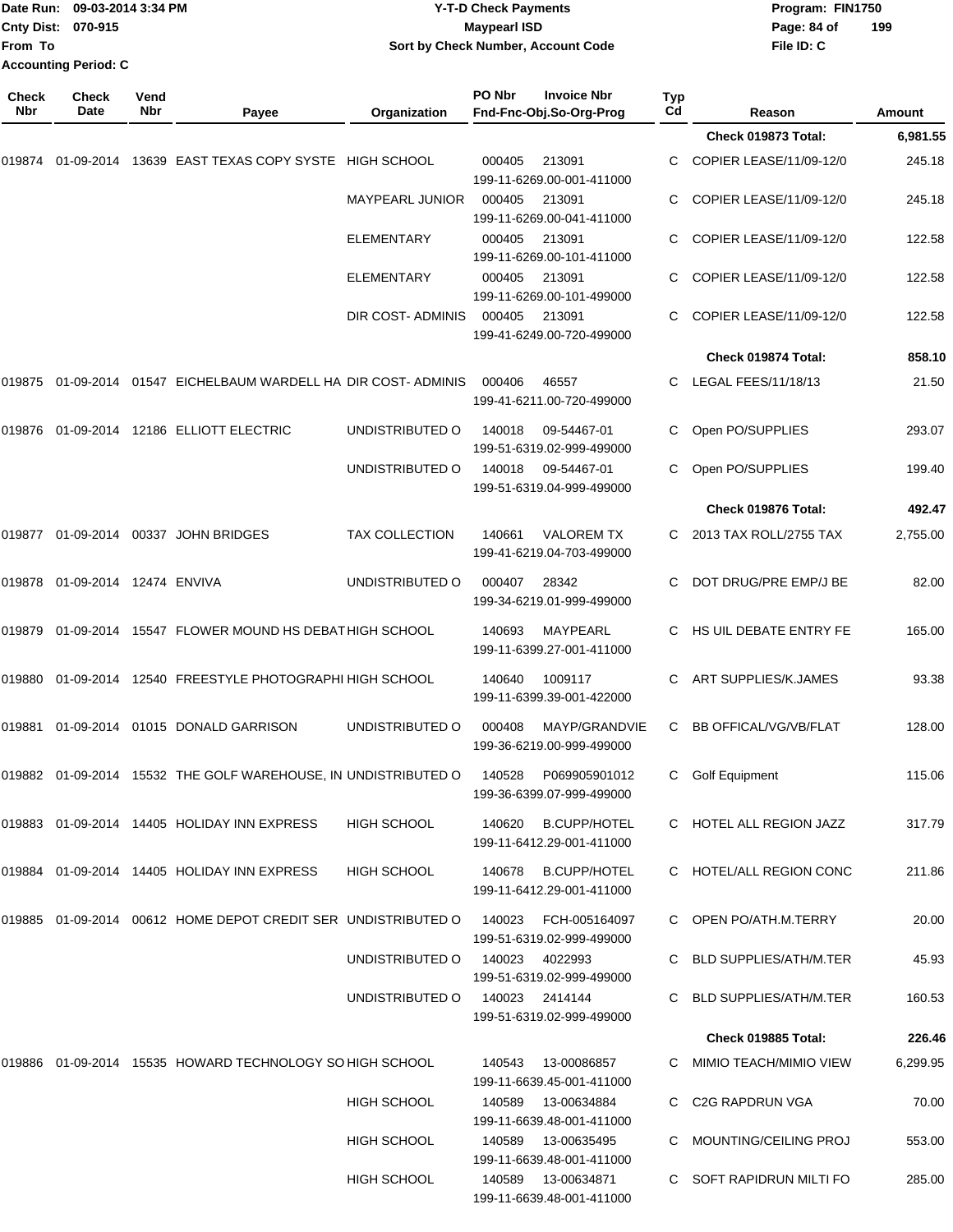Date Run: 09-03-2014 3:34 PM **Program:** FIN1750 **Cnty Dist:** 070-915 **Page: 85 of From To Accounting Period: C**

# **Y-T-D Check Payments 070-915 Maypearl ISD Sort by Check Number, Account Code**

| <b>Check</b><br>Nbr | <b>Check</b><br>Date | Vend<br>Nbr | Payee                                                        | Organization       | PO Nbr        | <b>Invoice Nbr</b><br>Fnd-Fnc-Obj.So-Org-Prog | <b>Typ</b><br>Cd | Reason                       | Amount   |
|---------------------|----------------------|-------------|--------------------------------------------------------------|--------------------|---------------|-----------------------------------------------|------------------|------------------------------|----------|
|                     |                      |             |                                                              | <b>HIGH SCHOOL</b> | 140589        | 13-00637150<br>199-11-6639.48-001-411000      | C.               | <b>C2G RAPIDRUN VGA</b>      | 195.00   |
|                     |                      |             |                                                              |                    |               |                                               |                  | Check 019886 Total:          | 7,402.95 |
| 019887              | 01-09-2014           |             | 12551 INTERQUEST DETECTION C UNDISTRIBUTED O                 |                    | 000409        | 108764<br>199-11-6219.01-999-424000           | C.               | <b>CONTRABAND DETECT 12</b>  | 260.00   |
| 019888              |                      |             | 01-09-2014 15441 LANDY JOHNSON                               | UNDISTRIBUTED O    | 140686        | <b>INVOICE 2</b><br>199-31-6219.00-999-423000 | C.               | CONT SERV/10/29, 11/13, 1    | 1,700.00 |
| 019889              | 01-09-2014           |             | 00063 LAKESHORE EQUIPMENT C ELEMENTARY                       |                    | 140591        | 4030881213<br>199-11-6399.00-101-411000       | С                | C/R ACTIVITY                 | 650.00   |
| 019890              | 01-09-2014           |             | 13411 LINCOLN FINANCIAL GROU UNDISTRIBUTED O                 |                    | 000410        | TASBMISDBL5955<br>199-41-6429.01-999-499000   | C                | LIFE INSR-01/01-01/31/14     | 839.70   |
| 019891              | 01-09-2014           |             | 15543 LONE STAR COMMUNICATI UNDISTRIBUTED O                  |                    | 140660        | 25951<br>199-51-6249.02-999-499000            | C                | LABOR/INTERCOM/HS/10/        | 216.00   |
| 019892              |                      |             | 01-09-2014 13157 MARTIN TOWING INC.                          | UNDISTRIBUTED O    | 000411        | 18908<br>199-34-6219.00-999-499000            |                  | <b>BUS 5851 WRECKER</b>      | 350.00   |
| 019893              | 01-09-2014           | 00631 MCI   |                                                              | UNDISTRIBUTED O    | 000412        | 08638700105-DEC<br>199-51-6259.02-999-499000  | C                | MTHLY LONG DIST/11/25-1      | 153.16   |
| 019894              | 01-09-2014           |             | 00457 MAFAC                                                  | UNDISTRIBUTED O    | 140588        | 1791011-01<br>199-36-6399.15-999-499000       | С                | Weight Room Equipment        | 144.00   |
|                     |                      |             |                                                              | UNDISTRIBUTED O    | 140588        | 1791011-00<br>199-36-6399.15-999-499000       |                  | Weight Room Equipment        | 4,353.20 |
|                     |                      |             |                                                              |                    |               |                                               |                  | Check 019894 Total:          | 4,497.20 |
| 019895              |                      |             | 01-09-2014 00562 MILDRED ISD                                 | <b>HIGH SCHOOL</b> | 140676        | MAYPEARL/ENTR<br>199-11-6399.27-001-411000    | C                | UIL CX DEBATE ENTRY FE       | 175.00   |
| 019896              | 01-09-2014           |             | 13306 MOUNTAIN PEAK SPECIAL                                  | UNDISTRIBUTED O    | 000413        | 11-0788-00 DEC<br>199-51-6259.79-999-422000   | C                | WATER AG FAC 11/07-12/0      | 51.36    |
| 019897              | 01-09-2014           |             | 00442 MOVIE LICENSING USA                                    | <b>ELEMENTARY</b>  | 140682        | 1879574<br>199-12-6411.01-101-411000          | C.               | SITE LICENSE 01/07/14-01/    | 375.00   |
|                     |                      |             | 019898  01-09-2014  14604  PEARSON CLINICAL ASSES ELEMENTARY |                    | 140636        | 4231077<br>199-11-6399.00-101-423000          |                  | CONNERS 3 P SHORT QS-        | 70.00    |
|                     |                      |             |                                                              | UNDISTRIBUTED O    |               | 140597 4229006<br>199-31-6399.00-999-423000   |                  | C KTEA II B WE BK GR 1-      | 63.20    |
|                     |                      |             |                                                              |                    |               |                                               |                  | Check 019898 Total:          | 133.20   |
| 019899              |                      |             | 01-09-2014 14658 QUALITY INN                                 | HIGH SCHOOL        | 140672        | HYATT/H.S.<br>199-11-6412.00-001-422000       |                  | C NASA Engineering presentat | 155.38   |
|                     |                      |             | 019900 01-09-2014 15080 JOE T. RAMIREZ                       | UNDISTRIBUTED O    | 000426        | MAYP/GRANDVIE<br>199-36-6219.00-999-499000    |                  | C BB OFFICIAL JV/FLAT RAT    | 55.00    |
| 019901              |                      |             | 01-09-2014 00099 REGION 10/EDUCATION SE UNDISTRIBUTED O      |                    | 140654        | 121852<br>199-31-6239.00-999-423000           |                  | C 1ST QTR 13-14 APE SERVI    | 500.00   |
|                     |                      |             |                                                              | UNDISTRIBUTED O    | 000414 121719 | 255-13-6239.00-999-499000                     |                  | 2013-14 TITLE2 REG           | 526.00   |
|                     |                      |             |                                                              |                    |               |                                               |                  | <b>Check 019901 Total:</b>   | 1,026.00 |
|                     |                      |             | 019902 01-09-2014 00088 SAMUEL FRENCH, INC.                  | MAYPEARL JUNIOR    | 140323        | 10020566<br>199-11-6399.13-041-411000         |                  | C MS THEATER-LONG CHRI       | 13.00    |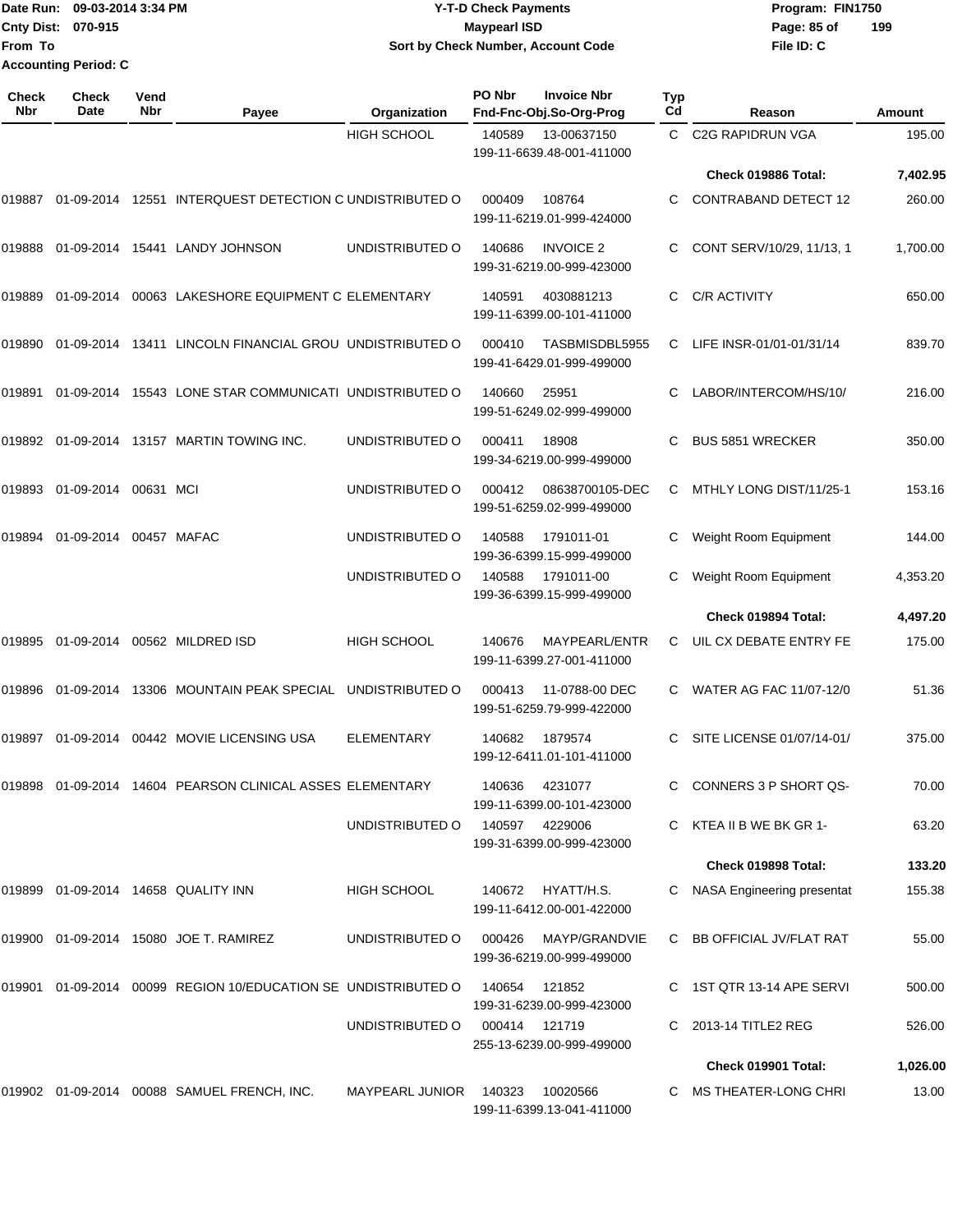|                             | Date Run: 09-03-2014 3:34 PM | <b>Y-T-D Check Payments</b>        | Program: FIN1750   |
|-----------------------------|------------------------------|------------------------------------|--------------------|
| <b>Cnty Dist: 070-915</b>   |                              | <b>Mavpearl ISD</b>                | 199<br>Page: 86 of |
| <b>IFrom To</b>             |                              | Sort by Check Number, Account Code | File ID: C         |
| <b>Accounting Period: C</b> |                              |                                    |                    |

| <b>Check</b><br>Nbr | <b>Check</b><br>Date                  | Vend<br>Nbr | Payee                                                             | <b>Organization</b> | PO Nbr | <b>Invoice Nbr</b><br>Fnd-Fnc-Obj.So-Org-Prog  | Typ<br>Cd | Reason                         | Amount   |
|---------------------|---------------------------------------|-------------|-------------------------------------------------------------------|---------------------|--------|------------------------------------------------|-----------|--------------------------------|----------|
| 019903              | 01-09-2014                            |             | 00316 SCHOOL SPECIALTY INC.                                       | <b>HIGH SCHOOL</b>  | 140466 | 308101846040<br>199-11-6399.39-001-422000      |           | C ART SUPPLIES                 | 465.94   |
|                     |                                       |             | 019904 01-09-2014 13383 SKYBEAM TEXAS                             | UNDISTRIBUTED O     | 000415 | 813710001004619<br>199-53-6249.04-999-499000   | C.        | MTHLY INTERNET 01/08-          | 3,000.00 |
| 019905              |                                       |             | 01-09-2014 15313 CARROLL MARVIN SMITH                             | UNDISTRIBUTED O     | 000416 | MAYP/GRANDVIE<br>199-36-6219.00-999-499000     | C         | GATE/BB 3-4 GAMES              | 25.00    |
|                     |                                       |             |                                                                   | UNDISTRIBUTED O     | 000416 | MAYPEARL/KEEN<br>199-36-6219.00-999-499000     | C.        | GATE/BB 3-4 GAMES              | 25.00    |
|                     |                                       |             |                                                                   |                     |        |                                                |           | Check 019905 Total:            | 50.00    |
| 019906              |                                       |             | 01-09-2014 15548 TARRANT COUNTY COLLEG HIGH SCHOOL                |                     | 140692 | MAYPEARL<br>199-11-6499.04-001-411000          | C         | UIL DEBATE ENTRY FEE           | 20.00    |
|                     | 019907  01-09-2014  15468  TASB, INC. |             |                                                                   | UNDISTRIBUTED O     | 000417 | 461146<br>199-41-6219.02-999-499000            | C         | LOCAL UPDATE/PRINTING          | 28.48    |
| 019908              |                                       |             | 01-09-2014  15540  TEACHTOWN, INC.                                | <b>ELEMENTARY</b>   | 140609 | 0000001017<br>199-11-6399.23-101-425000        | C         | SS SPEC ED PROG VOL 1          | 718.94   |
| 019909              | 01-09-2014 00777 TCA                  |             |                                                                   | <b>HIGH SCHOOL</b>  | 140668 | L.FARDA/E.JETT<br>199-31-6499.00-001-499000    | C         | CONFERENCE/L.FARDA/E.          | 250.00   |
| 019910              |                                       |             | 01-09-2014 12471 TEXAS DEPARTMENT OF P ADMINISTRATIVE             |                     | 000419 | CRS201311028042<br>199-41-6219.10-701-499000   | C         | CLEARING HOUSE 11/01-1         | 1.00     |
| 019911              |                                       |             | 01-09-2014 01714 TEXAS DEPT OF LICENSING UNDISTRIBUTED O          |                     | 000418 | 14582 & 33595<br>199-51-6319.02-999-499000     | C.        | ELEV CERT LICENSE 2014         | 40.00    |
| 019912              |                                       |             | 01-09-2014 15211 THOMAS SOUTHALL ELECT UNDISTRIBUTED O            |                     | 000420 | 0101-01022014<br>199-51-6249.00-999-499000     |           | ADMIN MEETROOM/HS CO           | 1,050.00 |
| 019913              |                                       |             | 01-09-2014 01049 THYSSENKRUPP ELEVATO UNDISTRIBUTED O             |                     | 140026 | <b>STATE</b><br>199-51-6319.02-999-499000      | C.        | <b>STATE INSPECTION PERM</b>   | 425.00   |
|                     |                                       |             |                                                                   | UNDISTRIBUTED O     | 140026 | <b>STATE</b><br>199-51-6319.02-999-499000      | C         | <b>STATE INSPECTION PERM</b>   | 425.00   |
|                     |                                       |             |                                                                   | UNDISTRIBUTED O     | 140026 | 3000838011<br>199-51-6319.02-999-499000        | C         | ELEVATOR 01/01-01/31/14        | 298.19   |
|                     |                                       |             |                                                                   | UNDISTRIBUTED O     |        | 140026 3000838012<br>199-51-6319.02-999-499000 |           | ELEVATOR 01/01-01/31/14        | 298.19   |
|                     |                                       |             |                                                                   |                     |        |                                                |           | Check 019913 Total:            | 1,446.38 |
|                     |                                       |             | 019914 01-09-2014 15550 TIMBER CREEK POWERLIFT HIGH SCHOOL        |                     | 140696 | MAYPEARL<br>199-36-6499.05-001-499000          |           | <b>Powerlifting Meet ENTRY</b> | 200.00   |
|                     |                                       |             | 019915 01-09-2014 00134 TXU ENERGY                                | UNDISTRIBUTED O     | 000421 | 052002191398<br>199-51-6259.04-999-499000      |           | SECURITY LIGHTS 11/12-1        | 333.08   |
|                     |                                       |             | 019916  01-09-2014  00460  VINEYARD'S AUTO SUPPLY UNDISTRIBUTED O |                     | 140030 | D373697<br>199-34-6219.00-999-499000           |           | <b>ELECTRONIC FLASHER</b>      | 13.88    |
|                     |                                       |             |                                                                   | UNDISTRIBUTED O     | 140030 | D373083<br>199-34-6311.00-999-499000           |           | OIL FILTER/ANTI FREEZE/        | 119.47   |
|                     |                                       |             |                                                                   |                     |        |                                                |           | Check 019916 Total:            | 133.35   |
|                     | 019917  01-09-2014  00141  WAL MART   |             |                                                                   | <b>ELEMENTARY</b>   | 140439 | 000164<br>199-11-6399.00-101-423000            |           | C PADDED POTTY-PPCD            | 9.00     |
|                     |                                       |             |                                                                   | <b>HIGH SCHOOL</b>  | 140499 | 000601<br>199-11-6399.10-001-422000            | C         | <b>FCS Supplies</b>            | 6.84     |
|                     |                                       |             |                                                                   | <b>HIGH SCHOOL</b>  | 140499 | 001550<br>199-11-6399.10-001-422000            | C.        | <b>FCS Supplies</b>            | 142.04   |
|                     |                                       |             |                                                                   | <b>HIGH SCHOOL</b>  |        | 140234 002885<br>199-11-6399.30-001-411000     |           | YEARBOOK SUPPLIES              | 139.16   |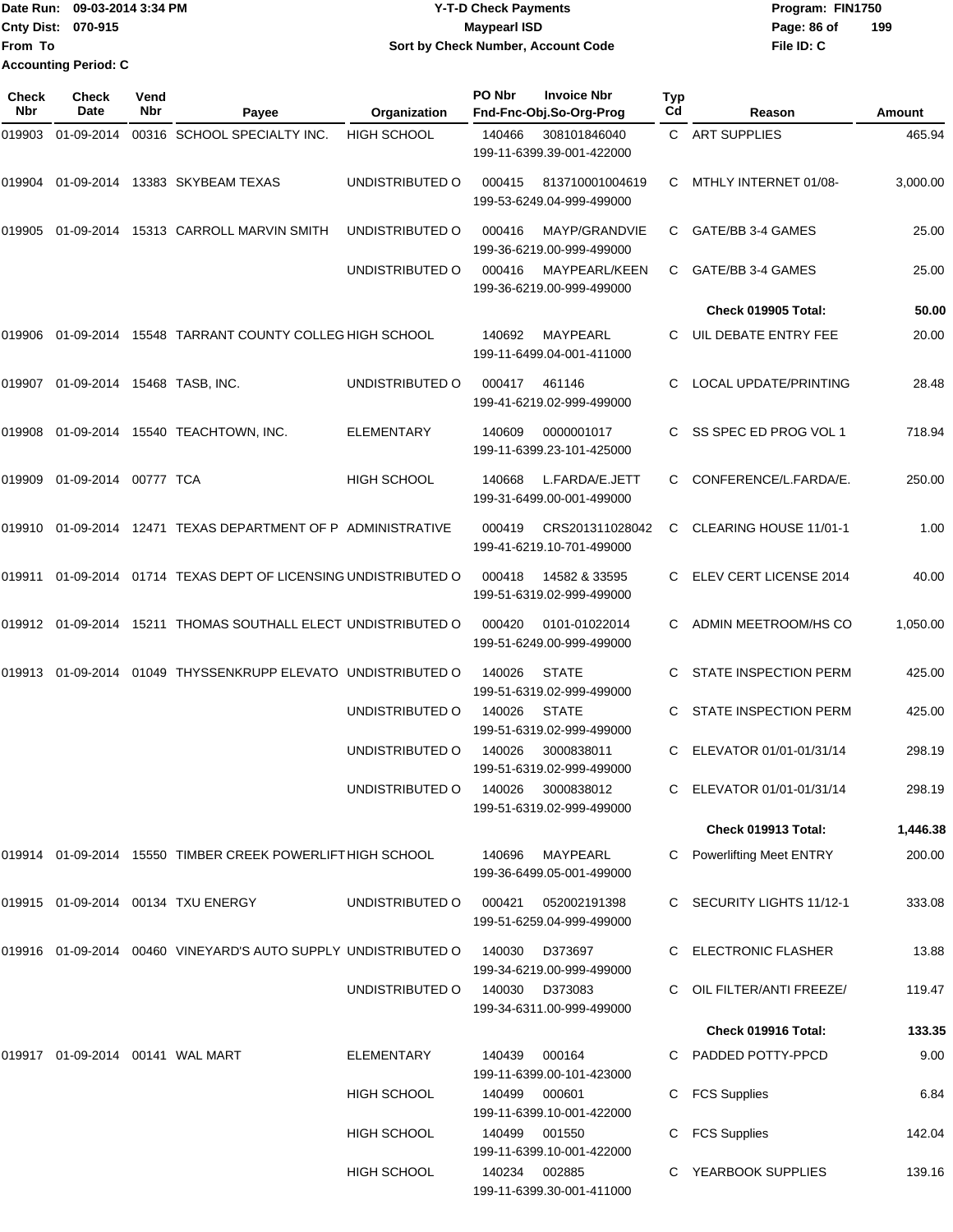|                             | Date Run: 09-03-2014 3:34 PM |
|-----------------------------|------------------------------|
| Cnty Dist: 070-915          |                              |
| lFrom To                    |                              |
| <b>Accounting Period: C</b> |                              |

## **Date Run: Program: FIN1750 09-03-2014 3:34 PM Y-T-D Check Payments Cnty Dist: Page: 87 of 070-915 Maypearl ISD Sort by Check Number, Account Code**

| <b>Check</b><br>Nbr | <b>Check</b><br><b>Date</b>          | Vend<br>Nbr | Payee                                                         | Organization           | PO Nbr         | <b>Invoice Nbr</b><br>Fnd-Fnc-Obj.So-Org-Prog | <b>Typ</b><br>Cd | Reason                        | Amount   |
|---------------------|--------------------------------------|-------------|---------------------------------------------------------------|------------------------|----------------|-----------------------------------------------|------------------|-------------------------------|----------|
|                     |                                      |             |                                                               | <b>MAYPEARL JUNIOR</b> | 140518         | 008711<br>199-11-6639.48-041-411000           | C.               | SANYO 55 LCD TV/BLUE R        | 547.00   |
|                     |                                      |             |                                                               | UNDISTRIBUTED O        | 000422         | 003383<br>199-36-6399.05-999-499000           |                  | TAX PO 140149 COULD NO        | 94.03    |
|                     |                                      |             |                                                               |                        |                |                                               |                  | Check 019917 Total:           | 938.07   |
|                     |                                      |             | 019918 01-09-2014 15165 WAXAHACHIE GLASS CORP UNDISTRIBUTED O |                        | 000423         | 3165<br>199-34-6311.00-999-499000             | C.               | SAFETY GLASS BUS 17 &         | 340.90   |
| 019919              |                                      |             | 01-09-2014 01145 WELDERS WAREHOUSE CO HIGH SCHOOL             |                        | 000424         | 21468<br>199-11-6399.09-001-422000            | С                | 19 CYLINDERS AG/11/01-1       | 76.00    |
| 019920              | 01-09-2014                           |             | 13498 KENNETH WILLIAMS                                        | UNDISTRIBUTED O        | 000425         | MAYP/GRANDVIE<br>199-36-6219.00-999-499000    | С                | BB OFFICIAL/V/JV/FLAT         | 113.00   |
| 019921              |                                      |             | 01-16-2014 15328 ACCURATE LABEL DESIGN ELEMENTARY             |                        | 140714         | 126887<br>199-11-6399.11-101-411000           | С                | 3X2 LABELS & HOLDER/M         | 103.95   |
|                     |                                      |             | 019922 01-16-2014 12211 ADVANCE PIERRE FOODS                  | ELEMENTARY             | 000430         | 1331868<br>240-35-6341.00-101-499000          | С                | <b>BEEF COMMODITIES - ELE</b> | 57.00    |
| 019923              |                                      |             | 01-16-2014 01256 AT&T MOBILITY                                | UNDISTRIBUTED O        | 000427         | 82471116X 12/13<br>199-52-6259.00-999-499000  | C.               | BUS CELL 12/03-01/02/14       | 126.25   |
| 019924              |                                      |             | 01-16-2014 01580 BLICK ART MATERIALS                          | <b>HIGH SCHOOL</b>     | 140639         | 2513874<br>199-11-6399.39-001-422000          | C.               | ART SUPPLIES/K.JAMES          | 50.54    |
|                     |                                      |             |                                                               | <b>HIGH SCHOOL</b>     | 140639         | 2499517<br>199-11-6399.39-001-422000          | C.               | ART SUPPLIES/K.JAMES          | 140.16   |
|                     |                                      |             |                                                               |                        |                |                                               |                  | Check 019924 Total:           | 190.70   |
| 019925              | 01-16-2014                           |             | 00593 BLUE BELL CREAMERIES                                    | <b>MAYPEARL JUNIOR</b> | 000431         | 043093443352<br>240-35-6341.00-041-499000     | C.               | <b>ICE CREAM - MS</b>         | 171.93   |
|                     |                                      |             |                                                               | <b>HIGH SCHOOL</b>     | 000431         | 043093513400<br>240-35-6341.01-001-499000     | С                | <b>ICE CREAM - HS</b>         | 150.57   |
|                     |                                      |             |                                                               |                        |                |                                               |                  | <b>Check 019925 Total:</b>    | 322.50   |
| 019926              |                                      |             | 01-16-2014 00956 BORDENS, INC.                                | <b>MAYPEARL JUNIOR</b> | 000432         | 388962<br>240-35-6341.00-041-499000           | C                | MILK - MS                     | 602.70   |
|                     |                                      |             |                                                               | ELEMENTARY             | 000432         | 388962<br>240-35-6341.00-101-499000           | С                | MILK - ELEM                   | 735.00   |
|                     |                                      |             |                                                               | HIGH SCHOOL            |                | 000432 388962<br>240-35-6341.01-001-499000    |                  | C MILK-HS                     | 411.60   |
|                     |                                      |             |                                                               |                        |                |                                               |                  | Check 019926 Total:           | 1,749.30 |
|                     |                                      |             | 019927 01-16-2014 00871 CARD SERVICE CENTER                   | <b>HIGH SCHOOL</b>     | 140611         | MISC AMAZON #'S<br>199-11-6223.00-001-431000  |                  | C MISC BOOK PURCHASES/        | 6,433.66 |
|                     |                                      |             |                                                               | <b>SCHOOL BOARD</b>    | 140657         | 2407105B24K8D1<br>199-41-6419.00-702-499000   |                  | C MEALS FOR BOARD MEET        | 151.96   |
|                     |                                      |             |                                                               |                        |                |                                               |                  | Check 019927 Total:           | 6,585.62 |
|                     | 019928  01-16-2014  00527  CDWG INC. |             |                                                               | HIGH SCHOOL            | 140456         | HD48185<br>199-11-6639.45-001-411000          |                  | C WIDOWS SURFACE2/WAL         | 1,102.73 |
| 019929              |                                      |             | 01-16-2014 15544 CLEBURNE WELDING & IND UNDISTRIBUTED O       |                        | 140715         | 1320076<br>199-51-6319.02-999-499000          |                  | C 12 MTH CYLINDER LEASE       | 258.49   |
|                     |                                      |             |                                                               | UNDISTRIBUTED O        | 140663         | 1314543<br>199-51-6319.02-999-499000          |                  | C OXYGEN/ACETYLENE/AR         | 413.79   |
|                     |                                      |             |                                                               | UNDISTRIBUTED O        |                | 140715  1320417<br>199-51-6319.02-999-499000  |                  | C CUTTING TIPS/TORCH/LIG      | 174.85   |
|                     |                                      |             |                                                               | UNDISTRIBUTED O        | 140665 1314519 | 199-51-6630.00-999-499000                     |                  | C MISC PARTS                  | 4,932.15 |
|                     |                                      |             |                                                               |                        |                |                                               |                  | Check 019929 Total:           | 5,779.28 |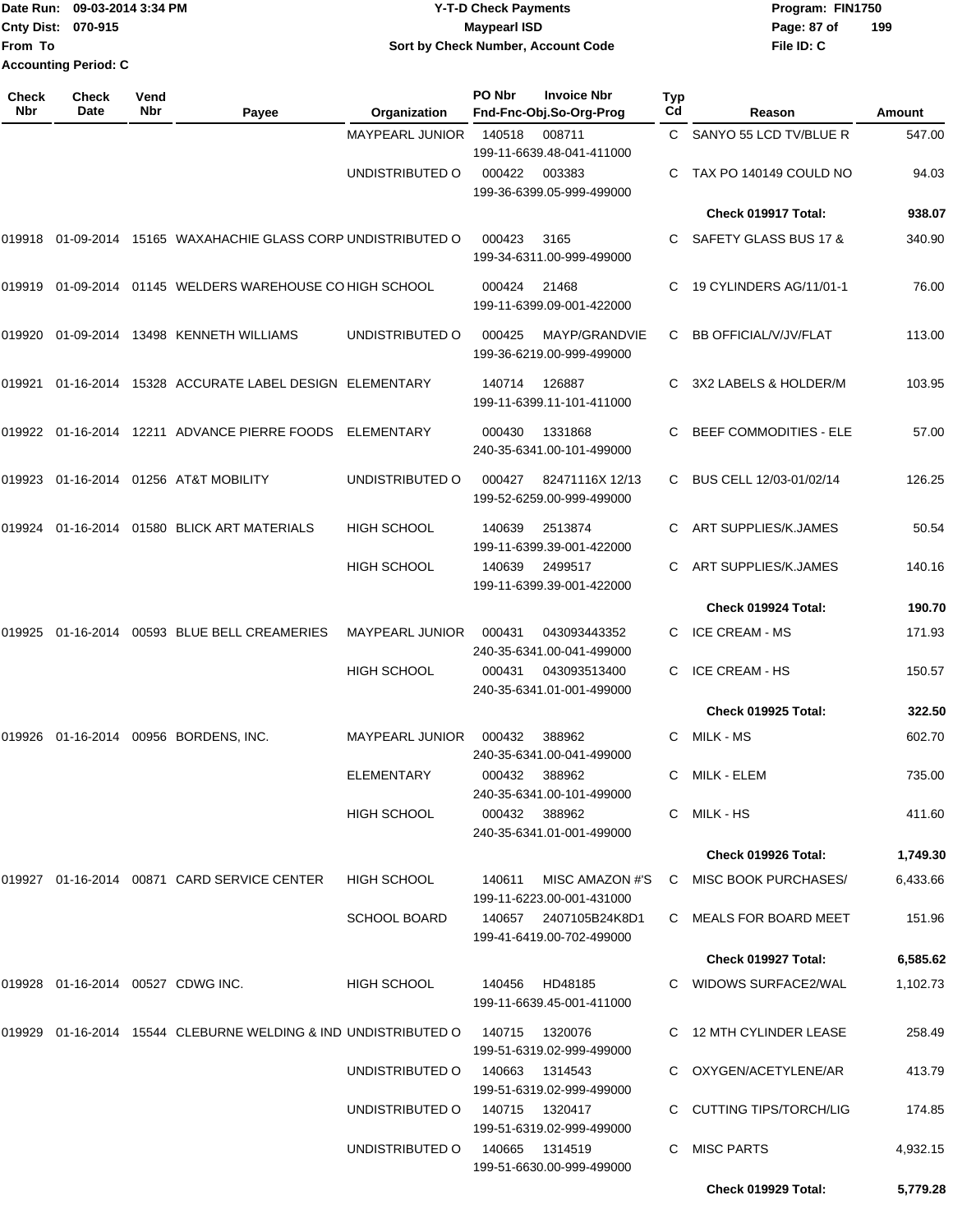|                           | Date Run: 09-03-2014 3:34 PM | <b>Y-T-D Check Payments</b>        | Program: FIN1750   |
|---------------------------|------------------------------|------------------------------------|--------------------|
| <b>Cnty Dist: 070-915</b> |                              | Maypearl ISD                       | 199<br>Page: 88 of |
| <b>From To</b>            |                              | Sort by Check Number, Account Code | File ID: C         |
|                           | <b>Accounting Period: C</b>  |                                    |                    |
| <b>Check</b>              | <b>Check</b><br>Vend         | PO Nbr<br><b>Invoice Nbr</b>       | Typ                |

| Nbr    | Date | Nbr | Payee                                                             | Organization                 | Fnd-Fnc-Obj.So-Org-Prog                                    | Cd | Reason                        | Amount   |
|--------|------|-----|-------------------------------------------------------------------|------------------------------|------------------------------------------------------------|----|-------------------------------|----------|
|        |      |     | 019930   01-16-2014   15558 LAURA CORNETT                         | <b>DISTRICT WIDE</b>         | <b>REF/MONTGOME</b><br>000439<br>240-00-5751.00-000-400000 |    | C REFUND/MONTGOMERY L         | 10.00    |
|        |      |     |                                                                   | <b>DISTRICT WIDE</b>         | <b>REFUND</b><br>000439<br>240-00-5751.03-000-400000       | C  | REFUND/MADDISON/MSL           | .50      |
|        |      |     |                                                                   |                              |                                                            |    | Check 019930 Total:           | 10.50    |
| 019931 |      |     | 01-16-2014 00242 DEMCO, INC.                                      | HIGH SCHOOL                  | 140679<br>5178459<br>199-12-6329.00-001-499000             | C. | <b>LIBRARY SUPPLIES</b>       | 277.00   |
|        |      |     | 019932  01-16-2014  01588  DRAMATISTS PLAY SERVIC MAYPEARL JUNIOR |                              | 140616<br>SO_00000284592<br>199-11-6399.13-041-411000      | C  | CURIOUS SAVE/I REM MA         | 25.00    |
|        |      |     |                                                                   | <b>MAYPEARL JUNIOR</b>       | 140556<br>SO_00000283751<br>199-11-6399.13-041-411000      | C  | LICENSE/CURIO SAVAGE/         | 40.00    |
|        |      |     |                                                                   |                              |                                                            |    | Check 019932 Total:           | 65.00    |
| 019933 |      |     | 01-16-2014 13639 EAST TEXAS COPY SYSTE HIGH SCHOOL                |                              | 000428<br>215600<br>199-11-6269.00-001-411000              |    | COPIER USAGE 12/04-01/0       | 150.49   |
|        |      |     |                                                                   | <b>MAYPEARL JUNIOR</b>       | 000428<br>215600<br>199-11-6269.00-041-411000              |    | COPIER USAGE 12/04-01/0       | 592.64   |
|        |      |     |                                                                   | <b>ELEMENTARY</b>            | 000428<br>215600<br>199-11-6269.00-101-411000              | C. | COPIER USAGE 12/04-01/0       | 190.40   |
|        |      |     |                                                                   | DIR COST- ADMINIS            | 000428<br>215600<br>199-41-6249.00-720-499000              |    | COPIER USAGE 12/04-01/0       | 90.23    |
|        |      |     |                                                                   |                              |                                                            |    | Check 019933 Total:           | 1,023.76 |
| 019934 |      |     | 01-16-2014 00319 ECS LEARNING SYSTEMS, I MAYPEARL JUNIOR          |                              | 140709<br>200445<br>199-11-6399.03-041-411000              |    | STAAR PRACT TEST/MAT          | 193.20   |
|        |      |     |                                                                   | <b>MAYPEARL JUNIOR</b>       | 140701<br>200443<br>199-11-6399.03-041-411000              |    | STAAR MATH/GRD 6,7 & 8        | 831.29   |
|        |      |     |                                                                   | <b>MAYPEARL JUNIOR</b>       | 140710<br>200446<br>199-11-6399.11-041-411000              | C  | STAAR READING/WRITING         | 1,198.24 |
|        |      |     |                                                                   |                              |                                                            |    | Check 019934 Total:           | 2,222.73 |
|        |      |     | 019935 01-16-2014 13336 ELLIS COUNTY MUSIC CEN MAYPEARL JUNIOR    |                              | 140315<br>17459<br>199-11-6219.02-041-411000               | C  | <b>BARITONE REPAIR 819975</b> | 80.00    |
|        |      |     |                                                                   | <b>MAYPEARL JUNIOR</b>       | 140315<br>17450<br>199-11-6219.02-041-411000               |    | <b>BARITONE REPAIR 877599</b> | 80.00    |
|        |      |     |                                                                   | MAYPEARL JUNIOR              | 140315<br>17461<br>199-11-6219.02-041-411000               | C  | EUPHONIUM REPAIR 4487         | 80.00    |
|        |      |     |                                                                   | MAYPEARL JUNIOR 140315 17452 | 199-11-6219.02-041-411000                                  |    | C EUPHONIUM REPAIR 8606       | 80.00    |
|        |      |     |                                                                   | MAYPEARL JUNIOR 140315 17488 | 199-11-6219.02-041-411000                                  |    | C EUPHONIUM REPAIR 3163       | 85.00    |
|        |      |     |                                                                   | MAYPEARL JUNIOR 140315 17445 | 199-11-6219.02-041-411000                                  |    | C EUPHONIUM REPAIR 8600       | 85.00    |
|        |      |     |                                                                   | MAYPEARL JUNIOR 140315 17489 | 199-11-6219.02-041-411000                                  |    | C EUPHONIUM REPAIR 3145       | 90.00    |
|        |      |     |                                                                   | MAYPEARL JUNIOR 140315 17447 | 199-11-6219.02-041-411000                                  |    | C EUPHONIUM REPAIR 8568       | 90.00    |
|        |      |     |                                                                   | MAYPEARL JUNIOR 140315 17444 | 199-11-6219.02-041-411000                                  |    | C EUPHONIUM REPAIR 8589       | 90.00    |
|        |      |     |                                                                   | MAYPEARL JUNIOR 140315 17449 | 199-11-6219.02-041-411000                                  |    | C EUPHONIUM REPAIR 8585       | 95.00    |
|        |      |     |                                                                   | MAYPEARL JUNIOR 140315 17446 | 199-11-6219.02-041-411000                                  |    | C EUPHONIUM REPAIR 8590       | 95.00    |
|        |      |     |                                                                   | MAYPEARL JUNIOR 140315 17453 | 199-11-6219.02-041-411000                                  |    | C BARITONE REPAIR 8211        | 100.00   |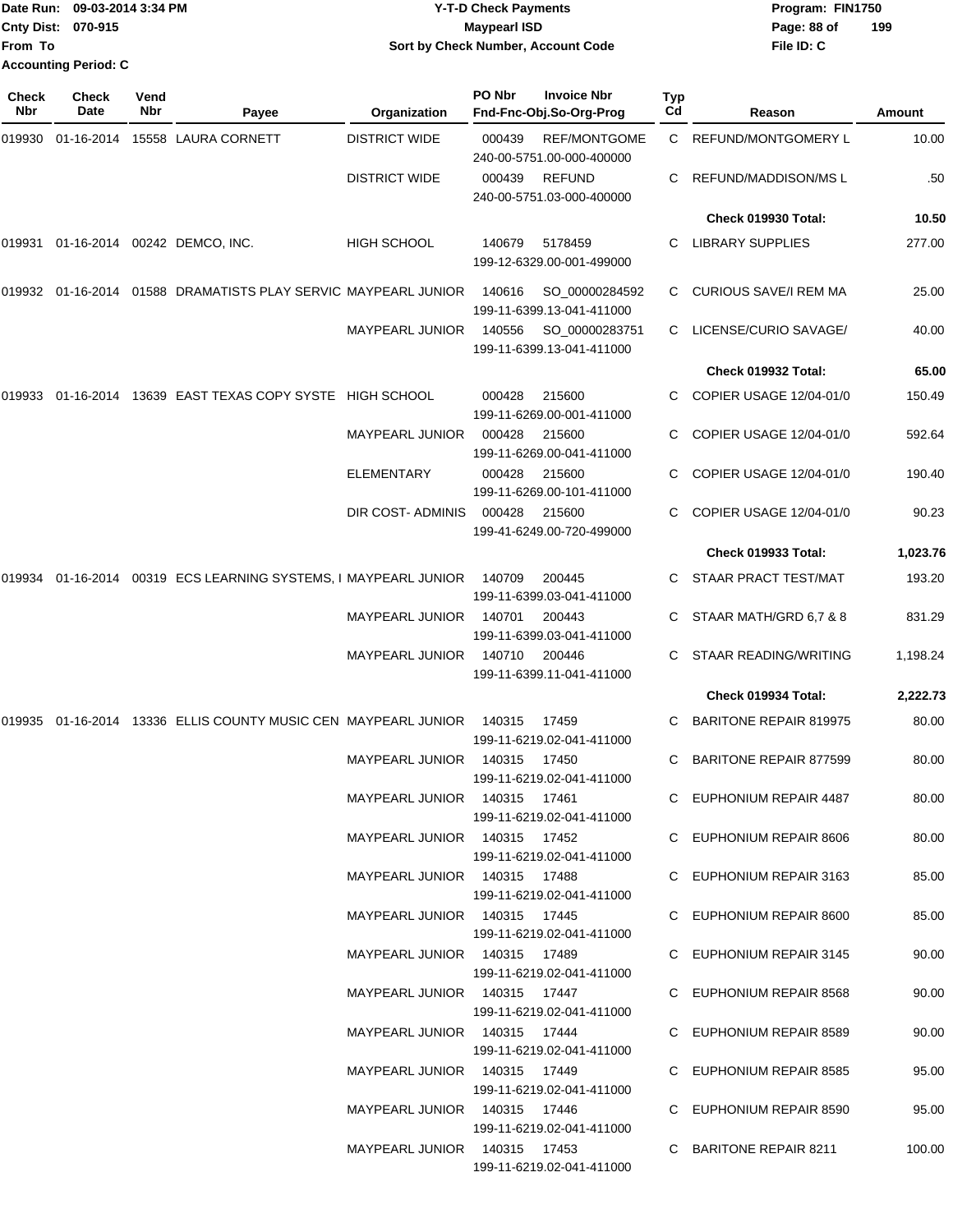### Date Run: 09-03-2014 3:34 PM **Program:** FIN1750 **Cnty Dist:** 070-915 **Page: 89 of MaypearI ISD Page: 89 of Y-T-D Check Payments 070-915 Maypearl ISD Sort by Check Number, Account Code**

| Check<br>Nbr | <b>Check</b><br>Date | Vend<br>Nbr | Payee | Organization                 | PO Nbr       | <b>Invoice Nbr</b><br>Fnd-Fnc-Obj.So-Org-Prog | Typ<br>Cd | Reason                     | Amount    |
|--------------|----------------------|-------------|-------|------------------------------|--------------|-----------------------------------------------|-----------|----------------------------|-----------|
|              |                      |             |       | <b>MAYPEARL JUNIOR</b>       | 140315       | 17479                                         |           | C FRENCH HORN REPAIR 32    | 105.00    |
|              |                      |             |       |                              |              | 199-11-6219.02-041-411000                     |           |                            |           |
|              |                      |             |       | <b>MAYPEARL JUNIOR</b>       | 140315       | 17484                                         |           | C FRENCH HORN REPAIR       | 105.00    |
|              |                      |             |       |                              |              | 199-11-6219.02-041-411000                     |           |                            |           |
|              |                      |             |       | <b>MAYPEARL JUNIOR</b>       | 140315       | 17478                                         |           | C FRENCH HORN REPAIR L6    | 105.00    |
|              |                      |             |       |                              |              | 199-11-6219.02-041-411000                     |           |                            |           |
|              |                      |             |       | <b>MAYPEARL JUNIOR</b>       | 140315       | 17476                                         |           | C TUBA REPAIR 111730       | 115.00    |
|              |                      |             |       |                              |              | 199-11-6219.02-041-411000                     |           |                            |           |
|              |                      |             |       | <b>MAYPEARL JUNIOR</b>       | 140315       | 17486                                         |           | C FRENCH HORN REPAIR 99    | 130.00    |
|              |                      |             |       |                              |              | 199-11-6219.02-041-411000                     |           |                            |           |
|              |                      |             |       | <b>MAYPEARL JUNIOR</b>       | 140315       | 17443                                         |           | C TUBA REPAIR 1065         | 145.00    |
|              |                      |             |       |                              |              | 199-11-6219.02-041-411000                     |           |                            |           |
|              |                      |             |       | <b>MAYPEARL JUNIOR</b>       | 140315       | 17485<br>199-11-6219.02-041-411000            |           | C FRENCH HORN REPAIR 66    | 145.00    |
|              |                      |             |       | MAYPEARL JUNIOR 140315 17483 |              |                                               |           | C FRENCH HORN REPAIR 66    | 145.00    |
|              |                      |             |       |                              |              | 199-11-6219.02-041-411000                     |           |                            |           |
|              |                      |             |       | MAYPEARL JUNIOR              | 140315       | 17480                                         |           | C FRENCH HORN REPAIR 35    | 160.00    |
|              |                      |             |       |                              |              | 199-11-6219.02-041-411000                     |           |                            |           |
|              |                      |             |       | <b>MAYPEARL JUNIOR</b>       | 140315       | 17481                                         |           | C FRENCH HORN REPAIR G     | 163.00    |
|              |                      |             |       |                              |              | 199-11-6219.02-041-411000                     |           |                            |           |
|              |                      |             |       | <b>MAYPEARL JUNIOR</b>       | 140315       | 17482                                         |           | C FRENCH HORN REPAIR 66    | 166.00    |
|              |                      |             |       |                              |              | 199-11-6219.02-041-411000                     |           |                            |           |
|              |                      |             |       | HIGH SCHOOL                  | 140288       | 18104                                         |           | C CLARINET REPAIR 567691   | 45.00     |
|              |                      |             |       |                              |              | 199-11-6249.01-001-411000                     |           |                            |           |
|              |                      |             |       | HIGH SCHOOL                  | 140288       | 18103                                         |           | C CLARINET REPAIR 962965   | 45.00     |
|              |                      |             |       |                              |              | 199-11-6249.01-001-411000                     |           |                            |           |
|              |                      |             |       | HIGH SCHOOL                  | 140288       | 18102                                         |           | C CLARINET REPAIR 797747   | 72.00     |
|              |                      |             |       |                              |              | 199-11-6249.01-001-411000                     |           |                            |           |
|              |                      |             |       | <b>HIGH SCHOOL</b>           | 140289       | 17463                                         |           | C TUBA REPAIR 955536       | 80.00     |
|              |                      |             |       |                              |              | 199-11-6249.01-001-411000                     |           |                            |           |
|              |                      |             |       | <b>HIGH SCHOOL</b>           | 140289       | 17474                                         |           | C TUBA REPAIR 100305       | 115.00    |
|              |                      |             |       | <b>HIGH SCHOOL</b>           |              | 199-11-6249.01-001-411000                     |           | C TUBA REPAIR 313895       | 115.00    |
|              |                      |             |       |                              | 140289       | 17475<br>199-11-6249.01-001-411000            |           |                            |           |
|              |                      |             |       | <b>HIGH SCHOOL</b>           | 140289 17495 |                                               |           | C TUBA REPAIR 101291       | 130.00    |
|              |                      |             |       |                              |              | 199-11-6249.01-001-411000                     |           |                            |           |
|              |                      |             |       | <b>HIGH SCHOOL</b>           | 140289 17448 |                                               |           | C TUBA REPAIR 1090         | 135.00    |
|              |                      |             |       |                              |              | 199-11-6249.01-001-411000                     |           |                            |           |
|              |                      |             |       | HIGH SCHOOL                  | 140289 17487 |                                               |           | C TUBA REPAIR 210796       | 135.00    |
|              |                      |             |       |                              |              | 199-11-6249.01-001-411000                     |           |                            |           |
|              |                      |             |       | HIGH SCHOOL                  | 140289 17477 |                                               |           | C TUBA REPAIR 108292       | 140.00    |
|              |                      |             |       |                              |              | 199-11-6249.01-001-411000                     |           |                            |           |
|              |                      |             |       | HIGH SCHOOL                  | 140289 17494 |                                               |           | C TUBA REPAIR 824901       | 160.00    |
|              |                      |             |       |                              |              | 199-11-6249.01-001-411000                     |           |                            |           |
|              |                      |             |       | HIGH SCHOOL                  | 140239       | 56940                                         |           | C BAND MOUTHPC/LIGATUR     | 435.43    |
|              |                      |             |       |                              |              | 199-11-6399.29-001-411BAN                     |           |                            |           |
|              |                      |             |       | HIGH SCHOOL                  | 140378 60302 |                                               |           | C BUFF CLARNET/CASE B00    | 3,800.00  |
|              |                      |             |       |                              |              | 199-11-6649.29-001-411000                     |           |                            |           |
|              |                      |             |       | HIGH SCHOOL                  | 140378 59484 | 199-11-6649.29-001-411000                     |           | C FRENCH HORN 34764, 347   | 5,000.00  |
|              |                      |             |       | HIGH SCHOOL                  | 140378 60209 |                                               |           | C FOXR BASSON/ 56391, 563  | 8,000.00  |
|              |                      |             |       |                              |              | 199-11-6649.29-001-411000                     |           |                            |           |
|              |                      |             |       | HIGH SCHOOL                  | 140378 59552 |                                               |           | C FOXR 330/31188, 31196    | 6,998.00  |
|              |                      |             |       |                              |              | 199-11-6649.29-001-411000                     |           |                            |           |
|              |                      |             |       |                              |              |                                               |           | <b>Check 019935 Total:</b> | 27,939.43 |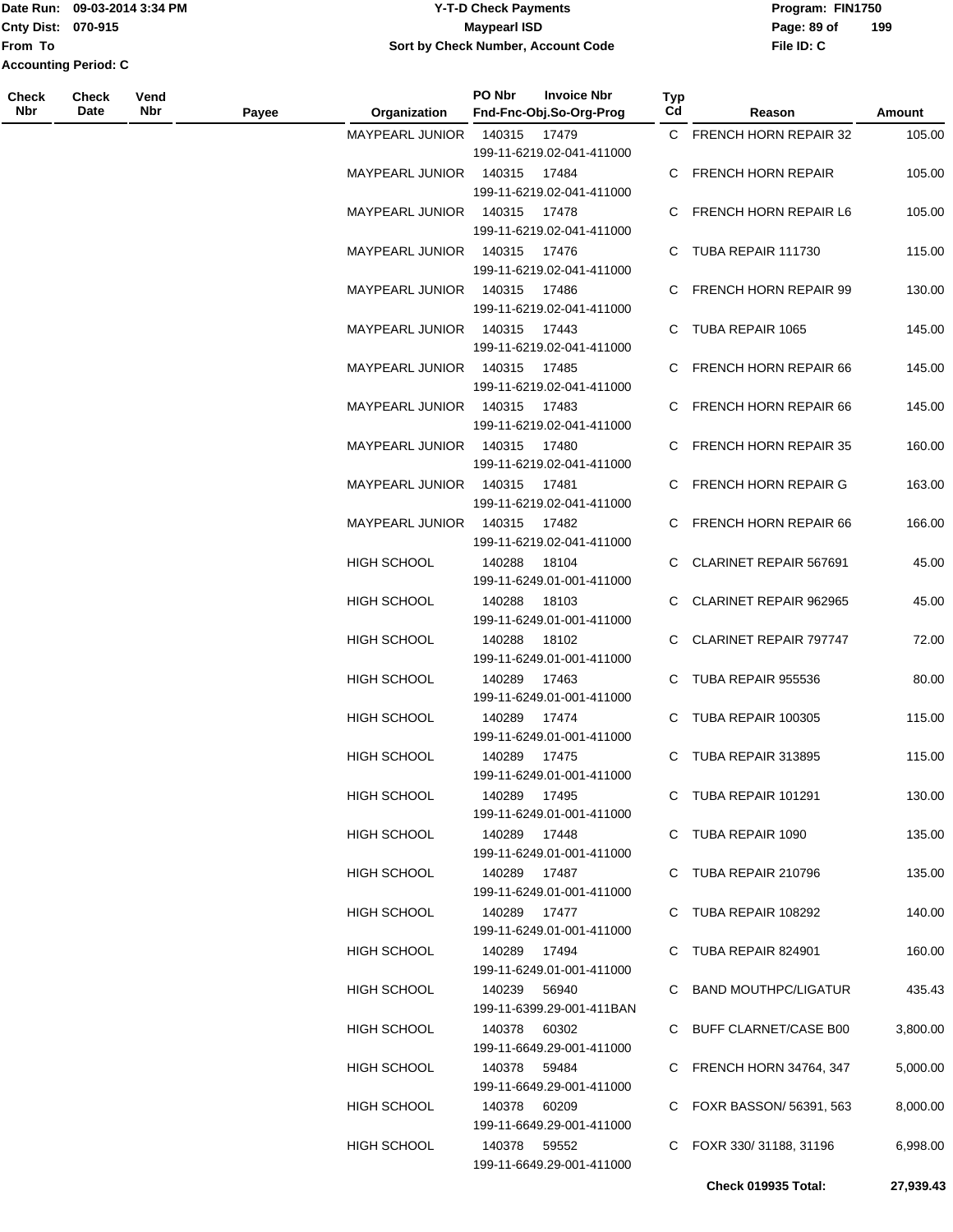| Date Run: 09-03-2014 3:34 PM |                             | <b>Y-T-D Check Payments</b>        | Program: FIN1750   |  |  |  |
|------------------------------|-----------------------------|------------------------------------|--------------------|--|--|--|
| <b>Cnty Dist: 070-915</b>    |                             | Mavpearl ISD                       | 199<br>Page: 90 of |  |  |  |
| <b>From To</b>               |                             | Sort by Check Number, Account Code | File ID: C         |  |  |  |
|                              | <b>Accounting Period: C</b> |                                    |                    |  |  |  |

| Check<br>Nbr | <b>Check</b><br>Date   | Vend<br>Nbr | Payee                                                  | Organization           | PO Nbr       | <b>Invoice Nbr</b><br>Fnd-Fnc-Obj.So-Org-Prog | Typ<br>Cd | Reason                        | Amount    |
|--------------|------------------------|-------------|--------------------------------------------------------|------------------------|--------------|-----------------------------------------------|-----------|-------------------------------|-----------|
| 019936       |                        |             | 01-16-2014  14347  FLAGHOUSE INC.                      | UNDISTRIBUTED O        | 140653       | P05834190101<br>199-11-6399.04-999-423000     |           | C 4LB RUBBER BOWL BALL        | 99.90     |
|              |                        |             |                                                        | UNDISTRIBUTED O        | 140653       | P05834190102<br>199-11-6399.04-999-423000     | C.        | SOFT BOCCIA SET               | 115.00    |
|              |                        |             |                                                        |                        |              |                                               |           | Check 019936 Total:           | 214.90    |
|              |                        |             | 019937 01-16-2014 00040 FLATT STATIONERS, INC.         | <b>ELEMENTARY</b>      | 140708       | 249639-00<br>199-11-6399.11-101-411000        | C.        | MISC OFFICE SUPPLIES/M        | 202.28    |
| 019938       |                        |             | 01-16-2014 14661 FRANKIE JOE GARCIA                    | UNDISTRIBUTED O        | 000433       | MAYPEARL/KEEN<br>199-36-6219.00-999-499000    | C         | <b>BB OFFICIAL/VG/VB/FLAT</b> | 125.00    |
| 019939       |                        |             | 01-16-2014 15298 GLAZIER FOOTBALL CLINC HIGH SCHOOL    |                        | 140724       | 1415682-IN<br>199-36-6499.01-001-499000       | C         | 2014 Football Clinic Renewa   | 369.00    |
| 019940       |                        |             | 01-16-2014 15553 GRAMMARLY, INC.                       | <b>HIGH SCHOOL</b>     |              | 140712 8252013<br>410-11-6321.00-001-411000   | C.        | SCRIP RENEW-09/01/13-08       | 950.00    |
| 019941       |                        |             | 01-16-2014 12674 HANDWRITING WITHOUT T UNDISTRIBUTED O |                        | 140629       | 816139-2<br>199-11-6399.04-999-423000         | C.        | <b>MISC BOOKS/SUPPLIES -</b>  | 315.15    |
| 019942       |                        |             | 01-16-2014 14120 HARRIS COMPUTER SYSTE DISTRICT WIDE   |                        | 000434       | XT00087450<br>240-00-5749.00-000-400000       |           | EZSCHPAY TRANS 12/01-1        | 55.00     |
| 019943       | 01-16-2014 00243 HILCO |             |                                                        | UNDISTRIBUTED O        | 000448       | 4706839800 - 01<br>199-51-6259.04-999-499000  |           | ELEC/MARQUE 12/02-01/0        | 61.45     |
|              |                        |             |                                                        | UNDISTRIBUTED O        | 000448       | 4705273700 - 01<br>199-51-6259.04-999-499000  |           | ELEC/FUEL TANK 12/02-         | 30.91     |
|              |                        |             |                                                        | UNDISTRIBUTED O        | 000448       | 4705171500 - 01<br>199-51-6259.04-999-499000  |           | ELEC/SECLIGHTS/12/02-01       | 32.91     |
|              |                        |             |                                                        | UNDISTRIBUTED O        | 000448       | 4602563301 - 01<br>199-51-6259.04-999-499000  |           | ELEC/H.S./12/02-01/02/14      | 2,247.01  |
|              |                        |             |                                                        | UNDISTRIBUTED O        | 000448       | 4602266500 - 01<br>199-51-6259.04-999-499000  |           | ELEC/ATH FAC/12/02-01/02      | 537.37    |
|              |                        |             |                                                        | UNDISTRIBUTED O        | 000448       | 4706312901 - 01<br>199-51-6259.04-999-499000  |           | ELEM/ELEM 12/02-01/02/14      | 2,517.77  |
|              |                        |             |                                                        | UNDISTRIBUTED O        | 000448       | 4705335301 - 01<br>199-51-6259.04-999-499000  |           | C ELEC/M.S. 12/02-01/02/14    | 4,102.86  |
|              |                        |             |                                                        | UNDISTRIBUTED O        | 000448       | 4706783900 - 01<br>199-51-6259.78-999-422000  |           | C ELEC/AG FAC 12/02-01/02/    | 1,879.59  |
|              |                        |             |                                                        |                        |              |                                               |           | Check 019943 Total:           | 11,409.87 |
| 019944       |                        |             | 01-16-2014  14961  IMAGE MAKER 4 U, INC.               | <b>HIGH SCHOOL</b>     | 140574       | 74843<br>199-36-6499.01-001-499000            |           | Championship Board Sticker    | 20.00     |
|              |                        |             |                                                        | <b>HIGH SCHOOL</b>     | 140559       | 74835<br>199-36-6499.01-001-499000            |           | Volleyball Post Season Trop   | 478.00    |
|              |                        |             |                                                        | UNDISTRIBUTED O        | 140269 74836 | 199-51-6399.04-999-499000                     |           | Football Stadium Signs        | 458.00    |
|              |                        |             |                                                        |                        |              |                                               |           | Check 019944 Total:           | 956.00    |
|              |                        |             | 019945 01-16-2014 01844 J.W. PEPPER & SON, INC.        | HIGH SCHOOL            | 140680       | 05795638<br>199-11-6399.22-001-411000         |           | <b>CHOIR MUSIC/DRUNKEN</b>    | 67.99     |
| 019946       |                        |             | 01-16-2014 15247 ANTHONY JEFFERSON                     | UNDISTRIBUTED O        | 000435       | MAYPEARL/KEEN<br>199-36-6219.00-999-499000    | C         | BB OFFICIAL/8TH A&B/FLA       | 78.00     |
| 019947       |                        |             | 01-16-2014 15264 KURZ AND COMPANY                      | <b>MAYPEARL JUNIOR</b> | 000436       | 304113520014<br>240-35-6341.00-041-499000     |           | <b>BREAD PRODUCTS - MS</b>    | 93.16     |
|              |                        |             |                                                        | <b>MAYPEARL JUNIOR</b> | 000436       | 304113450018<br>240-35-6341.00-041-499000     |           | <b>BREADK PRODUCTS - MS</b>   | 62.38     |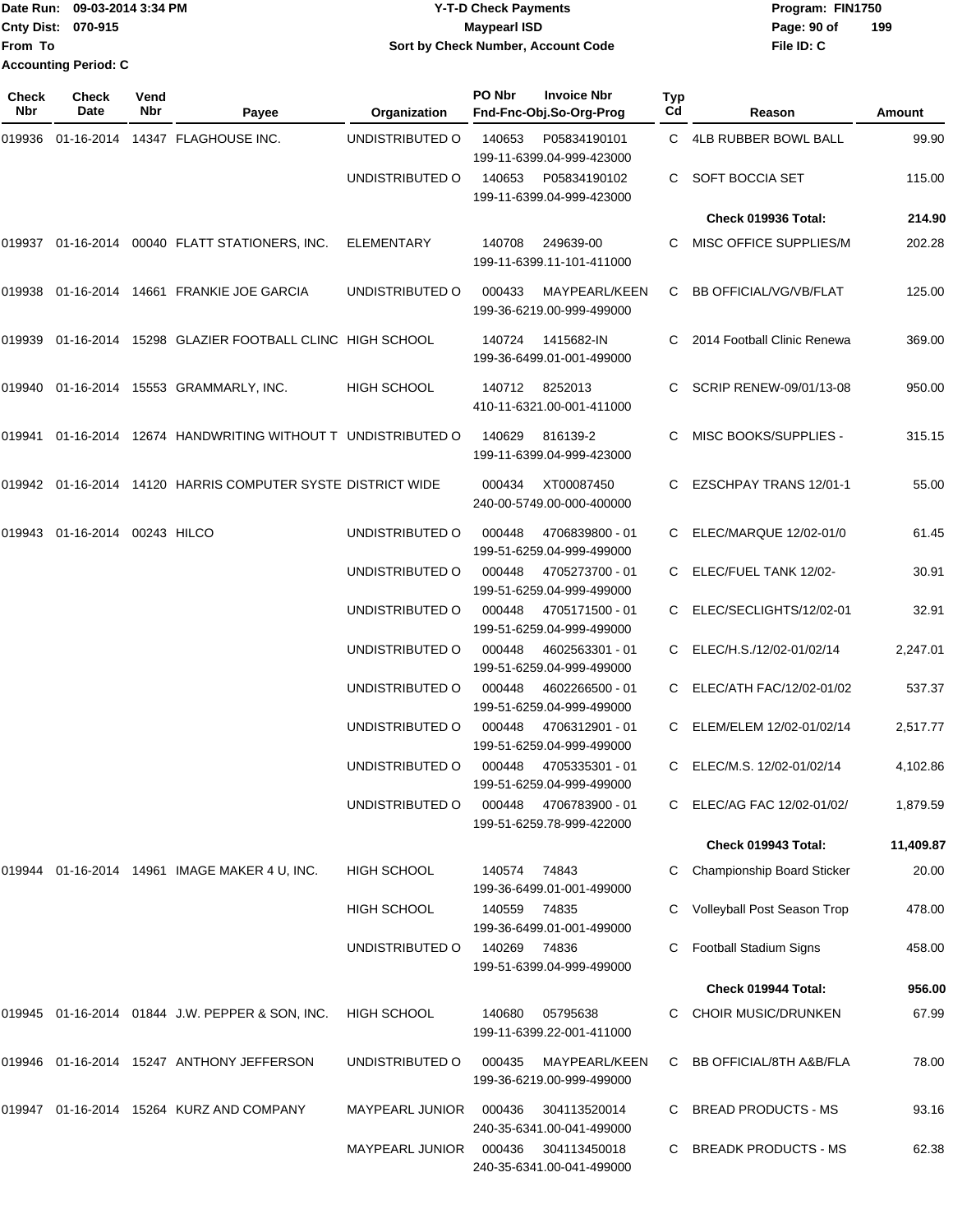|                             | Date Run: 09-03-2014 3:34 PM | <b>Y-T-D Check Payments</b>        | Program: FIN1750   |
|-----------------------------|------------------------------|------------------------------------|--------------------|
| <b>Cnty Dist: 070-915</b>   |                              | Maypearl ISD                       | 199<br>Page: 91 of |
| <b>IFrom To</b>             |                              | Sort by Check Number, Account Code | File ID: C         |
| <b>Accounting Period: C</b> |                              |                                    |                    |

| <b>Check</b><br>Nbr | <b>Check</b><br>Date    | Vend<br>Nbr | Payee                                                                     | Organization           | PO Nbr | <b>Invoice Nbr</b><br>Fnd-Fnc-Obj.So-Org-Prog                          | <b>Typ</b><br>Cd | Reason                             | Amount   |
|---------------------|-------------------------|-------------|---------------------------------------------------------------------------|------------------------|--------|------------------------------------------------------------------------|------------------|------------------------------------|----------|
|                     |                         |             |                                                                           | <b>ELEMENTARY</b>      | 000436 | 304113450017<br>240-35-6341.00-101-499000                              | C.               | <b>BREAD PRODUCTS - LSK</b>        | 46.05    |
|                     |                         |             |                                                                           | ELEMENTARY             | 000436 | 304113520013<br>240-35-6341.00-101-499000                              |                  | <b>BREADK PRODUCTS - LKS</b>       | 123.80   |
|                     |                         |             |                                                                           | <b>HIGH SCHOOL</b>     | 000436 | 304113380017<br>240-35-6341.01-001-499000                              |                  | <b>BREAD PRODUCTS - HS</b>         | 71.26    |
|                     |                         |             |                                                                           | <b>HIGH SCHOOL</b>     | 000436 | 304113450019<br>240-35-6341.01-001-499000                              |                  | <b>BREAD PRODUCTS - HS</b>         | 76.65    |
|                     |                         |             |                                                                           | <b>HIGH SCHOOL</b>     | 000436 | 304113520015<br>240-35-6341.01-001-499000                              | C                | <b>BREAD PRODUCTS - HS</b>         | 34.92    |
|                     |                         |             |                                                                           |                        |        |                                                                        |                  | Check 019947 Total:                | 508.22   |
| 019948              | 01-16-2014              |             | 01048 LABATT FOOD SERVICE                                                 | <b>MAYPEARL JUNIOR</b> | 000437 | 387487 - DEC                                                           | C                | <b>GROCERIES - MS</b>              | 1,322.71 |
|                     |                         |             |                                                                           | ELEMENTARY             | 000437 | 240-35-6341.00-041-499000<br>387487 - DEC<br>240-35-6341.00-101-499000 | C                | <b>GROCERIES - LSK</b>             | 3,205.38 |
|                     |                         |             |                                                                           | <b>HIGH SCHOOL</b>     | 000437 | 387487 - DEC<br>240-35-6341.01-001-499000                              | C.               | <b>GROCERIES - HS</b>              | 3,038.12 |
|                     |                         |             |                                                                           |                        |        |                                                                        |                  | Check 019948 Total:                | 7,566.21 |
| 019949              | 01-16-2014              |             | 15543 LONE STAR COMMUNICATI UNDISTRIBUTED O                               |                        | 140734 | 26040<br>199-51-6249.02-999-499000                                     | C.               | Service Call - 12/02/13            | 216.00   |
| 019950              | 01-16-2014 15098 LOWE'S |             |                                                                           | UNDISTRIBUTED O        | 140108 | 901082<br>199-51-6319.02-999-499000                                    | С                | <b>Building Maint. Supplies-GA</b> | 885.38   |
|                     |                         |             |                                                                           | UNDISTRIBUTED O        | 140108 | 902856<br>199-51-6319.02-999-499000                                    | C                | <b>Building Maint. Supplies-GA</b> | 427.77   |
|                     |                         |             |                                                                           |                        |        |                                                                        |                  | Check 019950 Total:                | 1,313.15 |
| 019951              |                         |             | 01-16-2014 12994 MASTER SOUND                                             | UNDISTRIBUTED O        | 140735 | 40292<br>199-51-6249.00-999-499000                                     | C                | FIRE ALARM INSP/ADM/01/            | 195.00   |
| 019952              | 01-16-2014              |             | 15538 JEFF DUNAWAY MCGREGO UNDISTRIBUTED O                                |                        | 000438 | MAYPEARL/WHIT<br>199-36-6219.00-999-499000                             | C                | BB OFFICIAL/JV/1GAME/FL            | 52.00    |
|                     |                         |             |                                                                           | UNDISTRIBUTED O        | 000438 | MAYPEARL/KEEN<br>199-36-6219.00-999-499000                             | C                | BB OFFICIAL/7TH/8TH/FLA            | 72.00    |
|                     |                         |             |                                                                           | UNDISTRIBUTED O        | 000438 | MAYPEARL/KEEN<br>199-36-6219.00-999-499000                             | C                | BB OFFICIAL/JV/A&B/FLAT            | 92.00    |
|                     |                         |             |                                                                           |                        |        |                                                                        |                  | Check 019952 Total:                | 216.00   |
|                     |                         |             | 019953  01-16-2014  00297  NARDONE BROS, BAKING C MAYPEARL JUNIOR  000440 |                        |        | 110938<br>240-35-6341.00-041-499000                                    |                  | C PIZZA - MS                       | 143.58   |
|                     |                         |             |                                                                           | <b>ELEMENTARY</b>      | 000440 | 110938<br>240-35-6341.00-101-499000                                    |                  | C PIZZA - LSK                      | 143.58   |
|                     |                         |             |                                                                           | <b>HIGH SCHOOL</b>     | 000440 | 110987<br>240-35-6341.01-001-499000                                    |                  | C PIZZA - HS                       | 162.00   |
|                     |                         |             |                                                                           |                        |        |                                                                        |                  | Check 019953 Total:                | 449.16   |
|                     |                         |             | 019954 01-16-2014 14184 ODYSSEY WARE                                      | UNDISTRIBUTED O        | 140442 | 31258145<br>199-11-6399.45-999-499000                                  |                  | C LICENS RENWL-09/01/13-0          | 9,500.00 |
|                     |                         |             | 019955 01-16-2014 00287 OFFICE DEPOT                                      | HIGH SCHOOL            | 140642 | 689507498001<br>199-11-6399.39-001-422000                              |                  | C ART SUPPLIES/K.JAMES             | 56.28    |
|                     |                         |             | 019956 01-16-2014 14574 PERMA-BOUND BOOKS                                 | <b>ELEMENTARY</b>      | 140103 | 1549723-03<br>199-12-6399.06-101-499000                                | C                | Bottleberghe/FINAL SHIPM           | 21.17    |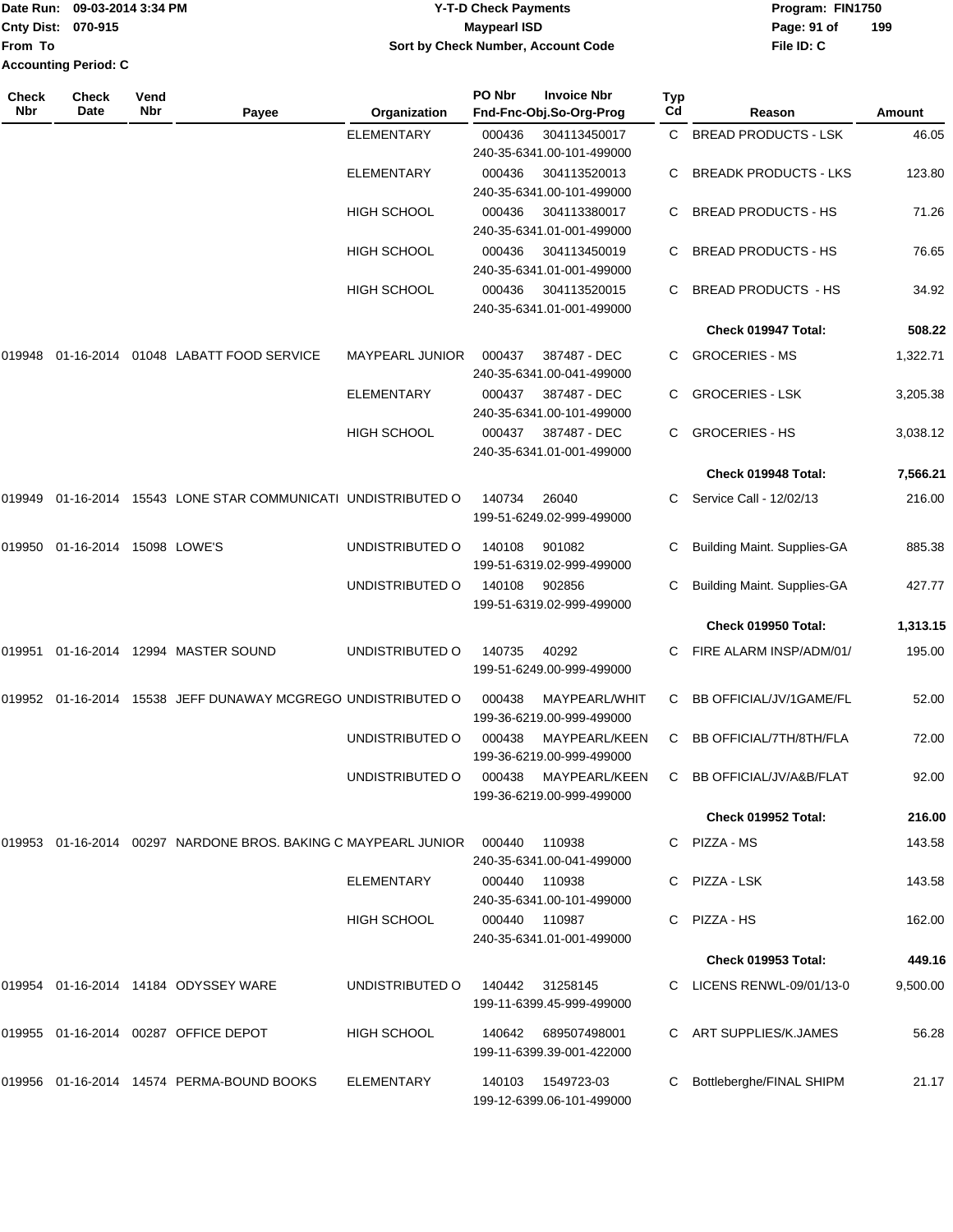Date Run: 09-03-2014 3:34 PM **Program:** FIN1750 **Cnty Dist:** 070-915 **Page: 92 of MaypearI ISD Page: 92 of File ID: C From To Y-T-D Check Payments 070-915 Maypearl ISD Sort by Check Number, Account Code Accounting Period: C**

**199**

| <b>Check</b><br>Nbr | <b>Check</b><br>Date            | Vend<br>Nbr | Payee                                                   | Organization           | PO Nbr | <b>Invoice Nbr</b><br>Fnd-Fnc-Obj.So-Org-Prog       | <b>Typ</b><br>Cd | Reason                         | Amount    |
|---------------------|---------------------------------|-------------|---------------------------------------------------------|------------------------|--------|-----------------------------------------------------|------------------|--------------------------------|-----------|
| 019957              | 01-16-2014                      |             | 00913 KELLY PIETERSE                                    | UNDISTRIBUTED O        | 140727 | REFUND-<br>199-21-6411.00-999-423000                | C                | MILEAGE REIMBURSE/RE           | 57.55     |
| 019958              |                                 |             | 01-16-2014 00099 REGION 10/EDUCATION SE UNDISTRIBUTED O |                        | 140523 | 122376<br>199-34-6219.01-999-499000                 | C                | <b>BUS TRAIN/K.VINES/J.BEA</b> | 110.00    |
| 019959              |                                 |             | 01-16-2014  01291  REGION 7 UIL MUSIC                   | <b>HIGH SCHOOL</b>     | 140698 | 87073 MAYPEARL<br>199-11-6499.01-001-411000         | С                | CHOIR UIL FEES - H.S.          | 280.00    |
|                     |                                 |             |                                                         | <b>HIGH SCHOOL</b>     | 140713 | 87202 MAYPEARL<br>199-11-6499.01-001-411000         | C                | HS CONCERNT UIL BAND           | 280.00    |
|                     |                                 |             |                                                         |                        |        |                                                     |                  | Check 019959 Total:            | 560.00    |
| 019960              |                                 |             | 01-16-2014  01291  REGION 7 UIL MUSIC                   | <b>MAYPEARL JUNIOR</b> | 140706 | MAYPEARL/ENTR<br>199-11-6499.01-041-411000          | C                | UIL Entry fee - MS             | 280.00    |
| 019961              |                                 |             | 01-16-2014 14543 RENAISSANCE LEARNING, I HIGH SCHOOL    |                        | 140677 | INV4058209<br>199-11-6399.01-001-423000             | С                | AM LIVE REAL TIME SUBS         | 1,108.80  |
|                     |                                 |             | 019962 01-16-2014 15313 CARROLL MARVIN SMITH            | UNDISTRIBUTED O        | 000441 | MAYPEARL/WHIT<br>199-36-6219.00-999-499000          | С                | OTHERDUTY/3-4 GAMES            | 25.00     |
| 019963              |                                 |             | 01-16-2014 01235 SULLIVAN SUPPLY SOUTH, HIGH SCHOOL     |                        | 140669 | 0307367-IN<br>199-11-6399.09-001-422000             | С                | Animal science supplies        | 35.53     |
|                     |                                 |             |                                                         | <b>HIGH SCHOOL</b>     | 140669 | 0307159-IN<br>199-11-6399.09-001-422000             | С                | Animal science supplies        | 776.60    |
|                     |                                 |             |                                                         |                        |        |                                                     |                  | Check 019963 Total:            | 812.13    |
| 019964              |                                 |             | 01-16-2014 00043 TASB, RISK MANAGEMENT UNDISTRIBUTED O  |                        | 140719 | 167727<br>199-51-6429.00-999-499000                 | C                | <b>SCHOOL LIABILITY</b>        | 6,465.00  |
| 019965              |                                 |             | 01-16-2014 00043 TASB, RISK MANAGEMENT UNDISTRIBUTED O  |                        | 140721 | 167731<br>199-51-6429.00-999-499000                 | С                | EARTHQUAKE/PROPERTY            | 43,477.00 |
| 019966              |                                 |             | 01-16-2014 00043 TASB, RISK MANAGEMENT UNDISTRIBUTED O  |                        | 140718 | 167725<br>199-34-6429.00-999-499000                 | С                | AUTO LIABILITY/AUTO PH         | 6,907.00  |
| 019967              | 01-16-2014                      |             | 15211 THOMAS SOUTHALL ELECT UNDISTRIBUTED O             |                        | 140716 | 01072014<br>199-51-6249.00-999-499000               | С                | LABOR/3 120 V OUTLET F         | 337.50    |
|                     |                                 |             |                                                         | UNDISTRIBUTED O        | 140716 | 01072014<br>199-51-6319.02-999-499000               | C                | <b>MATERIAL FOR 3 OUTLET</b>   | 25.00     |
|                     |                                 |             |                                                         |                        |        |                                                     |                  | Check 019967 Total:            | 362.50    |
|                     |                                 |             | 019968 01-16-2014 15293 SNOOPY THOMPSON                 | UNDISTRIBUTED O        |        | 000442 MAYPEARL/KEEN<br>199-36-6219.00-999-499000   |                  | C BB OFFICIAL/JV/2 GAMES/      | 98.00     |
|                     |                                 |             | 019969 01-16-2014 00781 TYSON FOOD, INC                 | MAYPEARL JUNIOR 000443 |        | 10061430<br>240-35-6341.00-041-499000               |                  | C COMMODITY CHICKEN-MS         | 244.38    |
|                     |                                 |             |                                                         | <b>ELEMENTARY</b>      |        | 000443 10061430<br>240-35-6341.00-101-499000        |                  | <b>COMMODITY CHICKEN-EL</b>    | 244.38    |
|                     |                                 |             |                                                         | HIGH SCHOOL            |        | 000443 10061430<br>240-35-6341.01-001-499000        |                  | C COMMODITY CHICKEN - H        | 244.40    |
|                     |                                 |             |                                                         |                        |        |                                                     |                  | Check 019969 Total:            | 733.16    |
|                     | 019970 01-16-2014 13063 US BANK |             |                                                         | UNDISTRIBUTED O        | 000444 | 3569386<br>599-71-6599.00-999-499000                |                  | C ADMIN SERV 12/01/13-11/3     | 323.25    |
|                     |                                 |             | 019971  01-16-2014  00253  VERIZON SOUTHWEST            | UNDISTRIBUTED O        |        | 000445 416580372500036<br>199-51-6259.02-999-499000 |                  | C BUS CELL 12/28/13-01/27/1    | 801.83    |
|                     |                                 |             | 019972 01-16-2014 13510 ROBERT WHITE                    | UNDISTRIBUTED O        | 000446 | MAYPEARL/WHIT<br>199-36-6219.00-999-499000          |                  | C BB OFFICIAL/V/JV/FLAT        | 107.00    |
|                     |                                 |             |                                                         | UNDISTRIBUTED O        |        | 000446 MAYPEARL/KEEN<br>199-36-6219.00-999-499000   |                  | C BB OFFICIAL/V/2 GAMES/F      | 122.00    |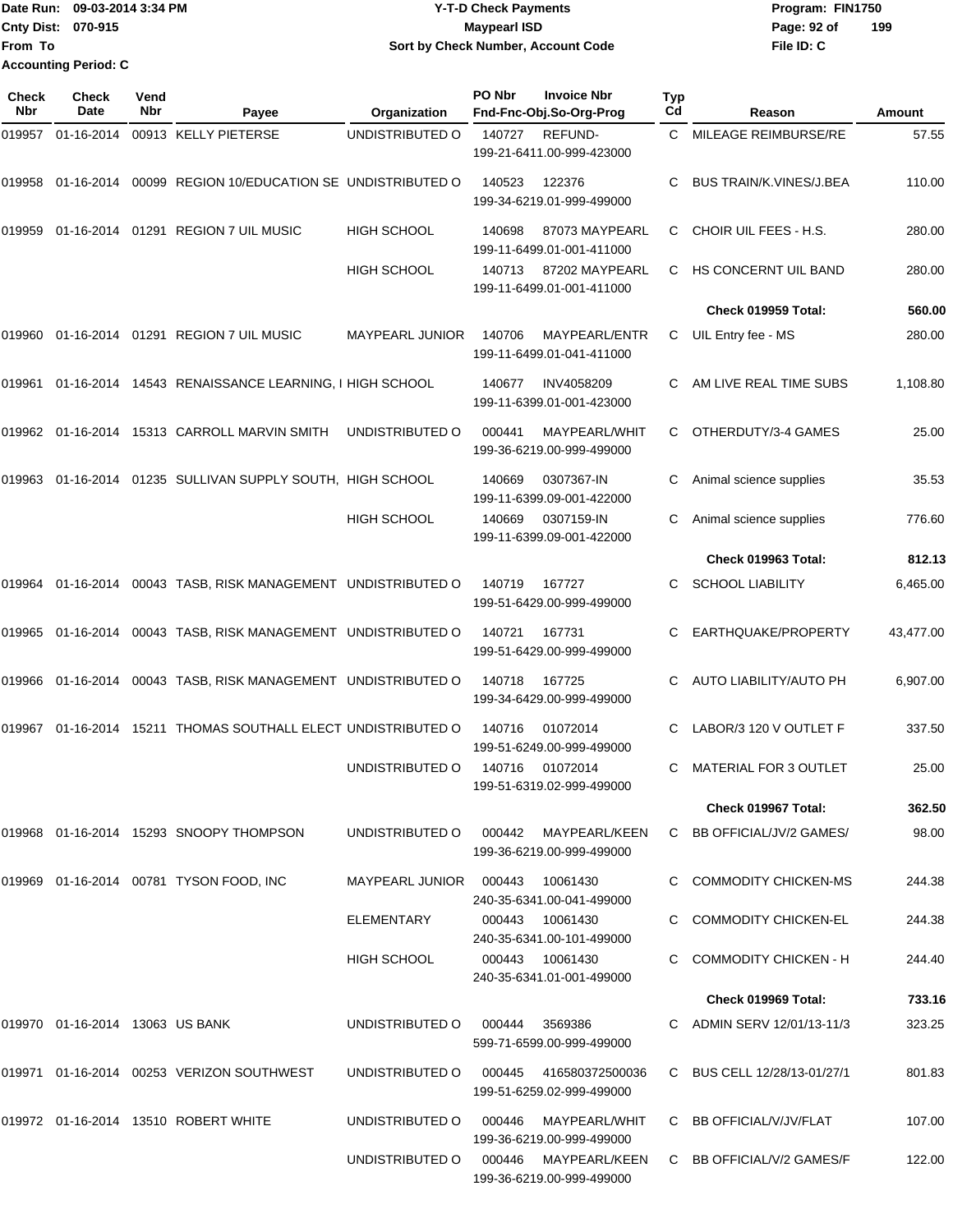| Date Run: 09-03-2014 3:34 PM |                             | Y-T-D Check Payments               | Program: FIN1750   |  |  |  |
|------------------------------|-----------------------------|------------------------------------|--------------------|--|--|--|
| <b>Cnty Dist: 070-915</b>    |                             | <b>Mavpearl ISD</b>                | 199<br>Page: 93 of |  |  |  |
| lFrom To                     |                             | Sort by Check Number, Account Code | File ID: C         |  |  |  |
|                              | <b>Accounting Period: C</b> |                                    |                    |  |  |  |

| Check<br>Nbr | <b>Check</b><br>Date | Vend<br>Nbr | Payee                                                    | Organization                     | PO Nbr | <b>Invoice Nbr</b><br>Fnd-Fnc-Obj.So-Org-Prog    | Typ<br>Cd | Reason                        | Amount    |
|--------------|----------------------|-------------|----------------------------------------------------------|----------------------------------|--------|--------------------------------------------------|-----------|-------------------------------|-----------|
|              |                      |             |                                                          |                                  |        |                                                  |           | Check 019972 Total:           | 229.00    |
| 019973       | 01-16-2014           |             | 00298 WHITNEY ISD                                        | <b>ELEMENTARY</b>                | 140728 | LATHAMSPRING<br>199-11-6399.13-101-411000        | C         | <b>DISTRICT UIL MEET/LATH</b> | 284.00    |
|              |                      |             |                                                          | <b>ELEMENTARY</b>                | 140728 | LATHAMSPRING<br>199-11-6399.13-101-411000        | D         | NOT RECEIVED BY VEND          | $-284.00$ |
|              |                      |             |                                                          |                                  |        |                                                  |           | Check 019973 Total:           | .00       |
| 019974       |                      |             | 01-16-2014 15067 TERENCE WILLIAMS                        | UNDISTRIBUTED O                  | 000447 | MAYPEARL/WHIT<br>199-36-6219.00-999-499000       | C.        | BB OFFICIAL/JV/FLAT RAT       | 58.00     |
| 019975       |                      |             | 01-23-2014 15074 ABIBOW RECYCLING LLC                    | UNDISTRIBUTED O                  | 000449 | 1213-1074819<br>199-51-6259.03-999-499000        | C         | <b>RECYCLING - DECEMBER</b>   | 59.66     |
| 019976       |                      |             | 01-23-2014 01869 ALL SPORTS TROPHIES                     | <b>ELEMENTARY</b>                | 140459 | <b>VONA PICK UP</b><br>199-11-6399.11-101-411000 | C.        | NAME PLATES-MALDONA           | 14.00     |
| 019977       | 01-23-2014           |             | 01869 ALL SPORTS TROPHIES                                | <b>ELEMENTARY</b>                | 140731 | <b>EST. 194</b><br>199-11-6399.01-101-421000     | C.        | <b>SPELLING BEE</b>           | 139.00    |
| 019978       |                      |             | 01-23-2014 01869 ALL SPORTS TROPHIES                     | ELEMENTARY                       | 140730 | <b>EST. 195</b><br>199-11-6399.01-101-421000     | C.        | <b>SPELLING BEE</b>           | 109.50    |
| 019979       | 01-23-2014           |             | 13633 ATC FREIGHTLINER GROUP UNDISTRIBUTED O             |                                  | 140762 | 751528082<br>199-34-6311.00-999-499000           | C.        | VALVE/GUAGE/SIGNAL S          | 358.90    |
| 019980       |                      |             | 01-23-2014 15158 ATHLETES WORLD                          | UNDISTRIBUTED O                  | 140339 | BBK004769-BK03<br>199-36-6639.00-999-499000      | С         | <b>Track Equipment</b>        | 12,170.00 |
| 019981       | 01-23-2014           |             | 00901 AVENUE FUEL DISTRIBUTO UNDISTRIBUTED O             |                                  | 000450 | 53936<br>199-34-6311.01-999-499000               | C         | 916 DIESEL FUEL               | 2,976.08  |
| 019982       |                      |             | 01-23-2014 15217 BAYLOR INSTITUTE OF REH UNDISTRIBUTED O |                                  | 140744 | 13244 - CORRECT<br>199-36-6219.00-999-499000     | C         | <b>INVOICE CORRECT OCTO</b>   | 1,000.00  |
| 019983       | 01-23-2014           |             | 15563 BURLESON HIGH SCHOOL HIGH SCHOOL                   |                                  | 140772 | <b>BURLELK JV</b><br>199-36-6499.05-001-499000   | C         | JV Baseball Tourney           | 150.00    |
| 019984       |                      |             | 01-23-2014 13576 CANON FINANCIAL SERVIC HIGH SCHOOL      |                                  | 000451 | 13438208<br>199-11-6269.00-001-411000            | С         | <b>COPIER LEASE</b>           | 921.06    |
|              |                      |             |                                                          | <b>HIGH SCHOOL</b>               |        | 000451 13438208<br>199-11-6269.00-001-411000     | D.        | NOT RECEIVED BY VEND          | $-921.06$ |
|              |                      |             |                                                          |                                  |        | 199-11-6269.00-041-411000                        |           | C COPIER LEASE/01/2014/M      | 921.06    |
|              |                      |             |                                                          |                                  |        | 199-11-6269.00-041-411000                        |           | D NOT RECEIVED BY VEND        | $-921.06$ |
|              |                      |             |                                                          | ELEMENTARY                       |        | 000451 13438208<br>199-11-6269.00-101-411000     |           | C COPIER LEASE/01/2014/EL     | 460.53    |
|              |                      |             |                                                          | ELEMENTARY                       |        | 000451 13438208<br>199-11-6269.00-101-411000     |           | D NOT RECEIVED BY VEND        | $-460.53$ |
|              |                      |             |                                                          | ELEMENTARY                       |        | 000451 13438208<br>199-11-6269.00-101-499000     |           | C COPIER LEASE/01/2014/EL     | 460.53    |
|              |                      |             |                                                          | ELEMENTARY                       |        | 000451 13438208<br>199-11-6269.00-101-499000     |           | D NOT RECEIVED BY VEND        | -460.53   |
|              |                      |             |                                                          | DIR COST-ADMINIS 000451 13438208 |        | 199-41-6249.00-720-499000                        |           | C COPIER LEASE/01/2014/A      | 460.54    |
|              |                      |             |                                                          | DIR COST-ADMINIS 000451 13438208 |        | 199-41-6249.00-720-499000                        |           | D NOT RECEIVED BY VEND        | $-460.54$ |
|              |                      |             |                                                          |                                  |        |                                                  |           | Check 019984 Total:           | .00       |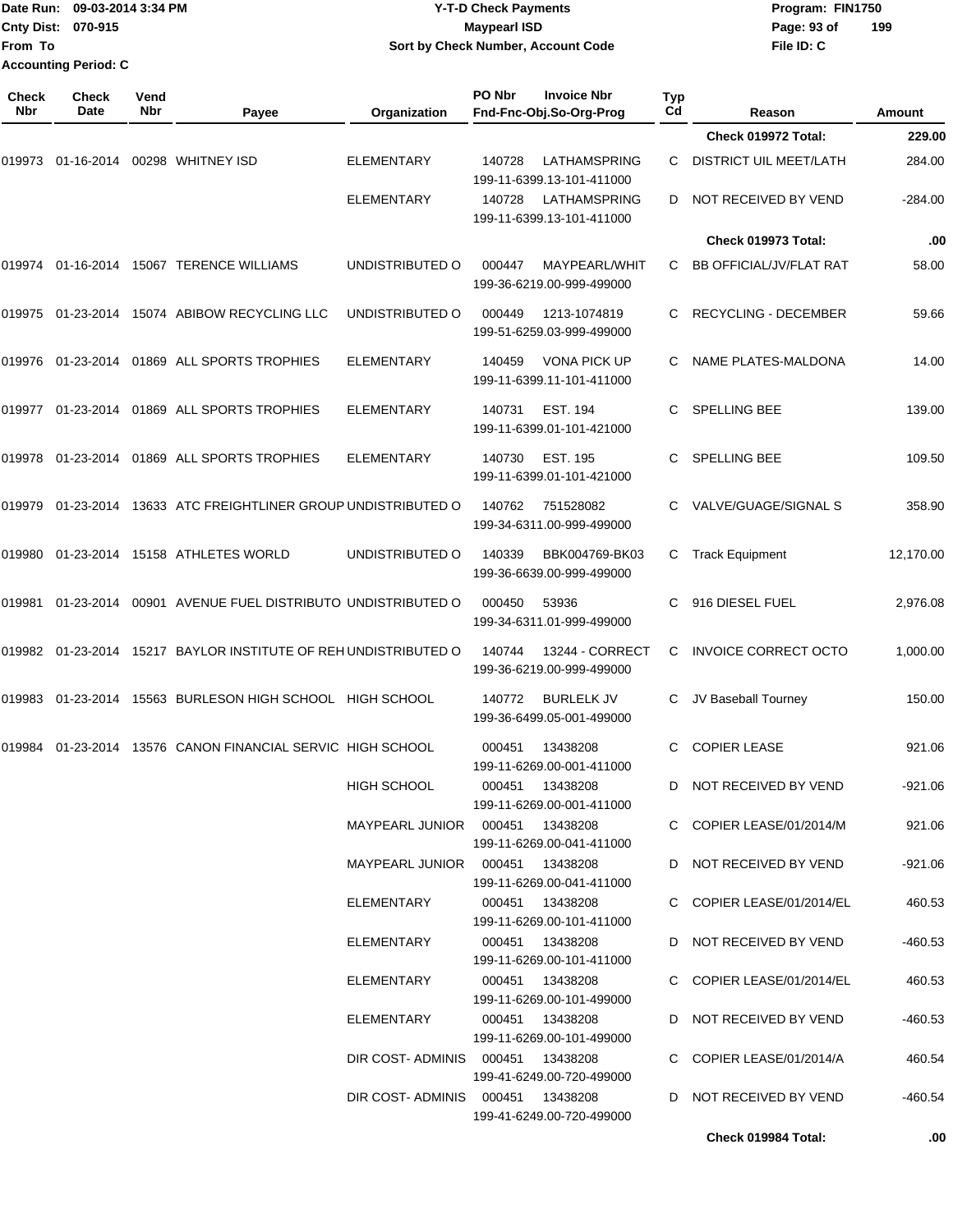| <b>TDate Run:</b>         | 09-03-2014 3:34 PM   | <b>Y-T-D Check Payments</b>        | Program: FIN1750 |     |
|---------------------------|----------------------|------------------------------------|------------------|-----|
| <b>Cnty Dist: 070-915</b> |                      | Maypearl ISD                       | Page: 94 of      | 199 |
| lFrom To                  |                      | Sort by Check Number, Account Code | File ID: C       |     |
|                           | Accounting Period: C |                                    |                  |     |

| <b>Check</b><br>Nbr | <b>Check</b><br>Date | Vend<br>Nbr | Payee                                                             | Organization           | PO Nbr | <b>Invoice Nbr</b><br>Fnd-Fnc-Obj.So-Org-Prog       | <b>Typ</b><br>Cd | Reason                       | <b>Amount</b> |
|---------------------|----------------------|-------------|-------------------------------------------------------------------|------------------------|--------|-----------------------------------------------------|------------------|------------------------------|---------------|
| 019985              | 01-23-2014           |             | 00527 CDWG INC.                                                   | <b>HIGH SCHOOL</b>     | 140564 | JF51712                                             | C                | keyboard-UPCHURCH            | 123.49        |
|                     |                      |             |                                                                   |                        |        | 199-11-6639.45-001-411000                           |                  |                              |               |
|                     |                      |             |                                                                   | <b>HIGH SCHOOL</b>     | 140687 | JG13188                                             |                  | <b>CTE LAPTOPS-GRIFFIN</b>   | 1,120.00      |
|                     |                      |             |                                                                   |                        |        | 244-11-6399.00-001-422000                           |                  |                              |               |
|                     |                      |             |                                                                   |                        |        |                                                     |                  | Check 019985 Total:          | 1,243.49      |
| 019986              |                      |             | 01-23-2014 00200 CLAIMS ADMINISTRATIVE S HIGH SCHOOL              |                        | 000452 | 118413<br>199-11-6143.00-001-411000                 | C                | WORKERSCOMP/3RD QTR          | 1,656.34      |
|                     |                      |             |                                                                   | <b>MAYPEARL JUNIOR</b> | 000452 | 118413<br>199-11-6143.00-041-411000                 | C                | WORKERSCOMP/3RD QTR          | 1,656.33      |
|                     |                      |             |                                                                   | <b>ELEMENTARY</b>      | 000452 | 118413<br>199-11-6143.00-101-411000                 | C                | WORKSCOMP/3RD QTR IN         | 1,656.33      |
|                     |                      |             |                                                                   |                        |        |                                                     |                  | Check 019986 Total:          | 4,969.00      |
| 019987              |                      |             | 01-23-2014 00011 PATRICK DADE                                     | UNDISTRIBUTED O        | 000453 | <b>MAYP/RIO VISTA</b><br>199-36-6219.00-999-499000  | C                | <b>BB OFFICIAL/V/JV/FLAT</b> | 113.00        |
| 019988              |                      |             | 01-23-2014 15109 DESOTO BASEBALL BOOST HIGH SCHOOL                |                        | 140757 | 02/20-02/22/14<br>199-36-6499.05-001-499000         | C                | Varsity Baseball Tourney     | 200.00        |
| 019989              |                      |             | 01-23-2014 15560 DFW COACHES CLINIC                               | <b>HIGH SCHOOL</b>     | 140769 | 0124-26-2014<br>199-36-6499.01-001-499000           | C                | <b>Coaches Clinic</b>        | 180.00        |
| 019990              | 01-23-2014           |             | 00950 DRAMATIC PUBLISHING                                         | <b>MAYPEARL JUNIOR</b> | 140707 | 1707152<br>199-11-6399.13-041-411000                | C                | THEATER/HOUSE OF BAS         | 385.76        |
| 019991              |                      |             | 01-23-2014 15300 FERRIS ALL SPORTS CLUB HIGH SCHOOL               |                        | 140758 | <b>I-45CLASSICBASE</b><br>199-36-6499.05-001-499000 | C                | Varsity Baseball Tourney En  | 250.00        |
|                     |                      |             | 019992 01-23-2014 15561 FINIS TURNER MEMORIAL F HIGH SCHOOL       |                        | 140770 | 03/06-03/08/14<br>199-36-6499.05-001-499000         | C.               | Freshman Baseball Tourn      | 150.00        |
| 019993              | 01-23-2014           |             | 01044 FOLLETT EDUCATIONAL SE HIGH SCHOOL                          |                        | 140670 | 1593083A<br>199-11-6399.38-001-411000               | C                | <b>WORLD GEOGRAPHY-GRI</b>   | 106.01        |
| 019994              |                      |             | 01-23-2014 13020 G&K SERVICES                                     | UNDISTRIBUTED O        | 000455 | 1159211560<br>199-51-6319.02-999-499000             |                  | FINAL RUG INV - GYM & A      | 35.00         |
|                     |                      |             |                                                                   | UNDISTRIBUTED O        | 000455 | 1159211562<br>199-51-6319.02-999-499000             | C                | FINAL RUG INV - MS           | 34.44         |
|                     |                      |             |                                                                   | UNDISTRIBUTED O        | 000455 | 1159211559<br>199-51-6319.02-999-499000             |                  | C FINAL RUG INV - ELEM       | 69.72         |
|                     |                      |             |                                                                   | UNDISTRIBUTED O        |        | 000455 1159211561<br>199-51-6319.02-999-499000      |                  | C FINAL RUG INV - HS         | 36.74         |
|                     |                      |             |                                                                   |                        |        |                                                     |                  | Check 019994 Total:          | 175.90        |
|                     |                      |             | 019995 01-23-2014 01015 DONALD GARRISON                           | UNDISTRIBUTED O        |        | 000454 MAYP/RIO VISTA<br>199-36-6219.00-999-499000  |                  | C BB OFFICIAL/V/JV/FLAT      | 110.00        |
|                     |                      |             | 019996  01-23-2014  12341  GRAINGER INDUSTRIAL SU UNDISTRIBUTED O |                        |        | 140764  9331223439<br>199-51-6319.02-999-499000     |                  | C TIMER/TRIPPER              | 69.15         |
|                     |                      |             |                                                                   | UNDISTRIBUTED O        |        | 140764 9332127951<br>199-51-6319.02-999-499000      |                  | C GAS HEATERS                | 411.53        |
|                     |                      |             |                                                                   |                        |        |                                                     |                  | Check 019996 Total:          | 480.68        |
|                     |                      |             | 019997  01-23-2014  01782  GRANDVIEW ATHLETICS                    | MAYPEARL JUNIOR        | 140775 | ZEBRA JH MEET<br>199-36-6499.00-041-499000          |                  | C JH ZEBRA MEET 03/17/201    | 300.00        |
|                     |                      |             | 019998  01-23-2014  01782  GRANDVIEW ATHLETICS                    | HIGH SCHOOL            | 140776 | HS ZEBRA MEET<br>199-36-6499.05-001-499000          |                  | C HS Track Meet ZEBRA 04/0   | 400.00        |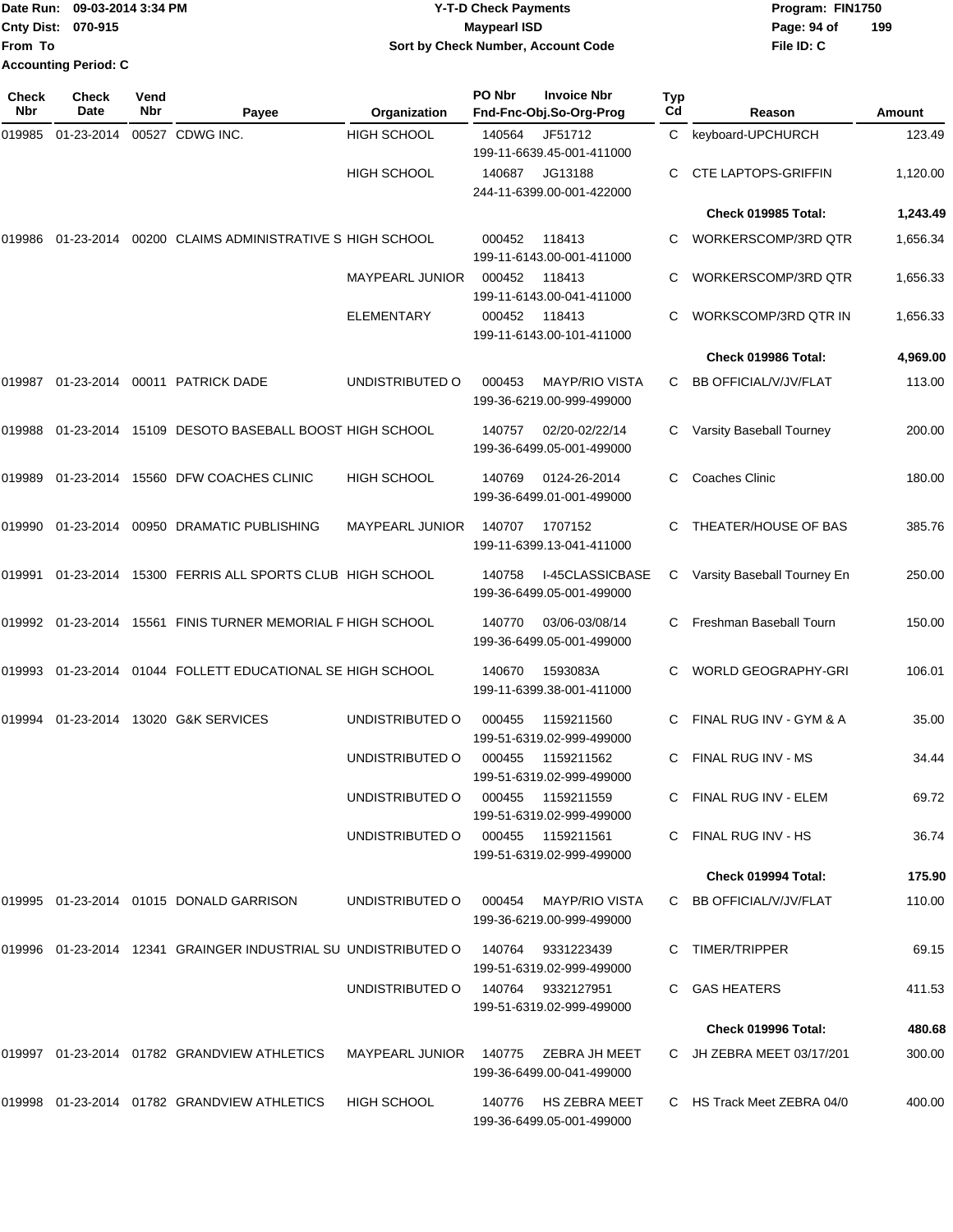|                           | Date Run: 09-03-2014 3:34 PM | Y-T-D Check Payments               | Program: FIN1750 |     |
|---------------------------|------------------------------|------------------------------------|------------------|-----|
| <b>Cnty Dist: 070-915</b> |                              | <b>Mavpearl ISD</b>                | Page: 95 of      | 199 |
| lFrom To                  |                              | Sort by Check Number, Account Code | File ID: C       |     |
|                           | <b>Accounting Period: C</b>  |                                    |                  |     |

| Check<br>Nbr | <b>Check</b><br>Date             | Vend<br>Nbr | Payee                                                     | Organization           | PO Nbr         | <b>Invoice Nbr</b><br>Fnd-Fnc-Obj.So-Org-Prog      | Typ<br>Cd | Reason                          | Amount   |
|--------------|----------------------------------|-------------|-----------------------------------------------------------|------------------------|----------------|----------------------------------------------------|-----------|---------------------------------|----------|
| 019999       | 01-23-2014                       |             | 15310 HERITAGEONE ROOFING, I UNDISTRIBUTED O              |                        | 140765         | 5971<br>199-51-6249.00-999-499000                  | C.        | LEAK REPAIR/HS LIBR/RO          | 850.00   |
|              |                                  |             |                                                           | UNDISTRIBUTED O        | 140765         | 5941<br>199-51-6249.00-999-499000                  | C         | LEAK REPAIR/HS/MS               | 1,050.00 |
|              |                                  |             |                                                           | UNDISTRIBUTED O        | 140765         | 5941<br>199-51-6319.02-999-499000                  | C.        | LEAK REPAIR/HS/MS/MAT           | 646.19   |
|              |                                  |             |                                                           | UNDISTRIBUTED O        | 140765         | 5971<br>199-51-6319.02-999-499000                  | С         | <b>LEAK REPAIR/HS/MATERI</b>    | 650.19   |
|              |                                  |             |                                                           |                        |                |                                                    |           | Check 019999 Total:             | 3,196.38 |
| 020000       | 01-23-2014                       |             | 12551 INTERQUEST DETECTION C UNDISTRIBUTED O              |                        | 000456         | 108808<br>199-11-6219.01-999-424000                | C         | <b>INVOICE CORRECT/NOV&amp;</b> | 540.00   |
| 020001       |                                  |             | 01-23-2014 12406 ITASCA ISD                               | <b>MAYPEARL JUNIOR</b> | 140760         | JH BB 01/18/201<br>199-36-6499.00-041-499000       | C         | JH Girls Basketball Tourney     | 125.00   |
|              |                                  |             | 020002  01-23-2014  15247  ANTHONY JEFFERSON              | UNDISTRIBUTED O        | 000457         | <b>MAYP/RIO VISTA</b><br>199-36-6219.00-999-499000 | С         | <b>BB OFFICIAL/JH/3 GAMES/</b>  | 108.00   |
| 020003       | 01-23-2014                       |             | 15562 KEMP HIGH SCHOOL BASE HIGH SCHOOL                   |                        | 140771         | BASBLL0306-0308<br>199-36-6499.05-001-499000       | С         | <b>Baseball Tourney VARSITY</b> | 220.00   |
| 020004       |                                  |             | 01-23-2014 15086 Kimbell Midwest                          | UNDISTRIBUTED O        | 140489         | 3288689<br>199-51-6319.02-999-499000               | C         | <b>BLDG MAINTENANCE SUP</b>     | 473.82   |
| 020005       |                                  |             | 01-23-2014 15248 JACQUELYN KOCH                           | UNDISTRIBUTED O        | 140779         | <b>JANUARY</b><br>224-31-6219.00-999-423000        | C         | CONTRACT SERVICE JAN            | 3,611.11 |
| 020006       | 01-23-2014                       |             | 15032 LIFE TRACK SERVICES                                 | <b>HIGH SCHOOL</b>     | 140144         | 25002<br>199-31-6399.03-001-499000                 | C         | 78 SENIOR EXIT/CONTACT          | 877.50   |
| 020007       |                                  |             | 01-23-2014 13411 LINCOLN NATIONAL LIFE IN UNDISTRIBUTED O |                        | 000458         | 2681515485<br>199-41-6429.01-999-499000            | C         | LIFE INS - 02/01-02/28/14       | 833.90   |
| 020008       | 01-23-2014                       |             | 00060 LUCKIES AUTO AND TRUCK UNDISTRIBUTED O              |                        | 140208         | 000079642<br>199-34-6219.00-999-499000             | С         | WORK 03 CHEVY TAHOE             | 1,080.53 |
| 020009       | 01-23-2014                       |             | 15538 JEFF DUNAWAY MCGREGO UNDISTRIBUTED O                |                        | 000459         | <b>MAYP/RIO VISTA</b><br>199-36-6219.00-999-499000 | С         | <b>BB OFFICAL/JV/FLAT RAT</b>   | 52.00    |
|              |                                  |             |                                                           | UNDISTRIBUTED O        |                | 000459 MAYP/RIO VISTA<br>199-36-6219.00-999-499000 |           | C BB OFFICIAL/7TH/8TH/FLA       | 102.00   |
|              |                                  |             |                                                           |                        |                |                                                    |           | <b>Check 020009 Total:</b>      | 154.00   |
|              | 020010  01-23-2014  00079  NASCO |             |                                                           | HIGH SCHOOL            | 140690         | 669212<br>199-11-6399.09-001-422000                |           | C ANIMAL SCIENCE SUPPLI         | 1,114.27 |
|              |                                  |             |                                                           | <b>HIGH SCHOOL</b>     |                | 140699 670994<br>244-11-6399.00-001-422000         |           | ANIMAL SCIENCE SUPPLI           | 806.83   |
|              |                                  |             |                                                           |                        |                |                                                    |           | Check 020010 Total:             | 1,921.10 |
|              | 020011  01-23-2014  00386  NASSP |             |                                                           | HIGH SCHOOL            | 140673         | 0101070946<br>199-36-6399.12-001-499000            |           | C GRADUATION SUPPLIES           | 222.00   |
|              |                                  |             | 020012  01-23-2014  13541  NORCOSTCO                      | MAYPEARL JUNIOR        | 140702 T406054 | 199-11-6399.13-041-411000                          |           | MMS Theater-MASTER PR           | 153.00   |
|              |                                  |             | 020013 01-23-2014 13074 REGINALD W. OSBORNE               | UNDISTRIBUTED O        | 000467         | MAYPEARL/WHIT<br>199-36-6219.00-999-499000         |           | C BB OFFICIAL VG/VB/FLAT        | 128.00   |
|              |                                  |             | 020014 01-23-2014 00913 KELLY PIETERSE                    | UNDISTRIBUTED O        | 140749         | MILEAGE<br>199-21-6411.00-999-423000               |           | C MILEAGE/REGION 10 TRAI        | 57.55    |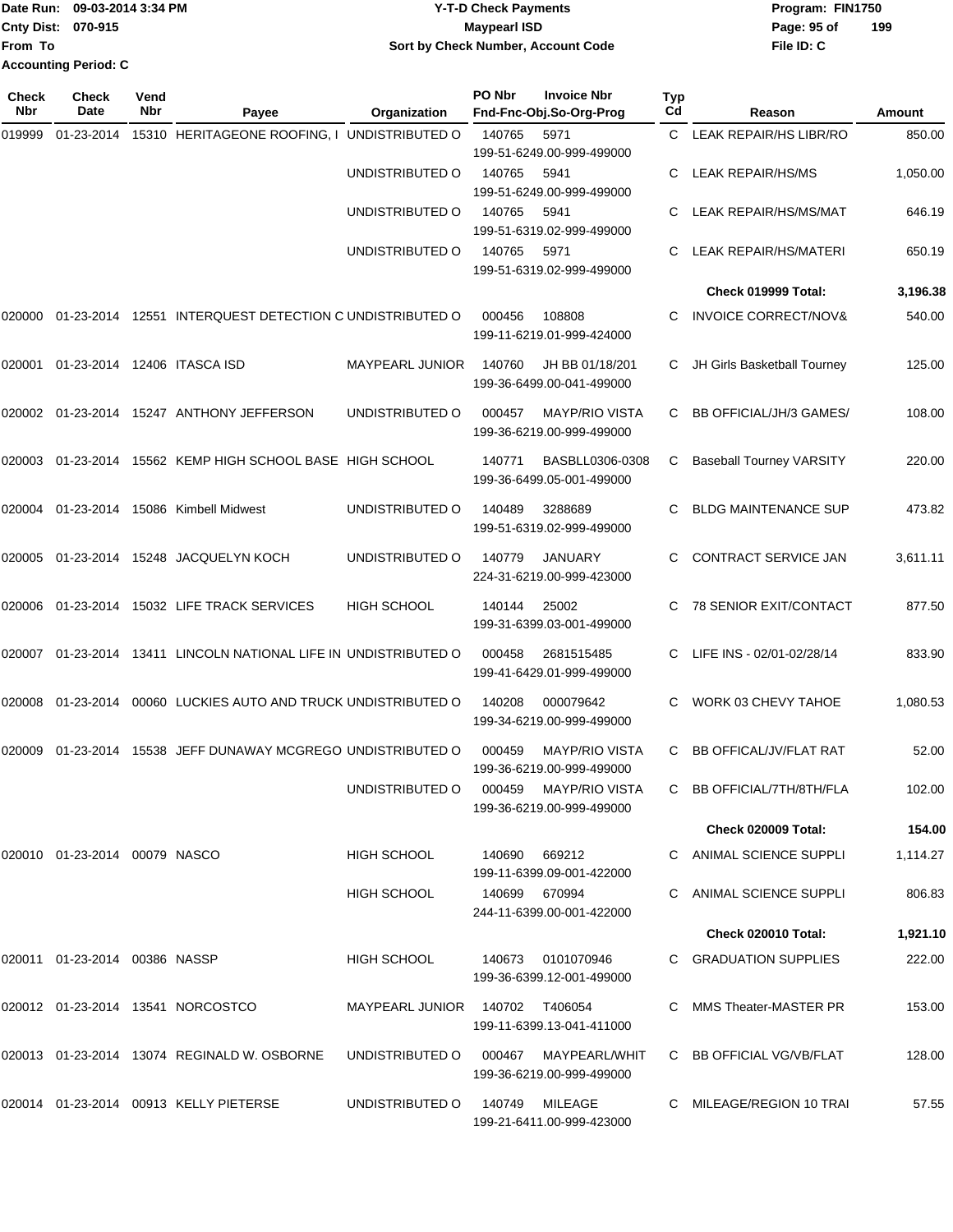Date Run: 09-03-2014 3:34 PM **Program:** FIN1750 **Cnty Dist:** 070-915 **Page: 96 of MaypearI ISD Page: 96 of File ID: C From To 09-03-2014 3:34 PM Y-T-D Check Payments 070-915 Maypearl ISD Sort by Check Number, Account Code 199 Accounting Period: C**

| Check<br>Nbr | <b>Check</b><br>Date                 | Vend<br>Nbr | Payee                                                 | Organization             | PO Nbr | <b>Invoice Nbr</b><br>Fnd-Fnc-Obj.So-Org-Prog      | Typ<br>Cd | Reason                         | Amount    |
|--------------|--------------------------------------|-------------|-------------------------------------------------------|--------------------------|--------|----------------------------------------------------|-----------|--------------------------------|-----------|
| 020015       | 01-23-2014                           |             | 00854 PITNEY BOWES INC.                               | <b>DIR COST- ADMINIS</b> | 000460 | 9619198-JA14<br>199-41-6269.00-720-499000          | C.        | LEASE 10/30/13 - 01/30/201     | 447.00    |
| 020016       | 01-23-2014                           |             | 15080 JOE T. RAMIREZ                                  | UNDISTRIBUTED O          | 000468 | MAYPEARL/WHIT<br>199-36-6219.00-999-499000         | C.        | <b>BB OFFICIAL/VG/JVG/FLAT</b> | 107.00    |
| 020017       | 01-23-2014                           |             | 13500 JONATHAN REAGOR                                 | UNDISTRIBUTED O          | 000461 | <b>MAYP/RIO VISTA</b><br>199-36-6219.00-999-499000 | C         | BB/9TH 3 GAMES/FLAT RA         | 105.00    |
| 020018       | 01-23-2014                           |             | 15314 RICE UNIVERSITY                                 | <b>ELEMENTARY</b>        | 140652 | 012114-083114<br>199-11-6399.17-101-411000         | C         | DISTRIC LIC 01/21-08/31/14     | 265.33    |
| 020019       |                                      |             | 01-23-2014 01071 RICK'S WORLD OF SPORTS ELEMENTARY    |                          | 140703 | 3527<br>199-12-6399.06-101-499000                  | C.        | YOUTH TEE ROYAL                | 1,350.00  |
| 020020       | 01-23-2014                           |             | 00511 SAFARI MONTAGE; SCHLES HIGH SCHOOL              |                          | 140689 | 15169<br>199-12-6399.04-001-499000                 | C         | <b>Library Supplies</b>        | 126.80    |
| 020021       | 01-23-2014                           |             | 00252 SCHOOL SPECIALTY                                | <b>ELEMENTARY</b>        | 140722 | 208111924999<br>199-11-6399.05-101-411000          | C.        | 4th Grade SUPPLIES             | 280.08    |
| 020022       | 01-23-2014                           |             | 00316 SCHOOL SPECIALTY INC.                           | <b>ELEMENTARY</b>        | 140720 | 208111924990<br>199-11-6399.05-101-411000          | C.        | <b>ELECTRONIC DICTIONAR</b>    | 53.99     |
| 020023       | 01-23-2014                           |             | 15313 CARROLL MARVIN SMITH                            | UNDISTRIBUTED O          | 000462 | <b>MAYP/RIO VISTA</b><br>199-36-6219.00-999-499000 | C         | GATE/BB 3-4 GAMES              | 25.00     |
| 020024       | 01-23-2014 15468 TASB, INC.          |             |                                                       | UNDISTRIBUTED O          | 000463 | 1070915<br>199-51-6239.00-999-499000               | C         | FACILITY ASSES 10/01-11/       | 11,200.00 |
| 020025       | 01-23-2014                           |             | 15235 TEXAS STATE BILLING SER UNDISTRIBUTED O         |                          | 000464 | 13347<br>199-31-6299.00-999-423000                 | C         | 12/13/13 & 12/20/13            | 28.20     |
| 020026       | 01-23-2014                           |             | 15211 THOMAS SOUTHALL ELECT UNDISTRIBUTED O           |                          | 140763 | 01172014<br>199-51-6249.00-999-499000              | C         | <b>LABOR TEACHER LOUNG</b>     | 337.50    |
|              |                                      |             |                                                       | UNDISTRIBUTED O          | 140763 | 01172014<br>199-51-6319.02-999-499000              | C         | <b>PARTS</b>                   | 25.00     |
|              |                                      |             |                                                       |                          |        |                                                    |           | Check 020026 Total:            | 362.50    |
| 020027       |                                      |             | 01-23-2014 01049 THYSSENKRUPP ELEVATO UNDISTRIBUTED O |                          | 140026 | 5000145598<br>199-51-6319.02-999-499000            | C         | LABOR/TRAVE 01/09/14-EL        | 690.00    |
|              |                                      |             | 020028  01-23-2014  01211  TIRE TOWN                  | UNDISTRIBUTED O          | 140761 | 757695<br>199-34-6311.00-999-499000                |           | C 15X5 5 LUG TRAILER WHE       | 45.00     |
|              |                                      |             | 020029  01-23-2014  00134  TXU ENERGY                 | UNDISTRIBUTED O          | 000465 | 055601163799<br>199-51-6259.04-999-499000          |           | C SECURITY LIGHTS 12/13-0      | 333.08    |
|              | 020030  01-23-2014  00091  VENUS ISD |             |                                                       | <b>MAYPEARL JUNIOR</b>   | 140751 | JH BOYS BB<br>199-36-6499.00-041-499000            |           | C JH Boys Basketball Tourney   | 150.00    |
|              |                                      |             | 020031 01-23-2014 15284 KRISTA WALLEN                 | HIGH SCHOOL              |        | 140746 REFUND<br>199-11-6399.12-001-411000         |           | C HS SUPPLIES - REFUND         | 49.35     |
|              |                                      |             | 020032 01-23-2014 15067 TERENCE WILLIAMS              | UNDISTRIBUTED O          | 000466 | <b>MAYP/RIO VISTA</b><br>199-36-6219.00-999-499000 |           | C BB OFFICIAL/2 GAMES/FL       | 128.00    |
|              |                                      |             | 020033 01-29-2014 13566 CONNIE D. HAGEN, INC.         | UNDISTRIBUTED O          | 000474 | 146120<br>199-34-6219.01-999-499000                |           | C DOT TEST                     | 57.50     |
|              |                                      |             | 020034 01-29-2014 15068 CROCKETT HOTEL                | HIGH SCHOOL              | 000473 | 199-11-6411.29-001-411B00                          |           | C TMEA CONFERENCE              | 295.80    |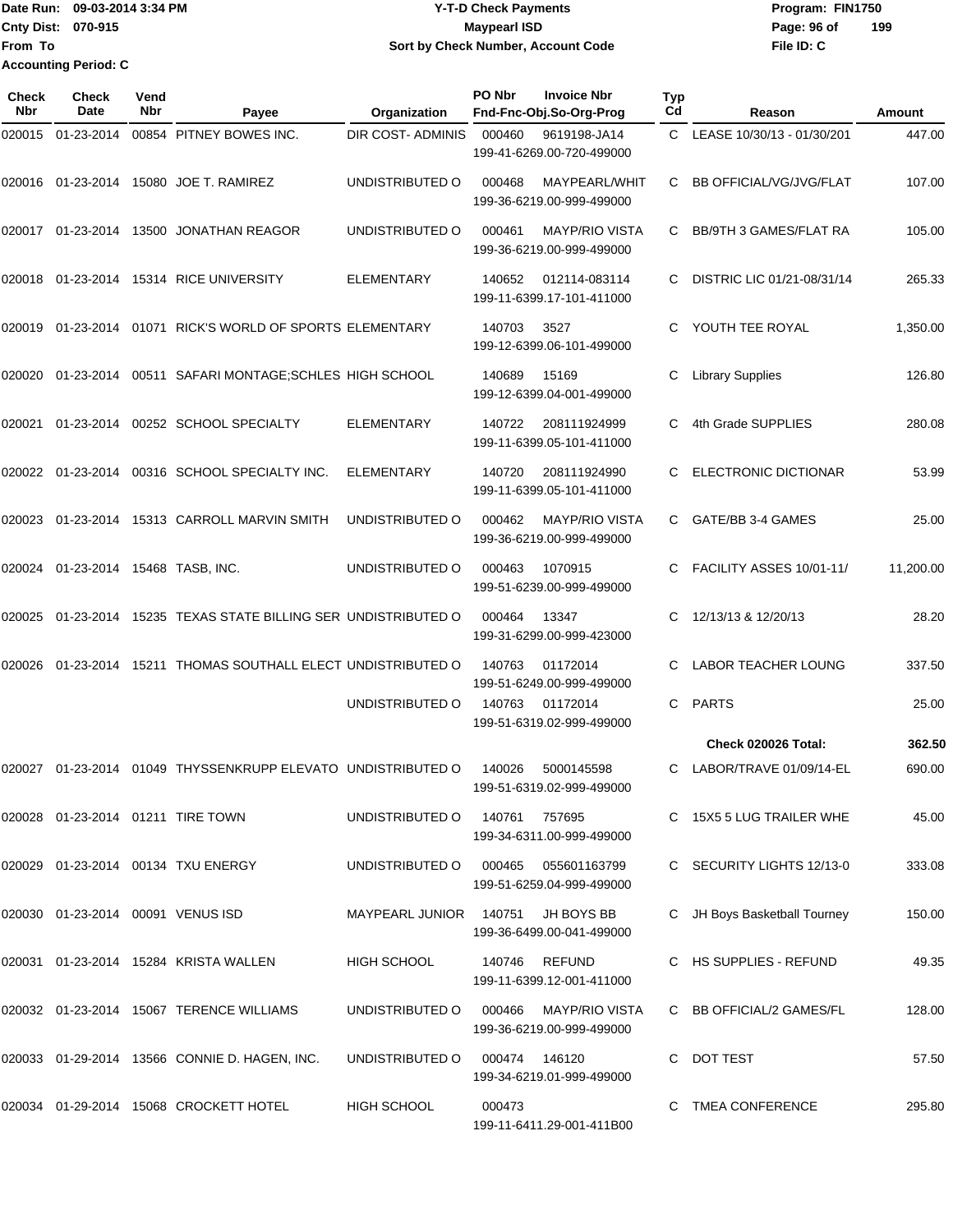### Date Run: 09-03-2014 3:34 PM **Program:** FIN1750 Cnty Dist: 070-915 **Page: 97 of** Maypearl ISD Maypearl ISD **Y-T-D Check Payments 070-915 Maypearl ISD Sort by Check Number, Account Code**

**File ID: C 199**

**Check 020047 Total: 5,177.85**

| Check<br>Nbr | Check<br>Date                     | Vend<br>Nbr | Payee                                                              | Organization           | PO Nbr      | <b>Invoice Nbr</b><br>Fnd-Fnc-Obj.So-Org-Prog | <b>Typ</b><br>Cd | Reason                      | <b>Amount</b> |
|--------------|-----------------------------------|-------------|--------------------------------------------------------------------|------------------------|-------------|-----------------------------------------------|------------------|-----------------------------|---------------|
| 020035       | 01-29-2014                        |             | 15068 CROCKETT HOTEL                                               | <b>HIGH SCHOOL</b>     | 140463      | 199-11-6411.29-001-411B00                     |                  | C TMEA CONFERENCE           | 295.80        |
| 020036       | 01-29-2014                        |             | 13639 EAST TEXAS COPY SYSTE HIGH SCHOOL                            |                        | 000475      | 217736<br>199-11-6269.00-001-411000           |                  | COPIER LEASE 12/09-01/0     | 112.96        |
|              |                                   |             |                                                                    | <b>HIGH SCHOOL</b>     | 000475      | 217736<br>199-11-6269.00-001-411000           |                  | COPIER LEASE 12/09-01/0     | 112.98        |
|              |                                   |             |                                                                    | <b>MAYPEARL JUNIOR</b> | 000475      | 217736<br>199-11-6269.00-041-411000           |                  | COPIER LEASE 12/09-01/0     | 225.93        |
|              |                                   |             |                                                                    | ELEMENTARY             | 000475      | 217736<br>199-11-6269.00-101-411000           |                  | COPIER LEASE 12/09-01/0     | 112.96        |
|              |                                   |             |                                                                    | <b>ELEMENTARY</b>      | 000475      | 217736<br>199-11-6269.00-101-499000           |                  | COPIER LEASE 12/09-01/0     | 112.96        |
|              |                                   |             |                                                                    | DIR COST- ADMINIS      | 000475      | 217736<br>199-41-6249.00-720-499000           |                  | COPIER LEASE 12/09-01/0     | 112.96        |
|              |                                   |             |                                                                    |                        |             |                                               |                  | Check 020036 Total:         | 790.75        |
| 020037       |                                   |             | 01-29-2014 00040 FLATT STATIONERS, INC.                            | <b>ELEMENTARY</b>      | 140768      | 250891-00<br>199-11-6399.11-101-411000        | С                | Maldonado                   | 233.94        |
| 020038       |                                   |             | 01-29-2014 12704 REBEKAH HYATT                                     | <b>HIGH SCHOOL</b>     | 140793      | 199-11-6411.04-001-422000                     | C                | Reimbursement               | 243.26        |
| 020039       |                                   |             | 01-29-2014 15501 WHITNEY GAYLE JOHNS                               | UNDISTRIBUTED O        | 140812      | 199-31-6219.01-999-423000                     |                  | PO Created by Req: 002407   | 2,225.00      |
| 020040       |                                   |             | 01-29-2014 12903 MAYPEARL'S DONUTS "N" D HIGH SCHOOL               |                        | 140796      | 199-11-6399.07-001-411000                     |                  | MMS UIL OAP                 | 32.00         |
| 020041       |                                   |             | 01-29-2014 00067 LEIGHANNE MCALISTER                               | <b>ADMINISTRATIVE</b>  | 140783      | 199-41-6399.01-701-499000                     |                  | PO Created by Req: 002377   | 39.98         |
|              |                                   |             |                                                                    | DIR COST- ADMINIS      | 140803      | 199-41-6411.01-720-499000                     |                  | Mileage Reimbursement       | 140.10        |
|              |                                   |             |                                                                    |                        |             |                                               |                  | Check 020041 Total:         | 180.08        |
|              |                                   |             | 020042  01-29-2014  12087  OAK CLIFF OFFICE SUPPLY MAYPEARL JUNIOR |                        | 140777      | 337756-0<br>199-11-6399.02-041-411000         | C                | <b>ELAR</b>                 | 104.65        |
|              |                                   |             |                                                                    | HIGH SCHOOL            |             | 140406 337775-0<br>199-31-6399.00-001-499000  |                  | C PO Created by Req: 001989 | 47.95         |
|              |                                   |             |                                                                    |                        |             |                                               |                  | Check 020042 Total:         | 152.60        |
|              |                                   |             | 020043 01-29-2014 00913 KELLY PIETERSE                             | UNDISTRIBUTED O        | 140798      | 199-21-6411.00-999-423000                     |                  | C PO Created by Req: 002392 | 110.14        |
|              |                                   |             | 020044 01-29-2014 15465 PINNACLE OFFICE GROUP, UNDISTRIBUTED O     |                        | 000476 2223 | 199-41-6219.07-999-499000                     |                  | C RISO LEASE                | 12.21         |
|              |                                   |             | 020045 01-29-2014 15568 Rebecca Grogan                             | IND COST-ADM           | 140802      | 199-41-6499.00-750-499000                     |                  | Mileage Reimbursement       | 48.00         |
|              | 020046  01-29-2014  15567  SUBWAY |             |                                                                    | HIGH SCHOOL            | 140797      | 199-11-6399.07-001-411000                     |                  | MMS UIL OAP                 | 65.98         |
|              | 020047  01-29-2014  13882  TRANE  |             |                                                                    | UNDISTRIBUTED O        | 000478      | 32692250<br>199-51-6249.01-999-499000         |                  | C LABOR/TECH/TRIP CHARG     | 3,468.00      |
|              |                                   |             |                                                                    | UNDISTRIBUTED O        | 000477      | 32701416<br>199-51-6249.01-999-499000         |                  | C MATTHEW MCDERMOTT/T       | 1,062.50      |
|              |                                   |             |                                                                    | UNDISTRIBUTED O        |             | 000478 32692250<br>199-51-6399.05-999-499000  |                  | C MOTOR; ACT DAMPER, SP     | 647.35        |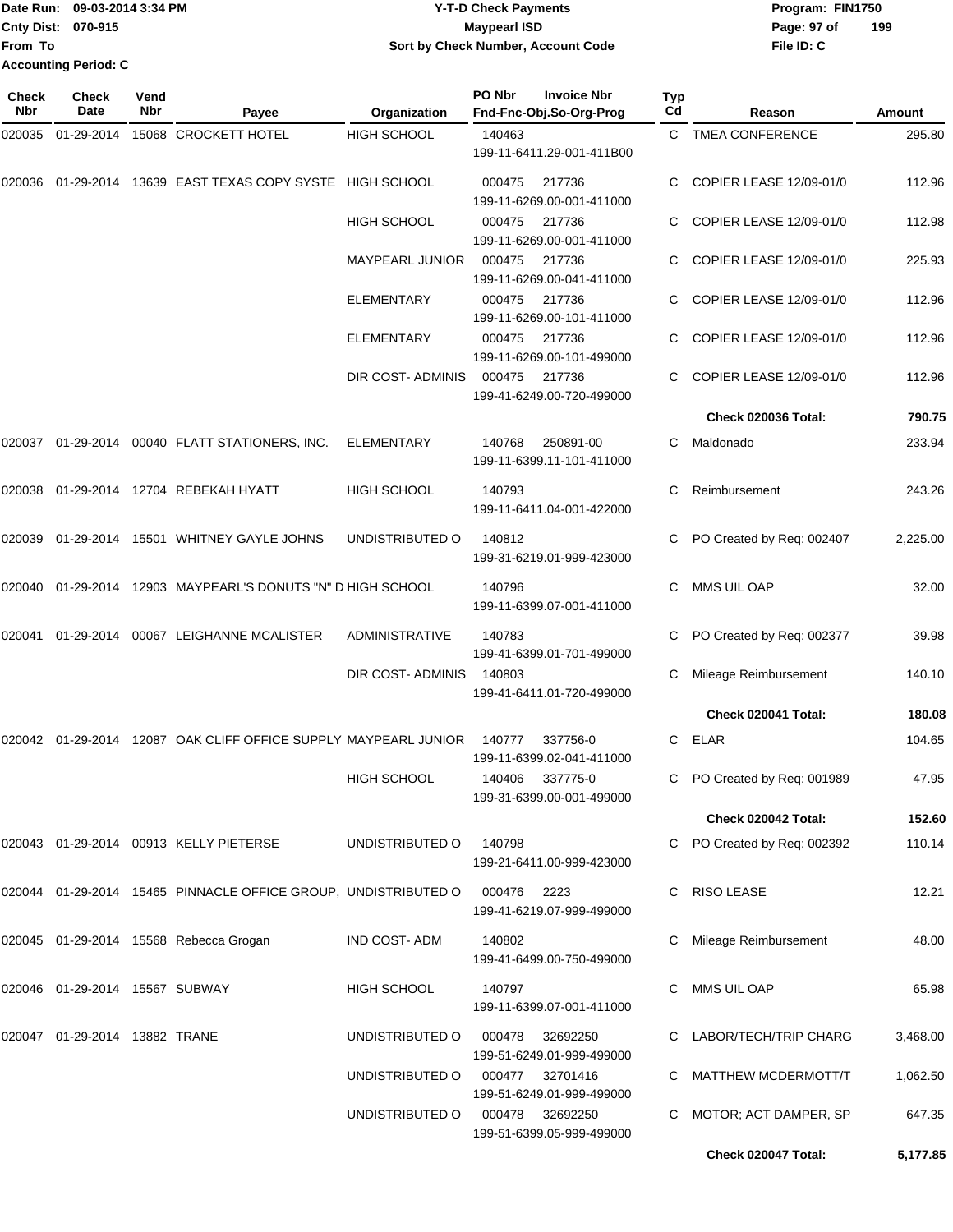|                           | Date Run: 09-03-2014 3:34 PM | <b>Y-T-D Check Payments</b>        | Program: FIN1750   |  |  |  |
|---------------------------|------------------------------|------------------------------------|--------------------|--|--|--|
| <b>Cnty Dist: 070-915</b> |                              | <b>Mavpearl ISD</b>                | 199<br>Page: 98 of |  |  |  |
| <b>IFrom To</b>           |                              | Sort by Check Number, Account Code | File ID: C         |  |  |  |
|                           | Accounting Period: C         |                                    |                    |  |  |  |

| Check<br>Nbr | <b>Check</b><br>Date | Vend<br>Nbr | Payee                                                     | Organization                    | PO Nbr | <b>Invoice Nbr</b><br>Fnd-Fnc-Obj.So-Org-Prog | Typ<br>Cd | Reason                            | Amount   |
|--------------|----------------------|-------------|-----------------------------------------------------------|---------------------------------|--------|-----------------------------------------------|-----------|-----------------------------------|----------|
| 020048       | 01-29-2014           |             | 15565 UNITED LABORATORIES, IN UNDISTRIBUTED O             |                                 | 140791 | 860962<br>199-51-6319.02-999-499000           |           | C Gym Floor Cleaner               | 250.00   |
| 020049       |                      |             | 02-06-2014  14927  ALLIED WASTE                           | UNDISTRIBUTED O                 | 000502 | 0794-009049449<br>199-51-6259.03-999-499000   | C.        | WASTE REMOVAL 02/01-0             | 1,522.25 |
| 020050       |                      |             | 02-06-2014 15158 ATHLETES WORLD                           | UNDISTRIBUTED O                 | 140759 | BBL005010-BK04<br>199-36-6399.04-999-499000   | C.        | <b>Baseball Short Sleeve Tees</b> | 90.00    |
| 020051       | 02-06-2014           |             | 00069 ATMOS ENERGY                                        | UNDISTRIBUTED O                 | 000500 | 3030380238<br>199-51-6259.00-999-499000       | С         | 01/03-02/03/2014 400 PANT         | 1,234.02 |
|              |                      |             |                                                           | UNDISTRIBUTED O                 | 000500 | 3030318181<br>199-51-6259.00-999-499000       | С         | 01/03-02/03/2014 1025 W. 4        | 1,036.17 |
|              |                      |             |                                                           | UNDISTRIBUTED O                 | 000500 | 3030380470<br>199-51-6259.00-999-499000       |           | 01/03-02/03/2014 600 PHILL        | 2,149.69 |
|              |                      |             |                                                           |                                 |        |                                               |           | <b>Check 020051 Total:</b>        | 4,419.88 |
| 020052       |                      |             | 02-06-2014  00901  AVENUE FUEL DISTRIBUTO UNDISTRIBUTED O |                                 | 000481 | 54068<br>199-34-6311.01-999-499000            | C.        | 900 GAL LS DIESEL                 | 2,897.10 |
| 020053       |                      |             | 02-06-2014 13109 CHRISTINE M. BAKER                       | UNDISTRIBUTED O                 | 000491 | 199-36-6219.00-999-499000                     | С         | OFFICIAL BB JV 01/24/2014         | 58.00    |
| 020054       | 02-06-2014           |             | 15082 CEDAR HILL HS ATHLETICS HIGH SCHOOL                 |                                 | 140820 | 199-36-6499.05-001-499000                     | С         | <b>Powerlifting Meet Entry</b>    | 200.00   |
| 020055       |                      |             | 02-06-2014 15549 CEV MULTIMEDIA, LTD.                     | <b>HIGH SCHOOL</b>              | 140694 | 077918<br>244-11-6399.00-001-422000           |           | iCEV FamilyConSci Student         | 125.00   |
|              |                      |             |                                                           | <b>HIGH SCHOOL</b>              | 140694 | 077919<br>244-11-6399.00-001-422000           | С         | <b>iCEV AgriscienceHS Student</b> | 250.00   |
|              |                      |             |                                                           | <b>HIGH SCHOOL</b>              | 140694 | 077918<br>244-11-6399.00-001-422000           | С         | iCEV FamilyConSci Instrctor       | 650.00   |
|              |                      |             |                                                           | <b>HIGH SCHOOL</b>              | 140694 | 077919<br>244-11-6399.00-001-422000           | С         | iCEV AgriscienceHSInstruct        | 850.00   |
|              |                      |             |                                                           |                                 |        |                                               |           | <b>Check 020055 Total:</b>        | 1,875.00 |
| 020056       | 02-06-2014           |             | 00217 CITY OF MAYPEARL                                    | UNDISTRIBUTED O                 | 000499 | 80<br>199-51-6259.01-999-499000               | C.        | 12/27-01/29/14 BALLFIELD          | 26.00    |
|              |                      |             |                                                           | UNDISTRIBUTED O 000499 1081     |        | 199-51-6259.01-999-499000                     |           | C 12/27-01/29/14 ELEM YARD        | 26.00    |
|              |                      |             |                                                           | UNDISTRIBUTED O 000499 1394     |        | 199-51-6259.01-999-499000                     |           | C 12/27-01/29/14 NEW CONC         | 51.00    |
|              |                      |             |                                                           | UNDISTRIBUTED O 000499 1080     |        | 199-51-6259.01-999-499000                     |           | C 12/27-01/29/14 1024 W FOU       | 96.60    |
|              |                      |             |                                                           | UNDISTRIBUTED O 000499 82       |        | 199-51-6259.01-999-499000                     |           | C 12/27-01/29/14 400 PANTH        | 153.00   |
|              |                      |             |                                                           | UNDISTRIBUTED O 000499 574      |        | 199-51-6259.01-999-499000                     |           | C 12/27-01/29/14 MS YARD M        | 374.15   |
|              |                      |             |                                                           | UNDISTRIBUTED O 000501 00000665 |        | 199-51-6259.01-999-499000                     |           | C 12/13-01/14/2014 SPORT C        | 536.33   |
|              |                      |             |                                                           | UNDISTRIBUTED O 000499 595      |        | 199-51-6259.01-999-499000                     |           | C $12/27 - 01/29/14$ 1025 W.      | 162.60   |
|              |                      |             |                                                           | UNDISTRIBUTED O 000499 383      |        | 199-51-6259.01-999-499000                     |           | C 12/27-01/29/14 600 PHILLIP      | 103.80   |
|              |                      |             |                                                           |                                 |        |                                               |           | <b>Check 020056 Total:</b>        | 1,529.48 |
|              |                      |             | 020057  02-06-2014  13145  CONNALLY ISD                   | HIGH SCHOOL                     | 140829 | 199-36-6499.01-001-499000                     |           | C HS Track Meet                   | 425.00   |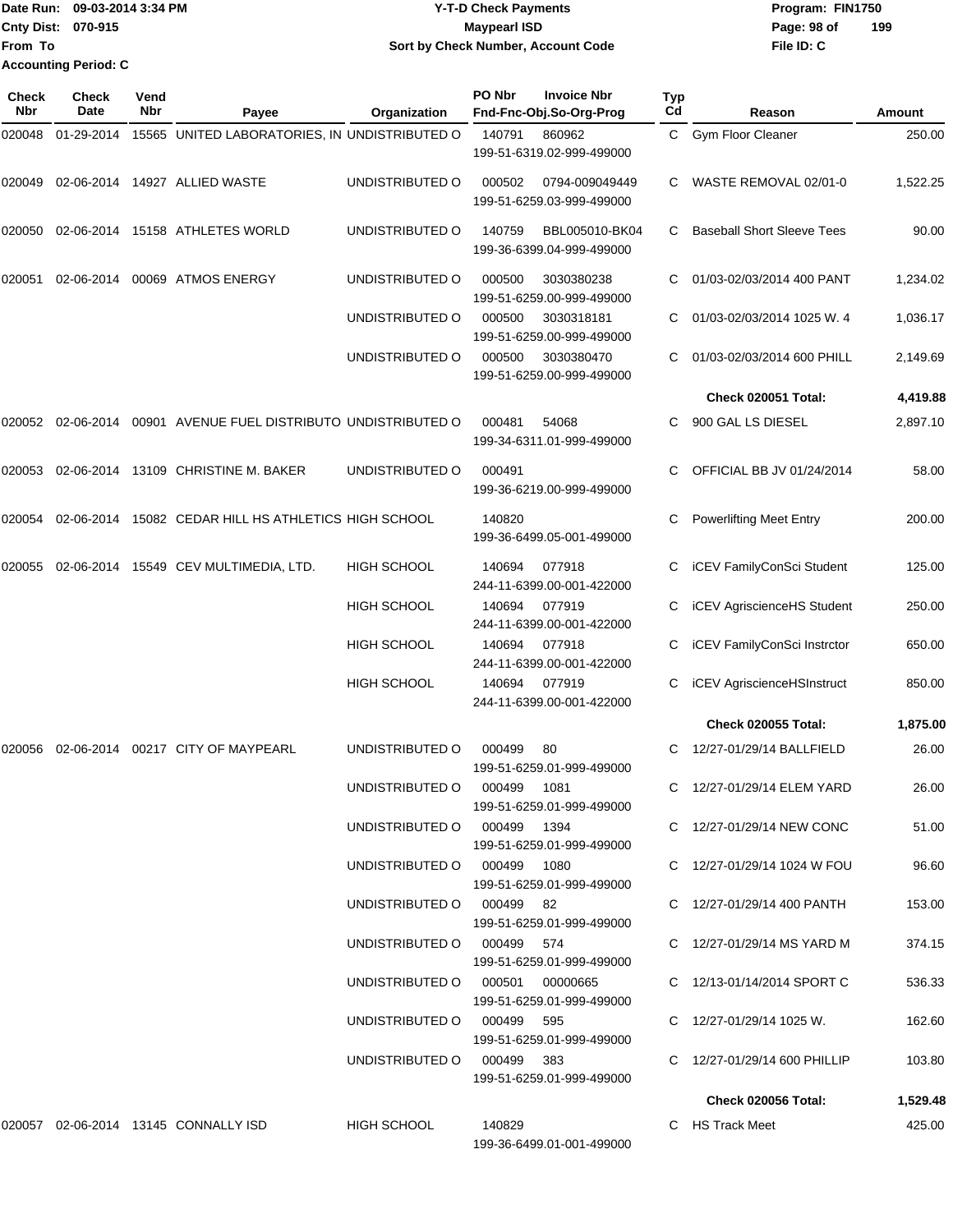|                             | Date Run: 09-03-2014 3:34 PM | Y-T-D Check Payments               | Program: FIN1750 |     |  |
|-----------------------------|------------------------------|------------------------------------|------------------|-----|--|
| Cnty Dist: 070-915          |                              | Maypearl ISD                       | Page: 99 of      | 199 |  |
| <b>IFrom To</b>             |                              | Sort by Check Number, Account Code | File ID: C       |     |  |
| <b>Accounting Period: C</b> |                              |                                    |                  |     |  |

**PO Nbr Invoice Nbr**

| Check<br>Nbr | Check<br>Date           | Vend<br>Nbr | Payee                                                                          | Organization    | PO Nbr | <b>Invoice Nbr</b><br>Fnd-Fnc-Obj.So-Org-Prog | <b>Typ</b><br>Cd | Reason                       | <b>Amount</b> |
|--------------|-------------------------|-------------|--------------------------------------------------------------------------------|-----------------|--------|-----------------------------------------------|------------------|------------------------------|---------------|
| 020058       | 02-06-2014              |             | 12885 DIRECT ENERGY                                                            | UNDISTRIBUTED O | 000503 | 140170020034018<br>199-51-6259.04-999-499000  |                  | C 12/13/13-01/13/14 HS BALL  | 55.13         |
|              |                         |             |                                                                                | UNDISTRIBUTED O | 000503 | 140170020034018<br>199-51-6259.04-999-499000  | C.               | 12/13/13-01/13/14 JR HIGH    | 56.23         |
|              |                         |             |                                                                                | UNDISTRIBUTED O | 000503 | 140170020034018<br>199-51-6259.04-999-499000  | C.               | 12/13/13-01/13/14 PORTAB     | 11.52         |
|              |                         |             |                                                                                | UNDISTRIBUTED O | 000503 | 140170020034018<br>199-51-6259.04-999-499000  |                  | C 12/13/13-01/13/14 300 PAN  | 51.61         |
|              |                         |             |                                                                                | UNDISTRIBUTED O | 000503 | 140170020034018<br>199-51-6259.04-999-499000  | C.               | 12/13/13-01/13/14 BUS BAR    | 89.65         |
|              |                         |             |                                                                                | UNDISTRIBUTED O | 000503 | 140170020034018<br>199-51-6259.04-999-499000  | C                | 12/13/13-01/13/14 HS BAND    | 54.96         |
|              |                         |             |                                                                                | UNDISTRIBUTED O | 000503 | 140170020034018<br>199-51-6259.04-999-499000  |                  | C 12/13/13-01/13/14 HS AG    | 3,196.14      |
|              |                         |             |                                                                                | UNDISTRIBUTED O | 000503 | 140160020028463<br>199-51-6259.04-999-499000  | C.               | 12/13/13-01/13/14 309 MAIN   | 442.57        |
|              |                         |             |                                                                                | UNDISTRIBUTED O | 000503 | 140170020034018<br>199-51-6259.04-999-499000  | C.               | 12/13/13-01/13/14 SCHOOL     | 110.67        |
|              |                         |             |                                                                                | UNDISTRIBUTED O | 000503 | 140170020034018<br>199-51-6259.04-999-499000  | C.               | 12/13/13-01/13/14 1024 W 4   | 3,672.96      |
|              |                         |             |                                                                                |                 |        |                                               |                  | Check 020058 Total:          | 7,741.44      |
| 020059       |                         |             | 02-06-2014 13639 EAST TEXAS COPY SYSTE ELEMENTARY                              |                 | 140754 | 218451<br>199-11-6399.40-101-411000           |                  | <b>BROTHER HIGH YIELD TO</b> | 88.00         |
| 020060       | 02-06-2014              |             | 01547 EICHELBAUM WARDELL HA DIR COST-ADMINIS                                   |                 | 000497 | 46778<br>199-41-6211.00-720-499000            | C.               | LEGAL FEES 12/20/13-01/1     | 1,940.00      |
| 020061       | 02-06-2014 12474 ENVIVA |             |                                                                                | UNDISTRIBUTED O | 000498 | 28518<br>199-34-6219.01-999-499000            | C                | DOT RECERT PHYS              | 63.00         |
|              |                         |             |                                                                                | UNDISTRIBUTED O | 000498 | 28618<br>199-34-6219.01-999-499000            | C.               | PRE EMPLOY DRUG SCRE         | 164.00        |
|              |                         |             |                                                                                |                 |        |                                               |                  | <b>Check 020061 Total:</b>   | 227.00        |
| 020062       |                         |             | 02-06-2014  14347  FLAGHOUSE INC.                                              | UNDISTRIBUTED O | 140733 | P05862590101<br>199-11-6399.04-999-423000     |                  | EZ Grip-nuts/ Magneatos      | 206.90        |
|              |                         |             | 020063 02-06-2014 15291 DALAINE FLETCHER                                       | UNDISTRIBUTED O | 140817 | 199-31-6219.04-999-423000                     |                  | C JAN PAY FOR OT             | 560.00        |
|              |                         |             | 020064 02-06-2014 01044 FOLLETT EDUCATIONAL SE MAYPEARL JUNIOR 140711 1586834A |                 |        | 410-11-6321.00-041-411000                     |                  | C CREATING AMERICA TEXT      | 497.50        |
|              |                         |             | 020065  02-06-2014  01782  GRANDVIEW ATHLETICS                                 | HIGH SCHOOL     | 140845 | 199-11-6399.27-001-411000                     |                  | C UIL - INVITATIONAL MEET    | 52.00         |
|              |                         |             | 020066 02-06-2014 13568 HARLAND TECHNOLOGY S HIGH SCHOOL                       |                 |        | 140786 00017315<br>199-11-6399.12-001-411000  |                  | C SCANTRON RENEWAL           | 243.00        |
|              |                         |             | 020067 02-06-2014 14289 TRUDIE HEAD                                            | UNDISTRIBUTED O | 140816 | 224-11-6219.00-999-423000                     |                  | C JAN PAY FOR RTI CONTR      | 2,493.75      |
|              |                         |             | 020068 02-06-2014 14399 ROBERT HODGE JR.                                       | UNDISTRIBUTED O | 000490 | 199-36-6219.00-999-499000                     |                  | C OFFICIAL BB V 2G 01/24/20  | 125.00        |
|              |                         |             | 020069  02-06-2014  15247  ANTHONY JEFFERSON                                   | UNDISTRIBUTED O | 000492 |                                               |                  | C OFFICIAL BB JV 01/24/2014  | 58.00         |
|              |                         |             |                                                                                | UNDISTRIBUTED O | 000492 | 199-36-6219.00-999-499000                     |                  | C OFFICIAL BB JV 01/31/2014  | 58.00         |
|              |                         |             |                                                                                |                 |        | 199-36-6219.00-999-499000                     |                  | <b>Check 020069 Total:</b>   | 116.00        |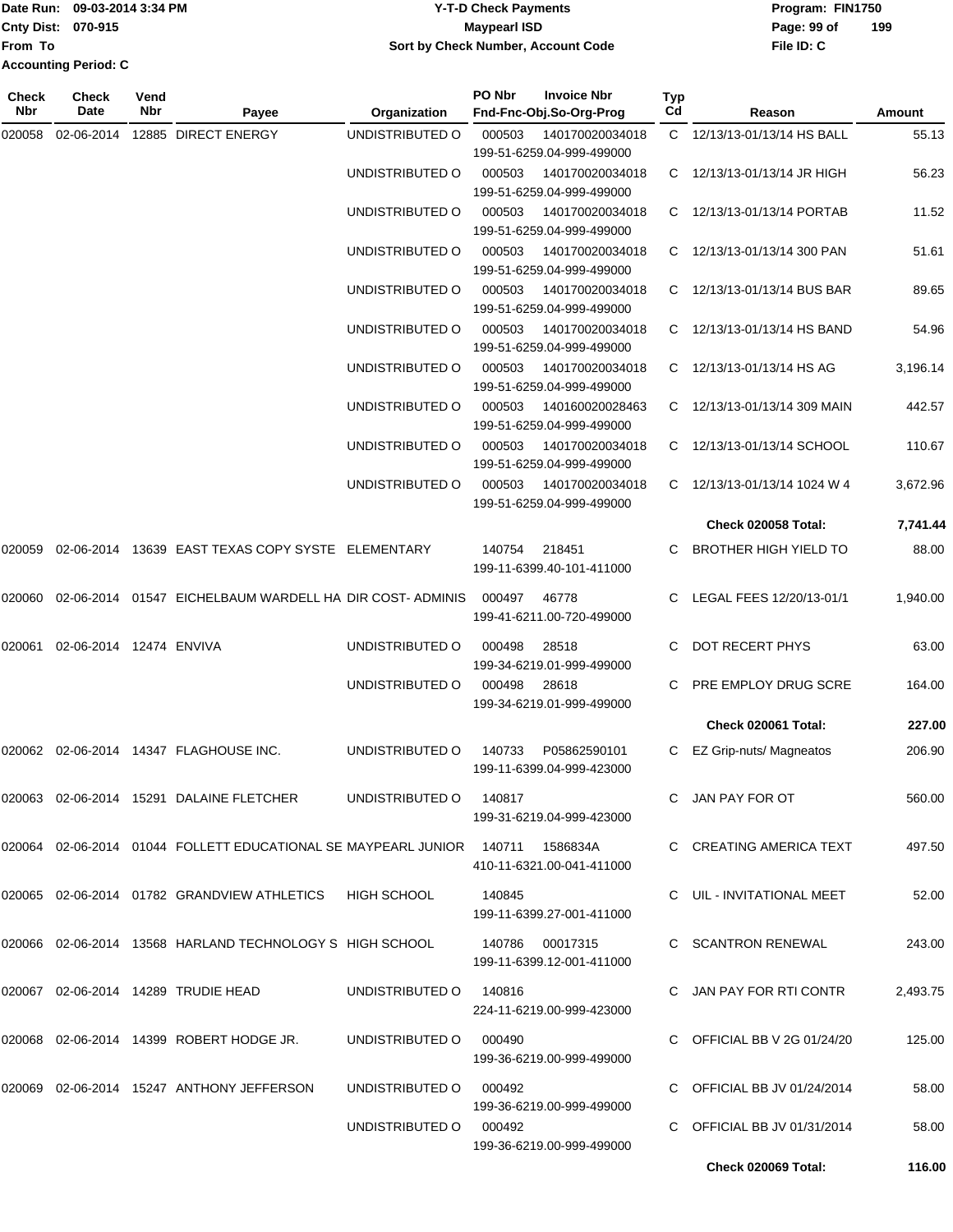|                           | Date Run: 09-03-2014 3:34 PM | <b>Y-T-D Check Payments</b>        | Program: FIN1750    |  |  |  |
|---------------------------|------------------------------|------------------------------------|---------------------|--|--|--|
| <b>Cnty Dist: 070-915</b> |                              | Maypearl ISD                       | 199<br>Page: 100 of |  |  |  |
| <b>From To</b>            |                              | Sort by Check Number, Account Code | File ID: C          |  |  |  |
|                           | <b>Accounting Period: C</b>  |                                    |                     |  |  |  |

| Check<br>Nbr | <b>Check</b><br>Date | Vend<br>Nbr | Payee                                                   | Organization                        | PO Nbr | <b>Invoice Nbr</b><br>Fnd-Fnc-Obj.So-Org-Prog       | Typ<br>Cd | Reason                      | Amount   |
|--------------|----------------------|-------------|---------------------------------------------------------|-------------------------------------|--------|-----------------------------------------------------|-----------|-----------------------------|----------|
| 020070       |                      |             | 02-06-2014 15119 MARAKBIZ, LLC                          | UNDISTRIBUTED O                     | 140738 | 199-31-6399.01-999-423000                           | C         | NEW ONLINE SP ED OP G       | 500.00   |
| 020071       |                      |             | 02-06-2014 12959 MAVERICK METAL TRADING HIGH SCHOOL     |                                     | 140666 | 79274<br>199-11-6399.09-001-422000                  | С         | <b>Welding Supplies</b>     | 972.00   |
|              |                      |             |                                                         | <b>HIGH SCHOOL</b>                  | 140666 | 79171<br>199-11-6399.09-001-422000                  | С         | <b>Welding Supplies</b>     | 1,451.28 |
|              |                      |             |                                                         |                                     |        |                                                     |           | Check 020071 Total:         | 2,423.28 |
|              |                      |             | 020072 02-06-2014 00067 LEIGHANNE MCALISTER             | <b>ADMINISTRATIVE</b>               | 140814 | 199-41-6399.01-701-499000                           | C.        | <b>FORM 1099</b>            | 26.99    |
| 020073       |                      |             | 02-06-2014 15538 JEFF DUNAWAY MCGREGO UNDISTRIBUTED O   |                                     | 000493 | 199-36-6219.00-999-499000                           |           | OFFICIAL BB JH 4G 01/30/2   | 132.00   |
| 020074       |                      |             | 02-06-2014 15286 MECA SPORTSWEAR                        | <b>HIGH SCHOOL</b>                  | 140743 | SIP70219<br>199-36-6499.01-001-499000               | C         | Additional Jacket to Order  | 48.00    |
|              |                      |             |                                                         | <b>HIGH SCHOOL</b>                  | 140572 | SIP69870<br>199-36-6499.01-001-499000               | C.        | <b>Fall Letter Jackets</b>  | 528.00   |
|              |                      |             |                                                         | <b>HIGH SCHOOL</b>                  | 140572 | SIP70219<br>199-36-6499.01-001-499000               | C         | <b>Fall Letter Jackets</b>  | 288.00   |
|              |                      |             |                                                         |                                     |        |                                                     |           | Check 020074 Total:         | 864.00   |
| 020075       |                      |             | 02-06-2014 13306 MOUNTAIN PEAK SPECIAL UNDISTRIBUTED O  |                                     | 000482 | 11-0788-00<br>199-51-6259.79-999-422000             |           | WATER AG FAC - 12/07-1/0    | 58.30    |
| 020076       |                      |             | 02-06-2014 13896 JOE NIMOCK                             | UNDISTRIBUTED O                     | 000494 | 199-36-6219.00-999-499000                           | C         | OFFICIAL BB JH 4G 01/30/2   | 138.00   |
| 020077       |                      |             | 02-06-2014 15569 QUIVER FULL INCROPORAT UNDISTRIBUTED O |                                     | 140815 | 001270005<br>199-51-6639.05-999-499000              | C.        | DEPOSIT FOR MOVING          | 1,810.00 |
| 020078       |                      |             | 02-06-2014 12836 R B SPORTING GOODS                     | UNDISTRIBUTED O                     | 140645 | 0434486-IN<br>199-36-6399.00-999-499000             | С         | <b>Boys Athletic Sweats</b> | 1,272.00 |
| 020079       |                      |             | 02-06-2014 13500 JONATHAN REAGOR                        | UNDISTRIBUTED O                     | 000496 | 199-36-6219.00-999-499000                           | C         | OFFICIAL BB JV 01/31/2014   | 55.00    |
| 020080       | 02-06-2014           |             | 00099 REGION 10/EDUCATION SE ELEMENTARY                 |                                     | 140163 | 122504<br>199-11-6399.04-101-411000                 | C         | <b>MATH TEKS BOOKS</b>      | 184.32   |
|              |                      |             |                                                         | UNDISTRIBUTED 0 140782 122557       |        | 199-34-6219.01-999-499000                           |           | C 20 HR BUS DRIVING         | 130.00   |
|              |                      |             |                                                         |                                     |        |                                                     |           | <b>Check 020080 Total:</b>  | 314.32   |
|              |                      |             | 020081  02-06-2014  15297  RICHARD L. PECK              | UNDISTRIBUTED O                     | 140841 | 199-31-6219.00-999-423000                           |           | C 1ST SEM PAY FOR PSCH      | 2,700.00 |
|              |                      |             | 020082 02-06-2014 15555 RUGBY IPD CORP                  | UNDISTRIBUTED O                     |        | 140723 02559500-001<br>199-51-6319.04-999-499000    |           | C CARBON MESH               | 258.50   |
|              |                      |             |                                                         | UNDISTRIBUTED O 140723 02559448-001 |        | 199-51-6319.04-999-499000                           |           | C BUILDING SUPPLIES         | 446.74   |
|              |                      |             |                                                         |                                     |        |                                                     |           | Check 020082 Total:         | 705.24   |
|              |                      |             | 020083 02-06-2014 15292 SHANNON SAMPLES                 | UNDISTRIBUTED O                     | 140837 | 199-31-6219.04-999-423000                           |           | C JAN PAY for COTA Services | 1,300.00 |
|              |                      |             | 020084 02-06-2014 13383 SKYBEAM TEXAS                   | UNDISTRIBUTED O                     |        | 000483 813710010046198<br>199-53-6249.04-999-499000 |           | C MTHLY INTERNET 02/8-03/   | 3,000.00 |
|              |                      |             | 020085  02-06-2014  15313  CARROLL MARVIN SMITH         | UNDISTRIBUTED O                     | 000485 | 199-36-6219.00-999-499000                           |           | C GATE DUTY BB 1/31/2014    | 25.00    |
|              |                      |             |                                                         | UNDISTRIBUTED O                     | 000480 | 199-36-6219.00-999-499000                           |           | C OTHERDUTY/BB vs TOLA      | 25.00    |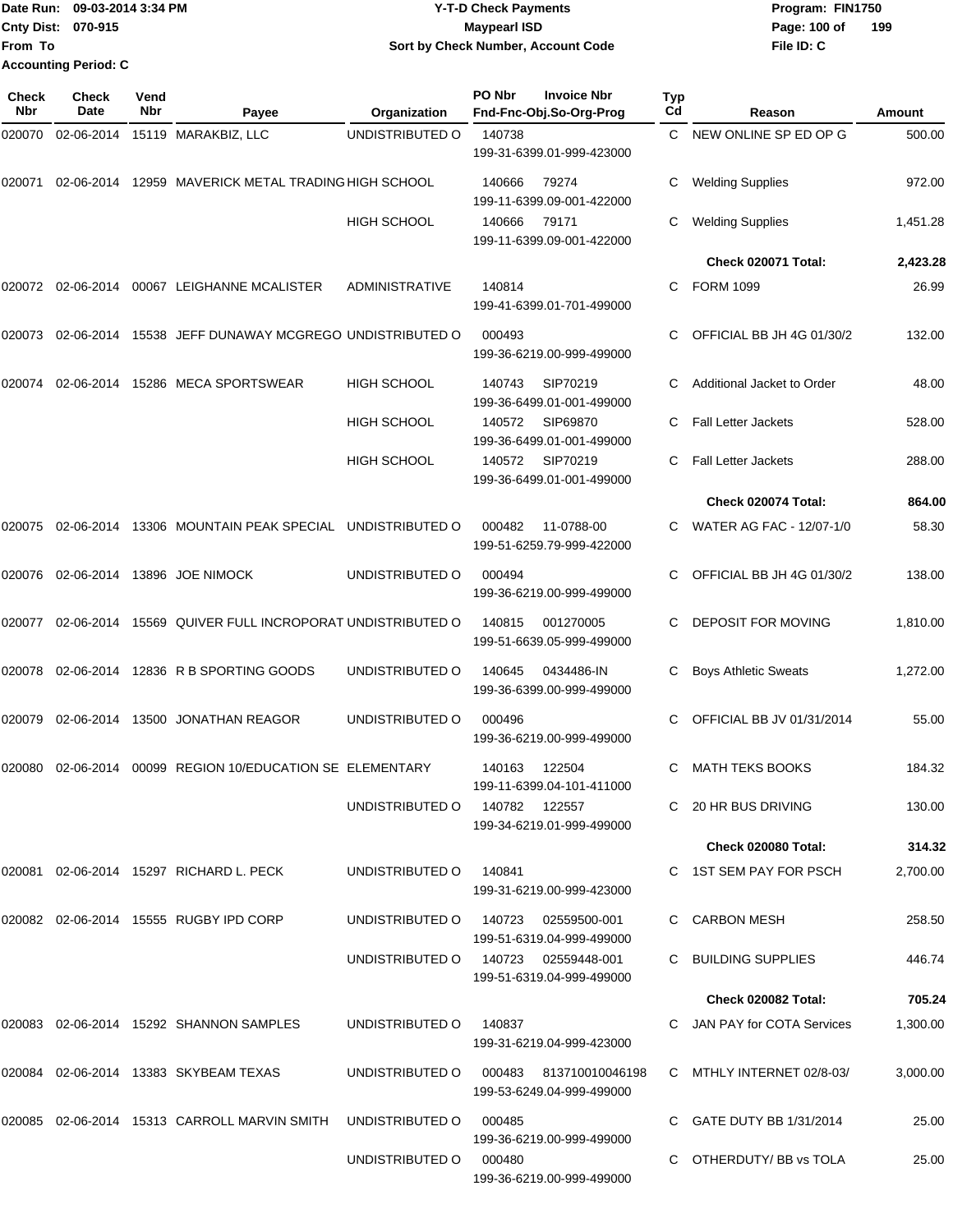|                             | Date Run: 09-03-2014 3:34 PM | <b>Y-T-D Check Payments</b>        | Program: FIN1750    |  |  |  |
|-----------------------------|------------------------------|------------------------------------|---------------------|--|--|--|
| <b>Cnty Dist: 070-915</b>   |                              | <b>Mavpearl ISD</b>                | 199<br>Page: 101 of |  |  |  |
| <b>IFrom To</b>             |                              | Sort by Check Number, Account Code | File ID: C          |  |  |  |
| <b>Accounting Period: C</b> |                              |                                    |                     |  |  |  |

| <b>Check</b><br>Nbr | Check<br>Date             | Vend<br>Nbr | Payee                                                                  | Organization       | PO Nbr | <b>Invoice Nbr</b><br>Fnd-Fnc-Obj.So-Org-Prog | Typ<br>Cd | Reason                       | Amount |
|---------------------|---------------------------|-------------|------------------------------------------------------------------------|--------------------|--------|-----------------------------------------------|-----------|------------------------------|--------|
|                     |                           |             |                                                                        |                    |        |                                               |           | <b>Check 020085 Total:</b>   | 50.00  |
| 020086              |                           |             | 02-06-2014 14918 SPORTS CENTER MESQUIT UNDISTRIBUTED O                 |                    | 140648 | MB00000583<br>199-36-6399.04-999-499000       | C         | Catcher's gear/ Rawling Resi | 282.00 |
| 020087              |                           |             | 02-06-2014 13874 DEMARRIO STEWARD                                      | UNDISTRIBUTED O    | 000495 | 199-36-6219.00-999-499000                     | C.        | OFFICIAL BB V/JV 01/31/20    | 107.00 |
| 020088              |                           |             | 02-06-2014 12163 TEXAS COUNCILOF ADMINI UNDISTRIBUTED O                |                    | 140840 | 300000894<br>199-21-6411.00-999-423000        | C         | <b>ADMINISTRATOR DUES-</b>   | 65.00  |
| 020089              |                           |             | 02-06-2014 12471 TEXAS DEPARTMENT OF P ADMINISTRATIVE                  |                    | 000484 | CRS201312029621<br>199-41-6219.10-701-499000  | C         | CLEARINGHOUSE 12/01-1        | 1.00   |
| 020090              | 02-06-2014                |             | 00672 TEXAS SCHOOL ADMINISTR UNDISTRIBUTED O                           |                    | 140838 | 199-21-6411.00-999-423000                     | C         | <b>REGISTRATION FOR SP E</b> | 165.00 |
| 020091              |                           |             | 02-06-2014 15293 SNOOPY THOMPSON                                       | UNDISTRIBUTED O    | 000489 | 199-36-6219.00-999-499000                     | C.        | OFFICIAL BB JH 2G 01/23/2    | 78.00  |
| 020092              | 02-06-2014 00475 THSPA    |             |                                                                        | <b>HIGH SCHOOL</b> | 140818 | 199-36-6499.05-001-499000                     | C.        | <b>MEMBERSHIP DUES</b>       | 75.00  |
| 020093              | 02-06-2014                |             | 00091 VENUS ISD                                                        | MAYPEARL JUNIOR    | 140823 | 199-36-6499.00-041-499000                     | C.        | Middle School Track Meet     | 400.00 |
|                     |                           |             |                                                                        | <b>HIGH SCHOOL</b> | 140822 | 199-36-6499.05-001-499000                     | С         | <b>PowerIfiting Meet</b>     | 250.00 |
|                     |                           |             |                                                                        |                    |        |                                               |           | <b>Check 020093 Total:</b>   | 650.00 |
| 020094              | 02-06-2014 15072 WACO ISD |             |                                                                        | <b>HIGH SCHOOL</b> | 140826 | 199-36-6499.01-001-499000                     | C         | <b>Football Playoff</b>      | 858.92 |
| 020095              |                           |             | 02-06-2014 14329 RICHARD WASHINGTON                                    | UNDISTRIBUTED O    | 000486 | 199-36-6219.00-999-499000                     | C.        | OFFICIAL BB V/JV 1/24/201    | 110.00 |
| 020096              | 02-06-2014                |             | 15546 WESTIN OAKS HOUSTON                                              | <b>HIGH SCHOOL</b> | 140691 | 199-23-6411.03-001-499000                     | C         | HOTEL STAY 02/09/14-02/1     | 47.35  |
|                     |                           |             |                                                                        | <b>HIGH SCHOOL</b> | 140691 | 199-31-6411.01-001-499000                     | C         | HOTEL STAY 02/09/14-02/1     | 185.91 |
|                     |                           |             |                                                                        |                    |        |                                               |           | <b>Check 020096 Total:</b>   | 233.26 |
|                     |                           |             | 020097 02-06-2014 13498 KENNETH WILLIAMS                               | UNDISTRIBUTED O    | 000487 | 199-36-6219.00-999-499000                     |           | C OFFICIAL BB V/JV 01/24/14  | 113.00 |
|                     |                           |             | 020098 02-06-2014 15067 TERENCE WILLIAMS                               | UNDISTRIBUTED O    | 000488 | 199-36-6219.00-999-499000                     |           | C OFFICIAL BB JH 2G 01/23/2  | 78.00  |
|                     |                           |             |                                                                        | UNDISTRIBUTED O    | 000488 | 199-36-6219.00-999-499000                     |           | C OFFICIAL BB V/V/JV 01/31/  | 168.00 |
|                     |                           |             |                                                                        |                    |        |                                               |           | <b>Check 020098 Total:</b>   | 246.00 |
|                     |                           |             | 020099 02-14-2014 01530 ANDERSON, MARX & BOHL, DIR COST-ADMINIS 140859 |                    |        | 30049<br>199-41-6212.00-720-499000            |           | C PREP DATA FEEDFILES/A      | 375.00 |
|                     |                           |             | 020100  02-14-2014  13633  ATC FREIGHTLINER GROUP UNDISTRIBUTED O      |                    | 140876 | 751534176<br>199-34-6311.00-999-499000        |           | C AIR BAG/PISTON             | 289.62 |
|                     |                           |             | 020101 02-14-2014 00069 ATMOS ENERGY                                   | UNDISTRIBUTED O    | 000504 | 3030318485<br>199-51-6259.00-999-499000       |           | C 01/02/14-02/03/14 1024 W 4 | 37.27  |
|                     |                           |             | 020102 02-14-2014 01580 BLICK ART MATERIALS                            | HIGH SCHOOL        |        | 140683 2577237<br>199-11-6399.39-001-422000   |           | C HS ART ACTIVITY            | 300.90 |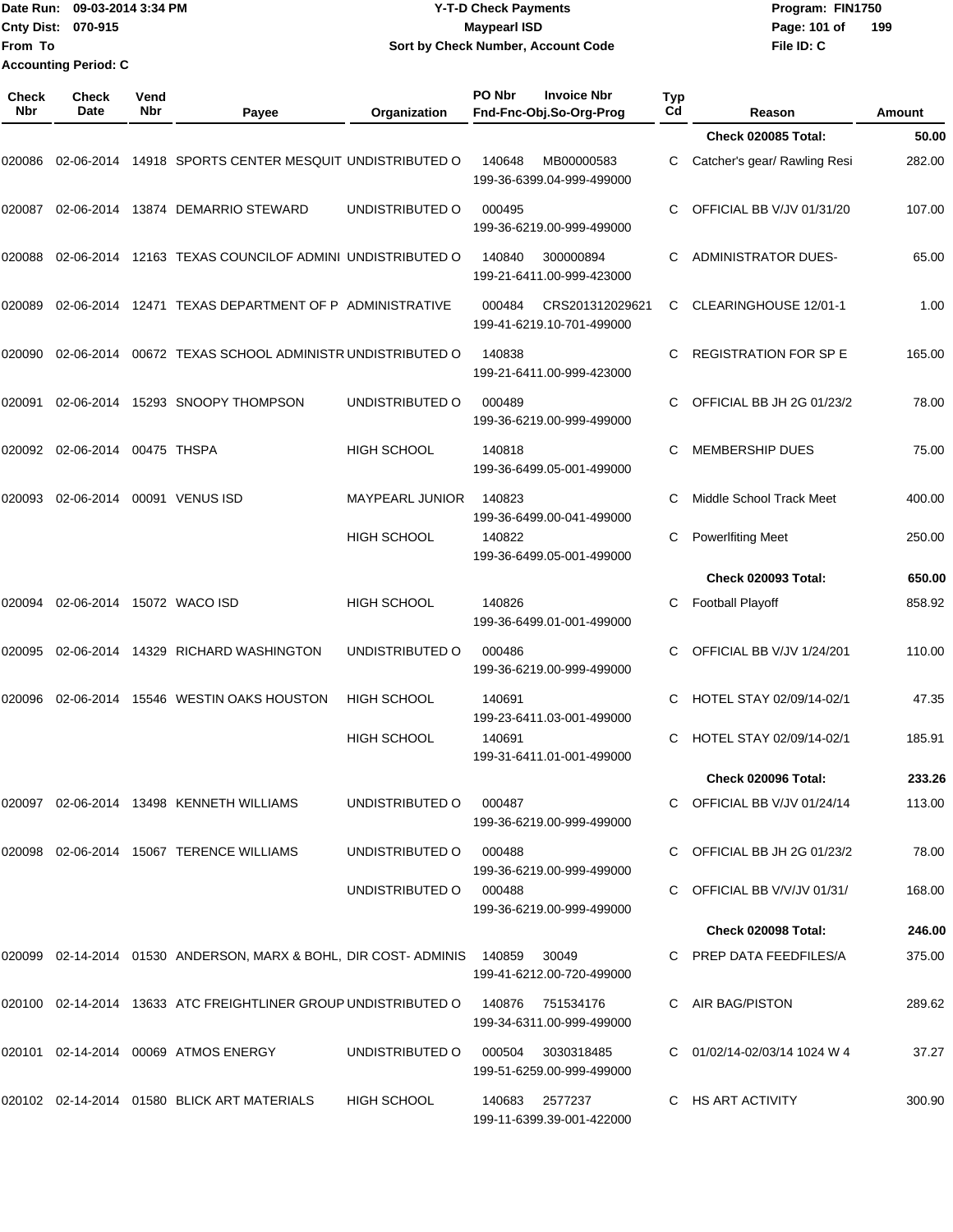| Date Run: 09-03-2014 3:34 PM |                             | <b>Y-T-D Check Payments</b>        | Program: FIN1750    |  |  |  |
|------------------------------|-----------------------------|------------------------------------|---------------------|--|--|--|
| <b>Cnty Dist: 070-915</b>    |                             | <b>Mavpearl ISD</b>                | 199<br>Page: 102 of |  |  |  |
| <b>From To</b>               |                             | Sort by Check Number, Account Code | File ID: C          |  |  |  |
|                              | <b>Accounting Period: C</b> |                                    |                     |  |  |  |

| Check<br>Nbr | Check<br>Date | Vend<br>Nbr | Payee                                                             | Organization                    | PO Nbr | <b>Invoice Nbr</b><br>Fnd-Fnc-Obj.So-Org-Prog          | <b>Typ</b><br>Cd | Reason                         | Amount   |
|--------------|---------------|-------------|-------------------------------------------------------------------|---------------------------------|--------|--------------------------------------------------------|------------------|--------------------------------|----------|
| 020103       | 02-14-2014    |             | 00871 CARD SERVICE CENTER                                         | <b>MAYPEARL JUNIOR</b>          | 140780 |                                                        |                  | C AMAZON.COM                   | 67.60    |
|              |               |             |                                                                   |                                 |        | 199-11-6399.02-041-411000                              |                  |                                |          |
|              |               |             |                                                                   | UNDISTRIBUTED O                 | 000513 | 24909604DA15B2                                         | C.               | HILTON AUSTIN - JETT/HO        | 192.05   |
|              |               |             |                                                                   |                                 |        | 199-21-6411.01-999-499000                              |                  |                                |          |
|              |               |             |                                                                   | UNDISTRIBUTED O                 | 000513 | 2490604DA15B2Q<br>199-21-6411.01-999-499000            | C.               | HILTON AUSTIN - STINSO         | 192.05   |
|              |               |             |                                                                   | <b>ADMINISTRATIVE</b>           | 000513 | 2442733AQXLYHV<br>199-41-6411.01-701-499000            | C.               | PANERA BREAD                   | 9.50     |
|              |               |             |                                                                   | UNDISTRIBUTED O                 | 140736 | 2407105D0WPAJ6<br>199-51-6639.05-999-499000            | C                | <b>EQUIPMENT - KITCHEN</b>     | 3,138.73 |
|              |               |             |                                                                   |                                 |        |                                                        |                  | <b>Check 020103 Total:</b>     | 3,599.93 |
| 020104       |               |             | 02-14-2014  13740  CLASSROOM DIRECT                               | <b>MAYPEARL JUNIOR</b>          | 140805 | 208111981427<br>199-11-6399.07-041-423000              |                  | STAYN'PLACE BALL/LIGHT         | 66.58    |
|              |               |             | 020105 02-14-2014 13566 CONNIE D. HAGEN, INC.                     | UNDISTRIBUTED O                 | 000505 | 146447<br>199-34-6219.01-999-499000                    | C.               | DOT FMCSA POLICY PLAN          | 65.00    |
|              |               |             |                                                                   |                                 |        |                                                        |                  |                                |          |
| 020106       |               |             | 02-14-2014 12536 DESOTO JANITORIAL                                | UNDISTRIBUTED O                 | 140879 | 155834<br>199-51-6319.01-999-499000                    | C.               | <b>DUST BAGS</b>               | 97.79    |
|              |               |             |                                                                   | UNDISTRIBUTED O                 | 140617 | 156022<br>199-51-6319.01-999-499000                    |                  | TOWELS/LINERS/MICROFI          | 2,910.97 |
|              |               |             |                                                                   |                                 |        |                                                        |                  | Check 020106 Total:            | 3,008.76 |
|              |               |             | 020107  02-14-2014  01588  DRAMATISTS PLAY SERVIC MAYPEARL JUNIOR |                                 | 140556 | SO_00000292090<br>199-11-6399.13-041-411000            |                  | C PLAY/CURIOUS SAVAGE          | 239.76   |
|              |               |             | 020108  02-14-2014  15566  E-MC ELECTRICAL, INC                   | UNDISTRIBUTED O                 | 140877 | 38299<br>199-51-6639.05-999-499000                     |                  | <b>T&amp;M CHECK A/C UNITS</b> | 915.00   |
| 020109       |               |             | 02-14-2014 13639 EAST TEXAS COPY SYSTE                            | UNDISTRIBUTED O                 | 000516 | 220073<br>199-11-6219.00-999-423000                    |                  | USAGE 01/04/14-02/03/201       | 85.28    |
|              |               |             |                                                                   | <b>HIGH SCHOOL</b>              | 000516 | 220073<br>199-11-6269.00-001-411000                    |                  | USAGE 01/04/14-02/03/201       | 26.78    |
|              |               |             |                                                                   | <b>MAYPEARL JUNIOR</b>          | 000516 | 220073<br>199-11-6269.00-041-411000                    |                  | USAGE 01/04/14-02/03/201       | 54.14    |
|              |               |             |                                                                   | ELEMENTARY                      | 000516 | 220073<br>199-11-6269.00-101-411000                    |                  | USAGE 01/04/14-02/03/201       | 821.60   |
|              |               |             |                                                                   | ELEMENTARY                      | 000516 | 220073<br>199-11-6269.00-101-499000                    |                  | C USAGE 01/04/14-02/03/201     | 38.93    |
|              |               |             |                                                                   | <b>HIGH SCHOOL</b>              |        | 000516 220073<br>199-11-6269.01-001-411000             |                  | C USAGE 01/04/14-02/03/201     | 404.90   |
|              |               |             |                                                                   | MAYPEARL JUNIOR  000516  220073 |        | 199-11-6269.01-041-411000                              |                  | C USAGE 01/04/14-02/03/201     | 462.12   |
|              |               |             |                                                                   | DIR COST-ADMINIS 000516 220073  |        | 199-41-6249.00-720-499000                              |                  | C USAGE 01/04/14-02/03/201     | 234.94   |
|              |               |             |                                                                   |                                 |        |                                                        |                  | Check 020109 Total:            | 2,128.69 |
|              |               |             | 020110  02-14-2014  12186  ELLIOTT ELECTRIC                       | UNDISTRIBUTED O                 | 140874 | 09-55616-02<br>199-51-6319.02-999-499000               |                  | C 4 LMP 120-277V BALLAST       | 659.80   |
|              |               |             |                                                                   | UNDISTRIBUTED O                 |        | 140874 09-55616-01<br>199-51-6319.02-999-499000        |                  | C 120-277V ELEC BALLAST        | 147.92   |
|              |               |             |                                                                   |                                 |        |                                                        |                  | Check 020110 Total:            | 807.72   |
|              |               |             | 020111  02-14-2014  13336  ELLIS COUNTY MUSIC CEN HIGH SCHOOL     |                                 | 140750 |                                                        | C.               | <b>Band Supplies</b>           | 101.75   |
|              |               |             |                                                                   | HIGH SCHOOL                     | 140750 | 199-11-6399.29-001-411BAN<br>199-11-6649.29-001-411000 |                  | <b>Band Supplies</b>           | 479.95   |
|              |               |             |                                                                   |                                 |        |                                                        |                  | Check 020111 Total:            | 581.70   |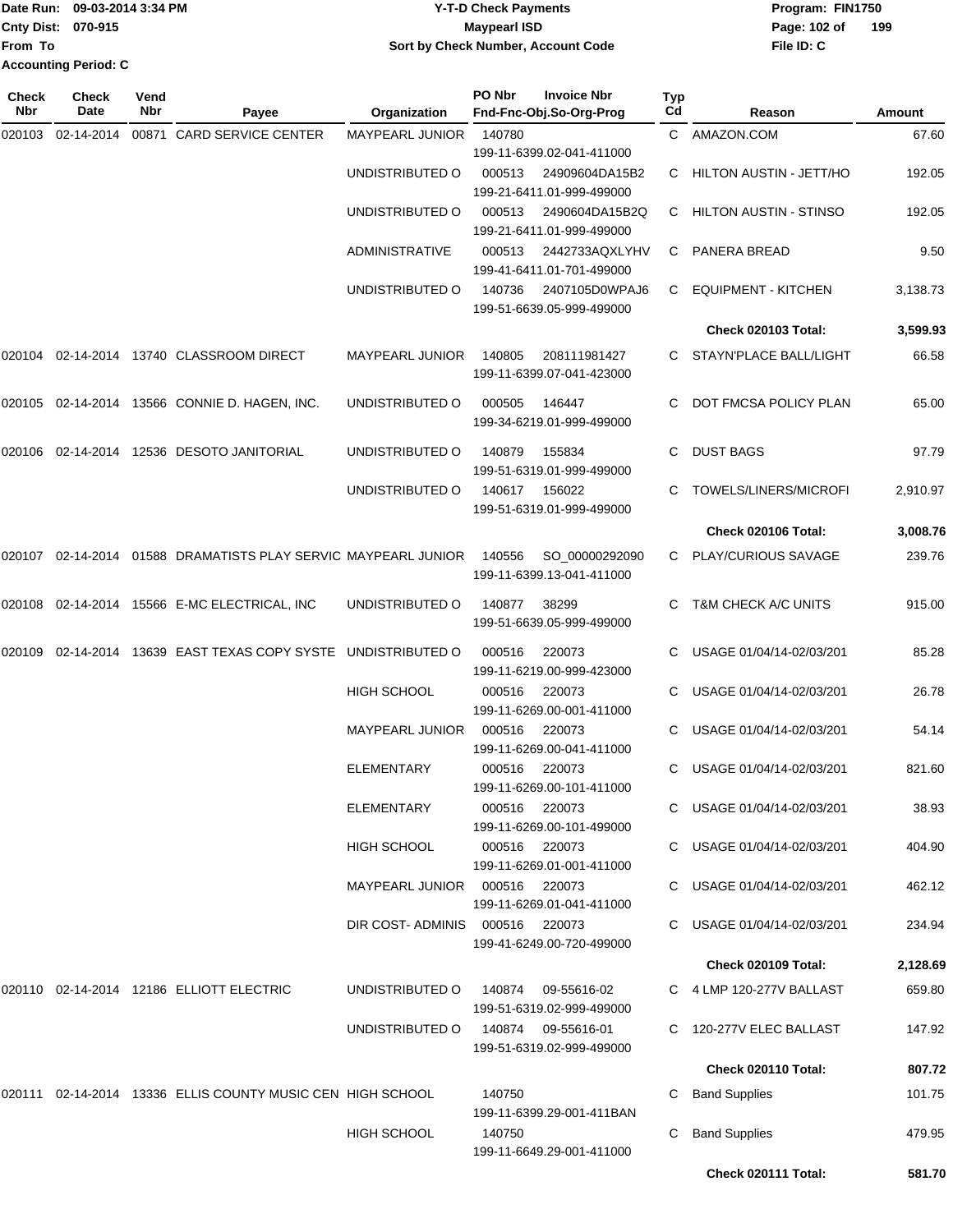Date Run: 09-03-2014 3:34 PM **Program:** FIN1750 **Cnty Dist:** 070-915 **Page:** 103 of **File ID: C From To Y-T-D Check Payments 070-915 Maypearl ISD Sort by Check Number, Account Code 199 Accounting Period: C**

| Check<br>Nbr | Check<br>Date                  | Vend<br>Nbr | Payee                                                                 | Organization                     | PO Nbr        | <b>Invoice Nbr</b><br>Fnd-Fnc-Obj.So-Org-Prog | Typ<br>Cd | Reason                     | Amount   |
|--------------|--------------------------------|-------------|-----------------------------------------------------------------------|----------------------------------|---------------|-----------------------------------------------|-----------|----------------------------|----------|
|              | 020112 02-14-2014 12474 ENVIVA |             |                                                                       | UNDISTRIBUTED O                  | 000506        | 28652<br>199-34-6219.01-999-499000            |           | C PREEMPLOY PHYS/DRUG      | 164.00   |
|              |                                |             | 020113 02-14-2014 15320 EXPRESS SERVICES, INC. UNDISTRIBUTED O        |                                  | 140889        | 13534024-8<br>199-51-6249.00-999-499000       | C.        | <b>GENERAL LABOR</b>       | 618.66   |
|              |                                |             | 020114  02-14-2014  14120  HARRIS COMPUTER SYSTE DISTRICT WIDE        |                                  | 000507        | XT00089146<br>240-00-5749.00-000-400000       |           | EZSCHPAY 01/01/14-01/31/   | 111.25   |
|              |                                |             | 020115  02-14-2014  12281  HILTON AUSTIN HOTEL                        | UNDISTRIBUTED O                  | 140292        | 199-21-6411.00-999-499000                     |           | Stinson/Votaw/Jett/Hopkins | 364.06   |
|              |                                |             | 020116  02-14-2014  14945  JODIE FORTIZ                               | <b>ELEMENTARY</b>                | 140844        | 199-33-6411.00-101-499000                     | C.        | <b>CPR TRAINING RECERT</b> | 75.00    |
|              |                                |             | 020117 02-14-2014 15086 Kimbell Midwest                               | UNDISTRIBUTED O                  | 140767        | 3374110<br>199-51-6319.02-999-499000          | C.        | CLEANERS/DRILL KIT/PAD     | 661.94   |
|              |                                |             | 020118  02-14-2014  15462  LEE'S KEYS                                 | UNDISTRIBUTED O                  | 140881        | 000587<br>199-51-6249.00-999-499000           | C         | <b>LABOR</b>               | 50.00    |
|              |                                |             |                                                                       | UNDISTRIBUTED O                  | 140881        | 00586<br>199-51-6249.00-999-499000            |           | LABOR/ADJUST HINGES/R      | 95.00    |
|              |                                |             |                                                                       | UNDISTRIBUTED O                  | 140881        | 000586<br>199-51-6319.02-999-499000           |           | <b>DUPLICATE KEYS</b>      | 13.50    |
|              |                                |             |                                                                       | UNDISTRIBUTED O                  | 140881        | 000587<br>199-51-6319.02-999-499000           |           | LEVER HANDLE/KEY CYLI      | 462.00   |
|              |                                |             |                                                                       |                                  |               |                                               |           | Check 020118 Total:        | 620.50   |
| 020119       |                                |             | 02-14-2014 00050 THE LIBRARY STORE, INC. MAYPEARL JUNIOR              |                                  | 140781        | 87625<br>199-12-6399.00-041-499000            |           | ONYX MESH MONITOR ST       | 56.64    |
|              |                                |             |                                                                       | <b>MAYPEARL JUNIOR</b>           | 140781        | 86316<br>199-12-6399.00-041-499000            | C         | Lib supplies               | 165.61   |
|              |                                |             |                                                                       |                                  |               |                                               |           | Check 020119 Total:        | 222.25   |
| 020120       | 02-14-2014 15098 LOWE'S        |             |                                                                       | UNDISTRIBUTED O                  | 140108        | 901267<br>199-51-6319.02-999-499000           | C.        | WALLPLATE/OUTLETS/AIR      | 355.56   |
|              |                                |             |                                                                       | UNDISTRIBUTED O                  | 140108        | 901906<br>199-51-6319.02-999-499000           | C         | CONCRETE/1X4X12/#3STE      | 547.58   |
|              |                                |             |                                                                       | UNDISTRIBUTED O                  | 140108 902328 | 199-51-6319.02-999-499000                     |           | C BLUE HAWK/WELDING HO     | 223.84   |
|              |                                |             |                                                                       | UNDISTRIBUTED 0 140205 901719    |               | 199-51-6319.05-999-499000                     |           | C CABLE TIES               | 23.07    |
|              |                                |             |                                                                       | UNDISTRIBUTED 0 140205 901718    |               | 199-51-6319.05-999-499000                     |           | C GLOVE/CONCRETE/FOLDI     | 148.04   |
|              |                                |             |                                                                       | UNDISTRIBUTED 0 140205 901085    |               | 199-51-6319.05-999-499000                     |           | C ROUNDUP/NEVERKINK/Q      | 122.85   |
|              |                                |             |                                                                       | UNDISTRIBUTED O                  | 140800 901268 | 199-51-6639.05-999-499000                     |           | C LUMBER/DRYWALL/JAMB/     | 2,254.58 |
|              |                                |             |                                                                       |                                  |               |                                               |           | Check 020120 Total:        | 3,675.52 |
|              |                                |             | 020121 02-14-2014 00060 LUCKIES AUTO AND TRUCK UNDISTRIBUTED O 140880 |                                  |               | 000079421<br>199-34-6219.00-999-499000        |           | C 04 FORD E-450 YELL 103-4 | 400.00   |
|              |                                |             |                                                                       | UNDISTRIBUTED O                  |               | 140880 000079773<br>199-34-6219.00-999-499000 |           | C 04 FORD E-450 YELL 103-4 | 1,800.00 |
|              |                                |             |                                                                       | UNDISTRIBUTED O                  |               | 140880 000079804<br>199-34-6219.00-999-499000 |           | C 05 BUS YELLOW NO LIC     | 245.64   |
|              |                                |             |                                                                       | UNDISTRIBUTED O 140208 000079778 |               | 199-34-6219.00-999-499000                     |           | C 00 BUS YELLOW LIC: 797-9 | 771.70   |
|              |                                |             |                                                                       | UNDISTRIBUTED O 140880 000079421 |               | 199-34-6311.00-999-499000                     |           | C 04 FORD E-450 YELL 103-4 | 47.41    |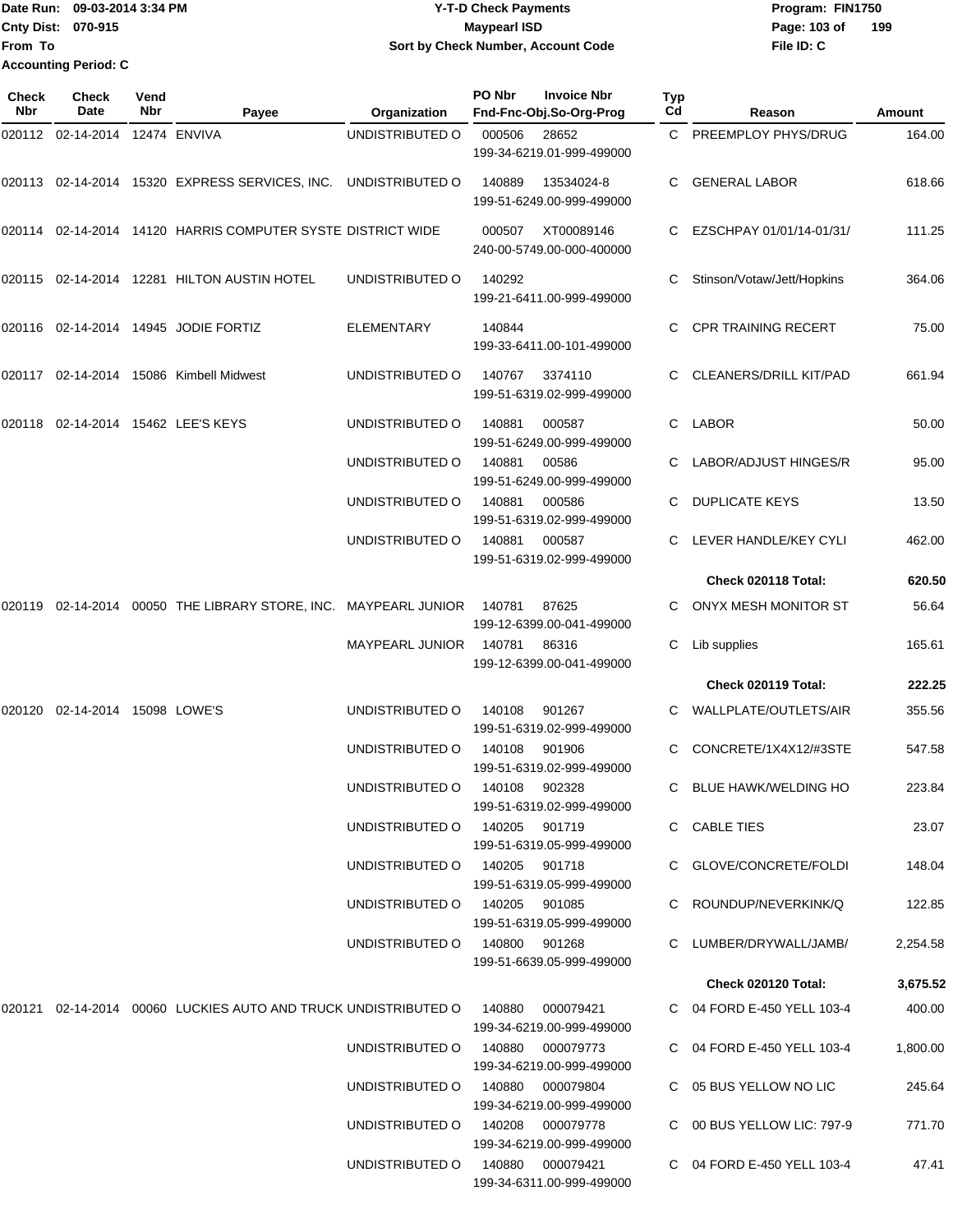### Date Run: 09-03-2014 3:34 PM **Program:** FIN1750 **Cnty Dist:** 070-915 **Page: 104 of MaypearI ISD Page: 104 of Page: 104 of Y-T-D Check Payments 070-915 Maypearl ISD Sort by Check Number, Account Code**

| <b>Check</b><br><b>Nbr</b> | <b>Check</b><br>Date          | Vend<br>Nbr | Payee                                                     | Organization                        | PO Nbr | <b>Invoice Nbr</b><br>Fnd-Fnc-Obj.So-Org-Prog    | Typ<br>Cd | Reason                       | Amount   |
|----------------------------|-------------------------------|-------------|-----------------------------------------------------------|-------------------------------------|--------|--------------------------------------------------|-----------|------------------------------|----------|
|                            |                               |             |                                                           | UNDISTRIBUTED O                     | 140880 | 000079773<br>199-34-6311.00-999-499000           | C.        | 04 FORD E-450 YELL 103-4     | 1.857.14 |
|                            |                               |             |                                                           |                                     |        |                                                  |           | Check 020121 Total:          | 5,121.89 |
| 020122                     |                               |             | 02-14-2014 13157 MARTIN TOWING INC.                       | UNDISTRIBUTED O                     | 140883 | 19029<br>199-34-6219.00-999-499000               | C.        | <b>FREIGHTLINER YELLOW 7</b> | 250.00   |
| 020123                     |                               |             | 02-14-2014  12994  MASTER SOUND                           | UNDISTRIBUTED O                     | 140885 | 40353<br>199-51-6249.00-999-499000               |           | <b>FIRE ALARM SYSTEM</b>     | 315.00   |
| 020124                     |                               |             | 02-14-2014  15337  MAYER-JOHNSON LLC                      | UNDISTRIBUTED O                     | 140651 | 88921-MJI-94591<br>199-11-6399.00-999-423000     | C.        | <b>SUPPLIES</b>              | 85.96    |
| 020125                     | 02-14-2014                    | 00631 MCI   |                                                           | UNDISTRIBUTED O                     | 000508 | 08638700105<br>199-51-6259.02-999-499000         | С         | MTHLY LONG DIST 12/30-0      | 176.36   |
| 020126                     | 02-14-2014                    |             | 15559 MICROSCOPE.COM                                      | <b>HIGH SCHOOL</b>                  | 140752 | 200012158<br>199-11-6399.09-001-422000           | C         | DIGITAL SCHOOL MICROS        | 2,720.80 |
| 020127                     |                               |             | 02-14-2014  14906  MORRISON SUPPLY                        | UNDISTRIBUTED O                     | 140884 | 063049354<br>199-51-6319.02-999-499000           |           | SML RUBBER FLOOR GAS         | 14.00    |
|                            |                               |             |                                                           | UNDISTRIBUTED O                     | 140884 | 063049292<br>199-51-6319.02-999-499000           | С         | SPEAKMAN V. BREAKER R        | 114.87   |
|                            |                               |             |                                                           |                                     |        |                                                  |           | Check 020127 Total:          | 128.87   |
| 020128                     | 02-14-2014                    |             | 00287 OFFICE DEPOT                                        | <b>HIGH SCHOOL</b>                  | 140684 | 695176627001<br>199-11-6399.39-001-422000        |           | C HS ART                     | 25.71    |
|                            |                               |             |                                                           | <b>HIGH SCHOOL</b>                  | 140684 | 695176467001<br>199-11-6399.39-001-422000        |           | C HS ART                     | 137.42   |
|                            |                               |             |                                                           |                                     |        |                                                  |           | Check 020128 Total:          | 163.13   |
| 020129                     |                               |             | 02-14-2014 13117 PIEPER ENTERPRISES, INC. UNDISTRIBUTED O |                                     | 140878 | 30779<br>199-51-6319.03-999-499000               | C.        | GRASS                        | 425.00   |
| 020130                     |                               |             | 02-14-2014 15465 PINNACLE OFFICE GROUP, UNDISTRIBUTED O   |                                     | 000509 | 2696<br>199-41-6219.07-999-499000                |           | COPIER LEASE 01/01/14-0      | 27.28    |
| 020131                     | 02-14-2014                    |             | 00099 REGION 10/EDUCATION SE ELEMENTARY                   |                                     | 140873 | 199-11-6399.00-101-423000                        | C         | <b>INNOVATIVE INCL WRKSH</b> | 25.00    |
|                            |                               |             | 020132 02-14-2014 00843 SCHOLASTIC BOOK FAIRS ELEMENTARY  |                                     |        | 140729 8125134<br>199-11-6399.05-101-411000      |           | C WRITING FOR INTERACTI      | 17.24    |
|                            |                               |             |                                                           | ELEMENTARY                          |        | 140729 8094162<br>199-11-6399.05-101-411000      |           | C PRINTABLES                 | 39.99    |
|                            |                               |             |                                                           |                                     |        |                                                  |           | Check 020132 Total:          | 57.23    |
|                            |                               |             | 020133 02-14-2014 00252 SCHOOL SPECIALTY                  | ELEMENTARY                          | 140811 | 208111984238<br>199-11-6399.01-101-423000        |           | C GAME FEELINGS FAIR         | 53.59    |
|                            |                               |             |                                                           | MAYPEARL JUNIOR 140810 208111984247 |        | 199-11-6399.07-041-423000                        |           | C GAME CHARACTER CHAL        | 43.64    |
|                            |                               |             |                                                           | HIGH SCHOOL                         |        | 140809 208111981430<br>199-11-6399.12-001-423000 |           | C IMPULSE CONTROL GAME       | 53.59    |
|                            |                               |             |                                                           |                                     |        |                                                  |           | <b>Check 020133 Total:</b>   | 150.82   |
|                            |                               |             | 020134 02-14-2014 00316 SCHOOL SPECIALTY INC.             | ELEMENTARY                          | 140573 | 208111988082<br>199-11-6399.10-101-411000        |           | C SONY MINI HIFI SYSTEM      | 100.00   |
|                            | 020135 02-14-2014 00784 TASBO |             |                                                           | UNDISTRIBUTED O                     | 140794 | 248410<br>199-53-6411.02-999-499000              |           | C HOW PEIMS AFFECTS BU       | 70.00    |
|                            |                               |             |                                                           | UNDISTRIBUTED O 140794 248411       |        | 199-53-6411.02-999-499000                        |           | C PEIMS SUMMER               | 70.00    |
|                            |                               |             |                                                           | UNDISTRIBUTED 0 140794 34576        |        | 199-53-6411.02-999-499000                        |           | C TASBO MEMBERSHIP           | 90.00    |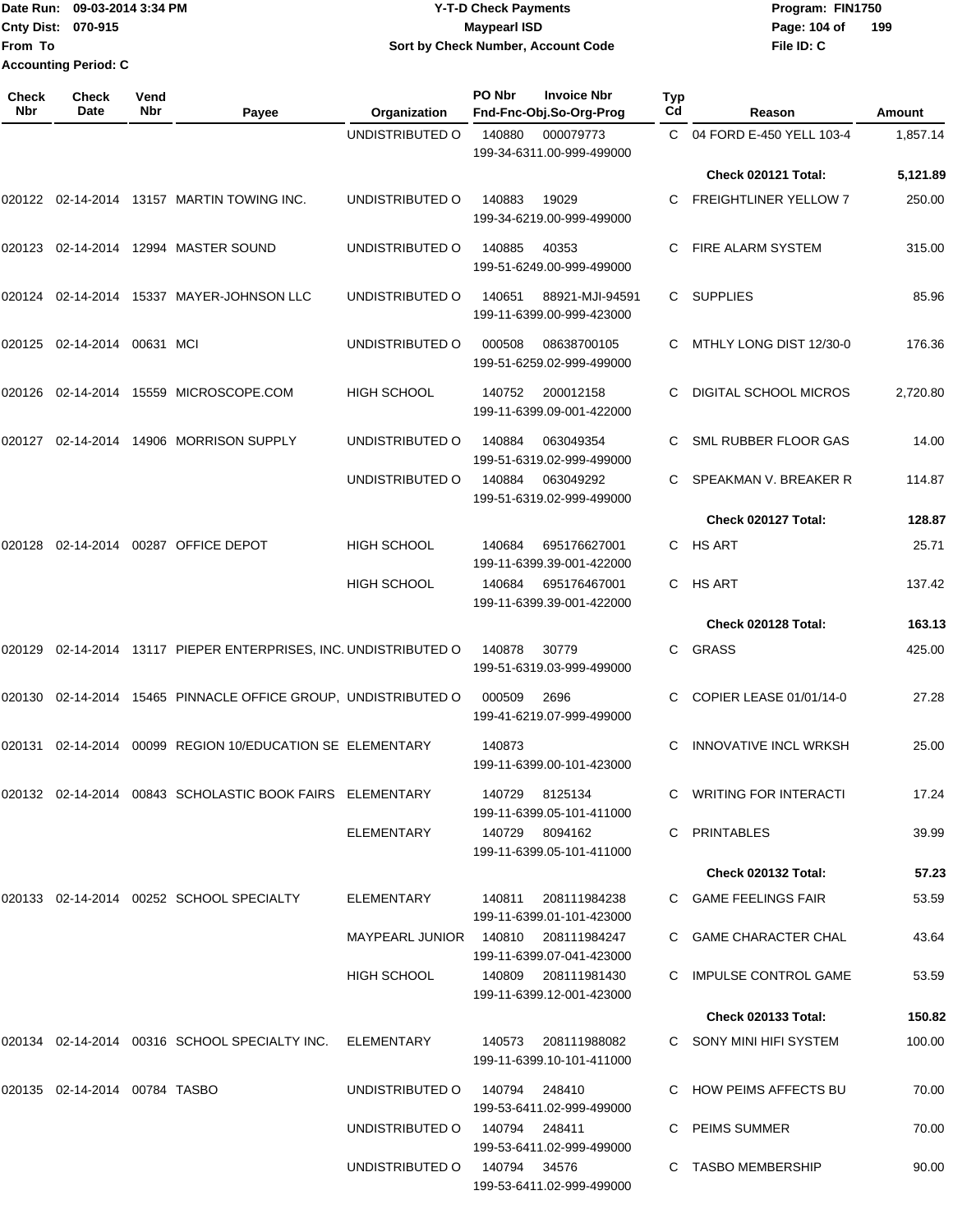| Date Run: 09-03-2014 3:34 PM         | <b>Y-T-D Check Payments</b>         | Program: FIN1750    |  |  |
|--------------------------------------|-------------------------------------|---------------------|--|--|
| <b>Cnty Dist: 070-915</b>            | <b>Maypearl ISD</b>                 | 199<br>Page: 105 of |  |  |
| <b>From To</b>                       | Sort by Check Number, Account Code  | File ID: C          |  |  |
| <b>Accounting Period: C</b>          |                                     |                     |  |  |
| <b>Check</b><br><b>Check</b><br>Vend | PO Nbr<br><b>Invoice Nbr</b><br>Typ |                     |  |  |

| Nbr    | Date                     | Nbr | Payee                                                                         | Organization    | Fnd-Fnc-Obj.So-Org-Prog                                         | Cd           | Reason                     | Amount   |
|--------|--------------------------|-----|-------------------------------------------------------------------------------|-----------------|-----------------------------------------------------------------|--------------|----------------------------|----------|
|        |                          |     |                                                                               | UNDISTRIBUTED O | 140794<br>248409<br>199-53-6411.02-999-499000                   | $\mathsf{C}$ | PEIMS: A-Z WEBINAR         | 280.00   |
|        |                          |     |                                                                               |                 |                                                                 |              | <b>Check 020135 Total:</b> | 510.00   |
|        |                          |     | 020136 02-14-2014 15485 THERAPY FROM THE HEAR UNDISTRIBUTED O                 |                 | 140854<br>199-31-6219.02-999-423000                             | C.           | DEC-JAN PT/LPTA SERVIC     | 935.00   |
|        |                          |     | 020137 02-14-2014 01049 THYSSENKRUPP ELEVATO UNDISTRIBUTED O                  |                 | 140026<br>3000885632<br>199-51-6319.02-999-499000               |              | ELEVATOR 02/01/14-02/28/   | 298.19   |
|        |                          |     |                                                                               | UNDISTRIBUTED O | 140026<br>3000885633<br>199-51-6319.02-999-499000               |              | ELEVATOR 02/01/14-02/28/   | 298.19   |
|        |                          |     |                                                                               |                 |                                                                 |              | Check 020137 Total:        | 596.38   |
| 020138 | 02-14-2014 13063 US BANK |     |                                                                               | UNDISTRIBUTED O | 140858<br>3595272<br>199-71-6599.00-999-499000                  |              | C ADMIN FEES               | 1,250.00 |
| 020139 |                          |     | 02-14-2014    00253    VERIZON SOUTHWEST                                      | UNDISTRIBUTED O | 000510<br>416580372500039<br>199-51-6259.02-999-499000          | C.           | MTHLY LOCAL 01/28/14-02/   | 800.54   |
| 020140 | 02-14-2014               |     | 00460 VINEYARD'S AUTO SUPPLY UNDISTRIBUTED O                                  |                 | 140030<br>D375811<br>199-34-6311.00-999-499000                  | C.           | MINI 10AMP/ENGINE MAN      | 15.00    |
|        |                          |     |                                                                               | UNDISTRIBUTED O | 140030<br>D375612<br>199-34-6311.00-999-499000                  |              | <b>DIELECTRIC GREASE</b>   | 10.49    |
|        |                          |     |                                                                               | UNDISTRIBUTED O | 140030<br>D374460<br>199-34-6311.00-999-499000                  | C.           | <b>FIRE EXT</b>            | 57.90    |
|        |                          |     |                                                                               | UNDISTRIBUTED O | 140030<br>D375579<br>199-34-6311.00-999-499000                  | C.           | ANTIFREEZE                 | 31.98    |
|        |                          |     |                                                                               | UNDISTRIBUTED O | 140030<br>D374342<br>199-34-6311.00-999-499000                  |              | HALOGEN/LAMPS/BLADES       | 125.03   |
|        |                          |     |                                                                               | UNDISTRIBUTED O | 140030<br>D375684<br>199-34-6311.00-999-499000                  | C            | BATTERIES/WARRANTY         | 118.18   |
|        |                          |     |                                                                               | UNDISTRIBUTED O | 140030<br>D375404<br>199-34-6311.00-999-499000                  | C.           | EURO 5L SYNTH/FILTER       | 347.38   |
|        |                          |     |                                                                               | UNDISTRIBUTED O | 140030<br>D374789<br>199-34-6311.00-999-499000                  |              | CHEMTOOL CARBUR/BIO        | 350.68   |
|        |                          |     |                                                                               | UNDISTRIBUTED O | 140030<br>D375018<br>199-34-6311.00-999-499000                  | C            | <b>BATTERY CORE/COMMER</b> | 662.70   |
|        |                          |     |                                                                               |                 |                                                                 |              | Check 020140 Total:        | 1,719.34 |
|        |                          |     | 020141 02-14-2014 15053 VISUAL CANDY RESOURCE UNDISTRIBUTED O 140089 VCRI1615 |                 | 199-11-6639.50-999-499000                                       |              | C admin service            | 717.50   |
|        |                          |     | l020142 02-14-2014 00144 WAXAHACHIE DAILY LIGHT_UNDISTRIBUTED O               |                 | 000511 C116538<br>199-41-6219.02-999-499000                     |              | C RFP FOR 2 SCHL VEHICLE   | 184.22   |
|        |                          |     | 020143 02-14-2014 01145 WELDERS WAREHOUSE CO HIGH SCHOOL                      |                 | 000512 21713<br>199-11-6399.09-001-422000                       |              | C CYLINDER RENTAL 12/01-   | 76.00    |
|        |                          |     | 020144 02-20-2014 15074 ABIBOW RECYCLING LLC                                  | UNDISTRIBUTED O | 199-51-6259.03-999-499000                                       |              | C RECYCLE 01/03-01/31/14 M | 24.02    |
|        |                          |     |                                                                               |                 | UNDISTRIBUTED O 000521 114-1074819<br>199-51-6259.03-999-499000 |              | C RECYCLE 01/03-01/31/14 H | 21.70    |
|        |                          |     |                                                                               |                 | UNDISTRIBUTED O 000521 114-1074819<br>199-51-6259.03-999-499000 |              | C RECYCLE 01/03-01/31/14 E | 82.75    |
|        |                          |     |                                                                               |                 | UNDISTRIBUTED O 000521 114-1074819<br>199-51-6259.03-999-499000 |              | C RECYCLE 01/03-01/31/14 A | 46.88    |
|        |                          |     |                                                                               | UNDISTRIBUTED O | 199-51-6259.03-999-499000                                       |              | C RECYCLE 01/03-01/31/14 A | 28.94    |
|        |                          |     |                                                                               |                 |                                                                 |              | Check 020144 Total:        | 204.29   |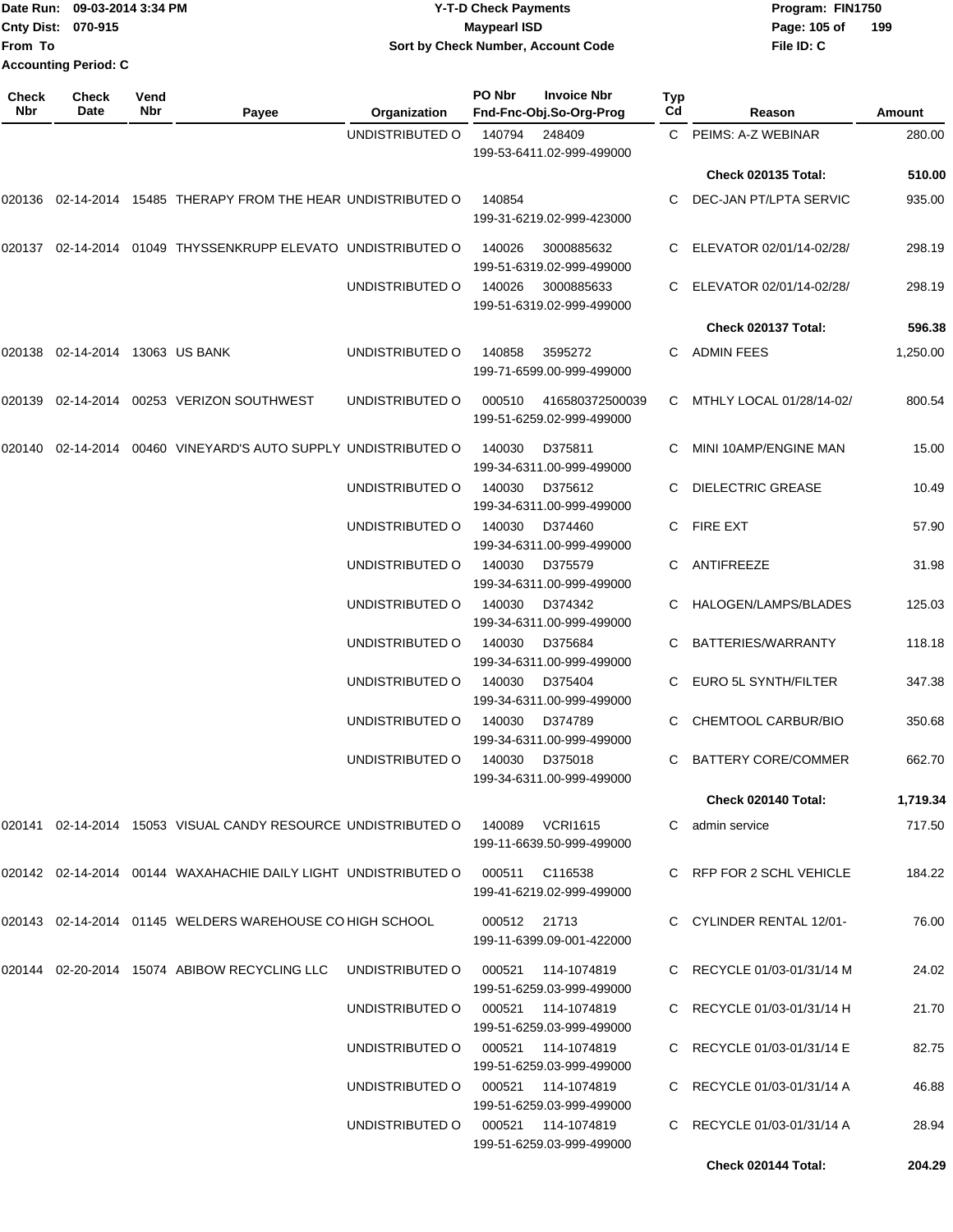|                             | Date Run: 09-03-2014 3:34 PM | <b>Y-T-D Check Payments</b>        | Program: FIN1750    |  |  |
|-----------------------------|------------------------------|------------------------------------|---------------------|--|--|
| <b>Cnty Dist: 070-915</b>   |                              | <b>Mavpearl ISD</b>                | 199<br>Page: 106 of |  |  |
| <b>From To</b>              |                              | Sort by Check Number, Account Code | File ID: C          |  |  |
| <b>Accounting Period: C</b> |                              |                                    |                     |  |  |

| <b>Check</b><br>Nbr | Check<br>Date | Vend<br>Nbr | Payee                                                                        | Organization           | PO Nbr | <b>Invoice Nbr</b><br>Fnd-Fnc-Obj.So-Org-Prog   | Typ<br>Cd | Reason                        | Amount   |
|---------------------|---------------|-------------|------------------------------------------------------------------------------|------------------------|--------|-------------------------------------------------|-----------|-------------------------------|----------|
| 020145              | 02-20-2014    |             | 12211 ADVANCE PIERRE FOODS                                                   | <b>MAYPEARL JUNIOR</b> | 000517 | 1347032<br>240-35-6341.00-041-499000            |           | C BEEF COMMODITIES MS         | 137.00   |
|                     |               |             |                                                                              | <b>ELEMENTARY</b>      | 000517 | 1347032<br>240-35-6341.00-101-499000            |           | <b>BEEF COMMODITIES ELE</b>   | 137.00   |
|                     |               |             |                                                                              | <b>HIGH SCHOOL</b>     | 000517 | 1347032<br>240-35-6341.01-001-499000            |           | BEEF COMMODITIES HS           | 137.28   |
|                     |               |             |                                                                              |                        |        |                                                 |           | Check 020145 Total:           | 411.28   |
| 020146              |               |             | 02-20-2014 15209 AIR CLINIC ELLIS COUNTY LUNDISTRIBUTED O                    |                        | 140875 | 1266<br>199-51-6249.01-999-499000               | C.        | <b>HEAT/COOL INSTALL/ DUC</b> | 850.00   |
|                     |               |             |                                                                              | UNDISTRIBUTED O        | 140875 | 1288<br>199-51-6249.01-999-499000               |           | <b>HVAC SERVICE CALL/PMS</b>  | 239.80   |
|                     |               |             |                                                                              |                        |        |                                                 |           | Check 020146 Total:           | 1,089.80 |
| 020147              |               |             | 02-20-2014 01256 AT&T MOBILITY                                               | UNDISTRIBUTED O        | 000522 | 824711164X02102<br>199-52-6259.00-999-499000    | C         | 01/03-02/02/14                | 225.43   |
| 020148              | 02-20-2014    |             | 00593 BLUE BELL CREAMERIES                                                   | <b>MAYPEARL JUNIOR</b> | 000518 | 043090214626<br>240-35-6341.00-041-499000       | С         | <b>ICE CREAM MS</b>           | 83.07    |
|                     |               |             |                                                                              | HIGH SCHOOL            | 000518 | 043090214625<br>240-35-6341.01-001-499000       | С         | ICE CREAM HS                  | 117.45   |
|                     |               |             |                                                                              |                        |        |                                                 |           | Check 020148 Total:           | 200.52   |
| 020149              |               |             | 02-20-2014 00956 BORDENS, INC.                                               | <b>MAYPEARL JUNIOR</b> | 000519 | 446247<br>240-35-6341.00-041-499000             | С         | MILK - MS                     | 823.20   |
|                     |               |             |                                                                              | <b>ELEMENTARY</b>      | 000519 | 446247<br>240-35-6341.00-101-499000             | С         | MILK - ELEM                   | 1,749.30 |
|                     |               |             |                                                                              | HIGH SCHOOL            | 000519 | 446247<br>240-35-6341.01-001-499000             | C         | MILK - HS                     | 735.00   |
|                     |               |             |                                                                              |                        |        |                                                 |           | Check 020149 Total:           | 3,307.50 |
| 020150              |               |             | 02-20-2014 00887 BSN SPORTS                                                  | UNDISTRIBUTED O        | 140766 | 95846252<br>199-36-6639.01-999-499000           | С         | <b>HEIGHT ADJ FRAME/BACK</b>  | 4,499.94 |
| 020151              |               |             | 02-20-2014 15575 BURLESON GOLF BOOSTE MAYPEARL JUNIOR                        |                        | 140934 | 199-36-6499.00-041-499000                       | С         | <b>Golf Tournament</b>        | 525.00   |
|                     |               |             |                                                                              | <b>HIGH SCHOOL</b>     | 140934 | 199-36-6499.05-001-499000                       | С         | <b>Golf Tournament</b>        | 75.00    |
|                     |               |             |                                                                              |                        |        |                                                 |           | <b>Check 020151 Total:</b>    | 600.00   |
|                     |               |             | 020152 02-20-2014 00217 CITY OF MAYPEARL                                     | UNDISTRIBUTED O        |        | 000523 4602105300<br>199-51-6259.04-999-499000  |           | C 01/02-02/03/14 SPORTS       | 681.95   |
|                     |               |             | 020153 02-20-2014 15282 COLORADO BOXED BEEF C MAYPEARL JUNIOR 000532 6641534 |                        |        | 240-35-6341.00-041-499000                       |           | <b>COMMODITY PROCESS/S</b>    | 66.96    |
|                     |               |             |                                                                              | <b>ELEMENTARY</b>      |        | 000532 6641534<br>240-35-6341.00-101-499000     |           | <b>COMMODITY PROCESS/S</b>    | 66.96    |
|                     |               |             |                                                                              | <b>HIGH SCHOOL</b>     |        | 000532 6641534<br>240-35-6341.01-001-499000     |           | <b>COMMODITY PROCESS/S</b>    | 66.96    |
|                     |               |             |                                                                              |                        |        |                                                 |           | <b>Check 020153 Total:</b>    | 200.88   |
|                     |               |             | 020154 02-20-2014 13566 CONNIE D. HAGEN, INC.                                | UNDISTRIBUTED O        | 000525 | 146963<br>199-34-6219.01-999-499000             |           | C DOT PRE-EMPLOY DRUG         | 57.50    |
|                     |               |             | 020155 02-20-2014 13279 CROSS COUNTRY PEST CO UNDISTRIBUTED O                |                        | 000524 | 21011<br>199-51-6249.00-999-499000              |           | C PEST CONTROL JANUARY        | 250.00   |
|                     |               |             | 020156 02-20-2014 12186 ELLIOTT ELECTRIC                                     | UNDISTRIBUTED O        |        | 140890 09-56596-01<br>199-51-6639.05-999-499000 |           | C ELECTRICAL SUPPLIES         | 794.51   |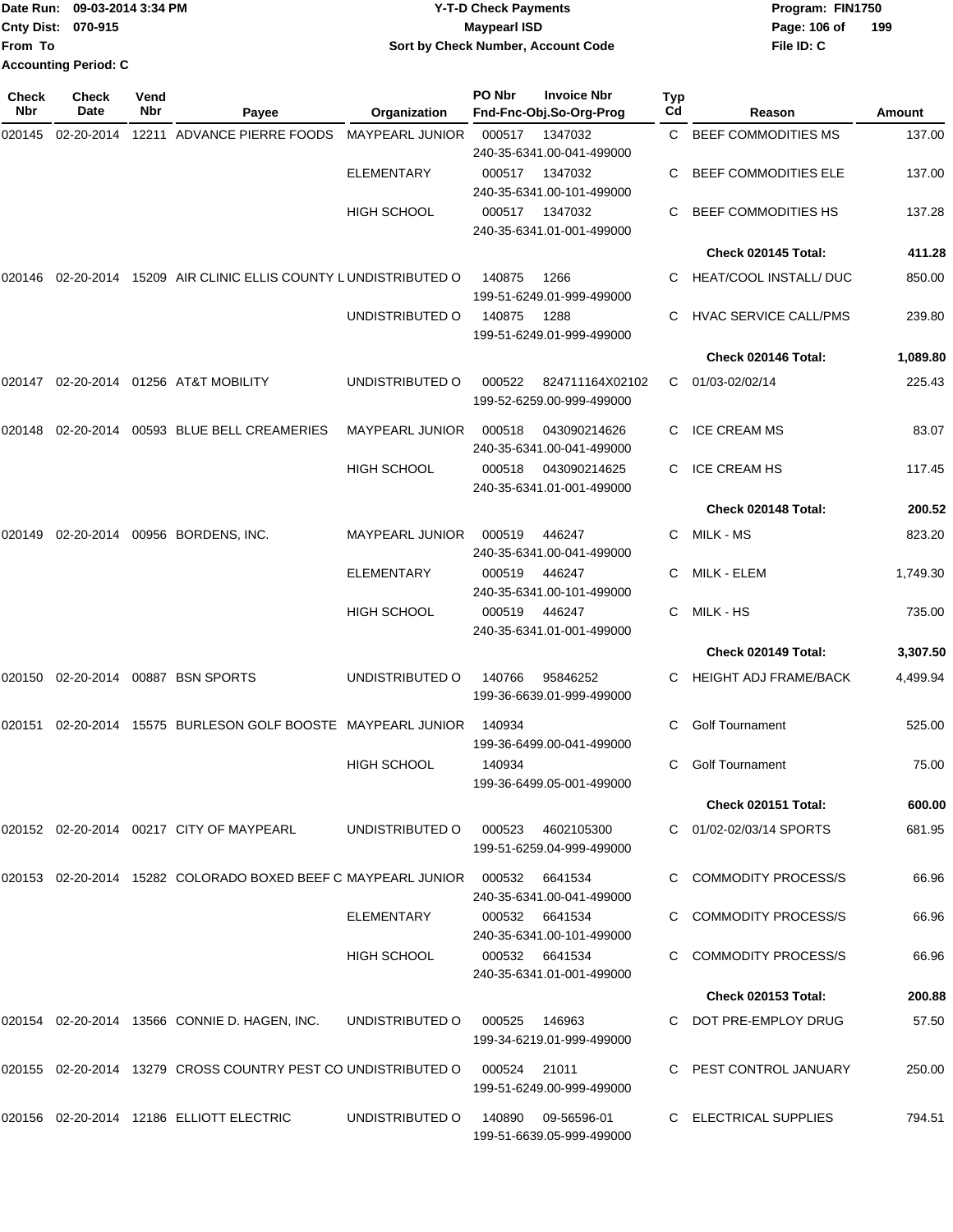|                             | Date Run: 09-03-2014 3:34 PM | <b>Y-T-D Check Payments</b>        | Program: FIN1750 |     |
|-----------------------------|------------------------------|------------------------------------|------------------|-----|
| <b>Cnty Dist: 070-915</b>   |                              | Maypearl ISD                       | Page: 107 of     | 199 |
| From To                     |                              | Sort by Check Number, Account Code | File ID: C       |     |
| <b>Accounting Period: C</b> |                              |                                    |                  |     |

| <b>Check</b><br>Nbr | <b>Check</b><br>Date   | Vend<br>Nbr | Payee                                                                | Organization                         | PO Nbr | <b>Invoice Nbr</b><br>Fnd-Fnc-Obj.So-Org-Prog      | Typ<br>Cd | Reason                      | Amount    |
|---------------------|------------------------|-------------|----------------------------------------------------------------------|--------------------------------------|--------|----------------------------------------------------|-----------|-----------------------------|-----------|
| 020157              | 02-20-2014             |             | 12897 LEAH FARDA                                                     | <b>HIGH SCHOOL</b>                   | 140925 | 199-11-6411.04-001-411000                          | C.        | <b>MEALS FOR TSCA</b>       | 46.26     |
|                     |                        |             |                                                                      | <b>HIGH SCHOOL</b>                   | 140925 | 199-11-6411.04-001-411000                          |           | TSCA- GOOGLE 488 MI RO      | 244.00    |
|                     |                        |             |                                                                      | <b>HIGH SCHOOL</b>                   | 140925 | 199-31-6399.00-001-499000                          | C         | <b>SUPPLIES</b>             | 106.00    |
|                     |                        |             |                                                                      |                                      |        |                                                    |           | Check 020157 Total:         | 396.26    |
| 020158              |                        |             | 02-20-2014 15300 FERRIS ALL SPORTS CLUB HIGH SCHOOL                  |                                      | 140902 | 199-36-6499.01-001-499000                          |           | High School Track Meet      | 550.00    |
| 020159              |                        |             | 02-20-2014  14347  FLAGHOUSE INC.                                    | <b>MAYPEARL JUNIOR</b>               | 140806 | P05877540102<br>199-11-6399.07-041-423000          |           | <b>BOWLING BACKSTOP</b>     | 76.95     |
|                     |                        |             |                                                                      | <b>MAYPEARL JUNIOR</b>               | 140806 | P05877540101<br>199-11-6399.07-041-423000          | C         | DELUXE BOWLING PACK         | 379.00    |
|                     |                        |             |                                                                      |                                      |        |                                                    |           | Check 020159 Total:         | 455.95    |
|                     |                        |             | 020160  02-20-2014  00040  FLATT STATIONERS, INC.                    | <b>ELEMENTARY</b>                    | 140888 | 252774-00<br>199-11-6399.11-101-411000             | C         | <b>BINDERS/FUEL SURCHAR</b> | 57.94     |
|                     |                        |             |                                                                      | ELEMENTARY                           | 140852 | 252318-00<br>199-11-6399.11-101-411000             |           | OFFICE SUPPLIES/FUEL S      | 165.46    |
|                     |                        |             |                                                                      |                                      |        |                                                    |           | Check 020160 Total:         | 223.40    |
| 020161              |                        |             | 02-20-2014 12900 HANDYCHICK'S COMPUTER UNDISTRIBUTED O               |                                      | 140936 | 1069<br>199-51-6639.05-999-499000                  |           | 8 CHANNEL SECURITY SY       | 650.00    |
|                     |                        |             | 020162 02-20-2014 12468 HERMITAGE ART COMPANY HIGH SCHOOL            |                                      | 140857 | 887523<br>199-31-6399.00-001-499000                |           | S/H ON GRADUATION SUP       | 20.50     |
|                     |                        |             |                                                                      | <b>HIGH SCHOOL</b>                   | 140855 | 887523<br>199-31-6399.00-001-499000                |           | <b>GRADUATION SUPPLIES</b>  | 69.50     |
|                     |                        |             |                                                                      |                                      |        |                                                    |           | Check 020162 Total:         | 90.00     |
| 020163              | 02-20-2014 00243 HILCO |             |                                                                      | UNDISTRIBUTED O                      | 000526 | 4706839800 02<br>199-51-6259.04-999-499000         | C         | 01/02-02/03/14 MARQUE       | 58.15     |
|                     |                        |             |                                                                      | UNDISTRIBUTED O                      | 000526 | 4705273700 02<br>199-51-6259.04-999-499000         |           | 01/02-02/03/14 FUEL TANK    | 32.74     |
|                     |                        |             |                                                                      | UNDISTRIBUTED O                      | 000526 | 4705171500 02<br>199-51-6259.04-999-499000         | C         | 01/02-02/03/14 SECURITY     | 32.91     |
|                     |                        |             |                                                                      | UNDISTRIBUTED O                      |        | 000526  4706312901 02<br>199-51-6259.04-999-499000 |           | C 01/02-02/03/14 ELEMENTA   | 2,937.19  |
|                     |                        |             |                                                                      | UNDISTRIBUTED O                      |        | 000526 4705335301 02<br>199-51-6259.04-999-499000  |           | C 01/02-02/03/14 MIDDLE SC  | 4,305.32  |
|                     |                        |             |                                                                      | UNDISTRIBUTED O                      |        | 000526 4602563301 02<br>199-51-6259.04-999-499000  |           | C 01/02-02/03/14 HIGH SCHO  | 2,404.47  |
|                     |                        |             |                                                                      | UNDISTRIBUTED O                      |        | 000526 4602266500 02<br>199-51-6259.04-999-499000  |           | C 01/02-02/03/14 ATHLETIC F | 548.62    |
|                     |                        |             |                                                                      | UNDISTRIBUTED O 000526 4706783900 02 |        | 199-51-6259.78-999-422000                          |           | C 01/02-02/03/14 AG FACILIT | 2,160.78  |
|                     |                        |             |                                                                      |                                      |        |                                                    |           | Check 020163 Total:         | 12,480.18 |
|                     |                        |             | 020164 02-20-2014 01367 HILTON AMERICAS                              | ELEMENTARY                           | 140839 | 199-11-6411.00-101-423000                          |           | C HOTEL TSHA CONVENTIO      | 252.70    |
|                     |                        |             | 020165 02-20-2014 12728 JENNIE-O TURKEY STORE MAYPEARL JUNIOR 000520 |                                      |        | 1686316<br>240-35-6341.00-041-499000               |           | C TURKEY COMMODITIES -      | 335.50    |
|                     |                        |             |                                                                      | ELEMENTARY                           |        | 000520 1686316<br>240-35-6341.00-101-499000        |           | C TURKEY COMMODITIES -      | 335.50    |
|                     |                        |             |                                                                      | HIGH SCHOOL                          |        | 000520 1686316<br>240-35-6341.01-001-499000        |           | C TURKEY COMMODITIES -      | 335.50    |
|                     |                        |             |                                                                      |                                      |        |                                                    |           | <b>Check 020165 Total:</b>  | 1,006.50  |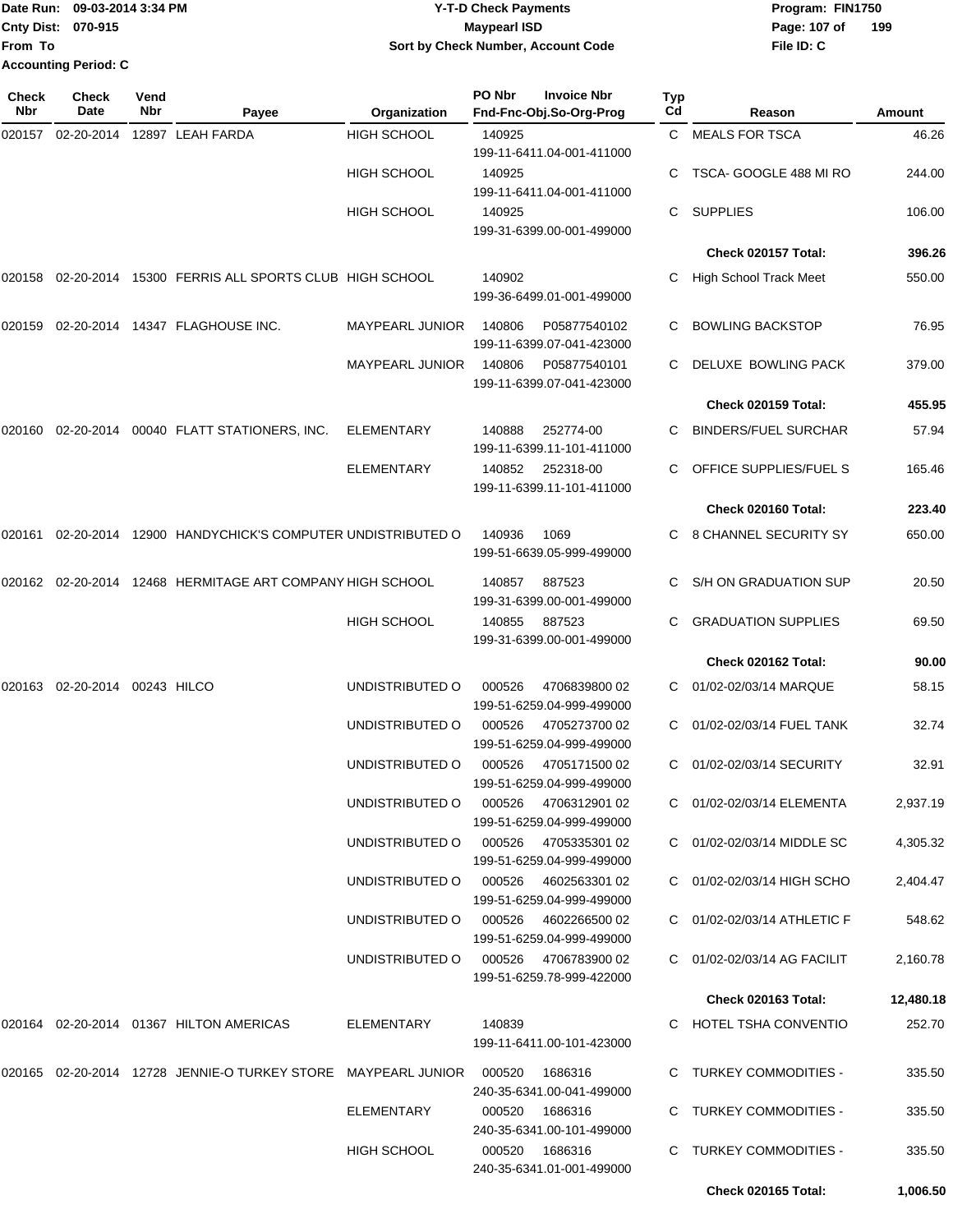|                             | Date Run: 09-03-2014 3:34 PM | <b>Y-T-D Check Payments</b>        | Program: FIN1750 |     |
|-----------------------------|------------------------------|------------------------------------|------------------|-----|
| Cnty Dist: 070-915          |                              | Maypearl ISD                       | Page: 108 of     | 199 |
| From To                     |                              | Sort by Check Number, Account Code | File ID: C       |     |
| <b>Accounting Period: C</b> |                              |                                    |                  |     |

| Check<br>Nbr | <b>Check</b><br>Date | Vend<br>Nbr | Payee                                                                | Organization           | PO Nbr        | <b>Invoice Nbr</b><br>Fnd-Fnc-Obj.So-Org-Prog | Тур<br>Cd | Reason                   | Amount    |
|--------------|----------------------|-------------|----------------------------------------------------------------------|------------------------|---------------|-----------------------------------------------|-----------|--------------------------|-----------|
|              |                      |             | 020166 02-20-2014 15108 JTM PROVISIONS CO. INC. MAYPEARL JUNIOR      |                        | 000527        | 379350<br>240-35-6341.00-041-499000           |           | C BEEF COMMODITIES       | 75.00     |
|              |                      |             | 020167  02-20-2014  01533  KAMICO INSTRUCTION MED MAYPEARL JUNIOR    |                        | 140834        | 104172<br>199-11-6399.11-041-411000           |           | TAKS CONN DEVELOP GR     | 121.00    |
|              |                      |             | 020168 02-20-2014 12671 KENNEDALE ISD                                | <b>MAYPEARL JUNIOR</b> | 140901        | 199-36-6499.00-041-499000                     | C.        | JH Track Meet            | 300.00    |
|              |                      |             | 020169 02-20-2014 15248 JACQUELYN KOCH                               | UNDISTRIBUTED O        | 140910        | 199-31-6411.00-999-423000                     |           | SWEP EXPENSES INVOIC     | 379.85    |
| 020170       |                      |             | 02-20-2014 15264 KURZ AND COMPANY                                    | MAYPEARL JUNIOR        | 000528        | 404110080017<br>240-35-6341.00-041-499000     |           | <b>BREAD PRODUCTS</b>    | 52.14     |
|              |                      |             |                                                                      | MAYPEARL JUNIOR        | 000528        | 404110150018<br>240-35-6341.00-041-499000     | C         | <b>BREAD PRODUCTS</b>    | 49.36     |
|              |                      |             |                                                                      | MAYPEARL JUNIOR        | 000528        | 404110220018<br>240-35-6341.00-041-499000     |           | <b>BREAD PRODUCTS</b>    | 25.55     |
|              |                      |             |                                                                      | MAYPEARL JUNIOR        | 000528        | 404110290017<br>240-35-6341.00-041-499000     |           | <b>BREAD PRODUCTS</b>    | 43.96     |
|              |                      |             |                                                                      | <b>ELEMENTARY</b>      | 000528        | 404110150017<br>240-35-6341.00-101-499000     |           | <b>BREAD PRODUCTS</b>    | 80.35     |
|              |                      |             |                                                                      | ELEMENTARY             | 000528        | 404110080016<br>240-35-6341.00-101-499000     |           | <b>BREAD PRODUCTS</b>    | 36.50     |
|              |                      |             |                                                                      | ELEMENTARY             | 000528        | 404110290016<br>240-35-6341.00-101-499000     |           | <b>BREAD PRODUCTS</b>    | 50.80     |
|              |                      |             |                                                                      | <b>ELEMENTARY</b>      | 000528        | 404110220017<br>240-35-6341.00-101-499000     | C         | <b>BREAD PRODUCTS</b>    | 61.90     |
|              |                      |             |                                                                      | HIGH SCHOOL            | 000528        | 404110150019<br>240-35-6341.01-001-499000     |           | <b>BREAD PRODUCTS</b>    | 39.00     |
|              |                      |             |                                                                      | HIGH SCHOOL            | 000528        | 404110080018<br>240-35-6341.01-001-499000     |           | <b>BREAD PRODUCTS</b>    | 51.10     |
|              |                      |             |                                                                      | HIGH SCHOOL            | 000528        | 404110220019<br>240-35-6341.01-001-499000     | C         | <b>BREAD PRODUCTS</b>    | 58.40     |
|              |                      |             |                                                                      | <b>HIGH SCHOOL</b>     | 000528        | 404110290018<br>240-35-6341.01-001-499000     | C         | <b>BREAD PRODUCTS</b>    | 60.90     |
|              |                      |             |                                                                      |                        |               |                                               |           | Check 020170 Total:      | 609.96    |
|              |                      |             | 020171  02-20-2014  01048  LABATT FOOD SERVICE                       | MAYPEARL JUNIOR        | 000529        | 240-35-6341.00-041-499000                     |           | C GROCERIES              | 3,505.95  |
|              |                      |             |                                                                      | ELEMENTARY             | 000529        | 240-35-6341.00-101-499000                     |           | C GROCERIES              | 3,427.73  |
|              |                      |             |                                                                      | <b>HIGH SCHOOL</b>     | 000529        | 240-35-6341.01-001-499000                     | C         | GROCERIES                | 4,024.93  |
|              |                      |             |                                                                      |                        |               |                                               |           | Check 020171 Total:      | 10,958.61 |
|              |                      |             | 020172 02-20-2014 15462 LEE'S KEYS                                   | UNDISTRIBUTED O        | 140917 000573 | 199-51-6249.00-999-499000                     |           | C REKEY/TRIP CHARGE      | 60.00     |
|              |                      |             |                                                                      | UNDISTRIBUTED O        | 140917 000573 | 199-51-6319.02-999-499000                     |           | C USCAN LEVER/US5 CYLIN  | 118.17    |
|              |                      |             |                                                                      |                        |               |                                               |           | Check 020172 Total:      | 178.17    |
|              |                      |             | 020173  02-20-2014  13497  THE LINCOLN NAT. LIFE INS UNDISTRIBUTED O |                        | 000530        | TASBMISD-BL-595<br>199-41-6429.01-999-499000  |           | C PREMIUM 03/01-03/31/14 | 937.50    |
|              |                      |             | 020174 02-20-2014 15417 MAXIM FIRE SYSTEMS,. LLC UNDISTRIBUTED O     |                        | 140891        | S14-015<br>199-51-6249.00-999-499000          |           | C INSPECT EXTINGUISHERS  | 925.00    |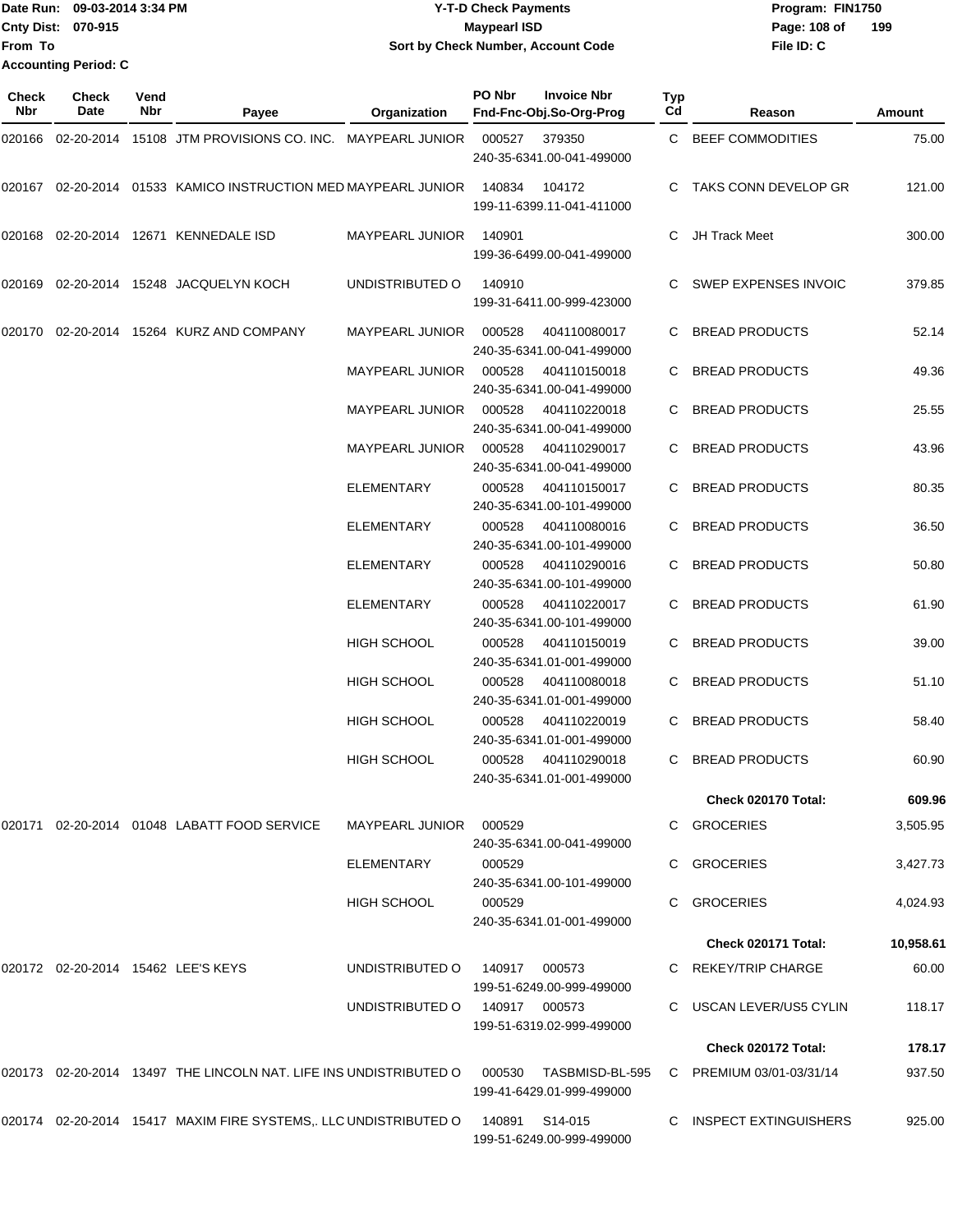|                             | Date Run: 09-03-2014 3:34 PM | <b>Y-T-D Check Payments</b>        | Program: FIN1750    |
|-----------------------------|------------------------------|------------------------------------|---------------------|
| <b>Cnty Dist: 070-915</b>   |                              | Mavpearl ISD                       | 199<br>Page: 109 of |
| lFrom To                    |                              | Sort by Check Number, Account Code | File ID: C          |
| <b>Accounting Period: C</b> |                              |                                    |                     |

| Check<br>Nbr | Check<br>Date | Vend<br>Nbr | Payee                                                                        | Organization           | PO Nbr | <b>Invoice Nbr</b><br>Fnd-Fnc-Obj.So-Org-Prog | Typ<br>Cd | Reason                        | Amount   |
|--------------|---------------|-------------|------------------------------------------------------------------------------|------------------------|--------|-----------------------------------------------|-----------|-------------------------------|----------|
| 020175       | 02-20-2014    |             | 00079 NASCO                                                                  | <b>MAYPEARL JUNIOR</b> | 140808 | 801518<br>199-11-6399.07-041-423000           |           | C SUPPLIES                    | 19.51    |
|              |               |             |                                                                              | <b>MAYPEARL JUNIOR</b> | 140808 | 692917<br>199-11-6399.07-041-423000           | C.        | SUPPLIES                      | 156.83   |
|              |               |             |                                                                              |                        |        |                                               |           | Check 020175 Total:           | 176.34   |
| 020176       |               |             | 02-20-2014 14075 NATIONAL TELESYSTEMS, I UNDISTRIBUTED O                     |                        | 140911 | 307747<br>199-11-6639.50-999-499INT           | C.        | <b>TRIP/HOURLY</b>            | 452.00   |
| 020177       |               |             | 02-20-2014 12087 OAK CLIFF OFFICE SUPPLY MAYPEARL JUNIOR                     |                        | 140827 | 338358-0<br>199-11-6399.07-041-411000         |           | <b>BATTERIES/FILE WIRE RO</b> | 167.16   |
|              |               |             |                                                                              | <b>MAYPEARL JUNIOR</b> | 140828 | 338359-0<br>199-31-6339.00-041-499000         |           | STAAR - #2 PENCILS            | 61.70    |
|              |               |             |                                                                              |                        |        |                                               |           | Check 020177 Total:           | 228.86   |
| 020178       |               |             | 02-20-2014 00287 OFFICE DEPOT                                                | UNDISTRIBUTED O        | 140821 | 697322762001<br>199-11-6399.01-999-423000     | C.        | DOTS, VELCRO                  | 28.89    |
|              |               |             |                                                                              | UNDISTRIBUTED O        | 140821 | 697322658001<br>199-11-6399.01-999-423000     | C         | <b>SUPPLIES</b>               | 186.90   |
|              |               |             |                                                                              | UNDISTRIBUTED O        | 140628 | 689391049001<br>199-31-6399.01-999-423000     | C.        | STAMP, XPL                    | 21.10    |
|              |               |             |                                                                              | UNDISTRIBUTED O        | 140628 | 697231794001<br>199-31-6399.01-999-423000     |           | DRIVE, USB 8GB                | 35.96    |
|              |               |             |                                                                              |                        |        |                                               |           | Check 020178 Total:           | 272.85   |
| 020179       |               |             | 02-20-2014 15054 O'REILLY AUTO PARTS                                         | UNDISTRIBUTED O        | 140894 | 0645-3A1215<br>199-34-6311.00-999-499000      | C.        | <b>FLASHLIGHT</b>             | 5.99     |
| 020180       |               |             | 02-20-2014 01084 PEARMAN OIL & GAS                                           | UNDISTRIBUTED O        | 140895 | 476<br>199-51-6319.01-999-499000              |           | <b>PROPANE 1 - 100#</b>       | 65.00    |
|              |               |             |                                                                              | UNDISTRIBUTED O        | 140895 | 444<br>199-51-6319.01-999-499000              | C         | <b>PROPANE 2 - 100#</b>       | 130.00   |
|              |               |             |                                                                              |                        |        |                                               |           | Check 020180 Total:           | 195.00   |
| 020181       |               |             | 02-20-2014 00913 KELLY PIETERSE                                              | UNDISTRIBUTED O        | 140905 | 199-21-6411.00-999-423000                     | C.        | <b>SWEP MEALS</b>             | 37.84    |
|              |               |             | 020182  02-20-2014  00854  PITNEY BOWES INC.                                 | UNDISTRIBUTED O        | 140835 | 800090000328417<br>199-41-6399.02-999-499000  | C         | <b>REFILL</b>                 | 1,000.00 |
|              |               |             | 020183 02-20-2014 12826 RACHEL BROWN                                         | HIGH SCHOOL            | 140923 | 199-11-6399.07-001-411000                     |           | C THEATER REIMBURSEME         | 57.99    |
|              |               |             |                                                                              | <b>HIGH SCHOOL</b>     | 140923 | 199-11-6412.01-001-411000                     |           | C THEATER REIMBURSEME         | 32.00    |
|              |               |             |                                                                              |                        |        |                                               |           | Check 020183 Total:           | 89.99    |
|              |               |             | 020184 02-20-2014 00099 REGION 10/EDUCATION SE UNDISTRIBUTED O 140732 122672 |                        |        | 199-34-6219.01-999-499000                     |           | C 8 HR BUS TRAINING           | 55.00    |
|              |               |             | 020185 02-20-2014 01291 REGION 7 UIL MUSIC                                   | MAYPEARL JUNIOR 140921 |        | 199-11-6499.01-041-411000                     | C         | MS Concert UIL                | 280.00   |
|              |               |             | 020186 02-20-2014 00234 SOUTHWEST INTERNATION UNDISTRIBUTED O 140896 HP4251  |                        |        | 199-34-6311.00-999-499000                     |           | C PARTS                       | 49.63    |
|              |               |             | 020187  02-20-2014  15211  THOMAS SOUTHALL ELECT UNDISTRIBUTED O             |                        | 140892 | 199-51-6249.00-999-499000                     |           | C ELECTRIC LABOR              | 825.00   |
|              |               |             |                                                                              | UNDISTRIBUTED O        | 140892 | 199-51-6319.02-999-499000                     |           | C SEAL TIGHT/ WIRE            | 30.00    |
|              |               |             |                                                                              |                        |        |                                               |           | Check 020187 Total:           | 855.00   |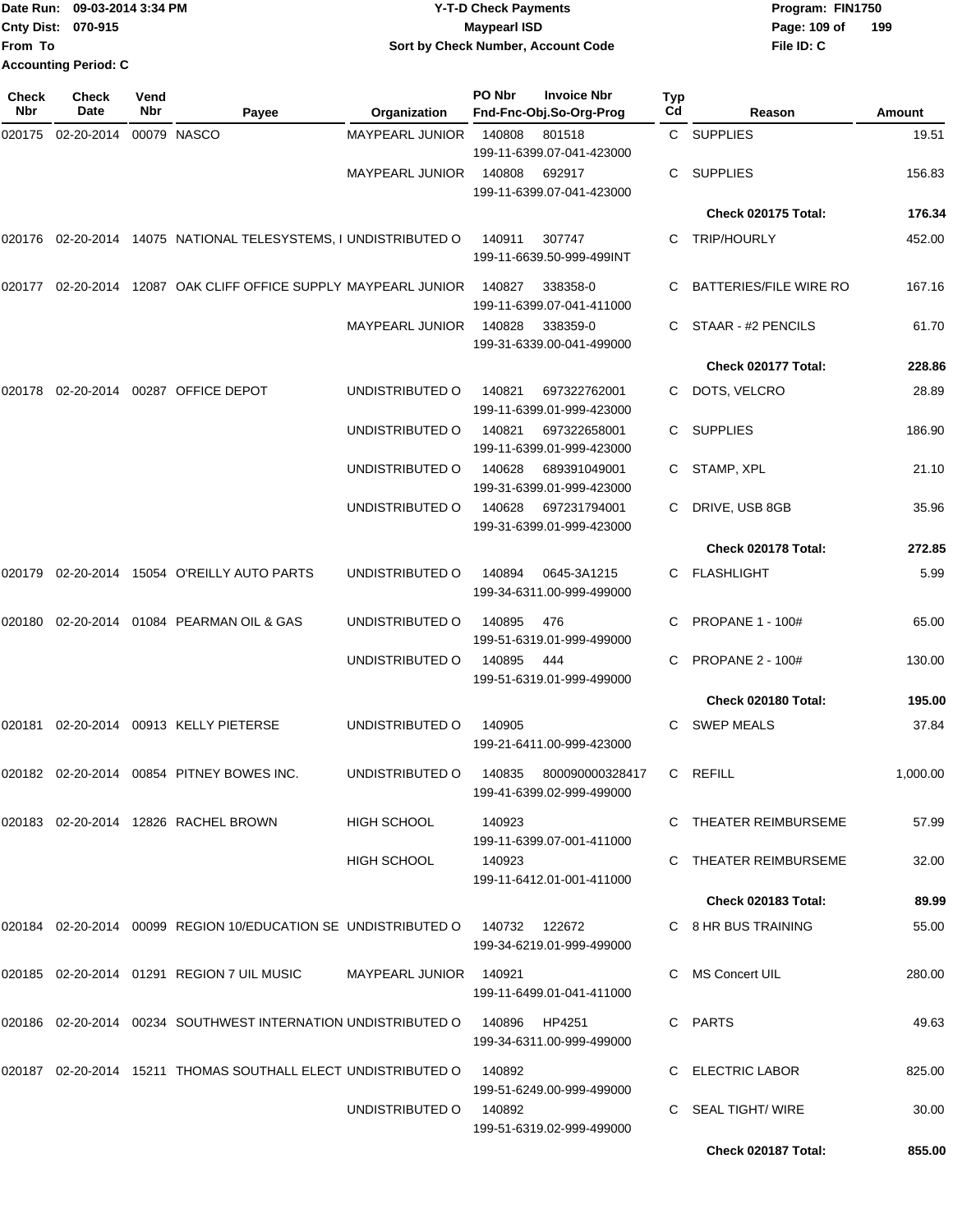Date Run: 09-03-2014 3:34 PM **Program:** FIN1750 **Cnty Dist:** 070-915 **Page: 110 of** Maypearl ISD **Page: 110 of From To Y-T-D Check Payments 070-915 Maypearl ISD Sort by Check Number, Account Code Accounting Period: C**

**File ID: C 199**

**Check 020195 Total: 173.58**

| Check<br>Nbr | <b>Check</b><br>Date | Vend<br>Nbr | Payee                                                                            | Organization                        | PO Nbr | <b>Invoice Nbr</b><br>Fnd-Fnc-Obj.So-Org-Prog     | Typ<br>Cd | Reason                     | <b>Amount</b> |
|--------------|----------------------|-------------|----------------------------------------------------------------------------------|-------------------------------------|--------|---------------------------------------------------|-----------|----------------------------|---------------|
| 020188       | 02-20-2014           |             | 15573 WEATHERFORD ISD                                                            | <b>HIGH SCHOOL</b>                  | 140933 | 199-36-6499.01-001-499000                         |           | C Girls BB Playoff Game    | 128.36        |
| 020189       |                      |             | 02-20-2014 15138 WORLD POINT                                                     | <b>ELEMENTARY</b>                   | 140861 | 5392858<br>199-33-6399.00-101-499000              | C.        | <b>CPR SUPPLIES</b>        | 327.40        |
|              |                      |             | 020190 02-28-2014 14657 APPLE, INC.                                              | <b>ELEMENTARY</b>                   | 140864 | 4274927761<br>199-11-6399.03-101-411MEF           |           | C I-PAD MINI WI-FI 16GB    | 1,196.00      |
| 020191       |                      |             | 02-28-2014 15158 ATHLETES WORLD                                                  | UNDISTRIBUTED O                     | 140932 | BBL005036-BK04<br>199-36-6399.03-999-499GHS       | C         | Track                      | 84.00         |
|              |                      |             |                                                                                  | UNDISTRIBUTED O                     | 140801 | BBH004148-BK03<br>199-36-6399.04-999-499000       | C.        | <b>Baseball Supplies</b>   | 312.00        |
|              |                      |             |                                                                                  |                                     |        |                                                   |           | Check 020191 Total:        | 396.00        |
| 020192       |                      |             | 02-28-2014 13576 CANON FINANCIAL SERVIC HIGH SCHOOL                              |                                     | 000537 | 13438208<br>199-11-6269.00-001-411000             |           | C LEASE - 01/01/2014       | 460.53        |
|              |                      |             |                                                                                  | <b>HIGH SCHOOL</b>                  | 000538 | 13526357<br>199-11-6269.00-001-411000             |           | C LEASE 02/01/2014         | 420.75        |
|              |                      |             |                                                                                  | <b>MAYPEARL JUNIOR</b>              | 000537 | 13438208<br>199-11-6269.00-041-411000             |           | C LEASE - 01/01/2014       | 460.53        |
|              |                      |             |                                                                                  | <b>MAYPEARL JUNIOR</b>              | 000538 | 13526357<br>199-11-6269.00-041-411000             | C.        | LEASE 02/01/2014           | 420.75        |
|              |                      |             |                                                                                  | <b>ELEMENTARY</b>                   | 000537 | 13438208<br>199-11-6269.00-101-411000             |           | C LEASE - 01/01/2014       | 460.53        |
|              |                      |             |                                                                                  | ELEMENTARY                          | 000538 | 13526357<br>199-11-6269.00-101-411000             |           | LEASE 02/01/2014           | 420.75        |
|              |                      |             |                                                                                  | ELEMENTARY                          | 000537 | 13438208<br>199-11-6269.00-101-499000             | C.        | LEASE - 01/01/2014         | 460.53        |
|              |                      |             |                                                                                  | <b>ELEMENTARY</b>                   | 000538 | 13526357<br>199-11-6269.00-101-499000             |           | C LEASE 02/01/2014         | 420.75        |
|              |                      |             |                                                                                  | HIGH SCHOOL                         | 000537 | 13438208<br>199-11-6269.01-001-411000             |           | C LEASE - 01/01/2014       | 460.54        |
|              |                      |             |                                                                                  | <b>HIGH SCHOOL</b>                  | 000538 | 13526357<br>199-11-6269.01-001-411000             | C.        | LEASE 02/01/2014           | 420.76        |
|              |                      |             |                                                                                  | <b>MAYPEARL JUNIOR</b>              | 000537 | 13438208<br>199-11-6269.01-041-411000             |           | C LEASE - 01/01/2014       | 460.53        |
|              |                      |             |                                                                                  | MAYPEARL JUNIOR  000538  13526357   |        | 199-11-6269.01-041-411000                         |           | C LEASE 02/01/2014         | 420.76        |
|              |                      |             |                                                                                  | DIR COST-ADMINIS 000537 13438208    |        | 199-41-6249.00-720-499000                         |           | C LEASE - 01/01/2014       | 460.53        |
|              |                      |             |                                                                                  | DIR COST-ADMINIS 000538 13526357    |        | 199-41-6249.00-720-499000                         |           | C LEASE 02/01/2014         | 420.75        |
|              |                      |             |                                                                                  |                                     |        |                                                   |           | <b>Check 020192 Total:</b> | 6,168.99      |
|              |                      |             | 020193  02-28-2014  14875  CARLISLE CHEVROLET                                    | UNDISTRIBUTED O                     | 140951 | 1G11B5SLXEF171<br>199-34-6631.00-999-499000       |           | C 2014 CHEVY MALIBU        | 19,651.38     |
|              |                      |             | 020194   02-28-2014   13219   STACY ALAN CARPENTER   UNDISTRIBUTED             O |                                     | 000544 | 199-36-6219.00-999-499000                         |           | C V BASEBALL VS. GLEN RO   | 67.00         |
|              |                      |             | 020195 02-28-2014 13740 CLASSROOM DIRECT                                         | ELEMENTARY                          | 140899 | 208112048725<br>199-11-6399.01-101-423000         |           | C WHISPERPHONE SOLO XL     | 89.97         |
|              |                      |             |                                                                                  | UNDISTRIBUTED O                     |        | 140897  208112048724<br>199-11-6399.01-999-423000 |           | C TIME TIMER AUDIBLE 8"    | 27.88         |
|              |                      |             |                                                                                  | MAYPEARL JUNIOR 140897 208112048724 |        | 199-11-6399.07-041-423000                         |           | C TIME TIMER AUDIBLE 8"    | 55.73         |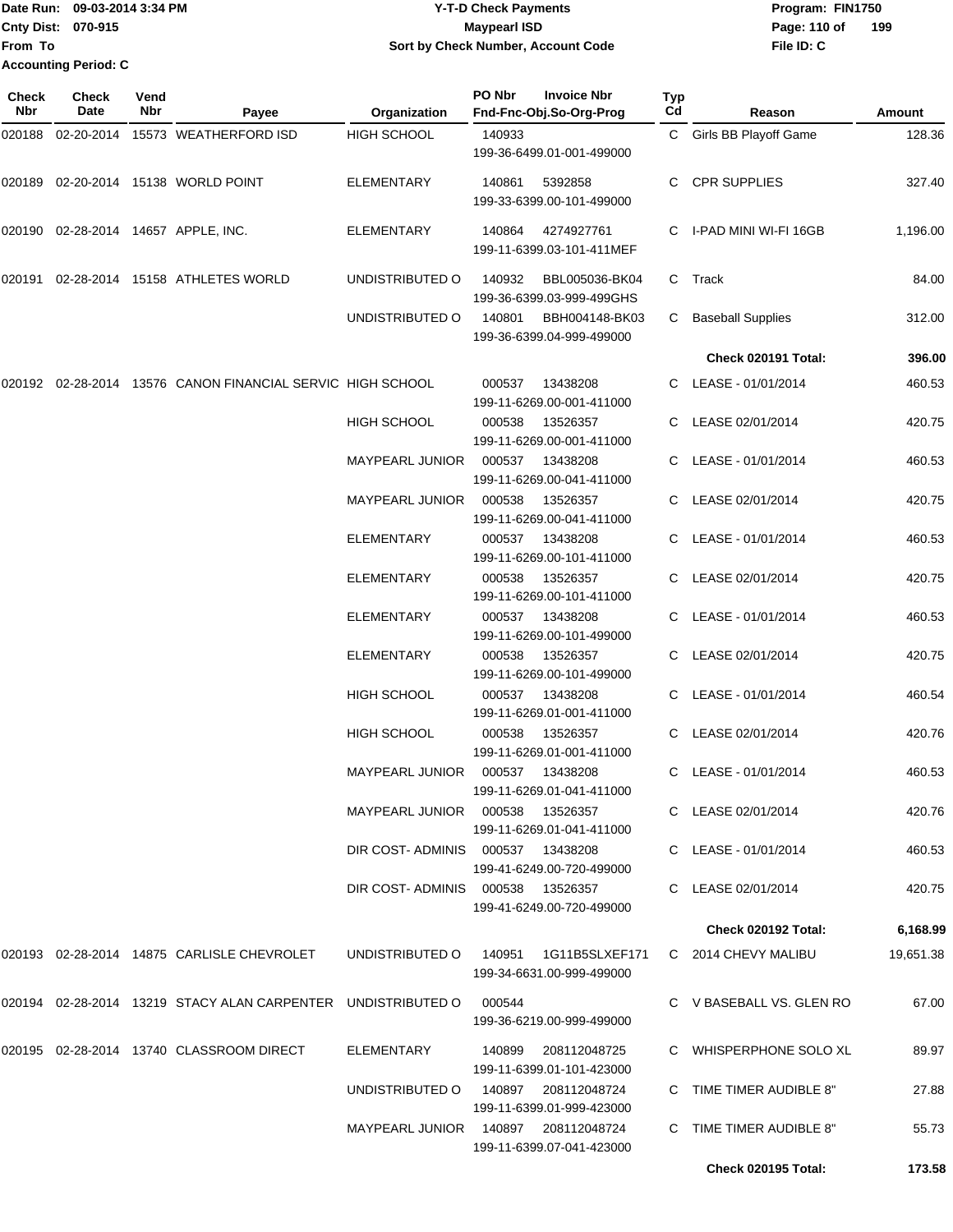|                             | Date Run: 09-03-2014 3:34 PM | <b>Y-T-D Check Payments</b>        | Program: FIN1750 |     |
|-----------------------------|------------------------------|------------------------------------|------------------|-----|
| <b>Cnty Dist: 070-915</b>   |                              | Mavpearl ISD                       | Page: 111 of     | 199 |
| lFrom To                    |                              | Sort by Check Number, Account Code | File ID: C       |     |
| <b>Accounting Period: C</b> |                              |                                    |                  |     |

| Check<br>Nbr | <b>Check</b><br>Date           | Vend<br>Nbr | Payee                                                           | Organization           | PO Nbr       | <b>Invoice Nbr</b><br>Fnd-Fnc-Obj.So-Org-Prog  | Typ<br>Cd | Reason                       | Amount   |
|--------------|--------------------------------|-------------|-----------------------------------------------------------------|------------------------|--------------|------------------------------------------------|-----------|------------------------------|----------|
| 020196       | 02-28-2014                     |             | 13566 CONNIE D. HAGEN, INC.                                     | UNDISTRIBUTED O        | 000536       | 147299T<br>199-34-6219.01-999-499000           |           | C 10 PANEL, 82 MILAGE FEE    | 80.92    |
|              |                                |             |                                                                 | UNDISTRIBUTED O        | 000536       | 147242<br>199-34-6219.01-999-499000            | C.        | DOT PRE-EMPLOYMENT D         | 172.50   |
|              |                                |             |                                                                 |                        |              |                                                |           | Check 020196 Total:          | 253.42   |
|              |                                |             | 020197 02-28-2014 13207 DALLAS MISENHIMER                       | UNDISTRIBUTED O        | 000535       | 199-36-6219.00-999-499000                      |           | C V. BASEBALL VS. GLEN R     | 67.00    |
| 020198       |                                |             | 02-28-2014 15241 DALLAS DEES                                    | <b>HIGH SCHOOL</b>     | 141007       | 199-11-6411.29-001-411B00                      | C.        | <b>TMEA REIMBURSEMENT</b>    | 45.10    |
| 020199       |                                |             | 02-28-2014 12536 DESOTO JANITORIAL                              | UNDISTRIBUTED O        | 140879       | 156301<br>199-51-6319.01-999-499000            | C         | <b>BATH TISSUE/TOWELS</b>    | 254.50   |
| 020200       |                                |             | 02-28-2014 12885 DIRECT ENERGY                                  | UNDISTRIBUTED O        | 000539       | 140490020306266<br>199-51-6259.04-999-499000   |           | C 01/14-02/11/2014 - 309 MAI | 434.12   |
| 020201       |                                |             | 02-28-2014 13639 EAST TEXAS COPY SYSTE HIGH SCHOOL              |                        | 000541       | 222227<br>199-11-6269.00-001-411000            | C         | LEASE 01/09-02/08/14         | 122.33   |
|              |                                |             |                                                                 | <b>MAYPEARL JUNIOR</b> | 000541       | 222227<br>199-11-6269.00-041-411000            |           | LEASE 01/09-02/08/14         | 122.33   |
|              |                                |             |                                                                 | <b>ELEMENTARY</b>      | 000541       | 222227<br>199-11-6269.00-101-411000            | C         | LEASE 01/09-02/08/14         | 122.33   |
|              |                                |             |                                                                 | ELEMENTARY             | 000541       | 222227<br>199-11-6269.00-101-499000            |           | LEASE 01/09-02/08/14         | 122.33   |
|              |                                |             |                                                                 | <b>HIGH SCHOOL</b>     | 000541       | 222227<br>199-11-6269.01-001-411000            |           | LEASE 01/09-02/08/14         | 122.33   |
|              |                                |             |                                                                 | MAYPEARL JUNIOR        | 000541       | 222227<br>199-11-6269.01-041-411000            | C.        | LEASE 01/09-02/08/14         | 122.33   |
|              |                                |             |                                                                 | DIR COST- ADMINIS      | 000541       | 222227<br>199-41-6249.00-720-499000            | C.        | LEASE 01/09-02/08/14         | 122.32   |
|              |                                |             |                                                                 |                        |              |                                                |           | Check 020201 Total:          | 856.30   |
| 020202       |                                |             | 02-28-2014  12186  ELLIOTT ELECTRIC                             | UNDISTRIBUTED O        | 140890       | 09-56209-01<br>199-51-6639.05-999-499000       | C         | SOCKET PUSH FIT              | 9.00     |
|              |                                |             |                                                                 | UNDISTRIBUTED O        | 140890       | 09-56636-01<br>199-51-6639.05-999-499000       |           | <b>ELECTRICAL SUPPLIES</b>   | 60.98    |
|              |                                |             |                                                                 |                        |              |                                                |           | <b>Check 020202 Total:</b>   | 69.98    |
|              |                                |             | 020203 02-28-2014 00038 ELLIS APPRAISAL DISTRICT TAX COLLECTION |                        |              | 140535 2014--13-2<br>199-41-6213.00-703-499000 |           | C 2ND QTR PAYMENT ON         | 7,611.31 |
|              | 020204 02-28-2014 12474 ENVIVA |             |                                                                 | UNDISTRIBUTED O        | 000540       | 28743<br>199-34-6219.01-999-499000             |           | C PRE EMPLOY DOT DRUG        | 82.00    |
|              |                                |             |                                                                 | UNDISTRIBUTED O        | 000540 28785 | 199-34-6219.01-999-499000                      |           | C PRE EMPLOY DOT DRUG        | 82.00    |
|              |                                |             |                                                                 |                        |              |                                                |           | Check 020204 Total:          | 164.00   |
|              |                                |             | 020205  02-28-2014  00040  FLATT STATIONERS, INC.  ELEMENTARY   |                        | 140924       | 253361-00<br>199-11-6399.11-101-411000         |           | C TARGUS # KEYPAD/FUEL       | 66.00    |
| 020206       |                                |             | 02-28-2014  01044  FOLLETT EDUCATIONAL SE HIGH SCHOOL           |                        | 140792       | 1600349A<br>199-12-6399.04-001-499000          |           | C GREAT GATSBY               | 585.60   |
|              |                                |             |                                                                 | HIGH SCHOOL            |              | 199-12-6399.04-001-499000                      |           | C TO KILL A MOCKINGBIRD/     | 751.80   |
|              |                                |             |                                                                 |                        |              |                                                |           | Check 020206 Total:          | 1,337.40 |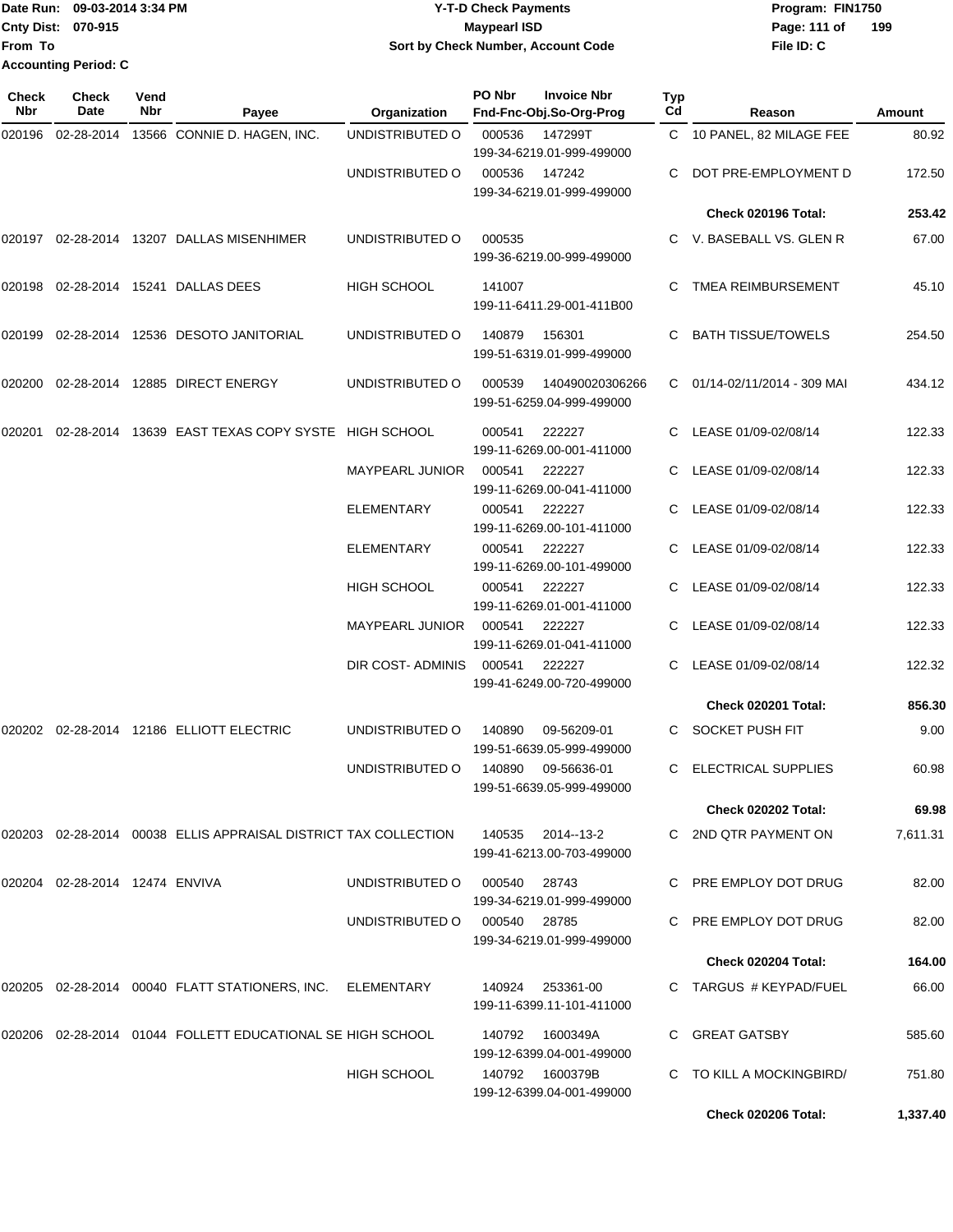|                           | ¶Date Run: 09-03-2014 3:34 PM | <b>Y-T-D Check Payments</b>        | Program: FIN1750    |
|---------------------------|-------------------------------|------------------------------------|---------------------|
| <b>Cnty Dist: 070-915</b> |                               | <b>Maypearl ISD</b>                | 199<br>Page: 112 of |
| <b>IFrom To</b>           |                               | Sort by Check Number, Account Code | File ID: C          |
|                           | <b>Accounting Period: C</b>   |                                    |                     |

| Check<br>Nbr | <b>Check</b><br>Date          | Vend<br>Nbr | Payee                                                                      | Organization                       | PO Nbr        | <b>Invoice Nbr</b><br>Fnd-Fnc-Obj.So-Org-Prog | <b>Typ</b><br>Cd | Reason                                       | Amount    |
|--------------|-------------------------------|-------------|----------------------------------------------------------------------------|------------------------------------|---------------|-----------------------------------------------|------------------|----------------------------------------------|-----------|
| 020207       | 02-28-2014                    |             | 00612 HOME DEPOT CREDIT SER UNDISTRIBUTED O                                |                                    | 140954        | 603532250185741<br>199-51-6319.02-999-499000  |                  | C 16 GAL VAC/24" BOLTCUT                     | 341.94    |
| 020208       |                               |             | 02-28-2014 15535 HOWARD TECHNOLOGY SO UNDISTRIBUTED O                      |                                    | 140870        | 14-00088646<br>199-11-6639.50-999-499INT      | C                | MIMIO TEACH/ DOCUMEN                         | 15,378.00 |
| 020209       |                               |             | 02-28-2014 15501 WHITNEY GAYLE JOHNS                                       | UNDISTRIBUTED O                    | 140998        | 199-31-6219.01-999-423000                     | C.               | FEB PAY FOR COUNCELIN                        | 2,200.00  |
| 020210       |                               |             | 02-28-2014 15467 KATHRYN COMTE                                             | <b>HIGH SCHOOL</b>                 | 140975        | 199-11-6399.10-001-422000                     | C                | <b>SCHOOL BOARD APPRECI</b>                  | 114.76    |
| 020211       |                               |             | 02-28-2014 15248 JACQUELYN KOCH                                            | UNDISTRIBUTED O                    | 140996        | 224-31-6219.00-999-423000                     | C                | FEB PAY FOR CONTRACT                         | 3,611.11  |
|              |                               |             | 020212 02-28-2014 15264 KURZ AND COMPANY                                   | <b>MAYPEARL JUNIOR</b>             | 000542        | 240-35-6341.00-041-499000                     | С                | <b>BREAD PRODUCTS</b>                        | 236.66    |
|              |                               |             |                                                                            | ELEMENTARY                         | 000542        | 240-35-6341.00-101-499000                     | С                | <b>BREAD PRODUCTS</b>                        | 257.35    |
|              |                               |             |                                                                            | <b>HIGH SCHOOL</b>                 | 000542        | 240-35-6341.01-001-499000                     | C                | <b>BREAD PRODUCTS</b>                        | 248.34    |
|              |                               |             |                                                                            |                                    |               |                                               |                  | Check 020212 Total:                          | 742.35    |
| 020213       |                               |             | 02-28-2014 15462 LEE'S KEYS                                                | UNDISTRIBUTED O                    | 140997        | 598<br>199-51-6639.05-999-499000              | C                | LOCKS/DEADBOLTS/HAND                         | 5,412.30  |
| 020214       |                               |             | 02-28-2014  14906  MORRISON SUPPLY                                         | UNDISTRIBUTED O                    | 140999        | 063049673<br>199-51-6319.02-999-499000        | С                | 26" RND ALUM WTR PAN                         | 13.76     |
| 020215       | 02-28-2014                    |             | 00079 NASCO                                                                | UNDISTRIBUTED O                    | 140898        | 814607<br>199-11-6399.01-999-423000           | С                | TIME TIMER WATCH PLUS                        | 63.71     |
| 020216       |                               |             | 02-28-2014 14369 NORTH TEXAS TOLLWAY A UNDISTRIBUTED O                     |                                    | 000543        | 44783901<br>199-34-6219.01-999-499000         | C                | <b>TOLLS</b>                                 | 6.08      |
| 020217       |                               |             | 02-28-2014 00287 OFFICE DEPOT                                              | <b>MAYPEARL JUNIOR</b>             | 140830        | 697320088001<br>199-11-6399.07-041-411000     | С                | <b>KEYBOARD, WIRELESS MI</b>                 | 79.99     |
| 020218       | 02-28-2014                    |             | 00288 RCI TECHNOLOGIES INC                                                 | <b>ADMINISTRATIVE</b>              | 140913        | 20779<br>199-41-6399.01-701-499000            | C                | <b>BAR CODE LABELS</b>                       | 130.00    |
|              |                               |             | 020219  02-28-2014  00099  REGION 10/EDUCATION SE UNDISTRIBUTED O  140643  |                                    |               | 122264<br>199-11-6399.04-999-423000           |                  | C PARTNER PE MANUEL                          | 25.00     |
|              |                               |             | 020220 02-28-2014 12783 AMANDA STINSON                                     | UNDISTRIBUTED O                    | 140949        | 211-13-6411.00-999-424000                     |                  | C A. Stinson - TAC                           | 46.07     |
| 020221       |                               |             | 02-28-2014 15444 SUNSTATE EQUIPMENT CO. UNDISTRIBUTED O 140909 5678032-001 |                                    |               | 199-51-6319.02-999-499000                     |                  | C 20' SELF PROPELLED MAN                     | 589.18    |
|              |                               |             |                                                                            | UNDISTRIBUTED O 140909 5683978-001 |               | 199-51-6319.02-999-499000                     |                  | C 26' SCISSOR LIFT                           | 974.88    |
|              |                               |             |                                                                            |                                    |               |                                               |                  | Check 020221 Total:                          | 1,564.06  |
|              | 020222 02-28-2014 00552 TASB  |             |                                                                            | UNDISTRIBUTED 0 140417 462279      |               | 199-21-6399.01-999-499000                     |                  | C SUBSCRIPTION - ENGAGE                      | 1,150.00  |
|              | 020223 02-28-2014 00784 TASBO |             |                                                                            | IND COST- ADM                      | 140940  16271 | 199-41-6499.00-750-499000                     |                  | C MEMBERSHIP DUES                            | 110.00    |
|              |                               |             | 020224 02-28-2014 12471 TEXAS DEPARTMENT OF P ADMINISTRATIVE               |                                    |               | 199-41-6219.10-701-499000                     |                  | 000545 CRS201401031375 C CLEARINGHOUSE RECOR | 10.00     |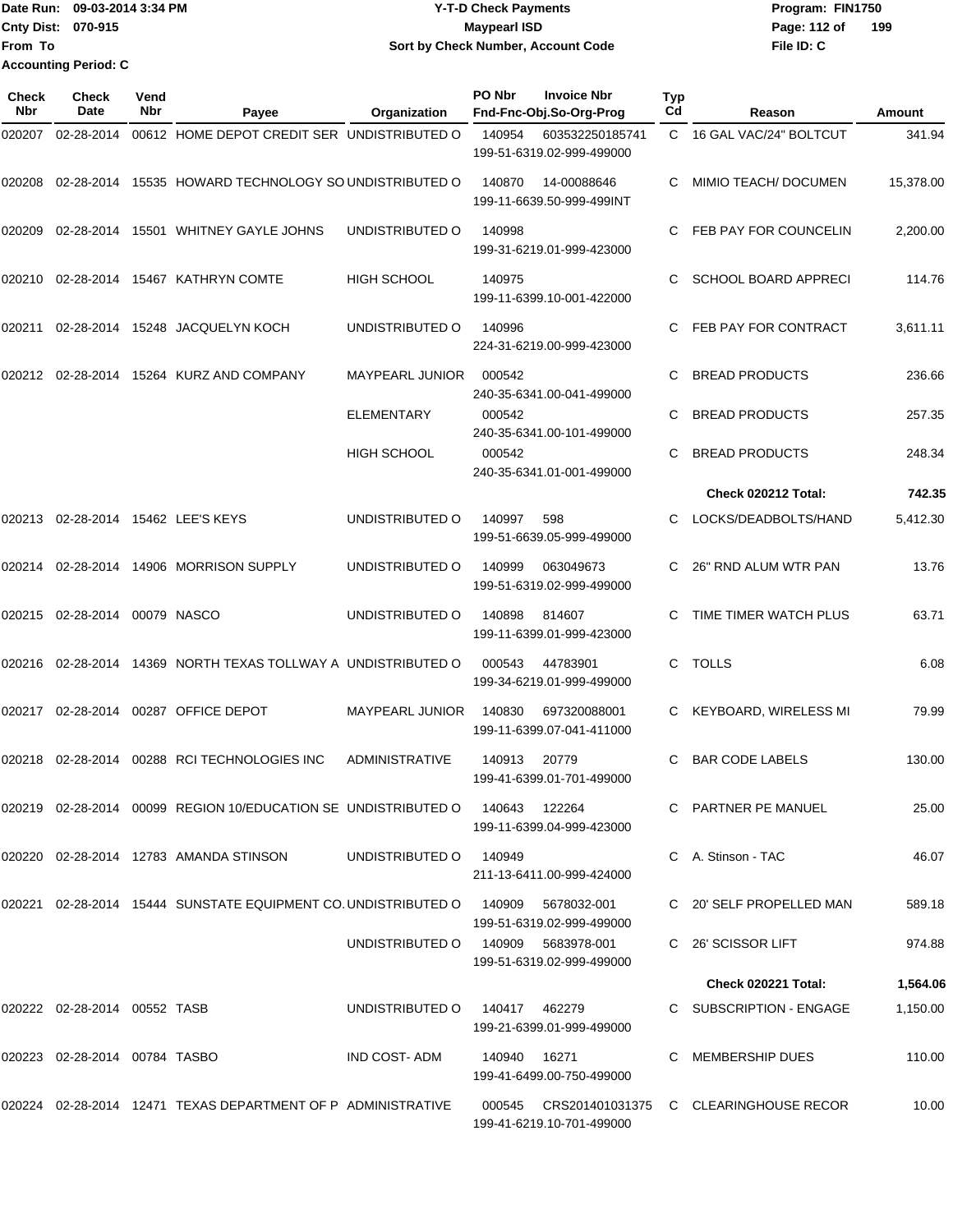Date Run: 09-03-2014 3:34 PM **Program:** FIN1750 **Cnty Dist:** 070-915 **Page: 113 of File ID: C From To Y-T-D Check Payments 070-915 Maypearl ISD Sort by Check Number, Account Code 199 Accounting Period: C**

| <b>Check</b><br>Nbr | <b>Check</b><br>Date | Vend<br>Nbr | Payee                                                           | Organization           | PO Nbr       | <b>Invoice Nbr</b><br>Fnd-Fnc-Obj.So-Org-Prog      | Typ<br>Cd | Reason                       | Amount   |
|---------------------|----------------------|-------------|-----------------------------------------------------------------|------------------------|--------------|----------------------------------------------------|-----------|------------------------------|----------|
| 020225              | 02-28-2014           |             | 01458 THE GREENERY                                              | UNDISTRIBUTED O        | 140947       | 322256<br>199-51-6319.03-999-499000                |           | C TREES                      | 780.00   |
|                     |                      |             | 020226 02-28-2014 00479 TRACTOR SUPPLY COMPA UNDISTRIBUTED O    |                        | 140028       | 100120937<br>199-51-6319.03-999-499000             | C.        | <b>BOLT HOOKS</b>            | 31.96    |
| 020227              |                      |             | 02-28-2014 00134 TXU ENERGY                                     | UNDISTRIBUTED O        | 000546       | 055801149303<br>199-51-6259.04-999-499000          | C         | 01/14-02/11/2014 SECURIT     | 333.08   |
| 020228              |                      |             | 02-28-2014 01616 VONA HOPKINS                                   | <b>MAYPEARL JUNIOR</b> | 140937       | 199-11-6411.05-041-411000                          | С         | Reimbursement                | 37.85    |
|                     |                      |             | 020229 02-28-2014 13537 CRISTIN VOTAW                           | ELEMENTARY             | 140956       | 199-23-6411.05-101-499000                          | C.        | Votaw - TAC REIMBURSEM       | 208.95   |
| 020230              |                      |             | 02-28-2014    00141    WAL MART                                 | HIGH SCHOOL            | 140795       | 006536<br>199-11-6399.07-001-411000                | C         | UIL OAP                      | 125.68   |
|                     |                      |             |                                                                 | HIGH SCHOOL            | 140745       | 007382<br>199-11-6399.10-001-422000                |           | <b>FCS SUPPLIES</b>          | 48.38    |
|                     |                      |             |                                                                 | <b>HIGH SCHOOL</b>     | 140745       | 001898<br>199-11-6399.10-001-422000                | C         | <b>FCS SUPPLIES</b>          | 97.79    |
|                     |                      |             |                                                                 | UNDISTRIBUTED O        | 140819       | 005744<br>199-11-6639.00-999-423000                |           | DVD/VCR COMBO-VIZIO          | 527.88   |
|                     |                      |             |                                                                 |                        |              |                                                    |           | <b>Check 020230 Total:</b>   | 799.73   |
| 020231              |                      |             | 02-28-2014 00385 WAXAHACHIE ISD                                 | HIGH SCHOOL            | 000547       | 199-11-6219.00-001-424000                          | C.        | 2ND QTR COOP                 | 341.10   |
|                     |                      |             | 020232 02-28-2014 12436 PAM WILSON                              | DIR COST- ADMINIS      | 140976       | 199-41-6411.01-720-499000                          |           | Reimbursement for mileage    | 46.48    |
| 020233              |                      |             | 02-28-2014 12969 WOODWIND & BRASSWIND HIGH SCHOOL               |                        | 140918       | ARINV20877479<br>199-11-6649.29-001-411000         | C         | TRAP-X2 ROTO-X CASE          | 359.99   |
| 020234              | 02-28-2014           |             | 15569 QUIVER FULL INCROPORAT UNDISTRIBUTED O                    |                        | 140912       | 001270005<br>199-51-6639.05-999-499000             | C         | PO Created by Req: 002509    | 1,810.00 |
| 020235              | 03-06-2014           |             | 15209 AIR CLINIC ELLIS COUNTY LUNDISTRIBUTED O                  |                        | 141034       | 1331<br>199-51-6249.01-999-499000                  |           | REPLACED MOTOR/FUSE          | 791.36   |
|                     |                      |             | 020236 03-06-2014 14927 ALLIED WASTE                            | <b>DISTRICT WIDE</b>   |              | 000551 0794-009106163<br>199-51-6259.03-999-499000 |           | Y WASTE REMOVAL 02/01-0      | 1,740.03 |
|                     |                      |             | 020237 03-06-2014 00069 ATMOS ENERGY                            | UNDISTRIBUTED O        | 000561       | 3030318485 FEB<br>199-51-6259.00-999-499000        |           | C 02/04-03/03/14 1024 W 4TH  | 37.27    |
|                     |                      |             |                                                                 | UNDISTRIBUTED O        | 000561       | 3030380238 FEB<br>199-51-6259.00-999-499000        |           | C 02/04-03/03/14 400 PANTH   | 1,000.17 |
|                     |                      |             |                                                                 | UNDISTRIBUTED O        | 000561       | 3030318181 FEB<br>199-51-6259.00-999-499000        |           | C 02/04-03/03/14 1025 W 4TH  | 998.58   |
|                     |                      |             |                                                                 | UNDISTRIBUTED O        | 000561       | 3030380470 FEB<br>199-51-6259.00-999-499000        |           | C 02/04-03/03/14 600 PHILLIP | 4,230.73 |
|                     |                      |             |                                                                 |                        |              |                                                    |           | Check 020237 Total:          | 6,266.75 |
|                     |                      |             | 020238  03-06-2014  00901  AVENUE FUEL DISTRIBUTO DISTRICT WIDE |                        | 000552 54246 | 199-34-6311.01-999-499000                          |           | Y 850 GAL LS DIESEL          | 2,860.25 |
|                     |                      |             |                                                                 | <b>DISTRICT WIDE</b>   | 000552 54145 | 199-34-6311.01-999-499000                          |           | Y 873 GAL LS DIESEL          | 2,853.84 |
|                     |                      |             |                                                                 |                        |              |                                                    |           | <b>Check 020238 Total:</b>   | 5,714.09 |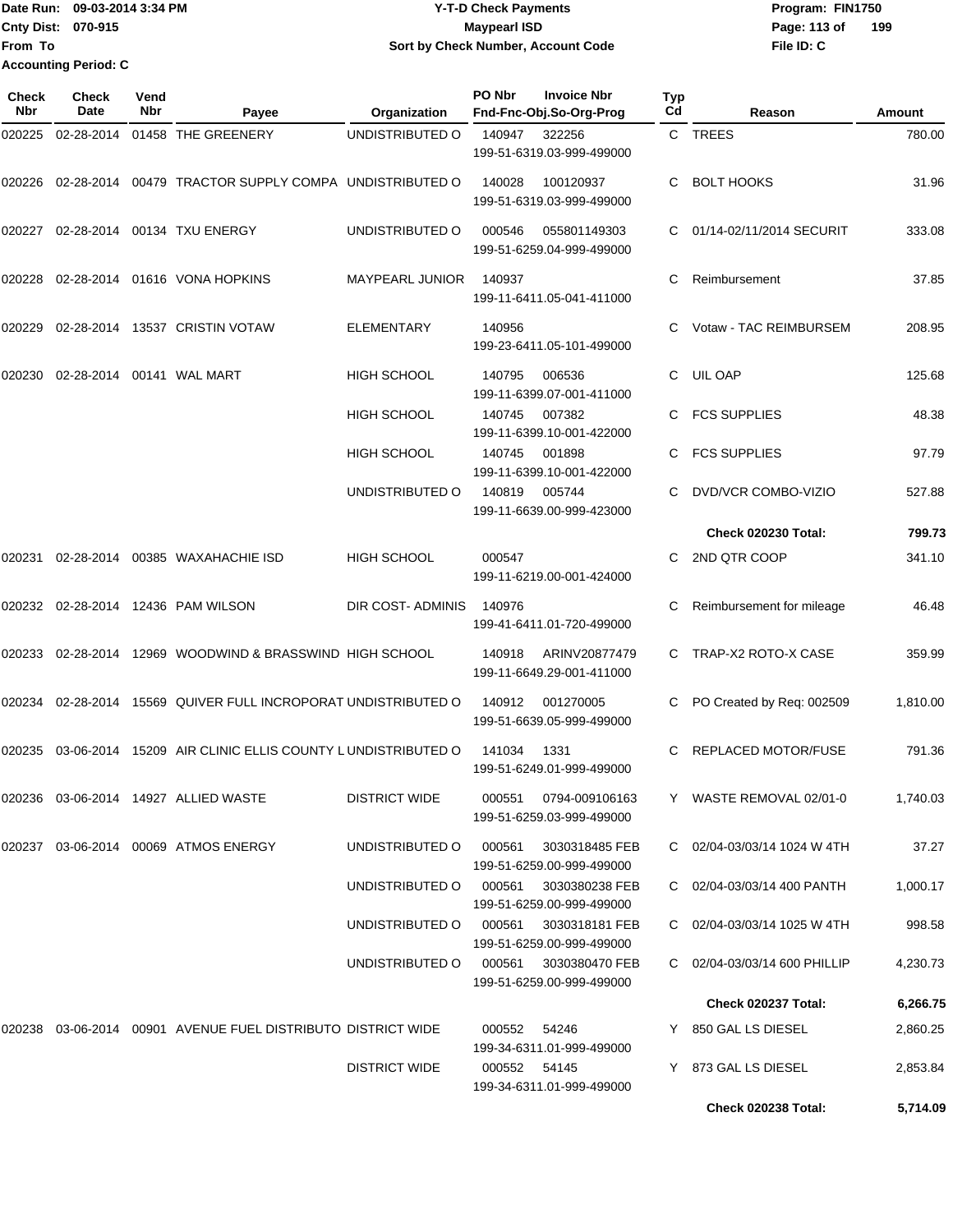Date Run: 09-03-2014 3:34 PM **Program:** FIN1750 **Cnty Dist:** 070-915 **Page: 114 of** Maypearl ISD **Page: 114 of From To Accounting Period: C**

# **Y-T-D Check Payments 070-915 Maypearl ISD Sort by Check Number, Account Code**

| Check<br><b>Nbr</b> | <b>Check</b><br><b>Date</b> | Vend<br>Nbr | Payee                                                         | Organization                    | PO Nbr        | <b>Invoice Nbr</b><br>Fnd-Fnc-Obj.So-Org-Prog | Typ<br>Cd | Reason                            | Amount    |
|---------------------|-----------------------------|-------------|---------------------------------------------------------------|---------------------------------|---------------|-----------------------------------------------|-----------|-----------------------------------|-----------|
| 020239              | 03-06-2014                  |             | 00466 BARBARA PINSON                                          | <b>HIGH SCHOOL</b>              | 141046        | 199-11-6399.06-001-411000                     |           | C REIMBURSEMENT-OAP S             | 85.70     |
| 020240              |                             |             | 03-06-2014 14888 BRAZOS VALLEY EQUIPME DISTRICT WIDE          |                                 | 140939        | 3420<br>199-34-6311.00-999-499000             |           | Y FASTENERS/PINS/SWAY B           | 349.74    |
| 020241              |                             |             | 03-06-2014 00871 CARD SERVICE CENTER                          | UNDISTRIBUTED O                 | 000558        | 2490604E315E1R<br>199-21-6411.01-999-499000   |           | C HILTON AUSTIN - STINSO          | 356.36    |
|                     |                             |             |                                                               | <b>ADMINISTRATIVE</b>           | 000558        | 2461677E3WGNB<br>199-41-6411.01-701-499000    | C.        | MEAL FOR PRINCIPAL ME             | 35.54     |
|                     |                             |             |                                                               |                                 |               |                                               |           | Check 020241 Total:               | 391.90    |
| 020242              |                             |             | 03-06-2014 14875 CARLISLE CHEVROLET                           | UNDISTRIBUTED O                 | 141040        | 159419<br>199-34-6219.00-999-499000           |           | 03 CHEVY TAHOE 1137824            | 897.00    |
|                     |                             |             |                                                               | UNDISTRIBUTED O                 | 141040        | 159419<br>199-34-6311.00-999-499000           |           | REPLACED FUEL PUMP/FI             | 504.12    |
|                     |                             |             |                                                               |                                 |               |                                               |           | Check 020242 Total:               | 1,401.12  |
| 020243              |                             |             | 03-06-2014 00527 CDWG INC.                                    | <b>DISTRICT WIDE</b>            | 140456        | KC78667<br>199-11-6639.45-001-411000          |           | Y SURFACE 2 KEYBOARD              | 119.00    |
|                     |                             |             |                                                               | <b>HIGH SCHOOL</b>              | 140900        | KC47118<br>199-11-6639.48-001-411000          |           | <b>STYLUS PEN/REPLACEME</b>       | 259.25    |
|                     |                             |             |                                                               | UNDISTRIBUTED O                 | 140788        | JQ61478<br>199-11-6639.50-999-499INT          |           | SG-300 SWITCH                     | 381.22    |
|                     |                             |             |                                                               | UNDISTRIBUTED O                 | 140788        | JZ59944<br>199-11-6639.50-999-499INT          |           | $SFP-10G-SR=$                     | 552.23    |
|                     |                             |             |                                                               | UNDISTRIBUTED O                 | 140788        | JV66834<br>199-11-6639.50-999-499INT          |           | WS-C3750X-24P-S/AIR-CA            | 8,913.34  |
|                     |                             |             |                                                               | UNDISTRIBUTED O                 | 140788        | JW24896<br>199-11-6639.50-999-499INT          |           | CISCO DIRECT C3KX-NM-1            | 1,387.50  |
|                     |                             |             |                                                               | UNDISTRIBUTED O                 | 140788        | JT40230<br>199-11-6639.50-999-499INT          | C.        | LIC-CT5508-25A                    | 6,934.73  |
|                     |                             |             |                                                               |                                 |               |                                               |           | Check 020243 Total:               | 18,547.27 |
| 020244              |                             |             | 03-06-2014 00501 CHANNING BETE COMPANY DISTRICT WIDE          |                                 | 140944        | 52762954<br>199-33-6399.00-001-499000         |           | Y CPR TRAINING                    | 533.88    |
|                     |                             |             |                                                               | UNDISTRIBUTED O 000553 80 FEB   |               | 199-51-6259.01-999-499000                     |           | C 01/29-02/27/14 BALLFIELD        | 26.00     |
|                     |                             |             |                                                               | UNDISTRIBUTED O 000553 1081 FB  |               | 199-51-6259.01-999-499000                     |           | C 01/29-02/27/14 ELEM YARD        | 26.00     |
|                     |                             |             |                                                               | UNDISTRIBUTED O 000553 1394 FEB |               | 199-51-6259.01-999-499000                     |           | C 01/29-02/27/14 NEW CONC         | 51.00     |
|                     |                             |             |                                                               | UNDISTRIBUTED O 000553 383 FEB  |               | 199-51-6259.01-999-499000                     |           | C 01/29-02/27/14 600 PHILLIP      | 83.40     |
|                     |                             |             |                                                               | UNDISTRIBUTED O 000553 82 FEB   |               | 199-51-6259.01-999-499000                     |           | C 01/29-02/27/14 400 PANTH        | 159.00    |
|                     |                             |             |                                                               | UNDISTRIBUTED O 000553 574 FEB  |               | 199-51-6259.01-999-499000                     |           | C 01/29-02/27/14 MS YARD M        | 318.05    |
|                     |                             |             |                                                               | UNDISTRIBUTED O 000553 595 FEB  |               | 199-51-6259.01-999-499000                     |           | $C = 01/29 - 02/27/14$ 1025 W. FO | 122.40    |
|                     |                             |             |                                                               | UNDISTRIBUTED O 000553 1080 FEB |               | 199-51-6259.01-999-499000                     |           | $C = 01/29 - 02/27/14$ 1024 W. FO | 109.80    |
|                     |                             |             |                                                               |                                 |               |                                               |           | Check 020245 Total:               | 895.65    |
|                     |                             |             | 020246  03-06-2014  14243  CLASSROOM PRODUCTS L DISTRICT WIDE |                                 | 140966  25786 | 199-11-6399.01-041-423000                     |           | Y 13" DESKTOP CARREL 40           | 175.12    |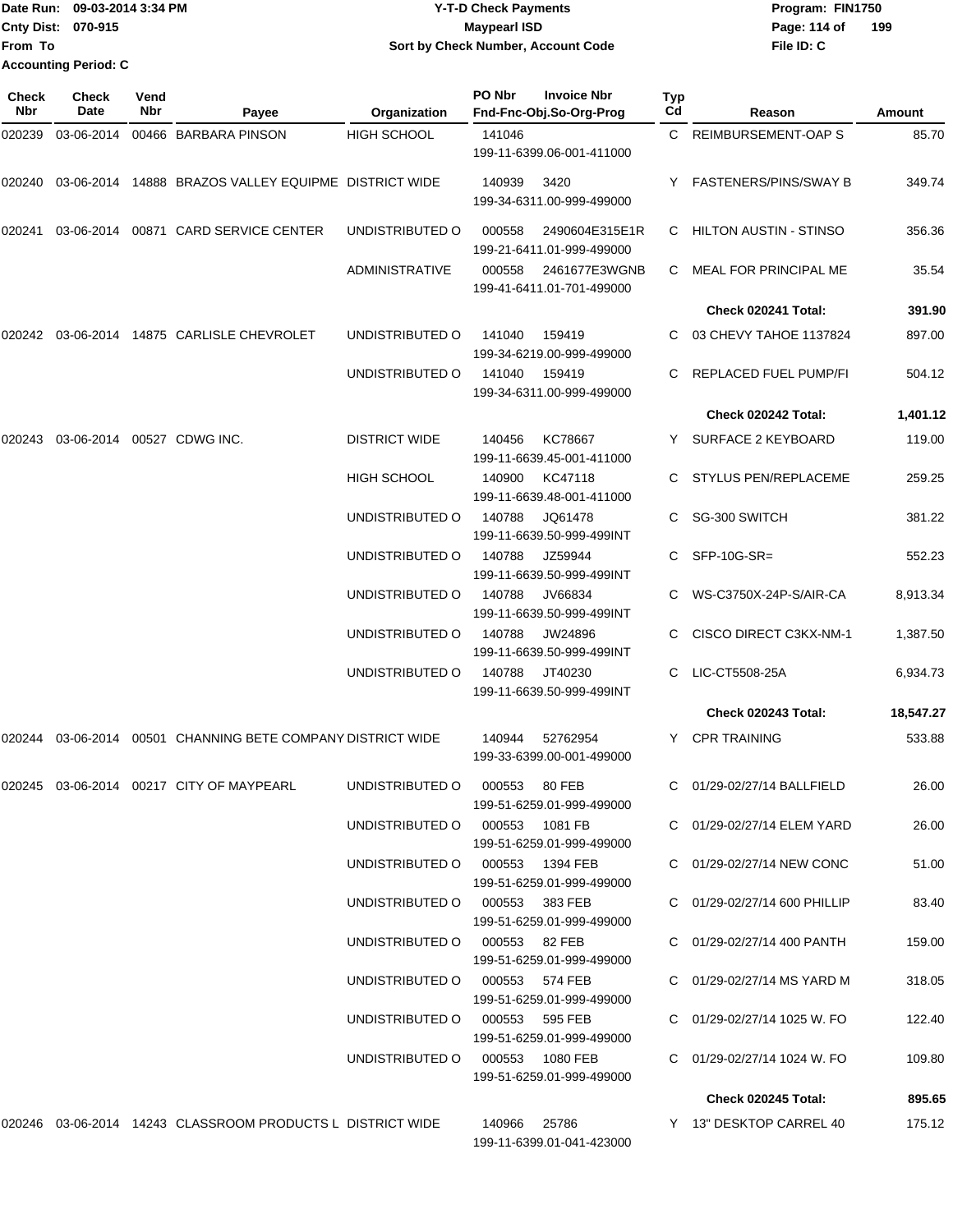| Date Run: 09-03-2014 3:34 PM | <b>Y-T-D Check Payments</b>        | Program: FIN1750    |
|------------------------------|------------------------------------|---------------------|
| <b>Cnty Dist: 070-915</b>    | <b>Mavpearl ISD</b>                | 199<br>Page: 115 of |
| lFrom To                     | Sort by Check Number, Account Code | File ID: C          |
| <b>Accounting Period: C</b>  |                                    |                     |

| Check<br><b>Nbr</b> | Check<br>Date                  | Vend<br>Nbr | Payee                                                                      | Organization                          | PO Nbr         | <b>Invoice Nbr</b><br>Fnd-Fnc-Obj.So-Org-Prog | Typ<br>Cd | Reason                       | Amount    |
|---------------------|--------------------------------|-------------|----------------------------------------------------------------------------|---------------------------------------|----------------|-----------------------------------------------|-----------|------------------------------|-----------|
| 020247              | 03-06-2014                     |             | 12536 DESOTO JANITORIAL                                                    | UNDISTRIBUTED O                       | 140879         | 156460<br>199-51-6319.01-999-499000           |           | C 20" STRIPPAD/LOW SPEE      | 978.41    |
|                     |                                |             |                                                                            | UNDISTRIBUTED O                       | 140879         | 156454<br>199-51-6319.01-999-499000           |           | LINERS/SOAP/SANITIZER        | 2,419.60  |
|                     |                                |             |                                                                            |                                       |                |                                               |           | Check 020247 Total:          | 3,398.01  |
| 020248              |                                |             | 03-06-2014 01547 EICHELBAUM WARDELL HA DIR COST-ADMINIS                    |                                       | 000554         | 47052<br>199-41-6211.00-720-499000            |           | <b>RESEARCH/MEDIATION F</b>  | 3,641.00  |
| 020249              |                                |             | 03-06-2014 13336 ELLIS COUNTY MUSIC CEN HIGH SCHOOL                        |                                       | 140860         | 61689<br>199-11-6649.29-001-411000            |           | <b>FINISH CHANGE ON SOUS</b> | 800.00    |
|                     |                                |             |                                                                            | <b>HIGH SCHOOL</b>                    | 140378         | 61688<br>199-11-6649.29-001-411000            | C         | CONN SOUSAPHONE/3585         | 12,598.00 |
|                     |                                |             |                                                                            |                                       |                |                                               |           | Check 020249 Total:          | 13,398.00 |
| 020250              | 03-06-2014                     |             | 12805 ELLIS COUNTY UMPIRES A UNDISTRIBUTED O                               |                                       | 141053         | 199-36-6219.00-999-499000                     | C.        | <b>KARLA FORD TOURNAME</b>   | 946.00    |
| 020251              |                                |             | 03-06-2014 15291 DALAINE FLETCHER                                          | UNDISTRIBUTED O                       | 141029         | 199-31-6219.04-999-423000                     | C.        | OT SERVICES - FEB            | 367.50    |
| 020252              |                                |             | 03-06-2014  14289  TRUDIE HEAD                                             | UNDISTRIBUTED O                       | 141030         | 224-11-6219.00-999-423000                     | C         | <b>RTI SERVICES - FEB</b>    | 2,493.75  |
| 020253              | 03-06-2014                     |             | 12551 INTERQUEST DETECTION C UNDISTRIBUTED O                               |                                       | 000562         | 108853<br>199-11-6219.01-999-424000           | C.        | <b>HALF DAY SERVICE</b>      | 330.00    |
| 020254              |                                |             | 03-06-2014 14229 EMILY JETT                                                | <b>HIGH SCHOOL</b>                    | 140929         | 199-11-6411.04-001-411000                     |           | <b>FOOD REIMBURSEMENT</b>    | 24.09     |
|                     |                                |             |                                                                            | <b>HIGH SCHOOL</b>                    | 141004         | 199-11-6411.04-001-411000                     | C         | <b>MEALS</b>                 | 31.13     |
|                     |                                |             |                                                                            | HIGH SCHOOL                           | 141004         | 199-31-6399.00-001-499000                     | C         | <b>BOOK</b>                  | 15.25     |
|                     |                                |             |                                                                            |                                       |                |                                               |           | Check 020254 Total:          | 70.47     |
| 020255              |                                |             | 03-06-2014 15086 Kimbell Midwest                                           | UNDISTRIBUTED O                       | 140986         | 3431076<br>199-51-6319.02-999-499000          |           | PLANOGRAPH CUSTOM A          | 283.71    |
| 020256              |                                |             | 03-06-2014 15462 LEE'S KEYS                                                | UNDISTRIBUTED O                       | 141049         | 000607<br>199-51-6249.00-999-499000           | C         | UNLOCK FILE CABINET/M        | 91.00     |
|                     |                                |             | 020257  03-06-2014  14572  LOVE AND LOGIC INSTITUT MAYPEARL JUNIOR  140961 |                                       |                | SMR00000014100<br>199-11-6411.05-041-411000   |           | C TICKET - BETH THOMAS       | 99.00     |
|                     |                                |             |                                                                            | MAYPEARL JUNIOR 140961                |                | SMR00000014102<br>199-11-6411.05-041-411000   |           | C TICKET - VONA HOPKINS      | 99.00     |
|                     |                                |             |                                                                            | MAYPEARL JUNIOR 140977                |                | SMR00000014100<br>199-11-6411.05-041-411000   |           | C TICKET - LESLEY AUSTIN     | 99.00     |
|                     |                                |             |                                                                            | MAYPEARL JUNIOR 140961                |                | SMR00000014101<br>199-11-6411.05-041-411000   |           | C TICKET - TRACY SHEFFER     | 99.00     |
|                     |                                |             |                                                                            | MAYPEARL JUNIOR 140961 SMR00000014100 |                | 199-11-6411.05-041-411000                     |           | C TICKET - ROBERT MERRIT     | 99.00     |
|                     |                                |             |                                                                            |                                       |                |                                               |           | <b>Check 020257 Total:</b>   | 495.00    |
|                     | 020258 03-06-2014 15098 LOWE'S |             |                                                                            | UNDISTRIBUTED O                       | 140108 901560  | 199-51-6319.02-999-499000                     |           | C 38G 6YR ELEC LOWBOY        | 283.10    |
|                     |                                |             |                                                                            | UNDISTRIBUTED O                       | 140108  901624 | 199-51-6319.02-999-499000                     |           | C DUCT TAPE/VACUUM           | 205.68    |
|                     |                                |             |                                                                            | UNDISTRIBUTED O                       | 140108 901913  | 199-51-6319.02-999-499000                     |           | C WIRE                       | 208.86    |
|                     |                                |             |                                                                            | UNDISTRIBUTED O                       | 140108 901863  | 199-51-6319.02-999-499000                     |           | C KNIFE/DRYWALL/TROWEL       | 138.86    |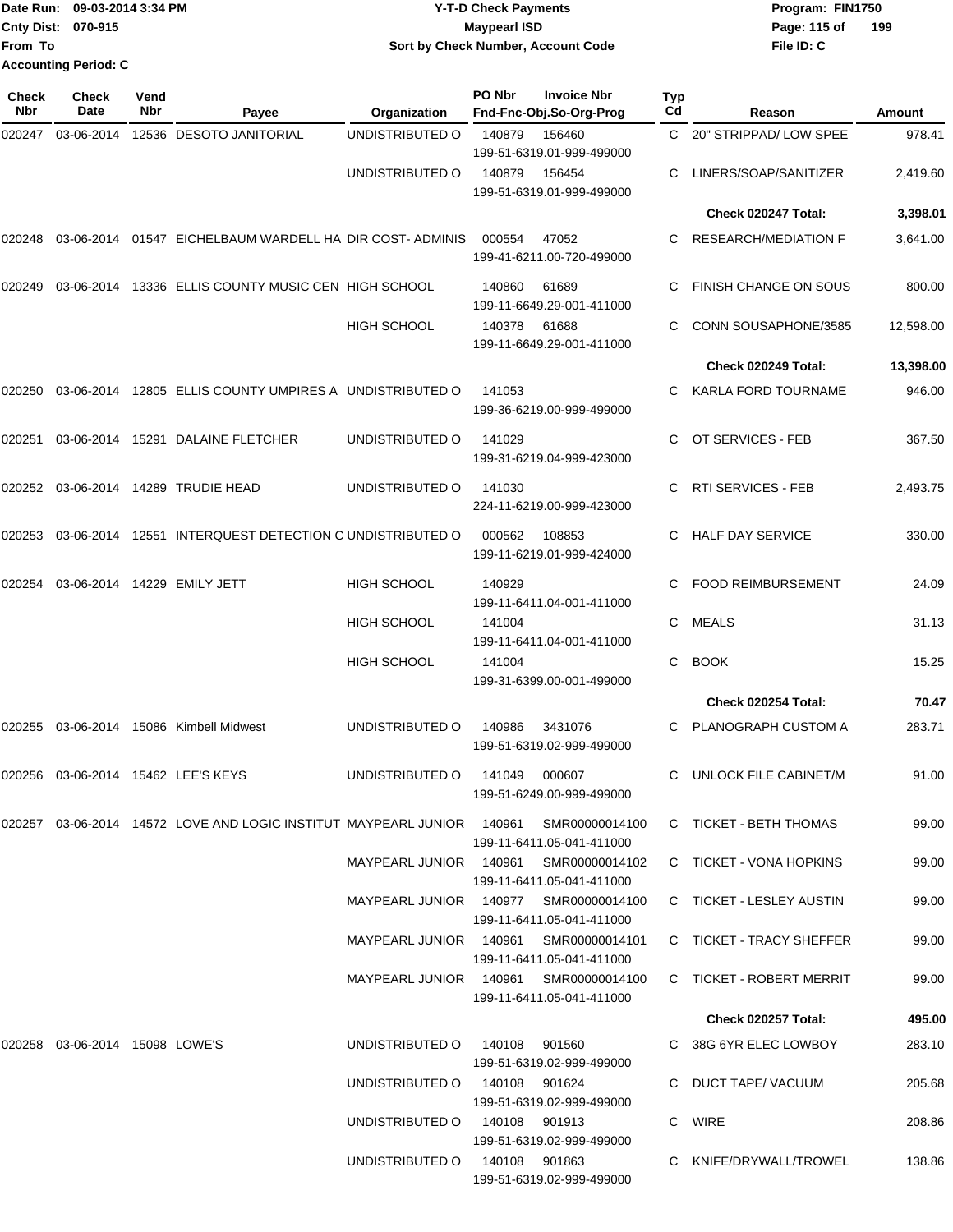Date Run: 09-03-2014 3:34 PM **Program:** FIN1750 **Cnty Dist:** 070-915 **Page:** 116 of **File ID: C From To Y-T-D Check Payments 070-915 Maypearl ISD Sort by Check Number, Account Code 199 Accounting Period: C**

| Check<br>Nbr | <b>Check</b><br>Date | Vend<br>Nbr | Payee                                                            | Organization           | PO Nbr | <b>Invoice Nbr</b><br>Fnd-Fnc-Obj.So-Org-Prog       | Typ<br>Cd | Reason                      | Amount    |
|--------------|----------------------|-------------|------------------------------------------------------------------|------------------------|--------|-----------------------------------------------------|-----------|-----------------------------|-----------|
|              |                      |             |                                                                  | UNDISTRIBUTED O        | 140108 | 901051                                              | C.        | HITCH BALL/20FT COIL/PU     | 183.94    |
|              |                      |             |                                                                  |                        |        | 199-51-6319.02-999-499000                           |           | Check 020258 Total:         | 1,020.44  |
| 020259       |                      |             | 03-06-2014 00060 LUCKIES AUTO AND TRUCK UNDISTRIBUTED O          |                        | 141038 | 000079896<br>199-34-6219.00-999-499000              |           | 10 IC BUS YELLOW 108-46     | 300.00    |
| 020260       | 03-06-2014 00631 MCI |             |                                                                  | UNDISTRIBUTED O        | 000555 | 08638700105 FEB<br>199-51-6259.02-999-499000        | C         | MTHLY LONG DIST 01/24-0     | 242.81    |
| 020261       |                      |             | 03-06-2014 13306 MOUNTAIN PEAK SPECIAL UNDISTRIBUTED O           |                        | 000556 | 11-0788-00<br>199-51-6259.79-999-422000             | C         | 01/07-02/07/2014 12636 FM   | 53.21     |
| 020262       |                      |             | 03-06-2014 15306 MUSIC IS ELEMENTARY                             | <b>ELEMENTARY</b>      | 140948 | 215394<br>199-11-6399.02-101-411MEF                 | С         | <b>MUSIC DVDS</b>           | 156.48    |
| 020263       |                      |             | 03-06-2014    00516    NAVARRO COLLEGE                           | <b>HIGH SCHOOL</b>     | 141042 | 15947<br>199-11-6223.00-001-431000                  | C         | DUAL CREDIT TUITION         | 19,679.00 |
| 020264       |                      |             | 03-06-2014 00287 OFFICE DEPOT                                    | UNDISTRIBUTED O        | 140938 | 699081003001<br>199-11-6399.01-999-423000           | C.        | <b>SHREDDER</b>             | 566.98    |
|              |                      |             |                                                                  | <b>HIGH SCHOOL</b>     | 140887 | 698437562001<br>199-11-6399.39-001-422000           |           | 9" COATED PLATES/GLUE       | 74.30     |
|              |                      |             |                                                                  | UNDISTRIBUTED O        | 140865 | 699885179001<br>199-31-6399.01-999-423000           |           | <b>TAPE/FILM LINER</b>      | 16.51     |
|              |                      |             |                                                                  | UNDISTRIBUTED O        | 140865 | 699885178001<br>199-31-6399.01-999-423000           |           | TAPE/STAMP/FILE             | 275.95    |
|              |                      |             |                                                                  |                        |        |                                                     |           | Check 020264 Total:         | 933.74    |
| 020265       |                      |             | 03-06-2014 15352 PALCO SPECIALTIES, INC. HIGH SCHOOL             |                        | 140922 | 14529<br>199-11-6399.07-001-411000                  | C         | 6 PC PYLON SET              | 1,386.70  |
| 020266       |                      |             | 03-06-2014 13117 PIEPER ENTERPRISES, INC. UNDISTRIBUTED O        |                        | 141035 | 30785<br>199-51-6319.03-999-499000                  | C         | SOD                         | 425.00    |
| 020267       |                      |             | 03-06-2014 00913 KELLY PIETERSE                                  | UNDISTRIBUTED O        | 141022 | 199-21-6411.00-999-423000                           | C         | MILEAGE                     | 172.65    |
| 020268       |                      |             | 03-06-2014 15578 PLASMACAM, INC.                                 | UNDISTRIBUTED O        | 140953 | 92481<br>199-11-6639.01-999-499000                  | C         | <b>CUTTING SYSTEM/PERFO</b> | 15,438.23 |
| 020269       |                      |             | 03-06-2014 00099 REGION 10/EDUCATION SE ADMINISTRATIVE           |                        |        | 141058 122993<br>199-41-6399.01-701-499000          |           | C W2 ENVELOPES/W2 LASE      | 36.00     |
|              |                      |             | 020270 03-06-2014 15292 SHANNON SAMPLES                          | UNDISTRIBUTED O        | 141026 | 199-31-6219.04-999-423000                           |           | C COTA SERVICES - FEB       | 1,050.00  |
|              |                      |             | 020271 03-06-2014 00357 SCHOOL HEALTH CORP.                      | UNDISTRIBUTED O        | 140981 | 2795809-00<br>199-33-6399.00-999-499000             |           | <b>ELECTRODE PADS/BATTE</b> | 491.90    |
|              |                      |             | 020272 03-06-2014 13383 SKYBEAM TEXAS                            | UNDISTRIBUTED O        |        | 000557 813710001004619<br>199-53-6249.04-999-499000 |           | C MTHLY INTERNET 03/08-     | 3,000.00  |
|              |                      |             | 020273  03-06-2014  00234  SOUTHWEST INTERNATION UNDISTRIBUTED O |                        | 141050 | 303976<br>199-34-6219.00-999-499000                 |           | C CE BUS 110-4213TX         | 1,359.00  |
|              |                      |             |                                                                  | UNDISTRIBUTED O        | 141050 | 303976<br>199-34-6311.00-999-499000                 |           | WIRING REPAIR               | 12.45     |
|              |                      |             |                                                                  |                        |        |                                                     |           | Check 020273 Total:         | 1,371.45  |
|              |                      |             | 020274 03-06-2014 01815 SPIRIT EVENTS COORD.                     | HIGH SCHOOL            | 141011 | 199-36-6399.08-001-499000                           |           | Cheer tryouts - HS          | 112.50    |
|              |                      |             |                                                                  | MAYPEARL JUNIOR 141011 |        | 199-36-6399.09-041-499000                           |           | Cheer tryouts - MS          | 112.50    |
|              |                      |             |                                                                  |                        |        |                                                     |           | Check 020274 Total:         | 225.00    |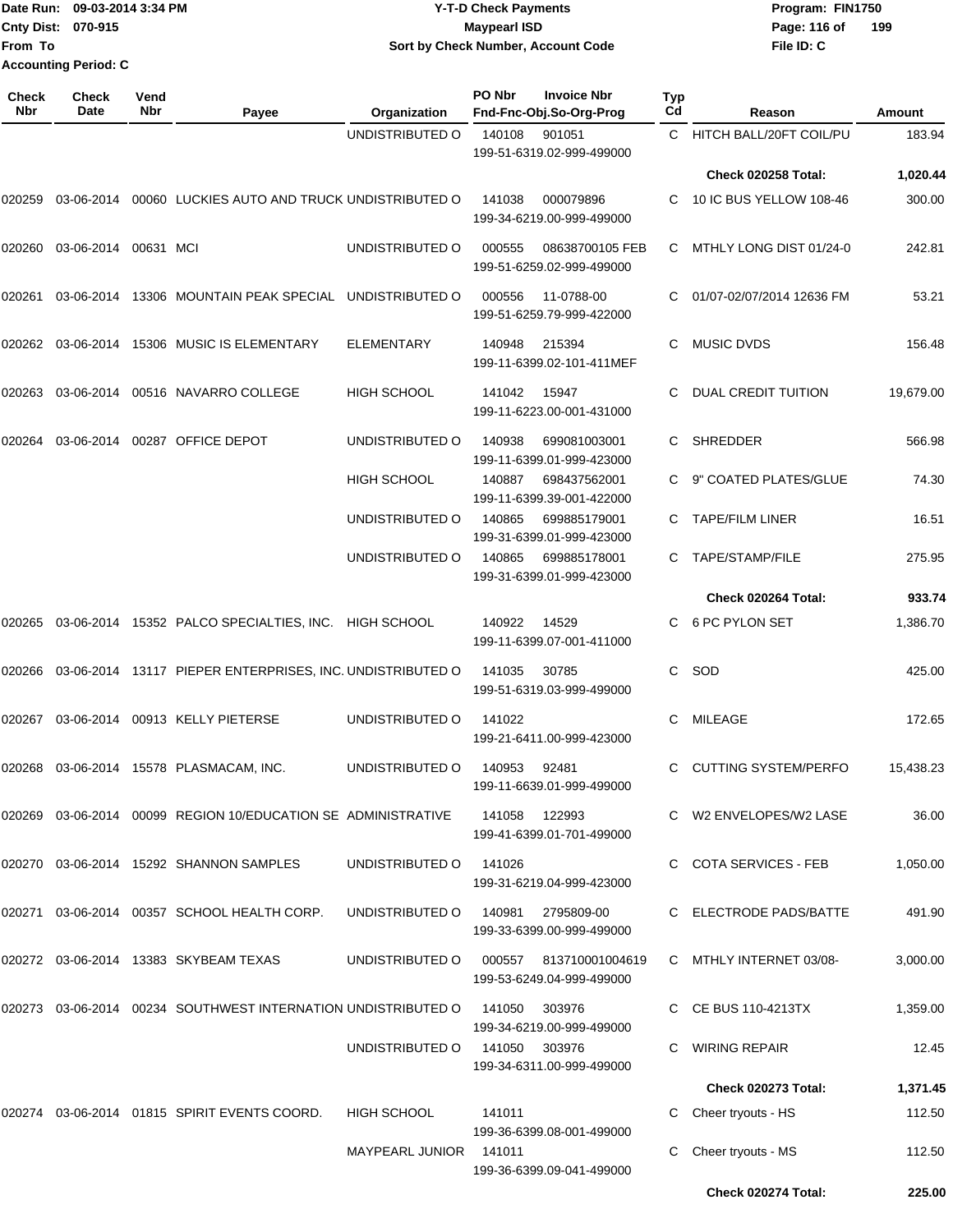|                           | Date Run: 09-03-2014 3:34 PM | <b>Y-T-D Check Payments</b>        | Program: FIN1750    |  |  |  |
|---------------------------|------------------------------|------------------------------------|---------------------|--|--|--|
| <b>Cnty Dist: 070-915</b> |                              | <b>Mavpearl ISD</b>                | 199<br>Page: 117 of |  |  |  |
| <b>From To</b>            |                              | Sort by Check Number, Account Code | File ID: C          |  |  |  |
|                           | <b>Accounting Period: C</b>  |                                    |                     |  |  |  |

| Check<br><b>Nbr</b> | Check<br>Date | Vend<br>Nbr | Payee                                                                      | Organization                   | PO Nbr | <b>Invoice Nbr</b><br>Fnd-Fnc-Obj.So-Org-Prog   | Typ<br>Cd | Reason                     | Amount   |
|---------------------|---------------|-------------|----------------------------------------------------------------------------|--------------------------------|--------|-------------------------------------------------|-----------|----------------------------|----------|
| 020275              | 03-06-2014    |             | 14918 SPORTS CENTER MESQUIT UNDISTRIBUTED O                                |                                | 140995 | MB00000610<br>199-36-6399.04-999-499000         | C.        | <b>CATCHERS HELMET/BAT</b> | 341.00   |
| 020276              | 03-06-2014    |             | 00641 SPRINTER RELAY FORMS C UNDISTRIBUTED O                               |                                | 140993 | 12898<br>199-36-6399.03-999-499GHS              | С         | <b>JH Track Meet Forms</b> | 150.00   |
| 020277              |               |             | 03-06-2014 15444 SUNSTATE EQUIPMENT CO. UNDISTRIBUTED O                    |                                | 141051 | 5693693-001<br>199-51-6319.02-999-499000        | C.        | <b>20' MANLIFT RENTAL</b>  | 514.13   |
| 020278              | 03-06-2014    |             | 15097 SUPER TEACHER WORKSH ELEMENTARY                                      |                                | 141021 | <b>MEMBERSHIPS</b><br>199-11-6399.03-101-411000 | С         | <b>MEMBERSHIPS</b>         | 59.85    |
| 020279              | 03-06-2014    |             | 15588 THE BRANDT COMPANIES, UNDISTRIBUTED O                                |                                | 141033 | SRV0046738<br>199-51-6249.01-999-499000         | C.        | SERVICE CALL - RON DEV     | 381.00   |
|                     |               |             |                                                                            | UNDISTRIBUTED O                | 141033 | SRV0049494<br>199-51-6249.01-999-499000         | C.        | SERVICE CALL - JESSE B     | 490.00   |
|                     |               |             |                                                                            |                                |        |                                                 |           | Check 020279 Total:        | 871.00   |
| 020280              | 03-06-2014    |             | 15211 THOMAS SOUTHALL ELECT UNDISTRIBUTED O                                |                                | 141037 | 199-51-6249.00-999-499000                       | C.        | <b>ELECTRIC INSTALL</b>    | 900.00   |
|                     |               |             |                                                                            | UNDISTRIBUTED O                | 141037 | 199-51-6249.00-999-499000                       | С         | <b>DUG DITCH/INSTALL</b>   | 1,575.00 |
|                     |               |             |                                                                            | UNDISTRIBUTED O                | 141037 | 199-51-6319.02-999-499000                       | С         | <b>BREAKERS</b>            | 40.00    |
|                     |               |             |                                                                            | UNDISTRIBUTED O                | 141037 | 199-51-6319.02-999-499000                       |           | 3/4 PIPE/WASHERS/BOLTS     | 100.00   |
|                     |               |             |                                                                            |                                |        |                                                 |           | Check 020280 Total:        | 2,615.00 |
| 020281              | 03-06-2014    |             | 01049 THYSSENKRUPP ELEVATO UNDISTRIBUTED O                                 |                                | 000560 | 3000937479<br>199-51-6319.02-999-499000         | C.        | ELEVATOR 03/01-03/31/14    | 298.19   |
|                     |               |             |                                                                            | UNDISTRIBUTED O                | 000560 | 3000937480<br>199-51-6319.02-999-499000         | C.        | ELEVATOR 03/01-03/31/14    | 298.19   |
|                     |               |             |                                                                            |                                |        |                                                 |           | <b>Check 020281 Total:</b> | 596.38   |
| 020282              | 03-06-2014    |             | 00253 VERIZON SOUTHWEST                                                    | UNDISTRIBUTED O                | 000559 | 416580372500039<br>199-51-6259.02-999-499000    | C.        | MTHLY LOCAL 02/28-03/27/   | 803.03   |
| 020283              | 03-06-2014    |             | 00460 VINEYARD'S AUTO SUPPLY UNDISTRIBUTED O                               |                                | 140030 | D375907<br>199-34-6311.00-999-499000            | С         | RELAYS                     | 57.76    |
|                     |               |             |                                                                            | UNDISTRIBUTED O                | 140030 | 199-34-6311.00-999-499000                       |           | C RUNNING BOARDS/BRAC      | 424.24   |
|                     |               |             |                                                                            |                                |        |                                                 |           | <b>Check 020283 Total:</b> | 482.00   |
|                     |               |             | 020284  03-06-2014  00571  WALSH, ANDERSON, BROWN DIR COST-ADMINIS  000563 |                                |        | 441137<br>199-41-6211.00-720-499000             |           | C PRESENTATION PREPARA     | 110.00   |
|                     |               |             |                                                                            | DIR COST-ADMINIS 000563 441741 |        | 199-41-6211.00-720-499000                       |           | C INSERVICE PRESENTATIO    | 924.00   |
|                     |               |             |                                                                            |                                |        |                                                 |           | <b>Check 020284 Total:</b> | 1,034.00 |
|                     |               |             | 020285  03-06-2014  12436  PAM WILSON                                      | DIR COST-ADMINIS               | 141019 | 199-41-6411.01-720-499000                       |           | C Reimbursement meals      | 25.24    |
|                     |               |             | 020286  03-06-2014  15586  CECILIA WAGNON                                  | DISTRICT WIDE                  | 141025 | 199-11-6411.00-101-423000                       |           | Y TSHA REIMBURSEMENT       | 277.42   |
|                     |               |             | 020287 03-21-2014 15487 A Plus Cabling                                     | DISTRICT WIDE                  | 140755 | 100910101011101<br>199-11-6639.48-001-411000    | Y         | projector installs         | 1,260.00 |
|                     |               |             | 020288  03-21-2014  15074  ABIBOW RECYCLING LLC                            | UNDISTRIBUTED O                | 000574 | 214-1074819<br>199-51-6259.03-999-499000        |           | C RECYCLE 02/05-02/28/14 M | 19.53    |
|                     |               |             |                                                                            | UNDISTRIBUTED O                |        | 000574 214-1074819<br>199-51-6259.03-999-499000 |           | C RECYCLE 02/05-02/28/14 A | 39.67    |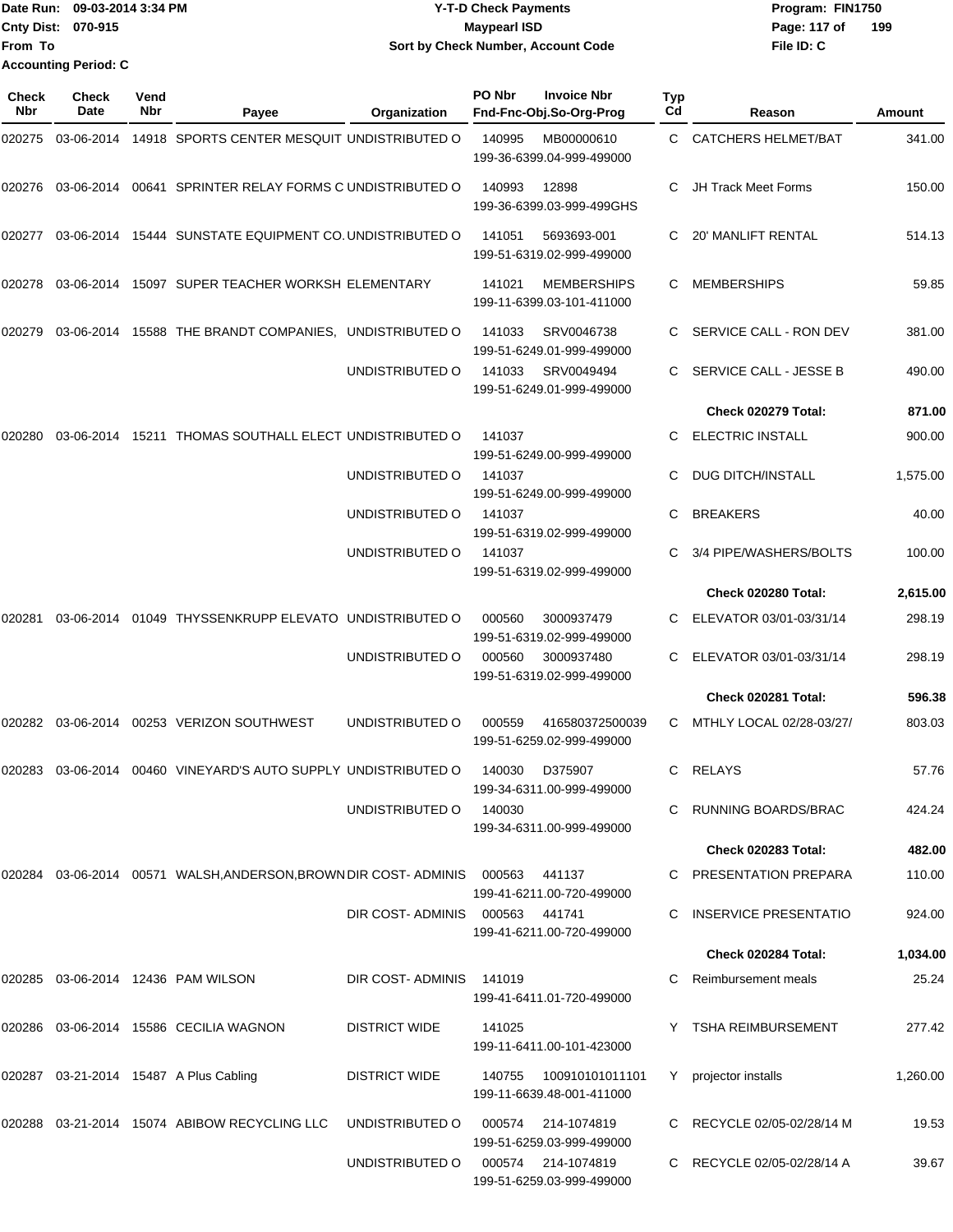| Date Run: 09-03-2014 3:34 PM | Y-T-D Check Payments               | Program: FIN1750    |  |  |  |
|------------------------------|------------------------------------|---------------------|--|--|--|
| <b>Cnty Dist: 070-915</b>    | <b>Maypearl ISD</b>                | 199<br>Page: 118 of |  |  |  |
|                              | Sort by Check Number, Account Code | File ID: C          |  |  |  |
| <b>Accounting Period: C</b>  |                                    |                     |  |  |  |
|                              |                                    |                     |  |  |  |

| Check<br>Nbr | <b>Check</b><br>Date | Vend<br>Nbr | Payee                                                     | Organization                           | PO Nbr | <b>Invoice Nbr</b><br>Fnd-Fnc-Obj.So-Org-Prog       | Typ<br>Cd | Reason                               | Amount    |
|--------------|----------------------|-------------|-----------------------------------------------------------|----------------------------------------|--------|-----------------------------------------------------|-----------|--------------------------------------|-----------|
|              |                      |             |                                                           | UNDISTRIBUTED O                        | 000574 | 214-1074819<br>199-51-6259.03-999-499000            |           | C RECYCLE 02/05-02/28/14 H           | 17.78     |
|              |                      |             |                                                           | UNDISTRIBUTED O                        | 000574 | 214-1074819<br>199-51-6259.03-999-499000            | C         | RECYCLE 02/05-02/28/14 A             | 23.90     |
|              |                      |             |                                                           | UNDISTRIBUTED O                        | 000574 | 214-1074819<br>199-51-6259.03-999-499000            |           | RECYCLE 02/05-02/28/14 E             | 64.99     |
|              |                      |             |                                                           |                                        |        |                                                     |           | Check 020288 Total:                  | 165.87    |
| 020289       |                      |             | 03-21-2014 15209 AIR CLINIC ELLIS COUNTY LUNDISTRIBUTED O |                                        | 141107 | 1340<br>199-51-6249.01-999-499000                   |           | HVAC ADMIN MAIN ST                   | 5,800.00  |
|              |                      |             |                                                           | UNDISTRIBUTED O                        | 140982 | 1350<br>199-51-6639.05-999-499000                   |           | HVAC INSTALLATION - IN               | 19,500.00 |
|              |                      |             |                                                           | UNDISTRIBUTED O                        | 140982 | 1332<br>199-51-6639.05-999-499000                   | C         | HVAC INSTALLATION - QU               | 20,575.00 |
|              |                      |             |                                                           |                                        |        |                                                     |           | Check 020289 Total:                  | 45,875.00 |
| 020290       |                      |             | 03-21-2014 15554 ALL STORAGE PRODUCTS, UNDISTRIBUTED O    |                                        | 140907 | 83854<br>199-36-6639.01-999-499000                  | C         | SINGLE TIER LOCKERS G                | 4,075.00  |
| 020291       |                      |             | 03-21-2014 01256 AT&T MOBILITY                            | UNDISTRIBUTED O                        | 000564 | 824711164X03102<br>199-52-6259.00-999-499000        | C         | 02/03-03/02/14                       | 346.56    |
| 020292       |                      |             | 03-21-2014  00901  AVENUE FUEL DISTRIBUTO UNDISTRIBUTED O |                                        | 000567 | 54318<br>199-34-6311.01-999-499000                  |           | 743GAL GASOLINE/787GA                | 4,902.39  |
| 020293       |                      |             | 03-21-2014 00887 BSN SPORTS                               | UNDISTRIBUTED O                        | 140847 | 95936677<br>199-36-6639.01-999-499000               | C         | <b>Baseball/Softball Field Suppl</b> | 2,843.05  |
| 020294       |                      |             | 03-21-2014 13576 CANON FINANCIAL SERVIC HIGH SCHOOL       |                                        | 000566 | 13614784<br>199-11-6269.00-001-411000               | C.        | LEASE 03/01/2014                     | 420.75    |
|              |                      |             |                                                           | <b>MAYPEARL JUNIOR</b>                 | 000566 | 13614784<br>199-11-6269.00-041-411000               |           | LEASE 03/01/2014                     | 420.75    |
|              |                      |             |                                                           | <b>ELEMENTARY</b>                      | 000566 | 13614784<br>199-11-6269.00-101-411000               | C         | LEASE 03/01/2014                     | 420.76    |
|              |                      |             |                                                           | <b>ELEMENTARY</b>                      | 000566 | 13614784<br>199-11-6269.00-101-499000               | C         | LEASE 03/01/2014                     | 420.75    |
|              |                      |             |                                                           | HIGH SCHOOL                            | 000566 | 13614784<br>199-11-6269.01-001-411000               | C         | LEASE 03/01/2014                     | 420.75    |
|              |                      |             |                                                           | MAYPEARL JUNIOR                        | 000566 | 13614784<br>199-11-6269.01-041-411000               |           | C LEASE 03/01/2014                   | 420.76    |
|              |                      |             |                                                           | DIR COST-ADMINIS 000566                |        | 13614784<br>199-41-6249.00-720-499000               |           | C LEASE 03/01/2014                   | 420.75    |
|              |                      |             |                                                           |                                        |        |                                                     |           | Check 020294 Total:                  | 2,945.27  |
|              |                      |             | 020295 03-21-2014 00871 CARD SERVICE CENTER               | <b>HIGH SCHOOL</b>                     | 140994 | 2469216EQ00LJS0<br>199-11-6399.06-001-411000        |           | C THEATRE SUPPLIES                   | 120.24    |
|              |                      |             |                                                           | UNDISTRIBUTED O                        | 140831 | 2490641DJ05BLQ<br>199-11-6399.45-999-499000         |           | C GO DADDY SSL CERTIFIC              | 167.97    |
|              |                      |             |                                                           | DIR COST-ADMINIS 141015 2490604EB15E1R |        | 199-41-6411.01-720-499000                           |           | C HILTON AUSTIN ROOM BA              | 83.17     |
|              |                      |             |                                                           | <b>SCHOOL BOARD</b>                    |        | 140946  2407105E44KAA8<br>199-41-6419.00-702-499000 |           | C MEALS FOR BOARD MEET               | 123.87    |
|              |                      |             |                                                           |                                        |        |                                                     |           | <b>Check 020295 Total:</b>           | 495.25    |
|              |                      |             |                                                           | ELEMENTARY                             |        | 140916 C1016813<br>199-31-6399.00-101-499000        |           | C ccSpark! SUBSCRIPTION              | 499.00    |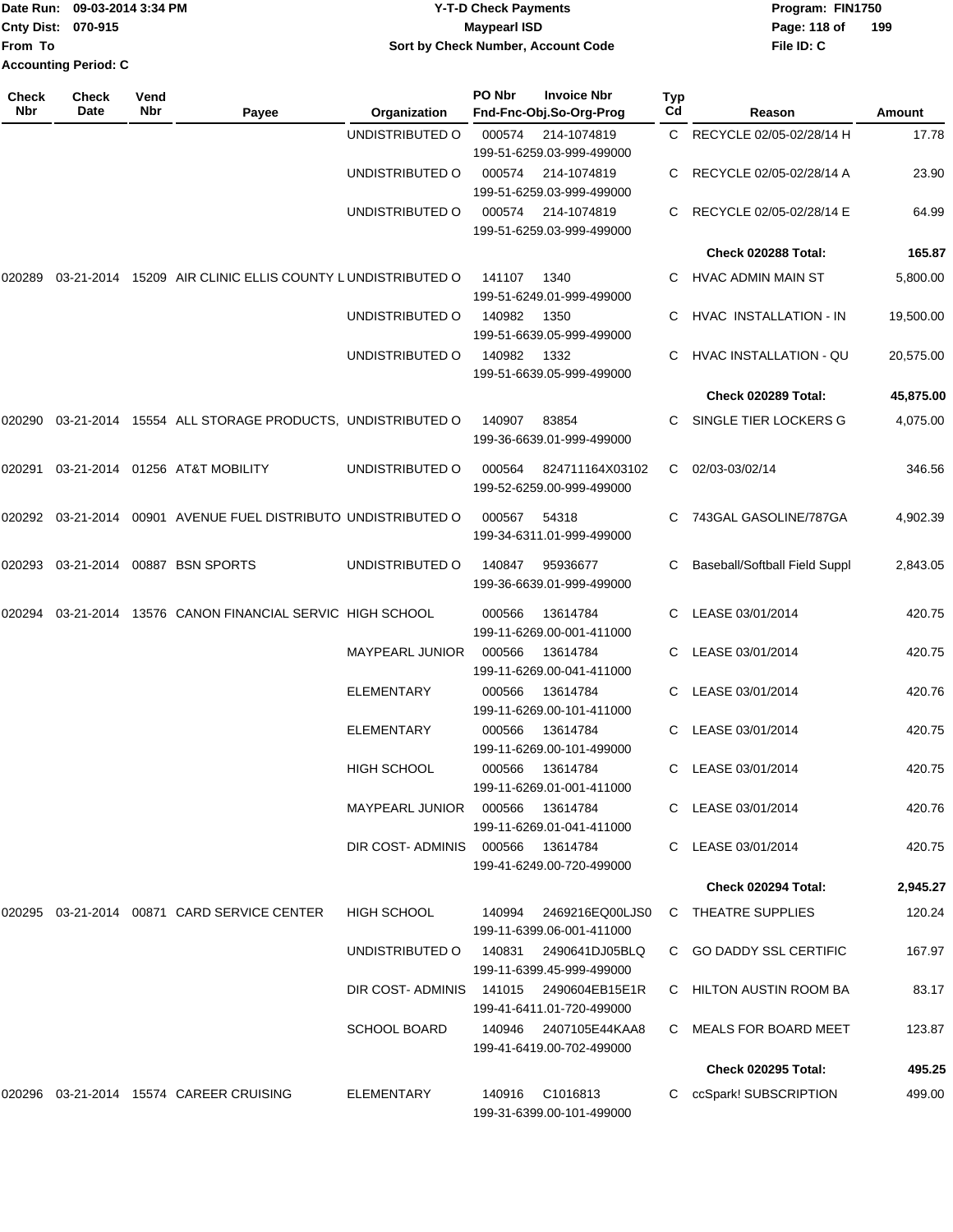|                             | Date Run: 09-03-2014 3:34 PM | <b>Y-T-D Check Payments</b>        | Program: FIN1750    |  |  |  |
|-----------------------------|------------------------------|------------------------------------|---------------------|--|--|--|
| <b>Cnty Dist: 070-915</b>   |                              | Maypearl ISD                       | 199<br>Page: 119 of |  |  |  |
| <b>From To</b>              |                              | Sort by Check Number, Account Code | File ID: C          |  |  |  |
| <b>Accounting Period: C</b> |                              |                                    |                     |  |  |  |

**PO Nbr Invoice Nbr**

**Check**

**Check**

| Check<br>Nbr | <b>Check</b><br>Date | Vend<br><b>Nbr</b> | Payee                                                              | Organization           | PO Nbr | <b>Invoice Nbr</b><br>Fnd-Fnc-Obj.So-Org-Prog | Typ<br>Cd | Reason                       | Amount    |
|--------------|----------------------|--------------------|--------------------------------------------------------------------|------------------------|--------|-----------------------------------------------|-----------|------------------------------|-----------|
| 020297       |                      |                    | 03-21-2014  14875  CARLISLE CHEVROLET                              | UNDISTRIBUTED O        | 141077 | 159982<br>199-34-6219.00-999-499000           |           | C 2003 CHEVY TAHOE 11378     | 172.50    |
|              |                      |                    |                                                                    | UNDISTRIBUTED O        | 141077 | 159982<br>199-34-6311.00-999-499000           | C         | REPLACED LOCK/ACTUAT         | 534.27    |
|              |                      |                    |                                                                    |                        |        |                                               |           | Check 020297 Total:          | 706.77    |
| 020298       |                      |                    | 03-21-2014 00527 CDWG INC.                                         | <b>MAYPEARL JUNIOR</b> | 140988 | KD11714<br>199-11-6639.48-041-411000          | C.        | MOUSE/WALLPLATE              | 207.52    |
|              |                      |                    |                                                                    | <b>MAYPEARL JUNIOR</b> | 140988 | KH49416<br>199-11-6639.48-041-411000          | C.        | 450GB 6B PLUG                | 309.81    |
|              |                      |                    |                                                                    | UNDISTRIBUTED O        | 140868 | KG57447<br>199-11-6639.50-999-499000          |           | SWITCHES 24PD-L              | 5,100.46  |
|              |                      |                    |                                                                    | UNDISTRIBUTED O        | 140868 | JZ30989<br>199-11-6639.50-999-499000          | C         | 1000FT CAT5E                 | 291.66    |
|              |                      |                    |                                                                    | UNDISTRIBUTED O        | 140869 | KH72181<br>199-11-6639.50-999-499INT          | C         | 1.5' FLYING LEAD             | 186.45    |
|              |                      |                    |                                                                    | UNDISTRIBUTED O        | 140869 | KC97386<br>199-11-6639.50-999-499INT          |           | 50' RAPIDRUN RUNNER          | 652.85    |
|              |                      |                    |                                                                    | UNDISTRIBUTED O        | 140869 | KB58475<br>199-11-6639.50-999-499INT          |           | EPSON 425W/ PROJECT W        | 12,355.86 |
|              |                      |                    |                                                                    |                        |        |                                               |           | Check 020298 Total:          | 19,104.61 |
| 020299       |                      |                    | 03-21-2014 14012 CERTIPORT                                         | <b>HIGH SCHOOL</b>     | 140927 | IQ2B394838<br>244-11-6399.00-001-422000       | C         | <b>TESTING</b>               | 185.84    |
| 020300       |                      |                    | 03-21-2014 00501 CHANNING BETE COMPANY HIGH SCHOOL                 |                        | 140974 | 52765778<br>199-33-6399.00-001-499000         |           | C LITTLE ANNE AIRWAYS/M      | 925.41    |
| 020301       |                      |                    | 03-21-2014 00217 CITY OF MAYPEARL                                  | UNDISTRIBUTED O        | 000565 | 665 FEB<br>199-51-6259.01-999-499000          |           | C 01/14-02/19/14 SPORTS      | 521.52    |
|              |                      |                    | 020302 03-21-2014 13566 CONNIE D. HAGEN, INC.                      | UNDISTRIBUTED O        | 000568 | 147529<br>199-34-6219.01-999-499000           | C.        | DOT PREEMPLOY DRUG T         | 57.50     |
|              |                      |                    |                                                                    | UNDISTRIBUTED O        | 000568 | 147806<br>199-34-6219.01-999-499000           | C.        | DOT PREEMPLOY DRUG T         | 57.50     |
|              |                      |                    |                                                                    | UNDISTRIBUTED O        | 000568 | 147986T<br>199-34-6219.01-999-499000          | C.        | DOT BREATH ALCOHOL T         | 117.00    |
|              |                      |                    |                                                                    |                        |        |                                               |           | <b>Check 020302 Total:</b>   | 232.00    |
|              |                      |                    | 020303 03-21-2014 00031 DE SOTO JANITORIAL SUPP UNDISTRIBUTED O    |                        | 141028 | 156584<br>199-36-6399.05-999-499000           |           | <b>Laundry Detergent</b>     | 278.63    |
| 020304       |                      |                    | 03-21-2014 12536 DESOTO JANITORIAL                                 | UNDISTRIBUTED O        | 140879 | 156454-1<br>199-51-6319.01-999-499000         | C         | <b>GRIP FACE/D VOUR KIT</b>  | 195.28    |
|              |                      |                    |                                                                    | UNDISTRIBUTED O        | 140879 | 156667<br>199-51-6319.01-999-499000           |           | C UNTOUCHABLE FLOOR FI       | 664.53    |
|              |                      |                    |                                                                    | UNDISTRIBUTED O        | 140879 | 156610<br>199-51-6319.01-999-499000           |           | <b>CLEAN SEAT SPRAY/DEFE</b> | 152.70    |
|              |                      |                    |                                                                    |                        |        |                                               |           | <b>Check 020304 Total:</b>   | 1,012.51  |
|              |                      |                    | 020305 03-21-2014 13639   EAST TEXAS COPY SYSTE    UNDISTRIBUTED O |                        | 000577 | 224348<br>199-11-6219.00-999-423000           |           | C COPIER USAGE 02/04-03/0    | 44.56     |
|              |                      |                    |                                                                    | <b>HIGH SCHOOL</b>     | 000577 | 224348<br>199-11-6269.00-001-411000           |           | COPIER USAGE 02/04-03/0      | 44.36     |
|              |                      |                    |                                                                    | MAYPEARL JUNIOR        | 000577 | 224348<br>199-11-6269.00-041-411000           | C         | COPIER USAGE 02/04-03/0      | 71.00     |
|              |                      |                    |                                                                    | ELEMENTARY             |        | 000577 224348<br>199-11-6269.00-101-411000    |           | COPIER USAGE 02/04-03/0      | 1,123.12  |
|              |                      |                    |                                                                    | <b>ELEMENTARY</b>      |        | 000577 224348<br>199-11-6269.00-101-499000    | C         | COPIER USAGE 02/04-03/0      | 46.59     |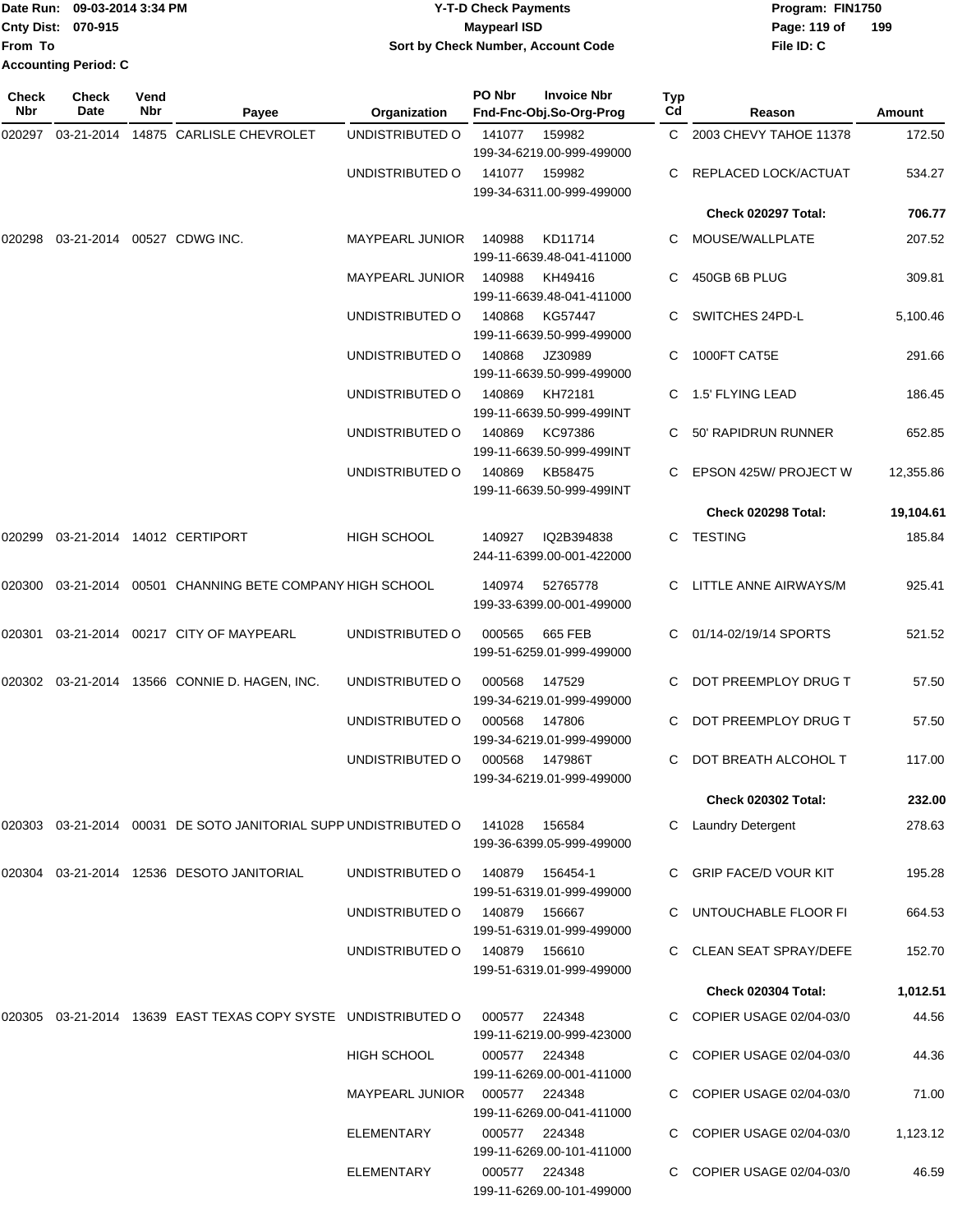|                             | Date Run: 09-03-2014 3:34 PM |  |  |  |  |  |  |
|-----------------------------|------------------------------|--|--|--|--|--|--|
| Cnty Dist: 070-915          |                              |  |  |  |  |  |  |
| lFrom To                    |                              |  |  |  |  |  |  |
| <b>Accounting Period: C</b> |                              |  |  |  |  |  |  |

### **Date Run: Program: FIN1750 09-03-2014 3:34 PM Y-T-D Check Payments Cnty Dist: Page: 120 of 070-915 Maypearl ISD Sort by Check Number, Account Code**

| Check<br>Nbr | Check<br>Date           | Vend<br>Nbr | Payee                                                               | Organization           | PO Nbr | <b>Invoice Nbr</b><br>Fnd-Fnc-Obj.So-Org-Prog     | Typ<br>Cd | Reason                       | Amount    |
|--------------|-------------------------|-------------|---------------------------------------------------------------------|------------------------|--------|---------------------------------------------------|-----------|------------------------------|-----------|
|              |                         |             |                                                                     | <b>HIGH SCHOOL</b>     | 000577 | 224348                                            | C.        | COPIER USAGE 02/04-03/0      | 571.39    |
|              |                         |             |                                                                     |                        |        | 199-11-6269.01-001-411000                         |           |                              |           |
|              |                         |             |                                                                     | <b>MAYPEARL JUNIOR</b> | 000577 | 224348                                            |           | COPIER USAGE 02/04-03/0      | 822.83    |
|              |                         |             |                                                                     |                        |        | 199-11-6269.01-041-411000                         |           |                              |           |
|              |                         |             |                                                                     | DIR COST- ADMINIS      | 000577 | 224348<br>199-41-6249.00-720-499000               |           | COPIER USAGE 02/04-03/0      | 109.22    |
|              |                         |             |                                                                     |                        |        |                                                   |           | <b>Check 020305 Total:</b>   | 2,833.07  |
| 020306       |                         |             | 03-21-2014 15551 EDUCATION PLUS                                     | <b>HIGH SCHOOL</b>     | 140813 | 2013-0064<br>199-11-6399.38-001-411000            |           | C U.S. HISTORY TEST BANK     | 1,000.00  |
| 020307       |                         |             | 03-21-2014 12186 ELLIOTT ELECTRIC                                   | UNDISTRIBUTED O        | 140874 | 09-58499-01<br>199-51-6319.02-999-499000          |           | <b>CONCRETE TIGHT/STRAP/</b> | 182.73    |
|              |                         |             |                                                                     | UNDISTRIBUTED O        | 140890 | 09-58301-01<br>199-51-6639.05-999-499000          |           | WASHERS/LOCKNUTS/CO          | 54.56     |
|              |                         |             |                                                                     | UNDISTRIBUTED O        | 140890 | 09-57659-01<br>199-51-6639.05-999-499000          |           | STRAP/COIL/DIE CAST          | 471.06    |
|              |                         |             |                                                                     | UNDISTRIBUTED O        | 140890 | 09-58348-01<br>199-51-6639.05-999-499000          | C.        | <b>GROUND CLAMP/TWIRL N</b>  | 399.33    |
|              |                         |             |                                                                     |                        |        |                                                   |           | Check 020307 Total:          | 1,107.68  |
| 020308       | 03-21-2014 12474 ENVIVA |             |                                                                     | UNDISTRIBUTED O        | 000569 | 28841<br>199-34-6219.01-999-499000                |           | DOT DRUG SCREEN/PHYS         | 164.00    |
|              |                         |             | 020309  03-21-2014  00557  EPS/School Specialty Literacy ELEMENTARY |                        | 141060 | 10766132<br>199-11-6399.11-101-411000             | C.        | <b>DYSLEXIA TRAINING PRO</b> | 57.30     |
|              |                         |             | 020310 03-21-2014 15320 EXPRESS SERVICES, INC. UNDISTRIBUTED O      |                        | 140989 | 13759862-9<br>199-51-6639.05-999-499000           |           | 2 GENERAL LABOR              | 471.36    |
| 020311       |                         |             | 03-21-2014 14120 HARRIS COMPUTER SYSTE DISTRICT WIDE                |                        | 000576 | XT00090231<br>240-00-5749.00-000-400000           |           | EZSCHPAY 02/01-02/28/20      | 106.25    |
|              |                         |             | 020312  03-21-2014  00046  HART INTERCIVIC                          | <b>SCHOOL BOARD</b>    | 140867 | 056234<br>199-41-6439.00-702-499000               | C         | <b>ELECTION KITS</b>         | 160.00    |
| 020313       | 03-21-2014              | 00243 HILCO |                                                                     | UNDISTRIBUTED O        | 000570 | 4705273700 03<br>199-51-6259.04-999-499000        |           | 02/03-03/04/14 FUEL TANK     | 31.35     |
|              |                         |             |                                                                     | UNDISTRIBUTED O        |        | 000570 4706839800 03<br>199-51-6259.04-999-499000 |           | C 02/03-03/04/14 MARQUE      | 61.38     |
|              |                         |             |                                                                     | UNDISTRIBUTED O        |        | 000570 4705171500 03<br>199-51-6259.04-999-499000 |           | C 02/03-03/04/14 SECURITY    | 33.40     |
|              |                         |             |                                                                     | UNDISTRIBUTED O        | 000570 | 4602563301 03<br>199-51-6259.04-999-499000        |           | C 02/03-03/04/14 HIGH SCHO   | 2,486.40  |
|              |                         |             |                                                                     | UNDISTRIBUTED O        | 000570 | 470631290103<br>199-51-6259.04-999-499000         |           | C 02/03-03/04/14 ELEMENTA    | 3,144.56  |
|              |                         |             |                                                                     | UNDISTRIBUTED O        |        | 000570 4705335301 03<br>199-51-6259.04-999-499000 |           | C 02/03-03/04/14 MIDDLE SC   | 3,833.62  |
|              |                         |             |                                                                     | UNDISTRIBUTED O        |        | 000570 4602266500 03<br>199-51-6259.04-999-499000 |           | C 02/03-03/04/14 ATHLETIC F  | 570.62    |
|              |                         |             |                                                                     | UNDISTRIBUTED O        |        | 000570 4706783900 03<br>199-51-6259.78-999-422000 |           | C 02/03-03/04/14 AG FACILIT  | 2,214.48  |
|              |                         |             |                                                                     |                        |        |                                                   |           | <b>Check 020313 Total:</b>   | 12,375.81 |
|              |                         |             | 020314  03-21-2014  15591  JEANETT PIEPER                           | <b>DISTRICT WIDE</b>   | 000575 | 199-00-5749.00-000-400000                         |           | C GYM KEY REIMBURSEME        | 50.00     |
|              |                         |             | 02-03-2014 15276 MONERIS SOLUTIONS                                  | <b>DISTRICT WIDE</b>   | 000550 | 02032014<br>240-00-5749.00-000-400000             | D         | <b>Monthly Charge</b>        | 182.61    |
|              |                         |             |                                                                     |                        |        |                                                   |           | Check 020314 Total:          | 232.61    |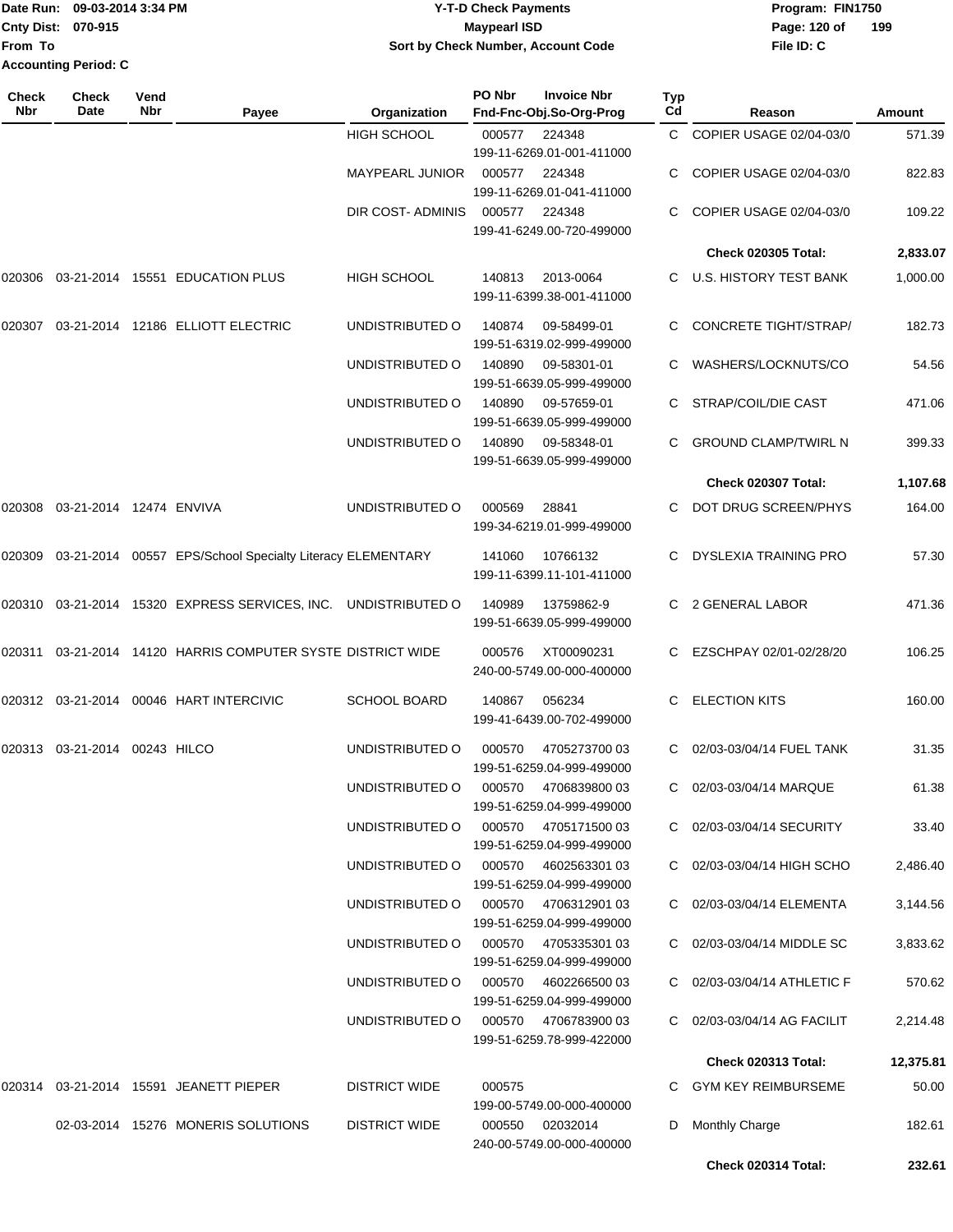Date Run: 09-03-2014 3:34 PM **Program:** FIN1750 **Cnty Dist:** 070-915 **Page: 121 of** Maypearl ISD **Contract Contract Page: 121 of From To Y-T-D Check Payments 070-915 Maypearl ISD Sort by Check Number, Account Code Accounting Period: C**

**File ID: C 199**

**Check 020328 Total: 237.76**

| Check<br>Nbr | Check<br>Date          | Vend<br>Nbr | Payee                                                               | Organization           | PO Nbr | <b>Invoice Nbr</b><br>Fnd-Fnc-Obj.So-Org-Prog    | <b>Typ</b><br>Cd | Reason                           | <b>Amount</b> |
|--------------|------------------------|-------------|---------------------------------------------------------------------|------------------------|--------|--------------------------------------------------|------------------|----------------------------------|---------------|
| 020315       | 03-21-2014             |             | 15086 Kimbell Midwest                                               | UNDISTRIBUTED O        | 140931 | 3439924<br>199-34-6311.00-999-499000             |                  | C JIC SW ELL                     | 252.63        |
|              |                        |             |                                                                     | UNDISTRIBUTED O        | 140931 | 3418324<br>199-34-6311.00-999-499000             |                  | DRILL BIT/HOSE/WHEEL/R           | 849.79        |
|              |                        |             |                                                                     |                        |        |                                                  |                  | <b>Check 020315 Total:</b>       | 1,102.42      |
|              |                        |             | 020316 03-21-2014 01113  LAKEVIEW CAMP AND CON  HIGH SCHOOL         |                        | 141066 | 8117<br>199-31-6219.00-001-499000                | С                | Testing facilities               | 200.00        |
|              |                        |             | 020317  03-21-2014  13411  LINCOLN NATIONAL LIFE IN UNDISTRIBUTED O |                        | 000571 | 2726545916<br>199-41-6429.01-999-499000          |                  | PREMIUM 04/01-04/30/14           | 771.00        |
|              |                        |             | 020318  03-21-2014  12959  MAVERICK METAL TRADING UNDISTRIBUTED O   |                        | 141043 | 79866<br>199-11-6639.01-999-499000               | C.               | AG SUPPLIES                      | 414.00        |
| 020319       | 03-21-2014 00079 NASCO |             |                                                                     | <b>ELEMENTARY</b>      | 141000 | 827814<br>199-11-6399.01-101-423000              | C.               | <b>CARDS</b>                     | 181.34        |
|              |                        |             |                                                                     | HIGH SCHOOL            | 141009 | 831283<br>199-11-6399.14-001-411000              |                  | GLOVES/BALANCE/SCALE             | 281.73        |
|              |                        |             |                                                                     |                        |        |                                                  |                  | Check 020319 Total:              | 463.07        |
| 020320       |                        |             | 03-21-2014 14075 NATIONAL TELESYSTEMS, I UNDISTRIBUTED O            |                        | 141105 | 308243<br>199-51-6639.05-999-499000              |                  | PULL PHONE/DATA CABLE            | 1,122.50      |
| 020321       |                        |             | 03-21-2014  13541  NORCOSTCO                                        | <b>MAYPEARL JUNIOR</b> | 140960 | T407621<br>199-11-6399.13-041-411000             | С                | <b>MS Theater</b>                | 144.30        |
|              |                        |             | 020322 03-21-2014 14093   PC & MACEXCHANGE                          | <b>ELEMENTARY</b>      | 141013 | 82844<br>199-11-6639.45-101-411000               |                  | REPLACEMENT LAMP/HO              | 745.00        |
| 020323       |                        |             | 03-21-2014 15258 ALLAN D. PERKINS                                   | <b>MAYPEARL JUNIOR</b> | 141073 | 331496<br>199-11-6219.00-041-411000              | С                | <b>MASON &amp; HAMLIN TUNE/R</b> | 370.00        |
|              |                        |             |                                                                     | <b>MAYPEARL JUNIOR</b> | 141073 | 331496<br>199-11-6219.00-041-411000              | D                | NOT RECEIVED BY VEND             | $-370.00$     |
|              |                        |             |                                                                     | <b>HIGH SCHOOL</b>     | 141067 | 331495<br>199-11-6219.01-001-411000              | С                | PIANO TUNING                     | 370.00        |
|              |                        |             |                                                                     | <b>HIGH SCHOOL</b>     | 141067 | 331495<br>199-11-6219.01-001-411000              | D                | NOT RECEIVED BY VEND             | $-370.00$     |
|              |                        |             |                                                                     |                        |        |                                                  |                  | <b>Check 020323 Total:</b>       | .00           |
|              |                        |             | 020324 03-21-2014 13117 PIEPER ENTERPRISES, INC. UNDISTRIBUTED O    |                        | 141080 | 30786<br>199-51-6249.00-999-499000               |                  | C 1/2 LABOR ON BASEBALL          | 250.00        |
|              |                        |             | 020325  03-21-2014  15569  QUIVER FULL INCROPORAT UNDISTRIBUTED O   |                        | 141078 | 03140162121<br>199-51-6639.05-999-499000         |                  | C PACKING SUPPLIES FOR           | 990.79        |
|              |                        |             | 020326 03-21-2014 12836 R B SPORTING GOODS                          | UNDISTRIBUTED O        | 140851 | 0435060-IN<br>199-36-6399.00-999-499000          | С                | <b>Track Supplies</b>            | 712.80        |
|              |                        |             |                                                                     | UNDISTRIBUTED O        | 140851 | 0435060-IN<br>199-36-6399.03-999-499GHS          | С                | <b>Track Supplies</b>            | 513.30        |
|              |                        |             |                                                                     |                        |        |                                                  |                  | <b>Check 020326 Total:</b>       | 1,226.10      |
| 020327       |                        |             | 03-21-2014 00383 RIVERSIDE                                          | UNDISTRIBUTED O        | 140930 | 950252733<br>199-31-6399.00-999-423000           |                  | C WMLSR AUDIO CD PKG             | 40.43         |
|              |                        |             | 020328  03-21-2014  00252  SCHOOL SPECIALTY                         | <b>HIGH SCHOOL</b>     | 141002 | 208112093395<br>199-11-6399.12-001-423000        |                  | C FEELINGS/IMPULSE CONT          | 174.56        |
|              |                        |             |                                                                     | <b>HIGH SCHOOL</b>     |        | 141017 208112102214<br>199-36-6399.08-001-499000 |                  | C CHEER SUPPLIES                 | 63.20         |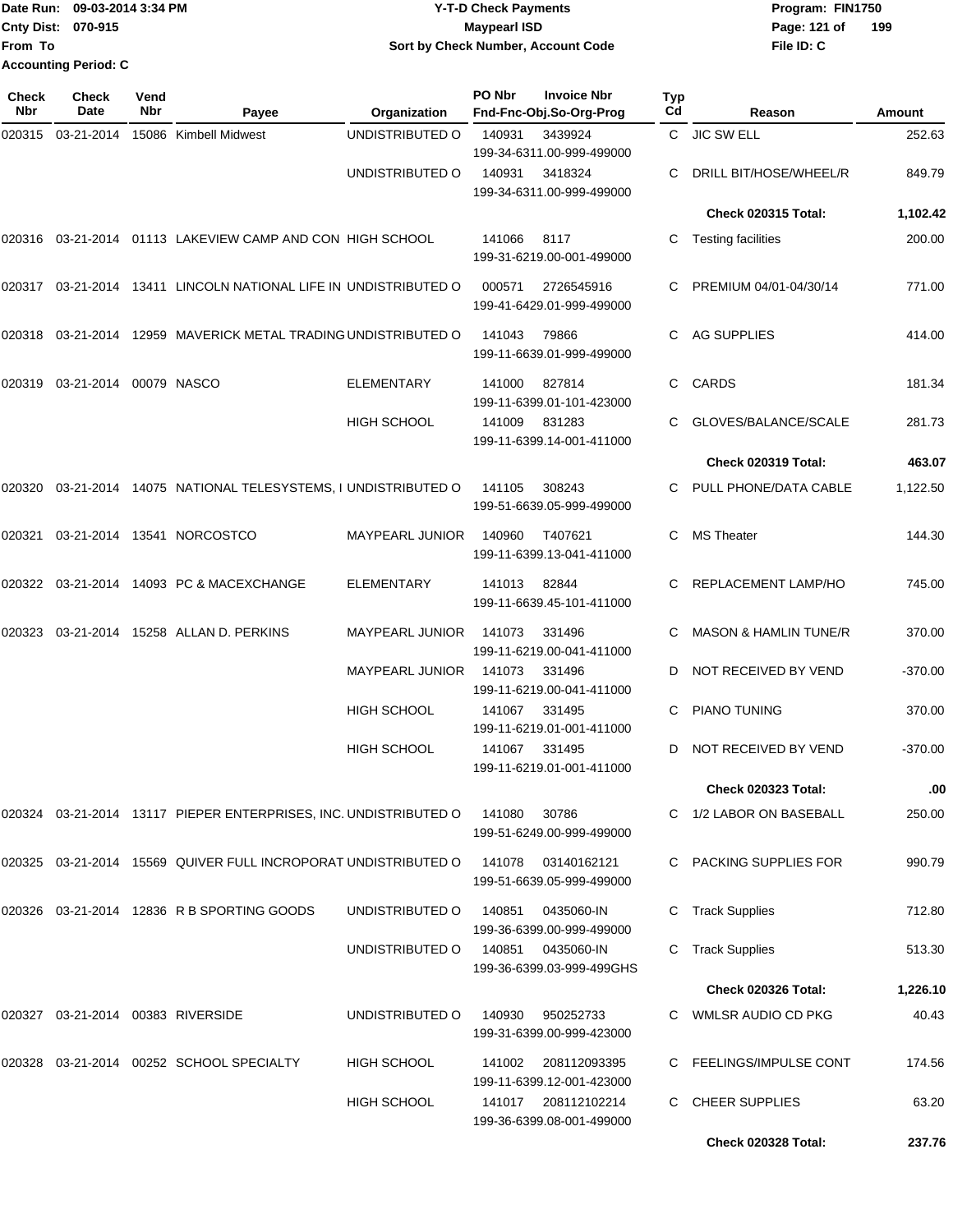Date Run: 09-03-2014 3:34 PM **Program:** FIN1750 **Cnty Dist:** 070-915 **Page: 122 of** Maypearl ISD **Page: 122 of From To Y-T-D Check Payments 070-915 Maypearl ISD Sort by Check Number, Account Code Accounting Period: C**

| <b>Check</b><br>Nbr | Check<br>Date | Vend<br>Nbr | Payee                                                    | Organization           | PO Nbr | <b>Invoice Nbr</b><br>Fnd-Fnc-Obj.So-Org-Prog | <b>Typ</b><br>Cd | Reason                       | Amount    |
|---------------------|---------------|-------------|----------------------------------------------------------|------------------------|--------|-----------------------------------------------|------------------|------------------------------|-----------|
| 020329              | 03-21-2014    |             | 00316 SCHOOL SPECIALTY INC.                              | <b>ELEMENTARY</b>      | 140957 | 208112074304<br>199-31-6399.00-101-499000     |                  | C PLASTIC WRAP               | 13.13     |
| 020330              |               |             | 03-21-2014 15449 SUPERIOR PAINTING COMP UNDISTRIBUTED O  |                        | 140980 | SPC2014-436<br>199-51-6639.05-999-499000      | C.               | ADMIN INT/EXT-DAEP INT-      | 12,047.50 |
| 020331              |               |             | 03-21-2014 15235 TEXAS STATE BILLING SER UNDISTRIBUTED O |                        | 000572 | 13550<br>199-31-6299.00-999-423000            |                  | 02/07/2014 & 02/14/2014      | 475.53    |
| 020332              |               |             | 03-21-2014  14900 TURF SERVICES, INC.                    | UNDISTRIBUTED O        | 141012 | 14001-3<br>199-36-6639.01-999-499000          |                  | <b>FLAGS AND TARPS</b>       | 1,731.00  |
| 020333              |               |             | 03-21-2014 01145 WELDERS WAREHOUSE CO HIGH SCHOOL        |                        | 000573 | 21938<br>199-11-6399.09-001-422000            | C.               | CYLINDER RENTAL 01/01-       | 76.00     |
| 020334              |               |             | 03-21-2014 01078 WILLIAM V. MACGILL & CO. HIGH SCHOOL    |                        | 140983 | IN0472001<br>199-33-6399.00-001-499000        |                  | <b>HEALTH SUPPLIES</b>       | 120.24    |
| 020335              | 03-21-2014    |             | 01388 WORTHINGTON DIRECT                                 | <b>HIGH SCHOOL</b>     | 140747 | 314759-MAY039<br>199-11-6399.41-001-411000    | C                | <b>LIBRARY FURNITURE</b>     | 1,000.00  |
|                     |               |             |                                                          | <b>HIGH SCHOOL</b>     | 140747 | 314759-MAY039<br>199-12-6399.04-001-499000    | С                | <b>LIBRARY FURNITURE</b>     | 878.13    |
|                     |               |             |                                                          |                        |        |                                               |                  | <b>Check 020335 Total:</b>   | 1,878.13  |
| 020336              |               |             | 03-28-2014 15487 A Plus Cabling                          | UNDISTRIBUTED O        | 141141 | 1014<br>199-11-6639.50-999-499000             | C                | <b>TV/SPEAKER INSTALLATI</b> | 115.70    |
| 020337              |               |             | 03-28-2014 12211 ADVANCE PIERRE FOODS                    | <b>MAYPEARL JUNIOR</b> | 000581 | 1357342<br>240-35-6341.00-041-499000          |                  | <b>BEEF COMMODITIES</b>      | 99.73     |
|                     |               |             |                                                          | <b>ELEMENTARY</b>      | 000581 | 1357342<br>240-35-6341.00-101-499000          | C                | <b>BEEF COMMODITIES</b>      | 99.73     |
|                     |               |             |                                                          | <b>HIGH SCHOOL</b>     | 000581 | 1357342<br>240-35-6341.01-001-499000          |                  | <b>BEEF COMMODITIES</b>      | 99.73     |
|                     |               |             |                                                          |                        |        |                                               |                  | Check 020337 Total:          | 299.19    |
| 020338              |               |             | 03-28-2014 15376 ALL ABOUT TIRES, LLC                    | UNDISTRIBUTED O        | 141112 | 31221<br>199-34-6219.00-999-499000            | C.               | <b>TIRE SERVICE</b>          | 139.00    |
| 020339              |               |             | 03-28-2014 15582 ALL FOAM SPRAY INSULATI UNDISTRIBUTED O |                        | 141014 | M280<br>199-36-6639.01-999-499000             |                  | <b>INSULATE GOLF</b>         | 20,250.00 |
|                     |               |             | 020340 03-28-2014 14657 APPLE, INC.                      | ELEMENTARY             | 141100 | 4278492468<br>199-11-6399.00-101-423000       |                  | C IPAD MINI WI-FI 16GB       | 299.00    |
| 020341              |               |             | 03-28-2014 15158 ATHLETES WORLD                          | UNDISTRIBUTED O        | 140385 | BBE003559-BK22<br>199-36-6399.03-999-499BHS   | С                | <b>Track Supplies</b>        | 1,738.00  |
|                     |               |             |                                                          | UNDISTRIBUTED O        | 140385 | BBE003559-BK22<br>199-36-6399.03-999-499GHS   |                  | C Track Supplies             | 1,738.00  |
|                     |               |             |                                                          | UNDISTRIBUTED O        | 140739 | BBL004976-BK03<br>199-36-6399.16-999-499000   |                  | C BALLS/PANTS/JACKETS/T      | 214.00    |
|                     |               |             |                                                          |                        |        |                                               |                  | Check 020341 Total:          | 3,690.00  |
|                     |               |             |                                                          | <b>MAYPEARL JUNIOR</b> | 000583 | 043090454818<br>240-35-6341.00-041-499000     |                  | C ICE CREAM                  | 281.61    |
|                     |               |             |                                                          | MAYPEARL JUNIOR        | 000583 | 043090354740<br>240-35-6341.00-041-499000     | C.               | <b>ICE CREAM</b>             | 159.75    |
|                     |               |             |                                                          | HIGH SCHOOL            | 000583 | 043090354739<br>240-35-6341.01-001-499000     |                  | C ICE CREAM                  | 116.04    |
|                     |               |             |                                                          | <b>HIGH SCHOOL</b>     | 000583 | 043090424792<br>240-35-6341.01-001-499000     | C                | <b>ICE CREAM</b>             | 122.85    |
|                     |               |             |                                                          |                        |        |                                               |                  | Check 020342 Total:          | 680.25    |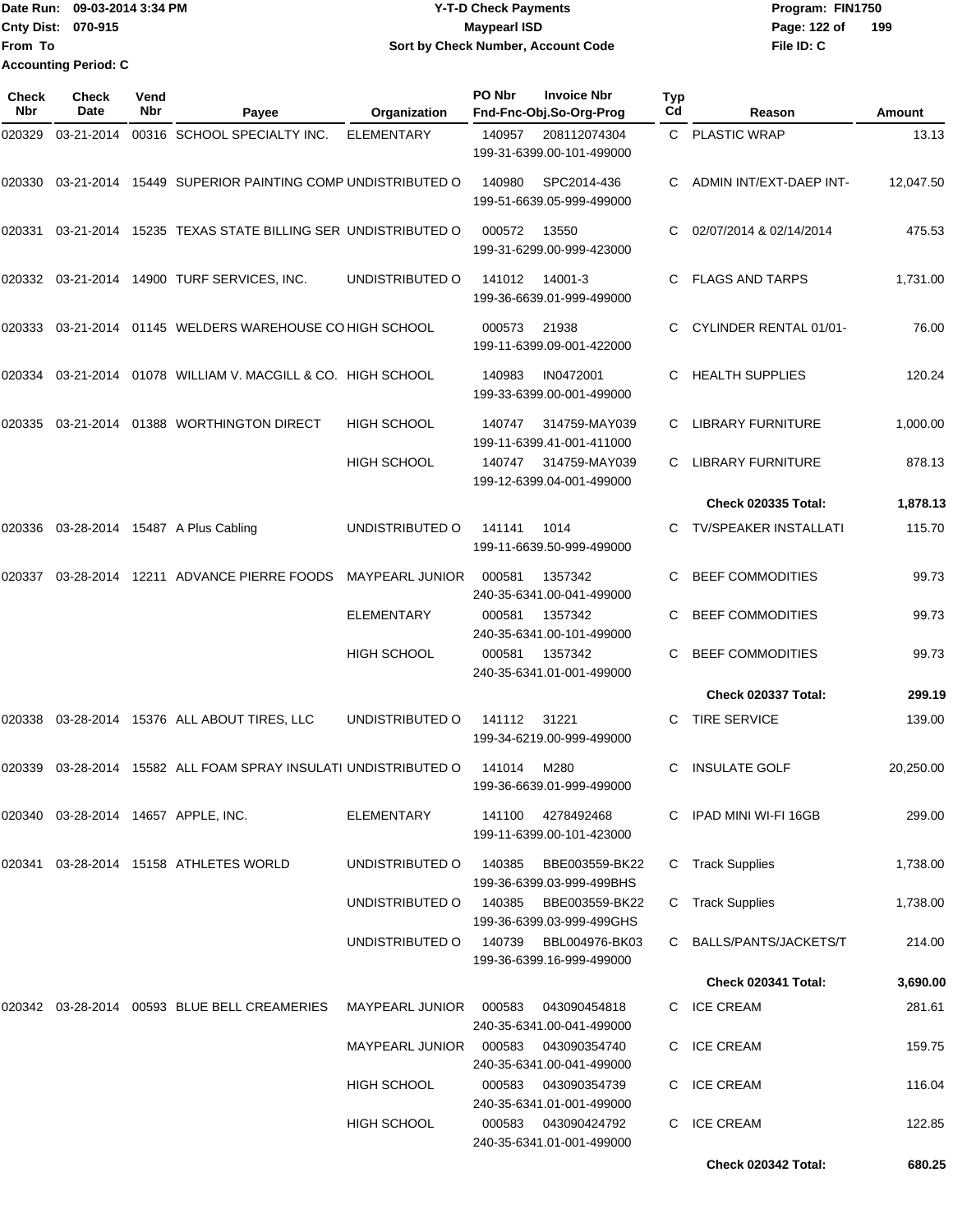Date Run: 09-03-2014 3:34 PM **Program:** FIN1750 **Cnty Dist:** 070-915 **Page:** 123 of **From To Y-T-D Check Payments 070-915 Maypearl ISD Sort by Check Number, Account Code Accounting Period: C**

**File ID: C 199**

| <b>Check</b><br>Nbr | <b>Check</b><br>Date | Vend<br>Nbr | Payee                                                                      | Organization                           | <b>PO Nbr</b> | <b>Invoice Nbr</b><br>Fnd-Fnc-Obj.So-Org-Prog | <b>Typ</b><br>Cd | Reason                        | <b>Amount</b> |
|---------------------|----------------------|-------------|----------------------------------------------------------------------------|----------------------------------------|---------------|-----------------------------------------------|------------------|-------------------------------|---------------|
| 020343              | 03-28-2014           |             | 00956 BORDEN DAIRY                                                         | MAYPEARL JUNIOR                        | 000582        | 502860<br>240-35-6341.00-041-499000           | $\mathsf{C}$     | <b>MILK</b>                   | 989.63        |
|                     |                      |             |                                                                            | <b>ELEMENTARY</b>                      | 000582        | 502860<br>240-35-6341.00-101-499000           | C.               | MILK                          | 1,514.10      |
|                     |                      |             |                                                                            | <b>HIGH SCHOOL</b>                     | 000582        | 502860<br>240-35-6341.01-001-499000           | C                | <b>MILK</b>                   | 735.00        |
|                     |                      |             |                                                                            |                                        |               |                                               |                  | Check 020343 Total:           | 3,238.73      |
| 020344              |                      |             | 03-28-2014 15362 BRADY HENRY BAUER                                         | UNDISTRIBUTED O                        | 000580        | 199-36-6219.00-999-499000                     |                  | <b>BASEBALL VARSITY VS. K</b> | 60.00         |
|                     |                      |             |                                                                            | UNDISTRIBUTED O                        | 000580        | 199-36-6219.00-999-499000                     | C                | BASEBALL JV VS. KEMP/M        | 106.00        |
|                     |                      |             |                                                                            |                                        |               |                                               |                  | Check 020344 Total:           | 166.00        |
|                     |                      |             | 020345 03-28-2014 14888 BRAZOS VALLEY EQUIPME UNDISTRIBUTED O              |                                        | 141122        | 6368<br>199-51-6319.03-999-499000             | C.               | <b>SHANK LOCK/FREIGHT</b>     | 59.85         |
|                     |                      |             | 020346  03-28-2014  15597  MEGAN BRYANT                                    | <b>ELEMENTARY</b>                      | 141164        | 240-35-6341.00-101-499000                     | C.               | CAFETERIA REIMBURSEM          | 21.40         |
| 020347              |                      |             | 03-28-2014  00217  CITY OF MAYPEARL                                        | UNDISTRIBUTED O                        | 000585        | 4602105300 03<br>199-51-6259.04-999-499000    |                  | 02/03-03/04/14 SPORTS         | 812.08        |
| 020348              |                      |             | 03-28-2014 15282 COLORADO BOXED BEEF C MAYPEARL JUNIOR                     |                                        | 000584        | 6672899<br>240-35-6341.00-041-499000          | C.               | <b>COMMODITY PROCESS/S</b>    | 65.60         |
|                     |                      |             |                                                                            | <b>ELEMENTARY</b>                      | 000584        | 6641533<br>240-35-6341.00-101-499000          | C.               | <b>COMMODITY PROCESS/S</b>    | 126.66        |
|                     |                      |             |                                                                            | <b>HIGH SCHOOL</b>                     | 000584        | 6641533<br>240-35-6341.01-001-499000          |                  | <b>COMMODITY PROCESS/S</b>    | 126.65        |
|                     |                      |             |                                                                            |                                        |               |                                               |                  | Check 020348 Total:           | 318.91        |
| 020349              |                      |             | 03-28-2014  13566  CONNIE D. HAGEN, INC.                                   | UNDISTRIBUTED O                        | 000586        | 148056<br>199-34-6219.01-999-499000           | C.               | DOT PRE-EMPLOY DRUG           | 57.50         |
|                     |                      |             |                                                                            | UNDISTRIBUTED O                        | 000586        | 148271<br>199-34-6219.01-999-499000           | C.               | DOT PRE-EMPLOY DRUG           | 57.50         |
|                     |                      |             |                                                                            |                                        |               |                                               |                  | Check 020349 Total:           | 115.00        |
|                     |                      |             | 020350 03-28-2014 13279 CROSS COUNTRY PEST CO UNDISTRIBUTED O              |                                        | 000598        | 21488<br>199-51-6249.00-999-499000            |                  | C PEST CONTROL MARCH          | 310.00        |
|                     |                      |             | 020351  03-28-2014  12885  DIRECT ENERGY                                   | UNDISTRIBUTED O 000593 140760020551661 |               | 199-51-6259.04-999-499000                     |                  | C 02/12-03/12/14 309 MAIN S   | 359.44        |
|                     |                      |             | 020352 03-28-2014 14884 DIRECT SERVICE COMPAN UNDISTRIBUTED O 141168 63242 |                                        |               | 199-51-6249.00-999-499000                     |                  | C WORKED ON FREEZERS          | 422.50        |
|                     |                      |             |                                                                            | UNDISTRIBUTED O 141168 63242           |               | 199-51-6319.02-999-499000                     |                  | C KASON DOOR KEEPER           | 229.32        |
|                     |                      |             |                                                                            |                                        |               |                                               |                  | <b>Check 020352 Total:</b>    | 651.82        |
|                     |                      |             | 020353 03-28-2014 01547 EICHELBAUM WARDELL HA DIR COST-ADMINIS 000605      |                                        |               | 47209<br>199-41-6211.00-720-499000            |                  | C SPED HEARING/MEDIATIO       | 158.50        |
|                     |                      |             | 020354 03-28-2014 12186 ELLIOTT ELECTRIC                                   | UNDISTRIBUTED O                        |               | 199-51-6319.02-999-499000                     |                  | C TERMINAL GROUND/FLEX        | 168.20        |
|                     |                      |             |                                                                            | UNDISTRIBUTED O 140874 09-58938-01     |               | 199-51-6319.02-999-499000                     |                  | C ENCLOSURE/ADAPTERS/         | 117.64        |

**Check 020354 Total: 285.84**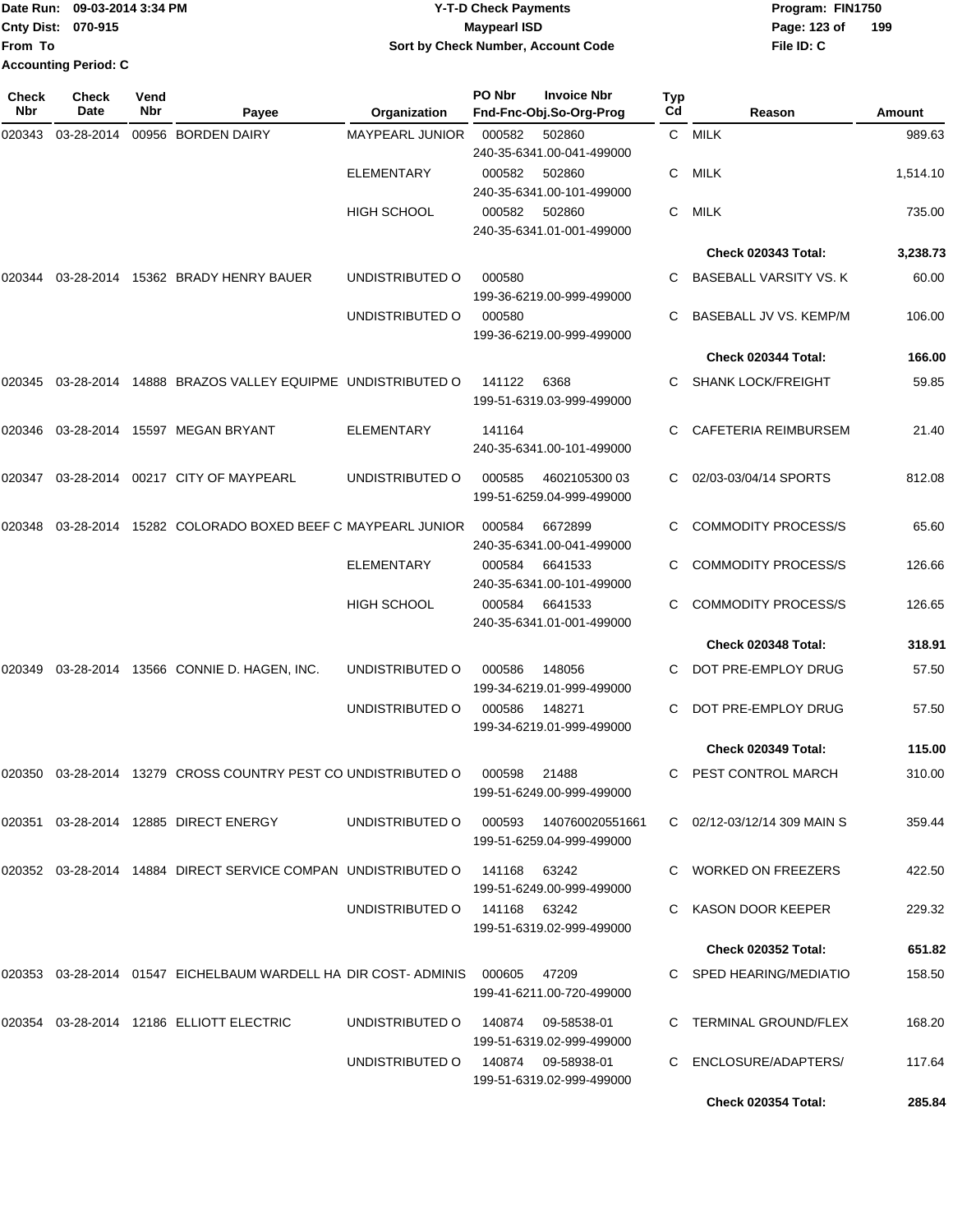| Date Run: 09-03-2014 3:34 PM | <b>Y-T-D Check Payments</b>                      | Program: FIN1750 |  |  |  |  |
|------------------------------|--------------------------------------------------|------------------|--|--|--|--|
| <b>Cnty Dist: 070-915</b>    | Page: 124 of<br><b>Mavpearl ISD</b>              | 199              |  |  |  |  |
| <b>From To</b>               | Sort by Check Number, Account Code<br>File ID: C |                  |  |  |  |  |
| <b>Accounting Period: C</b>  |                                                  |                  |  |  |  |  |

| Check<br><b>Nbr</b> | Check<br>Date | Vend<br>Nbr | Payee                                                  | Organization        | PO Nbr | <b>Invoice Nbr</b><br>Fnd-Fnc-Obj.So-Org-Prog  | <b>Typ</b><br>Cd | Reason                        | Amount   |
|---------------------|---------------|-------------|--------------------------------------------------------|---------------------|--------|------------------------------------------------|------------------|-------------------------------|----------|
| 020355              | 03-28-2014    |             | 15590 EXPANDING EXPRESSIONS, ELEMENTARY                |                     | 141093 | 8241<br>199-11-6399.00-101-423000              | C.               | <b>EXPANDING EXPRESSION</b>   | 473.00   |
| 020356              |               |             | 03-28-2014 15291 DALAINE FLETCHER                      | UNDISTRIBUTED O     | 141172 | <b>MARCH 2014</b><br>199-31-6219.04-999-423000 |                  | C 7 HOURS / OT                | 490.00   |
| 020357              | 03-28-2014    |             | 12880 GLENN'S WAREHOUSE CAR UNDISTRIBUTED O            |                     | 141170 | <b>NO NUMBER</b><br>199-51-6639.05-999-499000  |                  | CARPET ADMIN DOWNTO           | 4,279.60 |
| 020358              | 03-28-2014    |             | 12341 GRAINGER INDUSTRIAL SU UNDISTRIBUTED O           |                     | 141124 | 9388277627<br>199-51-6319.02-999-499000        | C                | CROSS LINE LASER LEVE         | 511.65   |
|                     |               |             |                                                        | UNDISTRIBUTED O     | 141124 | 9381341263<br>199-51-6319.02-999-499000        |                  | FUEL ASSY/FUEL FILTER         | 286.76   |
|                     |               |             |                                                        | UNDISTRIBUTED O     | 141124 | 9381551879<br>199-51-6319.02-999-499000        |                  | LASER DIST. METER/SAFE        | 175.95   |
|                     |               |             |                                                        |                     |        |                                                |                  | Check 020358 Total:           | 974.36   |
| 020359              |               |             | 03-28-2014 14289 TRUDIE HEAD                           | UNDISTRIBUTED O     | 141176 | MARCH2014<br>224-11-6219.00-999-423000         | C.               | 38.5 HOURS / 7TH RTI PAY      | 2,493.75 |
| 020360              | 03-28-2014    |             | 15310 HERITAGEONE ROOFING, I UNDISTRIBUTED O           |                     | 140903 | 6186<br>199-51-6639.05-999-499000              | C.               | ROOF REPAIRS TO STOR          | 3,000.00 |
|                     |               |             |                                                        | UNDISTRIBUTED O     | 140799 | 6185<br>199-51-6639.05-999-499000              |                  | ROOF REPAIRS KITCHEN          | 6,500.00 |
|                     |               |             |                                                        |                     |        |                                                |                  | Check 020360 Total:           | 9,500.00 |
| 020361              | 03-28-2014    |             | 00612 HOME DEPOT CREDIT SER HIGH SCHOOL                |                     | 140681 | 1477175<br>199-11-6399.09-001-422000           |                  | AG SUPPLIES/EQUIPMENT         | 26.33    |
|                     |               |             |                                                        | <b>HIGH SCHOOL</b>  | 140681 | 2470768<br>199-11-6399.09-001-422000           | C                | AG SUPPLIES/EQUIPMENT         | 29.91    |
|                     |               |             |                                                        | <b>HIGH SCHOOL</b>  | 140681 | 2290858<br>199-11-6399.09-001-422000           | C.               | AG SUPPLIES/EQUIPMENT         | 52.97    |
|                     |               |             |                                                        | <b>HIGH SCHOOL</b>  | 140681 | 2145562<br>199-11-6399.09-001-422000           |                  | AG SUPPLIES/EQUIPMENT         | 59.98    |
|                     |               |             |                                                        | <b>HIGH SCHOOL</b>  | 140681 | 2466675<br>199-11-6399.09-001-422000           |                  | AG SUPPLIES/EQUIPMENT         | 177.00   |
|                     |               |             |                                                        | <b>HIGH SCHOOL</b>  | 140681 | 2145563<br>199-11-6399.09-001-422000           | C                | AG SUPPLIES/EQUIPMENT         | 160.68   |
|                     |               |             |                                                        | UNDISTRIBUTED O     | 140979 | 5330905<br>199-11-6639.01-999-499000           |                  | C 7 PIECE CABINET SET         | 7,999.95 |
|                     |               |             |                                                        | IND COST-ADM        | 141044 | 4183068<br>199-53-6399.05-750-499000           | C.               | <b>CORDMATE KIT</b>           | 114.65   |
|                     |               |             |                                                        | <b>IND COST-ADM</b> | 141006 | 6182933<br>199-53-6399.05-750-499000           | C                | technolgy storage boxes       | 124.67   |
|                     |               |             |                                                        |                     |        |                                                |                  | Check 020361 Total:           | 8,746.14 |
|                     |               |             | 020362 03-28-2014 14424 JACKIE CURETON                 | UNDISTRIBUTED O     | 000601 | 199-36-6219.00-999-499000                      | C.               | BASEBALL JV VS. TOLAR         | 50.00    |
|                     |               |             |                                                        | UNDISTRIBUTED O     | 000601 | 199-36-6219.00-999-499000                      |                  | <b>BASEBALL VARISTY VS. T</b> | 60.00    |
|                     |               |             |                                                        |                     |        |                                                |                  | <b>Check 020362 Total:</b>    | 110.00   |
| 020363              |               |             | 03-28-2014 12728 JENNIE-O TURKEY STORE MAYPEARL JUNIOR |                     | 000587 | 1704122<br>240-35-6341.00-041-499000           |                  | C TURKEY COMMODITIES          | 116.50   |
|                     |               |             |                                                        | ELEMENTARY          | 000587 | 1704122<br>240-35-6341.00-101-499000           |                  | <b>TURKEY COMMODITIES</b>     | 116.50   |
|                     |               |             |                                                        | HIGH SCHOOL         | 000587 | 1704122<br>240-35-6341.01-001-499000           | C.               | <b>TURKEY COMMODITIES</b>     | 116.50   |
|                     |               |             |                                                        |                     |        |                                                |                  | Check 020363 Total:           | 349.50   |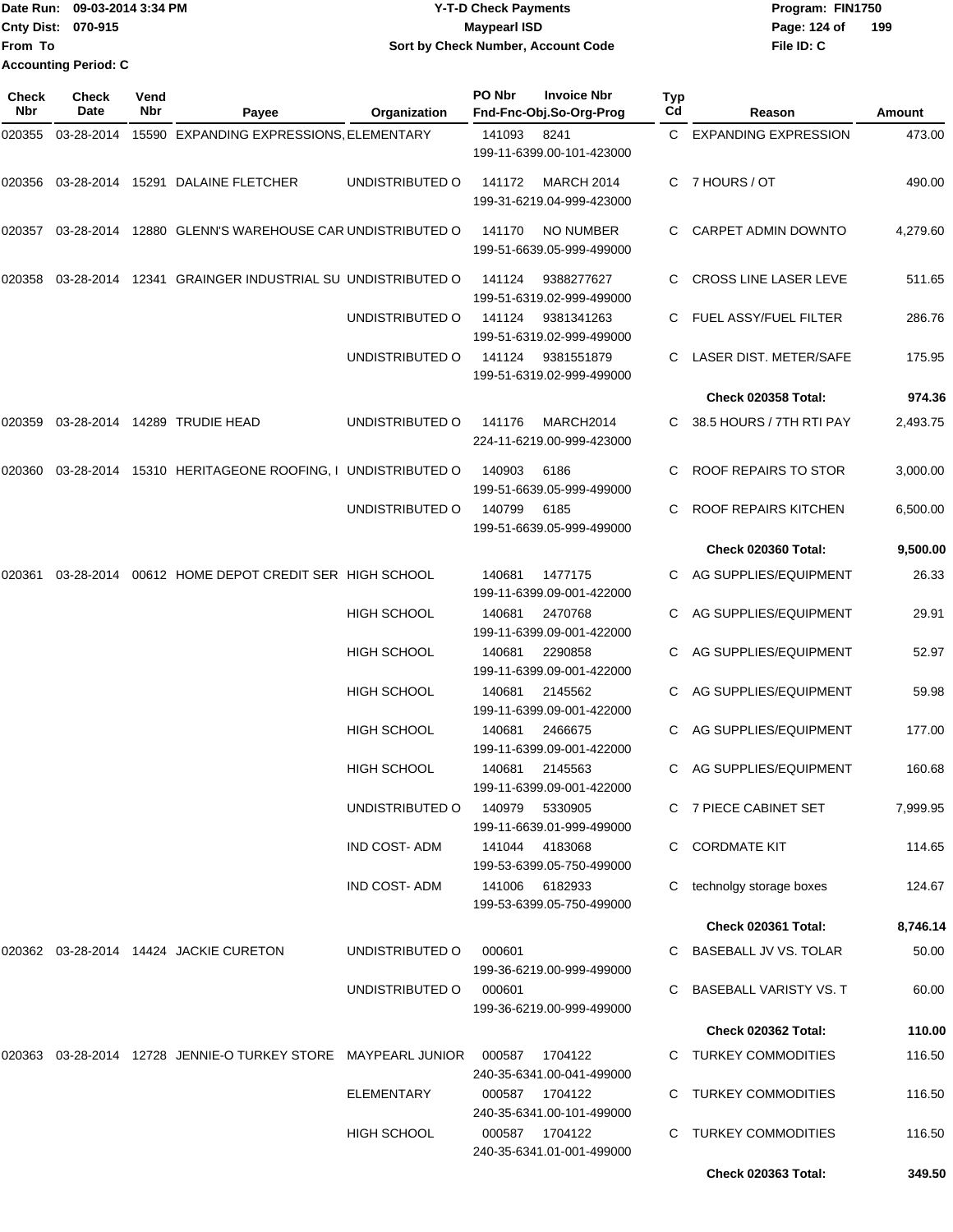|                             | Date Run: 09-03-2014 3:34 PM | <b>Y-T-D Check Payments</b>        | Program: FIN1750    |
|-----------------------------|------------------------------|------------------------------------|---------------------|
| <b>Cnty Dist: 070-915</b>   |                              | <b>Mavpearl ISD</b>                | 199<br>Page: 125 of |
| lFrom To                    |                              | Sort by Check Number, Account Code | File ID: C          |
| <b>Accounting Period: C</b> |                              |                                    |                     |

| Check<br>Nbr | <b>Check</b><br>Date | Vend<br>Nbr | Payee                                                             | Organization                  | PO Nbr        | <b>Invoice Nbr</b><br>Fnd-Fnc-Obj.So-Org-Prog | Typ<br>Cd | Reason                     | <b>Amount</b> |
|--------------|----------------------|-------------|-------------------------------------------------------------------|-------------------------------|---------------|-----------------------------------------------|-----------|----------------------------|---------------|
| 020364       | 03-28-2014           |             | 01533 KAMICO INSTRUCTION MED MAYPEARL JUNIOR                      |                               | 141102        | 105001<br>199-11-6399.23-041-425000           |           | C STAAR MATH               | 36.95         |
| 020365       |                      |             | 03-28-2014 15264 KURZ AND COMPANY                                 | <b>MAYPEARL JUNIOR</b>        | 000588        | 404110430016<br>240-35-6341.00-041-499000     | C.        | <b>BREAD PRODUCTS</b>      | 43.01         |
|              |                      |             |                                                                   | <b>MAYPEARL JUNIOR</b>        | 000588        | 404110500015<br>240-35-6341.00-041-499000     | C         | <b>BREAD PRODUCTS</b>      | 62.05         |
|              |                      |             |                                                                   | <b>MAYPEARL JUNIOR</b>        | 000588        | 404110360019<br>240-35-6341.00-041-499000     |           | <b>BREAD PRODUCTS</b>      | 52.49         |
|              |                      |             |                                                                   | <b>MAYPEARL JUNIOR</b>        | 000588        | 404110570015<br>240-35-6341.00-041-499000     | C         | <b>BREAD PRODUCTS</b>      | 74.99         |
|              |                      |             |                                                                   | <b>ELEMENTARY</b>             | 000588        | 404110500017<br>240-35-6341.00-101-499000     | C         | <b>BREAD PRODUCTS</b>      | 50.40         |
|              |                      |             |                                                                   | ELEMENTARY                    | 000588        | 404110570017<br>240-35-6341.00-101-499000     |           | <b>BREAD PRODUCTS</b>      | 69.55         |
|              |                      |             |                                                                   | <b>ELEMENTARY</b>             | 000588        | 404110430018<br>240-35-6341.00-101-499000     | C         | <b>BREAD PRODUCTS</b>      | 51.65         |
|              |                      |             |                                                                   | <b>ELEMENTARY</b>             | 000588        | 404110360017<br>240-35-6341.00-101-499000     | C         | <b>BREAD PRODUCTS</b>      | 79.80         |
|              |                      |             |                                                                   | <b>HIGH SCHOOL</b>            | 000588        | 404110570016<br>240-35-6341.01-001-499000     |           | <b>BREAD PRODUCTS</b>      | 80.03         |
|              |                      |             |                                                                   | HIGH SCHOOL                   | 000588        | 404110360018<br>240-35-6341.01-001-499000     | C         | <b>BREAD PRODUCTS</b>      | 56.74         |
|              |                      |             |                                                                   | <b>HIGH SCHOOL</b>            | 000588        | 404110430017<br>240-35-6341.01-001-499000     | C         | <b>BREAD PRODUCTS</b>      | 66.90         |
|              |                      |             |                                                                   | <b>HIGH SCHOOL</b>            | 000588        | 404110500016<br>240-35-6341.01-001-499000     | C.        | <b>BREAD PRODUCTS</b>      | 66.90         |
|              |                      |             |                                                                   |                               |               |                                               |           | Check 020365 Total:        | 754.51        |
| 020366       |                      |             | 03-28-2014  01048  LABATT FOOD SERVICE                            | <b>MAYPEARL JUNIOR</b>        | 000589        | 387495 FEB<br>240-35-6341.00-041-499000       | C         | <b>GROCERIES</b>           | 2,415.62      |
|              |                      |             |                                                                   | <b>ELEMENTARY</b>             | 000589        | 387487 FEB<br>240-35-6341.00-101-499000       | C         | <b>GROCERIES</b>           | 3,015.52      |
|              |                      |             |                                                                   | <b>HIGH SCHOOL</b>            | 000589        | 387460 FEB<br>240-35-6341.01-001-499000       | C         | <b>GROCERIES</b>           | 4,023.08      |
|              |                      |             |                                                                   |                               |               |                                               |           | <b>Check 020366 Total:</b> | 9,454.22      |
|              |                      |             | 020367  03-28-2014  00063  LAKESHORE EQUIPMENT C ELEMENTARY       |                               |               | 199-11-6399.03-101-411000                     |           | C MATH/MONEY/COMPREHE      | 365.52        |
|              |                      |             | 020368  03-28-2014  13610 LEE WACHTENDORF                         | UNDISTRIBUTED O               | 000602        | 199-36-6219.00-999-499000                     |           | C BASEBALL VARSITY VS. T   | 60.00         |
|              |                      |             |                                                                   | UNDISTRIBUTED O 000602        |               | 199-36-6219.00-999-499000                     |           | C BASEBALL JV VS. TOLAR    | 134.75        |
|              |                      |             |                                                                   |                               |               |                                               |           | Check 020368 Total:        | 194.75        |
|              |                      |             | 020369  03-28-2014  15462 LEE'S KEYS                              | UNDISTRIBUTED 0 141169 000612 |               | 199-51-6319.02-999-499000                     |           | C REKEYS                   | 417.00        |
|              |                      |             |                                                                   | UNDISTRIBUTED O               | 141169 000610 | 199-51-6319.02-999-499000                     |           | C DUPLICATE KEYS/CAMLO     | 222.73        |
|              |                      |             |                                                                   | UNDISTRIBUTED O               | 141169 000609 | 199-51-6319.02-999-499000                     |           | C INSTALL PADLOCKS/DEAD    | 657.96        |
|              |                      |             |                                                                   |                               |               |                                               |           | Check 020369 Total:        | 1,297.69      |
|              |                      |             | 020370  03-28-2014  00060  LUCKIES AUTO AND TRUCK UNDISTRIBUTED O |                               |               | 141125 000080019<br>199-34-6219.00-999-499000 |           | C BUS #19 209-769TX /TURN  | 125.00        |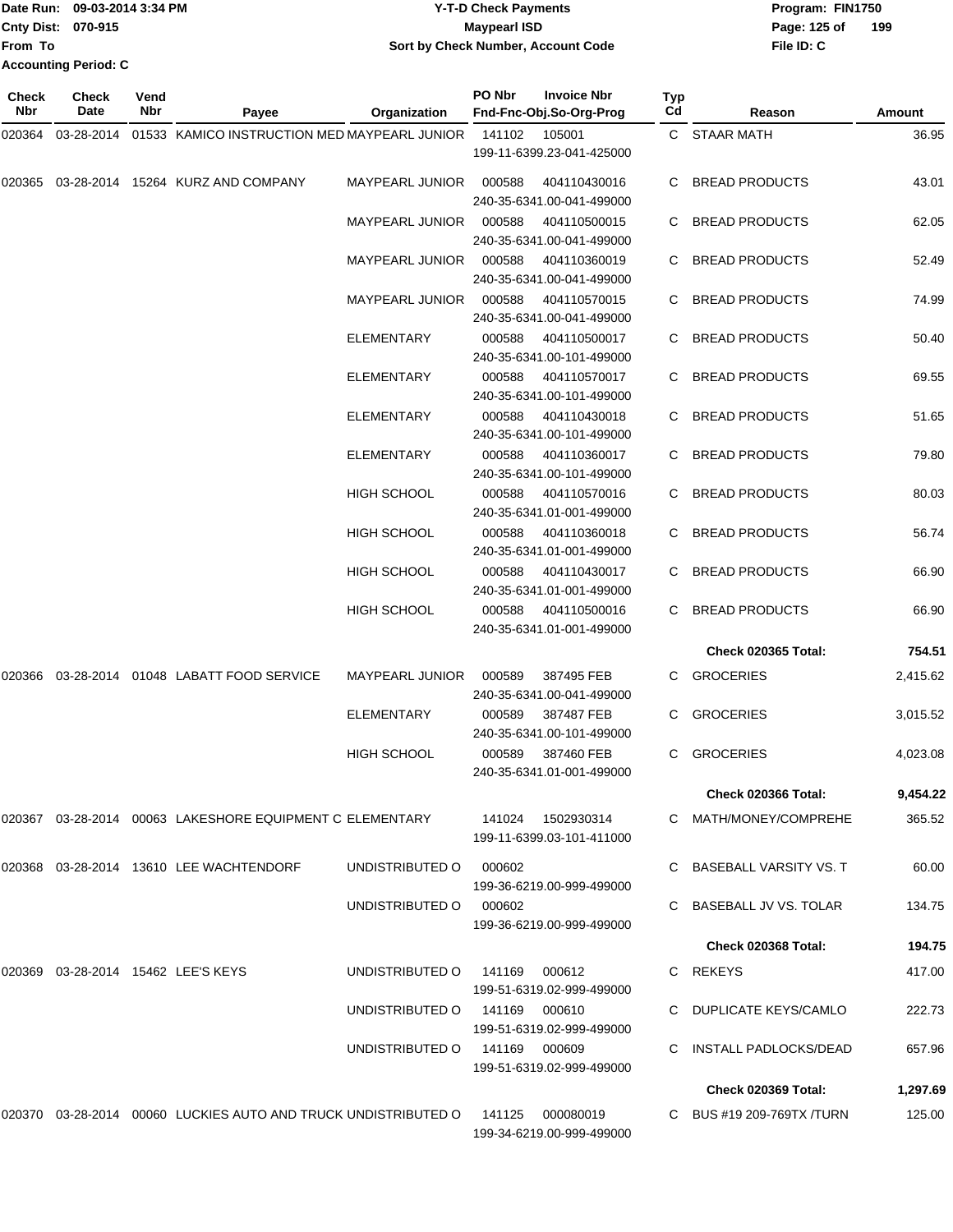|                           | Date Run: 09-03-2014 3:34 PM | <b>Y-T-D Check Payments</b>               | Program: FIN1750    |
|---------------------------|------------------------------|-------------------------------------------|---------------------|
| <b>Cnty Dist: 070-915</b> |                              | <b>Mavpearl ISD</b>                       | 199<br>Page: 126 of |
| <b>From To</b>            |                              | <b>Sort by Check Number, Account Code</b> | File ID: C          |
|                           | <b>Accounting Period: C</b>  |                                           |                     |

| Check<br>Nbr | Check<br>Date | Vend<br>Nbr | Payee                                                             | Organization           | PO Nbr       | <b>Invoice Nbr</b><br>Fnd-Fnc-Obj.So-Org-Prog | Typ<br>Cd | Reason                      | Amount   |
|--------------|---------------|-------------|-------------------------------------------------------------------|------------------------|--------------|-----------------------------------------------|-----------|-----------------------------|----------|
| 020371       | 03-28-2014    |             | 13157 MARTIN TOWING INC.                                          | UNDISTRIBUTED O        | 141146       | 19229<br>199-34-6219.00-999-499000            |           | C BUS #24 FROM LUCKIES T    | 250.00   |
|              |               |             |                                                                   | UNDISTRIBUTED O        | 141119       | 19220<br>199-34-6219.00-999-499000            |           | <b>BUS#24 FROM SCHOOL T</b> | 250.00   |
|              |               |             |                                                                   |                        |              |                                               |           | Check 020371 Total:         | 500.00   |
|              |               |             | 020372  03-28-2014  12994  MASTER SOUND                           | UNDISTRIBUTED O        | 141116       | 40501<br>199-51-6639.05-999-499000            |           | C FIRE ALARM SYSTEM DES     | 2,304.00 |
| 020373       |               |             | 03-28-2014 12559 MENTORING MINDS                                  | <b>MAYPEARL JUNIOR</b> | 141085       | 166808<br>199-11-6399.23-041-425000           | C.        | <b>GUIDES</b>               | 420.64   |
| 020374       |               |             | 03-28-2014 15595 ANGELA MOORE                                     | UNDISTRIBUTED O        | 000579       | 199-36-6219.00-999-499000                     |           | BASEBALL VARSITY VS. K      | 60.00    |
|              |               |             |                                                                   | UNDISTRIBUTED O        | 000579       | 199-36-6219.00-999-499000                     |           | BASEBALL JV VS. KEMP/M      | 106.00   |
|              |               |             |                                                                   |                        |              |                                               |           | Check 020374 Total:         | 166.00   |
| 020375       |               |             | 03-28-2014  14906  MORRISON SUPPLY                                | UNDISTRIBUTED O        | 141177       | 063050303<br>199-51-6319.02-999-499000        |           | C FLEX CONN                 | 18.10    |
|              |               |             |                                                                   | UNDISTRIBUTED O        | 141177       | 063050281<br>199-51-6319.02-999-499000        | C.        | DRAIN HOSE/GEAR CLAM        | 56.70    |
|              |               |             |                                                                   | UNDISTRIBUTED O        | 141117       | 063050195<br>199-51-6319.02-999-499000        | C.        | REGAL EXP'D                 | 290.55   |
|              |               |             |                                                                   |                        |              |                                               |           | <b>Check 020375 Total:</b>  | 365.35   |
| 020376       |               |             | 03-28-2014 00297 NARDONE BROS. BAKING C MAYPEARL JUNIOR           |                        | 000590       | 58707<br>240-35-6341.00-041-499000            |           | C PIZZA                     | 95.72    |
|              |               |             |                                                                   | <b>MAYPEARL JUNIOR</b> | 000590       | 58498<br>240-35-6341.00-041-499000            | C.        | PIZZA                       | 162.00   |
|              |               |             |                                                                   | <b>ELEMENTARY</b>      | 000590       | 58707<br>240-35-6341.00-101-499000            | C         | PIZZA                       | 95.72    |
|              |               |             |                                                                   | <b>ELEMENTARY</b>      | 000590       | 58651<br>240-35-6341.00-101-499000            | C         | PIZZA                       | 162.00   |
|              |               |             |                                                                   | <b>HIGH SCHOOL</b>     | 000590       | 58707<br>240-35-6341.01-001-499000            | C         | PIZZA                       | 95.72    |
|              |               |             |                                                                   | <b>HIGH SCHOOL</b>     | 000590       | 58557<br>240-35-6341.01-001-499000            |           | C PIZZA                     | 287.16   |
|              |               |             |                                                                   |                        |              |                                               |           | <b>Check 020376 Total:</b>  | 898.32   |
|              |               |             | 020377 03-28-2014 13896 JOE NIMOCK                                | UNDISTRIBUTED O        | 000604       | 199-36-6219.00-999-499000                     |           | C SOFTBALL VARSITY VS. T    | 55.00    |
|              |               |             |                                                                   | UNDISTRIBUTED O        | 000604       | 199-36-6219.00-999-499000                     |           | SOFTBALL JV VS. TOLAR/      | 73.56    |
|              |               |             |                                                                   |                        |              |                                               |           | Check 020377 Total:         | 128.56   |
|              |               |             | 020378 03-28-2014 14093 PC & MACEXCHANGE                          | ELEMENTARY             | 141129 83115 | 199-11-6399.00-101-423000                     |           | C IPAD MINI CASE            | 18.95    |
|              |               |             |                                                                   | ELEMENTARY             | 140943 82585 | 199-53-6399.00-101-499000                     |           | C iPAD MINI CASES           | 37.90    |
|              |               |             |                                                                   | ELEMENTARY             | 140943 83040 | 199-53-6399.00-101-499000                     |           | iPAD MINI CASES             | 37.90    |
|              |               |             |                                                                   |                        |              |                                               |           | <b>Check 020378 Total:</b>  | 94.75    |
|              |               |             | 020379  03-28-2014  14604  PEARSON CLINICAL ASSES UNDISTRIBUTED O |                        | 141056       | 4302891<br>199-31-6399.00-999-423000          |           | C BASC-2 Q AS-TRS CHILD/A   | 130.60   |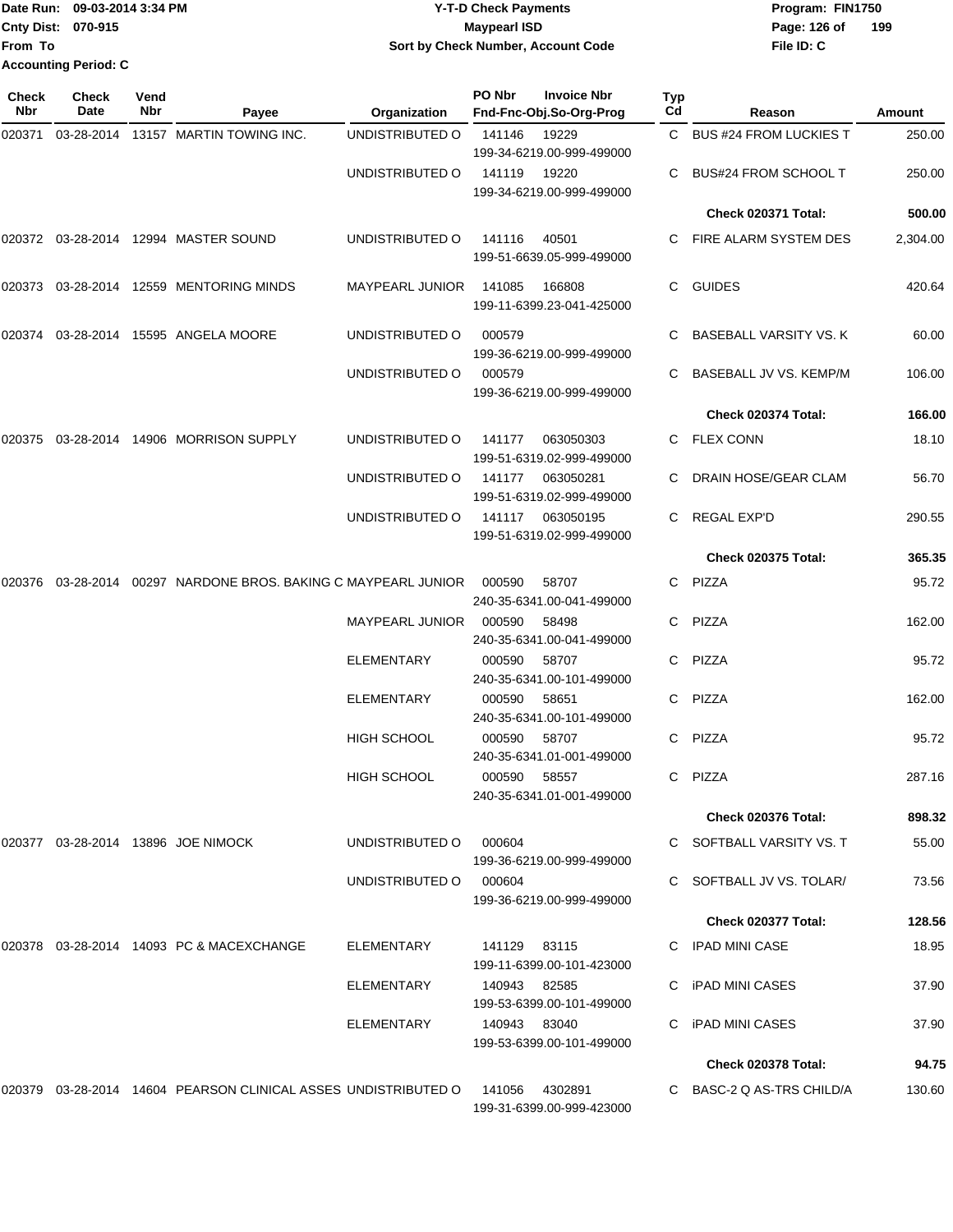|                           | Date Run: 09-03-2014 3:34 PM | Y-T-D Check Payments               | Program: FIN1750    |
|---------------------------|------------------------------|------------------------------------|---------------------|
| <b>Cnty Dist: 070-915</b> |                              | <b>Mavpearl ISD</b>                | 199<br>Page: 127 of |
| lFrom To                  |                              | Sort by Check Number, Account Code | File ID: C          |
|                           | <b>Accounting Period: C</b>  |                                    |                     |

| Check<br><b>Nbr</b> | <b>Check</b><br>Date | Vend<br>Nbr | Payee                                                             | Organization           | PO Nbr | <b>Invoice Nbr</b><br>Fnd-Fnc-Obj.So-Org-Prog  | <b>Typ</b><br>Cd | Reason                         | Amount   |
|---------------------|----------------------|-------------|-------------------------------------------------------------------|------------------------|--------|------------------------------------------------|------------------|--------------------------------|----------|
| 020380              | 03-28-2014           |             | 15598 PILGRIM'S PRIDE                                             | <b>MAYPEARL JUNIOR</b> | 000600 | 918969451<br>240-35-6341.00-041-499000         | C                | <b>COMMODITY CHICKEN ITE</b>   | 87.00    |
|                     |                      |             |                                                                   | <b>ELEMENTARY</b>      | 000600 | 918969451<br>240-35-6341.00-101-499000         |                  | <b>COMMODITY CHICKEN ITE</b>   | 87.00    |
|                     |                      |             |                                                                   |                        |        |                                                |                  | Check 020380 Total:            | 174.00   |
| 020381              |                      |             | 03-28-2014 00401 POSITIVE PROMOTIONS                              | <b>MAYPEARL JUNIOR</b> | 140965 | 04938497<br>199-11-6399.07-041-411000          |                  | SIP'N'GO W/SEEDS BLOO          | 55.89    |
| 020382              |                      |             | 03-28-2014 13333 RALLY! EDUCATION                                 | MAYPEARL JUNIOR        | 141083 | 45502<br>199-11-6399.23-041-425000             | С                | MATH/READING/CONNEC            | 1,146.00 |
| 020383              | 03-28-2014           |             | 00099 REGION 10/EDUCATION SE UNDISTRIBUTED O                      |                        | 141160 | 123500<br>199-31-6239.00-999-423000            | C.               | APE SERVICES 2ND QTR           | 200.00   |
|                     |                      |             |                                                                   | UNDISTRIBUTED O        | 140538 | 123789<br>199-34-6219.01-999-499000            |                  | 8HR DRIVING TRAINING M         | 55.00    |
|                     |                      |             |                                                                   | UNDISTRIBUTED O        | 000599 | 123763<br>255-13-6239.00-999-499000            | C.               | TITLE 2 REG COOP MEM 3         | 526.00   |
|                     |                      |             |                                                                   |                        |        |                                                |                  | <b>Check 020383 Total:</b>     | 781.00   |
| 020384              | 03-28-2014           |             | 00829 REGION 12 ESC                                               | UNDISTRIBUTED O        | 140582 | 051027<br>199-31-6411.00-999-423000            | C.               | SWEP CONFERENCE 2/5-2          | 350.00   |
| 020385              |                      |             | 03-28-2014 14543 RENAISSANCE LEARNING, I ELEMENTARY               |                        | 141088 | <b>INV4066805</b><br>199-12-6399.06-101-499000 | C.               | AR STAR TROPHY                 | 44.21    |
| 020386              |                      |             | 03-28-2014 15587 SCHOOLWIRES, INC.                                | UNDISTRIBUTED O        | 141041 | <b>INV0011234</b><br>199-11-6399.45-999-499000 | C                | <b>WEB HOSTING</b>             | 3,395.00 |
| 020387              |                      |             | 03-28-2014 15391 SOUTHERN TIRE MART                               | UNDISTRIBUTED O        | 141118 | 50483078<br>199-34-6311.00-999-499000          | C                | FS590 PLUS RAD                 | 1,172.00 |
| 020388              | 03-28-2014           |             | 00234 SOUTHWEST INTERNATION UNDISTRIBUTED O                       |                        | 141121 | 437427-1<br>199-34-6219.00-999-499000          | C.               | <b>BUS 110-4216TX/ TRANS I</b> | 637.00   |
|                     |                      |             |                                                                   | UNDISTRIBUTED O        | 141113 | AP195876<br>199-34-6311.00-999-499000          | C                | <b>SWITCH</b>                  | 108.69   |
|                     |                      |             |                                                                   |                        |        |                                                |                  | <b>Check 020388 Total:</b>     | 745.69   |
| 020389              |                      |             | 03-28-2014 13105 STEVEN E. MILLER                                 | UNDISTRIBUTED O        | 000603 | 199-36-6219.00-999-499000                      | C                | SOFTBALL VARSITY VS. T         | 55.00    |
|                     |                      |             |                                                                   | UNDISTRIBUTED O        | 000603 | 199-36-6219.00-999-499000                      |                  | C SOFTBALL JV VS. TOLAR/       | 73.56    |
|                     |                      |             |                                                                   |                        |        |                                                |                  | Check 020389 Total:            | 128.56   |
|                     |                      |             | 020390 03-28-2014 01235 SULLIVAN SUPPLY SOUTH, UNDISTRIBUTED O    |                        | 141070 | 0313728-IN<br>199-11-6639.01-999-499000        |                  | C *LISTER* SURGICAL BLAD       | 97.00    |
|                     |                      |             |                                                                   | UNDISTRIBUTED O        |        | 141070 0313680-IN<br>199-11-6639.01-999-499000 |                  | C PEN DIVIDER - SINGLE PA      | 4,053.00 |
|                     |                      |             |                                                                   |                        |        |                                                |                  | <b>Check 020390 Total:</b>     | 4,150.00 |
|                     |                      |             | 020391  03-28-2014  15444  SUNSTATE EQUIPMENT CO. UNDISTRIBUTED O |                        | 141120 | 5704834-001<br>199-51-6319.04-999-499000       |                  | C SACK CEMENT MIXER            | 520.98   |
|                     |                      |             | 020392  03-28-2014  00973  TARVER TROPHIES                        | <b>HIGH SCHOOL</b>     | 140992 | 1460<br>199-36-6499.01-001-499000              |                  | <b>Track Meet RIBBONS</b>      | 420.00   |
|                     |                      |             |                                                                   | <b>HIGH SCHOOL</b>     | 141063 | 1488<br>199-36-6499.01-001-499000              | C                | HS Track Meet Medals           | 1,312.15 |
|                     |                      |             |                                                                   |                        |        |                                                |                  | Check 020392 Total:            | 1,732.15 |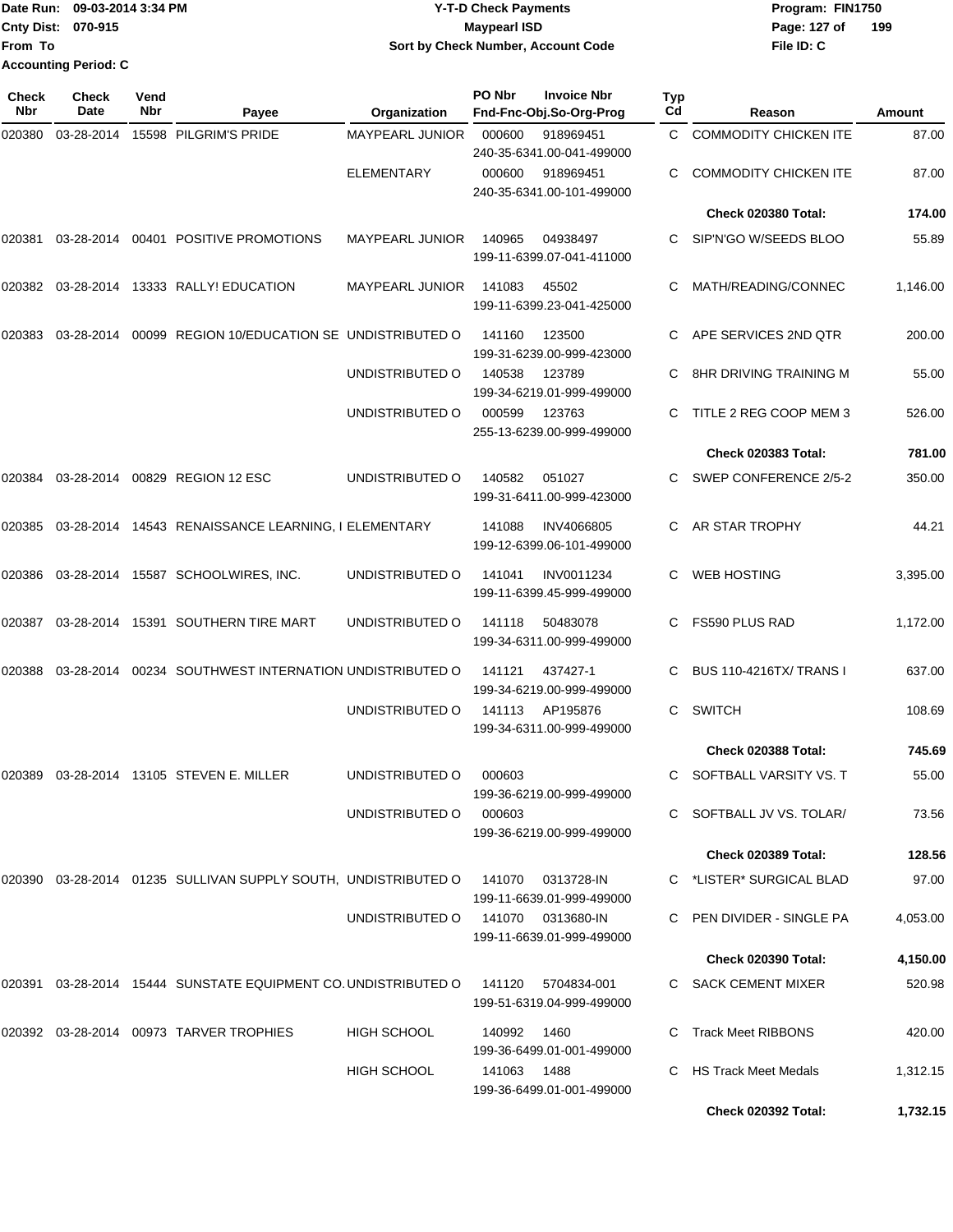|                           | Date Run: 09-03-2014 3:34 PM | <b>Y-T-D Check Payments</b>        | Program: FIN1750    |
|---------------------------|------------------------------|------------------------------------|---------------------|
| <b>Cnty Dist: 070-915</b> |                              | Mavpearl ISD                       | 199<br>Page: 128 of |
| <b>IFrom To</b>           |                              | Sort by Check Number, Account Code | File ID: C          |
|                           | <b>Accounting Period: C</b>  |                                    |                     |

| Check<br>Nbr | <b>Check</b><br>Date | Vend<br>Nbr | Payee                                                            | Organization           | PO Nbr | <b>Invoice Nbr</b><br>Fnd-Fnc-Obj.So-Org-Prog       | Typ<br>Cd | Reason                                    | Amount   |
|--------------|----------------------|-------------|------------------------------------------------------------------|------------------------|--------|-----------------------------------------------------|-----------|-------------------------------------------|----------|
| 020393       | 03-28-2014           |             | 15485 THERAPY FROM THE HEAR UNDISTRIBUTED O                      |                        | 141144 | FEBRUARY 2014<br>199-31-6219.02-999-423000          |           | C 2.5 BILLABLE HOURS PT                   | 175.00   |
| 020394       |                      |             | 03-28-2014 15211 THOMAS SOUTHALL ELECT UNDISTRIBUTED O           |                        | 141123 | 02/19-03/19/14<br>199-51-6249.03-999-499000         |           | PEIMS OFFICE/CAFETERI                     | 3,750.00 |
|              |                      |             |                                                                  | UNDISTRIBUTED O        | 141123 | 02/19-03/19/14<br>199-51-6639.05-999-499000         |           | PEIMS/CAFETERIA/QUAD                      | 190.00   |
|              |                      |             |                                                                  |                        |        |                                                     |           | Check 020394 Total:                       | 3,940.00 |
|              |                      |             | 020395  03-28-2014  00479  TRACTOR SUPPLY COMPA  UNDISTRIBUTED O |                        | 140028 | 200214278<br>199-51-6319.03-999-499000              | C.        | S HOOK/TRAP DOOR/TRIM                     | 345.70   |
| 020396       |                      |             | 03-28-2014 00134 TXU ENERGY                                      | UNDISTRIBUTED O        | 000592 | 055551196516<br>199-51-6259.04-999-499000           |           | 02/12-03/12/14 SECURITY                   | 333.08   |
|              |                      |             | 020397 03-28-2014 00781 TYSON FOOD, INC                          | <b>MAYPEARL JUNIOR</b> | 000591 | 10193111<br>240-35-6341.00-041-499000               | C         | <b>COMMODITY CHICKEN ITE</b>              | 256.68   |
|              |                      |             |                                                                  | <b>ELEMENTARY</b>      | 000591 | 10193111<br>240-35-6341.00-101-499000               | C         | <b>COMMODITY CHICKEN ITE</b>              | 256.68   |
|              |                      |             |                                                                  | <b>HIGH SCHOOL</b>     | 000591 | 10193111<br>240-35-6341.01-001-499000               |           | <b>COMMODITY CHICKEN ITE</b>              | 256.68   |
|              |                      |             |                                                                  |                        |        |                                                     |           | Check 020397 Total:                       | 770.04   |
| 020398       |                      |             | 03-28-2014  00460  VINEYARD'S AUTO SUPPLY UNDISTRIBUTED O        |                        | 141126 | 67209<br>199-34-6311.00-999-499000                  |           | <b>HALOGEN LAMP</b>                       | 22.78    |
|              |                      |             |                                                                  | UNDISTRIBUTED O        | 141126 | 67441<br>199-34-6311.00-999-499000                  | C         | 12V 120DB HORN                            | 37.90    |
|              |                      |             |                                                                  |                        |        |                                                     |           | Check 020398 Total:                       | 60.68    |
| 020399       |                      |             | 03-28-2014    00141    WAL MART                                  | <b>MAYPEARL JUNIOR</b> | 141052 | P927300EL01NG4<br>199-11-6399.07-041-423000         | C.        | GOLD'S GYM MINI TRAMP                     | 38.77    |
|              |                      |             |                                                                  | <b>HIGH SCHOOL</b>     | 140587 | P927300EL01NGJ<br>199-11-6399.12-001-411000         | C         | <b>STORAGE BOX</b>                        | 22.00    |
|              |                      |             |                                                                  | <b>HIGH SCHOOL</b>     | 140587 | P927300EJ01N4W<br>199-11-6399.12-001-411000         | C         | <b>OFFICE SUPPLIES</b>                    | 55.13    |
|              |                      |             |                                                                  | <b>HIGH SCHOOL</b>     | 140973 | P927300EE01LPF3<br>199-11-6399.14-001-411000        | C         | <b>FUZZY STICKS</b>                       | 7.04     |
|              |                      |             |                                                                  | <b>HIGH SCHOOL</b>     |        | 199-11-6399.14-001-411000                           |           | 140973 P927300ED01L9VJ C SCIENCE SUPPLIES | 205.86   |
|              |                      |             |                                                                  |                        |        |                                                     |           | <b>Check 020399 Total:</b>                | 328.80   |
|              |                      |             | 020400 03-28-2014 15596 JOHNNY WHITE                             | HIGH SCHOOL            | 141157 | 199-36-6499.01-001-499000                           | C.        | reimbursment for state tourn              | 245.59   |
|              |                      |             | 020401 03-28-2014 12132 WORLD RESEARCH COMPA MAYPEARL JUNIOR     |                        | 141086 | 98805<br>199-11-6399.08-041-411000                  |           | C MAP SKILLS BOARD UNIT                   | 437.80   |
|              |                      |             | 020402  04-03-2014  14927  ALLIED WASTE                          | <b>DISTRICT WIDE</b>   | 000617 | 0794-009161707<br>199-51-6259.03-999-499000         |           | Y WASTE REMOVAL 04/01-0                   | 1,705.09 |
|              |                      |             | 020403 04-03-2014 13932 ARBOR SCIENTIFIC                         | <b>DISTRICT WIDE</b>   | 141008 | 063694<br>199-11-6399.14-001-411000                 |           | Y SCIENCE SUPPLIES                        | 198.20   |
|              |                      |             | 020404  04-03-2014  15158  ATHLETES WORLD                        | <b>DISTRICT WIDE</b>   | 141061 | BBL005221-BK06<br>199-36-6399.03-999-499BHS         |           | Y DUFFEL BAGS                             | 960.00   |
|              |                      |             |                                                                  | <b>DISTRICT WIDE</b>   |        | 140213 BDA003010-BK020<br>199-36-6399.13-001-499000 |           | Y softball supplies                       | 3,355.75 |
|              |                      |             |                                                                  |                        |        |                                                     |           | Check 020404 Total:                       | 4,315.75 |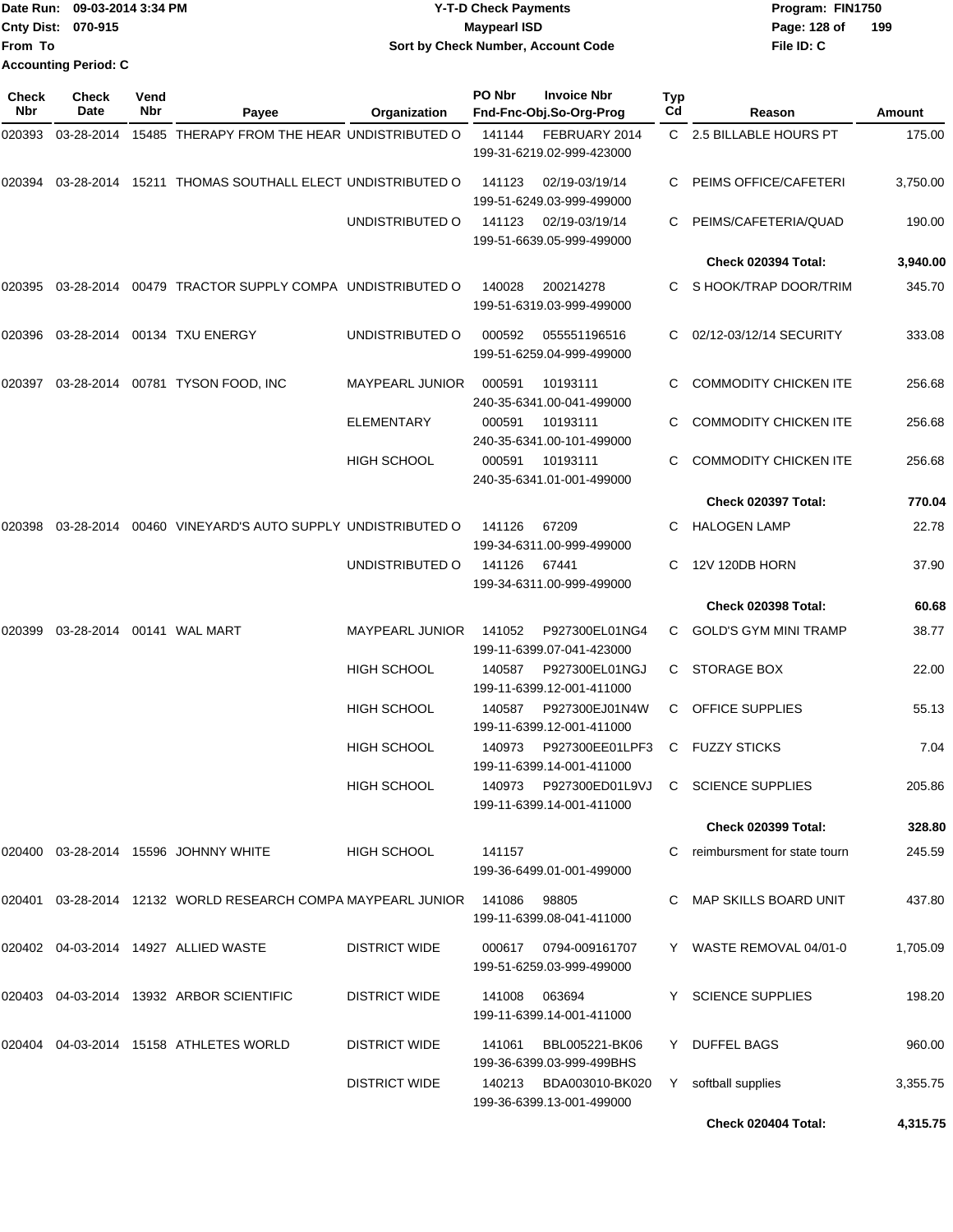|                             | Date Run: 09-03-2014 3:34 PM | <b>Y-T-D Check Payments</b>        | Program: FIN1750    |
|-----------------------------|------------------------------|------------------------------------|---------------------|
| <b>Cnty Dist: 070-915</b>   |                              | <b>Mavpearl ISD</b>                | 199<br>Page: 129 of |
| <b>IFrom To</b>             |                              | Sort by Check Number, Account Code | File ID: C          |
| <b>Accounting Period: C</b> |                              |                                    |                     |

| Check<br><b>Nbr</b> | <b>Check</b><br>Date  | Vend<br><b>Nbr</b> | Payee                                                                 | Organization         | PO Nbr | <b>Invoice Nbr</b><br>Fnd-Fnc-Obj.So-Org-Prog | Typ<br>Cd | Reason                        | Amount   |
|---------------------|-----------------------|--------------------|-----------------------------------------------------------------------|----------------------|--------|-----------------------------------------------|-----------|-------------------------------|----------|
| 020405              |                       |                    | 04-03-2014 15593 BMI EDUCATIONAL SERVIC DISTRICT WIDE                 |                      | 141096 | 609485                                        |           | Y NOVELS / S&H                | 538.85   |
|                     |                       |                    |                                                                       |                      |        | 199-12-6329.00-041-411000                     |           |                               |          |
| 020406              | 04-03-2014 12513 CAMT |                    |                                                                       | <b>DISTRICT WIDE</b> |        | 141174 ADVANCE<br>255-13-6411.00-101-424000   |           | Y CAMT REGISTRATION 07/2      | 155.00   |
| 020407              |                       |                    | 04-03-2014   00217   CITY OF MAYPEARL                                 | <b>DISTRICT WIDE</b> | 000618 | <b>80 MAR</b><br>199-51-6259.01-999-499000    |           | Y 02/27-03/28/14 BALLFIELD    | 26.00    |
|                     |                       |                    |                                                                       | <b>DISTRICT WIDE</b> | 000618 | 1081 MAR<br>199-51-6259.01-999-499000         |           | Y 02/27-03/28/14 ELEM YARD    | 26.00    |
|                     |                       |                    |                                                                       | <b>DISTRICT WIDE</b> | 000618 | 1394 MAR<br>199-51-6259.01-999-499000         |           | Y 02/27-03/28/14 NEW CONC     | 61.20    |
|                     |                       |                    |                                                                       | <b>DISTRICT WIDE</b> | 000618 | 1080 MAR<br>199-51-6259.01-999-499000         | Y.        | 02/27-03/28/14 1024 W. FO     | 108.00   |
|                     |                       |                    |                                                                       | <b>DISTRICT WIDE</b> |        | 000618 82 MAR<br>199-51-6259.01-999-499000    |           | Y 02/27-03/28/14 400 PANTH    | 162.00   |
|                     |                       |                    |                                                                       | <b>DISTRICT WIDE</b> | 000618 | 595 MAR<br>199-51-6259.01-999-499000          |           | 02/27-03/28/14 1025 W. FO     | 191.40   |
|                     |                       |                    |                                                                       | <b>DISTRICT WIDE</b> | 000618 | 574 MAR<br>199-51-6259.01-999-499000          |           | 02/27-03/28/14 MS YARD M      | 344.45   |
|                     |                       |                    |                                                                       | <b>DISTRICT WIDE</b> | 000618 | 383 MAR<br>199-51-6259.01-999-499000          |           | Y 02/27-03/28/14 600 PHILLIP  | 123.60   |
|                     |                       |                    |                                                                       |                      |        |                                               |           | Check 020407 Total:           | 1,042.65 |
| 020408              |                       |                    | 04-03-2014  00817  CONVENTION HOUSING MA DISTRICT WIDE                |                      | 141194 | 8 ROOMS<br>199-41-6419.00-702-499000          |           | Y SLI ROOM DEPOSIT JUNE       | 1,435.36 |
| 020409              |                       |                    | 04-03-2014 12276 CREATIVE MATHEMATICS                                 | <b>DISTRICT WIDE</b> | 141132 | 34448<br>199-11-6399.04-101-411000            |           | Y NUMBER LINE                 | 420.00   |
| 020410              |                       |                    | 04-03-2014 15599 CROWLEY HIGH SCHOOL B DISTRICT WIDE                  |                      | 141197 | 199-11-6499.04-001-411000                     | Y         | ONE ACT PLAY AREA ENT         | 300.00   |
| 020411              |                       |                    | 04-03-2014 14119 DAVID'S SUPERMARKET, IN DISTRICT WIDE                |                      | 141027 | 863722<br>199-11-6399.01-999-423000           | Y.        | <b>GROCERIES FOR LIFE SKI</b> | 44.51    |
|                     |                       |                    | 020412 04-03-2014 00242 DEMCO, INC.                                   | <b>DISTRICT WIDE</b> | 141089 | 5248613<br>199-12-6399.06-101-499000          | Y         | BOOKS/LABELS/BOOKMA           | 245.44   |
|                     |                       |                    | 020413  04-03-2014  12536  DESOTO JANITORIAL                          | DISTRICT WIDE        |        | 140879 156961<br>199-51-6319.01-999-499000    |           | Y TORKMATICK TOWEL/TIS        | 2,962.09 |
|                     |                       |                    | 020414   04-03-2014   13639   EAST TEXAS COPY SYSTE   DISTRICT   WIDE |                      |        | 000616 228036<br>199-11-6269.00-041-411000    |           | Y PRINTERS 02/09-03/08/14     | 110.58   |
|                     |                       |                    |                                                                       | <b>DISTRICT WIDE</b> |        | 000616 228036<br>199-11-6269.00-101-411000    |           | Y PRINTERS 02/09-03/08/14     | 110.58   |
|                     |                       |                    |                                                                       | <b>DISTRICT WIDE</b> |        | 000616 228036<br>199-11-6269.00-101-499000    |           | Y PRINTERS 02/09-03/08/14     | 110.58   |
|                     |                       |                    |                                                                       | <b>DISTRICT WIDE</b> |        | 000616 228036<br>199-11-6269.00-001-411000    |           | Y PRINTERS 02/09-03/08/14     | 110.59   |
|                     |                       |                    |                                                                       | DISTRICT WIDE        |        | 000616 228036<br>199-11-6269.01-001-411000    |           | Y PRINTERS 02/09-03/08/14     | 110.59   |
|                     |                       |                    |                                                                       | <b>DISTRICT WIDE</b> |        | 000616 228036<br>199-11-6269.01-041-411000    |           | Y PRINTERS 02/09-03/08/14     | 110.59   |
|                     |                       |                    |                                                                       | <b>DISTRICT WIDE</b> |        | 000616 228036<br>199-41-6249.00-720-499000    |           | Y PRINTERS 02/09-03/08/14     | 110.59   |

**Check 020414 Total: 774.10**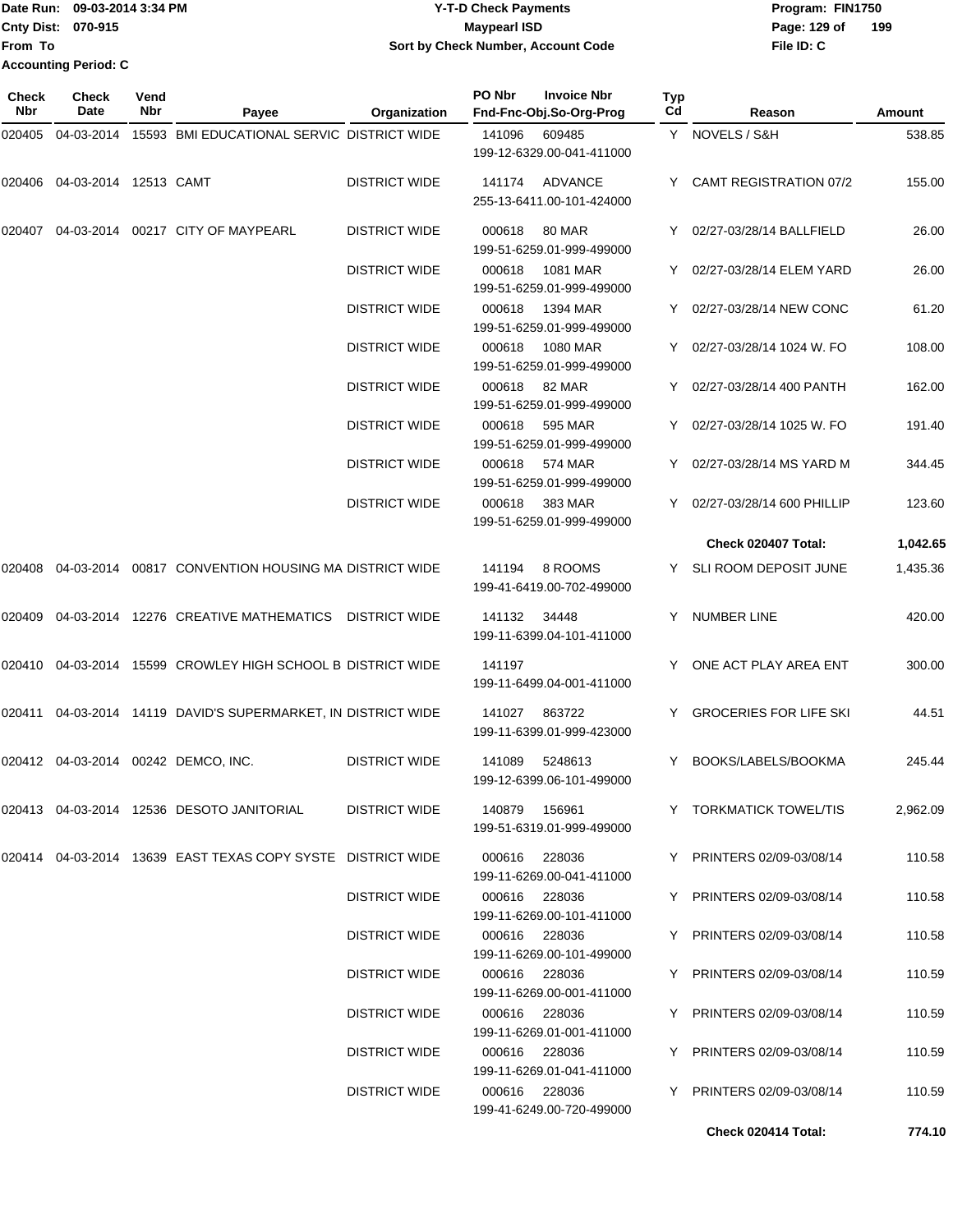Date Run: 09-03-2014 3:34 PM **Program:** FIN1750 **Cnty Dist:** 070-915 **Page: 130 of MaypearI ISD Page: 130 of From To Accounting Period: C**

## **Y-T-D Check Payments 070-915 Maypearl ISD Sort by Check Number, Account Code**

| Check<br><b>Nbr</b> | <b>Check</b><br><b>Date</b> | Vend<br>Nbr | Payee                                                           | Organization         | PO Nbr | <b>Invoice Nbr</b><br>Fnd-Fnc-Obj.So-Org-Prog     | <b>Typ</b><br>Cd | Reason                      | <b>Amount</b> |
|---------------------|-----------------------------|-------------|-----------------------------------------------------------------|----------------------|--------|---------------------------------------------------|------------------|-----------------------------|---------------|
| 020415              | 04-03-2014                  |             | 12186 ELLIOTT ELECTRIC                                          | <b>DISTRICT WIDE</b> | 140890 | 09-58348-02<br>199-51-6639.05-999-499000          | Y.               | <b>BREAKERS</b>             | 972.50        |
|                     |                             |             | 020416 04-03-2014 15590 EXPANDING EXPRESSIONS, DISTRICT WIDE    |                      | 141076 | 8242<br>199-11-6399.00-999-423000                 | Y                | <b>EXPANDING EXPRESSION</b> | 236.50        |
| 020417              | 04-03-2014                  |             | 00040 FLATT STATIONERS, INC.                                    | <b>DISTRICT WIDE</b> | 141127 | 255774-00<br>199-11-6399.36-101-411000            | Y                | <b>SHREDDERS</b>            | 1,800.00      |
| 020418              |                             |             | 04-03-2014 14120 HARRIS COMPUTER SYSTE DISTRICT WIDE            |                      | 000606 | MN00073382<br>240-00-5749.00-000-400000           | Y                | ANNUAL MAINTENANCE 0        | 2,250.00      |
| 020419              |                             |             | 04-03-2014 14399 ROBERT HODGE JR.                               | <b>DISTRICT WIDE</b> | 000614 | <b>EMAIL</b><br>199-36-6219.00-999-499000         |                  | SOFTBALL VS. GODLEY 3/      | 67.00         |
| 020420              | 04-03-2014 15594 ID ZONE    |             |                                                                 | <b>DISTRICT WIDE</b> | 141108 | 998611<br>199-11-6639.01-999-499000               | Y                | PRINTER/SFTWARE/COLO        | 1,958.96      |
| 020421              |                             |             | 04-03-2014 12551 INTERQUEST DETECTION C DISTRICT WIDE           |                      | 000612 | 108932<br>199-11-6219.01-999-424000               | Y                | FULL DAY SERVICE 2/17/1     | 440.00        |
| 020422              | 04-03-2014                  |             | 15501 WHITNEY GAYLE JOHNS                                       | <b>DISTRICT WIDE</b> | 141187 | <b>MARCH 2014</b><br>199-31-6219.01-999-423000    | Y                | 50 HRS / LPC-INTERN         | 2,500.00      |
| 020423              | 04-03-2014                  |             | 15603 JAMES R. JOHNSON                                          | <b>DISTRICT WIDE</b> | 000615 | <b>VS GRANBURY</b><br>199-36-6219.00-999-499000   | Y                | <b>BASEBALL SCRIMMAGE -</b> | 10.00         |
| 020424              |                             |             | 04-03-2014 15441 LANDY JOHNSON                                  | <b>DISTRICT WIDE</b> | 141183 | <b>INVOICE #3</b><br>199-31-6219.00-999-423000    | Y                | 3 LANGUAGE/2 CROSS BA       | 1,550.00      |
| 020425              | 04-03-2014                  |             | 01533 KAMICO INSTRUCTION MED DISTRICT WIDE                      |                      | 141143 | 105048<br>199-11-6399.03-041-411000               | Y                | TAKS GR7/8 MATH             | 91.90         |
| 020426              |                             |             | 04-03-2014 15371 KK MUSIC STORE                                 | <b>DISTRICT WIDE</b> | 141001 | 10150486<br>199-11-6399.02-101-411MEF             | Y                | CELLO OUTFIT/VIOLIN/VIO     | 2,069.81      |
| 020427              |                             |             | 04-03-2014 15248 JACQUELYN KOCH                                 | <b>DISTRICT WIDE</b> | 141186 | <b>MARCH 2014</b><br>224-31-6219.00-999-423000    | Y                | <b>DIAG SERVICES</b>        | 3,611.11      |
| 020428              | 04-03-2014                  |             | 00063 LAKESHORE EQUIPMENT C DISTRICT WIDE                       |                      | 141068 | 1830150314<br>199-11-6399.03-101-411000           |                  | CD-ROM/READ CLOCK/MA        | 149.41        |
|                     |                             |             | 020429  04-03-2014  14906  MORRISON SUPPLY                      | DISTRICT WIDE        |        | 141167 063050511<br>199-51-6319.02-999-499000     |                  | Y PVC/TUBES/ CLMP/CAP       | 557.22        |
|                     |                             |             | 020430  04-03-2014  13306  MOUNTAIN PEAK SPECIAL  DISTRICT WIDE |                      |        | 000607 11-0788-00 03<br>199-51-6259.79-999-422000 |                  | Y 02/07-03/09/14 12636 FM   | 54.60         |
| 020431              |                             |             | 04-03-2014 15435 PURVIS INDUSTRIES                              | <b>DISTRICT WIDE</b> | 141114 | 6254526<br>199-51-6319.03-999-499000              |                  | Y SBC                       | 50.52         |
|                     |                             |             |                                                                 | <b>DISTRICT WIDE</b> |        | 141114 6255809<br>199-51-6319.03-999-499000       |                  | Y SBC                       | 50.52         |
|                     |                             |             |                                                                 | <b>DISTRICT WIDE</b> |        | 141114 6254538<br>199-51-6319.03-999-499000       |                  | Y SHAFT/BEARINGS            | 260.81        |
|                     |                             |             |                                                                 |                      |        |                                                   |                  | Check 020431 Total:         | 361.85        |
|                     |                             |             | 020432 04-03-2014 15292 SHANNON SAMPLES                         | <b>DISTRICT WIDE</b> |        | 141195 MARCH 2014<br>199-31-6219.04-999-423000    |                  | Y 9.5 HRS COTA              | 475.00        |
|                     |                             |             | 020433 04-03-2014 00252 SCHOOL SPECIALTY                        | DISTRICT WIDE        | 141095 | 208112161950<br>199-11-6399.02-101-411000         | Y                | Kearbey                     | 62.28         |
|                     |                             |             |                                                                 | <b>DISTRICT WIDE</b> |        | 141092 208112161948<br>199-11-6399.02-101-411000  |                  | Y SHAPES, LARGE GEO SOL     | 37.39         |
|                     |                             |             |                                                                 | <b>DISTRICT WIDE</b> |        | 141104 208112165438<br>199-11-6399.08-041-411000  |                  | Y PENCILS COLORED           | 53.99         |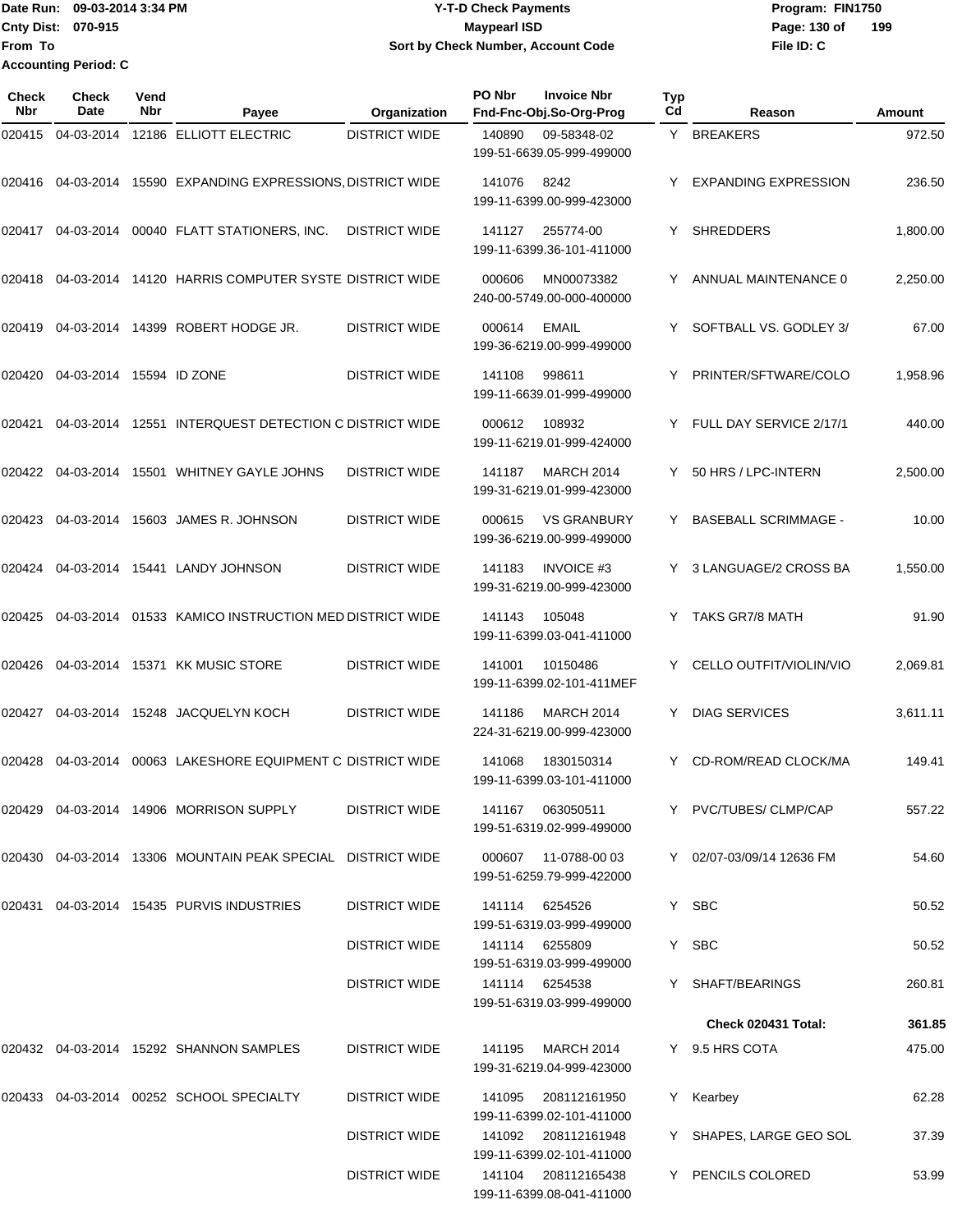**From To Accounting Period: C**

### Date Run: 09-03-2014 3:34 PM **Program:** FIN1750 **Cnty Dist:** 070-915 **Page: 131 of** Maypearl ISD **CONTEX IS A RESERVE A Page: 131 of Y-T-D Check Payments 070-915 Maypearl ISD Sort by Check Number, Account Code**

| <b>Check</b><br><b>Nbr</b> | Check<br><b>Date</b>   | Vend<br><b>Nbr</b> | Payee                                                              | Organization         | PO Nbr | <b>Invoice Nbr</b><br>Fnd-Fnc-Obj.So-Org-Prog | <b>Typ</b><br>Cd | Reason                       | Amount   |
|----------------------------|------------------------|--------------------|--------------------------------------------------------------------|----------------------|--------|-----------------------------------------------|------------------|------------------------------|----------|
|                            |                        |                    |                                                                    | <b>DISTRICT WIDE</b> | 141091 | 208112165435<br>199-11-6399.02-101-411000     |                  | Y ATLAS/PAPER/PAPER CO       | 132.78   |
|                            |                        |                    |                                                                    | <b>DISTRICT WIDE</b> | 141101 | 208112180949<br>199-11-6399.02-101-411000     | Y                | DRY ERASE BOARD/NOTE         | 154.99   |
|                            |                        |                    |                                                                    |                      |        |                                               |                  | Check 020433 Total:          | 441.43   |
| 020434                     |                        |                    | 04-03-2014 15600 WENDY SHAW                                        | <b>DISTRICT WIDE</b> | 141181 | 199-53-6411.02-999-499000                     |                  | Y TELPAS/PEIMS - MILEAGE/    | 304.35   |
|                            |                        |                    |                                                                    | <b>DISTRICT WIDE</b> | 000608 | 813710001004619<br>199-53-6249.04-999-499000  | Y                | MTHLY INTERNET 04/08-        | 3,000.00 |
| 020436                     |                        |                    | 04-03-2014 15604 RONALD GENE STEPHENS DISTRICT WIDE                |                      | 000613 | WALLEN<br>199-36-6219.00-999-499000           |                  | <b>MAYPEARL RELAYS TRAC</b>  | 250.00   |
| 020437                     | 04-03-2014 00784 TASBO |                    |                                                                    | <b>DISTRICT WIDE</b> | 141180 | 249916<br>199-53-6411.02-999-499000           | Y                | 2014 PEIMS ACADEMY 07/       | 260.00   |
| 020438                     |                        |                    | 04-03-2014 15235 TEXAS STATE BILLING SER DISTRICT WIDE             |                      | 000620 | 13617<br>199-31-6299.00-999-423000            | Y                | CLAIM 03/07/14               | 134.37   |
| 020439                     | 04-03-2014             |                    | 01049 THYSSENKRUPP ELEVATO DISTRICT WIDE                           |                      | 140026 | 3000951895<br>199-51-6319.02-999-499000       | Y                | ELEVATOR 03/01-05/31/14      | 202.81   |
|                            |                        |                    |                                                                    | <b>DISTRICT WIDE</b> | 140026 | 3000951897<br>199-51-6319.02-999-499000       | Y                | ELEVATOR 03/01-05/31/14      | 202.81   |
|                            |                        |                    |                                                                    |                      |        |                                               |                  | Check 020439 Total:          | 405.62   |
| 020440                     |                        |                    | 04-03-2014 13975 WACO CHAPTER-TASO                                 | <b>DISTRICT WIDE</b> | 000610 | 1012<br>199-36-6219.00-999-499000             | Y                | SCRIMMAGES 02/08 & 02/1      | 100.00   |
| 020441                     |                        |                    | 04-03-2014 01145 WELDERS WAREHOUSE CO DISTRICT WIDE                |                      | 000611 | 22162<br>199-11-6399.09-001-422000            |                  | CYLINDER RENTAL 02/01-       | 76.00    |
|                            |                        |                    |                                                                    | <b>DISTRICT WIDE</b> | 141047 | 566413<br>199-11-6639.01-999-499000           | Y                | <b>WELDING SUPPLIES</b>      | 539.38   |
|                            |                        |                    |                                                                    | <b>DISTRICT WIDE</b> | 141097 | 566856<br>199-11-6399.01-041-411000           | Y                | <b>WELDING SUPPLIES</b>      | 323.81   |
|                            |                        |                    |                                                                    |                      |        |                                               |                  | Check 020441 Total:          | 939.19   |
| 020442                     |                        |                    | 04-03-2014 12782 MACGILL & CO                                      | <b>DISTRICT WIDE</b> | 141071 | IN0474249<br>199-33-6399.00-101-499000        |                  | Y COLD/HOT PACK/COMBS/       | 126.27   |
|                            |                        |                    | 020443 04-03-2014 01078   WILLIAM V. MACGILL & CO.   DISTRICT WIDE |                      | 140963 | IN0473363<br>199-33-6399.00-041-499000        |                  | <b>Nurse Supplies</b>        | 257.38   |
|                            |                        |                    | 020444 04-11-2014 13880 A.M. SOLUTIONS INC.                        | UNDISTRIBUTED O      | 141247 | 4828<br>199-51-6319.02-999-499000             |                  | <b>HEATING CABINET/REFRI</b> | 950.32   |
| 020445                     |                        |                    | 04-11-2014 00069 ATMOS ENERGY                                      | UNDISTRIBUTED O      | 000623 | 3030318485 MAR<br>199-51-6259.00-999-499000   | C.               | 03/04-04/02/14 1024 W.       | 38.68    |
|                            |                        |                    |                                                                    | UNDISTRIBUTED O      | 000623 | 3030380238 MAR<br>199-51-6259.00-999-499000   |                  | C 03/04-04/02/14 400 PANTH   | 694.11   |
|                            |                        |                    |                                                                    | UNDISTRIBUTED O      | 000623 | 3030318181 MAR<br>199-51-6259.00-999-499000   | C.               | 03/04-04/02/14 1025 W.       | 618.29   |
|                            |                        |                    |                                                                    | UNDISTRIBUTED O      | 000623 | 3030380470 MAR<br>199-51-6259.00-999-499000   |                  | C 03/04-04/02/14 600 PHILLIP | 1,231.87 |
|                            |                        |                    |                                                                    |                      |        |                                               |                  | Check 020445 Total:          | 2,582.95 |
|                            |                        |                    | 020446 04-11-2014 00901   AVENUE FUEL DISTRIBUTO  UNDISTRIBUTED O  |                      | 141209 | 54538<br>199-34-6311.01-999-499000            |                  | C 900 GALLONS LS DIESEL      | 2,915.10 |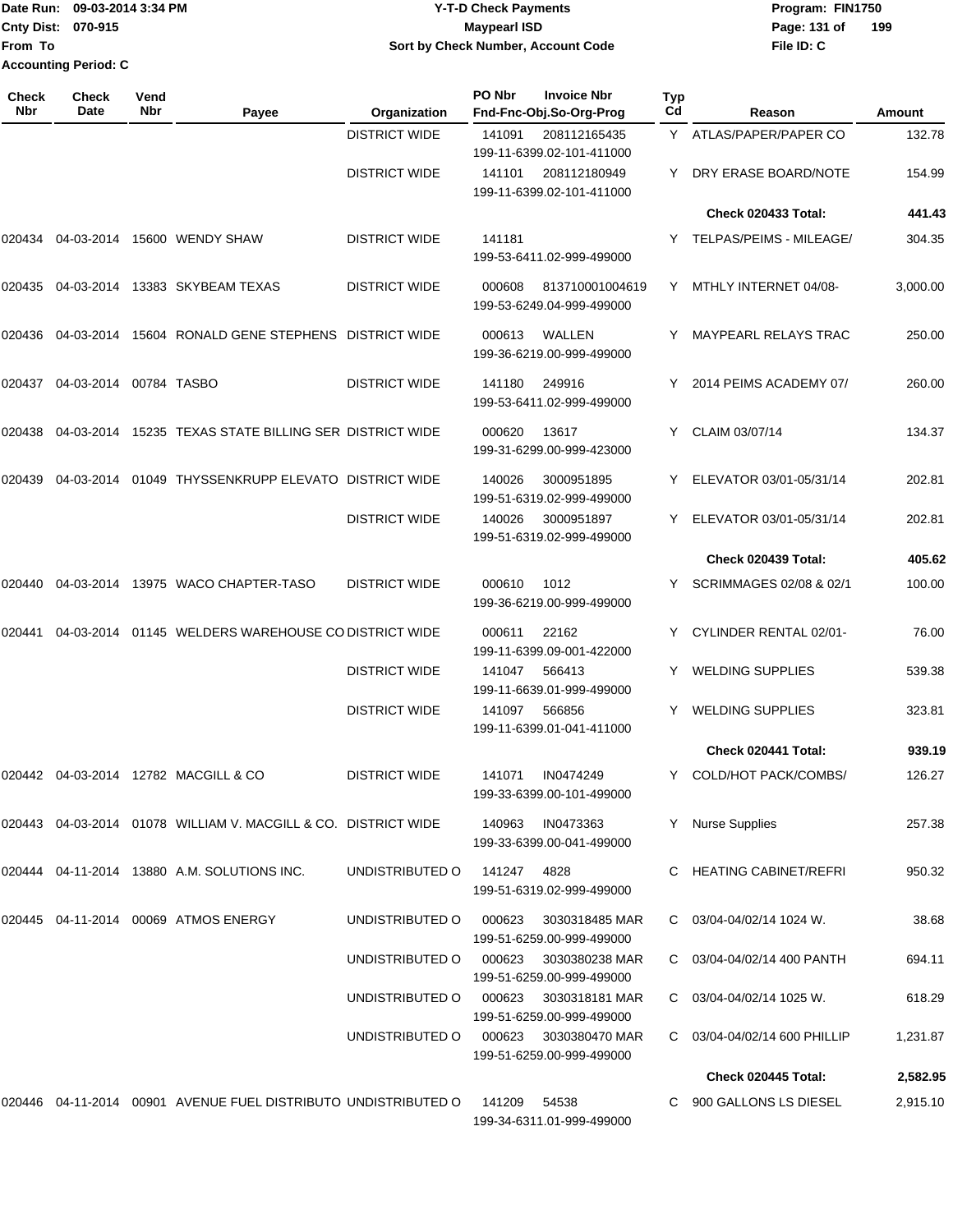|                           | Date Run: 09-03-2014 3:34 PM | <b>Y-T-D Check Payments</b>        | Program: FIN1750    |
|---------------------------|------------------------------|------------------------------------|---------------------|
| <b>Cnty Dist: 070-915</b> |                              | Maypearl ISD                       | 199<br>Page: 132 of |
| <b>IFrom To</b>           |                              | Sort by Check Number, Account Code | File ID: C          |
|                           | <b>Accounting Period: C</b>  |                                    |                     |

| Check<br>Nbr | <b>Check</b><br>Date  | Vend<br>Nbr | Payee                                                        | Organization                           | PO Nbr | <b>Invoice Nbr</b><br>Fnd-Fnc-Obj.So-Org-Prog        | Typ<br>Cd | Reason                         | Amount |
|--------------|-----------------------|-------------|--------------------------------------------------------------|----------------------------------------|--------|------------------------------------------------------|-----------|--------------------------------|--------|
| 020447       | 04-11-2014            |             | 13185 BEST BUY BUSINESS ADVA ELEMENTARY                      |                                        | 141171 | 1567525<br>199-11-6639.48-101-411000                 | C         | audio hardware                 | 878.39 |
| 020448       | 04-11-2014 12513 CAMT |             |                                                              | <b>HIGH SCHOOL</b>                     | 141111 | <b>COOK</b><br>255-13-6499.00-001-424000             | C.        | <b>CAMT CONF. REGISTRATI</b>   | 155.00 |
|              |                       |             |                                                              | <b>HIGH SCHOOL</b>                     | 141111 | <b>COLSON</b><br>255-13-6499.00-001-424000           | C.        | <b>CAMT CONF. REGISTRATI</b>   | 155.00 |
|              |                       |             |                                                              | HIGH SCHOOL                            | 141111 | <b>GRIFFIN</b><br>255-13-6499.00-001-424000          | C.        | <b>CAMT CONF. REGISTRATI</b>   | 155.00 |
|              |                       |             |                                                              | <b>HIGH SCHOOL</b>                     | 141111 | <b>SIMPSON</b><br>255-13-6499.00-001-424000          | C.        | <b>CAMT CONF. REGISTRATI</b>   | 155.00 |
|              |                       |             |                                                              |                                        |        |                                                      |           | Check 020448 Total:            | 620.00 |
| 020449       |                       |             | 04-11-2014 13219 STACY ALAN CARPENTER UNDISTRIBUTED O        |                                        | 000624 | RIO VISTA 04/01<br>199-36-6219.00-999-499000         | C.        | SB V VS. RIO VISTA / MILE      | 67.00  |
| 020450       |                       |             | 04-11-2014    00217    CITY OF MAYPEARL                      | UNDISTRIBUTED O                        | 000632 | 665 04<br>199-51-6259.01-999-499000                  | C.        | 02/19-03/17/14 SPORTS          | 372.94 |
| 020451       |                       |             | 04-11-2014 13571 COOK CHILDREN'S MEDICA HIGH SCHOOL          |                                        | 141258 | Jenifer Zipp<br>199-33-6411.00-001-499000            | C         | <b>NURSE TRAINING</b>          | 80.00  |
|              |                       |             |                                                              | <b>HIGH SCHOOL</b>                     | 141259 | Jenifer Zipp<br>199-33-6411.00-001-499000            | C         | <b>NURSE TRAINING</b>          | 85.00  |
|              |                       |             |                                                              |                                        |        |                                                      |           | Check 020451 Total:            | 165.00 |
|              |                       |             | 020452  04-11-2014  00218  THE COWBOY BANK OF TE HIGH SCHOOL |                                        | 141215 | 199-11-6499.02-001-411000                            | C         | <b>MEALS FOR STATE FILM</b>    | 285.00 |
|              |                       |             |                                                              | <b>HIGH SCHOOL</b>                     | 141206 | 199-36-6499.01-001-499000                            | C         | Meals for Regional Tennis      | 192.00 |
|              |                       |             |                                                              |                                        |        |                                                      |           | Check 020452 Total:            | 477.00 |
|              |                       |             | 020453  04-11-2014  14431  CR BOBBY SMITH                    | UNDISTRIBUTED O                        | 000635 | VS. RIO VISTA<br>199-36-6219.00-999-499000           | C         | BASEBALL-V4/1/14               | 60.00  |
| 020454       |                       |             | 04-11-2014 12885 DIRECT ENERGY                               | UNDISTRIBUTED O                        | 000625 | 140780020578785<br>199-51-6259.04-999-499000         | C         | 02/12-03/12/14 PORTABLE        | 11.13  |
|              |                       |             |                                                              | UNDISTRIBUTED O                        | 000625 | 140780020578785<br>199-51-6259.04-999-499000         | C         | 02/12-03/12/14 BUS BARN        | 83.26  |
|              |                       |             |                                                              | UNDISTRIBUTED O                        | 000625 | 140780020578785<br>199-51-6259.04-999-499000         |           | C 02/12-03/12/14 SCHOOL        | 83.35  |
|              |                       |             |                                                              | UNDISTRIBUTED O                        |        | 199-51-6259.04-999-499000                            |           | C 01/14-02/11/14 PORTABLE      | 11.41  |
|              |                       |             |                                                              | UNDISTRIBUTED O 000625 140780020578785 |        | 199-51-6259.04-999-499000                            |           | C 02/12-03/12/14 300 PANTH     | 35.46  |
|              |                       |             |                                                              | UNDISTRIBUTED O                        |        | 199-51-6259.04-999-499000                            |           | C $02/12-03/12/14$ HS BAND H   | 43.48  |
|              |                       |             |                                                              | UNDISTRIBUTED O                        |        | 199-51-6259.04-999-499000                            |           | C 01/14-02/11/14 BUS BARN      | 84.55  |
|              |                       |             |                                                              | UNDISTRIBUTED O                        | 000625 | 140500020314007<br>199-51-6259.04-999-499000         |           | C 01/14-02/11/14 JR HIGH SC    | 15.57  |
|              |                       |             |                                                              | UNDISTRIBUTED O                        | 000625 | 140500020314007<br>199-51-6259.04-999-499000         |           | C 01/14-02/11/14 300 PANTH     | 14.62  |
|              |                       |             |                                                              | UNDISTRIBUTED O                        |        | 000625  140500020314007<br>199-51-6259.04-999-499000 |           | C $01/14 - 02/11/14$ HS BAND H | 53.76  |
|              |                       |             |                                                              | UNDISTRIBUTED O                        |        | 199-51-6259.04-999-499000                            |           | C 01/14-02/11/14 HS BALLPA     | 54.86  |
|              |                       |             |                                                              | UNDISTRIBUTED O                        | 000625 | 140500020314007<br>199-51-6259.04-999-499000         |           | C 01/14-02/11/14 SCHOOL        | 72.98  |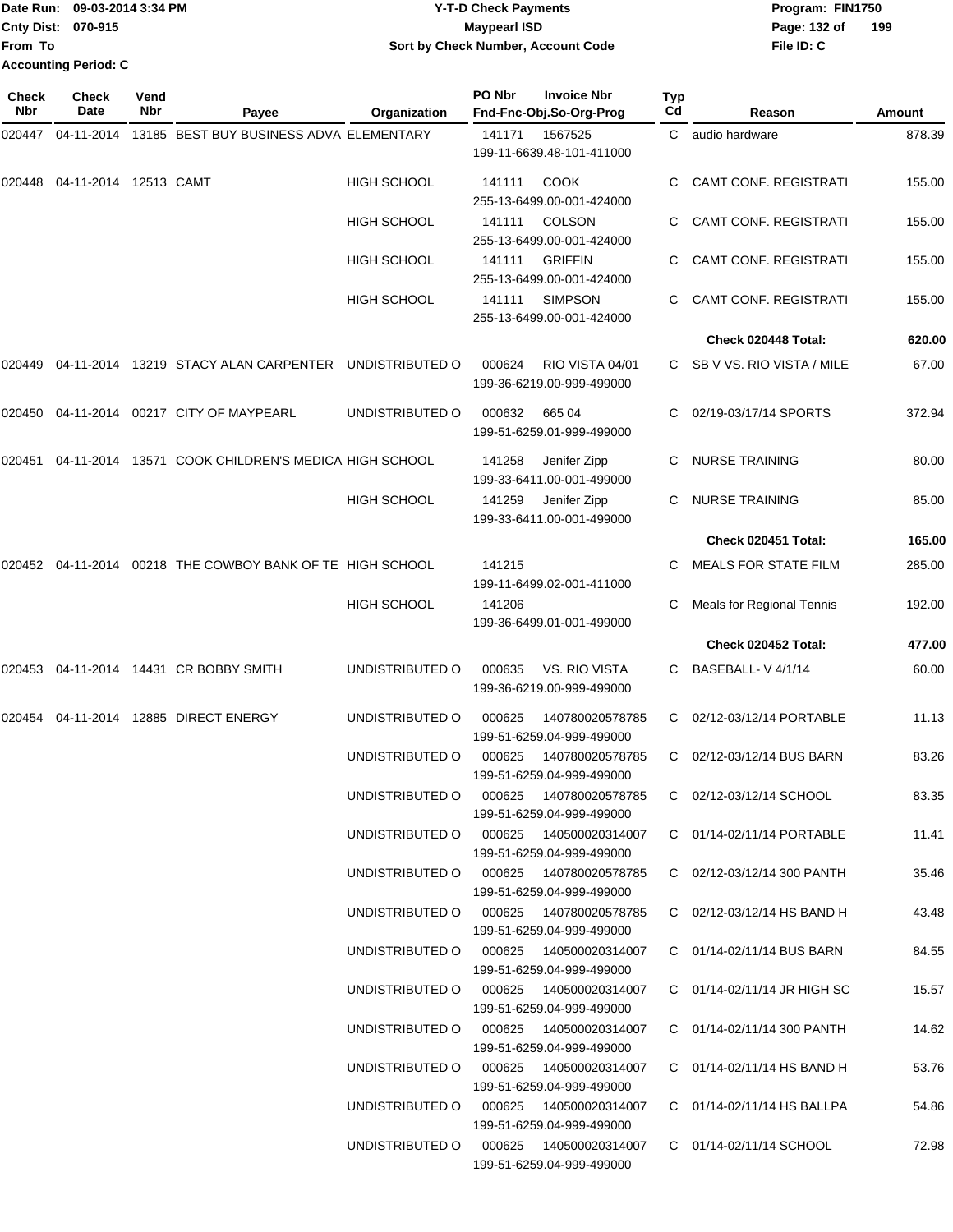|                             | Date Run: 09-03-2014 3:34 PM | <b>Y-T-D Check Payments</b>        | Program: FIN1750    |
|-----------------------------|------------------------------|------------------------------------|---------------------|
| <b>Cnty Dist: 070-915</b>   |                              | Maypearl ISD                       | 199<br>Page: 133 of |
| From To                     |                              | Sort by Check Number, Account Code | File ID: C          |
| <b>Accounting Period: C</b> |                              |                                    |                     |

| <b>Check</b><br>Nbr | <b>Check</b><br>Date                | Vend<br>Nbr | Payee                                                         | Organization                   | PO Nbr | <b>Invoice Nbr</b><br>Fnd-Fnc-Obj.So-Org-Prog     | Typ<br>Cd | Reason                      | Amount    |
|---------------------|-------------------------------------|-------------|---------------------------------------------------------------|--------------------------------|--------|---------------------------------------------------|-----------|-----------------------------|-----------|
|                     |                                     |             |                                                               | UNDISTRIBUTED O                | 000625 | 140780020578785<br>199-51-6259.04-999-499000      |           | C 02/12-03/12/14 1024 W.    | 3,157.23  |
|                     |                                     |             |                                                               | UNDISTRIBUTED O                | 000625 | 140500020314007<br>199-51-6259.04-999-499000      |           | C 01/14-02/11/14 HS AG      | 3,270.37  |
|                     |                                     |             |                                                               | UNDISTRIBUTED O                | 000625 | 140780020578785<br>199-51-6259.04-999-499000      | C.        | 02/12-03/12/14 HS AG        | 2,274.41  |
|                     |                                     |             |                                                               | UNDISTRIBUTED O                | 000625 | 140780020578785<br>199-51-6259.04-999-499000      |           | C 02/12-03/12/14 JR HIGH SC | 225.54    |
|                     |                                     |             |                                                               | UNDISTRIBUTED O                | 000625 | 140500020314007<br>199-51-6259.04-999-499000      |           | C 01/14-02/11/14 1024 W 4TH | 3,891.62  |
|                     |                                     |             |                                                               | UNDISTRIBUTED O                | 000625 | 140780020578785<br>199-51-6259.04-999-499000      | C.        | 02/12-03/12/14 HS BALLPA    | 255.96    |
|                     |                                     |             |                                                               |                                |        |                                                   |           | Check 020454 Total:         | 13,639.56 |
| 020455              |                                     |             | 04-11-2014 12798 DRURY INN AND SUITES/AU HIGH SCHOOL          |                                | 141214 | 199-11-6499.02-001-411000                         |           | C UIL-OAP                   | .96       |
|                     |                                     |             |                                                               | <b>HIGH SCHOOL</b>             | 141214 | 199-11-6499.02-001-411000                         | C.        | UIL-OAP                     | 374.00    |
|                     |                                     |             |                                                               | <b>HIGH SCHOOL</b>             | 141232 | 199-23-6411.03-001-499000                         |           | C UIL STATE COMPETITION     | 142.98    |
|                     |                                     |             |                                                               |                                |        |                                                   |           | <b>Check 020455 Total:</b>  | 517.94    |
|                     |                                     |             | 020456 04-11-2014 13639 EAST TEXAS COPY SYSTE UNDISTRIBUTED O |                                | 000629 | 229738<br>199-11-6219.00-999-423000               |           | COPIERS - 03/04-04/03/14    | 30.80     |
|                     |                                     |             |                                                               | <b>HIGH SCHOOL</b>             | 000629 | 229738<br>199-11-6269.00-001-411000               |           | COPIERS - 03/04-04/03/14    | 18.44     |
|                     |                                     |             |                                                               | MAYPEARL JUNIOR                | 000629 | 229738<br>199-11-6269.00-041-411000               |           | C COPIERS - 03/04-04/03/14  | 47.55     |
|                     |                                     |             |                                                               | <b>ELEMENTARY</b>              | 000629 | 229738<br>199-11-6269.00-101-411000               |           | C COPIERS - 03/04-04/03/14  | 697.51    |
|                     |                                     |             |                                                               | <b>ELEMENTARY</b>              | 000629 | 229738<br>199-11-6269.00-101-499000               |           | COPIERS - 03/04-04/03/14    | 37.92     |
|                     |                                     |             |                                                               | <b>HIGH SCHOOL</b>             | 000629 | 229738<br>199-11-6269.01-001-411000               |           | COPIERS - 03/04-04/03/14    | 459.70    |
|                     |                                     |             |                                                               | MAYPEARL JUNIOR 000629         |        | 229738<br>199-11-6269.01-041-411000               |           | C COPIERS - 03/04-04/03/14  | 624.24    |
|                     |                                     |             |                                                               | DIR COST-ADMINIS 000629 229738 |        | 199-41-6249.00-720-499000                         |           | C COPIERS - 03/04-04/03/14  | 104.68    |
|                     |                                     |             |                                                               |                                |        |                                                   |           | Check 020456 Total:         | 2,020.84  |
|                     | 020457  04-11-2014  13968  ED KLISH |             |                                                               | UNDISTRIBUTED O                | 000636 | VS. GODLEY<br>199-36-6219.00-999-499000           |           | C BASEBALL-V 3/28/14        | 60.00     |
|                     |                                     |             | 020458 04-11-2014 15608 JASON EMBRY                           | UNDISTRIBUTED O                |        | 000639 VS. GRANDVIEW<br>199-36-6219.00-999-499000 |           | C BASEBALL-V4/4/14          | 60.00     |
|                     |                                     |             |                                                               | UNDISTRIBUTED O                |        | 000639 VS. GRANDVIEW<br>199-36-6219.00-999-499000 |           | C BASEBALL- JV 4/4/14, MILE | 114.00    |
|                     |                                     |             |                                                               |                                |        |                                                   |           | Check 020458 Total:         | 174.00    |
|                     |                                     |             | 020459  04-11-2014  00040  FLATT STATIONERS, INC.             | ELEMENTARY                     | 141158 | 256144-00<br>199-11-6399.11-101-411000            |           | C CORNER SHELF/PAPER/B      | 295.67    |
|                     |                                     |             |                                                               | ELEMENTARY                     |        | 141136 255880-00<br>199-31-6399.00-101-499000     |           | CARD STOCK, VARIOUS C       | 93.40     |
|                     |                                     |             |                                                               |                                |        |                                                   |           | Check 020459 Total:         | 389.07    |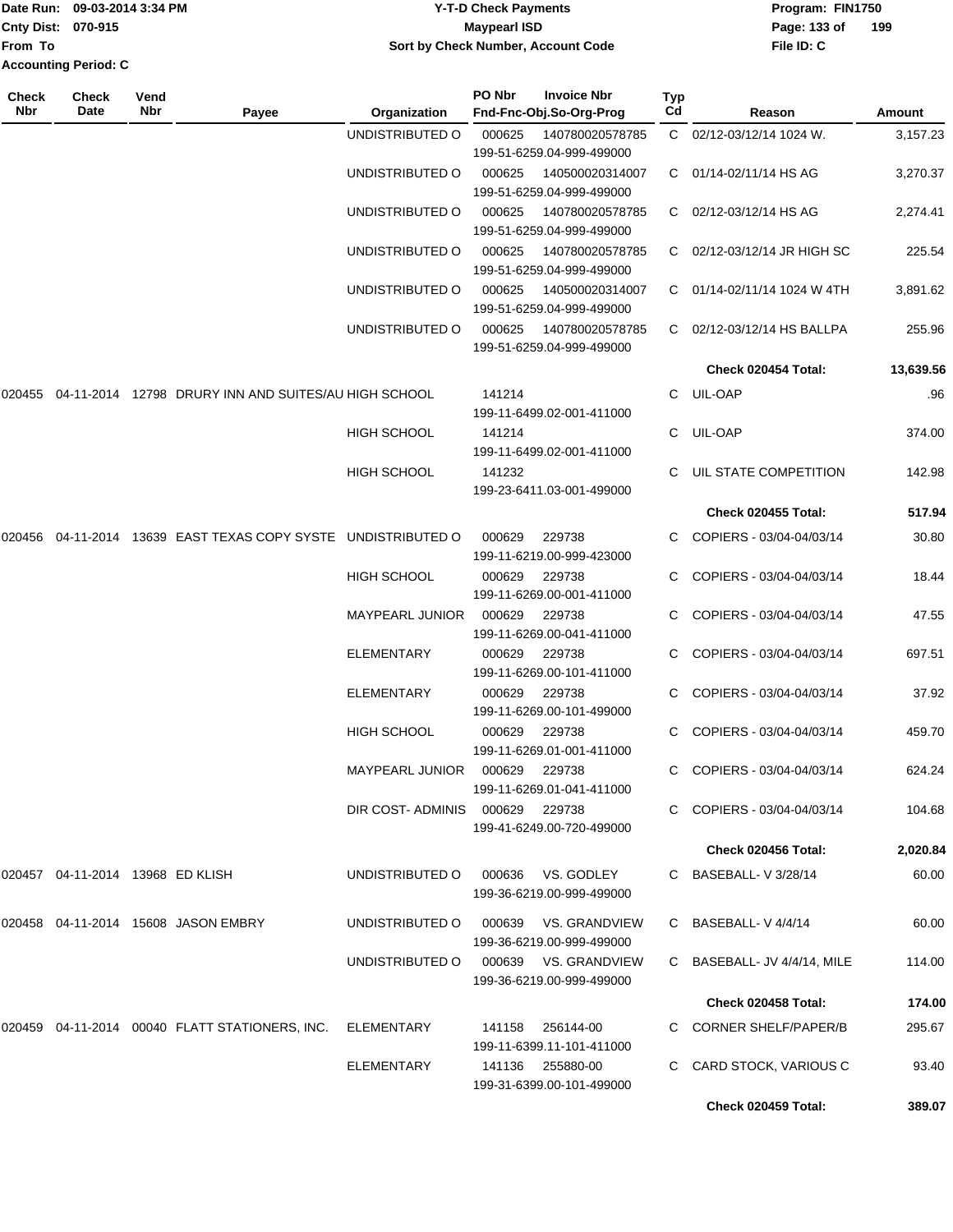|                             | Date Run: 09-03-2014 3:34 PM | <b>Y-T-D Check Payments</b>        | Program: FIN1750    |
|-----------------------------|------------------------------|------------------------------------|---------------------|
| <b>Cnty Dist: 070-915</b>   |                              | <b>Mavpearl ISD</b>                | 199<br>Page: 134 of |
| <b>IFrom To</b>             |                              | Sort by Check Number, Account Code | File ID: C          |
| <b>Accounting Period: C</b> |                              |                                    |                     |

| Check<br><b>Nbr</b> | Check<br>Date                      | Vend<br>Nbr | Payee                                                   | Organization           | PO Nbr        | <b>Invoice Nbr</b><br>Fnd-Fnc-Obj.So-Org-Prog     | Typ<br>Cd | Reason                       | Amount    |
|---------------------|------------------------------------|-------------|---------------------------------------------------------|------------------------|---------------|---------------------------------------------------|-----------|------------------------------|-----------|
| 020460              | 04-11-2014                         |             | 14120 HARRIS COMPUTER SYSTE DISTRICT WIDE               |                        | 000627        | XT00091278                                        | C.        | EZSCHPAY 03/01-03/31/14      | 87.50     |
|                     |                                    |             |                                                         |                        |               | 240-00-5749.00-000-400000                         |           |                              |           |
| 020461              | 04-11-2014 00243 HILCO             |             |                                                         | UNDISTRIBUTED O        | 000631        | 4705273700 04<br>199-51-6259.04-999-499000        |           | 03/04-04/02/14 FUEL TANK     | 31.14     |
|                     |                                    |             |                                                         | UNDISTRIBUTED O        | 000631        | 4706839800 04<br>199-51-6259.04-999-499000        | С         | 03/04-04/02/14 MARQUE        | 60.73     |
|                     |                                    |             |                                                         | UNDISTRIBUTED O        | 000631        | 4705171500 04<br>199-51-6259.04-999-499000        | C         | 03/04-04/02/14 SECURITY      | 33.95     |
|                     |                                    |             |                                                         | UNDISTRIBUTED O        | 000631        | 4602563301 04<br>199-51-6259.04-999-499000        |           | 03/04-04/02/14 HIGH SCHO     | 2,292.35  |
|                     |                                    |             |                                                         | UNDISTRIBUTED O        | 000631        | 4602266500 04<br>199-51-6259.04-999-499000        |           | 03/04-04/02/14 ATHLETIC F    | 674.43    |
|                     |                                    |             |                                                         | UNDISTRIBUTED O        | 000631        | 4706312901 04<br>199-51-6259.04-999-499000        |           | 03/04-04/02/14 ELEMENTA      | 3,128.64  |
|                     |                                    |             |                                                         | UNDISTRIBUTED O        | 000631        | 4705335301 04<br>199-51-6259.04-999-499000        |           | 03/04-04/02/14 MIDDLE SC     | 3,216.87  |
|                     |                                    |             |                                                         | UNDISTRIBUTED O        | 000631        | 4706783900 04<br>199-51-6259.78-999-422000        | C.        | 03/04-04/02/14 AG FACILIT    | 1,825.55  |
|                     |                                    |             |                                                         |                        |               |                                                   |           | Check 020461 Total:          | 11,263.66 |
| 020462              |                                    |             | 04-11-2014 15607 JANET HOLDER                           | <b>MAYPEARL JUNIOR</b> | 141237        | 199-12-6399.00-041-499000                         | C.        | LIBRARY BOOK REIMBUR         | 18.00     |
| 020463              |                                    |             | 04-11-2014 15609 ALLEN HUGHES, JR.                      | UNDISTRIBUTED O        | 000643        | VS. WHITNEY<br>199-36-6219.00-999-499000          | C.        | SB - VARSITY, MILAGE 4/8/    | 67.00     |
|                     | 020464  04-11-2014  15594  ID ZONE |             |                                                         | UNDISTRIBUTED O        | 000630        | 1000431<br>199-11-6639.01-999-499000              |           | <b>DUST COVER FROM PO14</b>  | 32.95     |
| 020465              |                                    |             | 04-11-2014 12551 INTERQUEST DETECTION C UNDISTRIBUTED O |                        | 000633        | 109009<br>199-11-6219.01-999-424000               | C         | HALF DAY - MS, HS 03/24/1    | 330.00    |
| 020466              |                                    |             | 04-11-2014 13970 JENELL TRIPP                           | UNDISTRIBUTED O        | 000641        | <b>VS. GRANDVIEW</b><br>199-36-6219.00-999-499000 | C.        | SB - JV VS. GRANDVIEW 4/     | 45.00     |
|                     |                                    |             |                                                         | UNDISTRIBUTED O        | 000641        | <b>VS. GRANDVIEW</b><br>199-36-6219.00-999-499000 | C.        | SB - VARSITY, MILEAGE 4/     | 67.00     |
|                     |                                    |             |                                                         |                        |               |                                                   |           | Check 020466 Total:          | 112.00    |
|                     |                                    |             | 020467  04-11-2014  15377  JOHNNY  YGLECIAS             | UNDISTRIBUTED O        |               | 000634 VS. RIO VISTA<br>199-36-6219.00-999-499000 |           | C BASEBALL-V 4/1/14, MILE    | 136.84    |
|                     |                                    |             | 020468  04-11-2014  15610  BILLY R. KEILERS             | UNDISTRIBUTED O        |               | 000644 VS. WHITNEY<br>199-36-6219.00-999-499000   |           | C SB - VARSITY, MILEAGE 4/   | 67.00     |
|                     |                                    |             | 020469   04-11-2014   15431   LAQUINTA INN & SUITES     | <b>HIGH SCHOOL</b>     | 141205        | 199-36-6499.01-001-499000                         |           | C Tennis Rooms for Regionals | 380.00    |
|                     | 020470  04-11-2014  15098  LOWE'S  |             |                                                         | UNDISTRIBUTED O        | 141054        | 901289<br>199-11-6399.01-999-423000               |           | C LIFE SKILLS                | 984.13    |
|                     |                                    |             |                                                         | UNDISTRIBUTED O        | 141115 901698 | 199-34-6311.00-999-499000                         |           | C TERMINAL KIT/CRIMPER/Z     | 261.00    |
|                     |                                    |             |                                                         | UNDISTRIBUTED O        | 141178 910911 | 199-51-6319.02-999-499000                         |           | C BLINDS/COVE BASE           | 71.31     |
|                     |                                    |             |                                                         | UNDISTRIBUTED O        | 141189        | 901317<br>199-51-6319.02-999-499000               |           | HUSQVARNA/PAINT              | 422.16    |
|                     |                                    |             |                                                         | UNDISTRIBUTED O        | 141189 901523 | 199-51-6319.02-999-499000                         |           | C PLYWOOD/PADLOCK/ICE        | 183.95    |
|                     |                                    |             |                                                         | UNDISTRIBUTED O        | 140882 901847 | 199-51-6639.05-999-499000                         |           | C COVE BASE/ACRYLIC ADH      | 14.13     |
|                     |                                    |             |                                                         |                        |               |                                                   |           | Check 020470 Total:          | 1,936.68  |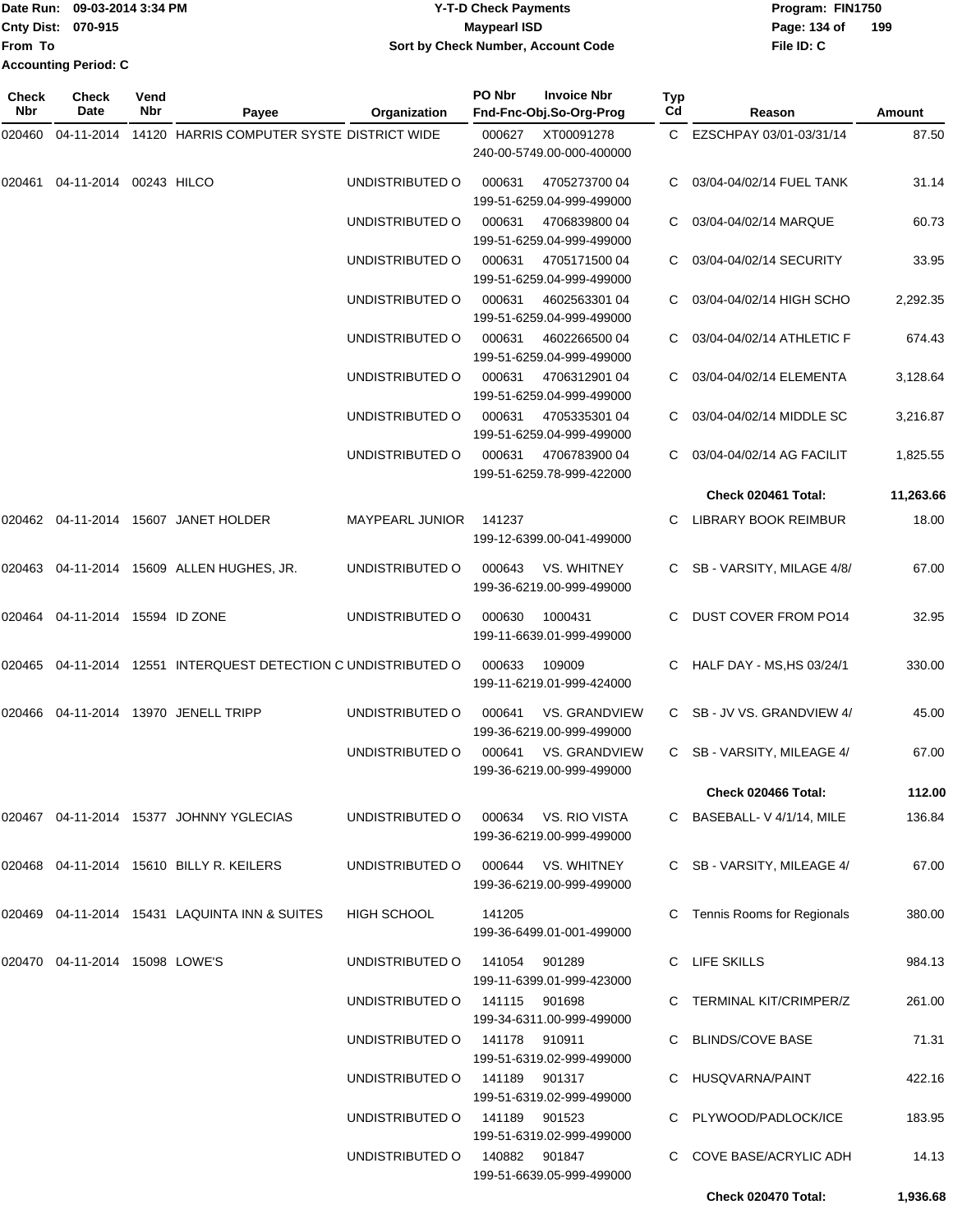|                           | Date Run: 09-03-2014 3:34 PM | <b>Y-T-D Check Payments</b>        | Program: FIN1750    |  |  |  |
|---------------------------|------------------------------|------------------------------------|---------------------|--|--|--|
| <b>Cnty Dist: 070-915</b> |                              | <b>Maypearl ISD</b>                | Page: 135 of<br>199 |  |  |  |
| <b>From To</b>            |                              | Sort by Check Number, Account Code | File ID: C          |  |  |  |
|                           | <b>Accounting Period: C</b>  |                                    |                     |  |  |  |

| Check<br>Nbr | <b>Check</b><br>Date   | Vend<br>Nbr | Payee                                                    | Organization           | PO Nbr | <b>Invoice Nbr</b><br>Fnd-Fnc-Obj.So-Org-Prog    | Typ<br>Cd | Reason                       | Amount   |
|--------------|------------------------|-------------|----------------------------------------------------------|------------------------|--------|--------------------------------------------------|-----------|------------------------------|----------|
| 020471       |                        |             | 04-11-2014 13157 MARTIN TOWING INC.                      | UNDISTRIBUTED O        | 141250 | 19291<br>199-34-6219.00-999-499000               |           | C TOW BUS TO INTERNATIO      | 350.00   |
|              |                        |             | 020472 04-11-2014 15337 MAYER-JOHNSON LLC                | UNDISTRIBUTED O        | 140928 | 88921-MJI-00096<br>199-31-6399.00-999-423000     | C.        | <b>COMPREH TEST OF PHON</b>  | 349.95   |
|              |                        |             | 020473  04-11-2014  00067  LEIGHANNE MCALISTER           | DIR COST-ADMINIS       | 141210 | 199-41-6411.01-720-499000                        | C.        | Reimbursement                | 36.00    |
|              |                        |             |                                                          | DIR COST- ADMINIS      | 141245 | 199-41-6411.01-720-499000                        | C.        | MILEAGE TO REGION 10         | 113.50   |
|              |                        |             |                                                          |                        |        |                                                  |           | Check 020473 Total:          | 149.50   |
| 020474       | 04-11-2014 00457 MAFAC |             |                                                          | UNDISTRIBUTED O        | 141192 | 1865465-00<br>199-36-6399.03-999-499BHS          |           | <b>RESISTANCE TRAINER/BE</b> | 305.90   |
| 020475       |                        |             | 04-11-2014  14906  MORRISON SUPPLY                       | UNDISTRIBUTED O        | 141201 | 063050633<br>199-51-6319.02-999-499000           |           | <b>GLAND ACCESS PACK/RU</b>  | 37.25    |
|              |                        |             |                                                          | UNDISTRIBUTED O        | 141201 | 063050637<br>199-51-6319.02-999-499000           | C.        | 4X20 PVC PIPE                | 72.84    |
|              |                        |             |                                                          |                        |        |                                                  |           | Check 020475 Total:          | 110.09   |
| 020476       | 04-11-2014 00079 NASCO |             |                                                          | <b>MAYPEARL JUNIOR</b> | 141098 | 863110<br>199-11-6399.00-041-411000              | C.        | ROPE JUMP VINYL 8'           | 30.11    |
|              |                        |             |                                                          | <b>MAYPEARL JUNIOR</b> | 141098 | 857485<br>199-11-6399.00-041-411000              |           | STOPWATCH/ELECTRIC I         | 118.09   |
|              |                        |             |                                                          | <b>ELEMENTARY</b>      | 141138 | 863236<br>199-11-6399.02-101-411000              | C.        | THERMOMETER LAK PK5          | 49.22    |
|              |                        |             |                                                          |                        |        |                                                  |           | Check 020476 Total:          | 197.42   |
| 020477       |                        |             | 04-11-2014 14075 NATIONAL TELESYSTEMS, I UNDISTRIBUTED O |                        | 141216 | 308485<br>199-51-6639.05-999-499000              | C.        | MOVED 6 EXT/MOVED CA         | 839.00   |
|              |                        |             |                                                          | UNDISTRIBUTED O        | 141217 | 308385<br>199-51-6639.05-999-499000              |           | <b>INSTALL VIOP DOWNTOW</b>  | 5,233.40 |
|              |                        |             |                                                          |                        |        |                                                  |           | Check 020477 Total:          | 6,072.40 |
|              |                        |             | 020478  04-11-2014  00287  OFFICE DEPOT                  | <b>MAYPEARL JUNIOR</b> | 141074 | 702629618001<br>199-11-6399.16-041-411000        |           | C PAPER, COPY/CARD/CAM       | 181.90   |
|              |                        |             |                                                          | UNDISTRIBUTED O        | 141179 | 703053618001<br>199-11-6639.00-999-423000        | C         | <b>BOOKCASE, 5 SHELF</b>     | 125.99   |
|              |                        |             |                                                          | UNDISTRIBUTED O        | 141163 | 703047753001<br>199-31-6399.01-999-423000        |           | C FIRST AID KIT              | 16.09    |
|              |                        |             |                                                          | UNDISTRIBUTED O        |        | 141163 703047821001<br>199-31-6399.01-999-423000 |           | C MARKER, DRY ERASE          | 7.99     |
|              |                        |             |                                                          | UNDISTRIBUTED O        |        | 141163 703047820001<br>199-31-6399.01-999-423000 |           | C BATTERIES/ORGANIZER/       | 149.21   |
|              |                        |             |                                                          | <b>ADMINISTRATIVE</b>  |        | 141182 703308133001<br>199-41-6399.01-701-499000 |           | TONER, HP, BLACK             | 68.65    |
|              |                        |             |                                                          | ADMINISTRATIVE         |        | 141145 702473895001<br>199-41-6399.01-701-499000 |           | <b>WORKSTATION</b>           | 399.99   |
|              |                        |             |                                                          |                        |        |                                                  |           | Check 020478 Total:          | 949.82   |
|              |                        |             | 020479   04-11-2014   14093   PC & MACEXCHANGE           | <b>HIGH SCHOOL</b>     | 141140 | 83470<br>199-11-6639.48-001-411000               |           | C 6 CELL BATTERY/130W AD     | 374.00   |
|              |                        |             | 020480  04-11-2014  14741  PHILIP TRIPP                  | UNDISTRIBUTED O        | 000628 | RIO VISTA 4/1<br>199-36-6219.00-999-499000       |           | C SB V VS. RIO VISTA 04/01/  | 67.00    |
|              |                        |             |                                                          | UNDISTRIBUTED O        |        | 000642 VS. GODLEY<br>199-36-6219.00-999-499000   | C.        | SB - VARSITY, MILEAGE 3/     | 67.00    |
|              |                        |             |                                                          |                        |        |                                                  |           | Check 020480 Total:          | 134.00   |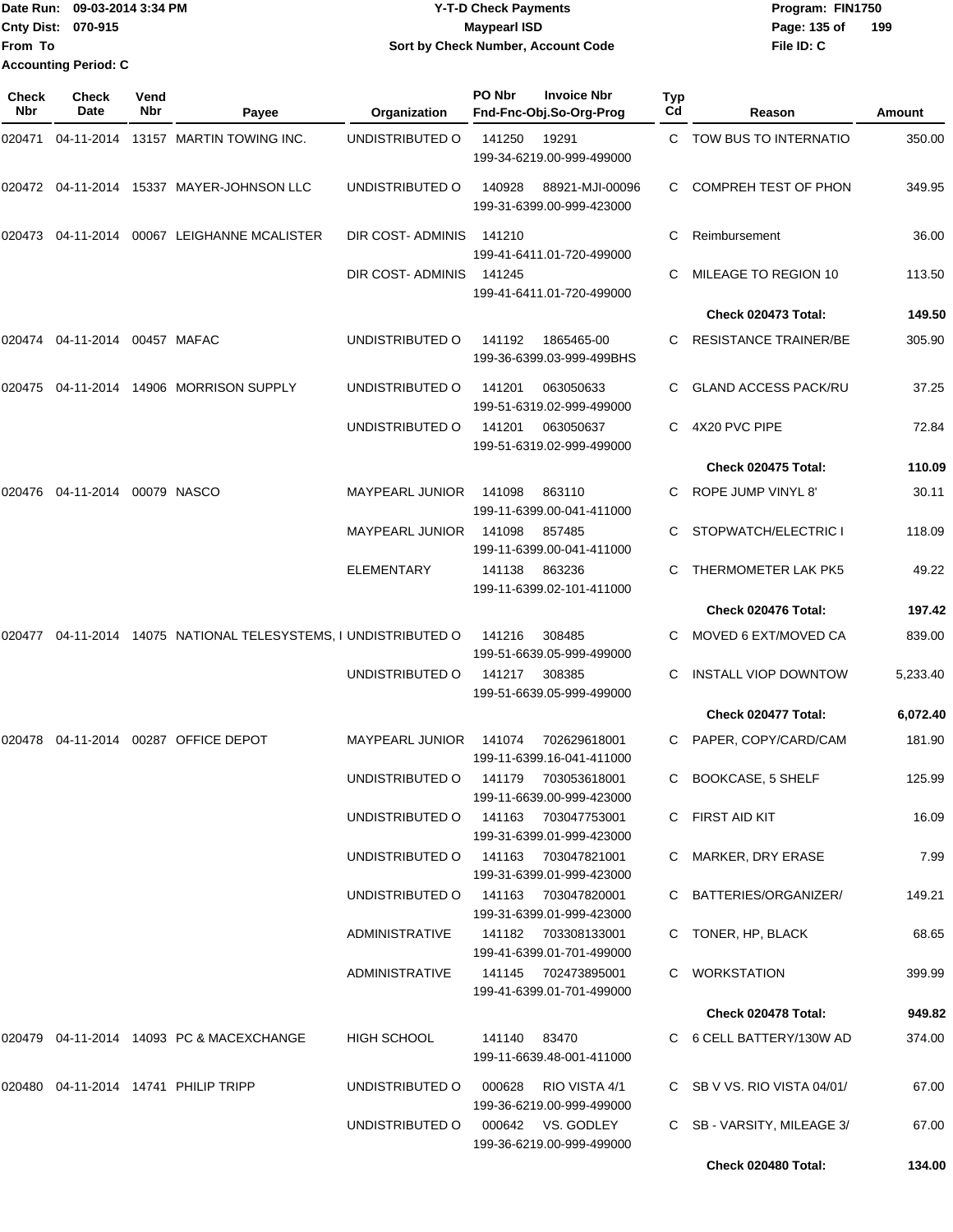Date Run: 09-03-2014 3:34 PM **Program:** FIN1750 **Cnty Dist:** 070-915 **Page:** 136 of **From To Y-T-D Check Payments 070-915 Maypearl ISD Sort by Check Number, Account Code Accounting Period: C**

| Check<br><b>Nbr</b> | Check<br>Date                   | Vend<br>Nbr | Payee                                                                      | Organization                         | PO Nbr | <b>Invoice Nbr</b><br>Fnd-Fnc-Obj.So-Org-Prog     | Typ<br>Cd | Reason                       | Amount   |
|---------------------|---------------------------------|-------------|----------------------------------------------------------------------------|--------------------------------------|--------|---------------------------------------------------|-----------|------------------------------|----------|
| 020481              | 04-11-2014                      |             | 13974 ROBERT LANE                                                          | UNDISTRIBUTED O                      | 000637 | VS. GODLEY<br>199-36-6219.00-999-499000           |           | C BASEBALL- V 3/28/14,       | 152.29   |
| 020482              |                                 |             | 04-11-2014  12925  ROBERT MERRITT                                          | <b>MAYPEARL JUNIOR</b>               | 141240 | 199-11-6399.04-041-411000                         | C.        | SUPPLIES FOR OUTDOOR         | 178.50   |
|                     |                                 |             | 020483 04-11-2014 12364 ROBIN LEAL                                         | UNDISTRIBUTED O                      | 141235 | 240-35-6411.00-999-499000                         | C         | <b>REIMBURSEMENT</b>         | 177.62   |
| 020484              |                                 |             | 04-11-2014 13339 ROWDY MYERS                                               | UNDISTRIBUTED O                      | 141213 | 199-11-6639.01-999-499000                         | C         | <b>REIMBURSEMENT SHOW</b>    | 291.74   |
| 020485              |                                 |             | 04-11-2014 00252 SCHOOL SPECIALTY                                          | <b>MAYPEARL JUNIOR</b>               | 141103 | 308101883743<br>199-11-6399.09-041-411000         | C         | PENS/PENCILS/MEASURIN        | 297.63   |
| 020486              | 04-11-2014                      |             | 00316 SCHOOL SPECIALTY INC.                                                | <b>ELEMENTARY</b>                    | 141159 | 208112188977<br>199-11-6399.01-101-411000         | C         | <b>First Grade</b>           | 526.22   |
|                     |                                 |             |                                                                            | ELEMENTARY                           | 141173 | 208112188979<br>199-11-6399.02-101-411000         |           | <b>GAME MATH SET GRADE</b>   | 55.79    |
|                     |                                 |             |                                                                            |                                      |        |                                                   |           | Check 020486 Total:          | 582.01   |
| 020487              |                                 |             | 04-11-2014 00234 SOUTHWEST INTERNATION UNDISTRIBUTED O                     |                                      | 141267 | 304217-1<br>199-34-6219.00-999-499000             | C.        | REPLACE INSTRUMENT P         | 637.00   |
|                     |                                 |             |                                                                            | UNDISTRIBUTED O                      | 141267 | 304217-1<br>199-34-6311.00-999-499000             | C         | REPAIR ELECTRICAL            | 89.30    |
|                     |                                 |             |                                                                            |                                      |        |                                                   |           | Check 020487 Total:          | 726.30   |
| 020488              | 04-11-2014                      |             | 15605 SPEECH BANANA THERAPI UNDISTRIBUTED O                                |                                      | 141196 | SE000476PIS<br>199-11-6399.00-999-423000          | C.        | <b>SPEECH THERAPY/READI</b>  | 546.00   |
| 020489              |                                 |             | 04-11-2014  14727  STEVE B. COCHRANE                                       | UNDISTRIBUTED O                      | 000640 | <b>VS. GRANDVIEW</b><br>199-36-6219.00-999-499000 | C.        | SB - JV 4/4/14 VS.           | 45.00    |
|                     |                                 |             |                                                                            | UNDISTRIBUTED O                      | 000640 | <b>VS. GRANDVIEW</b><br>199-36-6219.00-999-499000 | C.        | SB - VARSITY, MILEAGE 4/     | 67.00    |
|                     |                                 |             |                                                                            |                                      |        |                                                   |           | Check 020489 Total:          | 112.00   |
| 020490              |                                 |             | 04-11-2014 15444 SUNSTATE EQUIPMENT CO. UNDISTRIBUTED O                    |                                      | 141249 | 5731218-001<br>199-51-6319.02-999-499000          | C         | <b>BACKHOE 14'</b>           | 1,176.28 |
| 020491              |                                 |             | 04-11-2014 15485 THERAPY FROM THE HEAR UNDISTRIBUTED O                     |                                      | 141254 | <b>MARCH 2014</b><br>199-31-6219.02-999-423000    |           | C 2.5 HRS - PT SERVICES      | 175.00   |
|                     |                                 |             | 020492  04-11-2014  15360  TRAVIS APEL                                     | UNDISTRIBUTED O                      | 000638 | VS. GRANDVIEW<br>199-36-6219.00-999-499000        |           | C BASEBALL-JV 4/4/14         | 50.00    |
|                     |                                 |             |                                                                            | UNDISTRIBUTED O 000638 VS. GRANDVIEW |        | 199-36-6219.00-999-499000                         |           | C BASEBALL-V4/4/14           | 60.00    |
|                     |                                 |             |                                                                            |                                      |        |                                                   |           | Check 020492 Total:          | 110.00   |
|                     |                                 |             | 020493 04-11-2014 15606 TRI-LAM ROOFING AND WA UNDISTRIBUTED O 141218 2494 |                                      |        | 199-51-6249.00-999-499000                         |           | C BUILT UP ROOF - LSK        | 1,680.00 |
|                     | 020494 04-11-2014 13063 US BANK |             |                                                                            | UNDISTRIBUTED O                      | 141229 | 3643547<br>599-71-6599.00-999-499000              |           | C ADMIN FEES 03/01/14-02/2   | 400.00   |
|                     |                                 |             |                                                                            | UNDISTRIBUTED O                      | 141230 | 3643548<br>599-71-6599.00-999-499000              |           | C ADMIN FEES 03/01/14-02/2   | 400.00   |
|                     |                                 |             |                                                                            |                                      |        |                                                   |           | Check 020494 Total:          | 800.00   |
|                     |                                 |             | 020495  04-11-2014  00253  VERIZON SOUTHWEST                               | UNDISTRIBUTED O                      | 000645 | 416580372500039<br>199-51-6259.02-999-499000      |           | C LOCAL 1000 - 03/28-04/27/1 | 1,065.28 |
|                     |                                 |             |                                                                            | UNDISTRIBUTED O                      | 000645 | 416580376700840<br>199-51-6259.02-999-499000      |           | C LOCAL 1720 - 03/28-04/27/1 | 306.82   |
|                     |                                 |             |                                                                            |                                      |        |                                                   |           | Check 020495 Total:          | 1,372.10 |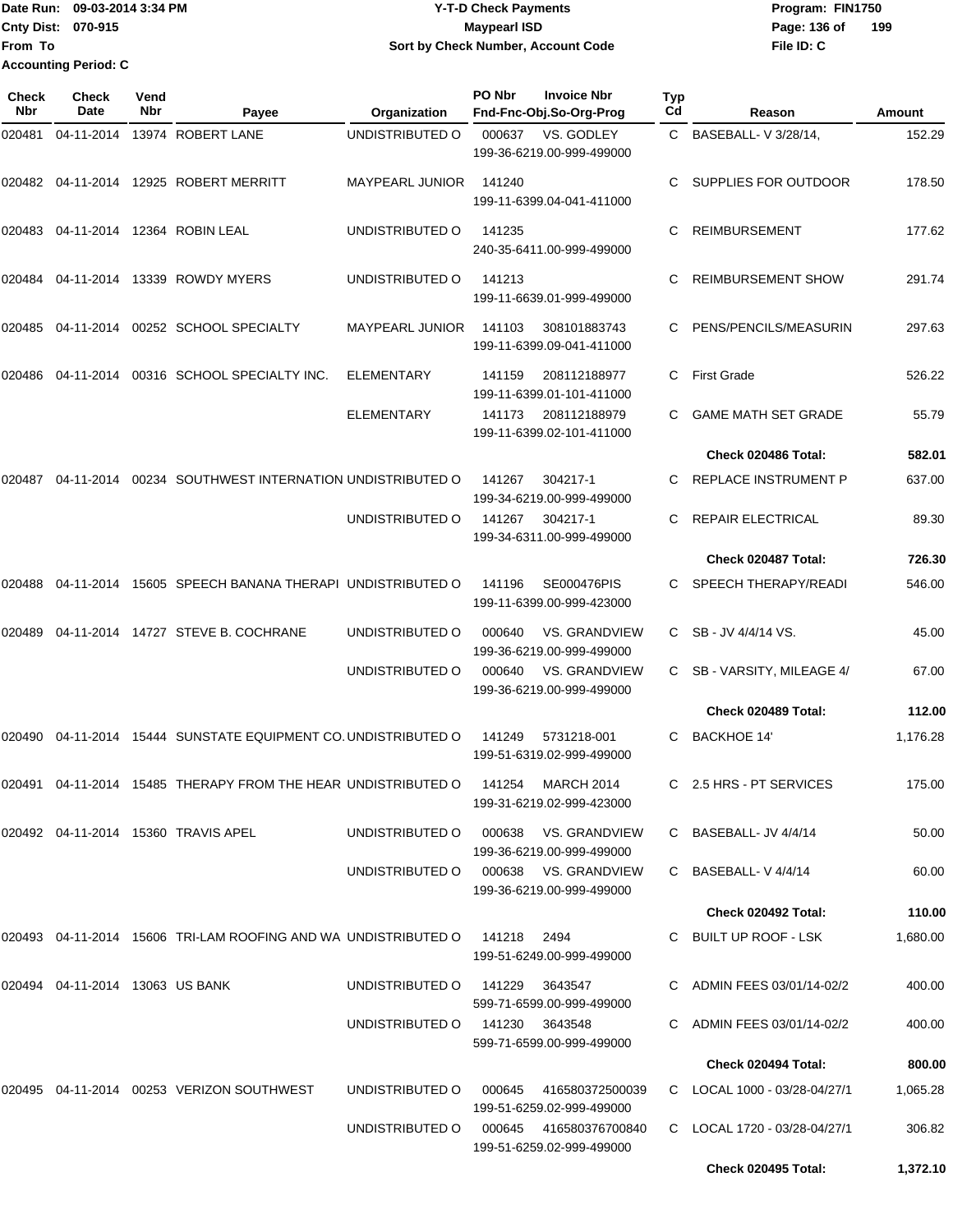|                           | Date Run: 09-03-2014 3:34 PM | <b>Y-T-D Check Payments</b>               | Program: FIN1750      |
|---------------------------|------------------------------|-------------------------------------------|-----------------------|
| <b>Cnty Dist: 070-915</b> |                              | Maypearl ISD                              | $-19$<br>Page: 137 of |
| From To                   |                              | <b>Sort by Check Number, Account Code</b> | File ID: C            |
|                           | <b>Accounting Period: C</b>  |                                           |                       |

**199**

| Check<br><b>Nbr</b> | <b>Check</b><br><b>Date</b> | Vend<br><b>Nbr</b> | Payee                                                                     | Organization                           | PO Nbr | <b>Invoice Nbr</b><br>Fnd-Fnc-Obj.So-Org-Prog      | <b>Typ</b><br>Cd | Reason                                          | Amount   |
|---------------------|-----------------------------|--------------------|---------------------------------------------------------------------------|----------------------------------------|--------|----------------------------------------------------|------------------|-------------------------------------------------|----------|
| 020496              | 04-11-2014                  |                    | 00460 VINEYARD'S AUTO SUPPLY UNDISTRIBUTED O                              |                                        | 141193 | 68756                                              |                  | C BATTERIES FOR BUS                             | 225.90   |
|                     |                             |                    |                                                                           |                                        |        | 199-34-6311.00-999-499000                          |                  |                                                 |          |
| 020497              |                             |                    | 04-17-2014 15074 ABIBOW RECYCLING LLC                                     | UNDISTRIBUTED O                        | 000646 | 314-1074819<br>199-51-6259.03-999-499000           |                  | RECYCLE 03/06-03/31/14 M                        | 20.30    |
|                     |                             |                    |                                                                           | UNDISTRIBUTED O                        | 000646 | 314-1074819<br>199-51-6259.03-999-499000           |                  | RECYCLE 03/06-03/31/14 A                        | 36.37    |
|                     |                             |                    |                                                                           | UNDISTRIBUTED O                        | 000646 | 314-1074819<br>199-51-6259.03-999-499000           |                  | C RECYCLE 03/06-03/31/14 H                      | 18.61    |
|                     |                             |                    |                                                                           | UNDISTRIBUTED O                        | 000646 | 314-1074819<br>199-51-6259.03-999-499000           |                  | RECYCLE 03/06-03/31/14 L                        | 66.86    |
|                     |                             |                    |                                                                           | UNDISTRIBUTED O                        | 000646 | 314-1074819<br>199-51-6259.03-999-499000           |                  | RECYCLE 03/06-03/31/14 A                        | 23.88    |
|                     |                             |                    |                                                                           |                                        |        |                                                    |                  | Check 020497 Total:                             | 166.02   |
| 020498              |                             |                    | 04-17-2014 12211 ADVANCE PIERRE FOODS                                     | <b>MAYPEARL JUNIOR</b>                 | 000655 | 1369354<br>240-35-6341.00-041-499000               | C.               | <b>BEEF COMMODITIES</b>                         | 57.00    |
|                     |                             |                    | 020499  04-17-2014  01256  AT&T MOBILITY                                  | UNDISTRIBUTED O                        | 000647 | 82471116404<br>199-52-6259.00-999-499000           | C.               | 03/03-04/02/2014                                | 126.66   |
| 020500              |                             |                    | 04-17-2014 12519 B & H PHOTO-VIDEO                                        | <b>HIGH SCHOOL</b>                     | 140685 | 81962588<br>199-11-6399.39-001-422000              |                  | DORAN 10X12" SAFELIGH                           | 22.95    |
|                     |                             |                    |                                                                           | <b>HIGH SCHOOL</b>                     | 140685 | 81486422<br>199-11-6399.39-001-422000              |                  | LOMOGRAPHIC DIANA BA                            | 43.99    |
|                     |                             |                    |                                                                           | <b>HIGH SCHOOL</b>                     | 140685 | 81265407<br>199-11-6399.39-001-422000              |                  | <b>BLACK OUT CLOTH/DORA</b>                     | 142.02   |
|                     |                             |                    |                                                                           |                                        |        |                                                    |                  | Check 020500 Total:                             | 208.96   |
|                     |                             |                    | 020501  04-17-2014  00593  BLUE  BELL CREAMERIES                          | <b>MAYPEARL JUNIOR</b>                 | 000656 | 149656 MARCH<br>240-35-6341.00-041-499000          |                  | C ICE CREAM                                     | 176.82   |
|                     |                             |                    |                                                                           | <b>HIGH SCHOOL</b>                     | 000656 | 133204 MARCH<br>240-35-6341.01-001-499000          |                  | <b>ICE CREAM</b>                                | 172.95   |
|                     |                             |                    |                                                                           |                                        |        |                                                    |                  | Check 020501 Total:                             | 349.77   |
|                     |                             |                    | 020502  04-17-2014  00956  BORDEN DAIRY                                   | <b>MAYPEARL JUNIOR</b>                 | 000657 | 569222<br>240-35-6341.00-041-499000                | C.               | MILK                                            | 524.79   |
|                     |                             |                    |                                                                           | <b>ELEMENTARY</b>                      |        | 000657 569222<br>240-35-6341.00-101-499000         |                  | C MILK                                          | 1,102.95 |
|                     |                             |                    |                                                                           | HIGH SCHOOL                            |        | 000657 569222<br>240-35-6341.01-001-499000         |                  | C MILK                                          | 499.80   |
|                     |                             |                    |                                                                           |                                        |        |                                                    |                  | <b>Check 020502 Total:</b>                      | 2,127.54 |
|                     |                             |                    | 020503 04-17-2014 14888 BRAZOS VALLEY EQUIPME UNDISTRIBUTED O 141256 8403 |                                        |        | 199-51-6319.02-999-499000                          |                  | C LAMP - LIGHT BULB                             | 35.29    |
|                     |                             |                    | 020504  04-17-2014  00871  CARD SERVICE CENTER                            | HIGH SCHOOL                            |        | 199-11-6399.06-001-411000                          |                  | 000654 2469216EF004RVZ C CHAUVET BOB LED - PO 1 | 57.49    |
|                     |                             |                    |                                                                           | HIGH SCHOOL                            |        | 000654 2469216EF004WS<br>199-11-6399.06-001-411000 |                  | C CHAUVET BOB LED - PO 1                        | 51.79    |
|                     |                             |                    |                                                                           | MAYPEARL JUNIOR 141099 2469216F000XHQ  |        | 199-11-6399.08-041-411000                          |                  | C MAGNETIC WRITE-ON/WIP                         | 17.20    |
|                     |                             |                    |                                                                           | MAYPEARL JUNIOR 141082 2469216F00051DY |        | 199-11-6399.11-041-411000                          |                  | C DICTIONARIES                                  | 148.32   |
|                     |                             |                    |                                                                           |                                        |        | 199-11-6399.11-041-411000                          |                  | C DICTIONARIES                                  | 148.32   |
|                     |                             |                    |                                                                           | MAYPEARL JUNIOR 141082 2469216F000XHQ  |        | 199-11-6399.11-041-411000                          |                  | C DICTIONARIES                                  | 148.32   |
|                     |                             |                    |                                                                           |                                        |        | 199-11-6399.11-041-411000                          |                  | C DICTIONARIES                                  | 154.50   |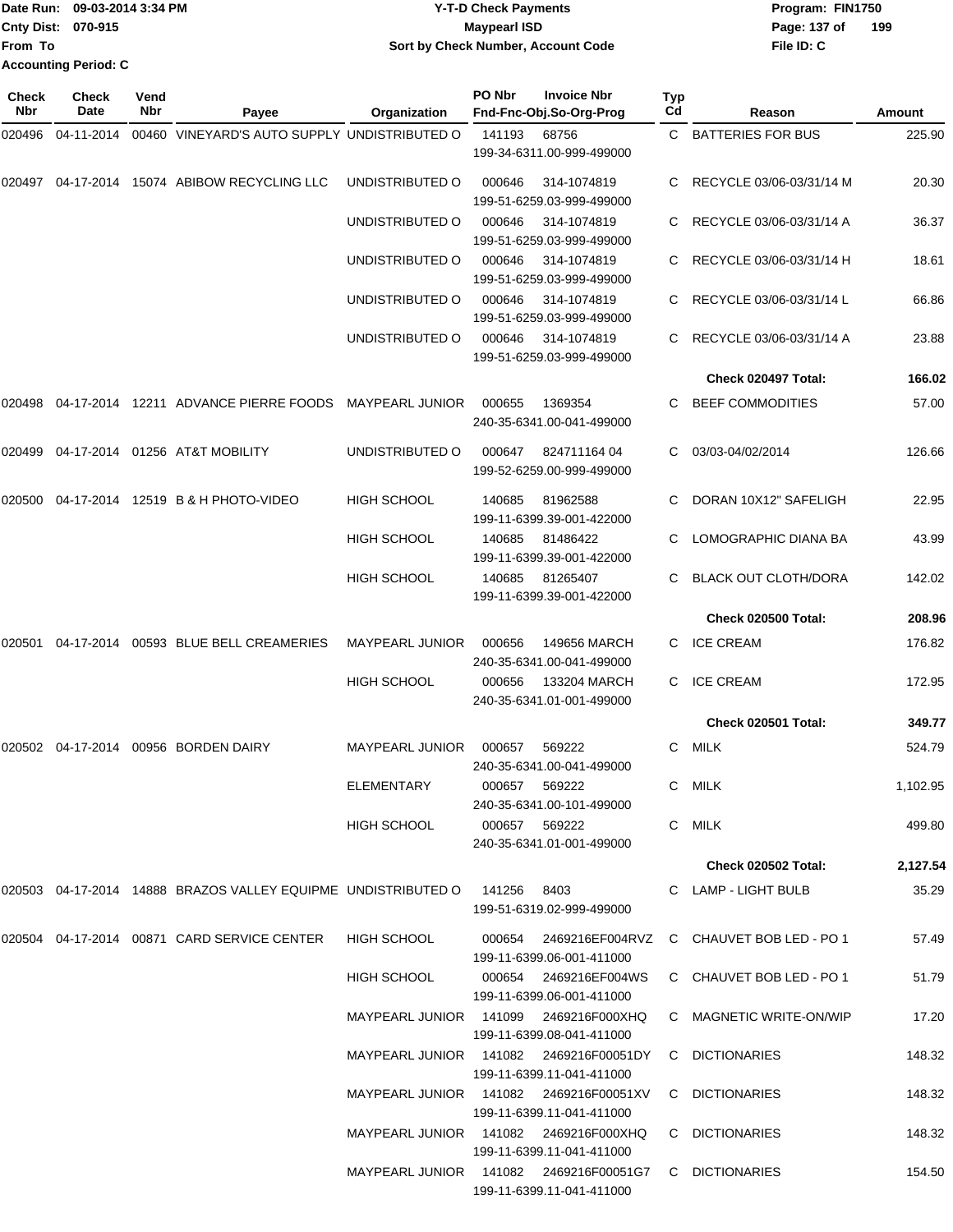|                             | Date Run: 09-03-2014 3:34 PM | <b>Y-T-D Check Payments</b>        | Program: FIN1750    |
|-----------------------------|------------------------------|------------------------------------|---------------------|
| <b>Cnty Dist: 070-915</b>   |                              | Maypearl ISD                       | 199<br>Page: 138 of |
| <b>From To</b>              |                              | Sort by Check Number, Account Code | File ID: C          |
| <b>Accounting Period: C</b> |                              |                                    |                     |

| Check<br>Nbr | Check<br>Date | Vend<br>Nbr | Payee                                                  | Organization                    | PO Nbr | <b>Invoice Nbr</b><br>Fnd-Fnc-Obj.So-Org-Prog | Typ<br>Cd | Reason                      | <b>Amount</b> |
|--------------|---------------|-------------|--------------------------------------------------------|---------------------------------|--------|-----------------------------------------------|-----------|-----------------------------|---------------|
|              |               |             |                                                        | UNDISTRIBUTED O                 | 141184 | 2444500F8009J1V                               | C.        | <b>DESK ASSEMBLY - SPED</b> | 80.00         |
|              |               |             |                                                        |                                 |        | 199-11-6639.00-999-423000                     |           |                             |               |
|              |               |             |                                                        | <b>ELEMENTARY</b>               | 141072 | 2469216F400PAX1                               | C         | <b>GUIDED MATH</b>          | 23.08         |
|              |               |             |                                                        |                                 |        | 255-13-6399.00-101-424000                     |           |                             |               |
|              |               |             |                                                        | <b>ELEMENTARY</b>               | 141072 | 2469216F10092LW                               | C         | <b>GOOD WRITER'S GUIDE</b>  | 22.49         |
|              |               |             |                                                        |                                 |        | 255-13-6399.00-101-424000                     |           |                             |               |
|              |               |             |                                                        | <b>ELEMENTARY</b>               | 141072 | 2469216F200W85Z<br>255-13-6399.00-101-424000  | C         | <b>GOOD WRITER'S GUIDE</b>  | 22.49         |
|              |               |             |                                                        | <b>ELEMENTARY</b>               | 141072 | 2469216F000522X                               | C         | <b>GOOD WRITER'S GUIDE</b>  | 157.43        |
|              |               |             |                                                        |                                 |        | 255-13-6399.00-101-424000                     |           |                             |               |
|              |               |             |                                                        | <b>ELEMENTARY</b>               | 141072 | 2469216F100BBJQ                               | C         | <b>GUIDED MATH</b>          | 138.48        |
|              |               |             |                                                        |                                 |        | 255-13-6399.00-101-424000                     |           |                             |               |
|              |               |             |                                                        | <b>ELEMENTARY</b>               | 141072 | 2469216F300AL4A                               | C         | LAUNCHING THE WRITING       | 102.97        |
|              |               |             |                                                        |                                 |        | 255-13-6399.00-101-424000                     |           | Check 020504 Total:         | 1,272.88      |
|              |               |             | 04-17-2014 00217 CITY OF MAYPEARL                      | UNDISTRIBUTED O                 |        | 4602105300 04                                 |           | 03/04-04/02/14 SPORTS       |               |
| 020505       |               |             |                                                        |                                 | 000663 | 199-51-6259.04-999-499000                     | C.        |                             | 1,176.65      |
|              |               |             |                                                        |                                 |        |                                               |           | <b>COMMODITY PROCESSIN</b>  |               |
| 020506       |               |             | 04-17-2014 15282 COLORADO BOXED BEEF C MAYPEARL JUNIOR |                                 | 000658 | 6705653<br>240-35-6341.00-041-499000          | C.        |                             | 122.95        |
|              |               |             |                                                        | <b>ELEMENTARY</b>               | 000658 | 6705644                                       | C.        | <b>COMMODITY PROCESSIN</b>  | 114.84        |
|              |               |             |                                                        |                                 |        | 240-35-6341.00-101-499000                     |           |                             |               |
|              |               |             |                                                        | <b>HIGH SCHOOL</b>              | 000658 | 6705653                                       | C.        | <b>COMMODITY PROCESSIN</b>  | 122.00        |
|              |               |             |                                                        |                                 |        | 240-35-6341.01-001-499000                     |           |                             |               |
|              |               |             |                                                        |                                 |        |                                               |           | Check 020506 Total:         | 359.79        |
| 020507       | 04-17-2014    |             | 00218 THE COWBOY BANK OF TE HIGH SCHOOL                |                                 | 141291 |                                               | C.        | SOFTBALL PLAYOFF MEA        | 150.00        |
|              |               |             |                                                        |                                 |        | 199-36-6499.01-001-499000                     |           |                             |               |
| 020508       |               |             | 04-17-2014 14431 CR BOBBY SMITH                        | UNDISTRIBUTED O                 | 000652 | VS. WHITNEY                                   | C.        | BASEBALL JV 4/8/14          | 50.00         |
|              |               |             |                                                        |                                 |        | 199-36-6219.00-999-499000                     |           |                             |               |
|              |               |             |                                                        | UNDISTRIBUTED O                 | 000652 | VS. WHITNEY                                   | C.        | BASEBALL V 4/8/14 - MILE    | 106.40        |
|              |               |             |                                                        |                                 |        | 199-36-6219.00-999-499000                     |           | Check 020508 Total:         |               |
|              |               |             |                                                        |                                 |        |                                               |           |                             | 156.40        |
| 020509       |               |             | 04-17-2014 13639 EAST TEXAS COPY SYSTE HIGH SCHOOL     |                                 | 000662 | 230894<br>199-11-6269.00-001-411000           | C.        | PRINTERS B/W 03/09-04/08    | 100.00        |
|              |               |             |                                                        |                                 |        |                                               |           | C PRINTERS B/W 03/09-04/08  | 100.00        |
|              |               |             |                                                        |                                 |        | 199-11-6269.00-041-411000                     |           |                             |               |
|              |               |             |                                                        | ELEMENTARY                      |        | 000662 230894                                 |           | C PRINTERS B/W 03/09-04/08  | 100.00        |
|              |               |             |                                                        |                                 |        | 199-11-6269.00-101-411000                     |           |                             |               |
|              |               |             |                                                        | ELEMENTARY                      |        | 000662 230894                                 |           | C PRINTERS COLOR 03/09-0    | 33.98         |
|              |               |             |                                                        | ELEMENTARY                      |        | 199-11-6269.00-101-411000<br>000662 230894    |           | C PRINTERS B/W 03/09-04/08  | 100.00        |
|              |               |             |                                                        |                                 |        | 199-11-6269.00-101-499000                     |           |                             |               |
|              |               |             |                                                        | <b>HIGH SCHOOL</b>              |        | 000662 230894                                 |           | C PRINTERS B/W 03/09-04/08  | 100.00        |
|              |               |             |                                                        |                                 |        | 199-11-6269.01-001-411000                     |           |                             |               |
|              |               |             |                                                        | <b>HIGH SCHOOL</b>              |        | 000662 230894                                 |           | C PRINTERS COLOR 03/09-0    | 7.80          |
|              |               |             |                                                        |                                 |        | 199-11-6269.01-001-411000                     |           |                             |               |
|              |               |             |                                                        |                                 |        |                                               |           | C PRINTERS B/W 03/09-04/08  | 100.00        |
|              |               |             |                                                        | MAYPEARL JUNIOR  000662  230894 |        | 199-11-6269.01-041-411000                     |           | C PRINTERS COLOR 03/09-0    | 42.75         |
|              |               |             |                                                        |                                 |        | 199-11-6269.01-041-411000                     |           |                             |               |
|              |               |             |                                                        | DIR COST-ADMINIS 000662 230894  |        |                                               |           | C PRINTERS B/W 03/09-04/08  | 100.00        |
|              |               |             |                                                        |                                 |        | 199-41-6249.00-720-499000                     |           |                             |               |
|              |               |             |                                                        |                                 |        |                                               |           | Check 020509 Total:         | 784.53        |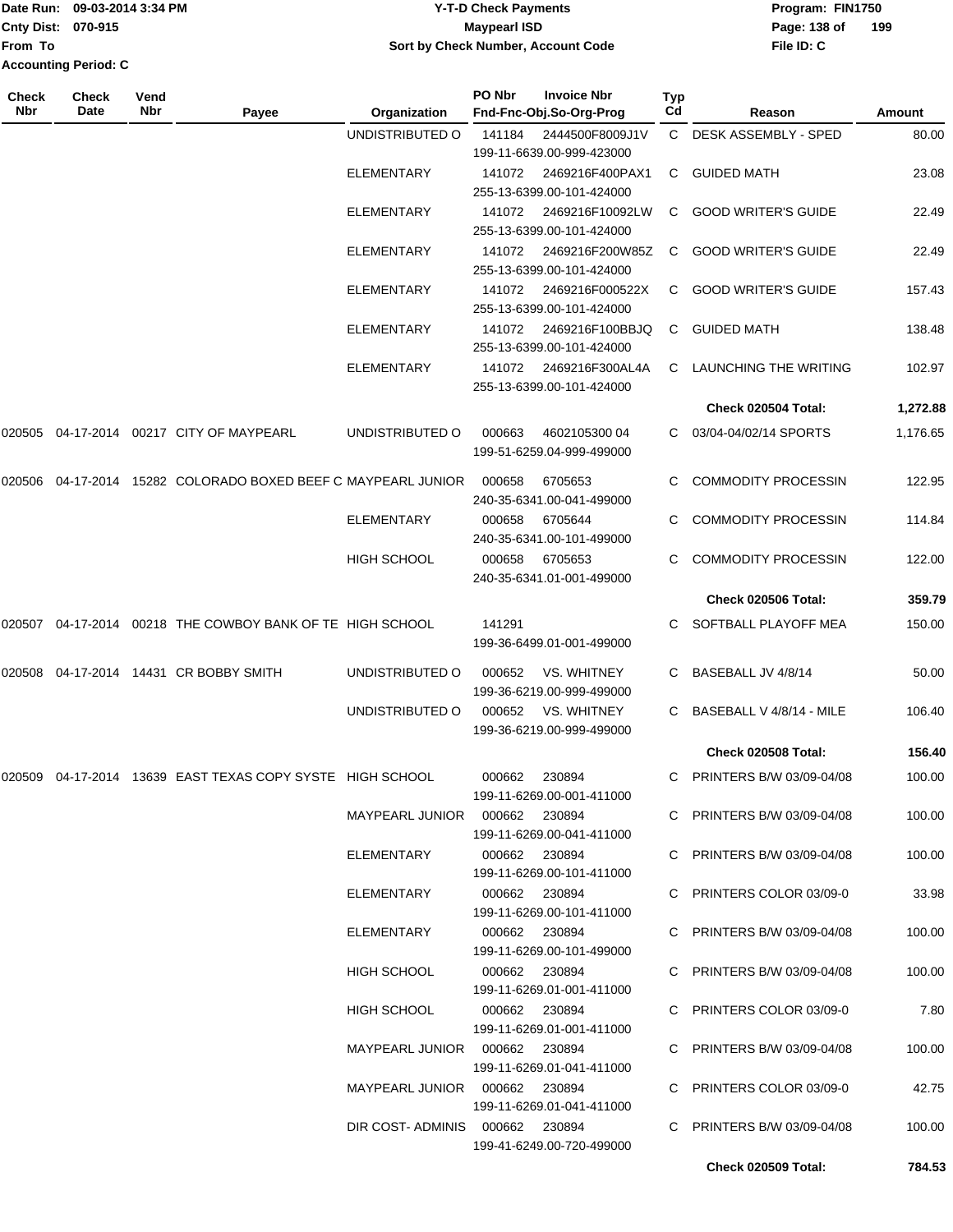**From To Accounting Period: C**

#### Date Run: 09-03-2014 3:34 PM **Program:** FIN1750 **Cnty Dist:** 070-915 **Page: 139 of MaypearI ISD Page: 139 of 09-03-2014 3:34 PM Y-T-D Check Payments 070-915 Maypearl ISD Sort by Check Number, Account Code**

| <b>Check</b><br>Nbr | <b>Check</b><br>Date            | Vend<br>Nbr | Payee                                                                     | Organization                       | PO Nbr | <b>Invoice Nbr</b><br>Fnd-Fnc-Obj.So-Org-Prog   | <b>Typ</b><br>Cd | Reason                      | Amount    |
|---------------------|---------------------------------|-------------|---------------------------------------------------------------------------|------------------------------------|--------|-------------------------------------------------|------------------|-----------------------------|-----------|
| 020510              | 04-17-2014                      |             | 01154 FITNESS FINDERS                                                     | <b>ELEMENTARY</b>                  | 141207 | 182578<br>199-11-6399.00-101-411PTO             |                  | C TOE TOKENS                | 261.38    |
| 020511              | 04-17-2014                      |             | 00040 FLATT STATIONERS, INC.                                              | <b>ELEMENTARY</b>                  | 141139 | 255956-00<br>199-11-6399.21-101-411000          | C                | <b>STUDENT AWARDS</b>       | 255.70    |
|                     |                                 |             |                                                                           | UNDISTRIBUTED O                    | 141239 | 257233-00<br>199-51-6319.02-999-499000          |                  | CLIPBOARD/WHITEOUT/K        | 185.55    |
|                     |                                 |             |                                                                           |                                    |        |                                                 |                  | Check 020511 Total:         | 441.25    |
|                     |                                 |             | 020512 04-17-2014 12540 FREESTYLE PHOTOGRAPHI HIGH SCHOOL                 |                                    | 141253 | 1033561<br>199-11-6399.39-001-411000            |                  | PHOTO SUPPLIES              | 161.98    |
|                     |                                 |             |                                                                           | <b>HIGH SCHOOL</b>                 | 141253 | 1033561<br>199-11-6399.39-001-422000            | C                | <b>PHOTO SUPPLIES</b>       | 3.08      |
|                     |                                 |             |                                                                           |                                    |        |                                                 |                  | Check 020512 Total:         | 165.06    |
|                     |                                 |             | 020513 04-17-2014 01346 JAN SCHILLING - CPR/FIRST HIGH SCHOOL             |                                    | 141109 | 199-33-6399.00-001-499000                       |                  | <b>CPR CERTIFICATION</b>    | 150.63    |
| 020514              |                                 |             | 02-05-2014 00200 CLAIMS ADMINISTRATIVE S HIGH SCHOOL                      |                                    | 000548 | 02052014<br>199-11-6143.00-001-411000           | D                | <b>Workers Compensation</b> | 45.65     |
|                     |                                 |             | 04-17-2014 15108 JTM PROVISIONS CO. INC. MAYPEARL JUNIOR                  |                                    | 000659 | 384306<br>240-35-6341.00-041-499000             |                  | <b>BEEF COMMODITIES</b>     | 75.00     |
|                     |                                 |             |                                                                           |                                    |        |                                                 |                  | Check 020514 Total:         | 120.65    |
|                     |                                 |             | 020515 04-17-2014 15264 KURZ AND COMPANY                                  | <b>MAYPEARL JUNIOR</b>             | 000660 | 321002 MARCH<br>240-35-6341.00-041-499000       |                  | <b>BREAD PRODUCTS</b>       | 128.52    |
|                     |                                 |             |                                                                           | <b>ELEMENTARY</b>                  | 000660 | 321001 MARCH<br>240-35-6341.00-101-499000       | C.               | <b>BREAD PRODUCTS</b>       | 130.35    |
|                     |                                 |             |                                                                           | <b>HIGH SCHOOL</b>                 | 000660 | 321003 MARCH<br>240-35-6341.01-001-499000       | C                | <b>BREAD PRODUCTS</b>       | 226.99    |
|                     |                                 |             |                                                                           |                                    |        |                                                 |                  | Check 020515 Total:         | 485.86    |
| 020516              |                                 |             | 04-17-2014  01048  LABATT FOOD SERVICE                                    | <b>MAYPEARL JUNIOR</b>             | 000661 | 387495 0314<br>240-35-6341.00-041-499000        | C                | <b>GROCERIES</b>            | 2,564.25  |
|                     |                                 |             |                                                                           | <b>ELEMENTARY</b>                  | 000661 | 387487 0314<br>240-35-6341.00-101-499000        |                  | <b>GROCERIES</b>            | 3,649.93  |
|                     |                                 |             |                                                                           | HIGH SCHOOL                        | 000661 | 387460 0314<br>240-35-6341.01-001-499000        | C                | <b>GROCERIES</b>            | 4,455.16  |
|                     |                                 |             |                                                                           |                                    |        |                                                 |                  | Check 020516 Total:         | 10,669.34 |
|                     | 020517 04-17-2014 15098 LOWE'S  |             |                                                                           | UNDISTRIBUTED 0 140882 901697      |        | 199-51-6639.05-999-499000                       |                  | C SUPPLIES                  | 207.97    |
|                     |                                 |             | 020518 04-17-2014 13941 MICKEY COCHRAN                                    | UNDISTRIBUTED O                    |        | 000653 VS. WHITNEY<br>199-36-6219.00-999-499000 |                  | C BASEBALL JV 4/8/14        | 50.00     |
|                     |                                 |             |                                                                           | UNDISTRIBUTED O 000653 VS. WHITNEY |        | 199-36-6219.00-999-499000                       |                  | C BASEBALL V 4/8/14 - MILE  | 123.52    |
|                     |                                 |             |                                                                           |                                    |        |                                                 |                  | Check 020518 Total:         | 173.52    |
|                     |                                 |             | 020519  04-17-2014  14075  NATIONAL TELESYSTEMS, I UNDISTRIBUTED   000651 |                                    |        | 308651<br>199-51-6249.02-999-499000             |                  | C REMOTE ACCESS THE KS      | 64.50     |
|                     | 020520 04-17-2014 15370 NTCTELA |             |                                                                           | HIGH SCHOOL                        | 141300 | 255-13-6499.00-001-424000                       |                  | C NTCTELA WORKSHOP          | 85.00     |
|                     |                                 |             |                                                                           | MAYPEARL JUNIOR 141300             |        | 255-13-6499.00-041-424000                       |                  | C NTCTELA WORKSHOP          | 170.00    |
|                     |                                 |             |                                                                           | ELEMENTARY                         | 141300 | 255-13-6499.00-101-424000                       |                  | C NTCTELA WORKSHOP          | 85.00     |
|                     |                                 |             |                                                                           |                                    |        |                                                 |                  | Check 020520 Total:         | 340.00    |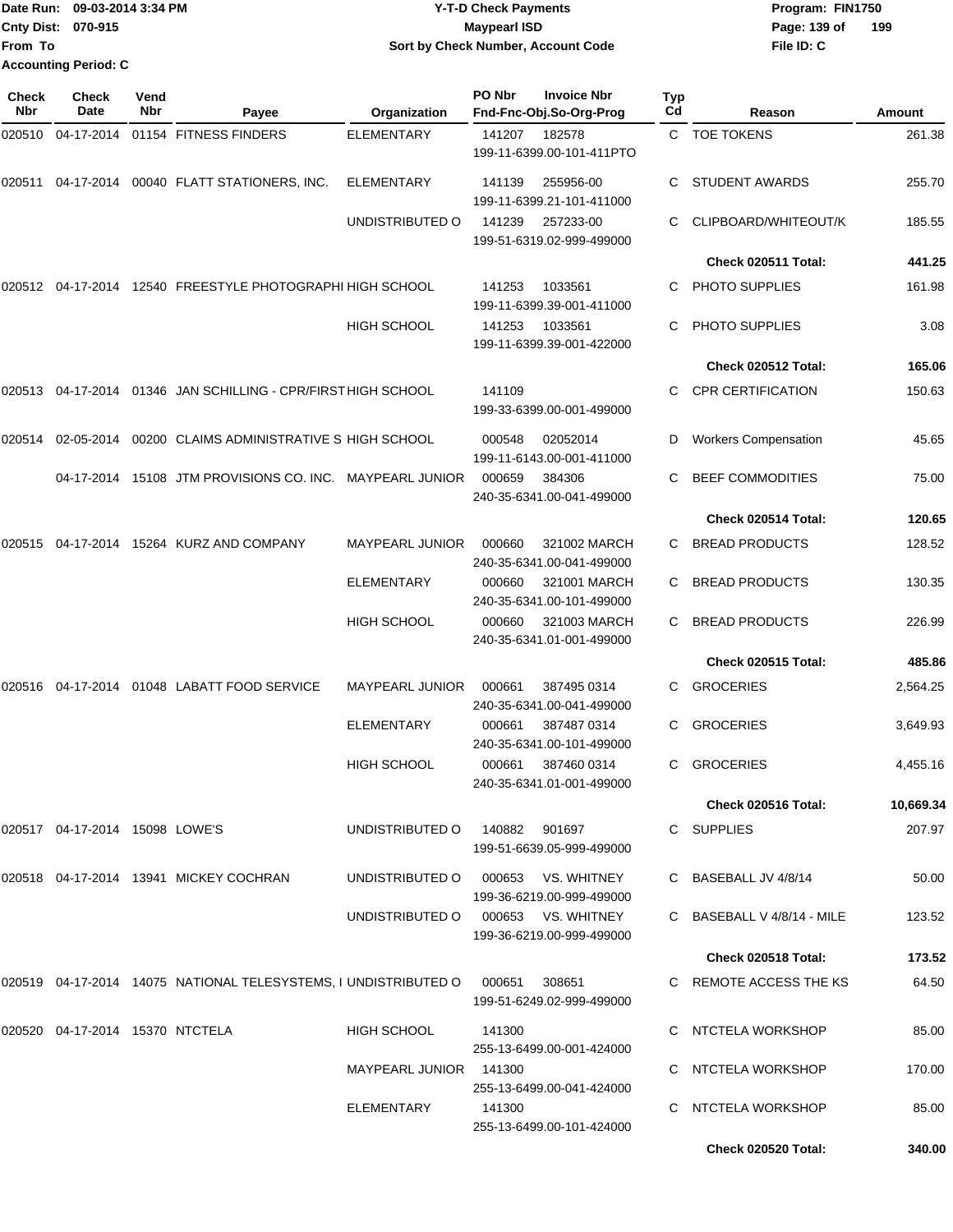|                             | Date Run: 09-03-2014 3:34 PM | <b>Y-T-D Check Payments</b>               | Program: FIN1750 |     |
|-----------------------------|------------------------------|-------------------------------------------|------------------|-----|
| <b>Cnty Dist: 070-915</b>   |                              | <b>Mavpearl ISD</b>                       | Page: 140 of     | 199 |
| lFrom To                    |                              | <b>Sort by Check Number, Account Code</b> | File ID: C       |     |
| <b>Accounting Period: C</b> |                              |                                           |                  |     |

| <b>Check</b><br>Nbr | <b>Check</b><br>Date                  | Vend<br>Nbr | Payee                                                          | Organization           | PO Nbr | <b>Invoice Nbr</b><br>Fnd-Fnc-Obj.So-Org-Prog  | Typ<br>Cd | Reason                        | <b>Amount</b> |
|---------------------|---------------------------------------|-------------|----------------------------------------------------------------|------------------------|--------|------------------------------------------------|-----------|-------------------------------|---------------|
| 020521              | 04-17-2014                            |             | 00287 OFFICE DEPOT                                             | <b>ELEMENTARY</b>      | 141222 | 704118867001<br>199-11-6399.07-101-411000      |           | C CHART, EZ GRADER            | 6.19          |
|                     |                                       |             |                                                                | <b>ELEMENTARY</b>      | 141222 | 704118810001<br>199-11-6399.07-101-411000      |           | <b>BLACK PRIVACY BOARDS</b>   | 83.23         |
|                     |                                       |             |                                                                |                        |        |                                                |           | Check 020521 Total:           | 89.42         |
| 020522              | 04-17-2014                            |             | 12329 PEARSON ASSESSMENTS                                      | <b>MAYPEARL JUNIOR</b> | 140967 | 4300213<br>199-11-6399.01-041-423000           |           | C TESTING - CONNERS PAR       | 55.00         |
|                     |                                       |             |                                                                | <b>MAYPEARL JUNIOR</b> | 140967 | 4296188<br>199-11-6399.01-041-423000           |           | <b>TESTING - CONNERS QS F</b> | 120.00        |
|                     |                                       |             |                                                                | <b>MAYPEARL JUNIOR</b> | 140967 | 4300213<br>199-11-6399.01-041-423000           | D         | <b>VENDOR RETURNED FOR</b>    | $-55.00$      |
|                     |                                       |             |                                                                | <b>MAYPEARL JUNIOR</b> | 140967 | 4296188<br>199-11-6399.01-041-423000           |           | <b>VENDOR RETURNED FOR</b>    | $-120.00$     |
|                     |                                       |             |                                                                |                        |        |                                                |           | Check 020522 Total:           | .00           |
|                     |                                       |             | 020523 04-17-2014 14604 PEARSON CLINICAL ASSES UNDISTRIBUTED O |                        | 141185 | 4328988<br>199-31-6399.00-999-423000           |           | C WASI-II COMPLETE KIT        | 346.62        |
|                     |                                       |             | 020524 04-17-2014 15505 SOUTHERN STAR ELECTRI UNDISTRIBUTED O  |                        | 141277 | M-6000<br>199-36-6639.01-999-499000            |           | <b>WORK ON IRRIGATION</b>     | 1,150.00      |
|                     |                                       |             | 020525 04-17-2014 00973 TARVER TROPHIES                        | UNDISTRIBUTED O        | 141244 | 1512<br>199-13-6299.00-999-499000              |           | C 5 YR SERVICE - 5X7 PLAQ     | 90.00         |
|                     | 020526  04-17-2014  15468  TASB, INC. |             |                                                                | <b>ADMINISTRATIVE</b>  | 141269 | 14978<br>199-41-6399.01-701-499000             |           | HANDBOOKS/GUIDEBOOK           | 252.95        |
| 020527              | 04-17-2014                            |             | 00784 TASBO                                                    | <b>IND COST-ADM</b>    | 141274 | 250252<br>199-41-6499.00-750-499000            | C         | <b>TASBO CONFERENCE</b>       | 100.00        |
|                     |                                       |             |                                                                | <b>IND COST-ADM</b>    | 141274 | 250253<br>199-41-6499.00-750-499000            | C         | <b>TASBO CONFERENCE</b>       | 100.00        |
|                     |                                       |             |                                                                | <b>IND COST-ADM</b>    | 141274 | 250255<br>199-41-6499.00-750-499000            |           | <b>TASBO CONFERENCE</b>       | 100.00        |
|                     |                                       |             |                                                                | <b>IND COST-ADM</b>    | 141274 | 250254<br>199-41-6499.00-750-499000            |           | <b>TASBO CONFERENCE</b>       | 400.00        |
|                     |                                       |             |                                                                | <b>IND COST-ADM</b>    | 141274 | 250256<br>199-41-6499.00-750-499000            | C.        | <b>TASBO CONFERENCE</b>       | 400.00        |
|                     |                                       |             |                                                                | IND COST-ADM           | 141274 | 250257<br>199-41-6499.00-750-499000            |           | C TASBO CONFERENCE            | 400.00        |
|                     |                                       |             |                                                                |                        |        |                                                |           | Check 020527 Total:           | 1,500.00      |
|                     | 020528  04-17-2014  13882  TRANE      |             |                                                                | UNDISTRIBUTED O        | 140618 | 33154148<br>199-51-6249.01-999-499000          |           | C ACTUATORS FOR ELEM/C        | 649.43        |
|                     |                                       |             | 020529  04-17-2014  14900  TURF SERVICES, INC.                 | UNDISTRIBUTED O        | 140848 | 14001-2<br>199-36-6639.01-999-499000           |           | C INDOOR PUTTING GREEN        | 9,250.00      |
|                     |                                       |             |                                                                | UNDISTRIBUTED O        | 140849 | 14001-1<br>199-36-6639.01-999-499000           |           | C GOLF - ROUGH, FAIRWAY,      | 3,126.25      |
|                     |                                       |             |                                                                |                        |        |                                                |           | Check 020529 Total:           | 12,376.25     |
|                     |                                       |             | 020530 04-17-2014 01560 WARDS NATURAL SCIENCE HIGH SCHOOL      |                        |        | 141203 8057329056<br>199-11-6399.01-001-423000 |           | C TURTLE DISSECTION GUI       | 9.50          |
|                     |                                       |             |                                                                | <b>HIGH SCHOOL</b>     |        | 141203 8057329056<br>199-11-6399.14-001-411000 |           | C TURTLES                     | 192.93        |
|                     |                                       |             |                                                                |                        |        |                                                |           | Check 020530 Total:           | 202.43        |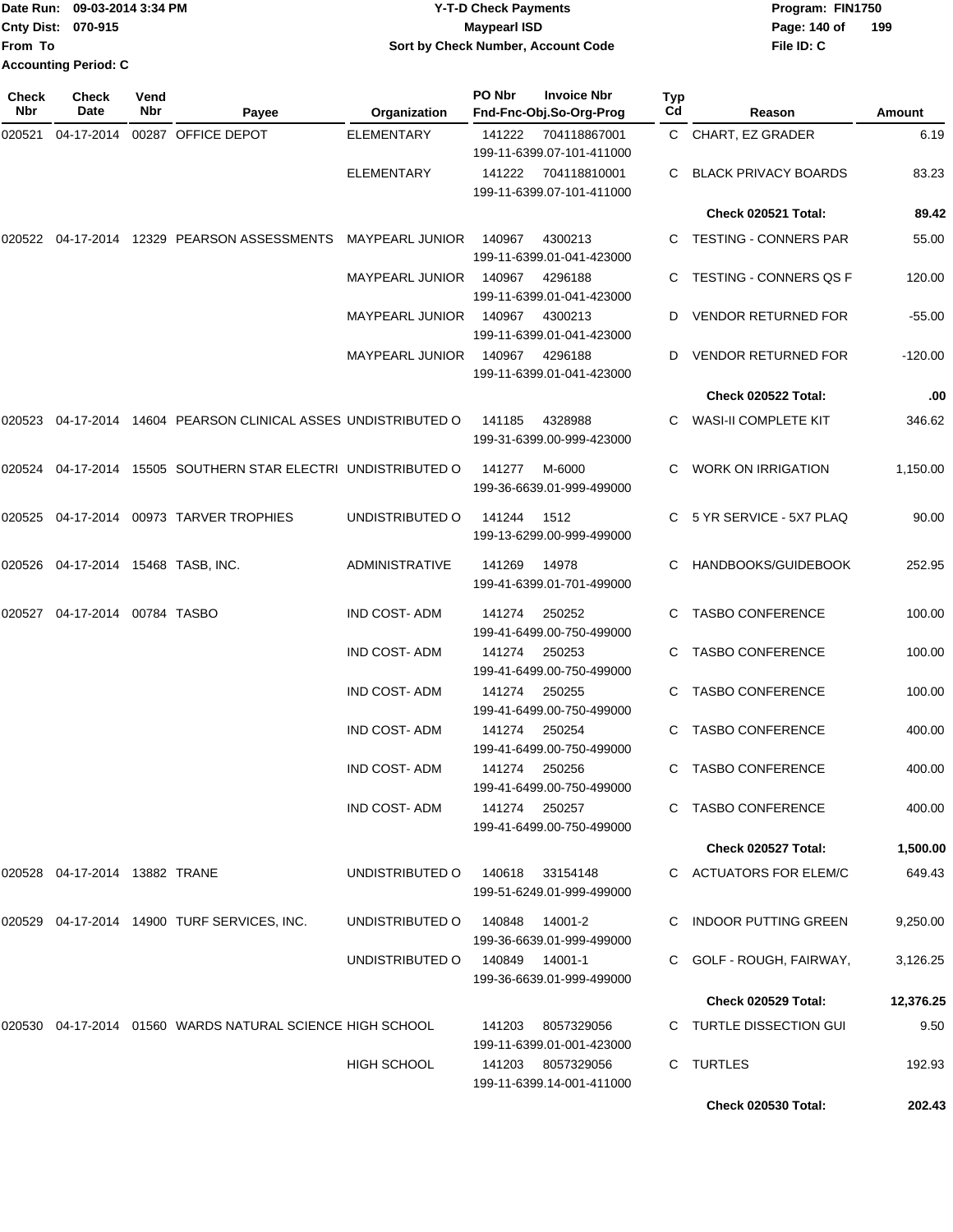|                           | TDate Run: 09-03-2014 3:34 PM | <b>Y-T-D Check Payments</b>        | Program: FIN1750    |
|---------------------------|-------------------------------|------------------------------------|---------------------|
| <b>Cnty Dist: 070-915</b> |                               | <b>Mavpearl ISD</b>                | 199<br>Page: 141 of |
| <b>From To</b>            |                               | Sort by Check Number, Account Code | File ID: C          |
|                           | <b>Accounting Period: C</b>   |                                    |                     |

| Check<br>Nbr | <b>Check</b><br>Date | Vend<br>Nbr | Payee                                                             | Organization           | PO Nbr | <b>Invoice Nbr</b><br>Fnd-Fnc-Obj.So-Org-Prog        | <b>Typ</b><br>Cd | Reason                     | Amount    |
|--------------|----------------------|-------------|-------------------------------------------------------------------|------------------------|--------|------------------------------------------------------|------------------|----------------------------|-----------|
| 020531       | 04-23-2014           |             | 00004 ALERT SERVICES                                              | UNDISTRIBUTED O        | 141284 | 199-36-6399.05-999-499000                            |                  | C THIGH SUPPORT / S&H \$1  | 22.36     |
|              |                      |             | 020532 04-23-2014 15158 ATHLETES WORLD                            | UNDISTRIBUTED O        | 140649 | BBE003561-BK12<br>199-36-6399.04-999-499000          | C                | <b>Baseball Supplies</b>   | 3,114.00  |
|              |                      |             | 020533  04-23-2014  00901  AVENUE FUEL DISTRIBUTO UNDISTRIBUTED O |                        | 141314 | 54622<br>199-34-6311.01-999-499000                   |                  | 903 GAL LS DIESEL          | 2,979.00  |
| 020534       |                      |             | 04-23-2014 13576 CANON FINANCIAL SERVIC UNDISTRIBUTED O           |                        | 000665 | 13702540<br>199-11-6219.00-999-423000                | C                | LEASE 04/12/2014           | 368.16    |
|              |                      |             |                                                                   | <b>HIGH SCHOOL</b>     | 000665 | 13702540<br>199-11-6269.00-001-411000                |                  | C LEASE 04/12/2014         | 368.16    |
|              |                      |             |                                                                   | <b>MAYPEARL JUNIOR</b> | 000665 | 13702540<br>199-11-6269.00-041-411000                |                  | C LEASE 04/12/2014         | 368.16    |
|              |                      |             |                                                                   | <b>ELEMENTARY</b>      | 000665 | 13702540<br>199-11-6269.00-101-411000                |                  | C LEASE 04/12/2014         | 368.16    |
|              |                      |             |                                                                   | ELEMENTARY             | 000665 | 13702540<br>199-11-6269.00-101-499000                |                  | LEASE 04/12/2014           | 368.16    |
|              |                      |             |                                                                   | <b>HIGH SCHOOL</b>     | 000665 | 13702540<br>199-11-6269.01-001-411000                |                  | LEASE 04/12/2014           | 368.16    |
|              |                      |             |                                                                   | MAYPEARL JUNIOR        | 000665 | 13702540<br>199-11-6269.01-041-411000                | C.               | LEASE 04/12/2014           | 368.16    |
|              |                      |             |                                                                   | DIR COST- ADMINIS      | 000665 | 13702540<br>199-41-6249.00-720-499000                |                  | C LEASE 04/12/2014         | 368.15    |
|              |                      |             |                                                                   |                        |        |                                                      |                  | Check 020534 Total:        | 2,945.27  |
|              |                      |             | 020535 04-23-2014 01615 CICI'S PIZZA                              | <b>ELEMENTARY</b>      | 141251 | 199-11-6399.00-101-411PTO                            |                  | 3RD GRADE - EOY PIZZA      | 129.72    |
| 020536       |                      |             | 04-23-2014 00200 CLAIMS ADMINISTRATIVE S HIGH SCHOOL              |                        | 000664 | 122806<br>199-11-6143.00-001-411000                  |                  | C FIXED COST 4TH QTR INS   | 1,656.33  |
|              |                      |             |                                                                   | <b>MAYPEARL JUNIOR</b> | 000664 | 122806<br>199-11-6143.00-041-411000                  |                  | FIXED COST 4TH QTR INS     | 1,656.34  |
|              |                      |             |                                                                   | <b>ELEMENTARY</b>      | 000664 | 122806<br>199-11-6143.00-101-411000                  | С                | FIXED COST 4TH QTR INS     | 1,656.33  |
|              |                      |             |                                                                   |                        |        |                                                      |                  | Check 020536 Total:        | 4,969.00  |
|              |                      |             | 020537 04-23-2014 13596 COMFORT INN SUITES                        | <b>HIGH SCHOOL</b>     | 141312 | 199-36-6499.01-001-499000                            | С                | Rooms for Regional Track   | 1,183.42  |
|              |                      |             | 020538 04-23-2014 00218 THE COWBOY BANK OF TE HIGH SCHOOL         |                        |        | 141313 TRACK<br>199-36-6499.01-001-499000            |                  | regional track meals       | 1,160.00  |
|              |                      |             | 020539 04-23-2014 14020 DALLAS COUNTY SCHOOLS UNDISTRIBUTED O     |                        | 141326 | 9543038<br>199-53-6249.04-999-499000                 |                  | SYSTEMS MANAGED SER        | 40,000.00 |
|              |                      |             | 020540  04-23-2014  12536  DESOTO JANITORIAL                      | UNDISTRIBUTED O        | 141190 | 157385<br>199-51-6319.01-999-499000                  |                  | C LINERS/TISSUE/GLOVES/B   | 4,655.21  |
|              |                      |             |                                                                   | UNDISTRIBUTED O        | 141190 | 156610-1<br>199-51-6319.01-999-499000                |                  | <b>CLEAN SEAT DESPENSE</b> | 180.33    |
|              |                      |             |                                                                   |                        |        |                                                      |                  | Check 020540 Total:        | 4,835.54  |
|              |                      |             | 020541 04-23-2014 12885 DIRECT ENERGY                             | UNDISTRIBUTED O        | 000672 | 141070020830066<br>199-51-6259.04-999-499000         |                  | 03/13-04/13/14 300 PANTH   | 9.31      |
|              |                      |             |                                                                   | UNDISTRIBUTED O        | 000672 | 141070020830066<br>199-51-6259.04-999-499000         | C.               | 03/13-04/13/14 CONS - 131  | 7.37      |
|              |                      |             |                                                                   | UNDISTRIBUTED O        |        | 000672  141070020830066<br>199-51-6259.04-999-499000 |                  | C 03/13-04/13/14 SCHOOL    | 34.43     |
|              |                      |             |                                                                   | UNDISTRIBUTED O        |        | 000672  141070020830066<br>199-51-6259.04-999-499000 |                  | C 03/13-04/13/14 PORTABLE  | 11.51     |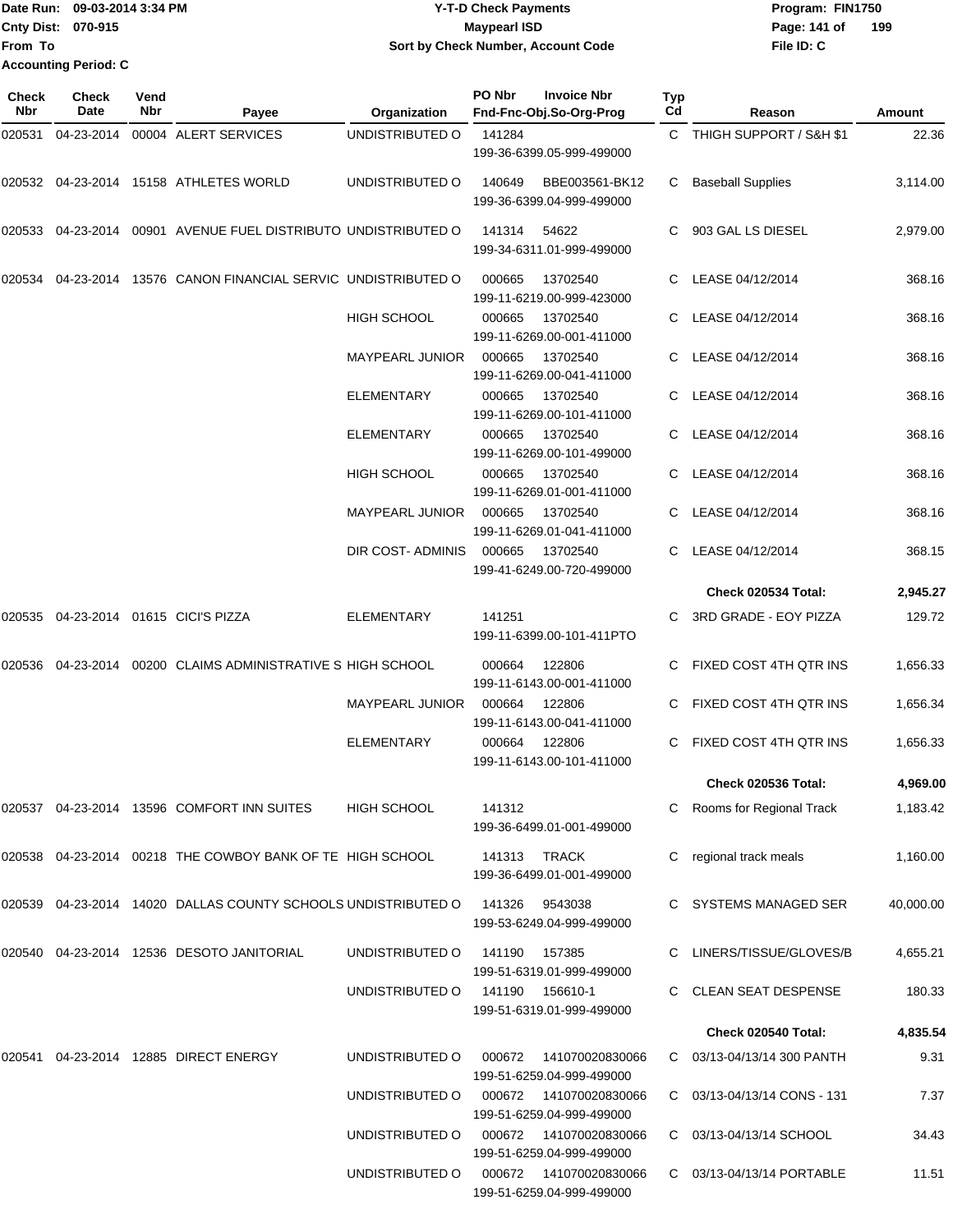| Date Run: 09-03-2014 3:34 PM |       |      | <b>Y-T-D Check Payments</b>        |  |                    |     | Program: FIN1750 |     |  |  |
|------------------------------|-------|------|------------------------------------|--|--------------------|-----|------------------|-----|--|--|
| <b>Cnty Dist: 070-915</b>    |       |      | Maypearl ISD                       |  |                    |     |                  | 199 |  |  |
| lFrom To                     |       |      | Sort by Check Number, Account Code |  |                    |     | File ID: C       |     |  |  |
| <b>Accounting Period: C</b>  |       |      |                                    |  |                    |     |                  |     |  |  |
| <b>Check</b>                 | Check | Vend | PO Nbr                             |  | <b>Invoice Nbr</b> | Typ |                  |     |  |  |

| Check<br>Nbr | <b>Check</b><br>Date | Vend<br><b>Nbr</b> | Payee                                                                  | Organization           | PO Nbr        | <b>Invoice Nbr</b><br>Fnd-Fnc-Obj.So-Org-Prog  | Typ<br>Cd | Reason                     | Amount   |
|--------------|----------------------|--------------------|------------------------------------------------------------------------|------------------------|---------------|------------------------------------------------|-----------|----------------------------|----------|
|              |                      |                    |                                                                        |                        |               |                                                |           |                            |          |
|              |                      |                    |                                                                        | UNDISTRIBUTED O        | 000672        | 141070020830066<br>199-51-6259.04-999-499000   |           | C 03/13-04/13/14 HS BALLPA | 43.53    |
|              |                      |                    |                                                                        | UNDISTRIBUTED O        | 000672        | 141070020830066<br>199-51-6259.04-999-499000   |           | C 03/13-04/13/14 BUS BARN  | 94.82    |
|              |                      |                    |                                                                        | UNDISTRIBUTED O        | 000672        | 141070020830066<br>199-51-6259.04-999-499000   | C         | 03/13-04/13/14 300 PANTH   | 35.85    |
|              |                      |                    |                                                                        | UNDISTRIBUTED O        | 000672        | 141070020830066<br>199-51-6259.04-999-499000   | C         | 03/13-04/13/14 HS BAND H   | 32.97    |
|              |                      |                    |                                                                        | UNDISTRIBUTED O        | 000672        | 141070020830066<br>199-51-6259.04-999-499000   | C         | 03/13-04/13/14 1024 W.     | 3,183.00 |
|              |                      |                    |                                                                        | UNDISTRIBUTED O        | 000672        | 141070020830066<br>199-51-6259.04-999-499000   | C         | 03/13-04/13/14 AG FACILIT  | 1,527.13 |
|              |                      |                    |                                                                        | UNDISTRIBUTED O        | 000672        | 141060020826632<br>199-51-6259.04-999-499000   | C         | 03/13-04/13/14 309 MAIN S  | 400.52   |
|              |                      |                    |                                                                        | UNDISTRIBUTED O        | 000672        | 141070020830066<br>199-51-6259.04-999-499000   | C.        | 03/13-04/13/14 JR HIGH SC  | 165.61   |
|              |                      |                    |                                                                        |                        |               |                                                |           | Check 020541 Total:        | 5,546.05 |
| 020542       |                      |                    | 04-23-2014 13639 EAST TEXAS COPY SYSTE HIGH SCHOOL                     |                        | 141299        | 231371<br>199-11-6399.12-001-411000            | C.        | J-1 STAPLES                | 243.50   |
|              |                      |                    |                                                                        | <b>MAYPEARL JUNIOR</b> | 141301        | 231591<br>199-11-6399.42-041-411000            | C         | J-1 STAPLES                | 125.50   |
|              |                      |                    |                                                                        |                        |               |                                                |           | Check 020542 Total:        | 369.00   |
|              |                      |                    | 020543  04-23-2014  00040  FLATT STATIONERS, INC.                      | <b>ADMINISTRATIVE</b>  | 141286        | 257839-00<br>199-41-6399.01-701-499000         |           | DOOR SIGNS/NAME PLAT       | 425.61   |
|              |                      |                    | 020544  04-23-2014  00376  FLINN SCIENTIFIC                            | <b>MAYPEARL JUNIOR</b> | 141282        | 1743898<br>199-11-6399.09-041-411000           | C         | BEAKERS/CYLINDERS/GL       | 1,073.78 |
|              |                      |                    | 020545  04-23-2014  12674  HANDWRITING WITHOUT T ELEMENTARY            |                        | 141307        | 835024-1<br>255-13-6499.00-101-424000          | C         | <b>REGISTRATION</b>        | 215.00   |
|              |                      |                    |                                                                        |                        | 141087        | 21713<br>199-11-6399.01-041-411000             |           | HOSES/CLAW HAMMER/S        | 286.74   |
|              |                      |                    |                                                                        | UNDISTRIBUTED O        | 141065        | 410742<br>199-36-6399.05-999-499000            | C         | <b>Track Meet Supplies</b> | 163.68   |
|              |                      |                    |                                                                        | UNDISTRIBUTED O        | 141065        | 2970853<br>199-36-6399.05-999-499000           |           | C Track Meet Supplies      | 168.77   |
|              |                      |                    |                                                                        | UNDISTRIBUTED O        | 141065 970951 | 199-36-6399.05-999-499000                      |           | <b>TRACK MEET SUPPLIES</b> | 115.93   |
|              |                      |                    |                                                                        |                        |               |                                                |           | Check 020546 Total:        | 735.12   |
|              |                      |                    | 020547  04-23-2014  15248  JACQUELYN KOCH                              | UNDISTRIBUTED O        | 141324 APRIL  | 224-31-6219.00-999-423000                      |           | C APRIL CONTRACTED PAY     | 3,611.11 |
|              |                      |                    | 020548  04-23-2014  00063  LAKESHORE EQUIPMENT C ELEMENTARY            |                        |               | 141242 2268760414<br>199-11-6399.00-101-411PTO |           | FOAM FLYERS/TOSS&CAT       | 252.90   |
|              |                      |                    |                                                                        | <b>ELEMENTARY</b>      |               | 141260 2272680414<br>199-11-6399.00-101-411PTO |           | KINDERGARTEN               | 145.92   |
|              |                      |                    |                                                                        | ELEMENTARY             |               | 141266 2271210414<br>199-11-6399.07-101-411000 |           | MONEY GAME/EASY-GRIP       | 89.65    |
|              |                      |                    |                                                                        |                        |               |                                                |           | Check 020548 Total:        | 488.47   |
|              |                      |                    | 020549   04-23-2014   13411   LINCOLN NATIONAL LIFE IN UNDISTRIBUTED O |                        | 000666        | 2750071734<br>199-41-6429.01-999-499000        |           | C PREMIUM 05/01-05/31/2014 | 726.50   |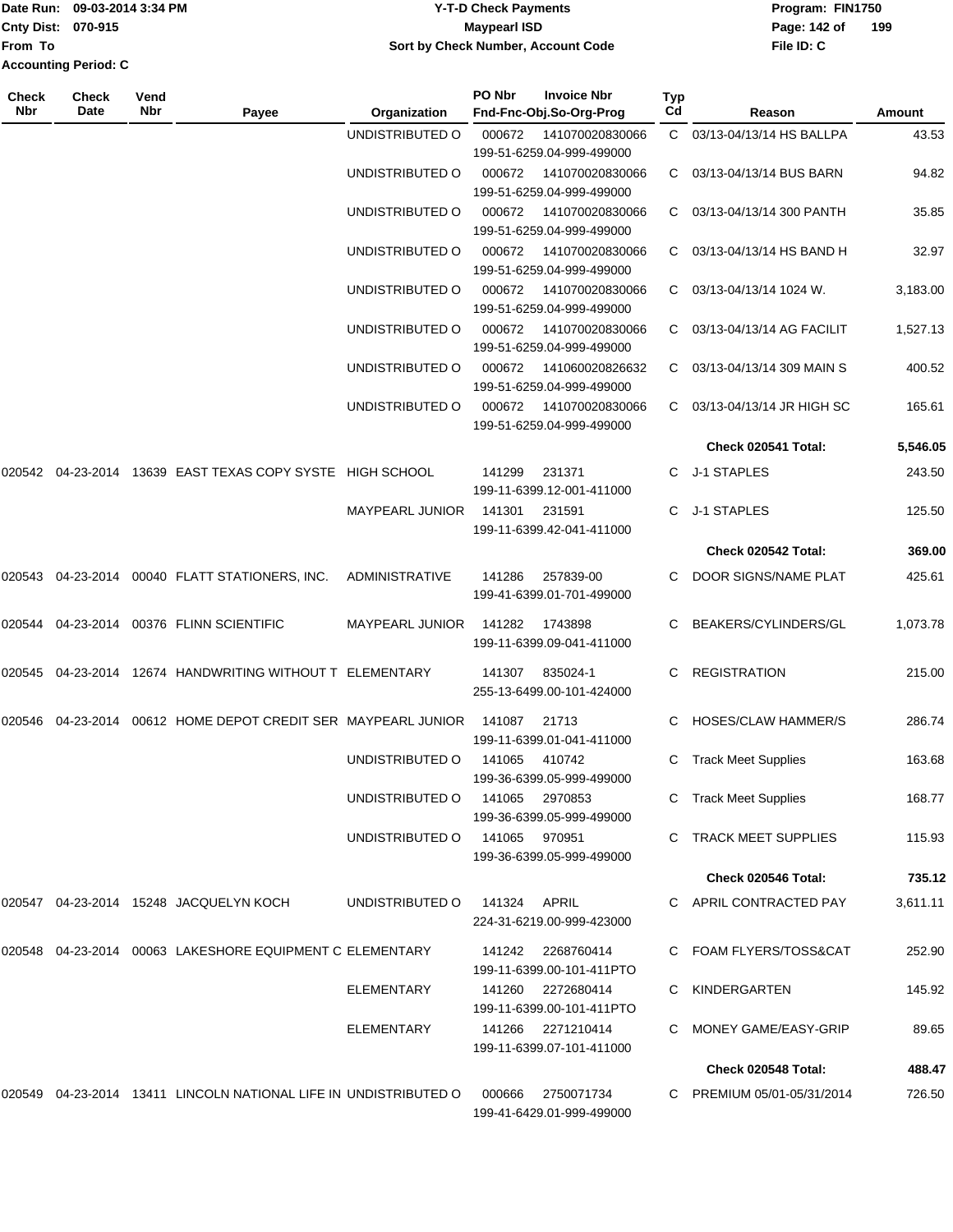Date Run: 09-03-2014 3:34 PM **Program:** FIN1750 **Cnty Dist:** 070-915 **Page:** 143 of **File ID: C From To Y-T-D Check Payments 070-915 Maypearl ISD Sort by Check Number, Account Code 199 Accounting Period: C**

| Check<br><b>Nbr</b> | <b>Check</b><br>Date | Vend<br>Nbr | Payee                                                                | Organization                         | PO Nbr | <b>Invoice Nbr</b><br>Fnd-Fnc-Obj.So-Org-Prog  | <b>Typ</b><br>Cd | Reason                       | <b>Amount</b> |
|---------------------|----------------------|-------------|----------------------------------------------------------------------|--------------------------------------|--------|------------------------------------------------|------------------|------------------------------|---------------|
| 020550              | 04-23-2014           |             | 14906 MORRISON SUPPLY                                                | UNDISTRIBUTED O                      | 141201 | 063050971<br>199-51-6319.02-999-499000         |                  | C TANK TO BOWL COUP KIT      | 11.12         |
| 020551              |                      |             | 04-23-2014 14075 NATIONAL TELESYSTEMS, I UNDISTRIBUTED O             |                                      | 000667 | 308711<br>199-51-6249.02-999-499000            | C.               | 34BTN IP PHONE/ REMOT        | 471.45        |
| 020552              | 04-23-2014           |             | 15526 NAVARRO COLLEGE BOOK HIGH SCHOOL                               |                                      | 140606 | 6410<br>199-11-6223.00-001-431000              |                  | ROBERTS LIT: INTRO TO        | 2,060.00      |
|                     |                      |             |                                                                      | <b>HIGH SCHOOL</b>                   | 140748 | 6410<br>199-11-6223.00-001-431000              |                  | GO W/MS EXCEL 2010           | 1,267.00      |
|                     |                      |             |                                                                      | <b>HIGH SCHOOL</b>                   | 140486 | 6410<br>199-11-6223.00-001-431000              |                  | <b>FITNESS WALKING/CALCU</b> | 1,470.00      |
|                     |                      |             |                                                                      | <b>HIGH SCHOOL</b>                   | 140606 | 6410<br>199-11-6399.38-001-411000              | C                | NORTON ANTHOLOGY WE          | 750.00        |
|                     |                      |             |                                                                      |                                      |        |                                                |                  | Check 020552 Total:          | 5,547.00      |
| 020553              | 04-23-2014           |             | 00287 OFFICE DEPOT                                                   | <b>ELEMENTARY</b>                    | 141255 | 704801361001<br>199-11-6399.00-101-411PTO      | C                | <b>HOLE PUNCH/GLUE STICK</b> | 137.77        |
|                     |                      |             |                                                                      | UNDISTRIBUTED O                      | 141137 | 702464191001<br>199-11-6639.00-999-423000      | C                | DESK, DOUBLE                 | 253.51        |
|                     |                      |             |                                                                      | UNDISTRIBUTED O                      | 141079 | 702340627001<br>199-51-6399.04-999-499000      |                  | FILE, VERTICAL/LUBRICA       | 198.15        |
|                     |                      |             |                                                                      | UNDISTRIBUTED O                      | 141079 | 702340529001<br>199-51-6399.04-999-499000      | C                | <b>DESK/CHAIR</b>            | 324.98        |
|                     |                      |             |                                                                      | UNDISTRIBUTED O                      | 141079 | 702340529002<br>199-51-6399.04-999-499000      | C.               | <b>BOOKCASE, 5 SHELF</b>     | 125.99        |
|                     |                      |             |                                                                      |                                      |        |                                                |                  | <b>Check 020553 Total:</b>   | 1,040.40      |
| 020554              |                      |             | 04-23-2014 14093 PC & MACEXCHANGE                                    | HIGH SCHOOL                          | 141264 | 83866<br>199-11-6639.48-001-411000             | C.               | BELKIN HDMI AUDIO ADAP       | 90.30         |
|                     |                      |             |                                                                      | <b>HIGH SCHOOL</b>                   | 141264 | 83750<br>199-11-6639.48-001-411000             | C.               | BELKIN HDMI CABLES - 6'      | 38.40         |
|                     |                      |             |                                                                      |                                      |        |                                                |                  | Check 020554 Total:          | 128.70        |
|                     |                      |             | 020555   04-23-2014   14604   PEARSON CLINICAL ASSES UNDISTRIBUTED O |                                      | 141226 | 4338321<br>199-31-6399.00-999-423000           | C                | <b>VINELAND-II SURVEYS</b>   | 249.52        |
|                     |                      |             | 020556  04-23-2014  12059  PEOPLES EDUCATION                         | <b>HIGH SCHOOL</b>                   | 141271 | 10470239<br>199-11-6399.16-001-411000          |                  | ONLINE CURRICULUM SU         | 200.00        |
|                     |                      |             | 020557 04-23-2014 00854 PITNEY BOWES INC.                            | DIR COST-ADMINIS 000668 9619198-AP14 |        | 199-41-6269.00-720-499000                      |                  | C LEASE 01/30-04/30/2014     | 447.00        |
|                     |                      |             | 020558 04-23-2014 12836 R B SPORTING GOODS                           | UNDISTRIBUTED O                      | 140962 | 0442875-IN<br>199-36-6399.00-999-499000        |                  | C Tennis Shirts              | 12.20         |
|                     |                      |             |                                                                      | UNDISTRIBUTED O                      |        | 140962 0442875-IN<br>199-36-6399.16-999-499000 |                  | C Tennis Shirts              | 136.00        |
|                     |                      |             |                                                                      |                                      |        |                                                |                  | <b>Check 020558 Total:</b>   | 148.20        |
|                     |                      |             | 020559  04-23-2014  15612  RED OAK ISD                               | HIGH SCHOOL                          | 141306 | 199-11-6499.04-001-411000                      |                  | <b>OAP Region Contest</b>    | 400.00        |
|                     |                      |             | 020560 04-23-2014 00357 SCHOOL HEALTH CORP.                          | UNDISTRIBUTED O                      | 141175 | 2809069-00<br>199-33-6399.00-999-499000        |                  | C ELECTRODE PAD/CARRY        | 215.45        |
|                     |                      |             |                                                                      | UNDISTRIBUTED O                      | 141175 | 2809069-01<br>199-33-6399.00-999-499000        |                  | C HEARTSTART DEFIB/ADUL      | 1,086.80      |
|                     |                      |             |                                                                      |                                      |        |                                                |                  | Check 020560 Total:          | 1,302.25      |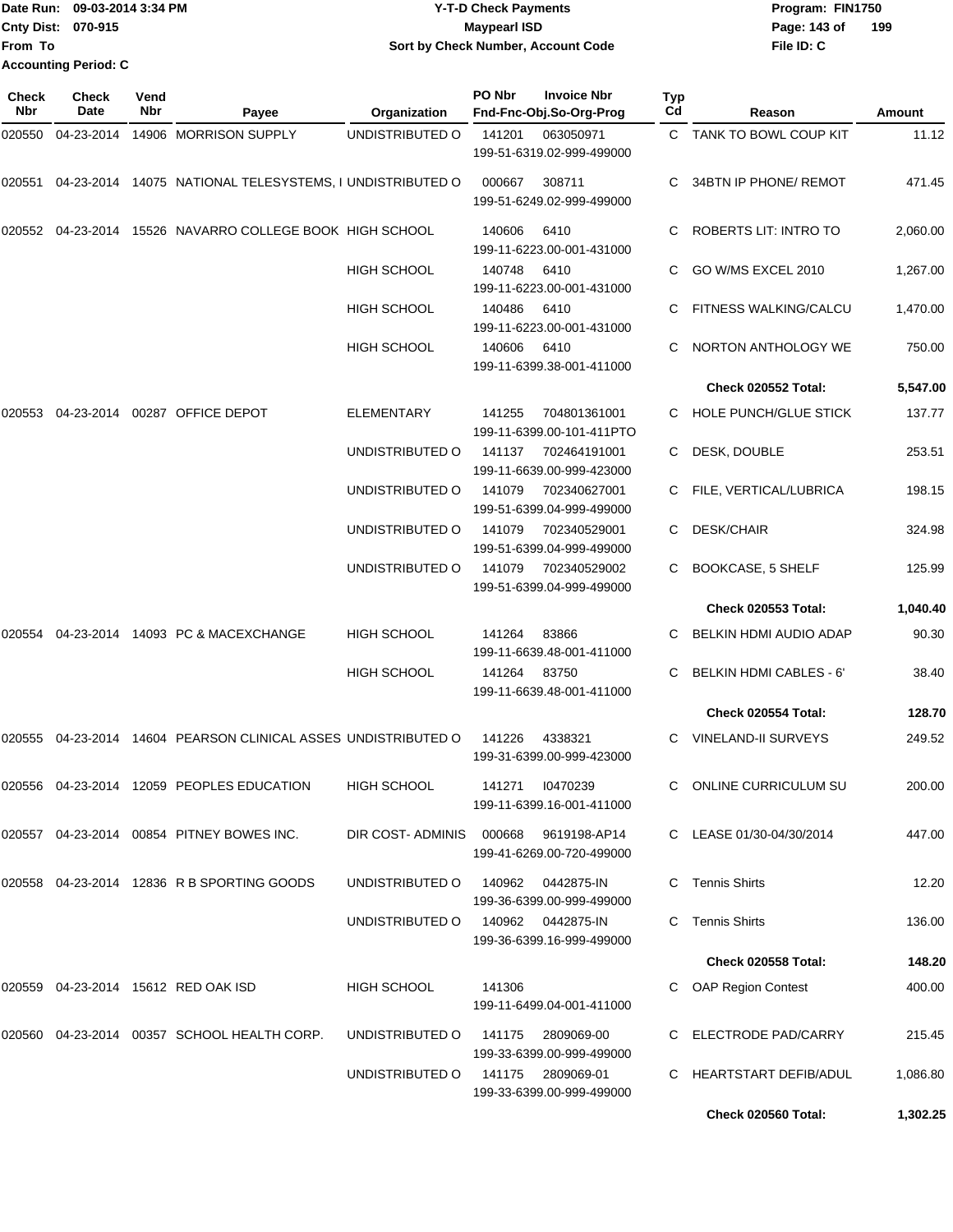|                           | Date Run: 09-03-2014 3:34 PM | <b>Y-T-D Check Payments</b>        | Program: FIN1750    |
|---------------------------|------------------------------|------------------------------------|---------------------|
| <b>Cnty Dist: 070-915</b> |                              | Maypearl ISD                       | 199<br>Page: 144 of |
| <b>From To</b>            |                              | Sort by Check Number, Account Code | File ID: C          |
|                           | <b>Accounting Period: C</b>  |                                    |                     |

| Check<br>Nbr | <b>Check</b><br>Date                                      | Vend<br>Nbr | Payee                                                            | Organization           | PO Nbr                            | <b>Invoice Nbr</b><br>Fnd-Fnc-Obj.So-Org-Prog       | Typ<br>Cd             | Reason                        | Amount   |
|--------------|-----------------------------------------------------------|-------------|------------------------------------------------------------------|------------------------|-----------------------------------|-----------------------------------------------------|-----------------------|-------------------------------|----------|
| 020561       | 04-23-2014                                                |             | 00252 SCHOOL SPECIALTY                                           | <b>ELEMENTARY</b>      | 141220                            | 308101887949<br>199-11-6399.00-101-411PTO           | C.                    | SOLAR SYSTEM-MAPPING          | 280.14   |
|              |                                                           |             |                                                                  | <b>HIGH SCHOOL</b>     | 141131                            | 208112188980<br>199-11-6399.12-001-423000           | C.                    | <b>GAME - CHARACTER CHA</b>   | 87.28    |
|              |                                                           |             |                                                                  |                        |                                   |                                                     |                       | Check 020561 Total:           | 367.42   |
|              |                                                           |             | 020562  04-23-2014  00234  SOUTHWEST INTERNATION UNDISTRIBUTED O |                        | 141288                            | 304218-3<br>199-34-6219.00-999-499000               | C.                    | BUS 24/LIC. 105-4888T         | 2,483.00 |
|              |                                                           |             |                                                                  | UNDISTRIBUTED O        | 141288                            | 304218-3<br>199-34-6311.00-999-499000               | C.                    | <b>ENGINE CONTROL/WIRIN</b>   | 3,414.01 |
|              |                                                           |             |                                                                  |                        |                                   |                                                     |                       | Check 020562 Total:           | 5,897.01 |
| 020563       | 04-23-2014                                                | 00552 TASB  |                                                                  | UNDISTRIBUTED O        | 141331                            | 464510<br>199-51-6639.05-999-499000                 |                       | C LAB ANALYSIS - ASBESTO      | 2,697.00 |
| 020564       | 04-23-2014 15468 TASB, INC.                               |             |                                                                  | DIR COST-ADMINIS       | 000669                            | 463984<br>199-41-6219.02-720-499000                 | C.                    | LOCALIZED UPDATE 99           | 322.00   |
|              |                                                           |             |                                                                  | DIR COST- ADMINIS      | 000670                            | 464547<br>199-41-6219.02-720-499000                 | C.                    | POLICY ONLINE INTERNE         | 375.00   |
|              |                                                           |             |                                                                  | UNDISTRIBUTED O        | 000669                            | 463984<br>199-41-6219.02-999-499000                 |                       | <b>UPDATE PRINTING/SHIPPI</b> | 25.68    |
|              |                                                           |             |                                                                  |                        |                                   |                                                     |                       | Check 020564 Total:           | 722.68   |
| 020565       | 04-23-2014 00810 TASSP                                    |             |                                                                  | <b>MAYPEARL JUNIOR</b> | 141332                            | Lesley Austin<br>199-23-6499.00-041-499000          |                       | C TASSP Summer Workshop       | 415.00   |
| 020566       | 00132 TEXAS EDUCATIONAL CON UNDISTRIBUTED O<br>04-23-2014 |             |                                                                  |                        | 141321                            | 3009<br>199-21-6219.00-999-423000                   | С                     | IDEA, PART B (FORMULA)        | 454.00   |
|              |                                                           |             | <b>ELEMENTARY</b>                                                | 141321                 | 3009<br>211-21-6219.00-101-424000 | С                                                   | ESEA, TITLE I, PART A | 38.00                         |          |
|              |                                                           |             |                                                                  | <b>ELEMENTARY</b>      | 141321                            | 3009<br>255-21-6219.00-101-424000                   | С                     | ESEA, TITLE II, PART A        | 12.00    |
|              |                                                           |             |                                                                  |                        |                                   |                                                     |                       | Check 020566 Total:           | 504.00   |
| 020567       |                                                           |             | 04-23-2014 15176 THE GUIDANCE GROUP                              | <b>ELEMENTARY</b>      | 141133                            | 255899*<br>199-31-6399.00-101-499000                | C.                    | <b>BOOKS/POSTERS/SAND T</b>   | 670.56   |
| 020568       |                                                           |             | 04-23-2014 15611 BETH THOMAS                                     | <b>MAYPEARL JUNIOR</b> | 141310                            | <b>REIMBURSEMENT</b><br>199-12-6249.02-041-411000   | C                     | <b>SUPPLY CORDS</b>           | 35.25    |
|              |                                                           |             | 020569   04-23-2014   00134   TXU   ENERGY                       | UNDISTRIBUTED O        | 000671                            | 054926255384<br>199-51-6259.04-999-499000           |                       | C 03/13-04/13/14 SECURITY     | 333.08   |
|              | 020570  04-23-2014  00141  WAL MART                       |             |                                                                  | ELEMENTARY             | 141243                            | P927300FP016YV<br>199-11-6399.00-101-411PTO         |                       | C ITUNES CARD                 | 50.00    |
|              |                                                           |             |                                                                  | <b>HIGH SCHOOL</b>     |                                   | 141084 P927300F400ZG2F<br>199-11-6399.06-001-411000 |                       | C HAIR SPRAY/FOAM WEDG        | 117.49   |
|              |                                                           |             |                                                                  | HIGH SCHOOL            |                                   | 199-11-6399.10-001-422000                           |                       | C FCS - GROCERIES             | 95.20    |
|              |                                                           |             |                                                                  | HIGH SCHOOL            |                                   | 141032 P927300F9011F7N<br>199-11-6399.10-001-422000 |                       | C FCS-                        | 47.97    |
|              |                                                           |             |                                                                  | UNDISTRIBUTED O        |                                   | 199-31-6399.01-999-423000                           |                       | C ROLLER COOLER               | 27.97    |
|              |                                                           |             |                                                                  | <b>HIGH SCHOOL</b>     |                                   | 141135 P927300FP016FQ<br>199-36-6399.11-001-499000  |                       | C TOTE BOXES/HAMPERS/H        | 89.97    |
|              |                                                           |             |                                                                  |                        |                                   |                                                     |                       | Check 020570 Total:           | 428.60   |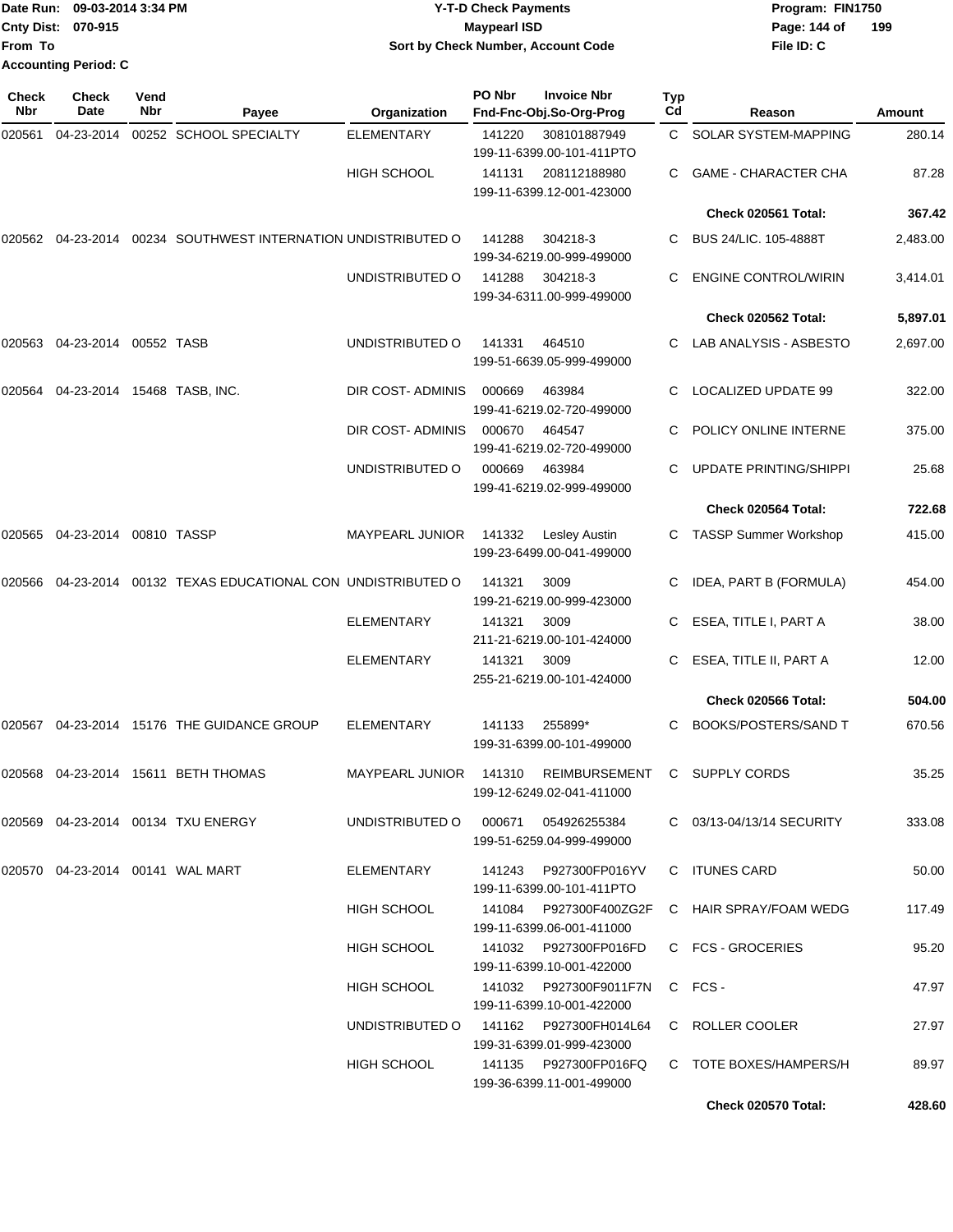|                             | <b>■Date Run: 09-03-2014 3:34 PM</b> | <b>Y-T-D Check Payments</b>        | Program: FIN1750    |
|-----------------------------|--------------------------------------|------------------------------------|---------------------|
| <b>Cnty Dist: 070-915</b>   |                                      | <b>Mavpearl ISD</b>                | 199<br>Page: 145 of |
| lFrom To                    |                                      | Sort by Check Number, Account Code | File ID: C          |
| <b>Accounting Period: C</b> |                                      |                                    |                     |

| Check<br>Nbr | <b>Check</b><br>Date  | Vend<br>Nbr | Payee                                              | Organization                        | PO Nbr       | <b>Invoice Nbr</b><br>Fnd-Fnc-Obj.So-Org-Prog    | Typ<br>Cd | Reason                            | <b>Amount</b> |
|--------------|-----------------------|-------------|----------------------------------------------------|-------------------------------------|--------------|--------------------------------------------------|-----------|-----------------------------------|---------------|
| 020571       | 04-30-2014            |             | 00004 ALERT SERVICES                               | UNDISTRIBUTED O                     | 141316       | 50894600<br>199-36-6399.02-999-499000            | C.        | <b>SHOULDER HARNESS</b>           | 151.32        |
|              |                       |             | 020572 04-30-2014 15376 ALL ABOUT TIRES, LLC       | UNDISTRIBUTED O                     | 141337       | 31370<br>199-34-6219.00-999-499000               |           | <b>BUS 24 - DISMOUNTS/DIS</b>     | 111.00        |
| 020573       | 04-30-2014 13316 ASCD |             |                                                    | MAYPEARL JUNIOR                     | 141320       | 0011587148<br>199-11-6411.05-041-411000          |           | Conference                        | 493.00        |
|              |                       |             |                                                    | <b>MAYPEARL JUNIOR</b>              | 141320       | 0011587149<br>199-23-6411.04-041-499000          | C.        | Conference                        | 248.00        |
|              |                       |             |                                                    | <b>MAYPEARL JUNIOR</b>              | 141320       | 0011587149<br>199-23-6499.00-041-499000          | С         | Conference                        | 245.00        |
|              |                       |             |                                                    |                                     |              |                                                  |           | Check 020573 Total:               | 986.00        |
| 020574       |                       |             | 04-30-2014 15158 ATHLETES WORLD                    | UNDISTRIBUTED O                     | 141199       | BBE003708-KL01<br>199-36-6399.04-999-499000      | C         | PRACTICE BASEBALLS                | 225.00        |
|              |                       |             |                                                    | HIGH SCHOOL                         | 141287       | BBE003730-KL01<br>199-36-6399.13-001-499000      | C         | softball pitching machine         | 1,700.00      |
|              |                       |             |                                                    |                                     |              |                                                  |           | Check 020574 Total:               | 1,925.00      |
| 020575       |                       |             | 04-30-2014 12519 B & H PHOTO-VIDEO                 | <b>HIGH SCHOOL</b>                  | 141228       | 82045680<br>199-11-6399.39-001-411000            |           | <b>B&amp;W FILM/CASE/LENS/FIL</b> | 726.26        |
|              |                       |             |                                                    | <b>HIGH SCHOOL</b>                  | 141227       | 82046381<br>199-11-6399.39-001-422000            | C.        | LOMOGRAPHIC FLASH/42"             | 115.30        |
|              |                       |             |                                                    |                                     |              |                                                  |           | <b>Check 020575 Total:</b>        | 841.56        |
| 020576       |                       |             | 04-30-2014   01580   BLICK ART MATERIALS           | <b>MAYPEARL JUNIOR</b>              | 141142       | 2865257<br>199-11-6399.32-041-411000             | C.        | <b>PAINT/SCRATCH ART</b>          | 171.12        |
|              |                       |             |                                                    | <b>HIGH SCHOOL</b>                  | 141231       | 2957393<br>199-11-6399.39-001-411000             |           | SULPHITE DRAWING PAP              | 70.32         |
|              |                       |             |                                                    |                                     |              |                                                  |           | Check 020576 Total:               | 241.44        |
| 020577       |                       |             | 04-30-2014 00527 CDWG INC.                         | UNDISTRIBUTED O                     | 140869       | LH58978<br>199-11-6639.50-999-499INT             | C         | WALLPLATES                        | 419.65        |
| 020578       |                       |             | 04-30-2014 00218 THE COWBOY BANK OF TE HIGH SCHOOL |                                     | 141345       | 199-11-6499.02-001-411000                        |           | OAP & UIL ACADEMIC                | 400.00        |
| 020579       |                       |             | 04-30-2014 15441 LANDY JOHNSON                     | UNDISTRIBUTED O                     | 141364       | 4<br>199-31-6219.00-999-423000                   | С         | <b>BILINGUAL IQ/ACHIVEMEN</b>     | 300.00        |
|              |                       |             | 020580  04-30-2014  12994  MASTER SOUND            | UNDISTRIBUTED O                     | 141347       | 40611<br>199-51-6249.00-999-499000               |           | C FIRE ALARM SERVICE              | 270.00        |
|              |                       |             | 020581  04-30-2014  01188  MINDWARE                | ELEMENTARY                          |              | 141265 INV2780468<br>199-11-6399.07-101-411000   |           | C AMERICAN HISTORY GAM            | 103.79        |
|              |                       |             | 020582  04-30-2014  00287  OFFICE DEPOT            | UNDISTRIBUTED O                     |              | 141311 707120461001<br>199-51-6639.01-999-499000 |           | C HUTCH/BOOKCASES/DES             | 712.08        |
|              |                       |             |                                                    | UNDISTRIBUTED O 141311 707120032001 |              | 199-51-6639.01-999-499000                        |           | C CHAIR                           | 260.99        |
|              |                       |             |                                                    |                                     |              |                                                  |           | Check 020582 Total:               | 973.07        |
|              |                       |             | 020583 04-30-2014 14093 PC & MACEXCHANGE           | MAYPEARL JUNIOR 141319 84168        |              | 199-11-6639.48-041-411000                        |           | C DUAL PORT HOT PLUGS             | 1,021.00      |
|              |                       |             | 020584 04-30-2014 12775 PENDERS MUSIC CO.          | HIGH SCHOOL                         | 141343 96433 | 199-11-6399.22-001-411000                        |           | C PERCUSSION TEXT/BAND            | 116.53        |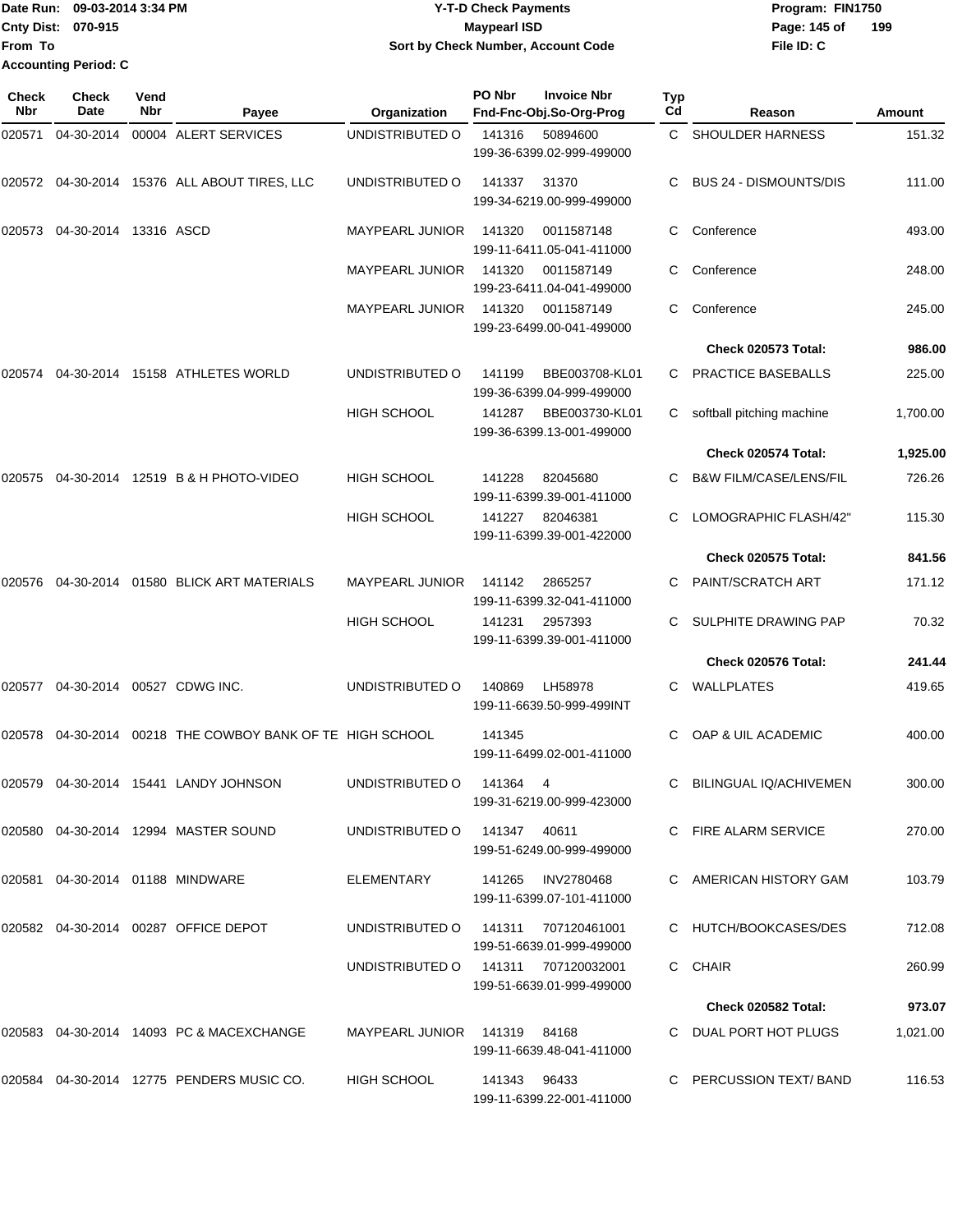**From To Accounting Period: C**

## Date Run: 09-03-2014 3:34 PM **Program:** FIN1750 **Cnty Dist:** 070-915 **Page: 146 of MaypearI ISD Page: 146 of Y-T-D Check Payments 070-915 Maypearl ISD Sort by Check Number, Account Code**

| <b>Check</b><br><b>Nbr</b> | Check<br>Date | Vend<br><b>Nbr</b> | Payee                                                     | Organization                    | PO Nbr | <b>Invoice Nbr</b><br>Fnd-Fnc-Obj.So-Org-Prog | <b>Typ</b><br>Cd | Reason                             | <b>Amount</b> |
|----------------------------|---------------|--------------------|-----------------------------------------------------------|---------------------------------|--------|-----------------------------------------------|------------------|------------------------------------|---------------|
| 020585                     | 04-30-2014    |                    | 00824 PRO-ED                                              | <b>ELEMENTARY</b>               | 141236 | 2190868<br>199-31-6339.00-101-499000          | C.               | <b>CONNERS PARENT/TEAC</b>         | 137.50        |
| 020586                     |               |                    | 04-30-2014 12813 STORM LAWN AND GARDE UNDISTRIBUTED O     |                                 | 141335 | 147412<br>199-51-6319.03-999-499000           | C.               | FILTERS/BELTS/PULLEY               | 456.29        |
| 020587                     |               |                    | 04-30-2014  14900 TURF SERVICES, INC.                     | UNDISTRIBUTED O                 | 141304 | 14011-1<br>199-51-6319.04-999-499000          | C                | <b>TRAFFIC SIGNS</b>               | 525.00        |
| 020588                     |               |                    | 04-30-2014 01145 WELDERS WAREHOUSE CO HIGH SCHOOL         |                                 | 000675 | 22394<br>199-11-6399.09-001-422000            |                  | CYLINDERS - 03/01-03/31/2          | 80.00         |
| 020589                     |               |                    | 05-08-2014 15209 AIR CLINIC ELLIS COUNTY LUNDISTRIBUTED O |                                 | 141417 | 1396<br>199-51-6249.01-999-499000             | C.               | <b>HVAC SERVICE - TSTATS I</b>     | 225.00        |
|                            |               |                    |                                                           | UNDISTRIBUTED O                 | 141418 | 1308<br>199-51-6249.01-999-499000             | C                | <b>HVAC SERVICE - ELEM &amp;</b>   | 119.90        |
|                            |               |                    |                                                           |                                 |        |                                               |                  | Check 020589 Total:                | 344.90        |
| 020590                     |               |                    | 05-08-2014  14927  ALLIED WASTE                           | UNDISTRIBUTED O                 | 000683 | 0794-009215945<br>199-51-6259.03-999-499000   |                  | C WASTE REMOVAL 05/01-0            | 1,736.86      |
| 020591                     |               |                    | 05-08-2014 15616 AT&T CORP.                               | UNDISTRIBUTED O                 | 000682 | 057320-7983001<br>199-51-6259.02-999-499000   |                  | 03/11-04/21/14 FAX LINE            | 147.64        |
| 020592                     |               |                    | 05-08-2014 00901 AVENUE FUEL DISTRIBUTO UNDISTRIBUTED O   |                                 | 141433 | 54772<br>199-34-6311.01-999-499000            | C.               | 818 GAL, DIESEL                    | 2,657.68      |
| 020593                     |               |                    | 05-08-2014 12519 B & H PHOTO-VIDEO                        | <b>HIGH SCHOOL</b>              | 141228 | 82463834<br>199-11-6399.39-001-411000         | C                | <b>BLACK LIGHT</b>                 | 19.99         |
|                            |               |                    |                                                           | <b>HIGH SCHOOL</b>              | 141227 | 82463853<br>199-11-6399.39-001-422000         |                  | <b>BLACK LIGHT 24"</b>             | 19.99         |
|                            |               |                    |                                                           |                                 |        |                                               |                  | <b>Check 020593 Total:</b>         | 39.98         |
| 020594                     |               |                    | 05-08-2014 12477 BIRD'S RADIATOR                          | UNDISTRIBUTED O                 | 141427 | 47904<br>199-34-6311.00-999-499000            |                  | MILL HOSE/CLAMPS/HOSE              | 79.54         |
| 020595                     |               |                    | 05-08-2014 01580 BLICK ART MATERIALS                      | <b>HIGH SCHOOL</b>              | 141231 | 2913014<br>199-11-6399.39-001-411000          | C                | PASTE/GRAPHITE/PAINT               | 158.04        |
| 020596                     |               |                    | 05-08-2014    00217    CITY OF MAYPEARL                   | UNDISTRIBUTED O                 | 000684 | 1081 APR<br>199-51-6259.01-999-499000         | С                | 03/28-04/29/14 ELEM YARD           | 26.00         |
|                            |               |                    |                                                           | UNDISTRIBUTED O 000684 1394 APR |        | 199-51-6259.01-999-499000                     |                  | C 03/28-04/29/14 NEW CONC          | 51.00         |
|                            |               |                    |                                                           | UNDISTRIBUTED O 000684 1080 APR |        | 199-51-6259.01-999-499000                     |                  | $C = 03/28 - 04/29/14$ 1024 W.     | 97.20         |
|                            |               |                    |                                                           | UNDISTRIBUTED O 000684 1618 APR |        | 199-51-6259.01-999-499000                     |                  | $C = 03/28 - 04/29/14$ 309 N. MAIN | 74.63         |
|                            |               |                    |                                                           | UNDISTRIBUTED O 000684 574 APR  |        | 199-51-6259.01-999-499000                     |                  | C 03/28-04/29/14 MS YARD M         | 310.35        |
|                            |               |                    |                                                           | UNDISTRIBUTED O 000684 383 APR  |        | 199-51-6259.01-999-499000                     |                  | C 03/28-04/29/14 600 PHILLIP       | 113.40        |
|                            |               |                    |                                                           | UNDISTRIBUTED O 000684 595 APR  |        | 199-51-6259.01-999-499000                     |                  | $C = 03/28 - 04/29/14$ 1025 W.     | 167.40        |
|                            |               |                    |                                                           | UNDISTRIBUTED O 000684 82 APR   |        | 199-51-6259.01-999-499000                     |                  | C 03/28-04/29/14 400 PANTH         | 191.40        |
|                            |               |                    |                                                           | UNDISTRIBUTED O 000684 80 APR   |        | 199-51-6259.01-999-499000                     |                  | C 03/28-04/29/14 BALLFIELD         | 128.85        |
|                            |               |                    |                                                           |                                 |        |                                               |                  | <b>Check 020596 Total:</b>         | 1,160.23      |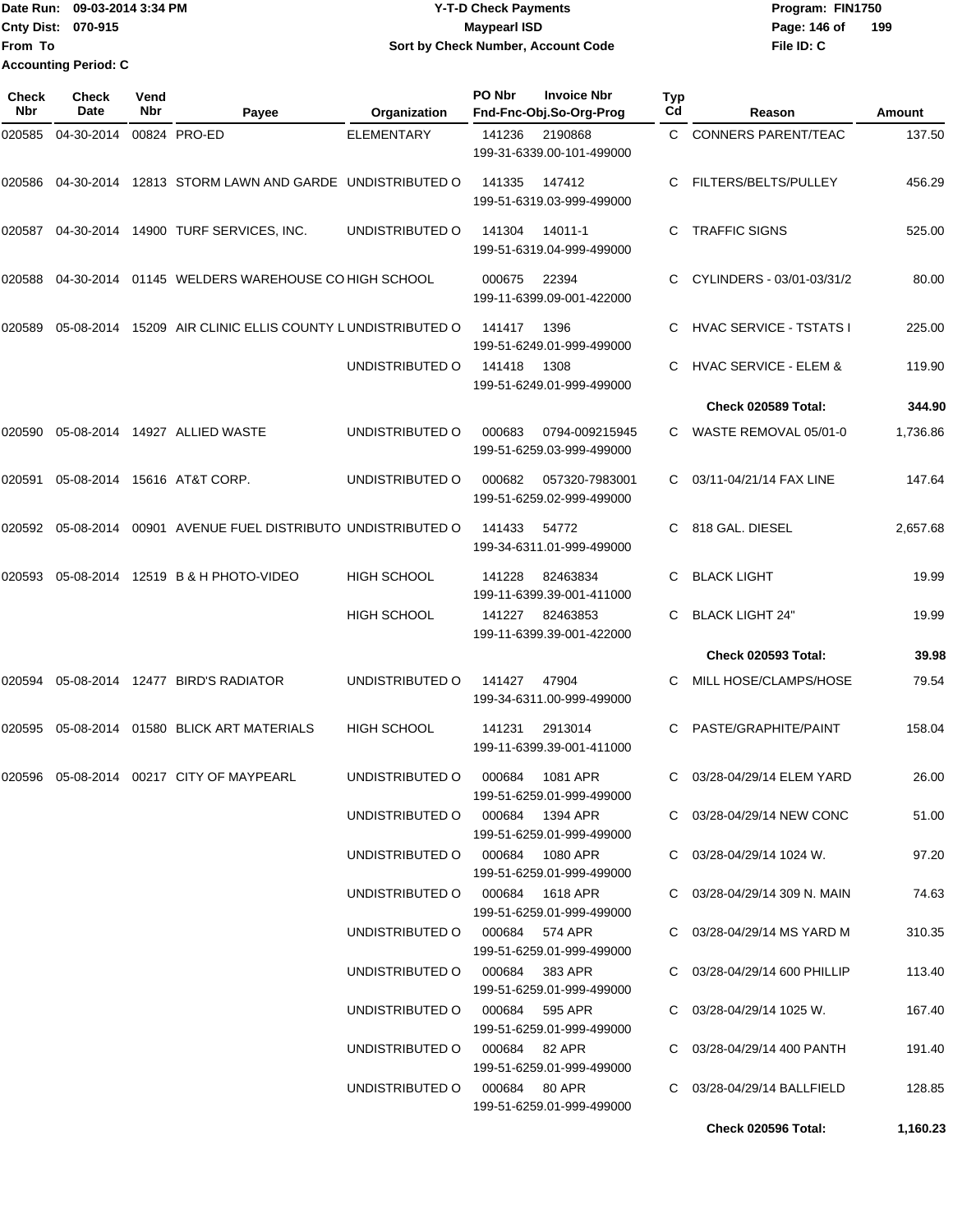Date Run: 09-03-2014 3:34 PM **Program:** FIN1750 **Cnty Dist:** 070-915 **Page:** 147 of **File ID: C From To 09-03-2014 3:34 PM Y-T-D Check Payments 070-915 Maypearl ISD Sort by Check Number, Account Code 199 Accounting Period: C**

| <b>Check</b><br>Nbr | <b>Check</b><br>Date | Vend<br>Nbr | Payee                                                                                 | Organization                   | PO Nbr        | <b>Invoice Nbr</b><br>Fnd-Fnc-Obj.So-Org-Prog                             | Typ<br>Cd | Reason                       | Amount    |
|---------------------|----------------------|-------------|---------------------------------------------------------------------------------------|--------------------------------|---------------|---------------------------------------------------------------------------|-----------|------------------------------|-----------|
| 020597              | 05-08-2014           |             | 00218 THE COWBOY BANK OF TE HIGH SCHOOL                                               |                                | 141408        |                                                                           |           | C OAP MEALS                  | 2,600.00  |
|                     |                      |             |                                                                                       | HIGH SCHOOL                    | 141400        | 199-11-6499.04-001-411000<br>DEBIT CARD 5138<br>199-36-6499.01-001-499000 | С         | Boys Baseball Playoff Meals  | 152.88    |
|                     |                      |             |                                                                                       |                                |               |                                                                           |           | Check 020597 Total:          | 2,752.88  |
| 020598              | 05-08-2014           |             | 00203 DALLAS WORLD AQUARIUM HIGH SCHOOL                                               |                                | 141386        | 199-11-6399.01-001-423000                                                 | C         | <b>ADMISSION TICKETS - 4</b> | 83.80     |
| 020599              |                      |             | 05-08-2014 12536 DESOTO JANITORIAL                                                    | UNDISTRIBUTED O                | 141190        | 157587<br>199-51-6319.01-999-499000                                       | C         | <b>DISPENSER STATIONS</b>    | 110.00    |
| 020600              | 05-08-2014           |             | 01547 EICHELBAUM WARDELL HA DIR COST-ADMINIS                                          |                                | 000678        | 47435<br>199-41-6211.00-720-499000                                        | С         | <b>REVIEW DOCUMENTS</b>      | 845.00    |
| 020601              |                      |             | 05-08-2014 15623 EXTENDED STAY HOTEL                                                  | <b>HIGH SCHOOL</b>             | 141407        | OAP<br>199-11-6499.04-001-411000                                          | C         | UIL OAP, 2 NIGHTS            | 2,550.60  |
| 020602              | 05-08-2014           |             | 00040 FLATT STATIONERS, INC.                                                          | <b>ELEMENTARY</b>              | 141370        | 259062-00<br>199-11-6399.00-101-411PTO                                    | С         | CARD STOCK/ COLORED          | 159.69    |
| 020603              | 05-08-2014           |             | 15291 DALAINE FLETCHER                                                                | UNDISTRIBUTED O                | 141376        | <b>APRIL 2014</b><br>199-31-6219.04-999-423000                            | C.        | 17.5 BILLABLE HOURS - O      | 1,225.00  |
| 020604              |                      |             | 05-08-2014 13840 FOUR STORY GRAPHICS                                                  | <b>MAYPEARL JUNIOR</b>         | 141298        | 2881<br>199-12-6399.08-041-499000                                         | C.        | AR T-SHIRTS                  | 600.00    |
| 020605              | 05-08-2014           |             | 12341 GRAINGER INDUSTRIAL SU UNDISTRIBUTED O                                          |                                | 141238        | 9427787560<br>199-51-6319.02-999-499000                                   | C         | <b>KEY TAG/KEY RINGS</b>     | 60.88     |
| 020606              |                      |             | 05-08-2014 14433 ZAY GREEN                                                            | UNDISTRIBUTED O                | 000688        | VS. BUFFALO<br>199-36-6219.00-999-499000                                  |           | PLAYOFF BASEBALL - 04/2      | 64.00     |
| 020607              |                      |             | 05-08-2014 01591 J. BRANDT RECOGNITION                                                | UNDISTRIBUTED O                | 141234        | 33296<br>199-13-6299.00-999-499000                                        | C.        | YEARS OF SERVICE APPL        | 546.00    |
| 020608              | 05-08-2014           |             | 15501 WHITNEY GAYLE JOHNS                                                             | UNDISTRIBUTED O                | 141371        | <b>APRIL 2014</b><br>199-31-6219.01-999-423000                            | C         | 48.25 BILLABLE HRS - LPC     | 2,412.50  |
| 020609              |                      |             | 05-08-2014 15462 LEE'S KEYS                                                           | UNDISTRIBUTED O                | 141406        | 622, 623, 629<br>199-51-6249.00-999-499000                                | C         | PO Created by Req: 003017    | 435.00    |
|                     |                      |             |                                                                                       | UNDISTRIBUTED O                |               | 141406 622, 623, 629<br>199-51-6319.04-999-499000                         |           | C PO Created by Req: 003017  | 329.67    |
|                     |                      |             |                                                                                       |                                |               |                                                                           |           | Check 020609 Total:          | 764.67    |
|                     |                      |             | 020610 05-08-2014 01099 MACKIN LIBRARY MEDIA                                          | MAYPEARL JUNIOR                | 141062        | 388223<br>199-12-6399.05-041-499000                                       | C         | <b>BOOKS</b>                 | 368.20    |
|                     |                      |             |                                                                                       | <b>MAYPEARL JUNIOR</b>         | 141062 385118 | 199-12-6399.05-041-499000                                                 | C         | <b>BOOKS</b>                 | 668.97    |
|                     |                      |             |                                                                                       |                                |               |                                                                           |           | Check 020610 Total:          | 1,037.17  |
|                     |                      |             | 020611  05-08-2014  12994  MASTER SOUND                                               | HIGH SCHOOL                    | 140952        | 40526<br>199-11-6639.31-001-499000                                        |           | C HALF CONTRACT- HS INT      | 13,275.50 |
|                     |                      |             |                                                                                       | UNDISTRIBUTED O                | 141405        | 40648<br>199-51-6249.00-999-499000                                        |           | <b>CLOCK SYSTEM REPAIR</b>   | 452.25    |
|                     |                      |             |                                                                                       | UNDISTRIBUTED O                | 141405  40648 | 199-51-6319.04-999-499000                                                 |           | MASTER CLOCK REPAIR          | 125.00    |
|                     |                      |             |                                                                                       |                                |               |                                                                           |           | Check 020611 Total:          | 13,852.75 |
|                     |                      |             | 020612 05-08-2014 00129  MELHART MUSIC CENTER   MAYPEARL JUNIOR    140705     2515444 |                                |               | 199-11-6639.29-041-499000                                                 |           | C INTRUMENT STORAGE LO       | 18,938.00 |
|                     |                      |             |                                                                                       | MAYPEARL JUNIOR 140705 2515444 |               | 199-11-6639.30-041-499000                                                 |           | C SET TOP CAP - INSTALL, S   | 4,770.00  |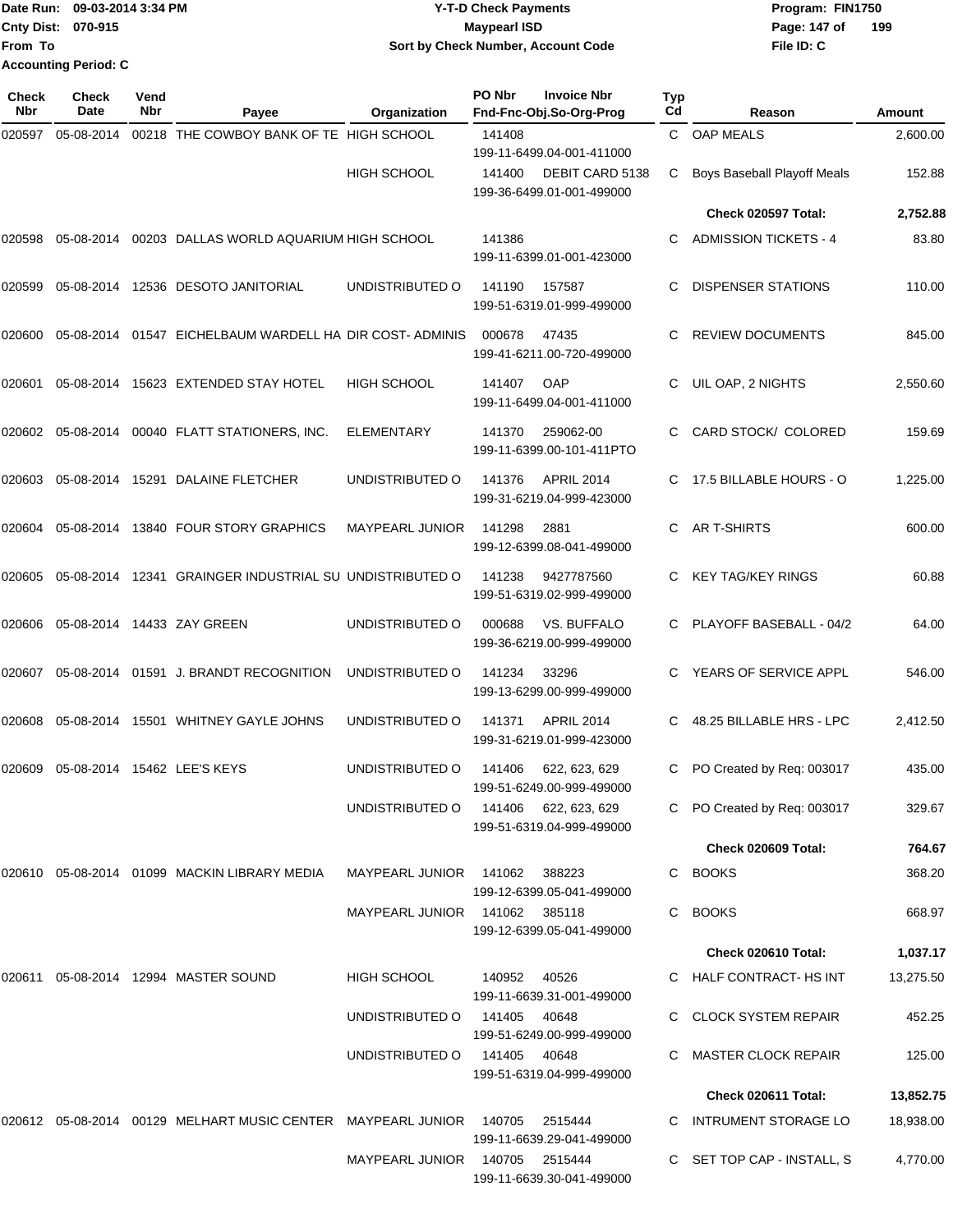|                     | Date Run: 09-03-2014 3:34 PM<br>Cnty Dist: 070-915 |             |                                                                   |                        | <b>Y-T-D Check Payments</b><br><b>Maypearl ISD</b>      |                  | Program: FIN1750<br>Page: 148 of | 199       |
|---------------------|----------------------------------------------------|-------------|-------------------------------------------------------------------|------------------------|---------------------------------------------------------|------------------|----------------------------------|-----------|
| From To             |                                                    |             |                                                                   |                        | Sort by Check Number, Account Code                      |                  | File ID: C                       |           |
|                     | <b>Accounting Period: C</b>                        |             |                                                                   |                        |                                                         |                  |                                  |           |
| <b>Check</b><br>Nbr | <b>Check</b><br>Date                               | Vend<br>Nbr | Payee                                                             | Organization           | PO Nbr<br><b>Invoice Nbr</b><br>Fnd-Fnc-Obj.So-Org-Prog | <b>Typ</b><br>Cd | Reason                           | Amount    |
|                     |                                                    |             |                                                                   |                        |                                                         |                  | Check 020612 Total:              | 23,708.00 |
| 020613              | 05-08-2014                                         |             | 15620 METROPLEX REFRIGERATI UNDISTRIBUTED O                       |                        | 141420<br>86692<br>199-51-6319.04-999-499000            |                  | <b>ICE MACHINE REPAIR</b>        | 359.30    |
| 020614              |                                                    |             | 05-08-2014 13306 MOUNTAIN PEAK SPECIAL UNDISTRIBUTED O            |                        | 000679<br>11-0788-00 04<br>199-51-6259.79-999-422000    |                  | 03/09-04/08/14 - 12636 FM        | 38.44     |
| 020615              |                                                    |             | 05-08-2014 12087 OAK CLIFF OFFICE SUPPLY MAYPEARL JUNIOR          |                        | 141305<br>341730-2<br>199-11-6399.07-041-411000         |                  | <b>ERASERS</b>                   | 13.58     |
|                     |                                                    |             |                                                                   | <b>MAYPEARL JUNIOR</b> | 141305<br>341730-1<br>199-11-6399.07-041-411000         |                  | CRYSTAL X-BOLD PENS              | 15.64     |
|                     |                                                    |             |                                                                   | <b>MAYPEARL JUNIOR</b> | 141305<br>341730-0<br>199-11-6399.07-041-411000         | C                | HIGHLIGHTERS/STAPLES/            | 761.13    |
|                     |                                                    |             |                                                                   |                        |                                                         |                  | Check 020615 Total:              | 790.35    |
| 020616              |                                                    |             | 05-08-2014 15627 BRADLEY DEAN OBERG                               | UNDISTRIBUTED O        | VS. BUFFALO<br>000689<br>199-36-6219.00-999-499000      |                  | PLAYOFFS BASEBALL -              | 64.00     |
| 020617              |                                                    |             | 05-08-2014 00287 OFFICE DEPOT                                     | UNDISTRIBUTED O        | 141333<br>710558571001<br>199-31-6399.01-999-423000     | C                | <b>LAMINATOR</b>                 | 267.89    |
|                     |                                                    |             |                                                                   | <b>ADMINISTRATIVE</b>  | 141351<br>711123467001<br>199-41-6399.01-701-499000     |                  | POST-ITS/FOLDERS/BATT            | 99.39     |
|                     |                                                    |             |                                                                   |                        |                                                         |                  | Check 020617 Total:              | 367.28    |
| 020618              |                                                    |             | 05-08-2014 14604 PEARSON CLINICAL ASSES MAYPEARL JUNIOR           |                        | 000681<br>4300213<br>199-11-6399.01-041-423000          |                  | <b>CONNERS PARENT FORM</b>       | 55.00     |
|                     |                                                    |             |                                                                   | MAYPEARL JUNIOR        | 000681<br>4296188<br>199-11-6399.01-041-423000          | С                | <b>CONNERS STUDENT/TEA</b>       | 120.00    |
|                     |                                                    |             |                                                                   |                        |                                                         |                  | Check 020618 Total:              | 175.00    |
| 020619              |                                                    |             | 05-08-2014 15258 ALLAN D. PERKINS                                 | <b>MAYPEARL JUNIOR</b> | 000687<br>331496<br>199-11-6219.00-041-411000           | С                | <b>MASON &amp; HAMLIN PIANOS</b> | 370.00    |
|                     |                                                    |             |                                                                   | <b>HIGH SCHOOL</b>     | 000687 331495<br>199-11-6219.01-001-411000              |                  | C KOHLER & CAMPBELL PIA          | 370.00    |
|                     |                                                    |             |                                                                   |                        |                                                         |                  | Check 020619 Total:              | 740.00    |
|                     |                                                    |             | 020620  05-08-2014  14574  PERMA-BOUND BOOKS                      | ELEMENTARY             | 141262  1583830-00<br>199-11-6399.00-101-411PTO         |                  | C HISTORY BOOKS                  | 213.04    |
|                     |                                                    |             |                                                                   | ELEMENTARY             | 141208  1582558-00<br>199-11-6399.00-101-411PTO         |                  | C BOOKS                          | 233.65    |
|                     |                                                    |             |                                                                   |                        |                                                         |                  | Check 020620 Total:              | 446.69    |
|                     |                                                    |             | 020621 05-08-2014 00913 KELLY PIETERSE                            | UNDISTRIBUTED O        | 141369<br>199-21-6411.00-999-423000                     |                  | C MILES - REGION 10 - ARLI       | 213.25    |
|                     |                                                    |             | 020622 05-08-2014 15465 PINNACLE OFFICE GROUP, UNDISTRIBUTED O    |                        | 000685<br>4447<br>199-41-6219.07-999-499000             |                  | C RISO USAGE 04/01-04/30/2       | 3.66      |
|                     |                                                    |             | 020623  05-08-2014  00099  REGION 10/EDUCATION SE UNDISTRIBUTED O |                        | 000686<br>124351<br>255-13-6239.00-999-499000           |                  | C 2013-14 TITLE 2 COOP - 4T      | 527.00    |
|                     | 020624 05-08-2014 15621 REGION 2                   |             |                                                                   | HIGH SCHOOL            | 141403 FARDA<br>263-13-6411.00-001-411000               |                  | C TITLE III SYMPOSIUM            | 150.00    |
|                     |                                                    |             |                                                                   | HIGH SCHOOL            | 141403 HOPKINS<br>263-13-6411.00-001-411000             |                  | C TITLE III SYMPOSIUM            | 150.00    |
|                     |                                                    |             |                                                                   | HIGH SCHOOL            | 141403 PIETERSE<br>263-13-6411.00-001-411000            |                  | C TITLE III SYMPOSIUM            | 150.00    |

**Check 020624 Total: 450.00**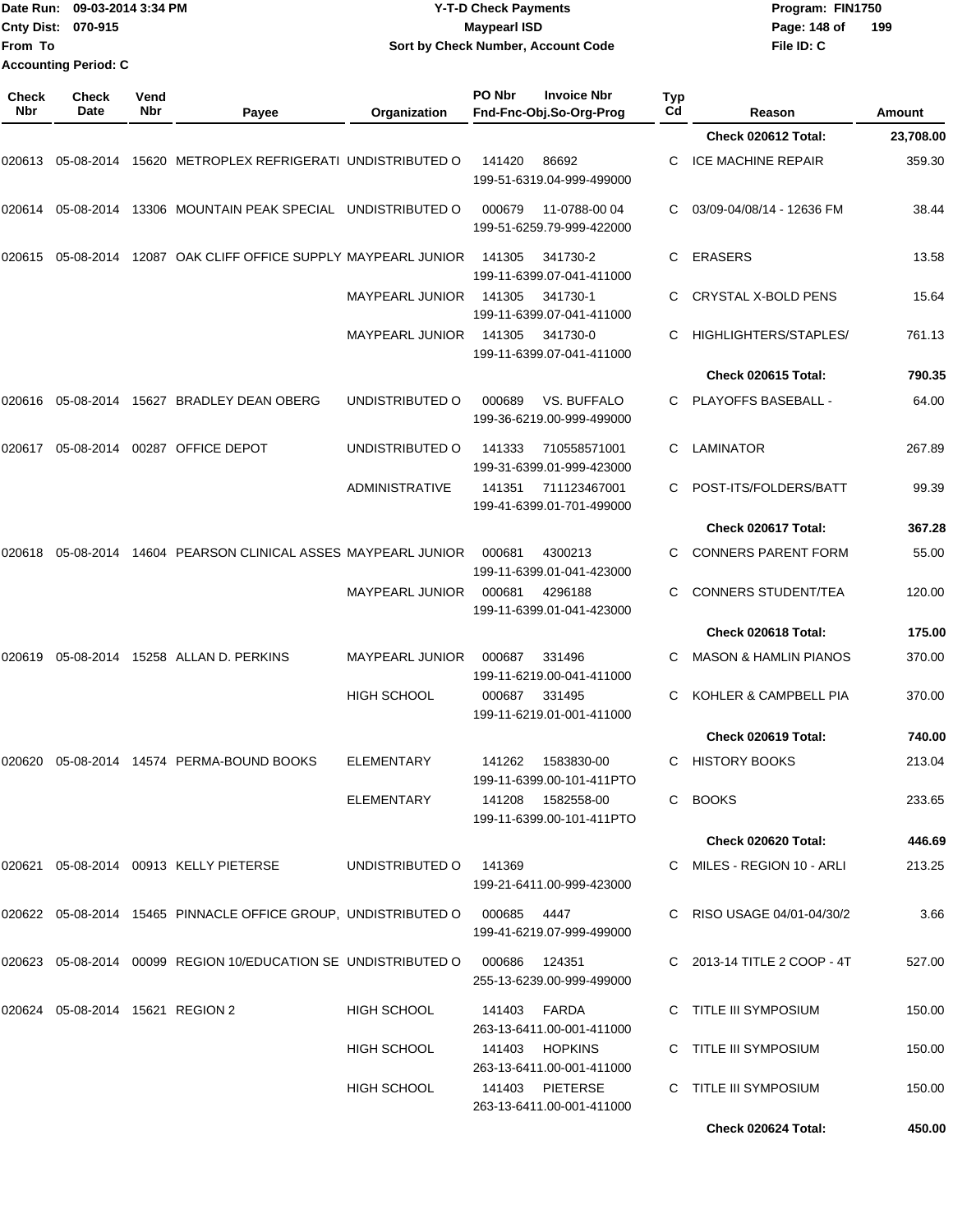| lDate Run:                  | 09-03-2014 3:34 PM | <b>Y-T-D Check Payments</b>        | Program: FIN1750 |     |
|-----------------------------|--------------------|------------------------------------|------------------|-----|
| <b>Cnty Dist: 070-915</b>   |                    | Maypearl ISD                       | Page: 149 of     | 199 |
| From To                     |                    | Sort by Check Number, Account Code | File ID: C       |     |
| <b>Accounting Period: C</b> |                    |                                    |                  |     |

| Check<br>Nbr | <b>Check</b><br>Date               | Vend<br>Nbr | Payee                                                                           | Organization                   | PO Nbr | <b>Invoice Nbr</b><br>Fnd-Fnc-Obj.So-Org-Prog      | Typ<br>Cd | Reason                          | Amount   |
|--------------|------------------------------------|-------------|---------------------------------------------------------------------------------|--------------------------------|--------|----------------------------------------------------|-----------|---------------------------------|----------|
| 020625       | 05-08-2014                         |             | 15564 RIDDELL/ALL AMERICAN                                                      | UNDISTRIBUTED O                | 140773 | 96547464<br>199-36-6399.02-999-499000              | C.        | <b>Helmet Recondition</b>       | 967.82   |
|              |                                    |             | 020626 05-08-2014 15292 SHANNON SAMPLES                                         | UNDISTRIBUTED O                | 141373 | APRIL 2014<br>199-31-6219.04-999-423000            |           | C 22.5 BILLABLE HRS -           | 1,125.00 |
| 020627       |                                    |             | 05-08-2014 00109 SCHOLASTIC INC                                                 | <b>ELEMENTARY</b>              | 140726 | 8739994<br>199-11-6399.05-101-411000               | C.        | POEMS/READING ASSES             | 60.29    |
| 020628       |                                    |             | 05-08-2014 00316 SCHOOL SPECIALTY INC.                                          | <b>ELEMENTARY</b>              | 141161 | 208112188978<br>199-11-6399.00-101-423000          |           | MAGNET&PENPAL/READI             | 276.28   |
|              |                                    |             |                                                                                 | ELEMENTARY                     | 141336 | 208112326565<br>199-11-6399.02-101-411000          | C.        | <b>WORLD ATLAS</b>              | 58.30    |
|              |                                    |             |                                                                                 | <b>ELEMENTARY</b>              | 141161 | 208112188978<br>199-11-6399.23-101-425000          |           | <b>PHONICS MAGNET &amp; PEN</b> | 202.49   |
|              |                                    |             |                                                                                 |                                |        |                                                    |           | Check 020628 Total:             | 537.07   |
|              |                                    |             | 020629 05-08-2014 13383 SKYBEAM TEXAS                                           | UNDISTRIBUTED O                | 000680 | 813710001004619<br>199-53-6249.04-999-499000       |           | C MTHLY INTERNET 05/08-         | 3,000.00 |
| 020630       |                                    |             | 05-08-2014 15308 SPARTAN VOLLEYBALL CLUHIGH SCHOOL                              |                                | 141424 | 199-36-6499.01-001-499000                          | C.        | <b>VB Tournament</b>            | 150.00   |
|              |                                    |             | 020631 05-08-2014 00973 TARVER TROPHIES                                         | HIGH SCHOOL                    | 141409 | 1557<br>199-36-6499.01-001-499000                  | C.        | <b>SPORT BANQUET</b>            | 787.00   |
|              | 020632 05-08-2014 00810 TASSP      |             |                                                                                 | <b>HIGH SCHOOL</b>             | 141429 | <b>DEBBIE GRIFFIN</b><br>199-23-6499.00-001-499000 | C.        | SUMMER WORKSHOP                 | 220.00   |
| 020633       |                                    |             | 05-08-2014 15618 TELADOC, INC                                                   | UNDISTRIBUTED O                | 141395 | G40413<br>199-41-6219.00-999-499000                |           | <b>MEMBERSHIP FEES</b>          | 365.00   |
|              |                                    |             |                                                                                 | UNDISTRIBUTED O                | 141394 | G39585<br>199-41-6219.00-999-499000                | C.        | <b>MEMBERSHIP FEES</b>          | 357.50   |
|              |                                    |             |                                                                                 | UNDISTRIBUTED O                | 141396 | G42061<br>199-41-6219.00-999-499000                | C.        | <b>MEMBERSHIP FEES</b>          | 367.50   |
|              |                                    |             |                                                                                 | UNDISTRIBUTED O                | 141397 | G1085028<br>199-41-6219.00-999-499000              |           | <b>MEMBERSHIP FEES</b>          | 367.50   |
|              |                                    |             |                                                                                 | UNDISTRIBUTED O                |        | 141398 G1100211<br>199-41-6219.00-999-499000       | C.        | <b>MEMBERSHIP FEES</b>          | 367.50   |
|              |                                    |             |                                                                                 | UNDISTRIBUTED O                |        | 141399 G1111717<br>199-41-6219.00-999-499000       |           | C MEMBERSHIP FEES               | 382.50   |
|              |                                    |             |                                                                                 |                                |        |                                                    |           | <b>Check 020633 Total:</b>      | 2,207.50 |
|              |                                    |             | 020634 05-08-2014 15485 THERAPY FROM THE HEAR UNDISTRIBUTED O 141416 APRIL 2014 |                                |        | 199-31-6219.02-999-423000                          |           | C 6 BILLABLE HRS - PT           | 420.00   |
|              |                                    |             | 020635 05-08-2014 15497 TRAIL OF BREADCRUMBS, MAYPEARL JUNIOR 141292 282430183  |                                |        | 255-13-6411.00-041-424000                          |           | Workshop                        | 840.00   |
|              | 020636  05-08-2014  13063  US BANK |             |                                                                                 | UNDISTRIBUTED O 141415 3667312 |        | 199-71-6599.00-999-499000                          |           | C ADMIN FEES 04/01/14-03/3      | 400.00   |
|              |                                    |             | 020637  05-08-2014  00460  VINEYARD'S AUTO SUPPLY UNDISTRIBUTED O  141438       |                                |        | A70949<br>199-34-6311.00-999-499000                |           | C PREMIUM BLADDER               | 35.18    |
|              |                                    |             |                                                                                 | UNDISTRIBUTED 0 141438 A70949  |        | 199-34-6311.00-999-499000                          |           | D DID NOT OWE THIS INVOL        | $-35.18$ |
|              |                                    |             |                                                                                 |                                |        |                                                    |           | Check 020637 Total:             | .00      |
|              |                                    |             | 020638  05-08-2014  00902  WHALEY GRADEBOOK CO INTERMEDIATE SCH  141360  89902  |                                |        | 199-11-6399.00-043-411000                          |           | C 2 LINE GRADEBOOKS             | 115.50   |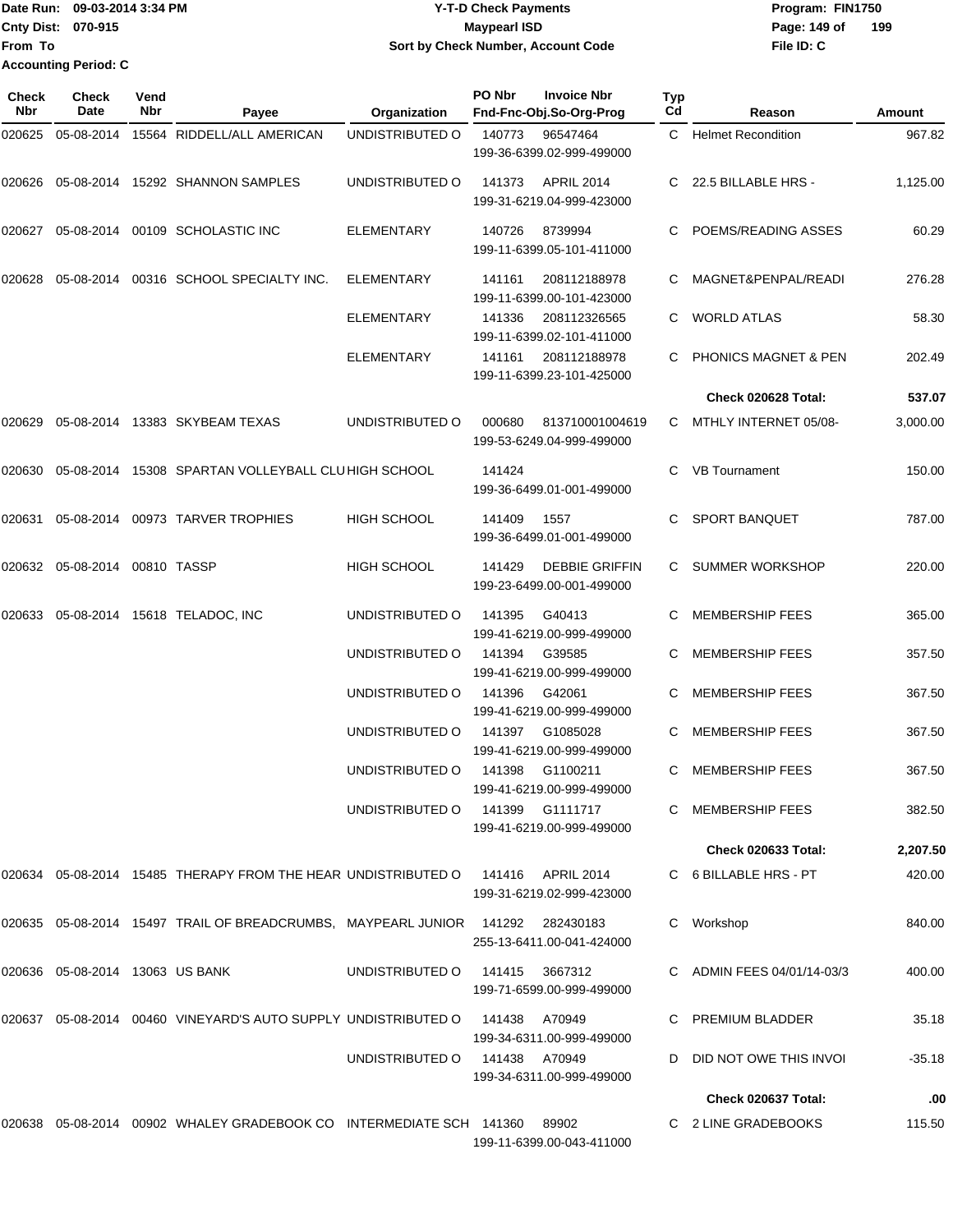Date Run: 09-03-2014 3:34 PM **Program:** FIN1750 **Cnty Dist:** 070-915 **Page: 150 of MaypearI ISD Page: 150 of From To Y-T-D Check Payments 070-915 Maypearl ISD Sort by Check Number, Account Code Accounting Period: C**

| Check<br>Nbr | <b>Check</b><br>Date | Vend<br><b>Nbr</b> | Payee                                | Organization           | PO Nbr | <b>Invoice Nbr</b><br>Fnd-Fnc-Obj.So-Org-Prog       | <b>Typ</b><br>Cd | Reason                            | <b>Amount</b> |
|--------------|----------------------|--------------------|--------------------------------------|------------------------|--------|-----------------------------------------------------|------------------|-----------------------------------|---------------|
| 020639       | 05-15-2014           |                    | 13880 A.M. SOLUTIONS INC.            | UNDISTRIBUTED O        | 141472 | 4864<br>199-51-6249.00-999-499000                   |                  | C REPLACED TSTAT @ HS.            | 222.00        |
| 020640       |                      |                    | 05-15-2014 01869 ALL SPORTS TROPHIES | <b>HIGH SCHOOL</b>     | 141461 | 8108<br>199-31-6399.00-001-499000                   | C.               | <b>SR AWARDS</b>                  | 91.50         |
| 020641       |                      |                    | 05-15-2014 01256 AT&T MOBILITY       | UNDISTRIBUTED O        | 000702 | 824711164 05<br>199-52-6259.00-999-499000           | C.               | 04/03-05/02/14                    | 127.16        |
| 020642       |                      |                    | 05-15-2014 00069 ATMOS ENERGY        | UNDISTRIBUTED O        | 000690 | 303038023804<br>199-51-6259.00-999-499000           |                  | 04/03-05/01/14 400 PANTH          | 230.00        |
|              |                      |                    |                                      | UNDISTRIBUTED O        | 000690 | 303031818104<br>199-51-6259.00-999-499000           | С                | 04/03-05/01/14 1025 W.            | 157.58        |
|              |                      |                    |                                      | UNDISTRIBUTED O        | 000690 | 3030380470 04<br>199-51-6259.00-999-499000          | C.               | 04/03-05/01/14 600 PHILLIP        | 362.78        |
|              |                      |                    |                                      | UNDISTRIBUTED O        | 000690 | 303031848504<br>199-51-6259.00-999-499000           |                  | 04/03-05/01/14 1024 W.            | 555.90        |
|              |                      |                    |                                      |                        |        |                                                     |                  | Check 020642 Total:               | 1,306.26      |
| 020643       |                      |                    | 05-15-2014 01580 BLICK ART MATERIALS | <b>MAYPEARL JUNIOR</b> | 141142 | 2959865<br>199-11-6399.32-041-411000                | C.               | <b>RED PAINT 64OZ</b>             | 11.00         |
| 020644       | 05-15-2014           |                    | 00593 BLUE BELL CREAMERIES           | <b>MAYPEARL JUNIOR</b> | 000694 | 133201 0414<br>240-35-6341.00-041-499000            | C.               | <b>ICE CREAM</b>                  | 312.06        |
|              |                      |                    |                                      | <b>HIGH SCHOOL</b>     | 000694 | 133201 0414<br>240-35-6341.01-001-499000            | C.               | <b>ICE CREAM</b>                  | 357.30        |
|              |                      |                    |                                      |                        |        |                                                     |                  | Check 020644 Total:               | 669.36        |
| 020645       |                      |                    | 05-15-2014 00956 BORDEN DAIRY        | <b>MAYPEARL JUNIOR</b> | 000695 | 623366<br>240-35-6341.00-041-499000                 | C                | <b>MILK</b>                       | 1,014.30      |
|              |                      |                    |                                      | <b>ELEMENTARY</b>      | 000695 | 623366<br>240-35-6341.00-101-499000                 | C                | <b>MILK</b>                       | 2,022.00      |
|              |                      |                    |                                      | <b>HIGH SCHOOL</b>     | 000695 | 623366<br>240-35-6341.01-001-499000                 | C                | <b>MILK</b>                       | 823.20        |
|              |                      |                    |                                      |                        |        |                                                     |                  | Check 020645 Total:               | 3,859.50      |
| 020646       |                      |                    | 05-15-2014 15439 BRADY RIBINSKAS     | UNDISTRIBUTED O        | 141456 | 199-53-6411.00-999-499000                           | C.               | MILEAGE - REGION 10               | 54.00         |
|              |                      |                    |                                      | ELEMENTARY             |        | 141270 XXXX 0185<br>199-11-6399.00-101-411PTO       |                  | C TEXAS HISTORY BOOKS             | 68.04         |
|              |                      |                    |                                      | ELEMENTARY             |        | 141257 XXXX 0185<br>199-11-6399.00-101-411PTO       |                  | C PENCIL SHARPENER RED            | 108.83        |
|              |                      |                    |                                      | ELEMENTARY             |        | 141241 XXXX 0185<br>199-11-6399.00-101-411PTO       | C.               | <b>BOOKS FOR VIOLIN &amp; CEL</b> | 137.86        |
|              |                      |                    |                                      | UNDISTRIBUTED O        | 141285 | 2490641FR06LHM<br>199-11-6399.45-999-499000         |                  | C GO DADDY DOMAIN LICEN           | 230.91        |
|              |                      |                    |                                      | HIGH SCHOOL            | 141361 | 2401339G801V2Q<br>199-11-6412.00-001-422000         |                  | C SERVSAFE ONLINE TESTI           | 630.00        |
|              |                      |                    |                                      | <b>HIGH SCHOOL</b>     | 000700 | 2471705FW4N0JA<br>199-11-6499.02-001-411000         |                  | C DRURY HOTEL ROOM - BU           | 117.72        |
|              |                      |                    |                                      | UNDISTRIBUTED O        |        | 199-34-6269.00-999-499000                           |                  | C SHOFUR 04/16/2014               | 2,575.00      |
|              |                      |                    |                                      | IND COST-ADM           |        | 199-41-6499.00-750-499000                           |                  | C Nuts and Bolts of Nonexemp      | 75.00         |
|              |                      |                    |                                      | IND COST-ADM           |        | 141275 2473309FN8B4ZJK<br>199-41-6499.00-750-499000 |                  | C TASBO MEMBERSHIPS               | 180.00        |
|              |                      |                    |                                      |                        |        |                                                     |                  | Check 020647 Total:               | 4,123.36      |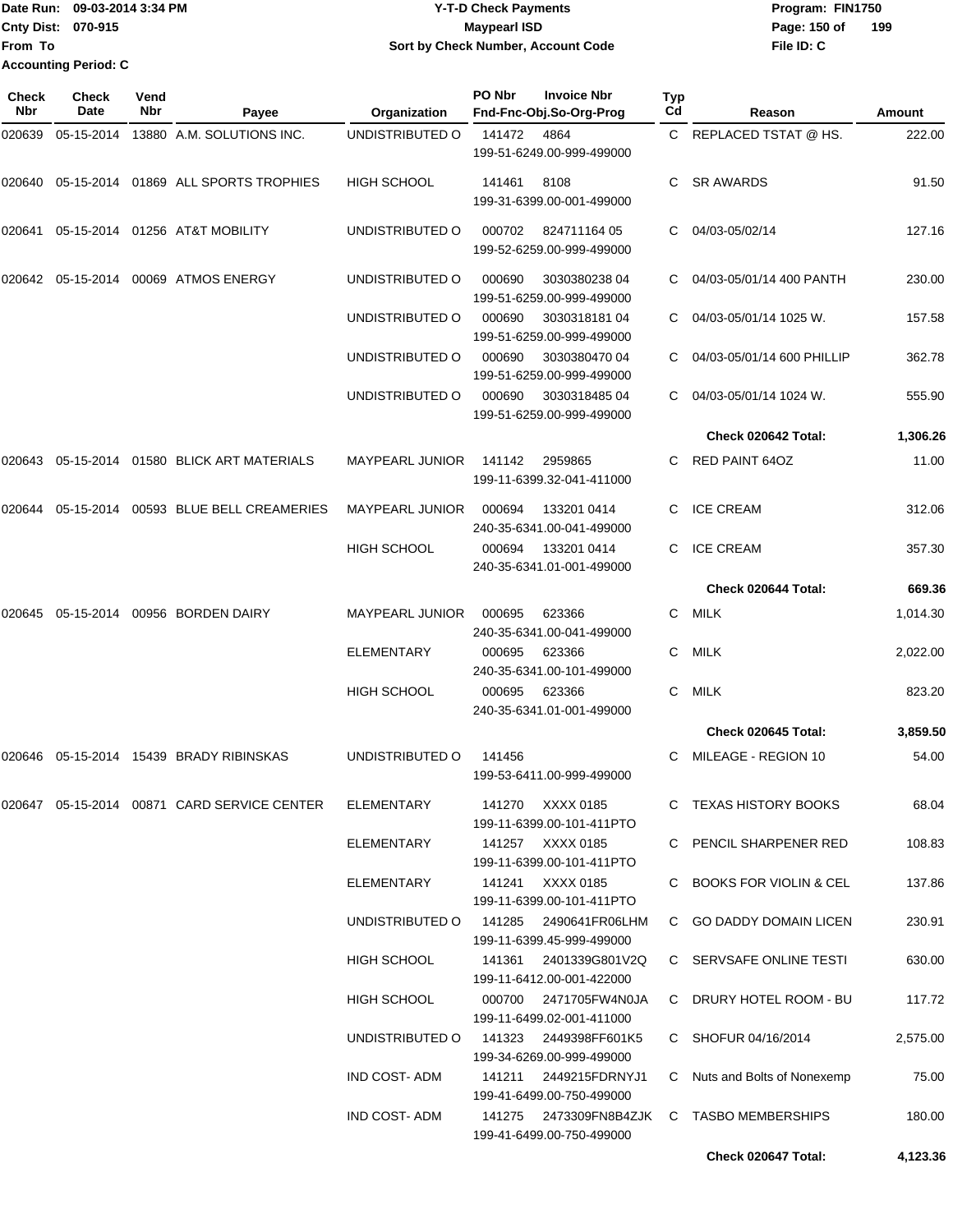Date Run: 09-03-2014 3:34 PM **Program:** FIN1750 **Cnty Dist:** 070-915 **Page:** 151 of **From To Accounting Period: C**

## **09-03-2014 3:34 PM Y-T-D Check Payments 070-915 Maypearl ISD Sort by Check Number, Account Code**

| Check<br><b>Nbr</b> | <b>Check</b><br>Date          | Vend<br>Nbr | Payee                                                                           | Organization           | PO Nbr        | <b>Invoice Nbr</b><br>Fnd-Fnc-Obj.So-Org-Prog     | Typ<br>Cd | Reason                      | Amount   |
|---------------------|-------------------------------|-------------|---------------------------------------------------------------------------------|------------------------|---------------|---------------------------------------------------|-----------|-----------------------------|----------|
| 020648              |                               |             | 05-15-2014 01106 CAROLE UPCHURCH                                                | UNDISTRIBUTED O        | 141455        | 199-53-6411.00-999-499000                         |           | C MILAGE TO REGION 10       | 54.00    |
| 020649              |                               |             | 05-15-2014 00527 CDWG INC.                                                      | <b>ELEMENTARY</b>      | 141263        | LM04926<br>199-11-6639.48-101-411000              | C.        | STEELCASE ENO STYLUS        | 692.68   |
|                     |                               |             |                                                                                 | <b>ELEMENTARY</b>      | 141263        | LC63328<br>199-11-6639.48-101-411000              |           | MONITORS/HDMI ADAPTE        | 904.89   |
|                     |                               |             |                                                                                 |                        |               |                                                   |           | Check 020649 Total:         | 1,597.57 |
|                     |                               |             | 020650 05-15-2014 00217 CITY OF MAYPEARL                                        | UNDISTRIBUTED O        | 000691        | 665 05<br>199-51-6259.01-999-499000               |           | 03/17-04/15/14 SPORTS       | 489.47   |
| 020651              |                               |             | 05-15-2014 15282 COLORADO BOXED BEEF C MAYPEARL JUNIOR                          |                        | 000696        | 6745586<br>240-35-6341.00-041-499000              | C         | <b>COMMODITY PROCESSIN</b>  | 84.84    |
|                     |                               |             |                                                                                 | <b>ELEMENTARY</b>      | 000696        | 6745584<br>240-35-6341.00-101-499000              | C         | <b>COMMODITY PROCESSIN</b>  | 51.00    |
|                     |                               |             |                                                                                 |                        |               |                                                   |           | Check 020651 Total:         | 135.84   |
|                     |                               |             | 020652  05-15-2014  13639  EAST TEXAS COPY SYSTE  UNDISTRIBUTED O               |                        | 000699        | 234233<br>199-11-6219.00-999-423000               |           | COPIERS 04/04-05/03/14 B/   | 32.55    |
|                     |                               |             |                                                                                 | <b>HIGH SCHOOL</b>     | 000699        | 234233<br>199-11-6269.00-001-411000               |           | COPIERS 04/04-05/03/14 B/   | 55.19    |
|                     |                               |             |                                                                                 | <b>MAYPEARL JUNIOR</b> | 000699        | 234233<br>199-11-6269.00-041-411000               |           | COPIERS 04/04-05/03/14 B/   | 42.85    |
|                     |                               |             |                                                                                 | <b>ELEMENTARY</b>      | 000699        | 234233<br>199-11-6269.00-101-411000               | C.        | COPIERS 04/04-05/03/14 B/   | 658.82   |
|                     |                               |             |                                                                                 | <b>ELEMENTARY</b>      | 000699        | 234233<br>199-11-6269.00-101-499000               |           | COPIERS 04/04-05/03/14 B/   | 48.53    |
|                     |                               |             |                                                                                 | HIGH SCHOOL            | 000699        | 234233<br>199-11-6269.01-001-411000               | C         | COPIERS 04/04-05/03/14 B/   | 473.67   |
|                     |                               |             |                                                                                 | <b>MAYPEARL JUNIOR</b> | 000699        | 234233<br>199-11-6269.01-041-411000               | C         | COPIERS 04/04-05/03/14 B/   | 403.80   |
|                     |                               |             |                                                                                 | DIR COST-ADMINIS       | 000699        | 234233<br>199-41-6249.00-720-499000               |           | COPIERS 04/04-05/03/14 B/   | 3.22     |
|                     |                               |             |                                                                                 | DIR COST- ADMINIS      | 000699        | 234233<br>199-41-6249.00-720-499000               | C         | COPIERS 04/04-05/03/14 C    | 95.25    |
|                     |                               |             |                                                                                 | DIR COST-ADMINIS       | 000699 234233 | 199-41-6249.00-720-499000                         |           | C COPIERS 04/04-05/03/14 B/ | 38.90    |
|                     |                               |             |                                                                                 |                        |               |                                                   |           | Check 020652 Total:         | 1,852.78 |
|                     |                               |             | 020653 05-15-2014 15181 esped.com Incorporated                                  | UNDISTRIBUTED O        | 141445        | <b>INV13447</b><br>199-31-6219.03-999-423000      |           | C ESTAR MANAGEMENT SU       | 4,410.00 |
|                     |                               |             | 020654 05-15-2014 14071 EVENTOS SILVA                                           | ELEMENTARY             | 141246        | 1026<br>199-11-6399.00-101-411PTO                 |           | C DOLPHIN WATER SLIDE       | 150.00   |
|                     |                               |             | 020655 05-15-2014 14120 HARRIS COMPUTER SYSTE UNDISTRIBUTED O 141465 XT00092414 |                        |               | 240-35-6219.00-999-499000                         |           | C EZSCHLPAY - 04/01-04/30/  | 113.75   |
|                     |                               |             | 020656 05-15-2014 14289 TRUDIE HEAD                                             | UNDISTRIBUTED O        |               | 141450 APRIL 2014<br>224-11-6219.00-999-423000    |           | C 8TH PAYMENT - RTI         | 2,493.75 |
|                     | 020657 05-15-2014 00243 HILCO |             |                                                                                 | UNDISTRIBUTED O        |               | 000708 4706839800 05<br>199-51-6259.04-999-499000 |           | C 04/02-05/02/14 MARQUE     | 65.17    |
|                     |                               |             |                                                                                 | UNDISTRIBUTED O        |               | 000708 4705171500 05<br>199-51-6259.04-999-499000 |           | C 04/02-05/02/14 SECURITY   | 34.23    |
|                     |                               |             |                                                                                 | UNDISTRIBUTED O        |               | 000708 4705273700 05<br>199-51-6259.04-999-499000 |           | C 04/02-05/02/14 FUEL TANK  | 30.72    |
|                     |                               |             |                                                                                 | UNDISTRIBUTED O        |               | 000708 4602563301 05<br>199-51-6259.04-999-499000 |           | C 04/02-05/02/14 HIGH SCHO  | 2,919.02 |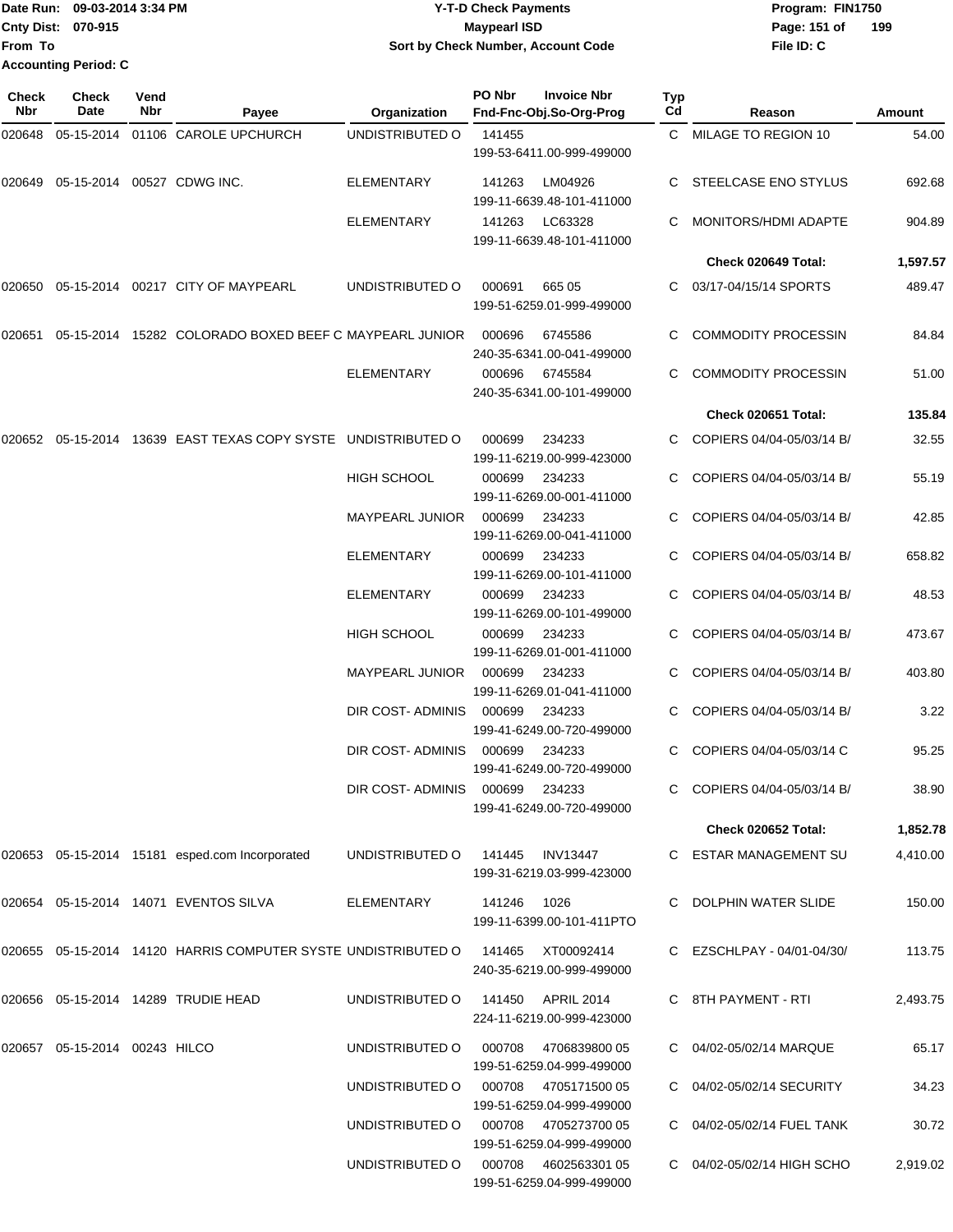| Date Run: 09-03-2014 3:34 PM |                             | <b>Y-T-D Check Payments</b>         | Program: FIN1750    |
|------------------------------|-----------------------------|-------------------------------------|---------------------|
| <b>Cnty Dist: 070-915</b>    |                             | <b>Maypearl ISD</b>                 | 199<br>Page: 152 of |
| lFrom To                     |                             | Sort by Check Number, Account Code  | File ID: C          |
|                              | <b>Accounting Period: C</b> |                                     |                     |
| Check                        | <b>Check</b><br>Vend        | PO Nbr<br><b>Invoice Nbr</b><br>Typ |                     |

| Nbr    | Date                             | Nbr | Payee                                                                     | Organization           | Fnd-Fnc-Obj.So-Org-Prog                          |                  | Cd | Reason                     | <b>Amount</b> |
|--------|----------------------------------|-----|---------------------------------------------------------------------------|------------------------|--------------------------------------------------|------------------|----|----------------------------|---------------|
|        |                                  |     |                                                                           | UNDISTRIBUTED O        | 000708<br>199-51-6259.04-999-499000              | 4705335301 05    |    | C 04/02-05/02/14 MIDDLE SC | 3,672.36      |
|        |                                  |     |                                                                           | UNDISTRIBUTED O        | 000708<br>199-51-6259.04-999-499000              | 4602266500 05    |    | 04/02-05/02/14 ATHLETIC F  | 914.85        |
|        |                                  |     |                                                                           | UNDISTRIBUTED O        | 000708<br>199-51-6259.04-999-499000              | 4706312901 05    |    | 04/02-05/02/14 ELEMENTA    | 3,864.86      |
|        |                                  |     |                                                                           | UNDISTRIBUTED O        | 000708<br>199-51-6259.78-999-422000              | 4706783900 05    |    | 04/02-05/02/14 AG FACILIT  | 1,128.06      |
|        |                                  |     |                                                                           |                        |                                                  |                  |    | Check 020657 Total:        | 12,629.27     |
| 020658 |                                  |     | 05-15-2014 15264 KURZ AND COMPANY                                         | MAYPEARL JUNIOR        | 000693<br>240-35-6341.00-041-499000              | 321003 0414      |    | C BREAD PRODUCTS           | 158.33        |
|        |                                  |     |                                                                           | <b>ELEMENTARY</b>      | 000693<br>240-35-6341.00-101-499000              | 321001 0414      | C. | <b>BREAD PRODUCTS</b>      | 191.90        |
|        |                                  |     |                                                                           | <b>HIGH SCHOOL</b>     | 000693<br>240-35-6341.01-001-499000              | 321002 0414      |    | <b>BREAD PRODUCTS</b>      | 228.21        |
|        |                                  |     |                                                                           |                        |                                                  |                  |    | Check 020658 Total:        | 578.44        |
| 020659 |                                  |     | 05-15-2014 01048 LABATT FOOD SERVICE                                      | <b>MAYPEARL JUNIOR</b> | 000697<br>240-35-6341.00-041-499000              | 387495 0414      | C. | <b>GROCERIES</b>           | 3,338.21      |
|        |                                  |     |                                                                           | <b>ELEMENTARY</b>      | 000697<br>240-35-6341.00-101-499000              | 387487 0414      | C. | <b>GROCERIES</b>           | 4,170.42      |
|        |                                  |     |                                                                           | <b>HIGH SCHOOL</b>     | 000697<br>240-35-6341.01-001-499000              | 387460 0414      |    | C GROCERIES                | 4,220.15      |
|        |                                  |     |                                                                           |                        |                                                  |                  |    | Check 020659 Total:        | 11,728.78     |
| 020660 |                                  |     | 05-15-2014 15311 LONE STAR PERCUSSION                                     | <b>HIGH SCHOOL</b>     | 140915<br>199-11-6649.29-001-411000              | <b>INV-26008</b> | C. | MAPLE MULTISONIC           | 941.54        |
| 020661 | 05-15-2014 15098 LOWE'S          |     |                                                                           | UNDISTRIBUTED O        | 141189<br>199-51-6319.02-999-499000              | 901761           |    | <b>DRILL/DRIVE SET/PVC</b> | 422.38        |
|        |                                  |     |                                                                           | UNDISTRIBUTED O        | 141189<br>199-51-6319.02-999-499000              | 901830           | C. | CONCRETE MIX/PALLET C      | 207.76        |
|        |                                  |     |                                                                           |                        |                                                  |                  |    | Check 020661 Total:        | 630.14        |
|        | 020662 05-15-2014 00631 MCI      |     |                                                                           | UNDISTRIBUTED O        | 000692<br>199-51-6259.02-999-499000              | 08638700105 04   | C. | MTHLY LONG DIST 03/24-0    | 144.29        |
|        |                                  |     |                                                                           | UNDISTRIBUTED O        | 000692<br>199-51-6259.02-999-499000              | 08638700105 03   | C. | MTHLY LONG DIST 02/24-0    | 147.43        |
|        |                                  |     |                                                                           |                        |                                                  |                  |    | Check 020662 Total:        | 291.72        |
|        |                                  |     | 020663  05-15-2014  00297  NARDONE BROS, BAKING C MAYPEARL JUNIOR  000698 |                        | 58801<br>240-35-6341.00-041-499000               |                  |    | C PIZZA                    | 68.45         |
|        |                                  |     |                                                                           | ELEMENTARY             | 000698 58847<br>240-35-6341.00-101-499000        |                  |    | C PIZZA                    | 60.75         |
|        |                                  |     |                                                                           | <b>HIGH SCHOOL</b>     | 000698 58801<br>240-35-6341.01-001-499000        |                  |    | C PIZZA                    | 68.46         |
|        |                                  |     |                                                                           |                        |                                                  |                  |    | <b>Check 020663 Total:</b> | 197.66        |
|        | 020664  05-15-2014  00386  NASSP |     |                                                                           | <b>HIGH SCHOOL</b>     | 141412 0101152959<br>199-31-6399.00-001-499000   |                  |    | C GRADUATION - PENDANT     | 240.00        |
|        |                                  |     | 020665  05-15-2014  00287  OFFICE DEPOT                                   | ELEMENTARY             | 141385<br>199-11-6399.07-101-411000              | 707830628001     |    | C FILING CRATES/SCOTCH     | 50.31         |
|        |                                  |     |                                                                           | UNDISTRIBUTED O        | 141366 707485319001<br>199-31-6399.01-999-423000 |                  |    | C DIVIDERS                 | 17.00         |
|        |                                  |     |                                                                           | UNDISTRIBUTED O        | 141366 707485226001<br>199-31-6399.01-999-423000 |                  |    | C INDEX TABS/REFILL        | 30.11         |
|        |                                  |     |                                                                           | UNDISTRIBUTED O        | 141389 707831530001<br>199-31-6399.01-999-423000 |                  |    | C BINDERS/REPORT COVER     | 180.42        |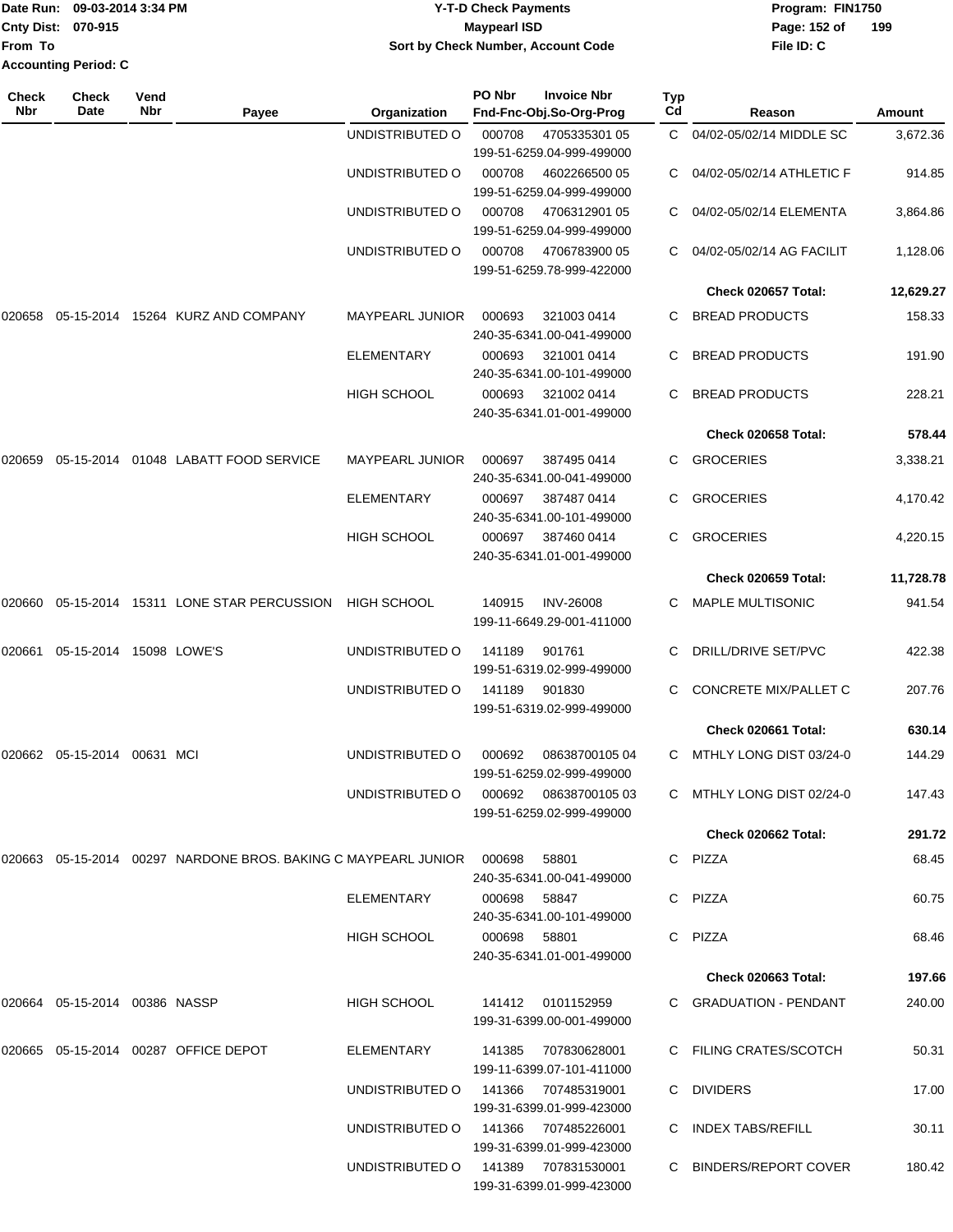|                             | Date Run: 09-03-2014 3:34 PM | <b>Y-T-D Check Payments</b>        | Program: FIN1750 |     |
|-----------------------------|------------------------------|------------------------------------|------------------|-----|
| <b>Cnty Dist: 070-915</b>   |                              | Maypearl ISD                       | Page: 153 of     | 199 |
| From To                     |                              | Sort by Check Number, Account Code | File ID: C       |     |
| <b>Accounting Period: C</b> |                              |                                    |                  |     |
|                             |                              |                                    |                  |     |

| Check<br>Nbr | <b>Check</b><br>Date | Vend<br>Nbr | Payee                                                                                 | Organization                       | PO Nbr | <b>Invoice Nbr</b><br>Fnd-Fnc-Obj.So-Org-Prog | Typ<br>Cd | Reason                        | Amount   |
|--------------|----------------------|-------------|---------------------------------------------------------------------------------------|------------------------------------|--------|-----------------------------------------------|-----------|-------------------------------|----------|
|              |                      |             |                                                                                       | UNDISTRIBUTED O                    | 141366 | 707485320001<br>199-31-6399.01-999-423000     | C.        | <b>AIR PURIFIER</b>           | 270.47   |
|              |                      |             |                                                                                       |                                    |        |                                               |           | <b>Check 020665 Total:</b>    | 548.31   |
| 020666       |                      |             | 05-15-2014 14604 PEARSON CLINICAL ASSES UNDISTRIBUTED O                               |                                    | 141325 | 4358078<br>199-31-6399.00-999-423000          |           | <b>WIAT-III ENHANCED COMB</b> | 140.00   |
| 020667       |                      |             | 05-15-2014 13117 PIEPER ENTERPRISES, INC. UNDISTRIBUTED O                             |                                    | 140950 | 30925<br>199-36-6639.01-999-499000            | C.        | SOD FOR FOOTBALL FIEL         | 7,000.00 |
|              |                      |             | 020668  05-15-2014  15615  PONCE CONTRACTORS, IN UNDISTRIBUTED O                      |                                    | 141473 | 4847<br>199-51-6639.05-999-499000             | C.        | ASBESTOS REMOVAL              | 3,000.00 |
| 020669       |                      |             | 05-15-2014  00879  READ NATURALLY, INC.                                               | UNDISTRIBUTED O                    | 141446 | 188589<br>199-11-6399.45-999-499000           |           | READ LIVE SUB/VIDEO W         | 2,148.40 |
|              |                      |             | 020670  05-15-2014  00099  REGION 10/EDUCATION SE MAYPEARL JUNIOR                     |                                    | 140990 | 124427<br>199-11-6399.23-041-425000           | C.        | <b>WORKBOOK - INSTRUCTI</b>   | 42.93    |
| 020671       |                      |             | 05-15-2014 00316 SCHOOL SPECIALTY INC.                                                | <b>ELEMENTARY</b>                  | 141090 | 208112314035<br>199-11-6399.02-101-411000     | C         | <b>JUMP ROPES</b>             | 5.02     |
|              |                      |             |                                                                                       | <b>ELEMENTARY</b>                  | 141090 | 308101893666<br>199-11-6399.02-101-411000     |           | JUMP ROPES/PAPER/MAT          | 151.96   |
|              |                      |             |                                                                                       | <b>ELEMENTARY</b>                  | 141384 | 208112348878<br>199-11-6399.17-101-411000     | C.        | ANT FACTORY/BUTTERFL          | 307.68   |
|              |                      |             |                                                                                       |                                    |        |                                               |           | Check 020671 Total:           | 464.66   |
|              |                      |             | 020672 05-15-2014 15618 TELADOC, INC                                                  | UNDISTRIBUTED O                    | 141474 | G41406<br>199-41-6219.00-999-499000           | C.        | <b>MEMBERSHIP FEE</b>         | 365.00   |
|              |                      |             |                                                                                       | UNDISTRIBUTED O                    | 141475 | G1094457<br>199-41-6219.00-999-499000         | C         | <b>MEMBERSHIP FEE</b>         | 365.00   |
|              |                      |             |                                                                                       |                                    |        |                                               |           | Check 020672 Total:           | 730.00   |
|              |                      |             | 020673  05-15-2014  15235  TEXAS STATE BILLING SER UNDISTRIBUTED O                    |                                    | 000703 | 13725<br>199-31-6299.00-999-423000            | C.        | CLAIM 04/11/2014              | 224.76   |
| 020674       |                      |             | 05-15-2014  00253  VERIZON SOUTHWEST                                                  | UNDISTRIBUTED O                    | 000707 | 416580376700840<br>199-51-6259.02-999-499000  | C         | LOCAL FAX 04/28-05/27/20      | 59.51    |
|              |                      |             |                                                                                       | UNDISTRIBUTED O                    | 000701 | 416580372500039<br>199-51-6259.02-999-499000  | C         | LOCAL 04/28-05/27/14          | 805.70   |
|              |                      |             |                                                                                       |                                    |        |                                               |           | Check 020674 Total:           | 865.21   |
|              |                      |             | 020675 05-15-2014 01538 WESTERN PSYCHOLOGICA UNDISTRIBUTED O 141383 WPS-050529        |                                    |        | 199-31-6399.00-999-423000                     |           | C SPM MANUAL                  | 82.50    |
|              |                      |             | 020676  05-22-2014  15630  ABACUS ENVIRONMENT, IN UNDISTRIBUTED O  141517  04.840.001 |                                    |        | 199-51-6639.05-999-499000                     |           | C ASBESTOS CONSULTING         | 1,000.00 |
|              |                      |             | 020677  05-22-2014  15074  ABIBOW RECYCLING LLC                                       | UNDISTRIBUTED O 000709 414-1074819 |        | 199-51-6259.03-999-499000                     |           | C RECYCLE 04/03-04/30/14 L    | 67.01    |
|              |                      |             |                                                                                       | UNDISTRIBUTED O 000709 414-1074819 |        | 199-51-6259.03-999-499000                     |           | C RECYCLE 04/03-04/30/14 I    | 40.43    |
|              |                      |             |                                                                                       | UNDISTRIBUTED O 000709 414-1074819 |        | 199-51-6259.03-999-499000                     |           | C RECYCLE 04/03-04/30/14 H    | 18.46    |
|              |                      |             |                                                                                       | UNDISTRIBUTED O 000709 414-1074819 |        | 199-51-6259.03-999-499000                     |           | C RECYCLE 04/03-04/30/14 M    | 20.60    |
|              |                      |             |                                                                                       | UNDISTRIBUTED O 000709 414-1074819 |        | 199-51-6259.03-999-499000                     |           | C RECYCLE 04/03-04/30/14 A    | 21.92    |
|              |                      |             |                                                                                       |                                    |        |                                               |           | Check 020677 Total:           | 168.42   |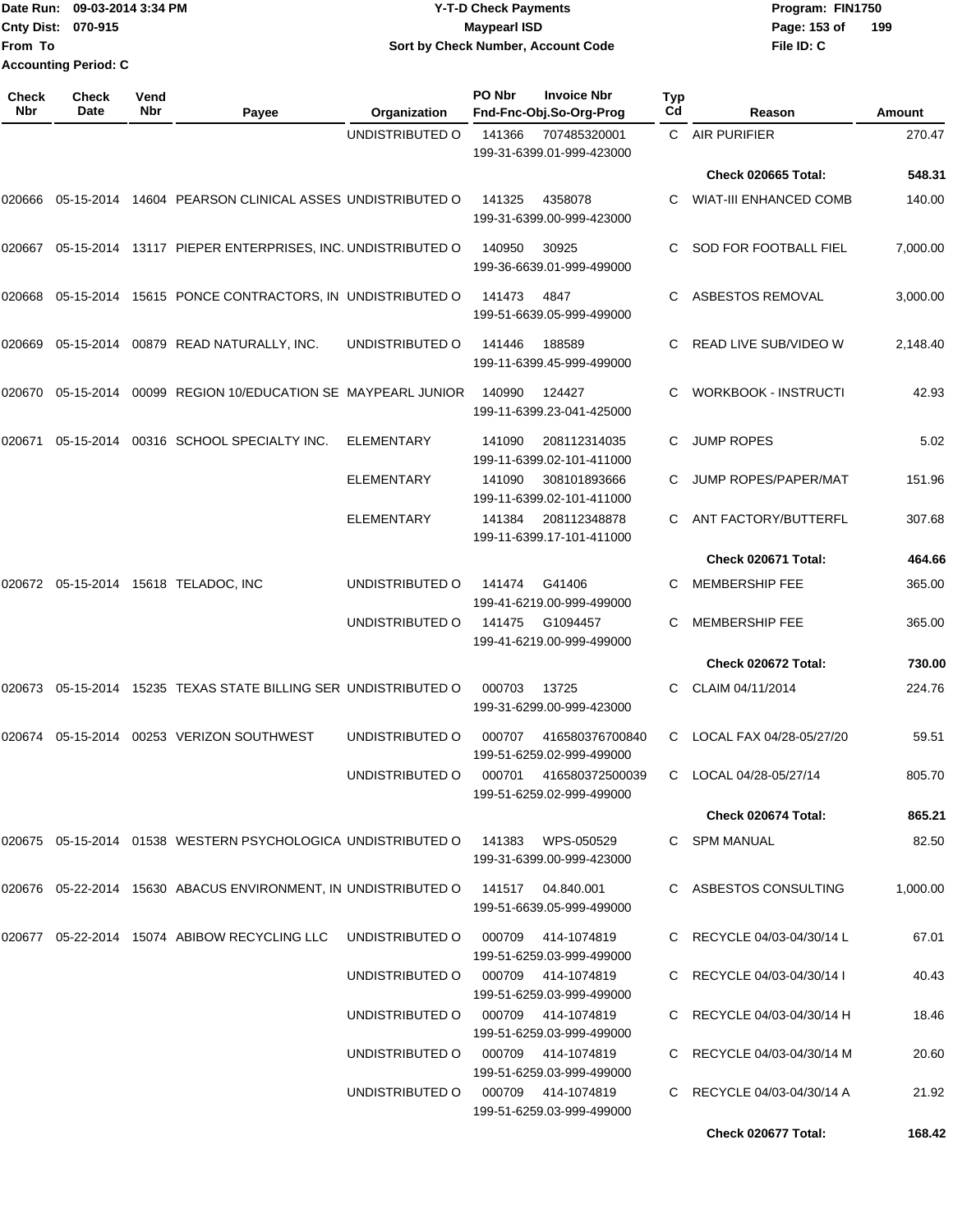|                             | Date Run: 09-03-2014 3:34 PM | <b>Y-T-D Check Payments</b>        | Program: FIN1750 |     |
|-----------------------------|------------------------------|------------------------------------|------------------|-----|
| <b>Cnty Dist: 070-915</b>   |                              | <b>Mavpearl ISD</b>                | Page: 154 of     | 199 |
| <b>IFrom To</b>             |                              | Sort by Check Number, Account Code | File ID: C       |     |
| <b>Accounting Period: C</b> |                              |                                    |                  |     |

| <b>Check</b><br><b>Nbr</b> | Check<br>Date | Vend<br>Nbr | Payee                                                                      | Organization                         | PO Nbr        | <b>Invoice Nbr</b><br>Fnd-Fnc-Obj.So-Org-Prog | Typ<br>Cd | Reason                         | Amount   |
|----------------------------|---------------|-------------|----------------------------------------------------------------------------|--------------------------------------|---------------|-----------------------------------------------|-----------|--------------------------------|----------|
| 020678                     | 05-22-2014    |             | 15209 AIR CLINIC ELLIS COUNTY LUNDISTRIBUTED O                             |                                      | 141470        | 1458<br>199-51-6249.01-999-499000             |           | C HVAC SERVICE CALL            | 58.00    |
|                            |               |             |                                                                            | UNDISTRIBUTED O                      | 141303        | 1457<br>199-51-6249.01-999-499000             |           | REPLACED PAN - MS KITC         | 150.00   |
|                            |               |             |                                                                            | UNDISTRIBUTED O                      | 141303        | 1457<br>199-51-6319.04-999-499000             | C.        | HVAC                           | 200.00   |
|                            |               |             |                                                                            |                                      |               |                                               |           | Check 020678 Total:            | 408.00   |
|                            |               |             | 020679 05-22-2014 01869  ALL SPORTS TROPHIES                               | <b>ELEMENTARY</b>                    | 141442        | 8134<br>199-11-6399.11-101-411000             |           | C TEACHER/SHINING STAR         | 124.00   |
| 020680                     |               |             | 05-22-2014 14119 BROOKSHIRE BROTHERS                                       | UNDISTRIBUTED O                      | 141268        | 86003<br>199-11-6399.01-999-423000            |           | <b>GROCERIES - LIFE SKILLS</b> | 47.67    |
| 020681                     | 05-22-2014    |             | 13576 CANON FINANCIAL SERVIC UNDISTRIBUTED O                               |                                      | 000712        | 13790898<br>199-11-6219.00-999-423000         | C         | LEASE 05/13/2014               | 245.43   |
|                            |               |             |                                                                            | <b>HIGH SCHOOL</b>                   | 000712        | 13790898<br>199-11-6269.00-001-411000         |           | LEASE 05/13/2014               | 245.44   |
|                            |               |             |                                                                            | <b>MAYPEARL JUNIOR</b>               | 000712        | 13790898<br>199-11-6269.00-041-411000         |           | LEASE 05/13/2014               | 245.44   |
|                            |               |             |                                                                            | <b>ELEMENTARY</b>                    | 000712        | 13790898<br>199-11-6269.00-101-411000         |           | LEASE 05/13/2014               | 245.44   |
|                            |               |             |                                                                            | <b>ELEMENTARY</b>                    | 000712        | 13790898<br>199-11-6269.00-101-499000         |           | LEASE 05/13/2014               | 245.44   |
|                            |               |             |                                                                            | <b>HIGH SCHOOL</b>                   | 000712        | 13790898<br>199-11-6269.01-001-411000         |           | LEASE 05/13/2014               | 1,227.20 |
|                            |               |             |                                                                            | <b>MAYPEARL JUNIOR</b>               | 000712        | 13790898<br>199-11-6269.01-041-411000         | C         | LEASE 05/13/2014               | 245.44   |
|                            |               |             |                                                                            | DIR COST-ADMINIS                     | 000712        | 13790898<br>199-41-6249.00-720-499000         | C.        | LEASE 05/13/2014               | 245.44   |
|                            |               |             |                                                                            |                                      |               |                                               |           | Check 020681 Total:            | 2,945.27 |
| 020682                     |               |             | 05-22-2014 15496 CENTRAL TEXAS FRAME & UNDISTRIBUTED O                     |                                      | 141535        | 19481<br>199-34-6219.00-999-499000            |           | BUS 26, LIC 108-4767           | 320.00   |
|                            |               |             |                                                                            | UNDISTRIBUTED O                      | 141535        | 19481<br>199-34-6311.00-999-499000            | C.        | AXLE ALIGNMENT                 | 58.00    |
|                            |               |             |                                                                            |                                      |               |                                               |           | Check 020682 Total:            | 378.00   |
|                            |               |             | 020683  05-22-2014  00217  CITY OF MAYPEARL                                | UNDISTRIBUTED O 000713 4602105300 05 |               | 199-51-6259.04-999-499000                     |           | C 04/02-05/02/14 SPORTS        | 1,214.57 |
|                            |               |             | 020684 05-22-2014 13279 CROSS COUNTRY PEST CO UNDISTRIBUTED O 141518 21325 |                                      |               | 199-51-6249.00-999-499000                     |           | C MONTHLY SERVICE              | 250.00   |
|                            |               |             | 020685  05-22-2014  12536  DESOTO JANITORIAL                               | UNDISTRIBUTED O                      | 141190 157642 | 199-51-6319.01-999-499000                     |           | C EXHAUST FILTER/COVER         | 91.42    |
|                            |               |             | 020686  05-22-2014  13194  EDDLEMON'S CATERING                             | UNDISTRIBUTED O                      | 141224        | 199-13-6299.00-999-499000                     |           | C END OF YEAR AWARD ME         | 2,700.00 |
|                            |               |             | 020687  05-22-2014  15157  GAGGLE.NET, INC.                                | UNDISTRIBUTED O                      | 141500 27884  | 199-11-6399.45-999-499000                     |           | C EMAIL ARCHIVING              | 2,081.00 |
|                            |               |             | 020688  05-22-2014  15516  GORDON JORDAN                                   | HIGH SCHOOL                          | 141511        | 199-36-6499.01-001-499000                     |           | hotel reimbursement for clini  | 92.65    |
|                            |               |             | 020689  05-22-2014  13837 THE HAMILTON COMPANY  UNDISTRIBUTED O            |                                      | 141355        | 199-11-6399.03-999-423000                     | C.        | BBQ MEAL                       | 200.00   |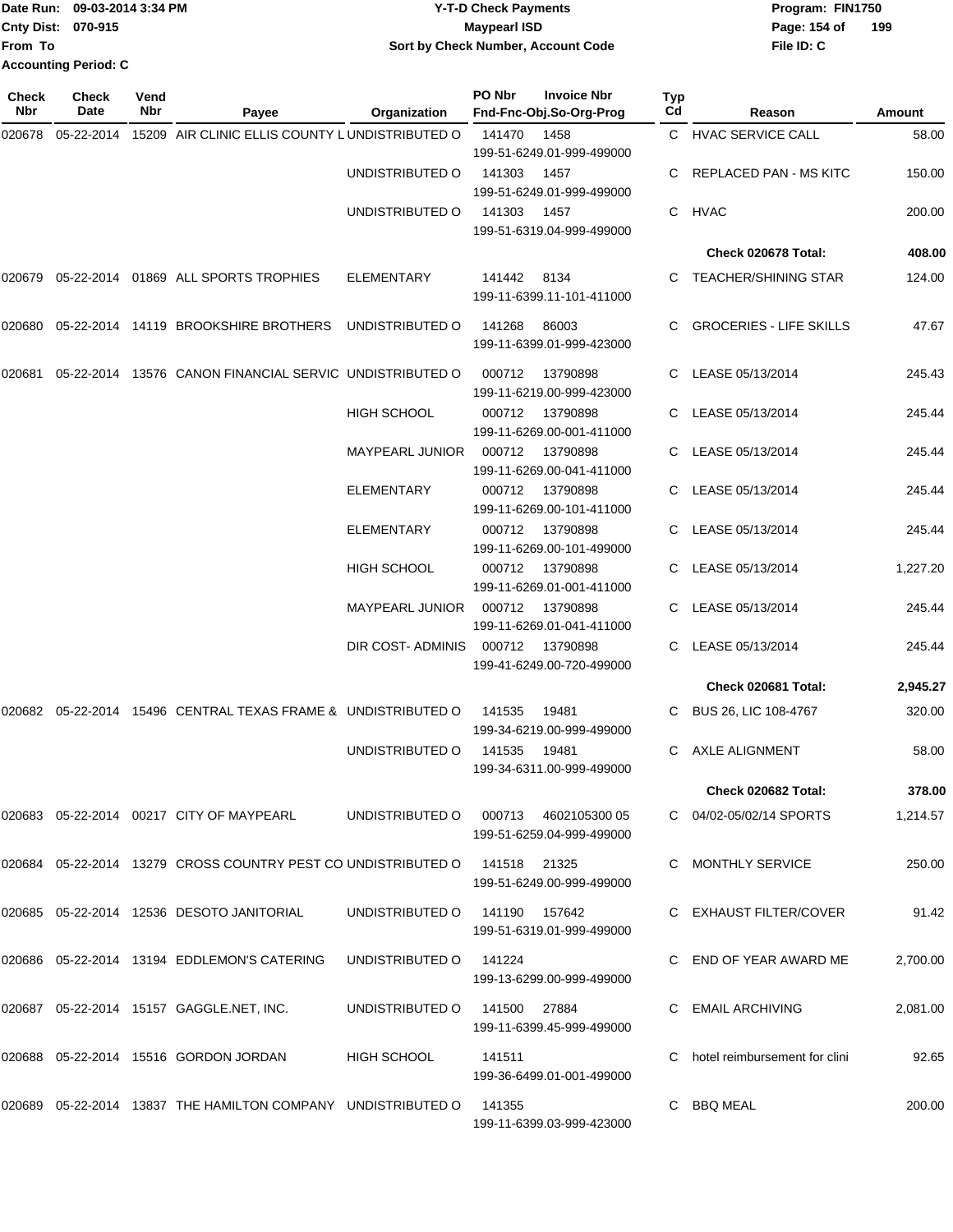|                           | Date Run: 09-03-2014 3:34 PM | <b>Y-T-D Check Payments</b>               | Program: FIN1750    |
|---------------------------|------------------------------|-------------------------------------------|---------------------|
| <b>Cnty Dist: 070-915</b> |                              | <b>Mavpearl ISD</b>                       | 199<br>Page: 155 of |
| <b>From To</b>            |                              | <b>Sort by Check Number, Account Code</b> | File ID: C          |
|                           | <b>Accounting Period: C</b>  |                                           |                     |

| Check<br>Nbr | <b>Check</b><br>Date         | Vend<br>Nbr | Payee                                                                     | Organization          | PO Nbr | <b>Invoice Nbr</b><br>Fnd-Fnc-Obj.So-Org-Prog | Typ<br>Cd | Reason                        | Amount   |
|--------------|------------------------------|-------------|---------------------------------------------------------------------------|-----------------------|--------|-----------------------------------------------|-----------|-------------------------------|----------|
| 020690       | 05-22-2014                   |             | 00612 HOME DEPOT CREDIT SER MAYPEARL JUNIOR                               |                       | 141425 | 1020059<br>199-11-6399.01-041-411000          | C.        | LUMBER/SCREWS/SANDE           | 200.00   |
| 020691       | 05-22-2014                   |             | 15634 KARCHER NORTH AMERICA UNDISTRIBUTED O                               |                       | 141532 | 5331204339<br>199-51-6249.00-999-499000       | C         | <b>TRAVEL FOR SCRUBBER</b>    | 97.50    |
| 020692       |                              |             | 05-22-2014 15248 JACQUELYN KOCH                                           | UNDISTRIBUTED O       | 141524 | MAY 2014<br>224-31-6219.00-999-423000         | C.        | <b>MAY PAY FOR CONTRACT</b>   | 3,611.11 |
| 020693       | 05-22-2014                   |             | 13411 LINCOLN NATIONAL LIFE IN UNDISTRIBUTED O                            |                       | 000710 | 2770707198<br>199-41-6429.01-999-499000       | C         | PREMIUM 06/01-06/30/2014      | 773.50   |
| 020694       | 05-22-2014                   |             | 00060 LUCKIES AUTO AND TRUCK UNDISTRIBUTED O                              |                       | 141497 | 000080312<br>199-34-6219.00-999-499000        | C         | <b>REPAIR WIRING ON REAR</b>  | 240.00   |
|              |                              |             |                                                                           | UNDISTRIBUTED O       | 141497 | 000080312<br>199-34-6311.00-999-499000        | C         | <b>FUSE HOLDER/SWITCHES</b>   | 37.09    |
|              |                              |             |                                                                           |                       |        |                                               |           | Check 020694 Total:           | 277.09   |
| 020695       |                              |             | 05-22-2014 00967 MARY MALDONADO                                           | UNDISTRIBUTED O       | 141534 | 199-13-6299.00-999-499000                     | С         | <b>RETIREMENT RECEPTION</b>   | 48.11    |
| 020696       | 05-22-2014                   |             | 00079 NASCO                                                               | <b>ELEMENTARY</b>     | 141374 | 911844<br>199-11-6399.17-101-411000           | С         | <b>MOON PHASE POSTER</b>      | 33.79    |
|              |                              |             |                                                                           | <b>ELEMENTARY</b>     | 141374 | 920198<br>199-11-6399.17-101-411000           | C         | ROCK, MINERAL COLLECT/        | 184.87   |
|              |                              |             |                                                                           |                       |        |                                               |           | Check 020696 Total:           | 218.66   |
| 020697       | 05-22-2014                   |             | 15581 NORTH TEXAS IRRIGATION UNDISTRIBUTED O                              |                       | 140991 | 4375<br>199-36-6639.01-999-499000             | C         | <b>INSTALL IRRIGATION SYS</b> | 6,250.00 |
| 020698       | 05-22-2014                   |             | 00287 OFFICE DEPOT                                                        | UNDISTRIBUTED O       | 141451 | 708758190001<br>199-31-6399.01-999-423000     | С         | BINDERS/TAPE/ENVELOP          | 94.80    |
| 020699       | 05-22-2014                   |             | 00913 KELLY PIETERSE                                                      | UNDISTRIBUTED O       | 141525 | <b>MILEAGE</b><br>199-21-6411.00-999-423000   | С         | MILEAGE TO REGION 10          | 57.55    |
| 020700       | 05-22-2014                   |             | 00854 PITNEY BOWES INC.                                                   | UNDISTRIBUTED O       | 141358 | 800090000328417<br>199-41-6399.02-999-499000  | C         | POSTAGE REFILL                | 1,000.00 |
| 020701       |                              |             | 05-22-2014 15564 RIDDELL/ALL AMERICAN                                     | UNDISTRIBUTED O       | 141278 | 96587237<br>199-36-6639.01-999-499000         | C         | JH Football Helmets           | 5,217.63 |
|              |                              |             | 020702  05-22-2014  00274  SCHOOL MATE/STUDENT A INTERMEDIATE SCH  141368 |                       |        | IN000390667<br>199-11-6399.00-043-411000      |           | C M.S. VALUE PLANNERS         | 618.75   |
|              |                              |             | 020703 05-22-2014 00316 SCHOOL SPECIALTY INC.                             | ELEMENTARY            | 141468 | 208112388635<br>199-11-6399.02-101-411000     |           | DRAWING PENCILS/SHAR          | 82.01    |
|              |                              |             | 020704 05-22-2014 15505 SOUTHERN STAR ELECTRI UNDISTRIBUTED O             |                       | 141434 | M-6100<br>199-51-6319.04-999-499000           |           | C ELECTRIC - MS/HS/QUAD/      | 5,985.00 |
|              |                              |             | 020705  05-22-2014  00234  SOUTHWEST INTERNATION UNDISTRIBUTED O          |                       | 141393 | 304305-4<br>199-34-6219.00-999-499000         |           | REPAIRED OIL LEAK/INJE        | 4,914.00 |
|              |                              |             |                                                                           | UNDISTRIBUTED O       | 141393 | 304305-4<br>199-34-6311.00-999-499000         | C         | BUS 17 - 1HVBBAAN63H53        | 5,063.61 |
|              |                              |             |                                                                           |                       |        |                                               |           | Check 020705 Total:           | 9,977.61 |
|              |                              |             | 020706  05-22-2014  14469  TEXASISD.COM                                   | <b>ADMINISTRATIVE</b> | 141538 | 10527<br>199-41-6399.01-701-499000            | C         | BUDGET MANAGEMENT N           | 217.00   |
|              | 020707 05-22-2014 14796 TGCA |             |                                                                           | <b>HIGH SCHOOL</b>    | 141509 | T. ADAMS<br>199-36-6499.01-001-499000         | С         | Girls Coaching School - ADA   | 100.00   |
|              |                              |             |                                                                           | <b>HIGH SCHOOL</b>    |        | 141509 S. TIGUE<br>199-36-6499.01-001-499000  |           | Girls Coaching School - TIG   | 100.00   |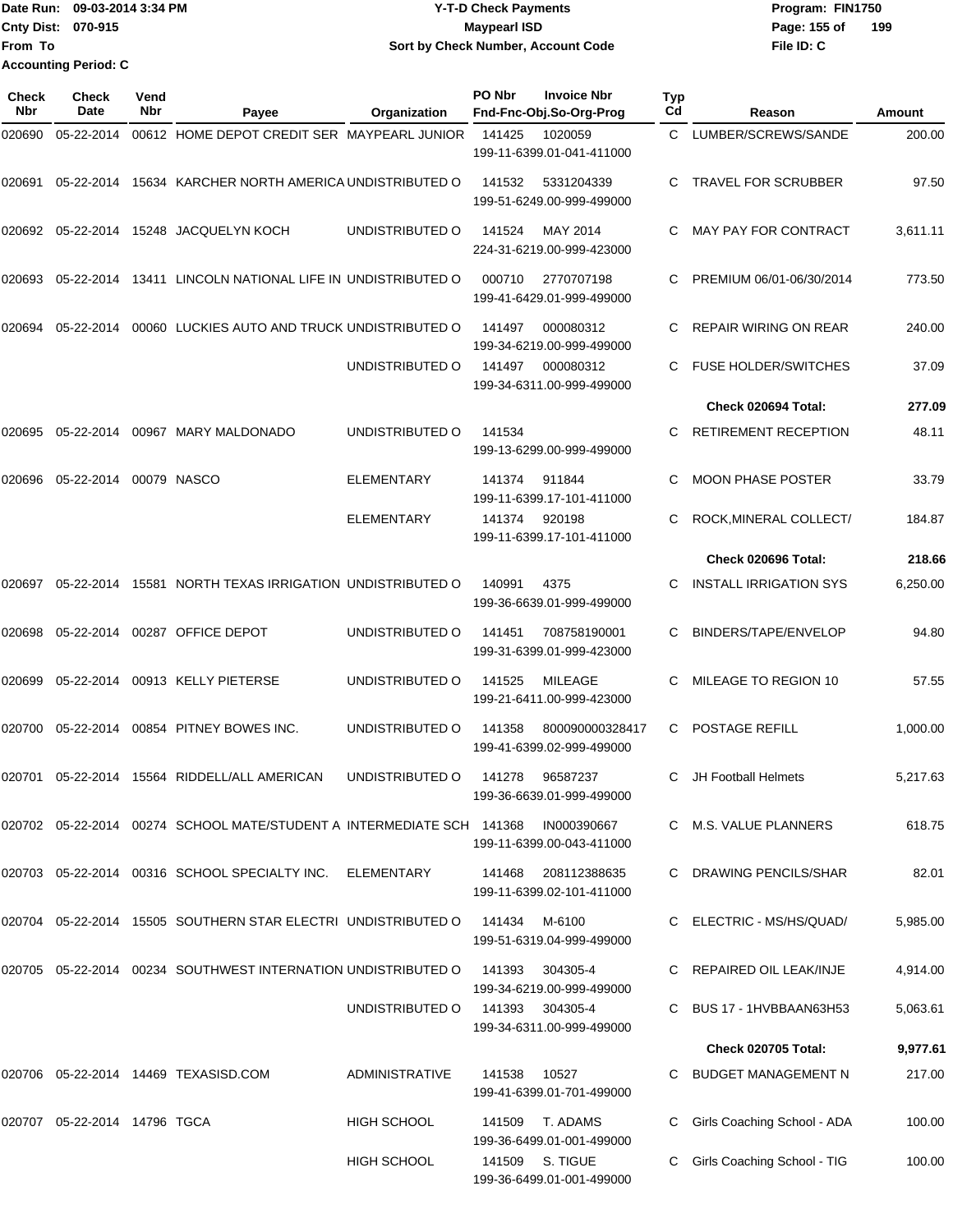|                             | Date Run: 09-03-2014 3:34 PM | <b>Y-T-D Check Payments</b>        | Program: FIN1750               |
|-----------------------------|------------------------------|------------------------------------|--------------------------------|
| <b>Cnty Dist: 070-915</b>   |                              | Maypearl ISD                       | $\overline{1}$<br>Page: 156 of |
| lFrom To                    |                              | Sort by Check Number, Account Code | File ID: C                     |
| <b>Accounting Period: C</b> |                              |                                    |                                |

**199**

| Check<br>Nbr | <b>Check</b><br>Date              | Vend<br>Nbr | Payee                                                         | Organization       | PO Nbr | <b>Invoice Nbr</b><br>Fnd-Fnc-Obj.So-Org-Prog    | Typ<br>Cd | Reason                        | Amount |
|--------------|-----------------------------------|-------------|---------------------------------------------------------------|--------------------|--------|--------------------------------------------------|-----------|-------------------------------|--------|
|              |                                   |             |                                                               | <b>HIGH SCHOOL</b> | 141509 | M. RIBINSKAS<br>199-36-6499.01-001-499000        | C         | Coaching School - M. RIBIN    | 100.00 |
|              |                                   |             |                                                               |                    |        |                                                  |           | Check 020707 Total:           | 300.00 |
| 020708       | 05-22-2014 14795 THSCA            |             |                                                               | <b>HIGH SCHOOL</b> | 141507 | J. WHITE<br>199-36-6499.01-001-499000            | C         | Coaching School - WHITE       | 105.00 |
|              |                                   |             |                                                               | <b>HIGH SCHOOL</b> | 141507 | G. JORDAN<br>199-36-6499.01-001-499000           | C         | Coaching School - JORDAN      | 105.00 |
|              |                                   |             |                                                               | <b>HIGH SCHOOL</b> | 141507 | J. WALKER<br>199-36-6499.01-001-499000           | С         | Coaching School - J. WALK     | 105.00 |
|              |                                   |             |                                                               | <b>HIGH SCHOOL</b> | 141507 | D. RODRIGUEZ<br>199-36-6499.01-001-499000        | С         | Coaching School - RODRIG      | 105.00 |
|              |                                   |             |                                                               | <b>HIGH SCHOOL</b> | 141507 | <b>CH UNDERWOOD</b><br>199-36-6499.01-001-499000 | C         | Coaching School - UNDER       | 105.00 |
|              |                                   |             |                                                               | <b>HIGH SCHOOL</b> | 141507 | <b>B. BILBREY</b><br>199-36-6499.01-001-499000   | С         | Coaching School - B. BILBR    | 105.00 |
|              |                                   |             |                                                               | <b>HIGH SCHOOL</b> | 141507 | <b>B. RIBINSKAS</b><br>199-36-6499.01-001-499000 |           | Coaching School - B. RIBIN    | 105.00 |
|              |                                   |             |                                                               |                    |        |                                                  |           | Check 020708 Total:           | 735.00 |
| 020709       |                                   |             | 05-22-2014 15018 STACEY TIGUE                                 | <b>HIGH SCHOOL</b> | 141513 | <b>SPORTS</b><br>199-36-6499.01-001-499000       |           | CARD STOCK/COLOR CER          | 121.94 |
| 020710       |                                   |             | 05-22-2014 00134 TXU ENERGY                                   | UNDISTRIBUTED O    | 000714 | 056001176125<br>199-51-6259.04-999-499000        |           | 04/14-05/13/14 SECURITY       | 333.08 |
| 020711       |                                   |             | 05-22-2014 00460 VINEYARD'S AUTO SUPPLY UNDISTRIBUTED O       |                    | 141334 | 70624<br>199-34-6311.00-999-499000               | C         | <b>RADIATOR FLUSH/OIL</b>     | 87.85  |
|              |                                   |             |                                                               | UNDISTRIBUTED O    | 140030 | 72430<br>199-34-6311.00-999-499000               |           | BATTERY CABLE BOLTS/T         | 168.29 |
|              |                                   |             |                                                               |                    |        |                                                  |           | Check 020711 Total:           | 256.14 |
| 020712       | 05-22-2014 00141 WAL MART         |             |                                                               | <b>ELEMENTARY</b>  | 141261 | P927300GE01FXG<br>199-11-6399.00-101-411PTO      | C.        | <b>GIFT CARDS</b>             | 150.00 |
|              |                                   |             |                                                               | <b>ELEMENTARY</b>  | 141449 | P927300GP01KKH<br>199-11-6399.11-101-411000      | C         | <b>PLANTS FOR CAMPUS</b>      | 169.62 |
|              |                                   |             |                                                               | ELEMENTARY         | 141377 | P927300GH01H73<br>199-11-6399.17-101-411000      | C         | PLANTS/SOIL/POTS/VOLC         | 173.86 |
|              |                                   |             |                                                               | <b>HIGH SCHOOL</b> | 141362 | P927300GQ01F2N<br>199-31-6339.00-001-499000      | C.        | <b>CLOCKS/TIMERS</b>          | 64.68  |
|              |                                   |             |                                                               | UNDISTRIBUTED O    | 141365 | P927300GQ01ENR<br>199-34-6311.00-999-499000      | C         | <b>VINYL LETTERS/NUMBER</b>   | 62.72  |
|              |                                   |             |                                                               |                    |        |                                                  |           | Check 020712 Total:           | 620.88 |
|              |                                   |             | 020713 05-22-2014 00144 WAXAHACHIE DAILY LIGHT ADMINISTRATIVE |                    | 141537 | 0281530<br>199-41-6219.10-701-499000             |           | C 52 WEEK RENEWAL             | 124.00 |
|              |                                   |             | 020714  05-22-2014  00385  WAXAHACHIE ISD                     | <b>HIGH SCHOOL</b> | 000711 | 3RD QTR<br>199-11-6219.00-001-424000             | C         | 3RD QTR COOP                  | 299.11 |
|              |                                   |             | 020715 05-22-2014 15629 WHITE SETTLEMENT ISD                  | <b>HIGH SCHOOL</b> | 141508 | VS. PEASTER<br>199-36-6499.01-001-499000         |           | BASEBALL PLAYOFF GAM          | 980.98 |
|              |                                   |             | 020716  05-29-2014  14693  AGILE SPORTS TECHNOLO HIGH SCHOOL  |                    | 141541 | 3860-4S-88241<br>199-36-6499.01-001-499000       |           | Volleyball HUDL Renewal       | 400.00 |
|              | 020717 05-29-2014 12307 ALEDO ISD |             |                                                               | <b>HIGH SCHOOL</b> | 141552 | VS. BOYD<br>199-36-6499.01-001-499000            | С         | softball playoff field rental | 241.40 |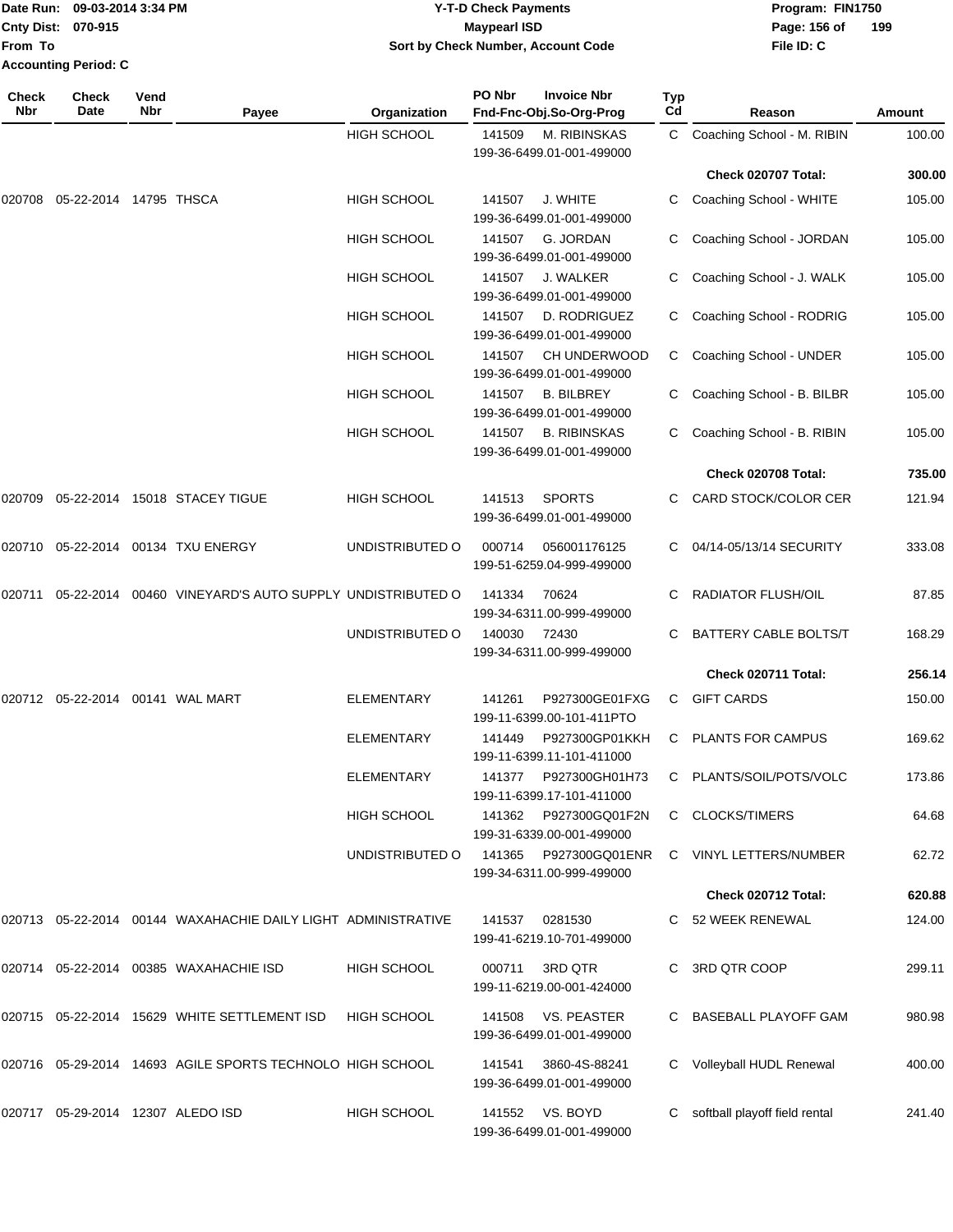|                             | Date Run: 09-03-2014 3:34 PM | Y-T-D Check Payments               | Program: FIN1750    |
|-----------------------------|------------------------------|------------------------------------|---------------------|
| <b>Cnty Dist: 070-915</b>   |                              | <b>Maypearl ISD</b>                | Page: 157 of<br>199 |
| lFrom To                    |                              | Sort by Check Number, Account Code | File ID: C          |
| <b>Accounting Period: C</b> |                              |                                    |                     |

| <b>Check</b><br>Nbr | <b>Check</b><br>Date              | Vend<br>Nbr | Payee                                                         | Organization                  | PO Nbr                                               | <b>Invoice Nbr</b><br>Fnd-Fnc-Obj.So-Org-Prog        | Typ<br>Cd                  | Reason                       | Amount   |
|---------------------|-----------------------------------|-------------|---------------------------------------------------------------|-------------------------------|------------------------------------------------------|------------------------------------------------------|----------------------------|------------------------------|----------|
| 020718              | 05-29-2014                        |             | 01869 ALL SPORTS TROPHIES                                     | <b>HIGH SCHOOL</b>            | 141339                                               | 8030                                                 |                            | C TEACHER OF YEAR AWAR       | 138.00   |
|                     |                                   |             |                                                               |                               |                                                      | 199-11-6399.12-001-411000                            |                            |                              |          |
|                     |                                   |             |                                                               | <b>MAYPEARL JUNIOR</b>        | 141495                                               | 8133<br>199-11-6399.25-041-411000                    |                            | Teacher of Year Award        | 116.50   |
|                     |                                   |             |                                                               | <b>MAYPEARL JUNIOR</b>        | 141390                                               | 8122<br>199-11-6399.25-041-411000                    | C.                         | <b>Student Awards</b>        | 195.75   |
|                     |                                   |             |                                                               |                               |                                                      |                                                      |                            | Check 020718 Total:          | 450.25   |
| 020719              |                                   |             | 05-29-2014 15401 AMERICAN ASSOCIATION O ELEMENTARY            |                               | 141329                                               | 01-14426900                                          |                            | C SELF INKING STAMP - Fish   | 36.85    |
|                     |                                   |             |                                                               |                               |                                                      | 199-11-6399.11-101-411000                            |                            |                              |          |
|                     |                                   |             |                                                               | <b>ELEMENTARY</b>             | 141328                                               | 01-14426893<br>199-11-6399.11-101-411000             | C.                         | SELF INKING STAMP - Mal      | 36.85    |
|                     |                                   |             |                                                               |                               |                                                      |                                                      |                            | Check 020719 Total:          | 73.70    |
| 020720              |                                   |             | 05-29-2014 00212 AMSTERDAM                                    | <b>ELEMENTARY</b>             | 141479                                               | 3934257<br>199-11-6399.11-101-411000                 |                            | TRANS LAUREATE PLANN         | 176.10   |
| 020721              | 05-29-2014                        |             | 00035 BUCK'S WHEEL & EQUIPME UNDISTRIBUTED O                  |                               | 141367                                               | 36801<br>199-34-6311.00-999-499000                   | C.                         | <b>CONVEX GLASS 8X6</b>      | 23.95    |
|                     | 020722 05-29-2014 00527 CDWG INC. |             |                                                               | <b>HIGH SCHOOL</b>            | 141542                                               | LP60801<br>199-53-6399.00-001-499000                 | C                          | <b>BAMBOO STYLUS PEN</b>     | 174.10   |
| 020723              | 05-29-2014                        |             | 13279 CROSS COUNTRY PEST CO UNDISTRIBUTED O                   |                               | 141582                                               | 23329<br>199-51-6249.00-999-499000                   | C.                         | MONTHLY - H.S. & SPECIA      | 250.00   |
| 020724              |                                   |             | 05-29-2014  12536  DESOTO JANITORIAL                          | UNDISTRIBUTED O               | 141528                                               | 157922<br>199-51-6319.01-999-499000                  | C.                         | <b>BATH TISSUE/TOWELS/SO</b> | 3,052.47 |
| 020725              | 05-29-2014                        |             | 12885 DIRECT ENERGY                                           | UNDISTRIBUTED O               | 000718                                               | 141360021095240<br>199-51-6259.04-999-499000         | C.                         | 04/14-05/13/14 PORTABLE      | 11.25    |
|                     |                                   |             |                                                               | UNDISTRIBUTED O               | 000718                                               | 141360021095240<br>199-51-6259.04-999-499000         |                            | C 04/14-05/13/14 300 PANTH   | 9.31     |
|                     |                                   |             |                                                               | UNDISTRIBUTED O               | 000718                                               | 141360021095240<br>199-51-6259.04-999-499000         | C.                         | 04/14-05/13/14 BAND HALL     | 67.39    |
|                     |                                   |             |                                                               | UNDISTRIBUTED O               | 000718                                               | 141360021095240<br>199-51-6259.04-999-499000         | C.                         | 04/14-05/13/14 HS BALLPA     | 43.53    |
|                     |                                   |             |                                                               | UNDISTRIBUTED O               | 000718                                               | 141360021095240<br>199-51-6259.04-999-499000         | C.                         | 04/14-05/13/14 SCHOOL        | 33.69    |
|                     |                                   |             | UNDISTRIBUTED O                                               |                               | 000718  141360021095240<br>199-51-6259.04-999-499000 |                                                      | C 04/14-05/13/14 300 PANTH | 14.85                        |          |
|                     |                                   |             |                                                               | UNDISTRIBUTED O               |                                                      | 000718  141360021095240<br>199-51-6259.04-999-499000 |                            | C 04/14-05/13/14 JR HIGH SC  | 107.02   |
|                     |                                   |             |                                                               | UNDISTRIBUTED O               | 000718                                               | 141360021095240<br>199-51-6259.04-999-499000         |                            | C 04/14-05/13/14 1024 W 4TH  | 2,978.08 |
|                     |                                   |             |                                                               | UNDISTRIBUTED O               |                                                      | 000718  141350021079238<br>199-51-6259.04-999-499000 |                            | C 04/14-05/13/14 309 MAIN S  | 442.37   |
|                     |                                   |             |                                                               | UNDISTRIBUTED O               |                                                      | 000718  141360021095240<br>199-51-6259.04-999-499000 |                            | C 04/14-05/13/14 HS AG FACI  | 891.45   |
|                     |                                   |             |                                                               | UNDISTRIBUTED O               |                                                      | 000718  141360021095240<br>199-51-6259.04-999-499000 |                            | C 04/14-05/13/14 BUS BARN    | 151.49   |
|                     |                                   |             |                                                               |                               |                                                      |                                                      |                            | <b>Check 020725 Total:</b>   | 4,750.43 |
|                     |                                   |             | 020726  05-29-2014  13639  EAST TEXAS COPY SYSTE  HIGH SCHOOL |                               | 000717                                               | 236168<br>199-11-6269.00-001-411000                  |                            | C PRINTERS 04/09-05/08/14    | 100.00   |
|                     |                                   |             |                                                               | MAYPEARL JUNIOR 000717 236168 |                                                      | 199-11-6269.00-041-411000                            |                            | C PRINTERS 04/09-05/08/14    | 100.00   |
|                     |                                   |             |                                                               | ELEMENTARY                    |                                                      | 000717 236168<br>199-11-6269.00-101-411000           |                            | C PRINTERS 04/09-05/08/14    | 100.00   |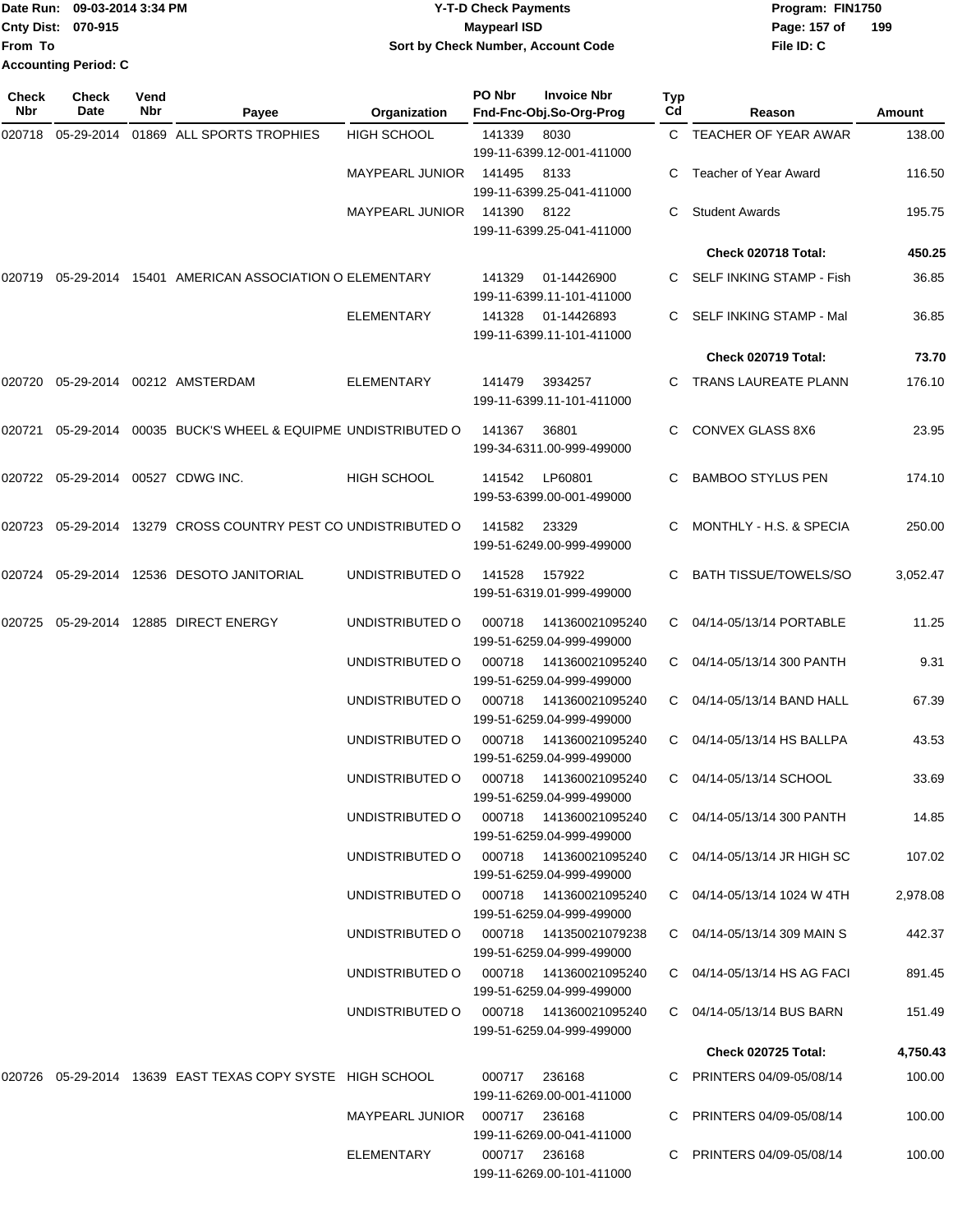**From To Accounting Period: C**

## Date Run: 09-03-2014 3:34 PM **Program:** FIN1750 **Cnty Dist:** 070-915 **Page:** 158 of **Y-T-D Check Payments 070-915 Maypearl ISD Sort by Check Number, Account Code**

| Check<br><b>Nbr</b> | Check<br>Date                    | Vend<br><b>Nbr</b> | Payee                                                                         | Organization           | PO Nbr        | <b>Invoice Nbr</b><br>Fnd-Fnc-Obj.So-Org-Prog    | <b>Typ</b><br>Cd | Reason                     | Amount   |
|---------------------|----------------------------------|--------------------|-------------------------------------------------------------------------------|------------------------|---------------|--------------------------------------------------|------------------|----------------------------|----------|
|                     |                                  |                    |                                                                               | <b>ELEMENTARY</b>      | 000717        | 236168<br>199-11-6269.00-101-411000              |                  | C PRINTERS 04/09-05/08/14  | 99.22    |
|                     |                                  |                    |                                                                               | <b>ELEMENTARY</b>      | 000717        | 236168<br>199-11-6269.00-101-499000              |                  | PRINTERS 04/09-05/08/14    | 100.00   |
|                     |                                  |                    |                                                                               | <b>HIGH SCHOOL</b>     | 000717 236168 | 199-11-6269.01-001-411000                        |                  | PRINTERS 04/09-05/08/14    | 100.00   |
|                     |                                  |                    |                                                                               | <b>HIGH SCHOOL</b>     | 000717        | 236168<br>199-11-6269.01-001-411000              | C.               | PRINTERS 04/09-05/08/14    | 16.73    |
|                     |                                  |                    |                                                                               | <b>MAYPEARL JUNIOR</b> | 000717        | 236168<br>199-11-6269.01-041-411000              |                  | C PRINTERS 04/09-05/08/14  | 100.00   |
|                     |                                  |                    |                                                                               | <b>MAYPEARL JUNIOR</b> | 000717        | 236168<br>199-11-6269.01-041-411000              |                  | PRINTERS 04/09-05/08/14    | 14.85    |
|                     |                                  |                    |                                                                               | DIR COST-ADMINIS       | 000717        | 236168<br>199-41-6249.00-720-499000              |                  | PRINTERS 04/09-05/08/14    | 100.00   |
|                     |                                  |                    |                                                                               |                        |               |                                                  |                  | Check 020726 Total:        | 830.80   |
|                     |                                  |                    | 020727 05-29-2014 13336 ELLIS COUNTY MUSIC CEN HIGH SCHOOL                    |                        | 140378        | 65253<br>199-11-6649.29-001-411000               |                  | C CERVANEY TUBAS 150222    | 7,998.00 |
| 020728              |                                  |                    | 05-29-2014 14295 FRONTLINE TECHNOLOGIE UNDISTRIBUTED O                        |                        | 141565        | <b>INVUS25899</b><br>199-11-6399.45-999-499000   | C.               | ANNUAL EMPLOYEE SUBS       | 4,557.00 |
| 020729              |                                  |                    | 05-29-2014 14135 HOUGHTON MIFFLIN HARC MAYPEARL JUNIOR                        |                        | 141459        | 950411961<br>199-11-6399.38-041-411000           |                  | C TEACHER EDITIONS         | 739.20   |
|                     |                                  |                    |                                                                               | <b>MAYPEARL JUNIOR</b> | 141462        | 950413971<br>199-11-6399.38-041-411000           |                  | C WRITE SOURCE TEACHER     | 442.90   |
|                     |                                  |                    |                                                                               |                        |               |                                                  |                  | Check 020729 Total:        | 1,182.10 |
| 020730              |                                  |                    | 05-29-2014 15636 HSGS HIGH SCHOOL GOLF HIGH SCHOOL                            |                        | 141585        | P. HASTINGS<br>199-36-6499.01-001-499000         | C.               | Golf Clinic                | 425.00   |
| 020731              |                                  |                    | 05-29-2014 12704 REBEKAH HYATT                                                | UNDISTRIBUTED O        | 141579        | 199-34-6311.01-999-499000                        |                  | FUEL FOR SPRINTER BUS      | 30.01    |
|                     |                                  |                    | 020732 05-29-2014 15501 WHITNEY GAYLE JOHNS                                   | UNDISTRIBUTED O        | 141589        | MAY 2014<br>199-31-6219.01-999-423000            |                  | C 47.25 BILLABLE HRS - LPC | 2,362.50 |
|                     |                                  |                    | 020733 05-29-2014 00067 LEIGHANNE MCALISTER                                   | ADMINISTRATIVE         | 141557        | 199-41-6399.01-701-499000                        |                  | C PRINCIPAL MEETING        | 87.60    |
|                     |                                  |                    | 020734 05-29-2014 15626 MCGRAW-HILL SCHOOL ED HIGH SCHOOL                     |                        |               | 141444  80474478001<br>410-11-6321.00-001-411000 |                  | C PHYSICS PRINCIPLES       | 76.75    |
|                     | 020735  05-29-2014  00079  NASCO |                    |                                                                               | ELEMENTARY             | 141382 930061 | 199-11-6399.17-101-411000                        |                  | C BUTTERFLY LIFE CYCLE K   | 60.22    |
|                     |                                  |                    |                                                                               | ELEMENTARY             | 141382 926650 | 199-11-6399.17-101-411000                        |                  | C MEALWORM STUDY KIT       | 75.70    |
|                     |                                  |                    |                                                                               | ELEMENTARY             | 141378 924987 | 199-11-6399.17-101-411000                        |                  | C DROPPER/SOIL/SEEDS/BU    | 85.71    |
|                     |                                  |                    |                                                                               | ELEMENTARY             | 141378 915140 | 199-11-6399.17-101-411000                        |                  | C BEAKERS/MAGNETS/SCAL     | 270.18   |
|                     |                                  |                    |                                                                               |                        |               |                                                  |                  | <b>Check 020735 Total:</b> | 491.81   |
|                     |                                  |                    | 020736 05-29-2014 14369 NORTH TEXAS TOLLWAY A UNDISTRIBUTED O 000719 47177503 |                        |               | 199-34-6219.01-999-499000                        |                  | C TOLLS - BASEBALL         | 18.36    |
|                     |                                  |                    |                                                                               | UNDISTRIBUTED O        |               | 000719 46821886<br>199-34-6219.01-999-499000     |                  | C TOLLS - VBALL/WINTERGA   | 10.45    |
|                     |                                  |                    |                                                                               |                        |               |                                                  |                  | <b>Check 020736 Total:</b> | 28.81    |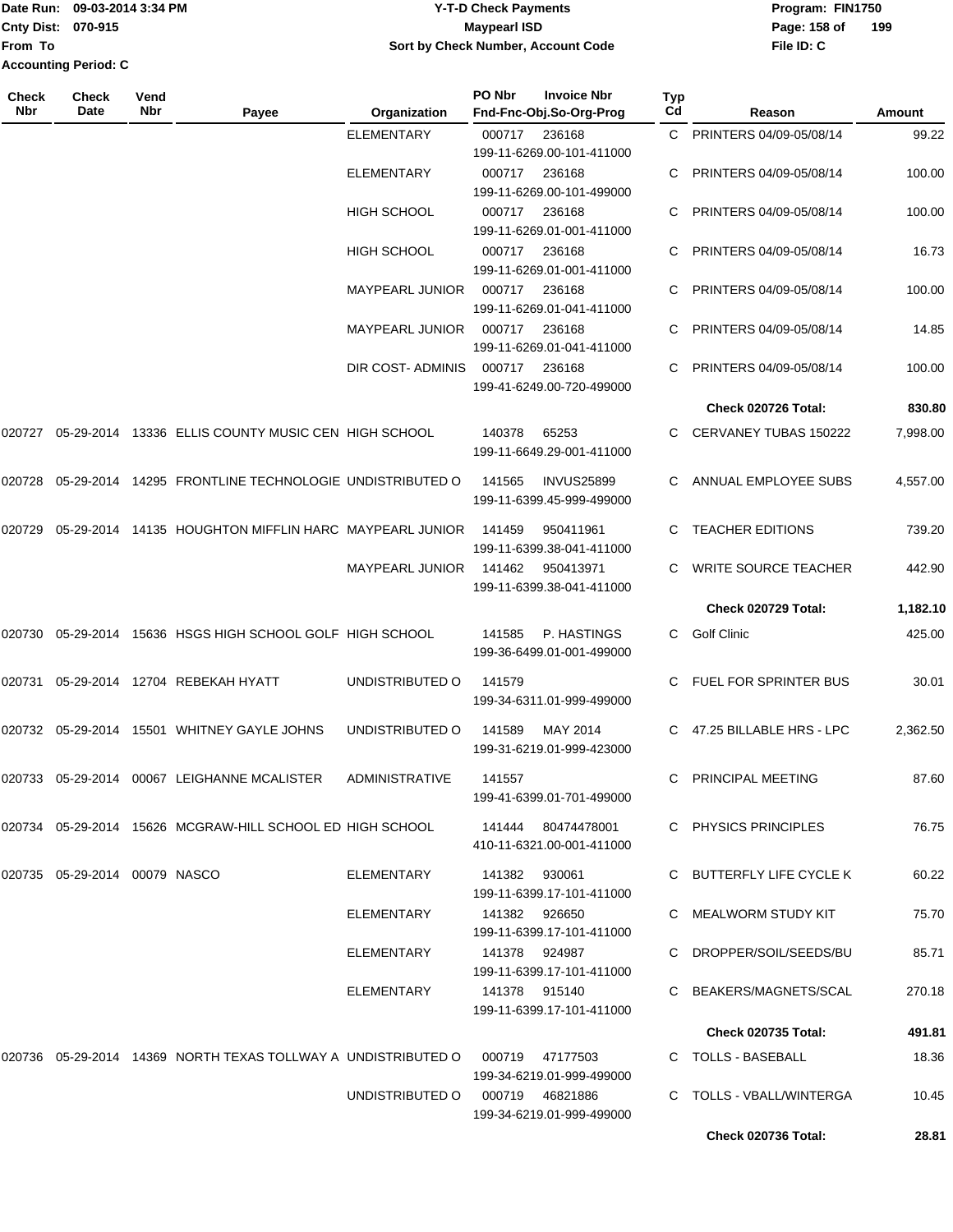|                           | Date Run: 09-03-2014 3:34 PM | <b>Y-T-D Check Payments</b>        | Program: FIN1750    |  |  |
|---------------------------|------------------------------|------------------------------------|---------------------|--|--|
| <b>Cnty Dist: 070-915</b> |                              | <b>Mavpearl ISD</b>                | 199<br>Page: 159 of |  |  |
| <b>From To</b>            |                              | Sort by Check Number, Account Code | File ID: C          |  |  |
|                           | <b>Accounting Period: C</b>  |                                    |                     |  |  |

| Check<br>Nbr | <b>Check</b><br>Date              | Vend<br>Nbr | Payee                                                              | Organization           | PO Nbr         | <b>Invoice Nbr</b><br>Fnd-Fnc-Obj.So-Org-Prog      | Typ<br>Cd | Reason                        | Amount    |
|--------------|-----------------------------------|-------------|--------------------------------------------------------------------|------------------------|----------------|----------------------------------------------------|-----------|-------------------------------|-----------|
| 020737       | 05-29-2014                        |             | 13149 PEARSON EDUCATION INC. ELEMENTARY                            |                        | 141428         | 4023211007<br>410-11-6321.00-101-411000            | C.        | <b>HANDWRITING WORKBOO</b>    | 1,194.16  |
|              |                                   |             | 020738 05-29-2014 15564 RIDDELL/ALL AMERICAN SP UNDISTRIBUTED O    |                        | 141279         | 96591332<br>199-36-6639.01-999-499000              | C.        | <b>Football Helmets AND</b>   | 10,169.97 |
| 020739       |                                   |             | 05-29-2014 15292 SHANNON SAMPLES                                   | UNDISTRIBUTED O        | 141570         | MAY 2014<br>199-31-6219.04-999-423000              | C.        | 15 BILLABLE HRS - COTA        | 750.00    |
| 020740       |                                   |             | 05-29-2014  01815  SPIRIT EVENTS COORD.                            | <b>MAYPEARL JUNIOR</b> | 141573         | 404215<br>199-36-6399.09-041-499000                | С         | cheer Judge mileage           | 25.00     |
| 020741       |                                   |             | 05-29-2014 15246 SUNRISE ROTARY                                    | HIGH SCHOOL            | 141555         | <b>VBALL TOURN</b><br>199-36-6499.01-001-499000    | С         | <b>Volleyball Tourney</b>     | 200.00    |
|              | 020742  05-29-2014  00784  TASBO  |             |                                                                    | UNDISTRIBUTED O        | 141527         | 251401<br>199-53-6411.02-999-499000                | C.        | PEIMS WEBINAR                 | 70.00     |
|              |                                   |             |                                                                    | UNDISTRIBUTED O        | 141527         | 251402<br>199-53-6411.02-999-499000                | C.        | PEIMS BOOT CAMP               | 95.00     |
|              |                                   |             |                                                                    |                        |                |                                                    |           | Check 020742 Total:           | 165.00    |
|              |                                   |             | 020743  05-29-2014  15235  TEXAS STATE BILLING SER UNDISTRIBUTED O |                        | 000720         | 13814<br>199-31-6299.00-999-423000                 |           | CLAIM 05/09/2014              | 1.43      |
| 020744       |                                   |             | 05-29-2014 14603 TOLAR ATHLETIC BOOSTER HIGH SCHOOL                |                        | 141553         | <b>TRACK MEALS</b><br>199-36-6499.01-001-499000    | C.        | <b>DISTRICT TRACK MEALS</b>   | 37.00     |
|              | 020745 05-29-2014 15635 TOLAR ISD |             |                                                                    | <b>HIGH SCHOOL</b>     | 141554         | <b>DISTRICT TRACK</b><br>199-36-6499.01-001-499000 | C.        | <b>District Track Meet</b>    | 71.42     |
| 020746       |                                   |             | 05-29-2014  01616  VONA HOPKINS                                    | <b>MAYPEARL JUNIOR</b> | 141498         | 199-11-6399.07-041-411000                          |           | PRINCIPAL MEETING             | 107.76    |
| 020747       |                                   |             | 06-05-2014 15209 AIR CLINIC ELLIS COUNTY LUNDISTRIBUTED O          |                        | 141469         | 1513<br>199-51-6249.01-999-499000                  | C.        | <b>HVAC SERVICE CALL - MS</b> | 339.80    |
|              |                                   |             |                                                                    | UNDISTRIBUTED O        | 141469         | 1513<br>199-51-6399.05-999-499000                  | C.        | <b>REPLACED FUSE/ TRANE</b>   | 5.00      |
|              |                                   |             |                                                                    |                        |                |                                                    |           | Check 020747 Total:           | 344.80    |
|              |                                   |             | 020748  06-05-2014  01869  ALL SPORTS TROPHIES                     | <b>HIGH SCHOOL</b>     | 141414         | 8089<br>199-11-6399.29-001-411B00                  | C         | PANTHER RESINS/ 5X7 PL        | 224.00    |
|              |                                   |             | 020749   06-05-2014   14927   ALLIED WASTE                         | UNDISTRIBUTED O        |                | 000723 0794-009269177<br>199-51-6259.03-999-499000 |           | C WASTE REMOVAL 06/01-0       | 1,402.83  |
|              |                                   |             | 020750 06-05-2014 15616 AT&T CORP.                                 | UNDISTRIBUTED O        | 000724         | 0573207983001<br>199-51-6259.02-999-499000         |           | 04/25-05/20/14 FAX LINE L.    | 166.79    |
| 020751       |                                   |             | 06-05-2014 15158 ATHLETES WORLD                                    | UNDISTRIBUTED O        |                | 141152 BBC024569-LA02<br>199-36-6399.01-999-499GHS | C         | ball pump replacement         | 100.00    |
|              |                                   |             |                                                                    | HIGH SCHOOL            | 141290         | BBE003728-LA03<br>199-36-6399.13-001-499000        |           | C SOFTBALLS/THUNDERSTI        | 357.00    |
|              |                                   |             |                                                                    |                        |                |                                                    |           | Check 020751 Total:           | 457.00    |
|              |                                   |             | 020752 06-05-2014 00901 AVENUE FUEL DISTRIBUTO UNDISTRIBUTED O     |                        | 141591         | 54900<br>199-34-6311.01-999-499000                 |           | 900 GAL. DIESEL               | 2,888.10  |
|              |                                   |             | 020753  06-05-2014  14076  CDI COMPUTER DEALERS I UNDISTRIBUTED O  |                        | 141567         | 408452<br>199-11-6639.50-999-499000                |           | <b>DELL COMPUTERS</b>         | 1,945.00  |
|              | 020754 06-05-2014 00527 CDWG INC. |             |                                                                    | UNDISTRIBUTED O        | 141514         | MB54434<br>199-36-6639.01-999-499000               | C         | golf facility upgrades        | 28.82     |
|              |                                   |             |                                                                    | UNDISTRIBUTED O        | 141514 LZ73395 | 199-36-6639.01-999-499000                          | C         | golf facility upgrades        | 3,404.14  |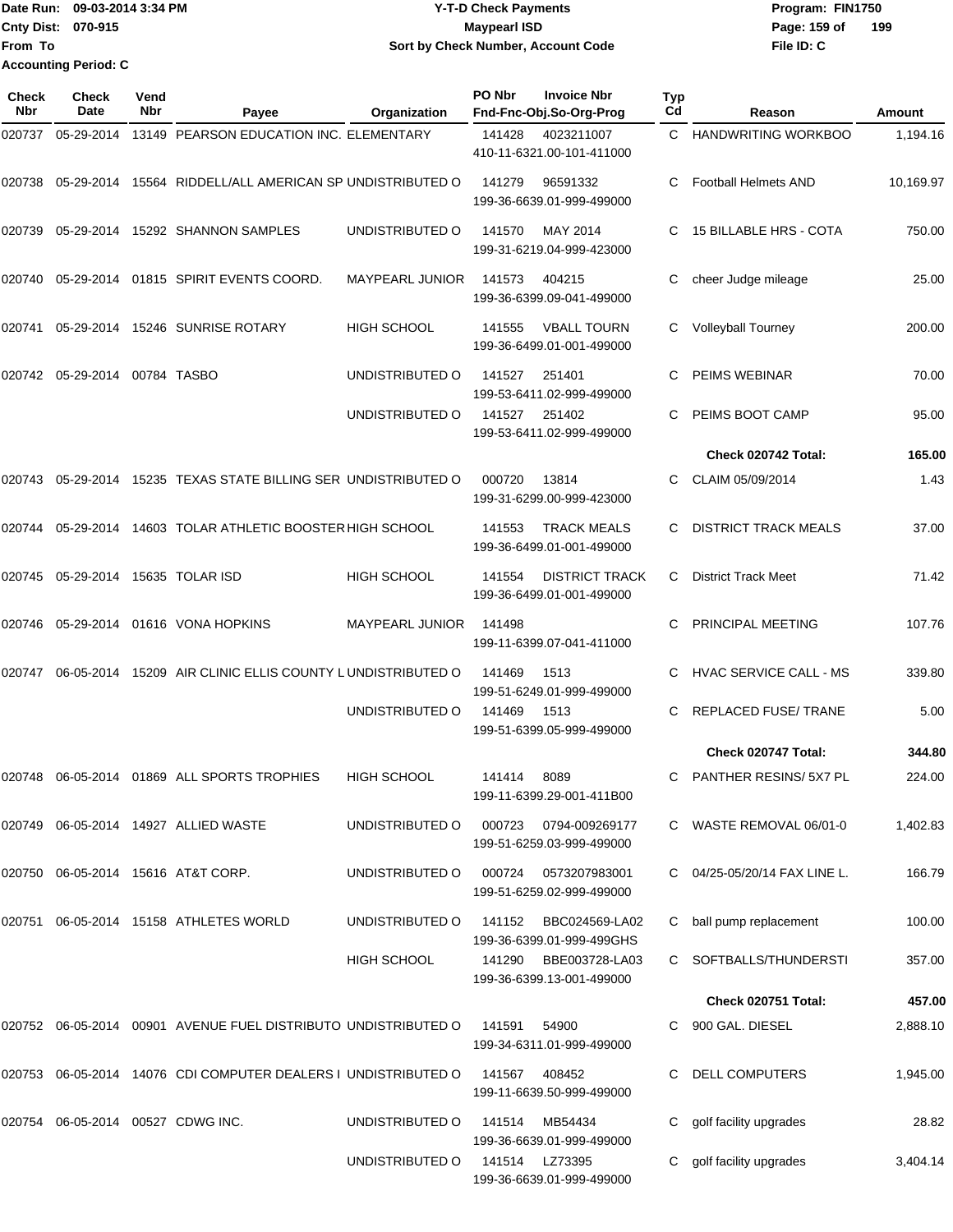|                     | Date Run: 09-03-2014 3:34 PM |             |                                                                   |                                    | <b>Y-T-D Check Payments</b> | Program: FIN1750                              |                  |                                 |               |  |
|---------------------|------------------------------|-------------|-------------------------------------------------------------------|------------------------------------|-----------------------------|-----------------------------------------------|------------------|---------------------------------|---------------|--|
|                     | Cnty Dist: 070-915           |             |                                                                   |                                    | <b>Maypearl ISD</b>         |                                               |                  | Page: 160 of                    | 199           |  |
| From To             | <b>Accounting Period: C</b>  |             |                                                                   | Sort by Check Number, Account Code |                             |                                               |                  | File ID: C                      |               |  |
|                     |                              |             |                                                                   |                                    |                             |                                               |                  |                                 |               |  |
| <b>Check</b><br>Nbr | Check<br>Date                | Vend<br>Nbr | Payee                                                             | Organization                       | PO Nbr                      | <b>Invoice Nbr</b><br>Fnd-Fnc-Obj.So-Org-Prog | <b>Typ</b><br>Cd | Reason                          | <b>Amount</b> |  |
|                     |                              |             |                                                                   |                                    |                             |                                               |                  | Check 020754 Total:             | 3,432.96      |  |
| 020755              |                              |             | 06-05-2014 00217 CITY OF MAYPEARL                                 | UNDISTRIBUTED O                    | 000725                      | 1081 MAY                                      |                  | 04/29-05/27/14 LSK YARD         | 26.00         |  |
|                     |                              |             |                                                                   |                                    |                             | 199-51-6259.01-999-499000                     |                  |                                 |               |  |
|                     |                              |             |                                                                   | UNDISTRIBUTED O                    | 000725                      | 1394 MAY<br>199-51-6259.01-999-499000         |                  | 04/29-05/27/14 NEW CONC         | 51.00         |  |
|                     |                              |             |                                                                   | UNDISTRIBUTED O                    | 000725                      | 1618 MAY<br>199-51-6259.01-999-499000         | С                | 04/29-05/27/14 309 N. MAIN      | 30.37         |  |
|                     |                              |             |                                                                   | UNDISTRIBUTED O                    | 000725                      | 574 MAY<br>199-51-6259.01-999-499000          |                  | 04/29-05/27/14 MS YARD M        | 38.65         |  |
|                     |                              |             |                                                                   | UNDISTRIBUTED O                    | 000725                      | 80 MAY<br>199-51-6259.01-999-499000           |                  | 04/29-05/27/14 HS BALLFIE       | 810.30        |  |
|                     |                              |             |                                                                   | UNDISTRIBUTED O                    | 000725                      | 1080 MAY<br>199-51-6259.01-999-499000         | C.               | 04/29-05/27/14 1024 W.          | 114.60        |  |
|                     |                              |             |                                                                   | UNDISTRIBUTED O                    | 000725                      | 595 MAY<br>199-51-6259.01-999-499000          |                  | 04/29-05/27/14 1025 W.          | 171.60        |  |
|                     |                              |             |                                                                   | UNDISTRIBUTED O                    | 000725                      | 383 MAY<br>199-51-6259.01-999-499000          |                  | 04/29-05/27/14 600 PHILLIP      | 115.80        |  |
|                     |                              |             |                                                                   | UNDISTRIBUTED O                    | 000725                      | 82 MAY<br>199-51-6259.01-999-499000           | С                | 04/29-05/27/14 400 PANTH        | 169.80        |  |
|                     |                              |             |                                                                   |                                    |                             |                                               |                  | <b>Check 020755 Total:</b>      | 1,528.12      |  |
|                     |                              |             | 020756 06-05-2014 12536 DESOTO JANITORIAL                         | UNDISTRIBUTED O                    | 141528                      | 157922-1<br>199-51-6319.01-999-499000         | С                | DUST MOP COVER                  | 49.80         |  |
|                     |                              |             |                                                                   | UNDISTRIBUTED O                    | 141528                      | 157628<br>199-51-6319.01-999-499000           |                  | <b>MOP BUCKET/WRINGER</b>       | 221.11        |  |
|                     |                              |             |                                                                   |                                    |                             |                                               |                  | Check 020756 Total:             | 270.91        |  |
|                     |                              |             | 020757 06-05-2014 15319 EDMENTUM, INC                             | UNDISTRIBUTED O                    | 141543                      | <b>INV029804</b><br>199-11-6399.45-999-499000 |                  | <b>STARR Software - STUDY I</b> | 2,172.00      |  |
| 020758              |                              |             | 06-05-2014 01547 EICHELBAUM WARDELL HA DIR COST-ADMINIS           |                                    | 000726                      | 47615<br>199-41-6211.00-720-499000            | C.               | <b>GRIEVANCE REVIEW</b>         | 10,929.79     |  |
|                     |                              |             | 020759 06-05-2014 13336 ELLIS COUNTY MUSIC CEN HIGH SCHOOL        |                                    | 140914                      | 4271-35<br>199-11-6649.29-001-411000          |                  | C AGOGO BELL, SPURS - 58        | 96.98         |  |
|                     |                              |             |                                                                   | HIGH SCHOOL                        | 140914                      | 65303<br>199-11-6649.29-001-411000            |                  | C PEARL DRUMS-5827,5830,        | 1,292.18      |  |
|                     |                              |             |                                                                   |                                    |                             |                                               |                  | <b>Check 020759 Total:</b>      | 1,389.16      |  |
|                     |                              |             | 020760 06-05-2014 15291 DALAINE FLETCHER                          | UNDISTRIBUTED O                    | 141594                      | MAY 2014                                      |                  | C 15.25 BILLABLE HRS - OT       | 1,067.50      |  |
|                     |                              |             |                                                                   |                                    |                             | 199-31-6219.04-999-423000                     |                  |                                 |               |  |
|                     |                              |             | 020761 06-05-2014 00376 FLINN SCIENTIFIC                          | MAYPEARL JUNIOR                    | 141558                      | 1754906<br>199-11-6399.04-041-411000          |                  | C LAUNCH CONTROLLER/PA          | 547.11        |  |
|                     |                              |             | 020762  06-05-2014  12551 INTERQUEST DETECTION C UNDISTRIBUTED O  |                                    | 000730                      | 109171<br>199-11-6219.01-999-424000           |                  | C HALF DAY - HS 05/28/2014      | 220.00        |  |
|                     |                              |             |                                                                   | UNDISTRIBUTED O                    | 000730 109171               | 199-11-6219.01-999-424000                     |                  | C FULL DAY - HS, MS $05/20/1$   | 440.00        |  |
|                     |                              |             |                                                                   |                                    |                             |                                               |                  | Check 020762 Total:             | 660.00        |  |
|                     |                              |             | 020763 06-05-2014 00063 LAKESHORE EQUIPMENT C ELEMENTARY          |                                    | 141380                      | 2703280514<br>199-11-6399.17-101-411000       |                  | C LIFE CYCLE KIT, MAGNET        | 423.17        |  |
|                     |                              |             | 020764  06-05-2014  13306  MOUNTAIN PEAK SPECIAL  UNDISTRIBUTED O |                                    | 000731                      | 11-0788-00 05<br>199-51-6259.79-999-422000    |                  | C 04/08-05/08/14 12636 FM       | 62.46         |  |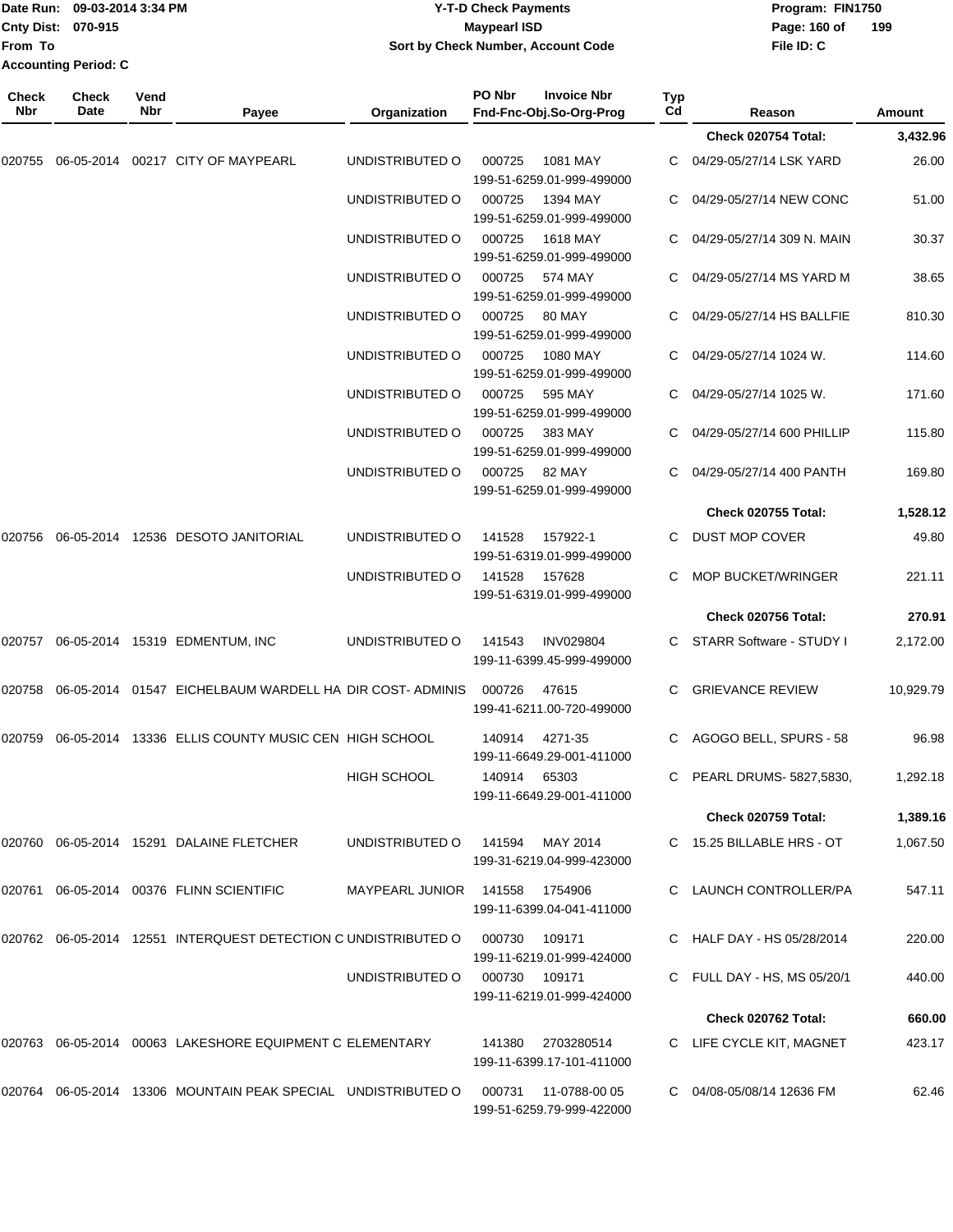|                             | <b>TDate Run: 09-03-2014 3:34 PM</b> | <b>Y-T-D Check Payments</b>        | Program: FIN1750    |
|-----------------------------|--------------------------------------|------------------------------------|---------------------|
| <b>Cnty Dist: 070-915</b>   |                                      | Maypearl ISD                       | 199<br>Page: 161 of |
| <b>From To</b>              |                                      | Sort by Check Number, Account Code | File ID: C          |
| <b>Accounting Period: C</b> |                                      |                                    |                     |

| Check<br>Nbr | <b>Check</b><br>Date          | Vend<br>Nbr | Payee                                                                    | Organization           | PO Nbr | <b>Invoice Nbr</b><br>Fnd-Fnc-Obj.So-Org-Prog | Typ<br>Cd | Reason                        | Amount   |
|--------------|-------------------------------|-------------|--------------------------------------------------------------------------|------------------------|--------|-----------------------------------------------|-----------|-------------------------------|----------|
| 020765       | 06-05-2014                    |             | 14075 NATIONAL TELESYSTEMS, I UNDISTRIBUTED O                            |                        | 000727 | 309413<br>199-51-6249.02-999-499000           | C.        | REMOTE ACCESS THE KS          | 64.50    |
| 020766       | 06-05-2014                    |             | 00287 OFFICE DEPOT                                                       | UNDISTRIBUTED O        | 141435 | 708439284001<br>199-51-6319.02-999-499000     | C.        | KEYBOARD/WALLMATED            | 113.68   |
| 020767       |                               |             | 06-05-2014 00590 ORIENTAL TRADING COMP UNDISTRIBUTED O                   |                        | 141540 | 663852264-01<br>199-11-6399.00-999-423000     |           | <b>GLASS CRYSTALS/BEADS/</b>  | 116.89   |
| 020768       | 06-05-2014                    |             | 14604 PEARSON CLINICAL ASSES ELEMENTARY                                  |                        | 141476 | BK 73123321<br>199-11-6399.01-101-423000      | С         | <b>QUALITIVE READ INVENT</b>  | 62.53    |
|              |                               |             |                                                                          | <b>MAYPEARL JUNIOR</b> | 141476 | BK 73123321<br>199-11-6399.07-041-423000      | С         | <b>QUALITIVE READ INVENT:</b> | 62.53    |
|              |                               |             |                                                                          | <b>HIGH SCHOOL</b>     | 141476 | BK 73123321<br>199-11-6399.12-001-423000      |           | <b>QUALITIVE READ INVENT</b>  | 62.54    |
|              |                               |             |                                                                          |                        |        |                                               |           | Check 020768 Total:           | 187.60   |
| 020769       |                               |             | 06-05-2014 00854 PITNEY BOWES INC.                                       | UNDISTRIBUTED O        | 141223 | 562921<br>199-41-6399.02-999-499000           | C         | <b>RED INK CARTRIDGE</b>      | 150.00   |
| 020770       | 06-05-2014 14314 RAPTOR       |             |                                                                          | <b>MAYPEARL JUNIOR</b> | 141545 | 45574<br>199-11-6639.48-041-411000            |           | Visitor Check In              | 1,200.00 |
|              |                               |             |                                                                          | <b>ELEMENTARY</b>      | 141545 | 45574<br>199-11-6639.48-101-411000            | C         | Visitor Check In              | 200.00   |
|              |                               |             |                                                                          |                        |        |                                               |           | Check 020770 Total:           | 1,400.00 |
| 020771       |                               |             | 06-05-2014 15299 RB DESIGN                                               | UNDISTRIBUTED O        | 141039 | 2288<br>199-51-6319.02-999-499000             | C.        | <b>CUT VINYL SIGNS</b>        | 900.00   |
|              |                               |             |                                                                          | UNDISTRIBUTED O        | 141039 | 2288<br>199-51-6319.02-999-499000             | С         | SHIRTS/BEANIES/HOODIE         | 462.50   |
|              |                               |             |                                                                          |                        |        |                                               |           | Check 020771 Total:           | 1,362.50 |
|              |                               |             | 020772   06-05-2014   13383   SKYBEAM TEXAS                              | UNDISTRIBUTED O        | 000728 | 813710001004619<br>199-53-6249.04-999-499000  | C         | MTHLY INTERNET 06/08-         | 3,000.00 |
| 020773       | 06-05-2014 15468 TASB, INC.   |             |                                                                          | <b>ADMINISTRATIVE</b>  | 141609 | 466015<br>199-41-6499.00-701-499000           | C         | <b>SCHOOL LAW UPDATE NE</b>   | 110.00   |
|              |                               |             | 020774 06-05-2014 15540 TEACHTOWN, INC.                                  | UNDISTRIBUTED O        | 141559 | 0000001261<br>263-11-6399.00-999-411000       | C         | TT: BASICS 1 YR SUB/TEA       | 1,612.27 |
|              |                               |             | 020775  06-05-2014  15485 THERAPY FROM THE HEAR UNDISTRIBUTED O          |                        | 141605 | MAY 2014<br>199-31-6219.02-999-423000         |           | C 5 BILLABLE HRS - PT SER     | 350.00   |
|              |                               |             | 020776    06-05-2014    01049 THYSSENKRUPP ELEVATO    UNDISTRIBUTED    0 |                        | 140026 | 3001106555<br>199-51-6319.02-999-499000       |           | C ELEVATOR 06/01-08/31/14     | 501.00   |
|              |                               |             |                                                                          | UNDISTRIBUTED O        | 140026 | 3001106556<br>199-51-6319.02-999-499000       |           | C ELEVATOR 06/01-08/31/14     | 501.00   |
|              |                               |             |                                                                          |                        |        |                                               |           | Check 020776 Total:           | 1,002.00 |
|              | 020777 06-05-2014 00421 VATAT |             |                                                                          | HIGH SCHOOL            | 141603 | 8500<br>199-11-6411.04-001-422000             |           | C PROF. DEV. CONFERENC        | 300.00   |
|              |                               |             |                                                                          | HIGH SCHOOL            | 141595 | 8284<br>199-11-6411.04-001-422000             |           | PROF. DEV. CONF.              | 315.00   |
|              |                               |             |                                                                          |                        |        |                                               |           | Check 020777 Total:           | 615.00   |
|              |                               |             | 020778 06-05-2014 15631 WATERFORD INSTITUTE, IN UNDISTRIBUTED O          |                        | 141520 | <b>INV002631</b><br>199-11-6399.45-999-499000 |           | C WEL SITE LICENSE            | 3,495.00 |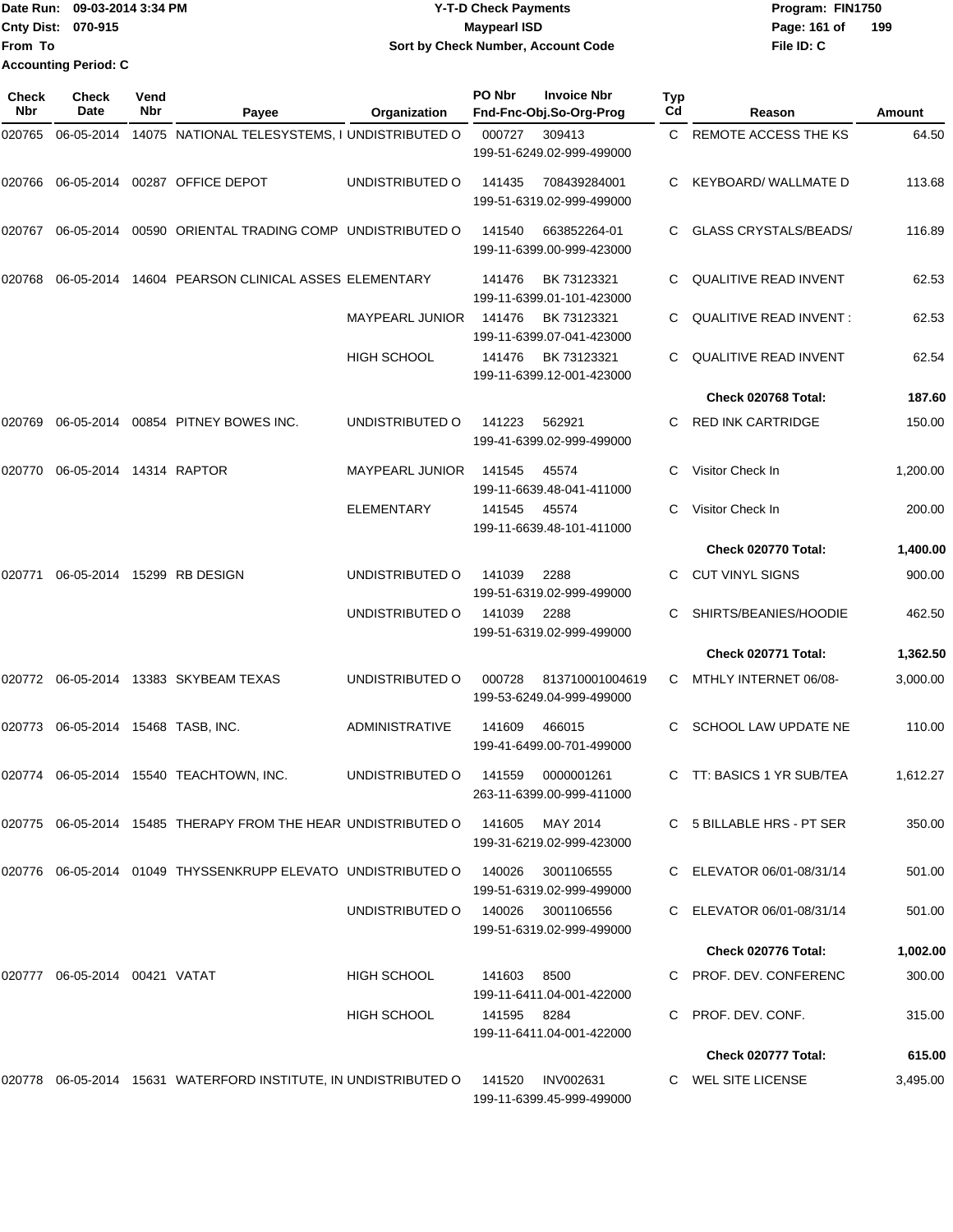| Date Run: 09-03-2014 3:34 PM |                             | <b>Y-T-D Check Payments</b>        | Program: FIN1750    |
|------------------------------|-----------------------------|------------------------------------|---------------------|
| <b>Cnty Dist: 070-915</b>    |                             | Maypearl ISD                       | 199<br>Page: 162 of |
| <b>From To</b>               |                             | Sort by Check Number, Account Code | File ID: C          |
|                              | <b>Accounting Period: C</b> |                                    |                     |

| Check<br><b>Nbr</b> | Check<br>Date | Vend<br>Nbr | Payee                                                  | Organization                    | PO Nbr         | <b>Invoice Nbr</b><br>Fnd-Fnc-Obj.So-Org-Prog | Typ<br>Cd | Reason                      | Amount   |
|---------------------|---------------|-------------|--------------------------------------------------------|---------------------------------|----------------|-----------------------------------------------|-----------|-----------------------------|----------|
| 020779              | 06-05-2014    |             | 01145 WELDERS WAREHOUSE CO HIGH SCHOOL                 |                                 | 000729         | 22618                                         |           | C CYLINDERS - 04/01-04/30/1 | 80.00    |
|                     |               |             |                                                        |                                 |                | 199-11-6399.09-001-422000                     |           |                             |          |
| 020780              |               |             | 06-11-2014 00069 ATMOS ENERGY                          | UNDISTRIBUTED O                 | 000733         | 3030380238 05<br>199-51-6259.00-999-499000    |           | 05/02-06/02/14 400 PANTH    | 60.89    |
|                     |               |             |                                                        | UNDISTRIBUTED O                 | 000733         | 303031818105<br>199-51-6259.00-999-499000     | C.        | 05/02-06/02/14 1025 W 4TH   | 148.78   |
|                     |               |             |                                                        |                                 |                |                                               |           | Check 020780 Total:         | 209.67   |
| 020781              |               |             | 06-11-2014 14119 BROOKSHIRE BROTHERS                   | <b>SCHOOL BOARD</b>             | 141581         | 86003 05<br>199-41-6419.00-702-499000         |           | C FOOD FOR MEETING WIT      | 34.46    |
| 020782              | 06-11-2014    |             | 00871 CARD SERVICE CENTER                              | UNDISTRIBUTED O                 | 141426         | 2432300GG0ZVQK<br>199-34-6269.00-999-499000   | C.        | OAP CHARTER BUS             | 1,000.00 |
|                     |               |             |                                                        | UNDISTRIBUTED O                 | 141426         | 2432300GG0ZVEB<br>199-34-6269.00-999-499000   | C.        | OAP CHARTER BUS             | 2,743.25 |
|                     |               |             |                                                        |                                 |                |                                               |           | Check 020782 Total:         | 3,743.25 |
| 020783              |               |             | 06-11-2014 00527 CDWG INC.                             | UNDISTRIBUTED O                 | 141289         | MJ53581<br>199-11-6639.50-999-499000          | C.        | 2960S SWIITCH               | 2,550.23 |
|                     |               |             |                                                        | UNDISTRIBUTED O                 | 141289         | MF97972<br>199-11-6639.50-999-499000          | C.        | <b>WALLMOUNT RACK, GLAS</b> | 332.84   |
|                     |               |             |                                                        |                                 |                |                                               |           | Check 020783 Total:         | 2,883.07 |
| 020784              |               |             | 06-11-2014 00217 CITY OF MAYPEARL                      | UNDISTRIBUTED O                 | 000735         | 665 05<br>199-51-6259.01-999-499000           | C.        | 04/15-05/15/14 SPORTS       | 245.40   |
|                     |               |             | 020785 06-11-2014 13566 CONNIE D. HAGEN, INC.          | UNDISTRIBUTED O                 | 000734         | 151787T<br>199-34-6219.01-999-499000          | C.        | <b>DOT DRUG PANELS</b>      | 254.90   |
| 020786              |               |             | 06-11-2014  12536  DESOTO JANITORIAL                   | UNDISTRIBUTED O                 | 141528         | 158251<br>199-51-6319.01-999-499000           | C.        | STRIPPAD/STRIPPER/RES       | 2,760.70 |
| 020787              |               |             | 06-11-2014 13639 EAST TEXAS COPY SYSTE UNDISTRIBUTED O |                                 | 000736         | 238385<br>199-11-6219.00-999-423000           | C.        | COPIER 05/04-06/03/14       | 43.44    |
|                     |               |             |                                                        | UNDISTRIBUTED O                 | 140871         | 229861<br>199-11-6219.00-999-423000           |           | FAX BOARD FOR SPED          | 580.00   |
|                     |               |             |                                                        | <b>HIGH SCHOOL</b>              | 000736         | 238385<br>199-11-6269.00-001-411000           | C.        | COPIER 05/04-06/03/14       | 10.46    |
|                     |               |             |                                                        | MAYPEARL JUNIOR  000736  238385 |                | 199-11-6269.00-041-411000                     |           | C COPIER 05/04-06/03/14     | 34.26    |
|                     |               |             |                                                        | ELEMENTARY                      | 000736 238385  | 199-11-6269.00-101-411000                     |           | C COPIER 05/04-06/03/14     | 676.91   |
|                     |               |             |                                                        | ELEMENTARY                      | 000736  238385 | 199-11-6269.00-101-499000                     |           | C COPIER 05/04-06/03/14     | 41.49    |
|                     |               |             |                                                        | HIGH SCHOOL                     | 000736 238385  | 199-11-6269.01-001-411000                     |           | C COPIER 05/04-06/03/14     | 438.36   |
|                     |               |             |                                                        | MAYPEARL JUNIOR  000736  238385 |                | 199-11-6269.01-041-411000                     |           | C COPIER 05/04-06/03/14     | 192.38   |
|                     |               |             |                                                        | DIR COST-ADMINIS 000736 238385  |                | 199-41-6249.00-720-499000                     |           | C COPIER 05/04-06/03/14     | 4.65     |
|                     |               |             |                                                        | DIR COST-ADMINIS 000736 238385  |                | 199-41-6249.00-720-499000                     |           | C COPIER 05/04-06/03/14 B/  | 34.87    |
|                     |               |             |                                                        | DIR COST-ADMINIS 000736 238385  |                | 199-41-6249.00-720-499000                     |           | C COPIER 05/04-06/03/14 CO  | 362.93   |
|                     |               |             |                                                        |                                 |                |                                               |           | Check 020787 Total:         | 2,419.75 |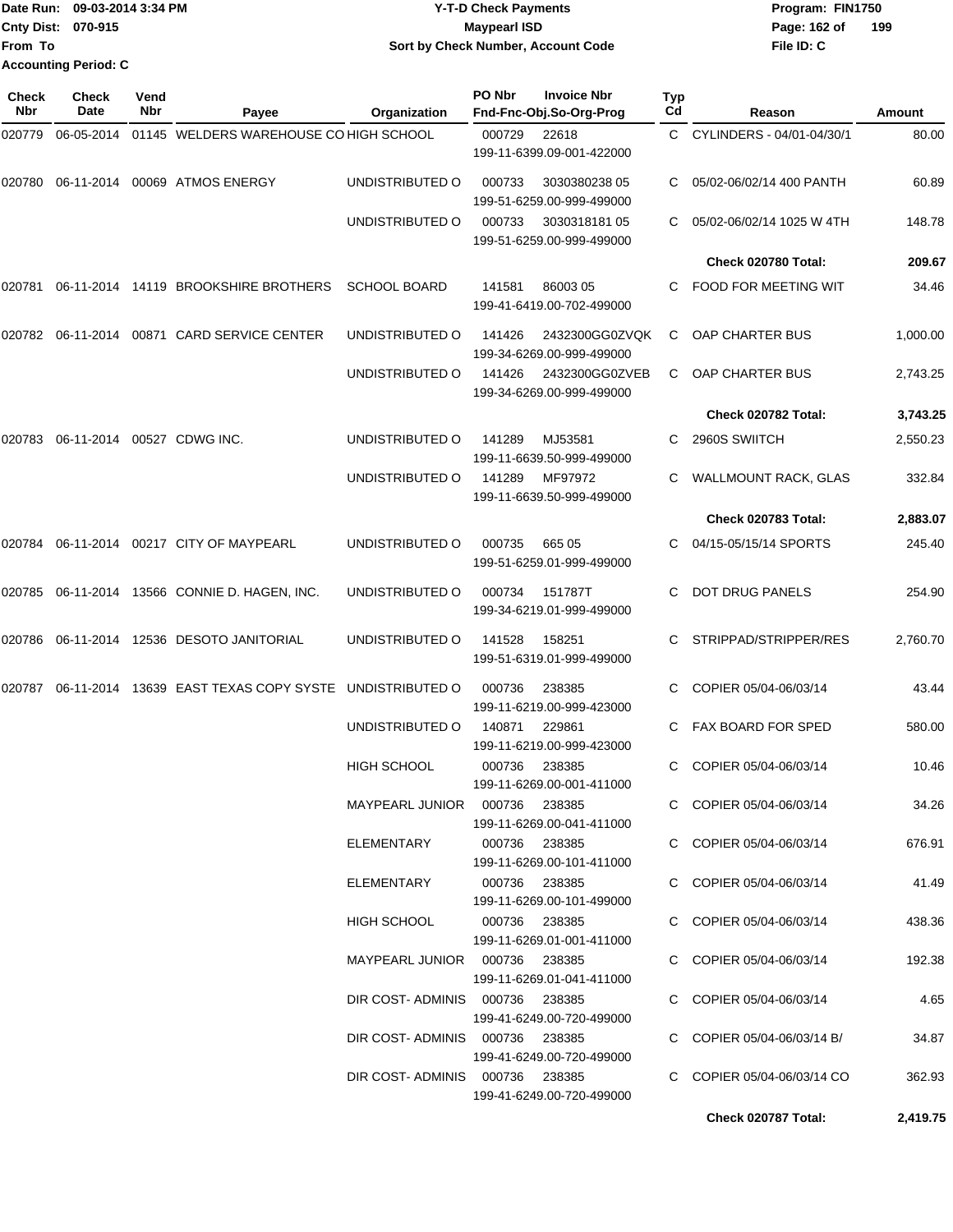| TDate Run: 09-03-2014 3:34 PM |  | <b>Y-T-D Check Payments</b>        | Program: FIN1750 |     |  |
|-------------------------------|--|------------------------------------|------------------|-----|--|
| <b>Cnty Dist: 070-915</b>     |  | <b>Mavpearl ISD</b>                | Page: 163 of     | 199 |  |
| lFrom To                      |  | Sort by Check Number, Account Code | File ID: C       |     |  |
| <b>Accounting Period: C</b>   |  |                                    |                  |     |  |

| Check<br><b>Nbr</b> | Check<br>Date                       | Vend<br><b>Nbr</b> | Payee                                                            | Organization                  | PO Nbr        | <b>Invoice Nbr</b><br>Fnd-Fnc-Obj.So-Org-Prog     | Typ<br>Cd | Reason                       | Amount    |
|---------------------|-------------------------------------|--------------------|------------------------------------------------------------------|-------------------------------|---------------|---------------------------------------------------|-----------|------------------------------|-----------|
| 020788              |                                     |                    | 06-11-2014 12186 ELLIOTT ELECTRIC                                | UNDISTRIBUTED O               | 140874        | 09-62361-01<br>199-51-6319.02-999-499000          | C.        | <b>CONDUIT/HOLE SAW/DIEC</b> | 565.85    |
| 020789              |                                     |                    | 06-11-2014 13619 FSC DISCLUSURE SERVICE UNDISTRIBUTED O          |                               | 141616        | <b>FEE STATEMENT</b><br>199-71-6599.00-999-499000 | C.        | <b>CONTINUING DISCLOSUR</b>  | 3,500.00  |
| 020790              | 06-11-2014 00243 HILCO              |                    |                                                                  | UNDISTRIBUTED O               | 000740        | 4602266500 06<br>199-51-6259.04-999-499000        |           | 05/02-06/02/14 SECURITY      | 34.09     |
|                     |                                     |                    |                                                                  | UNDISTRIBUTED O               | 000740        | 4602266500 06<br>199-51-6259.04-999-499000        | C         | 05/02-06/02/14 MARQUE        | 65.42     |
|                     |                                     |                    |                                                                  | UNDISTRIBUTED O               | 000740        | 4602266500 06<br>199-51-6259.04-999-499000        |           | 05/02-06/02/14 FUEL TANK     | 31.59     |
|                     |                                     |                    |                                                                  | UNDISTRIBUTED O               | 000740        | 4602266500 06<br>199-51-6259.04-999-499000        | C.        | 05/02-06/02/14 MIDDLE SC     | 4,053.05  |
|                     |                                     |                    |                                                                  | UNDISTRIBUTED O               | 000740        | 4602266500 06<br>199-51-6259.04-999-499000        | C.        | 05/02-06/02/14 HIGH SCHO     | 3,316.09  |
|                     |                                     |                    |                                                                  | UNDISTRIBUTED O               | 000740        | 4602266500 06<br>199-51-6259.04-999-499000        |           | 05/02-06/02/14 ATHLETIC F    | 882.71    |
|                     |                                     |                    |                                                                  | UNDISTRIBUTED O               | 000740        | 4602266500 06<br>199-51-6259.04-999-499000        | С         | 05/02-06/02/14 ELEMENTA      | 4,272.75  |
|                     |                                     |                    |                                                                  | UNDISTRIBUTED O               | 000740        | 4602266500 06<br>199-51-6259.78-999-422000        | C         | 05/02-06/02/14 AG FACILIT    | 919.79    |
|                     |                                     |                    |                                                                  |                               |               |                                                   |           | Check 020790 Total:          | 13,575.49 |
| 020791              |                                     |                    | 06-11-2014 15625 HOUGHTON MIFFLIN-HARC ELEMENTARY                |                               | 141436        | 950449974<br>410-11-6321.00-101-411000            | C.        | <b>SCIENCE TEXTBOOKS</b>     | 2,622.00  |
|                     |                                     |                    |                                                                  | <b>ELEMENTARY</b>             | 141436        | 950450206<br>410-11-6321.00-101-411000            | C.        | <b>MATH TEXTBOOKS</b>        | 30,139.55 |
|                     |                                     |                    |                                                                  |                               |               |                                                   |           | Check 020791 Total:          | 32,761.55 |
| 020792              |                                     |                    | 06-11-2014 15086 Kimbell Midwest                                 | UNDISTRIBUTED O               | 141166        | 3484061<br>199-51-6319.02-999-499000              |           | CABLE TIES/ANCHORS/SC        | 106.07    |
|                     |                                     |                    |                                                                  | UNDISTRIBUTED O               | 141519        | 3576177<br>199-51-6319.02-999-499000              | C.        | CABLE TIES/WIRE NUTS/G       | 188.48    |
|                     |                                     |                    |                                                                  |                               |               |                                                   |           | Check 020792 Total:          | 294.55    |
| 020793              |                                     |                    | 06-11-2014 13247 LEGAL DIGEST                                    | UNDISTRIBUTED O               | 141485        | 28449<br>199-31-6399.00-999-423000                | C         | IEP & SEC. 504 TEAM MEE      | 31.00     |
|                     |                                     |                    | 020794   06-11-2014   15311   LONE STAR PERCUSSION   HIGH SCHOOL |                               |               | 141453 INV-26403<br>199-11-6399.22-001-411000     |           | C CHOIR MUSIC                | 63.99     |
|                     | 020795 06-11-2014 15098 LOWE'S      |                    |                                                                  | UNDISTRIBUTED 0 141189 901004 |               | 199-51-6319.02-999-499000                         |           | C GARDEN SOIL                | 64.36     |
|                     |                                     |                    |                                                                  | UNDISTRIBUTED 0 141189 902355 |               | 199-51-6319.02-999-499000                         |           | C RED PAINT/TIES/LUMBER      | 304.12    |
|                     |                                     |                    |                                                                  | UNDISTRIBUTED O 141189 901379 |               | 199-51-6319.02-999-499000                         |           | C BULBS/BATTERIES/KEYS       | 106.45    |
|                     |                                     |                    |                                                                  | UNDISTRIBUTED 0 141189 901736 |               | 199-51-6319.02-999-499000                         |           | C COUPLINGS/ADAPTERS/W       | 229.45    |
|                     |                                     |                    |                                                                  | UNDISTRIBUTED O               | 141189 902802 | 199-51-6319.02-999-499000                         |           | C SCRAPER/HOSES              | 170.60    |
|                     |                                     |                    |                                                                  |                               |               |                                                   |           | <b>Check 020795 Total:</b>   | 874.98    |
|                     | 020796   06-11-2014   00079   NASCO |                    |                                                                  | ELEMENTARY                    | 141402 938343 | 199-11-6399.17-101-411000                         |           | C CYLINDER                   | 13.94     |
|                     |                                     |                    |                                                                  | ELEMENTARY                    | 141402 913638 | 199-11-6399.17-101-411000                         |           | C BALANCE/MEASUREMENT        | 655.48    |
|                     |                                     |                    |                                                                  |                               |               |                                                   |           | Check 020796 Total:          | 669.42    |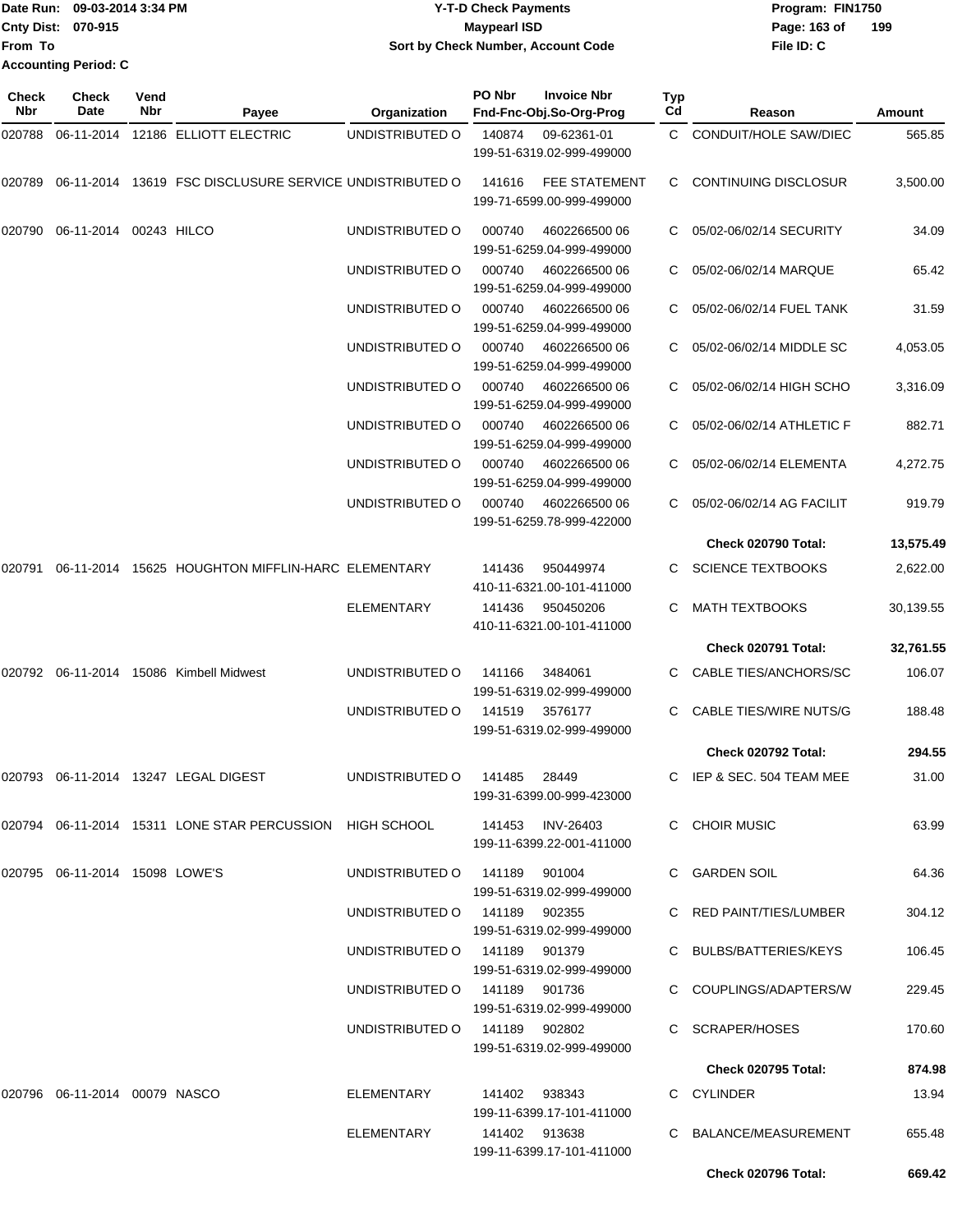|                           | Date Run: 09-03-2014 3:34 PM | <b>Y-T-D Check Payments</b>        | Program: FIN1750    |
|---------------------------|------------------------------|------------------------------------|---------------------|
| <b>Cnty Dist: 070-915</b> |                              | <b>Maypearl ISD</b>                | 199<br>Page: 164 of |
| <b>From To</b>            |                              | Sort by Check Number, Account Code | File ID: C          |
|                           | <b>Accounting Period: C</b>  |                                    |                     |

| Check<br><b>Nbr</b> | Check<br>Date | Vend<br>Nbr | Payee                                                                      | Organization                        | PO Nbr | <b>Invoice Nbr</b><br>Fnd-Fnc-Obj.So-Org-Prog     | Typ<br>Cd | Reason                        | Amount   |
|---------------------|---------------|-------------|----------------------------------------------------------------------------|-------------------------------------|--------|---------------------------------------------------|-----------|-------------------------------|----------|
|                     |               |             | 00287 OFFICE DEPOT                                                         | UNDISTRIBUTED O                     | 141597 | 712764633001<br>199-11-6399.00-999-423000         | C.        | <b>BINDER RINGS/SHARPIES</b>  | 59.66    |
|                     |               |             |                                                                            | UNDISTRIBUTED O                     | 141597 | 712764693001<br>199-11-6399.00-999-423000         | C.        | STAMP                         | 7.99     |
|                     |               |             |                                                                            | <b>HIGH SCHOOL</b>                  | 141566 | 715010233001<br>199-11-6399.23-001-425000         |           | C 5 DRAWER FILE, VERICAL      | 256.43   |
|                     |               |             |                                                                            | UNDISTRIBUTED O                     | 141079 | 710241008001<br>199-51-6399.04-999-499000         | C.        | SHREDDER                      | 229.99   |
|                     |               |             |                                                                            |                                     |        |                                                   |           | Check 020797 Total:           | 554.07   |
| 020798              |               |             | 06-11-2014 14604 PEARSON CLINICAL ASSES ELEMENTARY                         |                                     | 141536 | 4384674<br>199-11-6239.04-101-421000              |           | OLSAT8 LEVEL A                | 60.76    |
|                     |               |             |                                                                            | ELEMENTARY                          | 141536 | 4378834<br>199-11-6239.04-101-421000              |           | OLSAT8 LEVEL B/COORD          | 168.18   |
|                     |               |             |                                                                            | UNDISTRIBUTED O                     | 141505 | 4379259<br>199-31-6399.00-999-423000              | C.        | DSM-5                         | 159.00   |
|                     |               |             |                                                                            |                                     |        |                                                   |           | Check 020798 Total:           | 387.94   |
| 020799              |               |             | 06-11-2014 12775 PENDERS MUSIC CO.                                         | <b>HIGH SCHOOL</b>                  | 141452 | 102550<br>199-11-6399.22-001-411000               |           | C CHOIR MUSIC                 | 127.07   |
| 020800              |               |             | 06-11-2014 00099 REGION 10/EDUCATION SE UNDISTRIBUTED O                    |                                     | 141635 | 124734<br>199-52-6239.00-999-499000               |           | <b>SECURITY AUDITS</b>        | 2,385.00 |
| 020801              |               |             | 06-11-2014 15297 RICHARD L. PECK                                           | UNDISTRIBUTED O                     | 141630 | 2ND SEMESTER<br>199-31-6219.00-999-423000         |           | CONTRACT PSYCHOLOGY           | 2,675.00 |
|                     |               |             | 020802  06-11-2014  13982  ROSETTA STONE LTD.                              | UNDISTRIBUTED O                     | 141560 | 4665524<br>263-11-6399.00-999-411000              | C.        | SUBSCRIPTION 06/01/14-1       | 4,007.75 |
| 020803              |               |             | 06-11-2014 00316 SCHOOL SPECIALTY INC.                                     | <b>ELEMENTARY</b>                   | 141512 | 308101914922<br>199-11-6399.00-101-423000         |           | POST-ITS/CLAY/BOOMBO          | 288.55   |
| 020804              |               |             | 06-11-2014 01617 SPORT DECALS, INC                                         | UNDISTRIBUTED O                     | 141551 | ARINV-365378<br>199-36-6399.00-999-499000         |           | <b>Football Helmet Decals</b> | 225.48   |
|                     |               |             |                                                                            | UNDISTRIBUTED O                     | 141551 | ARINV-365378<br>199-36-6399.02-999-499000         |           | <b>Football Helmet Decals</b> | 255.38   |
|                     |               |             |                                                                            | UNDISTRIBUTED O 141551 ARINV-365378 |        | 199-36-6399.05-999-499000                         |           | C Football Helmet Decals      | 253.04   |
|                     |               |             |                                                                            |                                     |        |                                                   |           | Check 020804 Total:           | 733.90   |
|                     |               |             | 020805  06-11-2014  13025  STEVE SPANGLER SCIENC  MAYPEARL JUNIOR  141523  |                                     |        | 670394<br>255-13-6411.00-041-424000               |           | C VIRTUAL SCIENCE KIT         | 249.00   |
|                     |               |             | 020806  06-11-2014  00655  VARSITY SPIRIT FASHIONS HIGH SCHOOL             |                                     |        | 141016 17700317<br>199-36-6399.08-001-499000      |           | C RAIN JACKETS/SPIRIT FIN     | 367.30   |
|                     |               |             | 020807  06-11-2014  00253  VERIZON SOUTHWEST                               | UNDISTRIBUTED O                     | 000738 | 376700840906<br>199-51-6259.02-999-499000         |           | C 05/28-06/27/14 LOCAL FAX    | 4.98     |
|                     |               |             |                                                                            | UNDISTRIBUTED O                     |        | 000738 3725000396 06<br>199-51-6259.02-999-499000 |           | C 05/28-06/27/14 LOCAL MTH    | 800.72   |
|                     |               |             |                                                                            |                                     |        |                                                   |           | Check 020807 Total:           | 805.70   |
|                     |               |             | 020808  06-11-2014  15642  WATSON, CARAWAY, MIDKI DIR COST-ADMINIS  000739 |                                     |        | 206-04241E<br>199-41-6211.00-720-499000           |           | C LEVEL 2 GRIEVANCE           | 580.50   |
|                     |               |             | 020809  06-11-2014  00902  WHALEY GRADEBOOK CO  MAYPEARL JUNIOR            |                                     | 141580 | 90711<br>199-11-6399.00-041-411SUP                |           | C 2 LINE GRADEBOOKS           | 191.40   |
|                     |               |             |                                                                            | <b>ELEMENTARY</b>                   | 141357 | 89903<br>199-11-6399.11-101-411000                |           | C 2-LINE GRADEBOOK            | 115.50   |
|                     |               |             |                                                                            |                                     |        |                                                   |           | Check 020809 Total:           | 306.90   |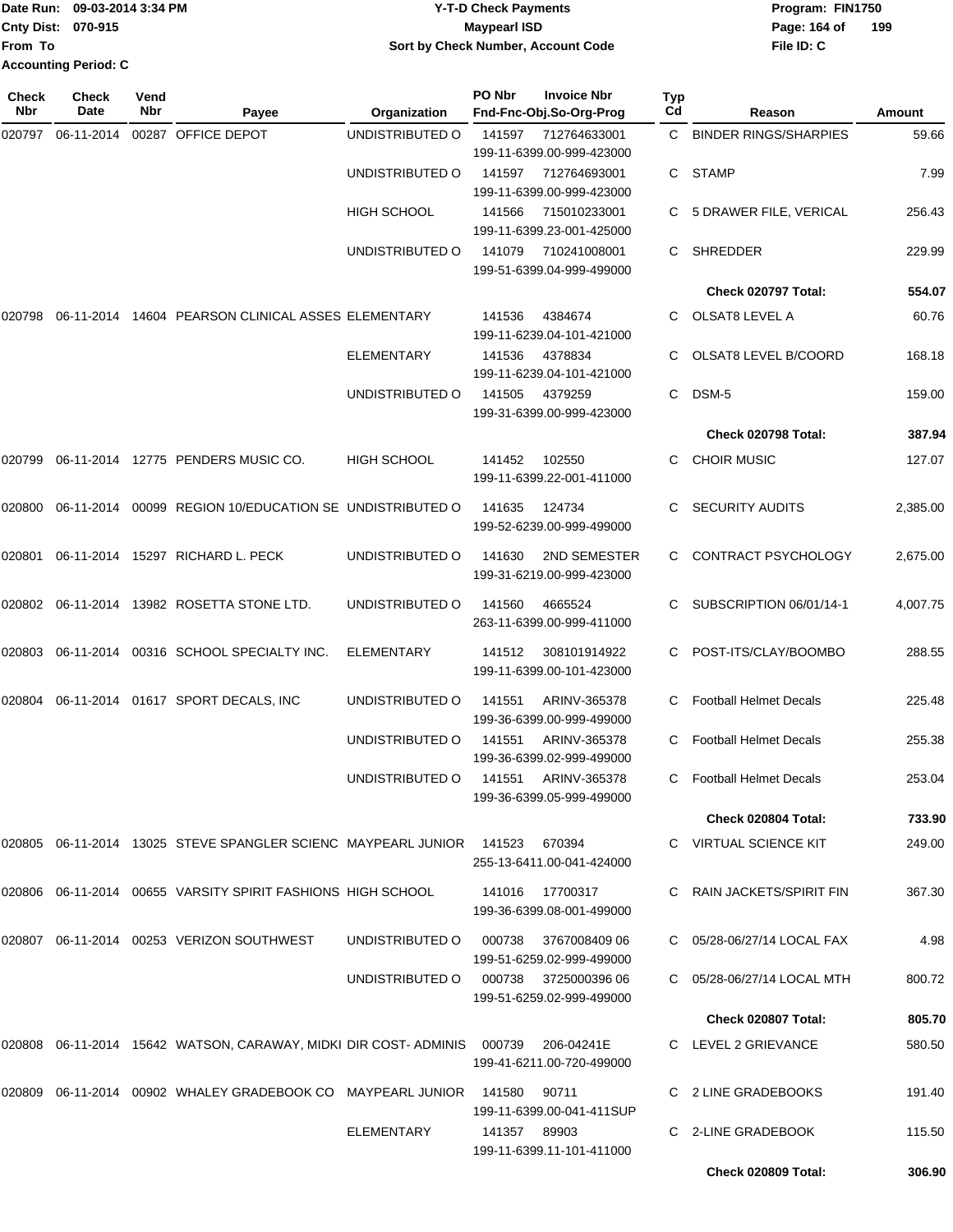|                             | Date Run: 09-03-2014 3:34 PM | <b>Y-T-D Check Payments</b>        | Program: FIN1750 |     |
|-----------------------------|------------------------------|------------------------------------|------------------|-----|
| <b>Cnty Dist: 070-915</b>   |                              | <b>Mavpearl ISD</b>                | Page: 165 of     | 199 |
| 'From To                    |                              | Sort by Check Number, Account Code | File ID: C       |     |
| <b>Accounting Period: C</b> |                              |                                    |                  |     |

| Check<br><b>Nbr</b> | <b>Check</b><br>Date | Vend<br>Nbr | Payee                                                             | Organization                      | PO Nbr | <b>Invoice Nbr</b><br>Fnd-Fnc-Obj.So-Org-Prog       | Typ<br>Cd    | Reason                      | Amount   |
|---------------------|----------------------|-------------|-------------------------------------------------------------------|-----------------------------------|--------|-----------------------------------------------------|--------------|-----------------------------|----------|
| 020810              | 06-17-2014           |             | 15074 ABIBOW RECYCLING LLC                                        | UNDISTRIBUTED O                   | 000750 | 514-1074819<br>199-51-6259.03-999-499000            |              | C RECYCLE 05/02-05/31/14 M  | 20.11    |
|                     |                      |             |                                                                   | UNDISTRIBUTED O                   | 000750 | 514-1074819<br>199-51-6259.03-999-499000            |              | RECYCLE 05/02-05/31/14 L    | 68.36    |
|                     |                      |             |                                                                   | UNDISTRIBUTED O                   | 000750 | 514-1074819<br>199-51-6259.03-999-499000            | C.           | RECYCLE 05/02-05/31/14 H    | 17.63    |
|                     |                      |             |                                                                   | UNDISTRIBUTED O                   | 000750 | 514-1074819<br>199-51-6259.03-999-499000            |              | C RECYCLE 05/02-05/31/14 A  | 23.65    |
|                     |                      |             |                                                                   | UNDISTRIBUTED O                   | 000750 | 514-1074819<br>199-51-6259.03-999-499000            |              | C RECYCLE 05/02-05/31/14 P  | 40.97    |
|                     |                      |             |                                                                   |                                   |        |                                                     |              | Check 020810 Total:         | 170.72   |
| 020811              |                      |             | 06-17-2014 01256 AT&T MOBILITY                                    | UNDISTRIBUTED O                   | 000742 | 82471116406<br>199-52-6259.00-999-499000            |              | C 05/03-06/02/14            | 124.96   |
|                     |                      |             | 020812  06-17-2014  00901  AVENUE FUEL DISTRIBUTO UNDISTRIBUTED O |                                   | 141685 | 55197<br>199-34-6311.01-999-499000                  |              | C 800 GAL. GAS/ 740 GAL. DI | 4,894.46 |
|                     |                      |             | 020813 06-17-2014 00593 BLUE BELL CREAMERIES                      | <b>MAYPEARL JUNIOR</b>            | 000744 | 043091334561<br>240-35-6341.00-041-499000           |              | C ICE CREAM                 | 15.72    |
|                     |                      |             |                                                                   | <b>HIGH SCHOOL</b>                | 000744 | 043091334560<br>240-35-6341.01-001-499000           | $\mathsf{C}$ | <b>ICE CREAM</b>            | 94.32    |
|                     |                      |             |                                                                   |                                   |        |                                                     |              | Check 020813 Total:         | 110.04   |
| 020814              |                      |             | 06-17-2014 00956 BORDEN DAIRY                                     | <b>MAYPEARL JUNIOR</b>            | 000745 | 687901<br>240-35-6341.00-041-499000                 | C.           | <b>MILK</b>                 | 632.10   |
|                     |                      |             |                                                                   | <b>ELEMENTARY</b>                 | 000745 | 687901<br>240-35-6341.00-101-499000                 | C.           | MILK                        | 1,381.80 |
|                     |                      |             |                                                                   | <b>HIGH SCHOOL</b>                | 000745 | 687901<br>240-35-6341.01-001-499000                 | C.           | MILK                        | 514.50   |
|                     |                      |             |                                                                   |                                   |        |                                                     |              | Check 020814 Total:         | 2,528.40 |
| 020815              |                      |             | 06-17-2014 13576 CANON FINANCIAL SERVIC UNDISTRIBUTED O           |                                   | 000760 | 13879436<br>199-11-6219.00-999-423000               |              | C LEASE 06/12/2014          | 220.90   |
|                     |                      |             |                                                                   | <b>HIGH SCHOOL</b>                | 000760 | 13879436<br>199-11-6269.00-001-411000               | C.           | LEASE 06/12/2014            | 245.44   |
|                     |                      |             |                                                                   | MAYPEARL JUNIOR                   | 000760 | 13879436<br>199-11-6269.00-041-411000               |              | C LEASE 06/12/2014          | 245.44   |
|                     |                      |             |                                                                   | ELEMENTARY                        |        | 000760 13879436<br>199-11-6269.00-101-411000        |              | C LEASE 06/12/2014          | 245.44   |
|                     |                      |             |                                                                   | <b>ELEMENTARY</b>                 |        | 000760 13879436<br>199-11-6269.00-101-499000        |              | C LEASE 06/12/2014          | 245.44   |
|                     |                      |             |                                                                   | <b>HIGH SCHOOL</b>                |        | 000760 13879436<br>199-11-6269.01-001-411000        |              | C LEASE 06/12/2014          | 1,227.20 |
|                     |                      |             |                                                                   | MAYPEARL JUNIOR  000760  13879436 |        | 199-11-6269.01-041-411000                           |              | C LEASE 06/12/2014          | 245.44   |
|                     |                      |             |                                                                   | DIR COST-ADMINIS 000760 13879436  |        | 199-41-6249.00-720-499000                           |              | C LEASE 06/12/2014          | 269.97   |
|                     |                      |             |                                                                   |                                   |        |                                                     |              | <b>Check 020815 Total:</b>  | 2,945.27 |
|                     |                      |             |                                                                   | UNDISTRIBUTED O                   |        | 141496  2475542GR4QZ4A<br>199-13-6299.00-999-499000 |              | C RETIREMENT GIFT - GAYL    | 311.50   |
|                     |                      |             |                                                                   | UNDISTRIBUTED O                   |        | 000743 2449398GH60NPL<br>199-34-6219.01-999-499000  |              | C VIN SEARCH - INSTAVIN.C   | 6.99     |
|                     |                      |             |                                                                   | ADMINISTRATIVE                    |        | 199-41-6411.01-701-499000                           |              | C OAP MEALS                 | 49.99    |
|                     |                      |             |                                                                   | <b>ADMINISTRATIVE</b>             |        | 000743 2461043GX03T4P<br>199-41-6411.01-701-499000  |              | C OAP - COURTYARD MARRI     | 157.75   |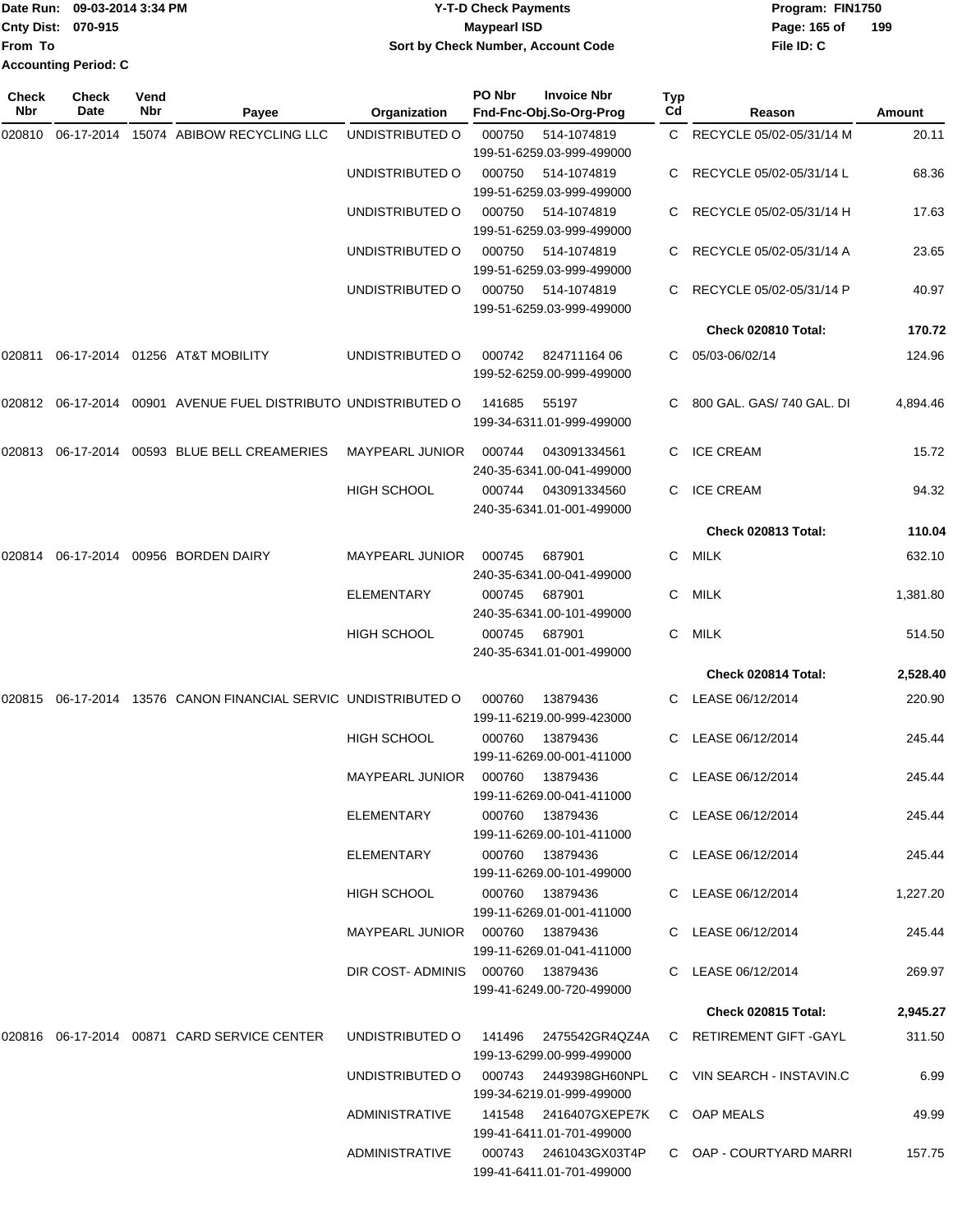|                             | Date Run: 09-03-2014 3:34 PM | <b>Y-T-D Check Payments</b>        | Program: FIN1750 |     |  |  |
|-----------------------------|------------------------------|------------------------------------|------------------|-----|--|--|
| <b>Cnty Dist: 070-915</b>   |                              | Maypearl ISD                       | Page: 166 of     | 199 |  |  |
| lFrom To                    |                              | Sort by Check Number, Account Code | File ID: C       |     |  |  |
| <b>Accounting Period: C</b> |                              |                                    |                  |     |  |  |

| Check<br>Nbr | <b>Check</b><br>Date | Vend<br>Nbr | Payee                                                                           | Organization               | PO Nbr<br><b>Invoice Nbr</b><br>Fnd-Fnc-Obj.So-Org-Prog      | <b>Typ</b><br>Cd | Reason                      | <b>Amount</b> |
|--------------|----------------------|-------------|---------------------------------------------------------------------------------|----------------------------|--------------------------------------------------------------|------------------|-----------------------------|---------------|
|              |                      |             |                                                                                 | <b>ADMINISTRATIVE</b>      | 2469216GY00SVJ<br>000743<br>199-41-6411.01-701-499000        | C.               | OAP - EXTENDED STAY H       | 154.99        |
|              |                      |             |                                                                                 |                            |                                                              |                  | Check 020816 Total:         | 681.22        |
| 020817       |                      |             | 06-17-2014 14076 CDI COMPUTER DEALERS I UNDISTRIBUTED O                         |                            | 141502<br>412135<br>199-11-6639.50-999-499000                | C                | <b>DELL LATITUDES</b>       | 27,230.00     |
| 020818       |                      |             | 06-17-2014 00527 CDWG INC.                                                      | <b>HIGH SCHOOL</b>         | 141283<br>LJ30575<br>199-11-6639.48-001-411000               | C                | <b>BAMBOO STYLUS PENS</b>   | 235.06        |
| 020819       |                      |             | 06-17-2014 00217 CITY OF MAYPEARL                                               | UNDISTRIBUTED O            | 000751<br>4602105300 06<br>199-51-6259.04-999-499000         | C.               | 05/02-06/02/14 SPORTS       | 1,267.27      |
| 020820       |                      |             | 06-17-2014 15132 DANIEL GUERRA                                                  | UNDISTRIBUTED O            | VS.<br>000755<br>199-36-6219.00-999-499000                   | C.               | AREA BASEBALL GAMES 2       | 324.00        |
|              |                      |             |                                                                                 | UNDISTRIBUTED O            | 000755<br>VS.<br>199-36-6219.00-999-499000                   | C                | AREA BASEBALL GAME 1        | 244.00        |
|              |                      |             |                                                                                 |                            |                                                              |                  | Check 020820 Total:         | 568.00        |
| 020821       |                      |             | 06-17-2014 13904 JERRY D. DAVIS                                                 | UNDISTRIBUTED O            | 000759<br>VS. BOYD<br>199-36-6219.00-999-499000              | C                | <b>BI-DISTRICT BASEBALL</b> | 111.20        |
| 020822       |                      |             | 06-17-2014  12536  DESOTO JANITORIAL                                            | UNDISTRIBUTED O            | 141639<br>157475<br>199-51-6319.01-999-499000                | C.               | GLOVES/TISSUE/TOWELS/       | 3,473.87      |
| 020823       | 06-17-2014           |             | 14884 DIRECT SERVICE COMPAN UNDISTRIBUTED O                                     |                            | 140106<br>69143<br>199-51-6249.00-999-499000                 | C                | <b>REPLACED 5 HYDRANTS</b>  | 500.00        |
|              |                      |             |                                                                                 | UNDISTRIBUTED O            | 140106<br>69143<br>199-51-6319.02-999-499000                 | C                | 1024 4TH - 5 HYDRANTS       | 780.00        |
|              |                      |             |                                                                                 |                            |                                                              |                  | Check 020823 Total:         | 1,280.00      |
| 020824       |                      |             | 06-17-2014  12186  ELLIOTT ELECTRIC                                             | UNDISTRIBUTED O            | 140874<br>09-62498-01<br>199-51-6319.02-999-499000           | C                | <b>CONDUIT/FORMS</b>        | 229.31        |
| 020825       |                      |             | 06-17-2014 00038 ELLIS APPRAISAL DISTRICT TAX COLLECTION                        |                            | 2014--13-3<br>140540<br>199-41-6213.00-703-499000            | С                | 3RD QTR PAYMENT 2014E       | 7,611.31      |
| 020826       | 06-17-2014           |             | 00040 FLATT STATIONERS, INC.                                                    | <b>MAYPEARL JUNIOR</b>     | 141623<br>261736-00<br>199-12-6399.00-041-499000             | С                | <b>LAMINATE FILM</b>        | 413.00        |
|              |                      |             | 020827  06-17-2014  14295  FRONTLINE TECHNOLOGIE UNDISTRIBUTED O                |                            | 141686<br><b>INVUS28314</b><br>199-11-6399.45-999-499000     |                  | C ANNUAL SUBSCRIPTION 2     | 2,000.00      |
|              |                      |             | 020828 06-17-2014 14120 HARRIS COMPUTER SYSTE UNDISTRIBUTED O 000749 XT00093174 |                            | 240-35-6219.00-999-499000                                    |                  | C EZSCHL PAY - 05/01-05/31/ | 96.25         |
|              |                      |             | 020829  06-17-2014  13023  HILTON FORT WORTH                                    | HIGH SCHOOL                | 141276 CAMT<br>255-13-6411.00-001-424000                     |                  | C CAMT CONFERENCE           | 736.84        |
|              |                      |             | 020830 06-17-2014 14399 ROBERT HODGE JR.                                        |                            | UNDISTRIBUTED O 000758 VS. BOYD<br>199-36-6219.00-999-499000 |                  | C BI-DISTRICT BASEBALL      | 149.12        |
|              |                      |             | 020831  06-17-2014  15625  HOUGHTON MIFFLIN-HARC ELEMENTARY                     |                            | 141436 950462675<br>410-11-6321.00-101-411000                |                  | C SCIENCE TESTBOOKS         | 24,677.35     |
|              |                      |             | 020832 06-17-2014 15634 KARCHER NORTH AMERICA UNDISTRIBUTED O 141673 5331242459 |                            | 199-51-6249.00-999-499000                                    |                  | C WARRANTY SCRUBBER         | 130.00        |
|              |                      |             | 020833 06-17-2014 15397 KERRY HARRIS                                            | UNDISTRIBUTED O            | 000756 VS.<br>199-36-6219.00-999-499000                      |                  | C AREA BASEBALL GAME 1      | 158.00        |
|              |                      |             |                                                                                 | UNDISTRIBUTED O 000756 VS. | 199-36-6219.00-999-499000                                    |                  | C AREA BASEBALL GAMES 2     | 238.50        |
|              |                      |             |                                                                                 |                            |                                                              |                  | <b>Check 020833 Total:</b>  | 396.50        |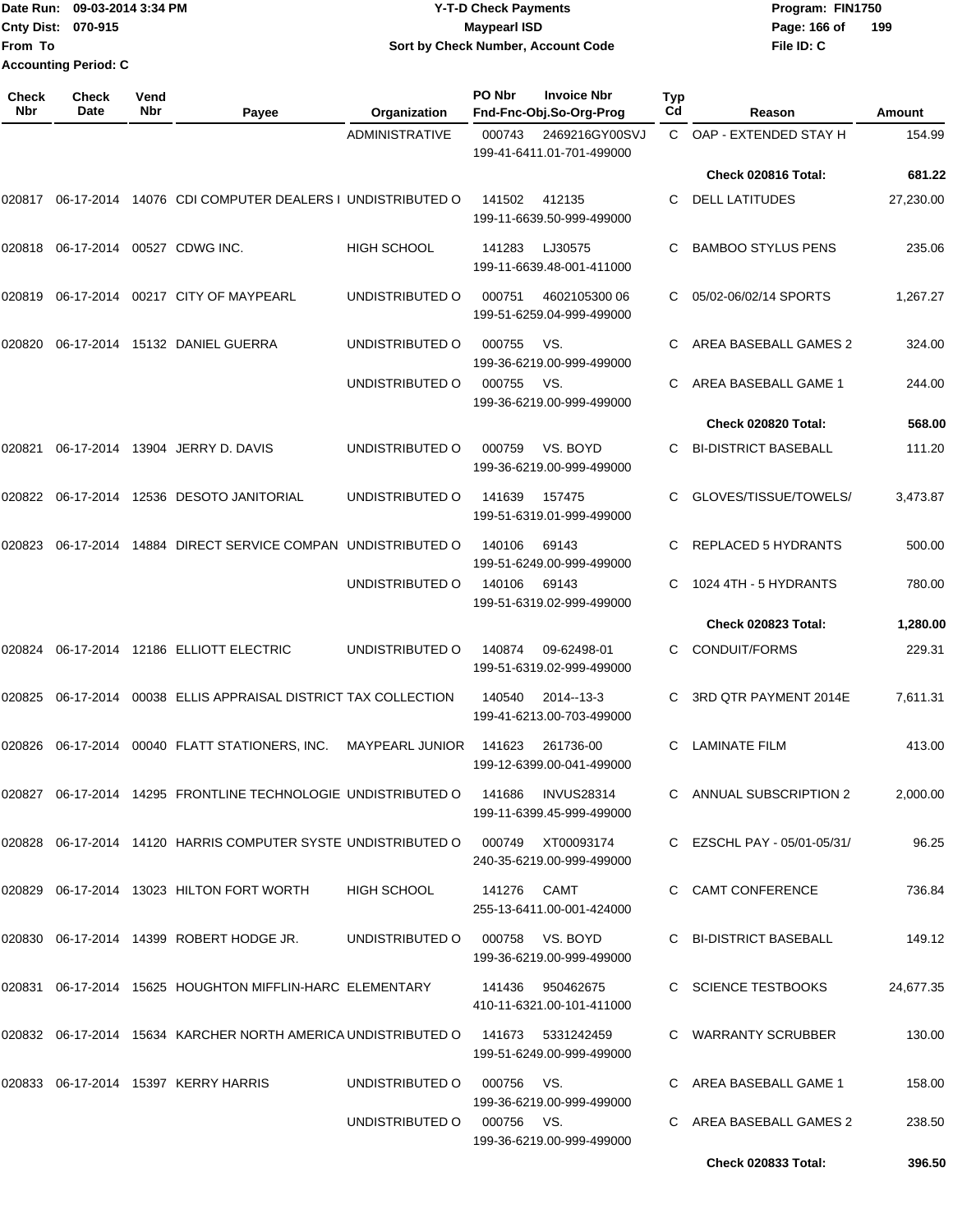|                             | Date Run: 09-03-2014 3:34 PM | <b>Y-T-D Check Payments</b>        | Program: FIN1750 |     |
|-----------------------------|------------------------------|------------------------------------|------------------|-----|
| <b>Cnty Dist: 070-915</b>   |                              | Maypearl ISD                       | Page: 167 of     | 199 |
| lFrom To                    |                              | Sort by Check Number, Account Code | File ID: C       |     |
| <b>Accounting Period: C</b> |                              |                                    |                  |     |

| Check<br>Nbr | <b>Check</b><br>Date | Vend<br>Nbr | Payee                                                               | Organization           | PO Nbr       | <b>Invoice Nbr</b><br>Fnd-Fnc-Obj.So-Org-Prog | Typ<br>Cd | Reason                      | Amount    |
|--------------|----------------------|-------------|---------------------------------------------------------------------|------------------------|--------------|-----------------------------------------------|-----------|-----------------------------|-----------|
| 020834       | 06-17-2014           |             | 15264 KURZ AND COMPANY                                              | MAYPEARL JUNIOR        | 000746       | 321002<br>240-35-6341.00-041-499000           | C.        | <b>BREAD PRODUCTS</b>       | 102.89    |
|              |                      |             |                                                                     | <b>ELEMENTARY</b>      | 000746       | 321001<br>240-35-6341.00-101-499000           | C.        | <b>BREAD PRODUCTS</b>       | 307.26    |
|              |                      |             |                                                                     | <b>HIGH SCHOOL</b>     | 000746       | 321003<br>240-35-6341.01-001-499000           | C.        | <b>BREAD PRODUCTS</b>       | 144.26    |
|              |                      |             |                                                                     |                        |              |                                               |           | Check 020834 Total:         | 554.41    |
| 020835       |                      |             | 06-17-2014 14792 LA QUINTA INN CONVENTIO SCHOOL BOARD               |                        | 141569       | SLI 6/18-6/21<br>199-41-6419.00-702-499000    | C.        | SLI REMAINING ROOM BA       | 2,870.72  |
| 020836       |                      |             | 06-17-2014 01048 LABATT FOOD SERVICE                                | <b>MAYPEARL JUNIOR</b> | 000747       | 387495 05<br>240-35-6341.00-041-499000        | С         | <b>GROCERIES</b>            | 3,213.08  |
|              |                      |             |                                                                     | <b>ELEMENTARY</b>      | 000747       | 38748705<br>240-35-6341.00-101-499000         | C         | <b>GROCERIES</b>            | 3,892.13  |
|              |                      |             |                                                                     | <b>HIGH SCHOOL</b>     | 000747       | 387460 05<br>240-35-6341.01-001-499000        | С         | <b>GROCERIES</b>            | 3,544.83  |
|              |                      |             |                                                                     |                        |              |                                               |           | Check 020836 Total:         | 10,650.04 |
| 020837       |                      |             | 06-17-2014 13411 LINCOLN NATIONAL LIFE IN UNDISTRIBUTED O           |                        | 000754       | 2790947571<br>199-41-6429.01-999-499000       | C.        | PREMIUM 07/01-07/31/2014    | 771.50    |
| 020838       | 06-17-2014           |             | 15626 MCGRAW-HILL SCHOOL ED HIGH SCHOOL                             |                        | 141444       | 80727115001<br>410-11-6321.00-001-411000      | C.        | <b>BIOLOGY NOTEBOOKS</b>    | 228.89    |
| 020839       |                      |             | 06-17-2014 14906 MORRISON SUPPLY                                    | UNDISTRIBUTED O        | 141201       | 063052054<br>199-51-6319.02-999-499000        | C         | PVC COUP/RED BRASS NI       | 13.30     |
| 020840       |                      |             | 06-17-2014 00065 MUELLER, INC.                                      | UNDISTRIBUTED O        | 141598       | 4028643<br>199-51-6319.02-999-499000          | C         | SQUARE TUBING/FLAT BA       | 370.46    |
| 020841       |                      |             | 06-17-2014 00287 OFFICE DEPOT                                       | <b>HIGH SCHOOL</b>     | 141618       | 715838067001<br>199-11-6399.23-001-425000     | C         | FOLDER/YELLOW CLASS         | 462.54    |
| 020842       |                      |             | 06-17-2014 14604 PEARSON CLINICAL ASSES UNDISTRIBUTED O             |                        | 141600       | 4387087<br>199-11-6399.00-999-423000          | C         | <b>RECORD FORMS</b>         | 168.00    |
| 020843       |                      |             | 06-17-2014  14741  PHILIP TRIPP                                     | UNDISTRIBUTED O        | 000757       | VS. BOYD<br>199-36-6219.00-999-499000         | С         | <b>BI-DISTRICT BASEBALL</b> | 145.16    |
|              |                      |             | 020844 06-17-2014 15646 Quality Inn & Suites                        | UNDISTRIBUTED O        | 141677       | ROBIN LEAL<br>199-34-6499.00-999-499000       |           | C ROBIN LEAL - 3 NIGHTS     | 279.72    |
|              |                      |             | 020845  06-17-2014  00099  REGION 10/EDUCATION SE ELEMENTARY        |                        | 141626       | 124857<br>199-11-6411.03-101-411000           |           | C 12 GT TRAINING MODULE     | 900.00    |
|              |                      |             |                                                                     | HIGH SCHOOL            |              | 141626 124857<br>199-11-6411.04-001-411000    |           | 11 GT TRAINING MODULE       | 825.00    |
|              |                      |             |                                                                     |                        |              |                                               |           | Check 020845 Total:         | 1,725.00  |
|              |                      |             | 020846  06-17-2014  15545  RON TURLEY ASSOCIATION UNDISTRIBUTED O   |                        | 140664       | 41080<br>199-34-6311.00-999-499000            |           | C VISION SOFTWARE           | 4,950.00  |
|              |                      |             | 020847    06-17-2014    01441    SERAFIN TORRES                     | UNDISTRIBUTED O        | 141676       | REIMBURSEMENT<br>199-51-6319.02-999-499000    |           | C PLUMBING PARTS            | 7.98      |
|              |                      |             | 020848   06-17-2014   00973   TARVER TROPHIES                       | ADMINISTRATIVE         | 141637 1627  | 199-41-6399.01-701-499000                     |           | C WALL OF FAME PLAQUE       | 154.54    |
|              |                      |             | 020849   06-17-2014   13647   TEXAS COMPTROLLER OF   ADMINISTRATIVE |                        | 141672 S0704 | 199-41-6499.00-701-499000                     | C         | ANNUAL MEMBERSHIP           | 100.00    |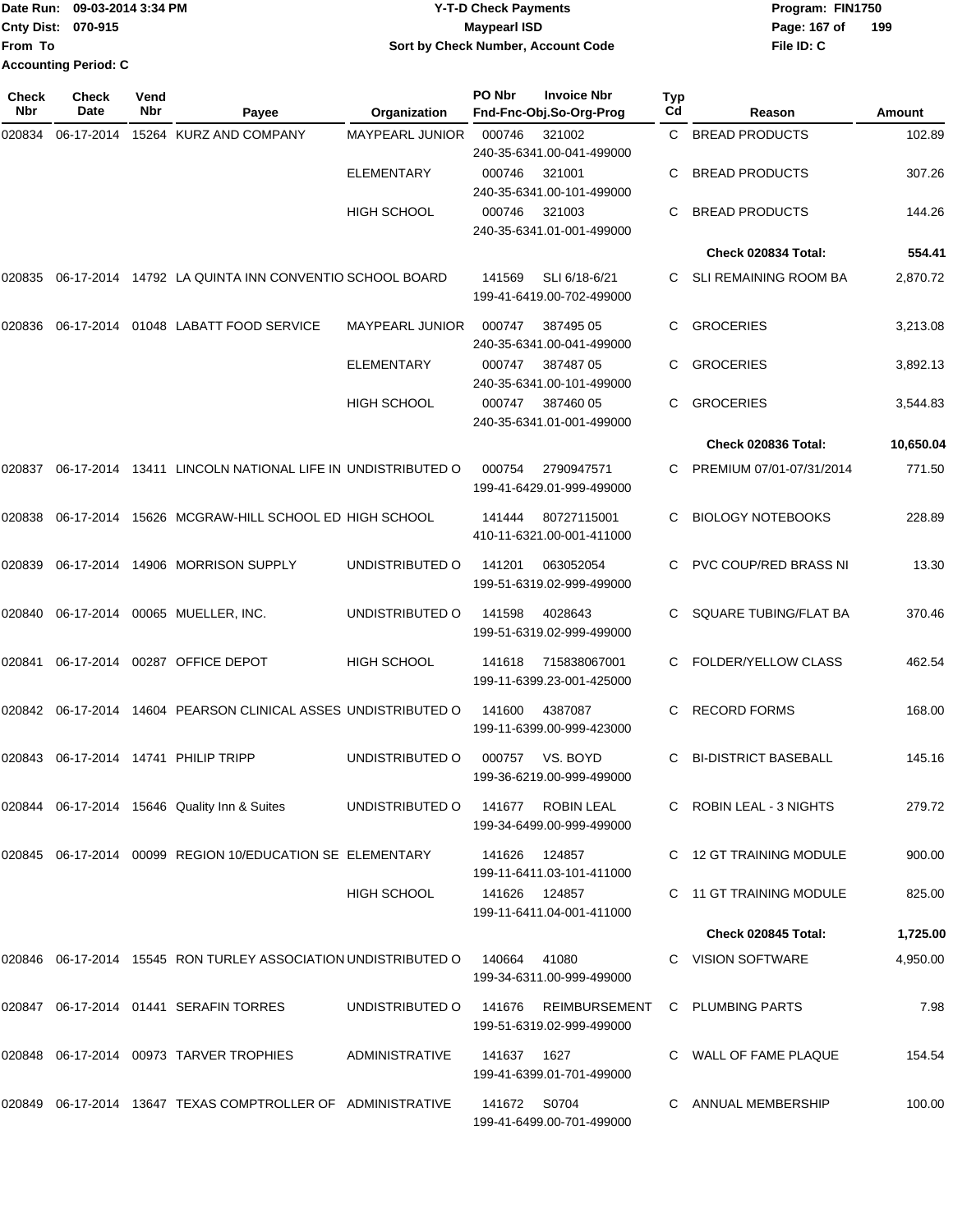|                           | Date Run: 09-03-2014 3:34 PM | <b>Y-T-D Check Payments</b>        | Program: FIN1750    |
|---------------------------|------------------------------|------------------------------------|---------------------|
| <b>Cnty Dist: 070-915</b> |                              | <b>Mavpearl ISD</b>                | 199<br>Page: 168 of |
| lFrom To                  |                              | Sort by Check Number, Account Code | File ID: C          |
|                           | <b>Accounting Period: C</b>  |                                    |                     |

| Check<br>Nbr | <b>Check</b><br>Date   | Vend<br>Nbr | Payee                                                  | Organization                           | PO Nbr | <b>Invoice Nbr</b><br>Fnd-Fnc-Obj.So-Org-Prog        | Typ<br>Cd | Reason                            | Amount   |
|--------------|------------------------|-------------|--------------------------------------------------------|----------------------------------------|--------|------------------------------------------------------|-----------|-----------------------------------|----------|
| 020850       | 06-17-2014             |             | 15235 TEXAS STATE BILLING SER UNDISTRIBUTED O          |                                        | 000752 | 13892                                                |           | C CLAIM 05/16/2014                | 155.71   |
|              |                        |             |                                                        |                                        |        | 199-31-6299.00-999-423000                            |           |                                   |          |
| 020851       | 06-17-2014 13882 TRANE |             |                                                        | UNDISTRIBUTED O                        | 141544 | 33514109<br>199-51-6249.01-999-499000                | C         | <b>MATT MCDERMOTT</b>             | 560.00   |
|              |                        |             |                                                        | UNDISTRIBUTED O                        | 141544 | 33514109<br>199-51-6399.05-999-499000                | C         | TECH CHARGE/TRIP CHA              | 75.00    |
|              |                        |             |                                                        |                                        |        |                                                      |           | Check 020851 Total:               | 635.00   |
| 020852       |                        |             | 06-17-2014 00781 TYSON FOOD, INC                       | <b>MAYPEARL JUNIOR</b>                 | 000748 | 10267169<br>240-35-6341.00-041-499000                |           | <b>COMMODITY CHICKEN ITE</b>      | 231.26   |
|              |                        |             |                                                        | <b>ELEMENTARY</b>                      | 000748 | 10267169<br>240-35-6341.00-101-499000                | С         | <b>COMMODITY CHICKEN ITE</b>      | 231.26   |
|              |                        |             |                                                        | <b>HIGH SCHOOL</b>                     | 000748 | 10267169<br>240-35-6341.01-001-499000                |           | <b>COMMODITY CHICKEN ITE</b>      | 231.26   |
|              |                        |             |                                                        |                                        |        |                                                      |           | Check 020852 Total:               | 693.78   |
| 020853       |                        |             | 06-17-2014 01145 WELDERS WAREHOUSE CO HIGH SCHOOL      |                                        | 000753 | 22845<br>199-11-6399.09-001-422000                   |           | CYLINDERS 05/01-05/31/14          | 80.00    |
| 020854       |                        |             | 06-26-2014 15376 ALL ABOUT TIRES, LLC                  | UNDISTRIBUTED O                        | 141711 | 199-34-6219.00-999-499000                            | C.        | <b>FLAT REPAIR</b>                | 10.00    |
| 020855       |                        |             | 06-26-2014 15401 AMERICAN ASSOCIATION O ADMINISTRATIVE |                                        | 141622 | 01-14438970<br>199-41-6399.01-701-499000             | C.        | <b>TEXAS NOTARY PACKAGE</b>       | 85.94    |
| 020856       |                        |             | 06-26-2014 12519 B & H PHOTO-VIDEO                     | <b>HIGH SCHOOL</b>                     | 000768 | 82463853<br>199-11-6399.39-001-422000                | C         | <b>SHIPPING CHARGES</b>           | 3.29     |
| 020857       |                        |             | 06-26-2014 13279 CROSS COUNTRY PEST CO UNDISTRIBUTED O |                                        | 000766 | 24478<br>199-51-6249.00-999-499000                   | C         | <b>MONTHLY</b>                    | 250.00   |
| 020858       |                        |             | 06-26-2014 14366 CULTURAL ASSISTANCE PR HIGH SCHOOL    |                                        | 141648 | 17025<br>199-11-6399.12-001-411000                   | C.        | CHP-2 HALL PASSES/TP-1            | 46.18    |
| 020859       |                        |             | 06-26-2014 15656 DEPARTMENT OF INFORMA UNDISTRIBUTED O |                                        | 000767 | 14051295N<br>199-51-6259.02-999-499000               | C         | 05/01-05/31/14 LONG DIST          | 49.67    |
| 020860       |                        |             | 06-26-2014 12885 DIRECT ENERGY                         | UNDISTRIBUTED O                        | 000769 | 141690021374400<br>199-51-6259.04-999-499000         | C         | 05/14-06/15/14 300 PANTH          | 9.31     |
|              |                        |             |                                                        | UNDISTRIBUTED O                        | 000769 | 141690021374400<br>199-51-6259.04-999-499000         |           | C 05/14-06/15/14 SCHOOL           | 41.35    |
|              |                        |             |                                                        | UNDISTRIBUTED O                        |        | 000769  141690021374400<br>199-51-6259.04-999-499000 |           | C 05/14-06/15/14 PORTABLE         | 11.43    |
|              |                        |             |                                                        | UNDISTRIBUTED O                        |        | 199-51-6259.04-999-499000                            |           | C 05/14-06/15/14 H.S. BALLP       | 43.60    |
|              |                        |             |                                                        | UNDISTRIBUTED O 000769 141690021374400 |        | 199-51-6259.04-999-499000                            |           | C 05/14-06/15/14 H.S. BAND        | 67.74    |
|              |                        |             |                                                        | UNDISTRIBUTED O 000769 141690021374400 |        | 199-51-6259.04-999-499000                            |           | C 05/14-06/15/14 300 PANTH        | 14.76    |
|              |                        |             |                                                        | UNDISTRIBUTED O                        |        | 199-51-6259.04-999-499000                            |           | C 05/14-06/15/14 H.S. AG FA       | 1,173.27 |
|              |                        |             |                                                        | UNDISTRIBUTED O                        |        | 199-51-6259.04-999-499000                            |           | C 05/14-06/15/14 BUS BARN         | 205.31   |
|              |                        |             |                                                        | UNDISTRIBUTED O                        |        | 000769  141690021374400<br>199-51-6259.04-999-499000 |           | $C = 05/14 - 06/15/14$ 1024 W.    | 2,952.35 |
|              |                        |             |                                                        | UNDISTRIBUTED O                        |        | 000769  141690021374400<br>199-51-6259.04-999-499000 |           | C 05/14-06/15/14 JR HIGH SC       | 133.58   |
|              |                        |             |                                                        | UNDISTRIBUTED O                        |        | 000769  14160021370515<br>199-51-6259.04-999-499000  |           | $C = 05/14 - 06/15/14$ 309 MAIN S | 332.72   |
|              |                        |             |                                                        |                                        |        |                                                      |           | Check 020860 Total:               | 4,985.42 |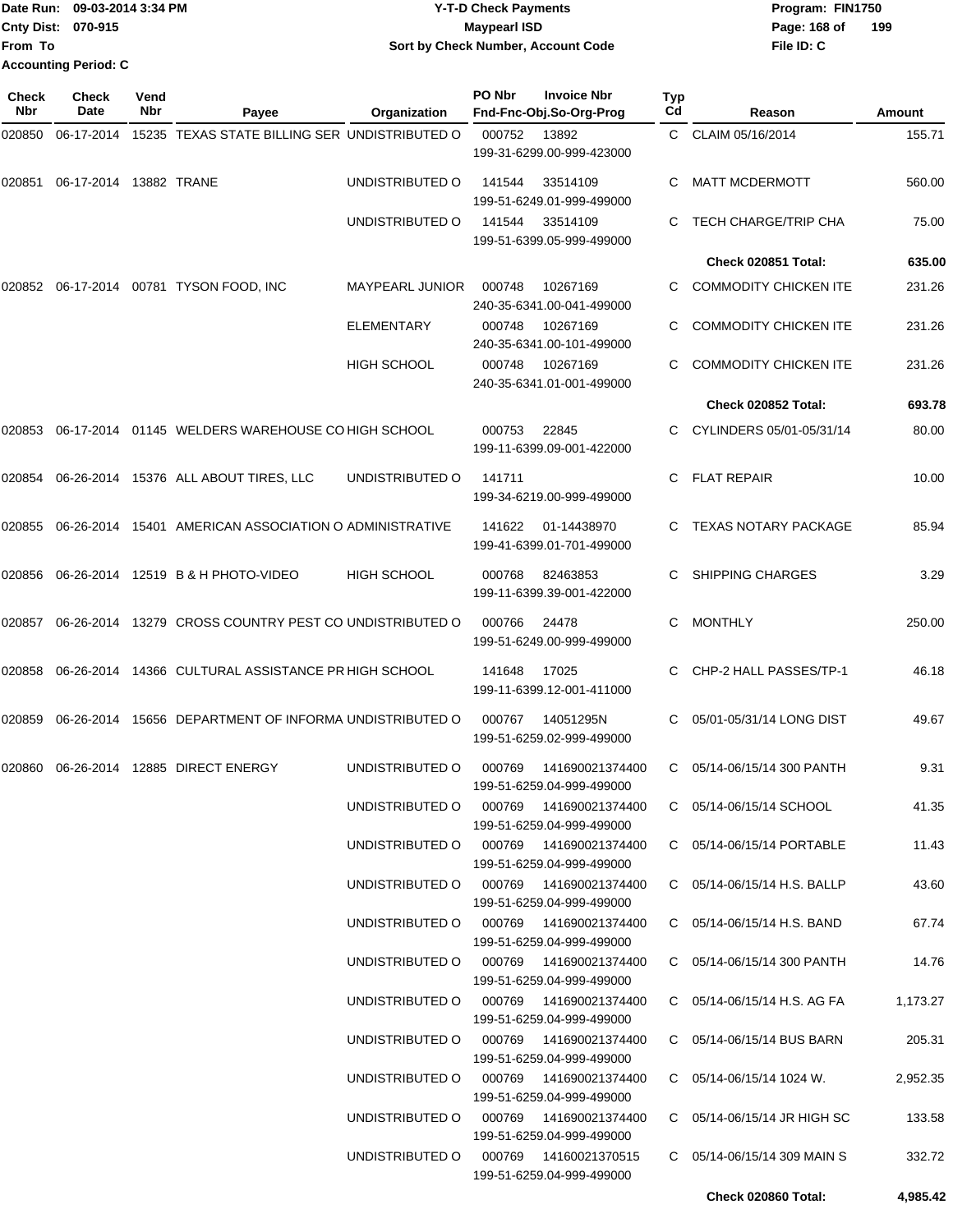| Date Run: 09-03-2014 3:34 PM | <b>Y-T-D Check Payments</b>        | Program: FIN1750    |
|------------------------------|------------------------------------|---------------------|
| <b>Cnty Dist: 070-915</b>    | <b>Mavpearl ISD</b>                | 199<br>Page: 169 of |
| lFrom To                     | Sort by Check Number, Account Code | File ID: C          |
| <b>Accounting Period: C</b>  |                                    |                     |

| <b>Check</b><br><b>Nbr</b> | <b>Check</b><br>Date          | Vend<br>Nbr | Payee                                                                      | Organization            | PO Nbr        | <b>Invoice Nbr</b><br>Fnd-Fnc-Obj.So-Org-Prog     | <b>Typ</b><br>Cd | Reason                       | <b>Amount</b> |
|----------------------------|-------------------------------|-------------|----------------------------------------------------------------------------|-------------------------|---------------|---------------------------------------------------|------------------|------------------------------|---------------|
| 020861                     | 06-26-2014                    |             | 14070 FAYE WHITLOW                                                         | ELEMENTARY              | 141708        | STAAR MATH 3-5<br>255-13-6499.00-101-424000       | C.               | STAFF DEV.-3,4,5 GRD ST      | 11,948.00     |
| 020862                     |                               |             | 06-26-2014 14070 FAYE WHITLOW                                              | <b>MAYPEARL JUNIOR</b>  | 141707        | STAAR MATH 7&8<br>255-13-6499.00-041-424000       | C.               | STAFF DEV.- 7&8 GRD          | 3,600.00      |
| 020863                     | 06-26-2014                    |             | 00040 FLATT STATIONERS, INC.                                               | <b>MAYPEARL JUNIOR</b>  | 141621        | 261737-00<br>199-11-6399.00-041-411SUP            |                  | PAPER/STAPLERS/TAPE/C        | 960.60        |
|                            |                               |             |                                                                            | INTERMEDIATE SCH 141659 |               | 262358-00<br>199-11-6399.00-043-411000            | C                | <b>SUPPLIES FOR INTERMED</b> | 4,796.32      |
|                            |                               |             |                                                                            | ELEMENTARY              | 141662        | 262383-00<br>199-11-6399.00-101-411SUP            |                  | PAPER/CARDSTOCK              | 216.36        |
|                            |                               |             |                                                                            | <b>HIGH SCHOOL</b>      | 141633        | 262101-00<br>199-11-6399.12-001-411000            | С                | PAPER/ENV/TAPE/STAPLE        | 1,517.32      |
|                            |                               |             |                                                                            | <b>HIGH SCHOOL</b>      | 141669        | 262547-00<br>199-11-6399.12-001-411000            | C                | <b>LAMINATION ROLL</b>       | 247.80        |
|                            |                               |             |                                                                            | UNDISTRIBUTED O         | 141617        | 261646-00<br>199-51-6639.05-999-499000            |                  | DRY ERASE BOARDS             | 3,125.00      |
|                            |                               |             |                                                                            |                         |               |                                                   |                  | Check 020863 Total:          | 10,863.40     |
| 020864                     |                               |             | 06-26-2014 15291 DALAINE FLETCHER                                          | UNDISTRIBUTED O         | 141719        | <b>JUNE 2014</b><br>199-31-6219.04-999-423000     | C.               | 3.5 BILLABLE HRS - CONT      | 245.00        |
| 020865                     | 06-26-2014                    |             | 15310 HERITAGEONE ROOFING, I UNDISTRIBUTED O                               |                         | 141712        | 6335<br>199-51-6249.00-999-499000                 | C                | <b>LEAK INVESTIGATION AT</b> | 250.00        |
| 020866                     | 06-26-2014                    |             | 00612 HOME DEPOT CREDIT SER UNDISTRIBUTED O                                |                         | 140954        | 7974733<br>199-51-6319.02-999-499000              | C                | UTILITY KNIFE/PAINT SUP      | 173.29        |
|                            |                               |             |                                                                            | UNDISTRIBUTED O         | 141606        | 5411359<br>199-51-6319.02-999-499000              |                  | <b>BASEBALL BENCHES/BLE</b>  | 371.44        |
|                            |                               |             |                                                                            |                         |               |                                                   |                  | <b>Check 020866 Total:</b>   | 544.73        |
| 020867                     |                               |             | 06-26-2014 12164 JRP BUILD, INC.                                           | UNDISTRIBUTED O         | 141671        | 4058<br>199-51-6639.05-999-499000                 |                  | INSTALL DRYWALL @ INT        | 2,100.00      |
| 020868                     | 06-26-2014                    |             | 15653 M.A.C. ALARMS                                                        | UNDISTRIBUTED O         | 141706        | 13900A<br>199-52-6639.01-999-499000               | C                | <b>INSTALL ACCESS CONTR</b>  | 17,039.21     |
|                            |                               |             |                                                                            | HIGH SCHOOL             | 141349        | SIP77311<br>199-36-6499.01-001-499000             |                  | C LETTER JACKETS             | 144.00        |
|                            |                               |             |                                                                            | HIGH SCHOOL             |               | 141349 SIP77313<br>199-36-6499.01-001-499000      |                  | C LETTER JACKETS             | 576.00        |
|                            |                               |             |                                                                            |                         |               |                                                   |                  | Check 020869 Total:          | 720.00        |
|                            |                               |             | 020870  06-26-2014  14906  MORRISON SUPPLY                                 | UNDISTRIBUTED O 141201  |               | 063052038<br>199-51-6319.02-999-499000            |                  | C REPLACEMENT VALVE          | 185.11        |
|                            | 020871 06-26-2014 00079 NASCO |             |                                                                            | ELEMENTARY              | 141402 949438 | 199-11-6399.17-101-411000                         |                  | C FLASK, 250ML               | 28.22         |
|                            |                               |             | 020872 06-26-2014 15581 NORTH TEXAS IRRIGATION UNDISTRIBUTED O 141705 4375 |                         |               | 199-51-6629.01-999-499000                         |                  | C IRRIGATION INSTALL         | 5,840.00      |
|                            |                               |             | 020873 06-26-2014 00287 OFFICE DEPOT                                       | HIGH SCHOOL             | 141666        | 713609735001<br>199-11-6399.12-001-411000         |                  | C HEAVY DUTY BINDERS         | 249.50        |
|                            |                               |             |                                                                            | ADMINISTRATIVE          |               | 141628 716853829001<br>199-41-6399.01-701-499000  |                  | C FOLDERS                    | 54.39         |
|                            |                               |             |                                                                            | ADMINISTRATIVE          |               | 141628  716853734001<br>199-41-6399.01-701-499000 |                  | C POST-ITS/COLOR PAPER/      | 108.53        |
|                            |                               |             |                                                                            |                         |               |                                                   |                  | Check 020873 Total:          | 412.42        |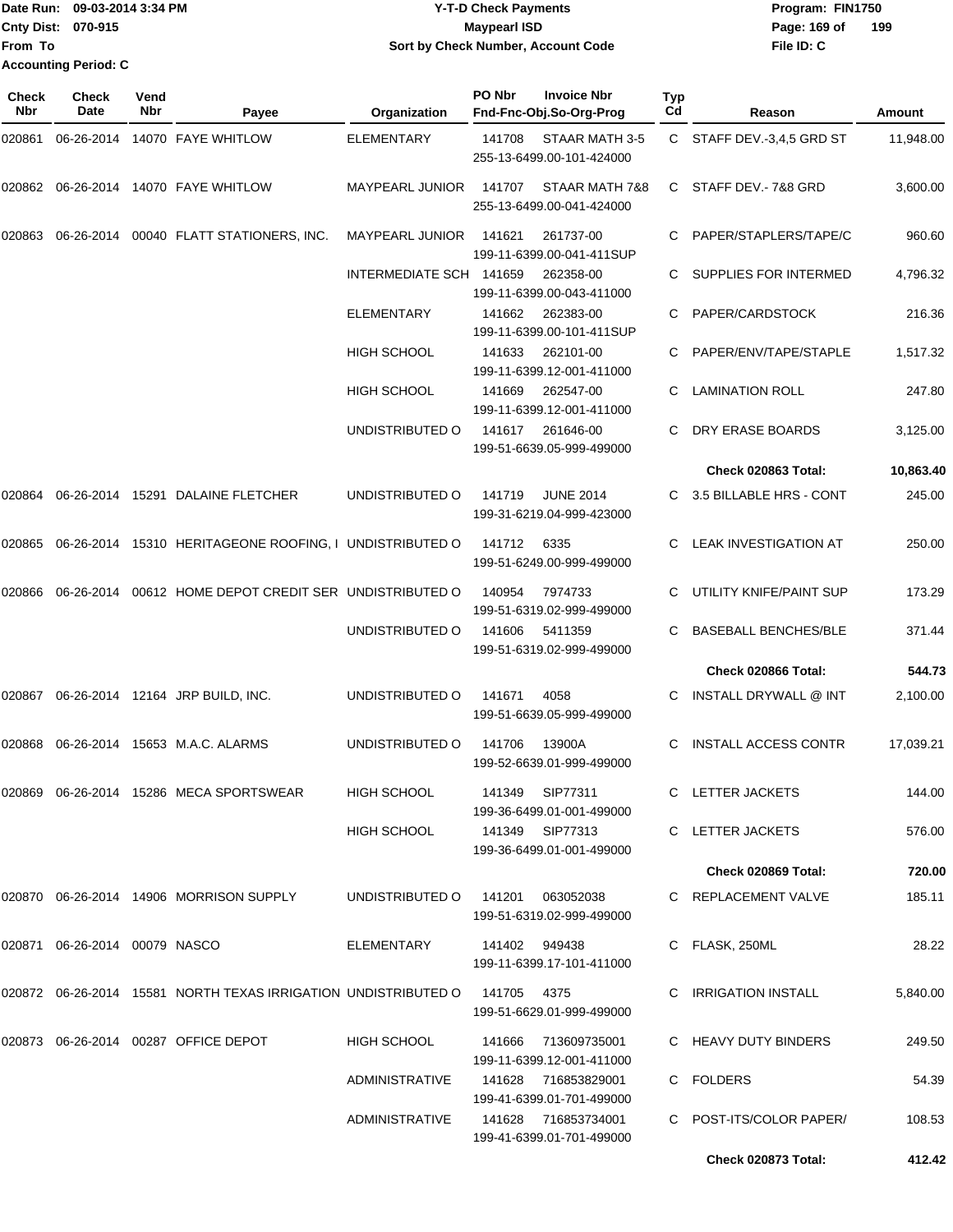|                             | Date Run: 09-03-2014 3:34 PM | <b>Y-T-D Check Payments</b>        | Program: FIN1750    |
|-----------------------------|------------------------------|------------------------------------|---------------------|
| <b>Cnty Dist: 070-915</b>   |                              | Maypearl ISD                       | 199<br>Page: 170 of |
| lFrom To                    |                              | Sort by Check Number, Account Code | File ID: C          |
| <b>Accounting Period: C</b> |                              |                                    |                     |

| Check<br>Nbr | <b>Check</b><br>Date                      | Vend<br>Nbr | Payee                                                             | Organization                        | PO Nbr | <b>Invoice Nbr</b><br>Fnd-Fnc-Obj.So-Org-Prog   | Typ<br>Cd | Reason                        | Amount    |
|--------------|-------------------------------------------|-------------|-------------------------------------------------------------------|-------------------------------------|--------|-------------------------------------------------|-----------|-------------------------------|-----------|
| 020874       | 06-26-2014                                |             | 14574 PERMA-BOUND BOOKS                                           | <b>ELEMENTARY</b>                   | 141482 | 1589052-01<br>199-12-6399.06-101-499000         | C.        | EINSTEIN/BARTON/HALE/         | 94.69     |
|              |                                           |             |                                                                   | <b>ELEMENTARY</b>                   | 141482 | 1589052-00<br>199-12-6399.06-101-499000         | С         | ALAMO/EARHART/OBAMA/          | 103.00    |
|              |                                           |             |                                                                   |                                     |        |                                                 |           | Check 020874 Total:           | 197.69    |
| 020875       |                                           |             | 06-26-2014 00099 REGION 10/EDUCATION SE HIGH SCHOOL               |                                     | 141716 | 124929<br>199-11-6411.04-001-422000             | C         | <b>GT ONLINE COURSE</b>       | 75.00     |
| 020876       |                                           |             | 06-26-2014 00252 SCHOOL SPECIALTY                                 | <b>HIGH SCHOOL</b>                  | 141625 | 208112496959<br>199-11-6399.12-001-411000       | C.        | <b>ADMIT BOOKS/DRY ERAS</b>   | 218.20    |
| 020877       | 06-26-2014                                |             | 15587 SCHOOLWIRES, INC.                                           | UNDISTRIBUTED O                     | 141612 | <b>INV0012089</b><br>199-11-6639.50-999-499000  | С         | <b>ACTIVATION: ADD-ON SIT</b> | 50.00     |
|              |                                           |             |                                                                   | UNDISTRIBUTED O                     | 141612 | <b>INV0012090</b><br>199-11-6639.50-999-499000  | C         | <b>TRAINING: MOBILE APP C</b> | 600.00    |
|              |                                           |             |                                                                   | UNDISTRIBUTED O                     | 141612 | <b>INV0012090</b><br>199-11-6639.50-999-499000  |           | <b>CREATIVE: MOBILE APP T</b> | 750.00    |
|              |                                           |             |                                                                   |                                     |        |                                                 |           | Check 020877 Total:           | 1,400.00  |
| 020878       |                                           |             | 06-26-2014 00369 SHERWIN WILLIAMS PAINT UNDISTRIBUTED O           |                                     | 141670 | 2131-1<br>199-51-6319.02-999-499000             | C.        | <b>PAINT - LINEN</b>          | 46.04     |
|              |                                           |             |                                                                   | UNDISTRIBUTED O                     | 141670 | 2046-1<br>199-51-6319.02-999-499000             | С         | PAINT - BROWN/BLACK- B        | 663.57    |
|              |                                           |             |                                                                   | UNDISTRIBUTED O                     | 141670 | 2131-1<br>199-51-6319.02-999-499000             | D         | CHECK DESTROYED AT P          | $-46.04$  |
|              |                                           |             |                                                                   | UNDISTRIBUTED O                     | 141670 | 2046-1<br>199-51-6319.02-999-499000             | D         | CHECK DESTROYED AT P          | $-663.57$ |
|              |                                           |             |                                                                   |                                     |        |                                                 |           | Check 020878 Total:           | .00       |
| 020879       |                                           |             | 06-26-2014 00234 SOUTHWEST INTERNATION UNDISTRIBUTED O            |                                     | 141604 | 340377<br>199-34-6219.00-999-499000             |           | BUS#19 - 1HVBBAAN7YH3         | 2,115.00  |
|              |                                           |             |                                                                   | UNDISTRIBUTED O                     | 141604 | 340377<br>199-34-6311.00-999-499000             | C         | <b>BROKEN BELT/RADIATOR</b>   | 2,712.46  |
|              |                                           |             |                                                                   |                                     |        |                                                 |           | Check 020879 Total:           | 4,827.46  |
| 020880       |                                           |             | 06-26-2014 15654 STACEE JOHNSON                                   | <b>ELEMENTARY</b>                   | 141709 | <b>GUIDED MATH</b><br>255-13-6499.00-101-424000 | C         | <b>STAFF TRAINING - GUIDE</b> | 250.00    |
|              |                                           |             | 020881  06-26-2014  00134  TXU ENERGY                             | UNDISTRIBUTED O 000770 054926292024 |        | 199-51-6259.04-999-499000                       |           | C 05/14-06/15/14 SECURITY     | 333.29    |
|              |                                           |             | 020882  06-26-2014  00460  VINEYARD'S AUTO SUPPLY UNDISTRIBUTED O |                                     | 140030 | 75263<br>199-34-6311.00-999-499000              |           | C ANTIFREEZE/OIL/LUBE FIL     | 128.45    |
|              | 020883    06-26-2014    00141    WAL MART |             |                                                                   | ELEMENTARY                          |        | 141248 H101PRQH86<br>199-11-6399.00-101-411PTO  |           | C BUBBLES/CHALK/JUMP R        | 164.28    |
|              |                                           |             |                                                                   | UNDISTRIBUTED O                     |        | 141556 HB00YHM3PR<br>199-11-6399.03-999-423000  |           | C WATER FOR CPI TRAININ       | 17.36     |
|              |                                           |             |                                                                   | HIGH SCHOOL                         |        | 141464 GS01LG2694<br>199-11-6399.07-001-411000  |           | C OAP SUPPLIES                | 64.46     |
|              |                                           |             |                                                                   | HIGH SCHOOL                         |        | 141273 GV01M7VKZP<br>199-11-6399.10-001-422000  |           | C CULINARY SUPPLIES           | 10.47     |
|              |                                           |             |                                                                   | <b>HIGH SCHOOL</b>                  |        | 141273 GV01M7VKZZ<br>199-11-6399.10-001-422000  |           | C CULINARY SUPPLIES           | 139.10    |
|              |                                           |             |                                                                   | ELEMENTARY                          |        | 141656 HN0132FYSA<br>199-11-6399.11-101-411000  |           | C IPAD MINI                   | 747.00    |
|              |                                           |             |                                                                   | ELEMENTARY                          |        | 141656 HN0132FYS3<br>199-11-6399.11-101-411000  |           | C IPAD MINI                   | 498.00    |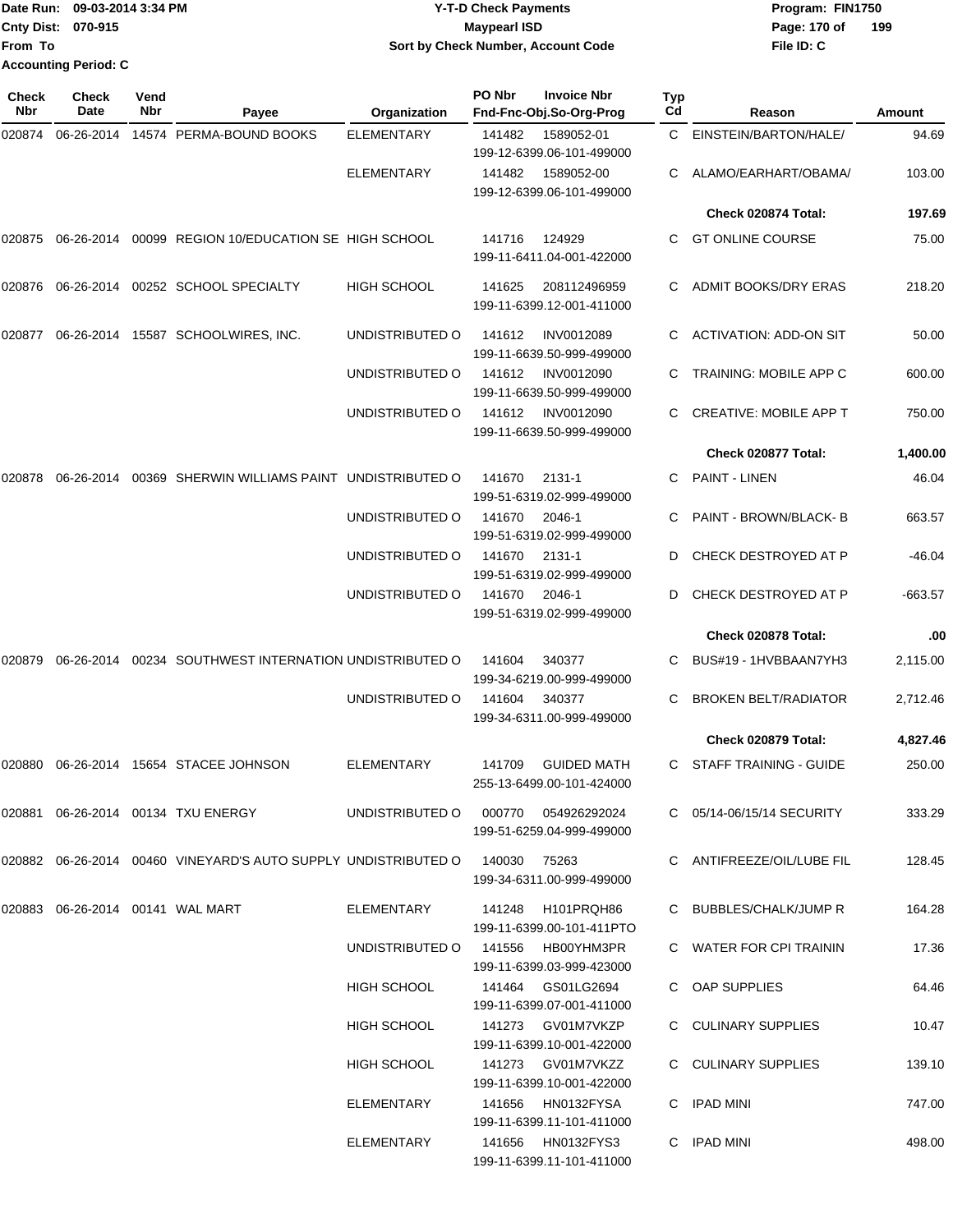Date Run: 09-03-2014 3:34 PM **Program:** FIN1750 **Cnty Dist: 070-915 From To Y-T-D Check Payments 070-915 Maypearl ISD Sort by Check Number, Account Code Accounting Period: C**

**File ID: C** Page: 171 of 199

| Check<br><b>Nbr</b> | Check<br>Date                    | Vend<br>Nbr | Payee                                                           | Organization           | PO Nbr | <b>Invoice Nbr</b><br>Fnd-Fnc-Obj.So-Org-Prog | <b>Typ</b><br>Cd | Reason                     | Amount    |
|---------------------|----------------------------------|-------------|-----------------------------------------------------------------|------------------------|--------|-----------------------------------------------|------------------|----------------------------|-----------|
|                     |                                  |             |                                                                 | <b>ELEMENTARY</b>      | 141379 | GS01LQJQHS<br>199-11-6399.17-101-411000       |                  | C BALLOONS/FOAM CUPS/C     | 40.72     |
|                     |                                  |             |                                                                 |                        |        |                                               |                  | Check 020883 Total:        | 1,681.39  |
| 020884              | 06-26-2014                       |             | 13373 WAXAHACHIE OVERHEAD DUNDISTRIBUTED O                      |                        | 141432 | 13601<br>199-51-6319.04-999-499000            |                  | C REPAIRED 3 DOORS         | 385.00    |
|                     | 020885  06-26-2014  15639  YIPES |             |                                                                 | <b>HIGH SCHOOL</b>     | 141602 | 36776<br>199-36-6399.08-001-499000            | C.               | FLASH POM                  | 232.14    |
| 020886              |                                  |             | 07-10-2014 15209 AIR CLINIC ELLIS COUNTY LUNDISTRIBUTED O       |                        | 141698 | 1614<br>199-51-6639.05-999-499000             |                  | HVAC INSTALL - INTERME     | 31,700.00 |
| 020887              |                                  |             | 07-10-2014  14927  ALLIED WASTE                                 | UNDISTRIBUTED O        | 000781 | 0794-009326564<br>199-51-6259.03-999-499000   |                  | C WASTE REMOVAL 07/01-0    | 1,777.47  |
| 020888              |                                  |             | 07-10-2014 15616 AT&T CORP.                                     | UNDISTRIBUTED O        | 000772 | 0573207983001<br>199-51-6259.02-999-499000    |                  | 05/22-06/18/14 FAX L.D.    | 149.00    |
| 020889              | 07-10-2014                       |             | 00069 ATMOS ENERGY                                              | UNDISTRIBUTED O        | 000782 | 3030380238 07<br>199-51-6259.00-999-499000    |                  | 06/03-07/01/14 400 PANTH   | 59.09     |
|                     |                                  |             |                                                                 | UNDISTRIBUTED O        | 000782 | 303031818107<br>199-51-6259.00-999-499000     |                  | 06/03-07/01/14 1025 W.     | 75.43     |
|                     |                                  |             |                                                                 |                        |        |                                               |                  | Check 020889 Total:        | 134.52    |
| 020890              |                                  |             | 07-10-2014 15448 AUDIO ELECTRONICS, INC. UNDISTRIBUTED O        |                        | 141726 | 0061520-IN<br>199-33-6399.00-999-423000       |                  | ANNUAL AUDIO CALIBRAT      | 297.00    |
| 020891              |                                  |             | 07-10-2014 14287 BOWMAN H2O L.L.C.                              | UNDISTRIBUTED O        | 000773 | 4681<br>199-51-6259.79-999-422000             | C.               | AEROBIC INSPECTION 01/     | 85.00     |
|                     |                                  |             |                                                                 | UNDISTRIBUTED O        | 000773 | 4681<br>199-51-6259.79-999-422000             |                  | AEROBIC INSPECTION 02/     | 85.00     |
|                     |                                  |             |                                                                 | UNDISTRIBUTED O        | 000773 | 4681<br>199-51-6259.79-999-422000             |                  | AEROBIC INSPECTION 03/     | 85.00     |
|                     |                                  |             |                                                                 | UNDISTRIBUTED O        | 000773 | 4681<br>199-51-6259.79-999-422000             |                  | AEROBIC INSPECTION 04/     | 85.00     |
|                     |                                  |             |                                                                 | UNDISTRIBUTED O        | 000773 | 4681<br>199-51-6259.79-999-422000             |                  | AEROBIC INSPECTION 05/     | 85.00     |
|                     |                                  |             |                                                                 | UNDISTRIBUTED O        | 000773 | 4681<br>199-51-6259.79-999-422000             |                  | C AEROBIC INSPECTION 06/   | 85.00     |
|                     |                                  |             |                                                                 |                        |        |                                               |                  | Check 020891 Total:        | 510.00    |
|                     | 020892  07-10-2014  12513  CAMT  |             |                                                                 | MAYPEARL JUNIOR 141624 |        | AUGUSTYN<br>255-13-6411.00-041-424000         |                  | C WORKSHOP - REBRANDIN     | 220.00    |
|                     |                                  |             | 020893 07-10-2014 15638 CANDLEWOOD SUITES ABIL HIGH SCHOOL      |                        | 141599 | VINES/MYERS<br>199-11-6411.04-001-422000      |                  | C CONFERENCE LODGING       | 370.60    |
|                     |                                  |             | 020894 07-10-2014 00871 CARD SERVICE CENTER                     | <b>HIGH SCHOOL</b>     | 141667 | 2469216HS005VG<br>199-11-6399.12-001-411000   |                  | C EYEWEAR DISPLAY          | 53.00     |
|                     |                                  |             |                                                                 | DIR COST-ADMINIS       |        | 199-41-6411.01-720-499000                     |                  | C EMBASSY SUITES - TASB    | 802.50    |
|                     |                                  |             |                                                                 | <b>SCHOOL BOARD</b>    | 000783 | 2469216HX00K3K<br>199-41-6499.02-702-499000   |                  | C BOARD - SALT GRASS & L   | 613.66    |
|                     |                                  |             |                                                                 |                        |        |                                               |                  | Check 020894 Total:        | 1,469.16  |
|                     |                                  |             | 020895 07-10-2014 15442 JC & JC CONSULTANTS, LL UNDISTRIBUTED O |                        | 141740 | 199-11-6219.01-999-423000                     |                  | C 7.5 HRS - BILINGUAL ASSE | 540.03    |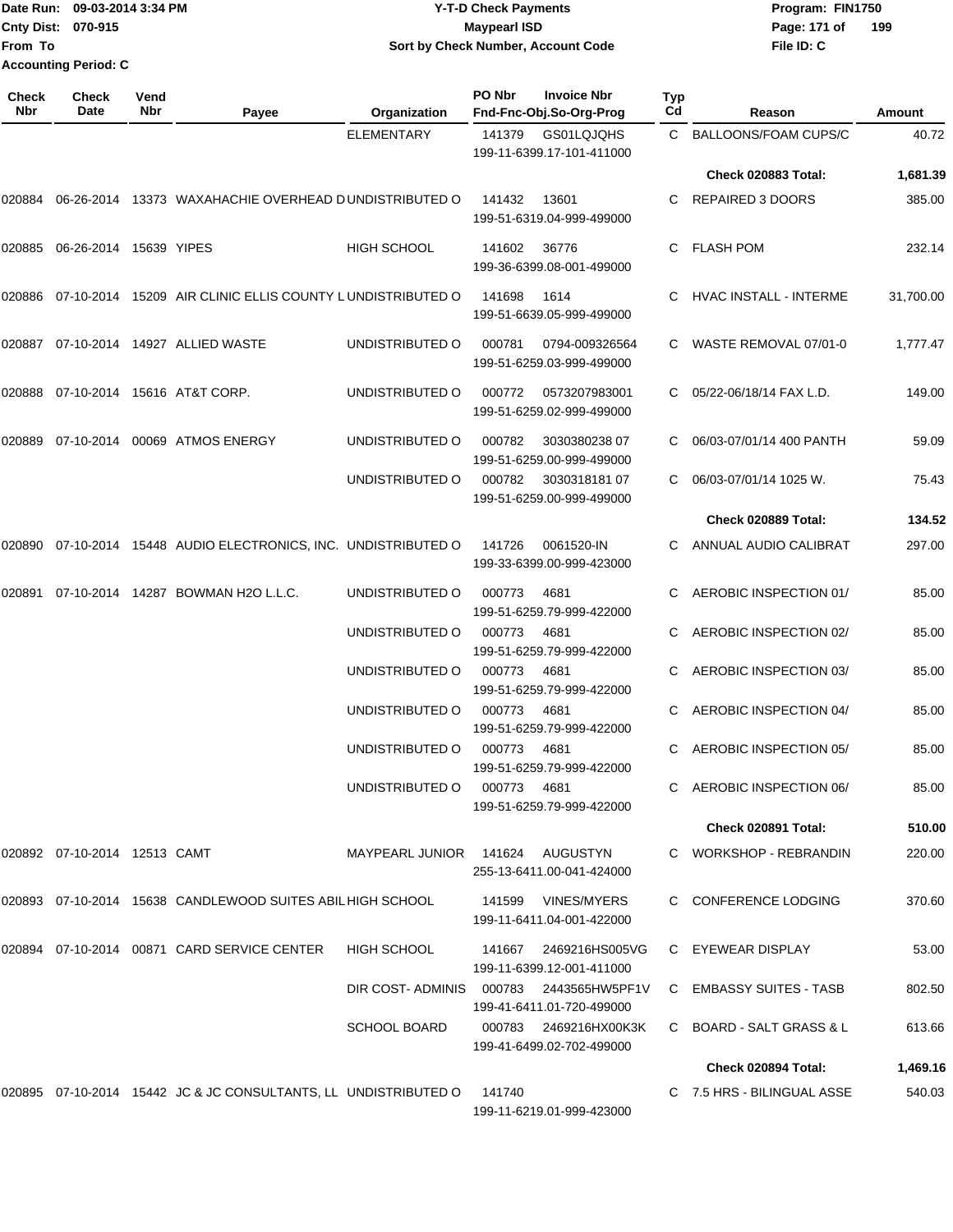| lDate Run:                  | 09-03-2014 3:34 PM | <b>Y-T-D Check Payments</b>        | Program: FIN1750 |     |
|-----------------------------|--------------------|------------------------------------|------------------|-----|
| <b>Cnty Dist: 070-915</b>   |                    | <b>Maypearl ISD</b>                | Page: 172 of     | 199 |
| lFrom To                    |                    | Sort by Check Number, Account Code | File ID: C       |     |
| <b>Accounting Period: C</b> |                    |                                    |                  |     |

| Check<br>Nbr | <b>Check</b><br>Date      | Vend<br><b>Nbr</b> | Payee                                                  | Organization                   | PO Nbr                               | <b>Invoice Nbr</b><br>Fnd-Fnc-Obj.So-Org-Prog | Typ<br>Cd                | Reason                     | Amount   |
|--------------|---------------------------|--------------------|--------------------------------------------------------|--------------------------------|--------------------------------------|-----------------------------------------------|--------------------------|----------------------------|----------|
| 020896       | 07-10-2014                |                    | 00217 CITY OF MAYPEARL                                 | UNDISTRIBUTED O                | 000774                               | <b>1081 JUNE</b><br>199-51-6259.01-999-499000 |                          | C 05/27-06/26/14 LSK YARD  | 26.00    |
|              |                           |                    |                                                        | UNDISTRIBUTED O                | 000774                               | <b>1618 JUNE</b><br>199-51-6259.01-999-499000 | $\mathbf{C}$             | 05/27-06/26/14 309 N. MAIN | 51.00    |
|              |                           |                    |                                                        | UNDISTRIBUTED O                | 000774                               | <b>1394 JUNE</b><br>199-51-6259.01-999-499000 | C.                       | 05/27-06/26/14 NEW CONC    | 51.00    |
|              |                           |                    |                                                        | UNDISTRIBUTED O                | 000774                               | 383 JUNE<br>199-51-6259.01-999-499000         |                          | 05/27-06/26/14 600 PHILLIP | 57.00    |
|              |                           |                    |                                                        | UNDISTRIBUTED O                | 000774                               | <b>1080 JUNE</b><br>199-51-6259.01-999-499000 |                          | 05/27-06/26/14 1024 W.     | 55.20    |
|              |                           |                    |                                                        | UNDISTRIBUTED O                | 000774                               | <b>574 JUNE</b><br>199-51-6259.01-999-499000  |                          | 05/27-06/26/14 M.S. YARD   | 26.55    |
|              |                           |                    |                                                        | UNDISTRIBUTED O                | 000774                               | <b>595 JUNE</b><br>199-51-6259.01-999-499000  |                          | 05/27-06/26/14 1025 W.     | 63.60    |
|              |                           |                    | UNDISTRIBUTED O                                        | 000774                         | 82 JUNE<br>199-51-6259.01-999-499000 | C.                                            | 05/27-06/26/14 400 PANTH | 363.60                     |          |
|              |                           |                    |                                                        | UNDISTRIBUTED O                | 000774                               | 80 JUNE<br>199-51-6259.01-999-499000          |                          | 05/27-06/26/14 H.S. BALLFI | 514.95   |
|              |                           |                    |                                                        |                                |                                      |                                               |                          | Check 020896 Total:        | 1,208.90 |
|              |                           |                    | 020897  07-10-2014  13740  CLASSROOM DIRECT            | INTERMEDIATE SCH 141693        |                                      | 208112542339<br>199-11-6399.00-043-411000     |                          | C SHARPENER/SCISSORS/A     | 726.43   |
| 020898       | 07-10-2014 12478 AP EXAMS |                    |                                                        | <b>HIGH SCHOOL</b>             | 141372                               | 444585<br>199-31-6399.01-001-421000           | C.                       | PHYSICS EXAMS              | 405.00   |
| 020899       |                           |                    | 07-10-2014 15622 COURTYARD AUSTIN DOW UNDISTRIBUTED O  |                                | 141404                               | 199-21-6411.01-999-499000                     | C.                       | TITLE III SYMPOSIUM        | 335.72   |
| 020900       |                           |                    | 07-10-2014 14884 DIRECT SERVICE COMPAN UNDISTRIBUTED O |                                | 141727                               | 69156<br>199-51-6249.00-999-499000            | C.                       | <b>LABOR</b>               | 1,487.50 |
|              |                           |                    |                                                        | UNDISTRIBUTED O                | 141727                               | 69156<br>199-51-6319.04-999-499000            | C.                       | PLUMBING SUPPLIES          | 237.05   |
|              |                           |                    |                                                        |                                |                                      |                                               |                          | <b>Check 020900 Total:</b> | 1,724.55 |
| 020901       |                           |                    | 07-10-2014 13639 EAST TEXAS COPY SYSTE HIGH SCHOOL     |                                | 000776                               | 241548<br>199-11-6269.00-001-411000           | C.                       | PRINTERS 05/09-06/08/14    | 100.00   |
|              |                           |                    |                                                        | MAYPEARL JUNIOR 000776 241548  |                                      | 199-11-6269.00-041-411000                     |                          | C PRINTERS 05/09-06/08/14  | 100.00   |
|              |                           |                    |                                                        | ELEMENTARY                     | 000776 241548                        | 199-11-6269.00-101-411000                     |                          | C PRINTERS 05/09-06/08/14  | 100.00   |
|              |                           |                    |                                                        | ELEMENTARY                     | 000776 241548                        | 199-11-6269.00-101-411000                     |                          | C PRINTERS 05/09-06/08/14  | 136.27   |
|              |                           |                    |                                                        | ELEMENTARY                     | 000776 241548                        | 199-11-6269.00-101-499000                     |                          | C PRINTERS 05/09-06/08/14  | 100.00   |
|              |                           |                    |                                                        | <b>HIGH SCHOOL</b>             | 000776 241548                        | 199-11-6269.01-001-411000                     |                          | C PRINTERS 05/09-06/08/14  | 100.00   |
|              |                           |                    |                                                        | HIGH SCHOOL                    | 000776 241548                        | 199-11-6269.01-001-411000                     |                          | C PRINTERS 05/09-06/08/14  | 116.70   |
|              |                           |                    |                                                        | MAYPEARL JUNIOR 000776 241548  |                                      | 199-11-6269.01-041-411000                     |                          | C PRINTERS 05/09-06/08/14  | 100.00   |
|              |                           |                    |                                                        | MAYPEARL JUNIOR 000776 241548  |                                      | 199-11-6269.01-041-411000                     |                          | C PRINTERS 05/09-06/08/14  | 49.73    |
|              |                           |                    |                                                        | DIR COST-ADMINIS 000776 241548 |                                      | 199-41-6249.00-720-499000                     |                          | C PRINTERS 05/09-06/08/14  | 100.00   |
|              |                           |                    |                                                        |                                |                                      |                                               |                          | Check 020901 Total:        | 1,002.70 |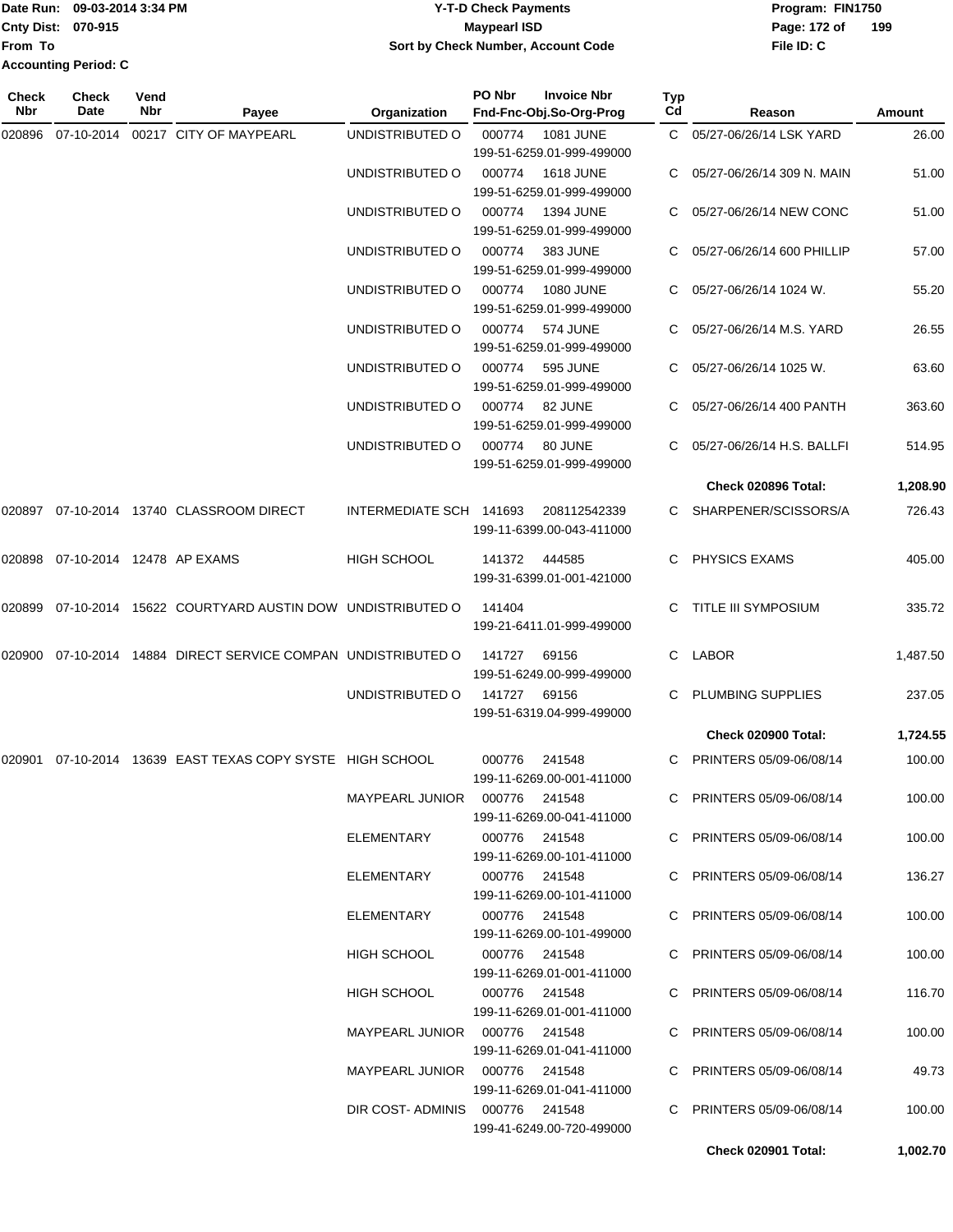|                             | Date Run: 09-03-2014 3:34 PM | <b>Y-T-D Check Payments</b>         | Program: FIN1750 |     |  |  |
|-----------------------------|------------------------------|-------------------------------------|------------------|-----|--|--|
| Cnty Dist: 070-915          |                              | <b>Maypearl ISD</b>                 | Page: 173 of     | 199 |  |  |
| <b>From To</b>              |                              | Sort by Check Number, Account Code  | File ID: C       |     |  |  |
| <b>Accounting Period: C</b> |                              |                                     |                  |     |  |  |
| <b>Check</b>                | Vend<br><b>Check</b>         | PO Nbr<br><b>Invoice Nbr</b><br>Typ |                  |     |  |  |

| Nbr | Date                              | Nbr | Payee                                                            | Organization                         |        | Fnd-Fnc-Obj.So-Org-Prog                           | Cd | Reason                     | Amount    |
|-----|-----------------------------------|-----|------------------------------------------------------------------|--------------------------------------|--------|---------------------------------------------------|----|----------------------------|-----------|
|     |                                   |     | 020902 07-10-2014 01547 EICHELBAUM WARDELL HA DIR COST-ADMINIS   |                                      | 000775 | 47792<br>199-41-6211.00-720-499000                |    | C GRIEVANCE HEARING        | 21,897.74 |
|     |                                   |     | 020903 07-10-2014 12186 ELLIOTT ELECTRIC                         | UNDISTRIBUTED O                      | 140874 | 09-63034-01<br>199-51-6319.02-999-499000          |    | CONDUIT/STRAPS/DIECAS      | 61.56     |
|     |                                   |     | 020904  07-10-2014  01116  EQUITY CENTER                         | <b>ADMINISTRATIVE</b>                | 141732 | 199-41-6499.00-701-499000                         | C. | 2014-15 MEMBERSHIP         | 1,180.00  |
|     |                                   |     | 020905 07-10-2014 12216 GOPHER SPORT                             | INTERMEDIATE SCH 141704              |        | 8781956<br>199-11-6399.00-043-411000              |    | 25 GALLON TOTES            | 49.90     |
|     |                                   |     |                                                                  | INTERMEDIATE SCH 141704              |        | 8781767<br>199-11-6399.00-043-411000              |    | RECESS PACK/STEREO/AI      | 7,432.72  |
|     |                                   |     |                                                                  | INTERMEDIATE SCH 141704 8781870      |        | 199-11-6399.00-043-411000                         |    | RAINBOW BASKETBALLS,       | 184.74    |
|     |                                   |     |                                                                  |                                      |        |                                                   |    | Check 020905 Total:        | 7,667.36  |
|     |                                   |     | 020906 07-10-2014 12341  GRAINGER INDUSTRIAL SU  UNDISTRIBUTED O |                                      | 141695 | 9471101395<br>199-51-6319.02-999-499000           |    | C FOUNTAIN/PALLET TRUCK    | 1,286.02  |
|     | 020907 07-10-2014 00243 HILCO     |     |                                                                  | UNDISTRIBUTED O                      | 000785 | 4705273700 07<br>199-51-6259.04-999-499000        |    | 06/02-07/02/14 FUEL TANK   | 30.59     |
|     |                                   |     |                                                                  | UNDISTRIBUTED O                      | 000785 | 4705171500 07<br>199-51-6259.04-999-499000        |    | 06/02-07/02/14 SECURITY    | 33.68     |
|     |                                   |     |                                                                  | UNDISTRIBUTED O                      | 000785 | 470683980007<br>199-51-6259.04-999-499000         |    | 06/02-07/02/14 MARQUE      | 58.83     |
|     |                                   |     |                                                                  | UNDISTRIBUTED O                      | 000785 | 4602266500 07<br>199-51-6259.04-999-499000        |    | 06/02-07/02/14 ATHLETIC    | 686.19    |
|     |                                   |     |                                                                  | UNDISTRIBUTED O                      | 000785 | 4705335301 07<br>199-51-6259.04-999-499000        |    | C 06/02-07/02/14 MIDDLE SC | 3,035.20  |
|     |                                   |     |                                                                  | UNDISTRIBUTED O                      | 000785 | 4602563301 07<br>199-51-6259.04-999-499000        |    | C 06/02-07/02/14 HIGH SCHO | 2,944.36  |
|     |                                   |     |                                                                  | UNDISTRIBUTED O                      | 000785 | 4706312901 07<br>199-51-6259.04-999-499000        |    | 06/02-07/02/14 ELEMENTA    | 3,517.92  |
|     |                                   |     |                                                                  | UNDISTRIBUTED O                      |        | 000785 4706783900 07<br>199-51-6259.78-999-422000 |    | 06/02-07/02/14 AG FACILIT  | 811.64    |
|     |                                   |     |                                                                  |                                      |        |                                                   |    | <b>Check 020907 Total:</b> | 11,118.41 |
|     |                                   |     | 020908    07-10-2014    15462    LEE'S    KEYS                   | UNDISTRIBUTED O 141739 656, 657, 658 |        | 199-51-6249.00-999-499000                         |    | C REKEYS - ELEM, MS, HS    | 557.50    |
|     |                                   |     |                                                                  | UNDISTRIBUTED O 141739 656, 657, 658 |        | 199-51-6319.02-999-499000                         |    | C CYLINDERS/KEYS/HANDL     | 1,004.39  |
|     |                                   |     |                                                                  |                                      |        |                                                   |    | <b>Check 020908 Total:</b> | 1,561.89  |
|     | 020909  07-10-2014  15098  LOWE'S |     |                                                                  | UNDISTRIBUTED O 141696 901595        |        | 199-51-6319.02-999-499000                         |    | C PAINT                    | 63.69     |
|     |                                   |     |                                                                  | UNDISTRIBUTED 0 141696 901289        |        | 199-51-6319.02-999-499000                         |    | C PAINT/OUTLETS/DOORBE     | 479.00    |
|     |                                   |     |                                                                  | UNDISTRIBUTED O 141696 902694        |        | 199-51-6319.02-999-499000                         |    | C PAINT/ROLLERS/TAPE       | 575.11    |
|     |                                   |     |                                                                  | UNDISTRIBUTED O 141696 901105        |        | 199-51-6319.02-999-499000                         |    | C PAINT                    | 102.12    |
|     |                                   |     |                                                                  | UNDISTRIBUTED 0 141696 901496        |        | 199-51-6319.02-999-499000                         |    | C PAINT/CHALK/COUPLINGS    | 557.13    |
|     |                                   |     |                                                                  | UNDISTRIBUTED O 141696 901892        |        | 199-51-6319.02-999-499000                         |    | C PAINT/CARABINER          | 502.14    |
|     |                                   |     |                                                                  | UNDISTRIBUTED O 141696 901453        |        | 199-51-6319.02-999-499000                         |    | C PAINT                    | 159.20    |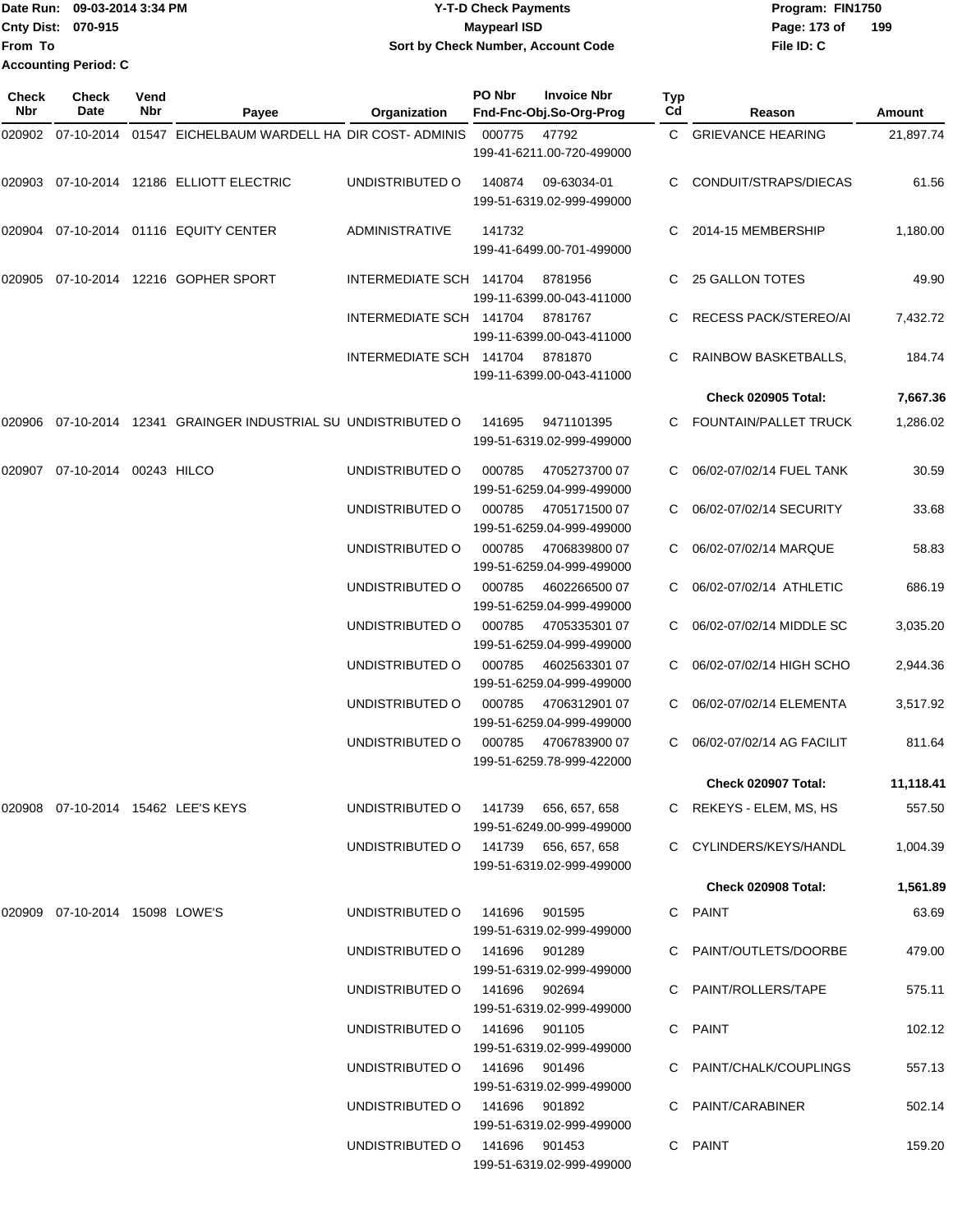|                             | Date Run: 09-03-2014 3:34 PM | Y-T-D Check Payments               | Program: FIN1750    |  |  |  |
|-----------------------------|------------------------------|------------------------------------|---------------------|--|--|--|
| <b>Cnty Dist: 070-915</b>   |                              | <b>Maypearl ISD</b>                | 199<br>Page: 174 of |  |  |  |
| lFrom To                    |                              | Sort by Check Number, Account Code | File ID: C          |  |  |  |
| <b>Accounting Period: C</b> |                              |                                    |                     |  |  |  |

| <b>Check</b><br>Nbr | Check<br>Date | Vend<br><b>Nbr</b> | Payee                                                                         | Organization                         | PO Nbr | <b>Invoice Nbr</b><br>Fnd-Fnc-Obj.So-Org-Prog       | Typ<br>Cd | Reason                       | Amount   |
|---------------------|---------------|--------------------|-------------------------------------------------------------------------------|--------------------------------------|--------|-----------------------------------------------------|-----------|------------------------------|----------|
|                     |               |                    |                                                                               | UNDISTRIBUTED O                      | 141696 | 901596                                              |           | C PAINT                      | 204.24   |
|                     |               |                    |                                                                               |                                      |        | 199-51-6319.02-999-499000                           |           |                              |          |
|                     |               |                    |                                                                               | UNDISTRIBUTED O                      | 141189 | 902027                                              |           | PAINT/DROP CLOTH/THIN        | 300.27   |
|                     |               |                    |                                                                               |                                      |        | 199-51-6319.02-999-499000                           |           |                              |          |
|                     |               |                    |                                                                               | UNDISTRIBUTED O                      | 141696 | 901375                                              |           | PAINT/SPACKLING/WOOD         | 692.36   |
|                     |               |                    |                                                                               |                                      |        | 199-51-6319.02-999-499000                           |           |                              |          |
|                     |               |                    |                                                                               | UNDISTRIBUTED O                      | 141696 | 902969                                              |           | PAINT/RAGS/BRUSH/MAS         | 451.52   |
|                     |               |                    |                                                                               | UNDISTRIBUTED O                      | 141696 | 199-51-6319.02-999-499000<br>901432                 |           | PAINT/TAPE/2-CYCLE/MAS       | 359.52   |
|                     |               |                    |                                                                               |                                      |        | 199-51-6319.02-999-499000                           |           |                              |          |
|                     |               |                    |                                                                               | UNDISTRIBUTED O                      | 141696 | 901639                                              | C.        | PAINT/EDGER/BULB             | 420.59   |
|                     |               |                    |                                                                               |                                      |        | 199-51-6319.02-999-499000                           |           |                              |          |
|                     |               |                    |                                                                               | UNDISTRIBUTED O                      | 141696 | 917227                                              | C.        | PAINT                        | 127.65   |
|                     |               |                    |                                                                               |                                      |        | 199-51-6319.02-999-499000                           |           |                              |          |
|                     |               |                    |                                                                               | UNDISTRIBUTED O                      | 141696 | 901975                                              | C.        | PAINT/ROLLERS/DUCT TA        | 210.80   |
|                     |               |                    |                                                                               |                                      |        | 199-51-6319.02-999-499000                           |           |                              |          |
|                     |               |                    |                                                                               | UNDISTRIBUTED O                      | 141696 | 901260                                              |           | PAINT/ROLLERS/CONCRE         | 390.95   |
|                     |               |                    |                                                                               |                                      |        | 199-51-6319.02-999-499000                           |           |                              |          |
|                     |               |                    |                                                                               |                                      |        |                                                     |           | Check 020909 Total:          | 5,596.29 |
| 020910              |               |                    | 07-10-2014 00195 MAYPEARL INSURANCE AG ELEMENTARY                             |                                      | 140832 | <b>BILLING INVOICE</b><br>199-11-6399.11-101-411000 | C.        | Maldonado/Fisher BOND RE     | 142.00   |
| 020911              |               |                    | 07-10-2014  14147  MILES ELECTRIC                                             | UNDISTRIBUTED O                      | 141730 | 34                                                  | C.        | PIPES FROM ELEM TO VA        | 7,000.00 |
|                     |               |                    |                                                                               |                                      |        | 199-51-6249.00-999-499000                           |           |                              |          |
|                     |               |                    | 020912 07-10-2014 14906 MORRISON SUPPLY                                       | UNDISTRIBUTED O                      | 141201 | 063052658                                           | C.        | <b>PVC COUPS</b>             | 32.05    |
|                     |               |                    |                                                                               |                                      |        | 199-51-6319.02-999-499000                           |           |                              |          |
|                     |               |                    |                                                                               |                                      |        |                                                     |           |                              |          |
| 020913              |               |                    | 07-10-2014 13306 MOUNTAIN PEAK SPECIAL UNDISTRIBUTED O                        |                                      | 000777 | 11-0788-00 JUNE<br>199-51-6259.79-999-422000        | C.        | 05/08-06/08/14 12636 FM      | 62.92    |
|                     |               |                    |                                                                               |                                      |        |                                                     |           |                              |          |
| 020914              |               |                    | 07-10-2014 14369 NORTH TEXAS TOLLWAY A UNDISTRIBUTED O                        |                                      | 000778 | 782633142                                           |           | C TOLLS - 11/09/13 LIC. 110- | 3.18     |
|                     |               |                    |                                                                               |                                      |        | 199-34-6219.01-999-499000                           |           |                              |          |
|                     |               |                    |                                                                               | UNDISTRIBUTED O                      | 000778 | 782611966<br>199-34-6219.01-999-499000              |           | C TOLLS - 04/26/14 LIC, 113- | 6.26     |
|                     |               |                    |                                                                               |                                      |        |                                                     |           | Check 020914 Total:          | 9.44     |
|                     |               |                    |                                                                               |                                      |        |                                                     |           |                              |          |
|                     |               |                    | 020915  07-10-2014  00287  OFFICE DEPOT                                       | INTERMEDIATE SCH 141703 713965873001 |        |                                                     |           | C FILE-FIRE/4 DRAWER         | 2,319.98 |
|                     |               |                    |                                                                               |                                      |        | 199-11-6399.00-043-411000                           |           |                              |          |
|                     |               |                    | 020916  07-10-2014  14093  PC & MACEXCHANGE                                   | ELEMENTARY 141657 85539              |        |                                                     |           | C IPAD MINI CASES            | 94.75    |
|                     |               |                    |                                                                               |                                      |        | 199-11-6399.11-101-411000                           |           |                              |          |
|                     |               |                    | 020917 07-10-2014 14604 PEARSON CLINICAL ASSES UNDISTRIBUTED O 141484 4408966 |                                      |        |                                                     |           | C KTEA-3 SCORING 1Y SUB      | 35.00    |
|                     |               |                    |                                                                               |                                      |        | 199-31-6399.00-999-423000                           |           |                              |          |
|                     |               |                    |                                                                               | UNDISTRIBUTED O 141484 4403730       |        |                                                     |           | C KTEA-3 FORM KIT            | 391.14   |
|                     |               |                    |                                                                               |                                      |        | 199-31-6399.00-999-423000                           |           |                              |          |
|                     |               |                    |                                                                               |                                      |        |                                                     |           | Check 020917 Total:          | 426.14   |
|                     |               |                    | 020918 07-10-2014 15465 PINNACLE OFFICE GROUP, UNDISTRIBUTED O 000779 3520    |                                      |        |                                                     |           | C RISO USAGE 02/01-02/28/1   | 13.03    |
|                     |               |                    |                                                                               |                                      |        | 199-41-6219.07-999-499000                           |           |                              |          |
|                     |               |                    | 020919 07-10-2014 00099 REGION 10/EDUCATION SE UNDISTRIBUTED O 141550 125005  |                                      |        |                                                     |           | C 8 HR BUS DRIVING CLASS     | 110.00   |
|                     |               |                    |                                                                               |                                      |        | 199-34-6219.01-999-499000                           |           |                              |          |
|                     |               |                    | 020920 07-10-2014 00252 SCHOOL SPECIALTY                                      | INTERMEDIATE SCH 141694 208112542334 |        |                                                     |           | C YARN/EASEL/COLOR WHE       | 436.40   |
|                     |               |                    |                                                                               |                                      |        | 199-11-6399.00-043-411000                           |           |                              |          |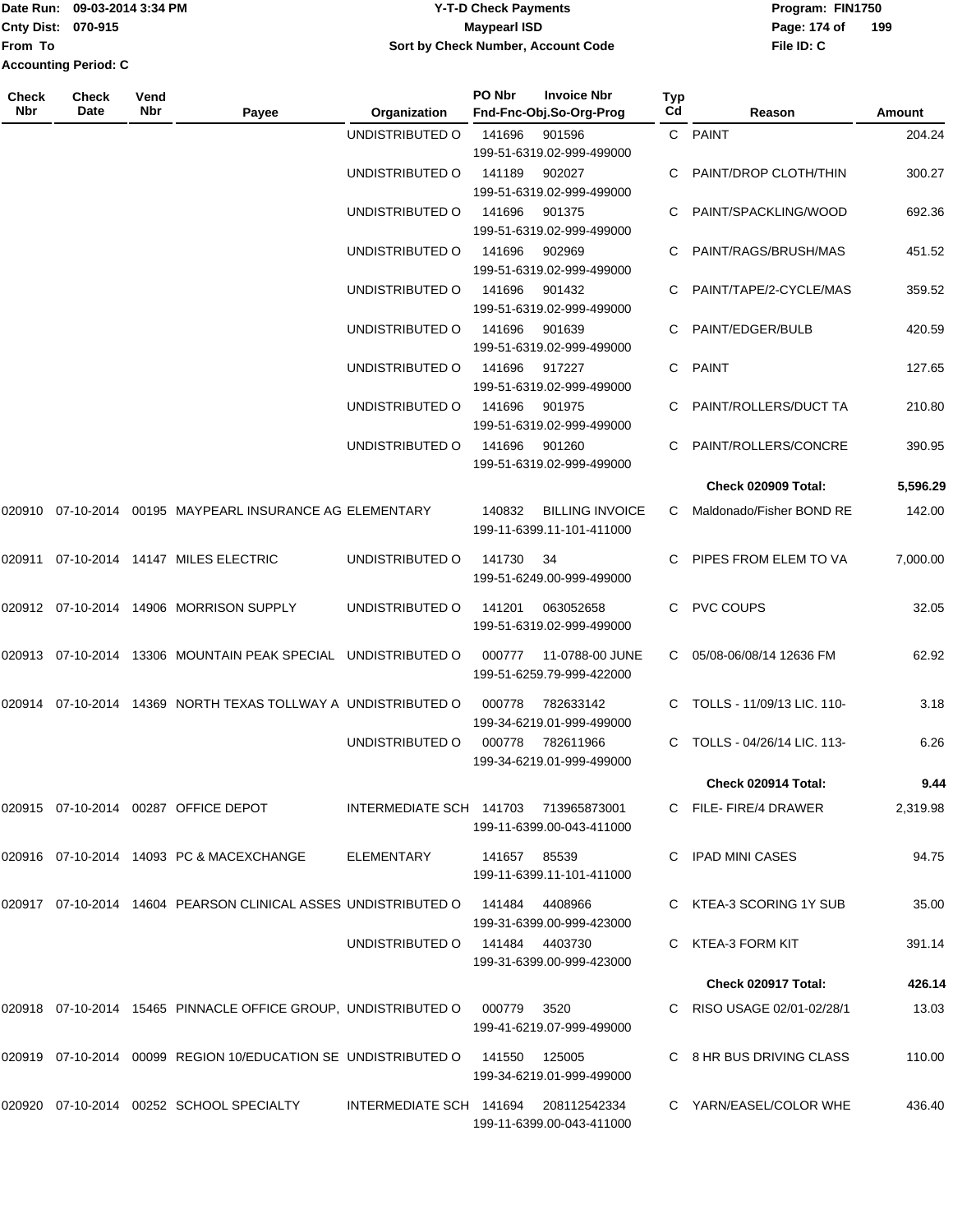Date Run: 09-03-2014 3:34 PM **Program:** FIN1750 **Cnty Dist: 070-915 File ID: C From To 09-03-2014 3:34 PM Y-T-D Check Payments 070-915 Maypearl ISD Sort by Check Number, Account Code** Page: 175 of 199 **Accounting Period: C**

| Check<br>Nbr | <b>Check</b><br>Date | Vend<br>Nbr | Payee                                                          | Organization                        | PO Nbr | <b>Invoice Nbr</b><br>Fnd-Fnc-Obj.So-Org-Prog   | Typ<br>Cd | Reason                       | Amount    |
|--------------|----------------------|-------------|----------------------------------------------------------------|-------------------------------------|--------|-------------------------------------------------|-----------|------------------------------|-----------|
| 020921       | 07-10-2014           |             | 15587 SCHOOLWIRES, INC.                                        | UNDISTRIBUTED O                     | 141721 | INV00109071<br>199-11-6399.45-999-499000        | C.        | <b>DISTRICT WEB HOSTING</b>  | 5,616.00  |
|              |                      |             | 020922 07-10-2014 00369 SHERWIN WILLIAMS PAINT UNDISTRIBUTED O |                                     | 141670 | 4196-6<br>199-51-6319.02-999-499000             | C         | <b>PAINT</b>                 | 123.25    |
| 020923       |                      |             | 07-10-2014 13383 SKYBEAM TEXAS                                 | UNDISTRIBUTED O                     | 000780 | 813710001004619<br>199-53-6249.04-999-499000    | C         | MTHLY INTERNET 07/08-        | 1,529.04  |
| 020924       |                      |             | 07-10-2014 15449 SUPERIOR PAINTING COMP UNDISTRIBUTED O        |                                     | 140980 | SPC2014-485<br>199-51-6639.05-999-499000        | C         | <b>INTERMEDIATE RENOVATI</b> | 13,722.00 |
| 020925       |                      |             | 07-10-2014 15497 TRAIL OF BREADCRUMBS, ELEMENTARY              |                                     | 141492 | 297902879<br>255-13-6499.00-101-424000          | C         | Wilcken/Pantoja STAAR WO     | 840.00    |
| 020926       |                      |             | 07-10-2014 01058 UNIVERSITY OF TEXAS AT HIGH SCHOOL            |                                     | 141724 | 199-36-6499.01-001-499000                       |           | 2014-2015 UIL MEMBERSH       | 1,400.00  |
| 020927       |                      |             | 07-10-2014 00253 VERIZON SOUTHWEST                             | UNDISTRIBUTED O                     | 000784 | 376700840900 07<br>199-51-6259.02-999-499000    | C         | 06/28-07/27/14 LOCAL FAX     | 37.05     |
|              |                      |             |                                                                | UNDISTRIBUTED O                     | 000784 | 372500039609 07<br>199-51-6259.02-999-499000    | C         | 06/28-07/27/14 LOCAL         | 800.72    |
|              |                      |             |                                                                |                                     |        |                                                 |           | Check 020927 Total:          | 837.77    |
| 020928       |                      |             | 07-10-2014 15165 WAXAHACHIE GLASS CORP UNDISTRIBUTED O         |                                     | 141729 | 3275<br>199-34-6219.00-999-499000               |           | <b>INSTALL GLASS</b>         | 145.00    |
|              |                      |             |                                                                | UNDISTRIBUTED O                     | 141729 | 3275<br>199-34-6311.00-999-499000               | C         | <b>BUSES 24 &amp; 26</b>     | 152.00    |
|              |                      |             |                                                                |                                     |        |                                                 |           | Check 020928 Total:          | 297.00    |
| 020929       |                      |             | 07-17-2014 15074 ABIBOW RECYCLING LLC                          | UNDISTRIBUTED O                     | 000793 | 614-1074819<br>199-51-6259.03-999-499000        |           | RECYCLE 06/03-06/30/14 L     | 40.13     |
|              |                      |             |                                                                | UNDISTRIBUTED O                     | 000793 | 614-1074819<br>199-51-6259.03-999-499000        | C         | RECYCLE 06/03-06/30/14 M     | 20.34     |
|              |                      |             |                                                                | UNDISTRIBUTED O                     | 000793 | 614-1074819<br>199-51-6259.03-999-499000        |           | RECYCLE 06/03-06/30/14 H     | 15.51     |
|              |                      |             |                                                                | UNDISTRIBUTED O                     | 000793 | 614-1074819<br>199-51-6259.03-999-499000        |           | RECYCLE 06/03-06/30/14 P     | 29.59     |
|              |                      |             |                                                                | UNDISTRIBUTED O                     |        | 000793 614-1074819<br>199-51-6259.03-999-499000 |           | C RECYCLE 06/03-06/30/14 A   | 17.70     |
|              |                      |             |                                                                |                                     |        |                                                 |           | <b>Check 020929 Total:</b>   | 123.27    |
|              |                      |             | 020930  07-17-2014  14657  APPLE, INC.                         | HIGH SCHOOL                         |        | 141663 4287019179<br>199-11-6399.04-001-411000  |           | C Vouchers FOR EDUCATION     | 500.00    |
|              |                      |             | 020931 07-17-2014 01256 AT&T MOBILITY                          | UNDISTRIBUTED O 000794 824711164 07 |        | 199-52-6259.00-999-499000                       |           | C 06/03-07/02/14 MTHLY CEL   | 124.14    |
|              |                      |             | 020932 07-17-2014 14287 BOWMAN H2O L.L.C.                      | UNDISTRIBUTED O 000786 4816         |        | 199-51-6259.79-999-422000                       |           | C AEROBIC INSPECTION 9/1     | 85.00     |
|              |                      |             |                                                                | UNDISTRIBUTED O 000786 4816         |        | 199-51-6259.79-999-422000                       |           | C AEROBIC INSPECTION 10/     | 85.00     |
|              |                      |             |                                                                | UNDISTRIBUTED O 000786 4816         |        | 199-51-6259.79-999-422000                       |           | C AEROBIC INSPECTION 11/     | 85.00     |
|              |                      |             |                                                                | UNDISTRIBUTED O 000786 4816         |        | 199-51-6259.79-999-422000                       |           | C AEROBIC INSPECTION 12/     | 85.00     |
|              |                      |             |                                                                |                                     |        |                                                 |           | <b>Check 020932 Total:</b>   | 340.00    |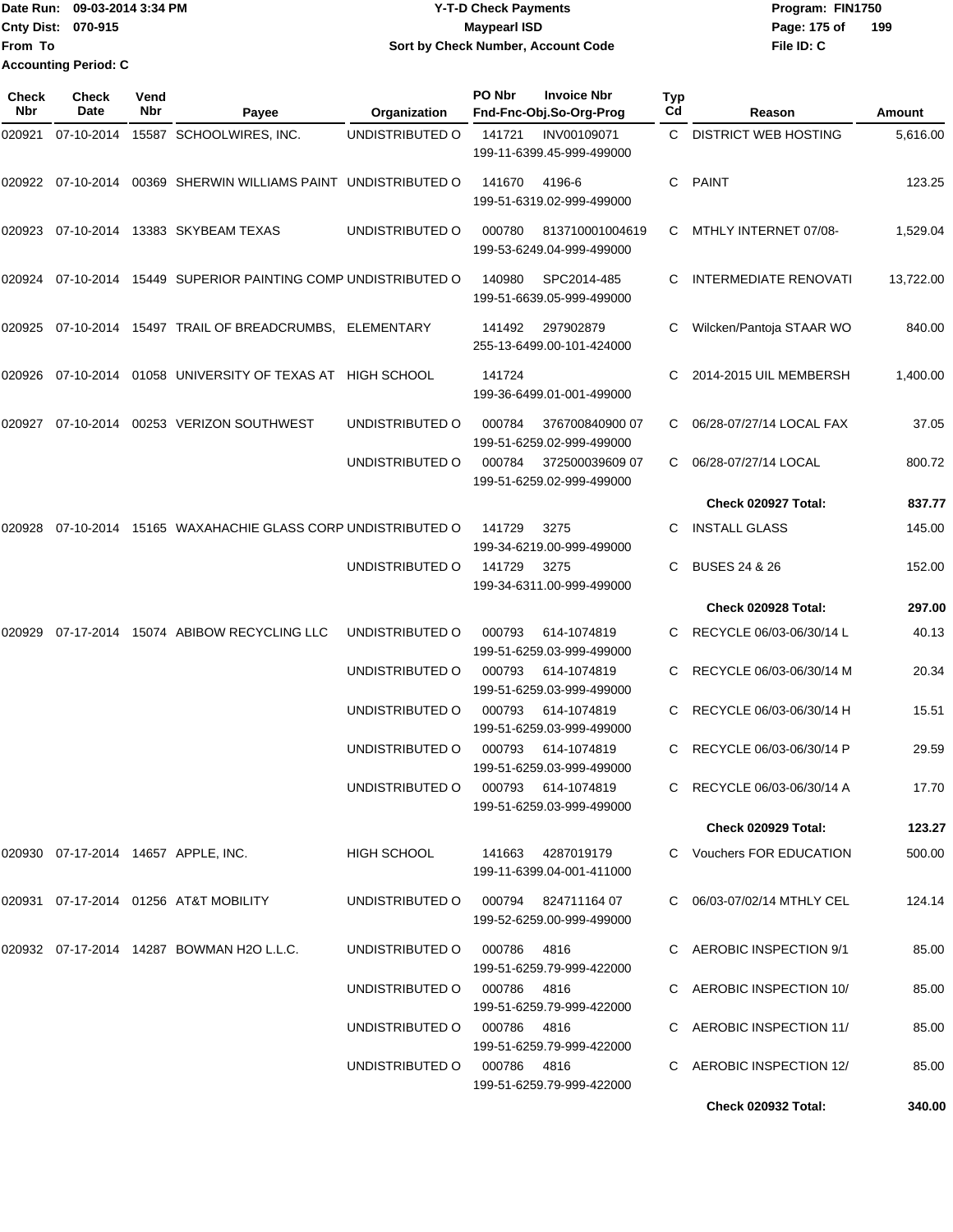Date Run: 09-03-2014 3:34 PM **Program:** FIN1750 **Cnty Dist: 070-915 From To Y-T-D Check Payments 070-915 Maypearl ISD Sort by Check Number, Account Code Accounting Period: C**

**File ID: C** Page: 176 of 199

| Check<br>Nbr | <b>Check</b><br>Date | Vend<br>Nbr | Payee                                                            | Organization                     | PO Nbr | <b>Invoice Nbr</b><br>Fnd-Fnc-Obj.So-Org-Prog | Typ<br>Cd | Reason                       | <b>Amount</b> |
|--------------|----------------------|-------------|------------------------------------------------------------------|----------------------------------|--------|-----------------------------------------------|-----------|------------------------------|---------------|
|              | 020933 07-17-2014    |             | 15570 CABLING & WIRELESS SOL UNDISTRIBUTED O                     |                                  | 140850 | 3869<br>199-51-6639.05-999-499000             |           | C TOWER CONSTRUCTION         | 1,600.00      |
| 020934       |                      |             | 07-17-2014 00218 THE COWBOY BANK OF TE HIGH SCHOOL               |                                  | 141747 | 199-36-6499.05-001-499000                     |           | <b>Coaching Clinic Meals</b> | 500.00        |
|              |                      |             | 020935 07-17-2014 13279 CROSS COUNTRY PEST CO UNDISTRIBUTED O    |                                  | 000787 | 26557<br>199-51-6249.00-999-499000            | C.        | TERMITE SPOT @ INTERM        | 300.00        |
|              |                      |             | 020936 07-17-2014 13639 EAST TEXAS COPY SYSTE UNDISTRIBUTED O    |                                  | 000795 | 243429<br>199-11-6219.00-999-423000           |           | COPIERS 06/04-07/03/14 B     | 20.40         |
|              |                      |             |                                                                  | <b>HIGH SCHOOL</b>               | 000795 | 243429<br>199-11-6269.00-001-411000           |           | COPIERS 06/04-07/03/14 B     | 8.02          |
|              |                      |             |                                                                  | <b>MAYPEARL JUNIOR</b>           | 000795 | 243429<br>199-11-6269.00-041-411000           |           | COPIERS 06/04-07/03/14 B     | 15.05         |
|              |                      |             |                                                                  | <b>ELEMENTARY</b>                | 000795 | 243429<br>199-11-6269.00-101-411000           |           | COPIERS 06/04-07/03/14 B     | 102.20        |
|              |                      |             |                                                                  | ELEMENTARY                       | 000795 | 243429<br>199-11-6269.00-101-499000           |           | COPIERS 06/04-07/03/14 B     | 14.27         |
|              |                      |             |                                                                  | HIGH SCHOOL                      | 000795 | 243429<br>199-11-6269.01-001-411000           |           | COPIERS 06/04-07/03/14 B     | 80.23         |
|              |                      |             |                                                                  | MAYPEARL JUNIOR                  | 000795 | 243429<br>199-11-6269.01-041-411000           |           | COPIERS 06/04-07/03/14 B     | 27.57         |
|              |                      |             |                                                                  | DIR COST- ADMINIS                | 000795 | 243429<br>199-41-6249.00-720-499000           |           | COPIERS 06/04-07/03/14 C     | 41.25         |
|              |                      |             |                                                                  | DIR COST- ADMINIS                | 000795 | 243429<br>199-41-6249.00-720-499000           |           | COPIERS 06/04-07/03/14 B     | 77.50         |
|              |                      |             |                                                                  |                                  |        |                                               |           | Check 020936 Total:          | 386.49        |
|              |                      |             | 020937 07-17-2014 12186 ELLIOTT ELECTRIC                         | UNDISTRIBUTED O                  | 140874 | 09-64010-01<br>199-51-6319.02-999-499000      | C.        | STRAP/400W WAL-PAK/LE        | 361.22        |
|              |                      |             | 020938 07-17-2014 14699 EMBASSY SUITES SAN ANT HIGH SCHOOL       |                                  | 141746 | G. JORDAN<br>199-36-6499.05-001-499000        | C         | <b>Coaching Clinic</b>       | 2,511.81      |
|              |                      |             | 020939 07-17-2014 00040 FLATT STATIONERS, INC.                   | <b>ELEMENTARY</b>                | 141660 | 262385-00<br>199-11-6399.00-101-411SUP        | C         | PAPER/PENS/CLIPS/CLOC        | 1,827.38      |
|              |                      |             |                                                                  | UNDISTRIBUTED O 141728 264070-00 |        | 199-51-6319.02-999-499000                     |           | C PENCIIL SHARPENER          | 138.80        |
|              |                      |             |                                                                  |                                  |        |                                               |           | Check 020939 Total:          | 1,966.18      |
|              |                      |             | 020940 07-17-2014 01343 GINGERBREAD PRESS                        | UNDISTRIBUTED 0 141613 310927    |        | 199-53-6399.05-999-499000                     |           | C STUDENT FILE FOLDERS       | 619.20        |
|              |                      |             |                                                                  | UNDISTRIBUTED 0 141718 310927    |        | 199-53-6399.05-999-499000                     |           | C STUDENT FILE FOLDERS       | 117.23        |
|              |                      |             |                                                                  |                                  |        |                                               |           | Check 020940 Total:          | 736.43        |
|              |                      |             | 020941  07-17-2014  12704  REBEKAH HYATT                         | <b>HIGH SCHOOL</b>               | 141607 | 255-13-6411.00-001-424000                     |           | C SUMMER SCIENCE INSTIT      | 99.00         |
|              |                      |             | 020942  07-17-2014  12152  TRICIA IKARD                          | <b>SCHOOL BOARD</b>              |        | 141745 MILEAGE<br>199-41-6419.00-702-499000   |           | C MILEAGE TO S.A. FOR SLI    | 249.91        |
|              |                      |             | 020943 07-17-2014 15644 KEYSTONE OFFICE PRODU HIGH SCHOOL        |                                  |        | 141643 11417230<br>199-11-6399.12-001-411000  |           | C 4 DRAWER FILING CABINE     | 6,246.00      |
|              |                      |             | 020944 07-17-2014 13411 LINCOLN NATIONAL LIFE IN UNDISTRIBUTED O |                                  | 000796 | 2810978879<br>199-41-6429.01-999-499000       |           | C PREMIUM 08/01-08/31/14     | 771.50        |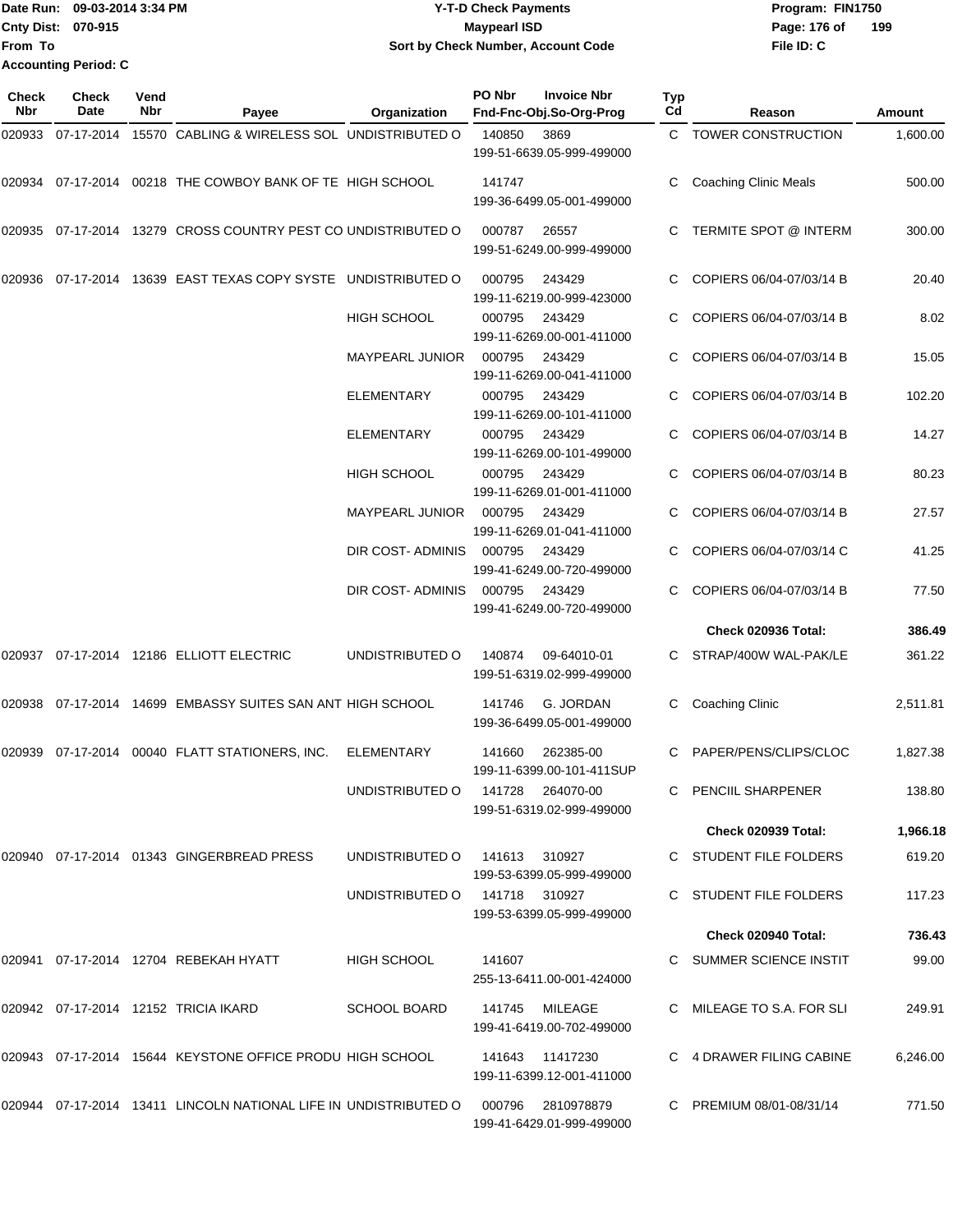|                           | Date Run: 09-03-2014 3:34 PM | <b>Y-T-D Check Payments</b>        | Program: FIN1750      |
|---------------------------|------------------------------|------------------------------------|-----------------------|
| <b>Cnty Dist: 070-915</b> |                              | Maypearl ISD                       | $-19$<br>Page: 177 of |
| lFrom To                  |                              | Sort by Check Number, Account Code | File ID: C            |
|                           | <b>Accounting Period: C</b>  |                                    |                       |
|                           |                              |                                    |                       |

**199**

| <b>Check</b><br><b>Nbr</b> | Check<br>Date | Vend<br>Nbr | Payee                                                            | Organization       | PO Nbr       | <b>Invoice Nbr</b><br>Fnd-Fnc-Obj.So-Org-Prog  | Typ<br>Cd | Reason                            | Amount   |
|----------------------------|---------------|-------------|------------------------------------------------------------------|--------------------|--------------|------------------------------------------------|-----------|-----------------------------------|----------|
| 020945                     |               |             | 07-17-2014 14075 NATIONAL TELESYSTEMS, I UNDISTRIBUTED O         |                    | 000788       | 3100147<br>199-51-6249.02-999-499000           |           | C HS COACHES OFFICE               | 836.00   |
| 020946                     |               |             | 07-17-2014 14369 NORTH TEXAS TOLLWAY A UNDISTRIBUTED O           |                    | 000789       | 764845580<br>199-34-6219.01-999-499000         |           | LIC. 108-4767, 05/09-05/10/       | 3.32     |
|                            |               |             |                                                                  | UNDISTRIBUTED O    | 000789       | 764846558<br>199-34-6219.01-999-499000         |           | LIC 903-3520, 04/13/12,02/2       | 7.67     |
|                            |               |             |                                                                  |                    |              |                                                |           | Check 020946 Total:               | 10.99    |
| 020947                     |               |             | 07-17-2014 00854 PITNEY BOWES INC.                               | UNDISTRIBUTED O    | 141634       | 15614051884<br>199-41-6399.02-999-499000       | C.        | POSTAGE REFILL                    | 1,000.00 |
| 020948                     |               |             | 07-17-2014 15564 RIDDELL/ALL AMERICAN SP UNDISTRIBUTED O         |                    | 141359       | 60240664<br>199-36-6399.02-999-499000          | C.        | <b>Football Pads</b>              | 1,638.00 |
| 020949                     |               |             | 07-17-2014 00383 HOUGHTON MIFFLIN HARC UNDISTRIBUTED O           |                    | 140930       | 950526024<br>199-31-6399.00-999-423000         |           | WJIV - COMPLETE BATT P            | 2,176.90 |
| 020950                     |               |             | 07-17-2014   01056   RYDIN DECAL                                 | <b>HIGH SCHOOL</b> | 141641       | 295578<br>199-11-6399.12-001-411000            |           | PARKING PERMIT DECALS             | 420.00   |
| 020951                     | 07-17-2014    |             | 00369 SHERWIN WILLIAMS PAINT UNDISTRIBUTED O                     |                    | 000790       | 2131-1<br>199-51-6319.02-999-499000            | C.        | <b>PAINT - VOID&amp;REISSUE C</b> | 46.04    |
|                            |               |             |                                                                  | UNDISTRIBUTED O    | 000790       | 2046-1<br>199-51-6319.02-999-499000            |           | <b>PAINT - VOID&amp;REISSUE C</b> | 663.57   |
|                            |               |             |                                                                  |                    |              |                                                |           | Check 020951 Total:               | 709.61   |
|                            |               |             | 020952 07-17-2014 15659 SLEEP INN & SUITES                       | UNDISTRIBUTED O    | 141741       | <b>WENDY SHAW</b><br>199-21-6411.01-999-499000 | C.        | DISTRICT TESTING COOR             | 196.18   |
| 020953                     |               |             | 07-17-2014 12471 TEXAS DEPARTMENT OF P ADMINISTRATIVE            |                    | 000797       | CRS-201406-0406<br>199-41-6219.10-701-499000   | C.        | <b>CLEARINGHOUSE RECOR</b>        | 3.00     |
| 020954                     |               |             | 07-17-2014 12751 THE BURLY CORP. OF NOR UNDISTRIBUTED O          |                    | 141720       | 1166400<br>199-51-6319.03-999-499000           | C.        | <b>TWINE/STRAP</b>                | 18.50    |
|                            |               |             |                                                                  | UNDISTRIBUTED O    | 141720       | 1266403<br>199-51-6319.03-999-499000           |           | 9 GAUGE CHAIN LINK FAB            | 620.00   |
|                            |               |             |                                                                  | UNDISTRIBUTED O    | 141720       | 1266320<br>199-51-6319.03-999-499000           | C.        | POSTS/RAILS/BOLTS/WIR             | 1,044.21 |
|                            |               |             |                                                                  |                    |              |                                                |           | <b>Check 020954 Total:</b>        | 1,682.71 |
|                            |               |             | 020955 07-17-2014 00460 VINEYARD'S AUTO SUPPLY UNDISTRIBUTED O   |                    | 141710       | 76850<br>199-34-6311.00-999-499000             |           | C 7-WAY RV BLADE PLUG/OI          | 97.42    |
|                            |               |             | 020956 07-24-2014 15487 A Plus Cabling                           | UNDISTRIBUTED O    | 141715 1027  | 199-11-6639.50-999-499000                      |           | C WALL MOUNT AT INTERM            | 145.00   |
|                            |               |             | 020957 07-24-2014 13880 A.M. SOLUTIONS INC.                      | UNDISTRIBUTED O    | 141762  4925 | 199-51-6249.00-999-499000                      |           | C TRIP CHARGE                     | 60.00    |
|                            |               |             |                                                                  | UNDISTRIBUTED O    | 141762 4925  | 199-51-6249.01-999-499000                      |           | C REPAIRED/CLEANED ICE            | 315.00   |
|                            |               |             |                                                                  | UNDISTRIBUTED O    | 141762 4925  | 199-51-6319.02-999-499000                      |           | C VALVE/CLEANER                   | 172.00   |
|                            |               |             |                                                                  |                    |              |                                                |           | <b>Check 020957 Total:</b>        | 547.00   |
|                            |               |             | 020958 07-24-2014 15209 AIR CLINIC ELLIS COUNTY LUNDISTRIBUTED O |                    | 141697 1674  | 199-51-6639.05-999-499000                      |           | C HVAC - MUSIC ROOM               | 7,985.00 |
|                            |               |             | 020959 07-24-2014 00004 ALERT SERVICES                           | UNDISTRIBUTED O    | 141751       | 51266100<br>199-36-6399.05-999-499000          |           | C MEDICAL SUPPLIES                | 1,025.12 |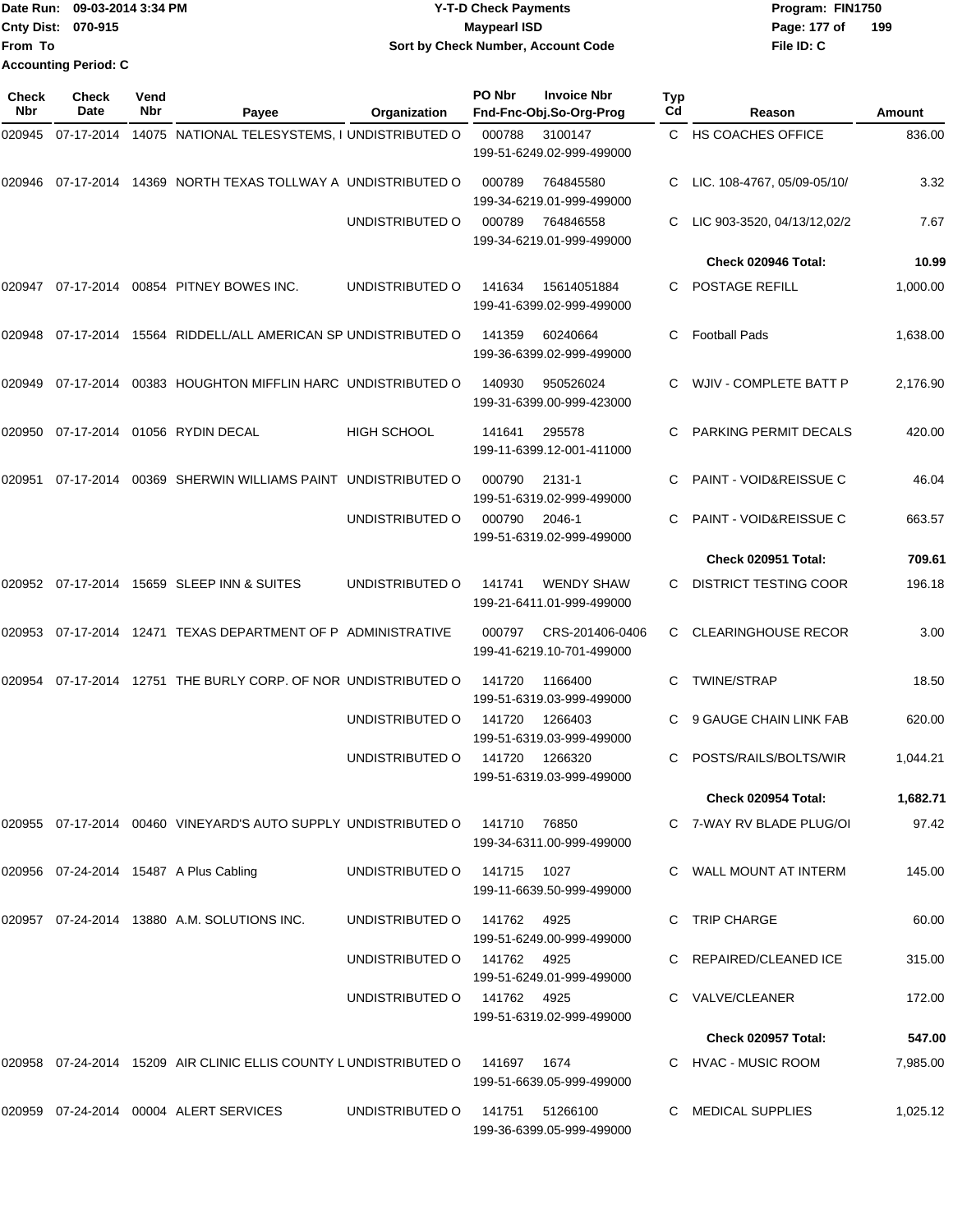**From To Accounting Period: C**

## Date Run: 09-03-2014 3:34 PM **Program:** FIN1750 **Cnty Dist:** 070-915 **Page:** 178 of **09-03-2014 3:34 PM Y-T-D Check Payments 070-915 Maypearl ISD Sort by Check Number, Account Code**

| Check<br>Nbr | <b>Check</b><br>Date | Vend<br>Nbr | Payee                                                         | Organization                    | PO Nbr        | <b>Invoice Nbr</b><br>Fnd-Fnc-Obj.So-Org-Prog     | Typ<br>Cd | Reason                      | Amount    |
|--------------|----------------------|-------------|---------------------------------------------------------------|---------------------------------|---------------|---------------------------------------------------|-----------|-----------------------------|-----------|
| 020960       | 07-24-2014           |             | 13576 CANON FINANCIAL SERVIC UNDISTRIBUTED O                  |                                 | 000799        | 13968223<br>199-11-6219.00-999-423000             |           | C LEASE 07/13/2014          | 220.90    |
|              |                      |             |                                                               | <b>HIGH SCHOOL</b>              | 000799        | 13968223<br>199-11-6269.00-001-411000             |           | C LEASE 07/13/2014          | 245.44    |
|              |                      |             |                                                               | <b>MAYPEARL JUNIOR</b>          | 000799        | 13968223<br>199-11-6269.00-041-411000             |           | LEASE 07/13/2014            | 245.44    |
|              |                      |             |                                                               | <b>ELEMENTARY</b>               | 000799        | 13968223<br>199-11-6269.00-101-411000             |           | LEASE 07/13/2014            | 245.44    |
|              |                      |             |                                                               | <b>ELEMENTARY</b>               | 000799        | 13968223<br>199-11-6269.00-101-499000             | C.        | LEASE 07/13/2014            | 245.44    |
|              |                      |             |                                                               | <b>HIGH SCHOOL</b>              | 000799        | 13968223<br>199-11-6269.01-001-411000             |           | LEASE 07/13/2014            | 1,227.20  |
|              |                      |             |                                                               | <b>MAYPEARL JUNIOR</b>          | 000799        | 13968223<br>199-11-6269.01-041-411000             | C.        | LEASE 07/13/2014            | 245.44    |
|              |                      |             |                                                               | DIR COST- ADMINIS               | 000799        | 13968223<br>199-41-6249.00-720-499000             | C.        | LEASE 07/13/2014            | 269.97    |
|              |                      |             |                                                               |                                 |               |                                                   |           | Check 020960 Total:         | 2,945.27  |
| 020961       |                      |             | 07-24-2014 00527 CDWG INC.                                    | UNDISTRIBUTED O                 | 141743        | ND61673<br>199-11-6399.45-999-499000              |           | SMARTNET SERVICE AGR        | 2,924.00  |
|              |                      |             |                                                               | UNDISTRIBUTED O                 | 141743        | ND03369<br>199-11-6399.45-999-499000              |           | <b>HP CARE PACK SUPPORT</b> | 526.35    |
|              |                      |             |                                                               |                                 |               |                                                   |           | Check 020961 Total:         | 3,450.35  |
|              |                      |             | 020962  07-24-2014  13390  CHARLES FRAME                      | <b>SCHOOL BOARD</b>             | 141775        | <b>SLI REIMBURSE</b><br>199-41-6419.00-702-499000 |           | <b>FOOD/MILEAGE FOR SLI</b> | 310.93    |
| 020963       |                      |             | 07-24-2014 00200 CLAIMS ADMINISTRATIVE S HIGH SCHOOL          |                                 | 000808        | 2130<br>199-11-6143.00-001-411000                 |           | CAS FIXED COST ANNUAL       | 5,943.00  |
|              |                      |             |                                                               | <b>MAYPEARL JUNIOR</b>          | 000808        | 2130<br>199-11-6143.00-041-411000                 |           | CAS FIXED COST ANNUAL       | 5,943.00  |
|              |                      |             |                                                               | <b>ELEMENTARY</b>               | 000808        | 2130<br>199-11-6143.00-101-411000                 |           | CAS FIXED COST ANNUAL       | 5,943.00  |
|              |                      |             |                                                               |                                 |               |                                                   |           | Check 020963 Total:         | 17,829.00 |
|              |                      |             |                                                               | <b>HIGH SCHOOL</b>              | 141777        | TASSP<br>199-23-6411.03-001-499000                |           | TASSP LODGING/MEALS         | 724.77    |
|              |                      |             |                                                               | <b>HIGH SCHOOL</b>              |               | 141596 ASCD FEES<br>199-23-6499.00-001-499000     |           | C ASCD CONFERENCE           | 468.00    |
|              |                      |             |                                                               |                                 |               |                                                   |           | Check 020964 Total:         | 1,192.77  |
|              |                      |             | 020965 07-24-2014 15656 DEPARTMENT OF INFORMA UNDISTRIBUTED O |                                 | 000798        | 14061293N<br>199-51-6259.02-999-499000            |           | C 06/01-06/30/14 LONG DIST  | 37.75     |
|              |                      |             | 020966  07-24-2014  12536  DESOTO JANITORIAL                  | UNDISTRIBUTED O                 | 141639        | 158972<br>199-51-6319.01-999-499000               |           | C ISOLATOR REPAIR KIT       | 80.94     |
|              |                      |             |                                                               | UNDISTRIBUTED O                 | 141639 159038 | 199-51-6319.01-999-499000                         |           | C MOPS/STRIP PADS/DUST      | 272.35    |
|              |                      |             |                                                               |                                 |               |                                                   |           | Check 020966 Total:         | 353.29    |
|              |                      |             | 020967  07-24-2014  13639  EAST TEXAS COPY SYSTE  HIGH SCHOOL |                                 |               | 000800 243990<br>199-11-6269.00-001-411000        |           | C PRINTERS 06/09-07/08/14   | 100.00    |
|              |                      |             |                                                               | MAYPEARL JUNIOR  000800  243990 |               | 199-11-6269.00-041-411000                         |           | C PRINTERS 06/09-07/08/14   | 102.55    |
|              |                      |             |                                                               | ELEMENTARY                      |               | 000800 243990<br>199-11-6269.00-101-411000        |           | C PRINTERS 06/09-07/08/14   | 100.00    |
|              |                      |             |                                                               | ELEMENTARY                      |               | 000800 243990<br>199-11-6269.00-101-499000        |           | C PRINTERS 06/09-07/08/14   | 100.00    |
|              |                      |             |                                                               | HIGH SCHOOL                     |               | 000800 243990<br>199-11-6269.01-001-411000        |           | C PRINTERS 06/09-07/08/14   | 100.00    |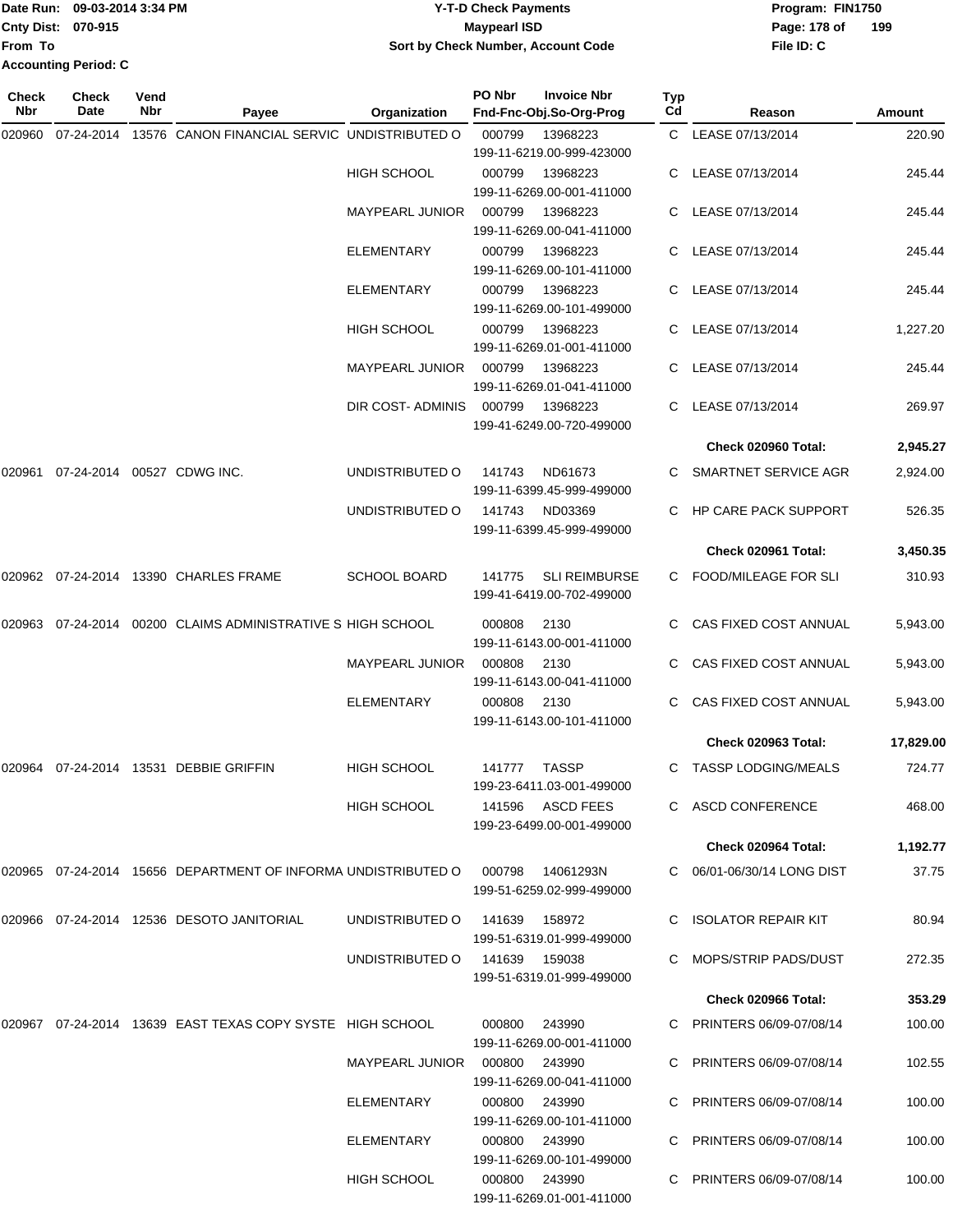|                             | Date Run: 09-03-2014 3:34 PM                     | Y-T-D Check Payments               | Program: FIN1750    |
|-----------------------------|--------------------------------------------------|------------------------------------|---------------------|
|                             | <b>Cnty Dist: 070-915</b><br><b>Mavpearl ISD</b> |                                    | 199<br>Page: 179 of |
| lFrom To                    |                                                  | Sort by Check Number, Account Code | File ID: C          |
| <b>Accounting Period: C</b> |                                                  |                                    |                     |

| Check<br>Nbr | <b>Check</b><br>Date             | Vend<br>Nbr | Payee                                                                     | Organization                      | PO Nbr | <b>Invoice Nbr</b><br>Fnd-Fnc-Obj.So-Org-Prog  | Typ<br>Cd | Reason                         | <b>Amount</b> |
|--------------|----------------------------------|-------------|---------------------------------------------------------------------------|-----------------------------------|--------|------------------------------------------------|-----------|--------------------------------|---------------|
|              |                                  |             |                                                                           | MAYPEARL JUNIOR                   | 000800 | 243990<br>199-11-6269.01-041-411000            | C         | PRINTERS 06/09-07/08/14        | 100.00        |
|              |                                  |             |                                                                           | DIR COST- ADMINIS                 | 000800 | 243990<br>199-41-6249.00-720-499000            | C.        | PRINTERS 06/09-07/08/14        | 100.00        |
|              |                                  |             |                                                                           |                                   |        |                                                |           | Check 020967 Total:            | 702.55        |
| 020968       |                                  |             | 07-24-2014 15613 HEARTLAND PARK AND RE UNDISTRIBUTED O                    |                                   | 141309 | MISD7162014<br>199-51-6249.00-999-499000       | C         | INSTALLATION                   | 2,325.00      |
|              |                                  |             |                                                                           | <b>ELEMENTARY</b>                 | 141309 | MISD7162014<br>225-11-6639.00-101-423000       | C.        | PLAY PANEL HOUSE/ ADA          | 7,674.00      |
|              |                                  |             |                                                                           |                                   |        |                                                |           | Check 020968 Total:            | 9,999.00      |
| 020969       |                                  |             | 07-24-2014 15411 IMPACT APPLICATIONS, INCHIGH SCHOOL                      |                                   | 141576 | 20144290<br>199-36-6499.01-001-499000          | C.        | <b>Concussion Test Renewal</b> | 600.00        |
| 020970       | 07-24-2014 15589 ISTE            |             |                                                                           | UNDISTRIBUTED O                   | 141780 | 387160<br>199-53-6499.01-999-499000            | C.        | <b>CONFERENCE CANCELLA</b>     | 109.00        |
|              |                                  |             | 020971 07-24-2014 12994 MASTER SOUND                                      | UNDISTRIBUTED O                   | 141431 | 1005<br>199-51-6399.01-999-499000              | C.        | FIRE ALARM UPGRADE             | 9,971.00      |
|              |                                  |             | 020972 07-24-2014 14369 NORTH TEXAS TOLLWAY A UNDISTRIBUTED O             |                                   | 000801 | 761274929<br>199-34-6219.01-999-499000         | C         | LIC 109-5498, TASBO 6/18-      | 12.97         |
|              |                                  |             | 020973  07-24-2014  14604  PEARSON CLINICAL ASSES UNDISTRIBUTED O         |                                   | 141547 | 4387757<br>199-31-6399.00-999-423000           | C         | <b>VINELAND-II TEACHER RA</b>  | 87.65         |
|              |                                  |             | 020974  07-24-2014  00854  PITNEY BOWES GLOBAL FI UNDISTRIBUTED O         |                                   | 141765 | 9619198-JY14<br>199-41-6399.02-999-499000      | C.        | <b>EQUIPMENT LEASE</b>         | 447.00        |
| 020975       |                                  |             | 07-24-2014  00099  REGION 10/EDUCATION SE UNDISTRIBUTED O                 |                                   | 141221 | 125777<br>199-34-6219.01-999-499000            | C.        | <b>BUS DRIVING CLASS 7/16/</b> | 55.00         |
|              |                                  |             |                                                                           | UNDISTRIBUTED O                   | 141674 | 125778<br>199-34-6219.01-999-499000            |           | <b>BUS DRIVING CLASS -</b>     | 55.00         |
|              |                                  |             |                                                                           |                                   |        |                                                |           | Check 020975 Total:            | 110.00        |
|              |                                  |             | 020976 07-24-2014 00829 REGION 12 ESC                                     | <b>ELEMENTARY</b>                 | 141531 | 052781<br>199-11-6411.00-101-423000            |           | <b>SLP SUMMER INSTITUTE</b>    | 150.00        |
| 020977       |                                  |             | 07-24-2014  15587  SCHOOLWIRES, INC.                                      | UNDISTRIBUTED O                   | 141723 | INV0012155<br>199-11-6399.45-999-499000        | C.        | template subscription          | 3,019.50      |
|              |                                  |             |                                                                           | UNDISTRIBUTED O                   |        | 141650 INV0012153<br>199-11-6639.50-999-499000 |           | C CENTRICITY2 MOBILE CO        | 594.00        |
|              |                                  |             |                                                                           | UNDISTRIBUTED O 000803 INV0012154 |        | 199-11-6639.50-999-499000                      |           | C CENTRICITY2 ESSENTIAL        | 1,389.96      |
|              |                                  |             |                                                                           |                                   |        |                                                |           | Check 020977 Total:            | 5,003.46      |
|              |                                  |             | 020978  07-24-2014  15480  SECURE TECH SYSTEMS, I UNDISTRIBUTED O  141655 |                                   |        | 3987<br>199-51-6639.05-999-499000              |           | C ALARM SYSTEM INTERME         | 4,582.00      |
|              |                                  |             | 020979 07-24-2014 01203 CINDY SHAW                                        | <b>SCHOOL BOARD</b>               |        | 141771 MILEAGE<br>199-41-6419.00-702-499000    |           | C MILEAGE TO GET FOOD F        | 13.26         |
|              | 020980  07-24-2014  00784  TASBO |             |                                                                           | UNDISTRIBUTED 0 141779 31016      |        | 199-53-6499.01-999-499000                      |           | C MEMBERSHIP DUES              | 110.00        |
|              |                                  |             | 020981  07-24-2014  15235  TEXAS STATE BILLING SER UNDISTRIBUTED   000806 |                                   |        | 14077<br>199-31-6299.00-999-423000             |           | C CLAIMS, 7/04/14, 7/11/14     | 233.67        |
|              |                                  |             | 020982 07-24-2014 00134 TXU ENERGY                                        | UNDISTRIBUTED O                   | 000807 | 055726256821<br>199-51-6259.04-999-499000      |           | C 06/16-07/15/14 SECURITY      | 333.29        |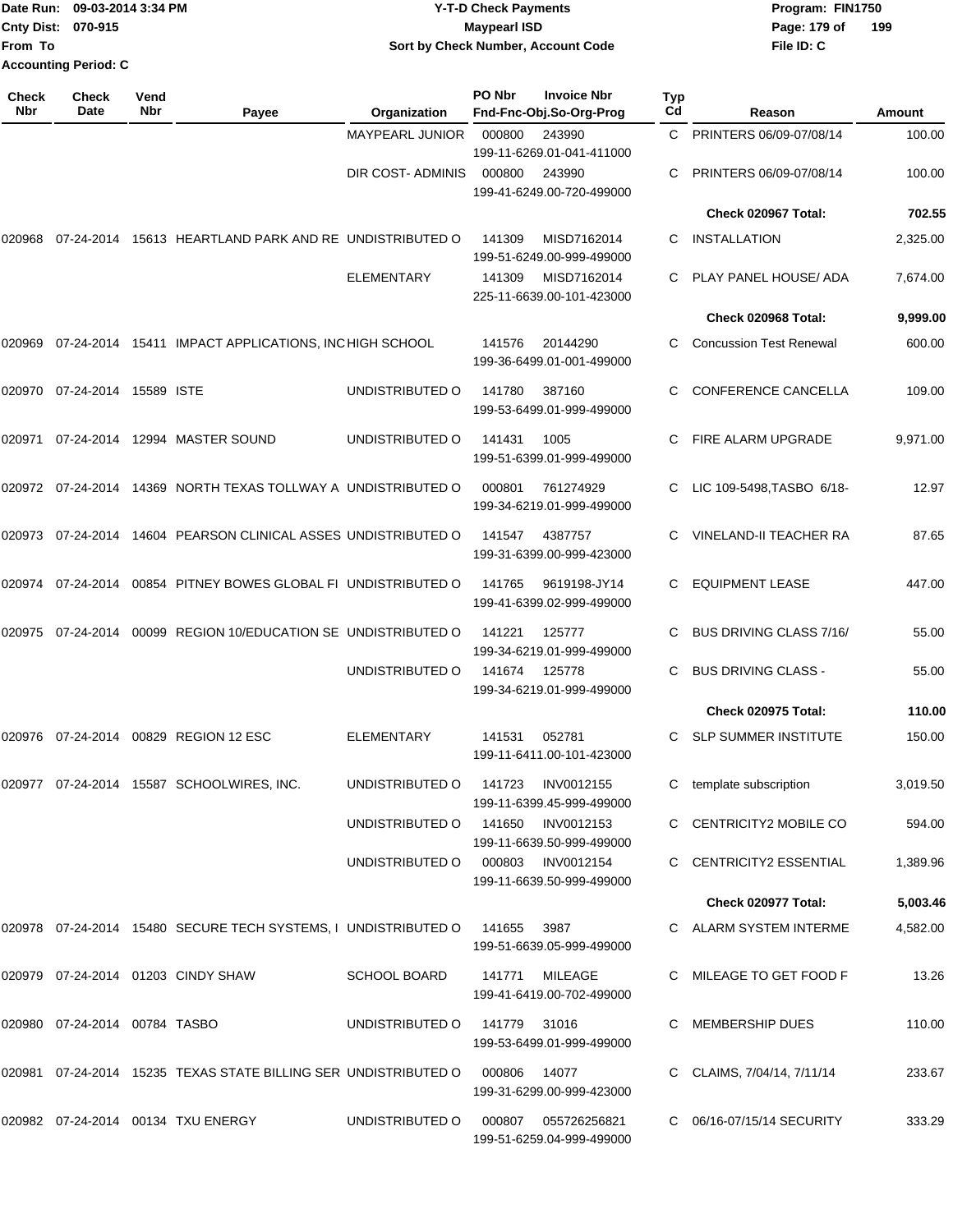Date Run: 09-03-2014 3:34 PM **Program:** FIN1750 **Cnty Dist:** 070-915 **Page: 180 of MaypearI ISD Page: 180 of File ID: C From To Y-T-D Check Payments 070-915 Maypearl ISD Sort by Check Number, Account Code Accounting Period: C**

**199**

| <b>Check</b><br>Nbr | <b>Check</b><br>Date              | Vend<br>Nbr | Payee                                                            | Organization                           | PO Nbr | <b>Invoice Nbr</b><br>Fnd-Fnc-Obj.So-Org-Prog        | Typ<br>Cd | Reason                        | Amount    |
|---------------------|-----------------------------------|-------------|------------------------------------------------------------------|----------------------------------------|--------|------------------------------------------------------|-----------|-------------------------------|-----------|
| 020983              | 07-24-2014                        |             | 01145 WELDERS WAREHOUSE CO HIGH SCHOOL                           |                                        | 000802 | 23079<br>199-11-6399.09-001-422000                   |           | C CYLINDERS 06/01-06/30/14    | 80.00     |
|                     |                                   |             | 020984 07-31-2014 15209 AIR CLINIC ELLIS COUNTY LUNDISTRIBUTED O |                                        | 141736 | 1697<br>199-51-6249.01-999-499000                    |           | CHEMICALLY CLEANED C          | 2,340.00  |
|                     |                                   |             |                                                                  | UNDISTRIBUTED O                        | 141753 | 1696<br>199-51-6249.04-999-499000                    |           | REPLACED COPPER DRAI          | 15,300.00 |
|                     |                                   |             |                                                                  | UNDISTRIBUTED O                        | 141736 | 1697<br>199-51-6399.05-999-499000                    |           | <b>CLEANED 52 CONDENSER</b>   | 260.00    |
|                     |                                   |             |                                                                  |                                        |        |                                                      |           | Check 020984 Total:           | 17,900.00 |
| 020985              |                                   |             | 07-31-2014 12185 AMPLIFY EDUCATION, INC. UNDISTRIBUTED O         |                                        | 141764 | 130917-53462<br>199-11-6639.47-999-411000            |           | mCLASS TPRI SUBSCRIPT         | 1,625.00  |
|                     |                                   |             | 020986  07-31-2014  15616  AT&T CORP.                            | UNDISTRIBUTED O                        | 000812 | 0573207983001<br>199-51-6259.02-999-499000           |           | C 07/08-07/21/14 FAX LINE L   | 62.22     |
|                     |                                   |             | 020987 07-31-2014 01580 BLICK ART MATERIALS                      | <b>MAYPEARL JUNIOR</b>                 | 141142 | 3258290<br>199-11-6399.32-041-411000                 | C.        | GLUE                          | 34.56     |
| 020988              |                                   |             | 07-31-2014 15593 BMI EDUCATIONAL SERVIC ELEMENTARY               |                                        | 141219 | 611273<br>199-11-6399.07-101-411000                  |           | GRD 4-5, 6-8 TEXT COLLE       | 194.22    |
| 020989              |                                   |             | 07-31-2014 00887 BSN SPORTS                                      | UNDISTRIBUTED O                        | 140846 | 95836397<br>199-36-6639.01-999-499000                |           | BASEBALL BASKSTOP PA          | 1,310.00  |
| 020990              | 07-31-2014 14724 CASH             |             |                                                                  | <b>DISTRICT WIDE</b>                   | 000814 | 199-00-5752.02-000-400000                            |           | ATHLETIC STARTUP BAGS         | 900.00    |
|                     |                                   |             |                                                                  | <b>DISTRICT WIDE</b>                   | 000814 | 199-00-5752.03-000-400000                            |           | ATHLETIC STARTUP BAGS         | 400.00    |
|                     |                                   |             |                                                                  | <b>DISTRICT WIDE</b>                   | 000815 | 240-00-5751.00-000-400000                            |           | <b>CN - STARTUP MONIES 20</b> | 107.00    |
|                     |                                   |             |                                                                  | <b>DISTRICT WIDE</b>                   | 000815 | 240-00-5751.01-000-400000                            |           | <b>CN - STARTUP MONIES 20</b> | 187.00    |
|                     |                                   |             |                                                                  | <b>DISTRICT WIDE</b>                   | 000815 | 240-00-5751.02-000-400000                            |           | <b>CN - STARTUP MONIES 20</b> | 107.00    |
|                     |                                   |             |                                                                  | <b>DISTRICT WIDE</b>                   | 000815 | 240-00-5751.03-000-400000                            | C.        | <b>CN - STARTUP MONIES 20</b> | 127.00    |
|                     |                                   |             |                                                                  |                                        |        |                                                      |           | <b>Check 020990 Total:</b>    | 1,828.00  |
|                     | 020991 07-31-2014 00527 CDWG INC. |             |                                                                  | UNDISTRIBUTED O 141761                 |        | NJ00132<br>199-11-6639.50-999-499000                 |           | C WD STAT HARD DRIVES         | 774.00    |
|                     |                                   |             |                                                                  | MAYPEARL JUNIOR 141722 NC28546         |        | 199-53-6249.00-041-499000                            |           | C APC BACKUPS                 | 290.85    |
|                     |                                   |             |                                                                  |                                        |        |                                                      |           | <b>Check 020991 Total:</b>    | 1,064.85  |
|                     |                                   |             | 020992 07-31-2014 12581 TELINA CHAVEZ                            | HIGH SCHOOL                            |        | 141802 COACHING<br>199-36-6499.05-001-499000         |           | C COACHING CLASS              | 117.50    |
|                     |                                   |             | 020993 07-31-2014 12536 DESOTO JANITORIAL                        | UNDISTRIBUTED O                        |        | 141639  159038-1<br>199-51-6319.01-999-499000        |           | C MICROFIBER MOPS             | 233.36    |
|                     |                                   |             | 020994  07-31-2014  12885  DIRECT ENERGY                         | UNDISTRIBUTED O                        | 000813 | 141990021626874<br>199-51-6259.04-999-499000         |           | C 06/16-07/15/14 HS BAND H    | 67.08     |
|                     |                                   |             |                                                                  | UNDISTRIBUTED O                        |        | 000813  141990021626874<br>199-51-6259.04-999-499000 |           | C 06/16-07/15/14 PORTABLE     | 11.15     |
|                     |                                   |             |                                                                  | UNDISTRIBUTED O                        |        | 199-51-6259.04-999-499000                            |           | C 06/16-07/15/14 300 PANTHE   | 9.31      |
|                     |                                   |             |                                                                  | UNDISTRIBUTED O 000813 141990021626874 |        | 199-51-6259.04-999-499000                            |           | C 06/16-07/15/14 SCHOOL       | 34.35     |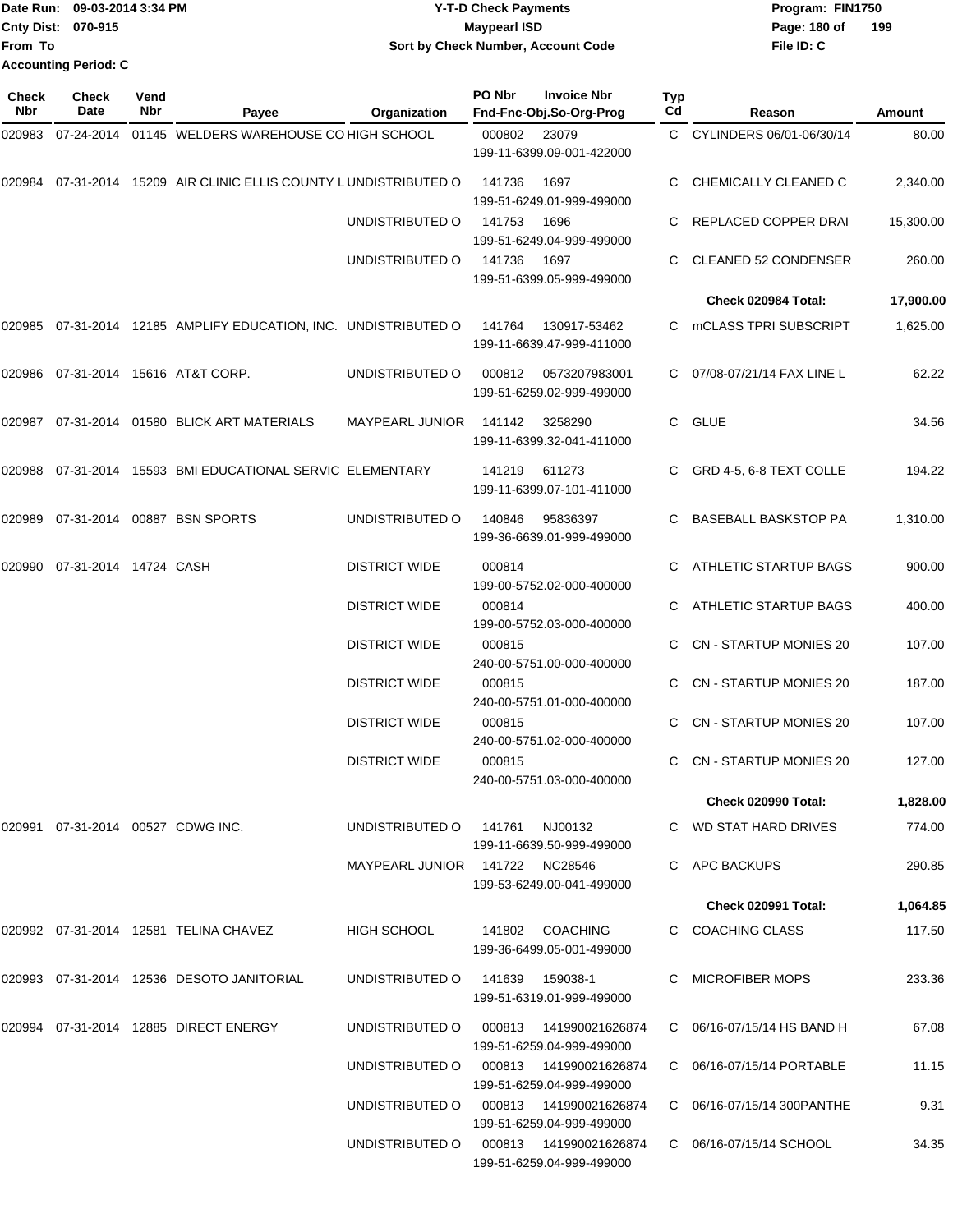|                             | Date Run: 09-03-2014 3:34 PM | <b>Y-T-D Check Payments</b>        | Program: FIN1750 |     |  |
|-----------------------------|------------------------------|------------------------------------|------------------|-----|--|
| <b>Cnty Dist: 070-915</b>   |                              | Maypearl ISD                       | Page: 181 of     | 199 |  |
| From To                     |                              | Sort by Check Number, Account Code | File ID: C       |     |  |
| <b>Accounting Period: C</b> |                              |                                    |                  |     |  |

| Check<br>Nbr | <b>Check</b><br>Date | Vend<br>Nbr | Payee                                                                        | Organization            | PO Nbr        | <b>Invoice Nbr</b><br>Fnd-Fnc-Obj.So-Org-Prog     | Typ<br>Cd | Reason                          | Amount    |
|--------------|----------------------|-------------|------------------------------------------------------------------------------|-------------------------|---------------|---------------------------------------------------|-----------|---------------------------------|-----------|
|              |                      |             |                                                                              | UNDISTRIBUTED O         | 000813        | 141990021626874<br>199-51-6259.04-999-499000      |           | C 06/16-07/15/14 HS BALLPA      | 43.60     |
|              |                      |             |                                                                              | UNDISTRIBUTED O         | 000813        | 141990021626874<br>199-51-6259.04-999-499000      | C         | 06/16-07/15/14 300 PANTH        | 19.87     |
|              |                      |             |                                                                              | UNDISTRIBUTED O         | 000813        | 141990021626874<br>199-51-6259.04-999-499000      | C         | 06/16-07/15/14 JR HIGH SC       | 184.11    |
|              |                      |             |                                                                              | UNDISTRIBUTED O         | 000813        | 141990021626874<br>199-51-6259.04-999-499000      | C         | 06/16-07/15/14 HS AG            | 1,144.39  |
|              |                      |             |                                                                              | UNDISTRIBUTED O         | 000813        | 141990021626874<br>199-51-6259.04-999-499000      | C         | 06/16-07/15/14 BUS BARN         | 203.49    |
|              |                      |             |                                                                              | UNDISTRIBUTED O         | 000813        | 141990021626874<br>199-51-6259.04-999-499000      | C         | 06/16-07/15/14 1024 W           | 2,995.50  |
|              |                      |             |                                                                              | UNDISTRIBUTED O         | 000813        | 141990021626758<br>199-51-6259.04-999-499000      | C.        | 06/16-07/15/14 309 MAIN S       | 362.87    |
|              |                      |             |                                                                              |                         |               |                                                   |           | Check 020994 Total:             | 5,075.72  |
| 020995       |                      |             | 07-31-2014 01547 EICHELBAUM WARDELL HA DIR COST-ADMINIS                      |                         | 000816        | 48009<br>199-41-6211.00-720-499000                |           | ANNUAL TELE RETAINER/           | 12,346.11 |
|              |                      |             | 020996 07-31-2014 00040 FLATT STATIONERS, INC.                               | <b>HIGH SCHOOL</b>      | 000810        | 263217-00<br>199-11-6399.12-001-411000            | C.        | AA BATTERIES - PO 14163         | 20.69     |
|              |                      |             | 020997  07-31-2014  15347  JASON LAWSON                                      | <b>HIGH SCHOOL</b>      | 141803        | <b>REIMBURSEMENT</b><br>199-36-6499.05-001-499000 | C         | COACHING CLASS/GAS              | 160.00    |
| 020998       | 07-31-2014           |             | 00060 LUCKIES AUTO AND TRUCK UNDISTRIBUTED O                                 |                         | 141799        | 000080737<br>199-34-6219.00-999-499000            | C         | CHEVY SUBURBAN 103-86           | 39.75     |
| 020999       |                      |             | 07-31-2014 00829 REGION 12 ESC                                               | UNDISTRIBUTED O         | 141549        | 053024<br>199-11-6399.45-999-499000               | C         | <b>Erate Consulting Service</b> | 3,500.00  |
|              |                      |             | 021000 07-31-2014 15618 TELADOC, INC                                         | UNDISTRIBUTED O         | 000811        | G1119637<br>199-41-6219.00-999-499000             | С         | <b>MEMBERSHIP FEE</b>           | 382.50    |
|              |                      |             |                                                                              | UNDISTRIBUTED O         | 000811        | G1130574<br>199-41-6219.00-999-499000             |           | <b>MEMBERSHIP FEE</b>           | 382.50    |
|              |                      |             |                                                                              | UNDISTRIBUTED O         | 000811        | G1140110<br>199-41-6219.00-999-499000             | C.        | <b>MEMBERSHIP FEE</b>           | 382.50    |
|              |                      |             |                                                                              |                         |               |                                                   |           | Check 021000 Total:             | 1,147.50  |
|              |                      |             | 021001  07-31-2014  12751 THE BURLY CORP. OF NOR UNDISTRIBUTED O             |                         | 141785        | 1266651<br>199-51-6319.02-999-499000              | C.        | <b>FENCING SUPPLIES FOR</b>     | 219.88    |
|              |                      |             | 021002  07-31-2014  00460  VINEYARD'S AUTO SUPPLY UNDISTRIBUTED O            |                         | 141710        | 78036<br>199-34-6311.00-999-499000                | C.        | CLASS 3 & 4 HITCH/RECEI         | 230.35    |
|              |                      |             | 021003 07-31-2014 13926 WAXAHACHIE FORD MERC UNDISTRIBUTED O                 |                         | 141797        | 160696<br>199-34-6219.00-999-499000               |           | Ford F150 Pickup - AG TRU       | 362.05    |
|              |                      |             |                                                                              | UNDISTRIBUTED O         | 141797 160696 | 199-34-6311.00-999-499000                         |           | Ford F150 Pickup - AG TRU       | 769.79    |
|              |                      |             |                                                                              |                         |               |                                                   |           | <b>Check 021003 Total:</b>      | 1,131.84  |
|              |                      |             | 021004  07-31-2014  15596  JOHNNY WHITE                                      | <b>HIGH SCHOOL</b>      | 141801        | <b>REIMBURSEMENT</b><br>199-36-6499.05-001-499000 |           | C PARKING/GAS COACHES           | 88.46     |
|              |                      |             | 021005  07-31-2014  01078  WILLIAM V. MACGILL & CO. INTERMEDIATE SCH  141614 |                         |               | IN0483024<br>199-33-6399.00-043-499000            |           | <b>COMPRESSOR NEBULIZE</b>      | 49.82     |
|              |                      |             |                                                                              | INTERMEDIATE SCH 141614 |               | IN0485650<br>199-33-6399.00-043-499000            |           | <b>MEDICAL SUPPLIES FOR</b>     | 1,310.38  |
|              |                      |             |                                                                              |                         |               |                                                   |           | <b>Check 021005 Total:</b>      | 1,360.20  |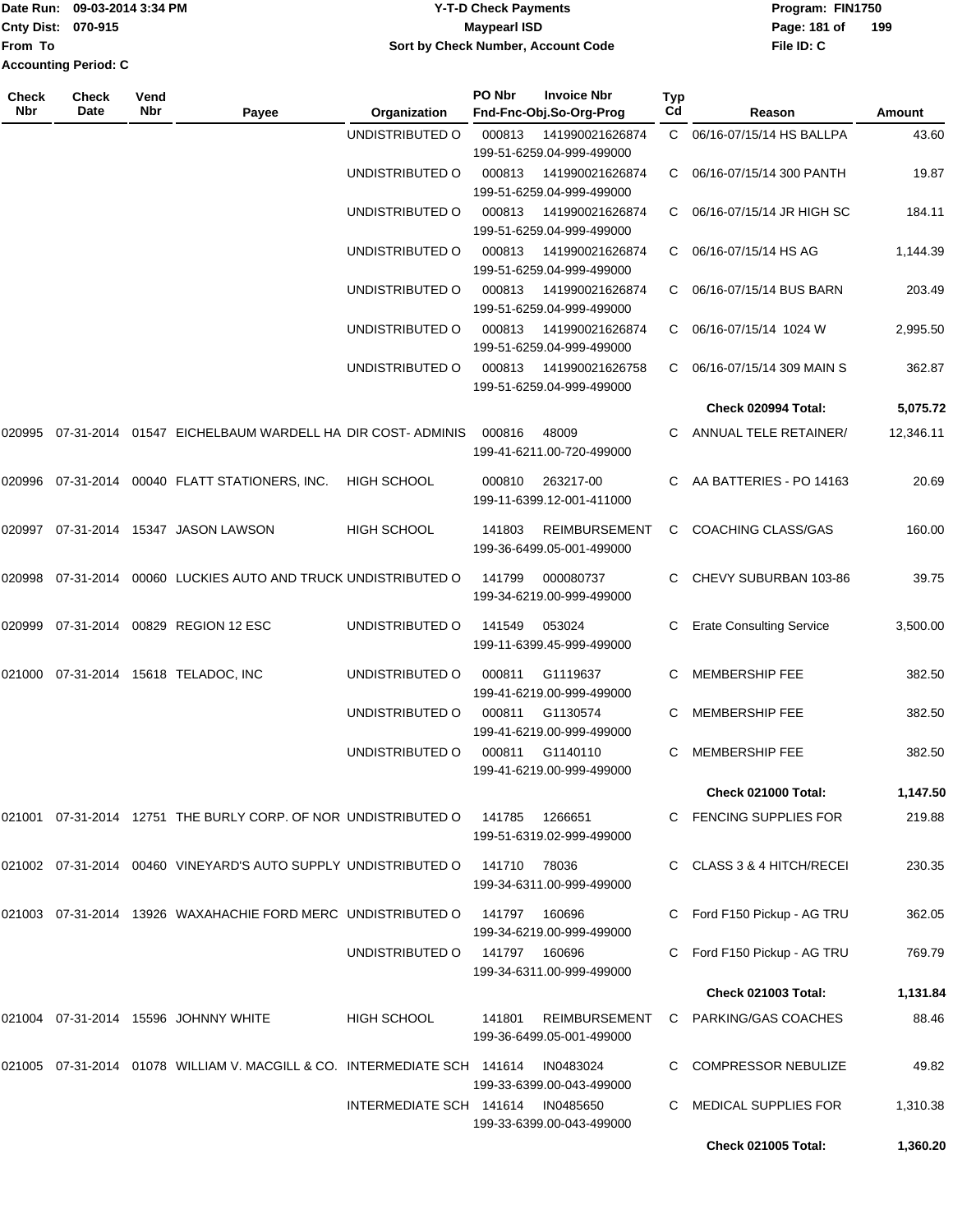|                           | Date Run: 09-03-2014 3:34 PM | <b>Y-T-D Check Payments</b>        |                     |
|---------------------------|------------------------------|------------------------------------|---------------------|
| <b>Cnty Dist: 070-915</b> |                              | Mavpearl ISD                       | 199<br>Page: 182 of |
| <b>From To</b>            |                              | Sort by Check Number, Account Code | File ID: C          |
|                           | <b>Accounting Period: C</b>  |                                    |                     |

| Check<br><b>Nbr</b> | <b>Check</b><br>Date | Vend<br>Nbr | Payee                                                            | Organization                                            | PO Nbr        | <b>Invoice Nbr</b><br>Fnd-Fnc-Obj.So-Org-Prog | <b>Typ</b><br>Cd | Reason                       | Amount   |
|---------------------|----------------------|-------------|------------------------------------------------------------------|---------------------------------------------------------|---------------|-----------------------------------------------|------------------|------------------------------|----------|
| 021006              | 08-06-2014           |             | 15665 A1A AFFORDABLE MOVING UNDISTRIBUTED O                      |                                                         | 141798        |                                               |                  | C CAMPUS MOVES               | 2,705.00 |
|                     |                      |             |                                                                  |                                                         |               | 199-51-6639.05-999-499000                     |                  |                              |          |
| 021007              |                      |             | 08-06-2014 15614 ADVANTAGE MEDICAL CLIN UNDISTRIBUTED O          |                                                         | 000818        | 30321<br>199-34-6219.01-999-499000            | C                | DOT PHYSICALS/DRUG           | 227.00   |
| 021008              |                      |             | 08-06-2014 15376 ALL ABOUT TIRES, LLC                            | UNDISTRIBUTED O                                         | 141823        | 31720<br>199-34-6311.00-999-499000            |                  | <b>TIRE INSTALLATION</b>     | 315.00   |
| 021009              | 08-06-2014           |             | 15664 AMERICAN TIRE DISTRIBUT UNDISTRIBUTED O                    |                                                         | 141791        | S049229672<br>199-34-6311.00-999-499000       | C                | TIRES - BUS 41               | 1,132.56 |
|                     |                      |             |                                                                  | UNDISTRIBUTED O                                         | 141791        | S049241237<br>199-34-6311.00-999-499000       |                  | TIRES - BUS 19               | 682.94   |
|                     |                      |             |                                                                  |                                                         |               |                                               |                  | Check 021009 Total:          | 1,815.50 |
| 021010              |                      |             | 08-06-2014 15158 ATHLETES WORLD                                  | UNDISTRIBUTED O                                         | 141134        | BBK005013-KL26<br>199-36-6399.02-999-499000   | C                | <b>Football Supplies</b>     | 7,145.60 |
| 021011              | 08-06-2014           |             | 00069 ATMOS ENERGY                                               | UNDISTRIBUTED O                                         | 000826        | 303031818108<br>199-51-6259.00-999-499000     |                  | 07/2-08/1/14 1025 W. 4TH S   | 33.71    |
|                     |                      |             |                                                                  | UNDISTRIBUTED O                                         | 000826        | 303038023808<br>199-51-6259.00-999-499000     |                  | 07/2-08/1/14 400 PANTHER     | 77.83    |
|                     |                      |             |                                                                  |                                                         |               |                                               |                  | Check 021011 Total:          | 111.54   |
| 021012              | 08-06-2014           |             | 00901 AVENUE FUEL DISTRIBUTO UNDISTRIBUTED O                     |                                                         | 000819        | 55574<br>199-34-6311.01-999-499000            | C.               | 507 UNLEADED GAS/384         | 2,777.95 |
| 021013              |                      |             | 08-06-2014 00017 C A WILSON COMPANY                              | <b>ADMINISTRATIVE</b>                                   | 141773        | 43001<br>199-41-6399.01-701-499000            | C.               | <b>REFRIGERATOR</b>          | 609.90   |
| 021014              |                      |             | 08-06-2014 14453 CIPA FILTER                                     | UNDISTRIBUTED O                                         | 141794        | 224475<br>199-11-6639.50-999-499000           | C                | replacement filter           | 2,000.00 |
| 021015              |                      |             | 08-06-2014 00217 CITY OF MAYPEARL                                | UNDISTRIBUTED O                                         | 000821        | 1618 07<br>199-51-6259.01-999-499000          |                  | 06/26-07/28/14 309 N. MAIN   | 51.00    |
|                     |                      |             |                                                                  | UNDISTRIBUTED O                                         | 000821        | 1080 07<br>199-51-6259.01-999-499000          |                  | 06/26-07/28/14 1024 W. FO    | 51.00    |
|                     |                      |             |                                                                  | UNDISTRIBUTED O                                         | 000821        | 1394 07<br>199-51-6259.01-999-499000          | C                | 06/26-07/28/14 NEW CONC      | 51.00    |
|                     |                      |             |                                                                  | UNDISTRIBUTED O 000821<br>UNDISTRIBUTED O 000821 383 07 |               | 595 07<br>199-51-6259.01-999-499000           |                  | C 06/26-07/28/14 1025 W. FO  | 60.00    |
|                     |                      |             |                                                                  |                                                         |               | 199-51-6259.01-999-499000                     |                  | C 06/26-07/28/14 600 PHILLIP | 64.20    |
|                     |                      |             |                                                                  | UNDISTRIBUTED O 000821 574 07                           |               | 199-51-6259.01-999-499000                     |                  | C 06/26-07/28/14 M.S. YARD   | 30.95    |
|                     |                      |             |                                                                  | UNDISTRIBUTED O 000821 80 07                            |               | 199-51-6259.01-999-499000                     |                  | C 06/26-07/28/14 H.S. BALLFI | 1,085.30 |
|                     |                      |             |                                                                  | UNDISTRIBUTED O 000821 1081 07                          |               | 199-51-6259.01-999-499000                     |                  | C 06/26-07/28/14 LSK YARD    | 176.70   |
|                     |                      |             |                                                                  | UNDISTRIBUTED O 000821 82 07                            |               | 199-51-6259.01-999-499000                     |                  | C 06/26-07/28/14 400 PANTH   | 118.80   |
|                     |                      |             |                                                                  |                                                         |               |                                               |                  | <b>Check 021015 Total:</b>   | 1,688.95 |
|                     |                      |             | 021016  08-06-2014  13639  EAST TEXAS COPY SYSTE UNDISTRIBUTED O |                                                         | 000827 246724 | 199-11-6219.00-999-423000                     |                  | C COPIERS 07/04-08/03/14 B   | 11.89    |
|                     |                      |             |                                                                  | HIGH SCHOOL                                             | 000827 246724 | 199-11-6269.00-001-411000                     |                  | C COPIERS 07/04-08/03/14 B   | 8.18     |
|                     |                      |             |                                                                  | ELEMENTARY                                              | 000827 246724 | 199-11-6269.00-101-411000                     |                  | C COPIERS 07/04-08/03/14 B   | 6.10     |
|                     |                      |             |                                                                  | ELEMENTARY                                              | 000827 246724 | 199-11-6269.00-101-499000                     |                  | C COPIERS 07/04-08/03/14 B   | .58      |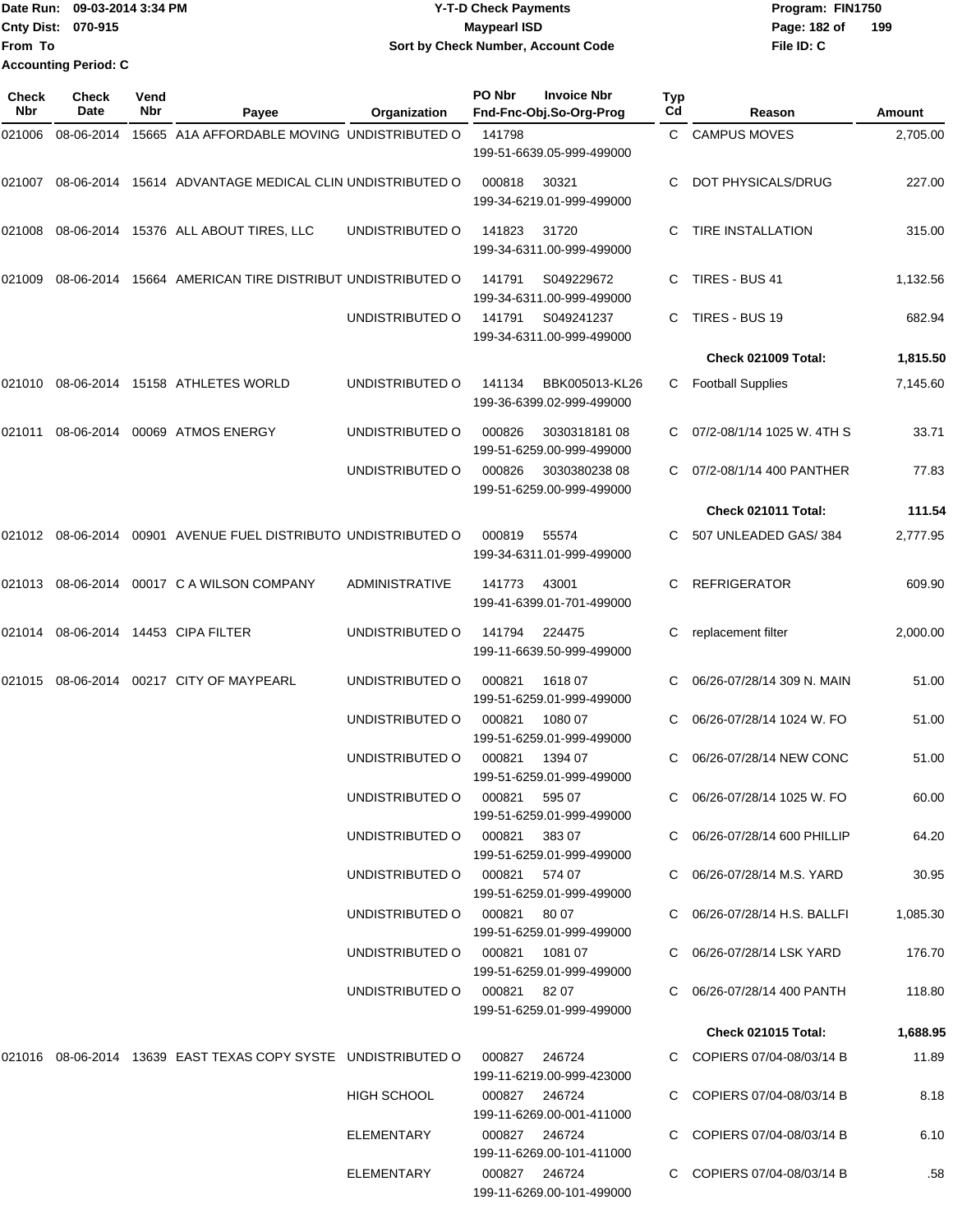**From To Accounting Period: C**

## Date Run: 09-03-2014 3:34 PM **Program:** FIN1750 **Cnty Dist:** 070-915 **Page:** 183 of **Y-T-D Check Payments 070-915 Maypearl ISD Sort by Check Number, Account Code**

**File ID: C 199**

| Check<br>Nbr | Check<br>Date                     | Vend<br>Nbr | Payee                                                                                | Organization                  | PO Nbr | <b>Invoice Nbr</b><br>Fnd-Fnc-Obj.So-Org-Prog | Typ<br>Cd | Reason                      | Amount    |
|--------------|-----------------------------------|-------------|--------------------------------------------------------------------------------------|-------------------------------|--------|-----------------------------------------------|-----------|-----------------------------|-----------|
|              |                                   |             |                                                                                      | <b>HIGH SCHOOL</b>            | 000827 | 246724<br>199-11-6269.01-001-411000           | C.        | COPIERS 07/04-08/03/14 B    | 46.61     |
|              |                                   |             |                                                                                      | <b>MAYPEARL JUNIOR</b>        | 000827 | 246724<br>199-11-6269.01-041-411000           |           | COPIERS 07/04-08/03/14 B    | .36       |
|              |                                   |             |                                                                                      | DIR COST-ADMINIS              | 000827 | 246724<br>199-41-6249.00-720-499000           |           | COPIERS 07/04-08/03/14 B    | 58.76     |
|              |                                   |             |                                                                                      | DIR COST-ADMINIS              | 000827 | 246724<br>199-41-6249.00-720-499000           |           | COPIERS 07/04-08/03/14 C    | 59.78     |
|              |                                   |             |                                                                                      |                               |        |                                               |           | Check 021016 Total:         | 192.26    |
| 021017       |                                   |             | 08-06-2014 14135 HOUGHTON MIFFLIN HARC MAYPEARL JUNIOR                               |                               | 141757 | 950617966<br>199-11-6399.38-041-411000        |           | WRITE SOURCE GEN III G      | 2,736.18  |
| 021018       |                                   |             | 08-06-2014  14961  IMAGE MAKER 4 U, INC.                                             | <b>HIGH SCHOOL</b>            | 141652 | 75320<br>199-36-6499.01-001-499000            | С         | <b>Award Boards</b>         | 800.00    |
| 021019       |                                   |             | 08-06-2014 14143 LONE STAR FURNISHINGS UNDISTRIBUTED O                               |                               | 141147 | 20140261<br>199-51-6639.05-999-499000         |           | <b>FURNITURE FOR INTERM</b> | 33,276.99 |
| 021020       | 08-06-2014                        |             | 13306 MOUNTAIN PEAK SPECIAL UNDISTRIBUTED O                                          |                               | 000820 | 11-0788-00 07<br>199-51-6259.79-999-422000    | С         | 06/08-07/08/14 12636 FM     | 41.64     |
| 021021       | 08-06-2014                        |             | 14075 NATIONAL TELESYSTEMS, I UNDISTRIBUTED O                                        |                               | 141760 | 310497<br>199-51-6249.02-999-499000           |           | TELEPHONE EQUIP ADD         | 2,250.00  |
| 021022       | 08-06-2014                        |             | 14369 NORTH TEXAS TOLLWAY A UNDISTRIBUTED O                                          |                               | 000822 | 78261196607<br>199-34-6219.01-999-499000      |           | LIC. 113-7824 TASBO 6/18-   | 9.51      |
| 021023       |                                   |             | 08-06-2014 00287 OFFICE DEPOT                                                        | ADMINISTRATIVE                | 141768 | 724264941001<br>199-41-6399.01-701-499000     |           | <b>OFFICE SUPPLIES</b>      | 148.30    |
| 021024       |                                   |             | 08-06-2014 14093 PC & MACEXCHANGE                                                    | <b>ELEMENTARY</b>             | 141778 | 86423<br>199-53-6249.00-101-499000            |           | REPLACEMENT BATTERIE        | 980.00    |
| 021025       | 08-06-2014                        |             | 15662 SANDRA K. POCHOBRADSK UNDISTRIBUTED O                                          |                               | 141827 | 71401<br>240-35-6219.00-999-499000            | C.        | <b>CHILD NUTRITION</b>      | 735.00    |
| 021026       | 08-06-2014                        |             | 15670 Q MINISTRY PROJECT                                                             | <b>ADMINISTRATIVE</b>         | 141831 | 199-41-6219.10-701-499000                     | C         | Advertisment                | 3,400.00  |
|              |                                   |             | 021027 08-06-2014 01032 QUICK WAY SIGNS                                              | UNDISTRIBUTED O               | 141787 | 48695<br>199-51-6319.02-999-499000            |           | C VINYL/ALUMINUM SIGNS      | 2,142.00  |
|              | 021028 08-06-2014 01726 REGION XI |             |                                                                                      | UNDISTRIBUTED 0 141642 247328 |        | 199-34-6219.01-999-499000                     |           | C BUS DRIVER RECERTIFIC     | 60.00     |
|              |                                   |             | 021029 08-06-2014 14927 REPUBLIC SERVICES #794 UNDISTRIBUTED O 000823 0794-009381527 |                               |        | 199-51-6259.03-999-499000                     |           | C WASTE REMOVAL 08/01-0     | 1,740.58  |
|              |                                   |             | 021030  08-06-2014  15600  WENDY SHAW                                                | UNDISTRIBUTED O               | 141821 | REIMBURSEMENT<br>199-21-6411.01-999-499000    |           | C GAS/MEALS TRAINING IN     | 48.26     |
|              |                                   |             | 021031 08-06-2014 13383 SKYBEAM TEXAS                                                | UNDISTRIBUTED O               | 000824 | 813710001004619<br>199-53-6249.04-999-499000  |           | C 08/08-09/07/14 WIRELESS   | 1,800.00  |
|              |                                   |             | 021032  08-06-2014  00234  SOUTHWEST INTERNATION UNDISTRIBUTED O                     |                               | 141824 | 304637<br>199-34-6219.00-999-499000           |           | C BUS 5850                  | 195.00    |
|              |                                   |             |                                                                                      | UNDISTRIBUTED 0 141824 304637 |        | 199-34-6311.00-999-499000                     |           | C REPLACE RADIATOR HOS      | 32.00     |
|              |                                   |             |                                                                                      |                               |        |                                               |           | <b>Check 021032 Total:</b>  | 227.00    |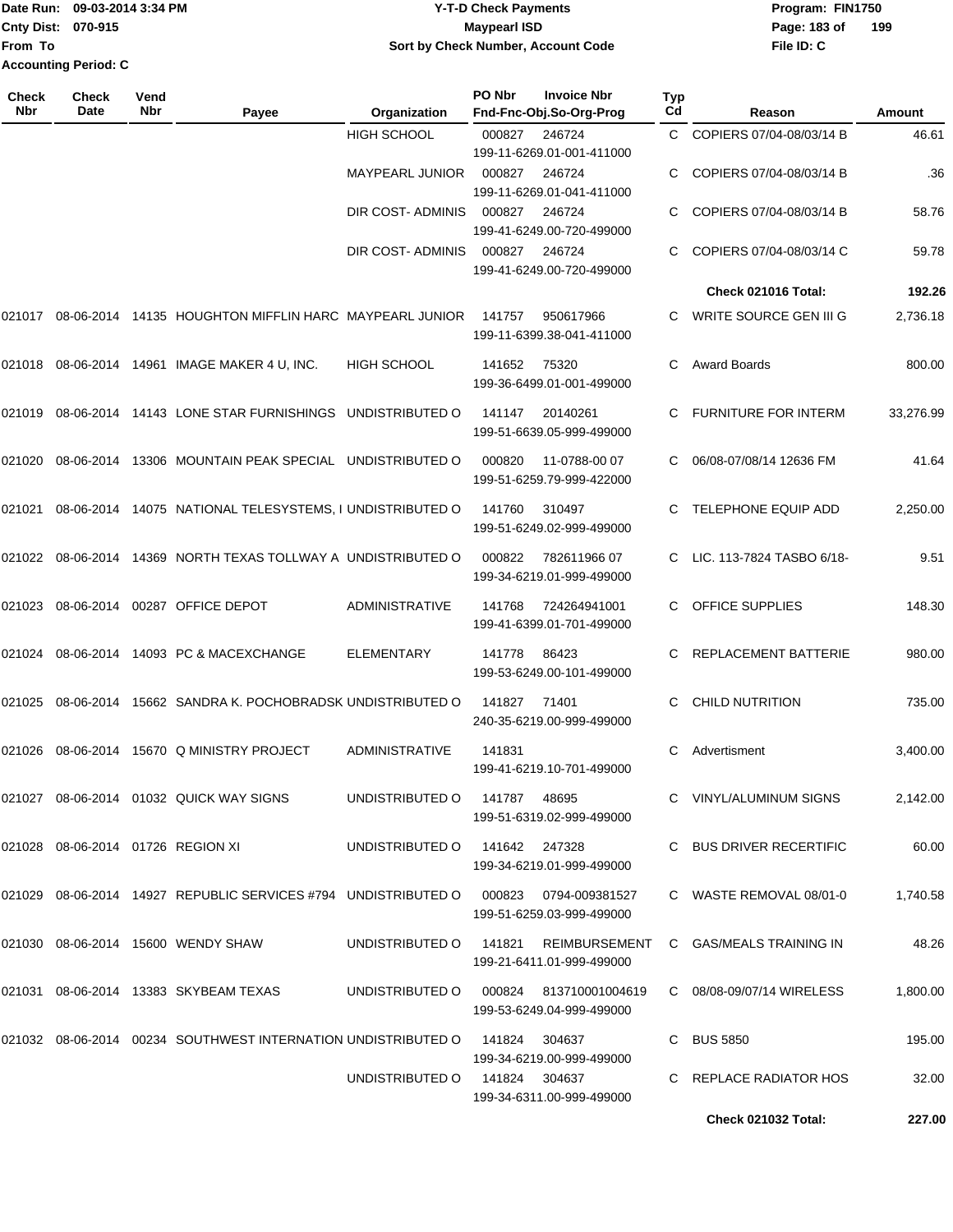|                             | Date Run: 09-03-2014 3:34 PM | <b>Y-T-D Check Payments</b>        | Program: FIN1750    |
|-----------------------------|------------------------------|------------------------------------|---------------------|
| <b>Cnty Dist: 070-915</b>   |                              | Maypearl ISD                       | 199<br>Page: 184 of |
| From To                     |                              | Sort by Check Number, Account Code | File ID: C          |
| <b>Accounting Period: C</b> |                              |                                    |                     |

| Check<br><b>Nbr</b> | <b>Check</b><br><b>Date</b>       | Vend<br>Nbr | Payee                                                          | Organization                        | PO Nbr | <b>Invoice Nbr</b><br>Fnd-Fnc-Obj.So-Org-Prog     | <b>Typ</b><br>Cd | Reason                      | Amount   |
|---------------------|-----------------------------------|-------------|----------------------------------------------------------------|-------------------------------------|--------|---------------------------------------------------|------------------|-----------------------------|----------|
| 021033              | 08-06-2014                        |             | 15468 TASB, INC.                                               | <b>DIR COST- ADMINIS</b>            | 000825 | 467881                                            | C.               | <b>BOARDBOOK ANNUAL MAI</b> | 900.00   |
|                     |                                   |             |                                                                |                                     |        | 199-41-6219.02-720-499000                         |                  |                             |          |
|                     |                                   |             | 021034 08-06-2014 12751 THE BURLY CORP. OF NOR UNDISTRIBUTED O |                                     | 141815 | 1266729                                           | C.               | <b>ELEMENTARY FENCE</b>     | 44.52    |
|                     |                                   |             |                                                                |                                     |        | 199-51-6319.03-999-499000                         |                  |                             |          |
| 021035              |                                   |             | 08-06-2014  00253  VERIZON SOUTHWEST                           | UNDISTRIBUTED O                     | 000828 | 37670084090008                                    | C.               | 07/28-08/27/14 LOCAL FAX    | 53.12    |
|                     |                                   |             |                                                                |                                     |        | 199-51-6259.02-999-499000                         |                  |                             |          |
|                     |                                   |             |                                                                | UNDISTRIBUTED O                     | 000828 | 372500039609 08<br>199-51-6259.02-999-499000      | C.               | 07/28-08/27/14 LOCAL        | 805.05   |
|                     |                                   |             |                                                                |                                     |        |                                                   |                  | <b>Check 021035 Total:</b>  | 858.17   |
| 021036              |                                   |             | 08-14-2014 15614 ADVANTAGE MEDICAL CLIN UNDISTRIBUTED O        |                                     | 000832 | 30451                                             | C.               | DOT DRUG SCREEN/PHYS        | 82.00    |
|                     |                                   |             |                                                                |                                     |        | 199-34-6219.01-999-499000                         |                  |                             |          |
| 021037              |                                   |             | 08-14-2014 15209 AIR CLINIC ELLIS COUNTY LUNDISTRIBUTED O      |                                     | 141836 | 1735                                              |                  | <b>HVAC DIAGNOSTIC ELEM</b> | 59.95    |
|                     |                                   |             |                                                                |                                     |        | 199-51-6249.01-999-499000                         |                  |                             |          |
|                     |                                   |             |                                                                | UNDISTRIBUTED O                     | 141800 | 1727                                              |                  | <b>HVAC COILS CLEANED</b>   | 3,375.00 |
|                     |                                   |             |                                                                | UNDISTRIBUTED O                     | 141793 | 199-51-6249.01-999-499000<br><b>HS COILS</b>      | C                | HVAC - COILS                | 1,890.00 |
|                     |                                   |             |                                                                |                                     |        | 199-51-6249.01-999-499000                         |                  |                             |          |
|                     |                                   |             |                                                                | UNDISTRIBUTED O                     | 141835 | 1734                                              |                  | HVAC - HS BBALL LOCKER      | 134.95   |
|                     |                                   |             |                                                                |                                     |        | 199-51-6249.01-999-499000                         |                  |                             |          |
|                     |                                   |             |                                                                | UNDISTRIBUTED O                     | 141834 | 1745<br>199-51-6249.01-999-499000                 |                  | HVAC - INTERMEDIATE HA      | 234.95   |
|                     |                                   |             |                                                                | UNDISTRIBUTED O                     | 141793 | <b>HS COILS</b>                                   | C.               | <b>HVAC - COILS</b>         | 210.00   |
|                     |                                   |             |                                                                |                                     |        | 199-51-6399.05-999-499000                         |                  |                             |          |
|                     |                                   |             |                                                                | UNDISTRIBUTED O                     | 141835 | 1734                                              |                  | <b>INDOOR FAN CONTROL B</b> | 175.00   |
|                     |                                   |             |                                                                | UNDISTRIBUTED O                     | 141800 | 199-51-6399.05-999-499000<br>1727                 |                  | <b>HVAC COILS CLEANED</b>   | 375.00   |
|                     |                                   |             |                                                                |                                     |        | 199-51-6399.05-999-499000                         |                  |                             |          |
|                     |                                   |             |                                                                | UNDISTRIBUTED O                     | 141834 | 1745                                              | C.               | HVAC - INTERMEDIATE HA      | 475.00   |
|                     |                                   |             |                                                                |                                     |        | 199-51-6399.05-999-499000                         |                  |                             |          |
|                     |                                   |             |                                                                |                                     |        |                                                   |                  | Check 021037 Total:         | 6,929.85 |
| 021038              | 08-14-2014                        |             | 00004 ALERT SERVICES                                           | UNDISTRIBUTED O                     | 141735 | 50754300<br>199-36-6399.05-999-499000             |                  | OH-A-SIS STATION 30 GAL     | 2,265.00 |
|                     |                                   |             |                                                                | UNDISTRIBUTED O 000840 824711164 08 |        |                                                   |                  | C 07/03-08/02/14 CELL       | 124.34   |
|                     |                                   |             |                                                                |                                     |        | 199-52-6259.00-999-499000                         |                  |                             |          |
|                     |                                   |             | 021040 08-14-2014 13640 LESLEY AUSTIN                          | MAYPEARL JUNIOR 141856              |        | REIMBURSEMENT                                     |                  | C SHREDDER CONTAINER/O      | 52.95    |
|                     |                                   |             |                                                                |                                     |        | 199-11-6399.07-041-411000<br>141856 REIMBURSEMENT |                  | C LUNCH FOR TEACHERS IN     |          |
|                     |                                   |             |                                                                | ELEMENTARY                          |        | 199-13-6399.04-101-411000                         |                  |                             | 67.40    |
|                     |                                   |             |                                                                |                                     |        |                                                   |                  | <b>Check 021040 Total:</b>  | 120.35   |
|                     |                                   |             | 021041 08-14-2014 00871 CARD SERVICE CENTER                    | <b>SCHOOL BOARD</b>                 |        |                                                   |                  | C BOARD MEETING MEAL        | 91.00    |
|                     |                                   |             |                                                                |                                     |        | 199-41-6419.00-702-499000                         |                  |                             |          |
|                     | 021042 08-14-2014 00527 CDWG INC. |             |                                                                | UNDISTRIBUTED O                     | 141722 | NN25001                                           |                  | C STEELCASE ENO ACCY KI     | 1,023.35 |
|                     |                                   |             |                                                                |                                     |        | 199-11-6639.47-999-411000                         |                  |                             |          |
|                     |                                   |             |                                                                | MAYPEARL JUNIOR 141722 NN25001      |        |                                                   |                  | C STEELCASE UPDATED IC      | 175.00   |
|                     |                                   |             |                                                                | UNDISTRIBUTED O                     | 141761 | 199-11-6639.48-041-411000<br>NM02922              |                  | C TRIPP 10FT FIBER SC/SC    | 15.26    |
|                     |                                   |             |                                                                |                                     |        | 199-11-6639.50-999-499000                         |                  |                             |          |
|                     |                                   |             |                                                                | UNDISTRIBUTED O                     |        | 141761 NM26094<br>199-11-6639.50-999-499000       |                  | C BELKIN FIBER PATCH CAB    | 14.41    |
|                     |                                   |             |                                                                |                                     |        |                                                   |                  | Check 021042 Total:         | 1,228.02 |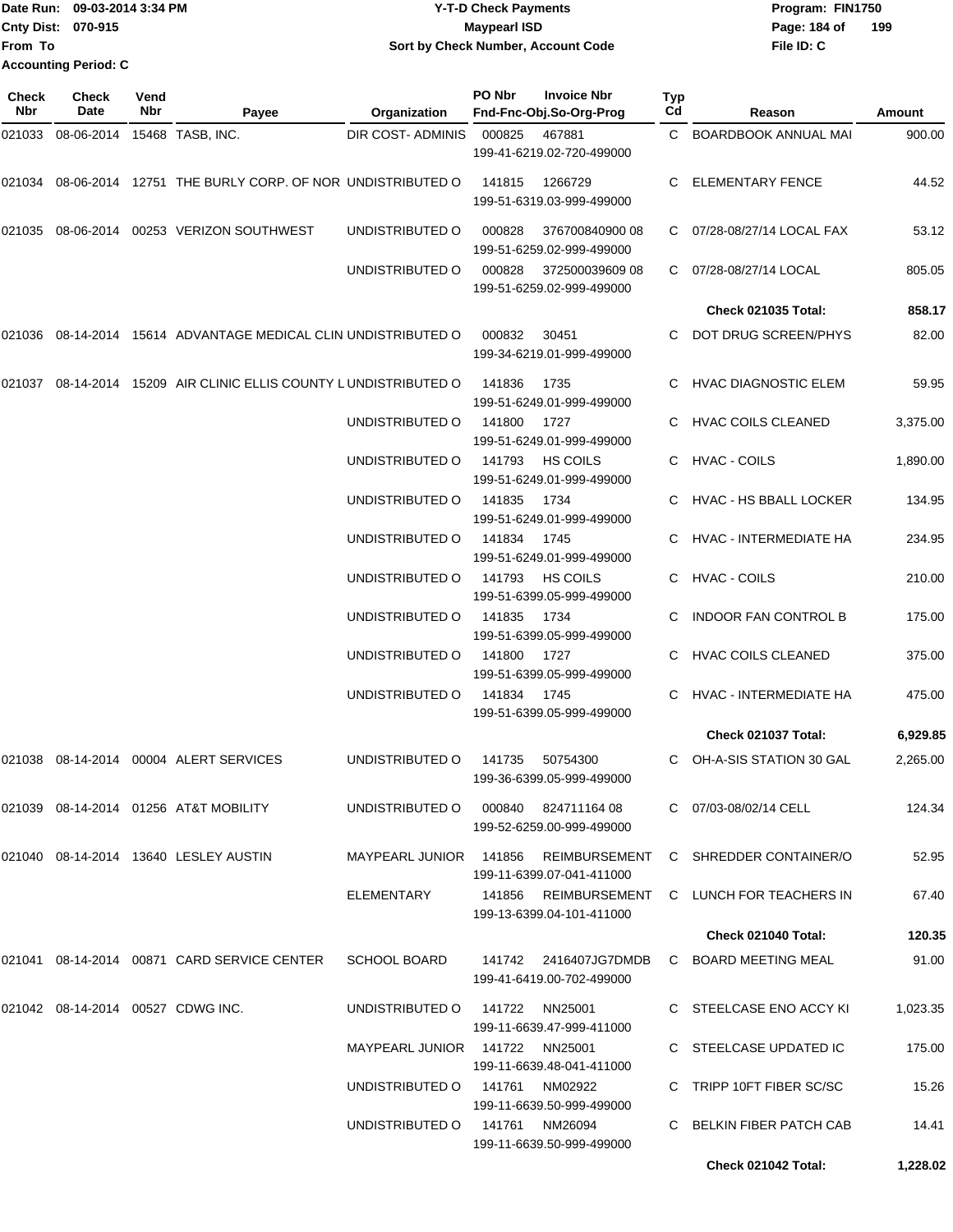|                           | Date Run: 09-03-2014 3:34 PM | <b>Y-T-D Check Payments</b>        | Program: FIN1750    |  |  |  |
|---------------------------|------------------------------|------------------------------------|---------------------|--|--|--|
| <b>Cnty Dist: 070-915</b> |                              | <b>Mavpearl ISD</b>                | 199<br>Page: 185 of |  |  |  |
| <b>IFrom To</b>           |                              | Sort by Check Number, Account Code | File ID: C          |  |  |  |
|                           | <b>Accounting Period: C</b>  |                                    |                     |  |  |  |

| <b>Check</b><br><b>Nbr</b> | <b>Check</b><br>Date          | Vend<br>Nbr | Payee                                                                           | Organization                         | PO Nbr | <b>Invoice Nbr</b><br>Fnd-Fnc-Obj.So-Org-Prog     | Typ<br>Cd | Reason                      | Amount   |
|----------------------------|-------------------------------|-------------|---------------------------------------------------------------------------------|--------------------------------------|--------|---------------------------------------------------|-----------|-----------------------------|----------|
| 021043                     | 08-14-2014                    |             | 15673 CHEA STANSELL                                                             | <b>MAYPEARL JUNIOR</b>               | 141858 | <b>REIMBURSEMENT</b><br>199-11-6399.07-041-411000 |           | C OFFICE STORAGE - M.S.     | 29.98    |
| 021044                     |                               |             | 08-14-2014  12530 CHICK-FIL-A                                                   | UNDISTRIBUTED O                      | 141763 | 199-13-6299.00-999-499000                         | C.        | <b>MEAL - DISTRICT WIDE</b> | 847.80   |
|                            |                               |             | 021045 08-14-2014 01615 CICI'S PIZZA                                            | UNDISTRIBUTED O                      | 141758 | 199-13-6299.00-999-499000                         | С         | <b>MEAL - DISTRICT WIDE</b> | 1,083.45 |
| 021046                     |                               |             | 08-14-2014 13566 CONNIE D. HAGEN, INC.                                          | UNDISTRIBUTED O                      | 000833 | 154604<br>199-34-6219.01-999-499000               | С         | DOT PRE-EMPLOYMENT D        | 115.00   |
| 021047                     |                               |             | 08-14-2014 12536 DESOTO JANITORIAL                                              | UNDISTRIBUTED O                      | 141796 | 159334<br>199-51-6319.01-999-499000               | С         | DOLLY/TILT TRUCK/BROO       | 1,142.34 |
|                            |                               |             |                                                                                 | UNDISTRIBUTED O                      | 141639 | 159541<br>199-51-6319.01-999-499000               |           | GLOVES/BROOM/PLUNGE         | 1,041.35 |
|                            |                               |             |                                                                                 |                                      |        |                                                   |           | Check 021047 Total:         | 2,183.69 |
| 021048                     |                               |             | 08-14-2014 15536 SPARKLETTS & SIERRA SP HIGH SCHOOL                             |                                      | 000838 | 13550176 080514<br>199-11-6399.12-001-411000      | C.        | <b>BREWER RENTAL/COOLE</b>  | 15.00    |
| 021049                     |                               |             | 08-14-2014 12897 LEAH FARDA                                                     | HIGH SCHOOL                          | 141857 | <b>REINBURSEMENT</b><br>199-11-6411.04-001-411000 | C.        | EII CONFERENCE PARKIN       | 70.76    |
| 021050                     |                               |             | 08-14-2014 00040 FLATT STATIONERS, INC.                                         | INTERMEDIATE SCH 000834              |        | 262358-01<br>199-11-6399.00-043-411000            | C         | DESK PAD, MONTH             | 3.40     |
|                            |                               |             |                                                                                 | UNDISTRIBUTED O                      | 141725 | 264022-00<br>199-11-6399.02-999-423000            |           | PASS N PLAY,8.5X11 WHIT     | 283.00   |
|                            |                               |             |                                                                                 | <b>HIGH SCHOOL</b>                   | 141725 | 264025-00<br>199-11-6399.15-001-411000            |           | PASS N PLAY,8.5X11 WHIT     | 3,505.00 |
|                            |                               |             |                                                                                 | <b>HIGH SCHOOL</b>                   | 141725 | 264026-00<br>199-11-6399.15-001-411000            |           | PASS N PLAY,8.5X11 WHIT     | 1,125.00 |
|                            |                               |             |                                                                                 | <b>MAYPEARL JUNIOR</b>               | 141725 | 264021-00<br>199-11-6399.15-041-411000            | С         | PASS N PLAY, 8.5X11 WHIT    | 2,105.00 |
|                            |                               |             |                                                                                 | <b>ELEMENTARY</b>                    | 141725 | 264024-00<br>199-11-6399.15-101-411000            |           | PASS N PLAY, 8.5X11 WHIT    | 2,105.00 |
|                            |                               |             |                                                                                 |                                      |        |                                                   |           | <b>Check 021050 Total:</b>  | 9,126.40 |
|                            | 021051 08-14-2014 15663 GSF   |             |                                                                                 | UNDISTRIBUTED O 141809 4060893       |        | 199-51-6639.05-999-499000                         |           | C ANSUL R10 INSTALLATION    | 2,965.00 |
|                            |                               |             |                                                                                 | UNDISTRIBUTED O 141786 4060775       |        | 240-35-6219.00-999-499000                         |           | C VENT HOOD CLEANING        | 700.00   |
|                            |                               |             |                                                                                 |                                      |        |                                                   |           | Check 021051 Total:         | 3,665.00 |
|                            |                               |             | 021052 08-14-2014 15647 HAMPTON INN & SUITES W UNDISTRIBUTED O  141684          |                                      |        | <b>JOHN</b><br>199-13-6299.00-999-499000          |           | C LODGING FOR GUEST SP      | 89.71    |
|                            |                               |             | 021053 08-14-2014 14120 HARRIS COMPUTER SYSTE UNDISTRIBUTED O 000835 XT00094953 |                                      |        | 240-35-6219.00-999-499000                         |           | C EZSCHL PAY 07/01-07/31/1  | 1.25     |
|                            | 021054 08-14-2014 00243 HILCO |             |                                                                                 | UNDISTRIBUTED O 000841 4705171500 08 |        | 199-51-6259.04-999-499000                         |           | C 07/02-08/01/14 SECURITY   | 33.26    |
|                            |                               |             |                                                                                 | UNDISTRIBUTED O 000841 4705273700 08 |        | 199-51-6259.04-999-499000                         |           | C 07/02-08/01/14 FUEL TANK  | 30.48    |
|                            |                               |             |                                                                                 |                                      |        | 199-51-6259.04-999-499000                         |           | C 07/02-08/01/14 MARQUE     | 55.78    |
|                            |                               |             |                                                                                 | UNDISTRIBUTED O 000841 4705335301 08 |        | 199-51-6259.04-999-499000                         |           | C 07/02-08/01/14 MIDDLE SC  | 2,884.10 |
|                            |                               |             |                                                                                 | UNDISTRIBUTED O 000841 4706312901 08 |        | 199-51-6259.04-999-499000                         |           | C 07/02-08/01/14 ELEMENTA   | 3,239.50 |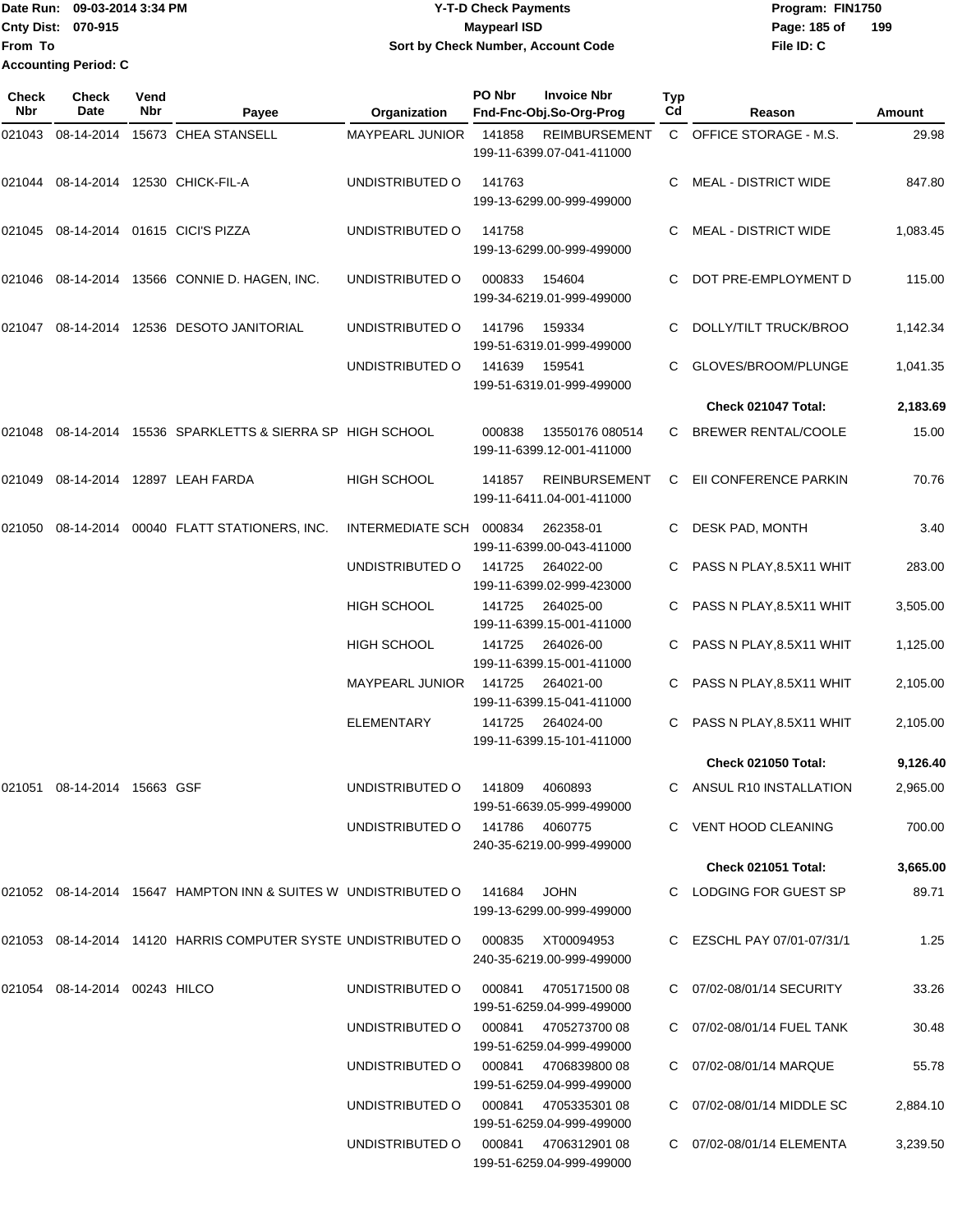|                             | Date Run: 09-03-2014 3:34 PM | Program: FIN1750<br>Y-T-D Check Payments |                     |
|-----------------------------|------------------------------|------------------------------------------|---------------------|
| <b>Cnty Dist: 070-915</b>   |                              | Maypearl ISD                             | 199<br>Page: 186 of |
| From To                     |                              | Sort by Check Number, Account Code       | File ID: C          |
| <b>Accounting Period: C</b> |                              |                                          |                     |

| Check<br>Nbr | <b>Check</b><br>Date    | Vend<br>Nbr | Payee                             | <b>Organization</b>           | PO Nbr | <b>Invoice Nbr</b><br>Fnd-Fnc-Obj.So-Org-Prog     | Typ<br>Cd | Reason                         | Amount    |
|--------------|-------------------------|-------------|-----------------------------------|-------------------------------|--------|---------------------------------------------------|-----------|--------------------------------|-----------|
|              |                         |             |                                   | UNDISTRIBUTED O               | 000841 | 4602266500 08                                     |           | C 07/02-08/01/14 ATHLETIC F    | 871.59    |
|              |                         |             |                                   |                               | 000841 | 199-51-6259.04-999-499000                         |           |                                |           |
|              |                         |             |                                   | UNDISTRIBUTED O               |        | 4602563301 08<br>199-51-6259.04-999-499000        |           | 07/02-08/01/14 HIGH SCHO       | 3,028.72  |
|              |                         |             |                                   | UNDISTRIBUTED O               | 000841 | 4706783900 08<br>199-51-6259.78-999-422000        |           | 07/02-08/01/14 AG FACILIT      | 891.67    |
|              |                         |             |                                   |                               |        |                                                   |           | Check 021054 Total:            | 11,035.10 |
| 021055       |                         |             | 08-14-2014 14038 LISA HYLES       | <b>ELEMENTARY</b>             | 141844 | <b>REIMBURSEMENT</b><br>199-13-6399.04-101-411000 | C.        | <b>BOOKS - TEACH LIKE A PI</b> | 121.49    |
| 021056       |                         |             | 08-14-2014 15148 JERRY'S SPORTING | <b>HIGH SCHOOL</b>            | 141681 | <b>VB14-1</b><br>199-36-6399.11-001-499000        |           | BALL CART/SHIRTS/VBALL         | 2,210.00  |
| 021057       |                         |             | 08-14-2014 12164 JRP BUILD, INC.  | UNDISTRIBUTED O               | 141702 | 4071<br>199-51-6639.05-999-499000                 | C.        | BUILT NEW WALL AND DO          | 900.00    |
|              |                         |             |                                   | UNDISTRIBUTED O               | 141755 | 4076<br>199-51-6639.05-999-499000                 |           | NEW DOUBLE DOORS/FR            | 1,900.00  |
|              |                         |             |                                   | UNDISTRIBUTED O               | 141701 | 4072<br>199-51-6639.05-999-499000                 |           | RESTROOM/HALLWAY RE            | 9,360.00  |
|              |                         |             |                                   | UNDISTRIBUTED O               | 141699 | 4073<br>199-51-6639.05-999-499000                 |           | NEW ART ROOM - INTERM          | 4,465.00  |
|              |                         |             |                                   | UNDISTRIBUTED O               | 141700 | 4074<br>199-51-6639.05-999-499000                 |           | <b>NEW MUSIC ROOM - INTE</b>   | 5,190.00  |
|              |                         |             |                                   |                               |        |                                                   |           | Check 021057 Total:            | 21,815.00 |
| 021058       |                         |             | 08-14-2014 15086 Kimbell Midwest  | UNDISTRIBUTED O               | 141822 | 3708971<br>199-51-6319.02-999-499000              |           | C PLASTIC ANCHORS/WIRE         | 267.46    |
| 021059       | 08-14-2014 15098 LOWE'S |             |                                   | UNDISTRIBUTED O               | 141733 | 902560<br>199-51-6319.02-999-499000               |           | PAINT/SCREWDRIVERS/R           | 65.25     |
|              |                         |             |                                   | UNDISTRIBUTED O               | 141782 | 902871<br>199-51-6319.02-999-499000               | C.        | DRYWALL SCREENS/CLA            | 97.45     |
|              |                         |             |                                   | UNDISTRIBUTED O               | 141782 | 901371<br>199-51-6319.02-999-499000               |           | LACQUER THINNER/LIQUI          | 84.73     |
|              |                         |             |                                   | UNDISTRIBUTED O               | 141782 | 902179<br>199-51-6319.02-999-499000               | C         | <b>SWITCH PLATE/OUTLET P</b>   | 38.97     |
|              |                         |             |                                   | UNDISTRIBUTED 0 141733 901073 |        | 199-51-6319.02-999-499000                         |           | C DUCT TAPE/READY MIX/D        | 197.11    |
|              |                         |             |                                   | UNDISTRIBUTED O 141733 901656 |        | 199-51-6319.02-999-499000                         |           | C PAINT/SCRAPER/EDGER          | 172.12    |
|              |                         |             |                                   | UNDISTRIBUTED O 141782 902981 |        | 199-51-6319.02-999-499000                         |           | C PAINT/TEXTURE/CEILING        | 280.13    |
|              |                         |             |                                   | UNDISTRIBUTED 0 141782 901130 |        | 199-51-6319.02-999-499000                         |           | C CHANNEL LOCKS/ICE MAK        | 356.14    |
|              |                         |             |                                   | UNDISTRIBUTED 0 141782 801112 |        | 199-51-6319.02-999-499000                         |           | C 19X17 IN WALL MOUNT/AQ       | 460.23    |
|              |                         |             |                                   | UNDISTRIBUTED 0 141782 901340 |        | 199-51-6319.02-999-499000                         |           | C PAINT/STEEL WOOL/POLE        | 167.41    |
|              |                         |             |                                   | UNDISTRIBUTED 0 141733 901898 |        | 199-51-6319.02-999-499000                         |           | C TRIMMER/LAG SHIELD/CO        | 175.51    |
|              |                         |             |                                   | UNDISTRIBUTED 0 141782 902531 |        | 199-51-6319.02-999-499000                         |           | C JIG/HARDBOARDS               | 626.56    |
|              |                         |             |                                   | UNDISTRIBUTED 0 141782 901316 |        | 199-51-6319.02-999-499000                         |           | C PAINT/JOINT KNIFE            | 221.60    |
|              |                         |             |                                   | UNDISTRIBUTED 0 141733 901670 |        | 199-51-6319.02-999-499000                         |           | C CONCRETE/EDGER/FLOO          | 346.69    |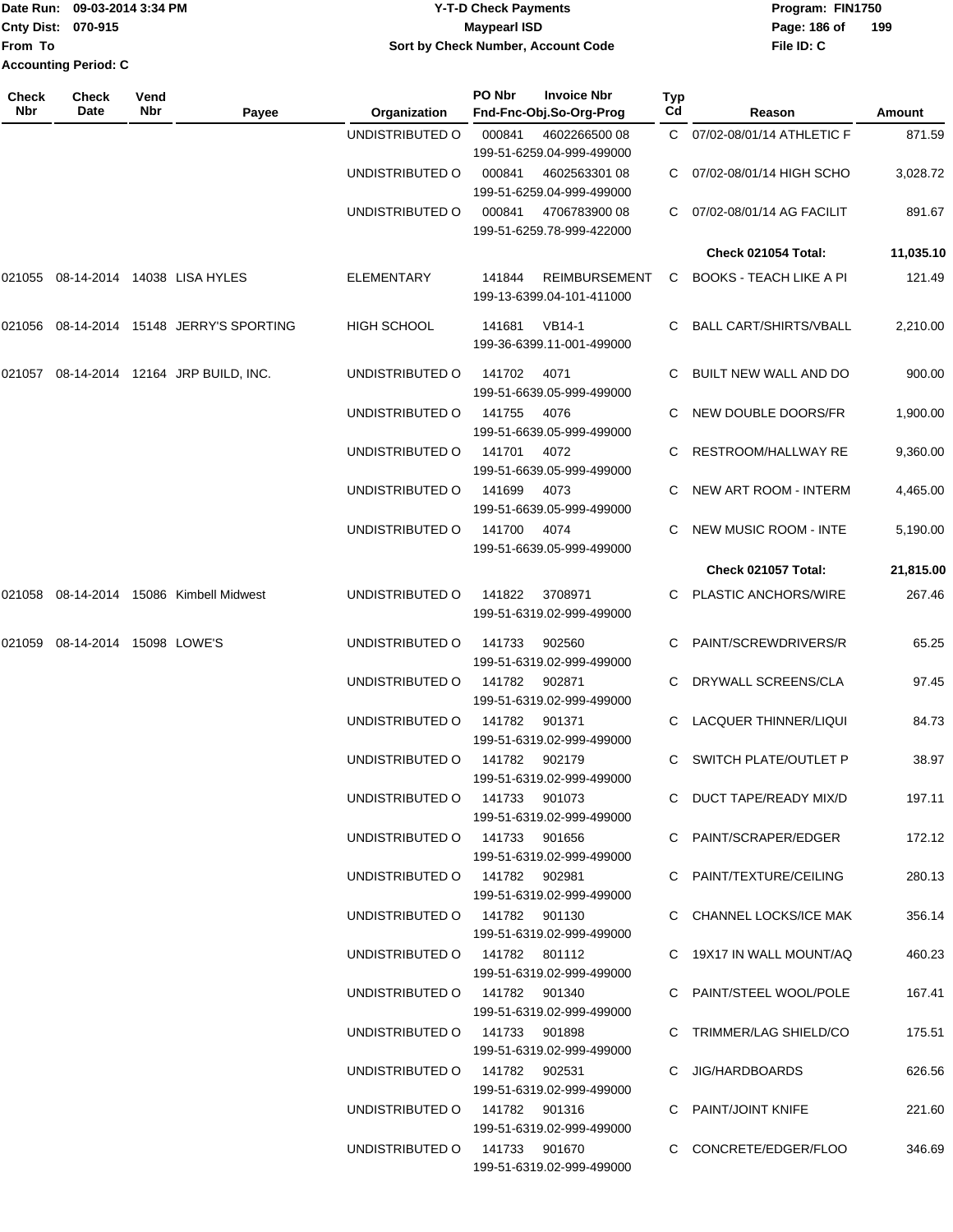| Date Run:                   |                      | 09-03-2014 3:34 PM |       | <b>Y-T-D Check Payments</b>        |        |                                               |            | Program: FIN1750        |        |
|-----------------------------|----------------------|--------------------|-------|------------------------------------|--------|-----------------------------------------------|------------|-------------------------|--------|
| Cnty Dist: 070-915          |                      |                    |       | <b>Maypearl ISD</b>                |        |                                               |            | Page: 187 of            | 199    |
| From To                     |                      |                    |       | Sort by Check Number, Account Code |        |                                               | File ID: C |                         |        |
| <b>Accounting Period: C</b> |                      |                    |       |                                    |        |                                               |            |                         |        |
| <b>Check</b><br><b>Nbr</b>  | <b>Check</b><br>Date | Vend<br>Nbr        | Pavee | Organization                       | PO Nbr | <b>Invoice Nbr</b><br>Fnd-Fnc-Obj.So-Org-Prog | Тур<br>Cd  | Reason                  | Amount |
|                             |                      |                    |       | UNDISTRIBUTED O                    | 141782 | 901301                                        |            | C CEILING PANEL/FREESTA | 378.79 |
|                             |                      |                    |       |                                    |        | 199-51-6319.02-999-499000                     |            |                         |        |

|        |  |                                                                |                    |        |                                                                         |    | <b>Check 021059 Total:</b>  | 3,668.69  |
|--------|--|----------------------------------------------------------------|--------------------|--------|-------------------------------------------------------------------------|----|-----------------------------|-----------|
|        |  | 021060 08-14-2014 00060 LUCKIES AUTO AND TRUCK UNDISTRIBUTED O |                    | 141845 | 000079744<br>199-34-6219.00-999-499000                                  |    | C OIL CHANGE - LIC. 113-76  | 15.00     |
|        |  |                                                                | UNDISTRIBUTED O    | 141845 | 000080769<br>199-34-6219.00-999-499000                                  | C. | CVI INSPECTION - LIC, 108   | 62.00     |
|        |  |                                                                | UNDISTRIBUTED O    | 141845 | 000080768<br>199-34-6219.00-999-499000                                  |    | C CVI INSPECTION - LIC. 108 | 62.00     |
|        |  |                                                                | UNDISTRIBUTED O    | 141845 | 000080798<br>199-34-6219.00-999-499000                                  |    | C CVI INSPECTION - LIC. 110 | 62.00     |
|        |  |                                                                | UNDISTRIBUTED O    | 141845 | 000080545<br>199-34-6219.00-999-499000                                  |    | C CVI INSPECTION - LIC. 110 | 62.00     |
|        |  |                                                                | UNDISTRIBUTED O    | 141845 | 000080802<br>199-34-6219.00-999-499000                                  |    | C CVI INSPECTION - LIC. 110 | 62.00     |
|        |  |                                                                | UNDISTRIBUTED O    | 141845 | 00079757<br>199-34-6219.00-999-499000                                   |    | C AIR LEAK - LIC. 797-998   | 514.50    |
|        |  |                                                                | UNDISTRIBUTED O    | 141845 | 000080736<br>199-34-6219.00-999-499000                                  |    | C INSPECTION - LIC. 109-549 | 114.75    |
|        |  |                                                                |                    |        |                                                                         |    | <b>Check 021060 Total:</b>  | 954.25    |
| 021061 |  | 08-14-2014  12994  MASTER SOUND                                | HIGH SCHOOL        | 140952 | 1017<br>199-11-6639.31-001-499000                                       |    | C FINISH CONTRACT - HS IN   | 13,275.50 |
|        |  |                                                                | UNDISTRIBUTED O    | 141430 | 1018                                                                    |    | WIRELESS CLOCK SYS - H      | 8,745.00  |
|        |  |                                                                | UNDISTRIBUTED O    | 141504 | 199-51-6319.04-999-499000<br>1016<br>199-51-6639.05-999-499000          |    | C FIRE ALARM SYS - INTER    | 35,421.00 |
|        |  |                                                                | UNDISTRIBUTED O    | 141503 | 1015<br>199-51-6639.05-999-499000                                       |    | C INTERCOM SYSTEM -         | 19,594.00 |
|        |  |                                                                |                    |        |                                                                         |    | Check 021061 Total:         | 77,035.50 |
|        |  | 021062 08-14-2014 00067 LEIGHANNE MCALISTER                    | ADMINISTRATIVE     | 141861 | REIMBURSEMENT                                                           |    | C TRAINING LUNCHEON         | 45.39     |
|        |  |                                                                | <b>HIGH SCHOOL</b> | 141846 | 199-41-6411.01-701-499000<br>REIMBURSEMENT<br>199-53-6399.00-001-499000 |    | C USB CABLE/POWER ADAP      | 39.98     |
|        |  |                                                                |                    |        |                                                                         |    | <b>Check 021062 Total:</b>  | 85.37     |
|        |  | 021063 08-14-2014 00129 MELHART MUSIC CENTER MAYPEARL JUNIOR   |                    | 140705 | 2541231<br>199-11-6639.30-041-499000                                    |    | C PRACTICE ROOMS/PODIU      | 84,292.00 |
|        |  | 021064  08-14-2014  15407  MERIDIAN SCHOOL PLANN  HIGH SCHOOL  |                    | 141647 | 74420<br>199-11-6399.12-001-411000                                      |    | C STUDENT PLANNERS          | 470.00    |
|        |  | 021065 08-14-2014 14906 MORRISON SUPPLY                        | UNDISTRIBUTED O    | 141201 | 063053319<br>199-51-6319.02-999-499000                                  |    | C TANK TO BOWL GASKET       | 6.85      |
|        |  | 021066  08-14-2014  15655  JOHN PERRICONE                      | UNDISTRIBUTED O    | 141713 | <b>SPEAKING</b>                                                         |    | C KEYNOTE SPEAKER-STA       | 3,112.00  |
|        |  |                                                                | ELEMENTARY         |        | 199-13-6299.00-999-499000<br>141713 BOOKS<br>199-13-6399.04-101-411000  | C. | <b>BOOKS FOR STAFF DEVE</b> | 390.00    |
|        |  |                                                                |                    |        |                                                                         |    | <b>Check 021066 Total:</b>  | 3,502.00  |
|        |  | 021067 08-14-2014 12836 R B SPORTING GOODS                     | <b>HIGH SCHOOL</b> |        | 141664 0449648-IN<br>199-36-6399.11-001-499000                          |    | C VOLLEYBALLS/JERSEYS       | 1,980.20  |
|        |  | 021068  08-14-2014  00099  REGION 10/EDUCATION SE ELEMENTARY   |                    | 141526 | 126118<br>199-11-6399.00-101-423000                                     |    | C PK/PPCD SUMMER INSTIT     | 150.00    |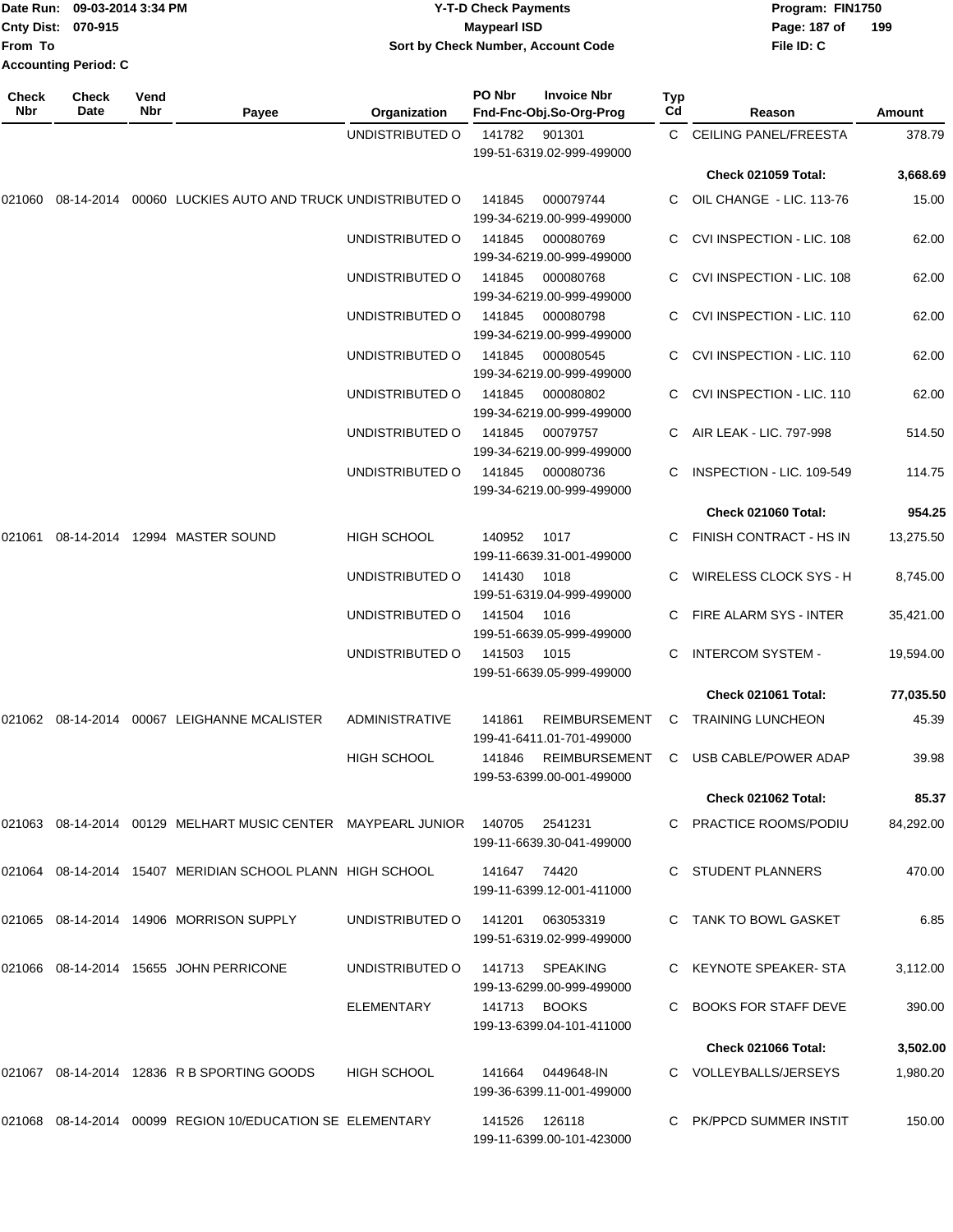|                             | Date Run: 09-03-2014 3:34 PM | <b>Y-T-D Check Payments</b>        | Program: FIN1750    |
|-----------------------------|------------------------------|------------------------------------|---------------------|
| <b>Cnty Dist: 070-915</b>   |                              | <b>Mavpearl ISD</b>                | 199<br>Page: 188 of |
| <b>From To</b>              |                              | Sort by Check Number, Account Code | File ID: C          |
| <b>Accounting Period: C</b> |                              |                                    |                     |

| Check<br><b>Nbr</b> | <b>Check</b><br>Date          | Vend<br>Nbr | Payee                                                             | Organization                       | PO Nbr | <b>Invoice Nbr</b><br>Fnd-Fnc-Obj.So-Org-Prog                   | Typ<br>Cd | Reason                                   | Amount           |
|---------------------|-------------------------------|-------------|-------------------------------------------------------------------|------------------------------------|--------|-----------------------------------------------------------------|-----------|------------------------------------------|------------------|
| 021069              | 08-14-2014                    |             | 12855 SAGU                                                        | <b>HIGH SCHOOL</b>                 | 000836 | MAYPEARL<br>199-11-6269.02-001-411000                           | C.        | SHEAFFER CENTER AUDI                     | 1,760.00         |
| 021070              |                               |             | 08-14-2014 15315 SPORTS FIELD SOLUTIONS UNDISTRIBUTED O           |                                    | 140725 | 4312<br>199-51-6319.03-999-499000                               | С         | DIAMOND PRO INFIELD C                    | 3,450.00         |
| 021071              | 08-14-2014                    | 00552 TASB  |                                                                   | <b>SCHOOL BOARD</b>                | 141191 | 471214<br>199-41-6419.00-702-499000                             | С         | SUMMER LEADERSHIP IN                     | 4,000.00         |
|                     |                               |             | 021072 08-14-2014 15618 TELADOC, INC                              | UNDISTRIBUTED O                    | 000837 | G1167437<br>199-41-6219.00-999-499000                           | С         | <b>MEMBERSHIP FEE</b>                    | 382.50           |
|                     | 021073 08-14-2014 00127 TEPSA |             |                                                                   | INTERMEDIATE SCH 141661            |        | 300002099<br>199-23-6499.00-043-499000                          | С         | <b>COMPREHENSIVE MEMBE</b>               | 369.00           |
|                     |                               |             |                                                                   | <b>ELEMENTARY</b>                  | 141658 | 30002098<br>199-23-6499.00-101-499000                           | С         | <b>COMPREHENSIVE MEMBE</b>               | 369.00           |
|                     |                               |             |                                                                   |                                    |        |                                                                 |           | <b>Check 021073 Total:</b>               | 738.00           |
| 021074              |                               |             | 08-14-2014 13417 TEXAS DEPT, OF STATE HE UNDISTRIBUTED O          |                                    | 141843 | 2350<br>240-35-6219.00-999-499000                               | С         | <b>HEALTH INSPECTIONS</b>                | 1,200.00         |
|                     |                               |             | 021075 08-14-2014 00253 VERIZON SOUTHWEST                         | UNDISTRIBUTED O                    | 000842 | 416580379500217<br>199-51-6259.02-999-499000                    | С         | 06/22/13-07/21/14 MARQUE                 | 812.93           |
| 021076              |                               |             | 08-14-2014 13537 CRISTIN VOTAW                                    | INTERMEDIATE SCH 141854            |        | <b>REIMBURSEMENT</b><br>199-11-6399.00-043-411000               | C         | <b>OFFICE SUPPLIES - INTER</b>           | 619.36           |
|                     |                               |             |                                                                   | <b>ELEMENTARY</b>                  | 141837 | <b>REIMBURSEMENT</b><br>199-13-6399.04-101-411000               | C         | FAYE WHITLOW LUNCH                       | 20.12            |
|                     |                               |             |                                                                   |                                    |        |                                                                 |           | Check 021076 Total:                      | 639.48           |
| 021077              |                               |             | 08-14-2014 00385 WAXAHACHIE ISD                                   | <b>HIGH SCHOOL</b>                 | 000839 | 4TH QTR<br>199-11-6219.00-001-424000                            | С         | 4TH QTR COOP                             | 287.43           |
|                     |                               |             | 021078 08-21-2014 15487 A Plus Cabling                            | UNDISTRIBUTED O                    | 141546 | <b>PROJECTORS</b><br>199-11-6639.50-999-499000                  | С         | Projector Installs                       | 3,324.67         |
| 021079              |                               |             | 08-21-2014 15074 ABIBOW RECYCLING LLC                             | UNDISTRIBUTED O                    | 000853 | 714-1074819<br>199-51-6259.03-999-499000                        | С         | RECYCLE 07/11-07/31/14 M                 | 8.29             |
|                     |                               |             |                                                                   | UNDISTRIBUTED O                    | 000853 | 714-1074819<br>199-51-6259.03-999-499000                        | C         | RECYCLE 07/11-07/31/14 L                 | 34.65            |
|                     |                               |             |                                                                   | UNDISTRIBUTED O 000853 714-1074819 |        | 199-51-6259.03-999-499000                                       |           | C RECYCLE 07/11-07/31/14 M               | 17.81            |
|                     |                               |             |                                                                   | UNDISTRIBUTED O 000853 714-1074819 |        | 199-51-6259.03-999-499000                                       |           | C RECYCLE 07/11-07/31/14 A               | 3.89             |
|                     |                               |             |                                                                   | UNDISTRIBUTED O 000853 714-1074819 |        | 199-51-6259.03-999-499000                                       |           | C RECYCLE 07/11-07/31/14 M               | 7.93             |
|                     |                               |             |                                                                   |                                    |        |                                                                 |           | <b>Check 021079 Total:</b>               | 72.57            |
|                     |                               |             | 021080  08-21-2014  13576  CANON FINANCIAL SERVIC UNDISTRIBUTED O |                                    |        | 000854 14067592<br>199-11-6219.00-999-423000                    |           | C LEASE 08/13/2014                       | 220.90           |
|                     |                               |             |                                                                   | <b>HIGH SCHOOL</b>                 |        | 000854 14067592<br>199-11-6269.00-001-411000                    |           | C LEASE 08/13/2014                       | 245.44           |
|                     |                               |             |                                                                   |                                    |        | 199-11-6269.00-041-411000                                       |           | C LEASE 08/13/2014                       | 245.44           |
|                     |                               |             |                                                                   | ELEMENTARY                         |        | 000854 14067592<br>199-11-6269.00-101-411000<br>000854 14067592 |           | C LEASE 08/13/2014<br>C LEASE 08/13/2014 | 245.44<br>245.44 |
|                     |                               |             |                                                                   | ELEMENTARY                         |        | 199-11-6269.00-101-499000                                       |           |                                          |                  |
|                     |                               |             |                                                                   | HIGH SCHOOL                        |        | 000854 14067592<br>199-11-6269.01-001-411000                    |           | C LEASE 08/13/2014                       | 1,227.20         |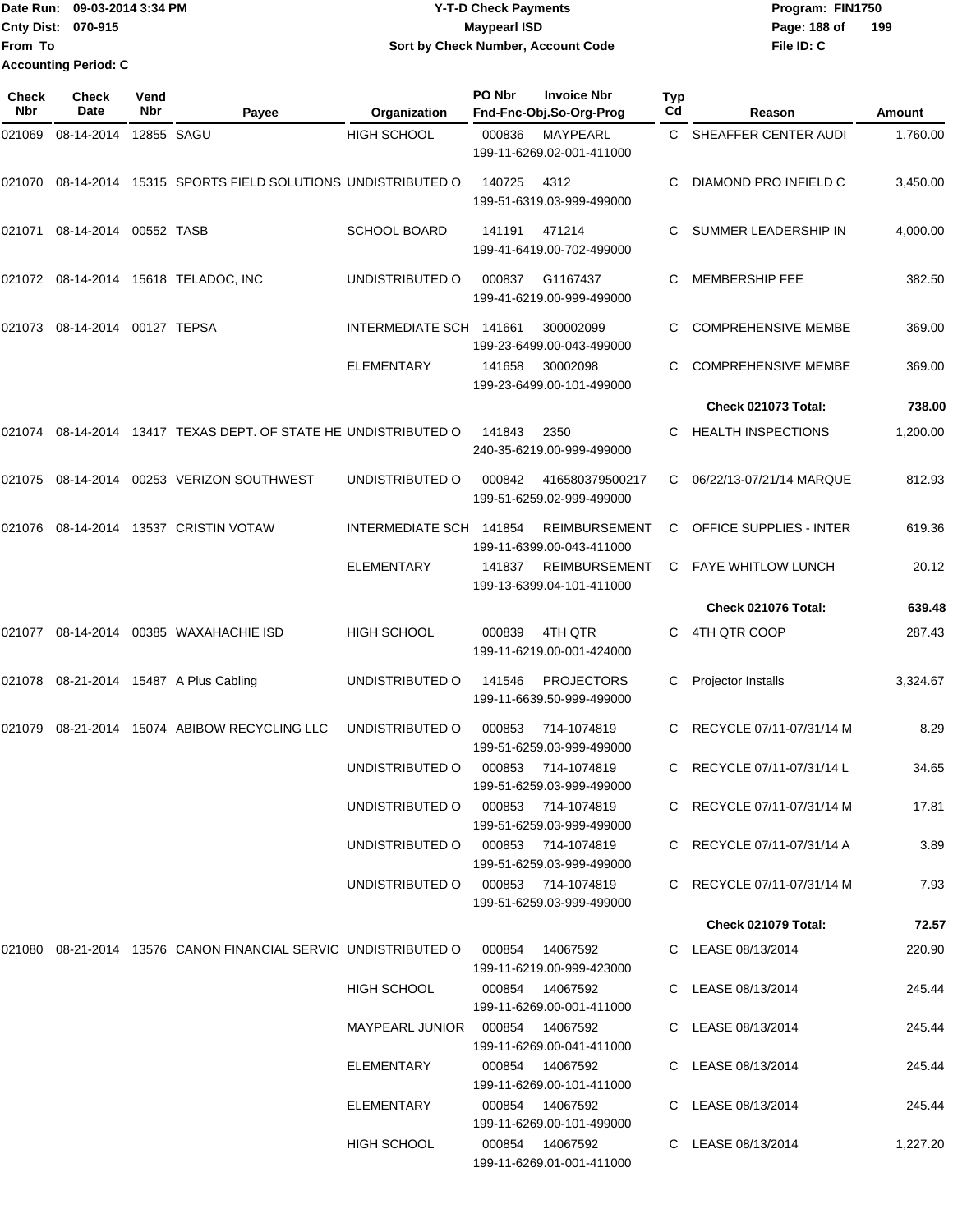|                             | Date Run: 09-03-2014 3:34 PM | <b>Y-T-D Check Payments</b>        | Program: FIN1750    |
|-----------------------------|------------------------------|------------------------------------|---------------------|
| <b>Cnty Dist: 070-915</b>   |                              | <b>Maypearl ISD</b>                | 199<br>Page: 189 of |
| lFrom To                    |                              | Sort by Check Number, Account Code | File ID: C          |
| <b>Accounting Period: C</b> |                              |                                    |                     |

| Check<br>Nbr | <b>Check</b><br>Date | Vend<br>Nbr | Payee                                                  | Organization                    | PO Nbr | <b>Invoice Nbr</b><br>Fnd-Fnc-Obj.So-Org-Prog      | Typ<br>Cd | Reason                         | Amount   |
|--------------|----------------------|-------------|--------------------------------------------------------|---------------------------------|--------|----------------------------------------------------|-----------|--------------------------------|----------|
|              |                      |             |                                                        | MAYPEARL JUNIOR                 | 000854 | 14067592                                           | C.        | LEASE 08/13/2014               | 245.44   |
|              |                      |             |                                                        |                                 |        | 199-11-6269.01-041-411000                          |           |                                |          |
|              |                      |             |                                                        | DIR COST- ADMINIS               | 000854 | 14067592<br>199-41-6249.00-720-499000              | C         | LEASE 08/13/2014               | 269.97   |
|              |                      |             |                                                        |                                 |        |                                                    |           | Check 021080 Total:            | 2,945.27 |
| 021081       |                      |             | 08-21-2014 00527 CDWG INC.                             | UNDISTRIBUTED O                 | 141830 | NP75823<br>199-11-6639.50-999-499000               | C         | projector cables               | 238.59   |
| 021082       |                      |             | 08-21-2014 13279 CROSS COUNTRY PEST CO UNDISTRIBUTED O |                                 | 141867 | 26968<br>199-51-6249.00-999-499000                 | C.        | <b>QUARTERLY EXTERIOR -</b>    | 60.00    |
|              |                      |             |                                                        | UNDISTRIBUTED O                 | 141867 | 26969<br>199-51-6249.00-999-499000                 |           | MONTHLY INTERIOR - AD          | 250.00   |
|              |                      |             |                                                        |                                 |        |                                                    |           | Check 021082 Total:            | 310.00   |
| 021083       |                      |             | 08-21-2014 14221 BRIAN CUPP                            | HIGH SCHOOL                     | 141592 | TBA<br>199-11-6411.29-001-411B00                   |           | SUMMER CONFERENCE              | 385.00   |
| 021084       |                      |             | 08-21-2014 15676 DARLA CALVERY                         | <b>HIGH SCHOOL</b>              | 141882 | <b>FCSTAT</b><br>199-11-6411.04-001-422000         | C         | <b>FCSTAT CONFERENCE</b>       | 385.00   |
| 021085       |                      |             | 08-21-2014 15656 DEPARTMENT OF INFORMA UNDISTRIBUTED O |                                 | 000851 | 14071293N<br>199-51-6259.02-999-499000             | C.        | 07/01-07/31/14 LONG DIST       | 16.68    |
| 021086       |                      |             | 08-21-2014 14884 DIRECT SERVICE COMPAN UNDISTRIBUTED O |                                 | 141877 | 69361<br>199-51-6639.05-999-499000                 |           | <b>GAS LINE TO METER-INT</b>   | 2,948.00 |
|              |                      |             |                                                        | UNDISTRIBUTED O                 | 141859 | 64966<br>199-51-6639.05-999-499000                 | C         | <b>INSTALL TEMP FAN</b>        | 385.00   |
|              |                      |             |                                                        |                                 |        |                                                    |           | Check 021086 Total:            | 3,333.00 |
| 021087       |                      |             | 08-21-2014 13639 EAST TEXAS COPY SYSTE HIGH SCHOOL     |                                 | 000852 | 248321<br>199-11-6269.00-001-411000                | C         | PRINTERS 07/09-08/08/14        | 100.00   |
|              |                      |             |                                                        | <b>MAYPEARL JUNIOR</b>          | 000852 | 248321<br>199-11-6269.00-041-411000                | C.        | PRINTERS 07/09-08/08/14        | 100.00   |
|              |                      |             |                                                        | ELEMENTARY                      | 000852 | 248321<br>199-11-6269.00-101-411000                |           | <b>PRINTERS 7/9-8/8/14 OVE</b> | 137.83   |
|              |                      |             |                                                        | ELEMENTARY                      | 000852 | 248321<br>199-11-6269.00-101-499000                | C         | PRINTERS 07/09-08/08/14        | 100.00   |
|              |                      |             |                                                        | HIGH SCHOOL                     |        | 000852 248321<br>199-11-6269.01-001-411000         |           | C PRINTERS 7/9-8/8/14 OVE      | 137.83   |
|              |                      |             |                                                        | MAYPEARL JUNIOR  000852  248321 |        | 199-11-6269.01-041-411000                          |           | C PRINTERS 7/9-8/8/14 OVE      | 137.83   |
|              |                      |             |                                                        | DIR COST-ADMINIS 000852 248321  |        | 199-41-6249.00-720-499000                          |           | C PRINTERS 07/09-08/08/14      | 100.00   |
|              |                      |             |                                                        |                                 |        |                                                    |           | Check 021087 Total:            | 813.49   |
|              |                      |             | 021088  08-21-2014  12186  ELLIOTT ELECTRIC            | UNDISTRIBUTED O                 |        | 199-51-6639.05-999-499000                          |           | C LEG SPACER                   | 50.58    |
|              |                      |             |                                                        | UNDISTRIBUTED O                 |        | 199-51-6639.05-999-499000                          |           | C LMP STATIC LENSED            | 702.92   |
|              |                      |             |                                                        |                                 |        |                                                    |           | <b>Check 021088 Total:</b>     | 753.50   |
|              |                      |             | 021089 08-21-2014 15291 DALAINE FLETCHER               | UNDISTRIBUTED O                 |        | 141870 AUGUST 2014<br>199-31-6219.04-999-423000    |           | C 1 BILLABLE HR - OT ESY       | 70.00    |
|              |                      |             |                                                        | UNDISTRIBUTED O                 |        | 141870 JUNE/JULY 2014<br>199-31-6219.04-999-423000 |           | C 4.25 BILLABLE HRS - OT E     | 315.00   |
|              |                      |             |                                                        |                                 |        |                                                    |           | Check 021089 Total:            | 385.00   |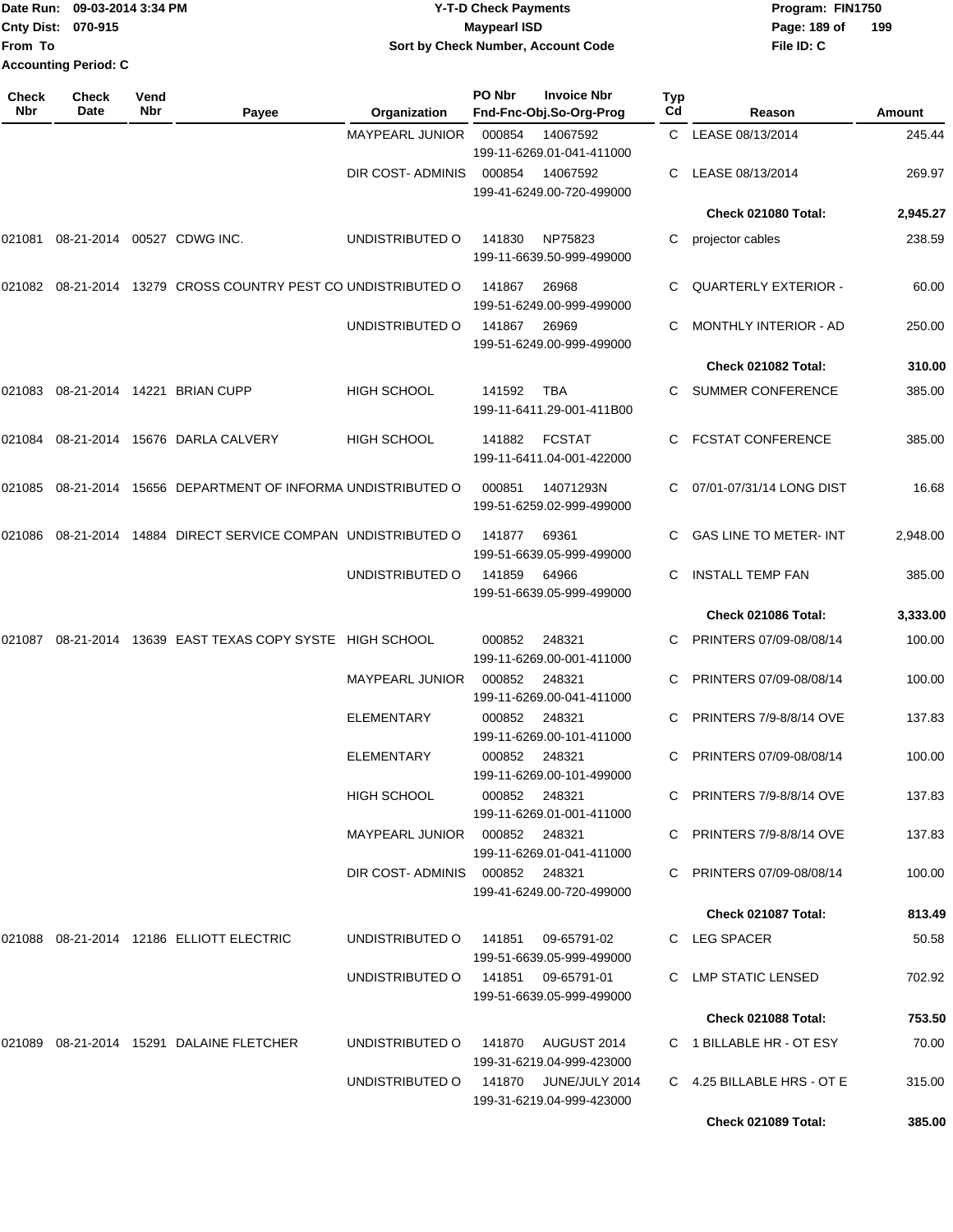|                           | Date Run: 09-03-2014 3:34 PM | <b>Y-T-D Check Payments</b>        | Program: FIN1750    |
|---------------------------|------------------------------|------------------------------------|---------------------|
| <b>Cnty Dist: 070-915</b> |                              | <b>Mavpearl ISD</b>                | 199<br>Page: 190 of |
| <b>IFrom To</b>           |                              | Sort by Check Number, Account Code | File ID: C          |
|                           | <b>Accounting Period: C</b>  |                                    |                     |

**PO Nbr Invoice Nbr**

| Check<br>Nbr | <b>Check</b><br><b>Date</b>    | Vend<br>Nbr | Payee                                                                      | Organization                     | PO Nbr     | <b>Invoice Nbr</b><br>Fnd-Fnc-Obj.So-Org-Prog  | Typ<br>Cd | Reason                         | <b>Amount</b> |
|--------------|--------------------------------|-------------|----------------------------------------------------------------------------|----------------------------------|------------|------------------------------------------------|-----------|--------------------------------|---------------|
| 021090       | 08-21-2014                     |             | 14665 HATCO ELECTRIC COMPAN UNDISTRIBUTED O                                |                                  | 141883     | 27983A<br>199-51-6249.00-999-499000            |           | C MISC ELECTIC WORK ON         | 7,823.20      |
|              |                                |             |                                                                            | UNDISTRIBUTED O                  | 141783     | 27983<br>199-51-6639.05-999-499000             |           | <b>ELECTRICAL WORK - INTE</b>  | 11,890.00     |
|              |                                |             |                                                                            |                                  |            |                                                |           | Check 021090 Total:            | 19,713.20     |
| 021091       |                                |             | 08-21-2014 12164 JRP BUILD, INC.                                           | UNDISTRIBUTED O                  | 141849     | 4077<br>199-51-6639.05-999-499000              |           | <b>INSTALL NEW CARPET -</b>    | 1,125.00      |
|              |                                |             |                                                                            | UNDISTRIBUTED O                  | 141852     | 4075<br>199-51-6639.05-999-499000              |           | ROOF/SOFFIT INTERMEDI          | 4,680.00      |
|              |                                |             |                                                                            |                                  |            |                                                |           | Check 021091 Total:            | 5,805.00      |
|              |                                |             | 021092 08-21-2014 15462 LEE'S KEYS                                         | UNDISTRIBUTED O                  | 141872     | 668<br>199-51-6249.00-999-499000               |           | REKEY - PRESS BOX/CAF          | 205.00        |
|              |                                |             |                                                                            | UNDISTRIBUTED O                  | 141871     | 667<br>199-51-6249.00-999-499000               | C         | <b>INSTALL NEW LOCKS - INT</b> | 1,291.16      |
|              |                                |             |                                                                            | UNDISTRIBUTED O                  | 141871     | 667<br>199-51-6319.02-999-499000               |           | DEADBOLT/CYLINDERS/K           | 352.00        |
|              |                                |             |                                                                            | UNDISTRIBUTED O                  | 141872 668 | 199-51-6319.02-999-499000                      |           | CYLINDERS/KEYS/HINGES          | 361.48        |
|              |                                |             |                                                                            |                                  |            |                                                |           | Check 021092 Total:            | 2,209.64      |
|              |                                |             | 021093 08-21-2014 01212 LIFETRACK SERVICES, INC. HIGH SCHOOL               |                                  | 141865     | 25749<br>199-31-6399.03-001-499000             |           | <b>SENIOR EXIT SURVEYS</b>     | 742.50        |
|              |                                |             | 021094 08-21-2014 13411 LINCOLN NATIONAL LIFE IN UNDISTRIBUTED O           |                                  | 000845     | 2832061628<br>199-41-6429.01-999-499000        | C         | PREMIUM 09/01-09/30/14         | 833.00        |
|              | 021095 08-21-2014 15098 LOWE'S |             |                                                                            | UNDISTRIBUTED O                  | 000846     | 901390<br>199-51-6319.02-999-499000            | C.        | PAINT                          | 21.66         |
|              |                                |             | 021096 08-21-2014 00060 LUCKIES AUTO AND TRUCK UNDISTRIBUTED O             |                                  | 141878     | 000080799<br>199-34-6219.00-999-499000         | C         | <b>BUS 19 INSPECTION</b>       | 62.00         |
|              |                                |             | 021097  08-21-2014  15653  M.A.C. ALARMS                                   | UNDISTRIBUTED O                  | 141860     | 14118A<br>199-52-6639.01-999-499000            | C         | ADDITIONAL DOOR TO HS          | 4,100.00      |
|              |                                |             | 021098 08-21-2014 12994 MASTER SOUND                                       | UNDISTRIBUTED O                  | 141876     | TFS-40759<br>199-51-6249.00-999-499000         | C.        | FIRE ALARM SERV. 5/16/1        | 90.00         |
|              |                                |             |                                                                            | UNDISTRIBUTED O 141876 TFS-40760 |            | 199-51-6249.00-999-499000                      |           | C FIRE ALARM SERV.             | 112.50        |
|              |                                |             |                                                                            | UNDISTRIBUTED O 141876 TFS-40759 |            | 199-51-6319.02-999-499000                      |           | C BATTERY - LSK                | 23.00         |
|              |                                |             |                                                                            |                                  |            |                                                |           | Check 021098 Total:            | 225.50        |
|              |                                |             | 021099 08-21-2014 14906 MORRISON SUPPLY                                    | UNDISTRIBUTED O                  | 141201     | 063053618<br>199-51-6319.02-999-499000         |           | C BALL VALVE/COUP SXS/C        | 10.20         |
|              |                                |             | 021100  08-21-2014  14075  NATIONAL TELESYSTEMS. I UNDISTRIBUTED O  000850 |                                  |            | 310756<br>199-51-6249.02-999-499000            |           | C FIXED TELEPHONE LINES        | 323.00        |
|              |                                |             |                                                                            | UNDISTRIBUTED O 000850 310624    |            | 199-51-6639.05-999-499000                      |           | C TELEPHONE LINES FOR          | 4,322.85      |
|              |                                |             |                                                                            |                                  |            |                                                |           | Check 021100 Total:            | 4,645.85      |
|              |                                |             | 021101  08-21-2014  14369  NORTH TEXAS TOLLWAY A UNDISTRIBUTED   000855    |                                  |            | 766605310<br>199-34-6219.01-999-499000         |           | C LIC. 103-8617, 07/23/14      | 11.01         |
|              |                                |             | 021102 08-21-2014 15655 JOHN PERRICONE                                     | UNDISTRIBUTED O 000847           |            | <b>RENTAL CAR</b><br>199-13-6299.00-999-499000 |           | C RENTAL CAR FOR SPEAK         | 177.92        |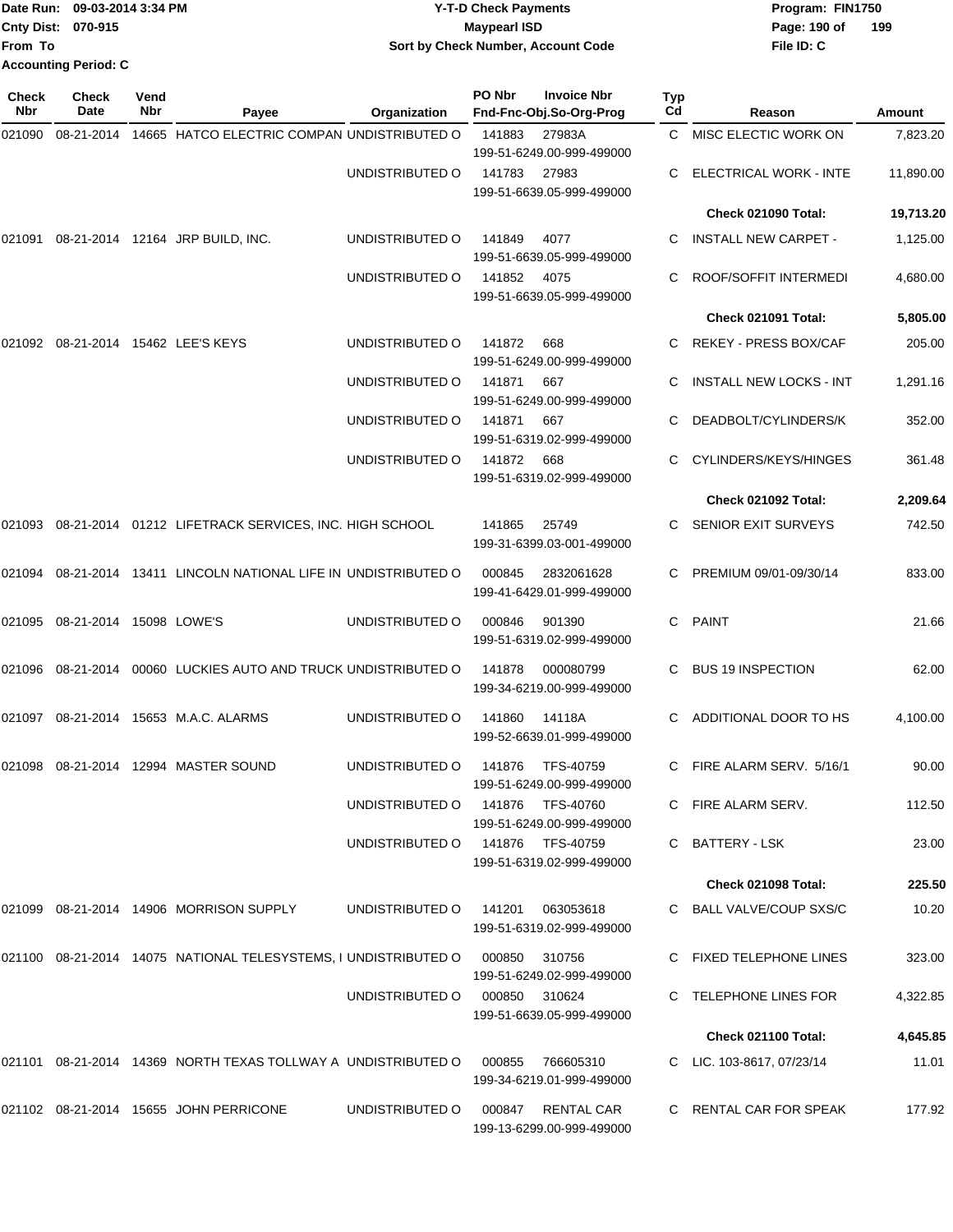| Date Run: 09-03-2014 3:34 PM         | <b>Y-T-D Check Payments</b>         | Program: FIN1750    |
|--------------------------------------|-------------------------------------|---------------------|
| <b>Cnty Dist: 070-915</b>            | Maypearl ISD                        | 199<br>Page: 191 of |
| <b>From To</b>                       | Sort by Check Number, Account Code  | File ID: C          |
| <b>Accounting Period: C</b>          |                                     |                     |
| <b>Check</b><br><b>Check</b><br>Vend | PO Nbr<br><b>Invoice Nbr</b><br>Typ |                     |

| Nbr    | Date                                | Nbr | Payee                                                                | Organization                        |              | Fnd-Fnc-Obj.So-Org-Prog                       | Cd | Reason                        | Amount    |
|--------|-------------------------------------|-----|----------------------------------------------------------------------|-------------------------------------|--------------|-----------------------------------------------|----|-------------------------------|-----------|
| 021103 | 08-21-2014                          |     | 14543 RENAISSANCE LEARNING, I UNDISTRIBUTED O                        |                                     | 141832       | INV4100914<br>199-11-6399.45-999-499000       |    | C REAL TIME SUBSCRIPTIO       | 8,506.00  |
|        |                                     |     |                                                                      | UNDISTRIBUTED O                     | 141832       | INV4100913<br>199-11-6399.45-999-499000       |    | REAL TIME SUBSCRIPTIO         | 2,224.00  |
|        |                                     |     |                                                                      | UNDISTRIBUTED O                     | 141832       | INV4100912<br>199-11-6399.45-999-499000       |    | REAL TIME SUBSCRIPTIO         | 5,174.00  |
|        |                                     |     |                                                                      | UNDISTRIBUTED O                     | 141832       | INV4100910<br>199-11-6399.45-999-499000       | C  | <b>REAL TIME SUBSCRIPTIO</b>  | 2,386.50  |
|        |                                     |     |                                                                      |                                     |              |                                               |    | Check 021103 Total:           | 18,290.50 |
| 021104 |                                     |     | 08-21-2014 00369 SHERWIN WILLIAMS PAINT UNDISTRIBUTED O              |                                     | 141670       | 3552-7<br>199-51-6319.02-999-499000           | C. | PAINT/LACQUER/THINNER         | 82.67     |
| 021105 |                                     |     | 08-21-2014 12813 STORM LAWN AND GARDE UNDISTRIBUTED O                |                                     | 141874       | 153393<br>199-51-6319.03-999-499000           |    | <b>BLADES/PULLEYS</b>         | 25.28     |
|        |                                     |     |                                                                      | UNDISTRIBUTED O                     | 141874       | 152943<br>199-51-6319.03-999-499000           | C. | PULLEY/SCREW/FILTER/B         | 255.17    |
|        |                                     |     |                                                                      | UNDISTRIBUTED O                     | 141874       | 153036<br>199-51-6319.03-999-499000           | C. | BLADE/FILTERS/CONTROL         | 232.78    |
|        |                                     |     |                                                                      |                                     |              |                                               |    | Check 021105 Total:           | 513.23    |
| 021106 |                                     |     | 08-21-2014 15449 SUPERIOR PAINTING COMP UNDISTRIBUTED O              |                                     | 140980       | SPC2014-516<br>199-51-6639.05-999-499000      | C. | <b>INTERMEDIATE CAFETERI</b>  | 5,970.00  |
| 021107 |                                     |     | 08-21-2014 15671 T.L. CROW INTERIORS, INC. UNDISTRIBUTED O           |                                     | 141839       | 4298<br>199-51-6639.05-999-499000             | C  | <b>DEMO/INSTALL ACUSTICA</b>  | 9,299.00  |
| 021108 | 08-21-2014 15468 TASB, INC.         |     |                                                                      | UNDISTRIBUTED O                     | 000857       | 470655<br>199-21-6399.01-999-499000           |    | <b>ENGAGE SUBSCRIPT. 09/1</b> | 1,400.00  |
|        |                                     |     |                                                                      | DIR COST- ADMINIS                   | 000849       | 468611<br>199-41-6219.02-720-499000           | C. | SERVICE MEMBERSHIP 9/         | 700.00    |
|        |                                     |     |                                                                      |                                     |              |                                               |    | Check 021108 Total:           | 2,100.00  |
| 021109 |                                     |     | 08-21-2014 12471 TEXAS DEPARTMENT OF P ADMINISTRATIVE                |                                     | 000848       | 42599<br>199-41-6219.10-701-499000            | C. | RECORD 07/01-07/31/14         | 2.00      |
| 021110 |                                     |     | 08-21-2014 15235 TEXAS STATE BILLING SER UNDISTRIBUTED O             |                                     | 000858       | 14153<br>199-31-6299.00-999-423000            | C. | CLAIM 7/18/14, 8/8/14         | 72.29     |
|        |                                     |     | 021111 08-21-2014 15485 THERAPY FROM THE HEAR UNDISTRIBUTED O 141869 |                                     |              | <b>JULY 2014</b><br>199-31-6219.02-999-423000 |    | C 1 BILLABLE HR - PT ESY      | 70.00     |
|        |                                     |     |                                                                      | UNDISTRIBUTED O 141869 JUNE 2014    |              | 199-31-6219.02-999-423000                     |    | C 1 BILLABLE HR - PT ESY      | 70.00     |
|        |                                     |     |                                                                      | UNDISTRIBUTED O 141869 AUGUST 2014  |              | 199-31-6219.02-999-423000                     |    | C 1.5 BILLABLE HRS - PT ES    | 105.00    |
|        |                                     |     |                                                                      |                                     |              |                                               |    | Check 021111 Total:           | 245.00    |
|        |                                     |     | 021112 08-21-2014 00134 TXU ENERGY                                   | UNDISTRIBUTED O 000856 054976318314 |              | 199-51-6259.04-999-499000                     |    | C 07/16-08/13/14 SECURITY     | 333.29    |
|        | 021113  08-21-2014  00141  WAL MART |     |                                                                      | UNDISTRIBUTED O 141788              |              | B01TX33Y7<br>240-35-6342.00-999-499000        |    | C KITCHEN SUPPLIES- ALL       | 692.45    |
|        |                                     |     | 021114 08-21-2014 01145 WELDERS WAREHOUSE CO HIGH SCHOOL             |                                     | 000859 23309 | 199-11-6399.09-001-422000                     |    | C CYLINDER RENTAL 07/01-      | 80.00     |
|        |                                     |     | 021115 08-22-2014 13880 A.M. SOLUTIONS INC.                          | UNDISTRIBUTED 0 141875 04940        |              | 199-51-6249.00-999-499000                     |    | C REPLACE WATER VALVE -       | 150.00    |
|        |                                     |     |                                                                      | UNDISTRIBUTED O 141875 04940        |              | 199-51-6319.02-999-499000                     |    | C WATER VALVE                 | 77.70     |
|        |                                     |     |                                                                      |                                     |              |                                               |    | <b>Check 021115 Total:</b>    | 227.70    |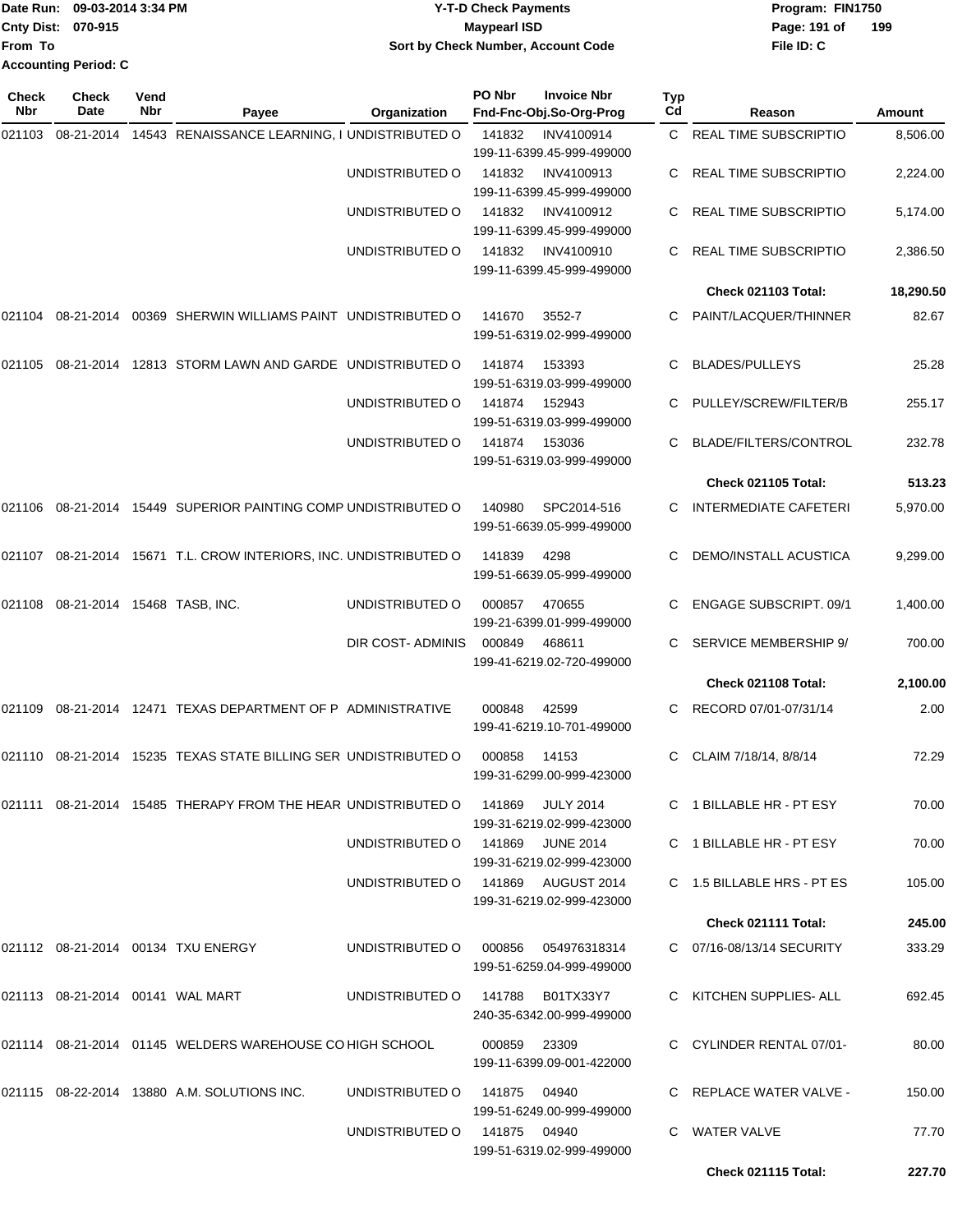|                             | Date Run: 09-03-2014 3:34 PM | <b>Y-T-D Check Payments</b>        | Program: FIN1750    |  |
|-----------------------------|------------------------------|------------------------------------|---------------------|--|
| <b>Cnty Dist: 070-915</b>   |                              | Maypearl ISD                       | 199<br>Page: 192 of |  |
| <b>From To</b>              |                              | Sort by Check Number, Account Code | File ID: C          |  |
| <b>Accounting Period: C</b> |                              |                                    |                     |  |

| <b>Check</b><br>Nbr | <b>Check</b><br>Date | Vend<br>Nbr | Payee                                                             | Organization                  | PO Nbr                                   | <b>Invoice Nbr</b><br>Fnd-Fnc-Obj.So-Org-Prog | <b>Typ</b><br>Cd       | Reason                     | Amount    |
|---------------------|----------------------|-------------|-------------------------------------------------------------------|-------------------------------|------------------------------------------|-----------------------------------------------|------------------------|----------------------------|-----------|
|                     |                      |             | 021116 08-22-2014 15614 ADVANTAGE MEDICAL CLIN UNDISTRIBUTED O    |                               | 000860                                   | 147<br>199-34-6219.01-999-499000              |                        | C DOT PHYSICAL/DRUG SC     | 82.00     |
|                     |                      |             | 021117 08-22-2014 15209 AIR CLINIC ELLIS COUNTY LUNDISTRIBUTED O  |                               | 141814                                   | <b>FILTERS</b><br>199-51-6249.01-999-499000   |                        | C HVAC - REPLACE AIR FILT  | 930.00    |
|                     |                      |             | UNDISTRIBUTED O                                                   | 141816                        | <b>PANS</b><br>199-51-6249.01-999-499000 |                                               | C HVAC-REPLACE PANS FR | 2,875.00                   |           |
|                     |                      |             |                                                                   | UNDISTRIBUTED O               | 141840                                   | 1738<br>199-51-6249.01-999-499000             |                        | C HVAC-RTU#7 LSK           | 159.95    |
|                     |                      |             |                                                                   | UNDISTRIBUTED O               | 141840                                   | 1738<br>199-51-6399.05-999-499000             |                        | C HVAC - REPLACE FAN MO    | 439.00    |
|                     |                      |             |                                                                   | UNDISTRIBUTED O               | 141816                                   | <b>PANS</b><br>199-51-6399.05-999-499000      | C.                     | <b>PANS</b>                | 2,875.00  |
|                     |                      |             |                                                                   | UNDISTRIBUTED O               | 141814                                   | <b>FILTERS</b><br>199-51-6399.05-999-499000   | C                      | AIR FILTERS                | 2,685.00  |
|                     |                      |             |                                                                   |                               |                                          |                                               |                        | Check 021117 Total:        | 9,963.95  |
|                     |                      |             | 021118 08-22-2014 15679 ANN THORNTON BERRY                        | DIR COST-ADMINIS              | 000861                                   | 02-140527<br>199-41-6211.00-720-499000        |                        | C TRANSCRIPT OF PROCEE     | 2,128.65  |
|                     |                      |             | 021119  08-22-2014  14884  DIRECT SERVICE COMPAN  UNDISTRIBUTED O |                               | 141817                                   | 69399<br>199-51-6639.05-999-499000            |                        | KITCHEN/WATER HEATER       | 3,625.00  |
|                     |                      |             |                                                                   | UNDISTRIBUTED O               | 141888                                   | 64838<br>199-51-6639.05-999-499000            |                        | EVALUATE WALK-IN FREE      | 779.95    |
|                     |                      |             |                                                                   |                               |                                          |                                               |                        | Check 021119 Total:        | 4,404.95  |
|                     |                      |             | 021120 08-22-2014 01586 ESTES ELECTRIC, INC.                      | UNDISTRIBUTED O               | 141752                                   | 9842<br>199-51-6639.05-999-499000             |                        | C REPLACE ELECTRICAL PA    | 44,693.16 |
| 021121              |                      |             | 08-22-2014 00612 HOME DEPOT CREDIT SER UNDISTRIBUTED O            |                               | 141645                                   | 2971860<br>199-51-6319.02-999-499000          |                        | STOP RUST SPRAY            | 22.56     |
|                     |                      |             |                                                                   | UNDISTRIBUTED O               | 141645                                   | 2971392<br>199-51-6319.02-999-499000          |                        | FOAM/KNIFE/MIXING TUB      | 54.87     |
|                     |                      |             |                                                                   | <b>MAYPEARL JUNIOR</b>        | 141774                                   | 9151131<br>199-53-6249.00-041-499000          | C.                     | CAT5E/BATTERIES/RISER/     | 354.15    |
|                     |                      |             |                                                                   |                               |                                          |                                               |                        | Check 021121 Total:        | 431.58    |
|                     |                      |             | 021122 08-22-2014 00049 HOUGHTON MIFFLIN                          | <b>ELEMENTARY</b>             | 141808                                   | 950710263<br>199-11-6399.38-101-411000        |                        | C MATH BOOKS GRADE 4       | 562.50    |
|                     |                      |             |                                                                   | ELEMENTARY                    |                                          | 141808 950707840<br>199-11-6399.38-101-411000 |                        | C SCIENCE BOOKS GRADE      | 534.85    |
|                     |                      |             |                                                                   |                               |                                          |                                               |                        | Check 021122 Total:        | 1,097.35  |
|                     |                      |             | 021123 08-22-2014 13687 HUBERT COMPANY                            | UNDISTRIBUTED O               | 141818                                   | 865492<br>199-51-6639.05-999-499000           |                        | C SINK, 3 COMPARTMENT      | 1,308.73  |
|                     |                      |             |                                                                   | UNDISTRIBUTED O 141784 848711 |                                          | 240-35-6342.00-999-499000                     |                        | C MENU BOARDS/CAN OPE      | 575.83    |
|                     |                      |             |                                                                   |                               |                                          |                                               |                        | <b>Check 021123 Total:</b> | 1,884.56  |
|                     |                      |             | 021124 08-22-2014 12164 JRP BUILD, INC.                           | UNDISTRIBUTED 0 141848 4078   |                                          | 199-51-6639.05-999-499000                     |                        | C REPLACE DOOR IN          | 1,850.00  |
|                     |                      |             |                                                                   | UNDISTRIBUTED O               | 141737 4079                              | 199-51-6639.05-999-499000                     |                        | C INSTALL FLOOR/ADD SINK   | 3,975.00  |
|                     |                      |             |                                                                   |                               |                                          |                                               |                        | Check 021124 Total:        | 5,825.00  |
|                     |                      |             | 021125 08-22-2014 15086 Kimbell Midwest                           | UNDISTRIBUTED O               |                                          | 141855 3726845<br>199-51-6319.02-999-499000   |                        | C WASHERS/TIES/ANCHORS     | 136.41    |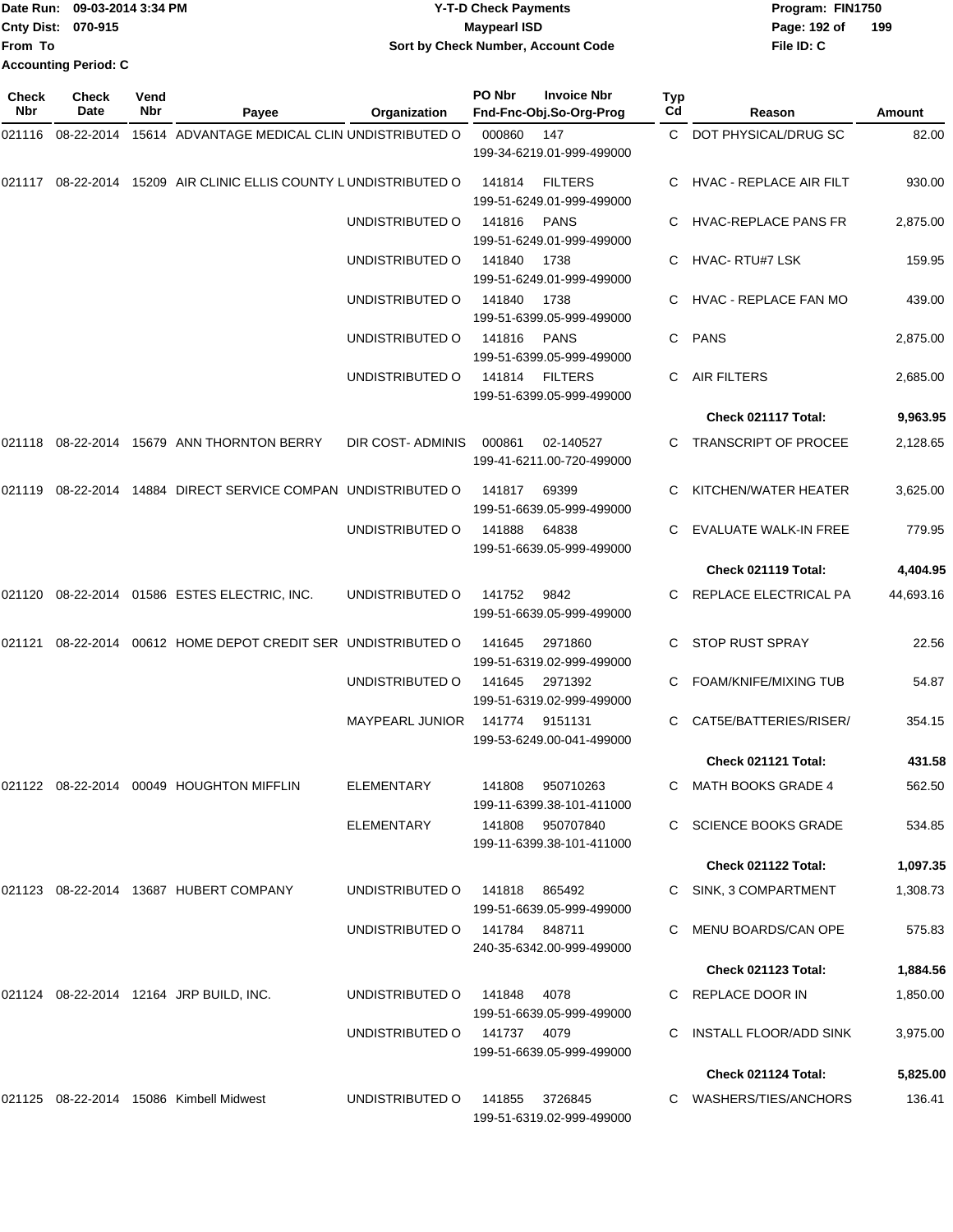|                             | <b>■Date Run: 09-03-2014 3:34 PM</b> | <b>Y-T-D Check Payments</b>        | Program: FIN1750    |
|-----------------------------|--------------------------------------|------------------------------------|---------------------|
| <b>Cnty Dist: 070-915</b>   |                                      | <b>Mavpearl ISD</b>                | 199<br>Page: 193 of |
| lFrom To                    |                                      | Sort by Check Number, Account Code | File ID: C          |
| <b>Accounting Period: C</b> |                                      |                                    |                     |

| Check<br>Nbr | <b>Check</b><br>Date | Vend<br>Nbr | Payee                                                     | Organization                           | PO Nbr | <b>Invoice Nbr</b><br>Fnd-Fnc-Obj.So-Org-Prog        | Typ<br>Cd | Reason                            | Amount    |
|--------------|----------------------|-------------|-----------------------------------------------------------|----------------------------------------|--------|------------------------------------------------------|-----------|-----------------------------------|-----------|
| 021126       | 08-22-2014           |             | 15653 M.A.C. ALARMS                                       | UNDISTRIBUTED O                        | 141706 | 14120A<br>199-52-6639.01-999-499000                  | C.        | <b>INSTALL ACCESS CONTR</b>       | 17,039.21 |
| 021127       |                      |             | 08-22-2014 00287 OFFICE DEPOT                             | UNDISTRIBUTED O                        | 141826 | 705219024001<br>199-51-6319.02-999-499000            | С         | <b>TALLY COUNTER</b>              | 35.88     |
| 021128       |                      |             | 08-22-2014 15645 SCHOOL SUPPLIES 365                      | <b>HIGH SCHOOL</b>                     | 141665 | 199-11-6399.12-001-411000                            | С         | <b>FLASH DRIVES</b>               | 384.50    |
| 021129       | 08-22-2014           |             | 00234 SOUTHWEST INTERNATION UNDISTRIBUTED O               |                                        | 141838 | 441184-1<br>199-34-6219.00-999-499000                | С         | LIC 110-4212/BUS 5852             | 330.00    |
|              |                      |             |                                                           | UNDISTRIBUTED O                        | 141838 | 441184-1<br>199-34-6311.00-999-499000                |           | <b>INSPECTION/WIPER BLAD</b>      | 66.40     |
|              |                      |             |                                                           |                                        |        |                                                      |           | Check 021129 Total:               | 396.40    |
| 021130       |                      |             | 08-22-2014 15677 TFS dba MASTER SOUND                     | UNDISTRIBUTED O                        | 141887 | <b>TFSI-40965</b><br>199-51-6639.05-999-499000       |           | INSTALL FIRE ALARM - MI           | 4,600.00  |
| 021131       |                      |             | 08-22-2014 12243 TEXAS SCOTTISH RITE HOS UNDISTRIBUTED O  |                                        | 141842 | IC00000353<br>199-21-6411.00-999-423000              |           | <b>SPED WORKSHOP</b>              | 50.00     |
| 021132       | 08-27-2014           |             | 15614 ADVANTAGE MEDICAL CLIN UNDISTRIBUTED O              |                                        | 000862 | 218<br>199-34-6219.01-999-499000                     | С         | DOT-PHYSICALS/DRUG S              | 164.00    |
|              |                      |             |                                                           | UNDISTRIBUTED O                        | 000862 | 192<br>199-34-6219.01-999-499000                     |           | DOT-PHYSICALS/DRUG S              | 473.00    |
|              |                      |             |                                                           |                                        |        |                                                      |           | Check 021132 Total:               | 637.00    |
| 021133       |                      |             | 08-27-2014 15209 AIR CLINIC ELLIS COUNTY LUNDISTRIBUTED O |                                        | 141868 | 1781<br>199-51-6249.01-999-499000                    |           | <b>HVAC - REPAIRS &amp; DIAGN</b> | 1,304.35  |
|              |                      |             |                                                           | UNDISTRIBUTED O                        | 141868 | 1781<br>199-51-6399.05-999-499000                    | С         | HVAC - MHS, LSK, MJHS             | 3,197.26  |
|              |                      |             |                                                           |                                        |        |                                                      |           | Check 021133 Total:               | 4,501.61  |
| 021134       |                      |             | 08-27-2014 13566 CONNIE D. HAGEN, INC.                    | UNDISTRIBUTED O                        | 000863 | 155144<br>199-34-6219.01-999-499000                  |           | PRE-EMPLOY DRUG TEST              | 57.50     |
| 021135       |                      |             | 08-27-2014  14221  BRIAN CUPP                             | <b>HIGH SCHOOL</b>                     | 141891 | <b>REIMBURSEMENT</b><br>199-11-6411.04-001-411000    | C         | <b>MEALS FOR TBA CONFER</b>       | 25.00     |
|              |                      |             | 021136 08-27-2014 12536 DESOTO JANITORIAL                 | UNDISTRIBUTED O 141893 159541-1        |        | 199-51-6319.01-999-499000                            |           | C 16 GL CLEAR LINERS              | 268.00    |
|              |                      |             | 021137  08-27-2014  12885  DIRECT ENERGY                  | UNDISTRIBUTED O 000864 142300021890560 |        | 199-51-6259.04-999-499000                            |           | C 07/16-08/13/14 HS BAND H        | 73.06     |
|              |                      |             |                                                           | UNDISTRIBUTED O                        |        | 199-51-6259.04-999-499000                            |           | C 07/16-08/13/14 CATV 300P        | 9.31      |
|              |                      |             |                                                           | UNDISTRIBUTED O                        |        | 199-51-6259.04-999-499000                            |           | C 07/16-08/13/14 PORTABLE         | 11.32     |
|              |                      |             |                                                           | UNDISTRIBUTED O 000864 142300021890560 |        | 199-51-6259.04-999-499000                            |           | C 07/16-08/13/14 300 PANTH        | 30.55     |
|              |                      |             |                                                           | UNDISTRIBUTED O 000864 142300021890560 |        | 199-51-6259.04-999-499000                            |           | C 07/16-08/13/14 HS BALLPA        | 43.60     |
|              |                      |             |                                                           | UNDISTRIBUTED O 000864 142300021890927 |        | 199-51-6259.04-999-499000                            |           | C 07/16-08/13/14 309 MAIN S       | 377.13    |
|              |                      |             |                                                           | UNDISTRIBUTED O                        |        | 000864  142300021890560<br>199-51-6259.04-999-499000 |           | C 07/16-08/13/14 JR HIGH SC       | 241.22    |
|              |                      |             |                                                           | UNDISTRIBUTED O                        | 000864 | 142300021890560<br>199-51-6259.04-999-499000         |           | $C$ 07/16-08/13/14 1024 W.        | 3,475.41  |
|              |                      |             |                                                           | UNDISTRIBUTED O 000864 142300021890560 |        | 199-51-6259.04-999-499000                            |           | C 07/16-08/13/14 400 PANTH        | 1,763.44  |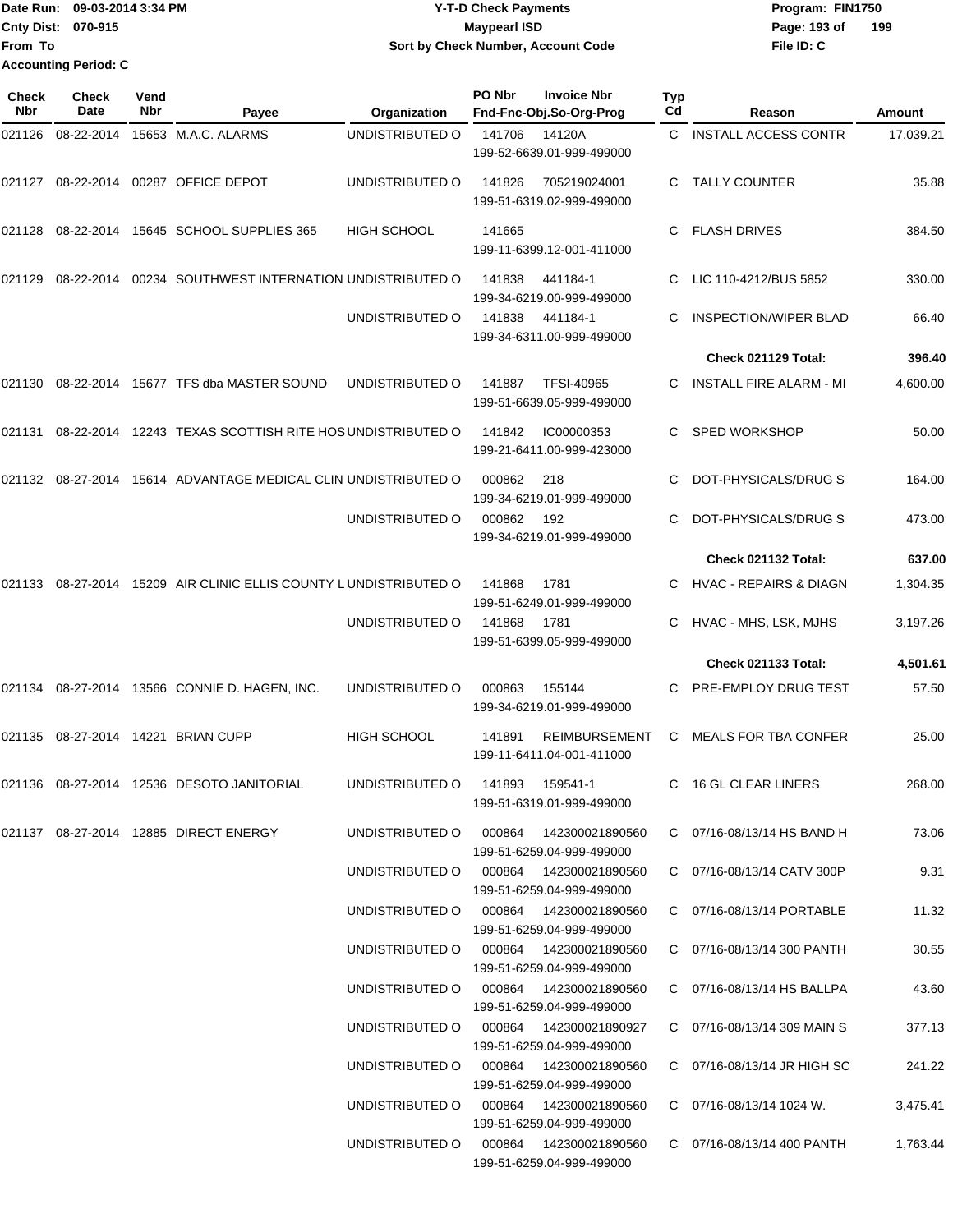| From To             | Date Run: 09-03-2014 3:34 PM<br>Cnty Dist: 070-915<br><b>Accounting Period: C</b> |             |                                                                             |                    | <b>Y-T-D Check Payments</b><br><b>Maypearl ISD</b> | Sort by Check Number, Account Code               |           | Program: FIN1750<br>Page: 194 of<br>File ID: C | 199      |
|---------------------|-----------------------------------------------------------------------------------|-------------|-----------------------------------------------------------------------------|--------------------|----------------------------------------------------|--------------------------------------------------|-----------|------------------------------------------------|----------|
| <b>Check</b><br>Nbr | <b>Check</b><br>Date                                                              | Vend<br>Nbr | Payee                                                                       | Organization       | PO Nbr                                             | <b>Invoice Nbr</b><br>Fnd-Fnc-Obj.So-Org-Prog    | Typ<br>Cd | Reason                                         | Amount   |
|                     |                                                                                   |             |                                                                             | UNDISTRIBUTED O    | 000864                                             | 142300021890560<br>199-51-6259.04-999-499000     |           | C 07/16-08/13/14 SCHOOL                        | 148.72   |
|                     |                                                                                   |             |                                                                             | UNDISTRIBUTED O    | 000864                                             | 142300021890560<br>199-51-6259.04-999-499000     | C.        | 07/16-08/13/14 BUS BARN                        | 270.85   |
|                     |                                                                                   |             |                                                                             |                    |                                                    |                                                  |           | Check 021137 Total:                            | 6,444.61 |
| 021138              |                                                                                   |             | 08-27-2014 14120 HARRIS COMPUTER SYSTE UNDISTRIBUTED O                      |                    | 141754                                             | 240-35-6219.00-999-499000                        |           | ANNUAL SUBSCRIPTION F                          | 900.00   |
|                     |                                                                                   |             | 021139 08-27-2014 15462 LEE'S KEYS                                          | UNDISTRIBUTED O    | 141894                                             | 000670<br>199-51-6249.00-999-499000              | C.        | REKEY/DUPLICATES                               | 291.50   |
| 021140              |                                                                                   |             | 08-27-2014 00060 LUCKIES AUTO AND TRUCK UNDISTRIBUTED O                     |                    | 141895                                             | 000080872<br>199-34-6219.00-999-499000           |           | LIC. INSPECTION, BUS 21                        | 62.00    |
|                     |                                                                                   |             |                                                                             | UNDISTRIBUTED O    | 141895                                             | 000080859<br>199-34-6219.00-999-499000           | C.        | LIC. 110-4213 INSPECTION                       | 62.00    |
|                     |                                                                                   |             |                                                                             | UNDISTRIBUTED O    | 141895                                             | 000080805<br>199-34-6219.00-999-499000           |           | LIC. 861-433 INSPECTION,                       | 62.00    |
|                     |                                                                                   |             |                                                                             | UNDISTRIBUTED O    | 141895                                             | 000080873<br>199-34-6219.00-999-499000           |           | LIC.103-4032 INSPECTION,                       | 62.00    |
|                     |                                                                                   |             |                                                                             | UNDISTRIBUTED O    | 141895                                             | 000080879<br>199-34-6219.00-999-499000           | C         | LIC.105-4888 INSPECTION,                       | 62.00    |
|                     |                                                                                   |             |                                                                             | UNDISTRIBUTED O    | 141895                                             | 000080851<br>199-34-6219.00-999-499000           | C.        | LIC. 870-414 INSPECTION,                       | 39.75    |
|                     |                                                                                   |             |                                                                             |                    |                                                    |                                                  |           | Check 021140 Total:                            | 349.75   |
| 021141              |                                                                                   |             | 08-27-2014 15680 NANCY WIGGINS                                              | DIR COST- ADMINIS  | 141890                                             | 199-41-6411.01-720-499000                        | C         | <b>BANK TRIP LOG</b>                           | 12.00    |
|                     |                                                                                   |             | 021142 08-27-2014 14093 PC & MACEXCHANGE                                    | <b>HIGH SCHOOL</b> | 141778                                             | 86969<br>199-53-6249.00-001-499000               |           | <b>LAPTOP CHARGING STATI</b>                   | 599.00   |
|                     |                                                                                   |             | 021143 08-27-2014 15662 SANDRA K. POCHOBRADSK UNDISTRIBUTED O               |                    | 141889                                             | 81401<br>240-35-6219.00-999-499000               | C.        | AUGUST - CHILD NUTRITI                         | 1,780.00 |
|                     |                                                                                   |             | 021144 08-27-2014 12836 R B SPORTING GOODS                                  | UNDISTRIBUTED O    | 141750                                             | 0455636-IN<br>199-36-6399.00-999-499000          |           | C ADIDAS COACHES APPAR                         | 45.50    |
|                     |                                                                                   |             |                                                                             | UNDISTRIBUTED O    |                                                    | 141750   0453756-IN<br>199-36-6399.00-999-499000 |           | C ADIDAS COACHES APPAR                         | 1,186.20 |
|                     |                                                                                   |             |                                                                             |                    |                                                    |                                                  |           | Check 021144 Total:                            | 1,231.70 |
|                     |                                                                                   |             | 021145  08-27-2014  01071  RICK'S WORLD OF SPORTS UNDISTRIBUTED O           |                    | 141792                                             | 3750<br>199-51-6319.02-999-499000                |           | C SUPPORT SERVICES T-SH                        | 84.00    |
|                     |                                                                                   |             |                                                                             | UNDISTRIBUTED O    | 141792 3749                                        | 199-51-6319.02-999-499000                        |           | C SUPPORT SERVICES T-SH                        | 1,066.00 |
|                     |                                                                                   |             |                                                                             |                    |                                                    |                                                  |           | <b>Check 021145 Total:</b>                     | 1,150.00 |
|                     |                                                                                   |             | 021146 08-27-2014 00144 WAXAHACHIE DAILY LIGHT UNDISTRIBUTED O              |                    |                                                    | 141892 C1609930<br>199-41-6219.02-999-499000     |           | C CTE ADVERISMENT                              | 143.45   |
|                     |                                                                                   |             | 021147 08-29-2014 00017 C A WILSON COMPANY                                  | UNDISTRIBUTED O    | 141460                                             | 43138<br>199-51-6319.05-999-499000               |           | DRINKING FOUNTAINS                             | 659.90   |
|                     |                                                                                   |             | 021148  08-29-2014  14453  CIPA FILTER                                      | UNDISTRIBUTED O    | 000866                                             | 224528<br>199-53-6249.04-999-499000              |           | C MAINTENANCE/LICENSIN                         | 3,300.00 |
|                     |                                                                                   |             | 021149 08-29-2014 14204 LANDMARK EQUIPMENT RE UNDISTRIBUTED O 141833 RW8341 |                    |                                                    |                                                  |           | C 26' SCISSOR-ELECT RENT                       | 498.00   |

199-51-6319.02-999-499000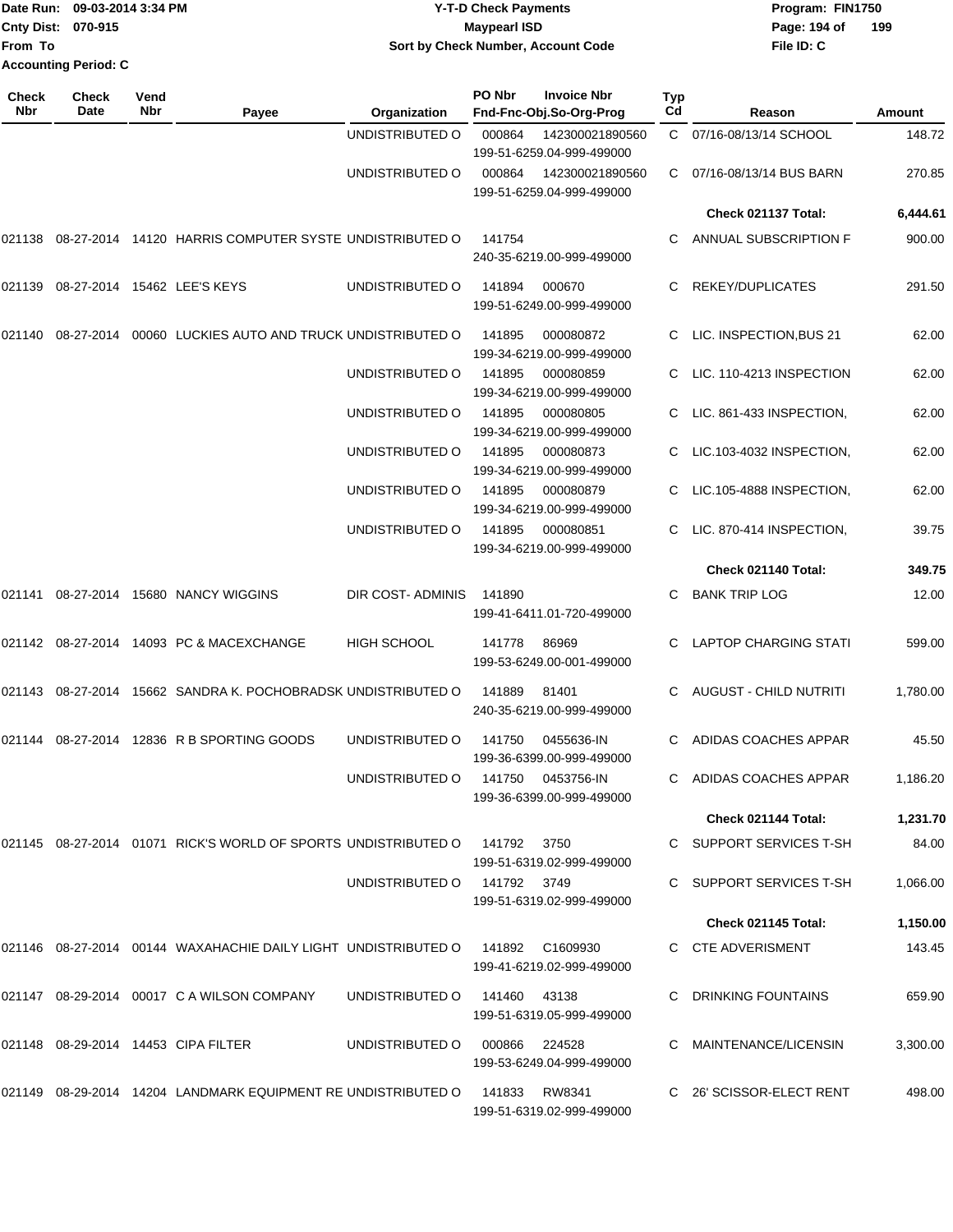| Date Run: 09-03-2014 3:34 PM                                                    | <b>Y-T-D Check Payments</b>                                    | Program: FIN1750    |
|---------------------------------------------------------------------------------|----------------------------------------------------------------|---------------------|
| Cnty Dist: 070-915                                                              | <b>Maypearl ISD</b>                                            | 199<br>Page: 195 of |
| From To                                                                         | Sort by Check Number, Account Code                             | File ID: C          |
| <b>Accounting Period: C</b>                                                     |                                                                |                     |
| <b>Check</b><br>Check<br>Vend<br><b>ALL</b><br>$\blacksquare$<br><b>B</b> - 4 - | PO Nbr<br><b>Invoice Nbr</b><br>Typ<br>$\sim$<br>---- - -<br>. |                     |

| Nbr    | Date                                    | Nbr | Payee                                                                           | Organization                       | Fnd-Fnc-Obj.So-Org-Prog                                                 | Cd | Reason                                         | Amount                  |
|--------|-----------------------------------------|-----|---------------------------------------------------------------------------------|------------------------------------|-------------------------------------------------------------------------|----|------------------------------------------------|-------------------------|
| 021150 | 08-29-2014                              |     | 00060 LUCKIES AUTO AND TRUCK UNDISTRIBUTED O                                    |                                    | 000869<br>000080848<br>199-34-6219.00-999-499000                        |    | C LIC. 120-077/ INSPECTION                     | 62.00                   |
|        |                                         |     |                                                                                 | UNDISTRIBUTED O                    | 000869<br>000080849<br>199-34-6219.00-999-499000                        |    | LIC. 112-635/INSPECTION                        | 14.50                   |
|        |                                         |     |                                                                                 |                                    |                                                                         |    | <b>Check 021150 Total:</b>                     | 76.50                   |
|        |                                         |     | 021151 08-29-2014 13306 MOUNTAIN PEAK SPECIAL UNDISTRIBUTED O                   |                                    | 000867<br>11-0788-00 08<br>199-51-6259.79-999-422000                    |    | 07/08-08/08/14 12636 FM                        | 83.77                   |
|        |                                         |     | 021152 08-29-2014 14075 NATIONAL TELESYSTEMS, I UNDISTRIBUTED O                 |                                    | 000865<br>311020<br>199-51-6639.05-999-499000                           |    | PULLED CABLE TO ART/M                          | 1,727.65                |
|        |                                         |     | 021153 08-29-2014 00234 SOUTHWEST INTERNATION UNDISTRIBUTED O                   |                                    | 141896<br>304709<br>199-51-6249.00-999-499000                           |    | LIC. 110-4213/ BUS 5851                        | 388.50                  |
|        |                                         |     |                                                                                 | UNDISTRIBUTED O                    | 141896<br>304709<br>199-51-6319.04-999-499000                           |    | CHECK WIRING/TRANSMI                           | 14.07                   |
|        |                                         |     |                                                                                 |                                    |                                                                         |    | Check 021153 Total:                            | 402.57                  |
|        |                                         |     | 021154  08-29-2014  00460  VINEYARD'S AUTO SUPPLY UNDISTRIBUTED O               |                                    | 141710<br>80705<br>199-34-6311.00-999-499000                            |    | ANTIFREEZE/RAIN-X                              | 132.42                  |
| 021155 |                                         |     | 08-29-2014 13926 WAXAHACHIE FORD MERC UNDISTRIBUTED O                           |                                    | 000868<br>162408<br>199-34-6219.00-999-499000                           | C  | FORD F250 - AG TRUCK                           | 29.95                   |
|        |                                         |     |                                                                                 | UNDISTRIBUTED O                    | 162408<br>000868<br>199-34-6311.00-999-499000                           |    | MOUNT/BALANCE TIRES                            | 391.90                  |
|        |                                         |     |                                                                                 |                                    |                                                                         |    | <b>Check 021155 Total:</b>                     | 421.85                  |
|        | 021414   02-14-2014   13063   US   BANK |     |                                                                                 | UNDISTRIBUTED O                    | 200727000<br>000515<br>599-71-6511.00-999-499000                        | D  | DEBT SERVICE PAYMENT                           | 80,000.00               |
|        |                                         |     |                                                                                 | UNDISTRIBUTED O                    | 000515<br>203020000<br>599-71-6511.01-999-499000                        | D  | DEBT SERVICE PAYMENT                           | 20,000.00               |
|        |                                         |     |                                                                                 | UNDISTRIBUTED O                    | 000515<br>801694900<br>599-71-6511.04-999-499000                        | D  | DEBT SERVICE PAYMENT                           | 320,000.00              |
|        |                                         |     |                                                                                 | UNDISTRIBUTED O                    | 000515<br>801694800<br>599-71-6511.05-999-499000                        | D  | <b>DEBT SERVICE PAYMENT</b>                    | 175,000.00              |
|        |                                         |     |                                                                                 | <b>DISTRICT WIDE</b>               | 000515<br>203020000<br>599-71-6521.00-000-499000                        | D  | DEBT SERVICE PAYMENT                           | 20,650.00               |
|        |                                         |     |                                                                                 | UNDISTRIBUTED O<br>UNDISTRIBUTED O | 000515<br>801694900<br>599-71-6521.01-999-499000<br>000515<br>200729000 | D  | DEBT SERVICE PAYMENT<br>D DEBT SERVICE PAYMENT | 69,663.75<br>104,615.63 |
|        |                                         |     |                                                                                 | UNDISTRIBUTED O                    | 599-71-6521.02-999-499000<br>200727000<br>000515                        |    | DEBT SERVICE PAYMENT                           | 6,775.00                |
|        |                                         |     |                                                                                 | UNDISTRIBUTED O                    | 599-71-6521.03-999-499000<br>000515<br>203018000                        | D  | DEBT SERVICE PAYMENT                           | 15,937.78               |
|        |                                         |     |                                                                                 |                                    | 599-71-6521.04-999-499000                                               |    | Check 021414 Total:                            |                         |
|        |                                         |     |                                                                                 |                                    |                                                                         |    |                                                | 812,642.16              |
|        | 021514 02-14-2014 13063 US BANK         |     |                                                                                 | UNDISTRIBUTED O                    | 000514<br>202860000<br>199-71-6513.02-999-499000                        | D  | DEBT SERVICE PAYMENT                           | 70,000.00               |
|        |                                         |     |                                                                                 | UNDISTRIBUTED O                    | 000514<br>202860000<br>199-71-6523.02-999-499000                        | D  | DEBT SERVICE PAYMENT                           | 33,041.26               |
|        |                                         |     |                                                                                 |                                    |                                                                         |    | Check 021514 Total:                            | 103,041.26              |
|        |                                         |     | 021814   02-18-2014   00200     CLAIMS   ADMINISTRATIVE     S   MAYPEARL JUNIOR |                                    | 000549<br>02082014<br>199-11-6143.00-041-411000                         | D  | <b>Workers Compensation</b>                    | 302.00                  |
|        |                                         |     |                                                                                 | <b>ELEMENTARY</b>                  | 000549<br>02082014<br>199-11-6143.00-101-411000                         | D  | <b>Workers Compensation</b>                    | 302.00                  |
|        |                                         |     |                                                                                 | <b>ELEMENTARY</b>                  | 02082014<br>000549<br>199-11-6143.00-101-411000                         | D  | <b>Workers Compensation</b>                    | 304.00                  |
|        |                                         |     |                                                                                 |                                    |                                                                         |    | Check 021814 Total:                            | 908.00                  |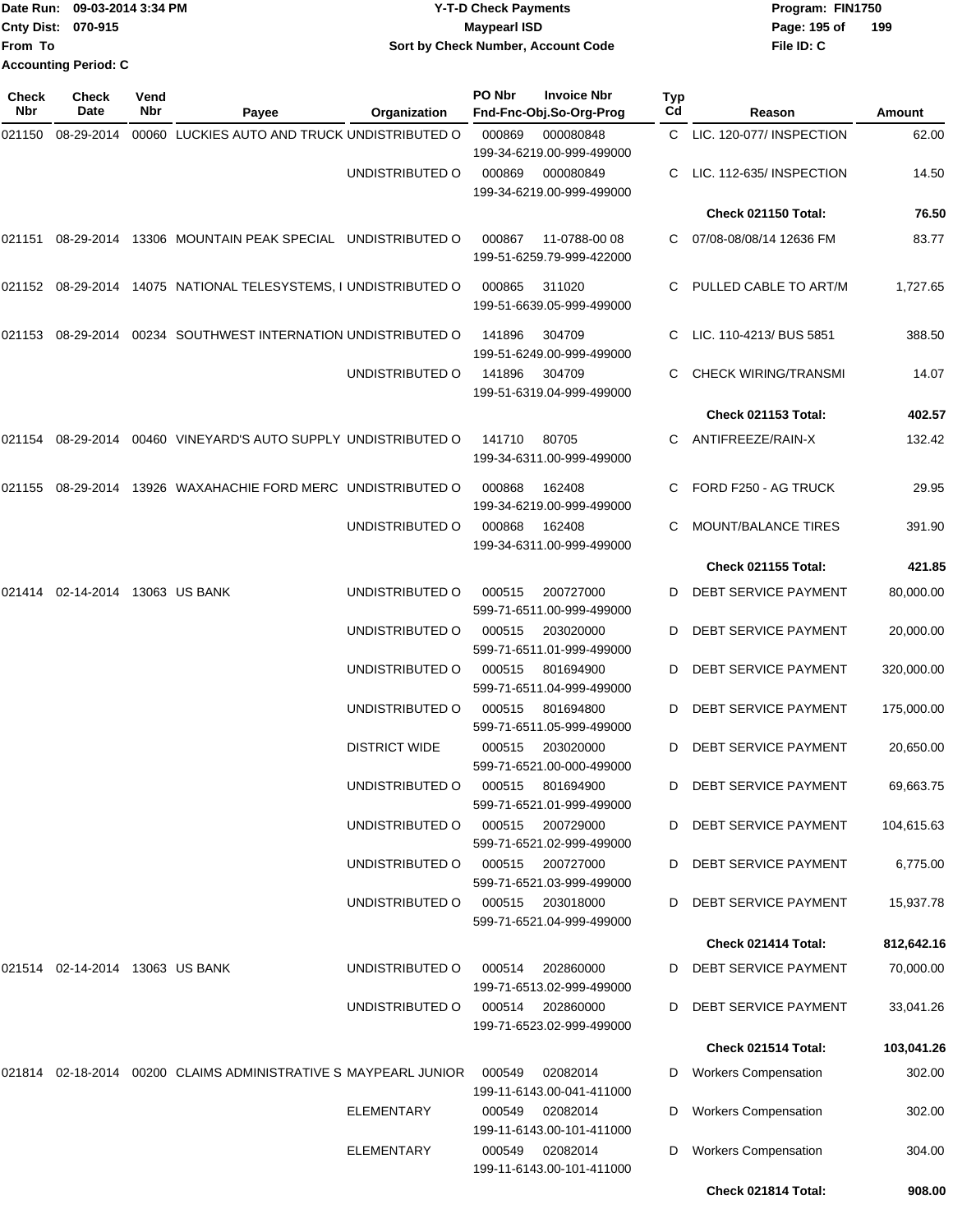|                           | Date Run: 09-03-2014 3:34 PM | <b>Y-T-D Check Payments</b>        | Program: FIN1750    |  |  |  |
|---------------------------|------------------------------|------------------------------------|---------------------|--|--|--|
| <b>Cnty Dist: 070-915</b> |                              | <b>Mavpearl ISD</b>                | 199<br>Page: 196 of |  |  |  |
| <b>From To</b>            |                              | Sort by Check Number, Account Code | File ID: C          |  |  |  |
|                           | <b>Accounting Period: C</b>  |                                    |                     |  |  |  |

| <b>Check</b><br>Nbr | Check<br><b>Date</b> | Vend<br>Nbr | Payee                                                           | Organization           | PO Nbr | <b>Invoice Nbr</b><br>Fnd-Fnc-Obj.So-Org-Prog | Typ<br>Cd | Reason                      | Amount    |
|---------------------|----------------------|-------------|-----------------------------------------------------------------|------------------------|--------|-----------------------------------------------|-----------|-----------------------------|-----------|
| 031414              | 03-14-2014           |             | 00200 CLAIMS ADMINISTRATIVE S HIGH SCHOOL                       |                        | 000597 | 031914<br>199-11-6143.00-001-411000           | D         | <b>Workers Compensation</b> | 4,584.00  |
|                     |                      |             |                                                                 | MAYPEARL JUNIOR        | 000597 | 031914<br>199-11-6143.00-041-411000           | D         | <b>Workers Compensation</b> | 4,584.00  |
|                     |                      |             |                                                                 | <b>ELEMENTARY</b>      | 000597 | 031914<br>199-11-6143.00-101-411000           | D         | <b>Workers Compensation</b> | 4,584.00  |
|                     |                      |             |                                                                 |                        |        |                                               |           | Check 031414 Total:         | 13,752.00 |
| 031914              | 03-19-2014           |             | 00200 CLAIMS ADMINISTRATIVE S HIGH SCHOOL                       |                        | 000596 | 03142014<br>199-11-6143.00-001-411000         | D         | <b>Workers Compensation</b> | 195.80    |
|                     |                      |             |                                                                 | <b>MAYPEARL JUNIOR</b> | 000596 | 03142014<br>199-11-6143.00-041-411000         | D         | <b>Workers Compensation</b> | 195.60    |
|                     |                      |             |                                                                 | ELEMENTARY             | 000596 | 03142014<br>199-11-6143.00-101-411000         | D         | <b>Workers Compensation</b> | 195.60    |
|                     |                      |             |                                                                 |                        |        |                                               |           | Check 031914 Total:         | 587.00    |
| 032114              | 03-21-2014           |             | 00200 CLAIMS ADMINISTRATIVE S HIGH SCHOOL                       |                        | 000621 | 03182014<br>199-11-6143.00-001-411000         | D         | <b>Workers Compensation</b> | 650.00    |
| 033114              |                      |             | 03-31-2014 15276 MONERIS SOLUTIONS                              | <b>DISTRICT WIDE</b>   | 000619 | 03312014<br>240-00-5749.00-000-400000         | D         | Monthly Charge              | 163.27    |
| 040214              | 04-02-2014           |             | 00200 CLAIMS ADMINISTRATIVE S HIGH SCHOOL                       |                        | 000622 | 03282014<br>199-11-6143.00-001-411000         | D         | <b>Workers Compensation</b> | 66.72     |
| 040314              |                      |             | 04-03-2014 15276 MONERIS SOLUTIONS                              | <b>DISTRICT WIDE</b>   | 000676 | 04032014<br>240-00-5749.00-000-400000         | D         | <b>Monthly Charge</b>       | 142.80    |
| 040414              | 04-04-2014           |             | 00200 CLAIMS ADMINISTRATIVE S HIGH SCHOOL                       |                        | 000648 | 04092014<br>199-11-6143.00-001-411000         | D         | <b>Workers Compensation</b> | 108.33    |
| 041014              | 04-10-2014           |             | 00200 CLAIMS ADMINISTRATIVE S HIGH SCHOOL                       |                        | 000649 | 04152014<br>199-11-6143.00-001-411000         | D         | <b>Workers Compensation</b> | 852.00    |
| 041114              | 04-11-2014           |             | 00200 CLAIMS ADMINISTRATIVE S MAYPEARL JUNIOR                   |                        | 000650 | 04082014<br>199-11-6143.00-041-411000         | D         | <b>Workers Compensation</b> | 45.77     |
| 051314              | 05-13-2014           |             | 00200 CLAIMS ADMINISTRATIVE S HIGH SCHOOL                       |                        | 000706 | 5162014<br>199-11-6143.00-001-411000          | D         | <b>Workers Compensation</b> | 45.77     |
| 051414              |                      |             | 05-14-2014 00200 CLAIMS ADMINISTRATIVE S ELEMENTARY             |                        | 000704 | 05092014<br>199-11-6143.00-101-411000         | D         | <b>Workers Compensation</b> | 547.00    |
|                     |                      |             | 051514 05-15-2014 00200 CLAIMS ADMINISTRATIVE S MAYPEARL JUNIOR |                        | 000705 | 05122014<br>199-11-6143.00-041-411000         | D         | <b>Workers Compensation</b> | 585.00    |
| 052014              |                      |             | 05-20-2014 00200 CLAIMS ADMINISTRATIVE S HIGH SCHOOL            |                        | 000721 | 05202014<br>199-11-6143.00-001-411000         | D         | <b>Workers Compensation</b> | 536.78    |
|                     |                      |             | 052814  05-28-2014  15276  MONERIS SOLUTIONS                    | <b>DISTRICT WIDE</b>   | 000722 | 05282014<br>240-00-5749.00-000-400000         | D         | <b>Monthly Charges</b>      | 172.68    |
|                     |                      |             | 060114 06-01-2014 15276 MONERIS SOLUTIONS                       | <b>DISTRICT WIDE</b>   | 000771 | 06012014<br>240-00-5749.00-000-400000         | D         | <b>Monthly Charge</b>       | 147.17    |
| 060314              |                      |             | 06-03-2014 00200 CLAIMS ADMINISTRATIVE S MAYPEARL JUNIOR        |                        | 000741 | 06062014<br>199-11-6143.00-041-411000         | D         | <b>Workers Compensation</b> | 223.82    |
| 061014              |                      |             | 06-10-2014 00200 CLAIMS ADMINISTRATIVE S MAYPEARL JUNIOR        |                        | 000762 | 06132014<br>199-11-6143.00-041-411000         | D         | <b>Workers Compensation</b> | 224.85    |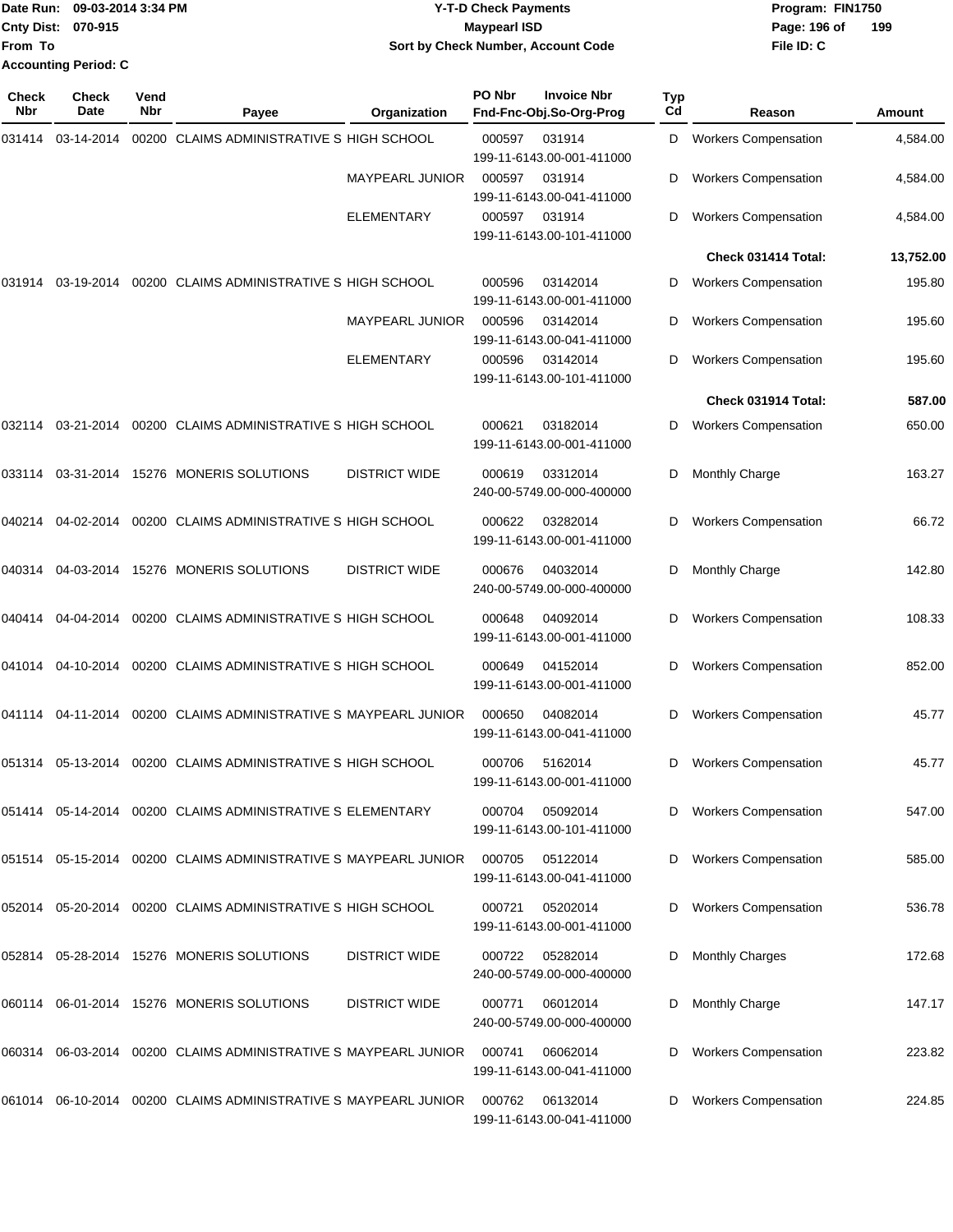|                           | Date Run: 09-03-2014 3:34 PM | <b>Y-T-D Check Payments</b>        | Program: FIN1750    |
|---------------------------|------------------------------|------------------------------------|---------------------|
| <b>Cnty Dist: 070-915</b> |                              | Maypearl ISD                       | 199<br>Page: 197 of |
| <b>From To</b>            |                              | Sort by Check Number, Account Code | File ID: C          |
|                           | <b>Accounting Period: C</b>  |                                    |                     |

| <b>Check</b><br>Nbr | Check<br>Date                   | Vend<br>Nbr | Payee                                                  | Organization           | PO Nbr | <b>Invoice Nbr</b><br>Fnd-Fnc-Obj.So-Org-Prog | <b>Typ</b><br>Cd | Reason                         | Amount     |
|---------------------|---------------------------------|-------------|--------------------------------------------------------|------------------------|--------|-----------------------------------------------|------------------|--------------------------------|------------|
| 061114              | 06-11-2014                      |             | 00200 CLAIMS ADMINISTRATIVE S HIGH SCHOOL              |                        | 000761 | 06162014<br>199-11-6143.00-001-411000         | D                | <b>Workers Compensation</b>    | 742.00     |
| 061314              | 06-13-2014 13063 US BANK        |             |                                                        | UNDISTRIBUTED O        | 000732 | 199-71-6513.00-999-499000                     | D                | Maintenance Tax Note 2010      | 120,000.00 |
|                     |                                 |             |                                                        | UNDISTRIBUTED O        | 000732 | 199-71-6523.00-999-499000                     | D                | Maintenance Tax Note 2010      | 7,144.00   |
|                     |                                 |             |                                                        |                        |        |                                               |                  | Check 061314 Total:            | 127,144.00 |
| 062014              | 06-20-2014                      |             | 00200 CLAIMS ADMINISTRATIVE S ELEMENTARY               |                        | 000763 | 06172014<br>199-11-6143.00-101-411000         | D                | <b>Workers Compensation</b>    | 335.00     |
| 070314              | 07-03-2014                      |             | 00200 CLAIMS ADMINISTRATIVE S ELEMENTARY               |                        | 000791 | 06302014<br>199-11-6143.00-101-411000         | D                | <b>Workers Compensation</b>    | 175.14     |
| 071514              | 07-15-2014                      |             | 00200 CLAIMS ADMINISTRATIVE S HIGH SCHOOL              |                        | 000792 | 07102014<br>199-11-6143.00-001-411000         | D                | <b>Workers Compensation</b>    | 476.00     |
| 071814              | 07-18-2014                      |             | 00200 CLAIMS ADMINISTRATIVE S ELEMENTARY               |                        | 000809 | 199-11-6143.00-101-411000                     | D                | <b>Workers Compensation</b>    | 491.49     |
| 073114              |                                 |             | 07-31-2014 15276 MONERIS SOLUTIONS                     | <b>DISTRICT WIDE</b>   | 000817 | 07312014<br>240-00-5749.00-000-400000         | D                | <b>Monthly Charge</b>          | 40.90      |
| 080114              |                                 |             | 08-01-2014 15276 MONERIS SOLUTIONS                     | <b>DISTRICT WIDE</b>   | 000872 | 08012014<br>240-00-5749.00-000-400000         | D                | <b>Monthly Charges</b>         | 35.13      |
| 080614              | 08-06-2014                      |             | 00200 CLAIMS ADMINISTRATIVE S HIGH SCHOOL              |                        | 000870 | 08062014<br>199-11-6143.00-001-411000         | D                | <b>Workmens Compensation</b>   | 201.91     |
| 081414              | 08-14-2014                      |             | 00200 CLAIMS ADMINISTRATIVE S HIGH SCHOOL              |                        | 000871 | 08142014<br>199-11-6143.00-001-411000         | D                | <b>Workermens Compensation</b> | 404.00     |
| 081502              | 08-15-2014 13063 US BANK        |             |                                                        | UNDISTRIBUTED O        | 000830 | 202860000<br>199-71-6523.02-999-499000        | D                | Interest on Tax Note           | 19,500.00  |
| 081503              |                                 |             | 08-11-2014 00218 THE COWBOY BANK OF TE UNDISTRIBUTED O |                        | 000831 | 9034158<br>199-71-6513.01-999-499000          | D                | <b>BUS DEBT SERVICE PAYM</b>   | 89,665.12  |
|                     |                                 |             |                                                        | UNDISTRIBUTED O        | 000831 | 9034158<br>199-71-6523.01-999-499000          | D                | <b>BUS DEBT SERVICE PAYM</b>   | 8,529.29   |
|                     |                                 |             |                                                        |                        |        |                                               |                  | Check 081503 Total:            | 98,194.41  |
|                     | 081514 08-15-2014 13063 US BANK |             |                                                        | <b>DISTRICT WIDE</b>   | 000829 | 203020000<br>599-71-6521.00-000-499000        | D                | Interest on Bond Debt          | 20,500.00  |
|                     |                                 |             |                                                        | UNDISTRIBUTED O        | 000829 | 801694900<br>599-71-6521.01-999-499000        |                  | Interest on Bond Debt          | 64,063.75  |
|                     |                                 |             |                                                        | UNDISTRIBUTED O        | 000829 | 200729000<br>599-71-6521.02-999-499000        | D                | Interest on Bond Debt          | 104,615.63 |
|                     |                                 |             |                                                        | UNDISTRIBUTED O        | 000829 | 200727000<br>599-71-6521.03-999-499000        | D                | Interest on Bond Debt          | 6,775.00   |
|                     |                                 |             |                                                        | UNDISTRIBUTED O        | 000829 | 203018000<br>599-71-6521.04-999-499000        | D                | Interest on Bond Debt          | 8,800.00   |
|                     |                                 |             |                                                        |                        |        |                                               |                  | Check 081514 Total:            | 204,754.38 |
|                     |                                 |             | 090113 09-01-2013 15276 MONERIS SOLUTIONS              | <b>DISTRICT WIDE</b>   | 000118 | 240-00-5749.00-000-400000                     | D                | easy school pay/lunches        | 86.20      |
| 090313              |                                 |             | 09-03-2013 00200 CLAIMS ADMINISTRATIVE S HIGH SCHOOL   |                        | 000114 | 09032013<br>199-11-6143.00-001-411000         | D                | <b>Workers Compensation</b>    | 42.43      |
|                     |                                 |             |                                                        | <b>MAYPEARL JUNIOR</b> | 000114 | 09032013<br>199-11-6143.00-041-411000         | D                | <b>Workers Compensation</b>    | 42.41      |
|                     |                                 |             |                                                        | <b>ELEMENTARY</b>      | 000114 | 09032013<br>199-11-6143.00-101-411000         |                  | <b>Workers Compensation</b>    | 42.41      |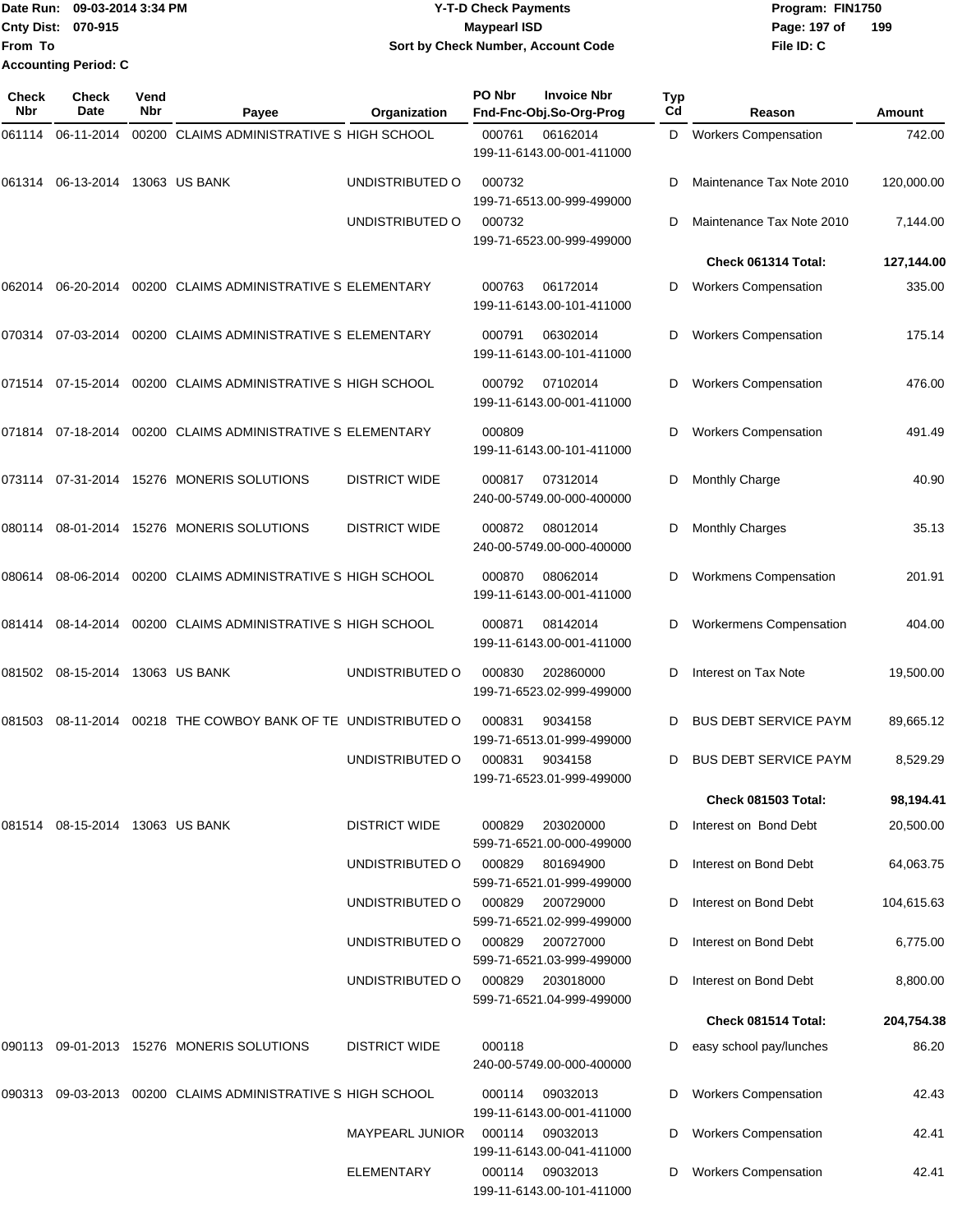| Date Run: 09-03-2014 3:34 PM | <b>Y-T-D Check Payments</b>        | Program: FIN1750    |
|------------------------------|------------------------------------|---------------------|
| <b>Cnty Dist: 070-915</b>    | Mavpearl ISD                       | 199<br>Page: 198 of |
|                              | Sort by Check Number, Account Code | File ID: C          |
| <b>Accounting Period: C</b>  |                                    |                     |
|                              |                                    |                     |

**PO Nbr Invoice Nbr**

| Check<br>Nbr         | Check<br>Date | Vend<br>Nbr                               | Payee                                                | Organization           | PO Nbr                                | <b>Invoice Nbr</b><br>Fnd-Fnc-Obj.So-Org-Prog | <b>Typ</b><br>Cd            | Reason                      | Amount |
|----------------------|---------------|-------------------------------------------|------------------------------------------------------|------------------------|---------------------------------------|-----------------------------------------------|-----------------------------|-----------------------------|--------|
|                      |               |                                           |                                                      |                        |                                       |                                               |                             | <b>Check 090313 Total:</b>  | 127.25 |
| 090513               | 09-05-2013    |                                           | 00200 CLAIMS ADMINISTRATIVE S HIGH SCHOOL            |                        | 000119                                | 09052013<br>199-11-6143.00-001-411000         | D                           | <b>Workers Compensation</b> | 127.25 |
| 090613               | 09-06-2013    |                                           | 00200 CLAIMS ADMINISTRATIVE S HIGH SCHOOL            |                        | 000115                                | 09032013<br>199-11-6143.00-001-411000         | D                           | <b>Workers Compensation</b> | 61.78  |
|                      |               |                                           |                                                      | MAYPEARL JUNIOR        | 000115                                | 09032013<br>199-11-6143.00-041-411000         | D                           | <b>Workers Compensation</b> | 61.76  |
|                      |               |                                           |                                                      | <b>ELEMENTARY</b>      | 000115                                | 09032013<br>199-11-6143.00-101-411000         | D                           | <b>Workers Compensation</b> | 61.76  |
|                      |               |                                           |                                                      |                        |                                       |                                               |                             | Check 090613 Total:         | 185.30 |
| 091113               | 09-11-2013    |                                           | 00200 CLAIMS ADMINISTRATIVE S HIGH SCHOOL            |                        | 000116                                | 09132013<br>199-11-6143.00-001-411000         | D                           | <b>Workers Compensation</b> | 182.00 |
|                      |               |                                           |                                                      | MAYPEARL JUNIOR        | 000116                                | 09132013<br>199-11-6143.00-041-411000         | D                           | <b>Workers Compensation</b> | 182.00 |
|                      |               |                                           |                                                      | <b>ELEMENTARY</b>      | 000116                                | 09132013<br>199-11-6143.00-101-411000         | D                           | <b>Workers Compensation</b> | 182.00 |
|                      |               |                                           |                                                      |                        |                                       |                                               |                             | Check 091113 Total:         | 546.00 |
| 091313               | 09-13-2013    |                                           | 00200 CLAIMS ADMINISTRATIVE S MAYPEARL JUNIOR        |                        | 000117                                | 09102013<br>199-11-6143.00-041-411000         | D                           | <b>Workers Compensation</b> | 123.00 |
| 091813<br>09-18-2013 |               | 00200 CLAIMS ADMINISTRATIVE S HIGH SCHOOL |                                                      | 000113                 | 09132013<br>199-11-6143.00-001-411000 | D                                             | <b>Workers Compensation</b> | 123.01                      |        |
|                      |               |                                           |                                                      | <b>MAYPEARL JUNIOR</b> | 000113                                | 09132013<br>199-11-6143.00-041-411000         | D                           | <b>Workers Compensation</b> | 122.99 |
|                      |               |                                           |                                                      | ELEMENTARY             | 000113                                | 09132013<br>199-11-6143.00-101-411000         | D                           | <b>Workers Compensation</b> | 122.99 |
|                      |               |                                           |                                                      |                        |                                       |                                               |                             | Check 091813 Total:         | 368.99 |
| 092013               | 09-20-2013    |                                           | 00200 CLAIMS ADMINISTRATIVE S HIGH SCHOOL            |                        | 000112                                | 09172013<br>199-11-6143.00-001-411000         | D                           | <b>Workers Compensation</b> | 91.00  |
|                      |               |                                           |                                                      | MAYPEARL JUNIOR        | 000112                                | 09172013<br>199-11-6143.00-041-411000         | D                           | <b>Workers Compensation</b> | 91.00  |
|                      |               |                                           |                                                      | <b>ELEMENTARY</b>      | 000112                                | 09172013<br>199-11-6143.00-101-411000         | D                           | <b>Workers Compensation</b> | 91.00  |
|                      |               |                                           |                                                      |                        |                                       |                                               |                             | Check 092013 Total:         | 273.00 |
| 092513               |               |                                           | 09-25-2013 00200 CLAIMS ADMINISTRATIVE S HIGH SCHOOL |                        | 000111                                | 09202013<br>199-11-6143.00-001-411000         | D                           | <b>Workers Compensation</b> | 37.43  |
|                      |               |                                           |                                                      | MAYPEARL JUNIOR        | 000111                                | 09202013<br>199-11-6143.00-041-411000         | D                           | <b>Workers Compensation</b> | 37.41  |
|                      |               |                                           |                                                      | <b>ELEMENTARY</b>      | 000111                                | 09202013<br>199-11-6143.00-101-411000         | D                           | <b>Workers Compensation</b> | 37.41  |
|                      |               |                                           |                                                      |                        |                                       |                                               |                             | Check 092513 Total:         | 112.25 |
| 093013               |               |                                           | 09-30-2013 00200 CLAIMS ADMINISTRATIVE S HIGH SCHOOL |                        | 000110                                | 09242013<br>199-11-6143.00-001-411000         | D                           | <b>Workers Compensation</b> | 41.00  |
|                      |               |                                           |                                                      | <b>MAYPEARL JUNIOR</b> | 000110                                | 09242013<br>199-11-6143.00-041-411000         | D                           | <b>Workers Compensation</b> | 41.00  |
|                      |               |                                           |                                                      | ELEMENTARY             | 000110                                | 09242013<br>199-11-6143.00-101-411000         | D                           | <b>Workers Compensation</b> | 41.00  |
|                      |               |                                           |                                                      |                        |                                       |                                               |                             | <b>Check 093013 Total:</b>  | 123.00 |
| 100113               |               |                                           | 10-01-2013 00200 CLAIMS ADMINISTRATIVE S HIGH SCHOOL |                        | 000236                                | 10042013<br>199-11-6143.00-001-411000         | D                           | <b>Workers Compensation</b> | 296.52 |
|                      |               |                                           |                                                      | <b>MAYPEARL JUNIOR</b> | 000236                                | 10042013<br>199-11-6143.00-041-411000         | D                           | <b>Workers Compensation</b> | 296.50 |